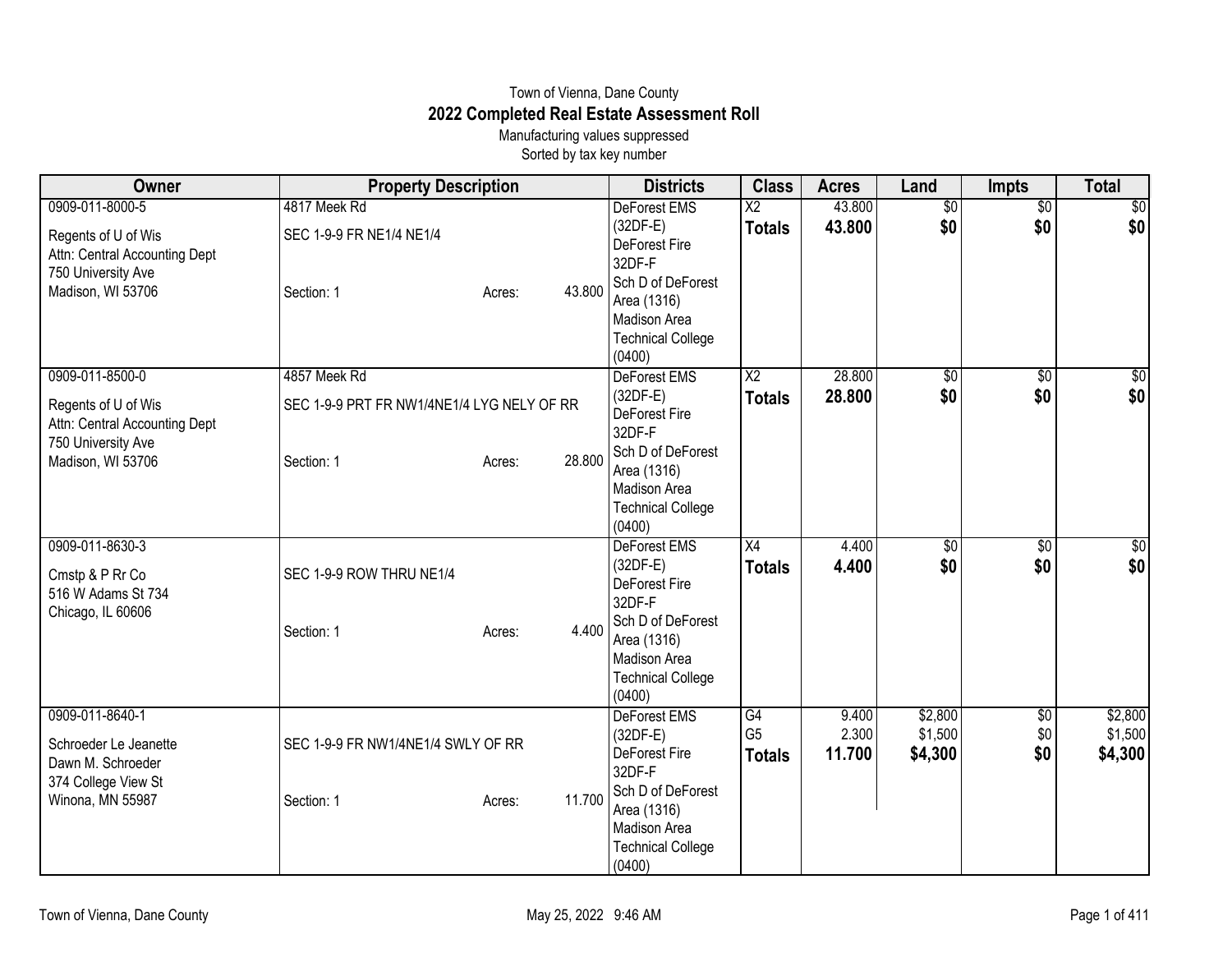| Owner                                                                                                              | <b>Property Description</b>                       |                  | <b>Districts</b>                                                                                                                                              | <b>Class</b>                            | <b>Acres</b>              | Land                          | <b>Impts</b>                  | <b>Total</b>                  |
|--------------------------------------------------------------------------------------------------------------------|---------------------------------------------------|------------------|---------------------------------------------------------------------------------------------------------------------------------------------------------------|-----------------------------------------|---------------------------|-------------------------------|-------------------------------|-------------------------------|
| 0909-011-9000-3<br>Regents of U of Wis<br>Attn: Central Accounting Dept<br>750 University Ave<br>Madison, WI 53706 | SEC 1-9-9 FR SW1/4 NE1/4 NELY OF RR<br>Section: 1 | 3.200<br>Acres:  | <b>DeForest EMS</b><br>(32DF-E)<br>DeForest Fire<br>32DF-F<br>Sch D of DeForest<br>Area (1316)<br>Madison Area<br><b>Technical College</b><br>(0400)          | $\overline{\text{X2}}$<br><b>Totals</b> | 3.200<br>3.200            | $\overline{50}$<br>\$0        | $\overline{30}$<br>\$0        | $\frac{1}{20}$<br>\$0         |
| 0909-011-9060-1<br>Schroeder Le Jeanette<br>Dawn M. Schroeder<br>374 College View St<br>Winona, MN 55987           | SEC 1-9-9 FR SW1/4NE1/4 SWLY OF RR<br>Section: 1  | 35.600<br>Acres: | DeForest EMS<br>$(32DF-E)$<br>DeForest Fire<br>32DF-F<br>Sch D of DeForest<br>Area (1316)<br><b>Madison Area</b><br><b>Technical College</b><br>(0400)        | G4<br>G <sub>5</sub><br><b>Totals</b>   | 1.000<br>34.600<br>35.600 | \$300<br>\$61,600<br>\$61,900 | $\overline{50}$<br>\$0<br>\$0 | \$300<br>\$61,600<br>\$61,900 |
| 0909-011-9500-8<br>Regents of U of Wis<br>Attn: Central Accounting Dept<br>750 University Ave<br>Madison, WI 53706 | SEC 1-9-9 FR SE1/4 NE1/4 NELY OF RR<br>Section: 1 | 37.600<br>Acres: | <b>DeForest EMS</b><br>$(32DF-E)$<br>DeForest Fire<br>32DF-F<br>Sch D of DeForest<br>Area (1316)<br><b>Madison Area</b><br><b>Technical College</b><br>(0400) | $\overline{\text{X2}}$<br><b>Totals</b> | 37.600<br>37.600          | \$0<br>\$0                    | \$0<br>\$0                    | \$0<br>\$0                    |
| 0909-011-9700-6<br>Schroeder Le Jeanette<br>Dawn M. Schroeder<br>374 College View St<br>Winona, MN 55987           | SEC 1-9-9 FR SE1/4NE1/4 SWLY OF RR<br>Section: 1  | 1.600<br>Acres:  | DeForest EMS<br>$(32DF-E)$<br>DeForest Fire<br>32DF-F<br>Sch D of DeForest<br>Area (1316)<br>Madison Area<br><b>Technical College</b><br>(0400)               | $\overline{G5}$<br><b>Totals</b>        | 1.600<br>1.600            | \$1,200<br>\$1,200            | $\overline{50}$<br>\$0        | \$1,200<br>\$1,200            |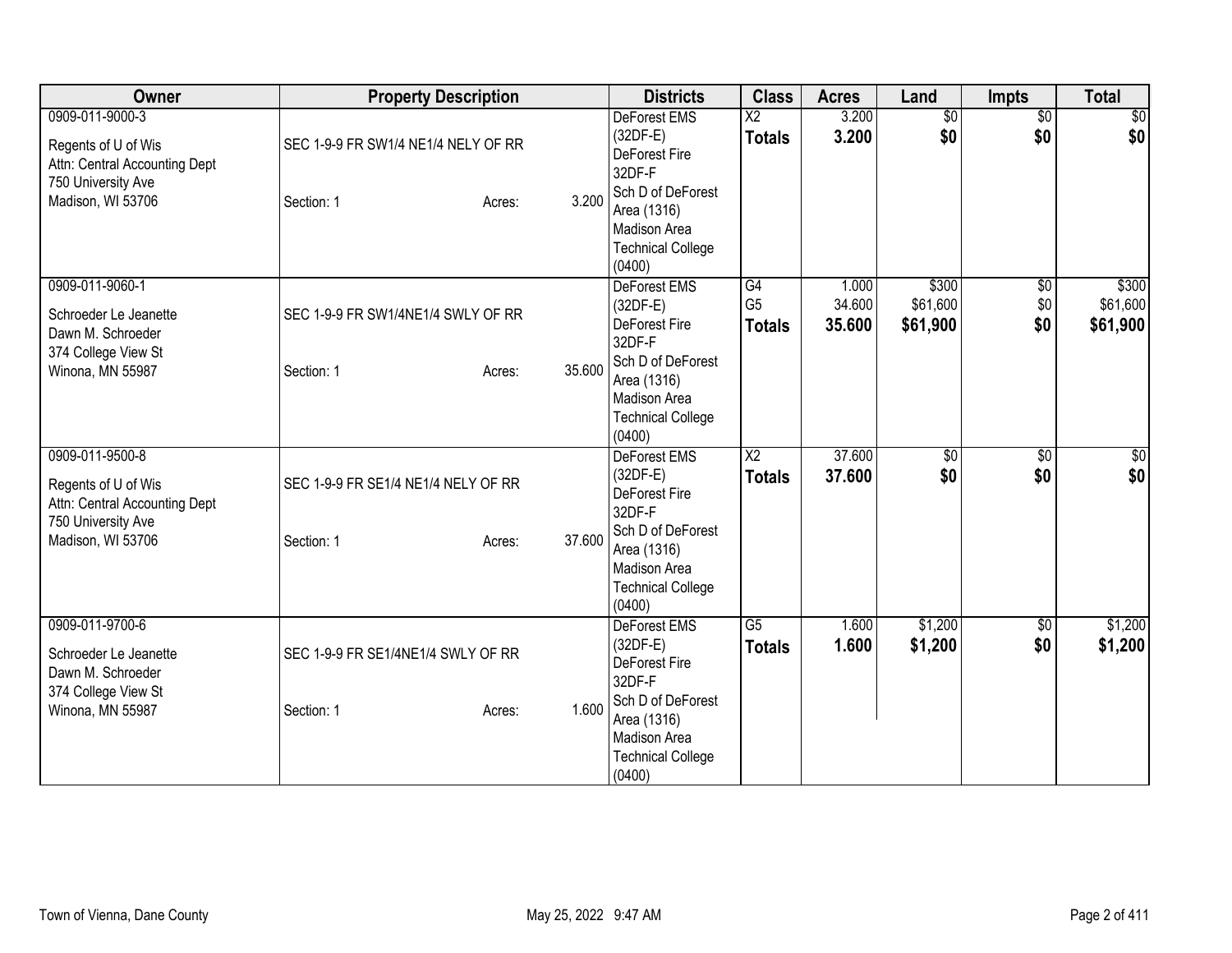| <b>Owner</b>                                                                                                       | <b>Property Description</b>                                                                 | <b>Districts</b>                                                                                                                                                                         | <b>Class</b>                                | <b>Acres</b>                       | Land                                        | Impts                                          | <b>Total</b>                                  |
|--------------------------------------------------------------------------------------------------------------------|---------------------------------------------------------------------------------------------|------------------------------------------------------------------------------------------------------------------------------------------------------------------------------------------|---------------------------------------------|------------------------------------|---------------------------------------------|------------------------------------------------|-----------------------------------------------|
| 0909-012-8000-4<br>Regents of U of Wis<br>Attn: Central Accounting Dept<br>750 University Ave<br>Madison, WI 53706 | SEC 1-9-9 FR NE1/4 NW1/4 NELY OF RR<br>0.000<br>Section: 1<br>Acres:                        | DeForest EMS<br>$(32DF-E)$<br>DeForest Fire<br>32DF-F<br>Sch D of DeForest<br>Area (1316)<br><b>Madison Area</b><br><b>Technical College</b><br>(0400)                                   | $\overline{X2}$<br><b>Totals</b>            | 0.000<br>0.000                     | $\overline{$0}$<br>\$0                      | $\overline{50}$<br>\$0                         | \$0<br> \$0                                   |
| 0909-012-8010-2<br>Cmstp & P Rr Co<br>516 W Adams St 734<br>Chicago, IL 60606                                      | SEC 1-9-9 ROW THRU NE1/4 NW1/4<br>0.300<br>Section: 1<br>Acres:                             | DeForest EMS<br>$(32DF-E)$<br>DeForest Fire<br>32DF-F<br>Sch D of DeForest<br>Area (1316)<br>Madison Area<br><b>Technical College</b><br>(0400)                                          | $\overline{X4}$<br><b>Totals</b>            | 0.300<br>0.300                     | $\overline{60}$<br>\$0                      | $\overline{50}$<br>\$0                         | \$0<br>\$0                                    |
| 0909-012-8020-0<br>Schroeder Le Jeanette<br>Dawn M. Schroeder<br>374 College View St<br>Winona, MN 55987           | 4923 Meek Rd<br>SEC 1-9-9 PRT FR NE1/4NW1/4 LYG SLY OF RR<br>41.000<br>Section: 1<br>Acres: | <b>DeForest EMS</b><br>$(32DF-E)$<br>DeForest Fire<br>32DF-F<br>Trash P/U 01<br>(3201N)<br>Sch D of DeForest<br>Area (1316)<br><b>Madison Area</b><br><b>Technical College</b><br>(0400) | G4<br>G <sub>5</sub><br>G7<br><b>Totals</b> | 36.000<br>3.000<br>2.000<br>41.000 | \$10,600<br>\$1,600<br>\$64,000<br>\$76,200 | $\overline{50}$<br>\$0<br>\$90,500<br>\$90,500 | \$10,600<br>\$1,600<br>\$154,500<br>\$166,700 |
| 0909-012-8500-9<br>James Caldwell<br>1621 Pearson Ct<br>Whitewater, WI 53190                                       | 4947 Meek Rd<br>SEC 1-9-9 FR NW1/4 NW1/4<br>40.100<br>Section: 1<br>Acres:                  | DeForest EMS<br>(32DF-E)<br>DeForest Fire<br>32DF-F<br>Trash P/U 01<br>(3201N)<br>Sch D of Poynette<br>(4536)<br>Madison Area<br><b>Technical College</b><br>(0400)                      | G4<br>G <sub>5</sub><br>G7<br><b>Totals</b> | 37.100<br>1.000<br>2.000<br>40.100 | \$11,600<br>\$100<br>\$64,000<br>\$75,700   | $\overline{60}$<br>\$0<br>\$82,500<br>\$82,500 | \$11,600<br>\$100<br>\$146,500<br>\$158,200   |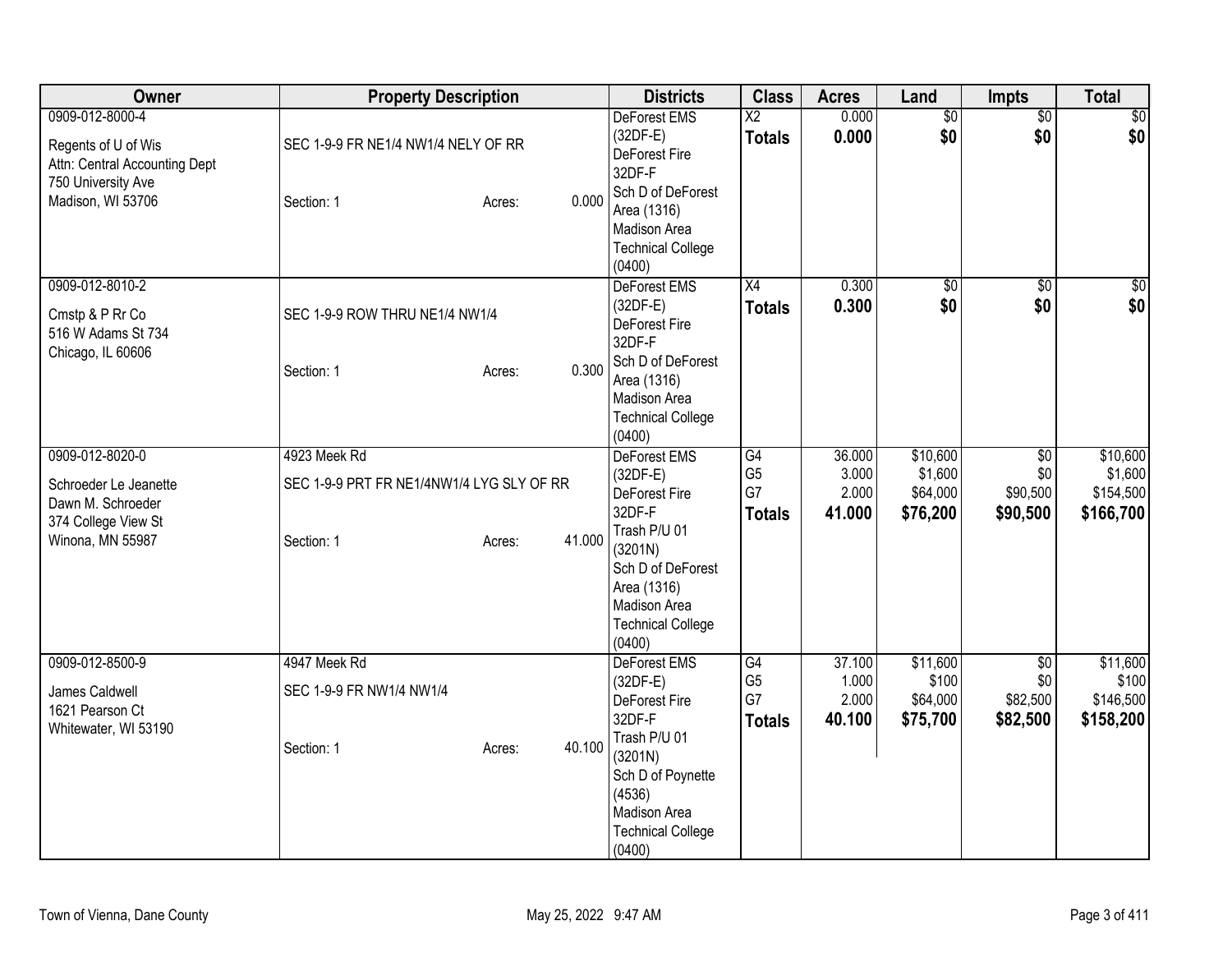| Owner                                                                                | <b>Property Description</b>       |        |        | <b>Districts</b>                                                                       | <b>Class</b>                                       | <b>Acres</b>               | Land                           | <b>Impts</b>                  | <b>Total</b>                   |
|--------------------------------------------------------------------------------------|-----------------------------------|--------|--------|----------------------------------------------------------------------------------------|----------------------------------------------------|----------------------------|--------------------------------|-------------------------------|--------------------------------|
| 0909-012-9000-2                                                                      | County Rd I                       |        |        | DeForest EMS                                                                           | G4                                                 | 38.000                     | \$11,900                       | $\overline{50}$               | \$11,900                       |
| James Caldwell<br>1621 Pearson Ct                                                    | SEC 1-9-9 SW1/4 NW1/4             |        |        | $(32DF-E)$<br>DeForest Fire<br>32DF-F                                                  | G <sub>5</sub><br><b>Totals</b>                    | 2.000<br>40.000            | \$900<br>\$12,800              | \$0<br>\$0                    | \$900<br>\$12,800              |
| Whitewater, WI 53190                                                                 | Section: 1                        | Acres: | 40.000 | Sch D of Poynette<br>(4536)<br>Madison Area<br><b>Technical College</b><br>(0400)      |                                                    |                            |                                |                               |                                |
| 0909-012-9500-7<br>Schroeder Le Jeanette<br>Dawn M. Schroeder<br>374 College View St | SEC 1-9-9 SE1/4 NW1/4             |        |        | DeForest EMS<br>$(32DF-E)$<br>DeForest Fire<br>32DF-F                                  | G4<br>G <sub>5</sub><br><b>Totals</b>              | 29.500<br>10.500<br>40.000 | \$8,700<br>\$7,700<br>\$16,400 | $\overline{50}$<br>\$0<br>\$0 | \$8,700<br>\$7,700<br>\$16,400 |
| Winona, MN 55987                                                                     | Section: 1                        | Acres: | 40.000 | Sch D of DeForest<br>Area (1316)<br>Madison Area<br><b>Technical College</b><br>(0400) |                                                    |                            |                                |                               |                                |
| 0909-013-8000-3<br>Jensen Acres, LLC<br>7586 County Highway I<br>Arlington, WI 53911 | SEC 1-9-9 NE1/4SW1/4              |        |        | <b>DeForest EMS</b><br>$(32DF-E)$<br>DeForest Fire<br>32DF-F                           | $\overline{G4}$<br>G <sub>5</sub><br><b>Totals</b> | 33.900<br>6.000<br>39.900  | \$9,600<br>\$4,500<br>\$14,100 | \$0<br>\$0<br>\$0             | \$9,600<br>\$4,500<br>\$14,100 |
|                                                                                      | Section: 1                        | Acres: | 39.900 | Sch D of DeForest<br>Area (1316)<br>Madison Area<br><b>Technical College</b><br>(0400) |                                                    |                            |                                |                               |                                |
| 0909-013-8500-8<br>Jensen Acres, LLC<br>7586 County Highway I<br>Arlington, WI 53911 | SEC 1-9-9 NW1/4SW1/4 EXC CSM 4466 |        |        | DeForest EMS<br>$(32DF-E)$<br>DeForest Fire<br>32DF-F                                  | G4<br>G <sub>5</sub><br><b>Totals</b>              | 31.730<br>1.500<br>33.230  | \$9,300<br>\$1,100<br>\$10,400 | $\overline{50}$<br>\$0<br>\$0 | \$9,300<br>\$1,100<br>\$10,400 |
|                                                                                      | Section: 1                        | Acres: | 33.230 | Sch D of DeForest<br>Area (1316)<br>Madison Area<br><b>Technical College</b><br>(0400) |                                                    |                            |                                |                               |                                |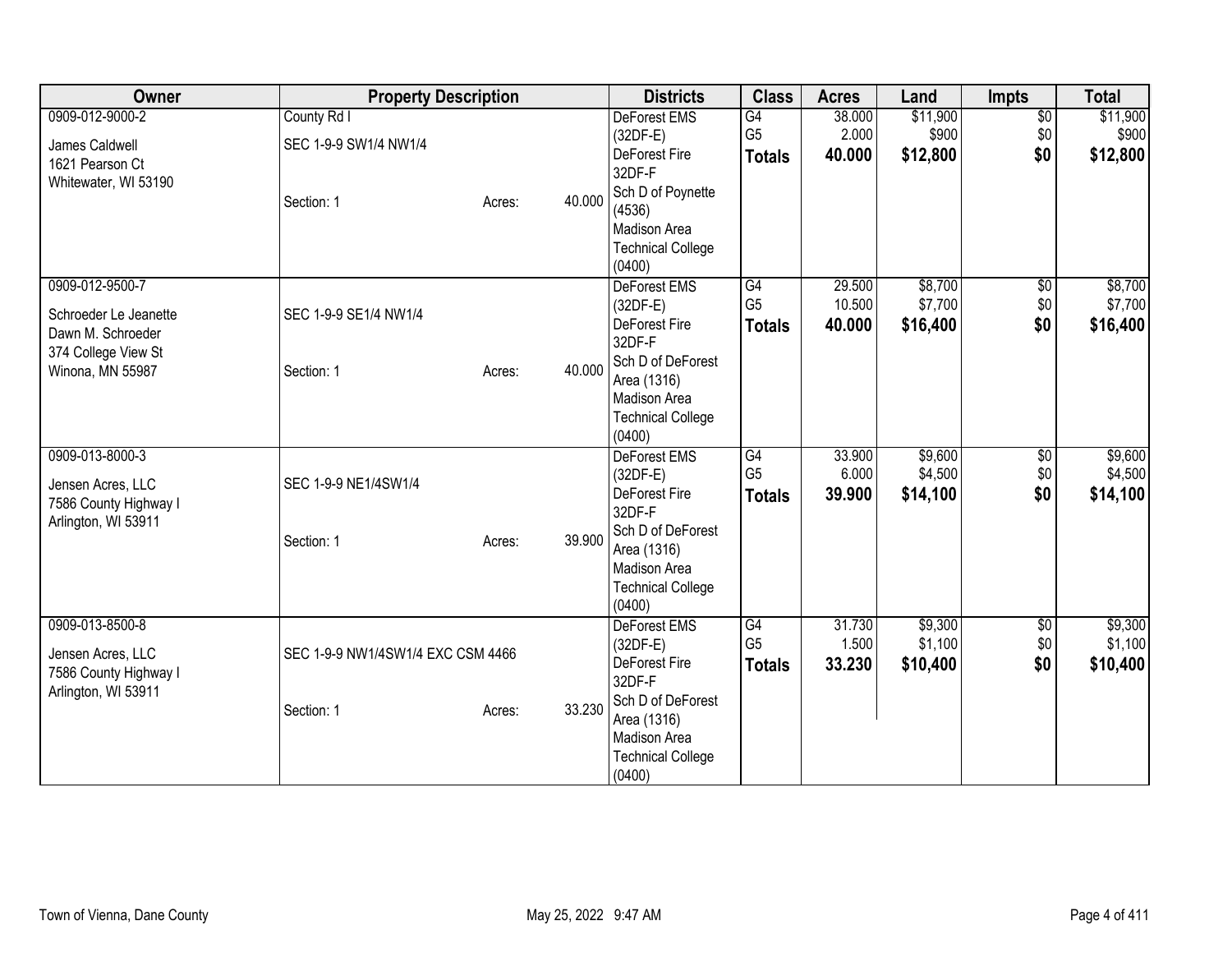| Owner                                     | <b>Property Description</b>                    | <b>Districts</b>                   | <b>Class</b>    | <b>Acres</b> | Land      | <b>Impts</b>    | <b>Total</b> |
|-------------------------------------------|------------------------------------------------|------------------------------------|-----------------|--------------|-----------|-----------------|--------------|
| 0909-013-8670-3                           | 7788 County Rd I                               | DeForest EMS                       | $\overline{G1}$ | 6.770        | \$170,400 | \$300,600       | \$471,000    |
| Jessica C. Hornung                        | LOT 1 CSM 4466 CS19/168-9/4/84 F/K/A LOT 1 CSM | $(32DF-E)$                         | <b>Totals</b>   | 6.770        | \$170,400 | \$300,600       | \$471,000    |
| Quinn T. Mischler                         | 4450 CS19/140-8/14/84 DESCR AS SEC 1-9-9 PRT   | DeForest Fire                      |                 |              |           |                 |              |
| 7788 County Rd I                          | NW1/4 SW1/4 6.77 ACRES INCL R/W 6.15 ACRES     | 32DF-F<br>Trash P/U 01             |                 |              |           |                 |              |
| Arlington, WI 53911                       | 6.770<br>Section: 1<br>Acres:                  | (3201N)                            |                 |              |           |                 |              |
|                                           |                                                | Sch D of DeForest                  |                 |              |           |                 |              |
|                                           |                                                | Area (1316)                        |                 |              |           |                 |              |
|                                           |                                                | Madison Area                       |                 |              |           |                 |              |
|                                           |                                                | <b>Technical College</b>           |                 |              |           |                 |              |
|                                           |                                                | (0400)                             |                 |              |           |                 |              |
| 0909-013-9001-0                           |                                                | DeForest EMS                       | G4              | 27.800       | \$8,600   | $\overline{50}$ | \$8,600      |
| Kelley Tr                                 | SEC 1-9-9 SW1/4SW1/4 EXC BEG SEC SW COR TH     | $(32DF-E)$                         | G <sub>5</sub>  | 0.500        | \$100     | \$0             | \$100        |
| 7662 County Highway I                     | N3DEGW 185 FT TH N86DEGE 521.78 FT TH          | DeForest Fire                      | <b>Totals</b>   | 28.300       | \$8,700   | \$0             | \$8,700      |
| Arlington, WI 53911                       | N8DEGW 589.54 FT TH S75DEGE 228.1 FT TH        | 32DF-F                             |                 |              |           |                 |              |
|                                           | 28.300<br>Section: 1<br>Acres:                 | Sch D of DeForest                  |                 |              |           |                 |              |
|                                           |                                                | Area (1316)<br>Madison Area        |                 |              |           |                 |              |
|                                           |                                                | <b>Technical College</b>           |                 |              |           |                 |              |
|                                           |                                                | (0400)                             |                 |              |           |                 |              |
| 0909-013-9110-0                           | 7774 County Rd I                               | DeForest EMS                       | $\overline{G1}$ | 2.880        | \$150,300 | \$537,400       | \$687,700    |
|                                           | LOT 1 CSM 13982 CS93/190&192-6/4/2015 DESCR AS | (32DF-E)                           | <b>Totals</b>   | 2.880        | \$150,300 | \$537,400       | \$687,700    |
| Dustin D. Kelley<br>7774 County Highway I | SEC 1-9-9 PRT SW1/4SW1/4 (2.88 ACRES EXCL R/W) | DeForest Fire                      |                 |              |           |                 |              |
| Arlington, WI 53911                       |                                                | 32DF-F                             |                 |              |           |                 |              |
|                                           | 2.880<br>Section: 1<br>Acres:                  | Trash P/U 01                       |                 |              |           |                 |              |
|                                           |                                                | (3201N)                            |                 |              |           |                 |              |
|                                           |                                                | Sch D of DeForest<br>Area (1316)   |                 |              |           |                 |              |
|                                           |                                                | Madison Area                       |                 |              |           |                 |              |
|                                           |                                                | <b>Technical College</b>           |                 |              |           |                 |              |
|                                           |                                                | (0400)                             |                 |              |           |                 |              |
| 0909-013-9240-1                           | 7706 County Rd I                               | DeForest EMS                       | X4              | 7.000        | \$0       | $\overline{50}$ | \$0          |
| Deforest, Village of                      | SEC 1-9-9 SW1/4SW1/4 EXC R7516/38 & R9241/67   | $(32DF-E)$                         | <b>Totals</b>   | 7.000        | \$0       | \$0             | \$0          |
| 120 S Stevenson St                        |                                                | DeForest Fire                      |                 |              |           |                 |              |
| Deforest, WI 53532                        |                                                | 32DF-F                             |                 |              |           |                 |              |
|                                           | 7.000<br>Section: 1<br>Acres:                  | Sch D of DeForest                  |                 |              |           |                 |              |
|                                           |                                                | Area (1316)                        |                 |              |           |                 |              |
|                                           |                                                | Madison Area                       |                 |              |           |                 |              |
|                                           |                                                | <b>Technical College</b><br>(0400) |                 |              |           |                 |              |
|                                           |                                                |                                    |                 |              |           |                 |              |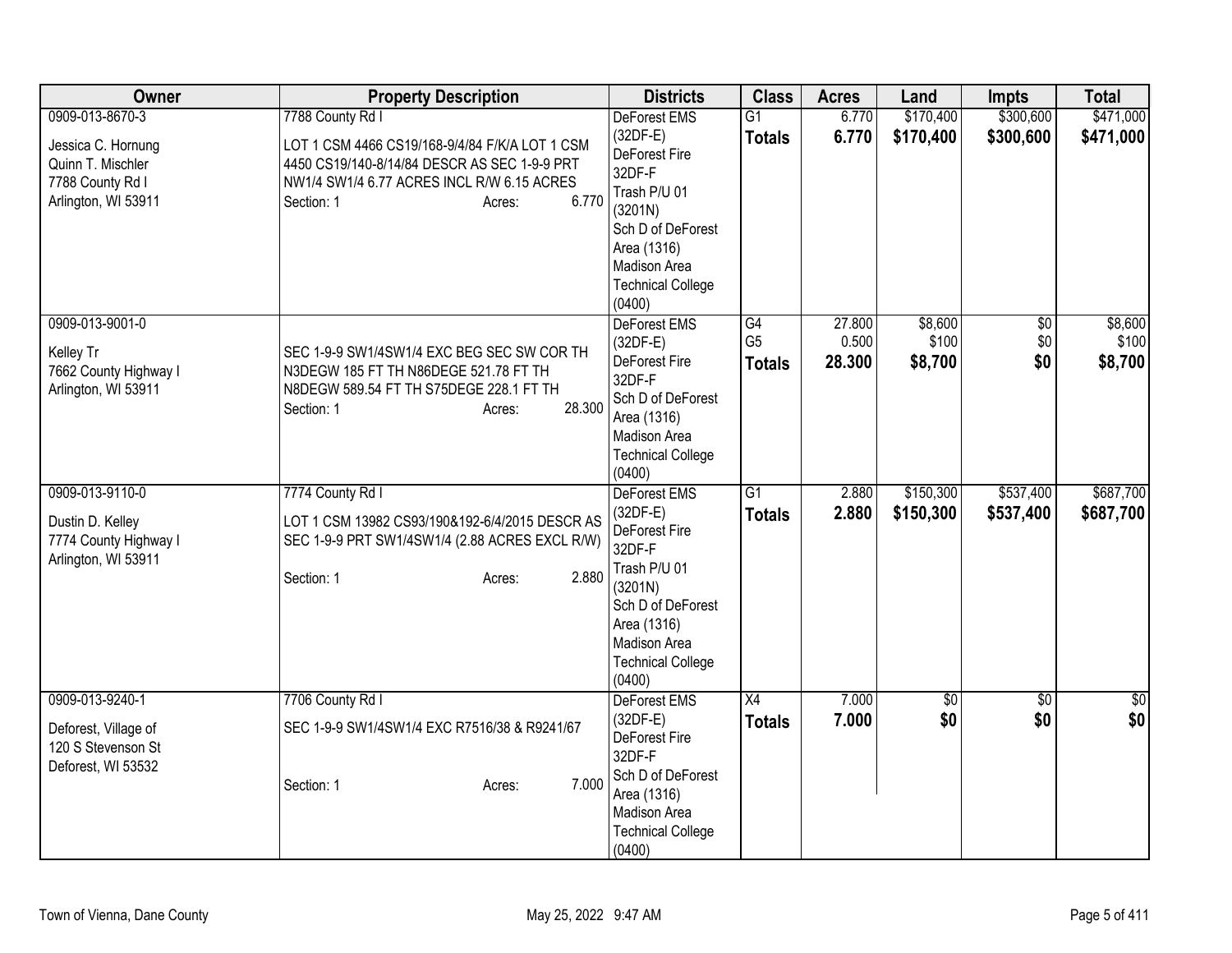| Owner                                                                                       | <b>Property Description</b>                                                                                                                                             | <b>Districts</b>                                                                                                                                       | <b>Class</b>                          | <b>Acres</b>              | Land                           | <b>Impts</b>                  | <b>Total</b>                   |
|---------------------------------------------------------------------------------------------|-------------------------------------------------------------------------------------------------------------------------------------------------------------------------|--------------------------------------------------------------------------------------------------------------------------------------------------------|---------------------------------------|---------------------------|--------------------------------|-------------------------------|--------------------------------|
| 0909-013-9500-6<br>Nathan G. Campbell et al<br>4887 County Highway Dm<br>Deforest, WI 53532 | SEC 1-9-9 SE1/4 SW1/4 ALSO JT RD AGRMT IN<br>R17565/64<br>39.600<br>Section: 1<br>Acres:                                                                                | <b>DeForest EMS</b><br>$(32DF-E)$<br>DeForest Fire<br>32DF-F<br>Sch D of DeForest<br>Area (1316)<br>Madison Area<br><b>Technical College</b><br>(0400) | G4<br>G <sub>5</sub><br><b>Totals</b> | 32.500<br>7.100<br>39.600 | \$9,600<br>\$5,400<br>\$15,000 | $\overline{50}$<br>\$0<br>\$0 | \$9,600<br>\$5,400<br>\$15,000 |
| 0909-014-8000-2<br>Kelley Tr<br>7662 County Highway I<br>Arlington, WI 53911                | SEC 1-9-9 FR NE1/4SE1/4 EXC D725/571 & RR R/W<br>32.900<br>Section: 1<br>Acres:                                                                                         | DeForest EMS<br>$(32DF-E)$<br>DeForest Fire<br>32DF-F<br>Sch D of DeForest<br>Area (1316)<br>Madison Area<br><b>Technical College</b><br>(0400)        | G4<br>G <sub>5</sub><br><b>Totals</b> | 31.900<br>1.000<br>32.900 | \$8,900<br>\$100<br>\$9,000    | $\overline{60}$<br>\$0<br>\$0 | \$8,900<br>\$100<br>\$9,000    |
| 0909-014-8090-4<br>Cmstp & P Rr Co<br>516 W Adams St 734<br>Chicago, IL 60606               | SEC 1-9-9 RR ROW THRU NE1/4SE1/4 & SE1/4SE1/4<br>2.5 ACRES<br>2.500<br>Section: 1<br>Acres:                                                                             | DeForest EMS<br>$(32DF-E)$<br>DeForest Fire<br>32DF-F<br>Sch D of DeForest<br>Area (1316)<br><b>Madison Area</b><br><b>Technical College</b><br>(0400) | X4<br><b>Totals</b>                   | 2.500<br>2.500            | \$0<br>\$0                     | $\overline{30}$<br>\$0        | \$0<br>\$0                     |
| 0909-014-8100-1<br>Windsor, Village of<br>4084 Mueller Rd<br>Deforest, WI 53532             | SEC 1-9-9 PRT NE1/4 SE1/4 COM NW COR TH E 300<br>FT M/L TO W LN RR, SELY ALG R/W LN 552 FT W 540<br>FT TO W LN 1/4 1/4 N 500 FT TO POB<br>4.800<br>Section: 1<br>Acres: | <b>DeForest EMS</b><br>$(32DF-E)$<br>DeForest Fire<br>32DF-F<br>Sch D of DeForest<br>Area (1316)<br>Madison Area<br><b>Technical College</b><br>(0400) | X4<br><b>Totals</b>                   | 4.800<br>4.800            | \$0<br>\$0                     | $\overline{60}$<br>\$0        | \$0<br>\$0                     |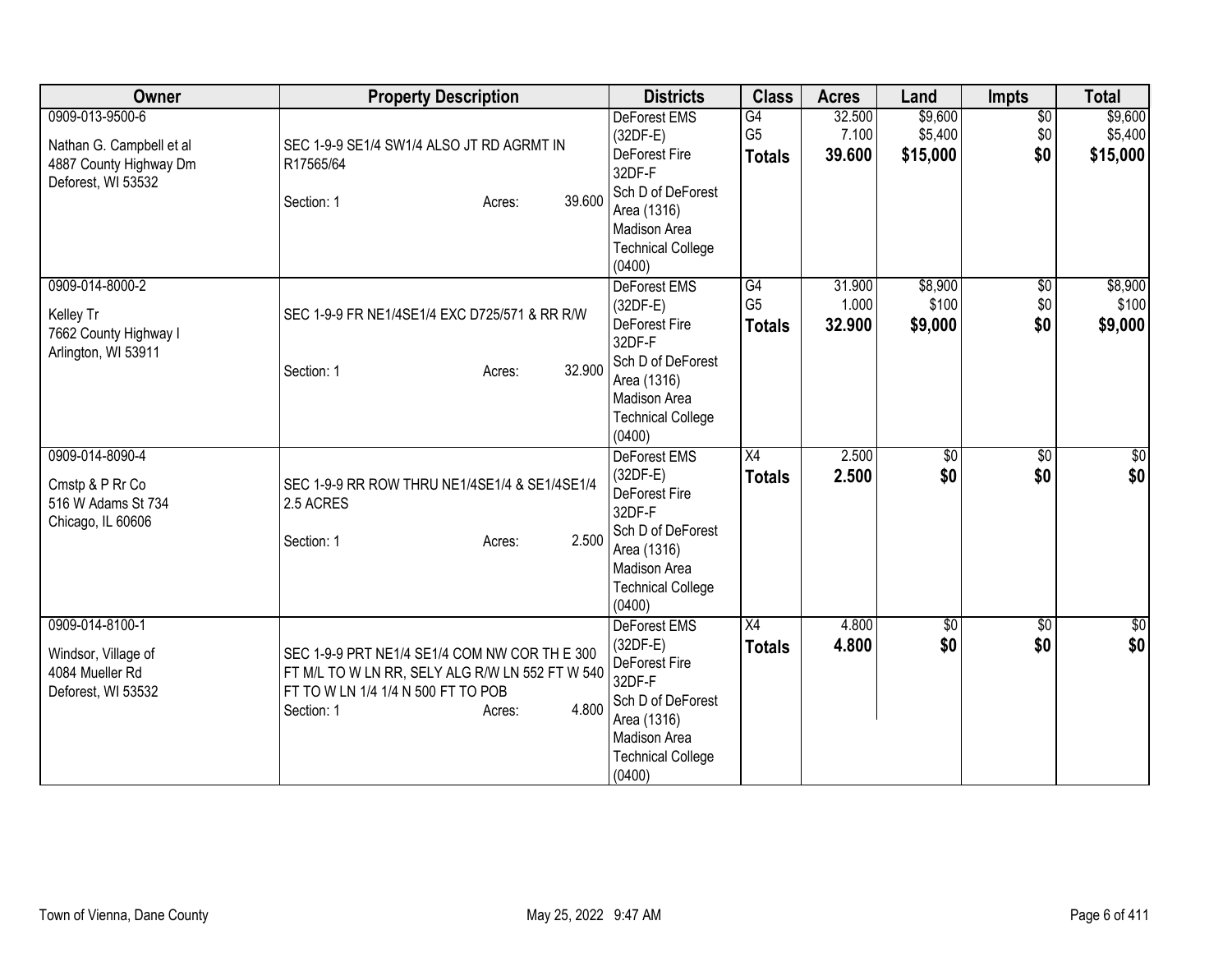| Owner                                                                           | <b>Property Description</b>                                                                      | <b>Districts</b>                                                                                                                                       | <b>Class</b>                                | <b>Acres</b>                       | Land                                       | <b>Impts</b>                  | <b>Total</b>                               |
|---------------------------------------------------------------------------------|--------------------------------------------------------------------------------------------------|--------------------------------------------------------------------------------------------------------------------------------------------------------|---------------------------------------------|------------------------------------|--------------------------------------------|-------------------------------|--------------------------------------------|
| 0909-014-8500-7<br>Windsor, Village of<br>4084 Mueller Rd<br>Deforest, WI 53532 | SEC 1-9-9 N 500 FT OF E 540 FT OF NW1/4 SE1/4<br>6.100<br>Section: 1<br>Acres:                   | DeForest EMS<br>$(32DF-E)$<br>DeForest Fire<br>32DF-F<br>Sch D of DeForest<br>Area (1316)<br>Madison Area<br><b>Technical College</b><br>(0400)        | $\overline{X4}$<br><b>Totals</b>            | 6.100<br>6.100                     | $\overline{50}$<br>\$0                     | $\overline{50}$<br>\$0        | $\sqrt{30}$<br>\$0                         |
| 0909-014-8550-7<br>Wilke Rev Tr<br>5741 Century Ave<br>Middleton, WI 53562      | SEC 1-9-9 NW1/4 SE1/4 EXC N 500 FT OF E 540 FT<br>33.900<br>Section: 1<br>Acres:                 | DeForest EMS<br>$(32DF-E)$<br>DeForest Fire<br>32DF-F<br>Sch D of DeForest<br>Area (1316)<br>Madison Area<br><b>Technical College</b><br>(0400)        | G4<br>G <sub>5</sub><br><b>Totals</b>       | 30.900<br>3.000<br>33.900          | \$9,500<br>\$1,900<br>\$11,400             | $\overline{50}$<br>\$0<br>\$0 | \$9,500<br>\$1,900<br>\$11,400             |
| 0909-014-9000-0<br>Wilke Rev Tr<br>5741 Century Ave<br>Middleton, WI 53562      | SEC 1-9-9 SW1/4 SE1/4 ALSO INGRESS EGRESS<br>ESMT IN R13697/34<br>39.700<br>Section: 1<br>Acres: | <b>DeForest EMS</b><br>$(32DF-E)$<br>DeForest Fire<br>32DF-F<br>Sch D of DeForest<br>Area (1316)<br>Madison Area<br><b>Technical College</b><br>(0400) | G4<br>G <sub>5</sub><br>G7<br><b>Totals</b> | 34.000<br>5.200<br>0.500<br>39.700 | \$10,500<br>\$3,900<br>\$5,500<br>\$19,900 | \$0<br>\$0<br>\$500<br>\$500  | \$10,500<br>\$3,900<br>\$6,000<br>\$20,400 |
| 0909-014-9500-5<br>Kelley Tr<br>7662 County Highway I<br>Arlington, WI 53911    | SEC 1-9-9 FR SE1/4 SE1/4 EXC RR<br>39.400<br>Section: 1<br>Acres:                                | DeForest EMS<br>$(32DF-E)$<br>DeForest Fire<br>32DF-F<br>Sch D of DeForest<br>Area (1316)<br>Madison Area<br><b>Technical College</b><br>(0400)        | G4<br>G <sub>5</sub><br><b>Totals</b>       | 33.400<br>6.000<br>39.400          | \$8,800<br>\$2,800<br>\$11,600             | $\overline{50}$<br>\$0<br>\$0 | \$8,800<br>\$2,800<br>\$11,600             |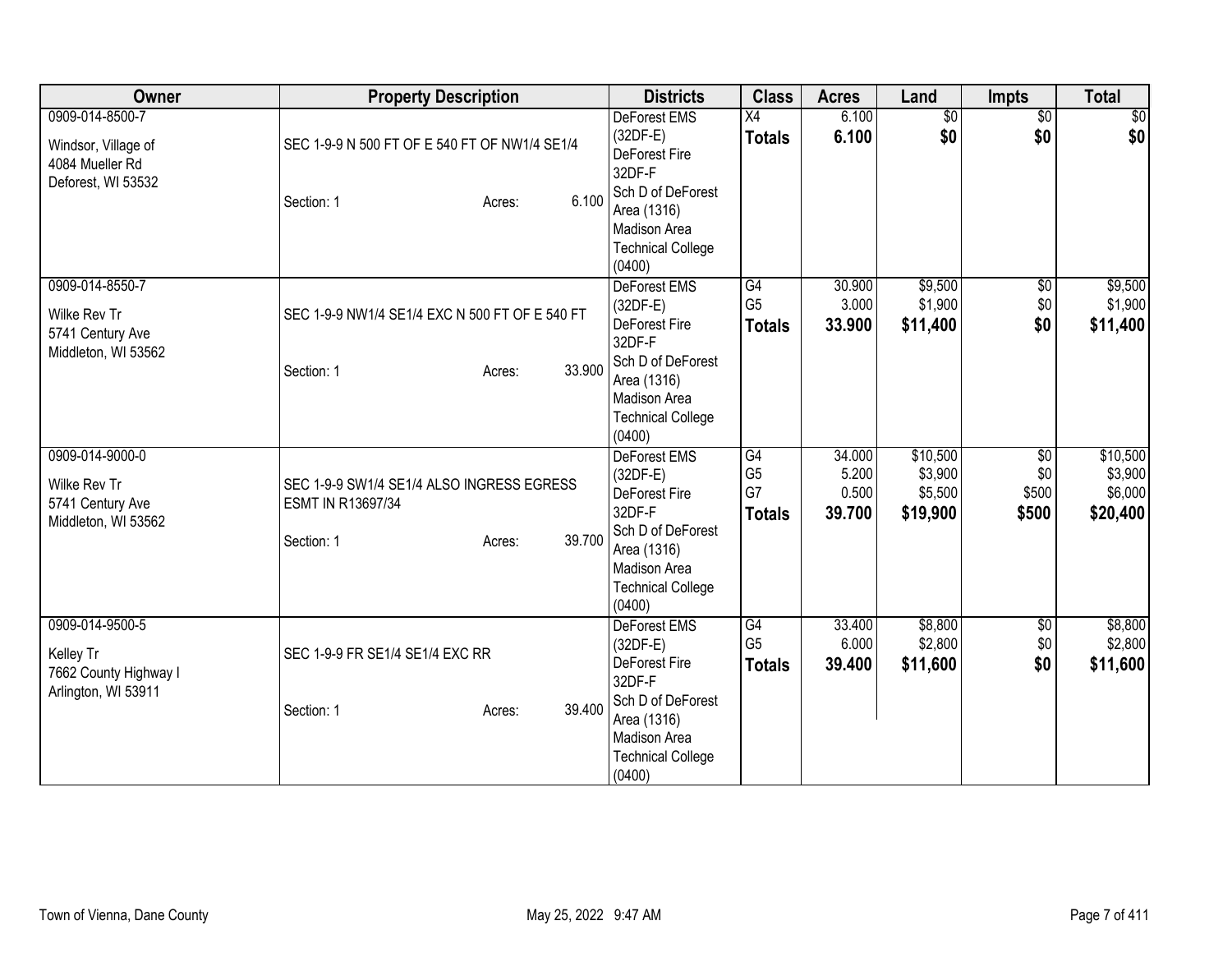| 0909-021-8000-3<br>$\overline{50}$<br>G4<br>37.700<br>\$11,800<br><b>DeForest EMS</b><br>G <sub>5</sub><br>\$100<br>\$0<br>2.000<br>$(32DF-E)$<br>SEC 2-9-9 FR NE1/4NE1/4<br>Caldwell Farms Mmx, LLC<br>\$0<br>39.700<br>\$11,900<br>DeForest Fire<br><b>Totals</b><br>5173 Meek Rd<br>32DF-F<br>Arlington, WI 53911<br>Sch D of Poynette<br>39.700<br>Section: 2<br>Acres:<br>(4536)<br><b>Madison Area</b><br><b>Technical College</b><br>(0400)<br>\$12,100<br>0909-021-8500-8<br>DeForest EMS<br>G4<br>39.500<br>$\sqrt{6}$<br>G <sub>5</sub><br>\$0<br>1.000<br>\$100<br>$(32DF-E)$<br>Caldwell Farms Mmx, LLC<br>SEC 2-9-9 FR NW1/4NE1/4<br>\$12,200<br>\$0<br>DeForest Fire<br>40.500<br><b>Totals</b><br>5173 Meek Rd<br>32DF-F<br>Arlington, WI 53911<br>Sch D of Poynette<br>40.500<br>Section: 2<br>Acres:<br>(4536)<br>Madison Area | Owner | <b>Property Description</b> |  | <b>Districts</b>         | <b>Class</b> | <b>Acres</b> | Land | <b>Impts</b> | <b>Total</b>      |
|-------------------------------------------------------------------------------------------------------------------------------------------------------------------------------------------------------------------------------------------------------------------------------------------------------------------------------------------------------------------------------------------------------------------------------------------------------------------------------------------------------------------------------------------------------------------------------------------------------------------------------------------------------------------------------------------------------------------------------------------------------------------------------------------------------------------------------------------------|-------|-----------------------------|--|--------------------------|--------------|--------------|------|--------------|-------------------|
|                                                                                                                                                                                                                                                                                                                                                                                                                                                                                                                                                                                                                                                                                                                                                                                                                                                 |       |                             |  |                          |              |              |      |              | \$11,800<br>\$100 |
|                                                                                                                                                                                                                                                                                                                                                                                                                                                                                                                                                                                                                                                                                                                                                                                                                                                 |       |                             |  |                          |              |              |      |              | \$11,900          |
|                                                                                                                                                                                                                                                                                                                                                                                                                                                                                                                                                                                                                                                                                                                                                                                                                                                 |       |                             |  |                          |              |              |      |              |                   |
|                                                                                                                                                                                                                                                                                                                                                                                                                                                                                                                                                                                                                                                                                                                                                                                                                                                 |       |                             |  |                          |              |              |      |              |                   |
|                                                                                                                                                                                                                                                                                                                                                                                                                                                                                                                                                                                                                                                                                                                                                                                                                                                 |       |                             |  |                          |              |              |      |              |                   |
|                                                                                                                                                                                                                                                                                                                                                                                                                                                                                                                                                                                                                                                                                                                                                                                                                                                 |       |                             |  |                          |              |              |      |              |                   |
|                                                                                                                                                                                                                                                                                                                                                                                                                                                                                                                                                                                                                                                                                                                                                                                                                                                 |       |                             |  |                          |              |              |      |              | \$12,100          |
|                                                                                                                                                                                                                                                                                                                                                                                                                                                                                                                                                                                                                                                                                                                                                                                                                                                 |       |                             |  |                          |              |              |      |              | \$100             |
|                                                                                                                                                                                                                                                                                                                                                                                                                                                                                                                                                                                                                                                                                                                                                                                                                                                 |       |                             |  |                          |              |              |      |              | \$12,200          |
|                                                                                                                                                                                                                                                                                                                                                                                                                                                                                                                                                                                                                                                                                                                                                                                                                                                 |       |                             |  |                          |              |              |      |              |                   |
|                                                                                                                                                                                                                                                                                                                                                                                                                                                                                                                                                                                                                                                                                                                                                                                                                                                 |       |                             |  |                          |              |              |      |              |                   |
|                                                                                                                                                                                                                                                                                                                                                                                                                                                                                                                                                                                                                                                                                                                                                                                                                                                 |       |                             |  | <b>Technical College</b> |              |              |      |              |                   |
| (0400)                                                                                                                                                                                                                                                                                                                                                                                                                                                                                                                                                                                                                                                                                                                                                                                                                                          |       |                             |  |                          |              |              |      |              |                   |
| 0909-021-9000-1<br>\$12,500<br><b>DeForest EMS</b><br>G4<br>39.900<br>\$0<br>$(32DF-E)$                                                                                                                                                                                                                                                                                                                                                                                                                                                                                                                                                                                                                                                                                                                                                         |       |                             |  |                          |              |              |      |              | \$12,500          |
| \$12,500<br>\$0<br>39.900<br><b>Totals</b><br>SEC 2-9-9 SW1/4NE1/4<br>Caldwell Farms Mmx, LLC<br>DeForest Fire                                                                                                                                                                                                                                                                                                                                                                                                                                                                                                                                                                                                                                                                                                                                  |       |                             |  |                          |              |              |      |              | \$12,500          |
| 5173 Meek Rd<br>32DF-F                                                                                                                                                                                                                                                                                                                                                                                                                                                                                                                                                                                                                                                                                                                                                                                                                          |       |                             |  |                          |              |              |      |              |                   |
| Arlington, WI 53911<br>Sch D of Poynette<br>39.900<br>Section: 2<br>Acres:                                                                                                                                                                                                                                                                                                                                                                                                                                                                                                                                                                                                                                                                                                                                                                      |       |                             |  |                          |              |              |      |              |                   |
| (4536)<br><b>Madison Area</b>                                                                                                                                                                                                                                                                                                                                                                                                                                                                                                                                                                                                                                                                                                                                                                                                                   |       |                             |  |                          |              |              |      |              |                   |
| <b>Technical College</b>                                                                                                                                                                                                                                                                                                                                                                                                                                                                                                                                                                                                                                                                                                                                                                                                                        |       |                             |  |                          |              |              |      |              |                   |
| (0400)                                                                                                                                                                                                                                                                                                                                                                                                                                                                                                                                                                                                                                                                                                                                                                                                                                          |       |                             |  |                          |              |              |      |              |                   |
| 0909-021-9500-6<br>\$12,100<br>$\overline{50}$<br><b>DeForest EMS</b><br>G4<br>38.500                                                                                                                                                                                                                                                                                                                                                                                                                                                                                                                                                                                                                                                                                                                                                           |       |                             |  |                          |              |              |      |              | \$12,100          |
| G <sub>5</sub><br>\$0<br>1.200<br>\$200<br>$(32DF-E)$<br>SEC 2-9-9 SE1/4NE1/4<br>Caldwell Farms Mmx, LLC                                                                                                                                                                                                                                                                                                                                                                                                                                                                                                                                                                                                                                                                                                                                        |       |                             |  |                          |              |              |      |              | \$200             |
| \$0<br>DeForest Fire<br>39.700<br>\$12,300<br><b>Totals</b><br>5173 Meek Rd<br>32DF-F                                                                                                                                                                                                                                                                                                                                                                                                                                                                                                                                                                                                                                                                                                                                                           |       |                             |  |                          |              |              |      |              | \$12,300          |
| Arlington, WI 53911<br>Sch D of Poynette                                                                                                                                                                                                                                                                                                                                                                                                                                                                                                                                                                                                                                                                                                                                                                                                        |       |                             |  |                          |              |              |      |              |                   |
| 39.700<br>Section: 2<br>Acres:<br>(4536)                                                                                                                                                                                                                                                                                                                                                                                                                                                                                                                                                                                                                                                                                                                                                                                                        |       |                             |  |                          |              |              |      |              |                   |
| Madison Area                                                                                                                                                                                                                                                                                                                                                                                                                                                                                                                                                                                                                                                                                                                                                                                                                                    |       |                             |  |                          |              |              |      |              |                   |
| <b>Technical College</b><br>(0400)                                                                                                                                                                                                                                                                                                                                                                                                                                                                                                                                                                                                                                                                                                                                                                                                              |       |                             |  |                          |              |              |      |              |                   |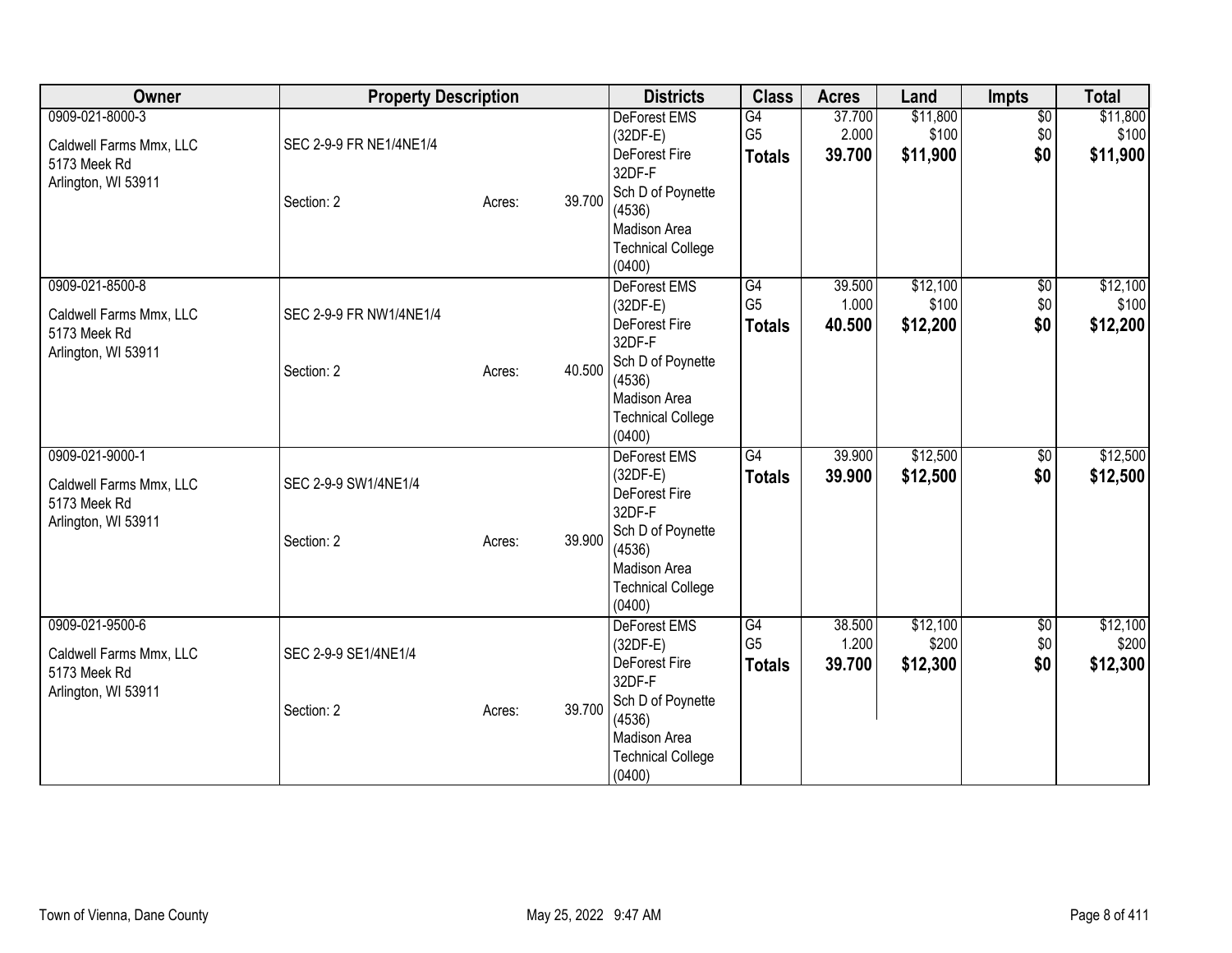| Owner                                                                             | <b>Property Description</b>                           |                  | <b>Districts</b>                                                                                                                                                             | <b>Class</b>                                      | <b>Acres</b>                                | Land                                                   | Impts                                             | <b>Total</b>                                             |
|-----------------------------------------------------------------------------------|-------------------------------------------------------|------------------|------------------------------------------------------------------------------------------------------------------------------------------------------------------------------|---------------------------------------------------|---------------------------------------------|--------------------------------------------------------|---------------------------------------------------|----------------------------------------------------------|
| 0909-022-8000-2<br>Caldwell Farms Agr, LLC<br>5173 Meek Rd<br>Arlington, WI 53911 | 5167 Meek Rd<br>SEC 2-9-9 FR NE1/4NW1/4<br>Section: 2 | 41.300<br>Acres: | DeForest EMS<br>$(32DF-E)$<br>DeForest Fire<br>32DF-F<br>Trash P/U 01<br>(3201N)<br>Sch D of Poynette<br>(4536)<br><b>Madison Area</b><br><b>Technical College</b><br>(0400) | G2<br>G4<br>G <sub>5</sub><br>G7<br><b>Totals</b> | 2.000<br>36.800<br>1.000<br>1.500<br>41.300 | \$60,000<br>\$10,300<br>\$100<br>\$52,500<br>\$122,900 | \$250,700<br>\$0<br>\$0<br>\$363,600<br>\$614,300 | \$310,700<br>\$10,300<br>\$100<br>\$416,100<br>\$737,200 |
| 0909-022-8500-7<br>Caldwell Farms Agr, LLC<br>5173 Meek Rd<br>Arlington, WI 53911 | SEC 2-9-9 FR NW1/4NW1/4<br>Section: 2                 | 42.100<br>Acres: | DeForest EMS<br>$(32DF-E)$<br>DeForest Fire<br>32DF-F<br>Sch D of DeForest<br>Area (1316)<br>Madison Area<br><b>Technical College</b><br>(0400)                              | G4<br>G <sub>5</sub><br>G5M<br><b>Totals</b>      | 39.000<br>2.000<br>1.100<br>42.100          | \$12,100<br>\$100<br>\$2,400<br>\$14,600               | $\sqrt{6}$<br>\$0<br>\$0<br>\$0                   | \$12,100<br>\$100<br>\$2,400<br>\$14,600                 |
| 0909-022-9000-0<br>Caldwell Farms Agr, LLC<br>5173 Meek Rd<br>Arlington, WI 53911 | SEC 2-9-9 SW1/4NW1/4<br>Section: 2                    | 38.700<br>Acres: | <b>DeForest EMS</b><br>$(32DF-E)$<br>DeForest Fire<br>32DF-F<br>Sch D of DeForest<br>Area (1316)<br>Madison Area<br><b>Technical College</b><br>(0400)                       | G4<br>G <sub>5</sub><br><b>Totals</b>             | 37.700<br>1.000<br>38.700                   | \$11,700<br>\$100<br>\$11,800                          | \$0<br>\$0<br>\$0                                 | \$11,700<br>\$100<br>\$11,800                            |
| 0909-022-9500-5<br>Caldwell Farms Agr, LLC<br>5173 Meek Rd<br>Arlington, WI 53911 | SEC 2-9-9 SE1/4NW1/4<br>Section: 2                    | 39.700<br>Acres: | DeForest EMS<br>$(32DF-E)$<br>DeForest Fire<br>32DF-F<br>Sch D of Poynette<br>(4536)<br>Madison Area<br><b>Technical College</b><br>(0400)                                   | G4<br><b>Totals</b>                               | 39.700<br>39.700                            | \$12,100<br>\$12,100                                   | $\overline{50}$<br>\$0                            | \$12,100<br>\$12,100                                     |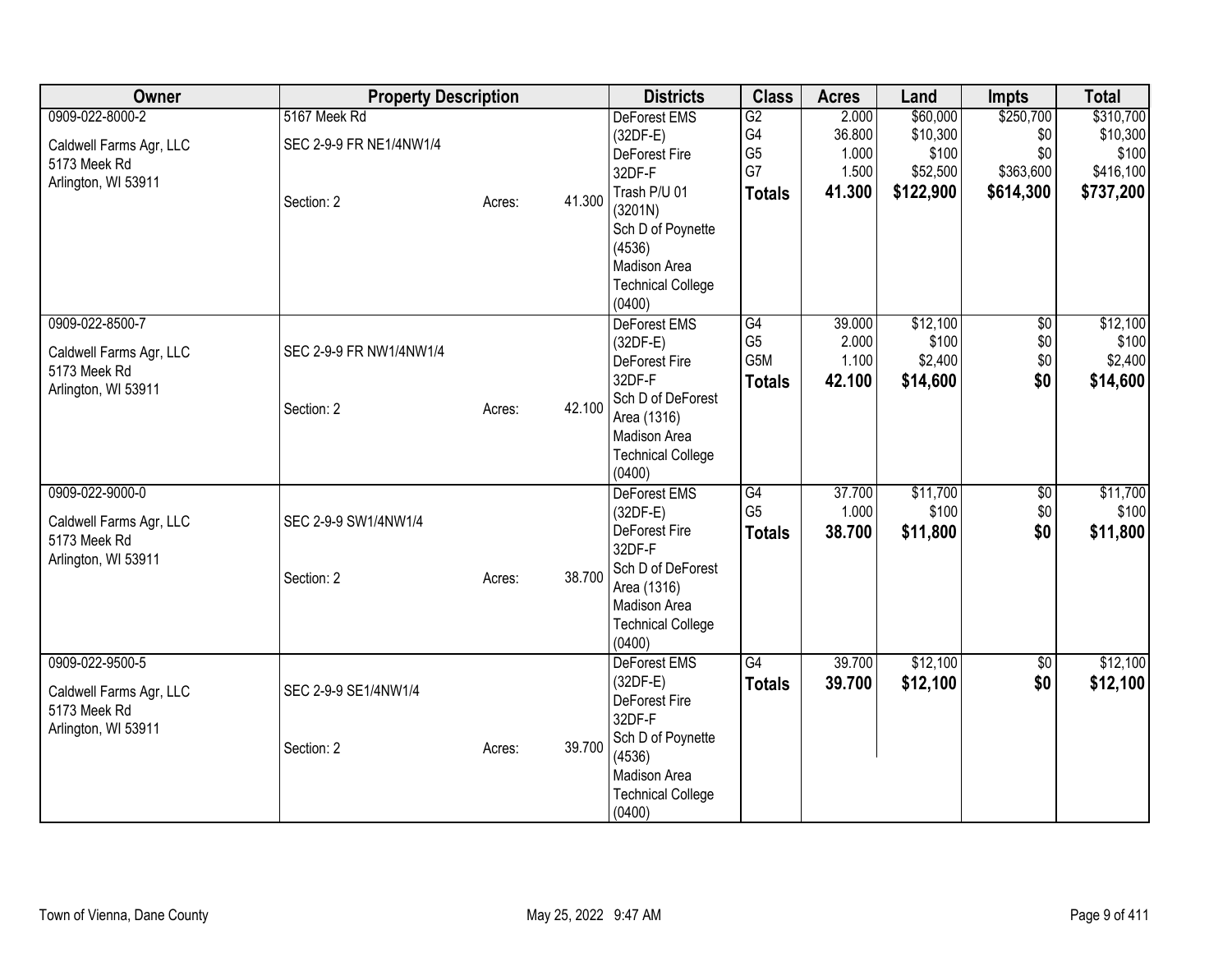| Owner                                                                        |                                                                                                                       | <b>Property Description</b> |        | <b>Districts</b>                                                                                                                                                           | <b>Class</b>                          | <b>Acres</b>              | Land                            | Impts                                     | <b>Total</b>                      |
|------------------------------------------------------------------------------|-----------------------------------------------------------------------------------------------------------------------|-----------------------------|--------|----------------------------------------------------------------------------------------------------------------------------------------------------------------------------|---------------------------------------|---------------------------|---------------------------------|-------------------------------------------|-----------------------------------|
| 0909-023-8000-1<br>Rodney W. Caldwell<br>PO Box 57<br>Arlington, WI 53911    | SEC 2-9-9 NE1/4SW1/4<br>Section: 2                                                                                    | Acres:                      | 39.600 | DeForest EMS<br>$(32DF-E)$<br>DeForest Fire<br>32DF-F<br>Sch D of DeForest<br>Area (1316)<br>Madison Area<br><b>Technical College</b>                                      | G4<br><b>Totals</b>                   | 39.600<br>39.600          | \$12,300<br>\$12,300            | $\overline{50}$<br>\$0                    | \$12,300<br>\$12,300              |
| 0909-023-8500-6<br>Rodney W. Caldwell<br>PO Box 57<br>Arlington, WI 53911    | SEC 2-9-9 NW1/4SW1/4<br>Section: 2                                                                                    | Acres:                      | 39.600 | (0400)<br>DeForest EMS<br>$(32DF-E)$<br>DeForest Fire<br>32DF-F<br>Sch D of DeForest<br>Area (1316)<br>Madison Area<br><b>Technical College</b><br>(0400)                  | G4<br>G <sub>5</sub><br><b>Totals</b> | 38.600<br>1.000<br>39.600 | \$12,100<br>\$100<br>\$12,200   | $\sqrt{6}$<br>$$0$$<br>\$0                | \$12,100<br>\$100<br>\$12,200     |
| 0909-023-9001-8<br>Rodney W. Caldwell<br>PO Box 57<br>Arlington, WI 53911    | SEC 2-9-9 SW1/4SW1/4 EXC CSM 7327<br>Section: 2                                                                       | Acres:                      | 30.820 | <b>DeForest EMS</b><br>$(32DF-E)$<br>DeForest Fire<br>32DF-F<br>Sch D of DeForest<br>Area (1316)<br>Madison Area<br><b>Technical College</b><br>(0400)                     | G4<br>G <sub>5</sub><br><b>Totals</b> | 29.820<br>1.000<br>30.820 | \$9,300<br>\$100<br>\$9,400     | \$0<br>\$0<br>\$0                         | \$9,300<br>\$100<br>\$9,400       |
| 0909-023-9170-4<br>Kelley Tr<br>7662 County Highway I<br>Arlington, WI 53911 | 7758 Wibu Rd<br>LOT 1 CSM 7327 CS37/222&223-12/22/93 DESCR AS<br>SEC 2-9-9 PRT SW1/4SW1/4 (5.185 ACRES)<br>Section: 2 | Acres:                      | 5.185  | DeForest EMS<br>$(32DF-E)$<br>DeForest Fire<br>32DF-F<br>Trash P/U 01<br>(3201N)<br>Sch D of DeForest<br>Area (1316)<br>Madison Area<br><b>Technical College</b><br>(0400) | G4<br>G7<br><b>Totals</b>             | 3.185<br>2.000<br>5.185   | \$1,000<br>\$64,000<br>\$65,000 | $\overline{50}$<br>\$154,400<br>\$154,400 | \$1,000<br>\$218,400<br>\$219,400 |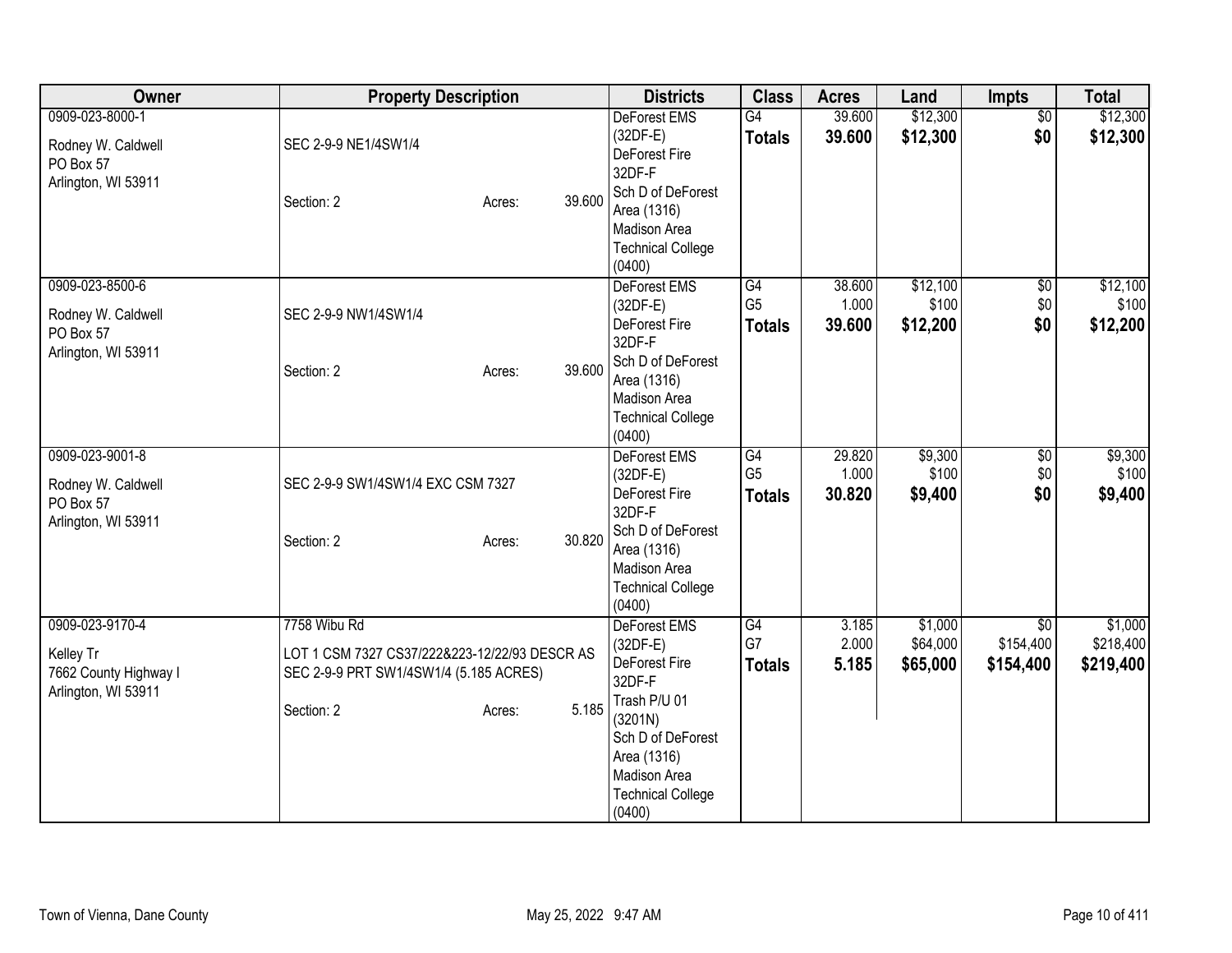| Owner                                                                        | <b>Property Description</b>                        |        |        | <b>Districts</b>                                                                                                                                              | <b>Class</b>                          | <b>Acres</b>              | Land                            | Impts                         | <b>Total</b>                    |
|------------------------------------------------------------------------------|----------------------------------------------------|--------|--------|---------------------------------------------------------------------------------------------------------------------------------------------------------------|---------------------------------------|---------------------------|---------------------------------|-------------------------------|---------------------------------|
| 0909-023-9500-4<br>Rodney W. Caldwell<br>PO Box 57<br>Arlington, WI 53911    | SEC 2-9-9 SE1/4SW1/4<br>Section: 2                 | Acres: | 39.500 | DeForest EMS<br>(32DF-E)<br>DeForest Fire<br>32DF-F<br>Sch D of DeForest<br>Area (1316)<br>Madison Area<br><b>Technical College</b><br>(0400)                 | G4<br><b>Totals</b>                   | 39.500<br>39.500          | \$12,400<br>\$12,400            | $\overline{50}$<br>\$0        | \$12,400<br>\$12,400            |
| 0909-024-8000-0<br>Kelley Tr<br>7662 County Highway I<br>Arlington, WI 53911 | County Rd I<br>SEC 2-9-9 NE1/4 SE1/4<br>Section: 2 | Acres: | 39.600 | DeForest EMS<br>$(32DF-E)$<br>DeForest Fire<br>32DF-F<br>Sch D of DeForest<br>Area (1316)<br>Madison Area<br><b>Technical College</b><br>(0400)               | G4<br>G <sub>5</sub><br><b>Totals</b> | 37.600<br>2.000<br>39.600 | \$11,600<br>\$800<br>\$12,400   | $\overline{60}$<br>\$0<br>\$0 | \$11,600<br>\$800<br>\$12,400   |
| 0909-024-8500-5<br>Kelley Tr<br>7662 County Highway I<br>Arlington, WI 53911 | SEC 2-9-9 NW1/4 SE1/4<br>Section: 2                | Acres: | 39.600 | <b>DeForest EMS</b><br>$(32DF-E)$<br>DeForest Fire<br>32DF-F<br>Sch D of DeForest<br>Area (1316)<br><b>Madison Area</b><br><b>Technical College</b><br>(0400) | G4<br><b>Totals</b>                   | 39.600<br>39.600          | \$12,400<br>\$12,400            | $\overline{50}$<br>\$0        | \$12,400<br>\$12,400            |
| 0909-024-9000-8<br>Kelley Tr<br>7662 County Highway I<br>Arlington, WI 53911 | SEC 2-9-9 SW1/4 SE1/4<br>Section: 2                | Acres: | 39.500 | DeForest EMS<br>$(32DF-E)$<br>DeForest Fire<br>32DF-F<br>Sch D of DeForest<br>Area (1316)<br>Madison Area<br><b>Technical College</b><br>(0400)               | G4<br>G5M<br><b>Totals</b>            | 39.000<br>0.500<br>39.500 | \$11,300<br>\$1,100<br>\$12,400 | $\overline{50}$<br>\$0<br>\$0 | \$11,300<br>\$1,100<br>\$12,400 |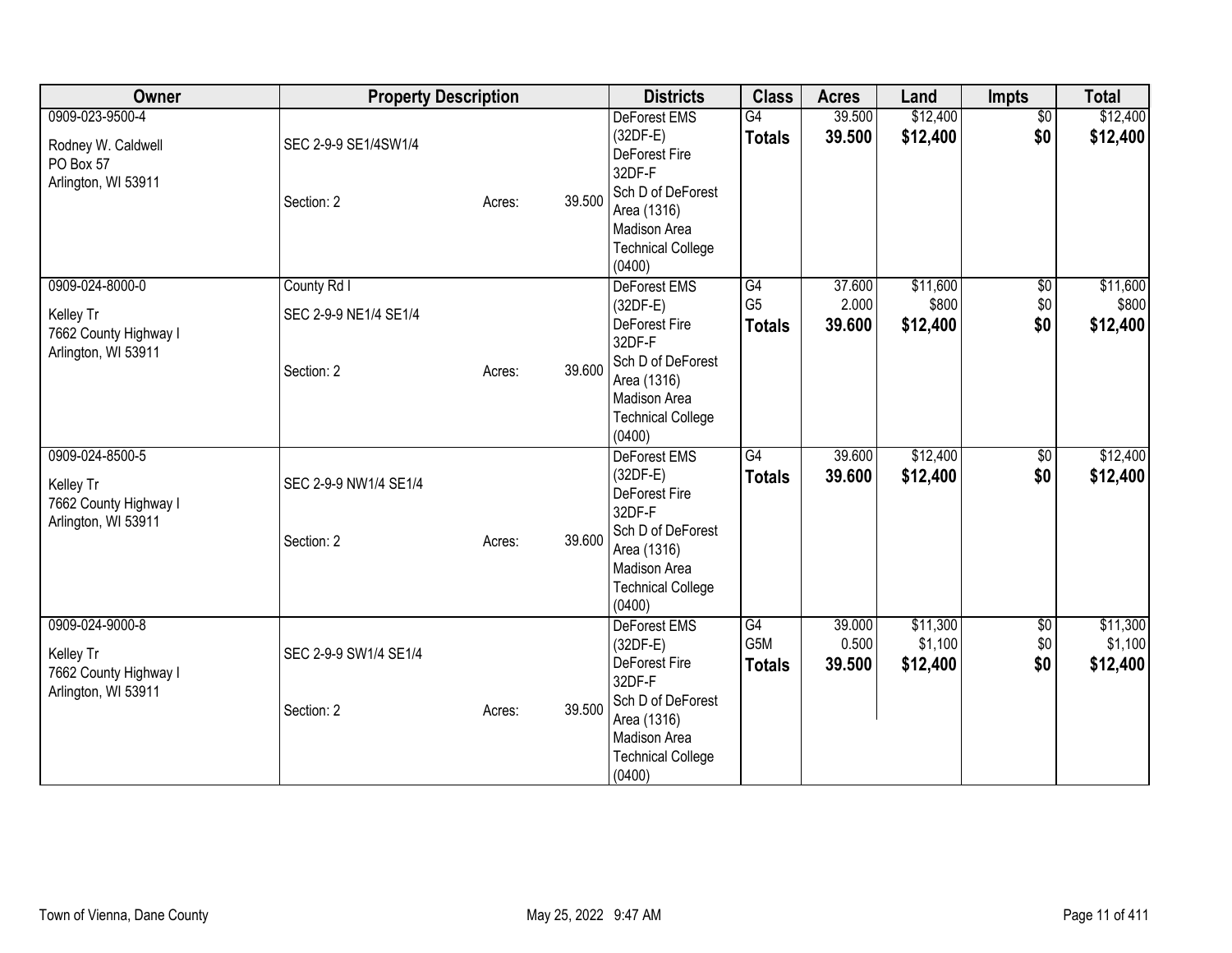| Owner                 | <b>Property Description</b>                   |                  | <b>Districts</b>         | <b>Class</b>     | <b>Acres</b> | Land      | <b>Impts</b>    | <b>Total</b> |
|-----------------------|-----------------------------------------------|------------------|--------------------------|------------------|--------------|-----------|-----------------|--------------|
| 0909-024-9501-0       | 7739 County Rd I                              |                  | DeForest EMS             | $\overline{G4}$  | 32.000       | \$8,800   | $\overline{50}$ | \$8,800      |
| Kelley Tr             | SEC 2-9-9 SE1/4 SE1/4 EXC CSM 13022           |                  | $(32DF-E)$               | G <sub>5</sub>   | 1.666        | \$4,200   | \$0             | \$4,200      |
| 7662 County Highway I |                                               |                  | DeForest Fire            | G7               | 2.000        | \$64,000  | \$299,800       | \$363,800    |
| Arlington, WI 53911   |                                               |                  | 32DF-F                   | <b>Totals</b>    | 35.666       | \$77,000  | \$299,800       | \$376,800    |
|                       | Section: 2                                    | 0.000<br>Acres:  | Trash P/U 01             |                  |              |           |                 |              |
|                       |                                               |                  | (3201N)                  |                  |              |           |                 |              |
|                       |                                               |                  | Sch D of DeForest        |                  |              |           |                 |              |
|                       |                                               |                  | Area (1316)              |                  |              |           |                 |              |
|                       |                                               |                  | Madison Area             |                  |              |           |                 |              |
|                       |                                               |                  | <b>Technical College</b> |                  |              |           |                 |              |
|                       |                                               |                  | (0400)<br>DeForest EMS   | $\overline{G1}$  |              | \$155,700 | \$527,800       | \$683,500    |
| 0909-024-9820-0       | 7713 County Rd I                              |                  | $(32DF-E)$               |                  | 3.834        |           |                 |              |
| Christopher D. Kelley | LOT 1 CSM 13022 CS83/148&150-12/1/2010 DESCR  |                  | DeForest Fire            | <b>Totals</b>    | 3.834        | \$155,700 | \$527,800       | \$683,500    |
| Shannon N. Kelley     | AS SEC 2-9-9 PRT OF SE1/4 SE1/4 (3.834 ACRES) |                  | 32DF-F                   |                  |              |           |                 |              |
| 7713 County Highway I |                                               |                  | Trash P/U 01             |                  |              |           |                 |              |
| Arlington, WI 53911   | Section: 2                                    | 3.834<br>Acres:  | (3201N)                  |                  |              |           |                 |              |
|                       |                                               |                  | Sch D of DeForest        |                  |              |           |                 |              |
|                       |                                               |                  | Area (1316)              |                  |              |           |                 |              |
|                       |                                               |                  | <b>Madison Area</b>      |                  |              |           |                 |              |
|                       |                                               |                  | <b>Technical College</b> |                  |              |           |                 |              |
|                       |                                               |                  | (0400)                   |                  |              |           |                 |              |
| 0909-031-8000-1       |                                               |                  | <b>DeForest EMS</b>      | G4               | 40.600       | \$11,700  | $\sqrt{6}$      | \$11,700     |
|                       |                                               |                  | $(32DF-E)$               | G <sub>5</sub>   | 2.000        | \$100     | \$0             | \$100        |
| Brad R. Hahn          | SEC 3-9-9 FR NE1/4NE1/4                       |                  | DeForest Fire            | G <sub>5</sub> M | 0.500        | \$1,100   | \$0             | \$1,100      |
| 7813 Wibu Rd          |                                               |                  | 32DF-F                   | <b>Totals</b>    | 43.100       | \$12,900  | \$0             | \$12,900     |
| Arlington, WI 53911   | Section: 3                                    | 43.100           | Sch D of DeForest        |                  |              |           |                 |              |
|                       |                                               | Acres:           | Area (1316)              |                  |              |           |                 |              |
|                       |                                               |                  | Madison Area             |                  |              |           |                 |              |
|                       |                                               |                  | <b>Technical College</b> |                  |              |           |                 |              |
|                       |                                               |                  | (0400)                   |                  |              |           |                 |              |
| 0909-031-8500-6       |                                               |                  | DeForest EMS             | G4               | 42.800       | \$12,900  | \$0             | \$12,900     |
| Henry Land, LLC       | SEC 3-9-9 FR NW1/4NE1/4                       |                  | $(32DF-E)$               | G <sub>5</sub>   | 1.000        | \$100     | \$0             | \$100        |
| 7794 Patton Rd        |                                               |                  | DeForest Fire            | <b>Totals</b>    | 43.800       | \$13,000  | \$0             | \$13,000     |
| Dane, WI 53529        |                                               |                  | 32DF-F                   |                  |              |           |                 |              |
|                       | Section: 3                                    | 43.800<br>Acres: | Sch D of DeForest        |                  |              |           |                 |              |
|                       |                                               |                  | Area (1316)              |                  |              |           |                 |              |
|                       |                                               |                  | Madison Area             |                  |              |           |                 |              |
|                       |                                               |                  | <b>Technical College</b> |                  |              |           |                 |              |
|                       |                                               |                  | (0400)                   |                  |              |           |                 |              |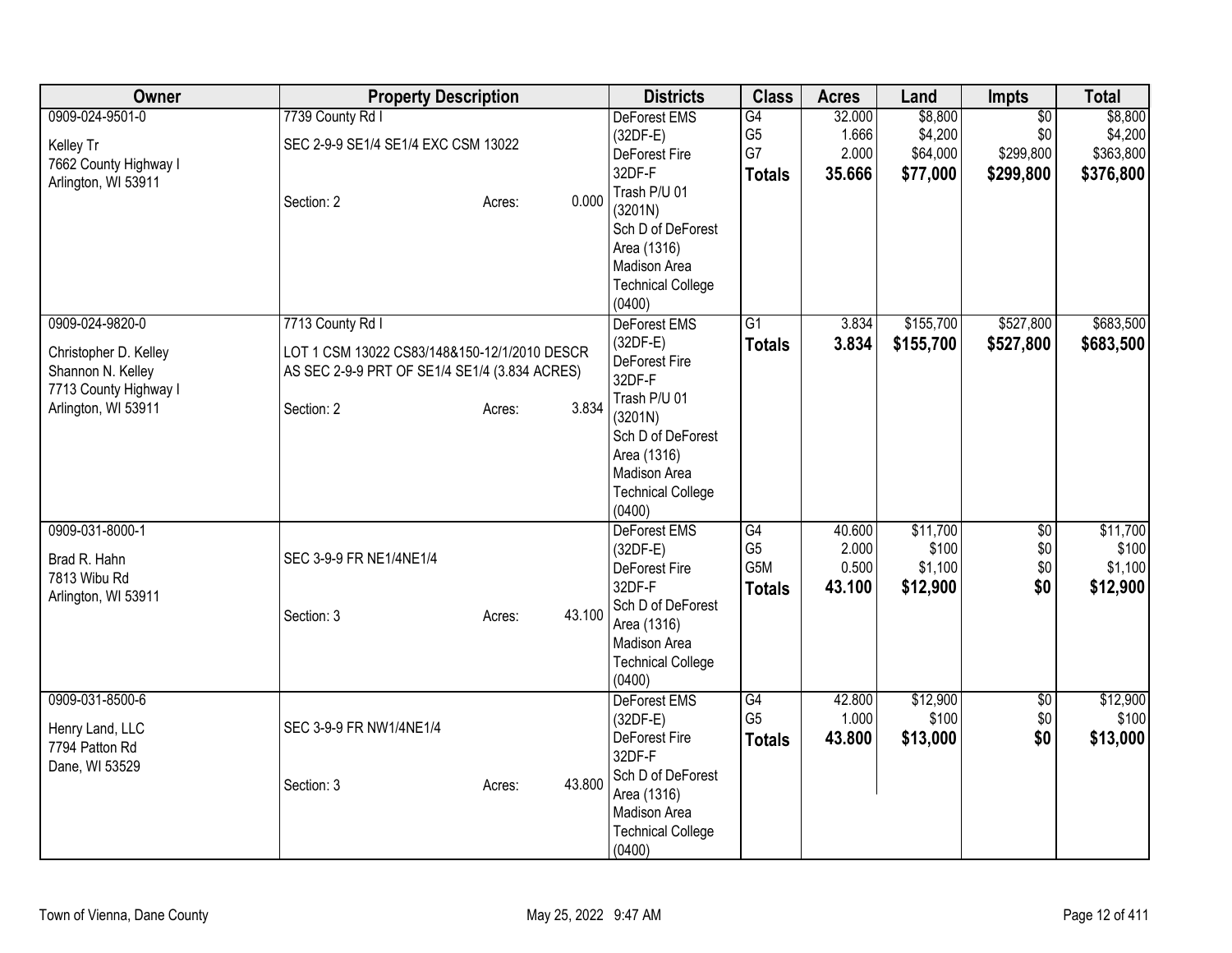| Owner                                                                            | <b>Property Description</b>                                     |                  | <b>Districts</b>                                                                                                                                              | <b>Class</b>                                 | <b>Acres</b>                       | Land                                     | <b>Impts</b>                         | <b>Total</b>                             |
|----------------------------------------------------------------------------------|-----------------------------------------------------------------|------------------|---------------------------------------------------------------------------------------------------------------------------------------------------------------|----------------------------------------------|------------------------------------|------------------------------------------|--------------------------------------|------------------------------------------|
| 0909-031-9000-9<br>Henry Land, LLC<br>7794 Patton Rd<br>Dane, WI 53529           | SEC 3-9-9 SW1/4NE1/4<br>Section: 3                              | 31.400<br>Acres: | <b>DeForest EMS</b><br>$(32DF-E)$<br>DeForest Fire<br>32DF-F<br>Sch D of DeForest<br>Area (1316)<br>Madison Area<br><b>Technical College</b><br>(0400)        | G4<br>G <sub>5</sub><br><b>Totals</b>        | 30.400<br>1.000<br>31.400          | \$9,400<br>\$5,000<br>\$14,400           | $\overline{50}$<br>\$0<br>\$0        | \$9,400<br>\$5,000<br>\$14,400           |
| 0909-031-9500-4<br>Brad R. Hahn<br>7813 Wibu Rd<br>Arlington, WI 53911           | SEC 3-9-9 SE1/4NE1/4<br>Section: 3                              | 40.000<br>Acres: | DeForest EMS<br>$(32DF-E)$<br>DeForest Fire<br>32DF-F<br>Sch D of DeForest<br>Area (1316)<br>Madison Area<br><b>Technical College</b><br>(0400)               | G4<br>G <sub>5</sub><br>G5M<br><b>Totals</b> | 38.000<br>1.000<br>1.000<br>40.000 | \$11,600<br>\$100<br>\$1,900<br>\$13,600 | $\overline{50}$<br>\$0<br>\$0<br>\$0 | \$11,600<br>\$100<br>\$1,900<br>\$13,600 |
| 0909-032-8000-0<br>Henry Land, LLC<br>7794 Patton Rd<br>Dane, WI 53529           | SEC 3-9-9 FR NE1/4NW1/4 EXC I-90 HWY<br>Section: 3              | 33.900<br>Acres: | <b>DeForest EMS</b><br>$(32DF-E)$<br>DeForest Fire<br>32DF-F<br>Sch D of DeForest<br>Area (1316)<br><b>Madison Area</b><br><b>Technical College</b><br>(0400) | G4<br>G <sub>5</sub><br><b>Totals</b>        | 26.000<br>7.900<br>33.900          | \$7,900<br>\$4,200<br>\$12,100           | \$0<br>\$0<br>\$0                    | \$7,900<br>\$4,200<br>\$12,100           |
| 0909-032-8500-5<br>Kutz Cloverleaf Farm, LLC<br>N529 Patton Rd<br>Lodi, WI 53555 | Patton Rd<br>SEC 3-9-9 FR NW1/4NW1/4 EXC I-90 HWY<br>Section: 3 | 44.300<br>Acres: | DeForest EMS<br>$(32DF-E)$<br>DeForest Fire<br>32DF-F<br>Sch D of DeForest<br>Area (1316)<br>Madison Area<br><b>Technical College</b><br>(0400)               | G4<br>G <sub>5</sub><br><b>Totals</b>        | 40.800<br>3.500<br>44.300          | \$11,500<br>\$2,000<br>\$13,500          | $\overline{50}$<br>\$0<br>\$0        | \$11,500<br>\$2,000<br>\$13,500          |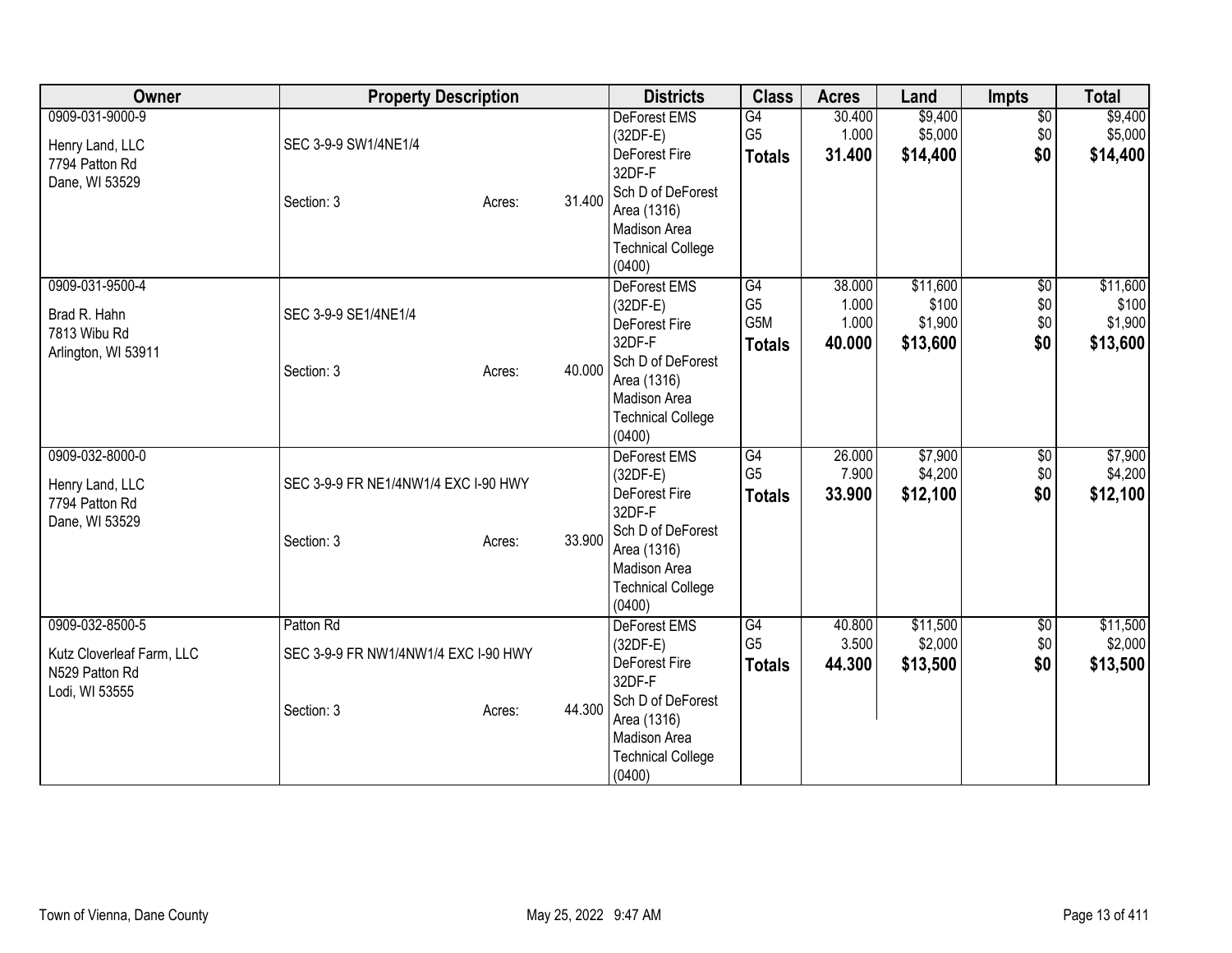| Owner                                                                  | <b>Property Description</b>                                       |        |        | <b>Districts</b>                                                                                                                                                           | <b>Class</b>                                         | <b>Acres</b>                                 | Land                                                   | Impts                                                       | <b>Total</b>                                               |
|------------------------------------------------------------------------|-------------------------------------------------------------------|--------|--------|----------------------------------------------------------------------------------------------------------------------------------------------------------------------------|------------------------------------------------------|----------------------------------------------|--------------------------------------------------------|-------------------------------------------------------------|------------------------------------------------------------|
| 0909-032-9000-8<br>Henry Land, LLC<br>7794 Patton Rd<br>Dane, WI 53529 | SEC 3-9-9 SW1/4NW1/4<br>Section: 3                                | Acres: | 40.000 | <b>DeForest EMS</b><br>$(32DF-E)$<br>DeForest Fire<br>32DF-F<br>Sch D of DeForest<br>Area (1316)<br>Madison Area<br><b>Technical College</b><br>(0400)                     | G4<br>G <sub>5</sub><br>G5M<br><b>Totals</b>         | 20.100<br>3.400<br>16.500<br>40.000          | \$3,900<br>\$2,600<br>\$36,300<br>\$42,800             | $\overline{50}$<br>\$0<br>\$0<br>\$0                        | \$3,900<br>\$2,600<br>\$36,300<br>\$42,800                 |
| 0909-032-9500-3<br>Henry Land, LLC<br>7794 Patton Rd<br>Dane, WI 53529 | 7794 Patton Rd<br>SEC 3-9-9 SE1/4NW1/4 EXC I-90 HWY<br>Section: 3 | Acres: | 36.894 | DeForest EMS<br>$(32DF-E)$<br>DeForest Fire<br>32DF-F<br>Sch D of DeForest<br>Area (1316)<br>Madison Area<br><b>Technical College</b><br>(0400)                            | G4<br>G <sub>5</sub><br><b>Totals</b>                | 6.900<br>29.994<br>36.894                    | \$2,200<br>\$22,500<br>\$24,700                        | $\sqrt{6}$<br>\$0<br>\$0                                    | \$2,200<br>\$22,500<br>\$24,700                            |
| 0909-033-8000-9<br>Henry Land, LLC<br>7794 Patton Rd<br>Dane, WI 53529 | SEC 3-9-9 NE1/4SW1/4<br>Section: 3                                | Acres: | 39.500 | <b>DeForest EMS</b><br>$(32DF-E)$<br>DeForest Fire<br>32DF-F<br>Sch D of DeForest<br>Area (1316)<br>Madison Area<br><b>Technical College</b><br>(0400)                     | $\overline{G4}$<br>G <sub>5</sub> M<br><b>Totals</b> | 38.700<br>0.800<br>39.500                    | \$12,000<br>\$1,800<br>\$13,800                        | $\overline{50}$<br>\$0<br>\$0                               | \$12,000<br>\$1,800<br>\$13,800                            |
| 0909-033-8500-4<br>Henry Land, LLC<br>7794 Patton Rd<br>Dane, WI 53529 | 7792 Patton Rd<br>SEC 3-9-9 NW1/4SW1/4<br>Section: 3              | Acres: | 40.000 | DeForest EMS<br>$(32DF-E)$<br>DeForest Fire<br>32DF-F<br>Trash P/U 01<br>(3201N)<br>Sch D of DeForest<br>Area (1316)<br>Madison Area<br><b>Technical College</b><br>(0400) | G4<br>G <sub>5</sub><br>G5M<br>G7<br><b>Totals</b>   | 7.000<br>1.000<br>20.000<br>12.000<br>40.000 | \$2,000<br>\$100<br>\$44,000<br>\$132,000<br>\$178,100 | $\overline{50}$<br>\$0<br>\$0<br>\$1,205,200<br>\$1,205,200 | \$2,000<br>\$100<br>\$44,000<br>\$1,337,200<br>\$1,383,300 |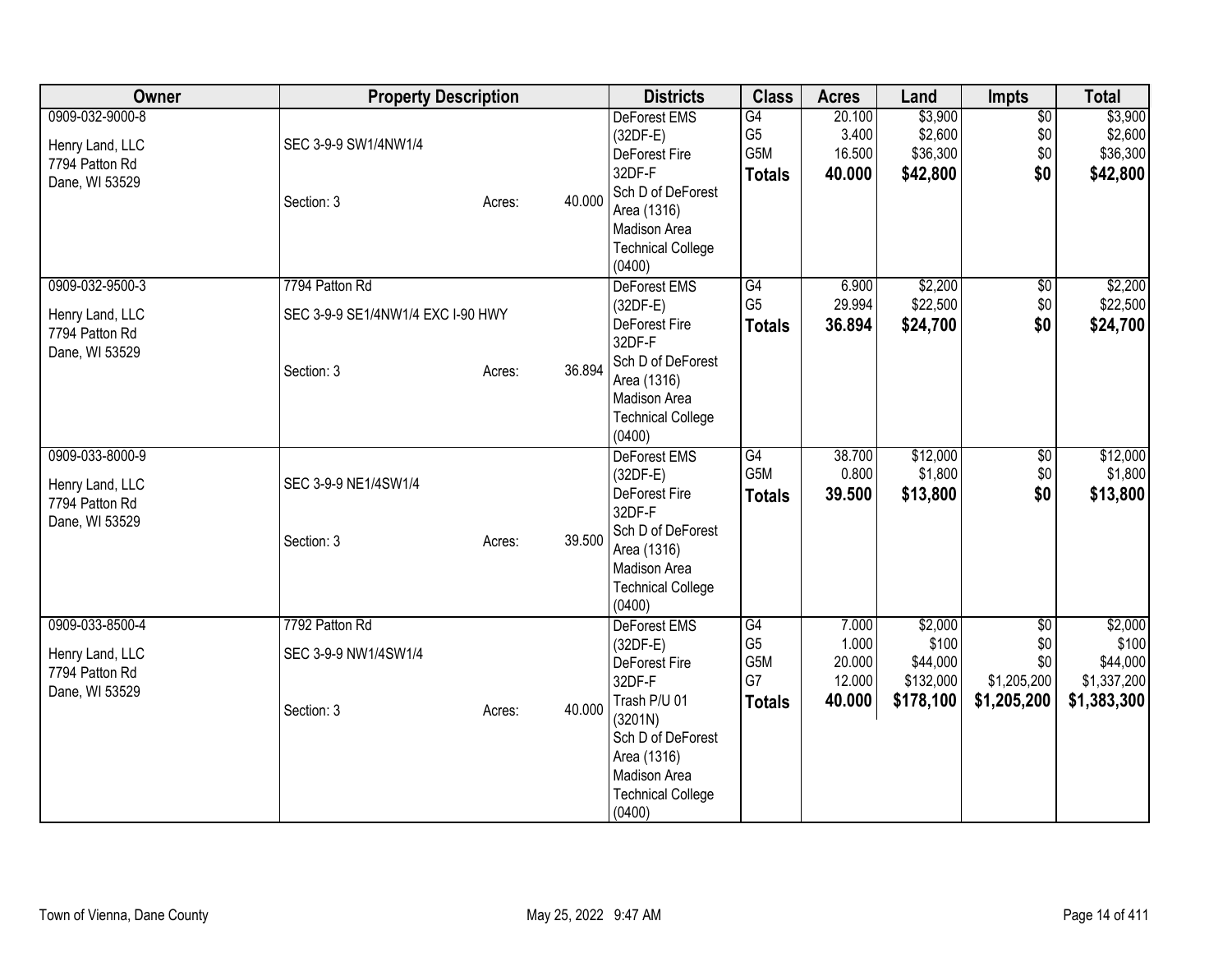| Owner                                                                             | <b>Property Description</b>                        |        |        | <b>Districts</b>                                                                                                                                                                  | <b>Class</b>                                 | <b>Acres</b>                       | Land                                      | Impts                                            | <b>Total</b>                               |
|-----------------------------------------------------------------------------------|----------------------------------------------------|--------|--------|-----------------------------------------------------------------------------------------------------------------------------------------------------------------------------------|----------------------------------------------|------------------------------------|-------------------------------------------|--------------------------------------------------|--------------------------------------------|
| 0909-033-9000-7<br>Henry Land, LLC<br>7794 Patton Rd<br>Dane, WI 53529            | SEC 3-9-9 SW1/4SW1/4<br>Section: 3                 | Acres: | 40.000 | DeForest EMS<br>$(32DF-E)$<br>DeForest Fire<br>32DF-F<br>Sch D of DeForest<br>Area (1316)<br>Madison Area<br><b>Technical College</b><br>(0400)                                   | G4<br>G <sub>5</sub><br>G5M<br><b>Totals</b> | 7.000<br>1.000<br>32.000<br>40.000 | \$2,100<br>\$100<br>\$70,400<br>\$72,600  | $\overline{50}$<br>\$0<br>\$0<br>\$0             | \$2,100<br>\$100<br>\$70,400<br>\$72,600   |
| 0909-033-9500-2<br>Henry Land, LLC<br>7794 Patton Rd<br>Dane, WI 53529            | SEC 3-9-9 SE1/4SW1/4<br>Section: 3                 | Acres: | 40.000 | DeForest EMS<br>$(32DF-E)$<br>DeForest Fire<br>32DF-F<br>Sch D of DeForest<br>Area (1316)<br>Madison Area<br><b>Technical College</b><br>(0400)                                   | $\overline{G4}$<br>G5M<br><b>Totals</b>      | 39.500<br>0.500<br>40.000          | \$12,400<br>\$1,100<br>\$13,500           | $\overline{50}$<br>$$0$$<br>\$0                  | \$12,400<br>\$1,100<br>\$13,500            |
| 0909-034-8000-8<br>Hahn L. Le, Lloyd et al<br>7813 Wibu Rd<br>Arlington, WI 53911 | 7813 Wibu Rd<br>SEC 3-9-9 NE1/4SE1/4<br>Section: 3 | Acres: | 35.200 | <b>DeForest EMS</b><br>$(32DF-E)$<br>DeForest Fire<br>32DF-F<br>Trash P/U 01<br>(3201N)<br>Sch D of DeForest<br>Area (1316)<br>Madison Area<br><b>Technical College</b><br>(0400) | G4<br>G <sub>5</sub><br>G7<br><b>Totals</b>  | 31.200<br>1.000<br>3.000<br>35.200 | \$9,800<br>\$100<br>\$96,000<br>\$105,900 | $\overline{50}$<br>\$0<br>\$100,100<br>\$100,100 | \$9,800<br>\$100<br>\$196,100<br>\$206,000 |
| 0909-034-8500-3<br>Henry Land, LLC<br>7794 Patton Rd<br>Dane, WI 53529            | SEC 3-9-9 NW1/4SE/14 EXC I-90 HWY<br>Section: 3    | Acres: | 33.200 | DeForest EMS<br>$(32DF-E)$<br>DeForest Fire<br>32DF-F<br>Sch D of DeForest<br>Area (1316)<br>Madison Area<br><b>Technical College</b><br>(0400)                                   | G4<br>G <sub>5</sub><br><b>Totals</b>        | 32.200<br>1.000<br>33.200          | \$10,000<br>\$100<br>\$10,100             | $\overline{50}$<br>\$0<br>\$0                    | \$10,000<br>\$100<br>\$10,100              |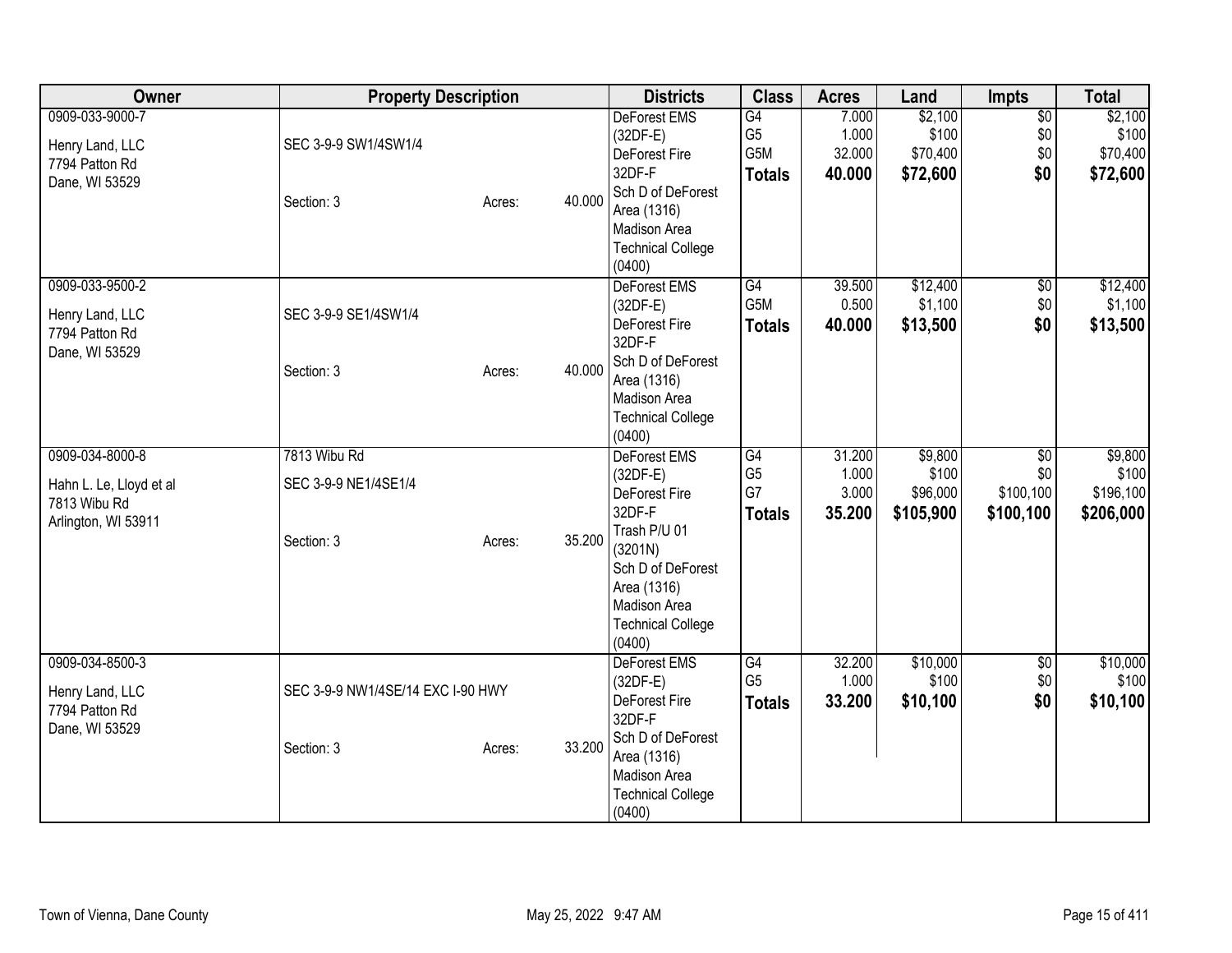| Owner                                                                            | <b>Property Description</b>            |        |        | <b>Districts</b>                                                                                                                                              | <b>Class</b>                                       | <b>Acres</b>               | Land                           | Impts                         | <b>Total</b>                   |
|----------------------------------------------------------------------------------|----------------------------------------|--------|--------|---------------------------------------------------------------------------------------------------------------------------------------------------------------|----------------------------------------------------|----------------------------|--------------------------------|-------------------------------|--------------------------------|
| 0909-034-9000-6<br>Henry Land, LLC<br>7794 Patton Rd<br>Dane, WI 53529           | SEC 3-9-9 SW1/4SE1/4<br>Section: 3     | Acres: | 39.900 | <b>DeForest EMS</b><br>$(32DF-E)$<br>DeForest Fire<br>32DF-F<br>Sch D of DeForest<br>Area (1316)<br>Madison Area<br><b>Technical College</b><br>(0400)        | G4<br><b>Totals</b>                                | 39.900<br>39.900           | \$12,000<br>\$12,000           | $\overline{50}$<br>\$0        | \$12,000<br>\$12,000           |
| 0909-034-9500-1<br>Brad R. Hahn<br>7813 Wibu Rd<br>Arlington, WI 53911           | SEC 3-9-9 SE1/4SE1/4<br>Section: 3     | Acres: | 28.900 | DeForest EMS<br>$(32DF-E)$<br>DeForest Fire<br>32DF-F<br>Sch D of DeForest<br>Area (1316)<br>Madison Area<br><b>Technical College</b><br>(0400)               | $\overline{G4}$<br>G <sub>5</sub><br><b>Totals</b> | 20.400<br>8.500<br>28.900  | \$4,400<br>\$5,400<br>\$9,800  | $\overline{30}$<br>\$0<br>\$0 | \$4,400<br>\$5,400<br>\$9,800  |
| 0909-041-8000-9<br>Kutz Cloverleaf Farm, LLC<br>N529 Patton Rd<br>Lodi, WI 53555 | SEC 4-9-9 FR NE1/4 NE1/4<br>Section: 4 | Acres: | 45.200 | <b>DeForest EMS</b><br>$(32DF-E)$<br>DeForest Fire<br>32DF-F<br>Sch D of DeForest<br>Area (1316)<br><b>Madison Area</b><br><b>Technical College</b><br>(0400) | G4<br>G <sub>5</sub><br><b>Totals</b>              | 29.600<br>15.600<br>45.200 | \$2,300<br>\$4,900<br>\$7,200  | \$0<br>\$0<br>\$0             | \$2,300<br>\$4,900<br>\$7,200  |
| 0909-041-8500-4<br>Kutz Cloverleaf Farm, LLC<br>N529 Patton Rd<br>Lodi, WI 53555 | SEC 4-9-9 FR NW1/4 NE1/4<br>Section: 4 | Acres: | 44.700 | DeForest EMS<br>$(32DF-E)$<br>DeForest Fire<br>32DF-F<br>Sch D of DeForest<br>Area (1316)<br>Madison Area<br><b>Technical College</b><br>(0400)               | G4<br>G <sub>5</sub><br><b>Totals</b>              | 39.200<br>5.500<br>44.700  | \$9,000<br>\$1,700<br>\$10,700 | $\overline{50}$<br>\$0<br>\$0 | \$9,000<br>\$1,700<br>\$10,700 |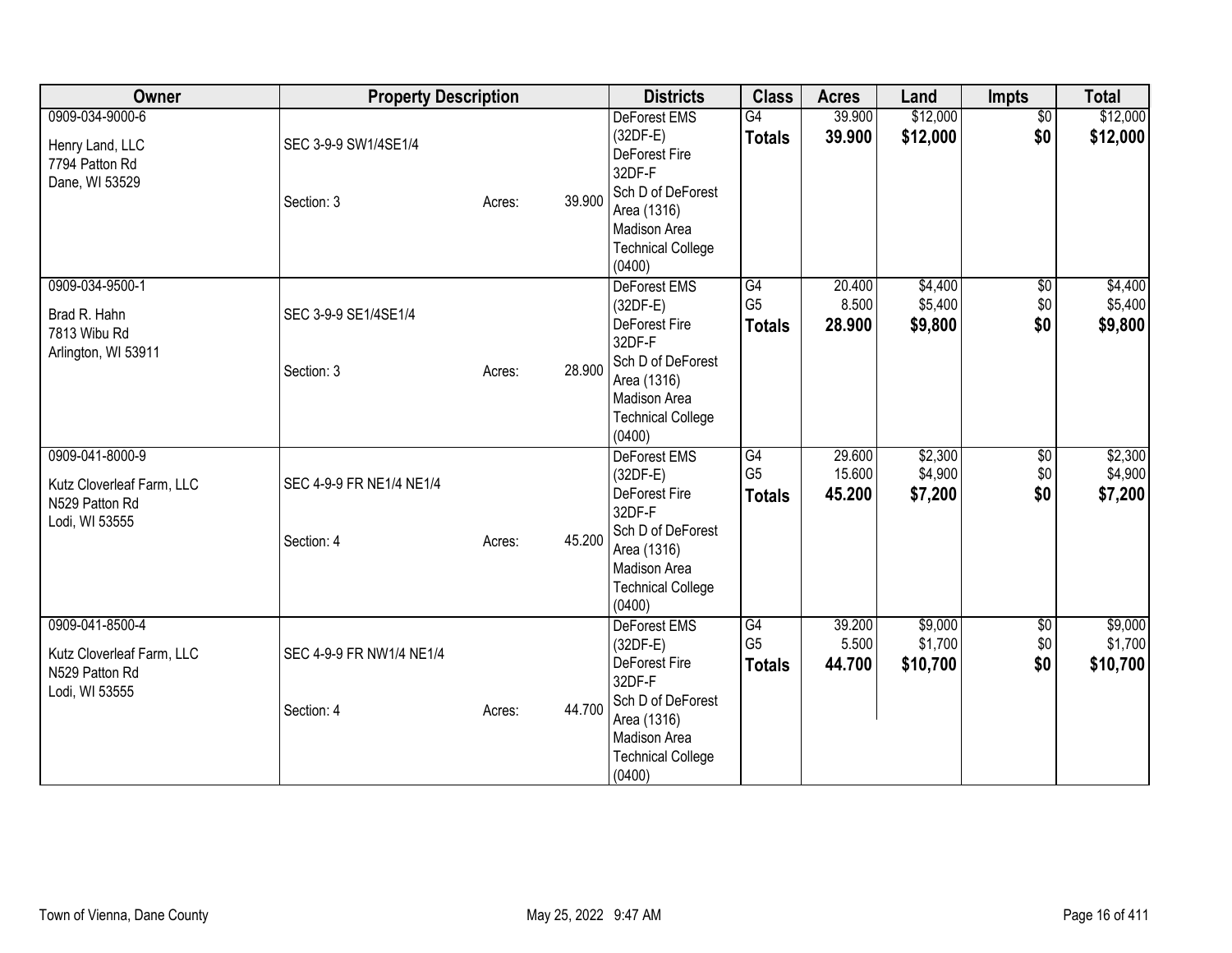| Owner                                                                                                                          | <b>Property Description</b>                                                                                                                              | <b>Districts</b>                                                                                                                                                           | <b>Class</b>                                 | <b>Acres</b>                         | Land                                        | Impts                                | <b>Total</b>                                |
|--------------------------------------------------------------------------------------------------------------------------------|----------------------------------------------------------------------------------------------------------------------------------------------------------|----------------------------------------------------------------------------------------------------------------------------------------------------------------------------|----------------------------------------------|--------------------------------------|---------------------------------------------|--------------------------------------|---------------------------------------------|
| 0909-041-9001-0<br>Interior<br>1 Federal Dr Rm 530<br>Fort Snelling, MN 55111-4056                                             | Usa Fish & Wildlife Service Secretary of   SEC 4-9-9 SW1/4 NE1/4 EXC CSM 10024<br>30.340<br>Section: 4<br>Acres:                                         | <b>DeForest EMS</b><br>$(32DF-E)$<br>DeForest Fire<br>32DF-F<br>Sch D of DeForest<br>Area (1316)<br>Madison Area<br><b>Technical College</b><br>(0400)                     | $\overline{X1}$<br><b>Totals</b>             | 30.340<br>30.340                     | $\overline{60}$<br>\$0                      | $\overline{60}$<br>\$0               | \$0<br>\$0                                  |
| 0909-041-9090-0<br><b>Gregory Shives</b><br>Erin Shives<br>5677 Oak Ln<br>Dane, WI 53529                                       | 5677 Oak Ln<br>LOT 2 CSM 10024 CS58/244&247-4/25/2001 DESCR<br>AS SEC 4-9-9 PRT SW1/4NE1/4 (9.660 ACRES EXCL<br>$R/W$ )<br>9.660<br>Section: 4<br>Acres: | DeForest EMS<br>$(32DF-E)$<br>DeForest Fire<br>32DF-F<br>Trash P/U 01<br>(3201N)<br>Sch D of DeForest<br>Area (1316)<br>Madison Area<br><b>Technical College</b><br>(0400) | $\overline{G1}$<br><b>Totals</b>             | 9.660<br>9.660                       | \$184,800<br>\$184,800                      | \$126,800<br>\$126,800               | \$311,600<br>\$311,600                      |
| 0909-041-9500-2<br>Usa Fish & Wildlife Service Secretary of<br>Interior<br>1 Federal Dr Rm 530<br>Fort Snelling, MN 55111-4056 | SEC 4-9-9 SE1/4 NE1/4<br>40.100<br>Section: 4<br>Acres:                                                                                                  | DeForest EMS<br>$(32DF-E)$<br>DeForest Fire<br>32DF-F<br>Sch D of DeForest<br>Area (1316)<br>Madison Area<br><b>Technical College</b><br>(0400)                            | X1<br><b>Totals</b>                          | 40.100<br>40.100                     | \$0<br>\$0                                  | \$0<br>\$0                           | \$0<br>\$0                                  |
| 0909-042-8000-8<br>Kutz Cloverleaf Farm, LLC<br>N529 Patton Rd<br>Lodi, WI 53555                                               | Oak Ln<br>SEC 4-9-9 NE1/4 NW1/4<br>42.500<br>Section: 4<br>Acres:                                                                                        | DeForest EMS<br>$(32DF-E)$<br>DeForest Fire<br>32DF-F<br>Sch D of DeForest<br>Area (1316)<br>Madison Area<br><b>Technical College</b><br>(0400)                            | G4<br>G <sub>5</sub><br>G5M<br><b>Totals</b> | 10.600<br>16.700<br>15.200<br>42.500 | \$3,100<br>\$11,100<br>\$33,500<br>\$47,700 | $\overline{50}$<br>\$0<br>\$0<br>\$0 | \$3,100<br>\$11,100<br>\$33,500<br>\$47,700 |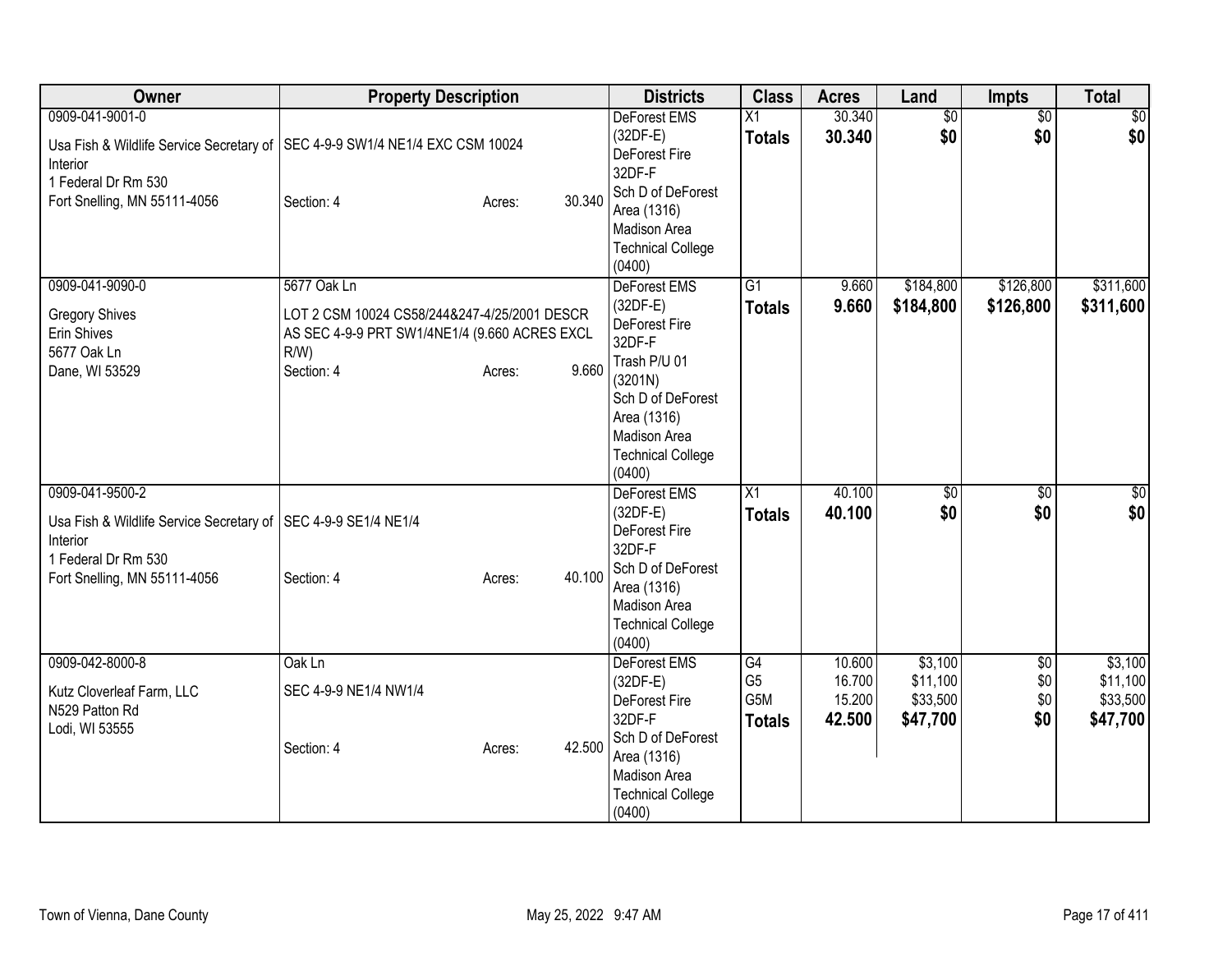| Owner                                                                                                    | <b>Property Description</b>                                                                                                               | <b>Districts</b>                                                                                                                                                                  | <b>Class</b>                                       | <b>Acres</b>                                | Land                                                 | Impts                                           | <b>Total</b>                                         |
|----------------------------------------------------------------------------------------------------------|-------------------------------------------------------------------------------------------------------------------------------------------|-----------------------------------------------------------------------------------------------------------------------------------------------------------------------------------|----------------------------------------------------|---------------------------------------------|------------------------------------------------------|-------------------------------------------------|------------------------------------------------------|
| 0909-042-8500-3<br>Schroeder Le Jeanette<br>Dawn M. Schroeder<br>374 College View St<br>Winona, MN 55987 | SEC 4-9-9 E1/2 NE1/4 FR NW1/4NW1/4 & R/W EXT FR<br>SE COR SD PRCL TO HWY<br>5.500<br>Section: 4<br>Acres:                                 | DeForest EMS<br>$(32DF-E)$<br>DeForest Fire<br>32DF-F<br>Sch D of DeForest<br>Area (1316)<br>Madison Area<br><b>Technical College</b><br>(0400)                                   | $\overline{G6}$<br><b>Totals</b>                   | 5.500<br>5.500                              | \$24,200<br>\$24,200                                 | $\overline{50}$<br>\$0                          | \$24,200<br>\$24,200                                 |
| 0909-042-8530-7<br>Gilles Tr<br>5849 Meek Rd<br>Lodi, WI 53555                                           | SEC 4-9-9 FR NW1/4 NW1/4 EXC E1/2 NE1/4 ALSO<br>EXC ROW EXT FR SE COR SD PAR TO HWY<br>37.200<br>Section: 4<br>Acres:                     | DeForest EMS<br>$(32DF-E)$<br>DeForest Fire<br>32DF-F<br>Sch D of DeForest<br>Area (1316)<br>Madison Area<br><b>Technical College</b><br>(0400)                                   | G2<br>G4<br>G <sub>5</sub><br>G5M<br><b>Totals</b> | 2.200<br>3.700<br>2.500<br>28.800<br>37.200 | \$13,200<br>\$1,000<br>\$400<br>\$63,400<br>\$78,000 | $\overline{50}$<br>\$0<br>\$0\$<br>\$0\$<br>\$0 | \$13,200<br>\$1,000<br>\$400<br>\$63,400<br>\$78,000 |
| 0909-042-9001-5<br>Douglas J. Verhulst<br>5721 Oak Ln<br>Dane, WI 53529                                  | 5721 Oak Ln<br>LOT 1 CSM 5825 CS27/246&247-4/24/89 DESCR AS<br>SEC 4-9-9 PRT S1/2 NW1/4 CONT 8.349 ACRES<br>8.349<br>Section: 4<br>Acres: | DeForest EMS<br>$(32DF-E)$<br>DeForest Fire<br>32DF-F<br>Trash P/U 01<br>(3201N)<br>Sch D of DeForest<br>Area (1316)<br>Madison Area<br><b>Technical College</b><br>(0400)        | G1<br><b>Totals</b>                                | 8.349<br>8.349                              | \$178,200<br>\$178,200                               | \$265,100<br>\$265,100                          | \$443,300<br>\$443,300                               |
| 0909-042-9030-0<br>Dale A. Knuteson<br>Heidi L. Knuteson<br>5715 Oak Ln<br>Dane, WI 53529                | 5715 Oak Ln<br>LOT 2 CSM 5825 CS27/246&247-4/24/89 DESCR AS<br>SEC 4-9-9 PRT S1/2 NW1/4 CONT 7.904 ACRES<br>7.904<br>Section: 4<br>Acres: | <b>DeForest EMS</b><br>$(32DF-E)$<br>DeForest Fire<br>32DF-F<br>Trash P/U 01<br>(3201N)<br>Sch D of DeForest<br>Area (1316)<br>Madison Area<br><b>Technical College</b><br>(0400) | G1<br><b>Totals</b>                                | 7.904<br>7.904                              | \$176,000<br>\$176,000                               | \$299,600<br>\$299,600                          | \$475,600<br>\$475,600                               |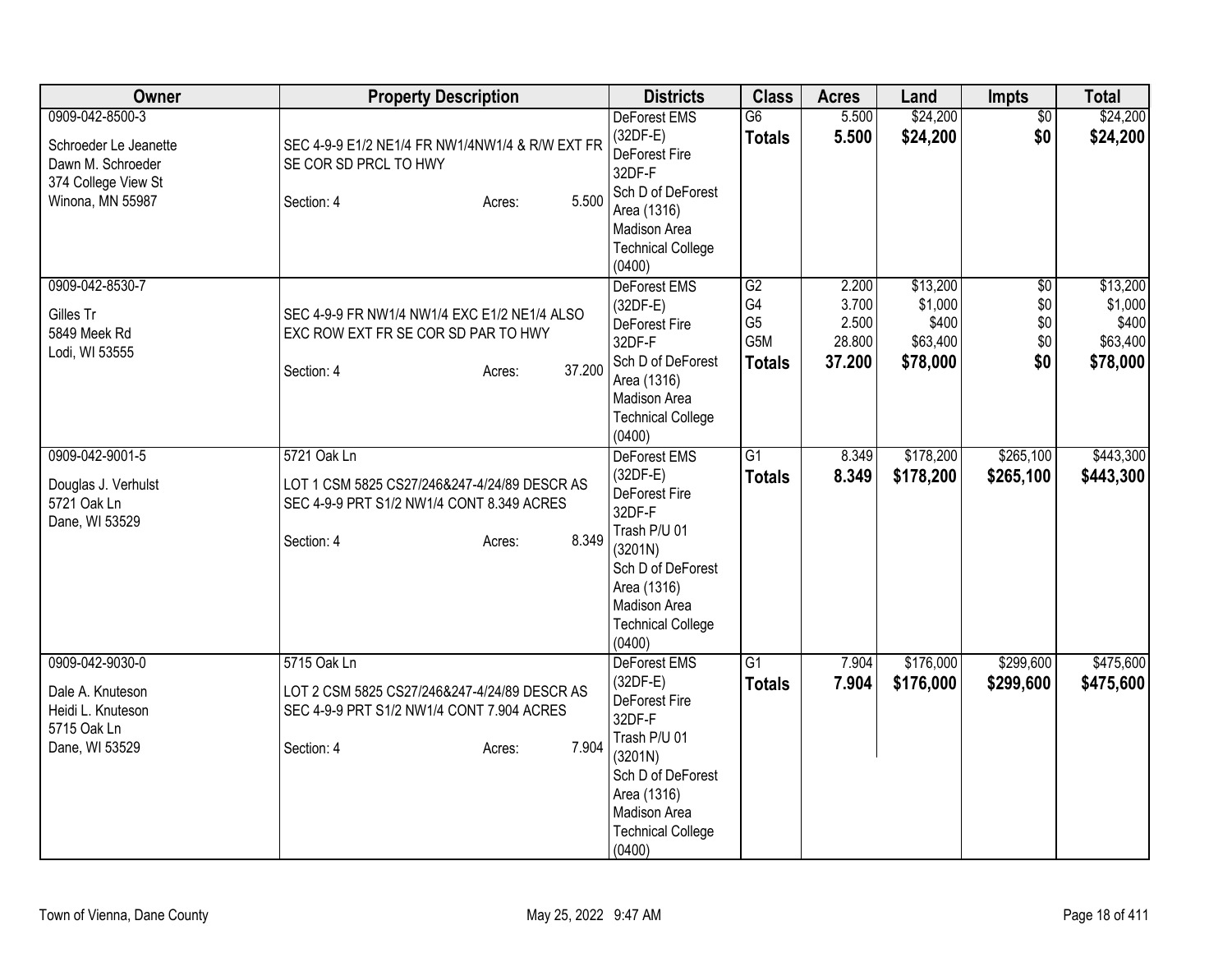| Owner                                                                           | <b>Property Description</b>                                                                                                                                                  | <b>Districts</b>                                                                                                                                                                  | <b>Class</b>                                 | <b>Acres</b>                       | Land                                    | Impts                                | <b>Total</b>                            |
|---------------------------------------------------------------------------------|------------------------------------------------------------------------------------------------------------------------------------------------------------------------------|-----------------------------------------------------------------------------------------------------------------------------------------------------------------------------------|----------------------------------------------|------------------------------------|-----------------------------------------|--------------------------------------|-----------------------------------------|
| 0909-042-9070-2<br>Gilles Tr<br>5849 Meek Rd<br>Lodi, WI 53555                  | SEC 4-9-9 PRT SW1/4 NW1/4 COM AT NW COR TH E<br>600 FTS 363 FT W 600 FT N 363 FT TO POB<br>5.000<br>Section: 4<br>Acres:                                                     | DeForest EMS<br>$(32DF-E)$<br>DeForest Fire<br>32DF-F<br>Sch D of DeForest<br>Area (1316)<br>Madison Area<br><b>Technical College</b><br>(0400)                                   | G4<br>G <sub>5</sub><br><b>Totals</b>        | 4.700<br>0.300<br>5.000            | \$1,400<br>\$0<br>\$1,400               | $\overline{50}$<br>\$0<br>\$0        | \$1,400<br>\$0<br>\$1,400               |
| 0909-042-9160-3<br>Gilles Tr<br>5849 Meek Rd<br>Lodi, WI 53555                  | SEC 4-9-9 SW1/4 NW1/4 EXC BEG NW COR TH E 600<br>FT TH S 363 FT TH W 600 FT TH N 363 FT TO POB &<br><b>EXC CSM 5825</b><br>22.900<br>Section: 4<br>Acres:                    | DeForest EMS<br>$(32DF-E)$<br>DeForest Fire<br>32DF-F<br>Sch D of DeForest<br>Area (1316)<br>Madison Area<br><b>Technical College</b><br>(0400)                                   | $\overline{G4}$<br><b>Totals</b>             | 22.900<br>22,900                   | \$6,700<br>\$6,700                      | $\overline{50}$<br>\$0               | \$6,700<br>\$6,700                      |
| 0909-042-9500-1<br>Duane R. Richards<br>N1247 Smoky Hollow Rd<br>Lodi, WI 53555 | SEC 4-9-9 SE1/4 NW1/4 EXC COM AT NW COR TH E<br>396 FT TH S 462 FT TH W 396 FT TH N 462 FT TO<br>POB EXC DOC 1401939 (R519/145) & CSM 3050<br>31.800<br>Section: 4<br>Acres: | <b>DeForest EMS</b><br>$(32DF-E)$<br>DeForest Fire<br>32DF-F<br>Sch D of DeForest<br>Area (1316)<br>Madison Area<br><b>Technical College</b><br>(0400)                            | G4<br>G <sub>5</sub><br>G5M<br><b>Totals</b> | 28.600<br>0.600<br>2.600<br>31.800 | \$8,800<br>\$100<br>\$5,700<br>\$14,600 | $\overline{50}$<br>\$0<br>\$0<br>\$0 | \$8,800<br>\$100<br>\$5,700<br>\$14,600 |
| 0909-042-9570-7<br>Dale J. Buchanan<br>5705 Oak Ln<br>Dane, WI 53529            | 5705 Oak Ln<br>LOT 1 CSM 3050 CS12/43&44-11/28/78 DESCR AS<br>SEC 4-9-9 PRT SE1/4NW1/4 1.49 ACRES<br>1.490<br>Section: 4<br>Acres:                                           | <b>DeForest EMS</b><br>$(32DF-E)$<br>DeForest Fire<br>32DF-F<br>Trash P/U 01<br>(3201N)<br>Sch D of DeForest<br>Area (1316)<br>Madison Area<br><b>Technical College</b><br>(0400) | G1<br><b>Totals</b>                          | 1.490<br>1.490                     | \$100,400<br>\$100,400                  | \$92,500<br>\$92,500                 | \$192,900<br>\$192,900                  |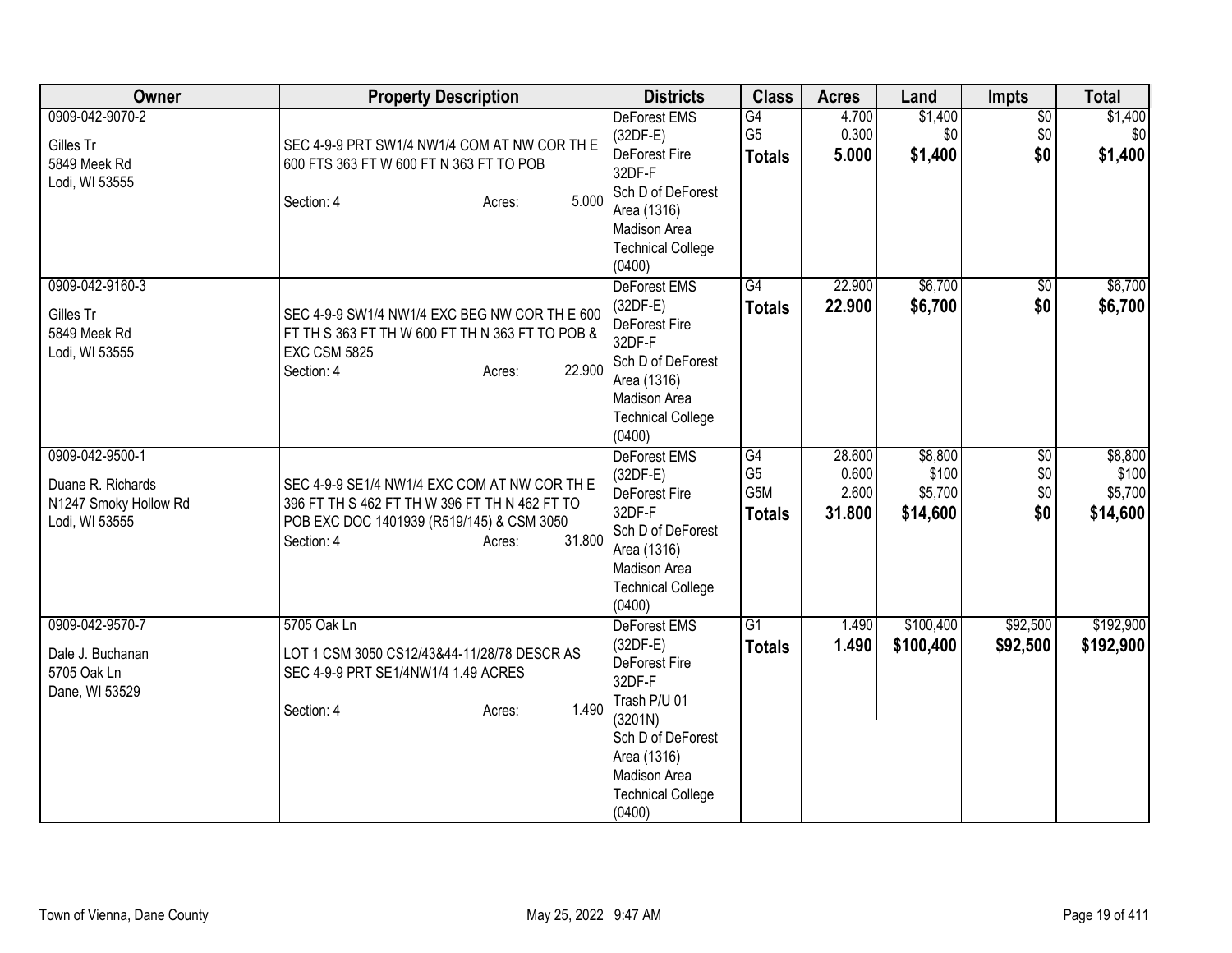| Owner                                                                                                | <b>Property Description</b>                                                                                                                                                           | <b>Districts</b>                                                                                                                                                                  | <b>Class</b>                                         | <b>Acres</b>              | Land                           | <b>Impts</b>                  | <b>Total</b>                   |
|------------------------------------------------------------------------------------------------------|---------------------------------------------------------------------------------------------------------------------------------------------------------------------------------------|-----------------------------------------------------------------------------------------------------------------------------------------------------------------------------------|------------------------------------------------------|---------------------------|--------------------------------|-------------------------------|--------------------------------|
| 0909-042-9590-3<br>Endres Properties, LLC<br>W9402 County Highway K<br>Lodi, WI 53555                | 5707 Oak Ln<br>SEC 4-9-9 PRT SE1/4NW1/4 COM NW SD COR<br>SD1/41/4 TH E 236 FT TO POB TH CONT E 160 FT TH<br>S1DEGE 444 FT TH S71DEGW 151.28 FT TH<br>1.721<br>Section: 4<br>Acres:    | <b>DeForest EMS</b><br>$(32DF-E)$<br>DeForest Fire<br>32DF-F<br>Trash P/U 01<br>(3201N)<br>Sch D of DeForest<br>Area (1316)<br>Madison Area<br><b>Technical College</b><br>(0400) | $\overline{G1}$<br><b>Totals</b>                     | 1.721<br>1.721            | \$110,000<br>\$110,000         | \$5,000<br>\$5,000            | \$115,000<br>\$115,000         |
| 0909-042-9660-0<br>Dale A. Knuteson<br>Heidi L. Knuteson<br>5715 Oak Ln<br>Dane, WI 53529            | SEC 4-9-9 PRT SE1/4NW1/4 DESCR AS COM AT NW<br>COR OF SD SE1/4NW1/4 THE ALG N LN OF SD<br>SE1/4NW1/4 396 FT TH S PARA WITH W LN OF SD<br>0.000<br>Section: 4<br>Acres:                | DeForest EMS<br>$(32DF-E)$<br>DeForest Fire<br>32DF-F<br>Sch D of DeForest<br>Area (1316)<br><b>Madison Area</b><br><b>Technical College</b><br>(0400)                            | G1<br><b>Totals</b>                                  | 0.011<br>0.011            | \$100<br>\$100                 | $\sqrt{6}$<br>\$0             | \$100<br>\$100                 |
| 0909-043-8000-7<br>Duane R. Richards<br>N1247 Smoky Hollow Rd<br>Lodi, WI 53555                      | SEC 4-9-9 N1/2 NE1/4SW1/4 & PRT S1/2 NE1/4SW1/4<br>COM 198 FT S OF SW COR N1/2 NE1/4 SW1/4 TH N<br>198 FT E 660 FT SWLY TO POB EXC PI-SHAPED PCL<br>20.150<br>Section: 4<br>Acres:    | DeForest EMS<br>(32DF-E)<br>DeForest Fire<br>32DF-F<br>Sch D of DeForest<br>Area (1316)<br>Madison Area<br><b>Technical College</b><br>(0400)                                     | G4<br>G <sub>5</sub> M<br><b>Totals</b>              | 18.000<br>2.150<br>20.150 | \$5,300<br>\$4,800<br>\$10,100 | \$0<br>\$0<br>\$0             | \$5,300<br>\$4,800<br>\$10,100 |
| 0909-043-8210-3<br>Patton Farm, Inc<br>c/o Laurel K. Stevenson<br>1200 Clearbrush<br>Aledo, TX 76008 | SEC 4-9-9 S1/2 NE1/4SW1/4 & PRT N1/2 NE1/4SW1/4<br>BEG 198 FT N OF SE COR N1/2 NE1/4SW1/4 TH S 198<br>FT TH W 660 FT TH NELY TO POB EXC PCL IN S1/2<br>20.150<br>Section: 4<br>Acres: | <b>DeForest EMS</b><br>$(32DF-E)$<br>DeForest Fire<br>32DF-F<br>Sch D of DeForest<br>Area (1316)<br>Madison Area<br><b>Technical College</b><br>(0400)                            | $\overline{G4}$<br>G <sub>5</sub> M<br><b>Totals</b> | 19.150<br>1.000<br>20.150 | \$5,700<br>\$2,200<br>\$7,900  | $\overline{50}$<br>\$0<br>\$0 | \$5,700<br>\$2,200<br>\$7,900  |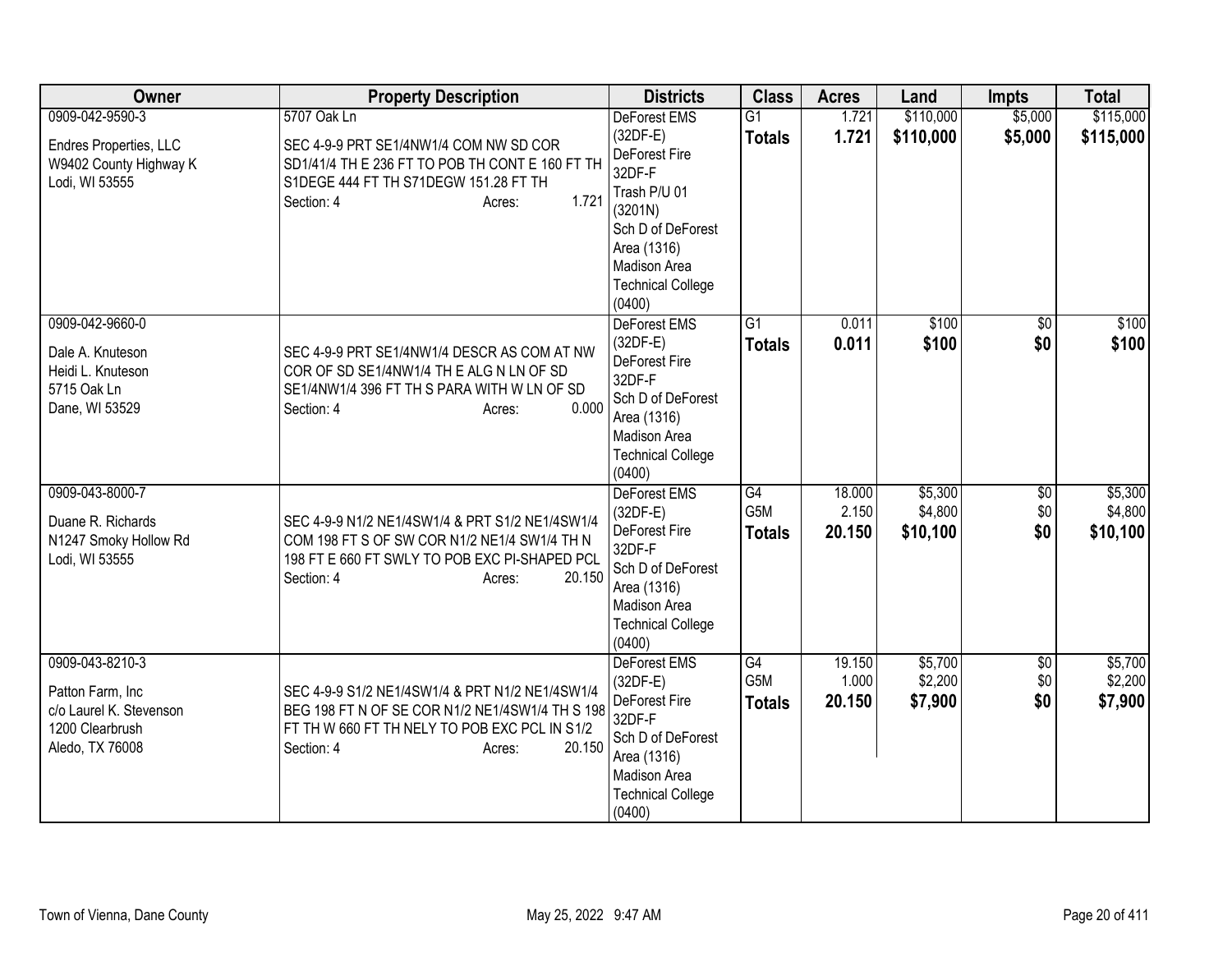| <b>Owner</b>                                                                                                           | <b>Property Description</b> |        |        | <b>Districts</b>                                                                                 | <b>Class</b>               | <b>Acres</b>              | Land                            | Impts                         | <b>Total</b>                    |
|------------------------------------------------------------------------------------------------------------------------|-----------------------------|--------|--------|--------------------------------------------------------------------------------------------------|----------------------------|---------------------------|---------------------------------|-------------------------------|---------------------------------|
| 0909-043-8500-2<br>Gilles Tr                                                                                           | SEC 4-9-9 NW1/4 SW1/4       |        |        | DeForest EMS<br>$(32DF-E)$<br>DeForest Fire                                                      | G4<br>G5M<br><b>Totals</b> | 38.300<br>2.000<br>40.300 | \$11,500<br>\$4,400<br>\$15,900 | $\overline{50}$<br>\$0<br>\$0 | \$11,500<br>\$4,400<br>\$15,900 |
| 5849 Meek Rd<br>Lodi, WI 53555                                                                                         | Section: 4                  | Acres: | 40.300 | 32DF-F<br>Sch D of DeForest<br>Area (1316)<br>Madison Area<br><b>Technical College</b><br>(0400) |                            |                           |                                 |                               |                                 |
| 0909-043-9000-5<br>Patton Farm, Inc<br>c/o Laurel K. Stevenson<br>1200 Clearbrush                                      | SEC 4-9-9 SW1/4SW1/4        |        |        | DeForest EMS<br>$(32DF-E)$<br>DeForest Fire<br>32DF-F                                            | G4<br><b>Totals</b>        | 40.400<br>40.400          | \$12,600<br>\$12,600            | $\sqrt{6}$<br>\$0             | \$12,600<br>\$12,600            |
| Aledo, TX 76008                                                                                                        | Section: 4                  | Acres: | 40.400 | Sch D of DeForest<br>Area (1316)<br>Madison Area<br><b>Technical College</b><br>(0400)           |                            |                           |                                 |                               |                                 |
| 0909-043-9500-0<br>Hahn Living Tr<br>5758 Hahn Rd<br>Deforest, WI 53532                                                | SEC 4-9-9 SE1/4 SW1/4       |        |        | DeForest EMS<br>$(32DF-E)$<br>DeForest Fire<br>32DF-F                                            | G4<br><b>Totals</b>        | 40.400<br>40.400          | \$12,700<br>\$12,700            | $\overline{50}$<br>\$0        | \$12,700<br>\$12,700            |
|                                                                                                                        | Section: 4                  | Acres: | 40.400 | Sch D of DeForest<br>Area (1316)<br><b>Madison Area</b><br><b>Technical College</b><br>(0400)    |                            |                           |                                 |                               |                                 |
| 0909-044-8000-6<br>Usa Fish & Wildlife Service Secretary of   SEC 4-9-9 NE1/4 SE1/4<br>Interior<br>1 Federal Dr Rm 530 |                             |        |        | <b>DeForest EMS</b><br>$(32DF-E)$<br>DeForest Fire<br>32DF-F<br>Sch D of DeForest                | X1<br><b>Totals</b>        | 40.300<br>40.300          | $\overline{60}$<br>\$0          | $\overline{30}$<br>\$0        | \$0<br>\$0                      |
| Fort Snelling, MN 55111-4056                                                                                           | Section: 4                  | Acres: | 40.300 | Area (1316)<br>Madison Area<br><b>Technical College</b><br>(0400)                                |                            |                           |                                 |                               |                                 |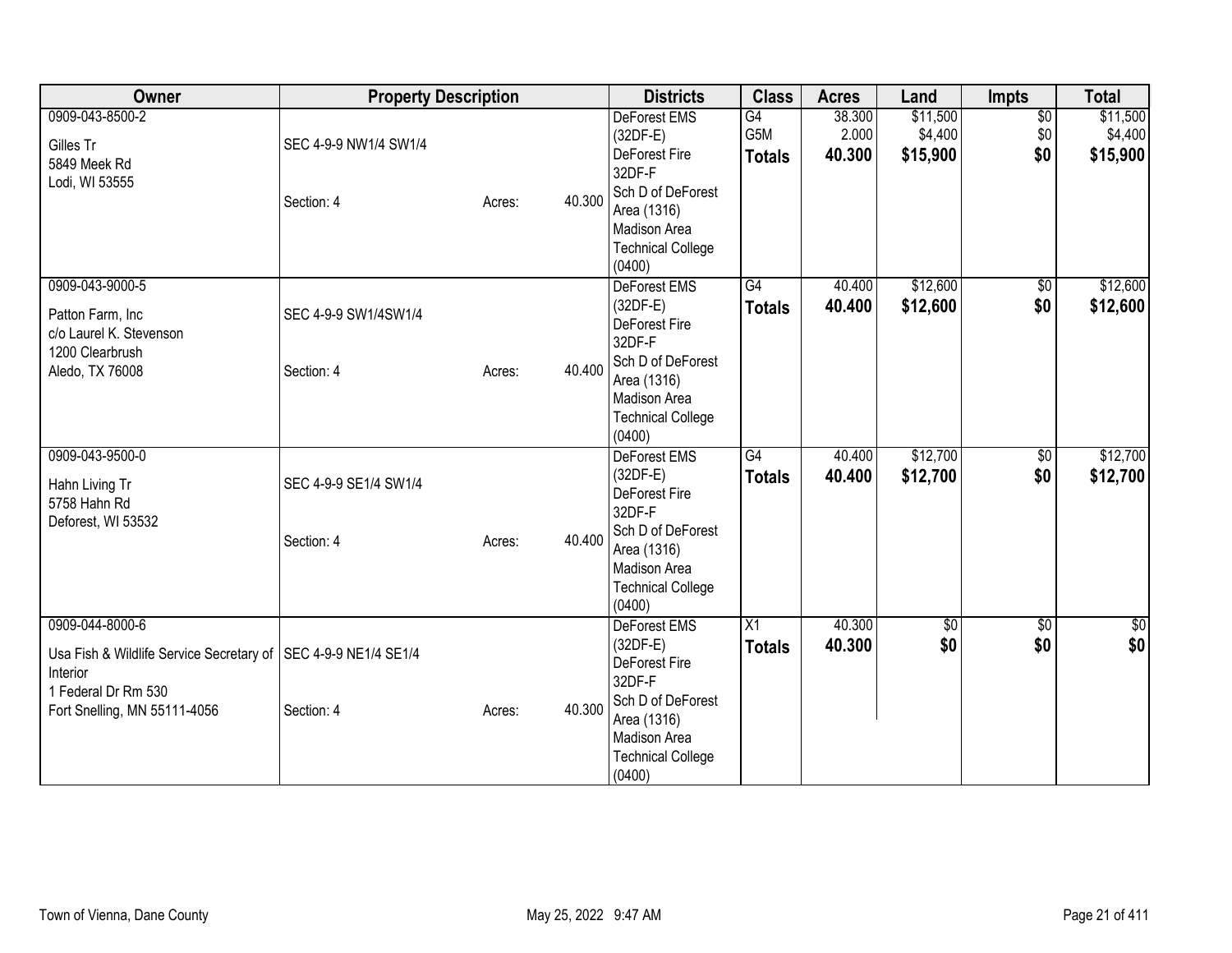| Owner                                                                                                                          | <b>Property Description</b>                                                                                                                                 | <b>Districts</b>                                                                                                                                                                  | <b>Class</b>                                       | <b>Acres</b>                                | Land                                                  | Impts                                                 | <b>Total</b>                                          |
|--------------------------------------------------------------------------------------------------------------------------------|-------------------------------------------------------------------------------------------------------------------------------------------------------------|-----------------------------------------------------------------------------------------------------------------------------------------------------------------------------------|----------------------------------------------------|---------------------------------------------|-------------------------------------------------------|-------------------------------------------------------|-------------------------------------------------------|
| 0909-044-8500-1<br>Patton Farm, Inc<br>c/o Laurel K. Stevenson<br>1200 Clearbrush<br>Aledo, TX 76008                           | SEC 4-9-9 NW1/4SE1/4<br>40.300<br>Section: 4<br>Acres:                                                                                                      | <b>DeForest EMS</b><br>$(32DF-E)$<br>DeForest Fire<br>32DF-F<br>Sch D of DeForest<br>Area (1316)<br>Madison Area<br><b>Technical College</b><br>(0400)                            | W8<br><b>Totals</b>                                | 40.300<br>40.300                            | (\$177,300)<br>\$0                                    | $\overline{50}$<br>\$0                                | \$0<br>\$0                                            |
| 0909-044-9000-4<br>Hahn Living Tr<br>5758 Hahn Rd<br>Deforest, WI 53532                                                        | 5664 County Rd DM<br>SEC 4-9-9 SW1/4SE1/4<br>38.000<br>Section: 4<br>Acres:                                                                                 | DeForest EMS<br>$(32DF-E)$<br>DeForest Fire<br>32DF-F<br>Sch D of DeForest<br>Area (1316)<br><b>Madison Area</b><br><b>Technical College</b><br>(0400)                            | G4<br>G <sub>5</sub><br>G5M<br>G7<br><b>Totals</b> | 24.000<br>9.000<br>4.000<br>1.000<br>38.000 | \$7,400<br>\$6,800<br>\$8,800<br>\$11,000<br>\$34,000 | $\overline{50}$<br>\$0<br>\$0<br>\$29,100<br>\$29,100 | \$7,400<br>\$6,800<br>\$8,800<br>\$40,100<br>\$63,100 |
| 0909-044-9501-0<br>Usa Fish & Wildlife Service Secretary of<br>Interior<br>1 Federal Dr Rm 530<br>Fort Snelling, MN 55111-4056 | SEC 4-9-9 SE1/4 SE1/4 EXC CSM 10024<br>38.780<br>Section: 4<br>Acres:                                                                                       | <b>DeForest EMS</b><br>$(32DF-E)$<br>DeForest Fire<br>32DF-F<br>Sch D of DeForest<br>Area (1316)<br>Madison Area<br><b>Technical College</b><br>(0400)                            | $\overline{X1}$<br><b>Totals</b>                   | 38.780<br>38.780                            | \$0<br>\$0                                            | $\overline{50}$<br>\$0                                | \$0<br>\$0                                            |
| 0909-044-9930-0<br>Julie S. Kurt<br>7749 Patton Rd<br>Dane, WI 53529                                                           | 7749 Patton Rd<br>LOT 1 CSM 10024 CS58/244&247-4/25/2001 DESCR<br>AS SEC 4-9-9 PRT SE1/4SE1/4 (1.222 ACRES INCL<br>$R/W$ )<br>1.220<br>Section: 4<br>Acres: | <b>DeForest EMS</b><br>$(32DF-E)$<br>DeForest Fire<br>32DF-F<br>Trash P/U 01<br>(3201N)<br>Sch D of DeForest<br>Area (1316)<br>Madison Area<br><b>Technical College</b><br>(0400) | G1<br><b>Totals</b>                                | 1.220<br>1.220                              | \$111,400<br>\$111,400                                | \$59,100<br>\$59,100                                  | \$170,500<br>\$170,500                                |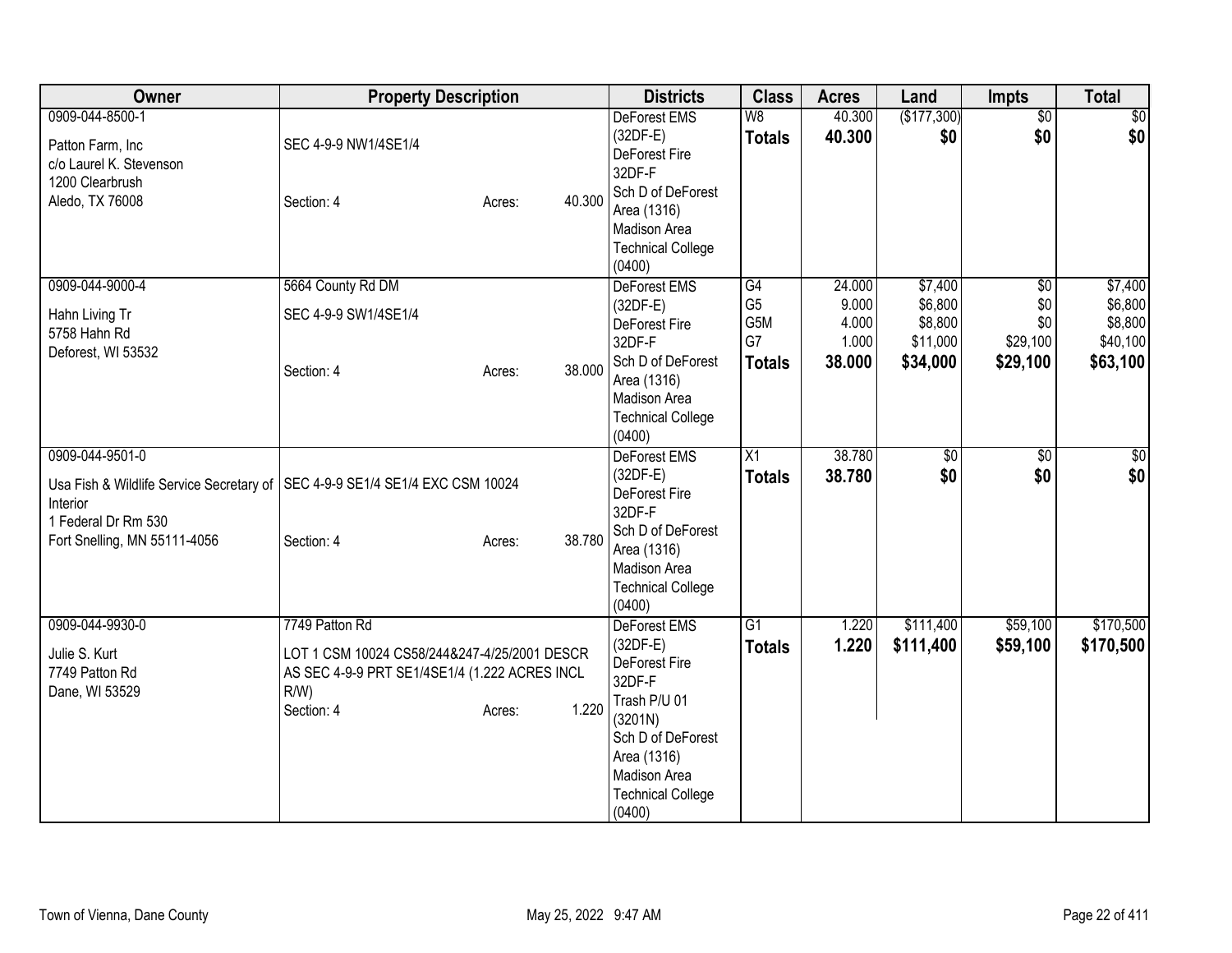| Owner             | <b>Property Description</b> |        |        | <b>Districts</b>                   | <b>Class</b>                      | <b>Acres</b>    | Land              | <b>Impts</b>           | <b>Total</b>      |
|-------------------|-----------------------------|--------|--------|------------------------------------|-----------------------------------|-----------------|-------------------|------------------------|-------------------|
| 0909-051-8000-7   | 5849 Meek Rd                |        |        | <b>Waunakee EMS</b>                | $\overline{G4}$                   | 36.000          | \$9,700           | $\overline{50}$        | \$9,700           |
| Gilles Tr         | SEC 5-9-9 FR NE1/4 NE1/4    |        |        | $(32WA-E)$                         | G <sub>5</sub>                    | 2.000           | \$100             | \$0                    | \$100             |
| 5849 Meek Rd      |                             |        |        | Dane Fire 32DA-F                   | G5M                               | 1.400           | \$3,100           | \$0                    | \$3,100           |
| Lodi, WI 53555    |                             |        |        | Trash P/U 01                       | G7                                | 3.000           | \$96,000          | \$134,200              | \$230,200         |
|                   | Section: 5                  | Acres: | 42.400 | (3201N)                            | <b>Totals</b>                     | 42.400          | \$108,900         | \$134,200              | \$243,100         |
|                   |                             |        |        | School D of Lodi                   |                                   |                 |                   |                        |                   |
|                   |                             |        |        | (3150)                             |                                   |                 |                   |                        |                   |
|                   |                             |        |        | Madison Area                       |                                   |                 |                   |                        |                   |
|                   |                             |        |        | <b>Technical College</b>           |                                   |                 |                   |                        |                   |
|                   |                             |        |        | (0400)                             |                                   |                 |                   |                        |                   |
| 0909-051-8500-2   |                             |        |        | <b>Waunakee EMS</b>                | $\overline{G4}$<br>G <sub>5</sub> | 40.500<br>2.000 | \$12,300<br>\$100 | $\overline{30}$<br>\$0 | \$12,300<br>\$100 |
| Stanley L. Dohm   | SEC 5-9-9 FR NW1/4 NE1/4    |        |        | $(32WA-E)$<br>Dane Fire 32DA-F     |                                   | 42.500          | \$12,400          | \$0                    | \$12,400          |
| Catherine E. Dohm |                             |        |        | School D of Lodi                   | <b>Totals</b>                     |                 |                   |                        |                   |
| 7864 Madigan Rd   |                             |        |        | (3150)                             |                                   |                 |                   |                        |                   |
| Dane, WI 53529    | Section: 5                  | Acres: | 42.500 | Madison Area                       |                                   |                 |                   |                        |                   |
|                   |                             |        |        | <b>Technical College</b>           |                                   |                 |                   |                        |                   |
|                   |                             |        |        | (0400)                             |                                   |                 |                   |                        |                   |
| 0909-051-9000-5   | 7864 Madigan Rd             |        |        | Waunakee EMS                       | G4                                | 29.100          | \$8,500           | \$0                    | \$8,500           |
| Stanley L. Dohm   | SEC 5-9-9 SW1/4 NE1/4       |        |        | $(32WA-E)$                         | G <sub>5</sub>                    | 1.000           | \$100             | \$0                    | \$100             |
| Catherine E. Dohm |                             |        |        | Dane Fire 32DA-F                   | G7                                | 10.000          | \$110,000         | \$947,100              | \$1,057,100       |
| 7864 Madigan Rd   |                             |        |        | Trash P/U 01                       | <b>Totals</b>                     | 40.100          | \$118,600         | \$947,100              | \$1,065,700       |
| Dane, WI 53529    | Section: 5                  | Acres: | 40.100 | (3201N)                            |                                   |                 |                   |                        |                   |
|                   |                             |        |        | School D of Lodi                   |                                   |                 |                   |                        |                   |
|                   |                             |        |        | (3150)                             |                                   |                 |                   |                        |                   |
|                   |                             |        |        | Madison Area                       |                                   |                 |                   |                        |                   |
|                   |                             |        |        | <b>Technical College</b><br>(0400) |                                   |                 |                   |                        |                   |
| 0909-051-9500-0   |                             |        |        | <b>Waunakee EMS</b>                | G4                                | 40.100          | \$11,100          | $\overline{50}$        | \$11,100          |
|                   |                             |        |        | $(32WA-E)$                         | <b>Totals</b>                     | 40.100          | \$11,100          | \$0                    | \$11,100          |
| Gilles Tr         | SEC 5-9-9 SE1/4 NE1/4       |        |        | Dane Fire 32DA-F                   |                                   |                 |                   |                        |                   |
| 5849 Meek Rd      |                             |        |        | School D of Lodi                   |                                   |                 |                   |                        |                   |
| Lodi, WI 53555    |                             |        |        | (3150)                             |                                   |                 |                   |                        |                   |
|                   | Section: 5                  | Acres: | 40.100 | Madison Area                       |                                   |                 |                   |                        |                   |
|                   |                             |        |        | <b>Technical College</b>           |                                   |                 |                   |                        |                   |
|                   |                             |        |        | (0400)                             |                                   |                 |                   |                        |                   |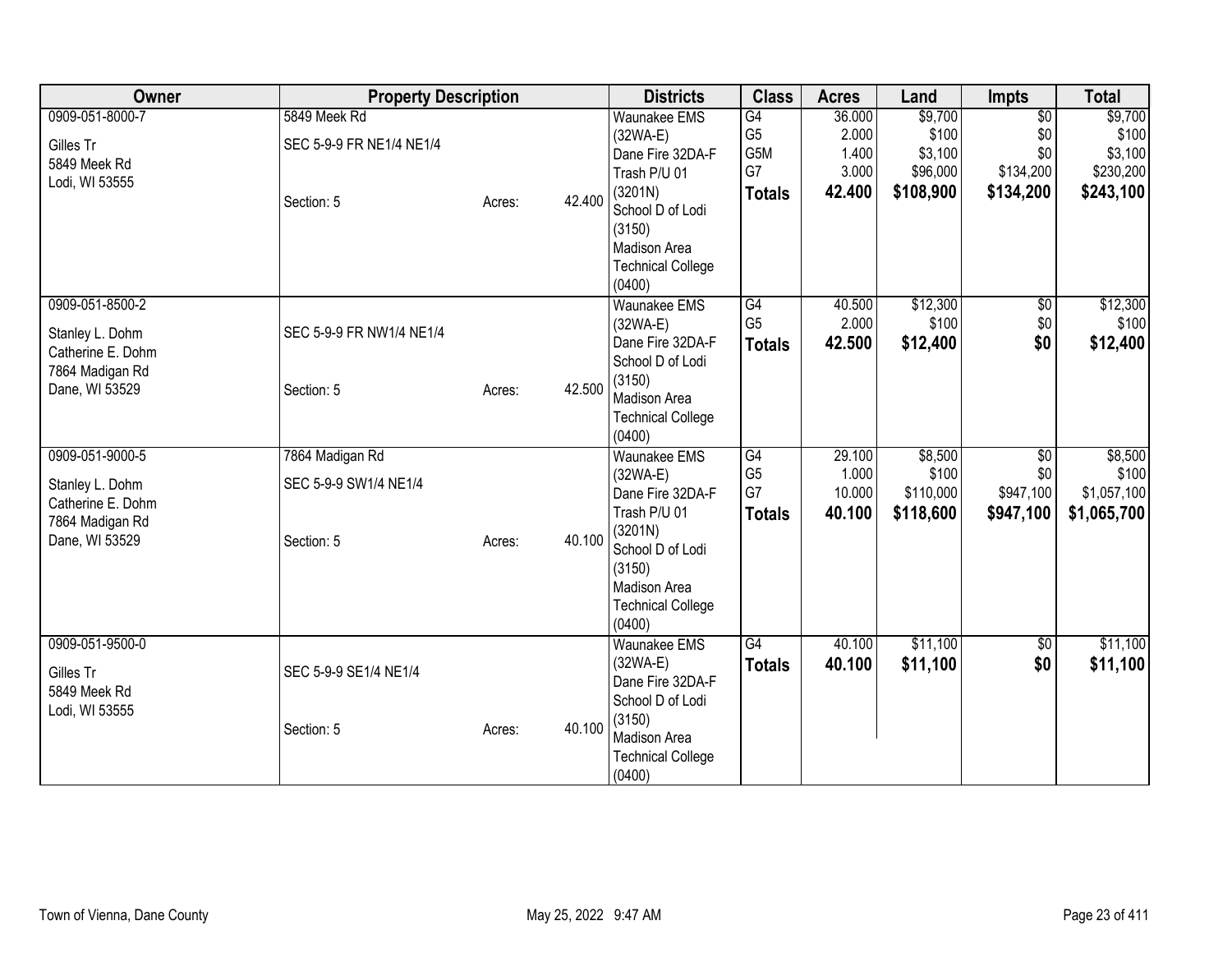| Owner                                                                                        | <b>Property Description</b>            |        | <b>Districts</b> | <b>Class</b>                                                                                                                                     | <b>Acres</b>                                              | Land                               | Impts                                   | <b>Total</b>                         |                                         |
|----------------------------------------------------------------------------------------------|----------------------------------------|--------|------------------|--------------------------------------------------------------------------------------------------------------------------------------------------|-----------------------------------------------------------|------------------------------------|-----------------------------------------|--------------------------------------|-----------------------------------------|
| 0909-052-8000-6<br>Stanley L. Dohm<br>Catherine E. Dohm<br>7864 Madigan Rd<br>Dane, WI 53529 | SEC 5-9-9 FR NE1/4 NW1/4<br>Section: 5 | Acres: | 43.800           | <b>Waunakee EMS</b><br>(32WA-E)<br>Dane Fire 32DA-F<br>School D of Lodi<br>(3150)<br><b>Madison Area</b><br><b>Technical College</b><br>(0400)   | G4<br>G <sub>5</sub><br><b>Totals</b>                     | 41.800<br>2.000<br>43.800          | \$11,200<br>\$100<br>\$11,300           | $\overline{50}$<br>\$0<br>\$0        | \$11,200<br>\$100<br>\$11,300           |
| 0909-052-8500-1<br>Stanley L. Dohm<br>Catherine E. Dohm<br>7864 Madigan Rd<br>Dane, WI 53529 | SEC 5-9-9 FR NW1/4 NW1/4<br>Section: 5 | Acres: | 42.400           | <b>Waunakee EMS</b><br>$(32WA-E)$<br>Dane Fire 32DA-F<br>School D of Lodi<br>(3150)<br><b>Madison Area</b><br><b>Technical College</b><br>(0400) | G4<br>G <sub>5</sub><br><b>Totals</b>                     | 41.400<br>1.000<br>42.400          | \$11,100<br>\$100<br>\$11,200           | $\overline{60}$<br>\$0<br>\$0        | \$11,100<br>\$100<br>\$11,200           |
| 0909-052-9000-4<br>Stanley L. Dohm<br>Catherine E. Dohm<br>7864 Madigan Rd<br>Dane, WI 53529 | SEC 5-9-9 SW1/4 NW1/4<br>Section: 5    | Acres: | 40.100           | <b>Waunakee EMS</b><br>$(32WA-E)$<br>Dane Fire 32DA-F<br>School D of Lodi<br>(3150)<br>Madison Area<br><b>Technical College</b><br>(0400)        | $\overline{G4}$<br><b>Totals</b>                          | 40.100<br>40.100                   | \$11,100<br>\$11,100                    | \$0<br>\$0                           | \$11,100<br>\$11,100                    |
| 0909-052-9500-9<br>Stanley L. Dohm<br>Catherine E. Dohm<br>7864 Madigan Rd<br>Dane, WI 53529 | SEC 5-9-9 SE1/4 NW1/4<br>Section: 5    | Acres: | 40.100           | Waunakee EMS<br>$(32WA-E)$<br>Dane Fire 32DA-F<br>School D of Lodi<br>(3150)<br><b>Madison Area</b><br><b>Technical College</b><br>(0400)        | G4<br>G <sub>5</sub><br><b>Totals</b>                     | 39.100<br>1.000<br>40.100          | \$11,900<br>\$100<br>\$12,000           | $\overline{50}$<br>\$0<br>\$0        | \$11,900<br>\$100<br>\$12,000           |
| 0909-053-8000-5<br>Defj Kaltenberg, LLC<br>4095 Gray Rd<br>Deforest, WI 53532                | SEC 5-9-9 NE1/4 SW1/4<br>Section: 5    | Acres: | 40.200           | <b>Waunakee EMS</b><br>$(32WA-E)$<br>Dane Fire 32DA-F<br>School D of Lodi<br>(3150)<br>Madison Area<br><b>Technical College</b><br>(0400)        | $\overline{G4}$<br>G <sub>5</sub><br>G5M<br><b>Totals</b> | 37.700<br>1.000<br>1.500<br>40.200 | \$9,900<br>\$100<br>\$3,300<br>\$13,300 | $\overline{50}$<br>\$0<br>\$0<br>\$0 | \$9,900<br>\$100<br>\$3,300<br>\$13,300 |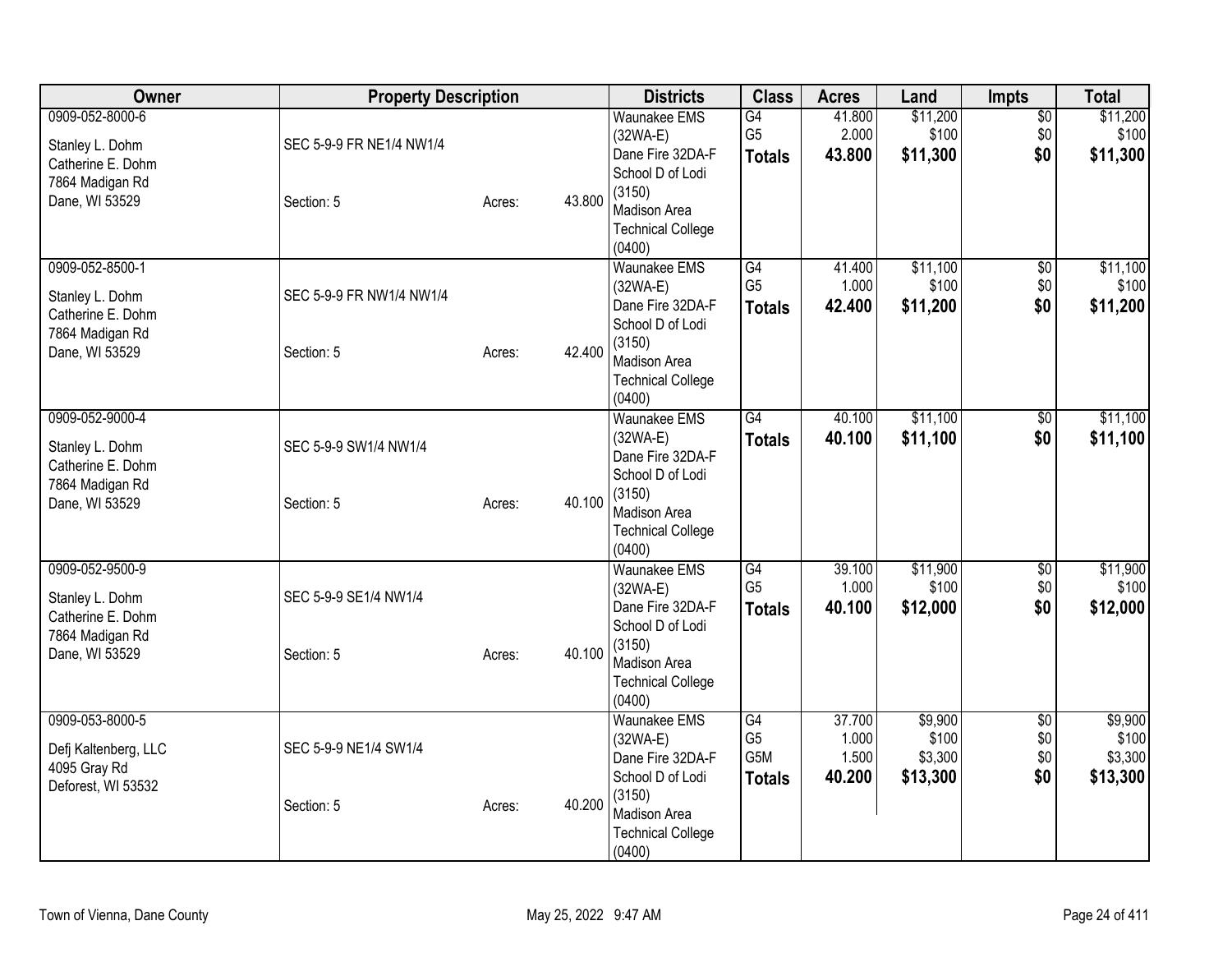| Owner                                                                         | <b>Property Description</b>         |        |        | <b>Districts</b>                                                                                                                                 | <b>Class</b>                          | <b>Acres</b>              | Land                            | <b>Impts</b>                  | <b>Total</b>                    |
|-------------------------------------------------------------------------------|-------------------------------------|--------|--------|--------------------------------------------------------------------------------------------------------------------------------------------------|---------------------------------------|---------------------------|---------------------------------|-------------------------------|---------------------------------|
| 0909-053-8500-0<br>Defj Kaltenberg, LLC<br>4095 Gray Rd<br>Deforest, WI 53532 | SEC 5-9-9 NW1/4 SW1/4<br>Section: 5 | Acres: | 40.200 | <b>Waunakee EMS</b><br>$(32WA-E)$<br>Dane Fire 32DA-F<br>School D of Lodi<br>(3150)<br><b>Madison Area</b><br><b>Technical College</b><br>(0400) | G4<br><b>Totals</b>                   | 40.200<br>40.200          | \$11,300<br>\$11,300            | $\overline{50}$<br>\$0        | \$11,300<br>\$11,300            |
| 0909-053-9000-3<br>Jdj Ripp Farms, LLC<br>6756 Old 113 Rd<br>Dane, WI 53529   | SEC 5-9-9 SW1/4 SW1/4<br>Section: 5 | Acres: | 40.300 | <b>Waunakee EMS</b><br>$(32WA-E)$<br>Dane Fire 32DA-F<br>School D of Lodi<br>(3150)<br>Madison Area<br><b>Technical College</b><br>(0400)        | G4<br>G5M<br><b>Totals</b>            | 39.300<br>1.000<br>40.300 | \$11,500<br>\$2,200<br>\$13,700 | $\overline{60}$<br>\$0<br>\$0 | \$11,500<br>\$2,200<br>\$13,700 |
| 0909-053-9500-8<br>Jdj Ripp Farms, LLC<br>6756 Old 113 Rd<br>Dane, WI 53529   | SEC 5-9-9 SE1/4 SW1/4<br>Section: 5 | Acres: | 40.300 | <b>Waunakee EMS</b><br>$(32WA-E)$<br>Dane Fire 32DA-F<br>School D of Lodi<br>(3150)<br>Madison Area<br><b>Technical College</b><br>(0400)        | G4<br>G <sub>5</sub><br><b>Totals</b> | 39.300<br>1.000<br>40.300 | \$12,000<br>\$100<br>\$12,100   | \$0<br>\$0<br>\$0             | \$12,000<br>\$100<br>\$12,100   |
| 0909-054-8000-4<br>David D. Hahn<br>7410 Wibu Rd<br>Deforest, WI 53532        | SEC 5-9-9 NE1/4SE1/4<br>Section: 5  | Acres: | 40.300 | <b>Waunakee EMS</b><br>$(32WA-E)$<br>Dane Fire 32DA-F<br>School D of Lodi<br>(3150)<br>Madison Area<br><b>Technical College</b><br>(0400)        | G4<br><b>Totals</b>                   | 40.300<br>40.300          | \$12,400<br>\$12,400            | $\overline{60}$<br>\$0        | \$12,400<br>\$12,400            |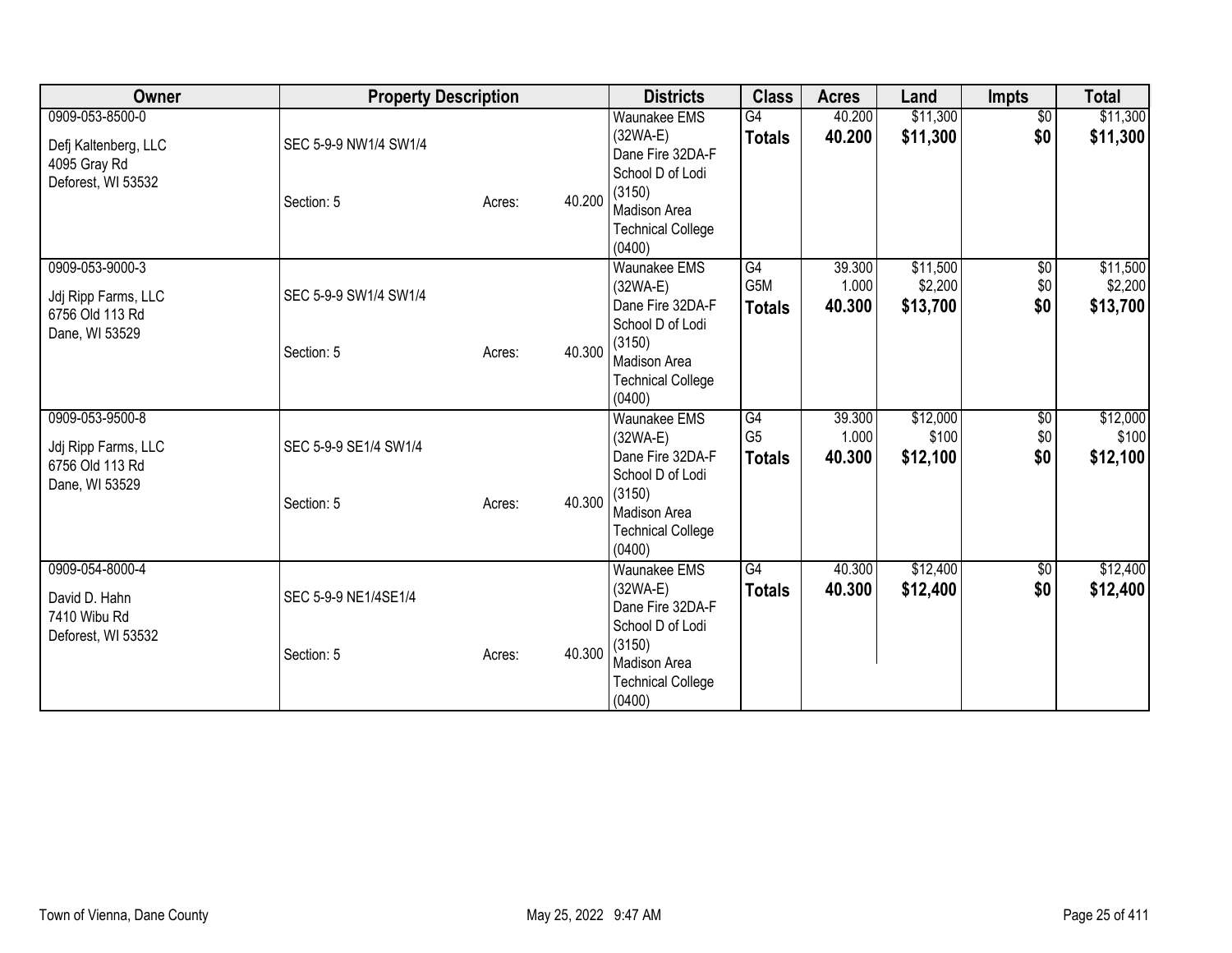| Owner                                                                          | <b>Property Description</b>                                                                                                                       | <b>Districts</b>                                                                                                                                                     | <b>Class</b>                                | <b>Acres</b>                       | Land                                      | <b>Impts</b>                        | <b>Total</b>                              |
|--------------------------------------------------------------------------------|---------------------------------------------------------------------------------------------------------------------------------------------------|----------------------------------------------------------------------------------------------------------------------------------------------------------------------|---------------------------------------------|------------------------------------|-------------------------------------------|-------------------------------------|-------------------------------------------|
| 0909-054-8500-9<br>Johnson Farms, LLC                                          | 7786 Madigan Rd<br>SEC 5-9-9 NW1/4 SE1/4 EXC CSM 3172                                                                                             | <b>Waunakee EMS</b><br>(32WA-E)<br>Dane Fire 32DA-F                                                                                                                  | $\overline{G4}$<br>G <sub>5</sub><br>G7     | 37.300<br>1.000<br>2.000           | \$11,700<br>\$100<br>\$64,000             | $\overline{50}$<br>\$0<br>\$250,600 | \$11,700<br>\$100<br>\$314,600            |
| 1410 Mayfield Ln<br>Madison, WI 53704                                          | 40.300<br>Section: 5<br>Acres:                                                                                                                    | Trash P/U 01<br>(3201N)<br>School D of Lodi<br>(3150)<br>Madison Area<br><b>Technical College</b><br>(0400)                                                          | <b>Totals</b>                               | 40.300                             | \$75,800                                  | \$250,600                           | \$326,400                                 |
| 0909-054-8670-4<br>Acker Rev Living Tr<br>7824 Madigan<br>Dane, WI 53529       | 7824 Madigan Rd<br>LOT 1 CSM 3172 CS12/228-5/15/79 DESCR AS SEC<br>5-9-9 PRT NW1/4SE1/4 (0.66 ACRES INCL RD R/W)<br>0.660<br>Section: 5<br>Acres: | <b>Waunakee EMS</b><br>$(32WA-E)$<br>Dane Fire 32DA-F<br>Trash P/U 01<br>(3201N)<br>School D of Lodi<br>(3150)<br>Madison Area<br><b>Technical College</b><br>(0400) | $\overline{G1}$<br><b>Totals</b>            | 0.660<br>0.660                     | \$78,000<br>\$78,000                      | \$217,800<br>\$217,800              | \$295,800<br>\$295,800                    |
| 0909-054-9000-2<br>Johnson Farms, LLC<br>1410 Mayfield Ln<br>Madison, WI 53704 | 7784 Madigan Rd<br>SEC 5-9-9 SW1/4 SE1/4<br>40.300<br>Section: 5<br>Acres:                                                                        | <b>Waunakee EMS</b><br>$(32WA-E)$<br>Dane Fire 32DA-F<br>School D of Lodi<br>(3150)<br>Madison Area<br><b>Technical College</b><br>(0400)                            | G4<br>G <sub>5</sub><br>G7<br><b>Totals</b> | 38.300<br>1.000<br>1.000<br>40.300 | \$12,000<br>\$100<br>\$32,000<br>\$44,100 | \$0<br>\$0<br>\$47,300<br>\$47,300  | \$12,000<br>\$100<br>\$79,300<br>\$91,400 |
| 0909-054-9500-7<br>David D. Hahn<br>7410 Wibu Rd<br>Deforest, WI 53532         | SEC 5-9-9 SE1/4SE1/4 ALG W/ACCESS ESMT IN<br>R15358/40<br>40.400<br>Section: 5<br>Acres:                                                          | <b>Waunakee EMS</b><br>$(32WA-E)$<br>Dane Fire 32DA-F<br>School D of Lodi<br>(3150)<br>Madison Area<br><b>Technical College</b><br>(0400)                            | G4<br>G5M<br><b>Totals</b>                  | 38.400<br>2.000<br>40.400          | \$12,000<br>\$4,400<br>\$16,400           | $\sqrt{6}$<br>\$0<br>\$0            | \$12,000<br>\$4,400<br>\$16,400           |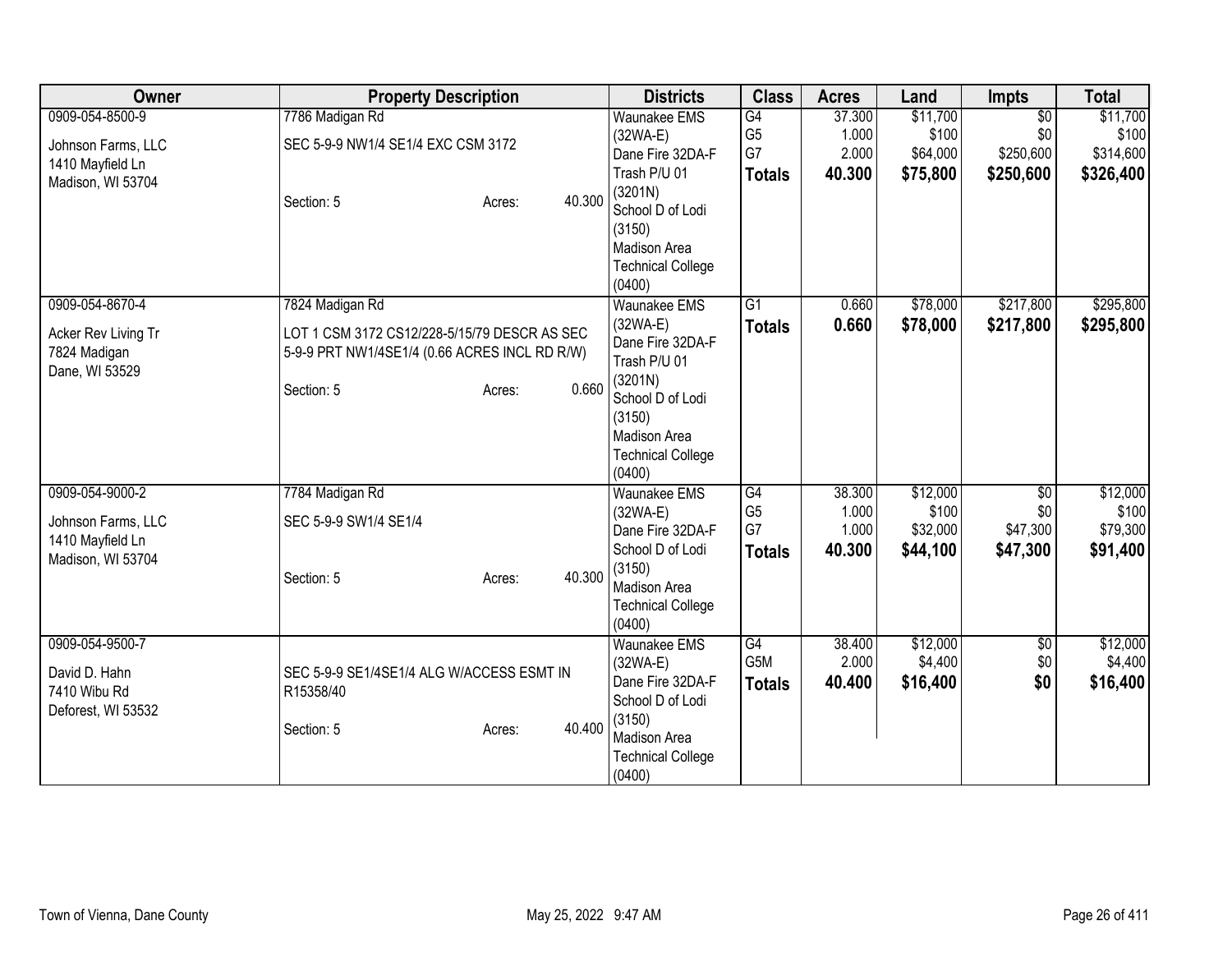| Owner                                                                                        | <b>Property Description</b>                                                                       | <b>Districts</b>                                                                                                                          | <b>Class</b>                                 | <b>Acres</b>                       | Land                                     | Impts                                | <b>Total</b>                             |
|----------------------------------------------------------------------------------------------|---------------------------------------------------------------------------------------------------|-------------------------------------------------------------------------------------------------------------------------------------------|----------------------------------------------|------------------------------------|------------------------------------------|--------------------------------------|------------------------------------------|
| 0909-061-8001-4<br>Stanley L. Dohm<br>Catherine E. Dohm<br>7864 Madigan Rd<br>Dane, WI 53529 | SEC 6-9-9 PRT NE1/4NE1/4 LYG SLY & ELY OF<br>DUNROVEN RD<br>41.370<br>Section: 6<br>Acres:        | <b>Waunakee EMS</b><br>$(32WA-E)$<br>Dane Fire 32DA-F<br>School D of Lodi<br>(3150)<br>Madison Area<br><b>Technical College</b><br>(0400) | G4<br>G <sub>5</sub><br>G5M<br><b>Totals</b> | 38.370<br>1.000<br>2.000<br>41.370 | \$11,200<br>\$100<br>\$4,400<br>\$15,700 | $\overline{50}$<br>\$0<br>\$0<br>\$0 | \$11,200<br>\$100<br>\$4,400<br>\$15,700 |
| 0909-061-8110-2<br>Cory K. Clemens<br>7857 Dunroven Rd<br>Dane, WI 53529                     | SEC 6-9-9 PRT NE1/4NE1/4 LYG NLY & WLY OF<br><b>DUNROVEN RD</b><br>0.630<br>Section: 6<br>Acres:  | <b>Waunakee EMS</b><br>$(32WA-E)$<br>Dane Fire 32DA-F<br>School D of Lodi<br>(3150)<br>Madison Area<br><b>Technical College</b><br>(0400) | G4<br><b>Totals</b>                          | 0.630<br>0.630                     | \$200<br>\$200                           | $\overline{50}$<br>\$0               | \$200<br>\$200                           |
| 0909-061-8501-9<br>Cory K. Clemens<br>7857 Dunroven Rd<br>Dane, WI 53529                     | SEC 6-9-9 PRT NW1/4NE1/4 LYG NLY & WLY OF<br><b>DUNROVEN RD</b><br>36.000<br>Section: 6<br>Acres: | <b>Waunakee EMS</b><br>$(32WA-E)$<br>Dane Fire 32DA-F<br>School D of Lodi<br>(3150)<br>Madison Area<br><b>Technical College</b><br>(0400) | G4<br>G <sub>5</sub><br>G5M<br><b>Totals</b> | 33.900<br>1.500<br>0.600<br>36.000 | \$9,900<br>\$100<br>\$1,300<br>\$11,300  | $\overline{60}$<br>\$0<br>\$0<br>\$0 | \$9,900<br>\$100<br>\$1,300<br>\$11,300  |
| 0909-061-8835-6<br>Stanley L. Dohm<br>Catherine E. Dohm<br>7864 Madigan Rd<br>Dane, WI 53529 | SEC 6-9-9 PRT NW1/4NE1/4 LYG SLY & ELY OF<br><b>DUNROVEN RD</b><br>5.700<br>Section: 6<br>Acres:  | <b>Waunakee EMS</b><br>$(32WA-E)$<br>Dane Fire 32DA-F<br>School D of Lodi<br>(3150)<br>Madison Area<br><b>Technical College</b><br>(0400) | G4<br><b>Totals</b>                          | 5.700<br>5.700                     | \$1,800<br>\$1,800                       | \$0<br>\$0                           | \$1,800<br>\$1,800                       |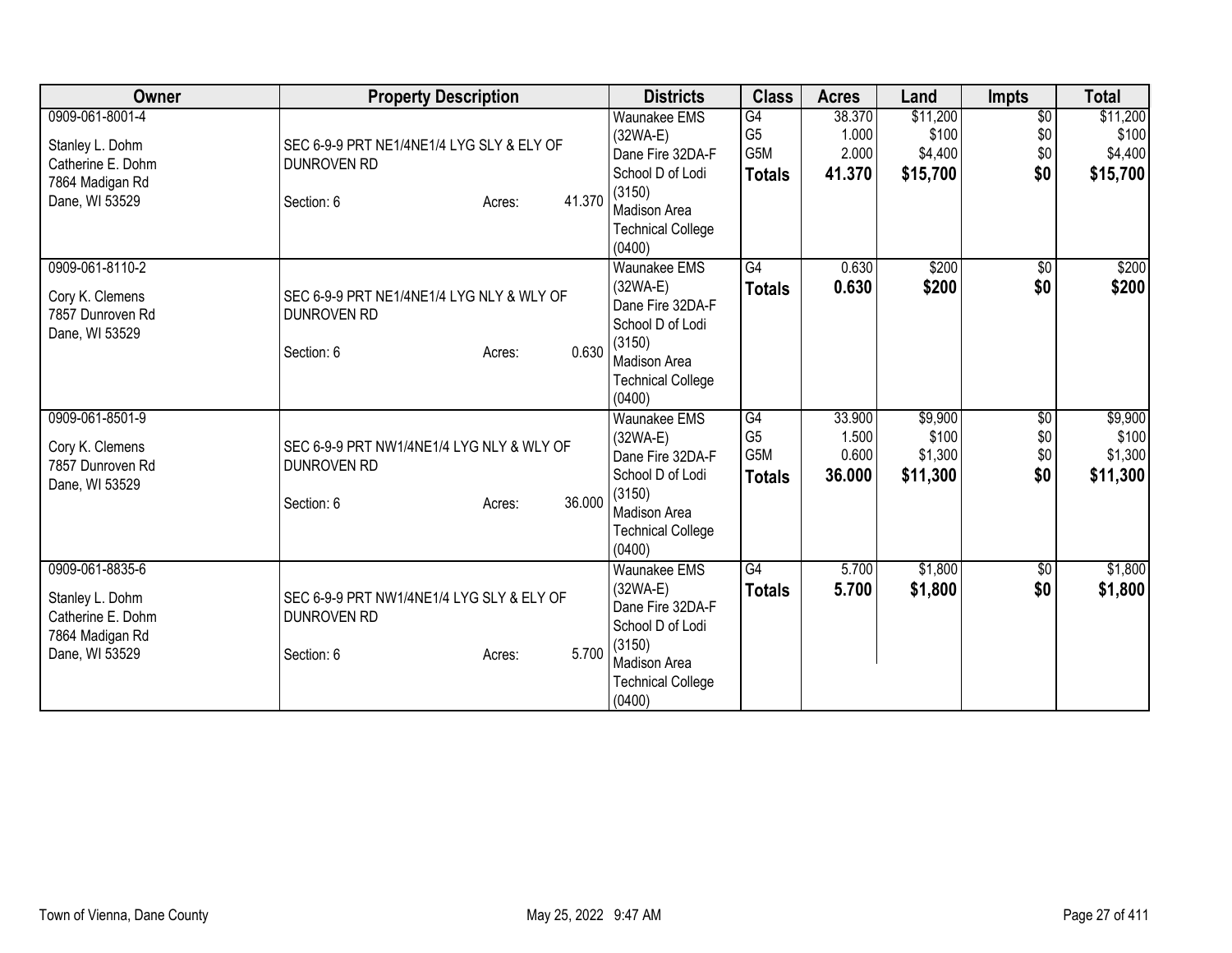| Owner             | <b>Property Description</b>                                                 | <b>Districts</b>                   | <b>Class</b>    | <b>Acres</b> | Land      | <b>Impts</b>    | <b>Total</b> |
|-------------------|-----------------------------------------------------------------------------|------------------------------------|-----------------|--------------|-----------|-----------------|--------------|
| 0909-061-9001-2   | 7858 Dunroven Rd                                                            | <b>Waunakee EMS</b>                | G4              | 19.350       | \$6,000   | $\overline{50}$ | \$6,000      |
| Stanley L. Dohm   | SEC 6-9-9 PRT SW1/4NE1/4 LYG SLY & ELY OF                                   | (32WA-E)                           | G <sub>5</sub>  | 1.000        | \$100     | \$0             | \$100        |
| Catherine E. Dohm | <b>DUNROVEN RD</b>                                                          | Dane Fire 32DA-F                   | G7              | 4.000        | \$111,000 | \$180,800       | \$291,800    |
| 7864 Madigan Rd   |                                                                             | Trash P/U 01                       | <b>Totals</b>   | 24.350       | \$117,100 | \$180,800       | \$297,900    |
| Dane, WI 53529    | 24.350<br>Section: 6<br>Acres:                                              | (3201N)<br>School D of Lodi        |                 |              |           |                 |              |
|                   |                                                                             | (3150)                             |                 |              |           |                 |              |
|                   |                                                                             | Madison Area                       |                 |              |           |                 |              |
|                   |                                                                             | <b>Technical College</b>           |                 |              |           |                 |              |
|                   |                                                                             | (0400)                             |                 |              |           |                 |              |
| 0909-061-9047-0   | Dunroven Rd                                                                 | <b>Waunakee EMS</b>                | $\overline{G4}$ | 8.750        | \$2,600   | $\overline{50}$ | \$2,600      |
| Cory K. Clemens   | SEC 6-9-9 PRT SW1/4NE1/4 LYG NLY & WLY OF                                   | (32WA-E)                           | G <sub>5</sub>  | 0.500        | \$100     | \$0             | \$100        |
| 7857 Dunroven Rd  | DUNROVEN RD EXC CSM 13764 & ALSO EXC CSM                                    | Dane Fire 32DA-F                   | G5M             | 1.250        | \$2,800   | \$0             | \$2,800      |
| Dane, WI 53529    | 15425                                                                       | School D of Lodi                   | <b>Totals</b>   | 10.500       | \$5,500   | \$0             | \$5,500      |
|                   | 10.500<br>Section: 6<br>Acres:                                              | (3150)                             |                 |              |           |                 |              |
|                   |                                                                             | Madison Area                       |                 |              |           |                 |              |
|                   |                                                                             | <b>Technical College</b><br>(0400) |                 |              |           |                 |              |
| 0909-061-9160-0   | Dunroven Rd                                                                 | Waunakee EMS                       | G2              | 1.810        | \$144,600 | \$242,000       | \$386,600    |
|                   |                                                                             | $(32WA-E)$                         | <b>Totals</b>   | 1.810        | \$144,600 | \$242,000       | \$386,600    |
| Cory K. Clemens   | LOT 1 CSM 13953 CS93/84&86-4/29/2015 F/K/A LOT 1                            | Dane Fire 32DA-F                   |                 |              |           |                 |              |
| 7857 Dunroven Rd  | CSM 13764 CS91/41&43-7/29/2014 DESCR AS SEC                                 | School D of Lodi                   |                 |              |           |                 |              |
| Dane, WI 53529    | 6-9-9 PRT SW1/4NE1/4 (1.81 ACRES INCL R/W)<br>1.810<br>Section: 6<br>Acres: | (3150)                             |                 |              |           |                 |              |
|                   |                                                                             | Madison Area                       |                 |              |           |                 |              |
|                   |                                                                             | <b>Technical College</b>           |                 |              |           |                 |              |
|                   |                                                                             | (0400)                             |                 |              |           |                 |              |
| 0909-061-9185-0   | 7857 Dunroven Rd                                                            | <b>Waunakee EMS</b>                | $\overline{G1}$ | 1.560        | \$129,100 | \$471,800       | \$600,900    |
| Cory K. Clemens   | LOT 2 CSM 13953 CS93/84&86-4/29/2015 F/K/A LOT 1                            | $(32WA-E)$<br>Dane Fire 32DA-F     | <b>Totals</b>   | 1.560        | \$129,100 | \$471,800       | \$600,900    |
| Kori M. Clemens   | CSM 13764 CS91/41&43-7/29/2014 DESCR AS SEC                                 | Trash P/U 01                       |                 |              |           |                 |              |
| 7857 Dunroven Rd  | 6-9-9 PRT SW1/4NE1/4 (1.56 ACRES INCL R/W)                                  | (3201N)                            |                 |              |           |                 |              |
| Dane, WI 53529    | 1.560<br>Section: 6<br>Acres:                                               | School D of Lodi                   |                 |              |           |                 |              |
|                   |                                                                             | (3150)                             |                 |              |           |                 |              |
|                   |                                                                             | Madison Area                       |                 |              |           |                 |              |
|                   |                                                                             | <b>Technical College</b>           |                 |              |           |                 |              |
|                   |                                                                             | (0400)                             |                 |              |           |                 |              |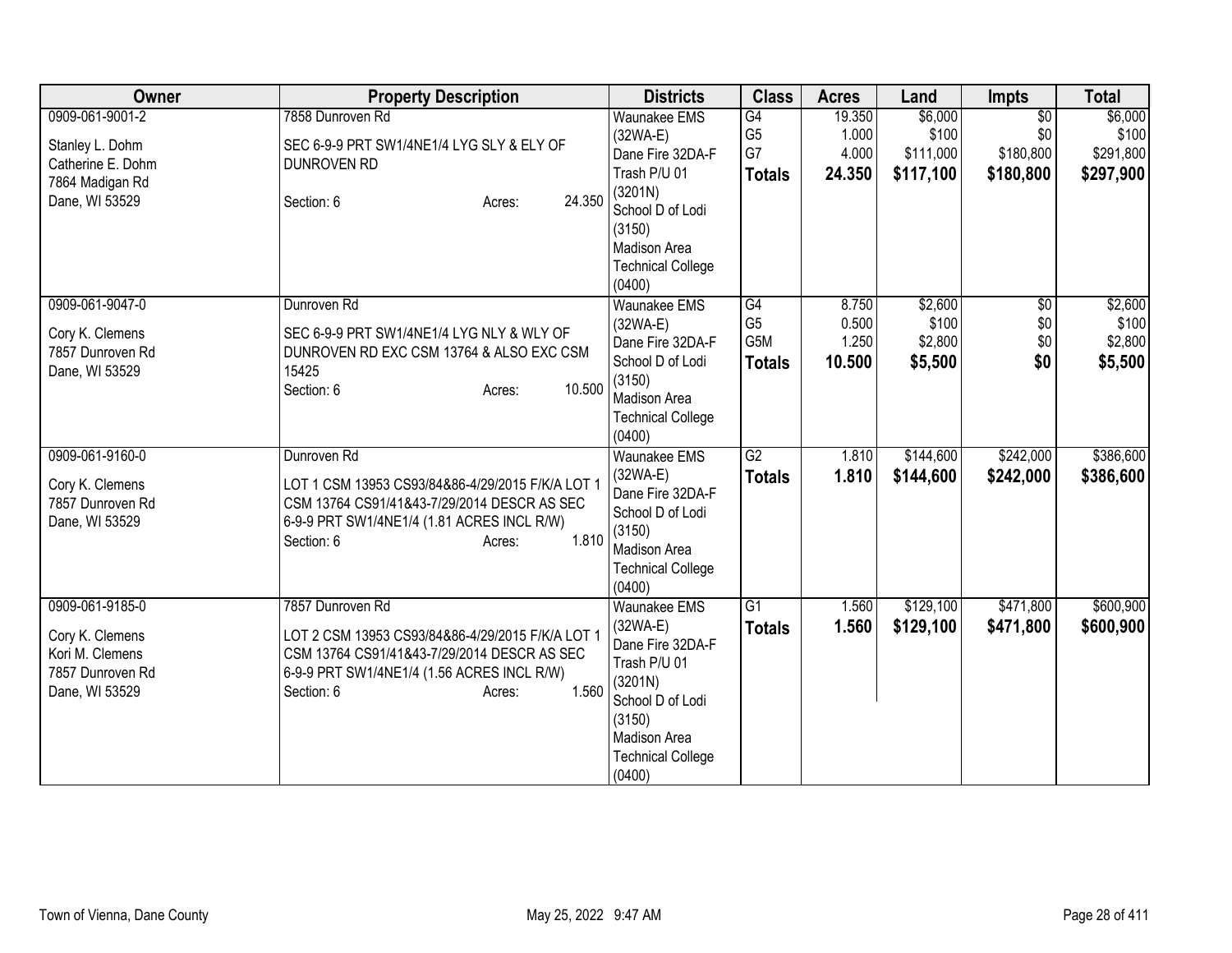| Owner                                                                                        | <b>Property Description</b>                                                                                                                                            | <b>Districts</b>                                                                                                                                                            | <b>Class</b>                                              | <b>Acres</b>                       | Land                                    | <b>Impts</b>                         | <b>Total</b>                            |
|----------------------------------------------------------------------------------------------|------------------------------------------------------------------------------------------------------------------------------------------------------------------------|-----------------------------------------------------------------------------------------------------------------------------------------------------------------------------|-----------------------------------------------------------|------------------------------------|-----------------------------------------|--------------------------------------|-----------------------------------------|
| 0909-061-9250-0<br>Cory K. Clemens<br>7857 Dunroven Rd<br>Dane, WI 53529                     | Dunroven Rd<br>LOT 1 CSM 15425 CS110/321&323-6/19/2020 DESCR<br>AS SEC 6-9-9 PRT SW1/4NE1/4 & PRT SE1/4NW1/4<br>(1.81 ACRES INCL R/W)<br>1.810<br>Section: 6<br>Acres: | <b>Waunakee EMS</b><br>$(32WA-E)$<br>Dane Fire 32DA-F<br>School D of Lodi<br>(3150)<br><b>Madison Area</b><br><b>Technical College</b>                                      | G2<br><b>Totals</b>                                       | 1.810<br>1.810                     | \$28,600<br>\$28,600                    | \$63,600<br>\$63,600                 | \$92,200<br>\$92,200                    |
| 0909-061-9500-8<br>Stanley L. Dohm<br>Catherine E. Dohm<br>7864 Madigan Rd<br>Dane, WI 53529 | SEC 6-9-9 SE1/4 NE1/4<br>40.000<br>Section: 6<br>Acres:                                                                                                                | (0400)<br><b>Waunakee EMS</b><br>$(32WA-E)$<br>Dane Fire 32DA-F<br>School D of Lodi<br>(3150)<br>Madison Area<br><b>Technical College</b><br>(0400)                         | G4<br><b>Totals</b>                                       | 40.000<br>40.000                   | \$11,700<br>\$11,700                    | $\sqrt{6}$<br>\$0                    | \$11,700<br>\$11,700                    |
| 0909-062-8000-4<br>Cory K. Clemens<br>7857 Dunroven Rd<br>Dane, WI 53529                     | SEC 6-9-9 FR NE1/4 NW1/4<br>40.900<br>Section: 6<br>Acres:                                                                                                             | <b>Waunakee EMS</b><br>$(32WA-E)$<br>Dane Fire 32DA-F<br>School D of Lodi<br>(3150)<br>Madison Area<br><b>Technical College</b><br>(0400)                                   | $\overline{G4}$<br>G <sub>5</sub><br>G5M<br><b>Totals</b> | 37.000<br>1.000<br>2.900<br>40.900 | \$9,300<br>\$100<br>\$6,400<br>\$15,800 | $\overline{60}$<br>\$0<br>\$0<br>\$0 | \$9,300<br>\$100<br>\$6,400<br>\$15,800 |
| 0909-062-8510-7<br>Nathan P. Sweatt<br>Jennifer L. Sweatt<br>6285 Meek Rd<br>Dane, WI 53529  | 6285 Meek Rd<br>LOT 1 CSM 7262 CS37/69&70-10/19/93 DESCR AS<br>SEC 6-9-9 PRT NW1/4NW1/4 (6.45 ACRES)<br>6.450<br>Section: 6<br>Acres:                                  | <b>Waunakee EMS</b><br>$(32WA-E)$<br>Dane Fire 32DA-F<br>Trash P/U 01<br>(3201N)<br>School D of Lodi<br>(3150)<br><b>Madison Area</b><br><b>Technical College</b><br>(0400) | $\overline{G1}$<br><b>Totals</b>                          | 6.450<br>6.450                     | \$168,800<br>\$168,800                  | \$258,400<br>\$258,400               | \$427,200<br>\$427,200                  |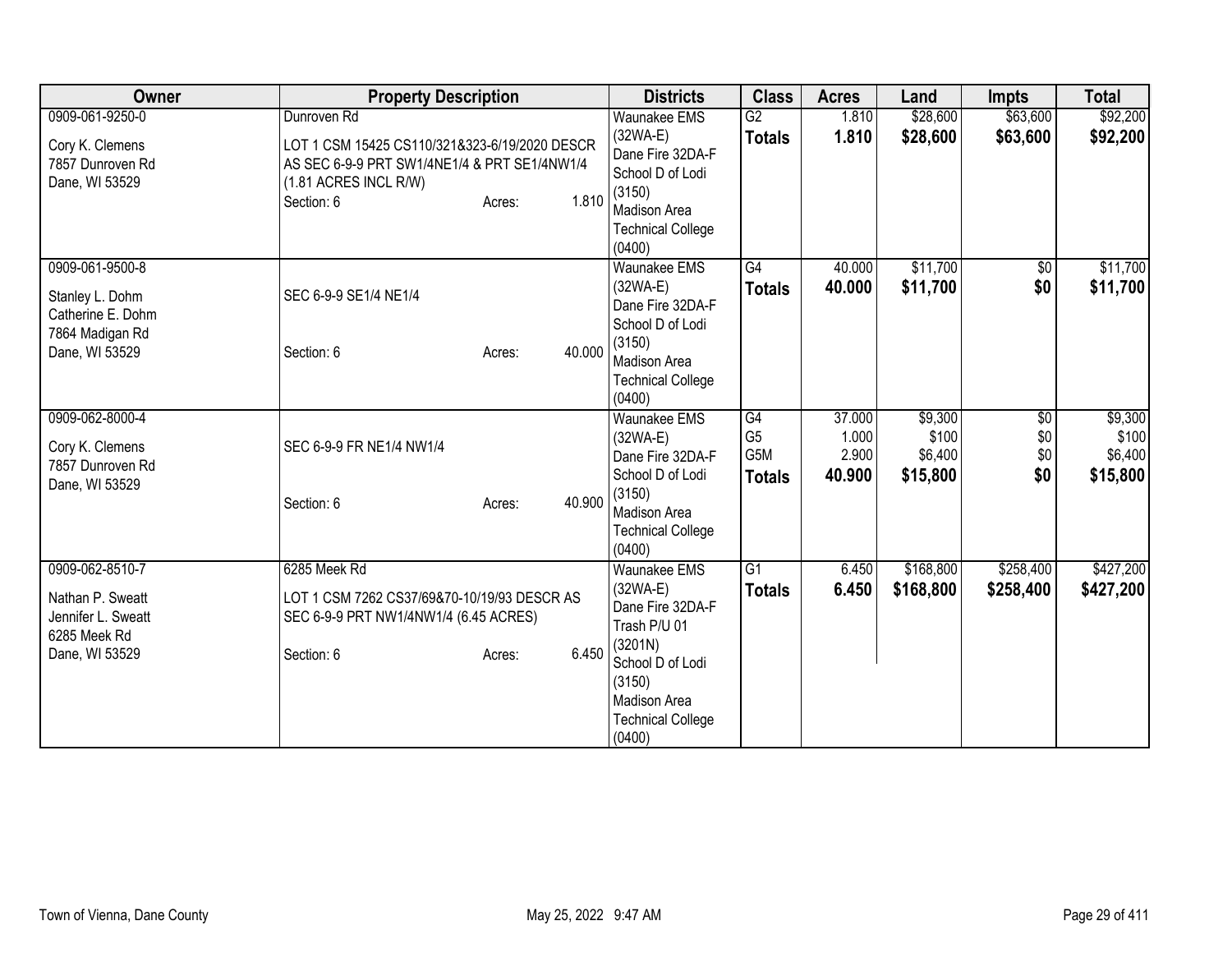| Owner                                                                                   | <b>Property Description</b>                                                               | <b>Districts</b>                                                                                                                                 | <b>Class</b>                                                   | <b>Acres</b>                                 | Land                                                     | Impts                                | <b>Total</b>                                     |
|-----------------------------------------------------------------------------------------|-------------------------------------------------------------------------------------------|--------------------------------------------------------------------------------------------------------------------------------------------------|----------------------------------------------------------------|----------------------------------------------|----------------------------------------------------------|--------------------------------------|--------------------------------------------------|
| 0909-062-8570-5<br>Joseph R. Ripp<br>Diane M. Ripp<br>6756 Old 113 Rd<br>Dane, WI 53529 | SEC 6-9-9 FR NW1/4 NW1/4 EXC CSM 7262<br>29.750<br>Section: 6<br>Acres:                   | <b>Waunakee EMS</b><br>$(32WA-E)$<br>Dane Fire 32DA-F<br>School D of Lodi<br>(3150)<br>Madison Area<br><b>Technical College</b><br>(0400)        | G4<br>G <sub>5</sub><br>G5M<br><b>Totals</b>                   | 24.450<br>2.000<br>3.300<br>29.750           | \$6,500<br>\$100<br>\$7,300<br>\$13,900                  | $\overline{50}$<br>\$0<br>\$0<br>\$0 | \$6,500<br>\$100<br>\$7,300<br>\$13,900          |
| 0909-062-9000-2<br>Joseph R. Ripp<br>Diane M. Ripp<br>6756 Old 113 Rd<br>Dane, WI 53529 | SEC 6-9-9 FR SW1/4 NW1/4<br>36.300<br>Section: 6<br>Acres:                                | <b>Waunakee EMS</b><br>$(32WA-E)$<br>Dane Fire 32DA-F<br>School D of Lodi<br>(3150)<br>Madison Area<br><b>Technical College</b><br>(0400)        | G4<br>G <sub>5</sub><br>G5M<br><b>Totals</b>                   | 28.200<br>1.000<br>7.100<br>36.300           | \$8,600<br>\$100<br>\$15,600<br>\$24,300                 | $\overline{50}$<br>\$0<br>\$0<br>\$0 | \$8,600<br>\$100<br>\$15,600<br>\$24,300         |
| 0909-062-9501-0<br>Cory K. Clemens<br>7857 Dunroven Rd<br>Dane, WI 53529                | SEC 6-9-9 SE1/4 NW1/4 EXC CSM 15425<br>39.700<br>Section: 6<br>Acres:                     | Waunakee EMS<br>$(32WA-E)$<br>Dane Fire 32DA-F<br>School D of Lodi<br>(3150)<br>Madison Area<br><b>Technical College</b><br>(0400)               | G4<br>G <sub>5</sub><br>G5M<br>W <sub>6</sub><br><b>Totals</b> | 14.600<br>0.100<br>2.000<br>23.000<br>39.700 | \$3,900<br>\$6,800<br>\$4,400<br>( \$50,600]<br>\$15,100 | \$0<br>\$0<br>\$0<br>\$0<br>\$0      | \$3,900<br>\$6,800<br>\$4,400<br>\$0<br>\$15,100 |
| 0909-063-8000-3<br>R & L Farms, Inc<br>7716 Dunroven Rd<br>Dane, WI 53529               | SEC 6-9-9 NE1/4SW1/4 EXC R115/563 & R8617/43<br>27.000<br>Section: 6<br>Acres:            | <b>Waunakee EMS</b><br>$(32WA-E)$<br>Dane Fire 32DA-F<br>School D of Lodi<br>(3150)<br><b>Madison Area</b><br><b>Technical College</b><br>(0400) | G4<br>G <sub>5</sub><br>G5M<br><b>Totals</b>                   | 19.900<br>0.500<br>6.600<br>27.000           | \$5,400<br>\$100<br>\$14,300<br>\$19,800                 | $\overline{60}$<br>\$0<br>\$0<br>\$0 | \$5,400<br>\$100<br>\$14,300<br>\$19,800         |
| 0909-063-8340-2<br>R & L Farms, Inc.<br>7716 Dunroven Rd<br>Dane, WI 53529              | SEC 6-9-9 PRT NE1/4 SW1/4 LYG E OF DUNROVEN<br><b>RD</b><br>5.100<br>Section: 6<br>Acres: | Waunakee EMS<br>$(32WA-E)$<br>Dane Fire 32DA-F<br>School D of Lodi<br>(3150)<br>Madison Area<br><b>Technical College</b><br>(0400)               | G4<br>G <sub>5</sub><br><b>Totals</b>                          | 4.600<br>0.500<br>5.100                      | \$1,400<br>\$100<br>\$1,500                              | $\overline{50}$<br>\$0<br>\$0        | \$1,400<br>\$100<br>\$1,500                      |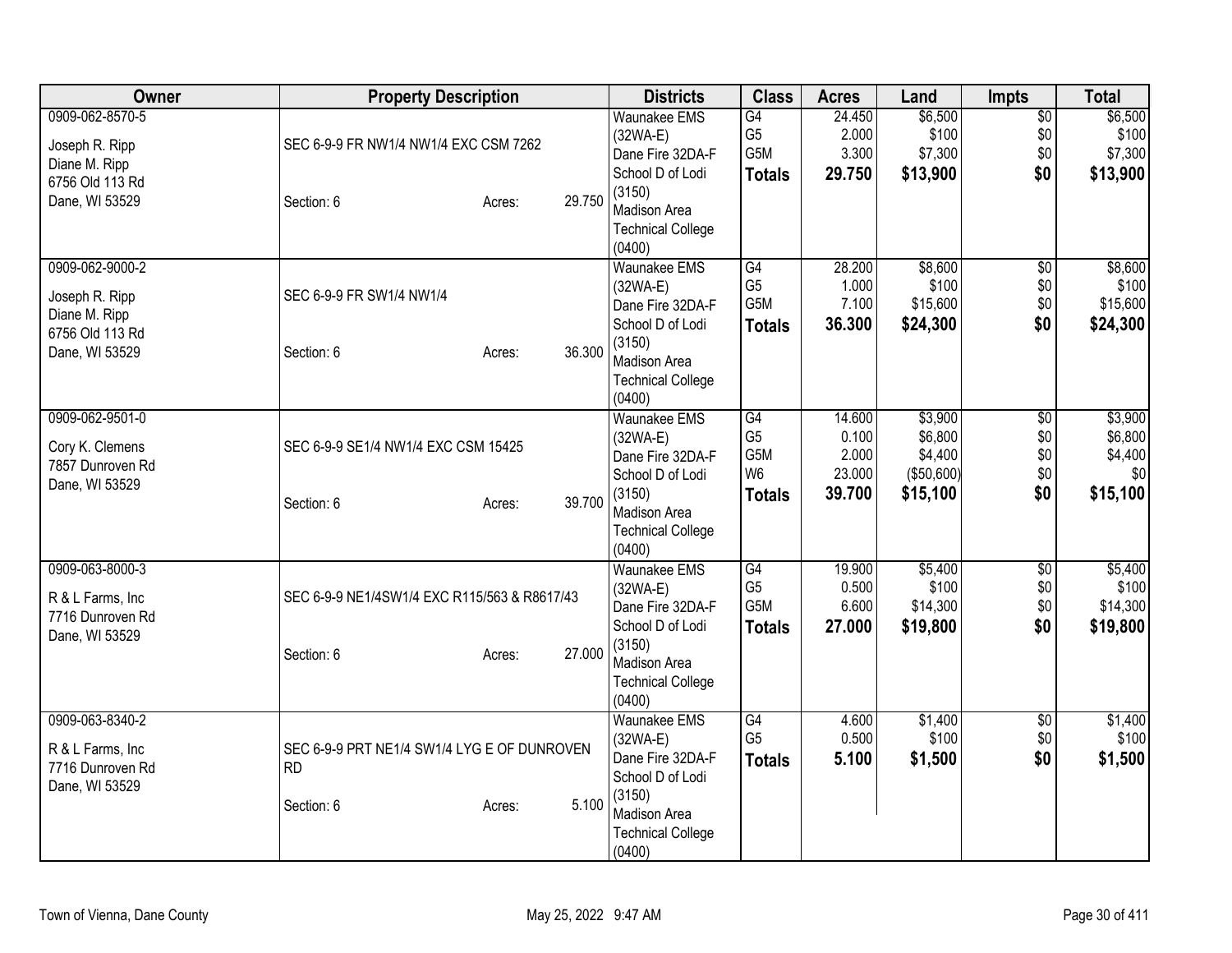| Owner                                                                                                 | <b>Property Description</b>                                                                                                                                                                         | <b>Districts</b>                                                                                                                                                            | <b>Class</b>                                              | <b>Acres</b>                       | Land                                     | <b>Impts</b>                         | <b>Total</b>                             |
|-------------------------------------------------------------------------------------------------------|-----------------------------------------------------------------------------------------------------------------------------------------------------------------------------------------------------|-----------------------------------------------------------------------------------------------------------------------------------------------------------------------------|-----------------------------------------------------------|------------------------------------|------------------------------------------|--------------------------------------|------------------------------------------|
| 0909-063-8420-5<br>Henry 2001 Rev Tr, Joseph G &<br>Elizabeth a<br>7809 Dunroven Rd<br>Dane, WI 53529 | 7809 Dunroven Rd<br>SEC 6-9-9 PRT NE1/4 SW1/4 COM S1/4 COR TH<br>S85DEG30'W 1108.6 FT TH N14DEG14'E 1805.9 FT TO<br>POB TH N14DEG14'E 395.6 FT TH N79DEG48'W 346.8<br>3.040<br>Section: 6<br>Acres: | <b>Waunakee EMS</b><br>$(32WA-E)$<br>Dane Fire 32DA-F<br>Trash P/U 02<br>(3202N)<br>School D of Lodi<br>(3150)<br><b>Madison Area</b><br><b>Technical College</b><br>(0400) | $\overline{G1}$<br><b>Totals</b>                          | 3.040<br>3.040                     | \$151,700<br>\$151,700                   | \$591,000<br>\$591,000               | \$742,700<br>\$742,700                   |
| 0909-063-8500-8<br>R & L Farms, Inc<br>7716 Dunroven Rd<br>Dane, WI 53529                             | SEC 6-9-9 FR NW1/4SW1/4 EXC R8617/43<br>36.000<br>Section: 6<br>Acres:                                                                                                                              | <b>Waunakee EMS</b><br>$(32WA-E)$<br>Dane Fire 32DA-F<br>School D of Lodi<br>(3150)<br>Madison Area<br><b>Technical College</b><br>(0400)                                   | G4<br>G <sub>5</sub><br>G5M<br><b>Totals</b>              | 5.300<br>1.000<br>29.700<br>36.000 | \$1,400<br>\$100<br>\$63,700<br>\$65,200 | $\sqrt{6}$<br>\$0<br>\$0<br>\$0      | \$1,400<br>\$100<br>\$63,700<br>\$65,200 |
| 0909-063-9000-1<br>R & L Farms, Inc<br>7716 Dunroven Rd<br>Dane, WI 53529                             | SEC 6-9-9 PRT SW1/4 LYG WLY OF DUNROREN RD<br>BEG INTERS C/L SD RD & S LN SEC TH W 800 FT TH<br>N 1550 FT TH E TO C/L SD RD TH SWLY ALG C/L TO<br>12.258<br>Section: 6<br>Acres:                    | Waunakee EMS<br>$(32WA-E)$<br>Dane Fire 32DA-F<br>School D of Lodi<br>(3150)<br>Madison Area<br><b>Technical College</b><br>(0400)                                          | G4<br>G <sub>5</sub><br>G5M<br><b>Totals</b>              | 11.058<br>1.000<br>0.200<br>12.258 | \$2,500<br>\$800<br>\$500<br>\$3,800     | \$0<br>\$0<br>\$0<br>\$0             | \$2,500<br>\$800<br>\$500<br>\$3,800     |
| 0909-063-9040-3<br>R & L Farms, Inc<br>7716 Dunroven Rd<br>Dane, WI 53529                             | SEC 6-9-9 SW1/4SW1/4 EXC R8617/43<br>23.300<br>Section: 6<br>Acres:                                                                                                                                 | <b>Waunakee EMS</b><br>(32WA-E)<br>Dane Fire 32DA-F<br>School D of Lodi<br>(3150)<br>Madison Area<br><b>Technical College</b><br>(0400)                                     | G4<br>G <sub>5</sub><br>G <sub>5</sub> M<br><b>Totals</b> | 14.700<br>1.000<br>7.600<br>23.300 | \$4,200<br>\$100<br>\$16,700<br>\$21,000 | $\overline{60}$<br>\$0<br>\$0<br>\$0 | \$4,200<br>\$100<br>\$16,700<br>\$21,000 |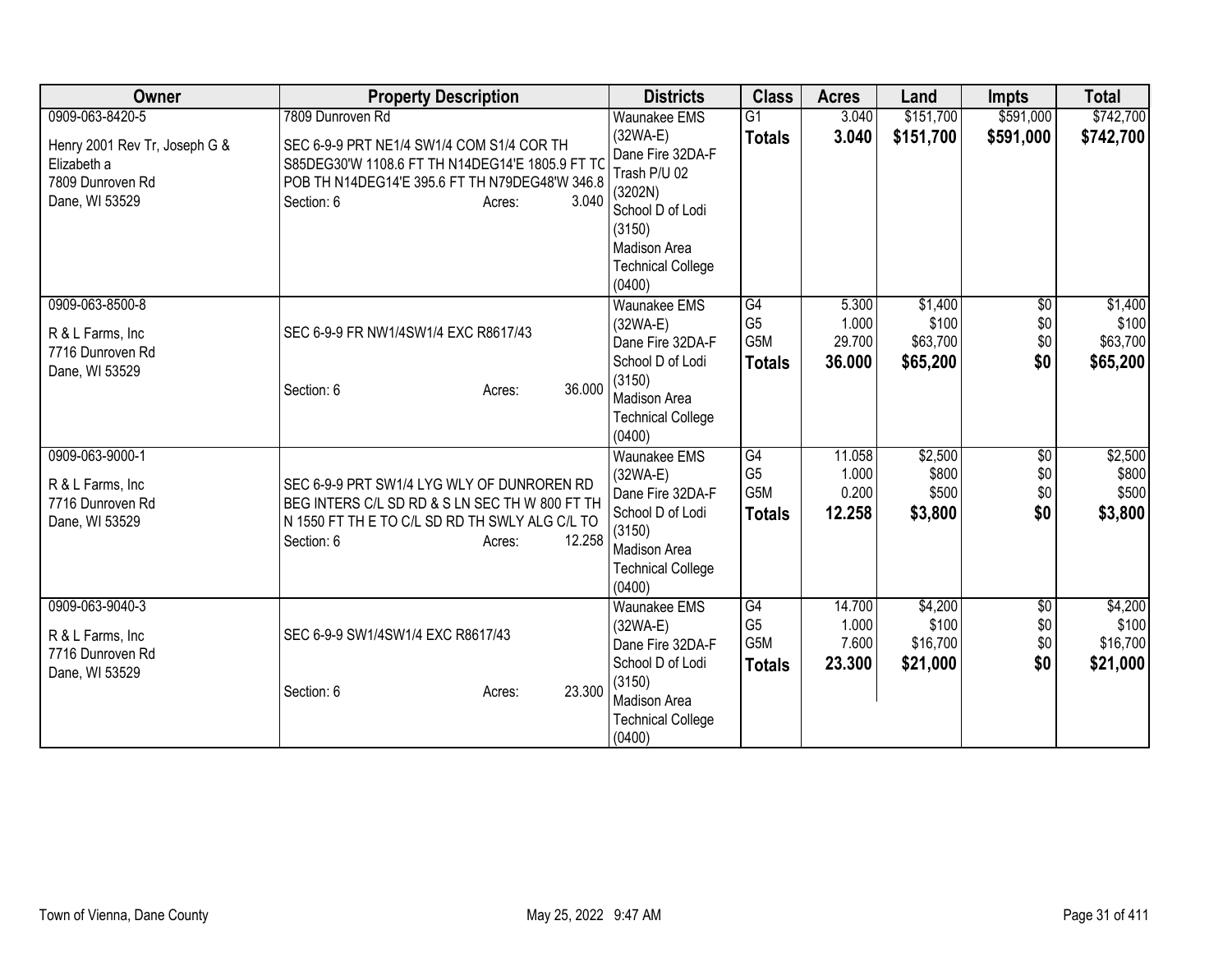| Owner                                                                      | <b>Property Description</b>                                                                                                                                                                  | <b>Districts</b>                                                                                                                                                            | <b>Class</b>                                 | <b>Acres</b>                       | Land                                       | <b>Impts</b>                                     | <b>Total</b>                               |
|----------------------------------------------------------------------------|----------------------------------------------------------------------------------------------------------------------------------------------------------------------------------------------|-----------------------------------------------------------------------------------------------------------------------------------------------------------------------------|----------------------------------------------|------------------------------------|--------------------------------------------|--------------------------------------------------|--------------------------------------------|
| 0909-063-9501-5<br>R & L Farms, Inc.<br>7716 Dunroven Rd<br>Dane, WI 53529 | SEC 6-9-9 PRT SE1/4SW1/4 E OF DUNROVEN RD<br>EXC R800/141<br>18.100<br>Section: 6<br>Acres:                                                                                                  | <b>Waunakee EMS</b><br>$(32WA-E)$<br>Dane Fire 32DA-F<br>School D of Lodi<br>(3150)<br>Madison Area<br><b>Technical College</b><br>(0400)                                   | G4<br>G <sub>5</sub><br>G5M<br><b>Totals</b> | 16.900<br>1.000<br>0.200<br>18.100 | \$5,300<br>\$100<br>\$500<br>\$5,900       | $\overline{50}$<br>\$0<br>\$0<br>\$0             | \$5,300<br>\$100<br>\$500<br>\$5,900       |
| 0909-063-9550-6<br>R & L Farms, Inc<br>7716 Dunroven Rd<br>Dane, WI 53529  | 7787 Dunroven Rd<br>SEC 6-9-9 PRT SE1/4SW1/4 W OF DUNROVEN RD<br>19.500<br>Section: 6<br>Acres:                                                                                              | <b>Waunakee EMS</b><br>$(32WA-E)$<br>Dane Fire 32DA-F<br>Trash P/U 01<br>(3201N)<br>School D of Lodi<br>(3150)<br><b>Madison Area</b><br><b>Technical College</b><br>(0400) | G4<br>G <sub>5</sub><br>G7<br><b>Totals</b>  | 13.500<br>1.000<br>5.000<br>19.500 | \$2,300<br>\$100<br>\$126,000<br>\$128,400 | $\overline{50}$<br>\$0<br>\$200,300<br>\$200,300 | \$2,300<br>\$100<br>\$326,300<br>\$328,700 |
| 0909-063-9790-6<br>Lois R. Loff<br>7716 Dunroven Rd<br>Dane, WI 53529      | 7716 Dunroven Rd<br>SEC 6-9-9 PRT SE1/4SW1/4 & PRT SW1/4SE1/4 BEG<br>SEC S1/4 COR TH N89DEGW 926.28 FT TO E LN<br>DUNROVEN RD TH N16DEGE ALG SD LN 68.55 FT<br>2.734<br>Section: 6<br>Acres: | <b>Waunakee EMS</b><br>$(32WA-E)$<br>Dane Fire 32DA-F<br>Trash P/U 01<br>(3201N)<br>School D of Lodi<br>(3150)<br><b>Madison Area</b><br><b>Technical College</b><br>(0400) | $\overline{G1}$<br><b>Totals</b>             | 2.734<br>2.734                     | \$126,500<br>\$126,500                     | \$242,200<br>\$242,200                           | \$368,700<br>\$368,700                     |
| 0909-064-8000-2<br>R & L Farms, Inc.<br>7716 Dunroven Rd<br>Dane, WI 53529 | SEC 6-9-9 NE1/4 SE1/4<br>40.000<br>Section: 6<br>Acres:                                                                                                                                      | Waunakee EMS<br>$(32WA-E)$<br>Dane Fire 32DA-F<br>School D of Lodi<br>(3150)<br><b>Madison Area</b><br><b>Technical College</b><br>(0400)                                   | G4<br><b>Totals</b>                          | 40.000<br>40.000                   | \$11,300<br>\$11,300                       | $\overline{50}$<br>\$0                           | \$11,300<br>\$11,300                       |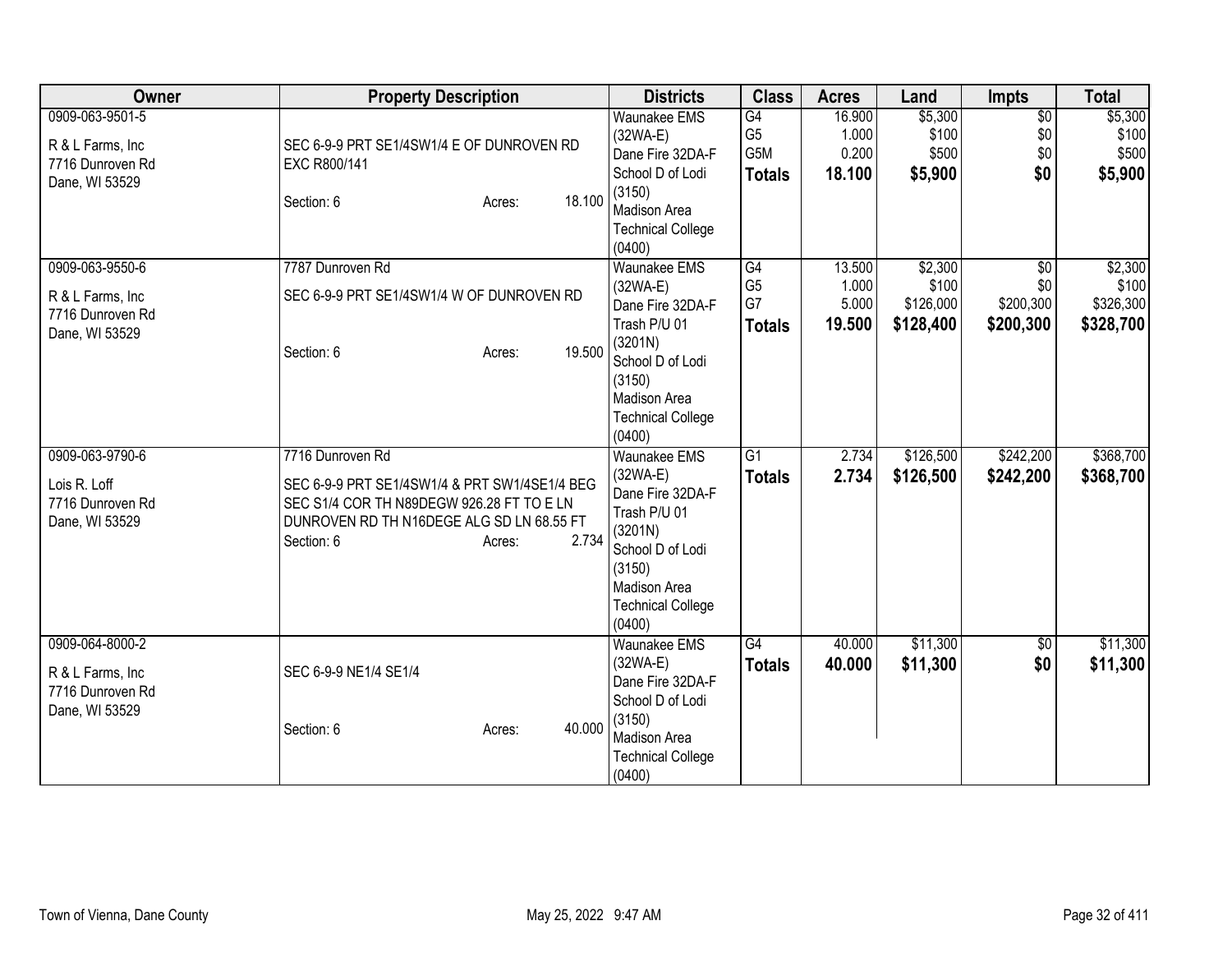| <b>Owner</b>                                                                    | <b>Property Description</b>                      |        |        | <b>Districts</b>                                                                                                                                 | <b>Class</b>                            | <b>Acres</b>              | Land                            | Impts                                   | <b>Total</b>                     |
|---------------------------------------------------------------------------------|--------------------------------------------------|--------|--------|--------------------------------------------------------------------------------------------------------------------------------------------------|-----------------------------------------|---------------------------|---------------------------------|-----------------------------------------|----------------------------------|
| 0909-064-8500-7<br>R & L Farms, Inc<br>7716 Dunroven Rd<br>Dane, WI 53529       | SEC 6-9-9 NW1/4 SE1/4<br>Section: 6              | Acres: | 40.000 | <b>Waunakee EMS</b><br>$(32WA-E)$<br>Dane Fire 32DA-F<br>School D of Lodi<br>(3150)<br><b>Madison Area</b><br><b>Technical College</b><br>(0400) | G4<br>G5M<br><b>Totals</b>              | 39.700<br>0.300<br>40.000 | \$12,300<br>\$700<br>\$13,000   | $\overline{50}$<br>\$0<br>\$0           | \$12,300<br>\$700<br>\$13,000    |
| 0909-064-9000-0<br>R & L Farms, Inc<br>7716 Dunroven Rd<br>Dane, WI 53529       | SEC 6-9-9 SW1/4 SE1/4 EXC R800/141<br>Section: 6 | Acres: | 39.700 | <b>Waunakee EMS</b><br>$(32WA-E)$<br>Dane Fire 32DA-F<br>School D of Lodi<br>(3150)<br>Madison Area<br><b>Technical College</b><br>(0400)        | $\overline{G4}$<br>G7<br><b>Totals</b>  | 39.000<br>0.700<br>39.700 | \$10,900<br>\$7,700<br>\$18,600 | $\overline{50}$<br>\$15,900<br>\$15,900 | \$10,900<br>\$23,600<br>\$34,500 |
| 0909-064-9500-5<br>R & L Farms, Inc.<br>7716 Dunroven Rd<br>Dane, WI 53529      | SEC 6-9-9 SE1/4 SE1/4<br>Section: 6              | Acres: | 40.000 | <b>Waunakee EMS</b><br>$(32WA-E)$<br>Dane Fire 32DA-F<br>School D of Lodi<br>(3150)<br>Madison Area<br><b>Technical College</b><br>(0400)        | G4<br><b>Totals</b>                     | 40.000<br>40.000          | \$11,100<br>\$11,100            | \$0<br>\$0                              | \$11,100<br>\$11,100             |
| 0909-071-8000-3<br>Benson Living Tr<br>6120 County Highway Dm<br>Dane, WI 53529 | SEC 7-9-9 NE1/4NE1/4<br>Section: 7               | Acres: | 40.100 | <b>Waunakee EMS</b><br>$(32WA-E)$<br>Dane Fire 32DA-F<br>School D of Lodi<br>(3150)<br>Madison Area<br><b>Technical College</b><br>(0400)        | G4<br><b>Totals</b>                     | 40.100<br>40.100          | \$11,900<br>\$11,900            | $\overline{50}$<br>\$0                  | \$11,900<br>\$11,900             |
| 0909-071-8500-8<br>Benson Living Tr<br>6120 County Highway Dm<br>Dane, WI 53529 | SEC 7-9-9 NW1/4NE1/4<br>Section: 7               | Acres: | 40.200 | <b>Waunakee EMS</b><br>$(32WA-E)$<br>Dane Fire 32DA-F<br>School D of Lodi<br>(3150)<br>Madison Area<br><b>Technical College</b><br>(0400)        | $\overline{G4}$<br>G5M<br><b>Totals</b> | 39.400<br>0.800<br>40.200 | \$11,900<br>\$1,800<br>\$13,700 | $\overline{60}$<br>\$0<br>\$0           | \$11,900<br>\$1,800<br>\$13,700  |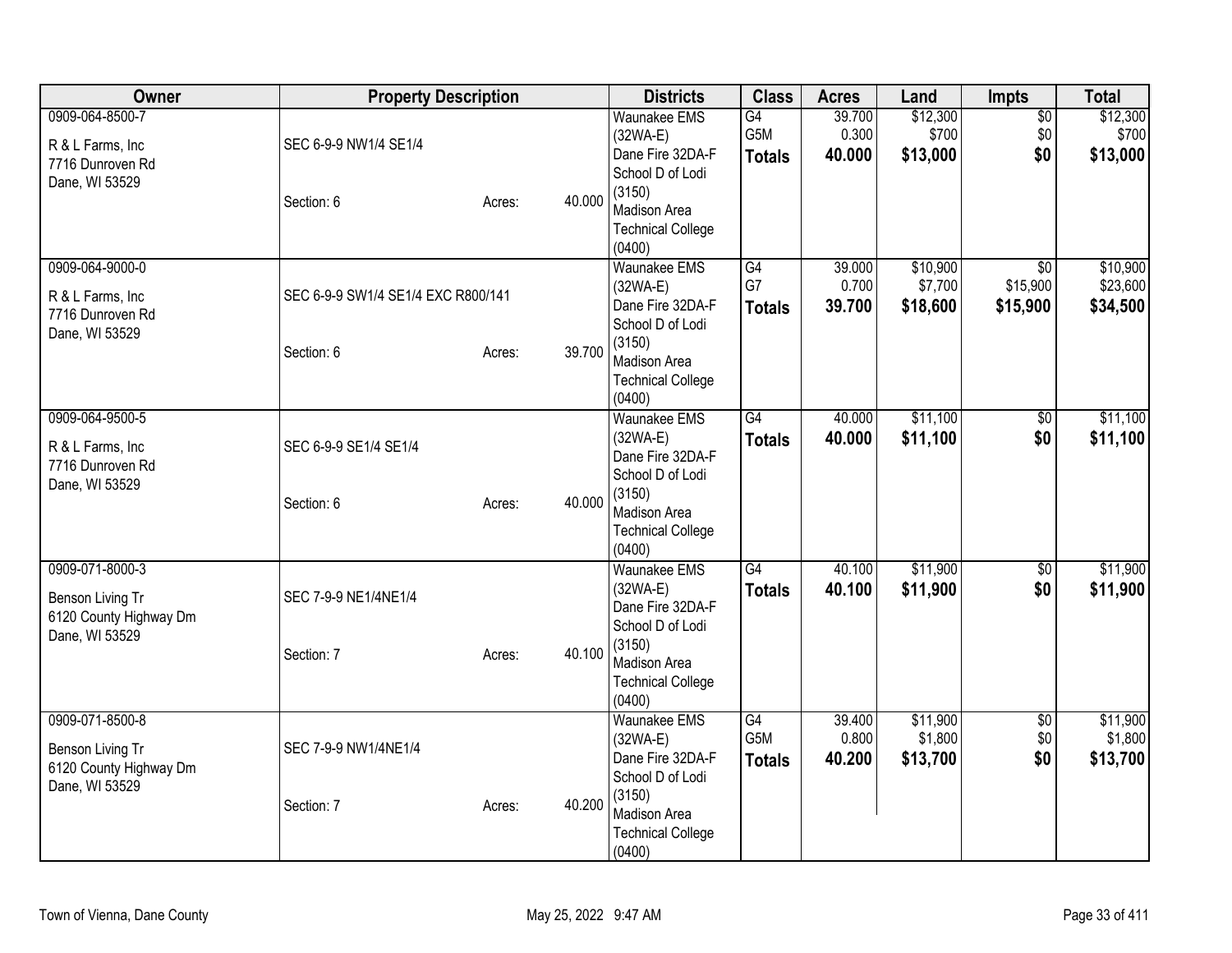| <b>Owner</b>                                                                                       | <b>Property Description</b>                                                                                                                  |        | <b>Districts</b>                                                                                     | <b>Class</b>                                | <b>Acres</b>                       | Land                                       | <b>Impts</b>                                     | <b>Total</b>                               |
|----------------------------------------------------------------------------------------------------|----------------------------------------------------------------------------------------------------------------------------------------------|--------|------------------------------------------------------------------------------------------------------|---------------------------------------------|------------------------------------|--------------------------------------------|--------------------------------------------------|--------------------------------------------|
| 0909-071-9000-1<br>Benson Living Tr<br>6120 County Highway Dm<br>Dane, WI 53529                    | SEC 7-9-9 SW1/4NE1/4                                                                                                                         |        | <b>Waunakee EMS</b><br>$(32WA-E)$<br>Dane Fire 32DA-F<br>School D of Lodi<br>(3150)                  | G4<br>G <sub>5</sub><br><b>Totals</b>       | 39.192<br>1.008<br>40.200          | \$10,100<br>\$100<br>\$10,200              | $\overline{30}$<br>\$0<br>\$0                    | \$10,100<br>\$100<br>\$10,200              |
|                                                                                                    | Section: 7<br>Acres:                                                                                                                         | 40.200 | <b>Madison Area</b><br><b>Technical College</b><br>(0400)                                            |                                             |                                    |                                            |                                                  |                                            |
| 0909-071-9501-0<br>Benson Living Tr<br>6120 County Highway Dm<br>Dane, WI 53529                    | 6120 County Rd DM<br>SEC 7-9-9 SE1/4NE1/4 EXC CSM 10087<br>Section: 7<br>Acres:                                                              | 38.500 | <b>Waunakee EMS</b><br>$(32WA-E)$<br>Dane Fire 32DA-F<br>Trash P/U 01<br>(3201N)<br>School D of Lodi | G4<br>G <sub>5</sub><br>G7<br><b>Totals</b> | 33.892<br>0.908<br>3.700<br>38.500 | \$9,600<br>\$100<br>\$106,500<br>\$116,200 | $\overline{50}$<br>\$0<br>\$298,400<br>\$298,400 | \$9,600<br>\$100<br>\$404,900<br>\$414,600 |
|                                                                                                    |                                                                                                                                              |        | (3150)<br><b>Madison Area</b><br><b>Technical College</b><br>(0400)                                  |                                             |                                    |                                            |                                                  |                                            |
| 0909-071-9875-0<br>Scott A. Benson<br>Angela C. Benson<br>6070 County Highway Dm<br>Dane, WI 53529 | 6070 County Rd DM<br>LOT 1 CSM 10087 CS59/63&64-6/29/2001 DESCR AS<br>SEC 7-9-9 PRT SE1/4NE1/4 (2.05 ACRES INCL R/W)<br>Section: 7<br>Acres: | 2.050  | <b>Waunakee EMS</b><br>$(32WA-E)$<br>Dane Fire 32DA-F<br>Trash P/U 01<br>(3201N)                     | G1<br><b>Totals</b>                         | 2.050<br>2.050                     | \$142,000<br>\$142,000                     | \$303,800<br>\$303,800                           | \$445,800<br>\$445,800                     |
|                                                                                                    |                                                                                                                                              |        | School D of Lodi<br>(3150)<br>Madison Area<br><b>Technical College</b><br>(0400)                     |                                             |                                    |                                            |                                                  |                                            |
| 0909-072-8000-2<br>Benson Living Tr<br>6120 County Highway Dm<br>Dane, WI 53529                    | SEC 7-9-9 E 5 ACRES NE1/4NW1/4                                                                                                               |        | <b>Waunakee EMS</b><br>$(32WA-E)$<br>Dane Fire 32DA-F<br>School D of Lodi                            | G4<br><b>Totals</b>                         | 5.000<br>5.000                     | \$1,500<br>\$1,500                         | $\overline{50}$<br>\$0                           | \$1,500<br>\$1,500                         |
|                                                                                                    | Section: 7<br>Acres:                                                                                                                         | 5.000  | (3150)<br><b>Madison Area</b><br><b>Technical College</b><br>(0400)                                  |                                             |                                    |                                            |                                                  |                                            |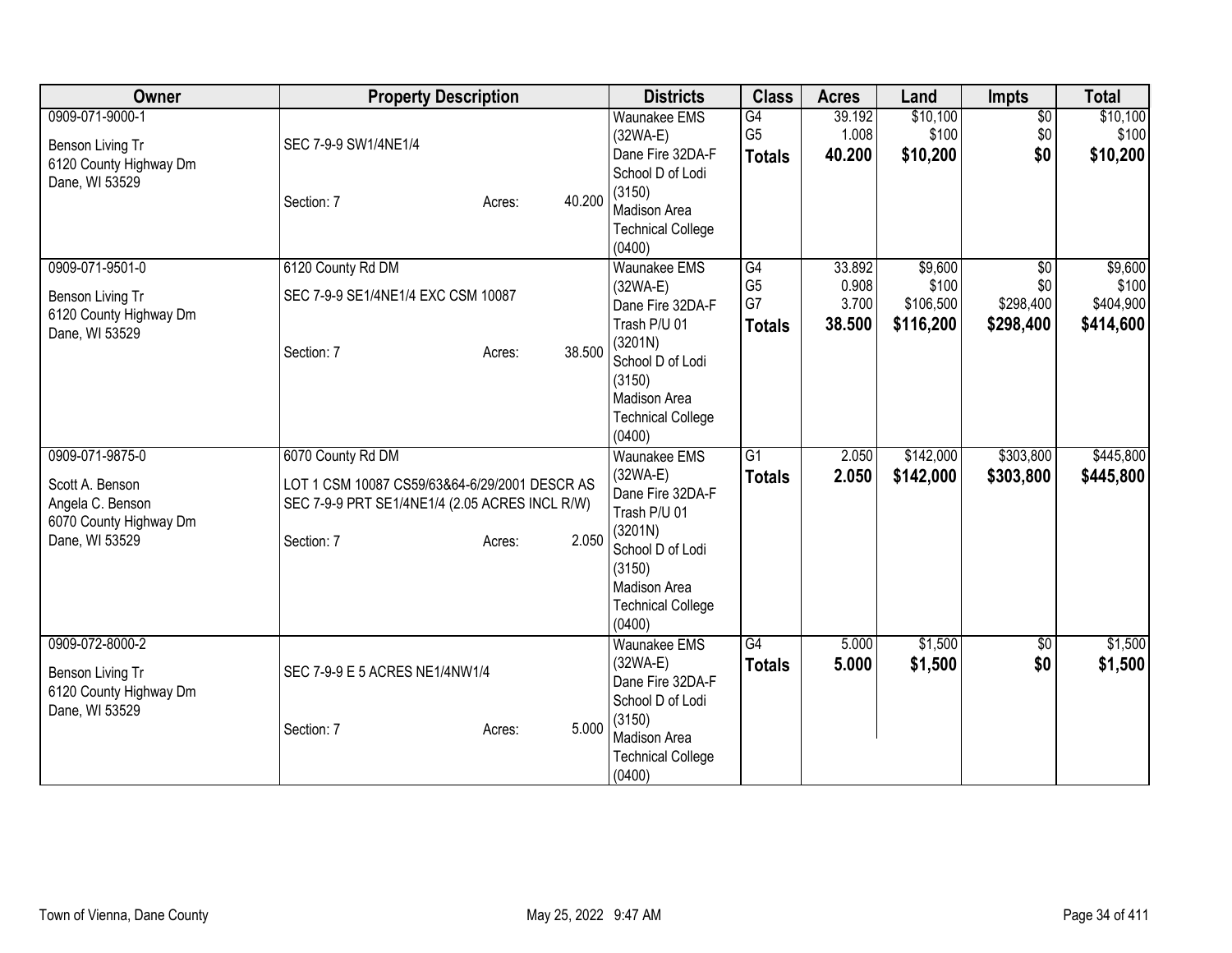| Owner                                                                                         | <b>Property Description</b>                                                                                                                                                | <b>Districts</b>                                                                                                                                                                                        | <b>Class</b>                                              | <b>Acres</b>                       | Land                                 | <b>Impts</b>                         | <b>Total</b>                         |
|-----------------------------------------------------------------------------------------------|----------------------------------------------------------------------------------------------------------------------------------------------------------------------------|---------------------------------------------------------------------------------------------------------------------------------------------------------------------------------------------------------|-----------------------------------------------------------|------------------------------------|--------------------------------------|--------------------------------------|--------------------------------------|
| 0909-072-8020-8<br>Earl Dohm<br>7556 Dunroven Rd<br>Dane, WI 53529                            | SEC 7-9-9 PRT NE1/4 NW1/4 LYG E OF HWY EXC E 5<br><b>ACRES THF</b><br>30.000<br>Section: 7<br>Acres:                                                                       | <b>Waunakee EMS</b><br>$(32WA-E)$<br>Dane Fire 32DA-F<br>School D of Lodi<br>(3150)<br><b>Madison Area</b>                                                                                              | G4<br>G <sub>5</sub><br><b>Totals</b>                     | 29.000<br>1.000<br>30.000          | \$9,000<br>\$100<br>\$9,100          | $\overline{60}$<br>\$0<br>\$0        | \$9,000<br>\$100<br>\$9,100          |
| 0909-072-8101-0<br>Diane M. Ripp<br>6756 Old 113 Rd<br>Dane, WI 53529                         | Dunroven <sub>Rd</sub><br>SEC 7-9-9 PRT NE1/4 NW1/4 NW OF HWY EXC CSM<br>12928<br>4.750<br>Section: 7<br>Acres:                                                            | <b>Technical College</b><br>(0400)<br><b>Waunakee EMS</b><br>$(32WA-E)$<br>Dane Fire 32DA-F<br>School D of Lodi<br>(3150)<br>Madison Area                                                               | G4<br>G <sub>5</sub><br><b>Totals</b>                     | 4.450<br>0.300<br>4.750            | \$1,400<br>\$100<br>\$1,500          | $\sqrt{6}$<br>\$0<br>\$0             | \$1,400<br>\$100<br>\$1,500          |
| 0909-072-8501-0<br>Diane M. Ripp<br>6756 Old 113 Rd<br>Dane, WI 53529                         | SEC 7-9-9 FR NW1/4 NW1/4 EXC CSM 12928<br>32,860<br>Section: 7<br>Acres:                                                                                                   | <b>Technical College</b><br>(0400)<br>Waunakee EMS<br>$(32WA-E)$<br>Dane Fire 32DA-F<br>School D of Lodi<br>(3150)<br>Madison Area                                                                      | $\overline{G4}$<br>G <sub>5</sub><br>G5M<br><b>Totals</b> | 31.660<br>1.000<br>0.200<br>32.860 | \$9,100<br>\$100<br>\$500<br>\$9,700 | $\overline{50}$<br>\$0<br>\$0<br>\$0 | \$9,100<br>\$100<br>\$500<br>\$9,700 |
| 0909-072-8935-0<br>Jeffrey A. Bender<br>Nancy L. Bender<br>7691 Dunroven Rd<br>Dane, WI 53529 | 7691 Dunroven Rd<br>LOT 1 CSM 12928 CS82/151&153-6/23/2010 DESCR<br>AS SEC 7-9-9 PRT NW1/4NW1/4 & PRT NE1/4NW1/4<br>(4.99 ACRES INCL R/W)<br>4.990<br>Section: 7<br>Acres: | <b>Technical College</b><br>(0400)<br><b>Waunakee EMS</b><br>$(32WA-E)$<br>Dane Fire 32DA-F<br>Trash P/U 01<br>(3201N)<br>School D of Lodi<br>(3150)<br><b>Madison Area</b><br><b>Technical College</b> | $\overline{G1}$<br>G4<br><b>Totals</b>                    | 0.990<br>4.000<br>4.990            | \$99,500<br>\$1,300<br>\$100,800     | \$317,200<br>\$0<br>\$317,200        | \$416,700<br>\$1,300<br>\$418,000    |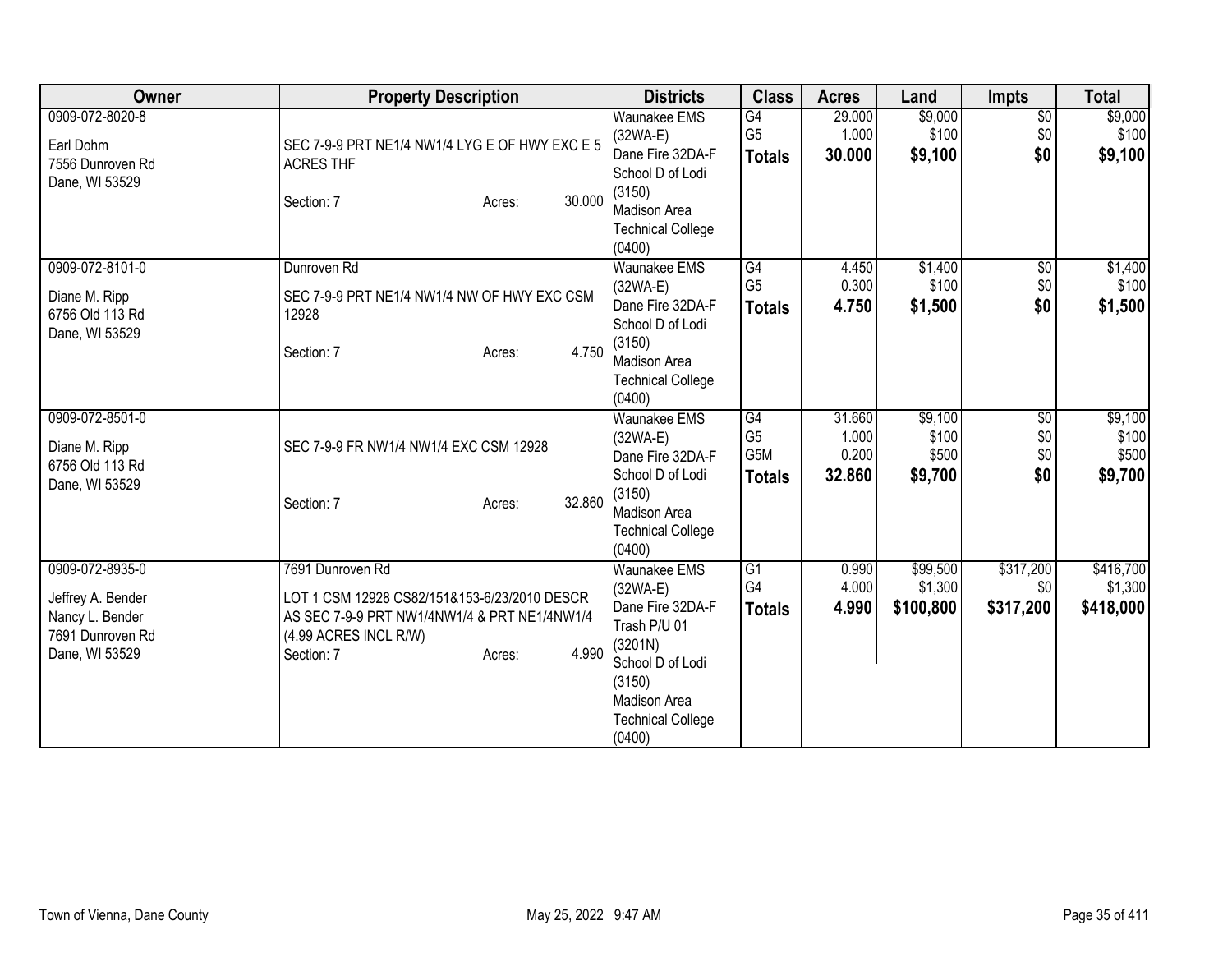| Owner                                                                                         | <b>Property Description</b>                                                                                                                                                                           | <b>Districts</b>                                                                                                                                                            | <b>Class</b>                                | <b>Acres</b>                       | Land                                      | <b>Impts</b>                                   | <b>Total</b>                               |
|-----------------------------------------------------------------------------------------------|-------------------------------------------------------------------------------------------------------------------------------------------------------------------------------------------------------|-----------------------------------------------------------------------------------------------------------------------------------------------------------------------------|---------------------------------------------|------------------------------------|-------------------------------------------|------------------------------------------------|--------------------------------------------|
| 0909-072-9000-0<br>Earl Dohm<br>7556 Dunroven Rd<br>Dane, WI 53529                            | 7556 Dunroven Rd<br>SEC 7-9-9 SW1/4NW1/4 INCLUDING PRT CSM 9233<br>DESCR AS COM W1/4 COR TH E 448.50 FT TH N<br>401.83 FT TO POB TH N 1.17 FT TH E 349.93 FT TH<br>33.800<br>Section: 7<br>Acres:     | <b>Waunakee EMS</b><br>$(32WA-E)$<br>Dane Fire 32DA-F<br>Trash P/U 01<br>(3201N)<br>School D of Lodi<br>(3150)<br><b>Madison Area</b><br><b>Technical College</b><br>(0400) | G4<br>G <sub>5</sub><br>G7<br><b>Totals</b> | 28.800<br>2.000<br>3.000<br>33.800 | \$8,500<br>\$100<br>\$96,000<br>\$104,600 | $\overline{50}$<br>\$0<br>\$91,400<br>\$91,400 | \$8,500<br>\$100<br>\$187,400<br>\$196,000 |
| 0909-072-9320-0<br>Randal P. Ziegler<br>Dawn L. Ziegler<br>7553 Dunroven Rd<br>Dane, WI 53529 | 7553 Dunroven Rd<br>LOT 1 CSM 10573 CS62/302&304-10/24/2002 F/K/A<br>LOT 1 CSM 9233 CS52/135&136-3/17/99 DESCR AS<br>SEC 7-9-9 PRT SW1/4NW1/4 (1.168 ACRES INCL R/W)<br>Section: 7<br>0.000<br>Acres: | <b>Waunakee EMS</b><br>$(32WA-E)$<br>Dane Fire 32DA-F<br>Trash P/U 01<br>(3201N)<br>School D of Lodi<br>(3150)<br><b>Madison Area</b><br><b>Technical College</b><br>(0400) | $\overline{G1}$<br><b>Totals</b>            | 1.168<br>1.168                     | \$108,700<br>\$108,700                    | \$510,000<br>\$510,000                         | \$618,700<br>\$618,700                     |
| 0909-072-9340-0<br>Randal P. Ziegler<br>Dawn L. Ziegler<br>7553 Dunroven Rd<br>Dane, WI 53529 | 7549 Dunroven Rd<br>LOT 2 CSM 10573 CS62/302&304-10/24/2002 F/K/A<br>LOT 1 CSM 9233 CS52/135&136-3/17/99 DESCR AS<br>SEC 7-9-9 PRT SW1/4NW1/4 (1.371 ACRES INCL R/W)<br>0.000<br>Section: 7<br>Acres: | <b>Waunakee EMS</b><br>$(32WA-E)$<br>Dane Fire 32DA-F<br>School D of Lodi<br>(3150)<br><b>Madison Area</b><br><b>Technical College</b><br>(0400)                            | G2<br><b>Totals</b>                         | 1.371<br>1.371                     | \$120,400<br>\$120,400                    | \$42,200<br>\$42,200                           | \$162,600<br>\$162,600                     |
| 0909-072-9500-5<br>Benson Living Tr<br>6120 County Highway Dm<br>Dane, WI 53529               | SEC 7-9-9 E 5 A SE1/4NW1/4<br>5.000<br>Section: 7<br>Acres:                                                                                                                                           | <b>Waunakee EMS</b><br>$(32WA-E)$<br>Dane Fire 32DA-F<br>School D of Lodi<br>(3150)<br><b>Madison Area</b><br><b>Technical College</b><br>(0400)                            | G4<br><b>Totals</b>                         | 5.000<br>5.000                     | \$1,300<br>\$1,300                        | $\overline{50}$<br>\$0                         | \$1,300<br>\$1,300                         |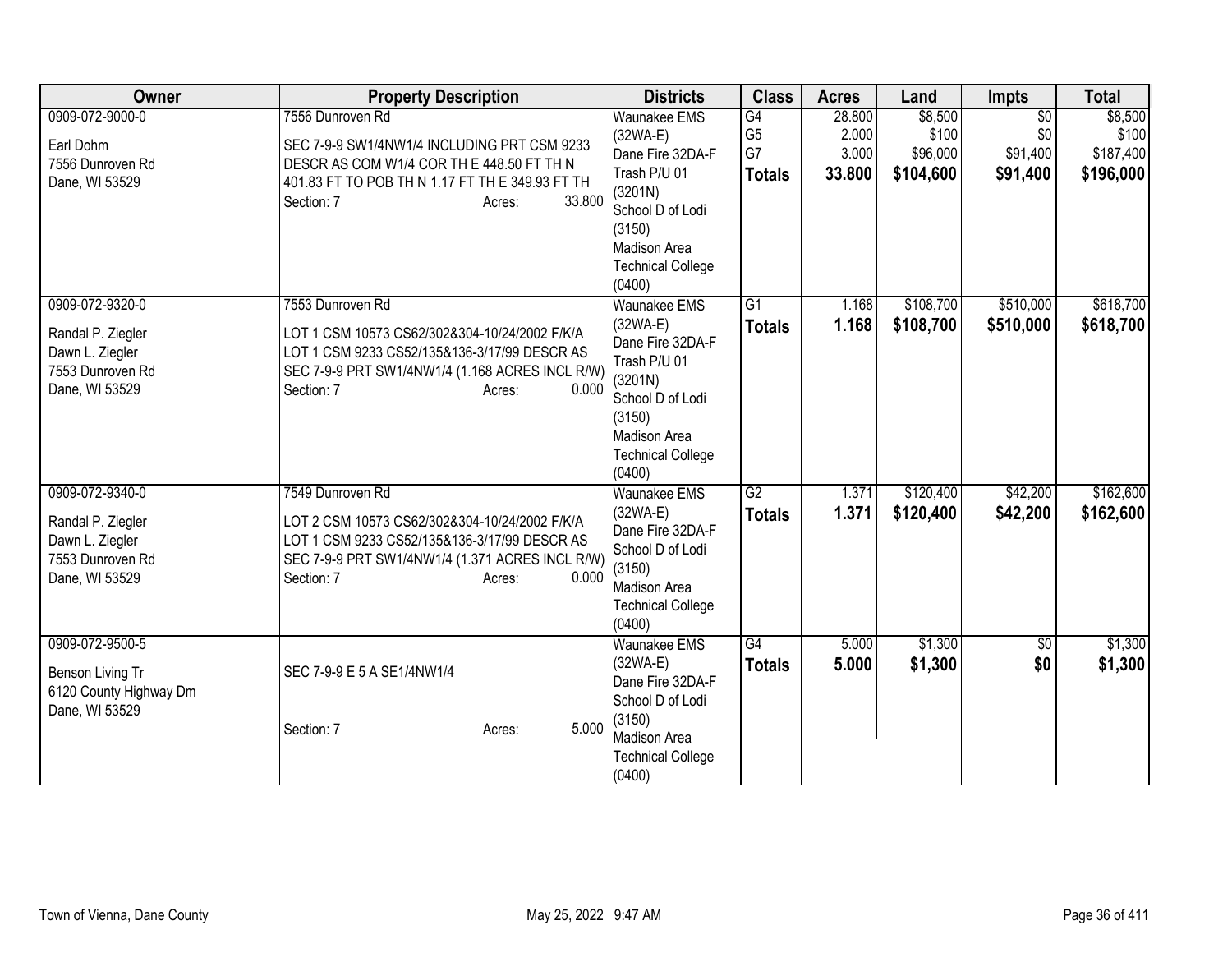| Owner                                                                                   | <b>Property Description</b>                                                                                                                                                                        | <b>Districts</b>                                                                                                                                              | <b>Class</b>                          | <b>Acres</b>                | Land                              | <b>Impts</b>                              | <b>Total</b>                       |
|-----------------------------------------------------------------------------------------|----------------------------------------------------------------------------------------------------------------------------------------------------------------------------------------------------|---------------------------------------------------------------------------------------------------------------------------------------------------------------|---------------------------------------|-----------------------------|-----------------------------------|-------------------------------------------|------------------------------------|
| 0909-072-9520-1<br>Earl Dohm                                                            | 7556 Dunroven Rd<br>SEC 7-9-9 SE1/4 NW1/4 EXC E 5 A                                                                                                                                                | <b>Waunakee EMS</b><br>$(32WA-E)$<br>Dane Fire 32DA-F                                                                                                         | G4<br>G <sub>5</sub><br><b>Totals</b> | 34.200<br>1.000<br>35.200   | \$9,800<br>\$100<br>\$9,900       | $\overline{30}$<br>\$0<br>\$0             | \$9,800<br>\$100<br>\$9,900        |
| 7556 Dunroven Rd<br>Dane, WI 53529                                                      | 35.200<br>Section: 7<br>Acres:                                                                                                                                                                     | School D of Lodi<br>(3150)<br>Madison Area<br><b>Technical College</b><br>(0400)                                                                              |                                       |                             |                                   |                                           |                                    |
| 0909-073-8001-0<br>Gerald C. Koch<br>6800 Stevenson Rd<br>Dane, WI 53529                | 7520 100 Mile Grove Rd<br>SEC 7-9-9 PRT FR SW1/4 & PRT SE1/4 DESCR AS<br>COM N LN SD SE1/4 214.5 FT W OF NE COR TH S<br>PARALLEL TO E LN SD SE1/4 280.5 FT TH E<br>157.537<br>Section: 7<br>Acres: | Waunakee EMS<br>$(32WA-E)$<br>Dane Fire 32DA-F<br>Trash P/U 01<br>(3201N)<br>School D of Lodi<br>(3150)<br>Madison Area<br><b>Technical College</b><br>(0400) | G4<br>G7<br><b>Totals</b>             | 154.537<br>3.000<br>157.537 | \$43,300<br>\$96,000<br>\$139,300 | $\overline{30}$<br>\$152,500<br>\$152,500 | \$43,300<br>\$248,500<br>\$291,800 |
| 0909-073-8530-0<br>Amy Stevens<br>Chad A. Hojnacki<br>6293 Viaduct Rd<br>Dane, WI 53529 | 6293 Viaduct Rd<br>SEC 7-9-9 PRT NW1/4 SW1/4 COM 660 FT E OF NW<br>COR TH S 165 FT TH E 231 FT TH N 165 FT TH W 231<br>FT TO POB EXC HWY<br>0.800<br>Section: 7<br>Acres:                          | Waunakee EMS<br>$(32WA-E)$<br>Dane Fire 32DA-F<br>Trash P/U 01<br>(3201N)<br>School D of Lodi<br>(3150)<br>Madison Area<br><b>Technical College</b><br>(0400) | $\overline{G1}$<br><b>Totals</b>      | 0.875<br>0.875              | \$92,000<br>\$92,000              | \$160,800<br>\$160,800                    | \$252,800<br>\$252,800             |
| 0909-073-8560-4<br>Earl Dohm<br>7556 Dunroven Rd<br>Dane, WI 53529                      | SEC 7-9-9 FR NW1/4SW1/4 LYG NW OF HWY<br>9.000<br>Section: 7<br>Acres:                                                                                                                             | <b>Waunakee EMS</b><br>$(32WA-E)$<br>Dane Fire 32DA-F<br>School D of Lodi<br>(3150)<br><b>Madison Area</b><br><b>Technical College</b><br>(0400)              | G4<br>G <sub>5</sub><br><b>Totals</b> | 8.000<br>1.000<br>9.000     | \$2,600<br>\$300<br>\$2,900       | $\overline{30}$<br>\$0<br>\$0             | \$2,600<br>\$300<br>\$2,900        |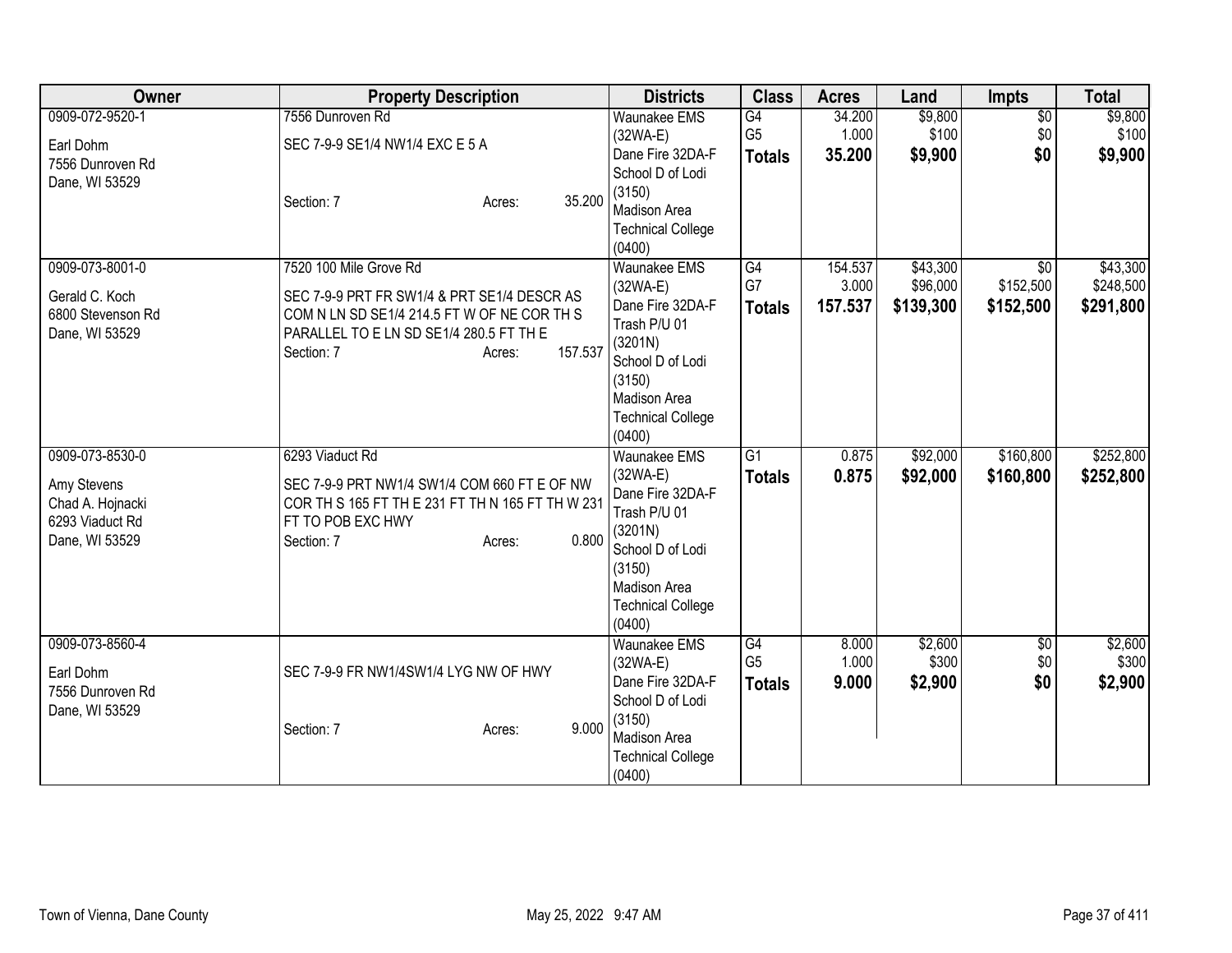| Owner                                                                                 | <b>Property Description</b>                                                                                                                                                                             | <b>Districts</b>                                                                                                                                                     | <b>Class</b>                          | <b>Acres</b>                | Land                               | <b>Impts</b>                              | <b>Total</b>                       |
|---------------------------------------------------------------------------------------|---------------------------------------------------------------------------------------------------------------------------------------------------------------------------------------------------------|----------------------------------------------------------------------------------------------------------------------------------------------------------------------|---------------------------------------|-----------------------------|------------------------------------|-------------------------------------------|------------------------------------|
| 0909-073-9340-8<br>Robert L. Bakke<br>Barbara Bakke<br>6286 Hahn Rd<br>Dane, WI 53529 | 6286 Hahn Rd<br>LOT 1 CSM 2996 CS11/426&427-10/9/78 DESCR AS<br>SEC 7-9-9 PRT SW1/4SW1/4 1.04 ACRES INCL RD<br>R/W<br>1.040<br>Section: 7<br>Acres:                                                     | <b>Waunakee EMS</b><br>$(32WA-E)$<br>Dane Fire 32DA-F<br>Trash P/U 01<br>(3201N)<br>School D of Lodi<br>(3150)<br>Madison Area<br><b>Technical College</b><br>(0400) | G1<br><b>Totals</b>                   | 1.040<br>1.040              | \$102,100<br>\$102,100             | \$164,600<br>\$164,600                    | \$266,700<br>\$266,700             |
| 0909-073-9521-0<br>Allen G. Bakke<br>7483 100 Mile Grove Rd<br>Dane, WI 53529         | 7483 100 Mile Grove Rd<br>SEC 7-9-9 S 120 ACRES OF SEC 7 & ALSO INCL S 20<br>ACRES M/L OF THE SW1/4 LYING WEST OF HWY<br>RNG N & S THRU SD SW1/4 & LYG IMMEDIATELY N<br>132.500<br>Section: 7<br>Acres: | <b>Waunakee EMS</b><br>$(32WA-E)$<br>Dane Fire 32DA-F<br>Trash P/U 01<br>(3201N)<br>School D of Lodi<br>(3150)<br>Madison Area<br><b>Technical College</b><br>(0400) | G4<br>G7<br><b>Totals</b>             | 128.300<br>4.200<br>132.500 | \$36,100<br>\$114,000<br>\$150,100 | $\overline{50}$<br>\$254,900<br>\$254,900 | \$36,100<br>\$368,900<br>\$405,000 |
| 0909-074-8000-0<br>Joseph R. Ripp et al<br>6756 Old 113 Rd<br>Dane, WI 53529          | 6073 County Rd DM<br>SEC 7-9-9 PRT NE1/4 SE1/4 COM AT NE COR TH W<br>214.5 FT S 280.5 FT E 214.5 FT N 280.5 FT TO POB<br>1.400<br>Section: 7<br>Acres:                                                  | <b>Waunakee EMS</b><br>$(32WA-E)$<br>Dane Fire 32DA-F<br>Trash P/U 01<br>(3201N)<br>School D of Lodi<br>(3150)<br>Madison Area<br><b>Technical College</b><br>(0400) | G7<br><b>Totals</b>                   | 1.400<br>1.400              | \$44,800<br>\$44,800               | \$147,200<br>\$147,200                    | \$192,000<br>\$192,000             |
| 0909-081-8000-1<br>4 M Farms,, LLC<br>7502 Patton Rd<br>Deforest, WI 53532            | SEC 8-9-9 NE1/4NE1/4 SUBJ TO ACCESS ESMT IN<br>R15358/40<br>40.200<br>Section: 8<br>Acres:                                                                                                              | Waunakee EMS<br>$(32WA-E)$<br>Dane Fire 32DA-F<br>School D of Lodi<br>(3150)<br>Madison Area<br><b>Technical College</b><br>(0400)                                   | G4<br>G <sub>5</sub><br><b>Totals</b> | 39.200<br>1.000<br>40.200   | \$12,300<br>\$100<br>\$12,400      | $\overline{50}$<br>\$0<br>\$0             | \$12,300<br>\$100<br>\$12,400      |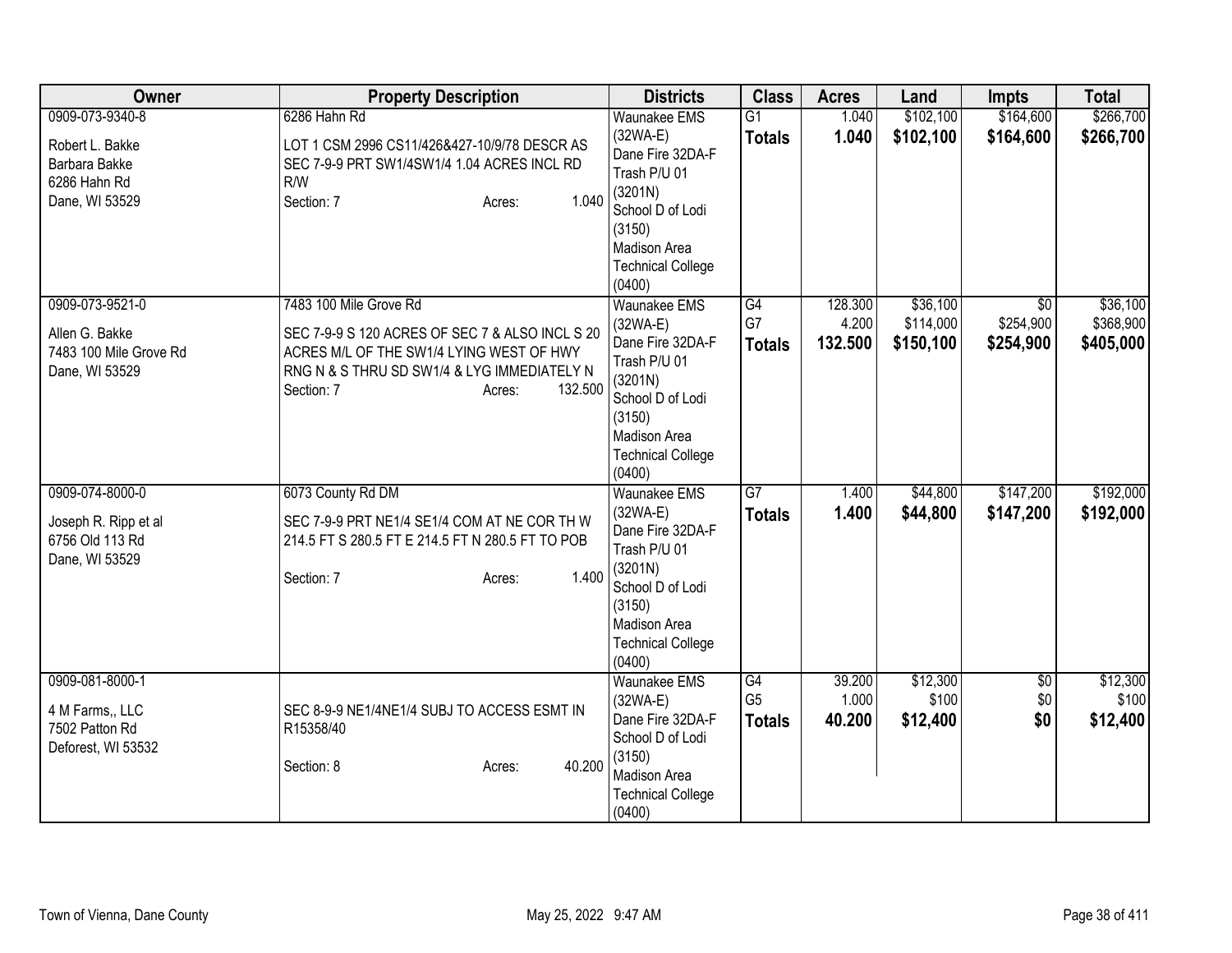| Owner                                                                                           | <b>Property Description</b>                                                                                                                                 | <b>Districts</b>                                                                                                                                                               | <b>Class</b>                                       | <b>Acres</b>              | Land                          | <b>Impts</b>                  | <b>Total</b>                  |
|-------------------------------------------------------------------------------------------------|-------------------------------------------------------------------------------------------------------------------------------------------------------------|--------------------------------------------------------------------------------------------------------------------------------------------------------------------------------|----------------------------------------------------|---------------------------|-------------------------------|-------------------------------|-------------------------------|
| 0909-081-8501-0<br>4 M Farms,, LLC<br>7502 Patton Rd<br>Deforest, WI 53532                      | SEC 8-9-9 NW1/4NE1/4 EXC CSM 10503 SUBJ TO<br>ACCESS ESMT IN R15358/40<br>37.740<br>Section: 8<br>Acres:                                                    | <b>Waunakee EMS</b><br>$(32WA-E)$<br>Dane Fire 32DA-F<br>School D of Lodi<br>(3150)<br>Madison Area<br><b>Technical College</b>                                                | G4<br>G <sub>5</sub><br><b>Totals</b>              | 36.740<br>1.000<br>37.740 | \$11,500<br>\$100<br>\$11,600 | $\overline{60}$<br>\$0<br>\$0 | \$11,500<br>\$100<br>\$11,600 |
| 0909-081-8690-0<br>Craig A. Meinholz<br>Sherri L. Meinholz<br>7672 Madigan Rd<br>Dane, WI 53529 | 7672 Madigan Rd<br>LOT 1 CSM 10503 CS62/113&115-8/15/2002 DESCR<br>AS SEC 8-9-9 PRT NW1/4NE1/4 (2.26 ACRES INCL<br>$R/W$ )<br>0.000<br>Section: 8<br>Acres: | (0400)<br>Waunakee EMS<br>$(32WA-E)$<br>Dane Fire 32DA-F<br>Trash P/U 01<br>(3201N)<br>School D of Lodi<br>(3150)<br><b>Madison Area</b><br><b>Technical College</b><br>(0400) | $\overline{G1}$<br><b>Totals</b>                   | 2.260<br>2.260            | \$144,100<br>\$144,100        | \$306,100<br>\$306,100        | \$450,200<br>\$450,200        |
| 0909-081-9000-9<br>Joseph R. Ripp et al<br>6756 Old 113 Rd<br>Dane, WI 53529                    | SEC 8-9-9 SW1/4 NE1/4<br>40.200<br>Section: 8<br>Acres:                                                                                                     | Waunakee EMS<br>$(32WA-E)$<br>Dane Fire 32DA-F<br>School D of Lodi<br>(3150)<br><b>Madison Area</b><br><b>Technical College</b><br>(0400)                                      | $\overline{G4}$<br>G <sub>5</sub><br><b>Totals</b> | 39.200<br>1.000<br>40.200 | \$11,500<br>\$100<br>\$11,600 | $\overline{50}$<br>\$0<br>\$0 | \$11,500<br>\$100<br>\$11,600 |
| 0909-081-9500-4<br>Hahn Living Tr<br>5758 Hahn Rd<br>Deforest, WI 53532                         | SEC 8-9-9 SE1/4NE1/4<br>40.200<br>Section: 8<br>Acres:                                                                                                      | <b>Waunakee EMS</b><br>$(32WA-E)$<br>Dane Fire 32DA-F<br>School D of Lodi<br>(3150)<br>Madison Area<br><b>Technical College</b><br>(0400)                                      | G4<br>G <sub>5</sub><br><b>Totals</b>              | 39.200<br>1.000<br>40.200 | \$12,100<br>\$100<br>\$12,200 | $\overline{60}$<br>\$0<br>\$0 | \$12,100<br>\$100<br>\$12,200 |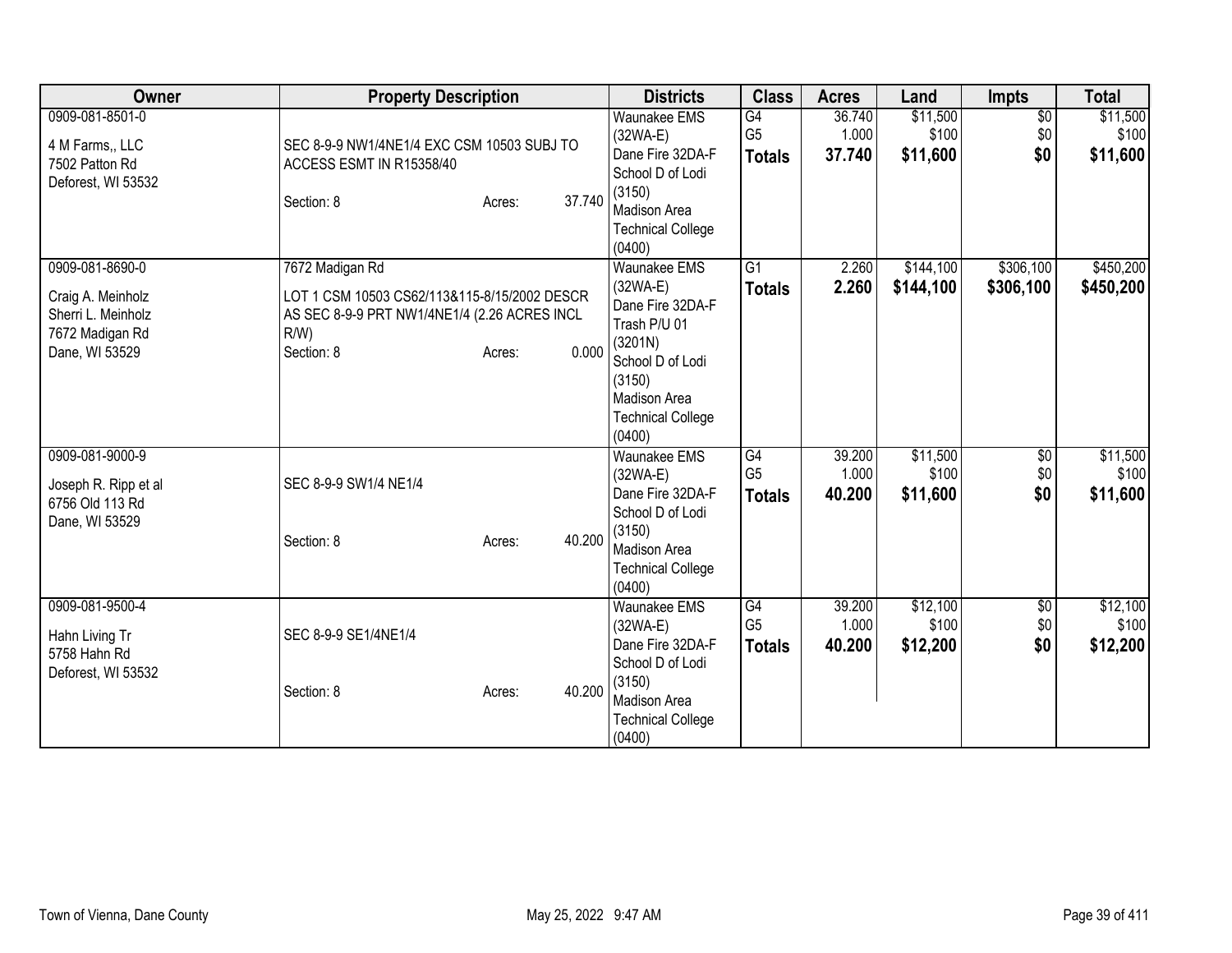| <b>Owner</b>                                                                 | <b>Property Description</b>                             |        |        | <b>Districts</b>                                                                                                                                                            | <b>Class</b>                                | <b>Acres</b>                       | Land                                        | Impts                                | <b>Total</b>                                |
|------------------------------------------------------------------------------|---------------------------------------------------------|--------|--------|-----------------------------------------------------------------------------------------------------------------------------------------------------------------------------|---------------------------------------------|------------------------------------|---------------------------------------------|--------------------------------------|---------------------------------------------|
| 0909-082-8000-0<br>Joseph R. Ripp et al<br>6756 Old 113 Rd<br>Dane, WI 53529 | SEC 8-9-9 NE1/4NW1/4<br>Section: 8                      | Acres: | 40.200 | <b>Waunakee EMS</b><br>$(32WA-E)$<br>Dane Fire 32DA-F<br>School D of Lodi<br>(3150)<br>Madison Area                                                                         | G4<br>G <sub>5</sub><br><b>Totals</b>       | 39.200<br>1.000<br>40.200          | \$12,300<br>\$100<br>\$12,400               | $\overline{60}$<br>\$0<br>\$0        | \$12,300<br>\$100<br>\$12,400               |
| 0909-082-8500-5                                                              |                                                         |        |        | <b>Technical College</b><br>(0400)<br>Waunakee EMS<br>$(32WA-E)$                                                                                                            | G4<br>G <sub>5</sub>                        | 39.600<br>0.600                    | \$11,900<br>\$500                           | $\overline{60}$<br>\$0               | \$11,900<br>\$500                           |
| Joseph R. Ripp et al<br>6756 Old 113 Rd<br>Dane, WI 53529                    | SEC 8-9-9 NW1/4NW1/4<br>Section: 8                      | Acres: | 40.200 | Dane Fire 32DA-F<br>School D of Lodi<br>(3150)<br>Madison Area<br><b>Technical College</b><br>(0400)                                                                        | <b>Totals</b>                               | 40.200                             | \$12,400                                    | \$0                                  | \$12,400                                    |
| 0909-082-9000-8<br>Joseph R. Ripp et al<br>6756 Old 113 Rd<br>Dane, WI 53529 | 6052 County Rd DM<br>SEC 8-9-9 SW1/4NW1/4<br>Section: 8 | Acres: | 40.200 | <b>Waunakee EMS</b><br>$(32WA-E)$<br>Dane Fire 32DA-F<br>Trash P/U 01<br>(3201N)<br>School D of Lodi<br>(3150)<br><b>Madison Area</b><br><b>Technical College</b><br>(0400) | G4<br>G <sub>5</sub><br>G7<br><b>Totals</b> | 34.200<br>1.000<br>5.000<br>40.200 | \$10,200<br>\$100<br>\$126,000<br>\$136,300 | \$0<br>\$0<br>\$165,000<br>\$165,000 | \$10,200<br>\$100<br>\$291,000<br>\$301,300 |
| 0909-082-9500-3<br>Joseph R. Ripp et al<br>6756 Old 113 Rd<br>Dane, WI 53529 | SEC 8-9-9 SE1/4NW1/4<br>Section: 8                      | Acres: | 40.200 | Waunakee EMS<br>$(32WA-E)$<br>Dane Fire 32DA-F<br>School D of Lodi<br>(3150)<br>Madison Area<br><b>Technical College</b><br>(0400)                                          | G4<br>G <sub>5</sub><br><b>Totals</b>       | 39.200<br>1.000<br>40.200          | \$11,800<br>\$100<br>\$11,900               | $\overline{50}$<br>\$0<br>\$0        | \$11,800<br>\$100<br>\$11,900               |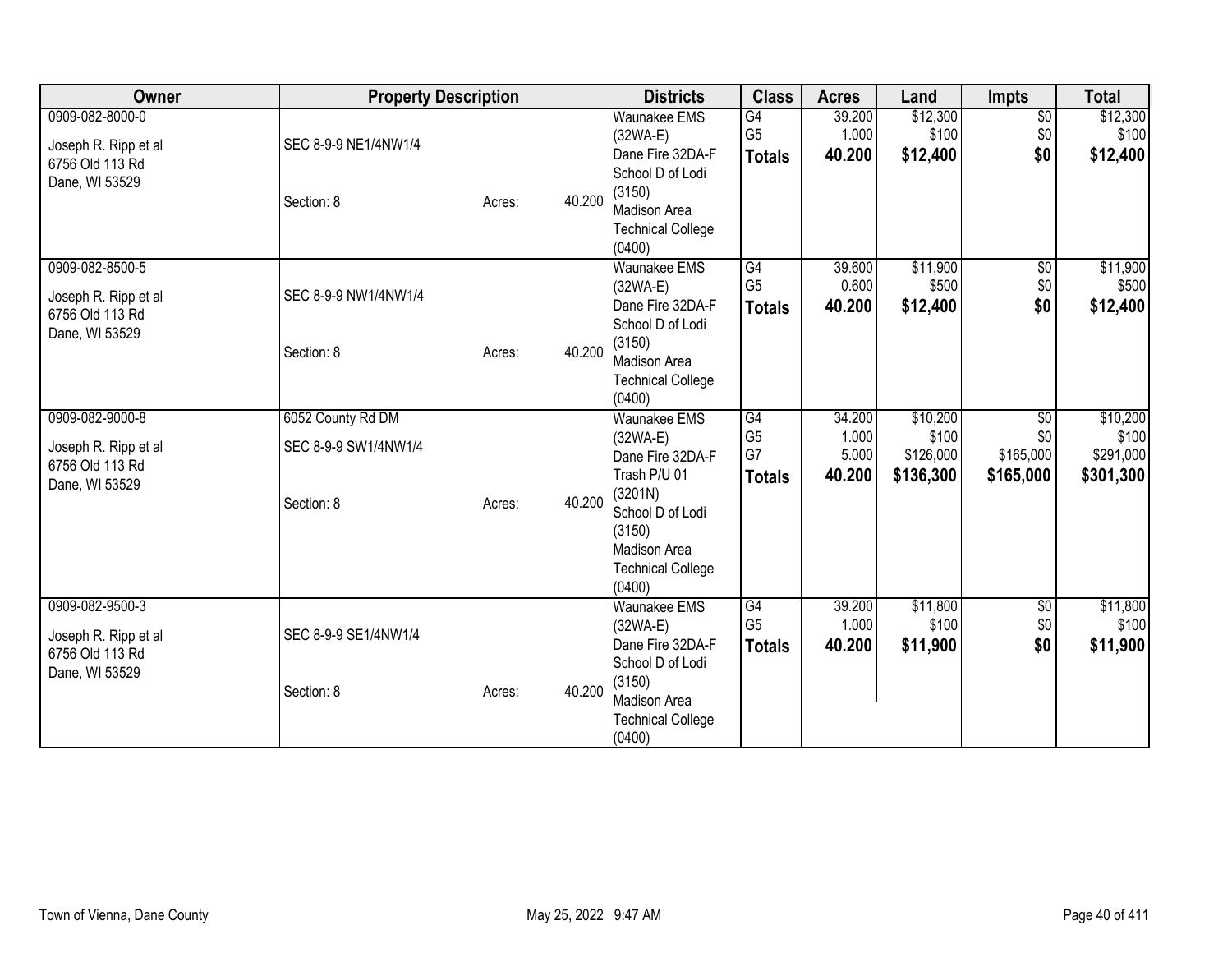| Owner                                                                        | <b>Property Description</b>                                                                                                           | <b>Districts</b>                                                                                                                                                            | <b>Class</b>                                | <b>Acres</b>                       | Land                                      | <b>Impts</b>                         | <b>Total</b>                                |
|------------------------------------------------------------------------------|---------------------------------------------------------------------------------------------------------------------------------------|-----------------------------------------------------------------------------------------------------------------------------------------------------------------------------|---------------------------------------------|------------------------------------|-------------------------------------------|--------------------------------------|---------------------------------------------|
| 0909-083-8000-9<br>Joseph R. Ripp et al<br>6756 Old 113 Rd<br>Dane, WI 53529 | SEC 8-9-9 NE1/4 SW1/4 EXC COM 33 FT S OF NW<br>COR TH E 301 FT S 205 FT W 301 FT N 205 FT TO<br>POB<br>39.100<br>Section: 8<br>Acres: | <b>Waunakee EMS</b><br>$(32WA-E)$<br>Dane Fire 32DA-F<br>School D of Lodi<br>(3150)<br>Madison Area<br><b>Technical College</b><br>(0400)                                   | G4<br>G <sub>5</sub><br><b>Totals</b>       | 37.300<br>1.800<br>39.100          | \$10,800<br>\$100<br>\$10,900             | $\overline{60}$<br>\$0<br>\$0        | \$10,800<br>\$100<br>\$10,900               |
| 0909-083-8100-8<br>Cemetery<br>Not Available<br>Not Available, WI 99999      | SEC 8-9-9 PRT NE1/4 SW1/4 COM 33 FT S OF NW<br>COR TH E 301 FT S 205 FT W 301 FT N 205 FT TO<br>POB<br>1.000<br>Section: 8<br>Acres:  | Waunakee EMS<br>$(32WA-E)$<br>Dane Fire 32DA-F<br>School D of Lodi<br>(3150)<br><b>Madison Area</b><br><b>Technical College</b><br>(0400)                                   | $\overline{X4}$<br><b>Totals</b>            | 1.000<br>1.000                     | $\sqrt{$0}$<br>\$0                        | $\overline{50}$<br>\$0               | $\frac{6}{3}$<br>\$0                        |
| 0909-083-8500-4<br>Joseph R. Ripp et al<br>6756 Old 113 Rd<br>Dane, WI 53529 | 6073 County Rd DM<br>SEC 8-9-9 NW1/4 SW1/4<br>40.100<br>Section: 8<br>Acres:                                                          | <b>Waunakee EMS</b><br>$(32WA-E)$<br>Dane Fire 32DA-F<br>Trash P/U 01<br>(3201N)<br>School D of Lodi<br>(3150)<br><b>Madison Area</b><br><b>Technical College</b><br>(0400) | G4<br>G <sub>5</sub><br>G7<br><b>Totals</b> | 38.100<br>1.000<br>1.000<br>40.100 | \$11,500<br>\$100<br>\$11,000<br>\$22,600 | \$0<br>\$0<br>\$149,900<br>\$149,900 | \$11,500<br>\$100<br>\$160,900<br>\$172,500 |
| 0909-083-9000-7<br>Joseph R. Ripp et al<br>6756 Old 113 Rd<br>Dane, WI 53529 | SEC 8-9-9 SW1/4 SW1/4<br>40.100<br>Section: 8<br>Acres:                                                                               | <b>Waunakee EMS</b><br>$(32WA-E)$<br>Dane Fire 32DA-F<br>School D of Lodi<br>(3150)<br>Madison Area<br><b>Technical College</b><br>(0400)                                   | G4<br>G <sub>5</sub><br><b>Totals</b>       | 39.100<br>1.000<br>40.100          | \$12,200<br>\$100<br>\$12,300             | $\overline{50}$<br>\$0<br>\$0        | \$12,200<br>\$100<br>\$12,300               |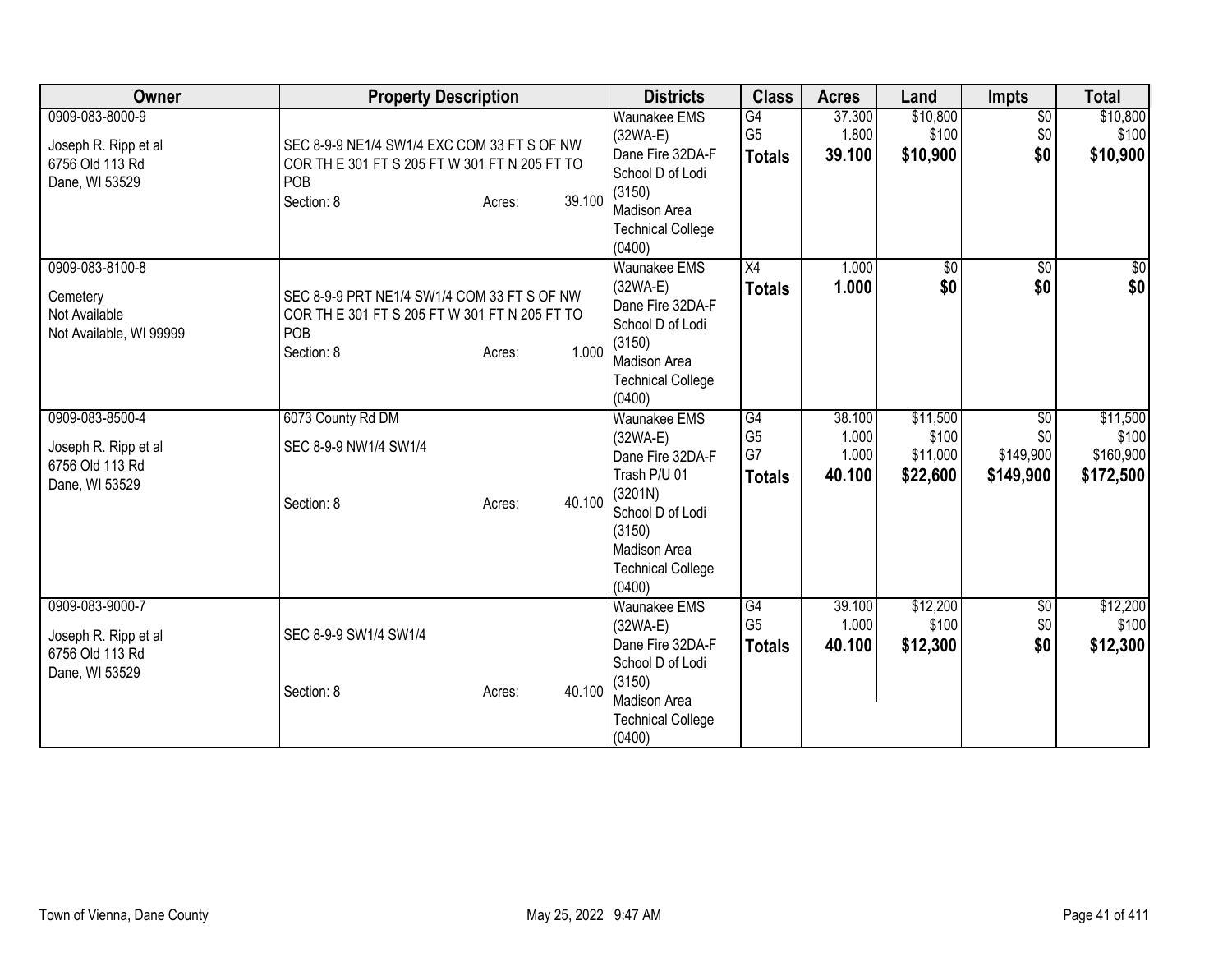| Owner                | <b>Property Description</b>                    |        |        | <b>Districts</b>                     | <b>Class</b>    | <b>Acres</b> | Land      | Impts                  | <b>Total</b> |
|----------------------|------------------------------------------------|--------|--------|--------------------------------------|-----------------|--------------|-----------|------------------------|--------------|
| 0909-083-9500-2      |                                                |        |        | <b>Waunakee EMS</b>                  | G4              | 38.100       | \$11,000  | $\overline{60}$        | \$11,000     |
| Joseph R. Ripp et al | SEC 8-9-9 SE1/4 SW1/4                          |        |        | $(32WA-E)$                           | G <sub>5</sub>  | 2.000        | \$100     | \$0                    | \$100        |
| 6756 Old 113 Rd      |                                                |        |        | Dane Fire 32DA-F<br>School D of Lodi | <b>Totals</b>   | 40.100       | \$11,100  | \$0                    | \$11,100     |
| Dane, WI 53529       |                                                |        |        | (3150)                               |                 |              |           |                        |              |
|                      | Section: 8                                     | Acres: | 40.100 | <b>Madison Area</b>                  |                 |              |           |                        |              |
|                      |                                                |        |        | <b>Technical College</b>             |                 |              |           |                        |              |
|                      |                                                |        |        | (0400)                               |                 |              |           |                        |              |
| 0909-084-8000-8      |                                                |        |        | <b>Waunakee EMS</b>                  | G4              | 40.100       | \$12,600  | $\sqrt{6}$             | \$12,600     |
| Jerry A. Ripp et al  | SEC 8-9-9 NE1/4SE1/4                           |        |        | $(32WA-E)$                           | <b>Totals</b>   | 40.100       | \$12,600  | \$0                    | \$12,600     |
| 6756 Old 113 Rd      |                                                |        |        | Dane Fire 32DA-F                     |                 |              |           |                        |              |
| Dane, WI 53529       |                                                |        |        | School D of Lodi                     |                 |              |           |                        |              |
|                      | Section: 8                                     | Acres: | 40.100 | (3150)                               |                 |              |           |                        |              |
|                      |                                                |        |        | Madison Area                         |                 |              |           |                        |              |
|                      |                                                |        |        | <b>Technical College</b>             |                 |              |           |                        |              |
| 0909-084-8550-0      |                                                |        |        | (0400)<br><b>Waunakee EMS</b>        | $\overline{G4}$ | 36.200       | \$10,100  |                        | \$10,100     |
|                      |                                                |        |        | $(32WA-E)$                           | G <sub>5</sub>  | 0.700        | \$100     | $\overline{60}$<br>\$0 | \$100        |
| Jerry A. Ripp et al  | SEC 8-9-9 NW1/4SE1/4 EXC LOT 1 CSM 12564 DOC   |        |        | Dane Fire 32DA-F                     |                 | 36.900       | \$10,200  | \$0                    | \$10,200     |
| 6756 Old 113 Rd      | #4474699                                       |        |        | School D of Lodi                     | <b>Totals</b>   |              |           |                        |              |
| Dane, WI 53529       |                                                |        |        | (3150)                               |                 |              |           |                        |              |
|                      | Section: 8                                     | Acres: | 36.900 | Madison Area                         |                 |              |           |                        |              |
|                      |                                                |        |        | <b>Technical College</b>             |                 |              |           |                        |              |
|                      |                                                |        |        | (0400)                               |                 |              |           |                        |              |
| 0909-084-8800-0      | 7514 Madigan Rd                                |        |        | <b>Waunakee EMS</b>                  | $\overline{G1}$ | 5.900        | \$166,000 | \$143,600              | \$309,600    |
| Ronald F. Madigan    | LOT 1 CSM 12564 CS79/16&17-10/15/2008 DESCR AS |        |        | (32WA-E)                             | <b>Totals</b>   | 5.900        | \$166,000 | \$143,600              | \$309,600    |
| 7514 Madigan Rd      | SEC 8-9-9 PT NW1/4 SE1/4 & PT SW1/4 SE1/4 (5.9 |        |        | Dane Fire 32DA-F                     |                 |              |           |                        |              |
| Dane, WI 53529       | ACRES INCL RD R/W)                             |        |        | Trash P/U 01                         |                 |              |           |                        |              |
|                      | Section: 8                                     | Acres: | 5.900  | (3201N)                              |                 |              |           |                        |              |
|                      |                                                |        |        | School D of Lodi                     |                 |              |           |                        |              |
|                      |                                                |        |        | (3150)<br><b>Madison Area</b>        |                 |              |           |                        |              |
|                      |                                                |        |        | <b>Technical College</b>             |                 |              |           |                        |              |
|                      |                                                |        |        | (0400)                               |                 |              |           |                        |              |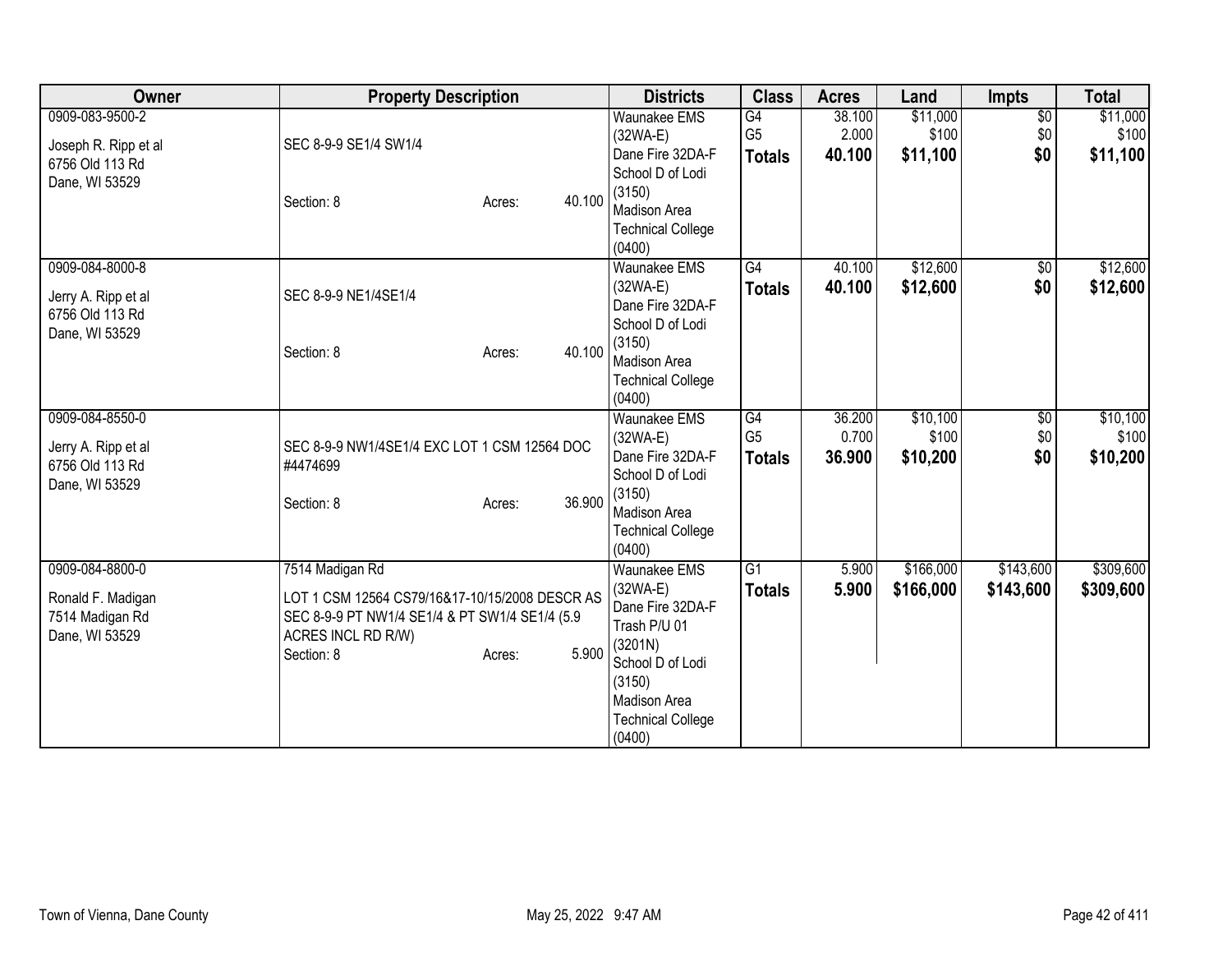| Owner                                                                                   | <b>Property Description</b>                                                                                                                | <b>Districts</b>                                                                                                                                                                  | <b>Class</b>                                                         | <b>Acres</b>                                          | Land                                                            | Impts                                            | <b>Total</b>                                                      |
|-----------------------------------------------------------------------------------------|--------------------------------------------------------------------------------------------------------------------------------------------|-----------------------------------------------------------------------------------------------------------------------------------------------------------------------------------|----------------------------------------------------------------------|-------------------------------------------------------|-----------------------------------------------------------------|--------------------------------------------------|-------------------------------------------------------------------|
| 0909-084-9010-0<br>Jerry A. Ripp et al<br>6756 Old 113 Rd<br>Dane, WI 53529             | SEC 8-9-9 SW1/4SE1/4 EXC LOT 1 CSM 12564 DOC<br>#4474699<br>39.000<br>Section: 8<br>Acres:                                                 | <b>DeForest EMS</b><br>$(32DF-E)$<br>DeForest Fire<br>32DF-F<br>School D of Lodi<br>(3150)<br>Madison Area<br><b>Technical College</b><br>(0400)                                  | G4<br>G <sub>5</sub><br><b>Totals</b>                                | 37.100<br>1.900<br>39.000                             | \$10,900<br>\$100<br>\$11,000                                   | $\overline{50}$<br>\$0<br>\$0                    | \$10,900<br>\$100<br>\$11,000                                     |
| 0909-084-9500-1<br>Jerry A. Ripp et al<br>6756 Old 113 Rd<br>Dane, WI 53529             | SEC 8-9-9 SE1/4SE1/4<br>40.100<br>Section: 8<br>Acres:                                                                                     | DeForest EMS<br>$(32DF-E)$<br>DeForest Fire<br>32DF-F<br>School D of Lodi<br>(3150)<br>Madison Area<br><b>Technical College</b><br>(0400)                                         | G4<br>G <sub>5</sub><br><b>Totals</b>                                | 39.100<br>1.000<br>40.100                             | \$12,300<br>\$100<br>\$12,400                                   | $\overline{50}$<br>\$0<br>\$0                    | \$12,300<br>\$100<br>\$12,400                                     |
| 0909-091-8001-0<br>Mark A. Hahn<br>Kimberly S. Hahn<br>7611 Patton Rd<br>Dane, WI 53529 | 7605 Patton Rd<br>SEC 9-9-9 NE1/4NE1/4 EXC CSM 1960 SUBJ JT WL<br>AGRMT IN R4698/59 & ALSO EXC CSM 14205<br>35.500<br>Section: 9<br>Acres: | <b>DeForest EMS</b><br>$(32DF-E)$<br>DeForest Fire<br>32DF-F<br>Sch D of DeForest<br>Area (1316)<br>Madison Area<br><b>Technical College</b><br>(0400)                            | G1<br>G <sub>2</sub><br>G4<br>G <sub>5</sub><br>G5M<br><b>Totals</b> | 1.000<br>0.200<br>17.300<br>3.000<br>14.000<br>35.500 | \$55,000<br>\$1,000<br>\$4,800<br>\$700<br>\$30,800<br>\$92,300 | \$47,200<br>\$0<br>\$0<br>\$0<br>\$0<br>\$47,200 | \$102,200<br>\$1,000<br>\$4,800<br>\$700<br>\$30,800<br>\$139,500 |
| 0909-091-8440-7<br>Mark A. Hahn<br>Kimberly Hahn<br>7611 Patton Rd<br>Dane, WI 53529    | 7611 Patton Rd<br>LOT 1 CSM 1960 CS8/92-4/5/76 DESCR AS SEC 9-9-9<br>PRT NE1/4NE1/4 (1 ACRE)<br>1.000<br>Section: 9<br>Acres:              | <b>DeForest EMS</b><br>$(32DF-E)$<br>DeForest Fire<br>32DF-F<br>Trash P/U 01<br>(3201N)<br>Sch D of DeForest<br>Area (1316)<br>Madison Area<br><b>Technical College</b><br>(0400) | G1<br><b>Totals</b>                                                  | 1.000<br>1.000                                        | \$100,000<br>\$100,000                                          | \$213,900<br>\$213,900                           | \$313,900<br>\$313,900                                            |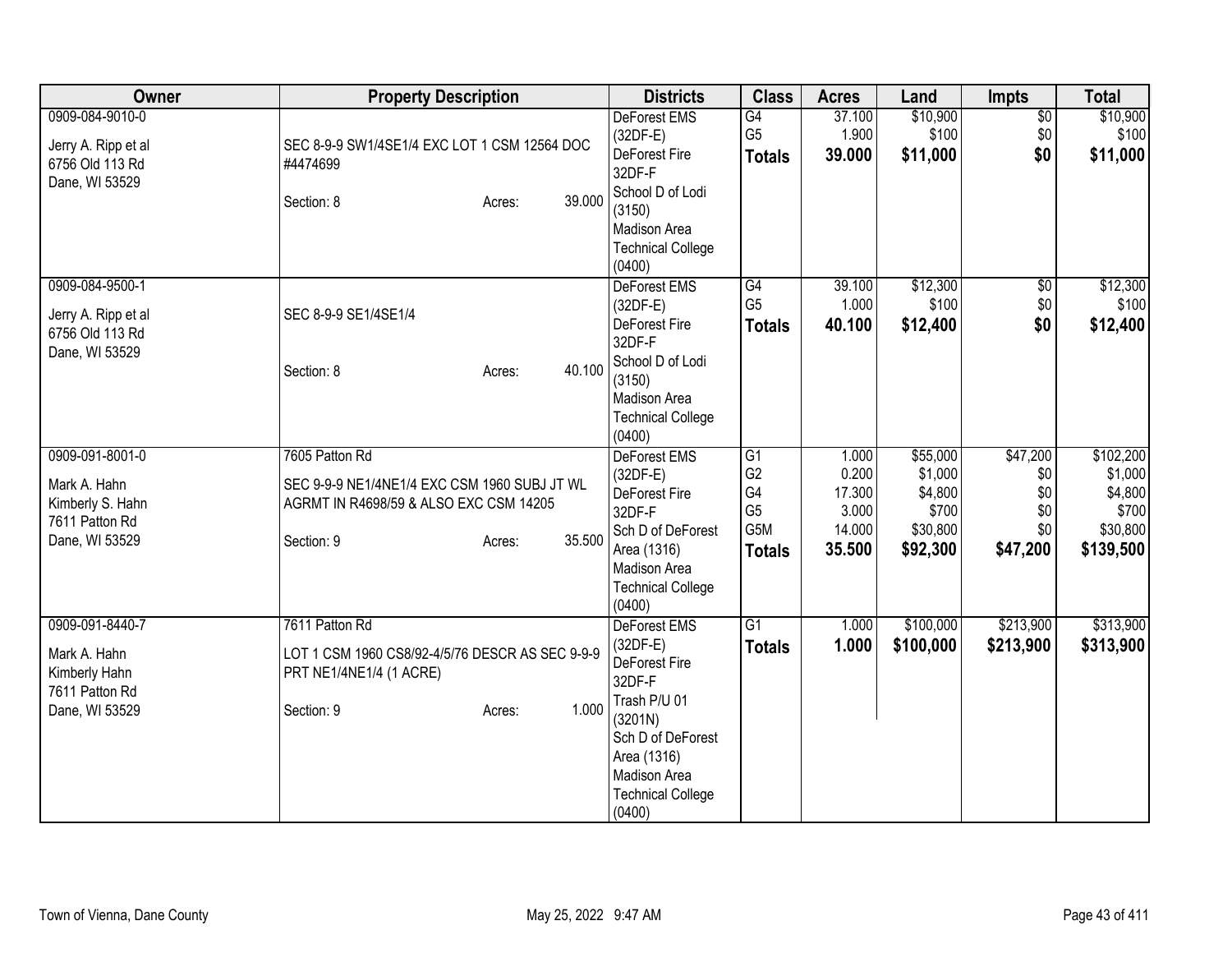| Owner                                                                                       | <b>Property Description</b>                                                                                                                              | <b>Districts</b>                                                                                                                                                           | <b>Class</b>                                | <b>Acres</b>                       | Land                                      | Impts                                            | <b>Total</b>                                |
|---------------------------------------------------------------------------------------------|----------------------------------------------------------------------------------------------------------------------------------------------------------|----------------------------------------------------------------------------------------------------------------------------------------------------------------------------|---------------------------------------------|------------------------------------|-------------------------------------------|--------------------------------------------------|---------------------------------------------|
| 0909-091-8485-0<br>Mark A. Hahn<br>Kimberly S. Hahn<br>7611 Patton Rd<br>Deforest, WI 53532 | County Rd DM<br>LOT 1 CSM 14205 CS96/156&157-3/23/2016 DESCR<br>AS SEC 9-9-9 PRT NE1/4NE1/4 (2.00 ACRES EXCL<br>$R/W$ )<br>2.000<br>Section: 9<br>Acres: | <b>DeForest EMS</b><br>$(32DF-E)$<br>DeForest Fire<br>32DF-F<br>Sch D of DeForest<br>Area (1316)<br>Madison Area<br><b>Technical College</b><br>(0400)                     | $\overline{G1}$<br><b>Totals</b>            | 2.000<br>2.000                     | \$141,500<br>\$141,500                    | $\overline{50}$<br>\$0                           | \$141,500<br>\$141,500                      |
| 0909-091-8500-4<br>Hahn Living Tr<br>5758 Hahn Rd<br>Deforest, WI 53532                     | 5666 County Rd DM<br>SEC 9-9-9 NW1/4NE1/4<br>40.200<br>Section: 9<br>Acres:                                                                              | DeForest EMS<br>$(32DF-E)$<br>DeForest Fire<br>32DF-F<br>Trash P/U 01<br>(3201N)<br>Sch D of DeForest<br>Area (1316)<br>Madison Area<br><b>Technical College</b><br>(0400) | G4<br>G <sub>5</sub><br>G7<br><b>Totals</b> | 36.200<br>2.000<br>2.000<br>40.200 | \$11,000<br>\$900<br>\$64,000<br>\$75,900 | $\overline{50}$<br>\$0<br>\$148,300<br>\$148,300 | \$11,000<br>\$900<br>\$212,300<br>\$224,200 |
| 0909-091-9000-7<br>Hahn Rev Tr<br>7400 Wibu Rd<br>Deforest, WI 53532                        | SEC 9-9-9 PRT SW1/4 NE1/4 COM NE COR TH S 264<br>FT W 165 FT N 264 FT E 165 FT TO POB<br>1.000<br>Section: 9<br>Acres:                                   | <b>DeForest EMS</b><br>$(32DF-E)$<br>DeForest Fire<br>32DF-F<br>Sch D of DeForest<br>Area (1316)<br>Madison Area<br><b>Technical College</b><br>(0400)                     | G4<br><b>Totals</b>                         | 1.000<br>1.000                     | \$300<br>\$300                            | \$0<br>\$0                                       | \$300<br>\$300                              |
| 0909-091-9020-3<br>Hahn Rev Tr<br>7400 Wibu Rd<br>Deforest, WI 53532                        | SEC 9-9-9 SW1/4 NE1/4 EXC COM NE COR TH S 264<br>FT W 165 FT N 264 FT E 165 FT TO POB<br>39.200<br>Section: 9<br>Acres:                                  | DeForest EMS<br>$(32DF-E)$<br>DeForest Fire<br>32DF-F<br>Sch D of DeForest<br>Area (1316)<br>Madison Area<br><b>Technical College</b><br>(0400)                            | G4<br>G <sub>5</sub><br><b>Totals</b>       | 38.300<br>0.900<br>39.200          | \$11,200<br>\$100<br>\$11,300             | $\overline{50}$<br>\$0<br>\$0                    | \$11,200<br>\$100<br>\$11,300               |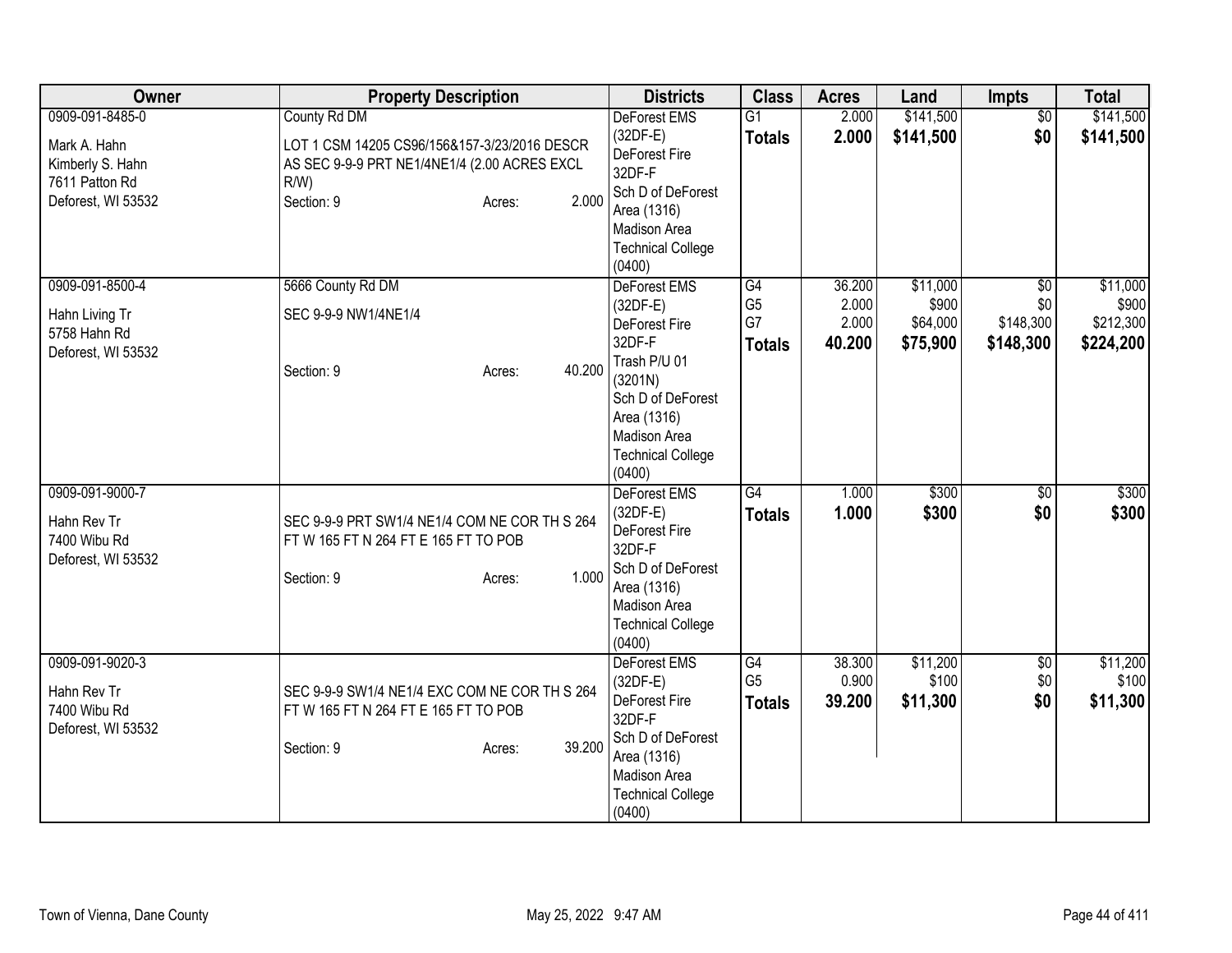| Owner                                                                                                | <b>Property Description</b>                                                                                                      | <b>Districts</b>                                                                                                                                                                  | <b>Class</b>                                | <b>Acres</b>                       | Land                                      | Impts                                            | <b>Total</b>                                |
|------------------------------------------------------------------------------------------------------|----------------------------------------------------------------------------------------------------------------------------------|-----------------------------------------------------------------------------------------------------------------------------------------------------------------------------------|---------------------------------------------|------------------------------------|-------------------------------------------|--------------------------------------------------|---------------------------------------------|
| 0909-091-9500-2<br>Hahn Rev Tr<br>7400 Wibu Rd<br>Deforest, WI 53532                                 | SEC 9-9-9 SE1/4 NE1/4<br>40.200<br>Section: 9<br>Acres:                                                                          | <b>DeForest EMS</b><br>$(32DF-E)$<br>DeForest Fire<br>32DF-F<br>Sch D of DeForest<br>Area (1316)<br>Madison Area<br><b>Technical College</b><br>(0400)                            | G4<br>G <sub>5</sub><br><b>Totals</b>       | 33.500<br>6.700<br>40.200          | \$8,900<br>\$3,700<br>\$12,600            | $\overline{50}$<br>\$0<br>\$0                    | \$8,900<br>\$3,700<br>\$12,600              |
| 0909-092-8000-8<br>Hahn Living Tr<br>5758 Hahn Rd<br>Deforest, WI 53532                              | SEC 9-9-9 NE1/4NW1/4 EXC COM SW COR TH N 165<br>FT E 58.5 FT S 165 FT W 58.5 FT TO POB<br>39.900<br>Section: 9<br>Acres:         | DeForest EMS<br>$(32DF-E)$<br>DeForest Fire<br>32DF-F<br>Sch D of DeForest<br>Area (1316)<br>Madison Area<br><b>Technical College</b><br>(0400)                                   | G4<br>G <sub>5</sub><br><b>Totals</b>       | 38.950<br>0.950<br>39.900          | \$12,200<br>\$100<br>\$12,300             | $\overline{50}$<br>\$0<br>\$0                    | \$12,200<br>\$100<br>\$12,300               |
| 0909-092-8240-8<br>Patton Farm, Inc<br>c/o Laurel K. Stevenson<br>1200 Clearbrush<br>Aledo, TX 76008 | SEC 9-9-9 PRT NE1/4NW1/4 BEG SW COR TH N 165<br>FT TH E 58.5 FT TH S 165 FT TH W 58.5 FT TO POB<br>0.300<br>Section: 9<br>Acres: | <b>DeForest EMS</b><br>$(32DF-E)$<br><b>DeForest Fire</b><br>32DF-F<br>Sch D of DeForest<br>Area (1316)<br>Madison Area<br><b>Technical College</b><br>(0400)                     | G4<br><b>Totals</b>                         | 0.300<br>0.300                     | \$100<br>\$100                            | \$0<br>\$0                                       | \$100<br>\$100                              |
| 0909-092-8501-0<br>Patton Farm, Inc<br>c/o Laurel K. Stevenson<br>1200 Clearbrush<br>Aledo, TX 76008 | 5764 County Rd DM<br>SEC 9-9-9 NW1/4NW1/4 EXC CSM 12317<br>36.569<br>Section: 9<br>Acres:                                        | <b>DeForest EMS</b><br>$(32DF-E)$<br>DeForest Fire<br>32DF-F<br>Trash P/U 01<br>(3201N)<br>Sch D of DeForest<br>Area (1316)<br>Madison Area<br><b>Technical College</b><br>(0400) | G4<br>G <sub>5</sub><br>G7<br><b>Totals</b> | 33.569<br>1.000<br>2.000<br>36.569 | \$10,500<br>\$100<br>\$64,000<br>\$74,600 | $\overline{50}$<br>\$0<br>\$160,600<br>\$160,600 | \$10,500<br>\$100<br>\$224,600<br>\$235,200 |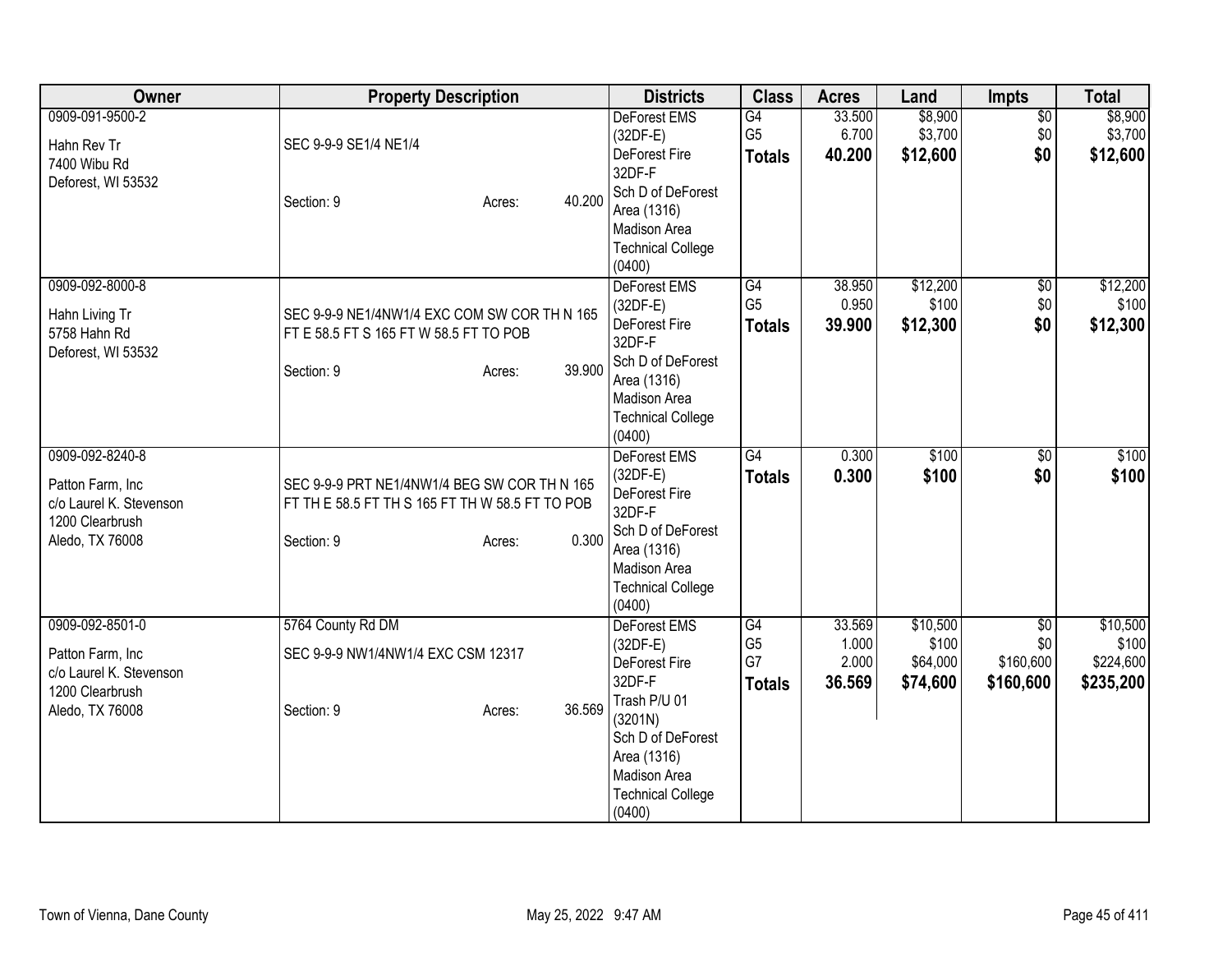| Owner                                                                        | <b>Property Description</b>                                                                | <b>Districts</b>                                                                                                                                       | <b>Class</b>                          | <b>Acres</b>              | Land                          | <b>Impts</b>              | <b>Total</b>                  |
|------------------------------------------------------------------------------|--------------------------------------------------------------------------------------------|--------------------------------------------------------------------------------------------------------------------------------------------------------|---------------------------------------|---------------------------|-------------------------------|---------------------------|-------------------------------|
| 0909-092-8840-0                                                              | 5758 County Rd DM                                                                          | DeForest EMS                                                                                                                                           | $\overline{G1}$                       | 1.441                     | \$122,900                     | \$678,800                 | \$801,700                     |
| Patton Farm, Inc<br>c/o Laurel K. Stevenson                                  | LOT 1 CSM 12317 CS76/208&210-11/15/2007 DESCR<br>AS SEC 9-9-9 PRT NW1/4NW1/4 (1.441 ACRES) | $(32DF-E)$<br>DeForest Fire<br>32DF-F                                                                                                                  | <b>Totals</b>                         | 1.441                     | \$122,900                     | \$678,800                 | \$801,700                     |
| 1200 Clearbrush<br>Aledo, TX 76008                                           | 1.441<br>Section: 9<br>Acres:                                                              | Trash P/U 01<br>(3201N)<br>Sch D of DeForest<br>Area (1316)<br>Madison Area<br><b>Technical College</b><br>(0400)                                      |                                       |                           |                               |                           |                               |
| 0909-092-9000-6<br>Hahn Living Tr<br>5758 Hahn Rd<br>Deforest, WI 53532      | SEC 9-9-9 SW1/4NW1/4<br>40.200<br>Section: 9<br>Acres:                                     | DeForest EMS<br>$(32DF-E)$<br>DeForest Fire<br>32DF-F<br>Sch D of DeForest<br>Area (1316)<br>Madison Area<br><b>Technical College</b><br>(0400)        | G4<br>G <sub>5</sub><br><b>Totals</b> | 39.200<br>1.000<br>40.200 | \$12,200<br>\$100<br>\$12,300 | $\sqrt{$0}$<br>\$0<br>\$0 | \$12,200<br>\$100<br>\$12,300 |
| 0909-092-9500-1<br>Stevenson Rev Tr<br>1200 Clearbrush Ln<br>Aledo, TX 76008 | SEC 9-9-9 SE1/4 NW1/4<br>40.200<br>Section: 9<br>Acres:                                    | <b>DeForest EMS</b><br>$(32DF-E)$<br>DeForest Fire<br>32DF-F<br>Sch D of DeForest<br>Area (1316)<br>Madison Area<br><b>Technical College</b><br>(0400) | G4<br>G <sub>5</sub><br><b>Totals</b> | 39.200<br>1.000<br>40.200 | \$11,800<br>\$100<br>\$11,900 | \$0<br>\$0<br>\$0         | \$11,800<br>\$100<br>\$11,900 |
| 0909-093-8000-7<br>Hahn Rev Tr<br>7400 Wibu Rd<br>Deforest, WI 53532         | SEC 9-9-9 NE1/4 SW1/4<br>40.200<br>Section: 9<br>Acres:                                    | DeForest EMS<br>$(32DF-E)$<br>DeForest Fire<br>32DF-F<br>Sch D of DeForest<br>Area (1316)<br>Madison Area<br><b>Technical College</b><br>(0400)        | $\overline{G4}$<br><b>Totals</b>      | 40.200<br>40.200          | \$11,200<br>\$11,200          | $\overline{60}$<br>\$0    | \$11,200<br>\$11,200          |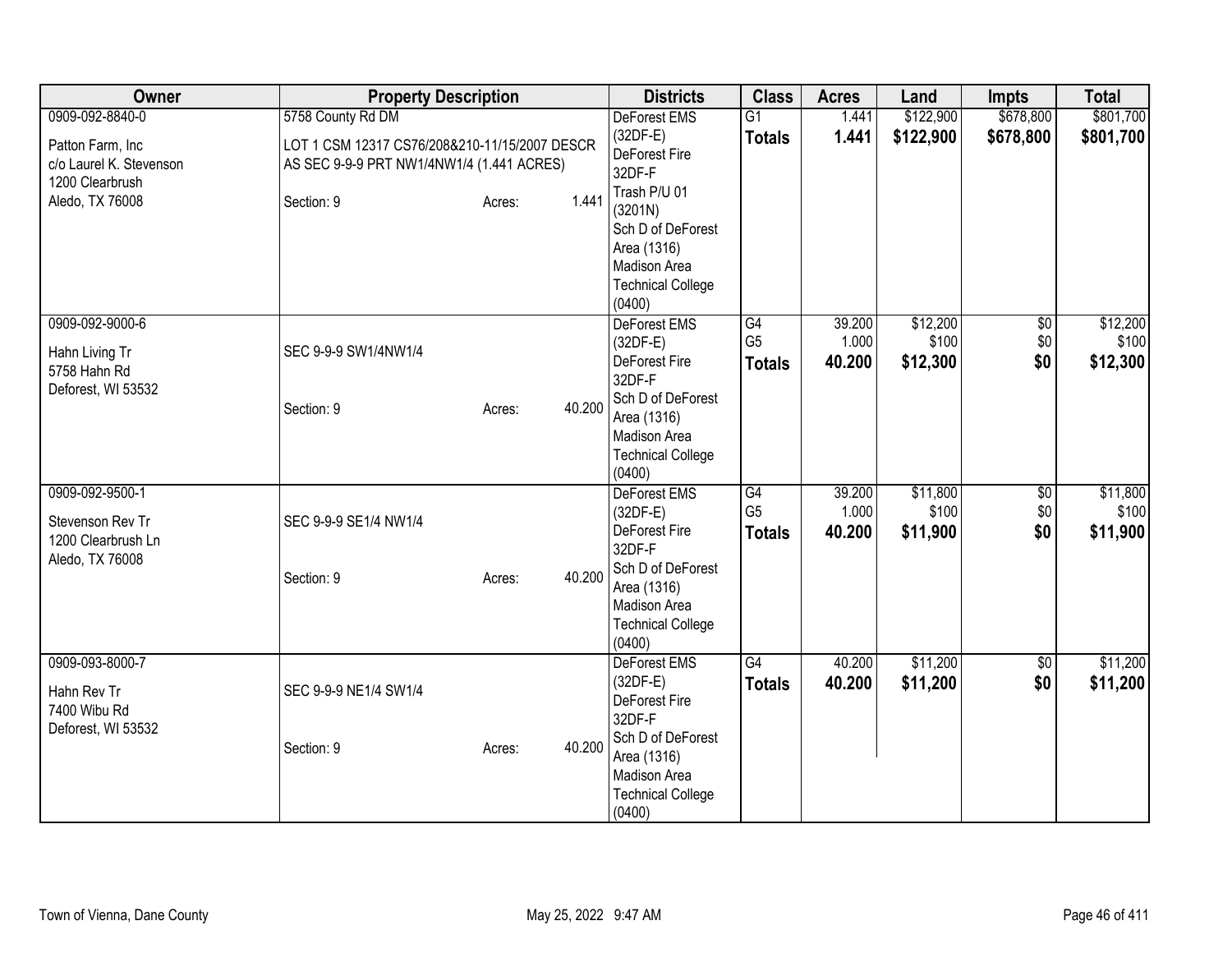| Owner                                                                   | <b>Property Description</b>                                                                                                                                               | <b>Districts</b>                                                                                                                                                           | <b>Class</b>                          | <b>Acres</b>            | Land                        | Impts                         | <b>Total</b>                |
|-------------------------------------------------------------------------|---------------------------------------------------------------------------------------------------------------------------------------------------------------------------|----------------------------------------------------------------------------------------------------------------------------------------------------------------------------|---------------------------------------|-------------------------|-----------------------------|-------------------------------|-----------------------------|
| 0909-093-8500-2<br>Hahn Living Tr<br>5758 Hahn Rd<br>Deforest, WI 53532 | SEC 9-9-9 NW1/4SW1/4<br>40.200<br>Section: 9<br>Acres:                                                                                                                    | <b>DeForest EMS</b><br>$(32DF-E)$<br>DeForest Fire<br>32DF-F<br>Sch D of DeForest<br>Area (1316)<br>Madison Area<br><b>Technical College</b><br>(0400)                     | G4<br><b>Totals</b>                   | 40.200<br>40.200        | \$12,600<br>\$12,600        | $\overline{50}$<br>\$0        | \$12,600<br>\$12,600        |
| 0909-093-9000-5<br>Hahn Living Tr<br>5758 Hahn Rd<br>Deforest, WI 53532 | SEC 9-9-9 SW1/4SW1/4 EXC CSM 2405, R2458/1 &<br>R3346/57<br>21.300<br>Section: 9<br>Acres:                                                                                | DeForest EMS<br>$(32DF-E)$<br>DeForest Fire<br>32DF-F<br>Sch D of DeForest<br>Area (1316)<br>Madison Area<br><b>Technical College</b><br>(0400)                            | $\overline{G4}$<br><b>Totals</b>      | 21.300<br>21.300        | \$6,400<br>\$6,400          | $\overline{50}$<br>\$0        | \$6,400<br>\$6,400          |
| 0909-093-9210-1<br>Hahn Living Tr<br>5758 Hahn Rd<br>Deforest, WI 53532 | SEC 9-9-9 PRT SW1/4SW1/4 BEG SEC SW COR TH N<br>440 FT TH N88DEGE 946.89 FT TH S3DEGE 440.68<br>FT TH S88DEGW 960.41 FT TO POB 9.6 ACRES<br>9.600<br>Section: 9<br>Acres: | <b>DeForest EMS</b><br>$(32DF-E)$<br>DeForest Fire<br>32DF-F<br>Sch D of DeForest<br>Area (1316)<br>Madison Area<br><b>Technical College</b><br>(0400)                     | G4<br>G <sub>5</sub><br><b>Totals</b> | 8.800<br>0.800<br>9.600 | \$2,700<br>\$100<br>\$2,800 | $\overline{60}$<br>\$0<br>\$0 | \$2,700<br>\$100<br>\$2,800 |
| 0909-093-9340-4<br>Hahn Living Tr<br>5758 Hahn Rd<br>Deforest, WI 53532 | 5758 Hahn Rd<br>LOT 1 CSM 2405 CS9/296-5/24/77 DESCR AS SEC<br>9-9-9 PRT SW1/4SW1/4 (1.37 ACRES)<br>1.370<br>Section: 9<br>Acres:                                         | DeForest EMS<br>$(32DF-E)$<br>DeForest Fire<br>32DF-F<br>Trash P/U 01<br>(3201N)<br>Sch D of DeForest<br>Area (1316)<br>Madison Area<br><b>Technical College</b><br>(0400) | G7<br><b>Totals</b>                   | 1.370<br>1.370          | \$43,800<br>\$43,800        | \$182,100<br>\$182,100        | \$225,900<br>\$225,900      |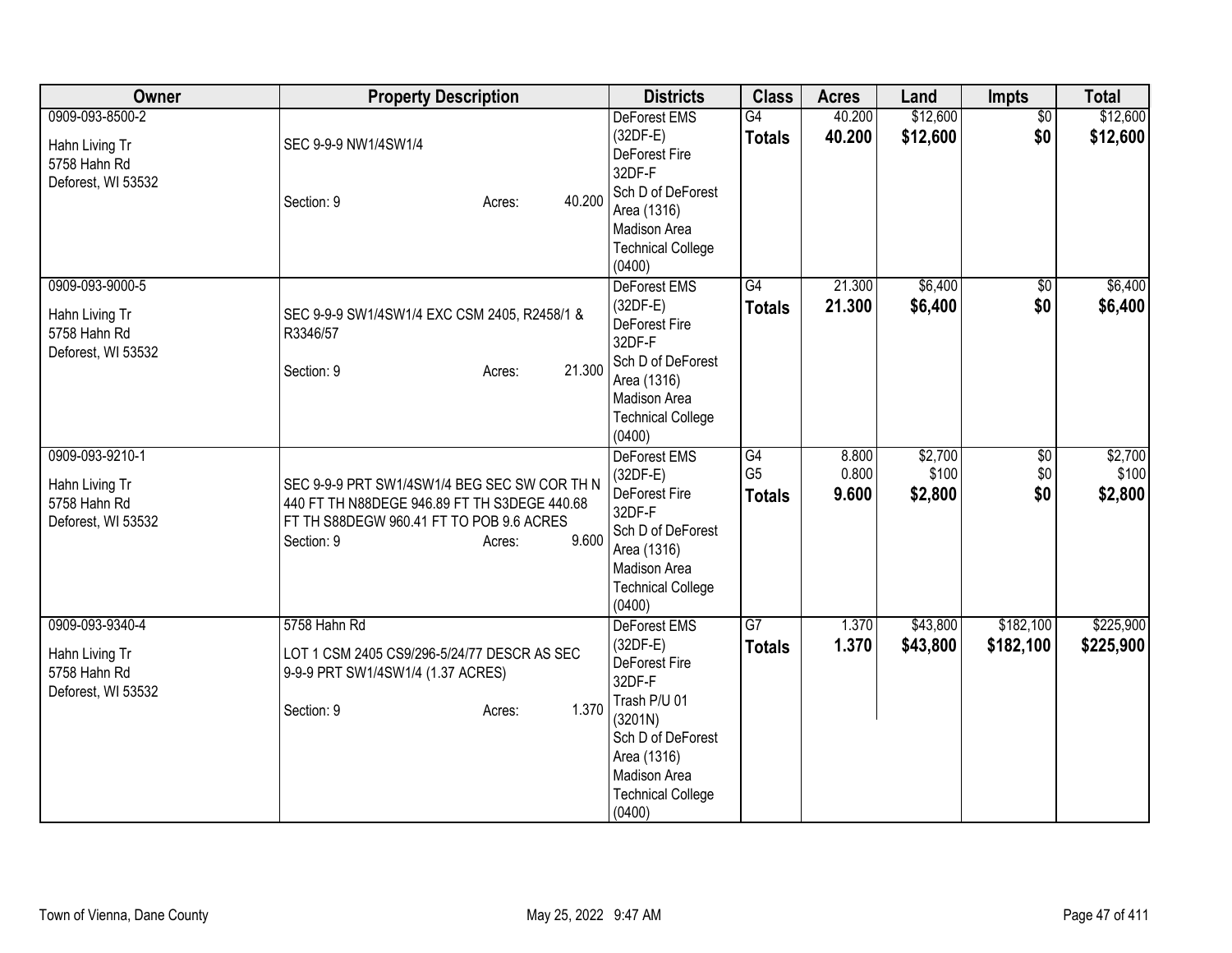| <b>Owner</b>                                                         | <b>Property Description</b>                                                                                             |        | <b>Districts</b>                                                                                 | <b>Class</b>                                | <b>Acres</b>                       | Land                                     | <b>Impts</b>                              | <b>Total</b>                             |
|----------------------------------------------------------------------|-------------------------------------------------------------------------------------------------------------------------|--------|--------------------------------------------------------------------------------------------------|---------------------------------------------|------------------------------------|------------------------------------------|-------------------------------------------|------------------------------------------|
| 0909-093-9350-2<br>Hahn Living Tr                                    | 5758 Hahn Rd<br>SEC 9-9-9 PRT SW1/4SW1/4 COM SEC SW COR TH                                                              |        | <b>DeForest EMS</b><br>(32DF-E)<br>DeForest Fire                                                 | G4<br>G7                                    | 5.700<br>2.000<br>7.700            | \$1,800<br>\$22,000<br>\$23,800          | $\overline{30}$<br>\$103,400<br>\$103,400 | \$1,800<br>\$125,400<br>\$127,200        |
| 5758 Hahn Rd<br>Deforest, WI 53532                                   | N88DEGE 1026.44 FT TO POB TH N3DEG05'40"E ALG<br>E LN OF CSM 2405 502.22 FT TH N5DEG20'50"W ALG<br>Section: 9<br>Acres: | 8.700  | 32DF-F<br>Sch D of DeForest<br>Area (1316)<br>Madison Area<br><b>Technical College</b><br>(0400) | <b>Totals</b>                               |                                    |                                          |                                           |                                          |
| 0909-093-9500-0<br>Hahn Rev Tr<br>7400 Wibu Rd<br>Deforest, WI 53532 | SEC 9-9-9 SE1/4 SW1/4                                                                                                   |        | DeForest EMS<br>$(32DF-E)$<br>DeForest Fire<br>32DF-F                                            | G4<br>G <sub>5</sub><br><b>Totals</b>       | 39.200<br>1.000<br>40.200          | \$11,200<br>\$100<br>\$11,300            | $\overline{50}$<br>\$0<br>\$0             | \$11,200<br>\$100<br>\$11,300            |
|                                                                      | Section: 9<br>Acres:                                                                                                    | 40.200 | Sch D of DeForest<br>Area (1316)<br>Madison Area<br><b>Technical College</b><br>(0400)           |                                             |                                    |                                          |                                           |                                          |
| 0909-094-8000-6<br>Hahn Rev Tr<br>7400 Wibu Rd<br>Deforest, WI 53532 | 7569 Patton Rd<br>SEC 9-9-9 NE1/4 SE1/4                                                                                 |        | DeForest EMS<br>(32DF-E)<br>DeForest Fire<br>32DF-F                                              | G4<br>G <sub>5</sub><br>G7<br><b>Totals</b> | 38.200<br>1.000<br>1.000<br>40.200 | \$8,400<br>\$100<br>\$11,000<br>\$19,500 | \$0<br>\$0<br>\$64,700<br>\$64,700        | \$8,400<br>\$100<br>\$75,700<br>\$84,200 |
|                                                                      | Section: 9<br>Acres:                                                                                                    | 40.200 | Sch D of DeForest<br>Area (1316)<br><b>Madison Area</b><br><b>Technical College</b><br>(0400)    |                                             |                                    |                                          |                                           |                                          |
| 0909-094-8500-1<br>Hahn Rev Tr<br>7400 Wibu Rd<br>Deforest, WI 53532 | SEC 9-9-9 NW1/4 SE1/4                                                                                                   |        | <b>DeForest EMS</b><br>$(32DF-E)$<br>DeForest Fire<br>32DF-F<br>Sch D of DeForest                | G4<br><b>Totals</b>                         | 40.200<br>40.200                   | \$11,100<br>\$11,100                     | $\overline{50}$<br>\$0                    | \$11,100<br>\$11,100                     |
|                                                                      | Section: 9<br>Acres:                                                                                                    | 40.200 | Area (1316)<br>Madison Area<br><b>Technical College</b><br>(0400)                                |                                             |                                    |                                          |                                           |                                          |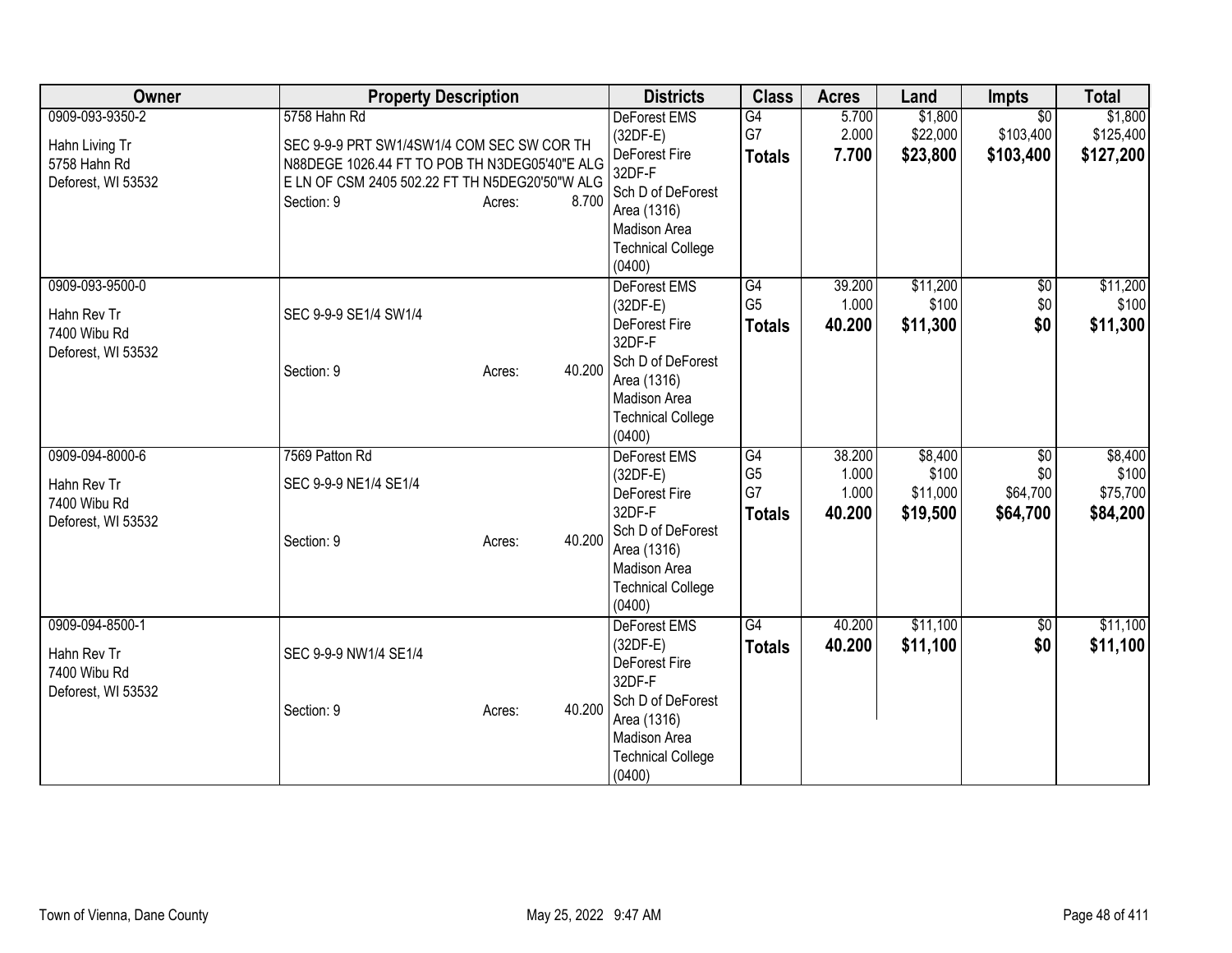| <b>Owner</b>                                                                               | <b>Property Description</b>                                                                                                                                                                     | <b>Districts</b>                                                                                                                                                           | <b>Class</b>                          | <b>Acres</b>               | Land                           | Impts                         | <b>Total</b>                   |
|--------------------------------------------------------------------------------------------|-------------------------------------------------------------------------------------------------------------------------------------------------------------------------------------------------|----------------------------------------------------------------------------------------------------------------------------------------------------------------------------|---------------------------------------|----------------------------|--------------------------------|-------------------------------|--------------------------------|
| 0909-094-9002-0<br>Hahn Rev Tr<br>7400 Wibu Rd<br>Deforest, WI 53532                       | SEC 9-9-9 SW1/4 SE1/4 EXC CSM 11069<br>36.970<br>Section: 9<br>Acres:                                                                                                                           | <b>DeForest EMS</b><br>$(32DF-E)$<br>DeForest Fire<br>32DF-F<br>Sch D of DeForest<br>Area (1316)<br>Madison Area<br><b>Technical College</b><br>(0400)                     | G4<br>G <sub>5</sub><br><b>Totals</b> | 36.270<br>0.700<br>36.970  | \$10,400<br>\$100<br>\$10,500  | $\overline{50}$<br>\$0<br>\$0 | \$10,400<br>\$100<br>\$10,500  |
| 0909-094-9330-0<br>Shawn H. Haney<br>Brenda L. Haney<br>5600 Hahn Rd<br>Deforest, WI 53532 | 5600 Hahn Rd<br>LOT 1 CSM 11069 CS66/255&257-5/18/2004 F/K/A LOT<br>1 CSM 5252 CS24/32-6/11/87 & ALSO INCL & DESCR<br>AS SEC 9-9-9 PRT SW1/4SE1/4 (2.23 ACRES)<br>2.230<br>Section: 9<br>Acres: | DeForest EMS<br>$(32DF-E)$<br>DeForest Fire<br>32DF-F<br>Trash P/U 01<br>(3201N)<br>Sch D of DeForest<br>Area (1316)<br>Madison Area<br><b>Technical College</b><br>(0400) | $\overline{G1}$<br><b>Totals</b>      | 2.230<br>2.230             | \$143,800<br>\$143,800         | \$306,200<br>\$306,200        | \$450,000<br>\$450,000         |
| 0909-094-9500-9<br>Hahn Rev Tr<br>7400 Wibu Rd<br>Deforest, WI 53532                       | SEC 9-9-9 SE1/4 SE1/4<br>40.200<br>Section: 9<br>Acres:                                                                                                                                         | DeForest EMS<br>(32DF-E)<br>DeForest Fire<br>32DF-F<br>Sch D of DeForest<br>Area (1316)<br>Madison Area<br><b>Technical College</b><br>(0400)                              | G4<br>G <sub>5</sub><br><b>Totals</b> | 36.600<br>3.600<br>40.200  | \$11,400<br>\$700<br>\$12,100  | $\overline{50}$<br>\$0<br>\$0 | \$11,400<br>\$700<br>\$12,100  |
| 0909-101-8000-6<br>Brad R. Hahn<br>7813 Wibu Rd<br>Arlington, WI 53911                     | SEC 10-9-9 NE1/4NE1/4 EXC I-90-94 HWY<br>39.800<br>Section: 10<br>Acres:                                                                                                                        | DeForest EMS<br>$(32DF-E)$<br>DeForest Fire<br>32DF-F<br>Sch D of DeForest<br>Area (1316)<br>Madison Area<br><b>Technical College</b><br>(0400)                            | G4<br>G <sub>5</sub><br><b>Totals</b> | 20.700<br>19.100<br>39.800 | \$6,300<br>\$9,500<br>\$15,800 | $\overline{60}$<br>\$0<br>\$0 | \$6,300<br>\$9,500<br>\$15,800 |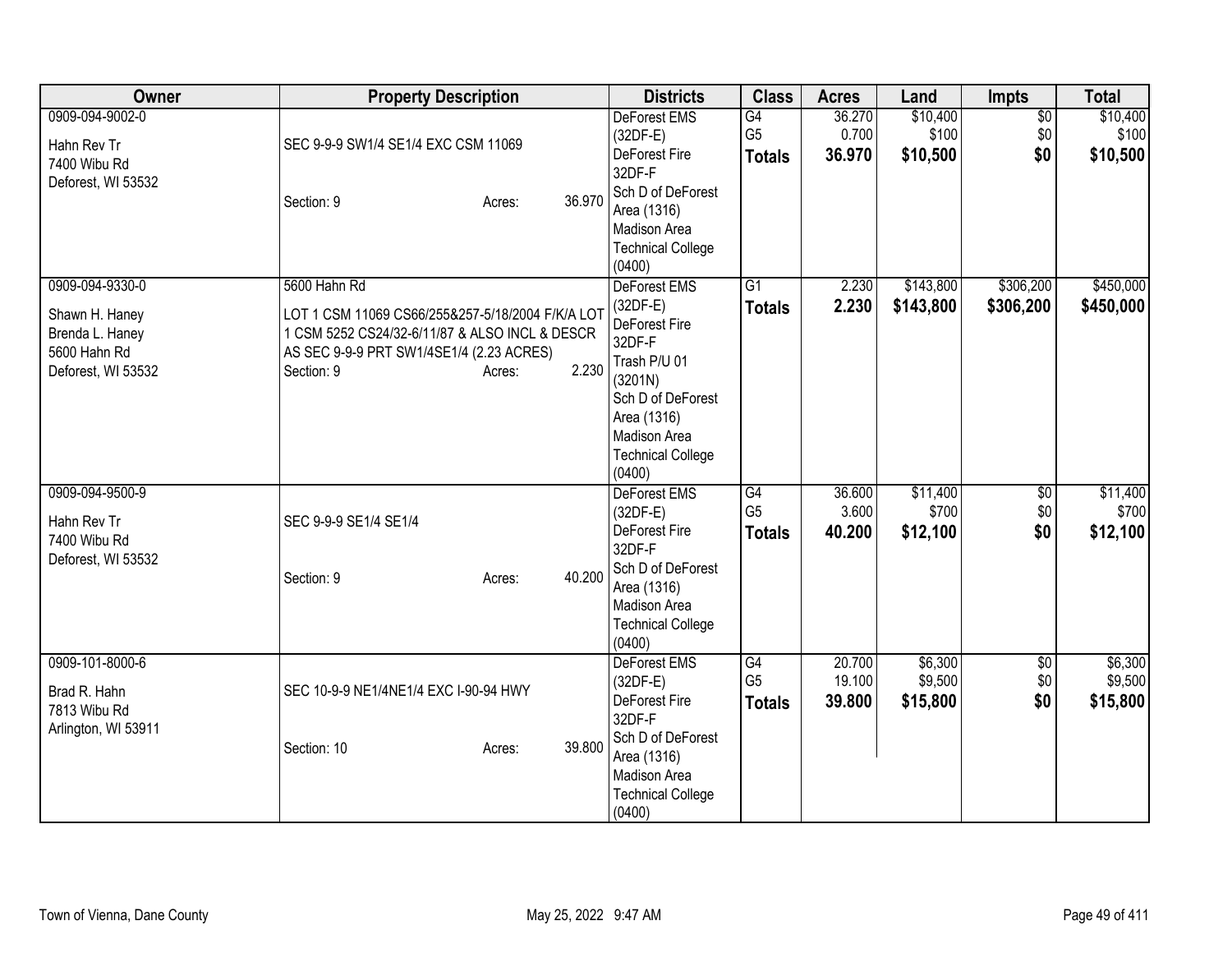| Owner                                                                                        | <b>Property Description</b>                                                                                                                                                         | <b>Districts</b>                                                                                                                                            | <b>Class</b>                          | <b>Acres</b>              | Land                        | <b>Impts</b>                  | <b>Total</b>                |
|----------------------------------------------------------------------------------------------|-------------------------------------------------------------------------------------------------------------------------------------------------------------------------------------|-------------------------------------------------------------------------------------------------------------------------------------------------------------|---------------------------------------|---------------------------|-----------------------------|-------------------------------|-----------------------------|
| 0909-101-8501-0<br>Brad R. Hahn<br>7813 Wibu Rd<br>Arlington, WI 53911                       | SEC 10-9-9 PRT NW1/4NE1/4 DESCR AS COM AT<br>N1/4 COR SD SEC 10 TH S89DEG37'15"E 437.62 FT<br>TO POB TH CONT S89DEG37'15"E 875.24 FT TH<br>26.490<br>Section: 10<br>Acres:          | <b>DeForest EMS</b><br>(32DF-E)<br>DeForest Fire<br>32DF-F<br>Sch D of DeForest<br>Area (1316)<br><b>Madison Area</b><br><b>Technical College</b><br>(0400) | G4<br>G <sub>5</sub><br><b>Totals</b> | 25.790<br>0.700<br>26.490 | \$8,000<br>\$100<br>\$8,100 | $\overline{50}$<br>\$0<br>\$0 | \$8,000<br>\$100<br>\$8,100 |
| 0909-101-8585-0<br>Gerald R. Hahn<br>Cynthia M. Lavalley<br>7684 Patton Rd<br>Dane, WI 53529 | SEC 10-9-9 PRT NW1/4NE1/4 DESCR AS BEG AT N1/4<br>COR SD SEC 10 TH S89DEG37'15"E 437.62 FT TH<br>S0DEG01'38"W 1318.33 FT TH N89DEG29'49"W 437.02<br>Section: 10<br>13.230<br>Acres: | DeForest EMS<br>(32DF-E)<br>DeForest Fire<br>32DF-F<br>Sch D of DeForest<br>Area (1316)<br><b>Madison Area</b><br><b>Technical College</b><br>(0400)        | G4<br>G <sub>5</sub><br><b>Totals</b> | 12.930<br>0.300<br>13.230 | \$4,100<br>\$0<br>\$4,100   | $\overline{50}$<br>\$0<br>\$0 | \$4,100<br>\$0<br>\$4,100   |
| 0909-101-9001-3<br>Gerald R. Hahn<br>Cynthia M. Lavalley<br>7684 Patton Rd<br>Dane, WI 53529 | SEC 10-9-9 PRT SW1/4NE1/4 DESCR AS COM AT<br>N1/4 COR SD SEC 10 TH S 1317.39 FT TH<br>S89DEG29'49"E 843.65 FT TO POB TH CONT<br>14.150<br>Section: 10<br>Acres:                     | DeForest EMS<br>$(32DF-E)$<br>DeForest Fire<br>32DF-F<br>Sch D of DeForest<br>Area (1316)<br><b>Madison Area</b><br><b>Technical College</b><br>(0400)      | G4<br>G <sub>5</sub><br><b>Totals</b> | 13.750<br>0.400<br>14.150 | \$4,300<br>\$100<br>\$4,400 | \$0<br>\$0<br>\$0             | \$4,300<br>\$100<br>\$4,400 |
| 0909-101-9046-0<br>Meinholz Farms Company, LLC<br>7502 Patton Rd<br>Deforest, WI 53532       | SEC 10-9-9 PRT SW1/4NE1/4 DESCR AS COM AT<br>N1/4 COR SD SEC 10 TH S 1317.39 FT TO POB TH<br>S89DEG29'49"E 843.65 FT TH S0DEG03'12"W 1319.21<br>25.510<br>Section: 10<br>Acres:     | <b>DeForest EMS</b><br>$(32DF-E)$<br>DeForest Fire<br>32DF-F<br>Sch D of DeForest<br>Area (1316)<br>Madison Area<br><b>Technical College</b><br>(0400)      | G4<br>G <sub>5</sub><br><b>Totals</b> | 25.100<br>0.410<br>25.510 | \$7,800<br>\$100<br>\$7,900 | $\sqrt{$0}$<br>\$0<br>\$0     | \$7,800<br>\$100<br>\$7,900 |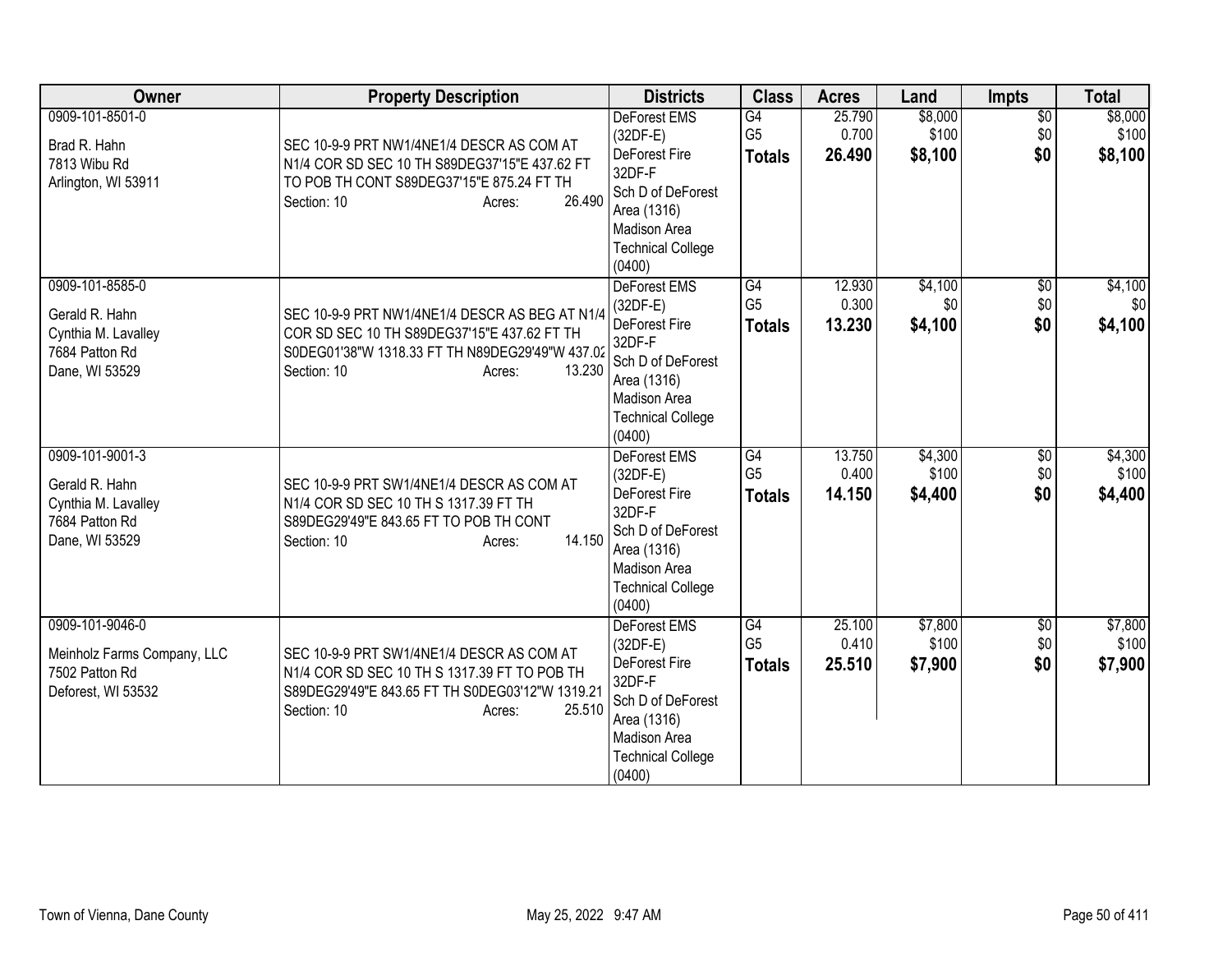| Owner                                                                                        | <b>Property Description</b>                                                                                                                                  | <b>Districts</b>                                                                                                                                                 | <b>Class</b>                                       | <b>Acres</b>               | Land                           | <b>Impts</b>                  | <b>Total</b>                   |
|----------------------------------------------------------------------------------------------|--------------------------------------------------------------------------------------------------------------------------------------------------------------|------------------------------------------------------------------------------------------------------------------------------------------------------------------|----------------------------------------------------|----------------------------|--------------------------------|-------------------------------|--------------------------------|
| 0909-101-9081-7<br><b>Blue Star Dairy Farms</b><br>7502 Patton Rd<br>Deforest, WI 53532      | 5387 County Rd DM<br>LOT 1 CSM 8533 CS46/310&312-4/7/97 DESCR AS<br>SEC 10-9-9 PRT SW1/4NE1/4 (2.273 ACRES INCL<br>$R/W$ )<br>2.273<br>Section: 10<br>Acres: | DeForest EMS<br>$(32DF-E)$<br>DeForest Fire<br>32DF-F<br>Trash P/U 02<br>(3202N)<br>Sch D of DeForest<br>Area (1316)<br>Madison Area<br><b>Technical College</b> | $\overline{G7}$<br><b>Totals</b>                   | 2.273<br>2.273             | \$72,700<br>\$72,700           | \$143,700<br>\$143,700        | \$216,400<br>\$216,400         |
| 0909-101-9500-9<br>Gerald R. Hahn<br>Cynthia M. Lavalley<br>7684 Patton Rd<br>Dane, WI 53529 | SEC 10-9-9 SE1/4 NE1/4<br>39.700<br>Section: 10<br>Acres:                                                                                                    | (0400)<br>DeForest EMS<br>(32DF-E)<br>DeForest Fire<br>32DF-F<br>Sch D of DeForest<br>Area (1316)<br>Madison Area<br><b>Technical College</b><br>(0400)          | G4<br>G <sub>5</sub><br><b>Totals</b>              | 29.700<br>10.000<br>39.700 | \$9,200<br>\$3,300<br>\$12,500 | $\sqrt{6}$<br>\$0<br>\$0      | \$9,200<br>\$3,300<br>\$12,500 |
| 0909-102-8000-5<br>Gerald R. Hahn<br>Cynthia M. Lavalley<br>7684 Patton Rd<br>Dane, WI 53529 | SEC 10-9-9 NE1/4 NW1/4<br>39.900<br>Section: 10<br>Acres:                                                                                                    | DeForest EMS<br>$(32DF-E)$<br>DeForest Fire<br>32DF-F<br>Sch D of DeForest<br>Area (1316)<br>Madison Area<br><b>Technical College</b><br>(0400)                  | G4<br>G <sub>5</sub><br><b>Totals</b>              | 38.900<br>1.000<br>39.900  | \$11,900<br>\$100<br>\$12,000  | \$0<br>\$0<br>\$0             | \$11,900<br>\$100<br>\$12,000  |
| 0909-102-8501-0<br>Gerald R. Hahn<br>Cynthia M. Lavalley<br>7684 Patton Rd<br>Dane, WI 53529 | SEC 10-9-9 NW1/4 NW1/4 EXC CSM 3506 EXC CSM'S<br>12625 & 12627<br>29.400<br>Section: 10<br>Acres:                                                            | DeForest EMS<br>$(32DF-E)$<br>DeForest Fire<br>32DF-F<br>Sch D of DeForest<br>Area (1316)<br>Madison Area<br><b>Technical College</b><br>(0400)                  | $\overline{G4}$<br>G <sub>5</sub><br><b>Totals</b> | 28.000<br>1.400<br>29.400  | \$8,300<br>\$100<br>\$8,400    | $\overline{50}$<br>\$0<br>\$0 | \$8,300<br>\$100<br>\$8,400    |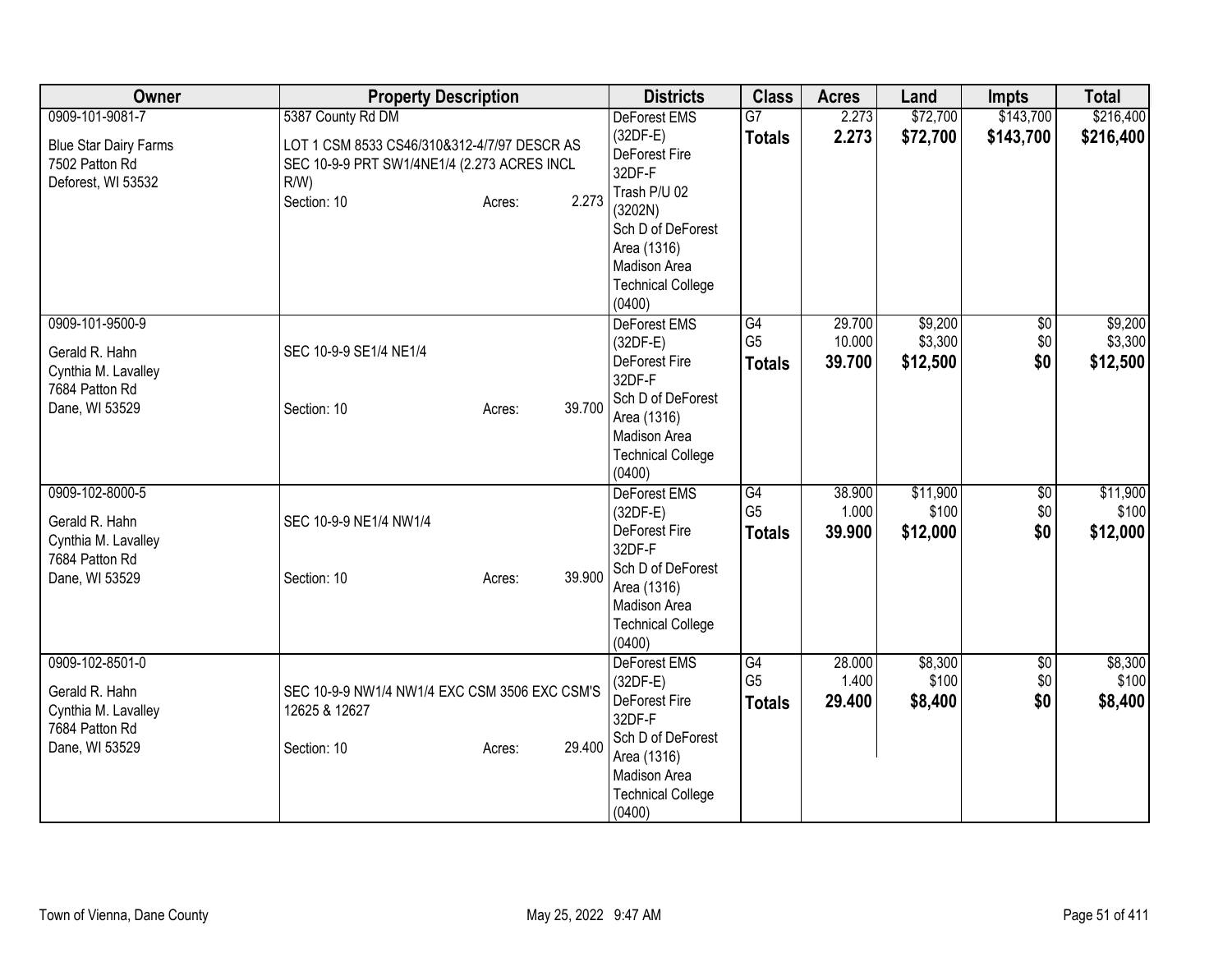| Owner                                                                                      | <b>Property Description</b>                                                                                                                                                                     | <b>Districts</b>                                                                                                                                                                  | <b>Class</b>                    | <b>Acres</b>   | Land                   | <b>Impts</b>           | <b>Total</b>           |
|--------------------------------------------------------------------------------------------|-------------------------------------------------------------------------------------------------------------------------------------------------------------------------------------------------|-----------------------------------------------------------------------------------------------------------------------------------------------------------------------------------|---------------------------------|----------------|------------------------|------------------------|------------------------|
| 0909-102-8550-0<br>Jeffrey R. Hahn<br>Kimberly L. Hahn<br>7708 Patton Rd<br>Dane, WI 53529 | 7708 Patton Rd<br>LOT 1 CSM 12625 CS79/204&208-1/27/2009 DESCR<br>AS SEC 10-9-9 PRT NW1/4NW1/4 (2.472 ACRES) TOG<br>W/JT DRIVEWAY ESMT AGRMT IN DOC #4562456<br>2.472<br>Section: 10<br>Acres:  | <b>DeForest EMS</b><br>$(32DF-E)$<br>DeForest Fire<br>32DF-F<br>Trash P/U 01<br>(3201N)<br>Sch D of DeForest<br>Area (1316)<br>Madison Area<br><b>Technical College</b><br>(0400) | G1<br><b>Totals</b>             | 2.472<br>2.472 | \$146,200<br>\$146,200 | \$367,800<br>\$367,800 | \$514,000<br>\$514,000 |
| 0909-102-8565-0<br>James E. Hahn<br>Allison R. Hahn<br>7692 Patton Rd<br>Dane, WI 53529    | 7692 Patton Rd<br>LOT 2 CSM 12625 CS79/204&208-1/27/2009 DESCR<br>AS SEC 10-9-9 PRT NW1/4 NW1/4 (2.441 ACRES)<br>SUBJ TO & TOG W/JT DRIVEWAY ESMT AGRMT IN<br>2.441<br>Section: 10<br>Acres:    | DeForest EMS<br>$(32DF-E)$<br>DeForest Fire<br>32DF-F<br>Trash P/U 01<br>(3201N)<br>Sch D of DeForest<br>Area (1316)<br>Madison Area<br><b>Technical College</b><br>(0400)        | G1<br><b>Totals</b>             | 2.441<br>2.441 | \$145,900<br>\$145,900 | \$382,300<br>\$382,300 | \$528,200<br>\$528,200 |
| 0909-102-8580-0<br>Jayson A. Hahn<br>7680 Patton Rd<br>Dane, WI 53529                      | 7680 Patton Rd<br>LOT 3 CSM 12625 CS79/204&208-1/27/2009 DESCR<br>AS SEC 10-9-9 PRT NW1/4NW1/4 (2.352 ACRES) SUB.<br>TO & TOG W/JT DRIVEWAY ESMT AGRMT IN DOC<br>2.352<br>Section: 10<br>Acres: | DeForest EMS<br>$(32DF-E)$<br>DeForest Fire<br>32DF-F<br>Trash P/U 01<br>(3201N)<br>Sch D of DeForest<br>Area (1316)<br>Madison Area<br><b>Technical College</b><br>(0400)        | G <sub>1</sub><br><b>Totals</b> | 2.352<br>2.352 | \$130,500<br>\$130,500 | \$76,300<br>\$76,300   | \$206,800<br>\$206,800 |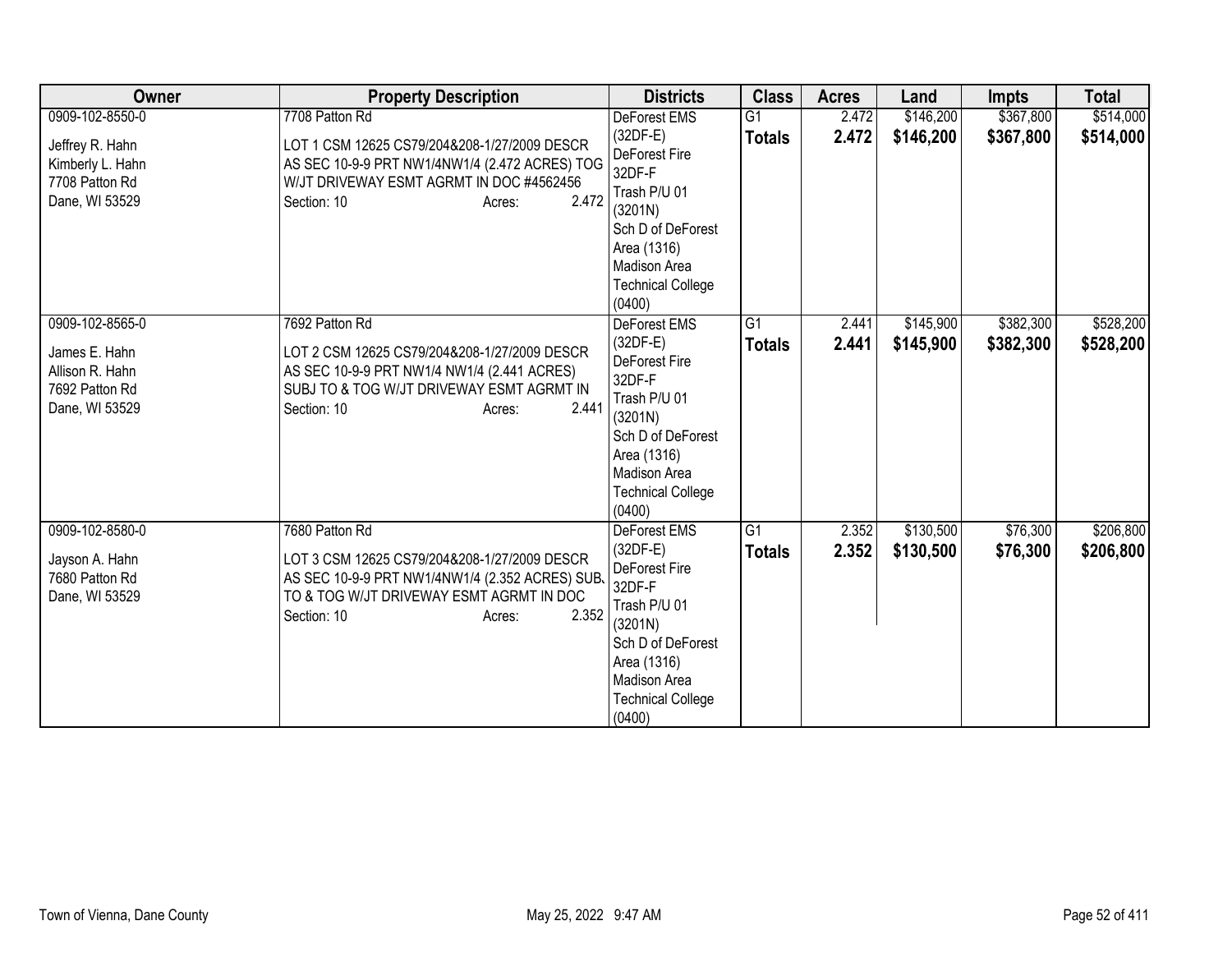| Owner                       | <b>Property Description</b>                      | <b>Districts</b>                 | <b>Class</b>    | <b>Acres</b> | Land      | <b>Impts</b>    | <b>Total</b> |
|-----------------------------|--------------------------------------------------|----------------------------------|-----------------|--------------|-----------|-----------------|--------------|
| 0909-102-8655-0             | 7684 Patton Rd                                   | DeForest EMS                     | $\overline{G1}$ | 2.026        | \$141,800 | \$165,400       | \$307,200    |
| Gerald R. Hahn              | LOT 1 CSM 12627 CS79/212&215-1/27/2009 F/K/A LOT | $(32DF-E)$                       | <b>Totals</b>   | 2.026        | \$141,800 | \$165,400       | \$307,200    |
| Karen M. Hahn               | 1 CSM 3506 CS14/74-7/10/80 & ALSO INCL & DESCR   | DeForest Fire                    |                 |              |           |                 |              |
| 7684 Patton Rd              | AS SEC 10-9-9 PRT NW1/4 NW1/4 (2.026 ACRES)      | 32DF-F<br>Trash P/U 01           |                 |              |           |                 |              |
| Dane, WI 53529              | Section: 10<br>2.026<br>Acres:                   | (3201N)                          |                 |              |           |                 |              |
|                             |                                                  | Sch D of DeForest                |                 |              |           |                 |              |
|                             |                                                  | Area (1316)                      |                 |              |           |                 |              |
|                             |                                                  | Madison Area                     |                 |              |           |                 |              |
|                             |                                                  | <b>Technical College</b>         |                 |              |           |                 |              |
|                             |                                                  | (0400)                           |                 |              |           |                 |              |
| 0909-102-9001-2             |                                                  | DeForest EMS                     | G4              | 36.700       | \$11,100  | $\overline{50}$ | \$11,100     |
| Meinholz Farms Company, LLC | SEC 10-9-9 SW1/4 NW1/4 EXC CSM 1187 & CSM 3044   | $(32DF-E)$                       | G <sub>5</sub>  | 1.690        | \$100     | \$0             | \$100        |
| 7502 Patton Rd              | EXC DOC 2470312 (R22861/63)                      | DeForest Fire                    | <b>Totals</b>   | 38.390       | \$11,200  | \$0             | \$11,200     |
| Deforest, WI 53532          |                                                  | 32DF-F                           |                 |              |           |                 |              |
|                             | 38.390<br>Section: 10<br>Acres:                  | Sch D of DeForest<br>Area (1316) |                 |              |           |                 |              |
|                             |                                                  | Madison Area                     |                 |              |           |                 |              |
|                             |                                                  | <b>Technical College</b>         |                 |              |           |                 |              |
|                             |                                                  | (0400)                           |                 |              |           |                 |              |
| 0909-102-9221-6             | 7580 Patton Rd                                   | DeForest EMS                     | $\overline{G1}$ | 1.621        | \$132,300 | \$191,500       | \$323,800    |
| Tyler R. Kehoe              | LOT 1 CSM 1187 CS5/77-6/25/73 DESCR AS SEC       | $(32DF-E)$                       | <b>Totals</b>   | 1.621        | \$132,300 | \$191,500       | \$323,800    |
| Torina R. Kehoe             | 10-9-9 PRT SW1/4NW1/4 (1.313 ACRES) & ALSO INCL  | DeForest Fire                    |                 |              |           |                 |              |
| 7580 Patton Rd              | ADDL LANDS DESCR AS COM AT W1/4 COR SD SEC       | 32DF-F                           |                 |              |           |                 |              |
| Deforest, WI 53532          | Section: 10<br>1.620<br>Acres:                   | Trash P/U 01                     |                 |              |           |                 |              |
|                             |                                                  | (3201N)<br>Sch D of DeForest     |                 |              |           |                 |              |
|                             |                                                  | Area (1316)                      |                 |              |           |                 |              |
|                             |                                                  | Madison Area                     |                 |              |           |                 |              |
|                             |                                                  | <b>Technical College</b>         |                 |              |           |                 |              |
|                             |                                                  | (0400)                           |                 |              |           |                 |              |
| 0909-102-9500-8             |                                                  | DeForest EMS                     | G4              | 37.600       | \$11,700  | $\overline{50}$ | \$11,700     |
| Meinholz Farms Company, LLC | SEC 10-9-9 SE1/4 NW1/4 EXC CSM 3044              | $(32DF-E)$                       | G <sub>5</sub>  | 0.800        | \$100     | \$0             | \$100        |
| 7502 Patton Rd              |                                                  | DeForest Fire                    | <b>Totals</b>   | 38.400       | \$11,800  | \$0             | \$11,800     |
| Deforest, WI 53532          |                                                  | 32DF-F                           |                 |              |           |                 |              |
|                             | 38.400<br>Section: 10<br>Acres:                  | Sch D of DeForest<br>Area (1316) |                 |              |           |                 |              |
|                             |                                                  | Madison Area                     |                 |              |           |                 |              |
|                             |                                                  | <b>Technical College</b>         |                 |              |           |                 |              |
|                             |                                                  | (0400)                           |                 |              |           |                 |              |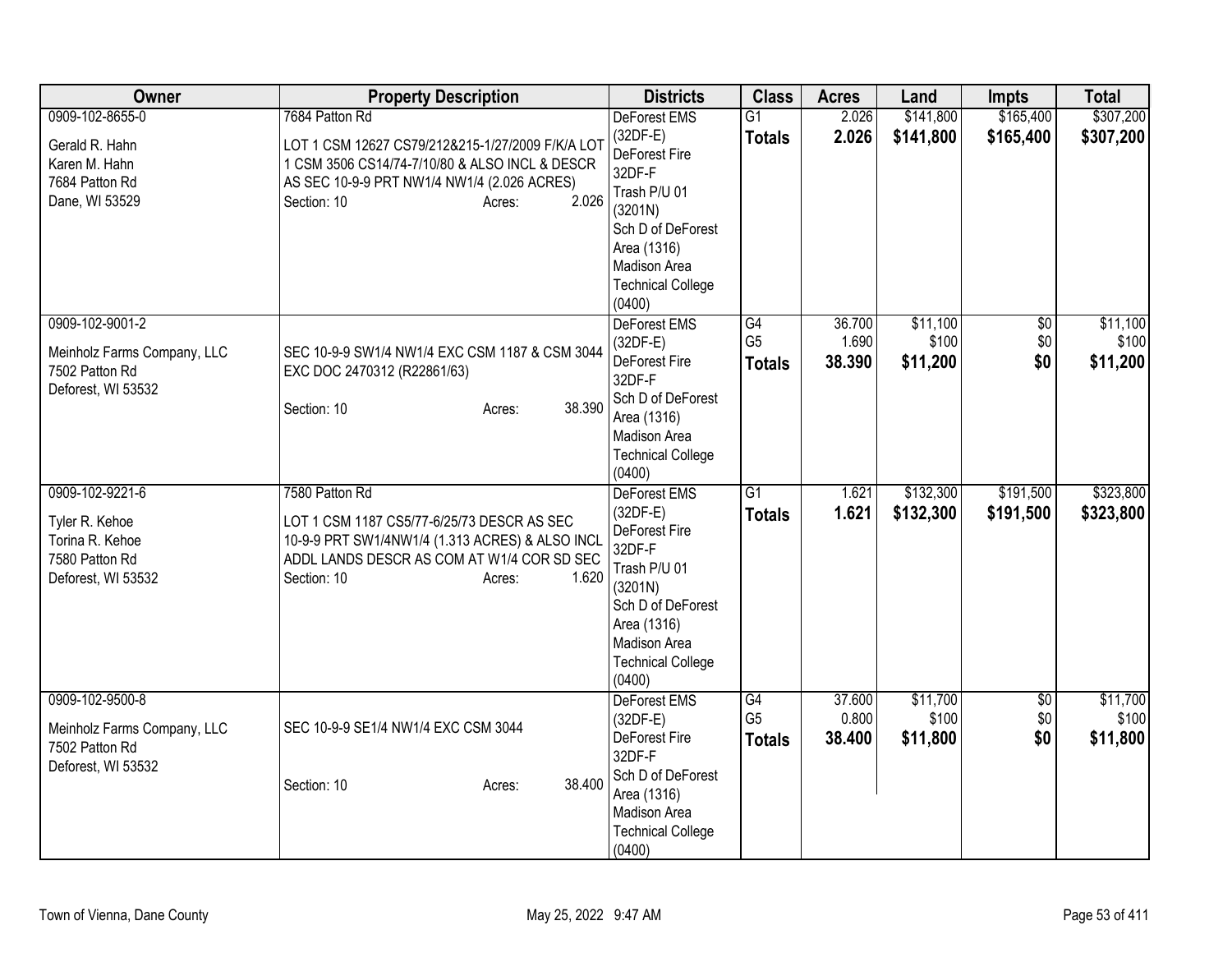| Owner                                                                                   | <b>Property Description</b>                                                                                                   | <b>Districts</b>                                                                                                                                                                            | <b>Class</b>                                | <b>Acres</b>                        | Land                                       | <b>Impts</b>                                         | <b>Total</b>                                   |
|-----------------------------------------------------------------------------------------|-------------------------------------------------------------------------------------------------------------------------------|---------------------------------------------------------------------------------------------------------------------------------------------------------------------------------------------|---------------------------------------------|-------------------------------------|--------------------------------------------|------------------------------------------------------|------------------------------------------------|
| 0909-102-9600-7<br>Larry T. Karow<br>5465 County Highway Dm<br>Deforest, WI 53532       | 5465 County Rd DM<br>LOT 1 CSM 3044 CS12/35-11/22/78 DESCR AS SEC<br>10-9-9 PRT S1/2NW1/4 1.54 ACRES<br>Section: 10<br>Acres: | DeForest EMS<br>$(32DF-E)$<br>DeForest Fire<br>32DF-F<br>Trash P/U 01<br>1.540                                                                                                              | $\overline{G1}$<br><b>Totals</b>            | 1.540<br>1.540                      | \$128,100<br>\$128,100                     | \$257,500<br>\$257,500                               | \$385,600<br>\$385,600                         |
|                                                                                         |                                                                                                                               | (3201N)<br>Sch D of DeForest<br>Area (1316)<br>Madison Area<br><b>Technical College</b><br>(0400)                                                                                           |                                             |                                     |                                            |                                                      |                                                |
| 0909-103-8000-4<br><b>Blue Star Dairy Farms</b><br>7502 Patton Rd<br>Deforest, WI 53532 | SEC 10-9-9 NE1/4SW1/4<br>Section: 10<br>Acres:                                                                                | DeForest EMS<br>$(32DF-E)$<br>DeForest Fire<br>32DF-F<br>Sch D of DeForest<br>39.900<br>Area (1316)<br>Madison Area<br><b>Technical College</b><br>(0400)                                   | G4<br><b>Totals</b>                         | 39.900<br>39.900                    | \$11,900<br>\$11,900                       | $\sqrt{6}$<br>\$0                                    | \$11,900<br>\$11,900                           |
| 0909-103-8500-9<br><b>Blue Star Dairy Farms</b><br>7502 Patton Rd<br>Deforest, WI 53532 | SEC 10-9-9 NW1/4SW1/4<br>Section: 10<br>Acres:                                                                                | <b>DeForest EMS</b><br>$(32DF-E)$<br>DeForest Fire<br>32DF-F<br>Sch D of DeForest<br>39.900<br>Area (1316)<br>Madison Area<br><b>Technical College</b><br>(0400)                            | G4<br>G <sub>5</sub><br>G7<br><b>Totals</b> | 16.900<br>1.000<br>22.000<br>39.900 | \$4,500<br>\$100<br>\$242,000<br>\$246,600 | $\overline{50}$<br>\$0<br>\$497,600<br>\$497,600     | \$4,500<br>\$100<br>\$739,600<br>\$744,200     |
| 0909-103-9000-2<br><b>Blue Star Dairy Farms</b><br>7502 Patton Rd<br>Deforest, WI 53532 | 7492 Patton Rd<br>SEC 10-9-9 SW1/4SW1/4<br>Section: 10<br>Acres:                                                              | <b>DeForest EMS</b><br>$(32DF-E)$<br>DeForest Fire<br>32DF-F<br>Trash P/U 01<br>39.300<br>(3201N)<br>Sch D of DeForest<br>Area (1316)<br>Madison Area<br><b>Technical College</b><br>(0400) | G4<br>G <sub>5</sub><br>G7<br><b>Totals</b> | 17.300<br>2.000<br>20.000<br>39.300 | \$3,800<br>\$100<br>\$220,000<br>\$223,900 | $\overline{50}$<br>\$0<br>\$3,138,900<br>\$3,138,900 | \$3,800<br>\$100<br>\$3,358,900<br>\$3,362,800 |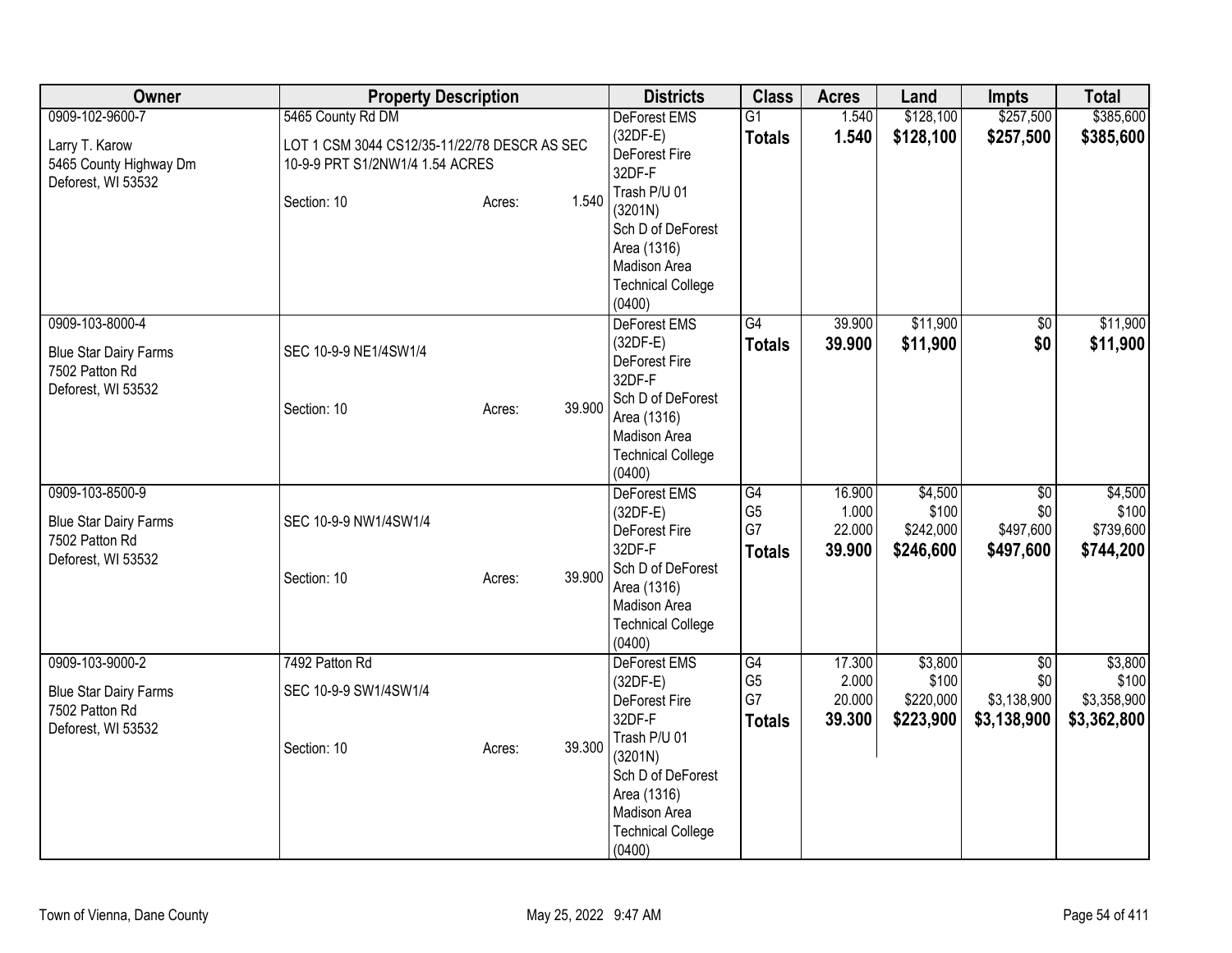| <b>Owner</b>                                                                                 | <b>Property Description</b>                                                                                                       |        | <b>Districts</b>                                                                                                                                       | <b>Class</b>                          | <b>Acres</b>              | Land                             | <b>Impts</b>                            | <b>Total</b>                     |
|----------------------------------------------------------------------------------------------|-----------------------------------------------------------------------------------------------------------------------------------|--------|--------------------------------------------------------------------------------------------------------------------------------------------------------|---------------------------------------|---------------------------|----------------------------------|-----------------------------------------|----------------------------------|
| 0909-103-9500-7<br><b>Blue Star Dairy Farms</b><br>7502 Patton Rd<br>Deforest, WI 53532      | SEC 10-9-9 SE1/4SW1/4<br>Section: 10<br>Acres:                                                                                    | 39.800 | <b>DeForest EMS</b><br>(32DF-E)<br>DeForest Fire<br>32DF-F<br>Sch D of DeForest<br>Area (1316)<br>Madison Area<br><b>Technical College</b><br>(0400)   | G4<br>G <sub>5</sub><br><b>Totals</b> | 38.800<br>1.000<br>39.800 | \$11,700<br>\$100<br>\$11,800    | $\overline{50}$<br>\$0<br>\$0           | \$11,700<br>\$100<br>\$11,800    |
| 0909-104-8005-0<br>Gerald R. Hahn<br>Cynthia M. Lavalley<br>7684 Patton Rd<br>Dane, WI 53529 | SEC 10-9-9 NE1/4 SE1/4 EXC CSM 12626<br>Section: 10<br>Acres:                                                                     | 36.600 | DeForest EMS<br>$(32DF-E)$<br>DeForest Fire<br>32DF-F<br>Sch D of DeForest<br>Area (1316)<br>Madison Area<br><b>Technical College</b><br>(0400)        | G4<br>G <sub>5</sub><br><b>Totals</b> | 36.000<br>0.600<br>36.600 | \$9,800<br>\$100<br>\$9,900      | $\overline{50}$<br>\$0<br>\$0           | \$9,800<br>\$100<br>\$9,900      |
| 0909-104-8490-0<br>Cynthia M. LaValley<br>6 Unicorn Way<br>Nashua, NH 03063                  | LOT 1 CSM 12626 CS79/209&211-1/27/2009 DESCR<br>AS SEC 10-9-9 PRT NE1/4SE1/4 (2.34 ACRES INCL<br>$R/W$ )<br>Section: 10<br>Acres: | 2.340  | DeForest EMS<br>$(32DF-E)$<br>DeForest Fire<br>32DF-F<br>Sch D of DeForest<br>Area (1316)<br><b>Madison Area</b><br><b>Technical College</b><br>(0400) | G4<br>G <sub>5</sub><br><b>Totals</b> | 2.140<br>0.200<br>2.340   | \$600<br>\$100<br>\$700          | \$0<br>\$0<br>\$0                       | \$600<br>\$100<br>\$700          |
| 0909-104-8500-8<br>Snyder Family Tr<br>5396 Hahn Rd<br>Deforest, WI 53532                    | SEC 10-9-9 NW1/4 SE1/4<br>Section: 10<br>Acres:                                                                                   | 39.700 | <b>DeForest EMS</b><br>$(32DF-E)$<br>DeForest Fire<br>32DF-F<br>Sch D of DeForest<br>Area (1316)<br>Madison Area<br><b>Technical College</b><br>(0400) | G4<br>G7<br><b>Totals</b>             | 38.600<br>1.100<br>39.700 | \$11,300<br>\$12,100<br>\$23,400 | $\overline{30}$<br>\$30,400<br>\$30,400 | \$11,300<br>\$42,500<br>\$53,800 |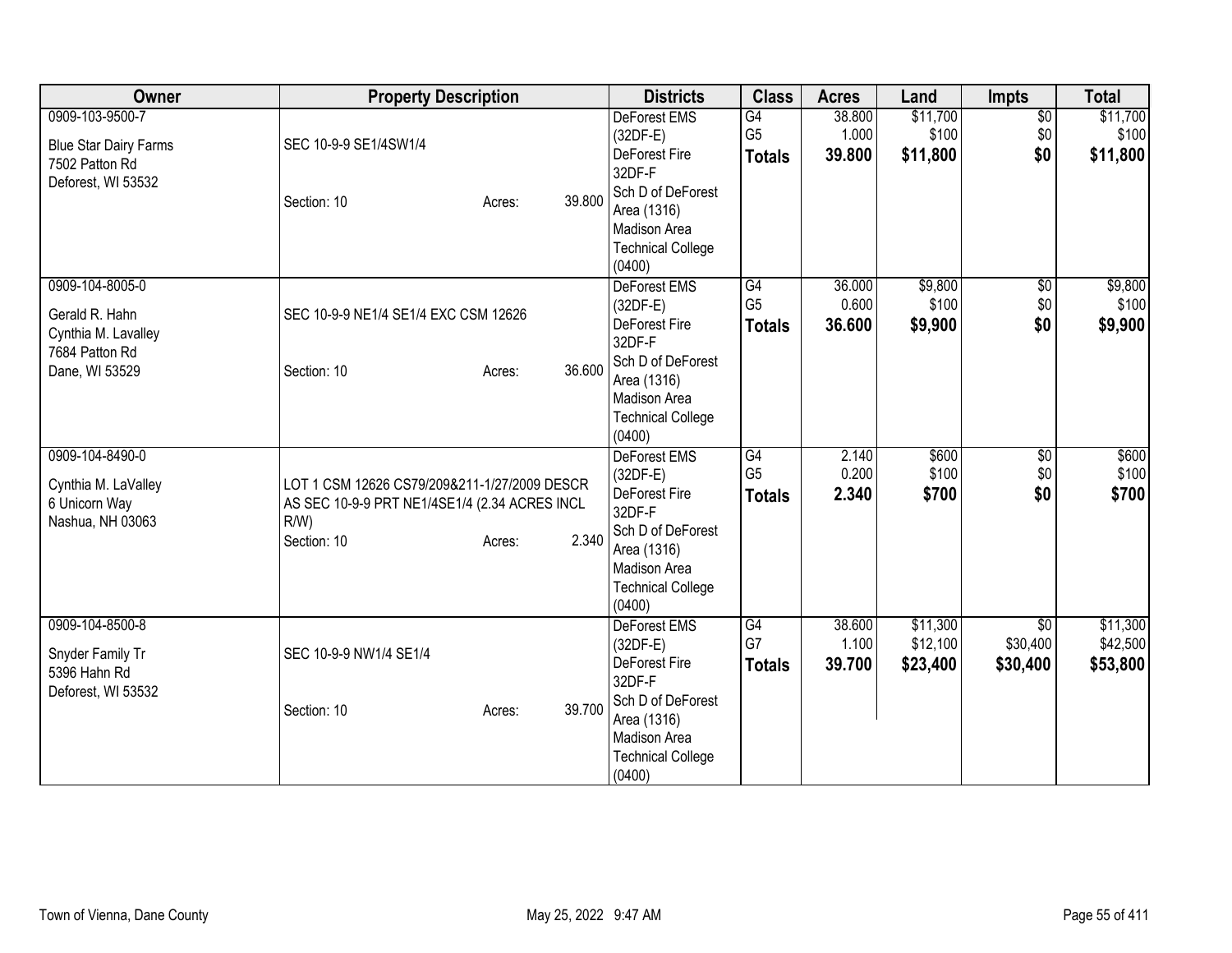| Owner                        | <b>Property Description</b>                  |                  | <b>Districts</b>         | <b>Class</b>   | <b>Acres</b> | Land      | <b>Impts</b>    | <b>Total</b> |
|------------------------------|----------------------------------------------|------------------|--------------------------|----------------|--------------|-----------|-----------------|--------------|
| 0909-104-9000-1              | 5396 Hahn Rd                                 |                  | DeForest EMS             | G4             | 35.533       | \$11,100  | $\overline{50}$ | \$11,100     |
| Snyder Survivor's Tr, Mary E | SEC 10-9-9 SW1/4 SE1/4                       |                  | $(32DF-E)$               | G <sub>5</sub> | 0.967        | \$100     | \$0             | \$100        |
| 5396 Hahn Rd                 |                                              |                  | DeForest Fire            | G7             | 3.100        | \$97,500  | \$196,500       | \$294,000    |
| Deforest, WI 53532           |                                              |                  | 32DF-F                   | <b>Totals</b>  | 39.600       | \$108,700 | \$196,500       | \$305,200    |
|                              | Section: 10                                  | 39.600<br>Acres: | Trash P/U 01             |                |              |           |                 |              |
|                              |                                              |                  | (3201N)                  |                |              |           |                 |              |
|                              |                                              |                  | Sch D of DeForest        |                |              |           |                 |              |
|                              |                                              |                  | Area (1316)              |                |              |           |                 |              |
|                              |                                              |                  | <b>Madison Area</b>      |                |              |           |                 |              |
|                              |                                              |                  | <b>Technical College</b> |                |              |           |                 |              |
|                              |                                              |                  | (0400)                   |                |              |           |                 |              |
| 0909-104-9501-5              |                                              |                  | DeForest EMS             | G4             | 34.347       | \$9,900   | $\overline{50}$ | \$9,900      |
| Shamrock Acres, LLC          | SEC 10-9-9 SE1/4SE1/4 EXC CSM 9178           |                  | $(32DF-E)$               | G <sub>5</sub> | 3.000        | \$200     | \$0             | \$200        |
| 6756 Old 113 Rd              |                                              |                  | DeForest Fire            | G7             | 1.000        | \$11,000  | \$1,100         | \$12,100     |
| Dane, WI 53529               |                                              |                  | 32DF-F                   | <b>Totals</b>  | 38.347       | \$21,100  | \$1,100         | \$22,200     |
|                              | Section: 10                                  | 38.347<br>Acres: | Sch D of DeForest        |                |              |           |                 |              |
|                              |                                              |                  | Area (1316)              |                |              |           |                 |              |
|                              |                                              |                  | Madison Area             |                |              |           |                 |              |
|                              |                                              |                  | <b>Technical College</b> |                |              |           |                 |              |
|                              |                                              |                  | (0400)                   |                |              |           |                 |              |
| 0909-104-9800-3              | 5370 Hahn Rd                                 |                  | <b>DeForest EMS</b>      | G1             | 1.253        | \$113,200 | \$326,500       | \$439,700    |
| Donna R. Kelley              | LOT 1 CSM 9178 CS52/4&6-1/15/99 DESCR AS SEC |                  | $(32DF-E)$               | <b>Totals</b>  | 1.253        | \$113,200 | \$326,500       | \$439,700    |
| 5370 Hahn Rd                 | 10-9-9 PRT SE1/4SE1/4 (1.253 ACRES INCL R/W) |                  | DeForest Fire            |                |              |           |                 |              |
| Deforest, WI 53532           |                                              |                  | 32DF-F                   |                |              |           |                 |              |
|                              | Section: 10                                  | 1.253<br>Acres:  | Trash P/U 01             |                |              |           |                 |              |
|                              |                                              |                  | (3201N)                  |                |              |           |                 |              |
|                              |                                              |                  | Sch D of DeForest        |                |              |           |                 |              |
|                              |                                              |                  | Area (1316)              |                |              |           |                 |              |
|                              |                                              |                  | Madison Area             |                |              |           |                 |              |
|                              |                                              |                  | <b>Technical College</b> |                |              |           |                 |              |
|                              |                                              |                  | (0400)                   |                |              |           |                 |              |
| 0909-111-8000-4              | County Rd I                                  |                  | <b>DeForest EMS</b>      | G2             | 8.300        | \$66,400  | $\overline{60}$ | \$66,400     |
| Kelley Tr                    | SEC 11-9-9 NE1/4 NE1/4                       |                  | $(32DF-E)$               | G4             | 23.200       | \$6,700   | \$0             | \$6,700      |
| 7662 County Highway I        |                                              |                  | DeForest Fire            | G <sub>5</sub> | 8.000        | \$2,200   | \$0             | \$2,200      |
| Arlington, WI 53911          |                                              |                  | 32DF-F                   | <b>Totals</b>  | 39.500       | \$75,300  | \$0             | \$75,300     |
|                              | Section: 11                                  | 39.500<br>Acres: | Sch D of DeForest        |                |              |           |                 |              |
|                              |                                              |                  | Area (1316)              |                |              |           |                 |              |
|                              |                                              |                  | Madison Area             |                |              |           |                 |              |
|                              |                                              |                  | <b>Technical College</b> |                |              |           |                 |              |
|                              |                                              |                  | (0400)                   |                |              |           |                 |              |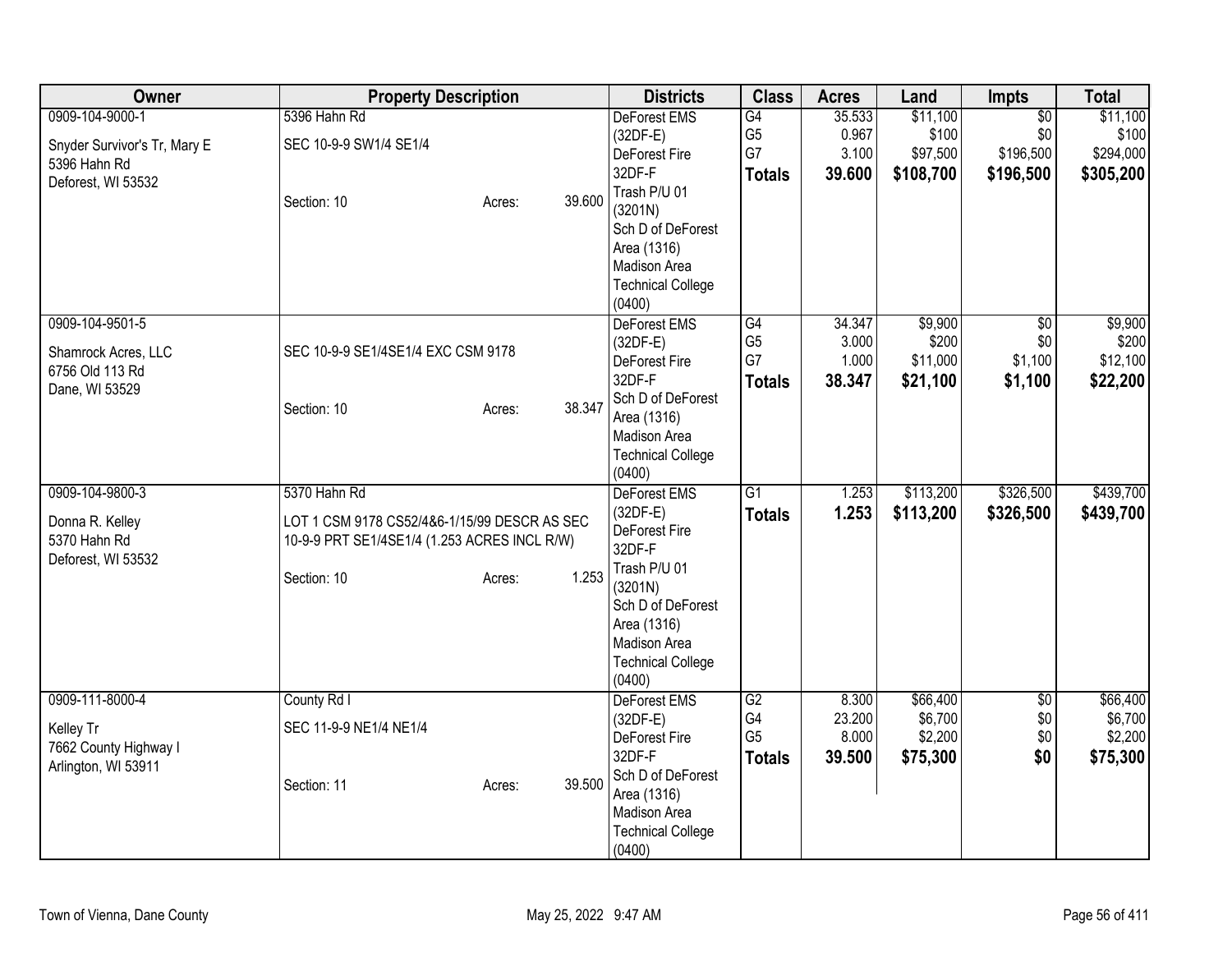| Owner                                                                                                | <b>Property Description</b>                                                                                                                             | <b>Districts</b>                                                                                                                                                                  | <b>Class</b>                                             | <b>Acres</b>                       | Land                                         | <b>Impts</b>                               | <b>Total</b>                                 |
|------------------------------------------------------------------------------------------------------|---------------------------------------------------------------------------------------------------------------------------------------------------------|-----------------------------------------------------------------------------------------------------------------------------------------------------------------------------------|----------------------------------------------------------|------------------------------------|----------------------------------------------|--------------------------------------------|----------------------------------------------|
| 0909-111-8501-0<br>Kelley Tr<br>7662 County Highway I<br>Arlington, WI 53911                         | County Rd DM<br>SEC 11-9-9 NW1/4 NE1/4 EXC CSM 10870<br>0.000<br>Section: 11<br>Acres:                                                                  | <b>DeForest EMS</b><br>$(32DF-E)$<br>DeForest Fire<br>32DF-F<br>Sch D of DeForest<br>Area (1316)<br>Madison Area<br><b>Technical College</b><br>(0400)                            | G4<br>G <sub>5</sub><br>G7<br><b>Totals</b>              | 36.250<br>1.000<br>1.000<br>38.250 | \$8,300<br>\$100<br>\$11,000<br>\$19,400     | $\sqrt{$0}$<br>\$0<br>\$69,200<br>\$69,200 | \$8,300<br>\$100<br>\$80,200<br>\$88,600     |
| 0909-111-8790-0<br>Jason D. Kelley<br>5136 County Highway Dm<br>Arlington, WI 53911                  | 5136 County Rd DM<br>LOT 1 CSM 10870 CS65/48&50-9/25/2003 DESCR AS<br>SEC 11-9-9 PRT NW1/4NE1/4 (1.00 ACRES EXCL R/W)<br>1.000<br>Section: 11<br>Acres: | DeForest EMS<br>$(32DF-E)$<br>DeForest Fire<br>32DF-F<br>Trash P/U 01<br>(3201N)<br>Sch D of DeForest<br>Area (1316)<br>Madison Area<br><b>Technical College</b><br>(0400)        | $\overline{G1}$<br><b>Totals</b>                         | 1.000<br>1.000                     | \$100,000<br>\$100,000                       | \$442,500<br>\$442,500                     | \$542,500<br>\$542,500                       |
| 0909-111-9000-2<br>Jensen Acres, LLC<br>7586 County Highway I<br>Arlington, WI 53911                 | County Rd DM<br>SEC 11-9-9 E1/2 SW1/4 NE1/4<br>19.900<br>Section: 11<br>Acres:                                                                          | <b>DeForest EMS</b><br>$(32DF-E)$<br>DeForest Fire<br>32DF-F<br>Sch D of DeForest<br>Area (1316)<br>Madison Area<br><b>Technical College</b><br>(0400)                            | G4<br>G <sub>5</sub><br><b>Totals</b>                    | 13.600<br>6.300<br>19.900          | \$4,100<br>\$4,000<br>\$8,100                | \$0<br>\$0<br>\$0                          | \$4,100<br>\$4,000<br>\$8,100                |
| 0909-111-9070-8<br>Kittleson Rev Living Tr, Roger I<br>5125 County Highway Dm<br>Arlington, WI 53911 | 5125 County Rd DM<br>SEC 11-9-9 W1/2 SW1/4 NE1/4<br>19.900<br>Section: 11<br>Acres:                                                                     | <b>DeForest EMS</b><br>$(32DF-E)$<br>DeForest Fire<br>32DF-F<br>Trash P/U 01<br>(3201N)<br>Sch D of DeForest<br>Area (1316)<br>Madison Area<br><b>Technical College</b><br>(0400) | $\overline{G1}$<br>G4<br>G <sub>5</sub><br><b>Totals</b> | 1.000<br>13.900<br>5.000<br>19.900 | \$100,000<br>\$3,700<br>\$2,200<br>\$105,900 | \$114,300<br>\$0<br>\$0<br>\$114,300       | \$214,300<br>\$3,700<br>\$2,200<br>\$220,200 |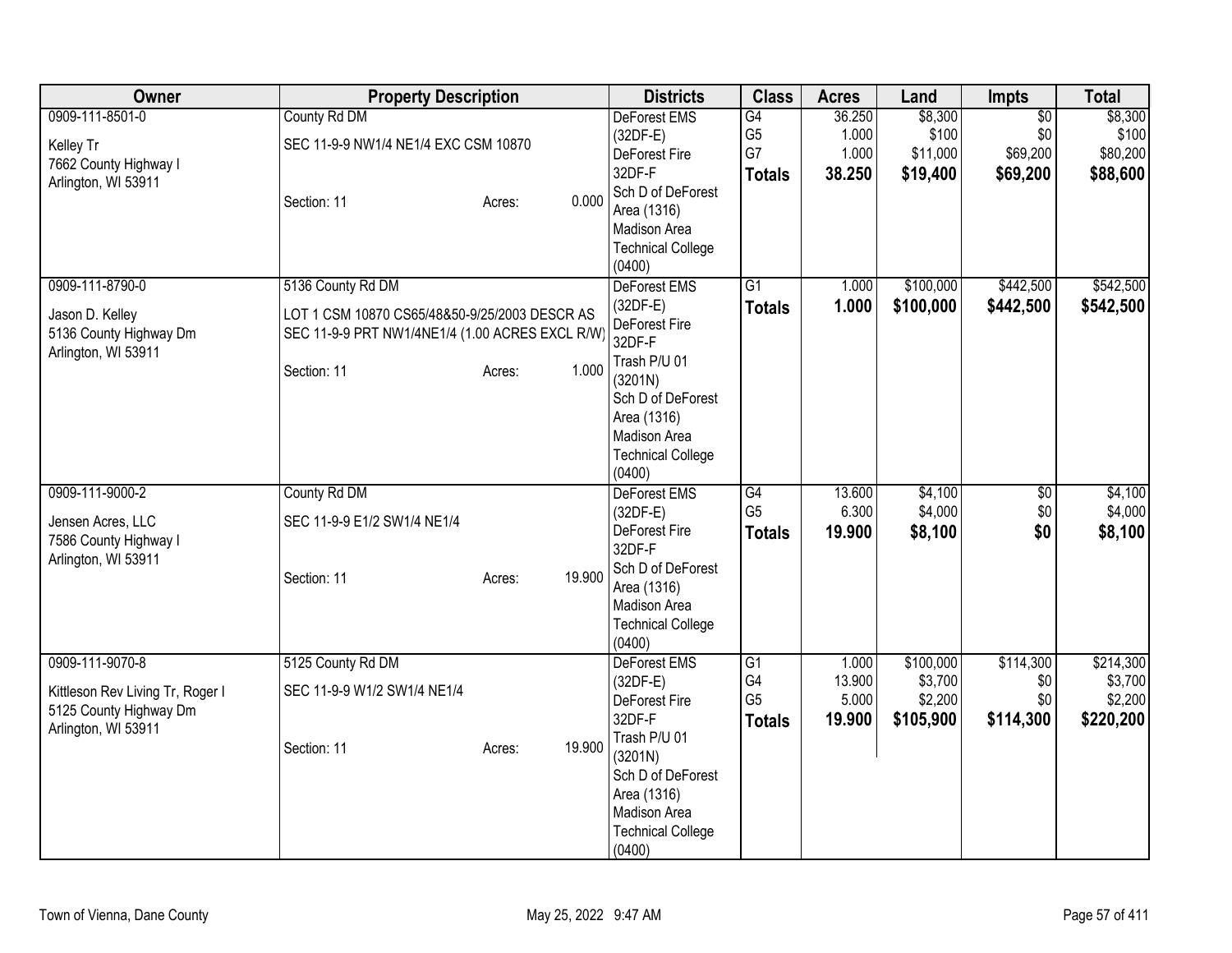| Owner                                                                                | <b>Property Description</b>                                                                                                 | <b>Districts</b>                                                                                                                | <b>Class</b>                                       | <b>Acres</b>              | Land                            | <b>Impts</b>                  | <b>Total</b>                    |
|--------------------------------------------------------------------------------------|-----------------------------------------------------------------------------------------------------------------------------|---------------------------------------------------------------------------------------------------------------------------------|----------------------------------------------------|---------------------------|---------------------------------|-------------------------------|---------------------------------|
| 0909-111-9500-7<br>Jensen Acres, LLC<br>7586 County Highway I<br>Arlington, WI 53911 | SEC 11-9-9 SE1/4 NE1/4                                                                                                      | <b>DeForest EMS</b><br>$(32DF-E)$<br>DeForest Fire<br>32DF-F                                                                    | G4<br>G <sub>5</sub><br><b>Totals</b>              | 33.400<br>6.500<br>39.900 | \$10,200<br>\$3,500<br>\$13,700 | $\overline{50}$<br>\$0<br>\$0 | \$10,200<br>\$3,500<br>\$13,700 |
|                                                                                      | 39.900<br>Section: 11<br>Acres:                                                                                             | Sch D of DeForest<br>Area (1316)<br><b>Madison Area</b><br><b>Technical College</b><br>(0400)                                   |                                                    |                           |                                 |                               |                                 |
| 0909-112-8000-3<br>Rodney W. Caldwell<br>PO Box 57                                   | SEC 11-9-9 NE1/4NW1/4 EXC TO WI DOT FOR RD R/V<br>IN DOC #5136360                                                           | DeForest EMS<br>$(32DF-E)$<br>DeForest Fire<br>32DF-F                                                                           | G4<br>G <sub>5</sub><br><b>Totals</b>              | 37.600<br>0.800<br>38.400 | \$11,400<br>\$100<br>\$11,500   | $\overline{60}$<br>\$0<br>\$0 | \$11,400<br>\$100<br>\$11,500   |
| Arlington, WI 53911                                                                  | 38.400<br>Section: 11<br>Acres:                                                                                             | Sch D of DeForest<br>Area (1316)<br>Madison Area<br><b>Technical College</b><br>(0400)                                          |                                                    |                           |                                 |                               |                                 |
| 0909-112-8500-8<br>Rodney W. Caldwell<br>PO Box 57<br>Arlington, WI 53911            | SEC 11-9-9 NW1/4NW1/4 EXC I-90-94 HWY & ALSO<br>EXC TO WI DOT FOR RD R/W IN DOC #5136360<br>22.300<br>Section: 11<br>Acres: | <b>DeForest EMS</b><br>$(32DF-E)$<br>DeForest Fire<br>32DF-F<br>Sch D of DeForest<br>Area (1316)<br>Madison Area                | $\overline{G4}$<br>G <sub>5</sub><br><b>Totals</b> | 20.800<br>1.500<br>22.300 | \$6,300<br>\$1,200<br>\$7,500   | $\overline{50}$<br>\$0<br>\$0 | \$6,300<br>\$1,200<br>\$7,500   |
| 0909-112-9001-0                                                                      |                                                                                                                             | <b>Technical College</b><br>(0400)<br>DeForest EMS                                                                              | G4                                                 | 1.870                     | \$400                           | $\overline{50}$               | \$400                           |
| Meinholz Farms Company, LLC<br>7502 Patton Rd<br>Deforest, WI 53532                  | SEC 11-9-9 SW1/4NW1/4 EXC I-90-94 HWY & EXC PRT<br>LYG W OF I-90-94 HWY<br>1.870<br>Section: 11<br>Acres:                   | $(32DF-E)$<br>DeForest Fire<br>32DF-F<br>Sch D of DeForest<br>Area (1316)<br>Madison Area<br><b>Technical College</b><br>(0400) | <b>Totals</b>                                      | 1.870                     | \$400                           | \$0                           | \$400                           |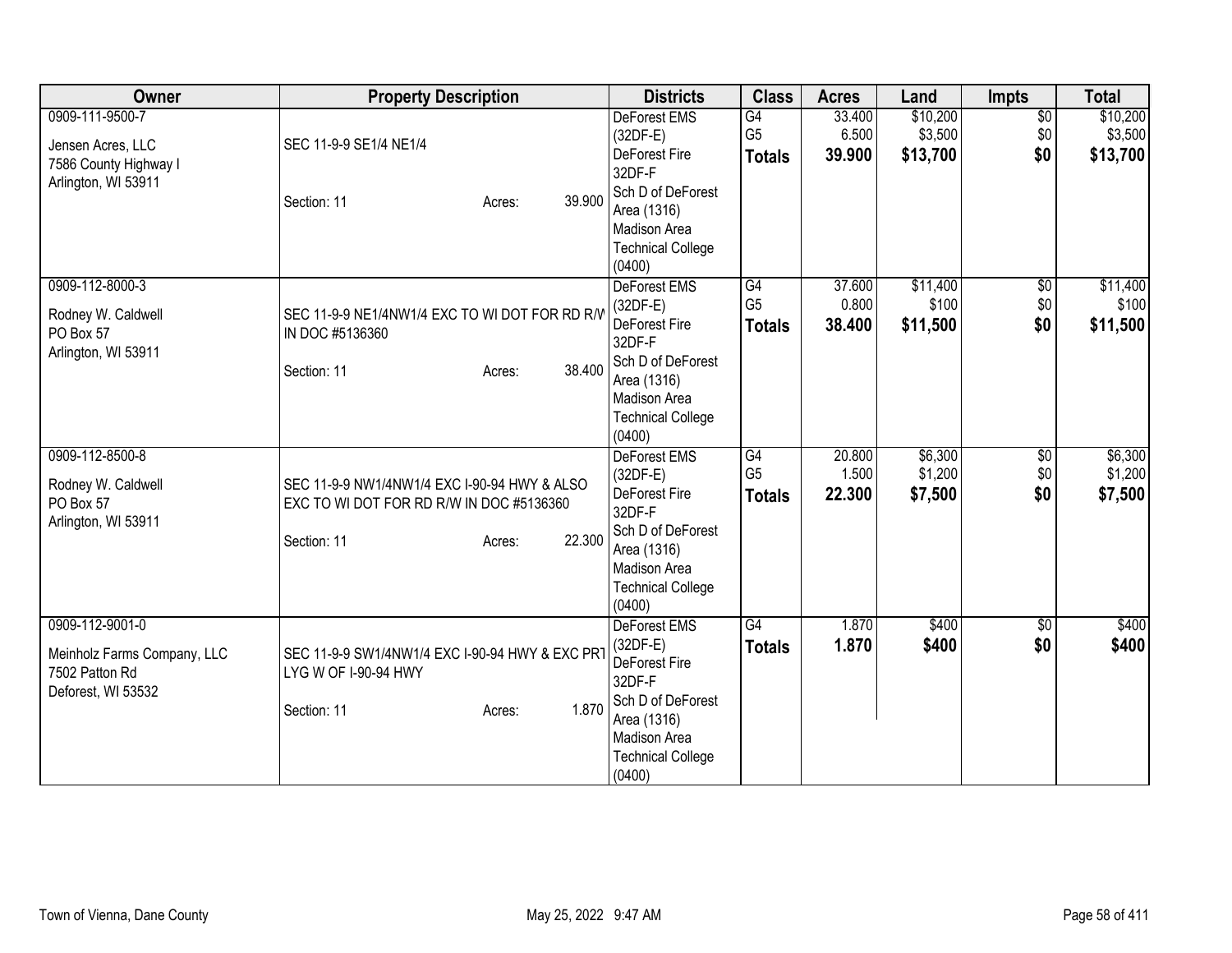| <b>Owner</b>                                                                            | <b>Property Description</b>                                                                                                                                      | <b>Districts</b>                                                                                                                                                                  | <b>Class</b>                          | <b>Acres</b>              | Land                          | <b>Impts</b>                              | <b>Total</b>                    |
|-----------------------------------------------------------------------------------------|------------------------------------------------------------------------------------------------------------------------------------------------------------------|-----------------------------------------------------------------------------------------------------------------------------------------------------------------------------------|---------------------------------------|---------------------------|-------------------------------|-------------------------------------------|---------------------------------|
| 0909-112-9051-0<br>Meinholz Farms Company, LLC<br>7502 Patton Rd<br>Deforest, WI 53532  | SEC 11-9-9 SW1/4NW1/4 EXC I-90-94 HWY & EXC PRT<br>LYG E OF I-90-94 & EXC CSM 8532<br>28.080<br>Section: 11<br>Acres:                                            | <b>DeForest EMS</b><br>$(32DF-E)$<br>DeForest Fire<br>32DF-F<br>Sch D of DeForest<br>Area (1316)<br><b>Madison Area</b><br><b>Technical College</b><br>(0400)                     | G4<br>G <sub>5</sub><br><b>Totals</b> | 24.180<br>3.900<br>28.080 | \$6,700<br>\$1,900<br>\$8,600 | $\overline{50}$<br>\$0<br>\$0             | \$6,700<br>\$1,900<br>\$8,600   |
| 0909-112-9200-9<br><b>Blue Star Dairy Farms</b><br>7502 Patton Rd<br>Deforest, WI 53532 | 7622 Wibu Rd<br>LOT 1 CSM 8532 CS46/307&309-4/7/97 DESCR AS<br>SEC 11-9-9 PRT SW1/4NW1/4 (3.529 ACRES INCL<br>$R/W$ )<br>3.529<br>Section: 11<br>Acres:          | DeForest EMS<br>$(32DF-E)$<br>DeForest Fire<br>32DF-F<br>Trash P/U 01<br>(3201N)<br>Sch D of DeForest<br>Area (1316)<br>Madison Area<br><b>Technical College</b><br>(0400)        | G4<br>G7<br><b>Totals</b>             | 1.000<br>2.529<br>3.529   | \$300<br>\$80,900<br>\$81,200 | $\overline{30}$<br>\$148,600<br>\$148,600 | \$300<br>\$229,500<br>\$229,800 |
| 0909-112-9500-6<br>Sharon E. Haug<br>5157 County Highway Dm<br>Arlington, WI 53911      | 5157 County Rd DM<br>LOT 1 CSM 2381 CS9/264-5/11/77 DESCR AS SEC<br>11-9-9 PRT SE1/4NW1/4 1.49 ACRES INCL R/W CTH<br><b>DM</b><br>1.490<br>Section: 11<br>Acres: | <b>DeForest EMS</b><br>$(32DF-E)$<br>DeForest Fire<br>32DF-F<br>Trash P/U 01<br>(3201N)<br>Sch D of DeForest<br>Area (1316)<br>Madison Area<br><b>Technical College</b><br>(0400) | G1<br><b>Totals</b>                   | 1.490<br>1.490            | \$125,500<br>\$125,500        | \$204,700<br>\$204,700                    | \$330,200<br>\$330,200          |
| 0909-112-9541-7<br>Meinholz Farms Company, LLC<br>7502 Patton Rd<br>Deforest, WI 53532  | SEC 11-9-9 SE1/4NW1/4 EXC CSM 2381 & EXC PRT<br>LYG W OF I-90-94 & EXC CSM 8546<br>31.200<br>Section: 11<br>Acres:                                               | DeForest EMS<br>$(32DF-E)$<br>DeForest Fire<br>32DF-F<br>Sch D of DeForest<br>Area (1316)<br>Madison Area<br><b>Technical College</b><br>(0400)                                   | G4<br>G <sub>5</sub><br><b>Totals</b> | 30.200<br>1.000<br>31.200 | \$7,700<br>\$100<br>\$7,800   | $\overline{50}$<br>\$0<br>\$0             | \$7,700<br>\$100<br>\$7,800     |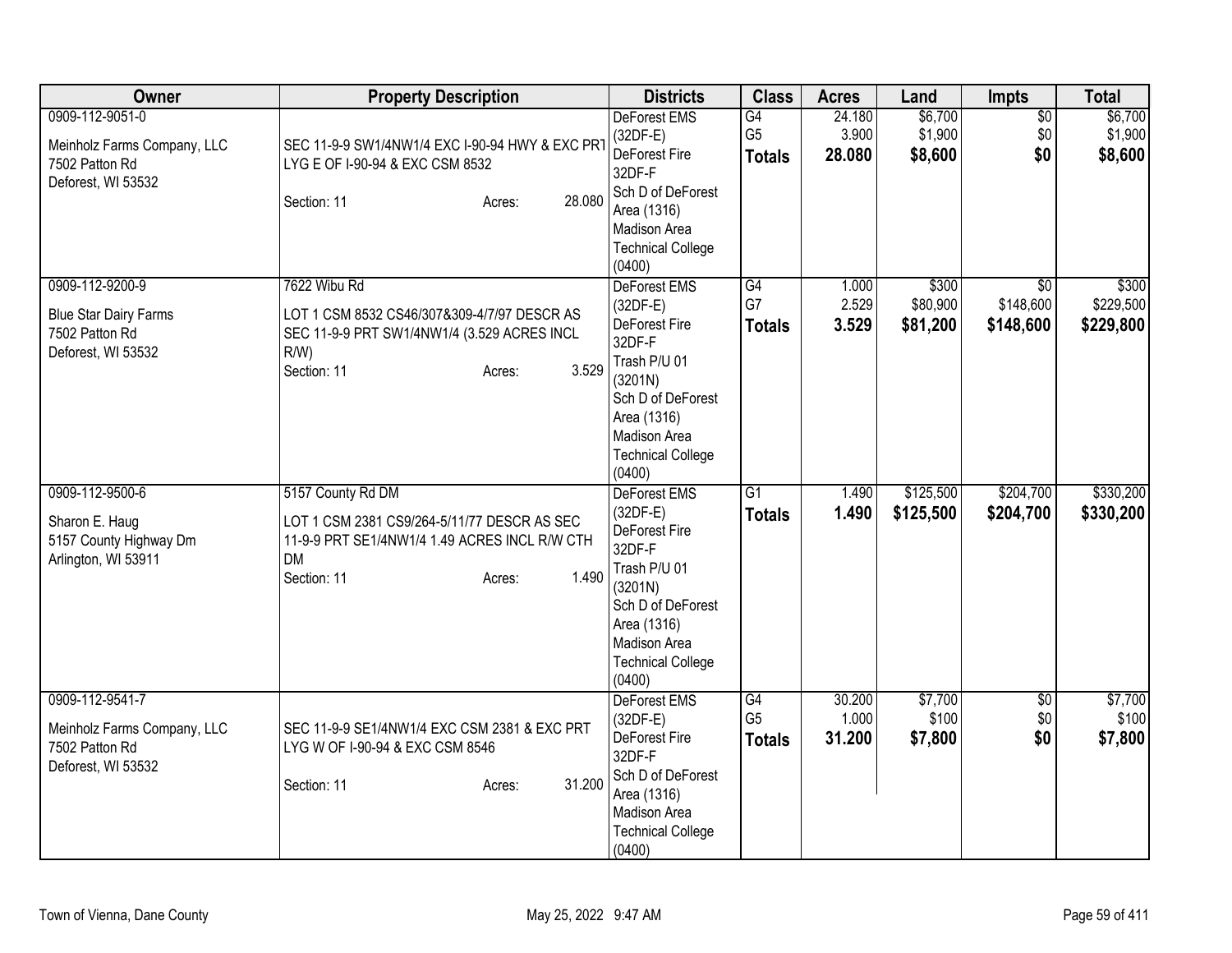| Owner                       | <b>Property Description</b>                      | <b>Districts</b>            | <b>Class</b>        | <b>Acres</b>   | Land             | <b>Impts</b>           | <b>Total</b>       |
|-----------------------------|--------------------------------------------------|-----------------------------|---------------------|----------------|------------------|------------------------|--------------------|
| 0909-112-9601-4             | 5241 County Rd DM                                | <b>DeForest EMS</b>         | $\overline{G2}$     | 0.347          | \$6,900          | $\overline{50}$        | \$6,900            |
| Patricia E. Johnson et al   | LOT 1 CSM 8546 CS47/13&14-4/18/97 DESCR AS SEC   | $(32DF-E)$<br>DeForest Fire | G4<br><b>Totals</b> | 0.693<br>1.040 | \$200<br>\$7,100 | \$0<br>\$0             | \$200<br>\$7,100   |
| 5157 County Highway Dm      | 11-9-9 PRT SE1/4NW1/4 (1.045 ACRES)              | 32DF-F                      |                     |                |                  |                        |                    |
| Arlington, WI 53911         |                                                  | Sch D of DeForest           |                     |                |                  |                        |                    |
|                             | 1.040<br>Section: 11<br>Acres:                   | Area (1316)                 |                     |                |                  |                        |                    |
|                             |                                                  | <b>Madison Area</b>         |                     |                |                  |                        |                    |
|                             |                                                  | <b>Technical College</b>    |                     |                |                  |                        |                    |
|                             |                                                  | (0400)                      |                     |                |                  |                        |                    |
| 0909-112-9710-2             |                                                  | DeForest EMS                | $\overline{G4}$     | 1.000          | \$300            | $\overline{50}$        | \$300              |
| Meinholz Farms Company, LLC | SEC 11-9-9 SE1/4NW1/4 EXC PRT LYG E OF I-90-94   | $(32DF-E)$<br>DeForest Fire | <b>Totals</b>       | 1.000          | \$300            | \$0                    | \$300              |
| 7502 Patton Rd              |                                                  | 32DF-F                      |                     |                |                  |                        |                    |
| Deforest, WI 53532          |                                                  | Sch D of DeForest           |                     |                |                  |                        |                    |
|                             | 1.000<br>Section: 11<br>Acres:                   | Area (1316)                 |                     |                |                  |                        |                    |
|                             |                                                  | Madison Area                |                     |                |                  |                        |                    |
|                             |                                                  | <b>Technical College</b>    |                     |                |                  |                        |                    |
|                             |                                                  | (0400)                      |                     |                |                  |                        |                    |
| 0909-113-8001-1             |                                                  | DeForest EMS                | G4                  | 6.070          | \$1,500          | $\overline{50}$        | \$1,500            |
| Meinholz Farms Company, LLC | SEC 11-9-9 N1/2 NE1/4SW1/4 EXC I-90-94 HWY & EXC | $(32DF-E)$<br>DeForest Fire | <b>Totals</b>       | 6.070          | \$1,500          | \$0                    | \$1,500            |
| 7502 Patton Rd              | PRT LYG W OF I-90-94 HWY                         | 32DF-F                      |                     |                |                  |                        |                    |
| Deforest, WI 53532          |                                                  | Sch D of DeForest           |                     |                |                  |                        |                    |
|                             | 6.070<br>Section: 11<br>Acres:                   | Area (1316)                 |                     |                |                  |                        |                    |
|                             |                                                  | Madison Area                |                     |                |                  |                        |                    |
|                             |                                                  | <b>Technical College</b>    |                     |                |                  |                        |                    |
|                             |                                                  | (0400)                      |                     |                |                  |                        |                    |
| 0909-113-8100-1             |                                                  | DeForest EMS<br>$(32DF-E)$  | G4                  | 8.420<br>8.420 | \$2,300          | $\overline{50}$<br>\$0 | \$2,300<br>\$2,300 |
| Meinholz Farms Company, LLC | SEC 11-9-9 N1/2 NE1/4SW1/4 EXC I-90-94 HWY & EXC | DeForest Fire               | <b>Totals</b>       |                | \$2,300          |                        |                    |
| 7502 Patton Rd              | PRT LYG E OF I-90-94 HWY                         | 32DF-F                      |                     |                |                  |                        |                    |
| Deforest, WI 53532          |                                                  | Sch D of DeForest           |                     |                |                  |                        |                    |
|                             | 8.420<br>Section: 11<br>Acres:                   | Area (1316)                 |                     |                |                  |                        |                    |
|                             |                                                  | Madison Area                |                     |                |                  |                        |                    |
|                             |                                                  | <b>Technical College</b>    |                     |                |                  |                        |                    |
|                             |                                                  | (0400)                      |                     |                |                  |                        |                    |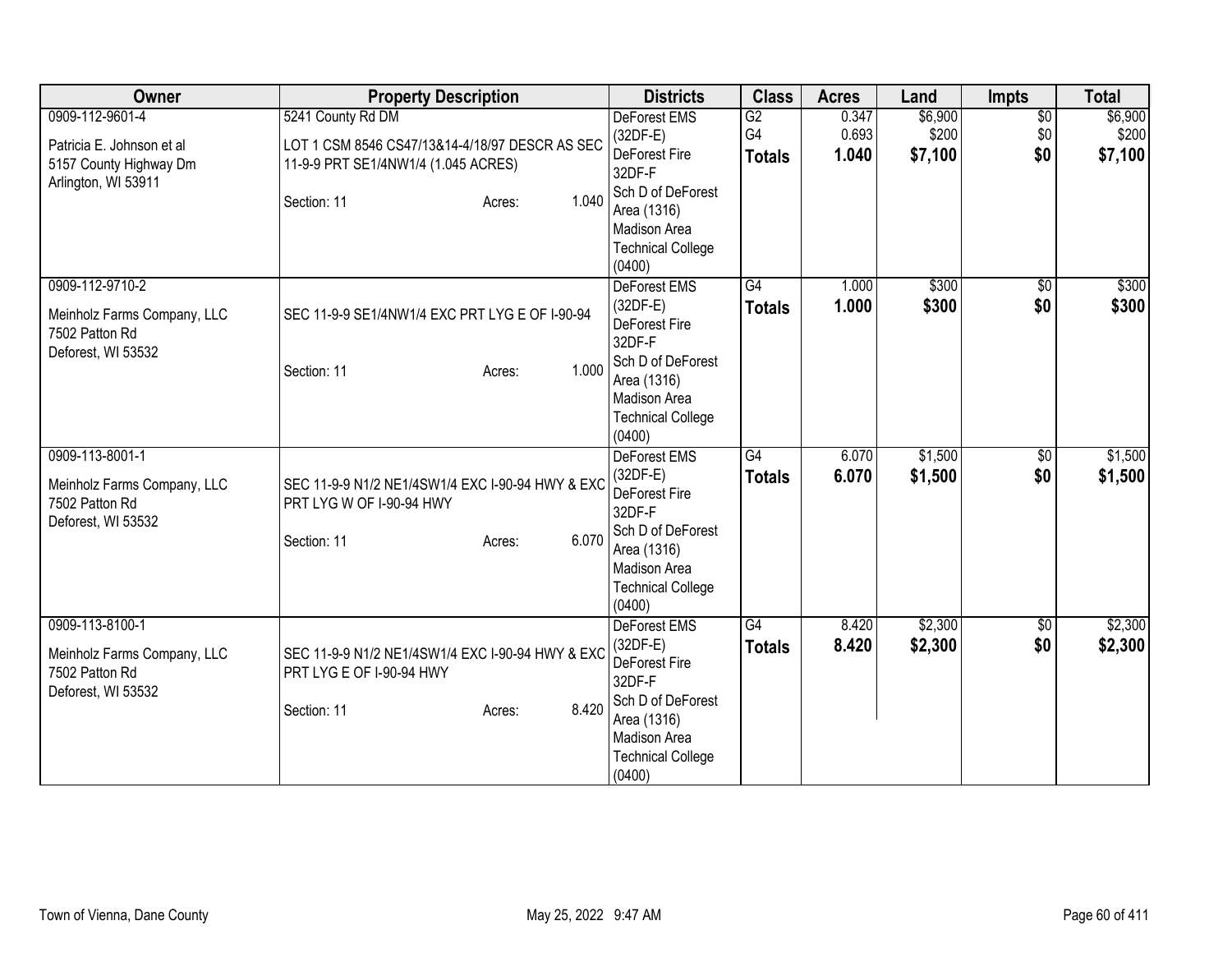| <b>Owner</b>                                                                                 | <b>Property Description</b>                                                                                 | <b>Districts</b>                                                                                                                                                           | <b>Class</b>                                | <b>Acres</b>                       | Land                                      | Impts                                            | <b>Total</b>                               |
|----------------------------------------------------------------------------------------------|-------------------------------------------------------------------------------------------------------------|----------------------------------------------------------------------------------------------------------------------------------------------------------------------------|---------------------------------------------|------------------------------------|-------------------------------------------|--------------------------------------------------|--------------------------------------------|
| 0909-113-8191-2<br>Gerald R. Hahn<br>Cynthia M. Lavalley<br>7684 Patton Rd<br>Dane, WI 53529 | SEC 11-9-9 S1/2 NE1/4SW1/4 EXC I-90-94 HWY & EXC<br>PRT LYG E OF I-90-94<br>15.200<br>Section: 11<br>Acres: | <b>DeForest EMS</b><br>$(32DF-E)$<br>DeForest Fire<br>32DF-F<br>Sch D of DeForest<br>Area (1316)<br>Madison Area<br><b>Technical College</b><br>(0400)                     | G4<br>G <sub>5</sub><br><b>Totals</b>       | 12.800<br>2.400<br>15.200          | \$3,700<br>\$1,800<br>\$5,500             | $\overline{50}$<br>\$0<br>\$0                    | \$3,700<br>\$1,800<br>\$5,500              |
| 0909-113-8400-8<br>Meinholz Farms Company, LLC<br>7502 Patton Dr<br>Deforest, WI 53532       | SEC 11-9-9 PRT S1/2 NE1/4SW1/4 LYG E OF I-90-94<br>0.630<br>Section: 11<br>Acres:                           | DeForest EMS<br>$(32DF-E)$<br>DeForest Fire<br>32DF-F<br>Sch D of DeForest<br>Area (1316)<br>Madison Area<br><b>Technical College</b><br>(0400)                            | G4<br><b>Totals</b>                         | 0.630<br>0.630                     | \$200<br>\$200                            | $\sqrt{6}$<br>\$0                                | \$200<br>\$200                             |
| 0909-113-8500-7<br>Meinholz Farms Company, LLC<br>7502 Patton Rd<br>Deforest, WI 53532       | Wibu Rd<br>SEC 11-9-9 N1/2 NW1/4 SW1/4<br>19.700<br>Section: 11<br>Acres:                                   | DeForest EMS<br>(32DF-E)<br>DeForest Fire<br>32DF-F<br>Sch D of DeForest<br>Area (1316)<br>Madison Area<br><b>Technical College</b><br>(0400)                              | G4<br>G <sub>5</sub><br><b>Totals</b>       | 19.200<br>0.500<br>19.700          | \$5,400<br>\$100<br>\$5,500               | $\overline{60}$<br>\$0<br>\$0                    | \$5,400<br>\$100<br>\$5,500                |
| 0909-113-8690-8<br>Hahn R. Le, Gerald et al<br>7684 Patton Rd<br>Dane, WI 53529              | 7530 Wibu Rd<br>SEC 11-9-9 S1/2 NW1/4 SW1/4<br>19.700<br>Section: 11<br>Acres:                              | DeForest EMS<br>$(32DF-E)$<br>DeForest Fire<br>32DF-F<br>Trash P/U 01<br>(3201N)<br>Sch D of DeForest<br>Area (1316)<br>Madison Area<br><b>Technical College</b><br>(0400) | G4<br>G <sub>5</sub><br>G7<br><b>Totals</b> | 16.200<br>0.500<br>3.000<br>19.700 | \$4,700<br>\$100<br>\$96,000<br>\$100,800 | $\overline{50}$<br>\$0<br>\$131,700<br>\$131,700 | \$4,700<br>\$100<br>\$227,700<br>\$232,500 |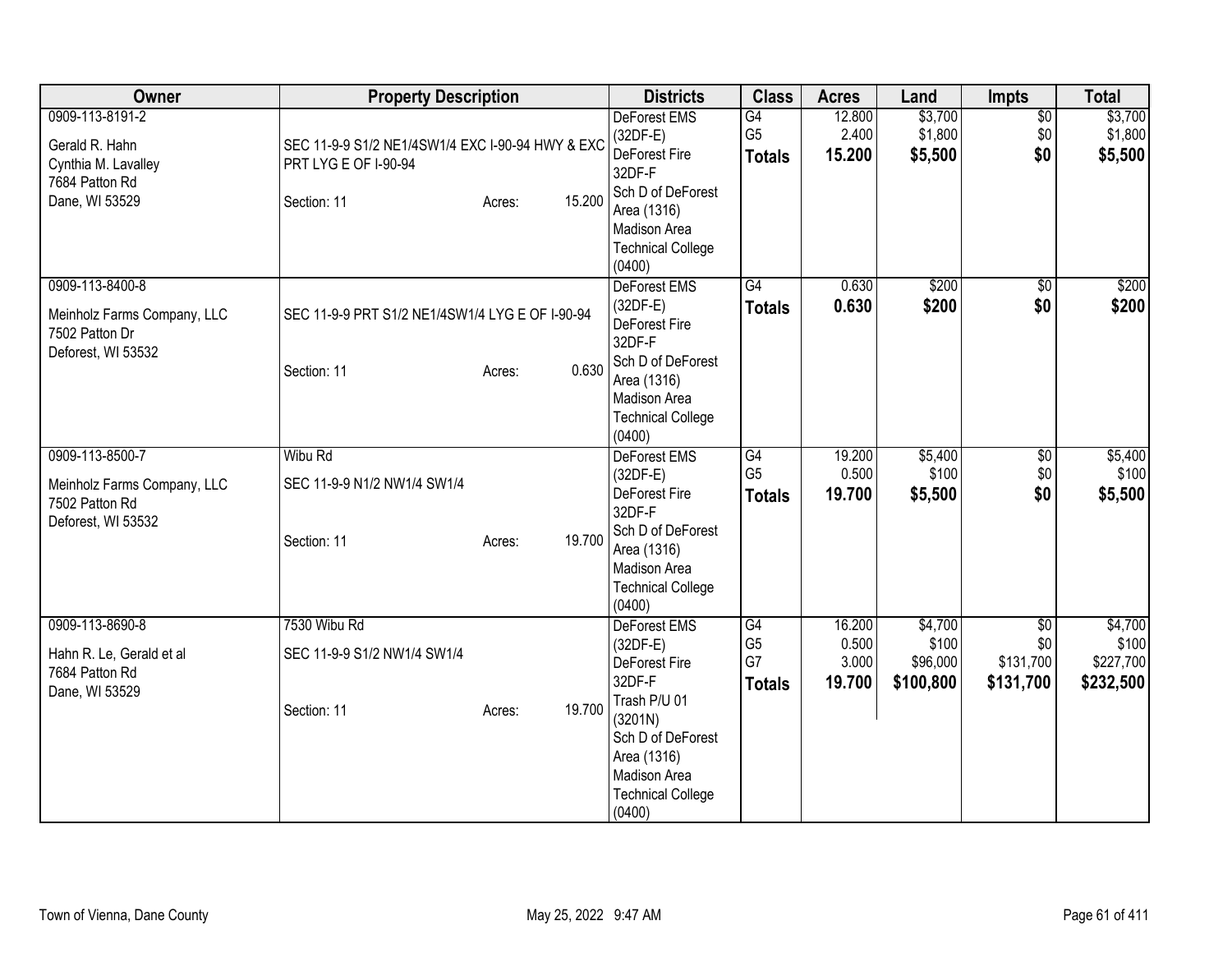| Owner                                                                              | <b>Property Description</b>                               |                  | <b>Districts</b>                                                                                                                                                                  | <b>Class</b>                                | <b>Acres</b>                       | Land                                        | Impts                                            | <b>Total</b>                                |
|------------------------------------------------------------------------------------|-----------------------------------------------------------|------------------|-----------------------------------------------------------------------------------------------------------------------------------------------------------------------------------|---------------------------------------------|------------------------------------|---------------------------------------------|--------------------------------------------------|---------------------------------------------|
| 0909-113-9000-0<br>Shamrock Acres, LLC<br>6756 Old 113 Rd<br>Dane, WI 53529        | 7458 Wibu Rd<br>SEC 11-9-9 SW1/4 SW1/4<br>Section: 11     | 39.300<br>Acres: | DeForest EMS<br>$(32DF-E)$<br>DeForest Fire<br>32DF-F<br>Trash P/U 01<br>(3201N)<br>Sch D of DeForest<br>Area (1316)                                                              | G4<br>G <sub>5</sub><br>G7<br><b>Totals</b> | 33.300<br>2.000<br>4.000<br>39.300 | \$10,300<br>\$100<br>\$111,000<br>\$121,400 | $\overline{50}$<br>\$0<br>\$193,000<br>\$193,000 | \$10,300<br>\$100<br>\$304,000<br>\$314,400 |
| 0909-113-9500-5<br>Shamrock Acres, LLC                                             | SEC 11-9-9 SE1/4 SW1/4 EXC HWY R/W                        |                  | Madison Area<br><b>Technical College</b><br>(0400)<br>DeForest EMS<br>$(32DF-E)$<br>DeForest Fire                                                                                 | G4<br>G <sub>5</sub>                        | 34.900<br>4.000                    | \$10,600<br>\$200                           | $\overline{60}$<br>\$0                           | \$10,600<br>\$200                           |
| 6756 Old 113 Rd<br>Dane, WI 53529                                                  | Section: 11                                               | 38.900<br>Acres: | 32DF-F<br>Sch D of DeForest<br>Area (1316)<br>Madison Area<br><b>Technical College</b><br>(0400)                                                                                  | <b>Totals</b>                               | 38.900                             | \$10,800                                    | \$0                                              | \$10,800                                    |
| 0909-114-8000-1<br>Gregg A. Komplin<br>7563 County Highway I<br>Deforest, WI 53532 | 7565 County Rd I<br>SEC 11-9-9 NE1/4 SE1/4<br>Section: 11 | 39.700<br>Acres: | <b>DeForest EMS</b><br>$(32DF-E)$<br>DeForest Fire<br>32DF-F<br>Trash P/U 01<br>(3201N)<br>Sch D of DeForest<br>Area (1316)<br>Madison Area<br><b>Technical College</b><br>(0400) | G4<br>G <sub>5</sub><br>G7<br><b>Totals</b> | 34.700<br>2.000<br>3.000<br>39.700 | \$10,000<br>\$500<br>\$96,000<br>\$106,500  | \$0<br>\$0<br>\$222,500<br>\$222,500             | \$10,000<br>\$500<br>\$318,500<br>\$329,000 |
| 0909-114-8500-6<br>Gregg A. Komplin<br>7563 County Highway I<br>Deforest, WI 53532 | SEC 11-9-9 NW1/4 SE1/4<br>Section: 11                     | 39.000<br>Acres: | DeForest EMS<br>$(32DF-E)$<br>DeForest Fire<br>32DF-F<br>Sch D of DeForest<br>Area (1316)<br>Madison Area<br><b>Technical College</b><br>(0400)                                   | G4<br><b>Totals</b>                         | 39.000<br>39.000                   | \$10,500<br>\$10,500                        | \$0<br>\$0                                       | \$10,500<br>\$10,500                        |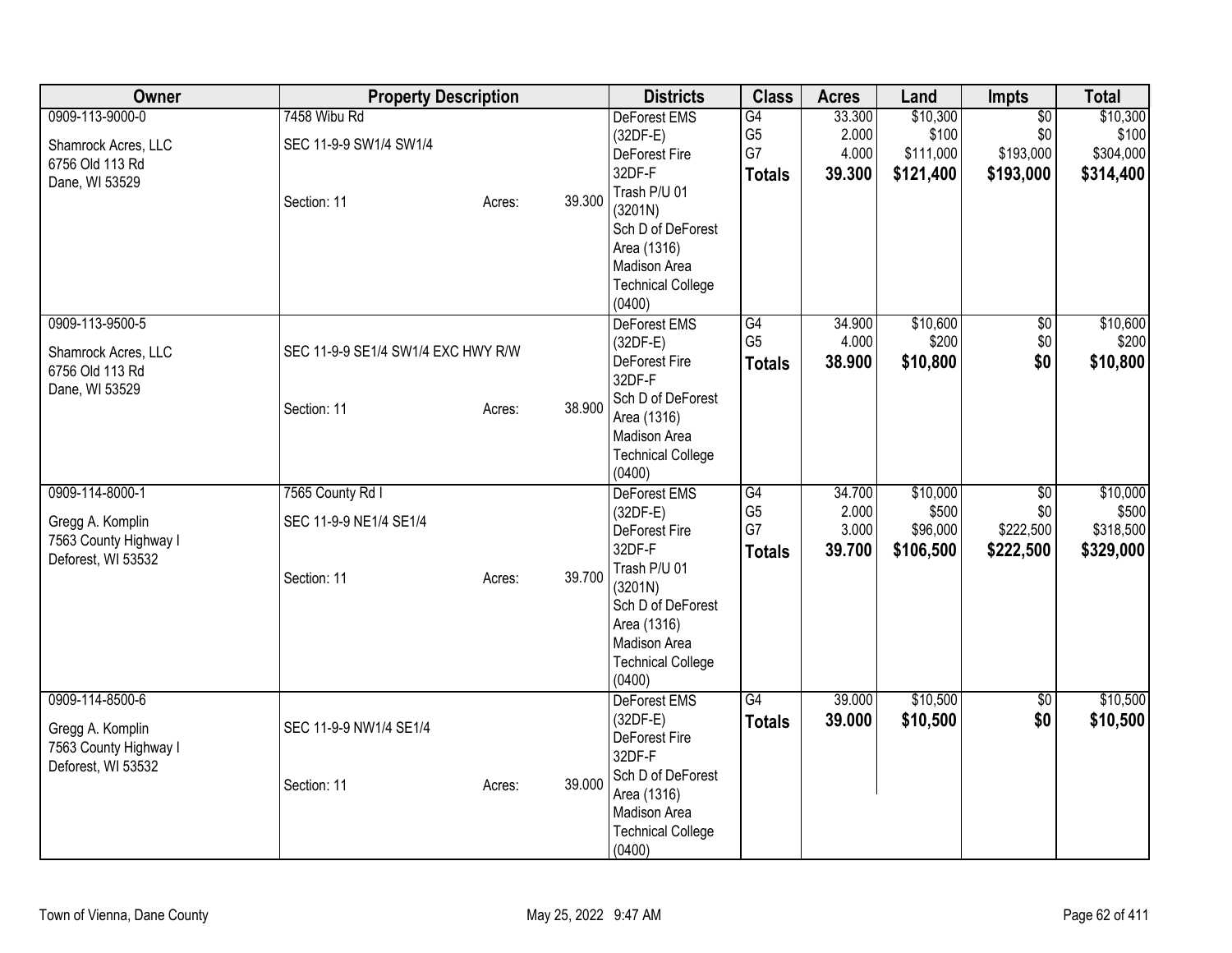| <b>Owner</b>                                                                         | <b>Property Description</b>                                                                                       |        | <b>Districts</b>                                                                                          | <b>Class</b>                          | <b>Acres</b>               | Land                           | <b>Impts</b>                  | <b>Total</b>                   |
|--------------------------------------------------------------------------------------|-------------------------------------------------------------------------------------------------------------------|--------|-----------------------------------------------------------------------------------------------------------|---------------------------------------|----------------------------|--------------------------------|-------------------------------|--------------------------------|
| 0909-114-9000-9<br>Gregg A. Komplin<br>7563 County Highway I<br>Deforest, WI 53532   | SEC 11-9-9 SW1/4 SE1/4 EXC SW OF HWY I90-94<br>Section: 11<br>Acres:                                              | 20,600 | <b>DeForest EMS</b><br>(32DF-E)<br>DeForest Fire<br>32DF-F<br>Sch D of DeForest<br>Area (1316)            | G4<br><b>Totals</b>                   | 20.600<br>20.600           | \$6,200<br>\$6,200             | $\overline{50}$<br>\$0        | \$6,200<br>\$6,200             |
|                                                                                      |                                                                                                                   |        | Madison Area<br><b>Technical College</b><br>(0400)                                                        |                                       |                            |                                |                               |                                |
| 0909-114-9150-8<br>Snyder Family Tr<br>5396 Hahn Rd<br>Deforest, WI 53532            | Hahn Rd<br>SEC 11-9-9 PRT SW1/4 SE1/4 LYG S & W OF SW R/W<br><b>INTERSTATE HWY 90-94</b><br>Section: 11<br>Acres: | 8.700  | DeForest EMS<br>$(32DF-E)$<br>DeForest Fire<br>32DF-F<br>Sch D of DeForest<br>Area (1316)<br>Madison Area | G4<br><b>Totals</b>                   | 8.700<br>8.700             | \$2,500<br>\$2,500             | $\sqrt{6}$<br>\$0             | \$2,500<br>\$2,500             |
| 0909-114-9500-4<br>Gregg A. Komplin                                                  | SEC 11-9-9 SE1/4 SE1/4                                                                                            |        | <b>Technical College</b><br>(0400)<br>DeForest EMS<br>$(32DF-E)$<br>DeForest Fire                         | G4<br>G <sub>5</sub><br><b>Totals</b> | 37.600<br>2.000<br>39.600  | \$11,700<br>\$100<br>\$11,800  | $\overline{60}$<br>\$0<br>\$0 | \$11,700<br>\$100<br>\$11,800  |
| 7563 County Highway I<br>Deforest, WI 53532                                          | Section: 11<br>Acres:                                                                                             | 39.600 | 32DF-F<br>Sch D of DeForest<br>Area (1316)<br><b>Madison Area</b><br><b>Technical College</b><br>(0400)   |                                       |                            |                                |                               |                                |
| 0909-121-8000-2<br>Jensen Acres, LLC<br>7586 County Highway I<br>Arlington, WI 53911 | SEC 12-9-9 NE1/4NE1/4                                                                                             |        | <b>DeForest EMS</b><br>$(32DF-E)$<br>DeForest Fire<br>32DF-F                                              | G4<br>G <sub>5</sub><br><b>Totals</b> | 24.000<br>15.300<br>39.300 | \$7,500<br>\$9,900<br>\$17,400 | $\overline{60}$<br>\$0<br>\$0 | \$7,500<br>\$9,900<br>\$17,400 |
|                                                                                      | Section: 12<br>Acres:                                                                                             | 39.300 | Sch D of DeForest<br>Area (1316)<br>Madison Area<br><b>Technical College</b><br>(0400)                    |                                       |                            |                                |                               |                                |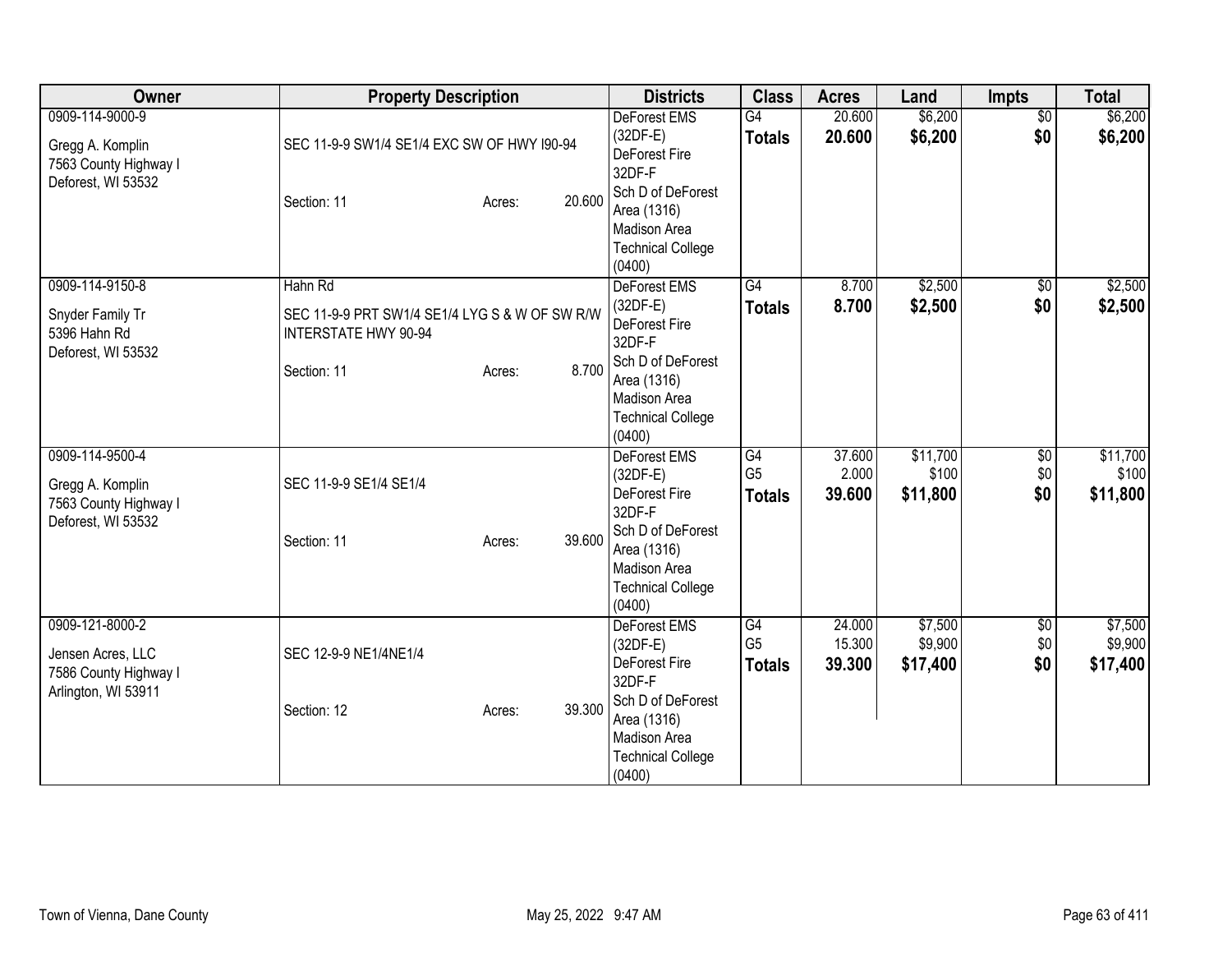| Owner                                                                                     | <b>Property Description</b>                                                                                                                                   | <b>Districts</b>                                                                                                                                       | <b>Class</b>                                | <b>Acres</b>                       | Land                                     | Impts                              | <b>Total</b>                              |
|-------------------------------------------------------------------------------------------|---------------------------------------------------------------------------------------------------------------------------------------------------------------|--------------------------------------------------------------------------------------------------------------------------------------------------------|---------------------------------------------|------------------------------------|------------------------------------------|------------------------------------|-------------------------------------------|
| 0909-121-8500-7<br>Noah G. Campbell et al<br>4887 County Highway Dm<br>Deforest, WI 53532 | SEC 12-9-9 NW1/4 NE1/4 EXC W 715 FT OF E 748 FT<br>OF S 619 FT THF SUBJ TO INGRESS EGRESS ESMT<br>IN R13697/34 & R17565/64<br>29.200<br>Section: 12<br>Acres: | <b>DeForest EMS</b><br>$(32DF-E)$<br>DeForest Fire<br>32DF-F<br>Sch D of DeForest<br>Area (1316)<br>Madison Area<br><b>Technical College</b><br>(0400) | G4<br>G <sub>5</sub><br><b>Totals</b>       | 27.000<br>2.200<br>29.200          | \$7,500<br>\$3,600<br>\$11,100           | $\overline{50}$<br>\$0<br>\$0      | \$7,500<br>\$3,600<br>\$11,100            |
| 0909-121-8810-2                                                                           | 4852 County Rd DM                                                                                                                                             | DeForest EMS                                                                                                                                           | $\overline{G4}$                             | 6.100                              | \$1,700                                  | $\overline{50}$                    | \$1,700                                   |
| Ray M. Wipperfurth<br>4852 County Highway Dm<br>Deforest, WI 53532                        | SEC 12-9-9 PRT NW1/4NE1/4 W 715 FT OF E 748 FT<br>OF S 619 FT THF                                                                                             | $(32DF-E)$<br>DeForest Fire<br>32DF-F<br>Trash P/U 01                                                                                                  | G <sub>5</sub><br>G7<br><b>Totals</b>       | 1.000<br>3.000<br>10.100           | \$100<br>\$96,000<br>\$97,800            | \$0<br>\$204,500<br>\$204,500      | \$100<br>\$300,500<br>\$302,300           |
|                                                                                           | 10.100<br>Section: 12<br>Acres:                                                                                                                               | (3201N)<br>Sch D of DeForest<br>Area (1316)<br>Madison Area<br><b>Technical College</b><br>(0400)                                                      |                                             |                                    |                                          |                                    |                                           |
| 0909-121-9000-0<br>Jensen Acres, LLC<br>7586 County Highway I<br>Arlington, WI 53911      | 4887 County Rd DM<br>SEC 12-9-9 SW1/4 NE1/4<br>39.600<br>Section: 12<br>Acres:                                                                                | <b>DeForest EMS</b><br>$(32DF-E)$<br>DeForest Fire<br>32DF-F<br>Sch D of DeForest<br>Area (1316)<br>Madison Area<br><b>Technical College</b>           | G4<br>G <sub>5</sub><br>G7<br><b>Totals</b> | 37.900<br>1.000<br>0.700<br>39.600 | \$11,100<br>\$100<br>\$7,700<br>\$18,900 | \$0<br>\$0<br>\$14,200<br>\$14,200 | \$11,100<br>\$100<br>\$21,900<br>\$33,100 |
| 0909-121-9500-5                                                                           |                                                                                                                                                               | (0400)<br>DeForest EMS                                                                                                                                 | G4                                          | 38.700                             | \$12,100                                 | $\overline{50}$                    | \$12,100                                  |
| Herschleb Tr, K & P<br>W6850 County Highway Dm<br>Deforest, WI 53532                      | SEC 12-9-9 SE1/4 NE1/4                                                                                                                                        | $(32DF-E)$<br>DeForest Fire<br>32DF-F                                                                                                                  | G <sub>5</sub><br><b>Totals</b>             | 1.000<br>39.700                    | \$100<br>\$12,200                        | \$0<br>\$0                         | \$100<br>\$12,200                         |
|                                                                                           | 39.700<br>Section: 12<br>Acres:                                                                                                                               | Sch D of DeForest<br>Area (1316)<br>Madison Area<br><b>Technical College</b><br>(0400)                                                                 |                                             |                                    |                                          |                                    |                                           |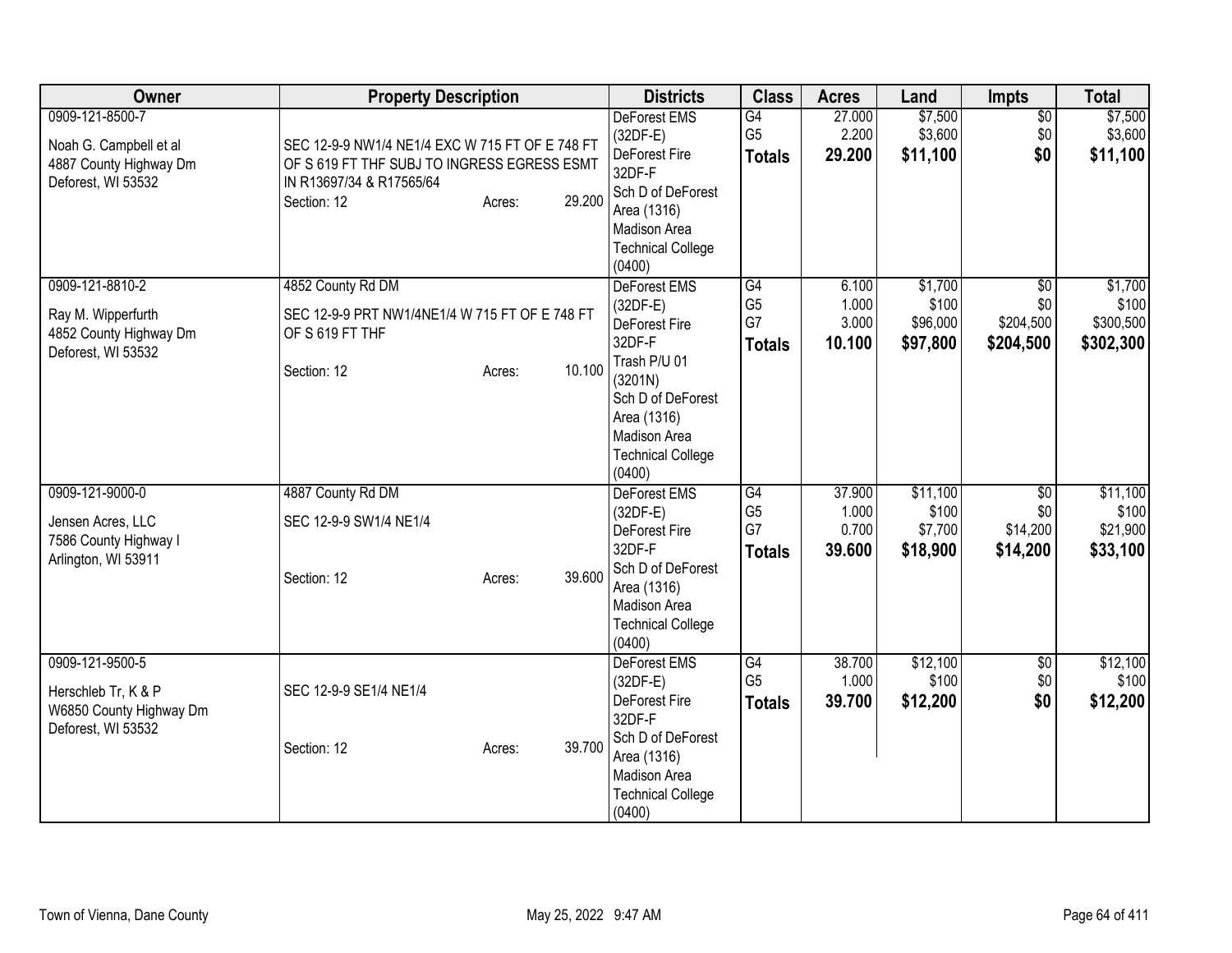| Owner                                                                                       | <b>Property Description</b>                                                                                                                                                              | <b>Districts</b>                                                                                                                                                           | <b>Class</b>                                             | <b>Acres</b>                       | Land                                       | <b>Impts</b>                                     | <b>Total</b>                               |
|---------------------------------------------------------------------------------------------|------------------------------------------------------------------------------------------------------------------------------------------------------------------------------------------|----------------------------------------------------------------------------------------------------------------------------------------------------------------------------|----------------------------------------------------------|------------------------------------|--------------------------------------------|--------------------------------------------------|--------------------------------------------|
| 0909-122-8000-1<br>Nathan G. Campbell et al<br>4887 County Highway Dm<br>Deforest, WI 53532 | SEC 12-9-9 NE1/4 NW1/4 ALSO JT RD AGRMT IN<br>R17565/64<br>39.300<br>Section: 12<br>Acres:                                                                                               | DeForest EMS<br>$(32DF-E)$<br>DeForest Fire<br>32DF-F<br>Sch D of DeForest<br>Area (1316)<br>Madison Area<br><b>Technical College</b><br>(0400)                            | G4<br>G <sub>5</sub><br><b>Totals</b>                    | 38.300<br>1.000<br>39.300          | \$11,000<br>\$100<br>\$11,100              | $\overline{50}$<br>\$0 <br>\$0                   | \$11,000<br>\$100<br>\$11,100              |
| 0909-122-8500-6<br>Kelley Tr<br>7662 County Highway I<br>Arlington, WI 53911                | 7662 County Rd I<br>SEC 12-9-9 NW1/4NW1/4 EXC BEG NW COR SD SEC<br>TH S3DEG19'49"E 148.26 FT ALG SEC W LN TH<br>N70DEG01'40"E TO SEC N LN TH W TO POB<br>38.300<br>Section: 12<br>Acres: | DeForest EMS<br>$(32DF-E)$<br>DeForest Fire<br>32DF-F<br>Trash P/U 01<br>(3201N)<br>Sch D of DeForest<br>Area (1316)<br>Madison Area<br><b>Technical College</b><br>(0400) | $\overline{G4}$<br>G <sub>5</sub><br>G7<br><b>Totals</b> | 28.300<br>2.000<br>8.000<br>38.300 | \$8,300<br>\$100<br>\$88,000<br>\$96,400   | $\overline{30}$<br>\$0<br>\$486,800<br>\$486,800 | \$8,300<br>\$100<br>\$574,800<br>\$583,200 |
| 0909-122-8580-0<br>Deforest, Village of<br>120 S Stevenson St<br>Deforest, WI 53532         | 7706 County Rd I<br>SEC 12-9-9 NW1/4 NW1/4 EXC R7516/38 & R9241/67<br>0.000<br>Section: 12<br>Acres:                                                                                     | <b>DeForest EMS</b><br>$(32DF-E)$<br>DeForest Fire<br>32DF-F<br>Sch D of DeForest<br>Area (1316)<br>Madison Area<br><b>Technical College</b><br>(0400)                     | $\overline{X4}$<br><b>Totals</b>                         | 0.000<br>0.000                     | \$0<br>\$0                                 | $\overline{50}$<br>\$0                           | \$0<br>\$0                                 |
| 0909-122-9010-7<br>Dennis D. Sigmund<br>4993 County Highway Dm<br>Arlington, WI 53911       | 4993 County Rd DM<br>LOT 1 CSM 6497 CS31/330&331-8/9/91 DESCR AS<br>SEC 12-9-9 PRT SW1/4NW1/4 (7.50 ACRES)<br>7.500<br>Section: 12<br>Acres:                                             | DeForest EMS<br>$(32DF-E)$<br>DeForest Fire<br>32DF-F<br>Trash P/U 01<br>(3201N)<br>Sch D of DeForest<br>Area (1316)<br>Madison Area<br><b>Technical College</b><br>(0400) | $\overline{G1}$<br>G4<br>G <sub>5</sub><br><b>Totals</b> | 1.600<br>4.650<br>1.250<br>7.500   | \$131,200<br>\$1,200<br>\$900<br>\$133,300 | \$101,600<br>\$0<br>\$0<br>\$101,600             | \$232,800<br>\$1,200<br>\$900<br>\$234,900 |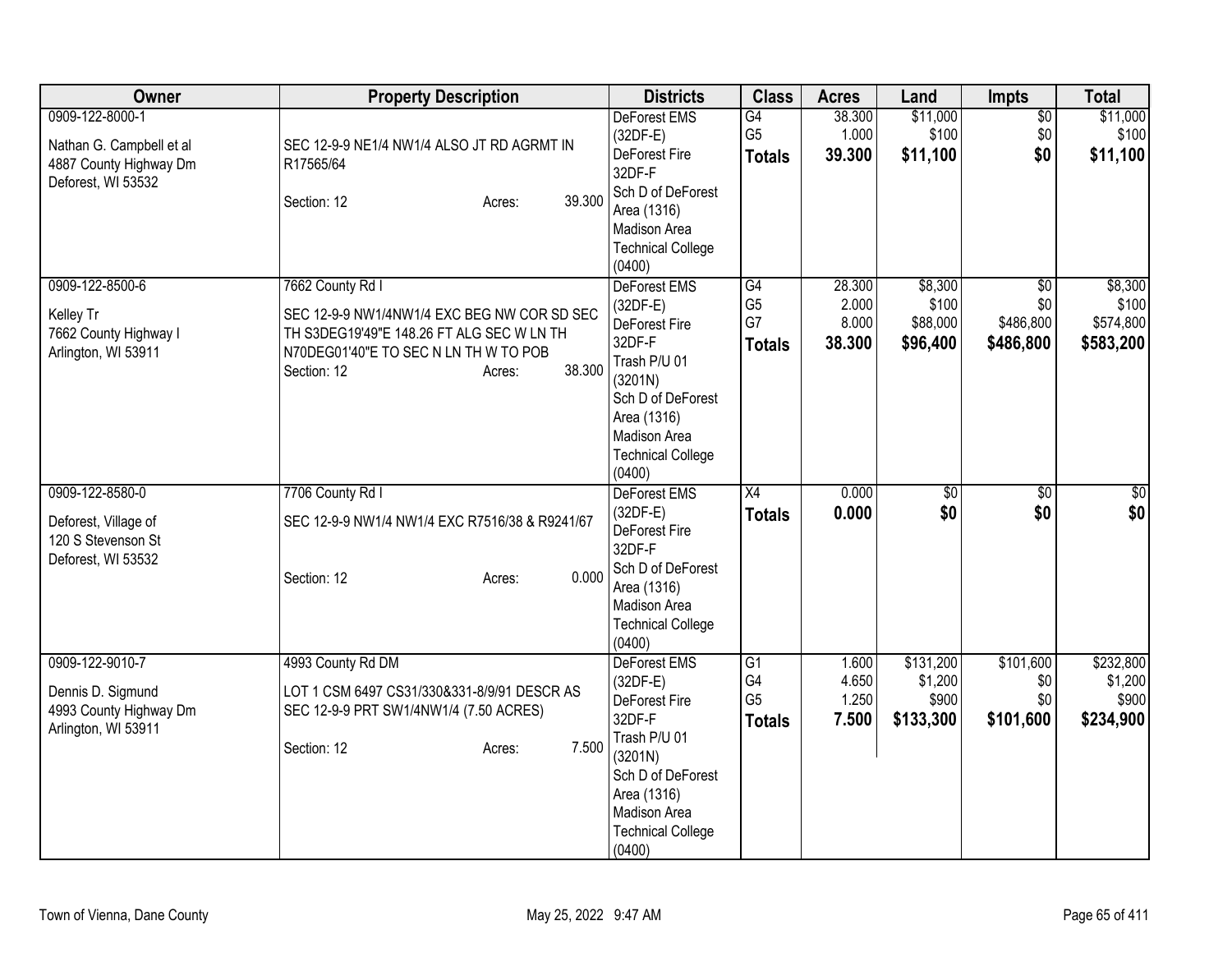| Owner                  | <b>Property Description</b>                     |                  | <b>Districts</b>                   | <b>Class</b>    | <b>Acres</b> | Land     | <b>Impts</b>    | <b>Total</b> |
|------------------------|-------------------------------------------------|------------------|------------------------------------|-----------------|--------------|----------|-----------------|--------------|
| 0909-122-9090-1        | 7586 County Rd I                                |                  | <b>DeForest EMS</b>                | G4              | 28.200       | \$7,600  | $\overline{50}$ | \$7,600      |
| Jensen Living Tr       | SEC 12-9-9 SW1/4NW1/4 EXC CSM 6497              |                  | $(32DF-E)$                         | G <sub>5</sub>  | 2.000        | \$100    | \$0             | \$100        |
| 7586 County Highway I  |                                                 |                  | DeForest Fire                      | G7              | 2.000        | \$64,000 | \$240,800       | \$304,800    |
| Arlington, WI 53911    |                                                 |                  | 32DF-F                             | <b>Totals</b>   | 32.200       | \$71,700 | \$240,800       | \$312,500    |
|                        | Section: 12                                     | 32.200<br>Acres: | Trash P/U 01                       |                 |              |          |                 |              |
|                        |                                                 |                  | (3201N)                            |                 |              |          |                 |              |
|                        |                                                 |                  | Sch D of DeForest                  |                 |              |          |                 |              |
|                        |                                                 |                  | Area (1316)                        |                 |              |          |                 |              |
|                        |                                                 |                  | Madison Area                       |                 |              |          |                 |              |
|                        |                                                 |                  | <b>Technical College</b>           |                 |              |          |                 |              |
|                        |                                                 |                  | (0400)                             |                 |              |          |                 |              |
| 0909-122-9501-0        | 4887 County Rd DM                               |                  | DeForest EMS                       | G4              | 37.000       | \$10,600 | $\overline{30}$ | \$10,600     |
| Jensen Acres, LLC      | SEC 12-9-9 SE1/4 NW1/4 EXC CSM 13796            |                  | $(32DF-E)$                         | G <sub>5</sub>  | 1.000        | \$100    | \$0             | \$100        |
| 7586 County Highway I  |                                                 |                  | DeForest Fire                      | G7              | 1.000        | \$32,000 | \$13,800        | \$45,800     |
| Arlington, WI 53911    |                                                 |                  | 32DF-F                             | <b>Totals</b>   | 39.000       | \$42,700 | \$13,800        | \$56,500     |
|                        | Section: 12                                     | 39.000<br>Acres: | Sch D of DeForest                  |                 |              |          |                 |              |
|                        |                                                 |                  | Area (1316)                        |                 |              |          |                 |              |
|                        |                                                 |                  | Madison Area                       |                 |              |          |                 |              |
|                        |                                                 |                  | <b>Technical College</b>           |                 |              |          |                 |              |
|                        |                                                 |                  | (0400)                             |                 |              |          |                 |              |
| 0909-122-9540-0        | 4887 County Rd DM                               |                  | <b>DeForest EMS</b>                | $\overline{G1}$ | 0.600        | \$74,100 | \$361,100       | \$435,200    |
| Nathan G. Campbell     | LOT 1 CSM 13796 CS91/168&170-9/4/2014 DESCR AS  |                  | $(32DF-E)$                         | <b>Totals</b>   | 0.600        | \$74,100 | \$361,100       | \$435,200    |
| Trisha R. Campbell     | SEC 12-9-9 PRT SE1/4NW1/4 (0.54 ACRES EXCL R/W) |                  | DeForest Fire<br>32DF-F            |                 |              |          |                 |              |
| 4887 County Highway Dm |                                                 |                  |                                    |                 |              |          |                 |              |
| Deforest, WI 53532     | Section: 12                                     | 0.540<br>Acres:  | Trash P/U 01                       |                 |              |          |                 |              |
|                        |                                                 |                  | (3201N)                            |                 |              |          |                 |              |
|                        |                                                 |                  | Sch D of DeForest                  |                 |              |          |                 |              |
|                        |                                                 |                  | Area (1316)<br>Madison Area        |                 |              |          |                 |              |
|                        |                                                 |                  |                                    |                 |              |          |                 |              |
|                        |                                                 |                  | <b>Technical College</b><br>(0400) |                 |              |          |                 |              |
| 0909-123-8000-0        |                                                 |                  | <b>DeForest EMS</b>                | G4              | 39.600       | \$10,200 | $\sqrt{6}$      | \$10,200     |
|                        |                                                 |                  | $(32DF-E)$                         |                 | 39.600       |          | \$0             |              |
| Jensen Acres, LLC      | SEC 12-9-9 NE1/4 SW1/4                          |                  | DeForest Fire                      | <b>Totals</b>   |              | \$10,200 |                 | \$10,200     |
| 7586 County Highway I  |                                                 |                  | 32DF-F                             |                 |              |          |                 |              |
| Arlington, WI 53911    |                                                 |                  | Sch D of DeForest                  |                 |              |          |                 |              |
|                        | Section: 12                                     | 39.600<br>Acres: | Area (1316)                        |                 |              |          |                 |              |
|                        |                                                 |                  | Madison Area                       |                 |              |          |                 |              |
|                        |                                                 |                  | <b>Technical College</b>           |                 |              |          |                 |              |
|                        |                                                 |                  | (0400)                             |                 |              |          |                 |              |
|                        |                                                 |                  |                                    |                 |              |          |                 |              |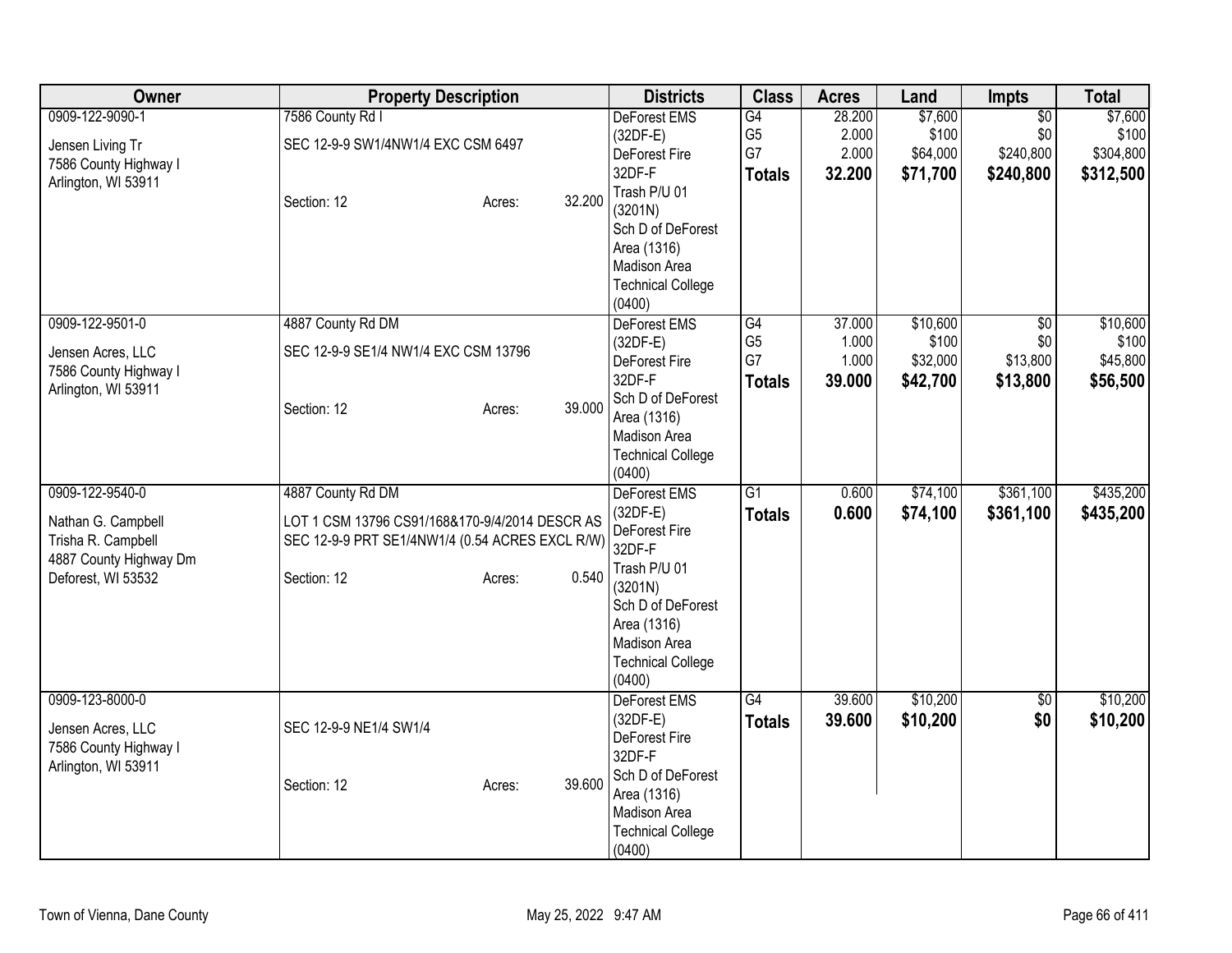| Owner                                                                                                        | <b>Property Description</b>                                    |        |        | <b>Districts</b>                                                                                                                                                                | <b>Class</b>                                | <b>Acres</b>                       | Land                                       | Impts                                            | <b>Total</b>                                |
|--------------------------------------------------------------------------------------------------------------|----------------------------------------------------------------|--------|--------|---------------------------------------------------------------------------------------------------------------------------------------------------------------------------------|---------------------------------------------|------------------------------------|--------------------------------------------|--------------------------------------------------|---------------------------------------------|
| 0909-123-8500-5<br>Stewart L. Harris<br>Cheryl A. Harris<br>4921 Hahn Rd<br>Deforest, WI 53532               | SEC 12-9-9 NW1/4 SW1/4<br>Section: 12                          | Acres: | 39.700 | <b>DeForest EMS</b><br>$(32DF-E)$<br>DeForest Fire<br>32DF-F<br>Sch D of DeForest<br>Area (1316)<br>Madison Area<br><b>Technical College</b><br>(0400)                          | G4<br>G <sub>5</sub><br><b>Totals</b>       | 38.700<br>1.000<br>39.700          | \$10,700<br>\$100<br>\$10,800              | $\overline{50}$<br>\$0<br>\$0                    | \$10,700<br>\$100<br>\$10,800               |
| 0909-123-9000-8<br>Stewart L. Harris<br>Cheryl A. Harris<br>4921 Hahn Rd<br>Deforest, WI 53532               | SEC 12-9-9 SW1/4 SW1/4<br>Section: 12                          | Acres: | 39.700 | DeForest EMS<br>$(32DF-E)$<br>DeForest Fire<br>32DF-F<br>Sch D of DeForest<br>Area (1316)<br>Madison Area<br><b>Technical College</b><br>(0400)                                 | G4<br>G <sub>5</sub><br>G7<br><b>Totals</b> | 37.200<br>1.000<br>1.500<br>39.700 | \$10,800<br>\$100<br>\$16,500<br>\$27,400  | $\overline{50}$<br>\$0<br>\$5,600<br>\$5,600     | \$10,800<br>\$100<br>\$22,100<br>\$33,000   |
| 0909-123-9500-3<br>Stewart L. Harris<br>Cheryl A. Harris<br>4921 Hahn Rd<br>Deforest, WI 53532               | 4942 Hahn Rd<br>SEC 12-9-9 SE1/4 SW1/4<br>Section: 12          | Acres: | 39.600 | DeForest EMS<br>$(32DF-E)$<br>DeForest Fire<br>32DF-F<br>Trash P/U 01<br>(3201N)<br>Sch D of DeForest<br>Area (1316)<br>Madison Area<br><b>Technical College</b><br>(0400)      | G4<br>G <sub>5</sub><br>G7<br><b>Totals</b> | 36.600<br>1.000<br>2.000<br>39.600 | \$9,900<br>\$100<br>\$64,000<br>\$74,000   | $\overline{50}$<br>\$0<br>\$73,400<br>\$73,400   | \$9,900<br>\$100<br>\$137,400<br>\$147,400  |
| 0909-124-8000-9<br>Christopher D. Kelley<br>Kelley Family Tr<br>7662 County Highway I<br>Arlington, WI 53911 | 7523 Morrisonville Rd<br>SEC 12-9-9 NE1/4 SE1/4<br>Section: 12 | Acres: | 39.600 | <b>DeForest EMS</b><br>(32DF-E)<br>DeForest Fire<br>32DF-F<br>Trash P/U 01<br>(3201N)<br>Sch D of DeForest<br>Area (1316)<br>Madison Area<br><b>Technical College</b><br>(0400) | G4<br>G <sub>5</sub><br>G7<br><b>Totals</b> | 34.600<br>2.000<br>3.000<br>39.600 | \$10,400<br>\$900<br>\$96,000<br>\$107,300 | $\overline{60}$<br>\$0<br>\$136,500<br>\$136,500 | \$10,400<br>\$900<br>\$232,500<br>\$243,800 |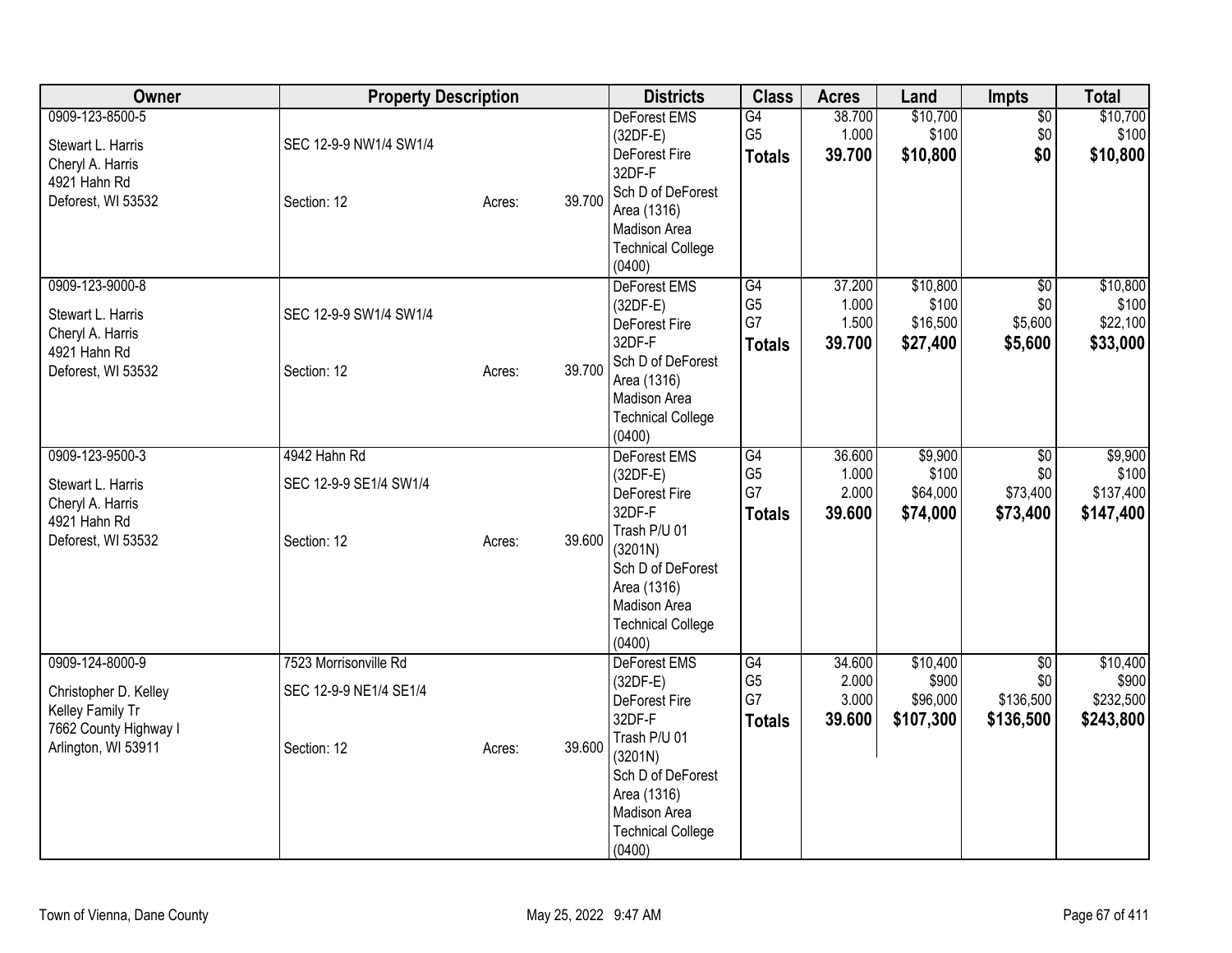| Owner                                                                                                        | <b>Property Description</b>                                                                                                                                                                                | <b>Districts</b>                                                                                                                                                                  | <b>Class</b>                                 | <b>Acres</b>                       | Land                                     | <b>Impts</b>                     | <b>Total</b>                             |
|--------------------------------------------------------------------------------------------------------------|------------------------------------------------------------------------------------------------------------------------------------------------------------------------------------------------------------|-----------------------------------------------------------------------------------------------------------------------------------------------------------------------------------|----------------------------------------------|------------------------------------|------------------------------------------|----------------------------------|------------------------------------------|
| 0909-124-8500-4<br>Christopher D. Kelley<br>Kelley Family Tr<br>7662 County Highway I<br>Arlington, WI 53911 | SEC 12-9-9 NW1/4 SE1/4<br>39.500<br>Section: 12<br>Acres:                                                                                                                                                  | DeForest EMS<br>$(32DF-E)$<br>DeForest Fire<br>32DF-F<br>Sch D of DeForest<br>Area (1316)<br>Madison Area<br><b>Technical College</b><br>(0400)                                   | G4<br><b>Totals</b>                          | 39.500<br>39.500                   | \$11,000<br>\$11,000                     | $\overline{50}$<br>\$0           | \$11,000<br>\$11,000                     |
| 0909-124-9001-0<br>Jensen Acres, LLC<br>7586 County Highway I<br>Arlington, WI 53911                         | SEC 12-9-9 SW1/4 SE1/4 EXC CSM 13483<br>38.060<br>Section: 12<br>Acres:                                                                                                                                    | <b>DeForest EMS</b><br>$(32DF-E)$<br>DeForest Fire<br>32DF-F<br>Sch D of DeForest<br>Area (1316)<br>Madison Area<br><b>Technical College</b><br>(0400)                            | G4<br>G <sub>5</sub><br>G5M<br><b>Totals</b> | 31.060<br>1.000<br>6.000<br>38.060 | \$8,200<br>\$100<br>\$13,200<br>\$21,500 | $\sqrt{$0}$<br>\$0<br>\$0<br>\$0 | \$8,200<br>\$100<br>\$13,200<br>\$21,500 |
| 0909-124-9330-0<br>Scott J. Busse<br>Kathy R. Busse<br>4842 Hahn Rd<br>Deforest, WI 53532                    | 4842 Hahn Rd<br>LOT 1 CSM 13483 CS88/4&7-4/2/2013 DESCR AS SEC<br>12-9-9 PRT SW1/4SE1/4 (1.54 ACRES)<br>1.540<br>Section: 12<br>Acres:                                                                     | DeForest EMS<br>$(32DF-E)$<br><b>DeForest Fire</b><br>32DF-F<br>Trash P/U 01<br>(3201N)<br>Sch D of DeForest<br>Area (1316)<br>Madison Area<br><b>Technical College</b><br>(0400) | G1<br><b>Totals</b>                          | 1.540<br>1.540                     | \$128,100<br>\$128,100                   | \$360,900<br>\$360,900           | \$489,000<br>\$489,000                   |
| 0909-124-9510-0<br>David J. Heath<br>Cathleen D. Heath<br>7495 Morrisonville Rd<br>Deforest, WI 53532        | 7495 Morrisonville Rd<br>LOT 1 CSM 3092 CS12/108-1/12/79 DESCR AS SEC<br>12-9-9 PRT SE1/4SE1/4 (2.783 ACRES INCL RD R/W)<br>ALSO COM AT SE COR SD SEC 12 TH N0DEG06'59"E<br>4.230<br>Section: 12<br>Acres: | DeForest EMS<br>$(32DF-E)$<br><b>DeForest Fire</b><br>32DF-F<br>Trash P/U 01<br>(3201N)<br>Sch D of DeForest<br>Area (1316)<br>Madison Area<br><b>Technical College</b><br>(0400) | G1<br><b>Totals</b>                          | 7.000<br>7.000                     | \$171,500<br>\$171,500                   | \$252,100<br>\$252,100           | \$423,600<br>\$423,600                   |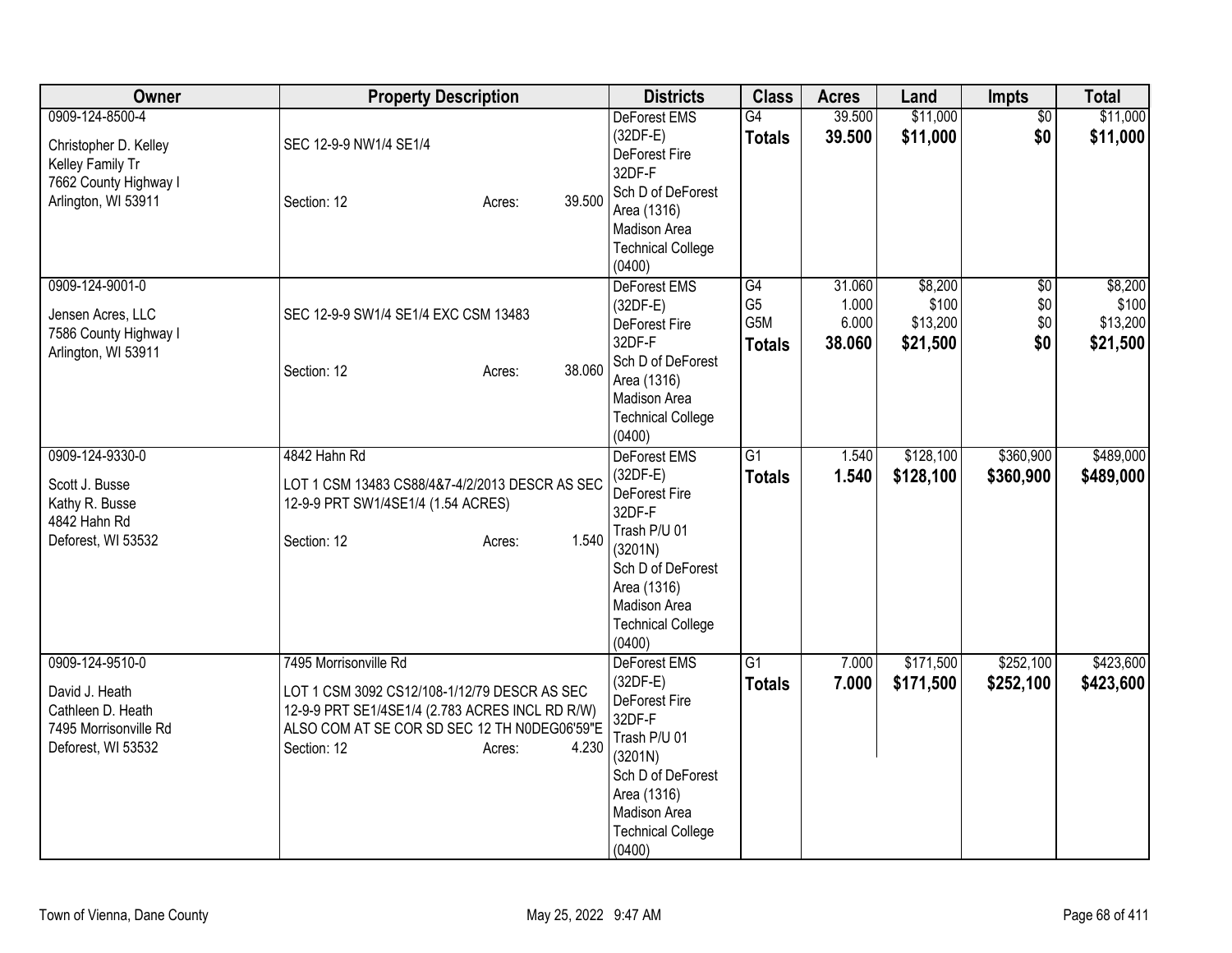| Owner                                                                                               | <b>Property Description</b>                                                                                                                                                                              | <b>Districts</b>                                                                                                                                                                  | <b>Class</b>                                              | <b>Acres</b>                       | Land                                    | <b>Impts</b>                         | <b>Total</b>                            |
|-----------------------------------------------------------------------------------------------------|----------------------------------------------------------------------------------------------------------------------------------------------------------------------------------------------------------|-----------------------------------------------------------------------------------------------------------------------------------------------------------------------------------|-----------------------------------------------------------|------------------------------------|-----------------------------------------|--------------------------------------|-----------------------------------------|
| 0909-124-9580-6<br>Jensen Acres, LLC<br>7586 County Highway I<br>Arlington, WI 53911                | SEC 12-9-9 SE1/4 SE1/4 EXC N 265 FT OF S 921 FT<br>OF E 560 FT THF EXC CSM 3092 EXC R18160/72<br>SUBJ TO INGRESS-EGRESS ESMT IN R14978/58<br>29.570<br>Section: 12<br>Acres:                             | <b>DeForest EMS</b><br>$(32DF-E)$<br>DeForest Fire<br>32DF-F<br>Sch D of DeForest<br>Area (1316)<br>Madison Area<br><b>Technical College</b><br>(0400)                            | $\overline{G4}$<br>G <sub>5</sub><br>G5M<br><b>Totals</b> | 26.070<br>2.000<br>1.500<br>29.570 | \$7,900<br>\$100<br>\$3,300<br>\$11,300 | $\overline{50}$<br>\$0<br>\$0<br>\$0 | \$7,900<br>\$100<br>\$3,300<br>\$11,300 |
| 0909-124-9940-0<br>Terry Arp<br>Pamela M. Arp<br>7493 Morrisonville Rd<br>Deforest, WI 53532        | 7493 Morrisonville Rd<br>SEC 12-9-9 PRT SE1/4SE1/4 DESCR AS COM AT SE<br>COR OF SD SEC 12 TH N0DEG07'E 656.70 FT ALG E<br>LN OF SD SEC 12 & C/L OF MORRISONVILLE RD TO<br>3.407<br>Section: 12<br>Acres: | DeForest EMS<br>$(32DF-E)$<br>DeForest Fire<br>32DF-F<br>Trash P/U 01<br>(3201N)<br>Sch D of DeForest<br>Area (1316)<br><b>Madison Area</b><br><b>Technical College</b><br>(0400) | G1<br><b>Totals</b>                                       | 2.350<br>2.350                     | \$145,000<br>\$145,000                  | \$237,400<br>\$237,400               | \$382,400<br>\$382,400                  |
| 0909-131-1008-6<br>Mark Mortimer<br>Dawn M. Mortimer<br>7384 Morrisonville Rd<br>Deforest, WI 53532 | 7384 Morrisonville Rd<br><b>VIENNA ACRES LOT 8</b><br>0.000<br>Section: 13<br>Acres:                                                                                                                     | <b>DeForest EMS</b><br>$(32DF-E)$<br>DeForest Fire<br>32DF-F<br>Trash P/U 01<br>(3201N)<br>Sch D of DeForest<br>Area (1316)<br>Madison Area<br><b>Technical College</b><br>(0400) | G1<br><b>Totals</b>                                       | 0.394<br>0.394                     | \$53,200<br>\$53,200                    | \$154,800<br>\$154,800               | \$208,000<br>\$208,000                  |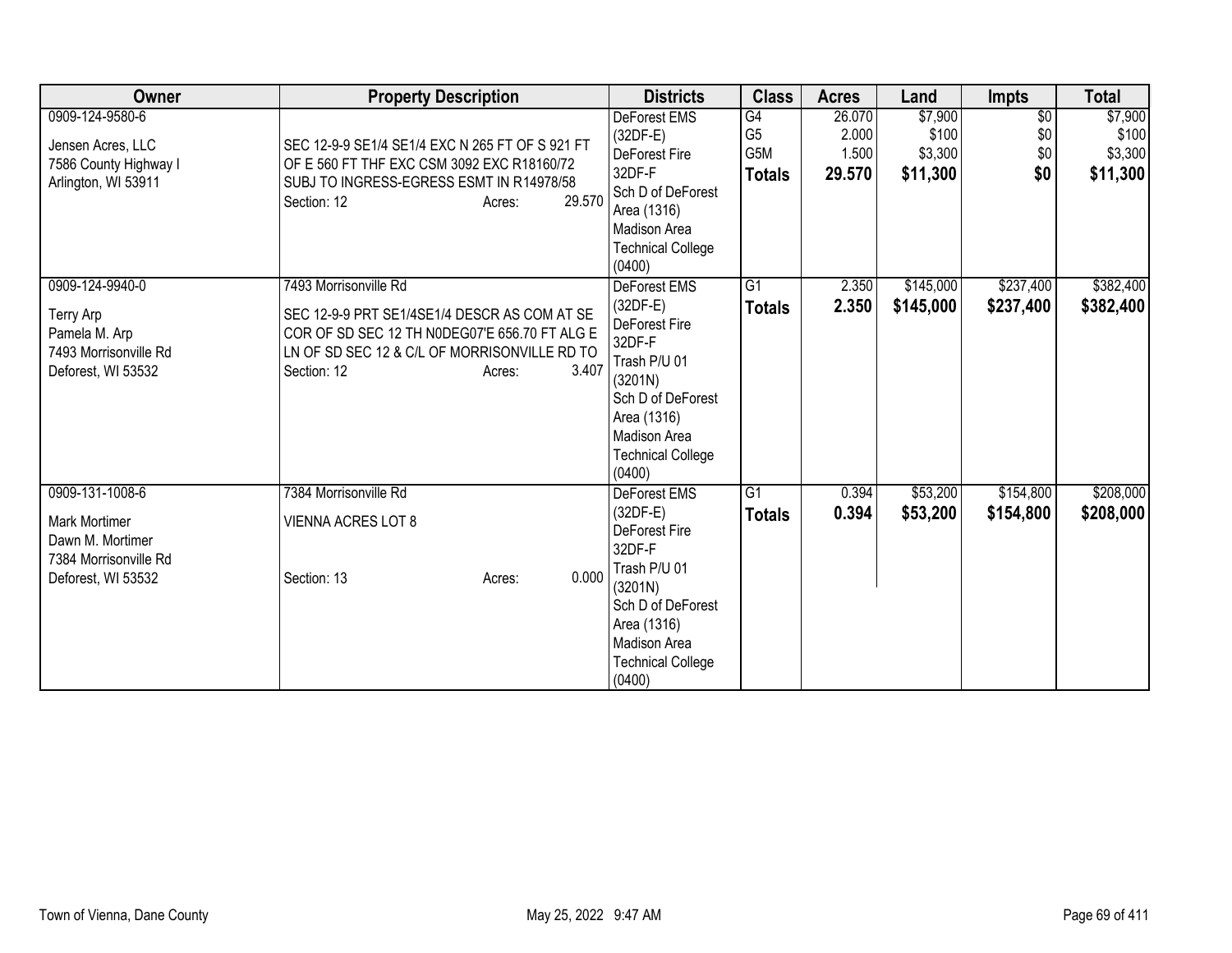| Owner                                                                                              | <b>Property Description</b>                                        |        |       | <b>Districts</b>                                                                                                                                                                | <b>Class</b>                     | <b>Acres</b>   | Land                 | Impts                  | <b>Total</b>           |
|----------------------------------------------------------------------------------------------------|--------------------------------------------------------------------|--------|-------|---------------------------------------------------------------------------------------------------------------------------------------------------------------------------------|----------------------------------|----------------|----------------------|------------------------|------------------------|
| 0909-131-1019-3<br>Bruce W. Boyer<br>Diane J. Boyer<br>7390 Morrisonville Rd<br>Deforest, WI 53532 | 7390 Morrisonville Rd<br><b>VIENNA ACRES LOT 9</b><br>Section: 13  | Acres: | 0.000 | DeForest EMS<br>(32DF-E)<br>DeForest Fire<br>32DF-F<br>Trash P/U 01<br>(3201N)<br>Sch D of DeForest<br>Area (1316)<br>Madison Area<br><b>Technical College</b><br>(0400)        | $\overline{G1}$<br><b>Totals</b> | 0.413<br>0.413 | \$55,800<br>\$55,800 | \$144,600<br>\$144,600 | \$200,400<br>\$200,400 |
| 0909-131-1030-8<br>Jhon Lebaron<br>Yolanda Knuteson<br>7394 Morrisonville Rd<br>Deforest, WI 53532 | 7394 Morrisonville Rd<br>VIENNA ACRES LOT 10<br>Section: 13        | Acres: | 0.000 | DeForest EMS<br>(32DF-E)<br>DeForest Fire<br>32DF-F<br>Trash P/U 01<br>(3201N)<br>Sch D of DeForest<br>Area (1316)<br><b>Madison Area</b><br><b>Technical College</b><br>(0400) | $\overline{G1}$<br><b>Totals</b> | 0.436<br>0.436 | \$58,900<br>\$58,900 | \$184,900<br>\$184,900 | \$243,800<br>\$243,800 |
| 0909-131-1041-5<br>William D. Renz<br>7402 Morrisonville Rd<br>Deforest, WI 53532                  | 7402 Morrisonville Rd<br><b>VIENNA ACRES LOT 11</b><br>Section: 13 | Acres: | 0.000 | <b>DeForest EMS</b><br>(32DF-E)<br>DeForest Fire<br>32DF-F<br>Trash P/U 01<br>(3201N)<br>Sch D of DeForest<br>Area (1316)<br>Madison Area<br><b>Technical College</b><br>(0400) | $\overline{G1}$<br><b>Totals</b> | 0.436<br>0.436 | \$58,900<br>\$58,900 | \$202,500<br>\$202,500 | \$261,400<br>\$261,400 |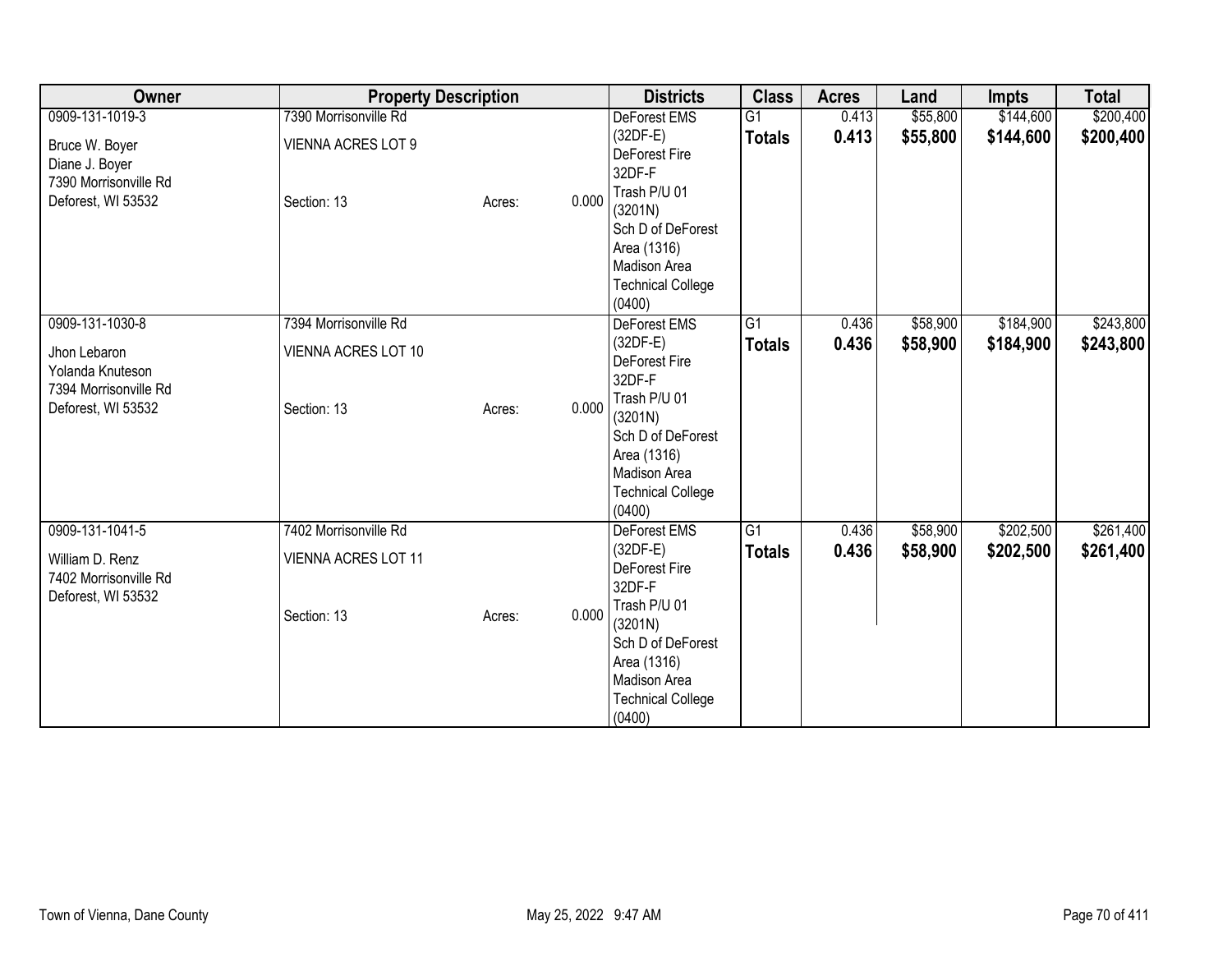| Owner                 | <b>Property Description</b>                   |                 | <b>Districts</b>            | <b>Class</b>    | <b>Acres</b> | Land     | <b>Impts</b> | <b>Total</b> |
|-----------------------|-----------------------------------------------|-----------------|-----------------------------|-----------------|--------------|----------|--------------|--------------|
| 0909-131-1052-2       | 7406 Morrisonville Rd                         |                 | <b>DeForest EMS</b>         | G1              | 0.846        | \$90,100 | \$152,400    | \$242,500    |
| Lisa M. Deltgen       | <b>VIENNA ACRES LOT 12</b>                    |                 | $(32DF-E)$                  | <b>Totals</b>   | 0.846        | \$90,100 | \$152,400    | \$242,500    |
| 7406 Morrisonville Rd |                                               |                 | DeForest Fire               |                 |              |          |              |              |
| Deforest, WI 53532    |                                               |                 | 32DF-F                      |                 |              |          |              |              |
|                       | Section: 13                                   | 0.000<br>Acres: | Trash P/U 01                |                 |              |          |              |              |
|                       |                                               |                 | (3201N)                     |                 |              |          |              |              |
|                       |                                               |                 | Sch D of DeForest           |                 |              |          |              |              |
|                       |                                               |                 | Area (1316)<br>Madison Area |                 |              |          |              |              |
|                       |                                               |                 | <b>Technical College</b>    |                 |              |          |              |              |
|                       |                                               |                 | (0400)                      |                 |              |          |              |              |
| 0909-131-1063-9       | 7410 Morrisonville Rd                         |                 | DeForest EMS                | $\overline{G1}$ | 0.840        | \$89,700 | \$219,000    | \$308,700    |
|                       |                                               |                 | $(32DF-E)$                  | <b>Totals</b>   | 0.840        | \$89,700 | \$219,000    | \$308,700    |
| Carla Bruckner        | <b>VIENNA ACRES LOT 13</b>                    |                 | DeForest Fire               |                 |              |          |              |              |
| Nicholas Bruckner     |                                               |                 | 32DF-F                      |                 |              |          |              |              |
| 7410 Morrisonville Rd |                                               |                 | Trash P/U 01                |                 |              |          |              |              |
| Deforest, WI 53532    | Section: 13                                   | 0.000<br>Acres: | (3201N)                     |                 |              |          |              |              |
|                       |                                               |                 | Sch D of DeForest           |                 |              |          |              |              |
|                       |                                               |                 | Area (1316)                 |                 |              |          |              |              |
|                       |                                               |                 | Madison Area                |                 |              |          |              |              |
|                       |                                               |                 | <b>Technical College</b>    |                 |              |          |              |              |
|                       |                                               |                 | (0400)                      |                 |              |          |              |              |
| 0909-131-6018-0       | 7350 Morrisonville Rd                         |                 | <b>DeForest EMS</b>         | $\overline{G1}$ | 0.833        | \$89,300 | \$229,800    | \$319,100    |
| Robert A. Schmidt     | LOT 1 CSM 10893 CS65/113&115-10/24/2003 F/K/A |                 | $(32DF-E)$                  | <b>Totals</b>   | 0.833        | \$89,300 | \$229,800    | \$319,100    |
| Rachael A. Schmidt    | VIENNA ACRES LOTS 1 & 2 DESCR AS SEC 13-9-9   |                 | DeForest Fire               |                 |              |          |              |              |
| 7350 Morrisonville Rd | PRT SE1/4NE1/4 (0.833 ACRES)                  |                 | 32DF-F<br>Trash P/U 01      |                 |              |          |              |              |
| Deforest, WI 53532    | Section: 13                                   | 0.833<br>Acres: | (3201N)                     |                 |              |          |              |              |
|                       |                                               |                 | Sch D of DeForest           |                 |              |          |              |              |
|                       |                                               |                 | Area (1316)                 |                 |              |          |              |              |
|                       |                                               |                 | Madison Area                |                 |              |          |              |              |
|                       |                                               |                 | <b>Technical College</b>    |                 |              |          |              |              |
|                       |                                               |                 | (0400)                      |                 |              |          |              |              |
|                       |                                               |                 | Drainage District 25        |                 |              |          |              |              |
|                       |                                               |                 | (DD25)                      |                 |              |          |              |              |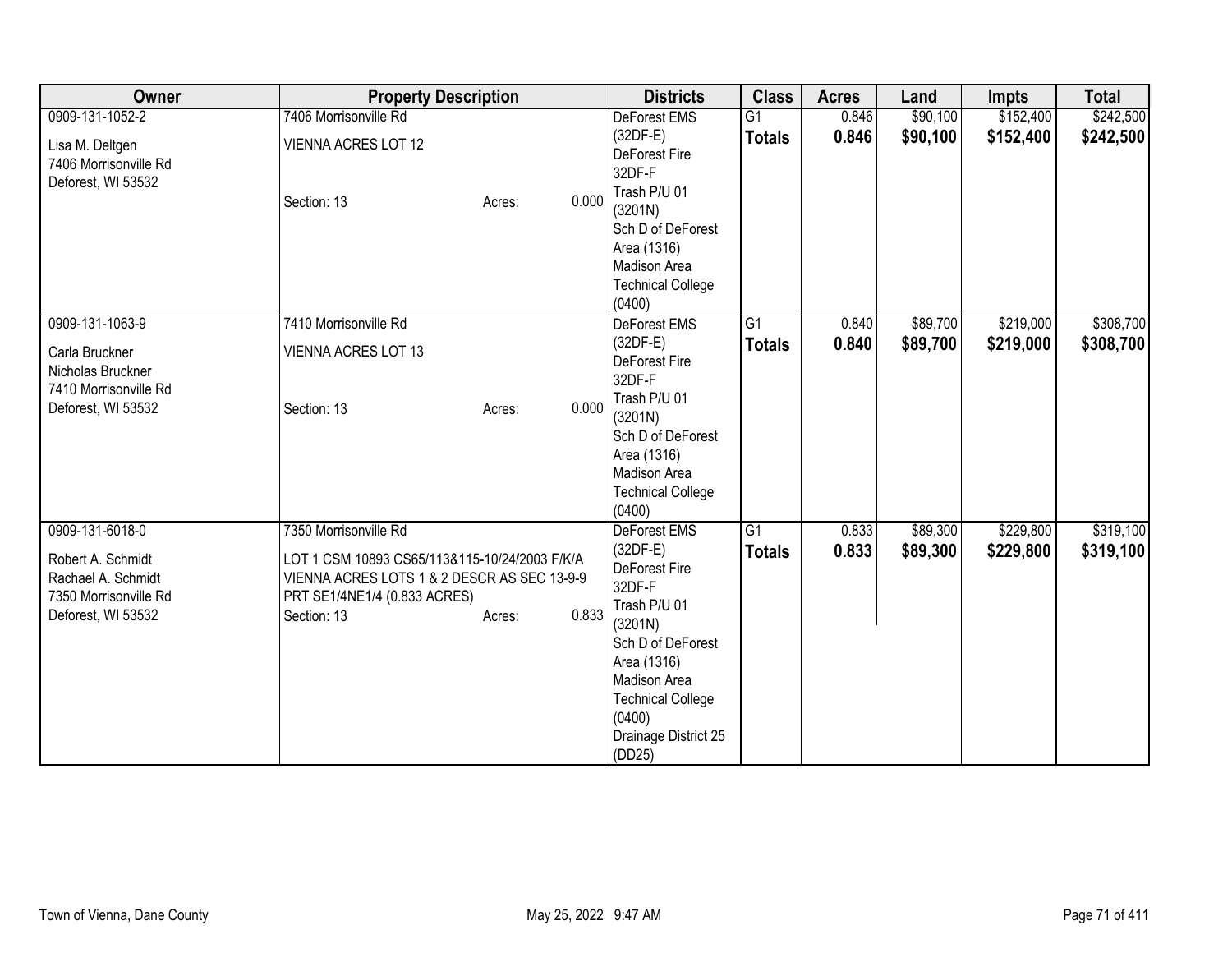| Owner                                                                                                             | <b>Property Description</b>                                       |        |       | <b>Districts</b>                                                                                                                                                                                                    | <b>Class</b>                     | <b>Acres</b>   | Land                 | <b>Impts</b>           | <b>Total</b>           |
|-------------------------------------------------------------------------------------------------------------------|-------------------------------------------------------------------|--------|-------|---------------------------------------------------------------------------------------------------------------------------------------------------------------------------------------------------------------------|----------------------------------|----------------|----------------------|------------------------|------------------------|
| 0909-131-6033-5<br>Kimberly I. Shaurette<br>Aaron B. Shaurette<br>3261 W Main St Apt 106<br>Sun Prairie, WI 53590 | 7356 Morrisonville Rd<br><b>VIENNA ACRES LOT 3</b><br>Section: 13 | Acres: | 0.440 | DeForest EMS<br>$(32DF-E)$<br>DeForest Fire<br>32DF-F<br>Sch D of DeForest<br>Area (1316)<br>Madison Area<br><b>Technical College</b><br>(0400)<br>Drainage District 25<br>(DD25)                                   | $\overline{G1}$<br><b>Totals</b> | 0.440<br>0.440 | \$59,400<br>\$59,400 | \$306,100<br>\$306,100 | \$365,500<br>\$365,500 |
| 0909-131-6044-2<br>Gerald W. Pauli<br>Jean M. Pauli<br>7360 Morrisonville Rd<br>Deforest, WI 53532                | 7360 Morrisonville Rd<br>VIENNA ACRES LOT 4<br>Section: 13        | Acres: | 0.000 | DeForest EMS<br>(32DF-E)<br>DeForest Fire<br>32DF-F<br>Trash P/U 01<br>(3201N)<br>Sch D of DeForest<br>Area (1316)<br>Madison Area<br><b>Technical College</b><br>(0400)<br>Drainage District 25<br>(DD25)          | $\overline{G1}$<br><b>Totals</b> | 0.413<br>0.413 | \$55,800<br>\$55,800 | \$242,900<br>\$242,900 | \$298,700<br>\$298,700 |
| 0909-131-6055-9<br>Bradley A. Ramminger<br>7366 Morrisonville Rd<br>Deforest, WI 53532                            | 7366 Morrisonville Rd<br><b>VIENNA ACRES LOT 5</b><br>Section: 13 | Acres: | 0.000 | <b>DeForest EMS</b><br>$(32DF-E)$<br>DeForest Fire<br>32DF-F<br>Trash P/U 01<br>(3201N)<br>Sch D of DeForest<br>Area (1316)<br>Madison Area<br><b>Technical College</b><br>(0400)<br>Drainage District 25<br>(DD25) | $\overline{G1}$<br><b>Totals</b> | 0.384<br>0.384 | \$51,900<br>\$51,900 | \$195,500<br>\$195,500 | \$247,400<br>\$247,400 |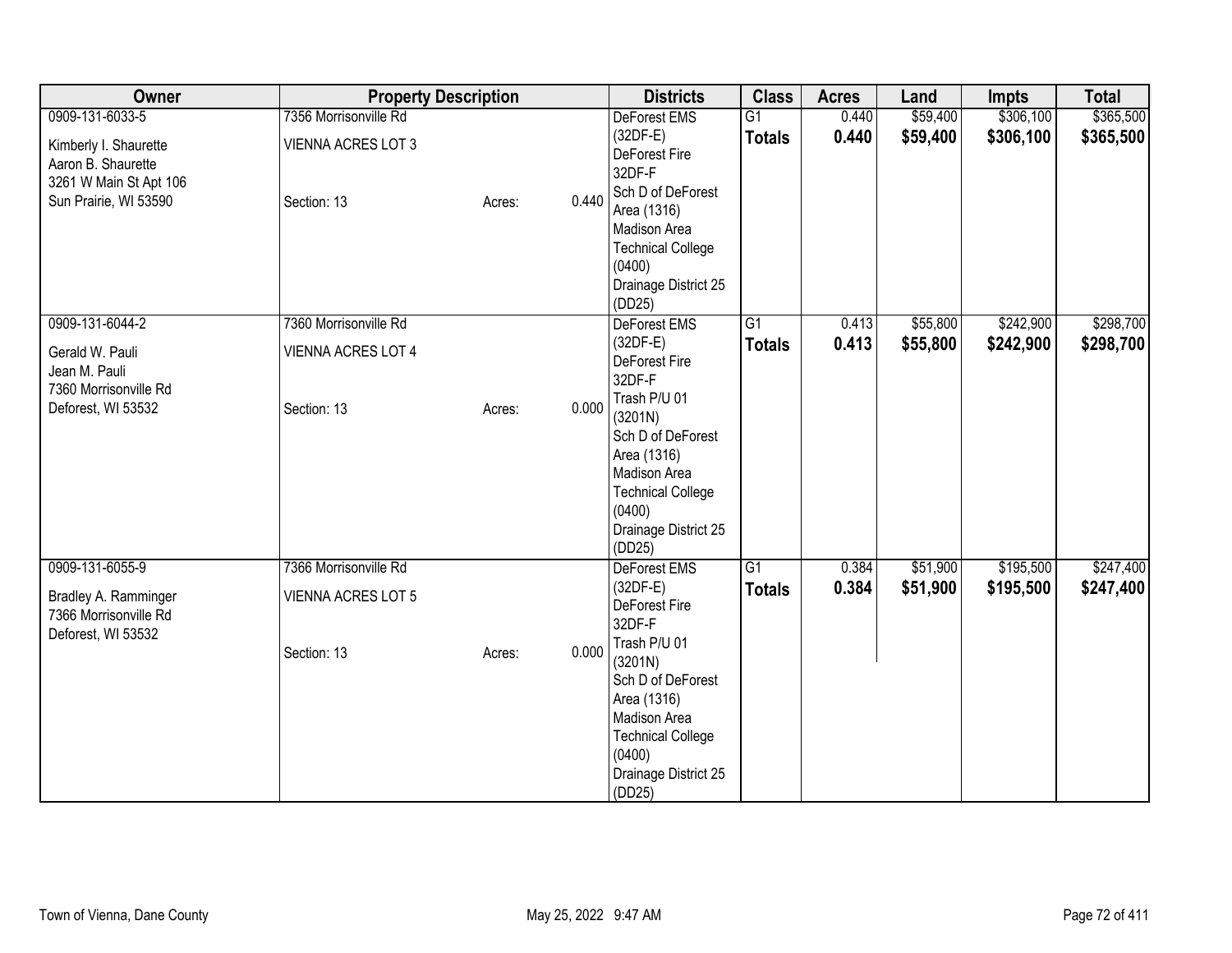| Owner                 | <b>Property Description</b>                    |                 | <b>Districts</b>                   | <b>Class</b>    | <b>Acres</b> | Land      | <b>Impts</b> | <b>Total</b> |
|-----------------------|------------------------------------------------|-----------------|------------------------------------|-----------------|--------------|-----------|--------------|--------------|
| 0909-131-6066-6       | 7370 Morrisonville Rd                          |                 | <b>DeForest EMS</b>                | $\overline{G1}$ | 0.382        | \$51,600  | \$134,600    | \$186,200    |
| James P. Erpenbach    | VIENNA ACRES LOT 6                             |                 | $(32DF-E)$                         | <b>Totals</b>   | 0.382        | \$51,600  | \$134,600    | \$186,200    |
| 7370 Morrisonville    |                                                |                 | DeForest Fire                      |                 |              |           |              |              |
| Deforest, WI 53532    |                                                |                 | 32DF-F                             |                 |              |           |              |              |
|                       | Section: 13                                    | 0.000<br>Acres: | Trash P/U 01                       |                 |              |           |              |              |
|                       |                                                |                 | (3201N)                            |                 |              |           |              |              |
|                       |                                                |                 | Sch D of DeForest                  |                 |              |           |              |              |
|                       |                                                |                 | Area (1316)<br>Madison Area        |                 |              |           |              |              |
|                       |                                                |                 |                                    |                 |              |           |              |              |
|                       |                                                |                 | <b>Technical College</b><br>(0400) |                 |              |           |              |              |
|                       |                                                |                 | Drainage District 25               |                 |              |           |              |              |
|                       |                                                |                 | (DD25)                             |                 |              |           |              |              |
| 0909-131-6077-3       | 7376 Morrisonville Rd                          |                 | DeForest EMS                       | G1              | 0.391        | \$52,800  | \$132,500    | \$185,300    |
|                       |                                                |                 | $(32DF-E)$                         | <b>Totals</b>   | 0.391        | \$52,800  | \$132,500    | \$185,300    |
| Ralph R. Lobner       | <b>VIENNA ACRES LOT 7</b>                      |                 | DeForest Fire                      |                 |              |           |              |              |
| 7376 Morrisonville Rd |                                                |                 | 32DF-F                             |                 |              |           |              |              |
| Deforest, WI 53532    |                                                |                 | Trash P/U 01                       |                 |              |           |              |              |
|                       | Section: 13                                    | 0.000<br>Acres: | (3201N)                            |                 |              |           |              |              |
|                       |                                                |                 | Sch D of DeForest                  |                 |              |           |              |              |
|                       |                                                |                 | Area (1316)                        |                 |              |           |              |              |
|                       |                                                |                 | Madison Area                       |                 |              |           |              |              |
|                       |                                                |                 | <b>Technical College</b>           |                 |              |           |              |              |
|                       |                                                |                 | (0400)                             |                 |              |           |              |              |
|                       |                                                |                 | Drainage District 25               |                 |              |           |              |              |
|                       |                                                |                 | (DD25)                             |                 |              |           |              |              |
| 0909-131-8000-0       | 4765 Hahn Rd                                   |                 | DeForest EMS                       | G1              | 2.001        | \$113,200 | \$127,700    | \$240,900    |
| Paul A. Kunz          | SEC 13-9-9 PRT NE1/4 NE1/4 BEG SEC NE COR TH   |                 | $(32DF-E)$                         | <b>Totals</b>   | 2.001        | \$113,200 | \$127,700    | \$240,900    |
| Joan M. Kunz          | N88DEGW 300 FT TH S 290.5 FT TH S88DEGE 300 FT |                 | DeForest Fire                      |                 |              |           |              |              |
| 4765 Hahn Rd          | TH N 290.5 FT TO POB 2 ACRES ALSO              |                 | 32DF-F                             |                 |              |           |              |              |
| Deforest, WI 53532    | Section: 13                                    | 2.000<br>Acres: | Trash P/U 01                       |                 |              |           |              |              |
|                       |                                                |                 | (3201N)<br>Sch D of DeForest       |                 |              |           |              |              |
|                       |                                                |                 | Area (1316)                        |                 |              |           |              |              |
|                       |                                                |                 | Madison Area                       |                 |              |           |              |              |
|                       |                                                |                 | <b>Technical College</b>           |                 |              |           |              |              |
|                       |                                                |                 | (0400)                             |                 |              |           |              |              |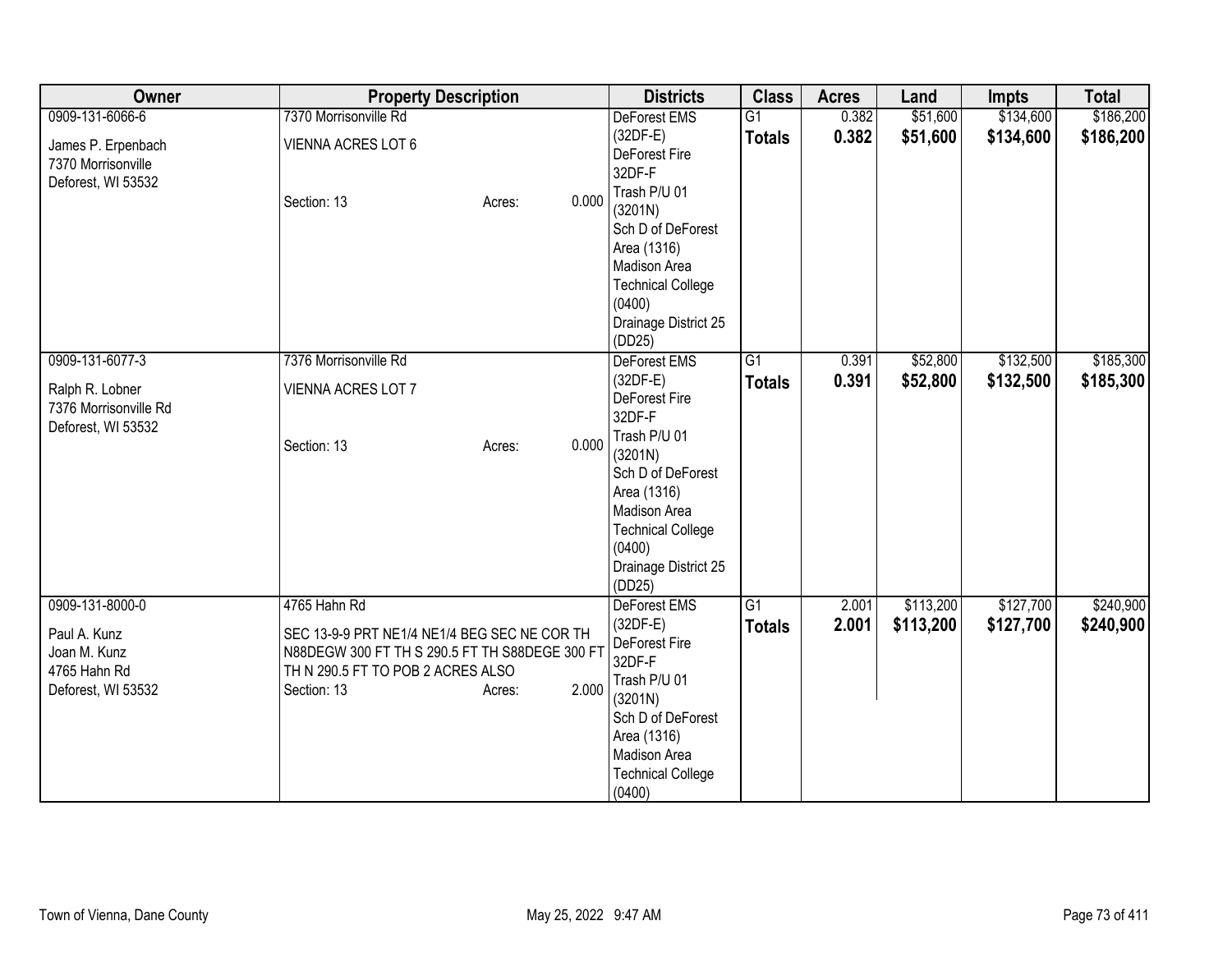| Owner                                                                                                   | <b>Property Description</b>                                                                                                                                  | <b>Districts</b>                                                                                                                                                           | <b>Class</b>                     | <b>Acres</b>   | Land                   | <b>Impts</b>           | <b>Total</b>           |
|---------------------------------------------------------------------------------------------------------|--------------------------------------------------------------------------------------------------------------------------------------------------------------|----------------------------------------------------------------------------------------------------------------------------------------------------------------------------|----------------------------------|----------------|------------------------|------------------------|------------------------|
| 0909-131-8100-9<br>True Rev Living Tr, David H & Diane C<br>7440 Morrisonville Rd<br>Deforest, WI 53532 | 7440 Morrisonville Rd<br>CSM 358 CS2/123-7/23/70 DESCR AS SEC 13-9-9 PRT<br>NE1/4NE1/4 (1.1 ACRES)<br>1.100<br>Section: 13<br>Acres:                         | DeForest EMS<br>$(32DF-E)$<br>DeForest Fire<br>32DF-F<br>Trash P/U 01<br>(3201N)<br>Sch D of DeForest<br>Area (1316)<br>Madison Area<br><b>Technical College</b><br>(0400) | $\overline{G1}$<br><b>Totals</b> | 1.100<br>1.100 | \$105,500<br>\$105,500 | \$188,700<br>\$188,700 | \$294,200<br>\$294,200 |
| 0909-131-8110-0<br>Christine L. Noble<br>Richard M. Noble<br>624 Chokecherry Trl<br>Deforest, WI 53532  | 7434 Morrisonville Rd<br>LOT 1 CSM 12789 CS81/52&54-10/19/2009 DESCR AS<br>SEC 13-9-9 PRT NE1/4NE1/4 (0.64 ACRES EXCL R/W)<br>0.640<br>Section: 13<br>Acres: | DeForest EMS<br>$(32DF-E)$<br>DeForest Fire<br>32DF-F<br>Sch D of DeForest<br>Area (1316)<br>Madison Area<br><b>Technical College</b><br>(0400)                            | $\overline{G1}$<br><b>Totals</b> | 0.640<br>0.640 | \$69,000<br>\$69,000   | \$424,500<br>\$424,500 | \$493,500<br>\$493,500 |
| 0909-131-8120-0<br>Reid M. Maier<br>Jessica K. Ruegg<br>7420 Morrisonville Rd<br>Deforest, WI 53532     | LOT 2 CSM 12789 CS81/52&54-10/19/2009 DESCR AS<br>SEC 13-9-9 PRT NE1/4NE1/4 (0.48 ACRES)<br>0.480<br>Section: 13<br>Acres:                                   | DeForest EMS<br>$(32DF-E)$<br>DeForest Fire<br>32DF-F<br>Sch D of DeForest<br>Area (1316)<br>Madison Area<br><b>Technical College</b><br>(0400)                            | $\overline{G1}$<br><b>Totals</b> | 0.480<br>0.480 | \$64,800<br>\$64,800   | \$0<br>\$0             | \$64,800<br>\$64,800   |
| 0909-131-8130-0<br>Reid M. Maier<br>Jessica K. Ruegg<br>7420 Morrisonville Rd<br>Deforest, WI 53532     | 7420 Morrisonville Rd<br>LOT 3 CSM 12789 CS81/52&54-10/19/2009 DESCR AS<br>SEC 13-9-9 PRT NE1/4NE1/4 (0.48 ACRES)<br>0.480<br>Section: 13<br>Acres:          | DeForest EMS<br>$(32DF-E)$<br>DeForest Fire<br>32DF-F<br>Sch D of DeForest<br>Area (1316)<br>Madison Area<br><b>Technical College</b><br>(0400)                            | $\overline{G1}$<br><b>Totals</b> | 0.480<br>0.480 | \$64,800<br>\$64,800   | \$354,900<br>\$354,900 | \$419,700<br>\$419,700 |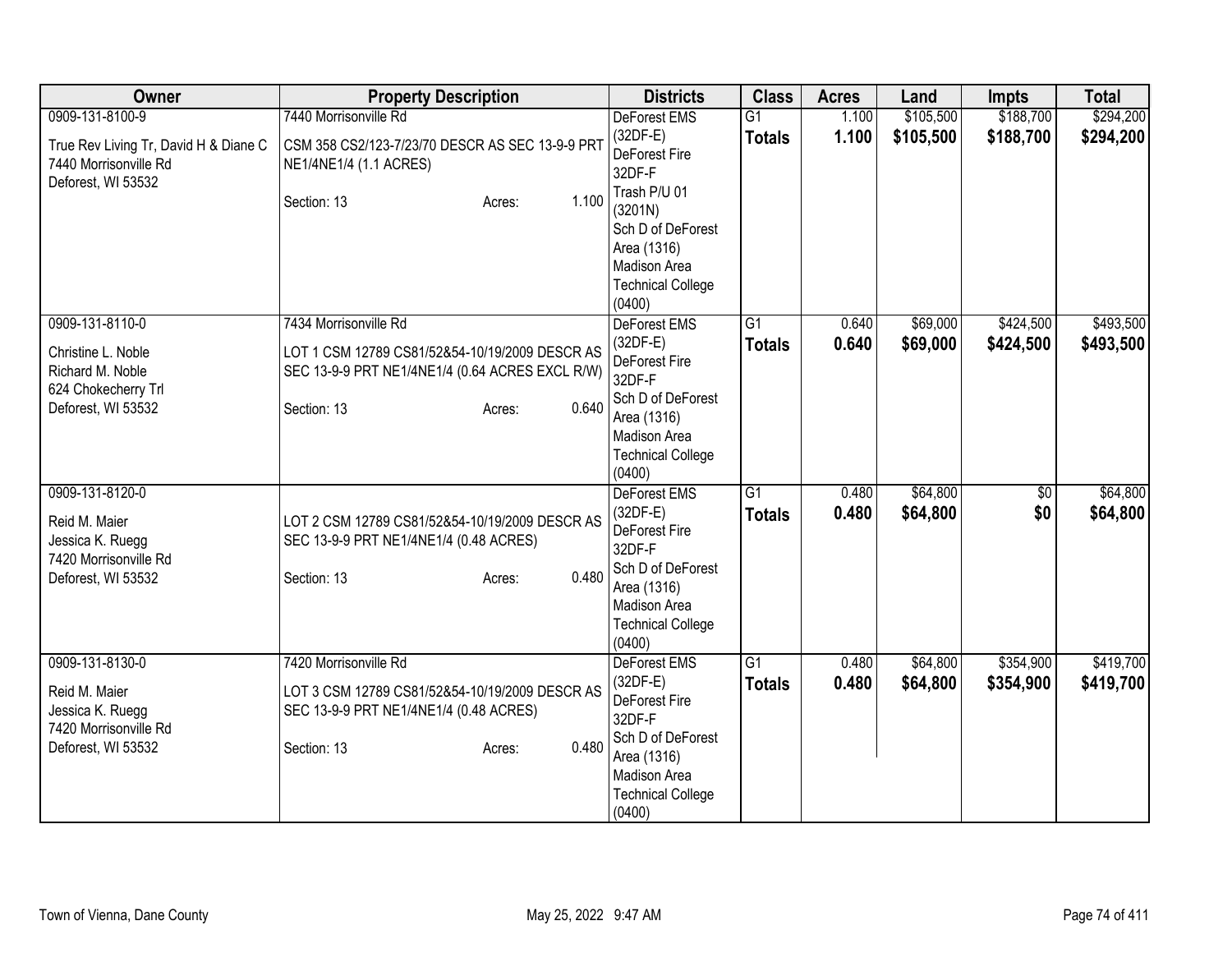| Owner                                                                                               | <b>Property Description</b>                                                                                                                                                                                 | <b>Districts</b>                                                                                                                                                                         | <b>Class</b>        | <b>Acres</b>   | Land                   | <b>Impts</b>           | <b>Total</b>           |
|-----------------------------------------------------------------------------------------------------|-------------------------------------------------------------------------------------------------------------------------------------------------------------------------------------------------------------|------------------------------------------------------------------------------------------------------------------------------------------------------------------------------------------|---------------------|----------------|------------------------|------------------------|------------------------|
| 0909-131-8140-0<br>James A. Maly<br>Debra L. Maly<br>7414 Morrisonville Rd<br>Deforst, WI 53532     | 7414 Morrisonville Rd<br>LOT 4 CSM 12789 CS81/52&54-10/19/2009 DESCR AS<br>SEC 13-9-9 PRT NE1/4NE1/4 (CONT 0.48 ACRES)<br>0.480<br>Section: 13<br>Acres:                                                    | <b>DeForest EMS</b><br>$(32DF-E)$<br>DeForest Fire<br>32DF-F<br>Trash P/U 01<br>(3201N)<br>Sch D of DeForest<br>Area (1316)<br><b>Madison Area</b><br><b>Technical College</b><br>(0400) | G1<br><b>Totals</b> | 0.480<br>0.480 | \$64,800<br>\$64,800   | \$301,600<br>\$301,600 | \$366,400<br>\$366,400 |
| 0909-131-8500-5<br>Morrisonville, LLC<br>5565 Polo Rdg<br>Waunakee, WI 53597                        | 7435 Morrisonville Rd<br>SEC 13-9-9 PRT N1/2 NW1/4 NE1/4 COM 5.02 FT W<br>OF NE COR TH S0DEG05'W 661.70 FT TO PT 3.02 FT<br>W OF E LN SD NW1/4 NE1/4 TH N88DEG05'W 490.17<br>Section: 13<br>7.500<br>Acres: | DeForest EMS<br>$(32DF-E)$<br>DeForest Fire<br>32DF-F<br>Trash P/U 01<br>(3201N)<br>Sch D of DeForest<br>Area (1316)<br>Madison Area<br><b>Technical College</b><br>(0400)               | G1<br><b>Totals</b> | 7.500<br>7.500 | \$176,300<br>\$176,300 | \$256,500<br>\$256,500 | \$432,800<br>\$432,800 |
| 0909-131-8550-5<br>James F. Sedarski<br>Katherine A. Sedarski<br>4845 Hahn Rd<br>Deforest, WI 53532 | 4845 Hahn Rd<br>LOT 4 CSM 786 CS3/341&342-3/16/72 DESCR AS SEC<br>13-9-9 PRT NW1/4NE1/4<br>0.000<br>Section: 13<br>Acres:                                                                                   | <b>DeForest EMS</b><br>$(32DF-E)$<br>DeForest Fire<br>32DF-F<br>Trash P/U 01<br>(3201N)<br>Sch D of DeForest<br>Area (1316)<br>Madison Area<br><b>Technical College</b><br>(0400)        | G1<br><b>Totals</b> | 3.041<br>3.041 | \$154,000<br>\$154,000 | \$261,200<br>\$261,200 | \$415,200<br>\$415,200 |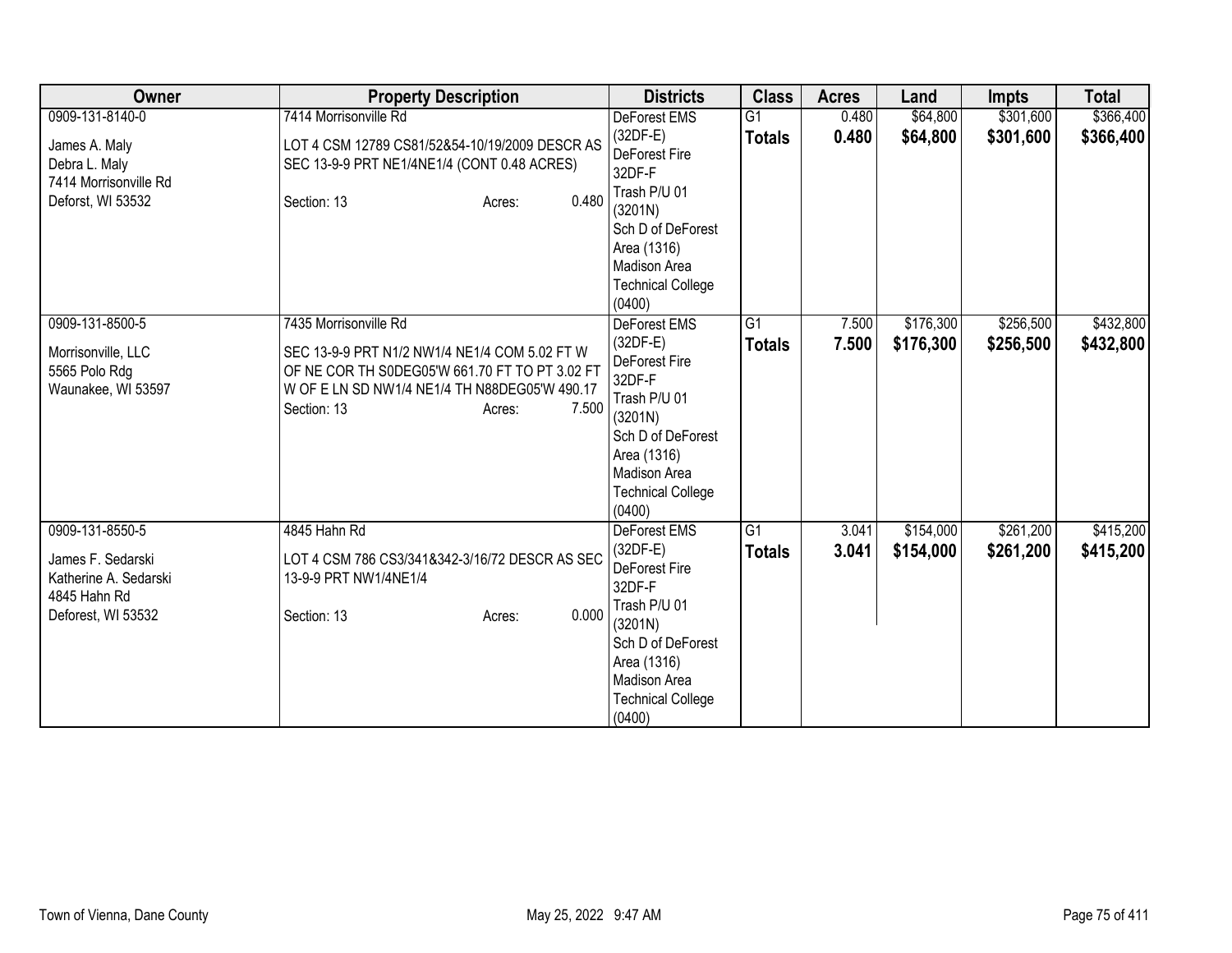| Owner                                                                                        | <b>Property Description</b>                                                                                               | <b>Districts</b>                                                                                                                                                                  | <b>Class</b>        | <b>Acres</b>   | Land                   | <b>Impts</b>           | <b>Total</b>           |
|----------------------------------------------------------------------------------------------|---------------------------------------------------------------------------------------------------------------------------|-----------------------------------------------------------------------------------------------------------------------------------------------------------------------------------|---------------------|----------------|------------------------|------------------------|------------------------|
| 0909-131-8570-1<br>Holly M. Stark<br>La Verne M. Stark<br>4851 Hahn Rd<br>Deforest, WI 53532 | 4851 Hahn Rd<br>LOT 3 CSM 786 CS3/341&342-3/16/72 DESCR AS SEC<br>13-9-9 PRT NW1/4NE1/4<br>0.000<br>Section: 13<br>Acres: | <b>DeForest EMS</b><br>$(32DF-E)$<br>DeForest Fire<br>32DF-F<br>Trash P/U 01<br>(3201N)<br>Sch D of DeForest<br>Area (1316)<br>Madison Area<br><b>Technical College</b><br>(0400) | G1<br><b>Totals</b> | 3.040<br>3.040 | \$154,000<br>\$154,000 | \$271,800<br>\$271,800 | \$425,800<br>\$425,800 |
| 0909-131-8590-7<br>Mark R. Riddle et al<br>4867 Hahn Rd<br>Deforest, WI 53532                | 4867 Hahn Rd<br>LOT 2 CSM 786 CS3/341&342-3/16/72 DESCR AS SEC<br>13-9-9 PRT NW1/4NE1/4<br>0.000<br>Section: 13<br>Acres: | <b>DeForest EMS</b><br>$(32DF-E)$<br>DeForest Fire<br>32DF-F<br>Trash P/U 01<br>(3201N)<br>Sch D of DeForest<br>Area (1316)<br>Madison Area<br><b>Technical College</b><br>(0400) | G1<br><b>Totals</b> | 3.043<br>3.043 | \$154,000<br>\$154,000 | \$196,800<br>\$196,800 | \$350,800<br>\$350,800 |
| 0909-131-8610-2<br>Kirley Tr, Norman F & Marlene B<br>4877 Hahn Rd<br>Deforest, WI 53532     | 4877 Hahn Rd<br>LOT 1 CSM 786 CS3/341&342-3/16/72 DESCR AS SEC<br>13-9-9 PRT NW1/4NE1/4<br>0.000<br>Section: 13<br>Acres: | <b>DeForest EMS</b><br>$(32DF-E)$<br>DeForest Fire<br>32DF-F<br>Trash P/U 01<br>(3201N)<br>Sch D of DeForest<br>Area (1316)<br>Madison Area<br><b>Technical College</b><br>(0400) | G1<br><b>Totals</b> | 3.256<br>3.256 | \$155,000<br>\$155,000 | \$225,600<br>\$225,600 | \$380,600<br>\$380,600 |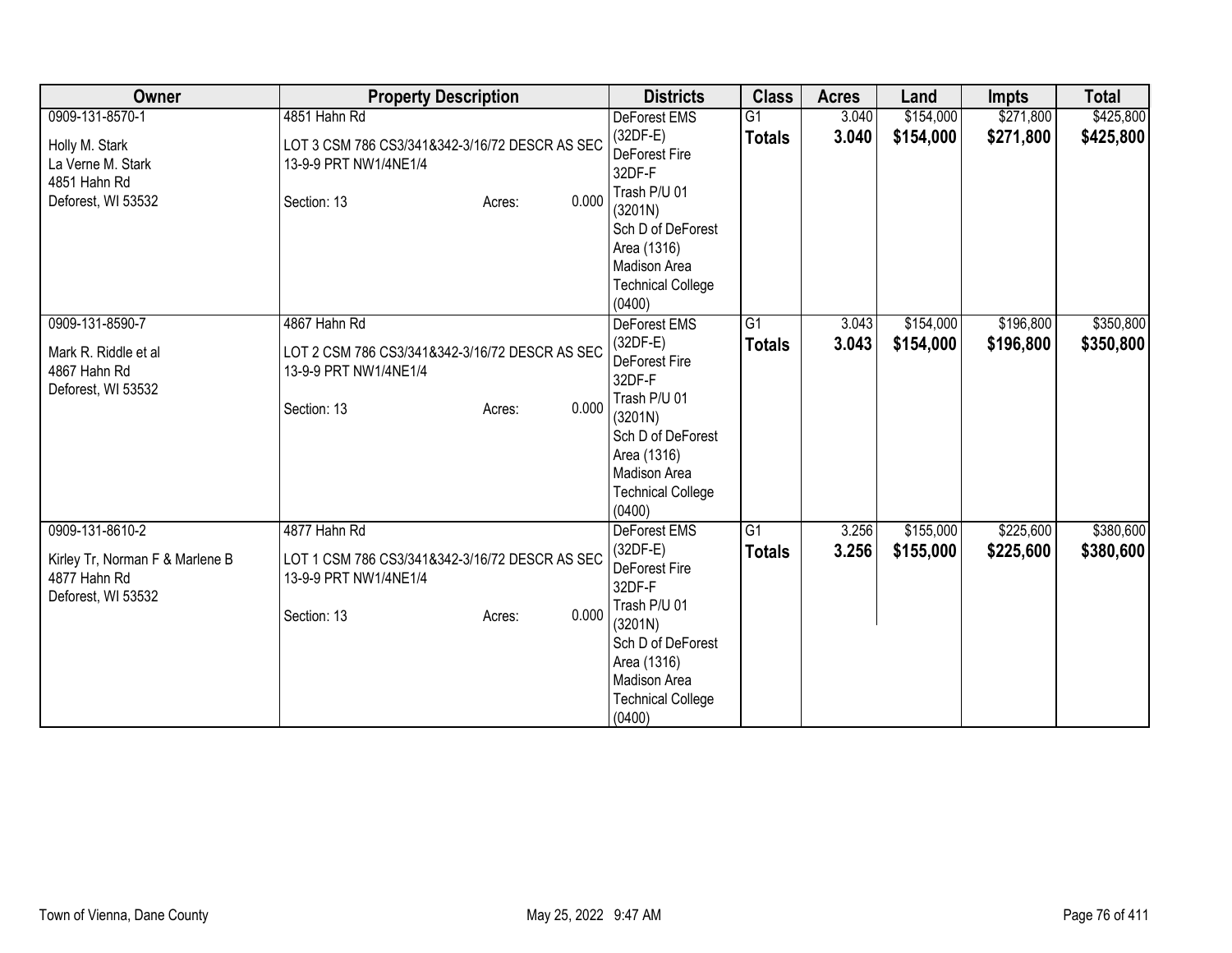| Owner                                         | <b>Property Description</b>                              |        | <b>Districts</b>                     | <b>Class</b>   | <b>Acres</b>    | Land     | <b>Impts</b>    | <b>Total</b> |
|-----------------------------------------------|----------------------------------------------------------|--------|--------------------------------------|----------------|-----------------|----------|-----------------|--------------|
| 0909-131-8690-6                               |                                                          |        | DeForest EMS                         | G4             | 19.100          | \$5,800  | $\overline{60}$ | \$5,800      |
| <b>Ztz General Partnership</b>                | SEC 13-9-9 S1/2 NW1/4NE1/4                               |        | (32DF-E)<br><b>DeForest Fire</b>     | G <sub>5</sub> | 0.500<br>19.600 | \$100    | \$0<br>\$0      | \$100        |
| 6 Fuller Dr                                   |                                                          |        | 32DF-F                               | <b>Totals</b>  |                 | \$5,900  |                 | \$5,900      |
| Madison, WI 53704                             |                                                          | 19,600 | Sch D of DeForest                    |                |                 |          |                 |              |
|                                               | Section: 13<br>Acres:                                    |        | Area (1316)                          |                |                 |          |                 |              |
|                                               |                                                          |        | Madison Area                         |                |                 |          |                 |              |
|                                               |                                                          |        | <b>Technical College</b>             |                |                 |          |                 |              |
| 0909-131-9000-8                               |                                                          |        | (0400)<br>DeForest EMS               | G4             | 38.300          | \$11,900 | $\sqrt{6}$      | \$11,900     |
|                                               |                                                          |        | $(32DF-E)$                           | G <sub>5</sub> | 1.000           | \$100    | \$0             | \$100        |
| <b>Ztz General Partnership</b><br>6 Fuller Dr | SEC 13-9-9 SW1/4NE1/4 EXC PLAT OF VIENNA<br><b>ACRES</b> |        | DeForest Fire                        | <b>Totals</b>  | 39.300          | \$12,000 | \$0             | \$12,000     |
| Madison, WI 53704                             |                                                          |        | 32DF-F                               |                |                 |          |                 |              |
|                                               | Section: 13<br>Acres:                                    | 39.300 | Sch D of DeForest                    |                |                 |          |                 |              |
|                                               |                                                          |        | Area (1316)<br>Madison Area          |                |                 |          |                 |              |
|                                               |                                                          |        | <b>Technical College</b>             |                |                 |          |                 |              |
|                                               |                                                          |        | (0400)                               |                |                 |          |                 |              |
| 0909-131-9925-0                               | 4792 Prairie Ln                                          |        | DeForest EMS                         | G1             | 0.842           | \$89,900 | \$64,900        | \$154,800    |
| Philip C. Lybert                              | SEC 13-9-9 PRT SE1/4NE1/4 COM E1/4 COR SEC TH            |        | $(32DF-E)$                           | <b>Totals</b>  | 0.842           | \$89,900 | \$64,900        | \$154,800    |
| Rebecca A. Lybert                             | N25DEG23'W 512.80 FT TO POB TH N33DEG27'30"W             |        | Madison Metro Sewer<br>Dist (5150-M) |                |                 |          |                 |              |
| 4773 Prairie Ln                               | 175.71 FT S56DEG32'30"W 208.71 FT S33DEG27'30"E          |        | DeForest Fire                        |                |                 |          |                 |              |
| Deforest, WI 53532                            | Section: 13<br>Acres:                                    | 0.000  | 32DF-F                               |                |                 |          |                 |              |
|                                               |                                                          |        | Trash P/U 01                         |                |                 |          |                 |              |
|                                               |                                                          |        | (3201N)                              |                |                 |          |                 |              |
|                                               |                                                          |        | Sch D of DeForest<br>Area (1316)     |                |                 |          |                 |              |
|                                               |                                                          |        | Madison Area                         |                |                 |          |                 |              |
|                                               |                                                          |        | <b>Technical College</b>             |                |                 |          |                 |              |
|                                               |                                                          |        | (0400)                               |                |                 |          |                 |              |
|                                               |                                                          |        | Drainage District 25                 |                |                 |          |                 |              |
|                                               |                                                          |        | (DD25)                               |                |                 |          |                 |              |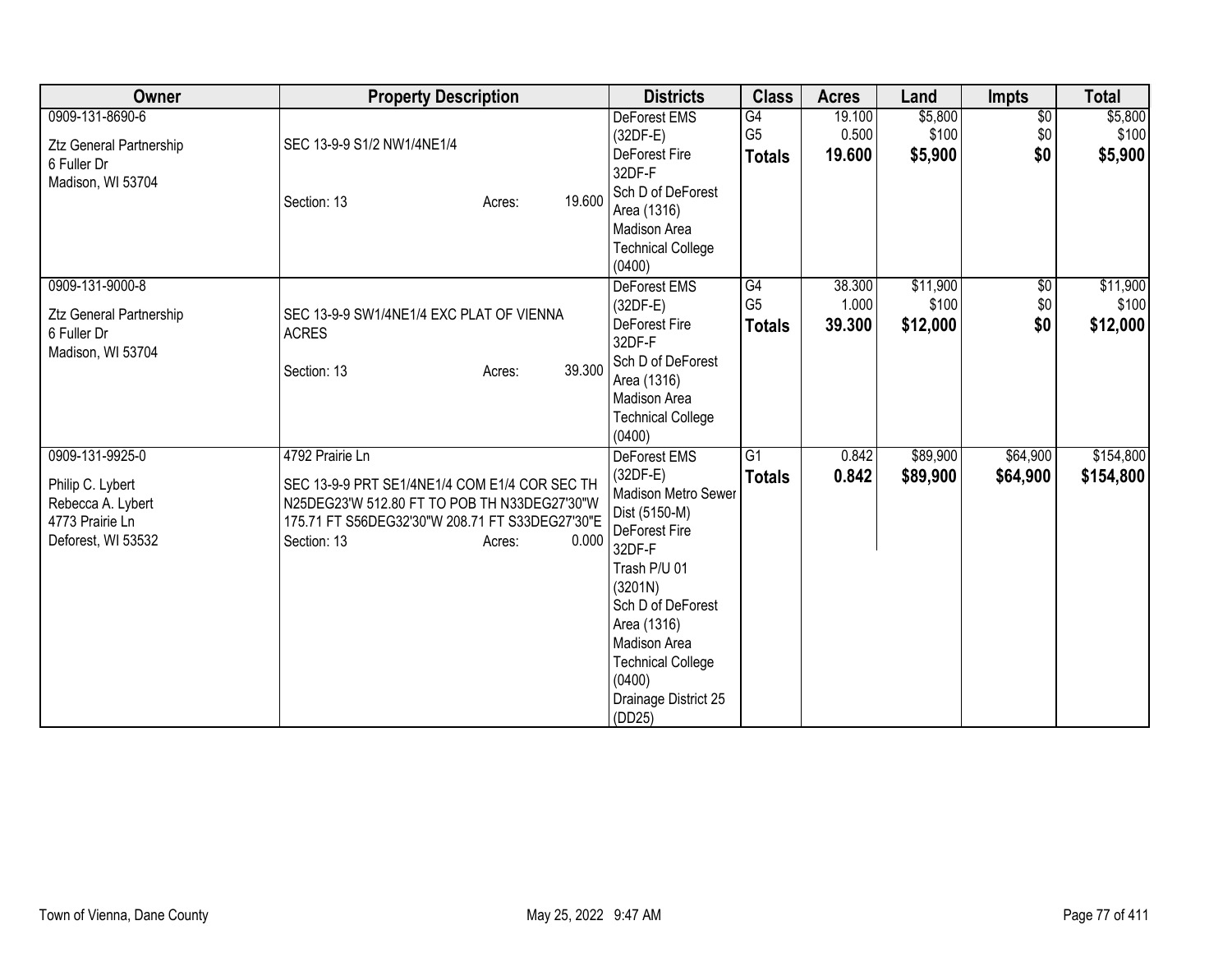| Owner                                                                                             | <b>Property Description</b>                                                                                                                                                      | <b>Districts</b>                                                                                                                                                                                                          | <b>Class</b>                     | <b>Acres</b>   | Land                 | <b>Impts</b>           | <b>Total</b>           |
|---------------------------------------------------------------------------------------------------|----------------------------------------------------------------------------------------------------------------------------------------------------------------------------------|---------------------------------------------------------------------------------------------------------------------------------------------------------------------------------------------------------------------------|----------------------------------|----------------|----------------------|------------------------|------------------------|
| 0909-131-9935-0<br>Norman C. Danielson<br>7839 N Yahara Rd<br>Deforest, WI 53532                  | SEC 13-9-9 PRT SE1/4NE1/4 DESCR AS BEG AT E1/4<br>COR OF SEC 13 TH N24DEG46'34"W 493.00 FT (REC<br>AS N25DEG23'W 512.80 FT) TO SE COR OF LANDS<br>0.400<br>Section: 13<br>Acres: | DeForest EMS<br>$(32DF-E)$<br>Madison Metro Sewer<br>Dist (5150-M)<br>DeForest Fire<br>32DF-F<br>Sch D of DeForest<br>Area (1316)<br>Madison Area<br><b>Technical College</b><br>(0400)<br>Drainage District 25<br>(DD25) | $\overline{G6}$<br><b>Totals</b> | 0.400<br>0.400 | \$1,500<br>\$1,500   | $\overline{50}$<br>\$0 | \$1,500<br>\$1,500     |
| 0909-131-9945-6<br>Philip C. Lybert<br>Rebecca A. Lybert<br>4773 Prairie Ln<br>Deforest, WI 53532 | SEC 13-9-9 PRT SE1/4NE1/4 COM AT E1/4 COR TH<br>N25DEG23'W 512.8 FT TH N33DEG27'30"W 208.4 FT<br>TO C/L OF PRAIRIE LN & POB TH S56DEG32'30"W<br>0.000<br>Section: 13<br>Acres:   | DeForest EMS<br>$(32DF-E)$<br>Madison Metro Sewer<br>Dist (5150-M)<br>DeForest Fire<br>32DF-F<br>Sch D of DeForest<br>Area (1316)<br>Madison Area<br><b>Technical College</b><br>(0400)<br>Drainage District 25<br>(DD25) | $\overline{G1}$<br><b>Totals</b> | 0.723<br>0.723 | \$82,100<br>\$82,100 | \$200<br>\$200         | \$82,300<br>\$82,300   |
| 0909-132-2001-0<br>Matthew Wood<br>Samantha Wood<br>7406 Red Bird Rd<br>Deforest, WI 53532        | 7406 Red Bird Rd<br>HILLCREST ACRES LOT 1<br>0.000<br>Section: 13<br>Acres:                                                                                                      | <b>DeForest EMS</b><br>$(32DF-E)$<br>DeForest Fire<br>32DF-F<br>Trash P/U 01<br>(3201N)<br>Sch D of DeForest<br>Area (1316)<br>Madison Area<br><b>Technical College</b><br>(0400)                                         | $\overline{G1}$<br><b>Totals</b> | 0.502<br>0.502 | \$67,700<br>\$67,700 | \$216,100<br>\$216,100 | \$283,800<br>\$283,800 |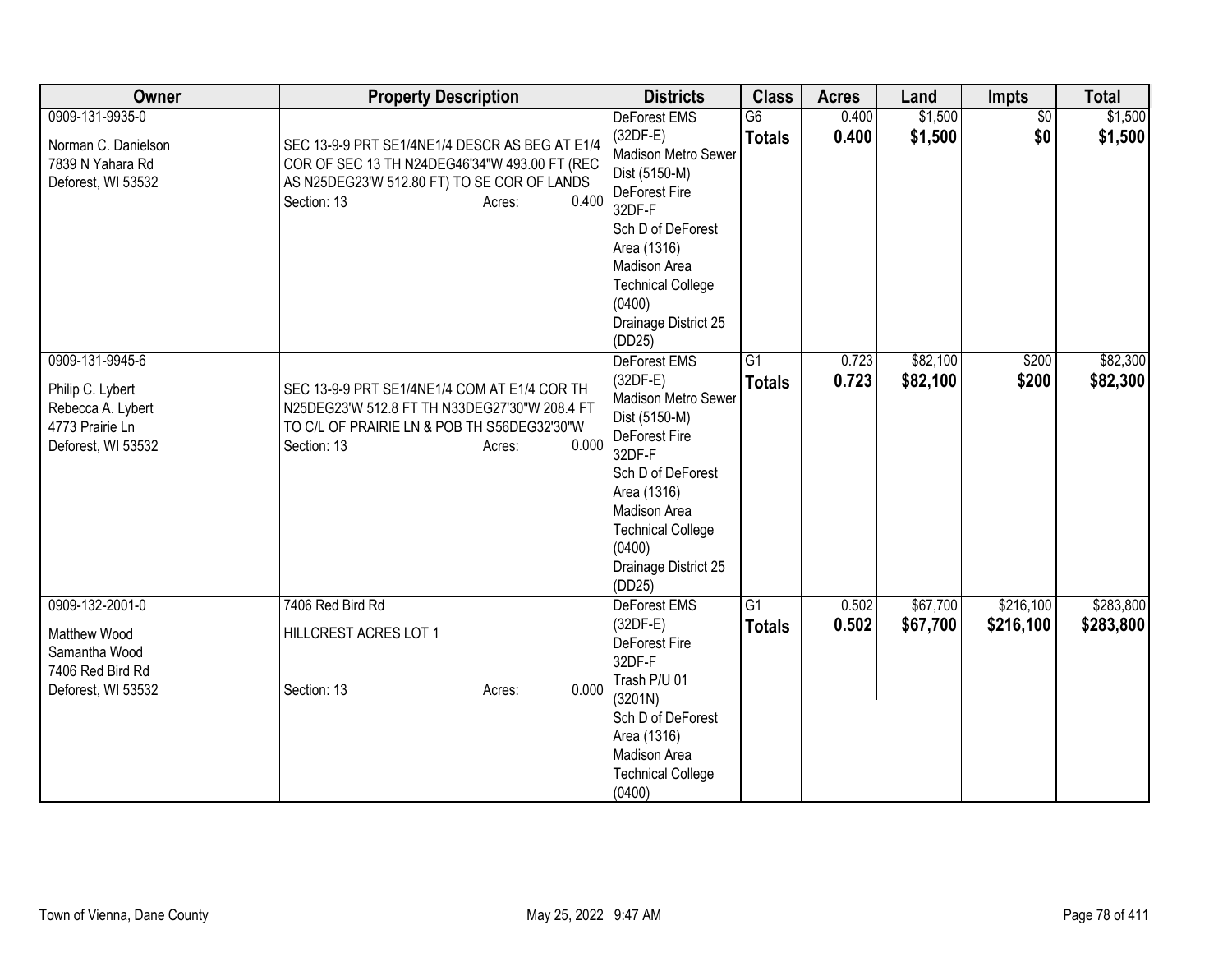| Owner                                                                                              | <b>Property Description</b>                              |                 | <b>Districts</b>                                                                                                                                                                  | <b>Class</b>                     | <b>Acres</b>   | Land                 | Impts                  | <b>Total</b>           |
|----------------------------------------------------------------------------------------------------|----------------------------------------------------------|-----------------|-----------------------------------------------------------------------------------------------------------------------------------------------------------------------------------|----------------------------------|----------------|----------------------|------------------------|------------------------|
| 0909-132-2012-7<br>Angela L. Hopkins<br>c/o Angela Hegge<br>7412 Red Bird Rd<br>Deforest, WI 53532 | 7412 Red Bird Rd<br>HILLCREST ACRES LOT 2<br>Section: 13 | 0.000<br>Acres: | DeForest EMS<br>$(32DF-E)$<br>DeForest Fire<br>32DF-F<br>Trash P/U 01<br>(3201N)<br>Sch D of DeForest<br>Area (1316)<br>Madison Area<br><b>Technical College</b><br>(0400)        | G1<br><b>Totals</b>              | 0.459<br>0.459 | \$62,000<br>\$62,000 | \$181,900<br>\$181,900 | \$243,900<br>\$243,900 |
| 0909-132-2023-4<br>Mary K. Schultz<br>7416 Red Bird Rd<br>Deforest, WI 53532                       | 7416 Red Bird Rd<br>HILLCREST ACRES LOT 3<br>Section: 13 | 0.000<br>Acres: | DeForest EMS<br>$(32DF-E)$<br><b>DeForest Fire</b><br>32DF-F<br>Trash P/U 01<br>(3201N)<br>Sch D of DeForest<br>Area (1316)<br>Madison Area<br><b>Technical College</b><br>(0400) | $\overline{G1}$<br><b>Totals</b> | 0.467<br>0.467 | \$63,000<br>\$63,000 | \$168,600<br>\$168,600 | \$231,600<br>\$231,600 |
| 0909-132-2034-1<br>Susan L. Holub<br>7424 Red Bird Rd<br>Deforest, WI 53532                        | 7424 Red Bird Rd<br>HILLCREST ACRES LOT 4<br>Section: 13 | 0.000<br>Acres: | <b>DeForest EMS</b><br>$(32DF-E)$<br>DeForest Fire<br>32DF-F<br>Trash P/U 01<br>(3201N)<br>Sch D of DeForest<br>Area (1316)<br>Madison Area<br><b>Technical College</b><br>(0400) | $\overline{G1}$<br><b>Totals</b> | 0.872<br>0.872 | \$91,800<br>\$91,800 | \$207,400<br>\$207,400 | \$299,200<br>\$299,200 |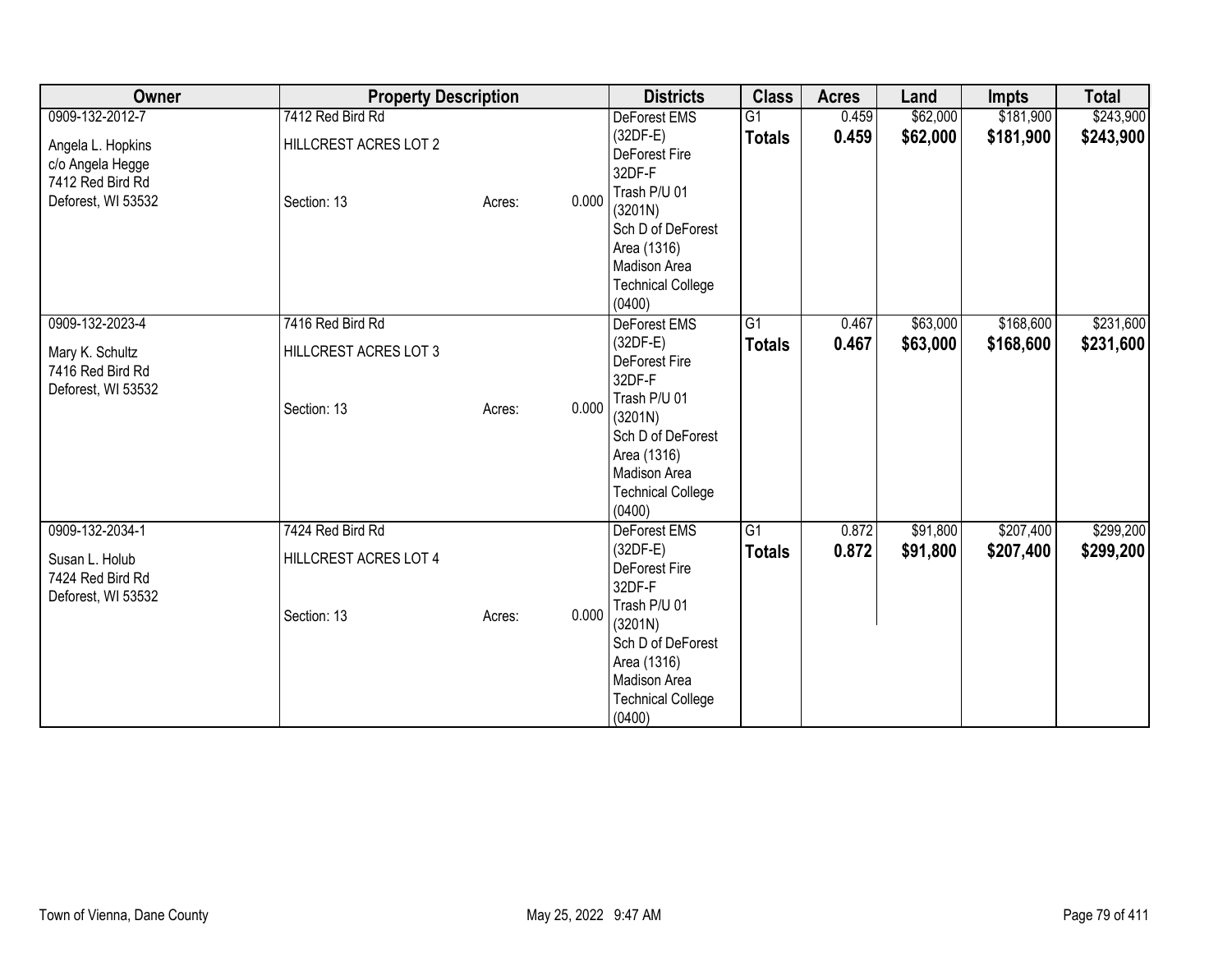| Owner                                                                                             | <b>Property Description</b>                                                                                                                                | <b>Districts</b>                                                                                                                                                                | <b>Class</b>                     | <b>Acres</b>   | Land                 | <b>Impts</b>           | <b>Total</b>           |
|---------------------------------------------------------------------------------------------------|------------------------------------------------------------------------------------------------------------------------------------------------------------|---------------------------------------------------------------------------------------------------------------------------------------------------------------------------------|----------------------------------|----------------|----------------------|------------------------|------------------------|
| 0909-132-2045-8<br>Jon F. Ripp<br>7430 Red Bird Rd<br>Deforest, WI 53532                          | 7430 Red Bird Rd<br>HILLCREST ACRES LOT 5<br>0.000<br>Section: 13<br>Acres:                                                                                | DeForest EMS<br>(32DF-E)<br><b>DeForest Fire</b><br>32DF-F<br>Trash P/U 01<br>(3201N)<br>Sch D of DeForest<br>Area (1316)<br>Madison Area<br><b>Technical College</b><br>(0400) | $\overline{G1}$<br><b>Totals</b> | 0.523<br>0.523 | \$69,000<br>\$69,000 | \$180,200<br>\$180,200 | \$249,200<br>\$249,200 |
| 0909-132-2056-5<br>Kasey Hoffman<br>Christopher Hoffman<br>7438 Red Bird Rd<br>Deforest, WI 53532 | 7438 Red Bird Rd<br>LOT 2 CSM 1589 CS6/332-12/19/74 F/K/A LOT 6<br>HILLCREST ACRES DESCR AS SEC 13-9-9 PRT<br>NW1/4NW1/4<br>0.000<br>Section: 13<br>Acres: | DeForest EMS<br>(32DF-E)<br>DeForest Fire<br>32DF-F<br>Trash P/U 01<br>(3201N)<br>Sch D of DeForest<br>Area (1316)<br>Madison Area<br><b>Technical College</b><br>(0400)        | $\overline{G1}$<br><b>Totals</b> | 0.455<br>0.455 | \$61,400<br>\$61,400 | \$249,300<br>\$249,300 | \$310,700<br>\$310,700 |
| 0909-132-2066-3<br>Alan J. Statz<br>Brandi L. Statz<br>7444 Red Bird Rd<br>Deforest, WI 53532     | 7444 Red Bird Rd<br>LOT 1 CSM 1589 CS6/332-12/19/74 F/K/A LOT 6<br>HILLCREST ACRES DESCR AS SEC 13-9-9 PRT<br>NW1/4NW1/4<br>0.000<br>Section: 13<br>Acres: | <b>DeForest EMS</b><br>(32DF-E)<br>DeForest Fire<br>32DF-F<br>Trash P/U 01<br>(3201N)<br>Sch D of DeForest<br>Area (1316)<br>Madison Area<br><b>Technical College</b><br>(0400) | G1<br><b>Totals</b>              | 0.413<br>0.413 | \$55,800<br>\$55,800 | \$188,200<br>\$188,200 | \$244,000<br>\$244,000 |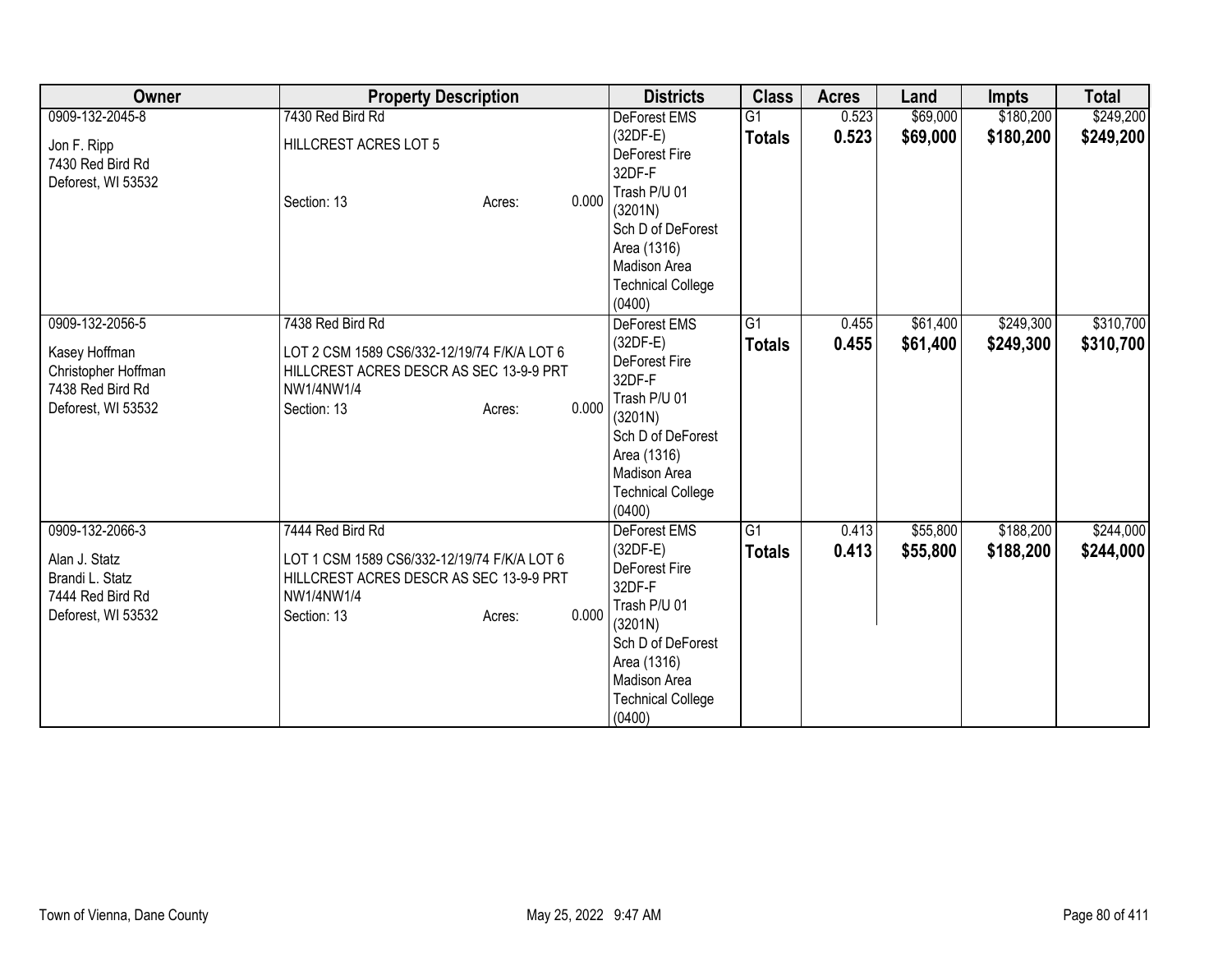| Owner                                                                                            | <b>Property Description</b>                                                                                          | <b>Districts</b>                                                                                                                                                                  | <b>Class</b>                     | <b>Acres</b>   | Land                 | Impts                  | <b>Total</b>           |
|--------------------------------------------------------------------------------------------------|----------------------------------------------------------------------------------------------------------------------|-----------------------------------------------------------------------------------------------------------------------------------------------------------------------------------|----------------------------------|----------------|----------------------|------------------------|------------------------|
| 0909-132-2077-0<br>Kim M. Pulvermacher<br>7443 Red Bird Rd<br>Deforest, WI 53532                 | 7443 Red Bird Rd<br>HILLCREST ACRES LOT 7<br>0.000<br>Section: 13<br>Acres:                                          | DeForest EMS<br>$(32DF-E)$<br><b>DeForest Fire</b><br>32DF-F<br>Trash P/U 01<br>(3201N)<br>Sch D of DeForest<br>Area (1316)<br>Madison Area<br><b>Technical College</b><br>(0400) | G1<br><b>Totals</b>              | 0.441<br>0.441 | \$59,500<br>\$59,500 | \$162,900<br>\$162,900 | \$222,400<br>\$222,400 |
| 0909-132-2088-7<br>lan Mogenson<br>Melanie S. Owen<br>7437 Red Bird Rd<br>Deforest, WI 53532     | 7437 Red Bird Rd<br>HILLCREST ACRES LOT 8<br>0.000<br>Section: 13<br>Acres:                                          | DeForest EMS<br>$(32DF-E)$<br><b>DeForest Fire</b><br>32DF-F<br>Trash P/U 01<br>(3201N)<br>Sch D of DeForest<br>Area (1316)<br>Madison Area<br><b>Technical College</b><br>(0400) | $\overline{G1}$<br><b>Totals</b> | 0.441<br>0.441 | \$59,500<br>\$59,500 | \$237,200<br>\$237,200 | \$296,700<br>\$296,700 |
| 0909-132-2099-4<br>Charles H. Harmon<br>Mary K. Harmon<br>7431 Red Bird Rd<br>Deforest, WI 53532 | 7431 Red Bird Rd<br>HILLCREST ACRES LOT 9 F/K/A LOT 1 CSM 536<br>CS3/36&37-5/21/71<br>0.000<br>Section: 13<br>Acres: | <b>DeForest EMS</b><br>$(32DF-E)$<br>DeForest Fire<br>32DF-F<br>Trash P/U 01<br>(3201N)<br>Sch D of DeForest<br>Area (1316)<br>Madison Area<br><b>Technical College</b><br>(0400) | $\overline{G1}$<br><b>Totals</b> | 0.441<br>0.441 | \$59,500<br>\$59,500 | \$181,500<br>\$181,500 | \$241,000<br>\$241,000 |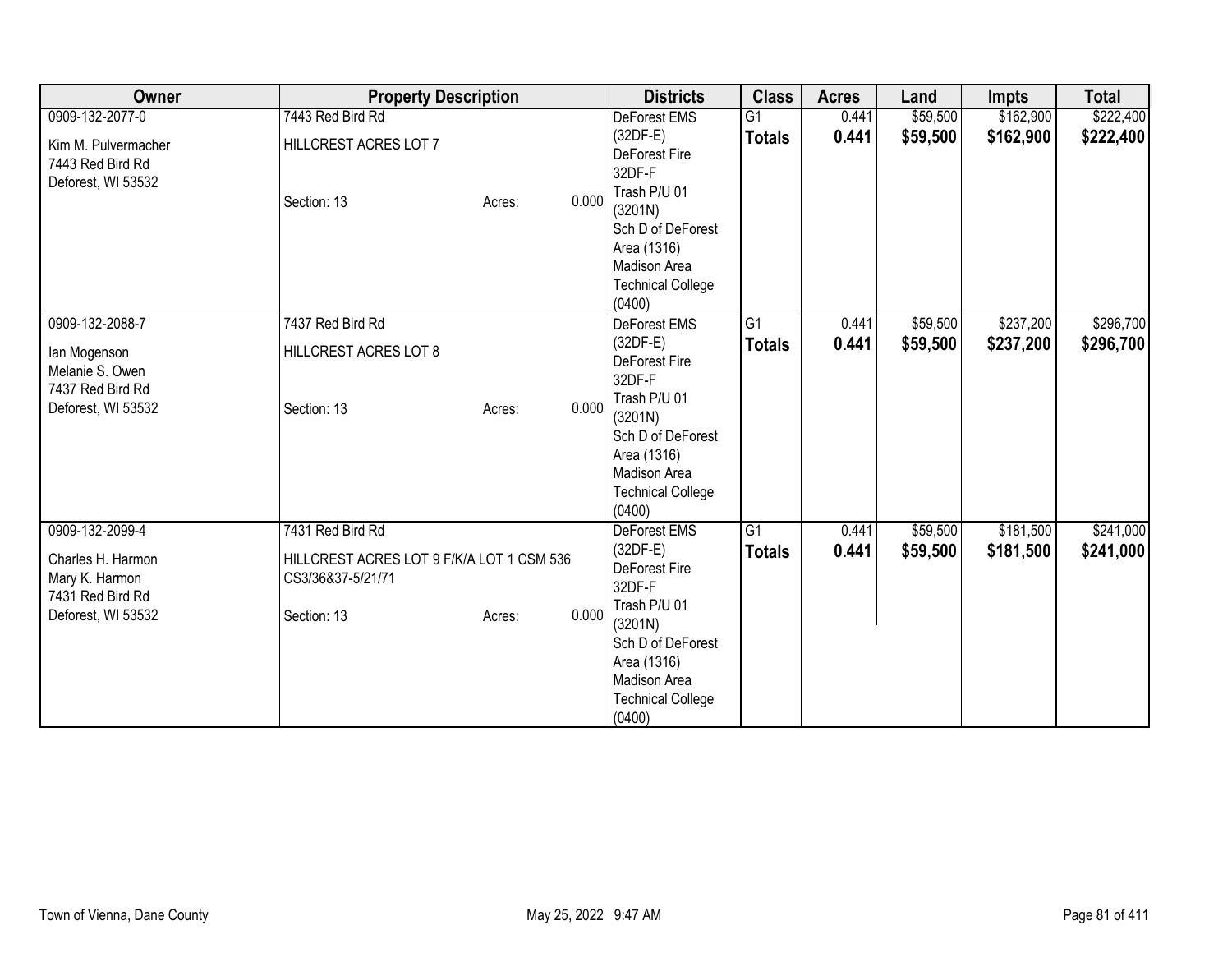| Owner                                                                                                 | <b>Property Description</b>                               |                 | <b>Districts</b>                                                                                                                                                                | <b>Class</b>                     | <b>Acres</b>   | Land                 | <b>Impts</b>           | <b>Total</b>           |
|-------------------------------------------------------------------------------------------------------|-----------------------------------------------------------|-----------------|---------------------------------------------------------------------------------------------------------------------------------------------------------------------------------|----------------------------------|----------------|----------------------|------------------------|------------------------|
| 0909-132-2110-8<br><b>Brad Anderson</b><br>Heather Anderson<br>7423 Red Bird Rd<br>Deforest, WI 53532 | 7423 Red Bird Rd<br>HILLCREST ACRES LOT 10<br>Section: 13 | 0.000<br>Acres: | DeForest EMS<br>(32DF-E)<br><b>DeForest Fire</b><br>32DF-F<br>Trash P/U 01<br>(3201N)<br>Sch D of DeForest<br>Area (1316)<br>Madison Area<br><b>Technical College</b><br>(0400) | G1<br><b>Totals</b>              | 0.882<br>0.882 | \$92,400<br>\$92,400 | \$182,900<br>\$182,900 | \$275,300<br>\$275,300 |
| 0909-132-2121-5<br>Jack C. Barham<br>Jeanne M. Barham<br>7413 Red Bird Rd<br>Deforest, WI 53532       | 7413 Red Bird Rd<br>HILLCREST ACRES LOT 11<br>Section: 13 | 0.000<br>Acres: | DeForest EMS<br>$(32DF-E)$<br>DeForest Fire<br>32DF-F<br>Trash P/U 01<br>(3201N)<br>Sch D of DeForest<br>Area (1316)<br>Madison Area<br><b>Technical College</b><br>(0400)      | $\overline{G1}$<br><b>Totals</b> | 0.441<br>0.441 | \$59,500<br>\$59,500 | \$203,300<br>\$203,300 | \$262,800<br>\$262,800 |
| 0909-132-2132-2<br>Karen L. Hinickle<br>7407 Red Bird Rd<br>Deforest, WI 53532                        | 7407 Red Bird Rd<br>HILLCREST ACRES LOT 12<br>Section: 13 | 0.000<br>Acres: | <b>DeForest EMS</b><br>(32DF-E)<br>DeForest Fire<br>32DF-F<br>Trash P/U 01<br>(3201N)<br>Sch D of DeForest<br>Area (1316)<br>Madison Area<br><b>Technical College</b><br>(0400) | $\overline{G1}$<br><b>Totals</b> | 0.482<br>0.482 | \$65,100<br>\$65,100 | \$232,700<br>\$232,700 | \$297,800<br>\$297,800 |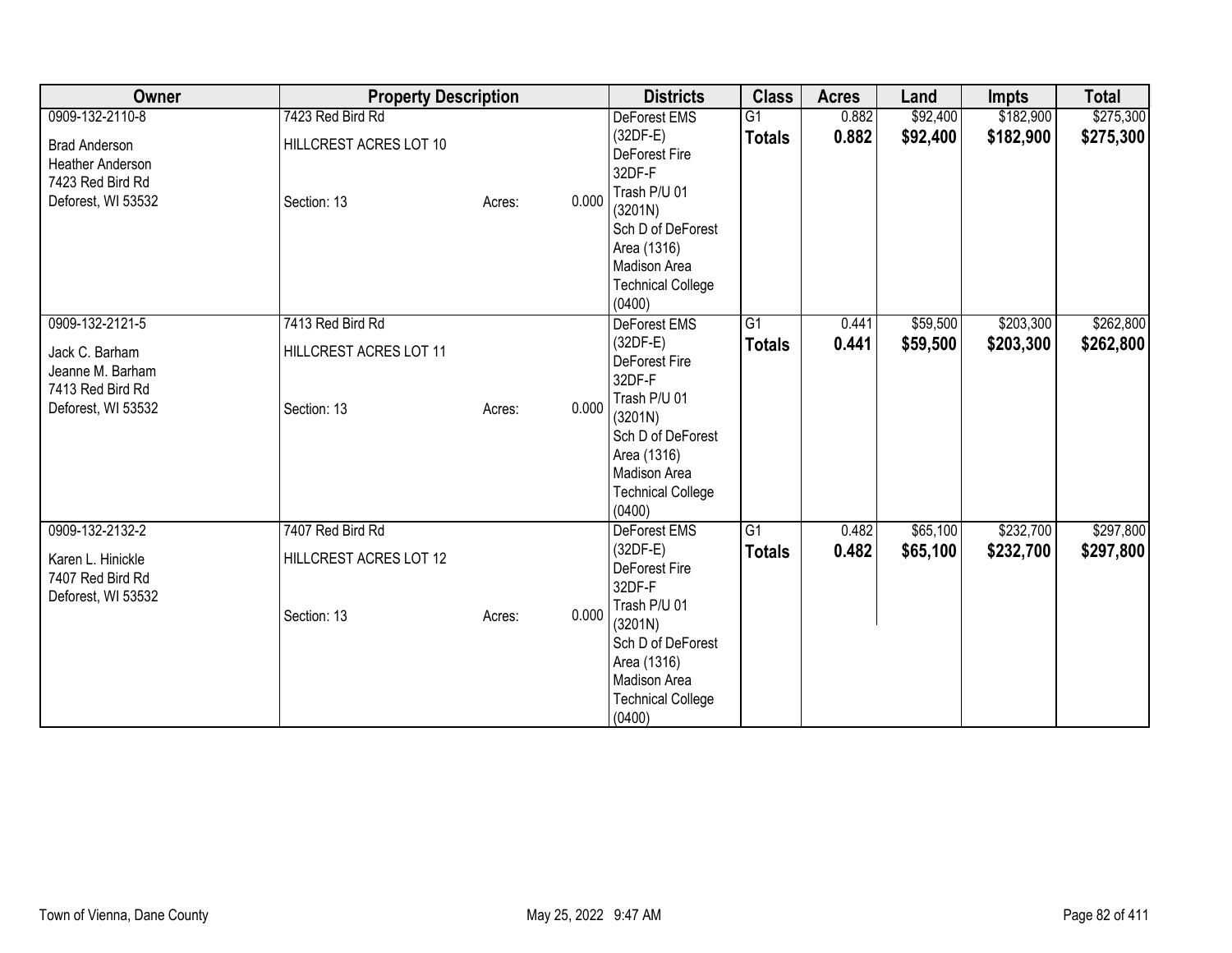| Owner                                                                                                | <b>Property Description</b>                              |                 | <b>Districts</b>                                                                                                                                                                  | <b>Class</b>                     | <b>Acres</b>   | Land                 | Impts                  | <b>Total</b>           |
|------------------------------------------------------------------------------------------------------|----------------------------------------------------------|-----------------|-----------------------------------------------------------------------------------------------------------------------------------------------------------------------------------|----------------------------------|----------------|----------------------|------------------------|------------------------|
| 0909-132-2143-9<br>Michael Moen<br>Amanda Obermeier<br>7414 Dekorra Rd<br>Deforest, WI 53532         | 7414 Dekorra Rd<br>HILLCREST ACRES LOT 13<br>Section: 13 | 0.000<br>Acres: | DeForest EMS<br>$(32DF-E)$<br>DeForest Fire<br>32DF-F<br>Trash P/U 01<br>(3201N)<br>Sch D of DeForest<br>Area (1316)<br>Madison Area<br><b>Technical College</b><br>(0400)        | G1<br><b>Totals</b>              | 0.441<br>0.441 | \$59,500<br>\$59,500 | \$181,800<br>\$181,800 | \$241,300<br>\$241,300 |
| 0909-132-2154-6<br>Brea R. Skora<br>7418 Dekorra Rd<br>Deforest, WI 53532                            | 7418 Dekorra Rd<br>HILLCREST ACRES LOT 14<br>Section: 13 | 0.000<br>Acres: | DeForest EMS<br>$(32DF-E)$<br>DeForest Fire<br>32DF-F<br>Trash P/U 01<br>(3201N)<br>Sch D of DeForest<br>Area (1316)<br>Madison Area<br><b>Technical College</b><br>(0400)        | $\overline{G1}$<br><b>Totals</b> | 0.480<br>0.480 | \$64,800<br>\$64,800 | \$235,600<br>\$235,600 | \$300,400<br>\$300,400 |
| 0909-132-2165-3<br>William R. Letlebo<br>Juanita M. Letlebo<br>7424 Dekorra Rd<br>Deforest, WI 53532 | 7424 Dekorra Rd<br>HILLCREST ACRES LOT 15<br>Section: 13 | 0.000<br>Acres: | <b>DeForest EMS</b><br>$(32DF-E)$<br>DeForest Fire<br>32DF-F<br>Trash P/U 01<br>(3201N)<br>Sch D of DeForest<br>Area (1316)<br>Madison Area<br><b>Technical College</b><br>(0400) | $\overline{G1}$<br><b>Totals</b> | 0.441<br>0.441 | \$59,500<br>\$59,500 | \$142,000<br>\$142,000 | \$201,500<br>\$201,500 |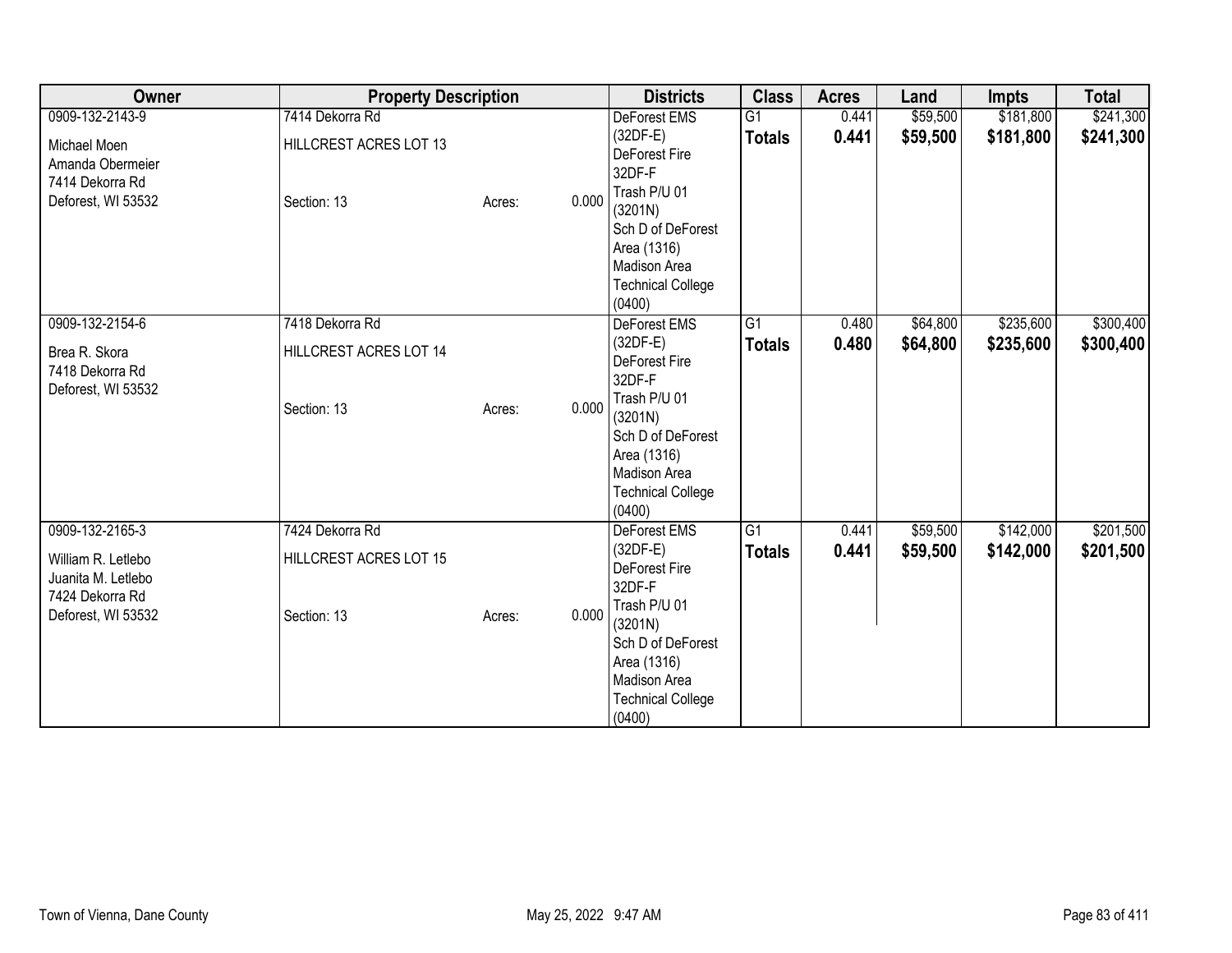| Owner                                                                                                | <b>Property Description</b>                              |                 | <b>Districts</b>                                                                                                                                                                  | <b>Class</b>                     | <b>Acres</b>   | Land                 | Impts                  | <b>Total</b>           |
|------------------------------------------------------------------------------------------------------|----------------------------------------------------------|-----------------|-----------------------------------------------------------------------------------------------------------------------------------------------------------------------------------|----------------------------------|----------------|----------------------|------------------------|------------------------|
| 0909-132-2176-0<br>Robert E. Stanley<br>Patricia D. Stanley<br>7430 Dekorra Rd<br>Deforest, WI 53532 | 7430 Dekorra Rd<br>HILLCREST ACRES LOT 16<br>Section: 13 | 0.000<br>Acres: | DeForest EMS<br>$(32DF-E)$<br>DeForest Fire<br>32DF-F<br>Trash P/U 01<br>(3201N)<br>Sch D of DeForest<br>Area (1316)<br>Madison Area<br><b>Technical College</b><br>(0400)        | G1<br><b>Totals</b>              | 0.496<br>0.496 | \$67,000<br>\$67,000 | \$106,100<br>\$106,100 | \$173,100<br>\$173,100 |
| 0909-132-2187-7<br>Colin D. Doty<br>7436 Dekorra Rd<br>De Forest, WI 53532                           | 7436 Dekorra Rd<br>HILLCREST ACRES LOT 17<br>Section: 13 | 0.000<br>Acres: | DeForest EMS<br>$(32DF-E)$<br>DeForest Fire<br>32DF-F<br>Trash P/U 01<br>(3201N)<br>Sch D of DeForest<br>Area (1316)<br>Madison Area<br><b>Technical College</b><br>(0400)        | $\overline{G1}$<br><b>Totals</b> | 0.455<br>0.455 | \$61,400<br>\$61,400 | \$190,700<br>\$190,700 | \$252,100<br>\$252,100 |
| 0909-132-2198-4<br>David E. Wolff<br>Debra L. Wolff<br>7442 Dekorra Rd<br>Deforest, WI 53532         | 7442 Dekorra Rd<br>HILLCREST ACRES LOT 18<br>Section: 13 | 0.000<br>Acres: | <b>DeForest EMS</b><br>$(32DF-E)$<br>DeForest Fire<br>32DF-F<br>Trash P/U 01<br>(3201N)<br>Sch D of DeForest<br>Area (1316)<br>Madison Area<br><b>Technical College</b><br>(0400) | $\overline{G1}$<br><b>Totals</b> | 0.441<br>0.441 | \$59,500<br>\$59,500 | \$216,700<br>\$216,700 | \$276,200<br>\$276,200 |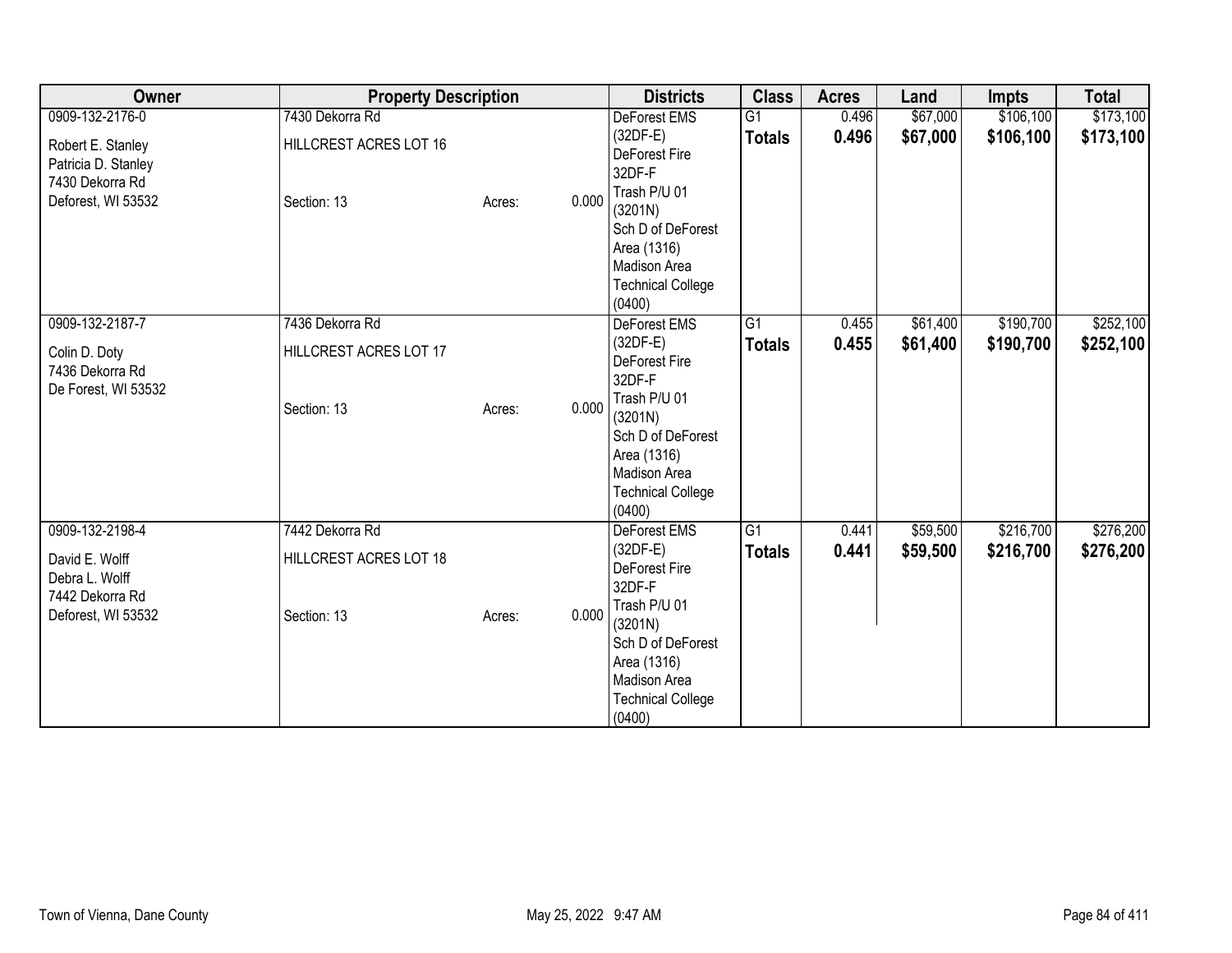| Owner                                                                                                  | <b>Property Description</b>                              |        |       | <b>Districts</b>                                                                                                                                                                | <b>Class</b>                     | <b>Acres</b>   | Land                 | <b>Impts</b>           | <b>Total</b>           |
|--------------------------------------------------------------------------------------------------------|----------------------------------------------------------|--------|-------|---------------------------------------------------------------------------------------------------------------------------------------------------------------------------------|----------------------------------|----------------|----------------------|------------------------|------------------------|
| 0909-132-2209-0<br>Kramer C. Menz<br>Stephanie J. Menz<br>7443 Dekorra Rd<br>Deforest, WI 53532        | 7443 Dekorra Rd<br>HILLCREST ACRES LOT 19<br>Section: 13 | Acres: | 0.000 | DeForest EMS<br>(32DF-E)<br>DeForest Fire<br>32DF-F<br>Trash P/U 01<br>(3201N)<br>Sch D of DeForest<br>Area (1316)<br>Madison Area<br><b>Technical College</b><br>(0400)        | $\overline{G1}$<br><b>Totals</b> | 0.565<br>0.565 | \$71,700<br>\$71,700 | \$210,300<br>\$210,300 | \$282,000<br>\$282,000 |
| 0909-132-2220-5<br>Michelle A. Meyer<br>Dale E. Hahn<br>7437 Dekorra Rd<br>Deforest, WI 53532          | 7437 Dekorra Rd<br>HILLCREST ACRES LOT 20<br>Section: 13 | Acres: | 0.000 | DeForest EMS<br>(32DF-E)<br>DeForest Fire<br>32DF-F<br>Trash P/U 01<br>(3201N)<br>Sch D of DeForest<br>Area (1316)<br><b>Madison Area</b><br><b>Technical College</b><br>(0400) | $\overline{G1}$<br><b>Totals</b> | 0.510<br>0.510 | \$68,100<br>\$68,100 | \$152,800<br>\$152,800 | \$220,900<br>\$220,900 |
| 0909-132-2231-2<br>Robert J. Schaller<br>Patricia A. Schaller<br>7433 Dekorra Rd<br>Deforest, WI 53532 | 7433 Dekorra Rd<br>HILLCREST ACRES LOT 21<br>Section: 13 | Acres: | 0.000 | <b>DeForest EMS</b><br>(32DF-E)<br>DeForest Fire<br>32DF-F<br>Trash P/U 01<br>(3201N)<br>Sch D of DeForest<br>Area (1316)<br>Madison Area<br><b>Technical College</b><br>(0400) | $\overline{G1}$<br><b>Totals</b> | 0.448<br>0.448 | \$60,500<br>\$60,500 | \$176,500<br>\$176,500 | \$237,000<br>\$237,000 |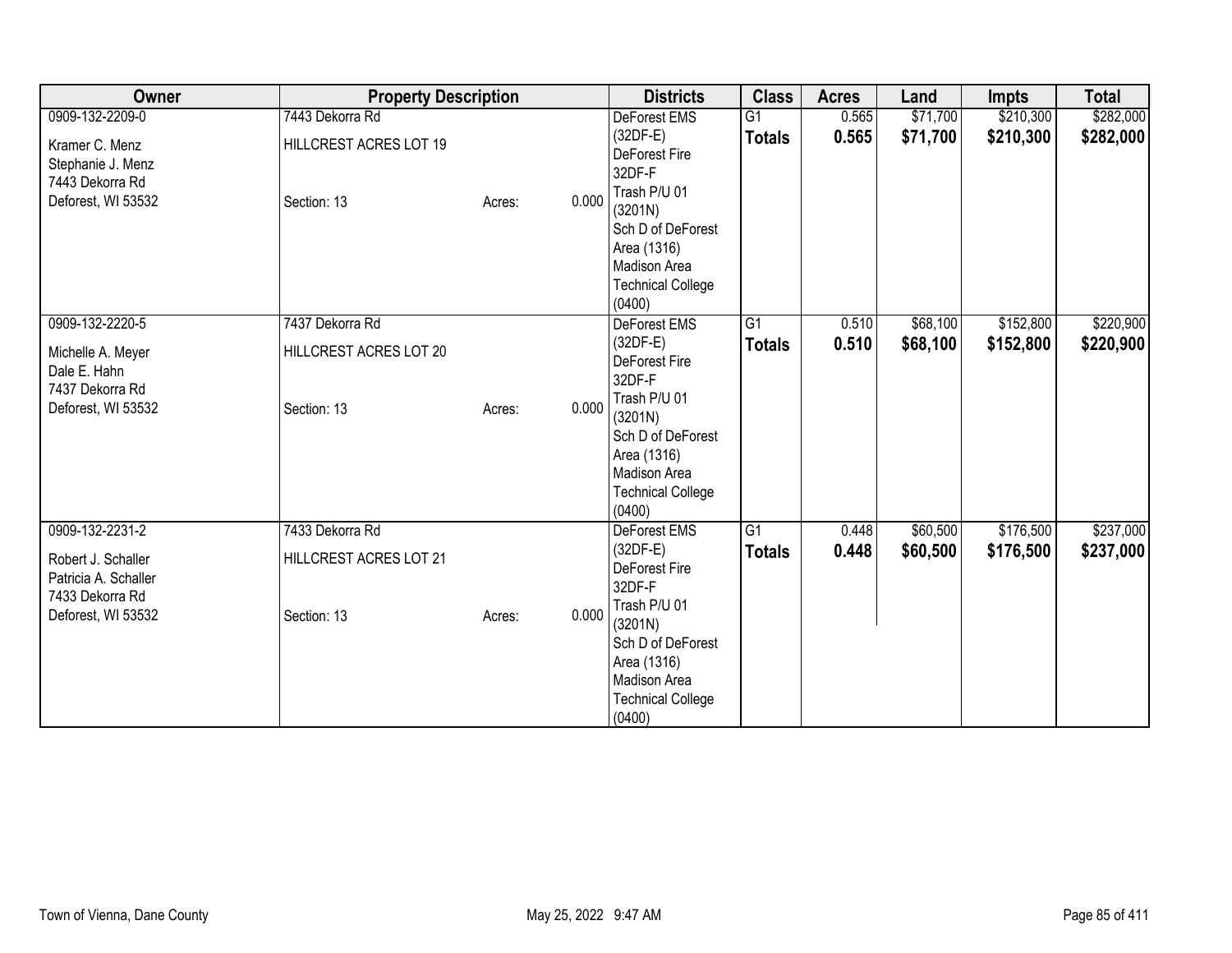| Owner                                                                                          | <b>Property Description</b>                                                                                                                                                    | <b>Districts</b>                                                                                                                                | <b>Class</b>                                 | <b>Acres</b>                       | Land                                     | <b>Impts</b>             | <b>Total</b>                             |
|------------------------------------------------------------------------------------------------|--------------------------------------------------------------------------------------------------------------------------------------------------------------------------------|-------------------------------------------------------------------------------------------------------------------------------------------------|----------------------------------------------|------------------------------------|------------------------------------------|--------------------------|------------------------------------------|
| 0909-132-2245-6                                                                                | 7427 Dekorra Rd                                                                                                                                                                | <b>DeForest EMS</b>                                                                                                                             | $\overline{G1}$                              | 0.643                              | \$76,800                                 | \$157,100                | \$233,900                                |
| Mark S. Bloomer<br>Jennifer R. Bannink                                                         | HILLCREST ACRES LOT 22 & NW 1/2 LOT 23                                                                                                                                         | $(32DF-E)$<br>DeForest Fire<br>32DF-F                                                                                                           | <b>Totals</b>                                | 0.643                              | \$76,800                                 | \$157,100                | \$233,900                                |
| 7427 Dekorra Rd<br>Deforest, WI 53532                                                          | 0.000<br>Section: 13<br>Acres:                                                                                                                                                 | Trash P/U 01<br>(3201N)<br>Sch D of DeForest                                                                                                    |                                              |                                    |                                          |                          |                                          |
|                                                                                                |                                                                                                                                                                                | Area (1316)<br>Madison Area<br><b>Technical College</b><br>(0400)                                                                               |                                              |                                    |                                          |                          |                                          |
| 0909-132-2264-3<br>James A. Nehls<br>Linda M. Nehls<br>7417 Dekorra Rd                         | 7417 Dekorra Rd<br>HILLCREST ACRES SE1/2 LOT 23 & ALL OF LOT 24                                                                                                                | DeForest EMS<br>$(32DF-E)$<br>DeForest Fire<br>32DF-F                                                                                           | $\overline{G1}$<br><b>Totals</b>             | 0.950<br>0.950                     | \$96,900<br>\$96,900                     | \$224,800<br>\$224,800   | \$321,700<br>\$321,700                   |
| Deforest, WI 53532                                                                             | 0.000<br>Section: 13<br>Acres:                                                                                                                                                 | Trash P/U 01<br>(3201N)<br>Sch D of DeForest<br>Area (1316)<br>Madison Area<br><b>Technical College</b><br>(0400)                               |                                              |                                    |                                          |                          |                                          |
| 0909-132-2275-0<br>Vienna, Town of<br>7161 County Highway I<br>Deforest, WI 53532              | HILLCREST ACRES PUBLIC PARK<br>0.000<br>Section: 13<br>Acres:                                                                                                                  | DeForest EMS<br>(32DF-E)<br>DeForest Fire<br>32DF-F<br>Sch D of DeForest<br>Area (1316)<br>Madison Area<br><b>Technical College</b><br>(0400)   | X4<br><b>Totals</b>                          | 0.000<br>0.000                     | $\sqrt{50}$<br>\$0                       | $\overline{50}$<br>\$0   | $\sqrt{50}$<br>\$0                       |
| 0909-132-8002-7<br>Stewart L. Harris<br>Cheryl A. Harris<br>4921 Hahn Rd<br>Deforest, WI 53532 | SEC 13-9-9 NE1/4 NW1/4 EXC CSM 1986 EXC CSM<br>6792 & EXC CSM 7808 SUBJ TO DRIVEWAY ESMT IN<br>R20135/32 EXC PRT LOTS 1 & 2 HILLCREST ACRES<br>Section: 13<br>33.550<br>Acres: | DeForest EMS<br>$(32DF-E)$<br>DeForest Fire<br>32DF-F<br>Sch D of DeForest<br>Area (1316)<br>Madison Area<br><b>Technical College</b><br>(0400) | G4<br>G <sub>5</sub><br>G5M<br><b>Totals</b> | 26.050<br>0.500<br>7.000<br>33.550 | \$6,800<br>\$400<br>\$15,500<br>\$22,700 | \$0<br>\$0<br>\$0<br>\$0 | \$6,800<br>\$400<br>\$15,500<br>\$22,700 |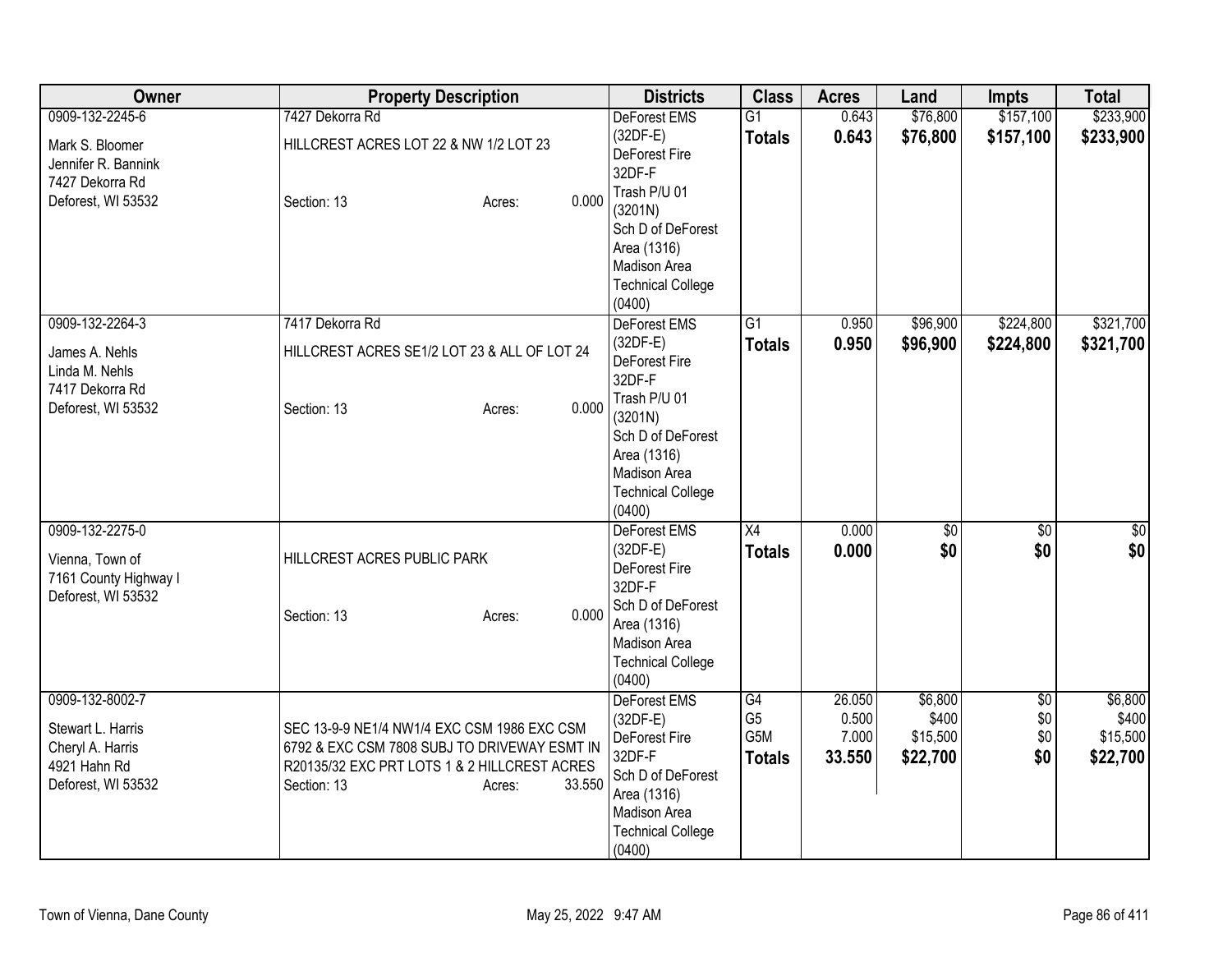| Owner                                                                                                       | <b>Property Description</b>                                                                                                                                                                   | <b>Districts</b>                                                                                                                                                                  | <b>Class</b>                     | <b>Acres</b>   | Land                   | <b>Impts</b>           | <b>Total</b>           |
|-------------------------------------------------------------------------------------------------------------|-----------------------------------------------------------------------------------------------------------------------------------------------------------------------------------------------|-----------------------------------------------------------------------------------------------------------------------------------------------------------------------------------|----------------------------------|----------------|------------------------|------------------------|------------------------|
| 0909-132-8031-2<br>Christopher A. Porter<br>4911 Hahn Rd<br>Deforest, WI 53532                              | 4911 Hahn Rd<br>LOT 1 CSM 7808 CS41/88&89-4/20/95 F/K/A LOT 1<br>CSM 1986 CS8/132-4/30/76 & ALSO INCL & DESCR AS<br>SEC 13-9-9 PRT NE1/4NW1/4 (1.708 ACRES)<br>1.708<br>Section: 13<br>Acres: | DeForest EMS<br>$(32DF-E)$<br>DeForest Fire<br>32DF-F<br>Trash P/U 01<br>(3201N)<br>Sch D of DeForest<br>Area (1316)<br>Madison Area<br><b>Technical College</b><br>(0400)        | $\overline{G1}$<br><b>Totals</b> | 1.708<br>1.708 | \$138,900<br>\$138,900 | \$193,700<br>\$193,700 | \$332,600<br>\$332,600 |
| 0909-132-8042-9<br>Stewart L. Harris<br>Cheryl L. Harris<br>4921 Hahn Rd<br>Deforest, WI 53532              | 4921 Hahn Rd<br>LOT 2 CSM 7808 CS41/88&89-4/20/95 F/K/A LOT 1<br>CSM 1986 CS8/132-4/30/76 & ALSO INCL & DESCR AS<br>SEC 13-9-9 PRT NE1/4NW1/4 (2.73 ACRES)<br>2.730<br>Section: 13<br>Acres:  | DeForest EMS<br>$(32DF-E)$<br>DeForest Fire<br>32DF-F<br>Trash P/U 01<br>(3201N)<br>Sch D of DeForest<br>Area (1316)<br>Madison Area<br><b>Technical College</b><br>(0400)        | $\overline{G1}$<br><b>Totals</b> | 2.730<br>2.730 | \$151,100<br>\$151,100 | \$308,900<br>\$308,900 | \$460,000<br>\$460,000 |
| 0909-132-8120-4<br>Todd M. Reynolds<br>Frances K. Reynolds<br>N15258 River Pine Dr<br>Trempealeau, WI 54661 | 4941 Hahn Rd<br>LOT 1 CSM 6792 CS33/388&389-7/3/92 DESCR AS<br>SEC 13-9-9 PRT N1/2 NW1/4 (86,359 SQ FT) ALSO<br>DRIVEWAY ESMT AGRMT IN R20135/32<br>1.980<br>Section: 13<br>Acres:            | <b>DeForest EMS</b><br>$(32DF-E)$<br>DeForest Fire<br>32DF-F<br>Trash P/U 01<br>(3201N)<br>Sch D of DeForest<br>Area (1316)<br>Madison Area<br><b>Technical College</b><br>(0400) | G1<br><b>Totals</b>              | 1.980<br>1.980 | \$141,300<br>\$141,300 | \$277,800<br>\$277,800 | \$419,100<br>\$419,100 |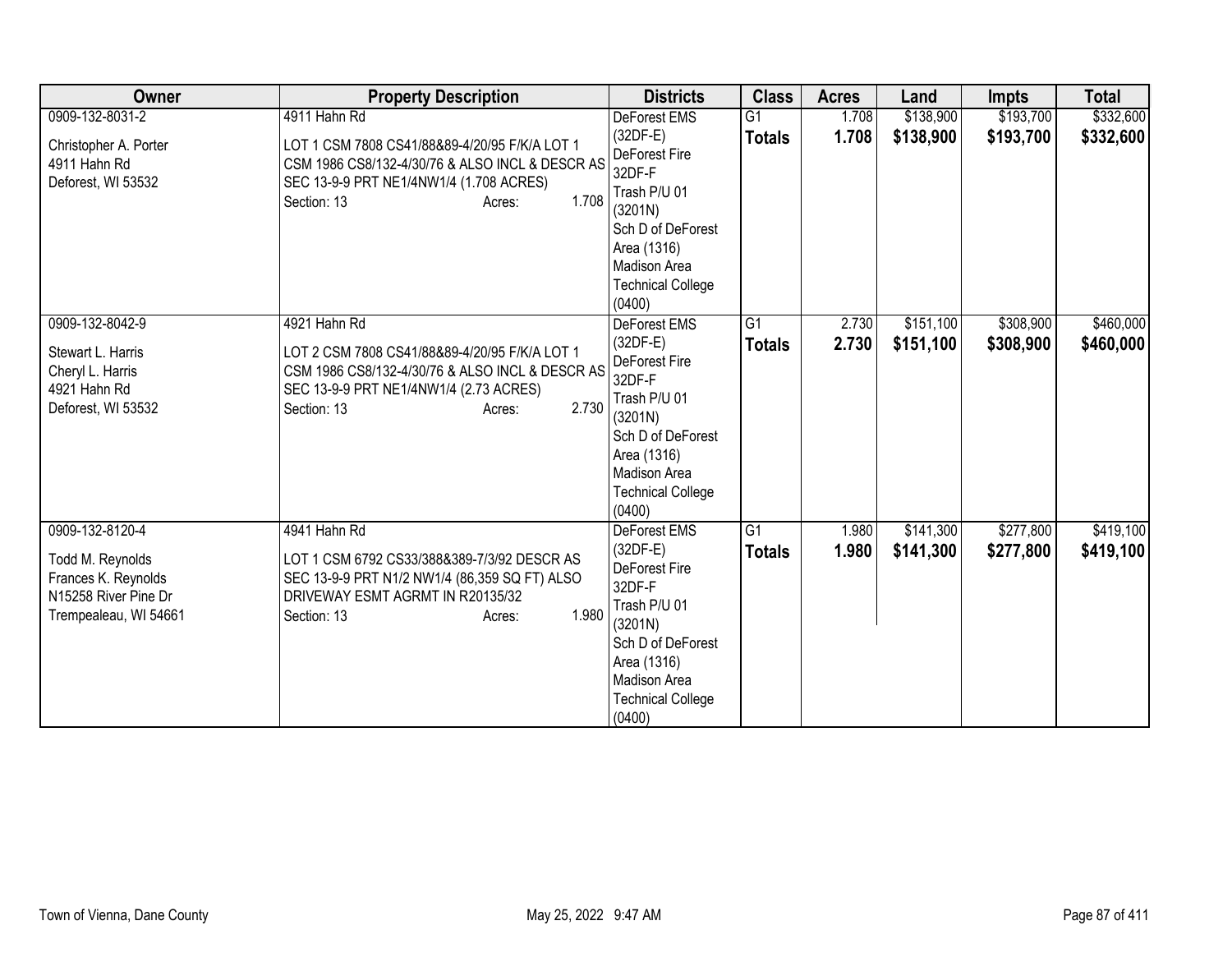| Owner                                                                      | <b>Property Description</b>                                                                                                                                                                            | <b>Districts</b>                                                                                                                                                                  | <b>Class</b>                     | <b>Acres</b>   | Land                   | <b>Impts</b>            | <b>Total</b>           |
|----------------------------------------------------------------------------|--------------------------------------------------------------------------------------------------------------------------------------------------------------------------------------------------------|-----------------------------------------------------------------------------------------------------------------------------------------------------------------------------------|----------------------------------|----------------|------------------------|-------------------------|------------------------|
| 0909-132-8540-6<br>John D. Zwolanek<br>4963 Hahn Rd<br>Deforest, WI 53532  | 4963 Hahn Rd<br>LOT 1 CSM 398 CS2/174-9/15/70 DESCR AS SEC<br>13-9-9 PRT NW1/4 NW1/4<br>0.000<br>Section: 13<br>Acres:                                                                                 | <b>DeForest EMS</b><br>$(32DF-E)$<br>DeForest Fire<br>32DF-F<br>Trash P/U 01<br>(3201N)<br>Sch D of DeForest<br>Area (1316)<br>Madison Area<br><b>Technical College</b><br>(0400) | G1<br><b>Totals</b>              | 2.778<br>2.778 | \$151,500<br>\$151,500 | \$181,800<br>\$181,800  | \$333,300<br>\$333,300 |
| 0909-132-8600-3<br>Susan M. Haugland<br>4977 Hahn Rd<br>Deforest, WI 53532 | 4977 Hahn Rd<br>LOT 1 CSM 7325 CS37/218&219-12/22/93 F/K/A LOTS<br>1 & 2 CSM 6956 CS35/20&21-12/10/92 F/K/A LOT 2<br>CSM 398 CS2/174-9/15/70 SEC 13-9-9 PRT<br>0.950<br>Section: 13<br>Acres:          | DeForest EMS<br>$(32DF-E)$<br>DeForest Fire<br>32DF-F<br>Trash P/U 01<br>(3201N)<br>Sch D of DeForest<br>Area (1316)<br><b>Madison Area</b><br><b>Technical College</b><br>(0400) | $\overline{G1}$<br><b>Totals</b> | 0.918<br>0.918 | \$94,800<br>\$94,800   | \$160, 100<br>\$160,100 | \$254,900<br>\$254,900 |
| 0909-132-8610-1<br>Karen A. Ingalls<br>4999 Hahn Rd<br>Deforest, WI 53532  | 4999 Hahn Rd<br>LOT 2 CSM 7325 CS37/218&219-12/22/93 F/K/A LOTS<br>1 & 2 CSM 6956 CS35/20&21-12/10/92 F/K/A LOT 2<br>CSM 398 CS2/174-9/15/70 DESCR AS SEC 13-9-9 PRT<br>2.610<br>Section: 13<br>Acres: | DeForest EMS<br>$(32DF-E)$<br>DeForest Fire<br>32DF-F<br>Trash P/U 01<br>(3201N)<br>Sch D of DeForest<br>Area (1316)<br>Madison Area<br><b>Technical College</b><br>(0400)        | $\overline{G1}$<br><b>Totals</b> | 2.610<br>2.610 | \$149,900<br>\$149,900 | \$296,100<br>\$296,100  | \$446,000<br>\$446,000 |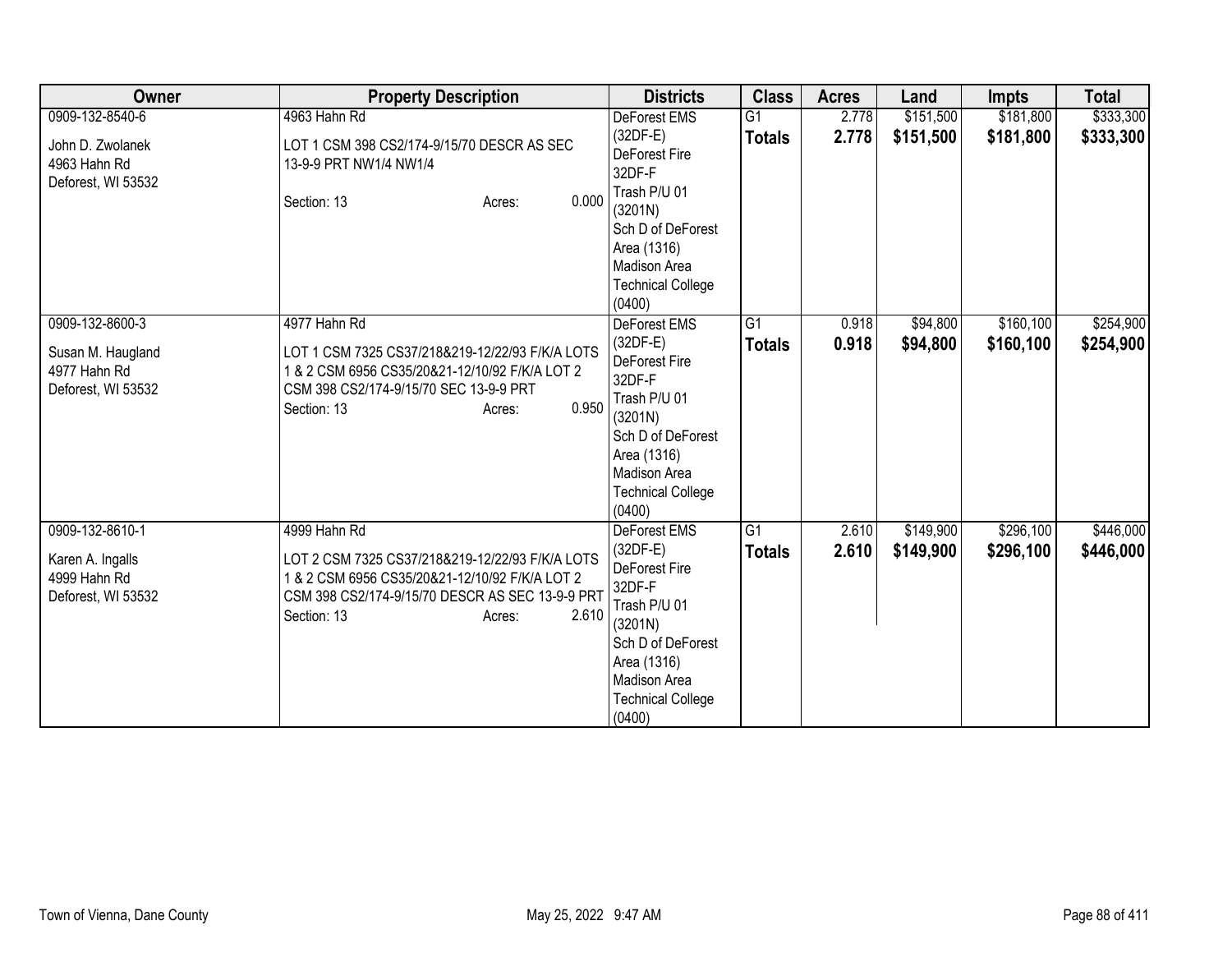| Owner                                                                                                     | <b>Property Description</b>                                                                                                                                              | <b>Districts</b>                                                                                                                                                                            | <b>Class</b>                     | <b>Acres</b>              | Land                          | Impts                                   | <b>Total</b>                    |
|-----------------------------------------------------------------------------------------------------------|--------------------------------------------------------------------------------------------------------------------------------------------------------------------------|---------------------------------------------------------------------------------------------------------------------------------------------------------------------------------------------|----------------------------------|---------------------------|-------------------------------|-----------------------------------------|---------------------------------|
| 0909-132-8691-4<br>Donald D. Engeseth<br>Sarah E. Engeseth<br>7404 County Highway I<br>Deforest, WI 53532 | 7792 County Rd I<br>LOT 1 CSM 7352 CS37/289&291-2/2/94 DESCR AS<br>SEC 13-9-9 PRT NW1/4NW1/4 (1.684 ACRES INCL<br>$R/W$ )<br>1.684<br>Section: 13<br>Acres:              | DeForest EMS<br>$(32DF-E)$<br>DeForest Fire<br>32DF-F<br>Trash P/U 01<br>(3201N)<br>Sch D of DeForest<br>Area (1316)<br>Madison Area<br><b>Technical College</b>                            | $\overline{G1}$<br><b>Totals</b> | 1.684<br>1.684            | \$137,600<br>\$137,600        | \$237,400<br>\$237,400                  | \$375,000<br>\$375,000          |
| 0909-132-8730-6<br>Dale A. Engeseth<br>Julie A. Engeseth<br>7392 County Highway I<br>Deforest, WI 53532   | 7392 County Rd I<br>LOT 1 CSM 7837 CS41/171&173-5/18/95 DESCR AS<br>SEC 13-9-9 PRT NW1/4NW1/4 (1.12 ACRES)<br>1.120<br>Section: 13<br>Acres:                             | (0400)<br>DeForest EMS<br>$(32DF-E)$<br>DeForest Fire<br>32DF-F<br>Trash P/U 01<br>(3201N)<br>Sch D of DeForest<br>Area (1316)<br><b>Madison Area</b><br><b>Technical College</b><br>(0400) | $\overline{G1}$<br><b>Totals</b> | 1.120<br>1.120            | \$106,600<br>\$106,600        | \$279,400<br>\$279,400                  | \$386,000<br>\$386,000          |
| 0909-132-8750-0<br>Dale A. Engeseth<br>Julie A. Engeseth<br>7392 County Highway I<br>Deforest, WI 53532   | SEC 13-9-9 NW1/4 NW1/4 EXC CSM 398, EXC<br>HILLCREST ACRES PLAT, EXC CSM 7325 & EXC CSM<br>7352 & EXC CSM 7837 & ALSO EXC DOC #3487780<br>0.770<br>Section: 13<br>Acres: | <b>DeForest EMS</b><br>$(32DF-E)$<br>DeForest Fire<br>32DF-F<br>Sch D of DeForest<br>Area (1316)<br>Madison Area<br><b>Technical College</b><br>(0400)                                      | G4<br><b>Totals</b>              | 0.770<br>0.770            | \$200<br>\$200                | \$0<br>\$0                              | \$200<br>\$200                  |
| 0909-132-8830-0<br>D&S Engeseth Enterprises, LLC<br>7404 County Highway I<br>Deforest, WI 53532           | SEC 13-9-9 PRT NW1/4NW1/4 & PRT SW1/4NW1/4<br>DESCR AS COM AT NW COR OF SEC 13 TH<br>S01DEG27'07"E ALG W LN OF NW1/4 OF SEC 13<br>12.930<br>Section: 13<br>Acres:        | DeForest EMS<br>$(32DF-E)$<br>DeForest Fire<br>32DF-F<br>Sch D of DeForest<br>Area (1316)<br>Madison Area<br><b>Technical College</b><br>(0400)                                             | G4<br>G7<br><b>Totals</b>        | 12.430<br>0.500<br>12.930 | \$3,500<br>\$5,500<br>\$9,000 | $\overline{50}$<br>\$24,700<br>\$24,700 | \$3,500<br>\$30,200<br>\$33,700 |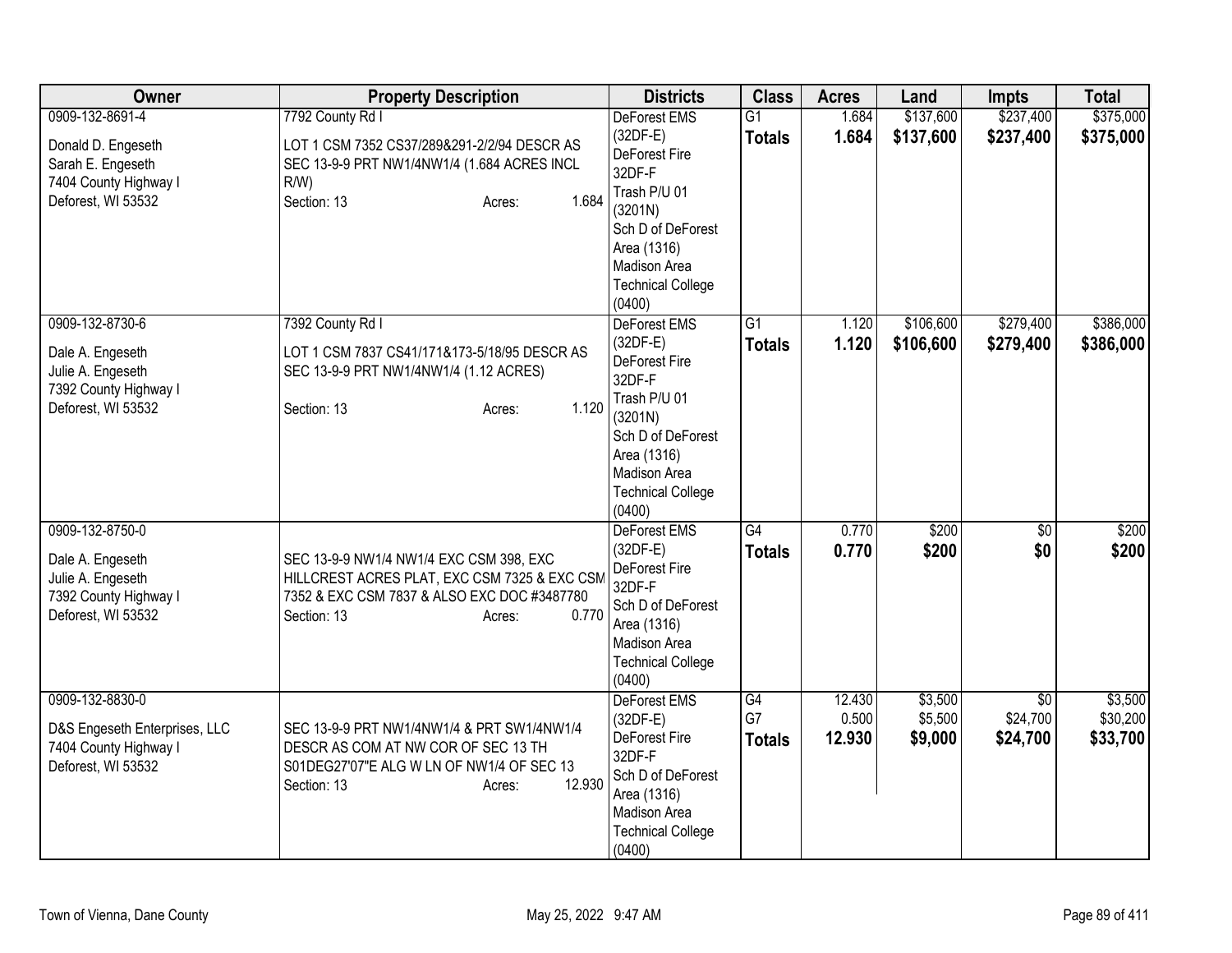| Owner                                                                                                   | <b>Property Description</b>                                                                                                                                            | <b>Districts</b>                                                                                                                                                                  | <b>Class</b>                                                    | <b>Acres</b>                                | Land                                                    | <b>Impts</b>                                            | <b>Total</b>                                             |
|---------------------------------------------------------------------------------------------------------|------------------------------------------------------------------------------------------------------------------------------------------------------------------------|-----------------------------------------------------------------------------------------------------------------------------------------------------------------------------------|-----------------------------------------------------------------|---------------------------------------------|---------------------------------------------------------|---------------------------------------------------------|----------------------------------------------------------|
| 0909-132-9100-0<br>Dale A. Engeseth<br>Julie A. Engeseth<br>7392 Cth I<br>Deforest, WI 53532            | 7346 County Rd I<br>SEC 13-9-9 SW1/4NW1/4 EXC DOC 1849916<br>(R6060/29) & I-90-94 HWY & ALSO EXC CSM 9114 &<br>ALSO EXC DOC #3487780<br>0.000<br>Section: 13<br>Acres: | <b>DeForest EMS</b><br>$(32DF-E)$<br>DeForest Fire<br>32DF-F<br>Trash P/U 01<br>(3201N)<br>Sch D of DeForest<br>Area (1316)<br>Madison Area<br><b>Technical College</b><br>(0400) | $\overline{G4}$<br>G <sub>5</sub><br>G5M<br>G7<br><b>Totals</b> | 26.810<br>3.000<br>4.700<br>3.000<br>37.510 | \$8,400<br>\$2,300<br>\$10,400<br>\$96,000<br>\$117,100 | $\overline{50}$<br>\$0<br>\$0<br>\$132,500<br>\$132,500 | \$8,400<br>\$2,300<br>\$10,400<br>\$228,500<br>\$249,600 |
| 0909-132-9160-4<br>D&S Engeseth Enterprises, LLC<br>7404 County Highway I<br>Deforest, WI 53532         | 7356 County Rd I<br>LOT 1 CSM 9114 CS51/127&128-12/1/98 DESCR AS<br>SEC 13-9-9 PRT SW1/4NW1/4 (1.184 ACRES)<br>1.184<br>Section: 13<br>Acres:                          | DeForest EMS<br>$(32DF-E)$<br><b>DeForest Fire</b><br>32DF-F<br>Trash P/U 01<br>(3201N)<br>Sch D of DeForest<br>Area (1316)<br>Madison Area<br><b>Technical College</b><br>(0400) | G1<br><b>Totals</b>                                             | 1.590<br>1.590                              | \$132,500<br>\$132,500                                  | \$109,900<br>\$109,900                                  | \$242,400<br>\$242,400                                   |
| 0909-132-9500-2<br>Dale A. Engeseth<br>Julie A. Engeseth<br>7392 County Highway I<br>Deforest, WI 53532 | SEC 13-9-9 SE1/4 NW1/4<br>39.500<br>Section: 13<br>Acres:                                                                                                              | <b>DeForest EMS</b><br>$(32DF-E)$<br>DeForest Fire<br>32DF-F<br>Sch D of DeForest<br>Area (1316)<br>Madison Area<br><b>Technical College</b><br>(0400)                            | G4<br>G5M<br><b>Totals</b>                                      | 37.900<br>1.600<br>39.500                   | \$11,400<br>\$3,500<br>\$14,900                         | \$0<br>\$0<br>\$0                                       | \$11,400<br>\$3,500<br>\$14,900                          |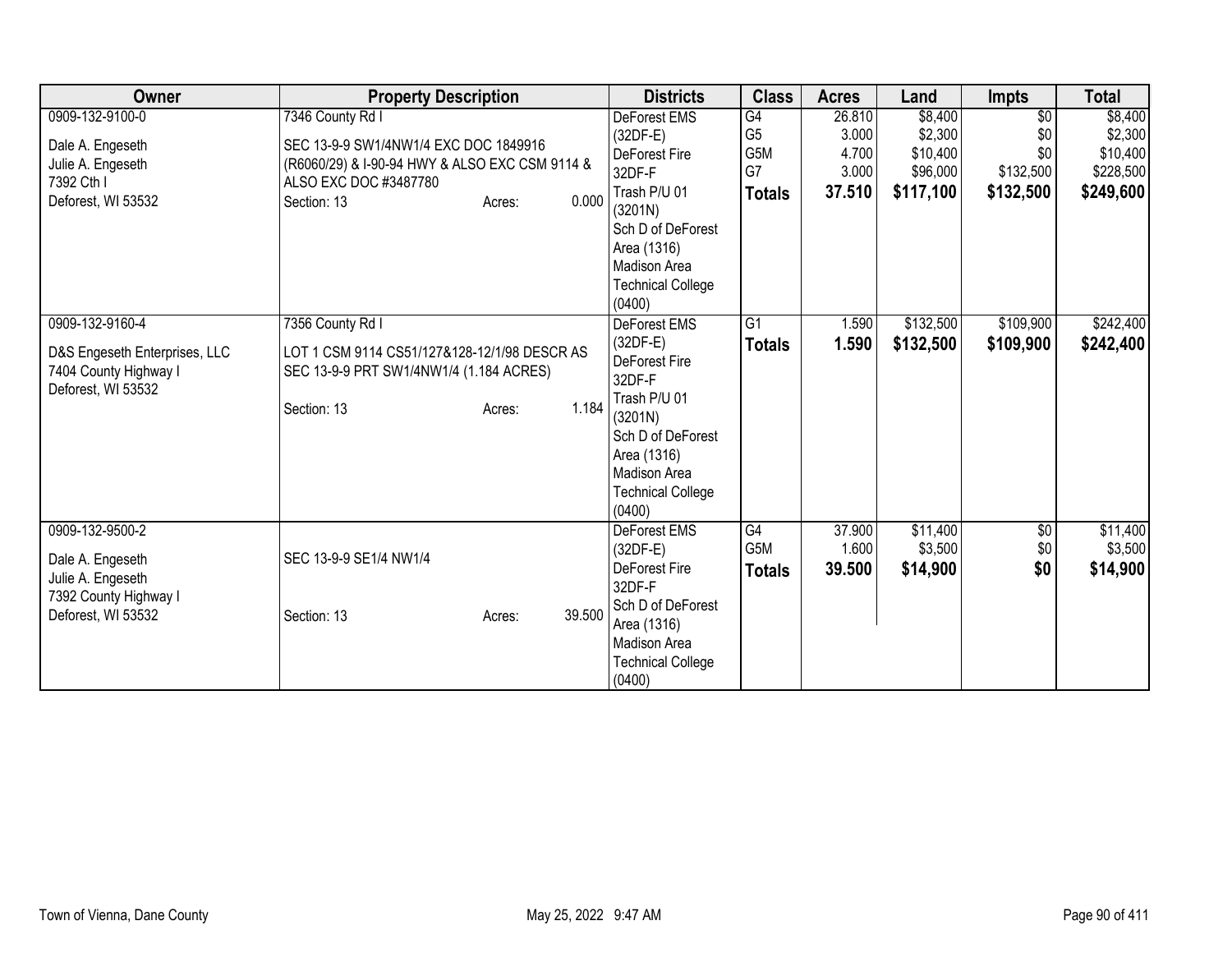| Owner                                                                                     | <b>Property Description</b>                                                                                                                                                        | <b>Districts</b>                                                                                                                                                                                                                                                       | <b>Class</b>                          | <b>Acres</b>                     | Land                                   | <b>Impts</b>                        | <b>Total</b>                            |
|-------------------------------------------------------------------------------------------|------------------------------------------------------------------------------------------------------------------------------------------------------------------------------------|------------------------------------------------------------------------------------------------------------------------------------------------------------------------------------------------------------------------------------------------------------------------|---------------------------------------|----------------------------------|----------------------------------------|-------------------------------------|-----------------------------------------|
| 0909-133-8002-0<br>Gene C. Evans<br>Karen A. Evans<br>4795 Daley Rd<br>Deforest, WI 53532 | SEC 13-9-9 NE1/4SW1/4 SUBJ TO LEASE INTEREST<br>DESCR IN AFFD R6425/43 EXC CSM 9900<br>33.150<br>Section: 13<br>Acres:                                                             | DeForest EMS<br>$(32DF-E)$<br>DeForest Fire<br>32DF-F<br>Sch D of DeForest<br>Area (1316)<br><b>Utility District1</b><br>$(32UD-1)$<br>Madison Area<br><b>Technical College</b><br>(0400)                                                                              | $\overline{G4}$<br><b>Totals</b>      | 33.150<br>33.150                 | \$10,300<br>\$10,300                   | $\overline{50}$<br>\$0              | \$10,300<br>\$10,300                    |
| 0909-133-8320-0<br>Gene C. Evans<br>Karen A. Evans<br>4795 Daley Rd<br>Deforest, WI 53532 | 7259 Morrisonville Rd<br>LOT 1 CSM 9900 CS57/248&250-12/12/2000 DESCR<br>AS SEC 13-9-9 PRT NE1/4SW1/4 & PRT SE1/4SW1/4<br>(8.152 ACRES INCL R/W)<br>8.152<br>Section: 13<br>Acres: | DeForest EMS<br>$(32DF-E)$<br>Madison Metro Sewer G7<br>Dist (5150-M)<br>DeForest Fire<br>32DF-F<br>Sch D of DeForest<br>Area (1316)<br><b>Utility District1</b><br>$(32UD-1)$<br>Madison Area<br><b>Technical College</b><br>(0400)<br>Drainage District 25<br>(DD25) | G4<br>G <sub>5</sub><br><b>Totals</b> | 3.000<br>4.652<br>0.500<br>8.152 | \$600<br>\$3,500<br>\$5,500<br>\$9,600 | $\sqrt{6}$<br>\$0<br>\$800<br>\$800 | \$600<br>\$3,500<br>\$6,300<br>\$10,400 |
| 0909-133-8502-1<br>Gene C. Evans<br>Karen A. Evans<br>4795 Daley Rd<br>Deforest, WI 53532 | SEC 13-9-9 NW1/4SW1/4 EXC CSM 5823<br>24.000<br>Section: 13<br>Acres:                                                                                                              | DeForest EMS<br>$(32DF-E)$<br>DeForest Fire<br>32DF-F<br>Sch D of DeForest<br>Area (1316)<br><b>Utility District1</b><br>$(32UD-1)$<br>Madison Area<br><b>Technical College</b><br>(0400)                                                                              | G4<br>G <sub>5</sub><br><b>Totals</b> | 22.000<br>2.000<br>24.000        | \$6,600<br>\$100<br>\$6,700            | \$0<br>\$0<br>\$0                   | \$6,600<br>\$100<br>\$6,700             |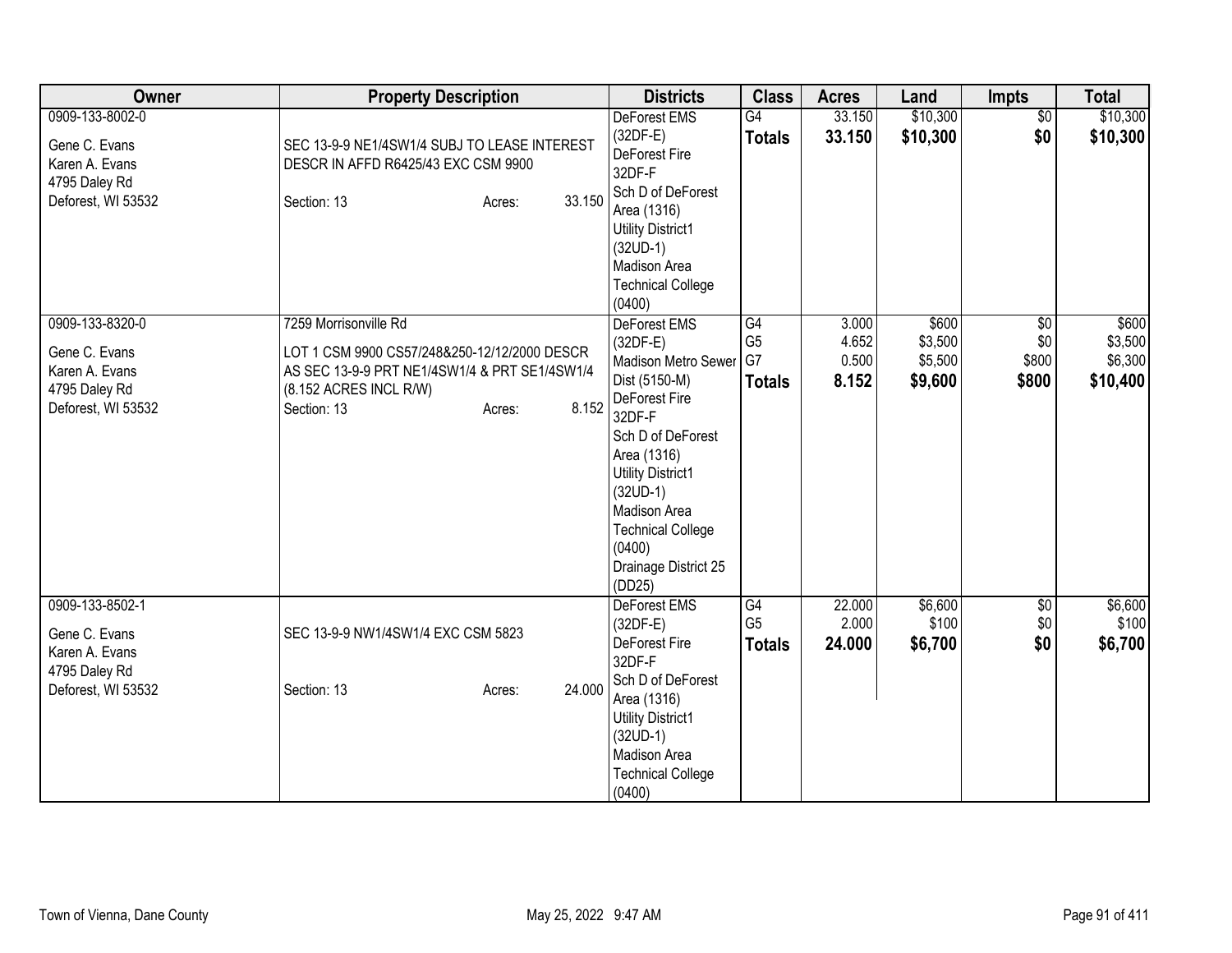| Owner                                                                                                     | <b>Property Description</b>                                                                                                                                                                      | <b>Districts</b>                                                                                                                                                                                                                                                    | <b>Class</b>                                       | <b>Acres</b>            | Land                        | <b>Impts</b>                  | <b>Total</b>                |
|-----------------------------------------------------------------------------------------------------------|--------------------------------------------------------------------------------------------------------------------------------------------------------------------------------------------------|---------------------------------------------------------------------------------------------------------------------------------------------------------------------------------------------------------------------------------------------------------------------|----------------------------------------------------|-------------------------|-----------------------------|-------------------------------|-----------------------------|
| 0909-133-9001-5<br>Gene C. Evans<br>Karen A. Evans<br>4795 Daley Rd<br>Deforest, WI 53532                 | SEC 13-9-9 PRT SW1/4 SW1/4 LYG NE OF HWY 190-94<br>EXC TO WI DOT IN DOC #3279070 FOR RD R/W<br>4.000<br>Section: 13<br>Acres:                                                                    | DeForest EMS<br>$(32DF-E)$<br>Madison Metro Sewer<br>Dist (5150-M)<br>DeForest Fire<br>32DF-F<br>Sch D of DeForest<br>Area (1316)<br>Utility District1<br>$(32UD-1)$<br>Madison Area<br><b>Technical College</b><br>(0400)<br>Drainage District 25<br>(DD25)        | $\overline{G4}$<br>G <sub>5</sub><br><b>Totals</b> | 3.500<br>0.500<br>4.000 | \$1,100<br>\$100<br>\$1,200 | $\overline{50}$<br>\$0<br>\$0 | \$1,100<br>\$100<br>\$1,200 |
| 0909-133-9083-0<br>Cfj Properties<br>c/o Pilot Travel Centers #600<br>PO Box 54470<br>Lexington, KY 40555 | County Rd I<br>LOT 1 CSM 9961 CS58/86&88-2/21/2001 F/K/A LOT 1<br>CSM 5823 CS27/242-4/20/89 & F/K/A LOT 1 CSM 438<br>CS2/226-11/18/76 DESCR AS SEC 13-9-9 PRT<br>10.347<br>Section: 13<br>Acres: | <b>DeForest EMS</b><br>$(32DF-E)$<br>Madison Metro Sewer<br>Dist (5150-M)<br>DeForest Fire<br>32DF-F<br>Sch D of DeForest<br>Area (1316)<br>Utility District1<br>$(32UD-1)$<br>Madison Area<br><b>Technical College</b><br>(0400)<br>Drainage District 25<br>(DD25) | G2<br><b>Totals</b>                                | 10.347<br>10.347        | \$671,200<br>\$671,200      | $\sqrt{6}$<br>\$0             | \$671,200<br>\$671,200      |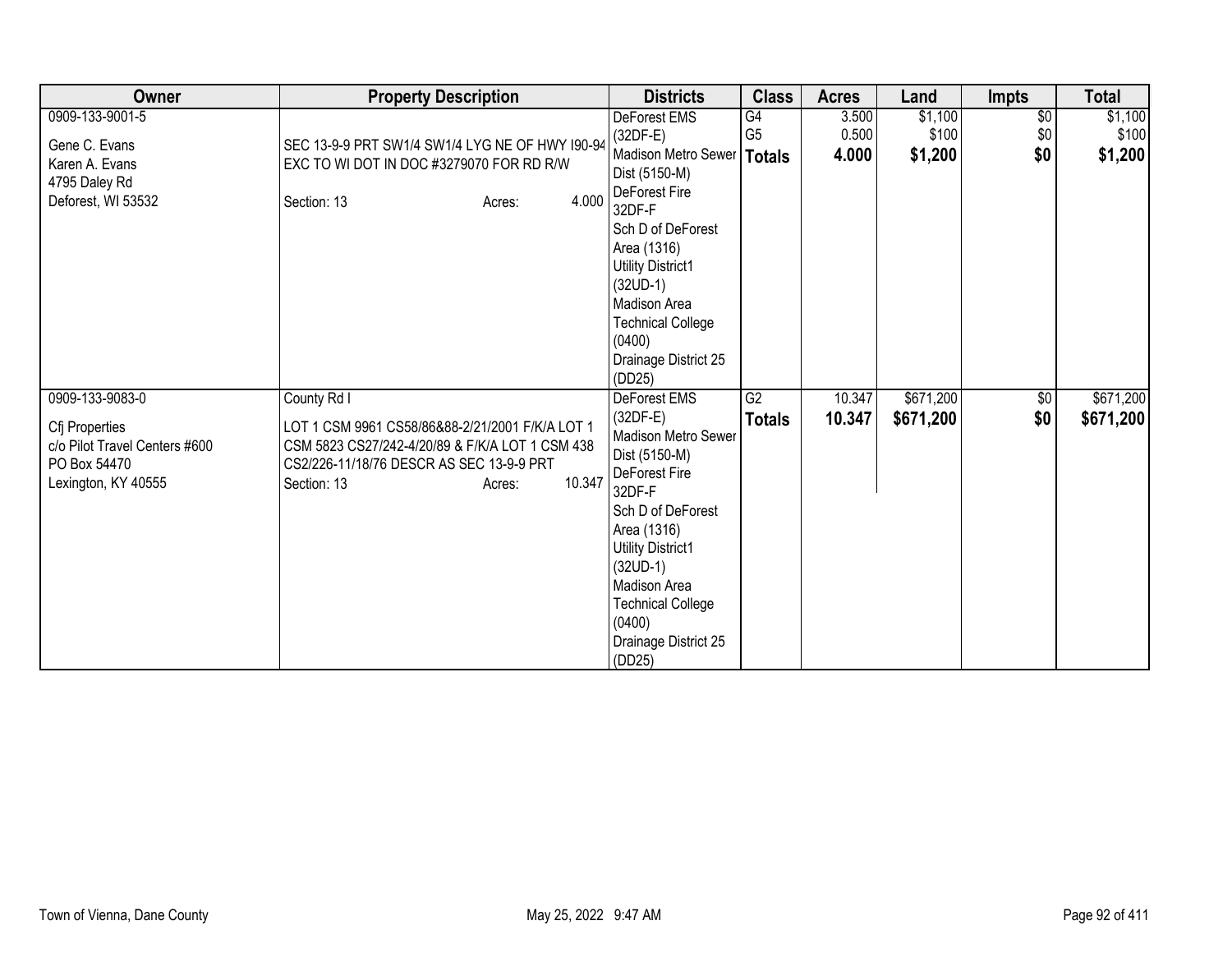| Owner                                                                                  | <b>Property Description</b>                                                                                                                                                           | <b>Districts</b>                                                                                                                                                                                                                               | <b>Class</b>    | <b>Acres</b> | Land      | <b>Impts</b>    | <b>Total</b> |
|----------------------------------------------------------------------------------------|---------------------------------------------------------------------------------------------------------------------------------------------------------------------------------------|------------------------------------------------------------------------------------------------------------------------------------------------------------------------------------------------------------------------------------------------|-----------------|--------------|-----------|-----------------|--------------|
| 0909-133-9133-0                                                                        | County Rd I                                                                                                                                                                           | DeForest EMS                                                                                                                                                                                                                                   | $\overline{G2}$ | 12.609       | \$965,200 | \$0             | \$965,200    |
| Cfj Properties<br>c/o Pilot Travel Centers #600<br>PO Box 54470<br>Lexington, KY 40555 | LOT 2 CSM 9961 CS58/86&88-2/21/2001 F/K/A LOT 1<br>CSM 5823 CS27/242&243-4/20/89 & F/K/A LOT 1 CSM<br>438 CS2/226-11/18/76 DESCR AS SEC 13-9-9 PRT<br>12.609<br>Section: 13<br>Acres: | $(32DF-E)$<br>Madison Metro Sewer<br>Dist (5150-M)<br>DeForest Fire<br>32DF-F<br>Sch D of DeForest<br>Area (1316)<br><b>Utility District1</b><br>$(32UD-1)$<br>Madison Area<br><b>Technical College</b><br>(0400)<br>Drainage District 25      | <b>Totals</b>   | 12.609       | \$965,200 | \$0             | \$965,200    |
| 0909-133-9571-0                                                                        |                                                                                                                                                                                       | (DD25)<br><b>DeForest EMS</b>                                                                                                                                                                                                                  | G4              | 17.000       | \$5,300   | $\overline{60}$ | \$5,300      |
|                                                                                        |                                                                                                                                                                                       | $(32DF-E)$                                                                                                                                                                                                                                     | G <sub>5</sub>  | 3.700        | \$2,800   | \$0             | \$2,800      |
| Gene C. Evans<br>Karen A. Evans<br>4795 Daley Rd<br>Deforest, WI 53532                 | SEC 13-9-9 SE1/4SW1/4 EXC SLY 500 FT MEAS ALG<br>W LN & SUBJ TO LEASE INTEREST DESCR IN<br>R6425/43 AFFD & ALSO EXC CSM 9900 EXC TO WI<br>20.700<br>Section: 13<br>Acres:             | Madison Metro Sewer   Totals<br>Dist (5150-M)<br>DeForest Fire<br>32DF-F<br>Sch D of DeForest<br>Area (1316)<br><b>Utility District1</b><br>$(32UD-1)$<br>Madison Area<br><b>Technical College</b><br>(0400)<br>Drainage District 25<br>(DD25) |                 | 20.700       | \$8,100   | \$0             | \$8,100      |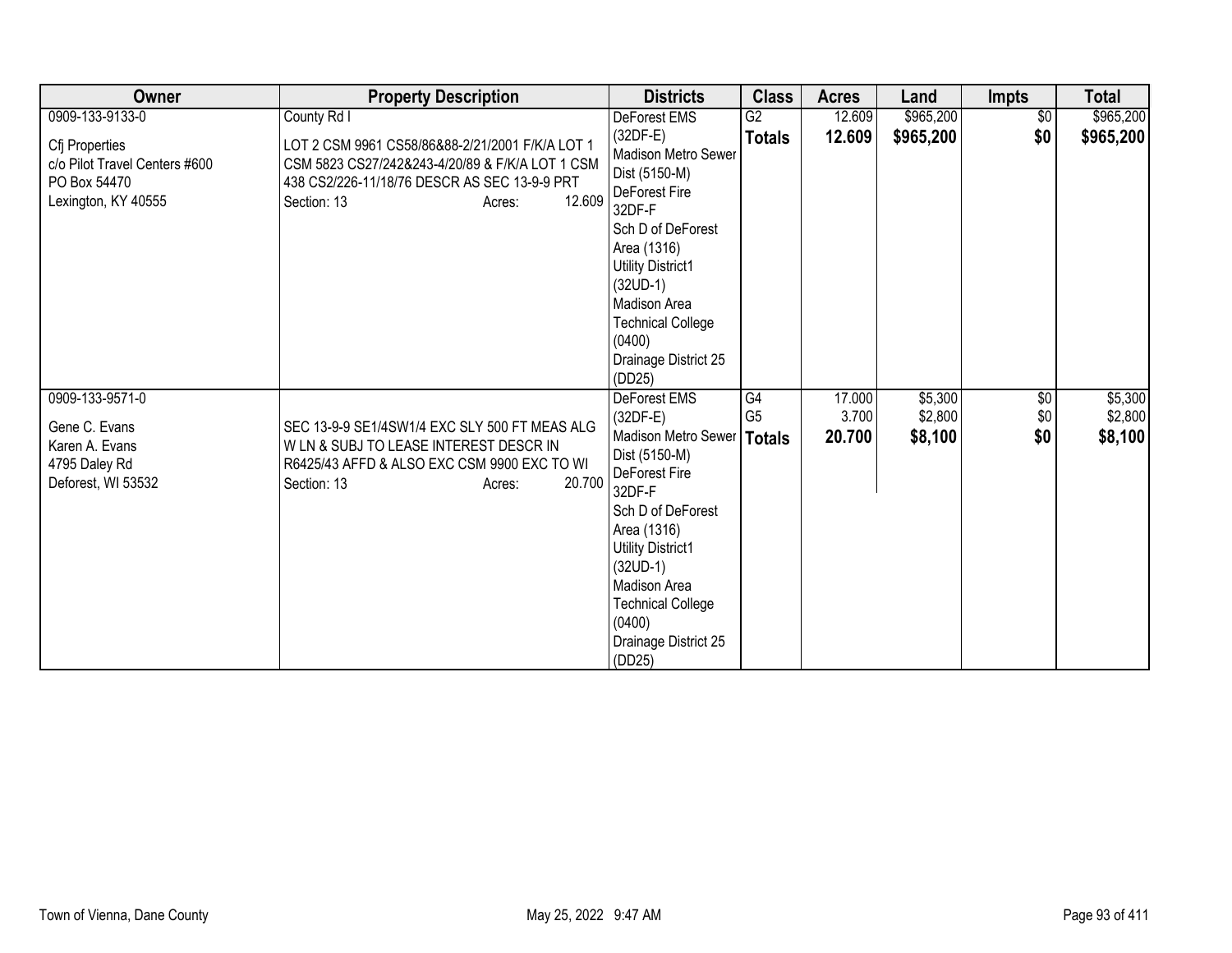| Owner                                                                  | <b>Property Description</b>                                                                                                                                                      | <b>Districts</b>                                                                                                                                                                                                                                                    | <b>Class</b>   | <b>Acres</b>   | Land             | <b>Impts</b> | <b>Total</b>     |
|------------------------------------------------------------------------|----------------------------------------------------------------------------------------------------------------------------------------------------------------------------------|---------------------------------------------------------------------------------------------------------------------------------------------------------------------------------------------------------------------------------------------------------------------|----------------|----------------|------------------|--------------|------------------|
| 0909-133-9791-0                                                        | 4910 County Rd V                                                                                                                                                                 | DeForest EMS                                                                                                                                                                                                                                                        | G2             | 5.073          | \$776,800        | \$617,900    | \$1,394,700      |
| Valley Foods Dm, LLC<br>4910 County Highway V<br>Deforest, WI 53532    | LOT 3 CSM 9032 CS50/251&255-9/16/98 DESCR AS<br>SEC 13-9-9 PRT SE1/4SW1/4 (5.073 ACRES) EXC 0.71<br>ACRES TO WI DOT FOR RD R/W IN DOC #3353349<br>5.073<br>Section: 13<br>Acres: | $(32DF-E)$<br>Madison Metro Sewer<br>Dist (5150-M)<br>DeForest Fire<br>32DF-F                                                                                                                                                                                       | <b>Totals</b>  | 5.073          | \$776,800        | \$617,900    | \$1,394,700      |
|                                                                        |                                                                                                                                                                                  | Sch D of DeForest<br>Area (1316)<br><b>Utility District1</b><br>$(32UD-1)$<br>Madison Area<br><b>Technical College</b><br>(0400)<br>Drainage District 25<br>(DD25)                                                                                                  |                |                |                  |              |                  |
| 0909-133-9812-0                                                        | Morrisonville Rd                                                                                                                                                                 | DeForest EMS                                                                                                                                                                                                                                                        | G4             | 1.000          | \$300            | $\sqrt{6}$   | \$300            |
| Gene C. Evans<br>Karen A. Evans<br>4795 Daley Rd<br>Deforest, WI 53532 | LOT 2 CSM 9032 CS50/251&255-9/16/98 DESCR AS<br>SEC 13-9-9 PRT SE1/4SW1/4 EXC TO WI DOT FOR RD<br>R/W IN DOC #3279070 EXC DOC #3904776<br>1.990<br>Section: 13<br>Acres:         | $(32DF-E)$<br>Madison Metro Sewer   Totals<br>Dist (5150-M)<br>DeForest Fire<br>32DF-F<br>Sch D of DeForest<br>Area (1316)<br><b>Utility District1</b><br>$(32UD-1)$<br><b>Madison Area</b><br><b>Technical College</b><br>(0400)<br>Drainage District 25<br>(DD25) | G <sub>5</sub> | 0.990<br>1.990 | \$800<br>\$1,100 | \$0<br>\$0   | \$800<br>\$1,100 |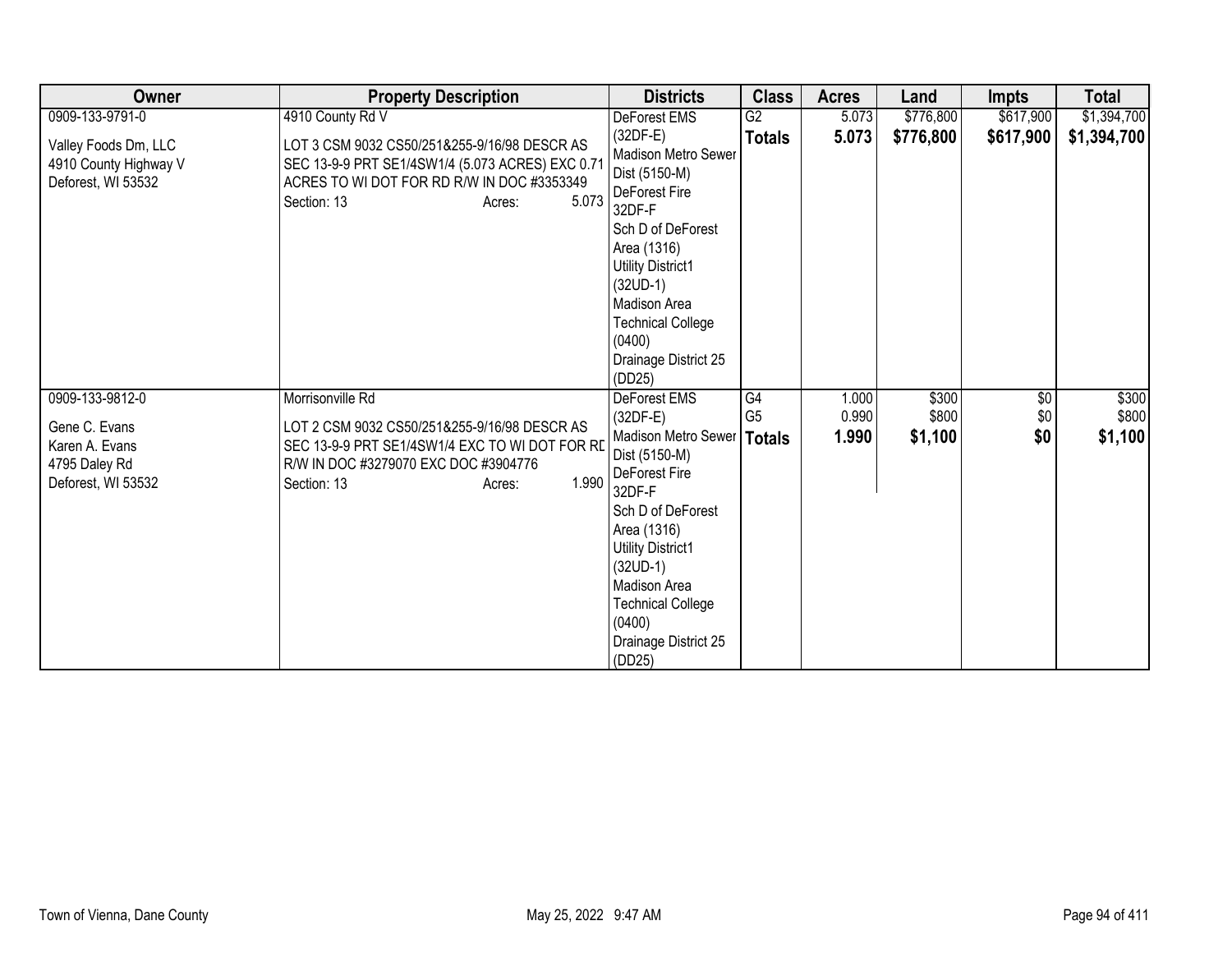| Owner                                                               | <b>Property Description</b>                                                                                                                                                  | <b>Districts</b>                                                                                                                                                                                                                                    | <b>Class</b>  | <b>Acres</b> | Land      | <b>Impts</b> | <b>Total</b> |
|---------------------------------------------------------------------|------------------------------------------------------------------------------------------------------------------------------------------------------------------------------|-----------------------------------------------------------------------------------------------------------------------------------------------------------------------------------------------------------------------------------------------------|---------------|--------------|-----------|--------------|--------------|
| 0909-133-9820-0                                                     | Morrisonville Rd                                                                                                                                                             | DeForest EMS                                                                                                                                                                                                                                        | G2            | 0.250        | \$5,000   | \$9,000      | \$14,000     |
| Valley Foods Dm, LLC<br>4910 County Highway V<br>Deforest, WI 53532 | PRT OF LOT 2 CSM 9032 CS50/251&255-9/16/98<br>DESCR AS SEC 13-9-9 PRT SE1/4SW1/4 BEG NE COF<br>LOT 3 CSM 9032 TH S89DEG06'00"E ALG N LN SD<br>0.250<br>Section: 13<br>Acres: | $(32DF-E)$<br>Madison Metro Sewer<br>Dist (5150-M)<br>DeForest Fire<br>32DF-F<br>Sch D of DeForest<br>Area (1316)<br><b>Utility District1</b><br>$(32UD-1)$<br>Madison Area<br><b>Technical College</b>                                             | <b>Totals</b> | 0.250        | \$5,000   | \$9,000      | \$14,000     |
|                                                                     |                                                                                                                                                                              | (0400)<br>Drainage District 25<br>(DD25)                                                                                                                                                                                                            |               |              |           |              |              |
| 0909-133-9831-1                                                     | 4884 County Rd V                                                                                                                                                             | DeForest EMS                                                                                                                                                                                                                                        | G2            | 1.523        | \$418,800 | \$703,100    | \$1,121,900  |
| Alb Re, LLC<br>1055 Brynhill Dr<br>Oregon, WI 53575                 | LOT 1 CSM 9032 CS50/251&255-9/16/98 DESCR AS<br>SEC 13-9-9 PRT SE1/4SW1/4 (1.523 ACRES INCL R/W)<br>1.523<br>Section: 13<br>Acres:                                           | $(32DF-E)$<br>Madison Metro Sewer<br>Dist (5150-M)<br>DeForest Fire<br>32DF-F<br>Sch D of DeForest<br>Area (1316)<br><b>Utility District1</b><br>$(32UD-1)$<br>Madison Area<br><b>Technical College</b><br>(0400)<br>Drainage District 25<br>(DD25) | <b>Totals</b> | 1.523        | \$418,800 | \$703,100    | \$1,121,900  |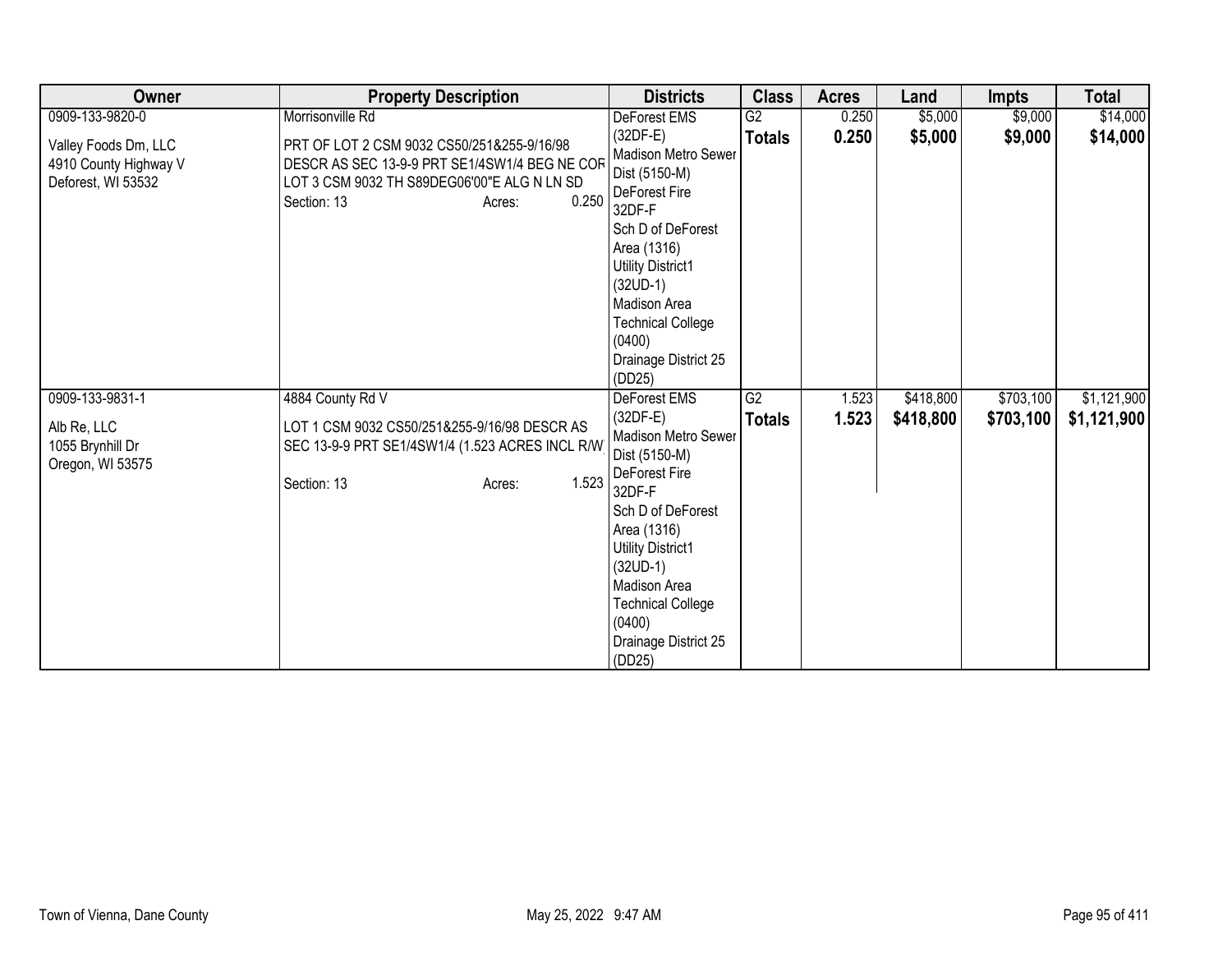| <b>Owner</b>                                                      | <b>Property Description</b>                                                                                                                                                   | <b>Districts</b>                                                                                                                                                  | <b>Class</b>                          | <b>Acres</b>                       | Land                                 | <b>Impts</b>                         | <b>Total</b>                         |
|-------------------------------------------------------------------|-------------------------------------------------------------------------------------------------------------------------------------------------------------------------------|-------------------------------------------------------------------------------------------------------------------------------------------------------------------|---------------------------------------|------------------------------------|--------------------------------------|--------------------------------------|--------------------------------------|
| 0909-134-8004-0<br>Norman C. Danielson                            | SEC 13-9-9 PRT SE1/4NE1/4, PRT NE1/4SE1/4 & PRT                                                                                                                               | DeForest EMS<br>$(32DF-E)$<br>Madison Metro Sewer                                                                                                                 | G4<br>G <sub>5</sub><br>G5M           | 7.489<br>21.200<br>8.600           | \$2,100<br>\$15,900<br>\$18,900      | $\overline{60}$<br>\$0<br>\$0        | \$2,100<br>\$15,900<br>\$18,900      |
| 7839 N Yahara Rd<br>Deforest, WI 53532                            | SE1/4SE1/4 DESCR AS BEG AT E1/4 COR OF SEC 13<br>TH N00DEG01'52"W 515.45 FT ALG E LN OF NE1/4 OF<br>37.289<br>Section: 13<br>Acres:                                           | Dist (5150-M)<br>DeForest Fire<br>32DF-F                                                                                                                          | <b>Totals</b>                         | 37.289                             | \$36,900                             | \$0                                  | \$36,900                             |
|                                                                   |                                                                                                                                                                               | Sch D of DeForest<br>Area (1316)<br>Madison Area<br><b>Technical College</b><br>(0400)                                                                            |                                       |                                    |                                      |                                      |                                      |
|                                                                   |                                                                                                                                                                               | Drainage District 25<br>(DD25)                                                                                                                                    |                                       |                                    |                                      |                                      |                                      |
| 0909-134-8510-0<br>Stewart L. Harris<br>Cheryl A. Harris          | SEC 13-9-9 PRT NW1/4 SE1/4 LYING NW OF HWY                                                                                                                                    | DeForest EMS<br>(32DF-E)<br>DeForest Fire<br>32DF-F                                                                                                               | G4<br>G <sub>5</sub><br>G5M<br>Totals | 18.600<br>1.000<br>0.400<br>20.000 | \$5,600<br>\$100<br>\$900<br>\$6,600 | $\overline{50}$<br>\$0<br>\$0<br>\$0 | \$5,600<br>\$100<br>\$900<br>\$6,600 |
| 4921 Hahn Rd<br>Deforest, WI 53532                                | 20.000<br>Section: 13<br>Acres:                                                                                                                                               | Sch D of DeForest<br>Area (1316)<br>Madison Area<br><b>Technical College</b><br>(0400)<br>Drainage District 25<br>(DD25)                                          |                                       |                                    |                                      |                                      |                                      |
| 0909-134-8780-4                                                   | Morrisonville Rd                                                                                                                                                              | <b>DeForest EMS</b>                                                                                                                                               | G2                                    | 1.130                              | \$107,200                            | \$0                                  | \$107,200                            |
| Leonard Living Tr<br>N2901 County Highway V<br>Poynette, WI 53955 | LOT 1 CSM 415 CS2/195-10/14/70 DESCR AS SEC<br>13-9-9 PRT NW1/4SE1/4 (1.13 ACRES) ALSO 30 FT<br>ESMT EXT BEYOND ELY LN OF DESCR FOR DIST OF<br>1.130<br>Section: 13<br>Acres: | $(32DF-E)$<br>DeForest Fire<br>32DF-F<br>Sch D of DeForest<br>Area (1316)<br>Madison Area<br><b>Technical College</b><br>(0400)<br>Drainage District 25<br>(DD25) | <b>Totals</b>                         | 1.130                              | \$107,200                            | \$0                                  | \$107,200                            |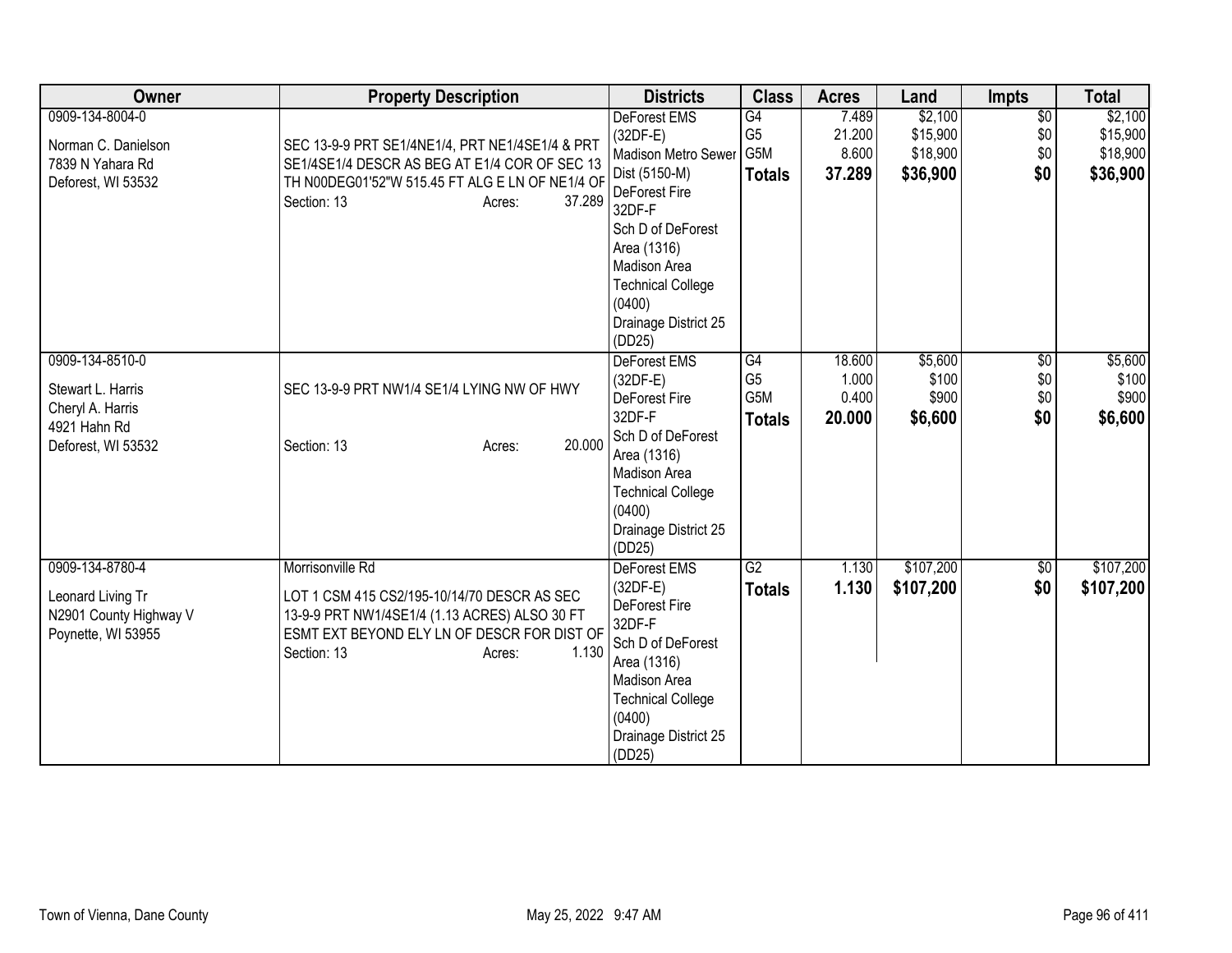| Owner                                   | <b>Property Description</b>                                                                        | <b>Districts</b>                   | <b>Class</b>   | <b>Acres</b> | Land      | <b>Impts</b> | <b>Total</b> |
|-----------------------------------------|----------------------------------------------------------------------------------------------------|------------------------------------|----------------|--------------|-----------|--------------|--------------|
| 0909-134-8800-9                         | 7284 Morrisonville Rd                                                                              | DeForest EMS                       | G1             | 3.000        | \$151,500 | \$159,500    | \$311,000    |
| Matthew M. Knapton                      | SEC 13-9-9 PRT NW1/4 SE1/4 LYG SE OF HWY EXC                                                       | $(32DF-E)$                         | G <sub>4</sub> | 14.500       | \$4,500   | \$0          | \$4,500      |
| Rachel Knapton                          | BEG INTS S LN & E LN HWY TH E 206.25 FT N 214.5                                                    | DeForest Fire                      | <b>Totals</b>  | 17.500       | \$156,000 | \$159,500    | \$315,500    |
| 7284 Morrisonville Rd                   | FT TO E LN HWY SW ALG HWY 264 FT TO POB ALSO                                                       | 32DF-F                             |                |              |           |              |              |
| Deforest, WI 53532                      | 17.500<br>Section: 13<br>Acres:                                                                    | Trash P/U 01                       |                |              |           |              |              |
|                                         |                                                                                                    | (3201N)                            |                |              |           |              |              |
|                                         |                                                                                                    | Sch D of DeForest                  |                |              |           |              |              |
|                                         |                                                                                                    | Area (1316)<br><b>Madison Area</b> |                |              |           |              |              |
|                                         |                                                                                                    | <b>Technical College</b>           |                |              |           |              |              |
|                                         |                                                                                                    | (0400)                             |                |              |           |              |              |
|                                         |                                                                                                    | Drainage District 25               |                |              |           |              |              |
|                                         |                                                                                                    | (DD25)                             |                |              |           |              |              |
| 0909-134-9210-1                         | 7184 Morrisonville Rd                                                                              | <b>DeForest EMS</b>                | G2             | 2.347        | \$576,000 | \$1,990,200  | \$2,566,200  |
|                                         |                                                                                                    | $(32DF-E)$                         | <b>Totals</b>  | 2.347        | \$576,000 | \$1,990,200  | \$2,566,200  |
| Deforest Enterprises, LLC<br>PO Box 417 | LOT 1 CSM 8313 CS45/63&65-8/19/96 DESCR AS SEC<br>13-9-9 PRT SW1/4SE1/4 (2.347 ACRES INCL R/W) EXO | Madison Metro Sewer                |                |              |           |              |              |
| Deforest, WI 53532-0417                 | 0.02 ACRES TO WI DOT FOR RD R/W IN DOC                                                             | Dist (5150-M)                      |                |              |           |              |              |
|                                         | 2.347<br>Section: 13<br>Acres:                                                                     | DeForest Fire                      |                |              |           |              |              |
|                                         |                                                                                                    | 32DF-F                             |                |              |           |              |              |
|                                         |                                                                                                    | Sch D of DeForest                  |                |              |           |              |              |
|                                         |                                                                                                    | Area (1316)                        |                |              |           |              |              |
|                                         |                                                                                                    | Utility District1                  |                |              |           |              |              |
|                                         |                                                                                                    | $(32UD-1)$<br>Madison Area         |                |              |           |              |              |
|                                         |                                                                                                    | <b>Technical College</b>           |                |              |           |              |              |
|                                         |                                                                                                    | (0400)                             |                |              |           |              |              |
|                                         |                                                                                                    | Drainage District 25               |                |              |           |              |              |
|                                         |                                                                                                    | (DD25)                             |                |              |           |              |              |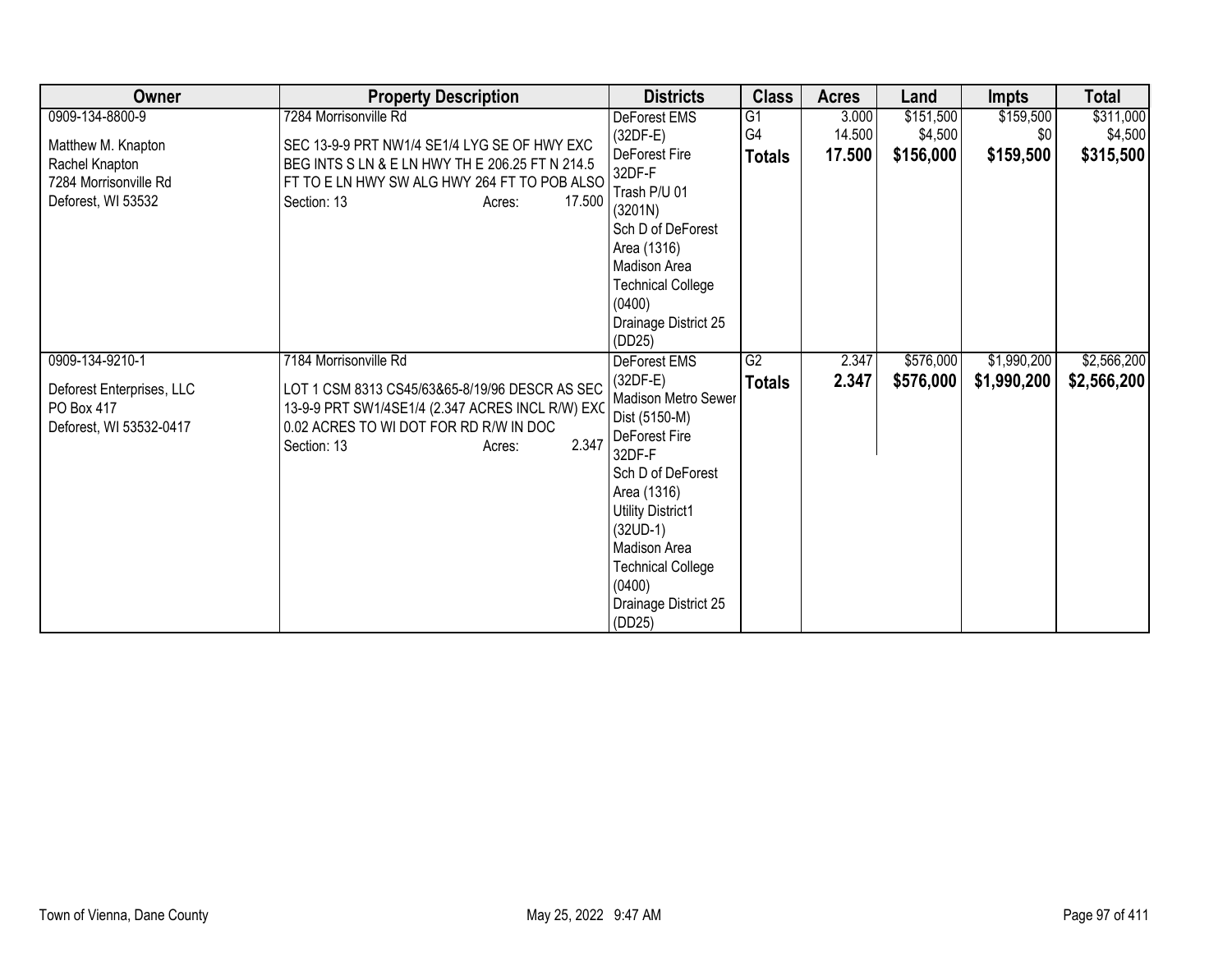| Owner                                                                               | <b>Property Description</b>                                                                                                                                                                       | <b>Districts</b>                                                                                                                                                                                                                                                                               | <b>Class</b>        | <b>Acres</b>   | Land                   | <b>Impts</b>           | <b>Total</b>           |
|-------------------------------------------------------------------------------------|---------------------------------------------------------------------------------------------------------------------------------------------------------------------------------------------------|------------------------------------------------------------------------------------------------------------------------------------------------------------------------------------------------------------------------------------------------------------------------------------------------|---------------------|----------------|------------------------|------------------------|------------------------|
| 0909-134-9790-0                                                                     | 4797 County Rd V                                                                                                                                                                                  | <b>DeForest EMS</b>                                                                                                                                                                                                                                                                            | $\overline{G1}$     | 1.600          | \$119,000              | \$136,900              | \$255,900              |
| Kevin L. Reynolds<br>4797 County Highway V<br>Deforest, WI 53532                    | SEC 13-9-9 PRT SE1/4 SE1/4 BEG 799.0 FT W OF SE<br>COR TH W 150.0 FT TH N11?-05-00W 332.3 FT TH<br>N44?-05-00E 303.46 FT TH S0?-09-00E 544.06 FT TO<br>1.600<br>Section: 13<br>Acres:             | $(32DF-E)$<br>Madison Metro Sewer<br>Dist (5150-M)<br>DeForest Fire<br>32DF-F<br>Trash P/U 01<br>(3201N)<br>Sch D of DeForest<br>Area (1316)<br>Utility District1<br>$(32UD-1)$<br>Madison Area<br><b>Technical College</b><br>(0400)                                                          | <b>Totals</b>       | 1.600          | \$119,000              | \$136,900              | \$255,900              |
| 0909-134-9810-5<br>Eugene F. Reardon<br>4785 County Highway V<br>Deforest, WI 53532 | 4785 County Rd V<br>SEC 13-9-9 PRT SE1/4SE1/4 COM 649.0 FT W OF SE<br>COR TH W 150 FT TH N0DEG09'W 544.06 FT TH<br>N44DEG05'E 8.54 FT TH ALG CRV CONC TO SE L/C<br>0.000<br>Section: 13<br>Acres: | DeForest EMS<br>$(32DF-E)$<br>Madison Metro Sewer<br>Dist (5150-M)<br>DeForest Fire<br>32DF-F<br>Trash P/U 01<br>(3201N)<br>Sch D of DeForest<br>Area (1316)<br><b>Utility District1</b><br>$(32UD-1)$<br>Madison Area<br><b>Technical College</b><br>(0400)<br>Drainage District 25<br>(DD25) | G1<br><b>Totals</b> | 1.970<br>1.970 | \$120,400<br>\$120,400 | \$179,700<br>\$179,700 | \$300,100<br>\$300,100 |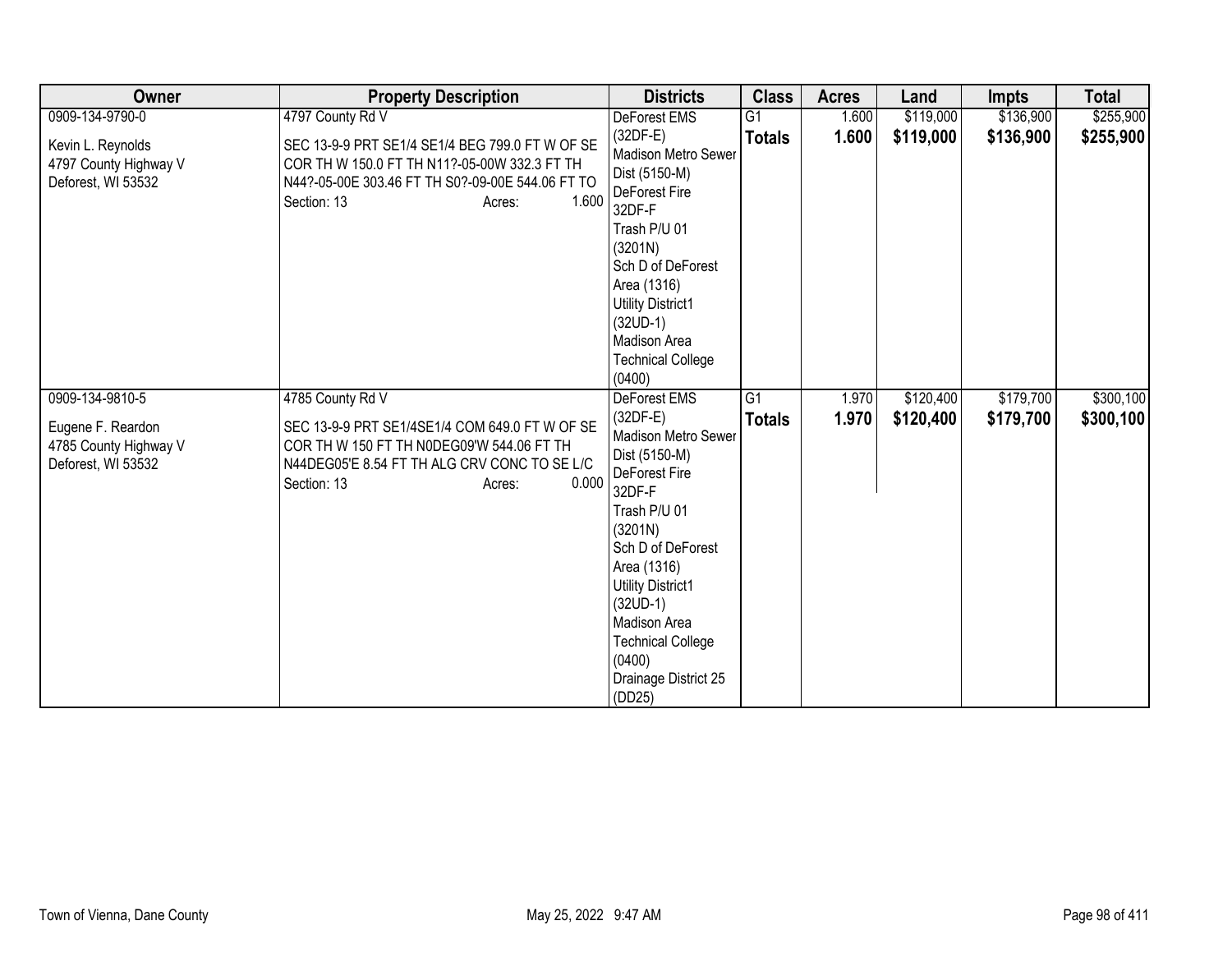| <b>Owner</b>                                                                      | <b>Property Description</b>                                                                                                                                                                         | <b>Districts</b>                                                                                                                                                                                                                                                                               | <b>Class</b>                                                    | <b>Acres</b>                              | Land                                                  | Impts                                       | <b>Total</b>                                          |
|-----------------------------------------------------------------------------------|-----------------------------------------------------------------------------------------------------------------------------------------------------------------------------------------------------|------------------------------------------------------------------------------------------------------------------------------------------------------------------------------------------------------------------------------------------------------------------------------------------------|-----------------------------------------------------------------|-------------------------------------------|-------------------------------------------------------|---------------------------------------------|-------------------------------------------------------|
| 0909-134-9820-3<br>Jean M. Doherty<br>4779 County Highway V<br>Deforest, WI 53532 | SEC 13-9-9 W 186 FT OF E 649.4 FT OF S 241 FT OF<br>SE1/4 SE1/4<br>1.030<br>Section: 13<br>Acres:                                                                                                   | DeForest EMS<br>$(32DF-E)$<br>Madison Metro Sewer   Totals<br>Dist (5150-M)<br>DeForest Fire<br>32DF-F<br>Sch D of DeForest<br>Area (1316)<br><b>Utility District1</b><br>$(32UD-1)$<br>Madison Area<br><b>Technical College</b><br>(0400)<br>Drainage District 25<br>(DD25)                   | G1<br>G4                                                        | 0.800<br>0.230<br>1.030                   | \$3,000<br>\$100<br>\$3,100                           | $\overline{50}$<br>\$0<br>\$0               | \$3,000<br>\$100<br>\$3,100                           |
| 0909-134-9830-1<br>Jean M. Doherty<br>4779 County Highway V<br>Deforest, WI 53532 | 4779 County Rd V<br>SEC 13-9-9 PRT SE1/4 SE1/4 BEG SEC SE COR TH W<br>463.4 FT N 787 FT TO SLY LN CTH V ALG SD LN<br>N65DEGE 262.41 FT & N88DEGE 222.8 FT TO E LN<br>9.000<br>Section: 13<br>Acres: | DeForest EMS<br>$(32DF-E)$<br>Madison Metro Sewer<br>Dist (5150-M)<br>DeForest Fire<br>32DF-F<br>Trash P/U 01<br>(3201N)<br>Sch D of DeForest<br>Area (1316)<br><b>Utility District1</b><br>$(32UD-1)$<br>Madison Area<br><b>Technical College</b><br>(0400)<br>Drainage District 25<br>(DD25) | $\overline{G1}$<br>G4<br>G <sub>5</sub><br>G5M<br><b>Totals</b> | 2.000<br>5.000<br>1.000<br>1.000<br>9.000 | \$141,500<br>\$1,600<br>\$100<br>\$2,200<br>\$145,400 | \$100,200<br>\$0<br>\$0<br>\$0<br>\$100,200 | \$241,700<br>\$1,600<br>\$100<br>\$2,200<br>\$245,600 |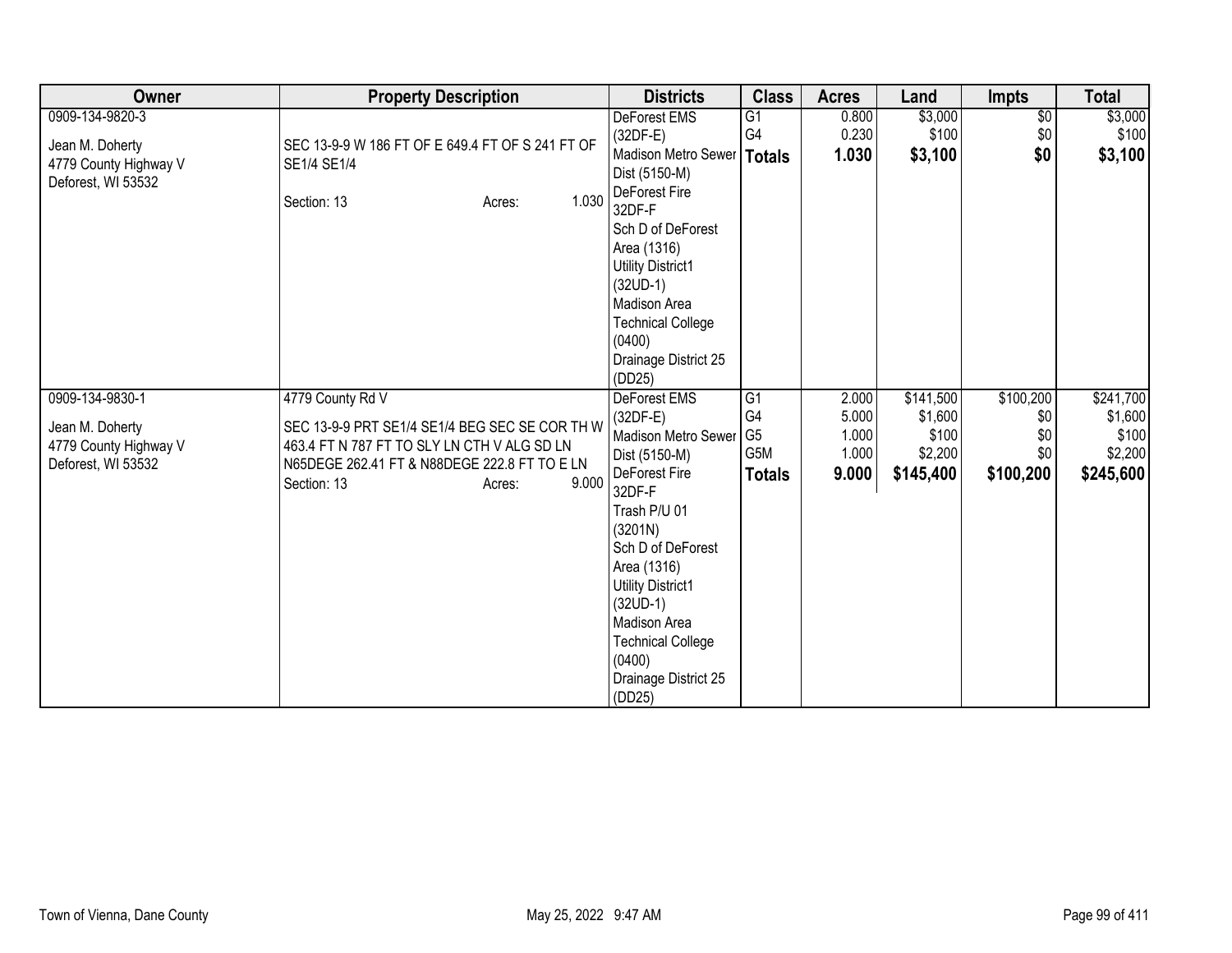| Owner                                                                                              | <b>Property Description</b>                                                                                                                     |                 | <b>Districts</b>                                                                                                                                                                                                                                                    | <b>Class</b>                     | <b>Acres</b>   | Land                 | <b>Impts</b>           | <b>Total</b>           |
|----------------------------------------------------------------------------------------------------|-------------------------------------------------------------------------------------------------------------------------------------------------|-----------------|---------------------------------------------------------------------------------------------------------------------------------------------------------------------------------------------------------------------------------------------------------------------|----------------------------------|----------------|----------------------|------------------------|------------------------|
| 0909-134-9835-6<br>Jean M. Doherty<br>4779 County Highway V<br>Deforest, WI 53532                  | SEC 13-9-9 W 186 FT OF E 649.4 FT OF N 241 FT OF<br>S 482 FT OF SE1/4 SE1/4<br>Section: 13                                                      | 1.030<br>Acres: | DeForest EMS<br>$(32DF-E)$<br>Madison Metro Sewer<br>Dist (5150-M)<br>DeForest Fire<br>32DF-F<br>Sch D of DeForest<br>Area (1316)<br><b>Utility District1</b><br>$(32UD-1)$<br>Madison Area<br><b>Technical College</b><br>(0400)<br>Drainage District 25<br>(DD25) | $\overline{G4}$<br><b>Totals</b> | 1.030<br>1.030 | \$300<br>\$300       | $\overline{50}$<br>\$0 | \$300<br>\$300         |
| 0909-134-9845-4<br>Jean M. Doherty<br>4779 County Highway V<br>Deforest, WI 53532                  | SEC 13-9-9 PRT SE1/4 SE1/4 COM 649.4 FT W & 659.7<br>FT N OF SE COR TH S 177.4 FT E 186 FT N 304.7 FT<br>SWLY ALG R/W HWY TO POB<br>Section: 13 | 1.020<br>Acres: | DeForest EMS<br>$(32DF-E)$<br>Madison Metro Sewer<br>Dist (5150-M)<br>DeForest Fire<br>32DF-F<br>Sch D of DeForest<br>Area (1316)<br><b>Utility District1</b><br>$(32UD-1)$<br>Madison Area<br><b>Technical College</b><br>(0400)<br>Drainage District 25<br>(DD25) | $\overline{G4}$<br><b>Totals</b> | 1.020<br>1.020 | \$300<br>\$300       | $\overline{60}$<br>\$0 | \$300<br>\$300         |
| 0909-141-8000-8<br>Phillip F. Heiniger<br>Sharon S. Heiniger<br>5027 Hahn Rd<br>Deforest, WI 53532 | 5027 Hahn Rd<br>SEC 14-9-9 E 200 FT OF N 109 FT OF NE1/4 NE1/4<br>Section: 14                                                                   | 0.000<br>Acres: | DeForest EMS<br>$(32DF-E)$<br>DeForest Fire<br>32DF-F<br>Trash P/U 01<br>(3201N)<br>Sch D of DeForest<br>Area (1316)<br>Madison Area<br><b>Technical College</b><br>(0400)                                                                                          | $\overline{G1}$<br><b>Totals</b> | 0.500<br>0.500 | \$67,500<br>\$67,500 | \$156,600<br>\$156,600 | \$224,100<br>\$224,100 |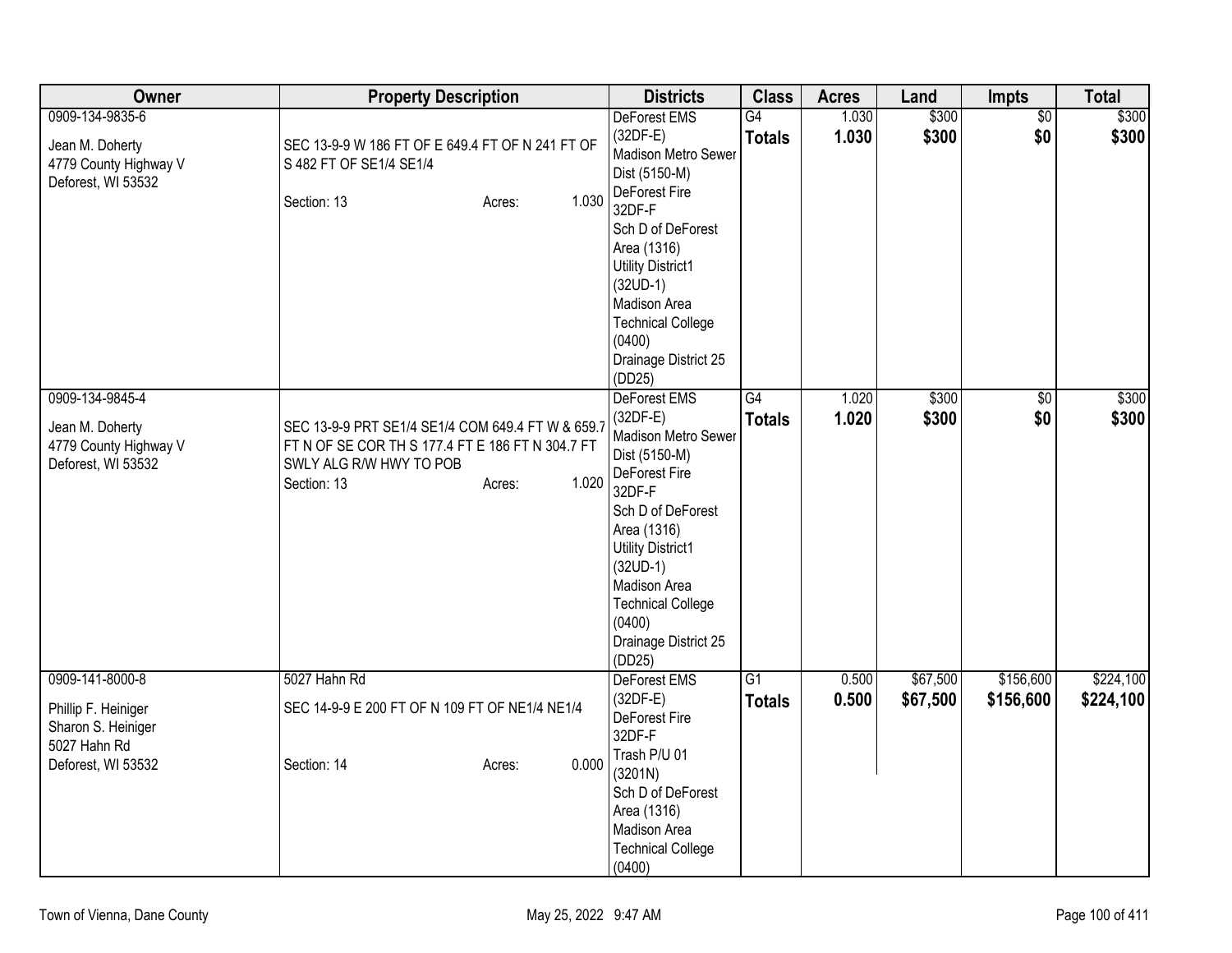| Owner                                                                                                | <b>Property Description</b>                                                                                                                                                                   | <b>Districts</b>                                                                                                                                                         | <b>Class</b>                                            | <b>Acres</b>                       | Land                                       | <b>Impts</b>                         | <b>Total</b>                               |
|------------------------------------------------------------------------------------------------------|-----------------------------------------------------------------------------------------------------------------------------------------------------------------------------------------------|--------------------------------------------------------------------------------------------------------------------------------------------------------------------------|---------------------------------------------------------|------------------------------------|--------------------------------------------|--------------------------------------|--------------------------------------------|
| 0909-141-8010-6<br>Joshua F. Harris<br>4921 Hahn Rd<br>Deforest, WI 53532                            | 5061 Hahn Rd<br>SEC 14-9-9 PRT N1/2 NE1/4 LYG NELY OF HWY<br>I-90-94 EXC E 200 FT OF N 109 FT THF<br>34.800<br>Section: 14<br>Acres:                                                          | DeForest EMS<br>$(32DF-E)$<br>DeForest Fire<br>32DF-F<br>Trash P/U 01<br>(3201N)<br>Sch D of DeForest<br>Area (1316)<br>Madison Area<br><b>Technical College</b>         | G1<br>G <sub>4</sub><br>G <sub>5</sub><br><b>Totals</b> | 2.000<br>31.800<br>1.000<br>34.800 | \$141,500<br>\$7,600<br>\$100<br>\$149,200 | \$127,900<br>\$0<br>\$0<br>\$127,900 | \$269,400<br>\$7,600<br>\$100<br>\$277,100 |
| 0909-141-8560-1<br>Shamrock Acres, LLC<br>6756 Old 113 Rd<br>Dane, WI 53529                          | SEC 14-9-9 PRT N1/2 NE1/4 LYG SWLY OF HWY<br>$I-90-94$<br>34.700<br>Section: 14<br>Acres:                                                                                                     | (0400)<br><b>DeForest EMS</b><br>$(32DF-E)$<br>DeForest Fire<br>32DF-F<br>Sch D of DeForest<br>Area (1316)<br><b>Madison Area</b><br><b>Technical College</b><br>(0400)  | G2<br>G4<br><b>Totals</b>                               | 8.500<br>26.200<br>34.700          | \$68,000<br>\$6,300<br>\$74,300            | $\sqrt{6}$<br>\$0<br>\$0             | \$68,000<br>\$6,300<br>\$74,300            |
| 0909-141-9250-0<br>Ziegler Deforest, LLC<br>901 W 94th St<br>Bloomington, MN 55420                   | LOT 1 CSM 12443 CS77/283&285-4/23/2008 DESCR<br>AS SEC 14-9-9 PRT SW1/4NE1/4 & PRT SE1/4NE1/4<br>(24.04 ACRES) EXC TO DOT IN DOC 4886207<br>24.040<br>Section: 14<br>Acres:                   | DeForest EMS<br>$(32DF-E)$<br>DeForest Fire<br>32DF-F<br>Sch D of DeForest<br>Area (1316)<br>Madison Area<br><b>Technical College</b><br>(0400)                          | G4<br>G <sub>5</sub><br><b>Totals</b>                   | 22.840<br>1.200<br>24.040          | \$6,000<br>\$900<br>\$6,900                | \$0<br>\$0<br>\$0                    | \$6,000<br>\$900<br>\$6,900                |
| 0909-141-9501-0<br>Lori L. Linde<br>David G. Woolpert<br>7353 County Highway I<br>Deforest, WI 53532 | 7353 County Rd I<br>SEC 14-9-9 PRT SE1/4NE1/4 DESCR AS COM NE<br>COR SD SEC 14 TH S00DEG29'04"E ALG E LN NE1/4<br>SEC 14 1322.54 FT TO NE COR SE1/4NE1/4 TH<br>6.980<br>Section: 14<br>Acres: | DeForest EMS<br>(32DF-E)<br>DeForest Fire<br>32DF-F<br>Trash P/U 01<br>(3201N)<br>Sch D of DeForest<br>Area (1316)<br>Madison Area<br><b>Technical College</b><br>(0400) | G1<br><b>Totals</b>                                     | 6.980<br>6.980                     | \$171,400<br>\$171,400                     | \$250,900<br>\$250,900               | \$422,300<br>\$422,300                     |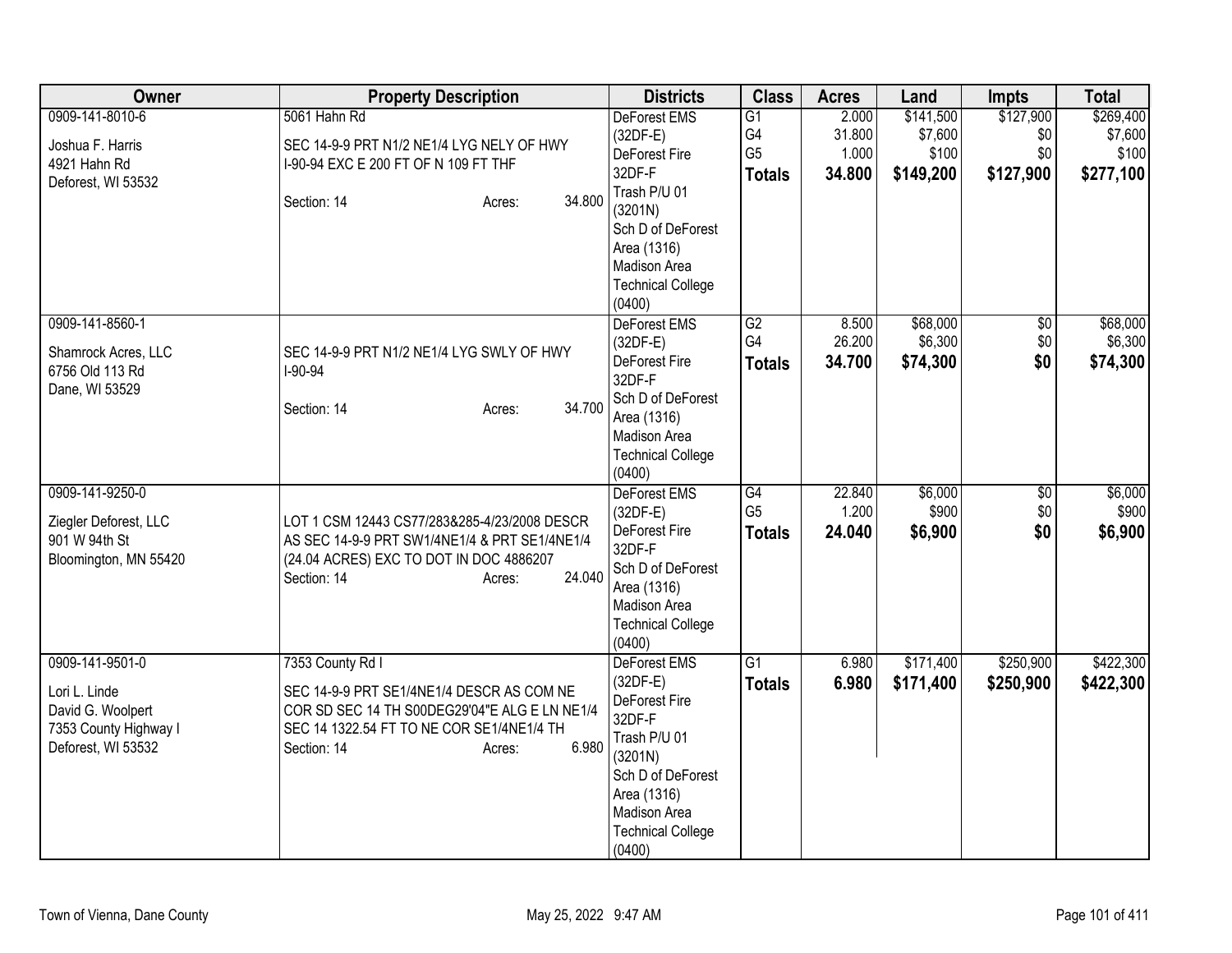| Owner                                                                              | <b>Property Description</b>                                                                                                                                                   | <b>Districts</b>                                                                                                                                                           | <b>Class</b>                                | <b>Acres</b>                       | Land                                      | Impts                                            | <b>Total</b>                               |
|------------------------------------------------------------------------------------|-------------------------------------------------------------------------------------------------------------------------------------------------------------------------------|----------------------------------------------------------------------------------------------------------------------------------------------------------------------------|---------------------------------------------|------------------------------------|-------------------------------------------|--------------------------------------------------|--------------------------------------------|
| 0909-141-9610-0<br>Ziegler Deforest, LLC<br>901 W 94th St<br>Bloomington, MN 55420 | LOT 1 CSM 11995 CS73/364&367-11/28/2006 DESCR<br>AS SEC 14-9-9 PRT SE1/4NE1/4, PRT SW1/4NE1/4 &<br>PRT NE1/4SE1/4 EXC R/W TO WI DOT IN DOC<br>26.060<br>Section: 14<br>Acres: | <b>DeForest EMS</b><br>$(32DF-E)$<br>DeForest Fire<br>32DF-F<br>Sch D of DeForest<br>Area (1316)<br>Madison Area<br><b>Technical College</b><br>(0400)                     | G4<br>G <sub>5</sub><br><b>Totals</b>       | 18.460<br>7.600<br>26.060          | \$5,100<br>\$5,700<br>\$10,800            | $\overline{50}$<br>\$0<br>\$0                    | \$5,100<br>\$5,700<br>\$10,800             |
| 0909-141-9650-0<br>Ziegler Deforest, LLC<br>901 W 94th St<br>Bloomington, MN 55420 | 201 Zoi Ln<br>LOT 2 CSM 12443 CS77/283&285-4/23/2008 DESCR<br>AS SEC 14-9-9 PRT SW1/4NE1/4 & PRT SE1/4NE1/4<br>(11.00 ACRES)<br>11.000<br>Section: 14<br>Acres:               | DeForest EMS<br>$(32DF-E)$<br>DeForest Fire<br>32DF-F<br>Sch D of DeForest<br>Area (1316)<br>Madison Area<br><b>Technical College</b><br>(0400)                            | $\overline{G2}$<br><b>Totals</b>            | 11.000<br>11.000                   | \$360,000<br>\$360,000                    | \$1,163,900<br>\$1,163,900                       | \$1,523,900<br>\$1,523,900                 |
| 0909-142-8000-7<br>Hahn Rev Tr<br>7400 Wibu Rd<br>Deforest, WI 53532               | SEC 14-9-9 NE1/4 NW1/4<br>39.200<br>Section: 14<br>Acres:                                                                                                                     | <b>DeForest EMS</b><br>$(32DF-E)$<br>DeForest Fire<br>32DF-F<br>Sch D of DeForest<br>Area (1316)<br>Madison Area<br><b>Technical College</b><br>(0400)                     | G4<br>G <sub>5</sub><br><b>Totals</b>       | 38.200<br>1.000<br>39.200          | \$11,300<br>\$100<br>\$11,400             | \$0<br>\$0<br>\$0                                | \$11,300<br>\$100<br>\$11,400              |
| 0909-142-8700-0<br>Hahn Rev Tr<br>7400 Wibu Rd<br>Deforest, WI 53532               | 7410 Wibu Rd<br>SEC 14-9-9 NW1/4 NW1/4 EXC CSM #12638<br>0.000<br>Section: 14<br>Acres:                                                                                       | DeForest EMS<br>$(32DF-E)$<br>DeForest Fire<br>32DF-F<br>Trash P/U 01<br>(3201N)<br>Sch D of DeForest<br>Area (1316)<br>Madison Area<br><b>Technical College</b><br>(0400) | G4<br>G <sub>5</sub><br>G7<br><b>Totals</b> | 33.050<br>1.000<br>3.000<br>37.050 | \$9,200<br>\$100<br>\$96,000<br>\$105,300 | $\overline{50}$<br>\$0<br>\$238,300<br>\$238,300 | \$9,200<br>\$100<br>\$334,300<br>\$343,600 |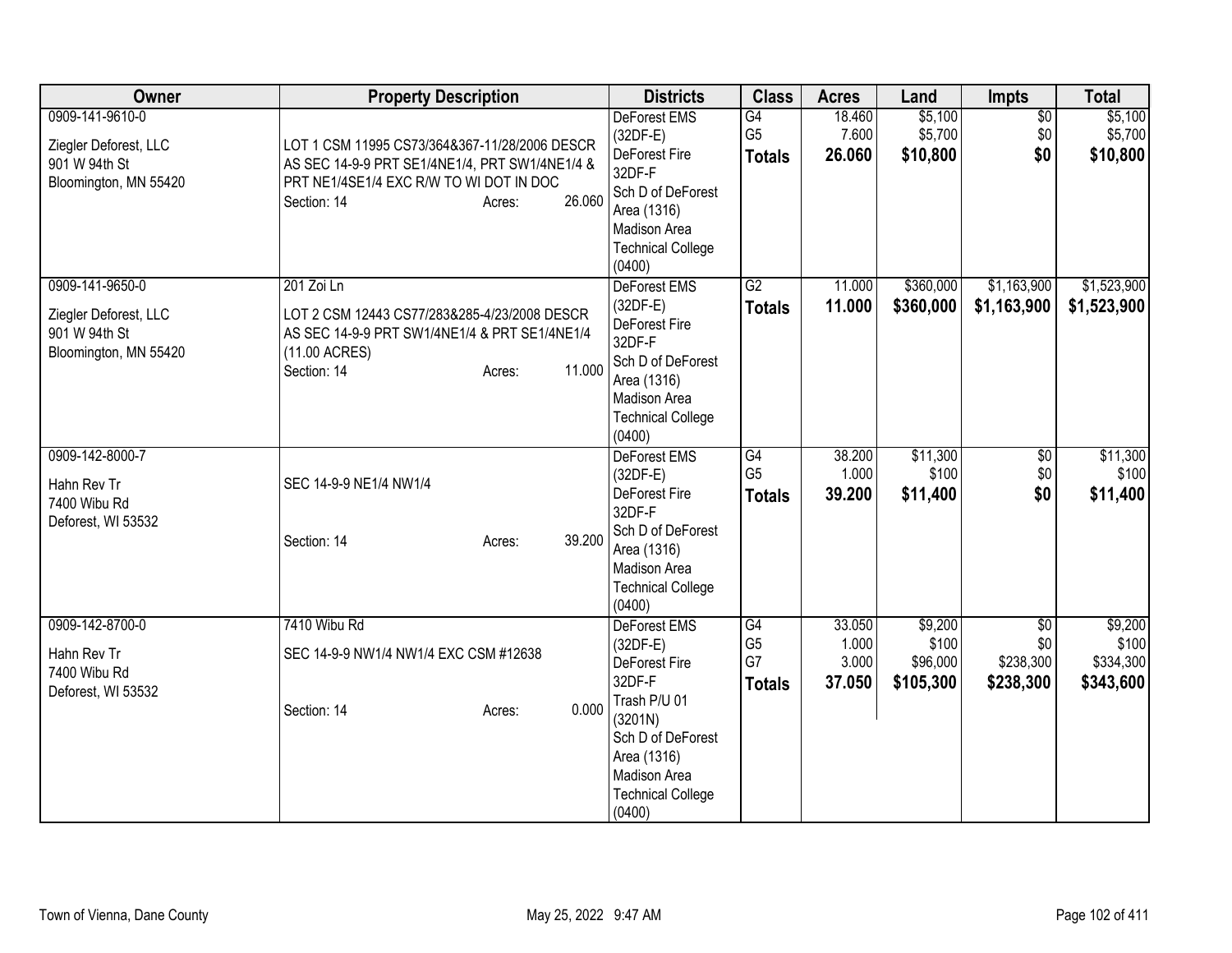| Owner                                                                                              | <b>Property Description</b>                                                                                                                  | <b>Districts</b>                                                                                                                                                                  | <b>Class</b>                          | <b>Acres</b>              | Land                          | <b>Impts</b>                              | <b>Total</b>                    |
|----------------------------------------------------------------------------------------------------|----------------------------------------------------------------------------------------------------------------------------------------------|-----------------------------------------------------------------------------------------------------------------------------------------------------------------------------------|---------------------------------------|---------------------------|-------------------------------|-------------------------------------------|---------------------------------|
| 0909-142-8800-0<br>Hahn Rev Tr<br>7400 Wibu Rd<br>Deforest, WI 53532                               | 7400 Wibu Rd<br>LOT 1 CSM 12638 CS79/253&255-2/25/2009 DESCR<br>AS SEC 14-9-9 NW1/4NW1/4 (2 ACRES EXCL RW)<br>2.000<br>Section: 14<br>Acres: | <b>DeForest EMS</b><br>$(32DF-E)$<br>DeForest Fire<br>32DF-F<br>Trash P/U 01<br>(3201N)<br>Sch D of DeForest<br>Area (1316)<br>Madison Area<br><b>Technical College</b><br>(0400) | G4<br>G7<br><b>Totals</b>             | 1.000<br>1.000<br>2.000   | \$300<br>\$32,000<br>\$32,300 | $\overline{30}$<br>\$200,100<br>\$200,100 | \$300<br>\$232,100<br>\$232,400 |
| 0909-142-9000-5<br>Grinde Brothers Land, LLC<br>7355 Wibu Rd<br>Deforest, WI 53532                 | SEC 14-9-9 SW1/4 NW1/4 EXC W 163 FT OF N 322 FT<br>(CSM 5241)<br>38.100<br>Section: 14<br>Acres:                                             | <b>DeForest EMS</b><br>$(32DF-E)$<br>DeForest Fire<br>32DF-F<br>Sch D of DeForest<br>Area (1316)<br>Madison Area<br><b>Technical College</b><br>(0400)                            | G4<br>G <sub>5</sub><br><b>Totals</b> | 37.100<br>1.000<br>38.100 | \$10,900<br>\$100<br>\$11,000 | $\sqrt{6}$<br>\$0<br>\$0                  | \$10,900<br>\$100<br>\$11,000   |
| 0909-142-9110-2<br><b>Brett Sorenson</b><br>Shannon R. Smith<br>7388 Wibu Rd<br>Deforest, WI 53532 | 7388 Wibu Rd<br>LOT 1 CSM 5241 CS24/8-5/27/87 DESCR AS SEC<br>14-9-9 PRT SW1/4NW1/4 21,580 SQ FT<br>0.000<br>Section: 14<br>Acres:           | DeForest EMS<br>$(32DF-E)$<br>DeForest Fire<br>32DF-F<br>Trash P/U 01<br>(3201N)<br>Sch D of DeForest<br>Area (1316)<br>Madison Area<br><b>Technical College</b><br>(0400)        | $\overline{G1}$<br><b>Totals</b>      | 0.495<br>0.495            | \$66,900<br>\$66,900          | \$210,200<br>\$210,200                    | \$277,100<br>\$277,100          |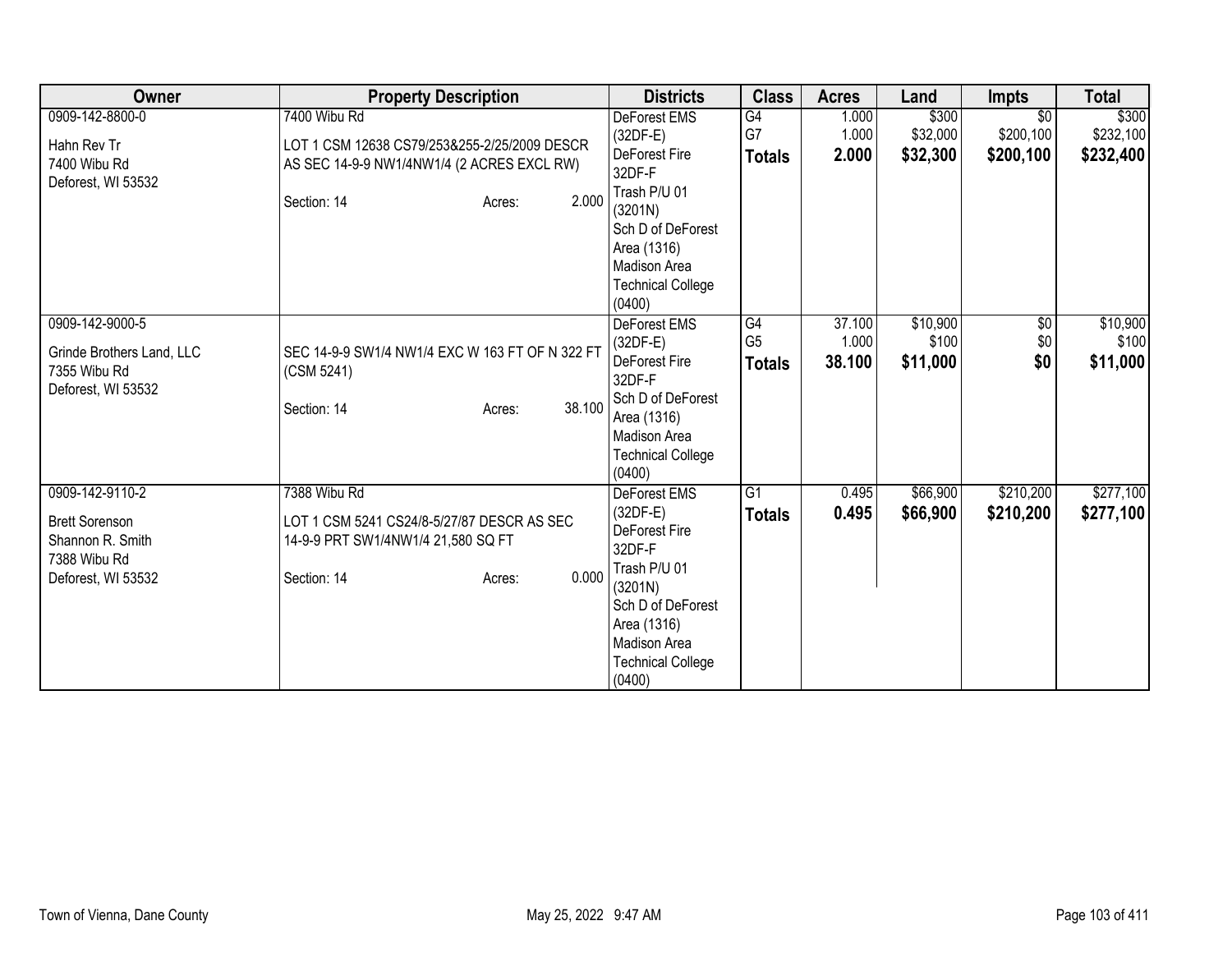| Owner                                                                                        | <b>Property Description</b>                                                                      | <b>Districts</b>                                                                                                                                                        | <b>Class</b>                          | <b>Acres</b>              | Land                            | Impts                         | <b>Total</b>                    |
|----------------------------------------------------------------------------------------------|--------------------------------------------------------------------------------------------------|-------------------------------------------------------------------------------------------------------------------------------------------------------------------------|---------------------------------------|---------------------------|---------------------------------|-------------------------------|---------------------------------|
| 0909-142-9140-6<br>Lori A. Jacoby<br>7368 Wibu Rd                                            | 7368 Wibu Rd<br>LOT 2 CSM 5241 CS24/8-5/27/87 DESCR AS SEC<br>14-9-9 PRT SW1/4NW1/4 20,008 SQ FT | DeForest EMS<br>$(32DF-E)$<br>DeForest Fire<br>32DF-F                                                                                                                   | $\overline{G1}$<br><b>Totals</b>      | 0.459<br>0.459            | \$62,000<br>\$62,000            | \$78,300<br>\$78,300          | \$140,300<br>\$140,300          |
| Deforest, WI 53532                                                                           | 0.000<br>Section: 14<br>Acres:                                                                   | Trash P/U 01<br>(3201N)<br>Sch D of DeForest<br>Area (1316)<br>Madison Area<br><b>Technical College</b><br>(0400)                                                       |                                       |                           |                                 |                               |                                 |
| 0909-142-9500-0<br>Douglas K. Midthun et al<br>W7135 County Highway K<br>Arlington, WI 53911 | SEC 14-9-9 SE1/4 NW1/4<br>39.200<br>Section: 14<br>Acres:                                        | DeForest EMS<br>$(32DF-E)$<br>DeForest Fire<br>32DF-F<br>Sch D of DeForest<br>Area (1316)<br>Madison Area<br><b>Technical College</b>                                   | G4<br>G5M<br><b>Totals</b>            | 32.700<br>6.500<br>39.200 | \$9,600<br>\$14,300<br>\$23,900 | \$0<br>\$0<br>\$0             | \$9,600<br>\$14,300<br>\$23,900 |
| 0909-143-8000-6<br>Maier Farm Tr, Roman & Linda<br>6705 Meek Rd<br>Lodi, WI 53555            | SEC 14-9-9 NE1/4 SW1/4<br>39.300<br>Section: 14<br>Acres:                                        | (0400)<br><b>DeForest EMS</b><br>$(32DF-E)$<br><b>DeForest Fire</b><br>32DF-F<br>Sch D of DeForest<br>Area (1316)<br>Madison Area<br><b>Technical College</b><br>(0400) | G4<br><b>Totals</b>                   | 39.300<br>39.300          | \$10,400<br>\$10,400            | \$0<br>\$0                    | \$10,400<br>\$10,400            |
| 0909-143-8500-1<br>Douglas K. Midthun et al<br>W7135 County Highway K<br>Arlington, WI 53911 | SEC 14-9-9 NW1/4 SW1/4<br>39.100<br>Section: 14<br>Acres:                                        | DeForest EMS<br>$(32DF-E)$<br>DeForest Fire<br>32DF-F<br>Sch D of DeForest<br>Area (1316)<br>Madison Area<br><b>Technical College</b><br>(0400)                         | G4<br>G <sub>5</sub><br><b>Totals</b> | 38.100<br>1.000<br>39.100 | \$10,900<br>\$100<br>\$11,000   | $\overline{60}$<br>\$0<br>\$0 | \$10,900<br>\$100<br>\$11,000   |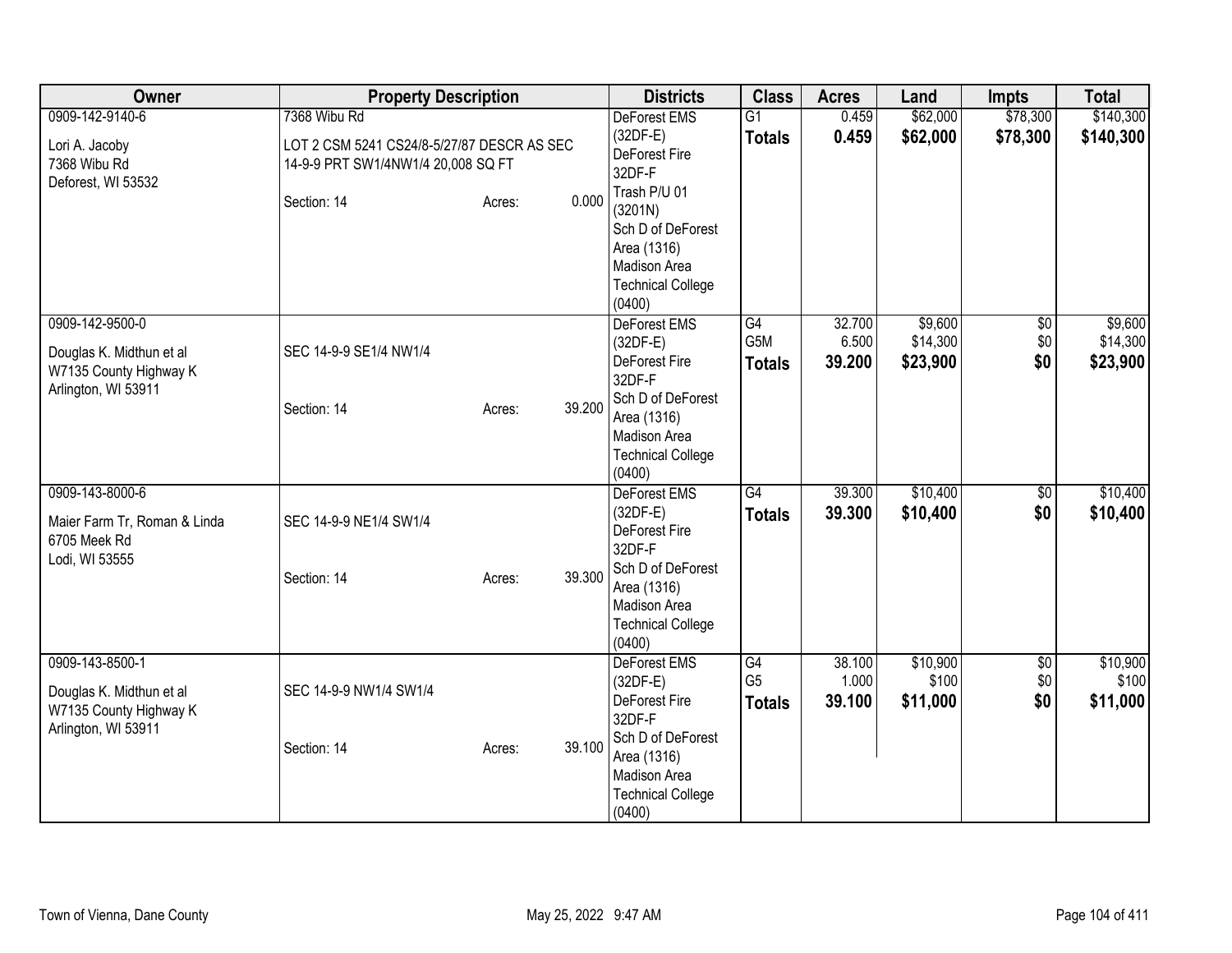| Owner                                                                                          | <b>Property Description</b>                                                                                                               | <b>Districts</b>                                                                                                                                                                  | <b>Class</b>                          | <b>Acres</b>              | Land                        | <b>Impts</b>                  | <b>Total</b>                |
|------------------------------------------------------------------------------------------------|-------------------------------------------------------------------------------------------------------------------------------------------|-----------------------------------------------------------------------------------------------------------------------------------------------------------------------------------|---------------------------------------|---------------------------|-----------------------------|-------------------------------|-----------------------------|
| 0909-143-9000-4<br>Stewart L. Harris<br>Cheryl A. Harris<br>4921 Hahn Rd<br>Deforest, WI 53532 | SEC 14-9-9 SW1/4 SW1/4<br>37.300<br>Section: 14<br>Acres:                                                                                 | DeForest EMS<br>$(32DF-E)$<br>DeForest Fire<br>32DF-F<br>Sch D of DeForest<br>Area (1316)<br>Madison Area<br><b>Technical College</b><br>(0400)                                   | G4<br>G <sub>5</sub><br><b>Totals</b> | 35.300<br>2.000<br>37.300 | \$8,900<br>\$100<br>\$9,000 | $\overline{50}$<br>\$0<br>\$0 | \$8,900<br>\$100<br>\$9,000 |
| 0909-143-9501-8<br>Maier Farm Tr, Roman & Linda<br>6705 Meek Rd<br>Lodi, WI 53555              | SEC 14-9-9 SE1/4 SW1/4 EXC CSM 7909<br>27.970<br>Section: 14<br>Acres:                                                                    | <b>DeForest EMS</b><br>$(32DF-E)$<br>DeForest Fire<br>32DF-F<br>Sch D of DeForest<br>Area (1316)<br>Madison Area<br><b>Technical College</b><br>(0400)                            | G4<br>G <sub>5</sub><br><b>Totals</b> | 26.970<br>1.000<br>27.970 | \$6,800<br>\$100<br>\$6,900 | \$0<br>\$0<br>\$0             | \$6,800<br>\$100<br>\$6,900 |
| 0909-143-9775-8<br>Tou Vang<br>Stephanie Vang<br>5198 County Highway V<br>Deforest, WI 53532   | 5198 County Rd V<br>LOT 1 CSM 7909 CS42/15&17-8/4/95 DESCR AS SEC<br>14-9-9 PRT SE1/4SW1/4 (8.03 ACRES)<br>8.030<br>Section: 14<br>Acres: | <b>DeForest EMS</b><br>$(32DF-E)$<br>DeForest Fire<br>32DF-F<br>Trash P/U 01<br>(3201N)<br>Sch D of DeForest<br>Area (1316)<br>Madison Area<br><b>Technical College</b><br>(0400) | $\overline{G1}$<br><b>Totals</b>      | 8.030<br>8.030            | \$176,700<br>\$176,700      | \$271,200<br>\$271,200        | \$447,900<br>\$447,900      |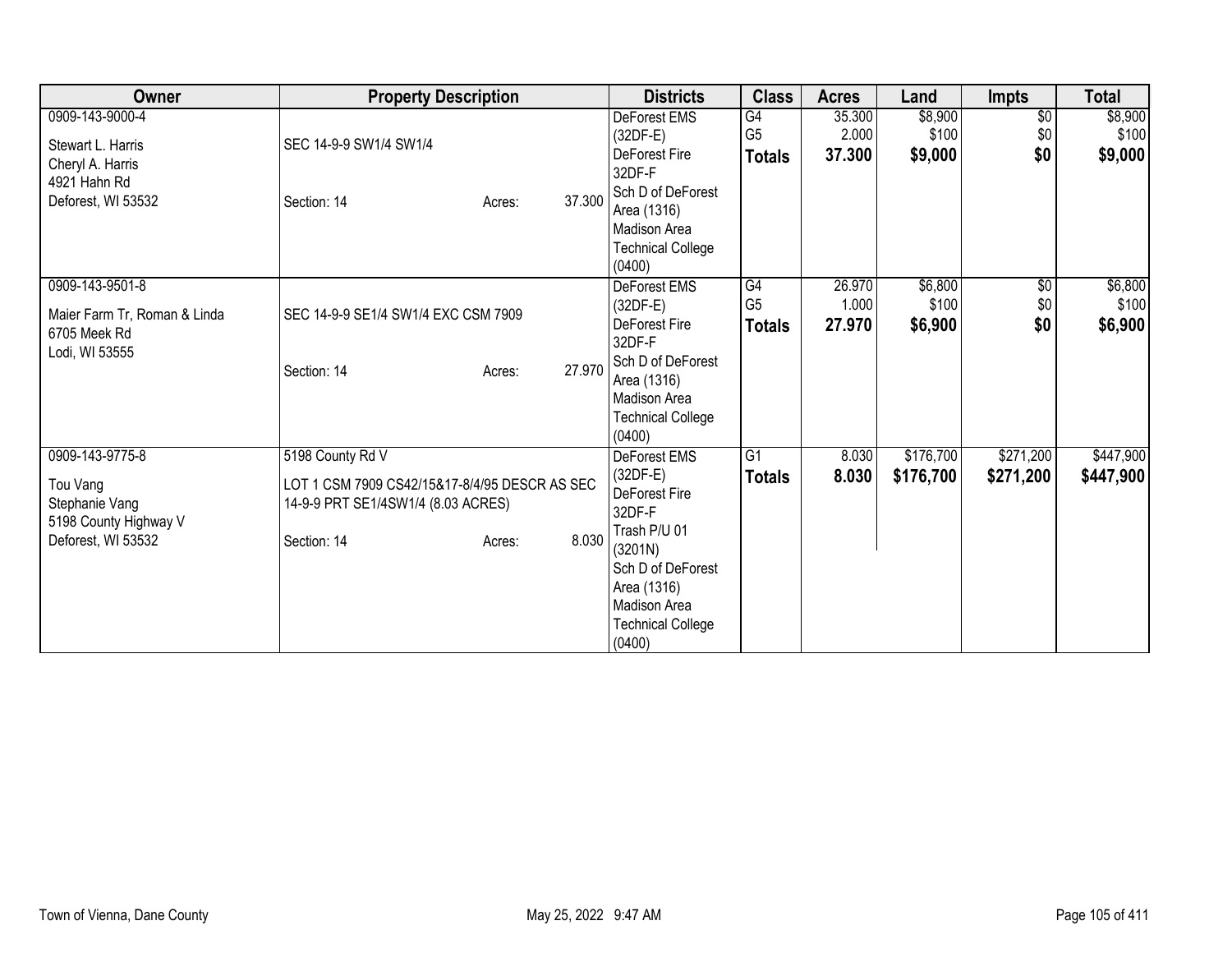| Owner                                                             | <b>Property Description</b>                                                                           | <b>Districts</b>                                                                                                                                                                                 | <b>Class</b>  | <b>Acres</b> | Land      | <b>Impts</b> | <b>Total</b> |
|-------------------------------------------------------------------|-------------------------------------------------------------------------------------------------------|--------------------------------------------------------------------------------------------------------------------------------------------------------------------------------------------------|---------------|--------------|-----------|--------------|--------------|
| 0909-144-6000-9                                                   | 7205 County Rd I                                                                                      | DeForest EMS                                                                                                                                                                                     | G2            | 2.470        | \$438,900 | \$291,200    | \$730,100    |
| Brar Investments, LLC<br>4419 Fox Bluff Rd<br>Middleton, WI 53562 | EVANS SUBDIVISION LOT 1 EXC TO WI DOT FOR RD<br>R/W IN DOC #3286085<br>2.470<br>Section: 14<br>Acres: | $(32DF-E)$<br>Madison Metro Sewer<br>Dist (5150-M)<br>DeForest Fire<br>32DF-F                                                                                                                    | <b>Totals</b> | 2.470        | \$438,900 | \$291,200    | \$730,100    |
|                                                                   |                                                                                                       | Sch D of DeForest<br>Area (1316)<br>Utility District1<br>$(32UD-1)$<br>Madison Area<br><b>Technical College</b><br>(0400)<br>Drainage District 22<br>(DD22)                                      |               |              |           |              |              |
| 0909-144-6011-6                                                   |                                                                                                       | <b>DeForest EMS</b>                                                                                                                                                                              | G2            | 2.710        | \$335,500 | $\sqrt{6}$   | \$335,500    |
| Deforest Express, LLC<br>PO Box 417<br>Deforest, WI 53532         | EVANS SUBDIVISION LOT 2 EXC TO WI DOT FOR RD<br>R/W IN DOC #3286085<br>2.710<br>Section: 14<br>Acres: | $(32DF-E)$<br>Madison Metro Sewer<br>Dist (5150-M)<br>DeForest Fire<br>32DF-F<br>Sch D of DeForest<br>Area (1316)<br>Utility District1<br>$(32UD-1)$<br>Madison Area<br><b>Technical College</b> | <b>Totals</b> | 2.710        | \$335,500 | \$0          | \$335,500    |
|                                                                   |                                                                                                       | (0400)<br>Drainage District 22<br>(DD22)                                                                                                                                                         |               |              |           |              |              |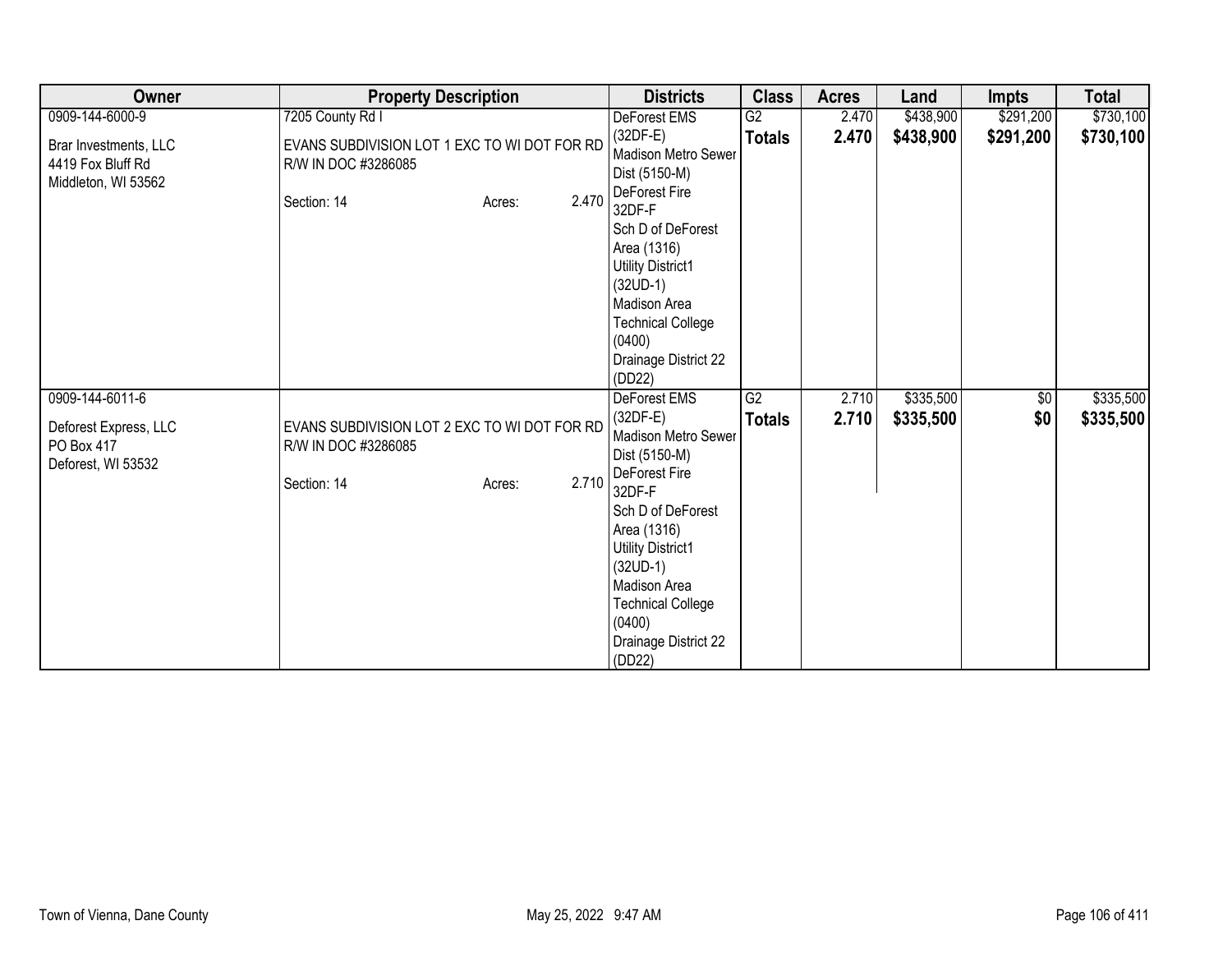| Owner                                                                 | <b>Property Description</b>                                                        |        |       | <b>Districts</b>                                                                                                                                                                                                                             | <b>Class</b>    | <b>Acres</b> | Land       | <b>Impts</b>    | <b>Total</b> |
|-----------------------------------------------------------------------|------------------------------------------------------------------------------------|--------|-------|----------------------------------------------------------------------------------------------------------------------------------------------------------------------------------------------------------------------------------------------|-----------------|--------------|------------|-----------------|--------------|
| 0909-144-6022-3                                                       | 7208 Gene St                                                                       |        |       | DeForest EMS                                                                                                                                                                                                                                 | G3              | 2.510        | $\sqrt{6}$ | $\overline{50}$ | $\sqrt{6}$   |
| Dynaowners Property, LLC<br>7208 Gene St<br>Deforest, WI 53532        | <b>EVANS SUBDIVISION LOT 3</b>                                                     |        |       | $(32DF-E)$<br><b>Madison Metro Sewer</b><br>Dist (5150-M)                                                                                                                                                                                    | <b>Totals</b>   | 2.510        | \$0        | \$0             | \$0          |
|                                                                       | Section: 14                                                                        | Acres: | 2.510 | DeForest Fire<br>32DF-F<br>Sch D of DeForest<br>Area (1316)<br><b>Utility District1</b><br>$(32UD-1)$<br>Madison Area<br><b>Technical College</b><br>(0400)<br>Drainage District 22<br>(DD22)                                                |                 |              |            |                 |              |
| 0909-144-6033-0                                                       |                                                                                    |        |       | <b>DeForest EMS</b>                                                                                                                                                                                                                          | $\overline{G2}$ | 2.630        | \$358,400  | $\sqrt{6}$      | \$358,400    |
| Rose Rock, LLC<br>W264 N2032 Deer Haven Ct Unit<br>Pewaukee, WI 53072 | EVANS SUBDIVISION LOT 4 EXC TO WI DOT FOR RD<br>R/W IN DOC #3286085<br>Section: 14 | Acres: | 2.630 | $(32DF-E)$<br>Madison Metro Sewer<br>Dist (5150-M)<br>DeForest Fire<br>32DF-F<br>Sch D of DeForest<br>Area (1316)<br>Utility District1<br>$(32UD-1)$<br>Madison Area<br><b>Technical College</b><br>(0400)<br>Drainage District 22<br>(DD22) | <b>Totals</b>   | 2.630        | \$358,400  | \$0             | \$358,400    |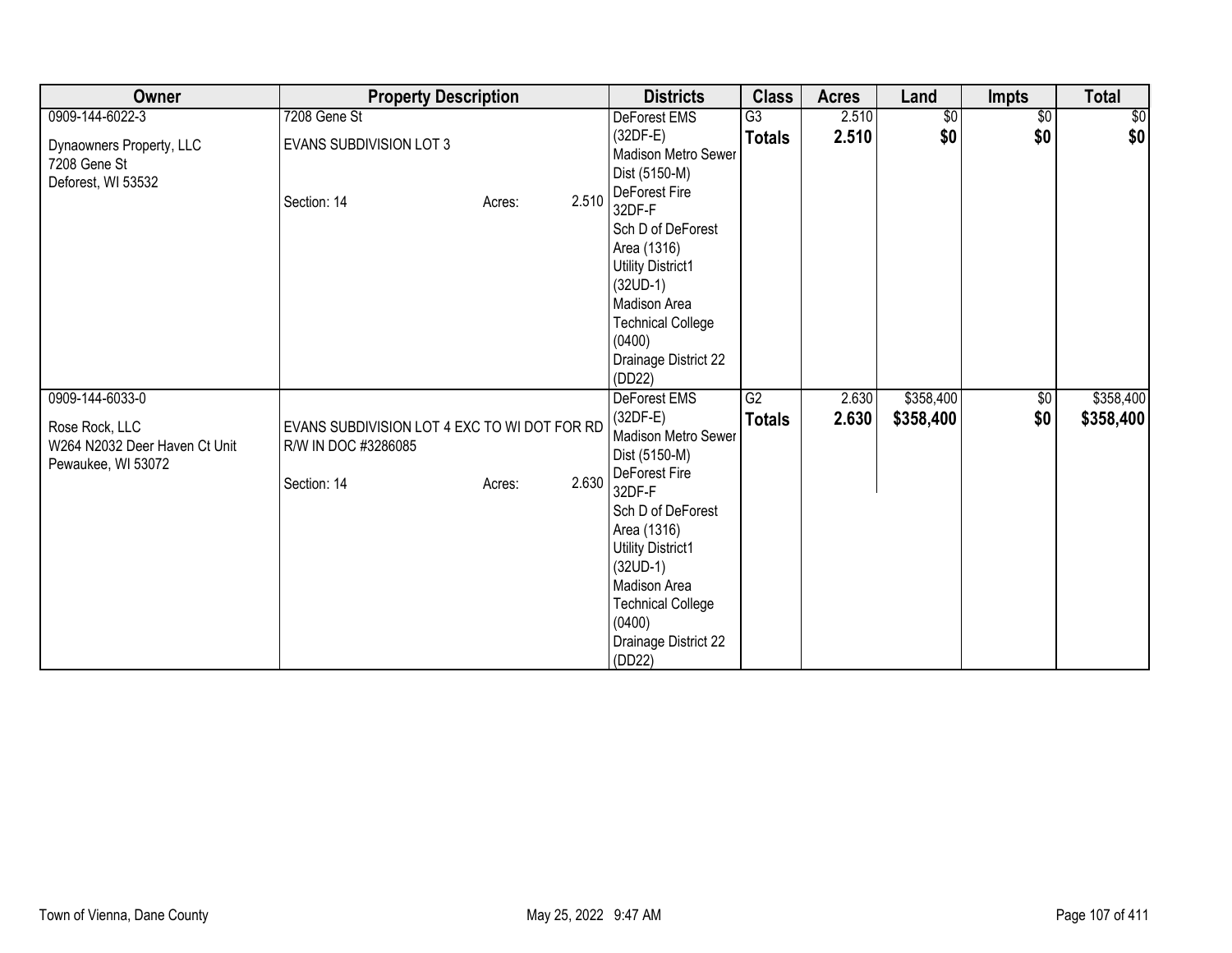| Owner                                                                | <b>Property Description</b>    |        |       | <b>Districts</b>                                                                                                                                                                       | <b>Class</b>    | <b>Acres</b> | Land      | <b>Impts</b> | <b>Total</b> |
|----------------------------------------------------------------------|--------------------------------|--------|-------|----------------------------------------------------------------------------------------------------------------------------------------------------------------------------------------|-----------------|--------------|-----------|--------------|--------------|
| 0909-144-6044-7                                                      | 7211 Gene St                   |        |       | DeForest EMS                                                                                                                                                                           | G2              | 1.470        | \$220,500 | \$370,600    | \$591,100    |
| Deforest Self Storage, LLC<br>2416 Amherst Rd<br>Middleton, WI 53562 | <b>EVANS SUBDIVISION LOT 5</b> |        |       | $(32DF-E)$<br>Madison Metro Sewer<br>Dist (5150-M)<br>DeForest Fire                                                                                                                    | <b>Totals</b>   | 1.470        | \$220,500 | \$370,600    | \$591,100    |
|                                                                      | Section: 14                    | Acres: | 1.470 | 32DF-F<br>Sch D of DeForest<br>Area (1316)<br><b>Utility District1</b><br>$(32UD-1)$<br>Madison Area<br><b>Technical College</b><br>(0400)<br>Drainage District 22<br>(DD22)           |                 |              |           |              |              |
| 0909-144-6055-4                                                      | 7219 Gene St                   |        |       | DeForest EMS                                                                                                                                                                           | $\overline{G2}$ | 3.710        | \$385,500 | \$504,100    | \$889,600    |
| Bucley, LLC<br>7219 Gene St<br>Deforest, WI 53532                    | <b>EVANS SUBDIVISION LOT 6</b> |        |       | $(32DF-E)$<br>Madison Metro Sewer<br>Dist (5150-M)                                                                                                                                     | <b>Totals</b>   | 3.710        | \$385,500 | \$504,100    | \$889,600    |
|                                                                      | Section: 14                    | Acres: | 3.710 | DeForest Fire<br>32DF-F<br>Sch D of DeForest<br>Area (1316)<br>Utility District1<br>$(32UD-1)$<br>Madison Area<br><b>Technical College</b><br>(0400)<br>Drainage District 22<br>(DD22) |                 |              |           |              |              |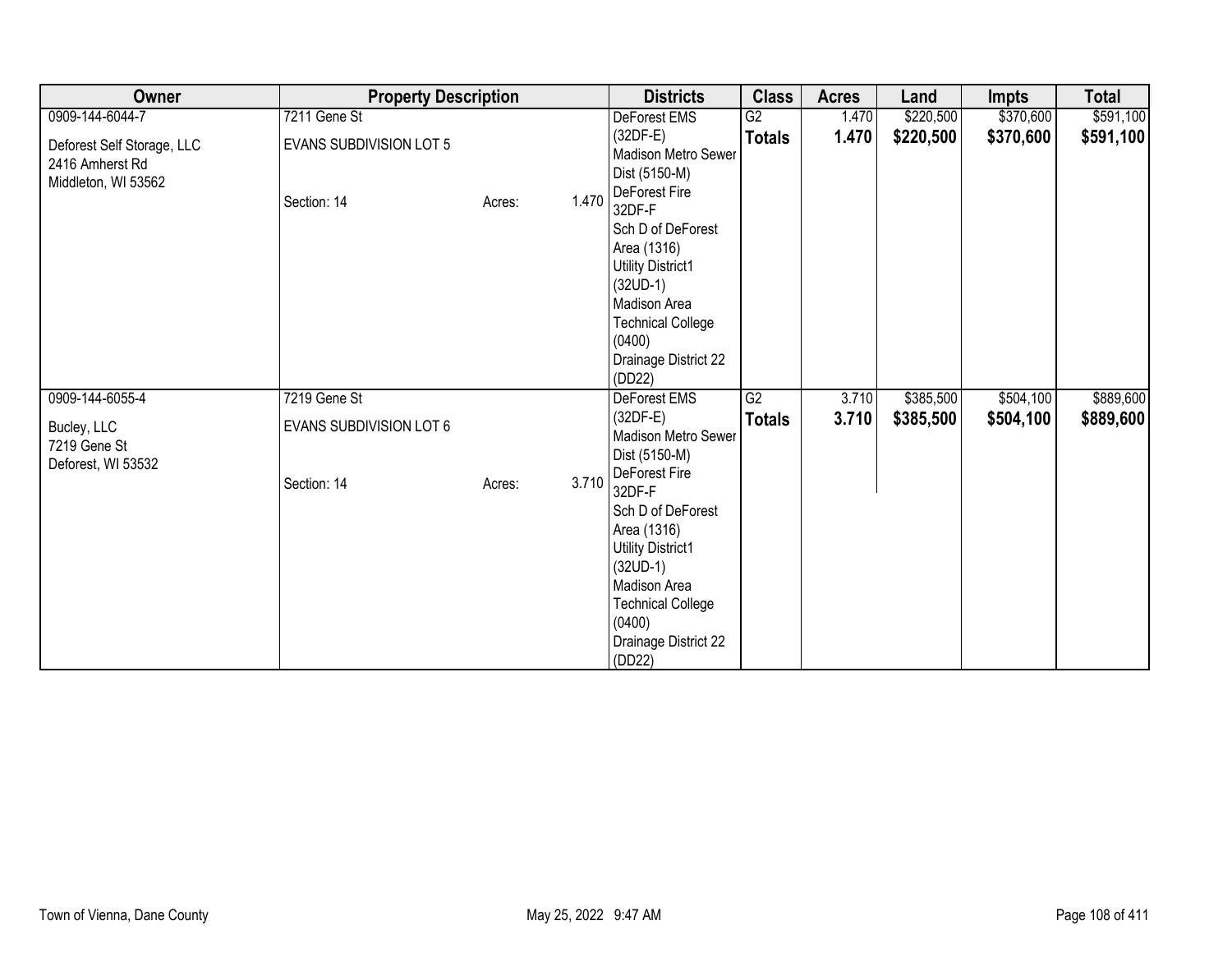| Owner                                                                          | <b>Property Description</b>                                                                                                                                                                           | <b>Districts</b>                                                                                                                                                                                                                                                    | <b>Class</b>                                            | <b>Acres</b>                       | Land                                         | <b>Impts</b>                       | <b>Total</b>                                 |
|--------------------------------------------------------------------------------|-------------------------------------------------------------------------------------------------------------------------------------------------------------------------------------------------------|---------------------------------------------------------------------------------------------------------------------------------------------------------------------------------------------------------------------------------------------------------------------|---------------------------------------------------------|------------------------------------|----------------------------------------------|------------------------------------|----------------------------------------------|
| 0909-144-6066-1                                                                | 7227 Gene St                                                                                                                                                                                          | <b>DeForest EMS</b>                                                                                                                                                                                                                                                 | G2                                                      | 2.640                              | \$298,800                                    | \$753,100                          | \$1,051,900                                  |
| Deforest Self Storage, LLC<br>2416 Amherst Rd<br>Middleton, WI 53562           | EVANS SUBDIVISION LOT 7                                                                                                                                                                               | $(32DF-E)$<br>Madison Metro Sewer<br>Dist (5150-M)                                                                                                                                                                                                                  | <b>Totals</b>                                           | 2.640                              | \$298,800                                    | \$753,100                          | \$1,051,900                                  |
|                                                                                | 2.640<br>Section: 14<br>Acres:                                                                                                                                                                        | DeForest Fire<br>32DF-F<br>Sch D of DeForest<br>Area (1316)<br><b>Utility District1</b><br>$(32UD-1)$<br>Madison Area                                                                                                                                               |                                                         |                                    |                                              |                                    |                                              |
|                                                                                |                                                                                                                                                                                                       | <b>Technical College</b><br>(0400)<br>Drainage District 22<br>(DD22)                                                                                                                                                                                                |                                                         |                                    |                                              |                                    |                                              |
| 0909-144-6085-0<br>Superior 1, LLC<br>921 Fournie Ln<br>Collinsville, IL 62234 | 7235 Gene St<br>LOT 1 CSM 10032 CS58/263&265-4/30/2001 F/K/A<br>EVANS SUBDIVISION LOTS 8 & 9 DESCR AS SEC<br>14-9-9 PRT SE1/4SE1/4 (4.741 ACRES)<br>4.741<br>Section: 14<br>Acres:                    | DeForest EMS<br>$(32DF-E)$<br>Madison Metro Sewer<br>Dist (5150-M)<br>DeForest Fire<br>32DF-F<br>Sch D of DeForest<br>Area (1316)<br><b>Utility District1</b><br>$(32UD-1)$<br>Madison Area<br><b>Technical College</b><br>(0400)<br>Drainage District 22<br>(DD22) | $\overline{G2}$<br><b>Totals</b>                        | 4.741<br>4.741                     | \$437,100<br>\$437,100                       | \$608,800<br>\$608,800             | \$1,045,900<br>\$1,045,900                   |
| 0909-144-8065-0<br>Lisa M. Thur<br>PO Box 145<br>Morrisonville, WI 53571       | 7277 County Rd I<br>SEC 14-9-9 NE1/4 SE1/4 EXC BEG INTERS N LN &<br>WLY R/W LN 190-94 TH W 175 FT TH S45DEGE TO SD<br>WLY R/W LN TH NELY TO N LN SD 1/4 TH W TO POB<br>Section: 14<br>0.000<br>Acres: | <b>DeForest EMS</b><br>$(32DF-E)$<br>DeForest Fire<br>32DF-F<br>Trash P/U 01<br>(3201N)<br>Sch D of DeForest<br>Area (1316)<br>Madison Area<br><b>Technical College</b><br>(0400)                                                                                   | G <sub>1</sub><br>G4<br>G <sub>5</sub><br><b>Totals</b> | 2.000<br>14.700<br>6.500<br>23.200 | \$120,300<br>\$4,600<br>\$4,900<br>\$129,800 | \$54,900<br>\$0<br>\$0<br>\$54,900 | \$175,200<br>\$4,600<br>\$4,900<br>\$184,700 |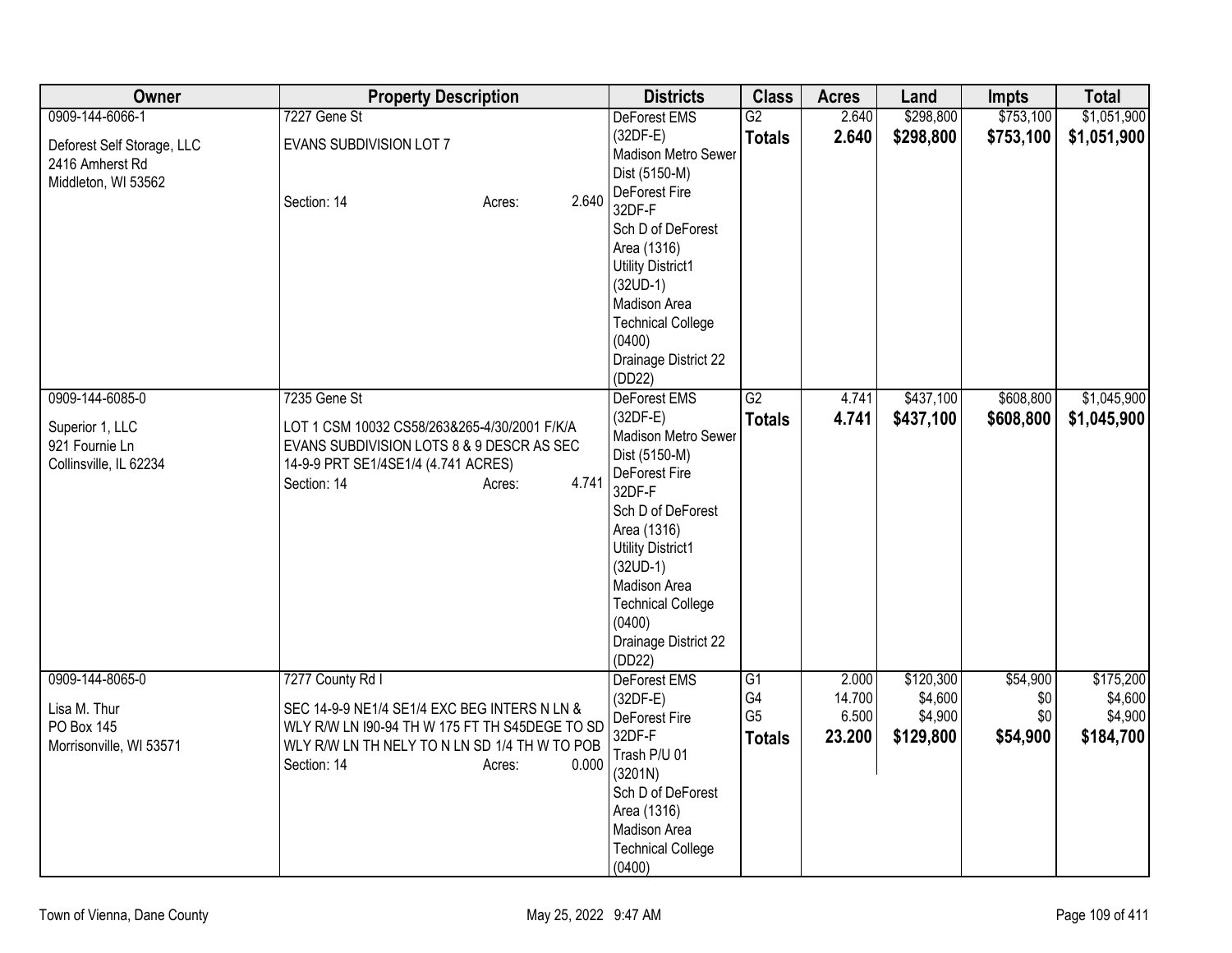| Owner                                                                                                     | <b>Property Description</b>                                                                                                                                                                           | <b>Districts</b>                                                                                                                                                                  | <b>Class</b>                     | <b>Acres</b>     | Land                   | Impts                  | <b>Total</b>           |
|-----------------------------------------------------------------------------------------------------------|-------------------------------------------------------------------------------------------------------------------------------------------------------------------------------------------------------|-----------------------------------------------------------------------------------------------------------------------------------------------------------------------------------|----------------------------------|------------------|------------------------|------------------------|------------------------|
| 0909-144-8190-6<br>Rae Mat Enterprises, LLC<br>PO Box 277<br>Waunakee, WI 53597                           | SEC 14-9-9 SW1/4 NE1/4SE1/4 10 ACRES M/L<br>0.000<br>Section: 14<br>Acres:                                                                                                                            | DeForest EMS<br>$(32DF-E)$<br>DeForest Fire<br>32DF-F<br>Sch D of DeForest<br>Area (1316)<br>Madison Area<br><b>Technical College</b><br>(0400)                                   | G3<br><b>Totals</b>              | 10.000<br>10.000 | $\overline{60}$<br>\$0 | $\overline{50}$<br>\$0 | \$0<br>\$0             |
| 0909-144-8500-0<br>Rae Mat Enterprises, LLC<br>PO Box 277<br>Waunakee, WI 53597                           | SEC 14-9-9 NW1/4SE1/4 40 ACRES M/L<br>0.000<br>Section: 14<br>Acres:                                                                                                                                  | DeForest EMS<br>$(32DF-E)$<br>DeForest Fire<br>32DF-F<br>Sch D of DeForest<br>Area (1316)<br><b>Madison Area</b><br><b>Technical College</b><br>(0400)                            | $\overline{G3}$<br><b>Totals</b> | 40.000<br>40.000 | $\overline{60}$<br>\$0 | $\overline{50}$<br>\$0 | \$0<br>\$0             |
| 0909-144-9000-3<br>Rae Mat Enterprises, LLC<br>PO Box 277<br>Waunakee, WI 53597                           | SEC 14-9-9 PRT SW1/4SE1/4 N 660 FT THF 20 ACRES<br>M/L<br>0.000<br>Section: 14<br>Acres:                                                                                                              | DeForest EMS<br>$(32DF-E)$<br>DeForest Fire<br>32DF-F<br>Sch D of DeForest<br>Area (1316)<br>Madison Area<br><b>Technical College</b><br>(0400)                                   | $\overline{G3}$<br><b>Totals</b> | 20.000<br>20.000 | \$0<br>\$0             | \$0<br>\$0             | \$0<br>\$0             |
| 0909-144-9280-0<br>Clint R. Shotwell<br>Kristi R. Shotwell<br>5122 County Highway V<br>Deforest, WI 53532 | 5122 County Rd V<br>LOT 1 CSM 12311 CS76/184&186-11/8/2007 F/K/A<br>LOTS 1 & 2 CSM 2246 CS9/57-12/9/76 DESCR AS SEC<br>14-9-9 PRT SW1/4SE1/4 & PRT SE1/4SE1/4 (7.48<br>7.480<br>Section: 14<br>Acres: | <b>DeForest EMS</b><br>$(32DF-E)$<br>DeForest Fire<br>32DF-F<br>Trash P/U 01<br>(3201N)<br>Sch D of DeForest<br>Area (1316)<br>Madison Area<br><b>Technical College</b><br>(0400) | G1<br><b>Totals</b>              | 7.480<br>7.480   | \$173,900<br>\$173,900 | \$315,400<br>\$315,400 | \$489,300<br>\$489,300 |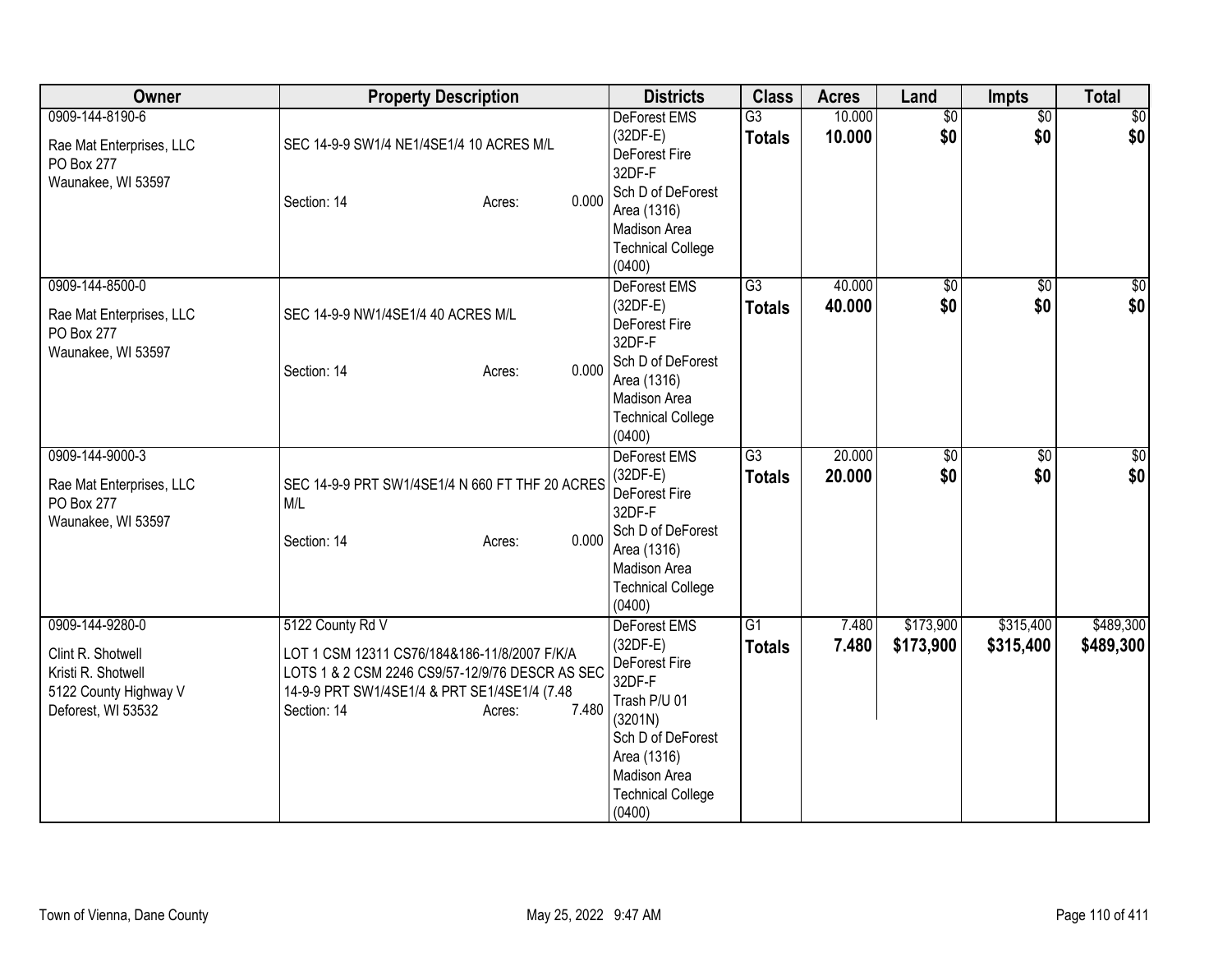| Owner                                                                                                              | <b>Property Description</b>                                                                                                                                                                            | <b>Districts</b>                                                                                                                                                                                                                                                           | <b>Class</b>                                 | <b>Acres</b>                       | Land                                   | <b>Impts</b>                         | <b>Total</b>                           |
|--------------------------------------------------------------------------------------------------------------------|--------------------------------------------------------------------------------------------------------------------------------------------------------------------------------------------------------|----------------------------------------------------------------------------------------------------------------------------------------------------------------------------------------------------------------------------------------------------------------------------|----------------------------------------------|------------------------------------|----------------------------------------|--------------------------------------|----------------------------------------|
| 0909-144-9330-0<br>Gary D. Gotzion<br>6594 S Oak Ln<br>Windsor, WI 53598                                           | LOT 2 CSM 12311 CS76/184&186-11/8/2007 F/K/A<br>LOTS 1 & 2 CSM 2246 CS9/57-12/9/76 DESCR AS SEC<br>14-9-9 PRT SW1/4SE1/4 & PRT SE1/4SE1/4 (15.14<br>15.140<br>Section: 14<br>Acres:                    | <b>DeForest EMS</b><br>$(32DF-E)$<br>DeForest Fire<br>32DF-F<br>Sch D of DeForest<br>Area (1316)<br>Madison Area<br><b>Technical College</b><br>(0400)<br>Drainage District 22<br>(DD22)                                                                                   | G4<br>G <sub>5</sub><br>G5M<br><b>Totals</b> | 13.640<br>0.500<br>1.000<br>15.140 | \$3,600<br>\$100<br>\$2,200<br>\$5,900 | $\overline{50}$<br>\$0<br>\$0<br>\$0 | \$3,600<br>\$100<br>\$2,200<br>\$5,900 |
| 0909-144-9500-8<br>Rae Mat Enterprises, LLC<br>PO Box 277<br>Waunakee, WI 53597                                    | SEC 14-9-9 PRT SE1/4SE1/4 N 49.5 FT & S 371.25 FT<br>OF N 420.75 FT OF W 420.75 FT THF 5 ACRES M/L<br>0.000<br>Section: 14<br>Acres:                                                                   | DeForest EMS<br>$(32DF-E)$<br>DeForest Fire<br>32DF-F<br>Sch D of DeForest<br>Area (1316)<br>Madison Area<br><b>Technical College</b><br>(0400)<br>Drainage District 22<br>(DD22)                                                                                          | $\overline{G3}$<br><b>Totals</b>             | 5.000<br>5.000                     | $\sqrt{50}$<br>\$0                     | $\overline{50}$<br>\$0               | $\frac{6}{3}$<br>\$0                   |
| 0909-144-9790-8<br>Midwest Property Management of<br>Southern Wisconsin, LLC<br>7203 Gene St<br>Deforest, WI 53532 | 7203 Gene St<br>LOT 1 CSM 7019 CS35/168&169-2/26/93 F/K/A LOT 1<br>CSM 6660 CS33/11&12-2/14/92 DESCR AS SEC 14-9-9<br>PRT SE1/4SE1/4 (1.878 ACRES) EXC 0.20 ACRES TO<br>1.878<br>Section: 14<br>Acres: | <b>DeForest EMS</b><br>$(32DF-E)$<br>Madison Metro Sewer<br>Dist (5150-M)<br>DeForest Fire<br>32DF-F<br>Sch D of DeForest<br>Area (1316)<br><b>Utility District1</b><br>$(32UD-1)$<br>Madison Area<br><b>Technical College</b><br>(0400)<br>Drainage District 22<br>(DD22) | $\overline{G2}$<br><b>Totals</b>             | 1.878<br>1.878                     | \$281,700<br>\$281,700                 | \$710,100<br>\$710,100               | \$991,800<br>\$991,800                 |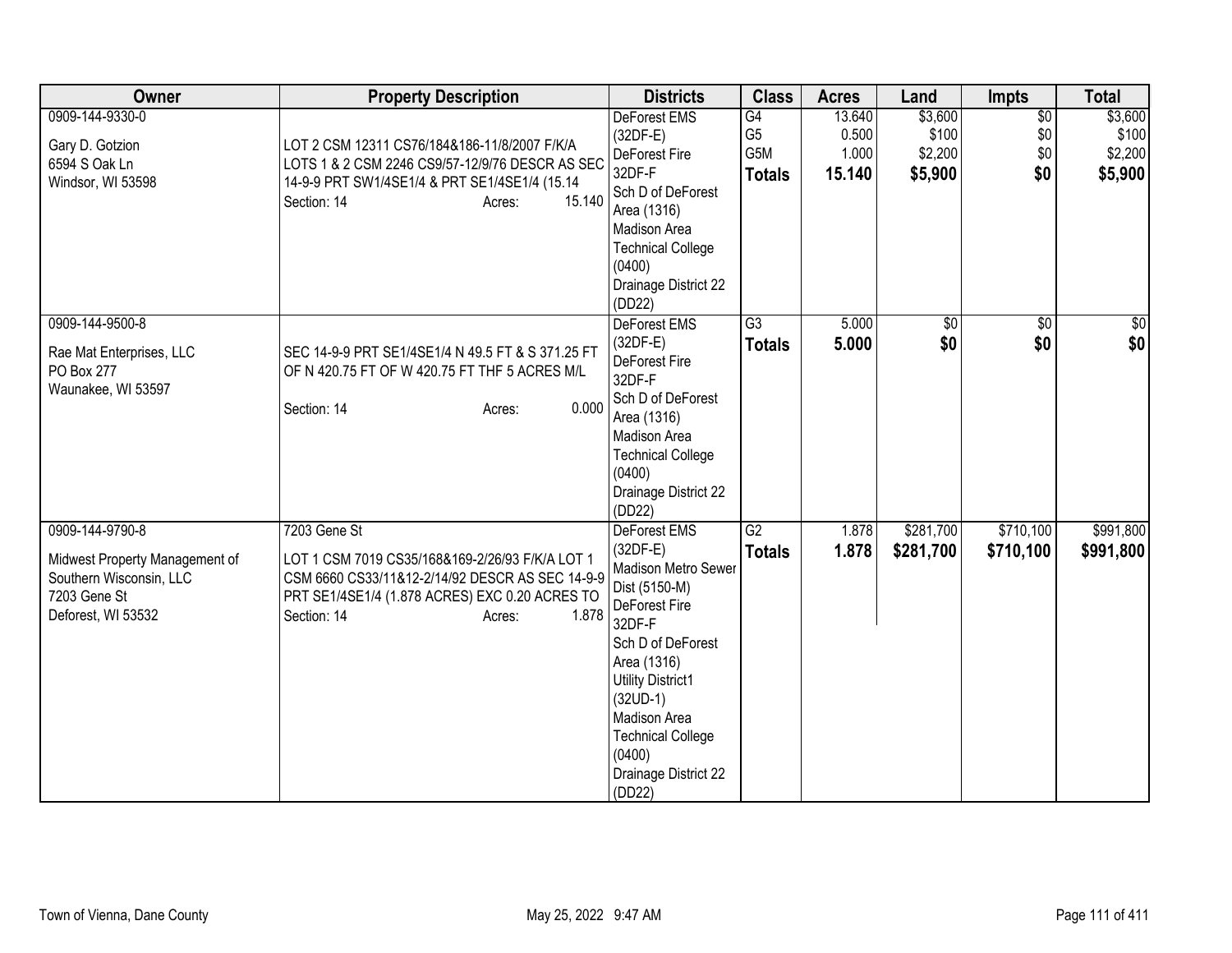| Owner                                                           | <b>Property Description</b>                                   |                  | <b>Districts</b>                                                             | <b>Class</b>                          | <b>Acres</b>             | Land                           | Impts                         | <b>Total</b>                    |
|-----------------------------------------------------------------|---------------------------------------------------------------|------------------|------------------------------------------------------------------------------|---------------------------------------|--------------------------|--------------------------------|-------------------------------|---------------------------------|
| 0909-151-8000-6<br>Grinde Brothers Land, LLC                    | SEC 15-9-9 NE1/4 NE1/4                                        |                  | <b>DeForest EMS</b><br>$(32DF-E)$                                            | G4<br>G <sub>5</sub>                  | 37.500<br>2.000          | \$11,600<br>\$100              | $\overline{50}$<br>\$0        | \$11,600<br>\$100               |
| 7355 Wibu Rd<br>Deforest, WI 53532                              |                                                               |                  | DeForest Fire<br>32DF-F                                                      | <b>Totals</b>                         | 39.500                   | \$11,700                       | \$0                           | \$11,700                        |
|                                                                 | Section: 15                                                   | 39.500<br>Acres: | Sch D of DeForest<br>Area (1316)<br>Madison Area<br><b>Technical College</b> |                                       |                          |                                |                               |                                 |
|                                                                 |                                                               |                  | (0400)                                                                       |                                       |                          |                                |                               |                                 |
| 0909-151-8501-0                                                 |                                                               |                  | DeForest EMS                                                                 | G4                                    | 37.340                   | \$11,100                       | $\overline{50}$               | \$11,100                        |
| Snyder Family Tr<br>5396 Hahn Rd                                | SEC 15-9-9 NW1/4NE1/4 EXC W 33 FT OF N 962.0 FT<br><b>THF</b> |                  | $(32DF-E)$<br>DeForest Fire<br>32DF-F                                        | G <sub>5</sub><br><b>Totals</b>       | 1.000<br>38.340          | \$100<br>\$11,200              | $$0$$<br>\$0                  | \$100<br>\$11,200               |
| Deforest, WI 53532                                              | Section: 15                                                   | 38.340<br>Acres: | Sch D of DeForest<br>Area (1316)<br>Madison Area                             |                                       |                          |                                |                               |                                 |
|                                                                 |                                                               |                  | <b>Technical College</b><br>(0400)                                           |                                       |                          |                                |                               |                                 |
| 0909-151-9000-4                                                 |                                                               |                  | DeForest EMS                                                                 | G4                                    | 39.400                   | \$12,100                       | $\sqrt{$0}$                   | \$12,100                        |
| Grinde Brothers Land, LLC<br>7355 Wibu Rd<br>Deforest, WI 53532 | SEC 15-9-9 SW1/4 NE1/4                                        |                  | $(32DF-E)$<br>DeForest Fire<br>32DF-F                                        | <b>Totals</b>                         | 39.400                   | \$12,100                       | \$0                           | \$12,100                        |
|                                                                 | Section: 15                                                   | 39.400<br>Acres: | Sch D of DeForest<br>Area (1316)<br>Madison Area                             |                                       |                          |                                |                               |                                 |
|                                                                 |                                                               |                  | <b>Technical College</b><br>(0400)                                           |                                       |                          |                                |                               |                                 |
| 0909-151-9501-8                                                 | 7355 Wibu Rd                                                  |                  | DeForest EMS                                                                 | G4                                    | 34.248                   | \$10,100                       | $\overline{50}$               | \$10,100                        |
| Grinde Brothers Land, LLC<br>7355 Wibu Rd                       | SEC 15-9-9 SE1/4NE1/4 EXC CSM 9219                            |                  | $(32DF-E)$<br>DeForest Fire<br>32DF-F                                        | G <sub>5</sub><br>G7<br><b>Totals</b> | 1.000<br>3.000<br>38.248 | \$100<br>\$96,000<br>\$106,200 | \$0<br>\$116,900<br>\$116,900 | \$100<br>\$212,900<br>\$223,100 |
| Deforest, WI 53532                                              | Section: 15                                                   | 38.248<br>Acres: | Trash P/U 01<br>(3201N)<br>Sch D of DeForest                                 |                                       |                          |                                |                               |                                 |
|                                                                 |                                                               |                  | Area (1316)<br>Madison Area                                                  |                                       |                          |                                |                               |                                 |
|                                                                 |                                                               |                  | <b>Technical College</b><br>(0400)                                           |                                       |                          |                                |                               |                                 |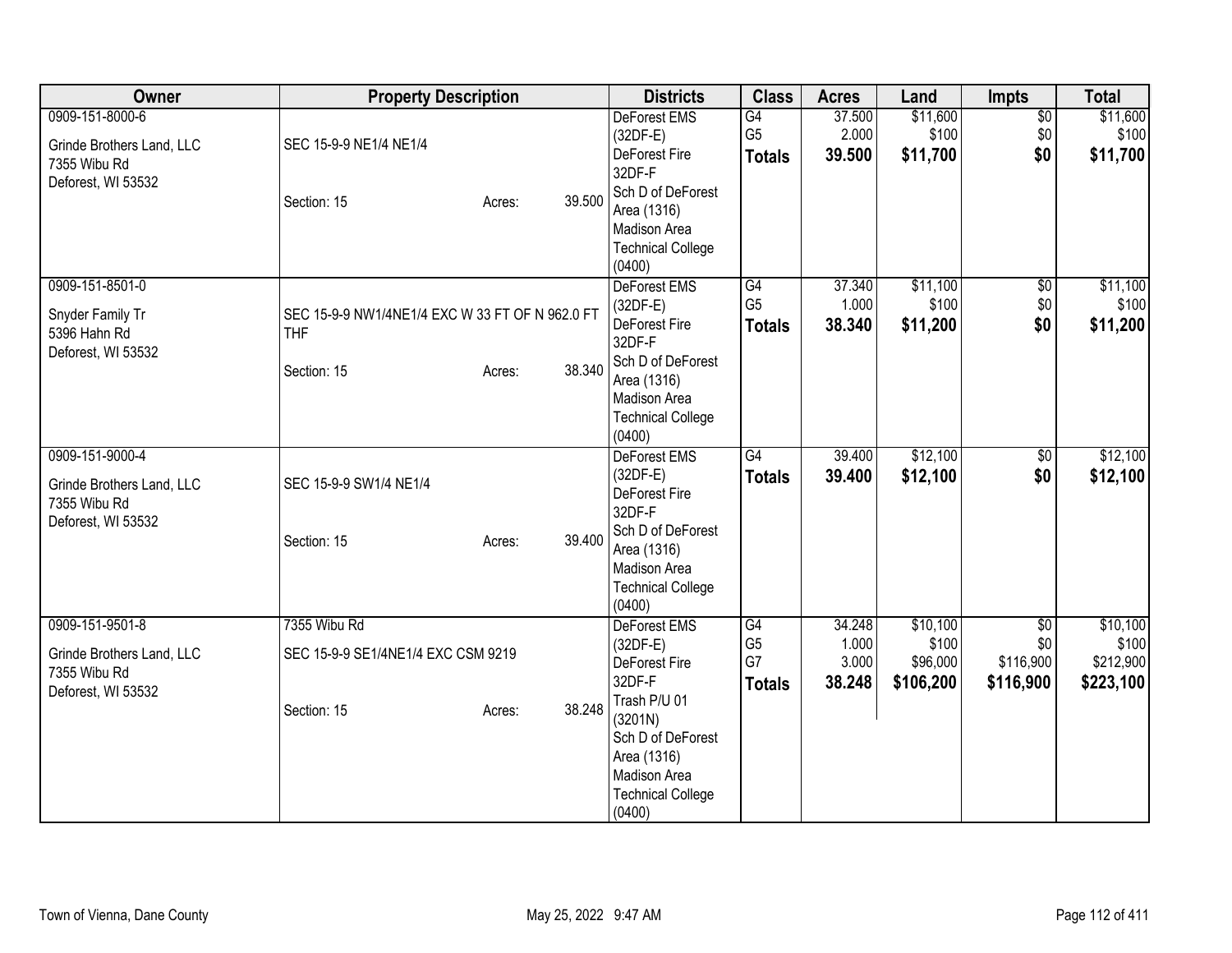| Owner                                                                                                   | <b>Property Description</b>                                                                                                                                                                       | <b>Districts</b>                                                                                                                                                                            | <b>Class</b>                          | <b>Acres</b>              | Land                              | <b>Impts</b>                  | <b>Total</b>                      |
|---------------------------------------------------------------------------------------------------------|---------------------------------------------------------------------------------------------------------------------------------------------------------------------------------------------------|---------------------------------------------------------------------------------------------------------------------------------------------------------------------------------------------|---------------------------------------|---------------------------|-----------------------------------|-------------------------------|-----------------------------------|
| 0909-151-9895-3                                                                                         | 7327 Wibu Rd                                                                                                                                                                                      | DeForest EMS                                                                                                                                                                                | $\overline{G1}$                       | 1.152                     | \$107,900                         | \$181,800                     | \$289,700                         |
| Duane E. Grinde<br>Jill M. Grinde                                                                       | LOT 1 CSM 9219 CS52/103&104-2/26/99 DESCR AS<br>SEC 15-9-9 PRT SE1/4NE1/4 (1.152 ACRES INCL R/W)                                                                                                  | $(32DF-E)$<br>DeForest Fire<br>32DF-F                                                                                                                                                       | <b>Totals</b>                         | 1.152                     | \$107,900                         | \$181,800                     | \$289,700                         |
| 7327 Wibu Rd<br>Deforest, WI 53532                                                                      | 1.152<br>Section: 15<br>Acres:                                                                                                                                                                    | Trash P/U 01<br>(3201N)<br>Sch D of DeForest<br>Area (1316)<br><b>Madison Area</b><br><b>Technical College</b>                                                                              |                                       |                           |                                   |                               |                                   |
| 0909-152-8000-5<br>Donald R. Heimbecker<br>Kathleen M. Heimbecker<br>5415 Hahn Rd<br>Deforest, WI 53532 | 5415 Hahn Rd<br>SEC 15-9-9 PRT NW1/4NE1/4 & NE1/4NW1/4 BEG SEC<br>N1/4 COR TH S89DEG46'30"E 33 FT TH S 962 FT TH<br>W 361.86 FT TH N 964.09 FT TH S89DEG39'30"E<br>8.000<br>Section: 15<br>Acres: | (0400)<br>DeForest EMS<br>$(32DF-E)$<br>DeForest Fire<br>32DF-F<br>Trash P/U 01<br>(3201N)<br>Sch D of DeForest<br>Area (1316)<br><b>Madison Area</b><br><b>Technical College</b><br>(0400) | G1<br>G4<br><b>Totals</b>             | 4.000<br>4.000<br>8.000   | \$156,500<br>\$1,100<br>\$157,600 | \$181,300<br>\$0<br>\$181,300 | \$337,800<br>\$1,100<br>\$338,900 |
| 0909-152-8045-0<br>Cdb Meinholz Bros, LLC<br>7502 Patton Rd<br>Deforest, WI 53532                       | SEC 15-9-9 PRT NW1/4 DESCR AS COM AT NW 1/4<br>COR OF SD SEC 15 TH N89DEG04'34"E ALG N LN OF<br>SD SEC 15 1225.51 FT TO POB OF THIS DESCR TH<br>59.120<br>Section: 15<br>Acres:                   | <b>DeForest EMS</b><br>$(32DF-E)$<br>DeForest Fire<br>32DF-F<br>Sch D of DeForest<br>Area (1316)<br>Madison Area<br><b>Technical College</b><br>(0400)                                      | G4<br>G <sub>5</sub><br><b>Totals</b> | 58.120<br>1.000<br>59.120 | \$18,000<br>\$100<br>\$18,100     | $\sqrt{$0}$<br>\$0<br>\$0     | \$18,000<br>\$100<br>\$18,100     |
| 0909-152-8375-0<br>Snyder Family Tr<br>5396 Hahn Rd<br>Deforest, WI 53532                               | SEC 15-9-9 PRT NE1/4NW1/4 DESCR AS COM AT<br>N1/4 COR OF SD SEC 15 TH S ALG E LN SD<br>NE1/4NW1/4 962.00 FT TO POB TH W 36.00 FT TH S<br>0.314<br>Section: 15<br>Acres:                           | <b>DeForest EMS</b><br>$(32DF-E)$<br>DeForest Fire<br>32DF-F<br>Sch D of DeForest<br>Area (1316)<br>Madison Area<br><b>Technical College</b><br>(0400)                                      | G4<br><b>Totals</b>                   | 0.314<br>0.314            | \$100<br>\$100                    | $\overline{50}$<br>\$0        | \$100<br>\$100                    |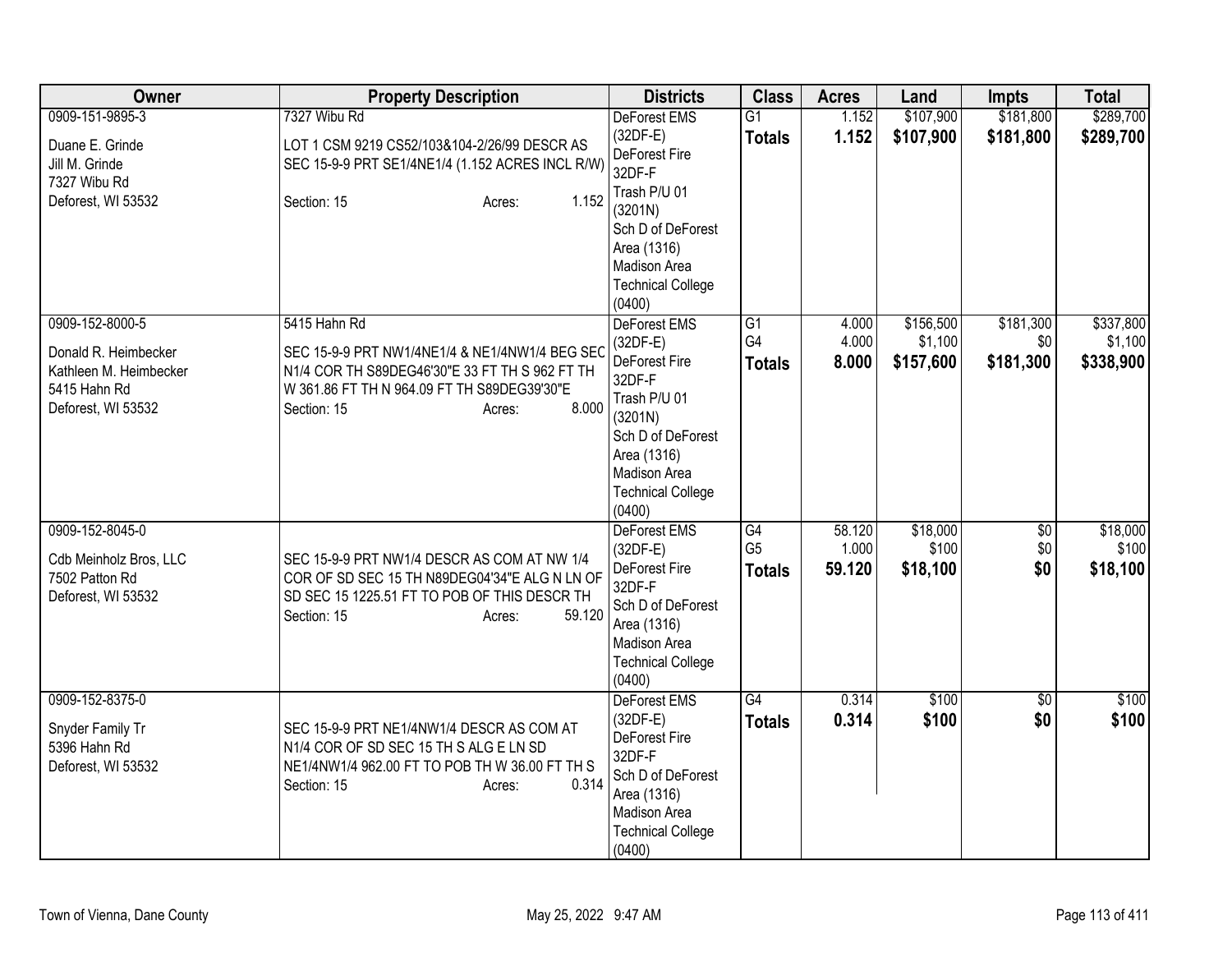| Owner                                                                                                                     | <b>Property Description</b>                                                                                                                                                                           | <b>Districts</b>                                                                                                                                              | <b>Class</b>                          | <b>Acres</b>              | Land                          | <b>Impts</b>                  | <b>Total</b>                  |
|---------------------------------------------------------------------------------------------------------------------------|-------------------------------------------------------------------------------------------------------------------------------------------------------------------------------------------------------|---------------------------------------------------------------------------------------------------------------------------------------------------------------|---------------------------------------|---------------------------|-------------------------------|-------------------------------|-------------------------------|
| 0909-152-8515-0<br>James J. Raemisch<br>Ronda L. Raemisch<br>3001 Dianne Dr<br>Middleton, WI 53562                        | SEC 15-9-9 PRT NW1/4NW1/4 & PRT SW1/4NW1/4<br>DESCR AS BEG AT NW1/4 COR OF SD SEC 15 TH<br>N89DEG04'34"E ALG N LN OF SD SEC 15 1225.51 FT<br>Section: 15<br>52.750<br>Acres:                          | <b>DeForest EMS</b><br>(32DF-E)<br>DeForest Fire<br>32DF-F<br>Sch D of DeForest<br>Area (1316)<br>Madison Area<br><b>Technical College</b><br>(0400)          | G4<br>G <sub>5</sub><br><b>Totals</b> | 51.750<br>1.000<br>52.750 | \$15,300<br>\$100<br>\$15,400 | $\overline{30}$<br>\$0<br>\$0 | \$15,300<br>\$100<br>\$15,400 |
| 0909-152-9700-0<br>American Transmission Company, LLC<br>PO Box 47<br>Waukesha, WI 53187-0047                             | 7310 Patton Rd<br>SEC 15-9-9 PRT SW1/4NW1/4, PRT SE1/4NW1/4, PRT<br>NE1/4SW1/4, PRT NW1/4SW1/4, PRT NW1/4SE1/4<br>DESCR AS COM AT W1/4 COR OF SD SEC 15 TH<br>62.982<br>Section: 15<br>Acres:         | DeForest EMS<br>$(32DF-E)$<br>DeForest Fire<br>32DF-F<br>Sch D of DeForest<br>Area (1316)<br>Madison Area<br><b>Technical College</b><br>(0400)               | $\overline{X4}$<br><b>Totals</b>      | 62.982<br>62.982          | $\overline{60}$<br>\$0        | $\overline{50}$<br>\$0        | $\overline{50}$<br>\$0        |
| 0909-153-8200-0<br>Madison Gas & Electric Co<br>PO Box 1231<br>Madison, WI 53701                                          | SEC 15-9-9 NE1/4 SW1/4 EXC DOC #3283452 & ALSO<br>EXC DOC #3964308<br>17.000<br>Section: 15<br>Acres:                                                                                                 | <b>DeForest EMS</b><br>$(32DF-E)$<br>DeForest Fire<br>32DF-F<br>Sch D of DeForest<br>Area (1316)<br><b>Madison Area</b><br><b>Technical College</b><br>(0400) | G4<br><b>Totals</b>                   | 17.000<br>17.000          | \$5,100<br>\$5,100            | \$0<br>\$0                    | \$5,100<br>\$5,100            |
| 0909-153-8501-0<br>American Transmission Company, LLC<br>c/o Real Estate Dept-Pkw<br>PO Box 47<br>Waukesha, WI 53187-0047 | 7310 Patton Rd<br>SEC 15-9-9 PRT SW1/4NW1/4, PRT NW1/4SW1/4, PRT<br>SW1/4SW1/4 DESCR AS COM AT SW COR OF SD SEO<br>15 TH N89DEG26'50"E ALG S LN OF SD SW1/4 650.93<br>41.585<br>Section: 15<br>Acres: | DeForest EMS<br>$(32DF-E)$<br>DeForest Fire<br>32DF-F<br>Sch D of DeForest<br>Area (1316)<br>Madison Area<br><b>Technical College</b><br>(0400)               | X4<br><b>Totals</b>                   | 41.585<br>41.585          | $\sqrt{6}$<br>\$0             | $\overline{50}$<br>\$0        | \$0<br>\$0                    |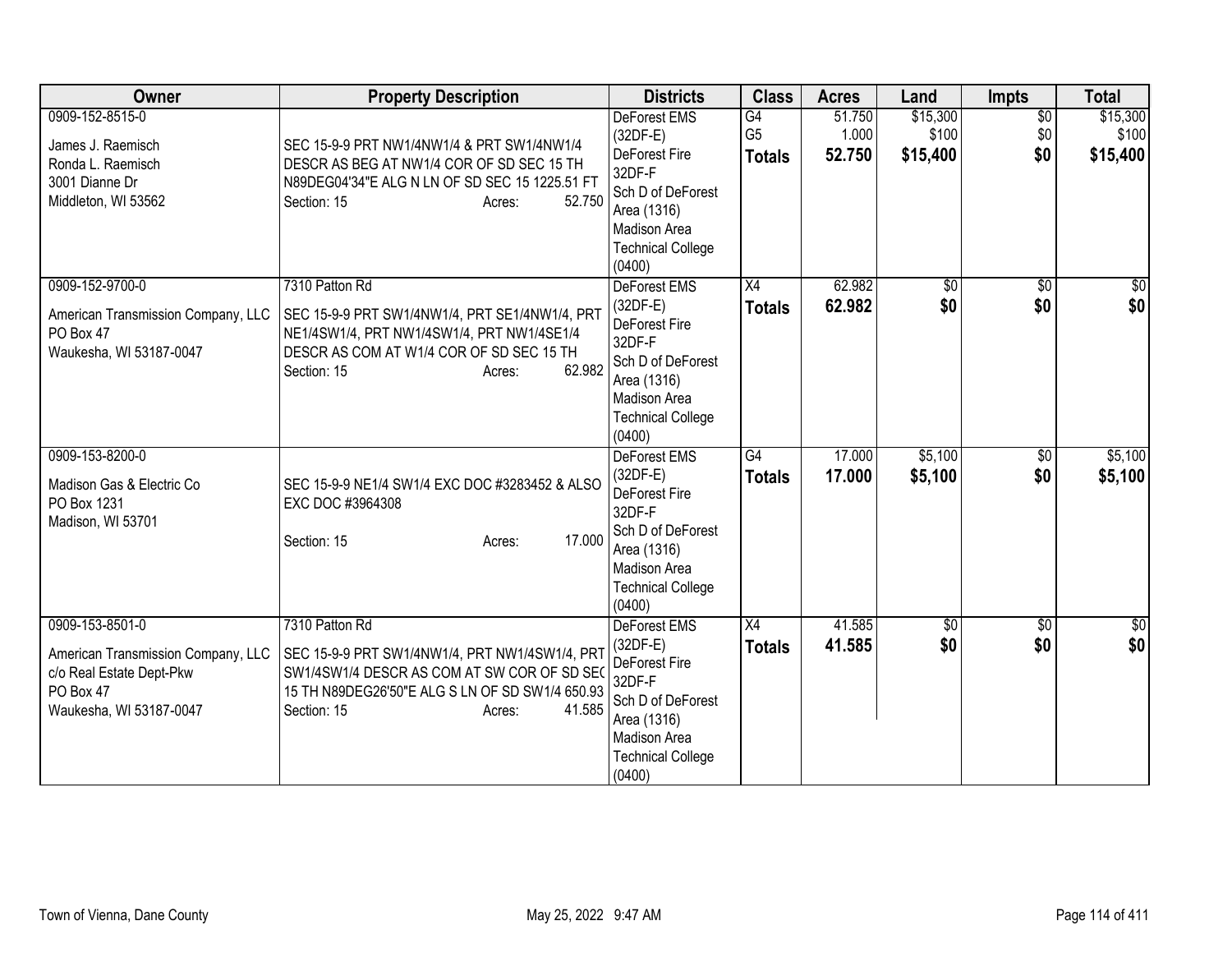| Owner                                                                                       | <b>Property Description</b>                                                       |                  | <b>Districts</b>                                                                                                                                                     | <b>Class</b>                                 | <b>Acres</b>                        | Land                                       | <b>Impts</b>                         | <b>Total</b>                               |
|---------------------------------------------------------------------------------------------|-----------------------------------------------------------------------------------|------------------|----------------------------------------------------------------------------------------------------------------------------------------------------------------------|----------------------------------------------|-------------------------------------|--------------------------------------------|--------------------------------------|--------------------------------------------|
| 0909-153-8831-0<br>Madison Gas & Electric Co<br>PO Box 1231<br>Madison, WI 53701            | SEC 15-9-9 NW1/4 SW1/4 EXC DOC #3283452 & ALSO<br>EXC DOC #3964308<br>Section: 15 | 6.400<br>Acres:  | <b>DeForest EMS</b><br>$(32DF-E)$<br>DeForest Fire<br>32DF-F<br>Sch D of DeForest<br>Area (1316)<br>Madison Area<br><b>Technical College</b><br>(0400)               | G4<br>G5M<br><b>Totals</b>                   | 5.100<br>1.300<br>6.400             | \$1,400<br>\$2,900<br>\$4,300              | $\overline{50}$<br>\$0<br>\$0        | \$1,400<br>\$2,900<br>\$4,300              |
| 0909-153-9001-0<br>Madison Gas & Electric Co<br>PO Box 1231<br>Madison, WI 53701            | 5478 County Rd V<br>SEC 15-9-9 E1/2 SW1/4 SW1/4 EXC DOC #3283452<br>Section: 15   | 19.200<br>Acres: | DeForest EMS<br>$(32DF-E)$<br>DeForest Fire<br>32DF-F<br>Sch D of DeForest<br>Area (1316)<br>Madison Area<br><b>Technical College</b><br>(0400)                      | G4<br>G5M<br>G7<br><b>Totals</b>             | 17.200<br>1.000<br>1.000<br>19.200  | \$4,300<br>\$2,200<br>\$32,000<br>\$38,500 | $\overline{50}$<br>\$0<br>\$0<br>\$0 | \$4,300<br>\$2,200<br>\$32,000<br>\$38,500 |
| 0909-153-9060-0<br>Maier Farms Real Estate, LLC<br>7055 Schumacher Rd<br>Waunakee, WI 53597 | SEC 15-9-9 W1/2 SW1/4SW1/4<br>Section: 15                                         | 19.100<br>Acres: | <b>DeForest EMS</b><br>$(32DF-E)$<br><b>DeForest Fire</b><br>32DF-F<br>Sch D of DeForest<br>Area (1316)<br><b>Madison Area</b><br><b>Technical College</b><br>(0400) | G4<br>G <sub>5</sub><br><b>Totals</b>        | 17.600<br>1.500<br>19.100           | \$5,200<br>\$100<br>\$5,300                | \$0<br>\$0<br>\$0                    | \$5,200<br>\$100<br>\$5,300                |
| 0909-153-9500-7<br>Madison Gas & Electric Co<br>PO Box 1231<br>Madison, WI 53701            | SEC 15-9-9 SE1/4 SW1/4<br>Section: 15                                             | 38.100<br>Acres: | DeForest EMS<br>$(32DF-E)$<br><b>DeForest Fire</b><br>32DF-F<br>Sch D of DeForest<br>Area (1316)<br>Madison Area<br><b>Technical College</b><br>(0400)               | G4<br>G <sub>5</sub><br>G5M<br><b>Totals</b> | 27.100<br>1.000<br>10.000<br>38.100 | \$7,900<br>\$100<br>\$22,000<br>\$30,000   | $\overline{50}$<br>\$0<br>\$0<br>\$0 | \$7,900<br>\$100<br>\$22,000<br>\$30,000   |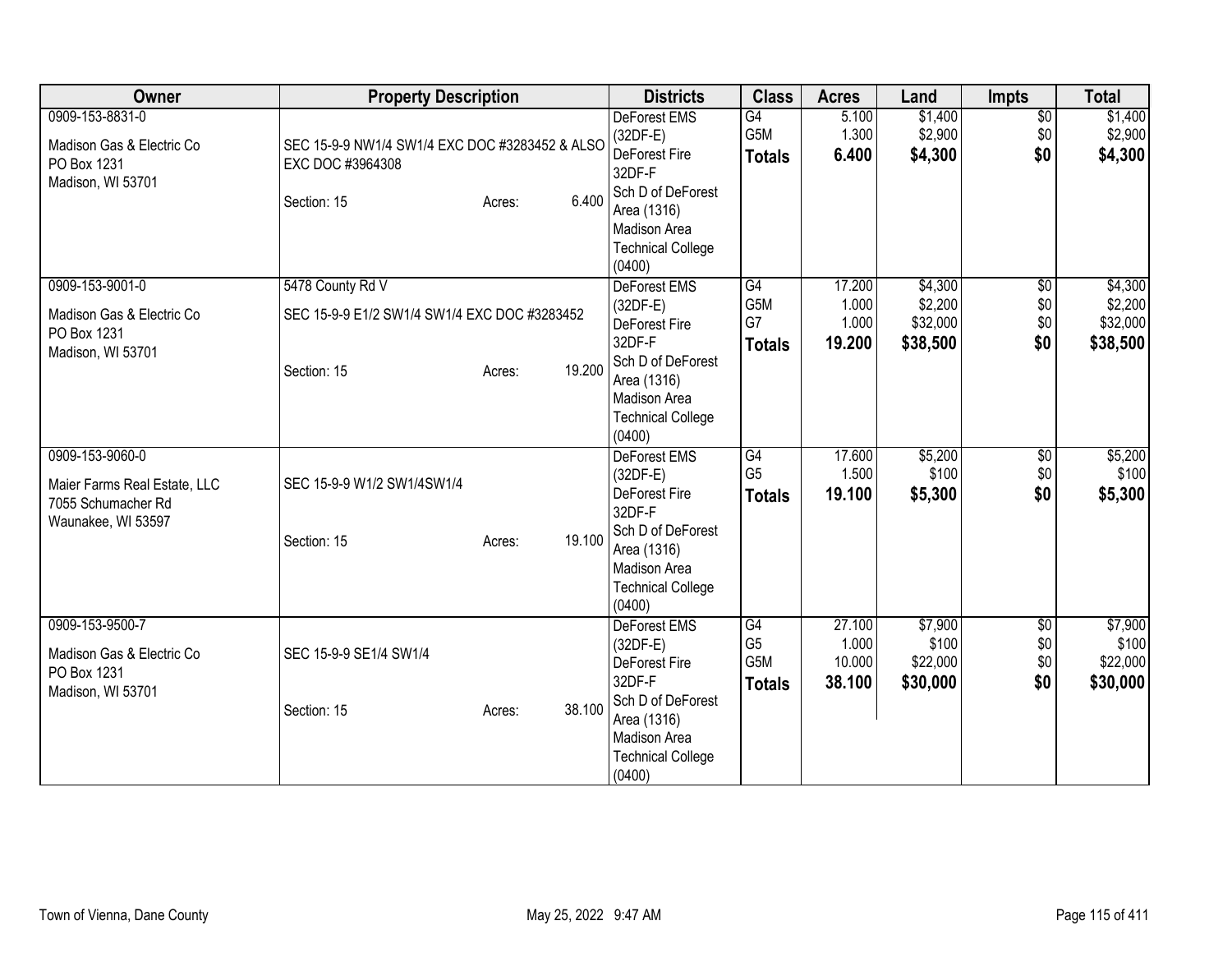| Owner                                                                                        | <b>Property Description</b>                                                                                                                                               | <b>Districts</b>                                                                                                                                          | <b>Class</b>                                 | <b>Acres</b>                       | Land                                    | <b>Impts</b>                         | <b>Total</b>                            |
|----------------------------------------------------------------------------------------------|---------------------------------------------------------------------------------------------------------------------------------------------------------------------------|-----------------------------------------------------------------------------------------------------------------------------------------------------------|----------------------------------------------|------------------------------------|-----------------------------------------|--------------------------------------|-----------------------------------------|
| 0909-154-8000-3<br>Douglas K. Midthun et al<br>W7135 County Highway K<br>Arlington, WI 53911 | SEC 15-9-9 NE1/4 SE1/4 SUBJ TO MINERAL LEASE IN<br>R9669/69-73<br>39.200<br>Section: 15<br>Acres:                                                                         | <b>DeForest EMS</b><br>$(32DF-E)$<br>DeForest Fire<br>32DF-F<br>Sch D of DeForest<br>Area (1316)<br><b>Madison Area</b><br><b>Technical College</b>       | G4<br>G <sub>5</sub><br><b>Totals</b>        | 38.200<br>1.000<br>39.200          | \$11,500<br>\$100<br>\$11,600           | $\overline{50}$<br>\$0<br>\$0        | \$11,500<br>\$100<br>\$11,600           |
| 0909-154-8500-8<br>4 D Farms, LLC<br>6756 Old 113 Rd<br>Dane, WI 53529                       | SEC 15-9-9 E 29.7A NW1/4 SE1/4<br>29.700<br>Section: 15<br>Acres:                                                                                                         | (0400)<br>DeForest EMS<br>$(32DF-E)$<br>DeForest Fire<br>32DF-F<br>Sch D of DeForest<br>Area (1316)<br>Madison Area<br><b>Technical College</b><br>(0400) | G4<br>G <sub>5</sub><br>G5M<br><b>Totals</b> | 27.900<br>0.700<br>1.100<br>29.700 | \$7,500<br>\$600<br>\$2,400<br>\$10,500 | $\overline{50}$<br>\$0<br>\$0<br>\$0 | \$7,500<br>\$600<br>\$2,400<br>\$10,500 |
| 0909-154-8710-0<br>Madison Gas & Electric Co<br>PO Box 1231<br>Madison, WI 53701             | SEC 15-9-9 W 9.5 A NW1/4 SE1/4 EXC DOC #3964308<br>4.500<br>Section: 15<br>Acres:                                                                                         | DeForest EMS<br>$(32DF-E)$<br>DeForest Fire<br>32DF-F<br>Sch D of DeForest<br>Area (1316)<br>Madison Area<br><b>Technical College</b><br>(0400)           | G4<br><b>Totals</b>                          | 4.500<br>4.500                     | \$1,300<br>\$1,300                      | $\overline{50}$<br>\$0               | \$1,300<br>\$1,300                      |
| 0909-154-9000-1<br>4 D Farms, LLC<br>6756 Old 113 Rd<br>Dane, WI 53529                       | SEC 15-9-9 SW1/4 SE1/4 EXC BEG AT SW COR TH E<br>453.6FT TH N11DEG33'W 450.6 FT TH N86DEG28'W<br>359.4 FT TH S0DEG06'W 463.6 FT TO POB<br>34.000<br>Section: 15<br>Acres: | DeForest EMS<br>$(32DF-E)$<br>DeForest Fire<br>32DF-F<br>Sch D of DeForest<br>Area (1316)<br>Madison Area<br><b>Technical College</b><br>(0400)           | G4<br>G <sub>5</sub><br>G5M<br><b>Totals</b> | 32.300<br>0.600<br>1.100<br>34.000 | \$9,300<br>\$100<br>\$2,400<br>\$11,800 | $\overline{60}$<br>\$0<br>\$0<br>\$0 | \$9,300<br>\$100<br>\$2,400<br>\$11,800 |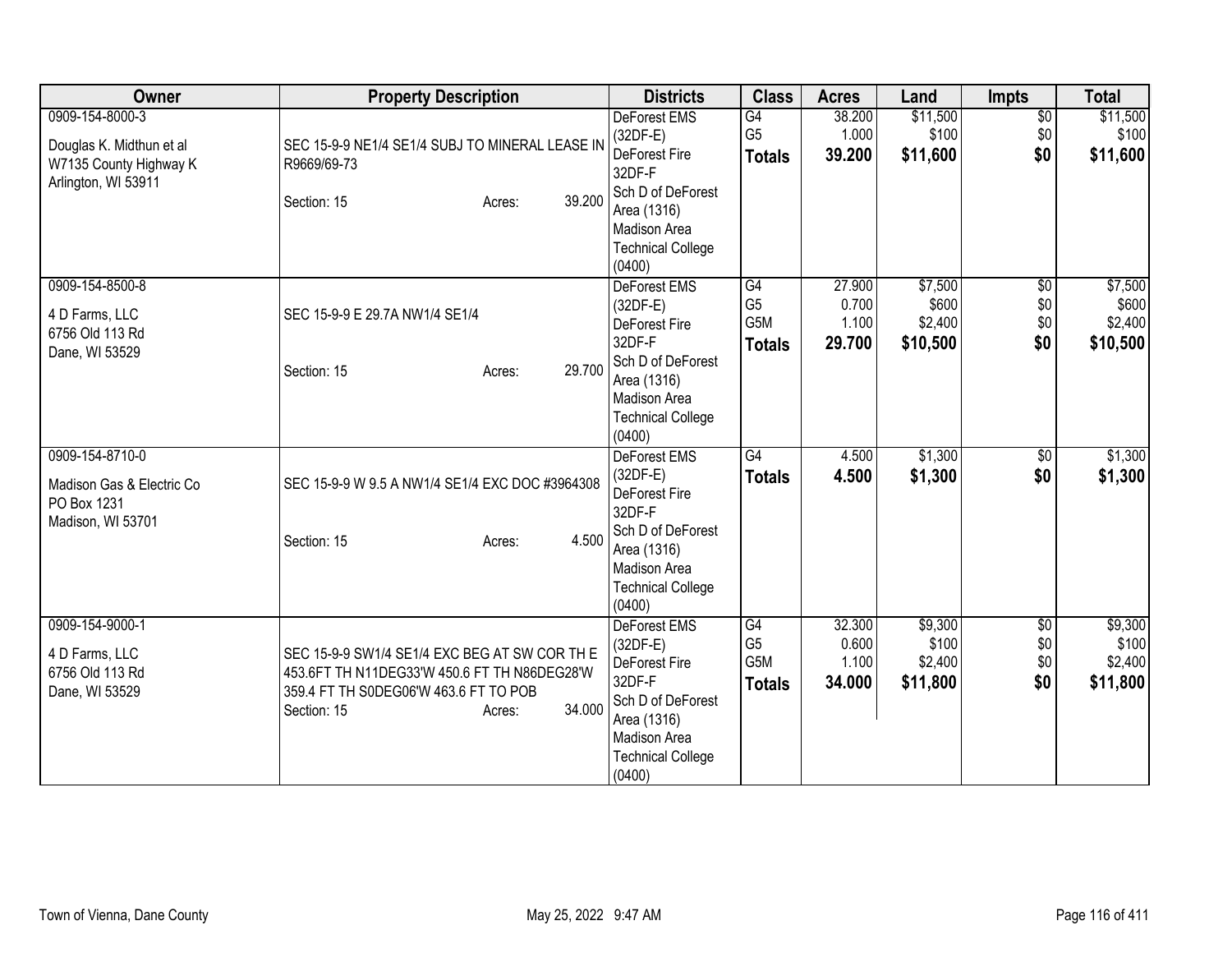| Owner                                                                                        | <b>Property Description</b>                                                                                                                                                                           | <b>Districts</b>                                                                                                                                                           | <b>Class</b>                                       | <b>Acres</b>              | Land                           | <b>Impts</b>                  | <b>Total</b>                   |
|----------------------------------------------------------------------------------------------|-------------------------------------------------------------------------------------------------------------------------------------------------------------------------------------------------------|----------------------------------------------------------------------------------------------------------------------------------------------------------------------------|----------------------------------------------------|---------------------------|--------------------------------|-------------------------------|--------------------------------|
| 0909-154-9210-7<br>Melissa Hahn<br>5404 County Highway V<br>Deforest, WI 53532               | 5404 County Rd V<br>SEC 15-9-9 PRT SW1/4 SE1/4 BEG AT SW COR TH E<br>185 FT TH N 452 FT THN86DEG28'W 184 FT TH<br>S0DEG06'W 463.6 FT TO POB<br>1.100<br>Section: 15<br>Acres:                         | DeForest EMS<br>$(32DF-E)$<br>DeForest Fire<br>32DF-F<br>Trash P/U 01<br>(3201N)<br>Sch D of DeForest<br>Area (1316)<br>Madison Area<br><b>Technical College</b><br>(0400) | $\overline{G1}$<br><b>Totals</b>                   | 1.940<br>1.940            | \$126,800<br>\$126,800         | \$115,600<br>\$115,600        | \$242,400<br>\$242,400         |
| 0909-154-9270-5<br>Steven E. Fox<br>5394 County Highway V<br>Deforest, WI 53532              | 5394 County Rd V<br>SEC 15-9-9 PRT SW1/4 SE1/4 BEG 185.69 FT E OF SW<br>COR TH E 266.12FT N11?-33-00W 450.45 FT<br>N86?-28-00W 175.47 FT TH S0?-06-00W 452.14 FT TO<br>0.000<br>Section: 15<br>Acres: | DeForest EMS<br>$(32DF-E)$<br>DeForest Fire<br>32DF-F<br>Trash P/U 01<br>(3201N)<br>Sch D of DeForest<br>Area (1316)<br>Madison Area<br><b>Technical College</b><br>(0400) | $\overline{G1}$<br><b>Totals</b>                   | 2.280<br>2.280            | \$129,900<br>\$129,900         | \$103,600<br>\$103,600        | \$233,500<br>\$233,500         |
| 0909-154-9500-6<br>Douglas K. Midthun et al<br>W7135 County Highway K<br>Arlington, WI 53911 | 7233 Wibu Rd<br>SEC 15-9-9 SE1/4 SE1/4 SUBJ TO MINERAL LEASE IN<br>R9669/69-73<br>37.500<br>Section: 15<br>Acres:                                                                                     | DeForest EMS<br>(32DF-E)<br>DeForest Fire<br>32DF-F<br>Sch D of DeForest<br>Area (1316)<br>Madison Area<br><b>Technical College</b><br>(0400)                              | G4<br>G <sub>5</sub><br><b>Totals</b>              | 35.500<br>2.000<br>37.500 | \$9,100<br>\$100<br>\$9,200    | $\overline{50}$<br>\$0<br>\$0 | \$9,100<br>\$100<br>\$9,200    |
| 0909-161-8000-4<br><b>Blue Star Dairy Farms</b><br>7502 Patton Rd<br>Deforest, WI 53532      | SEC 16-9-9 NE1/4NE1/4<br>38.600<br>Section: 16<br>Acres:                                                                                                                                              | <b>DeForest EMS</b><br>$(32DF-E)$<br>DeForest Fire<br>32DF-F<br>Sch D of DeForest<br>Area (1316)<br>Madison Area<br><b>Technical College</b><br>(0400)                     | $\overline{G4}$<br>G <sub>5</sub><br><b>Totals</b> | 33.100<br>5.500<br>38.600 | \$9,600<br>\$2,600<br>\$12,200 | $\overline{50}$<br>\$0<br>\$0 | \$9,600<br>\$2,600<br>\$12,200 |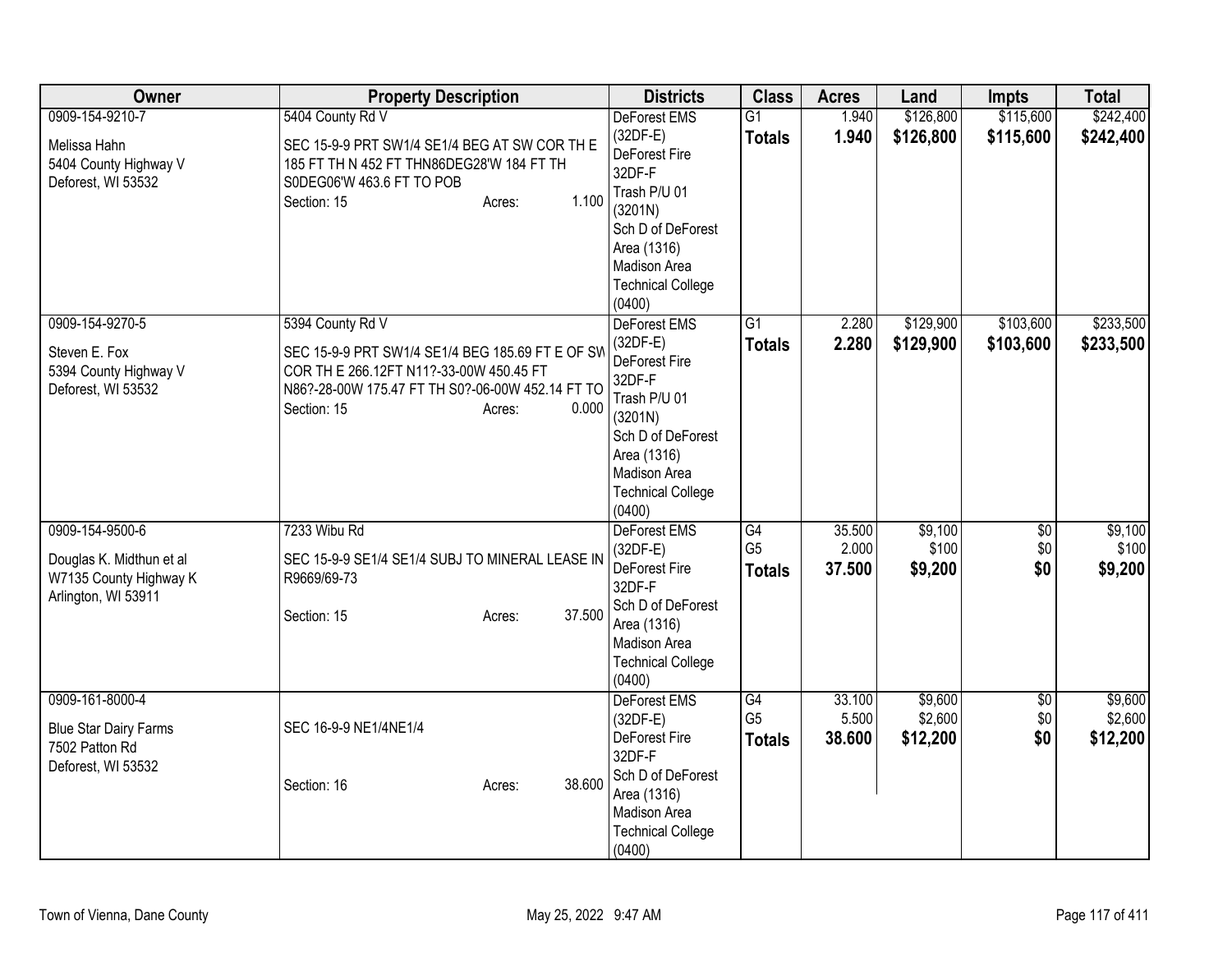| Owner                                                                                     | <b>Property Description</b>                                                                                                                 |        |        | <b>Districts</b>                                                                                                                                                                         | <b>Class</b>                          | <b>Acres</b>              | Land                            | <b>Impts</b>                              | <b>Total</b>                      |
|-------------------------------------------------------------------------------------------|---------------------------------------------------------------------------------------------------------------------------------------------|--------|--------|------------------------------------------------------------------------------------------------------------------------------------------------------------------------------------------|---------------------------------------|---------------------------|---------------------------------|-------------------------------------------|-----------------------------------|
| 0909-161-8500-9<br><b>Blue Star Dairy Farms</b><br>7502 Patton Rd<br>Deforest, WI 53532   | SEC 16-9-9 NW1/4NE1/4<br>Section: 16                                                                                                        | Acres: | 40.500 | <b>DeForest EMS</b><br>$(32DF-E)$<br>DeForest Fire<br>32DF-F<br>Sch D of DeForest<br>Area (1316)<br>Madison Area<br><b>Technical College</b><br>(0400)                                   | G4<br>G <sub>5</sub><br><b>Totals</b> | 35.000<br>5.500<br>40.500 | \$10,800<br>\$3,500<br>\$14,300 | $\overline{50}$<br>\$0<br>\$0             | \$10,800<br>\$3,500<br>\$14,300   |
| 0909-161-9000-2<br>Christopher Kelley et al<br>7662 County Trunk I<br>Arlington, WI 53911 | 7315 Patton Rd<br>SEC 16-9-9 SW1/4 NE1/4<br>Section: 16                                                                                     | Acres: | 40.100 | DeForest EMS<br>$(32DF-E)$<br><b>DeForest Fire</b><br>32DF-F<br>Trash P/U 01<br>(3201N)<br>Sch D of DeForest<br>Area (1316)<br><b>Madison Area</b><br><b>Technical College</b><br>(0400) | G4<br>G7<br><b>Totals</b>             | 38.100<br>2.000<br>40.100 | \$9,800<br>\$64,000<br>\$73,800 | $\overline{50}$<br>\$152,000<br>\$152,000 | \$9,800<br>\$216,000<br>\$225,800 |
| 0909-161-9660-0<br>Chad Adler<br>Sarah K. Adler<br>7369 Patton Rd<br>Deforest, WI 53532   | 7369 Patton Rd<br>LOT 1 CSM 13223 CS85/113&116-1/13/2012 DESCR<br>AS SEC 16-9-9 SE1/4NE1/4 & PRT NE1/4SE1/4 (12.63<br>ACRES)<br>Section: 16 | Acres: | 12.630 | <b>DeForest EMS</b><br>$(32DF-E)$<br><b>DeForest Fire</b><br>32DF-F<br>Trash P/U 01<br>(3201N)<br>Sch D of DeForest<br>Area (1316)<br>Madison Area<br><b>Technical College</b><br>(0400) | G4<br>G7<br><b>Totals</b>             | 10.000<br>2.630<br>12.630 | \$3,100<br>\$84,200<br>\$87,300 | \$0<br>\$156,800<br>\$156,800             | \$3,100<br>\$241,000<br>\$244,100 |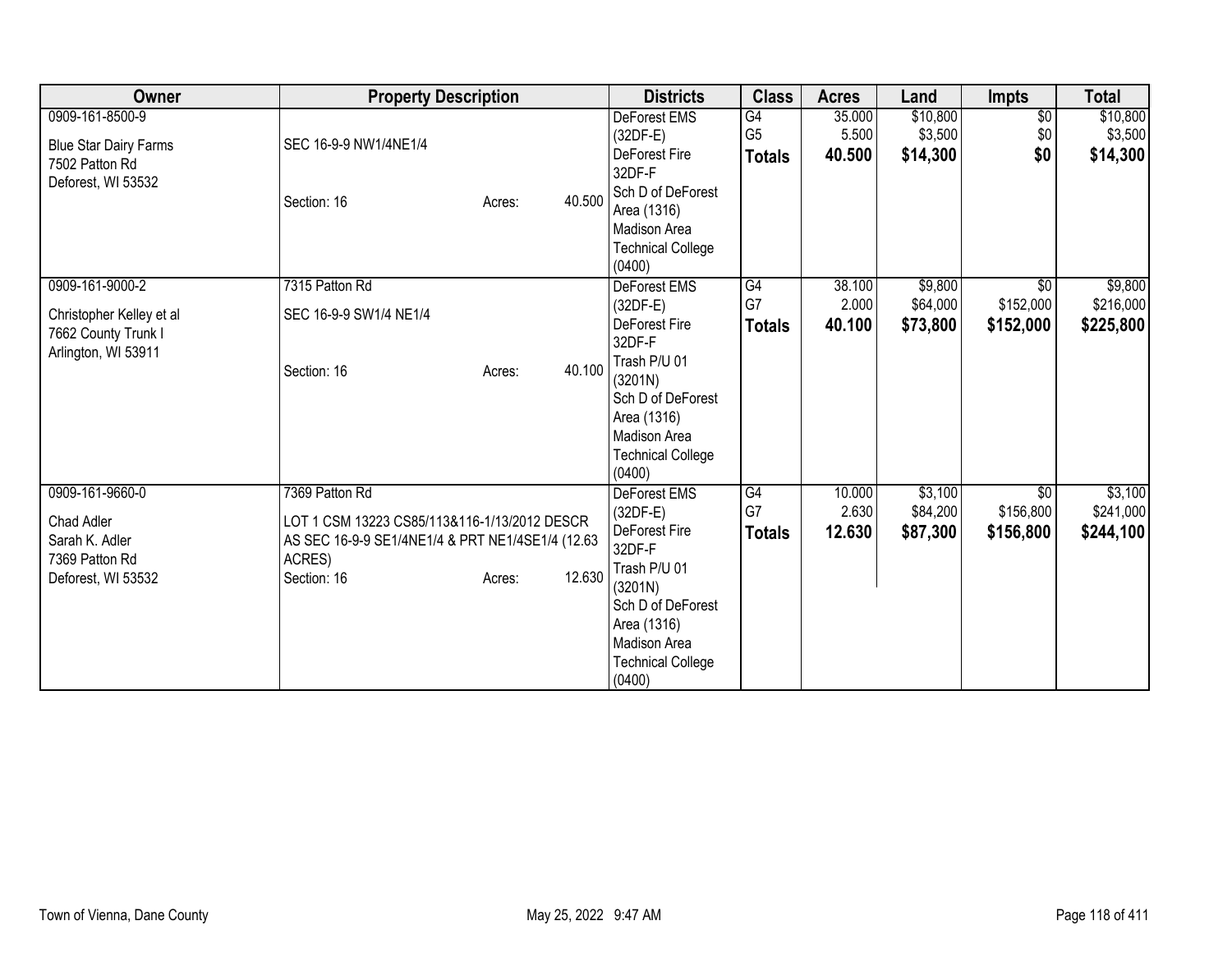| Owner                                                                                   | <b>Property Description</b>                                                                                                                                         | <b>Districts</b>                                                                                                                                                                         | <b>Class</b>                                             | <b>Acres</b>                       | Land                                     | Impts                                     | <b>Total</b>                             |
|-----------------------------------------------------------------------------------------|---------------------------------------------------------------------------------------------------------------------------------------------------------------------|------------------------------------------------------------------------------------------------------------------------------------------------------------------------------------------|----------------------------------------------------------|------------------------------------|------------------------------------------|-------------------------------------------|------------------------------------------|
| 0909-161-9680-0<br>Jeremy D. Erickson<br>7355 Patton Rd<br>Deforest, WI 53532           | 7355 Patton Rd<br>LOT 2 CSM 13223 CS85/113&116-1/13/2012 DESCR<br>AS SEC 16-9-9 PRT SE1/4NE1/4 & PRT NE1/4SE1/4<br>(16.00 ACRES)<br>16.000<br>Section: 16<br>Acres: | <b>DeForest EMS</b><br>$(32DF-E)$<br>DeForest Fire<br>32DF-F<br>Trash P/U 01<br>(3201N)<br>Sch D of DeForest<br>Area (1316)<br><b>Madison Area</b><br><b>Technical College</b><br>(0400) | G4<br>G7<br><b>Totals</b>                                | 13.500<br>2.500<br>16.000          | \$4,200<br>\$80,000<br>\$84,200          | $\overline{50}$<br>\$243,200<br>\$243,200 | \$4,200<br>\$323,200<br>\$327,400        |
| 0909-161-9725-0<br>Erickson Irrev Tr<br>N1809 Kroncke Rd<br>Poynette, WI 53955          | LOT 3 CSM 13223 CS85/113&116-1/13/2012 DESCR<br>AS SEC 16-9-9 PRT SE1/4NE1/4 & PRT NE1/4SE1/4<br>(47.94 ACRES)<br>47.940<br>Section: 16<br>Acres:                   | DeForest EMS<br>$(32DF-E)$<br>DeForest Fire<br>32DF-F<br>Sch D of DeForest<br>Area (1316)<br>Madison Area<br><b>Technical College</b><br>(0400)                                          | $\overline{G4}$<br>G <sub>5</sub><br><b>Totals</b>       | 46.740<br>1.200<br>47.940          | \$14,600<br>\$100<br>\$14,700            | $\overline{60}$<br>\$0<br>\$0             | \$14,600<br>\$100<br>\$14,700            |
| 0909-162-8000-3<br><b>Blue Star Dairy Farms</b><br>7502 Patton Rd<br>Deforest, WI 53532 | SEC 16-9-9 NE1/4NW1/4 SUBJ TO MINERAL RIGHTS<br>LEASE IN DOC 4917945<br>40.200<br>Section: 16<br>Acres:                                                             | DeForest EMS<br>(32DF-E)<br>DeForest Fire<br>32DF-F<br>Sch D of DeForest<br>Area (1316)<br>Madison Area<br><b>Technical College</b><br>(0400)                                            | G4<br>G <sub>5</sub><br><b>Totals</b>                    | 39.200<br>1.000<br>40.200          | \$11,300<br>\$100<br>\$11,400            | \$0<br>\$0<br>\$0                         | \$11,300<br>\$100<br>\$11,400            |
| 0909-162-8500-8<br>Ripp Living Tr<br>6369 Madigan Rd<br>Waunakee, WI 53597              | 5743 Hahn Rd<br>SEC 16-9-9 NW1/4 NW1/4<br>40.300<br>Section: 16<br>Acres:                                                                                           | DeForest EMS<br>$(32DF-E)$<br>DeForest Fire<br>32DF-F<br>Sch D of DeForest<br>Area (1316)<br>Madison Area<br><b>Technical College</b><br>(0400)                                          | $\overline{G2}$<br>G4<br>G <sub>5</sub><br><b>Totals</b> | 6.000<br>33.300<br>1.000<br>40.300 | \$48,000<br>\$9,700<br>\$100<br>\$57,800 | $\overline{60}$<br>\$0<br>\$0<br>\$0      | \$48,000<br>\$9,700<br>\$100<br>\$57,800 |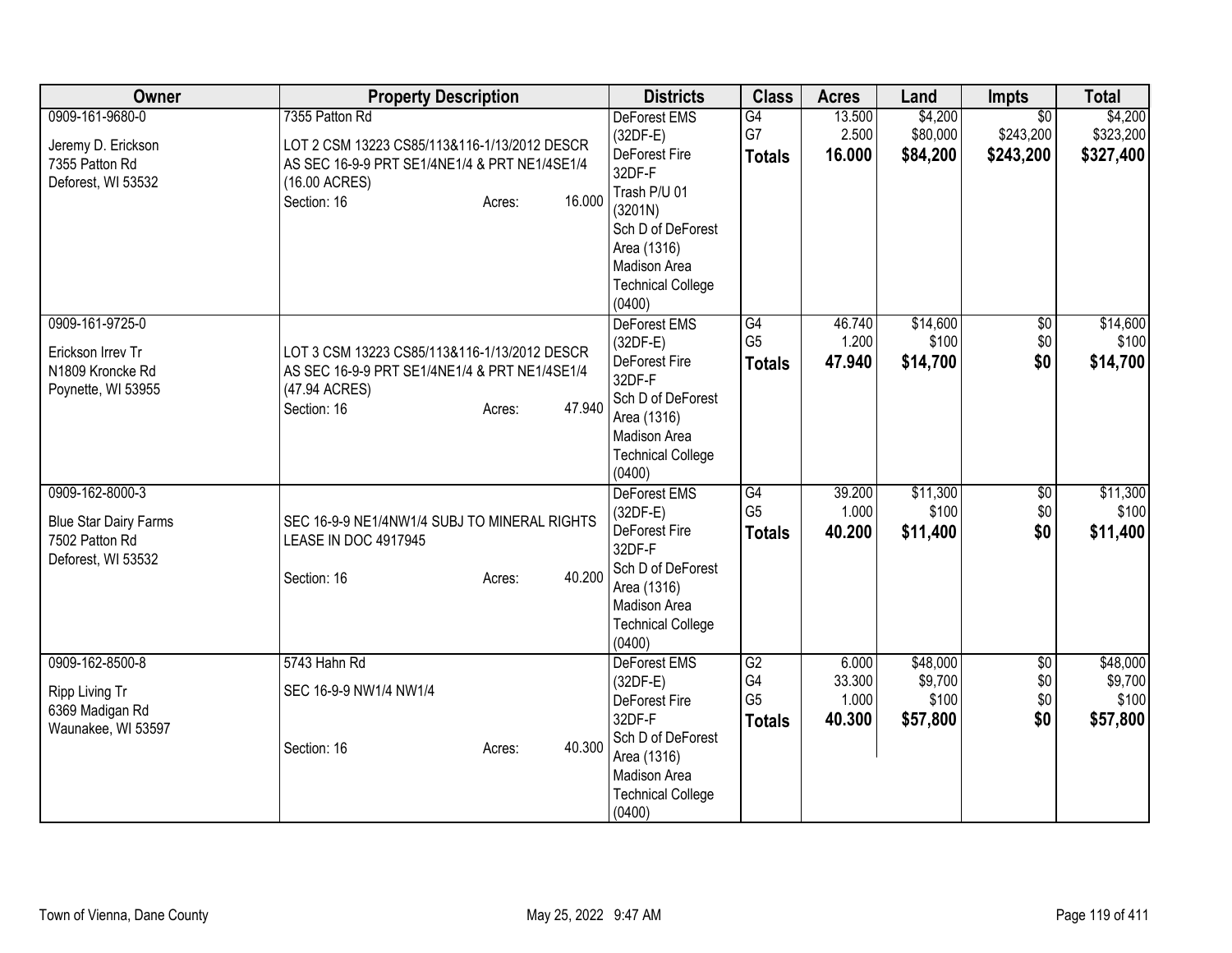| Owner                                                                                     | <b>Property Description</b>                                                                                                                        | <b>Districts</b>                                                                                                                                              | <b>Class</b>                            | <b>Acres</b>              | Land                            | <b>Impts</b>                  | <b>Total</b>                    |
|-------------------------------------------------------------------------------------------|----------------------------------------------------------------------------------------------------------------------------------------------------|---------------------------------------------------------------------------------------------------------------------------------------------------------------|-----------------------------------------|---------------------------|---------------------------------|-------------------------------|---------------------------------|
| 0909-162-9001-0<br>Ripp Living Tr<br>6369 Madigan Rd<br>Waunakee, WI 53597                | SEC 16-9-9 SW1/4 NW1/4 EXC S1/2 THF<br>20.000<br>Section: 16<br>Acres:                                                                             | <b>DeForest EMS</b><br>$(32DF-E)$<br>DeForest Fire<br>32DF-F<br>Sch D of DeForest<br>Area (1316)<br>Madison Area<br><b>Technical College</b><br>(0400)        | $\overline{G2}$<br>G4<br><b>Totals</b>  | 3.000<br>17.000<br>20,000 | \$24,000<br>\$5,000<br>\$29,000 | $\overline{50}$<br>\$0<br>\$0 | \$24,000<br>\$5,000<br>\$29,000 |
| 0909-162-9200-0<br>Endres Living Tr<br>5800 County Highway V<br>Deforest, WI 53532        | SEC 16-9-9 S1/2 SW1/4 NW1/4<br>20.000<br>Section: 16<br>Acres:                                                                                     | DeForest EMS<br>$(32DF-E)$<br>DeForest Fire<br>32DF-F<br>Sch D of DeForest<br>Area (1316)<br><b>Madison Area</b><br><b>Technical College</b><br>(0400)        | G4<br><b>Totals</b>                     | 20.000<br>20.000          | \$6,100<br>\$6,100              | $\sqrt{6}$<br>\$0             | \$6,100<br>\$6,100              |
| 0909-162-9500-6<br>Christopher Kelley et al<br>7662 County Trunk I<br>Arlington, WI 53911 | SEC 16-9-9 SE1/4 NW1/4 SUBJ TO MINERAL RIGHTS<br>LEASE IN DOC 4917945<br>40.200<br>Section: 16<br>Acres:                                           | <b>DeForest EMS</b><br>$(32DF-E)$<br>DeForest Fire<br>32DF-F<br>Sch D of DeForest<br>Area (1316)<br><b>Madison Area</b><br><b>Technical College</b><br>(0400) | G4<br>G <sub>5</sub> M<br><b>Totals</b> | 38.600<br>1.600<br>40.200 | \$11,800<br>\$3,500<br>\$15,300 | \$0<br>\$0<br>\$0             | \$11,800<br>\$3,500<br>\$15,300 |
| 0909-163-8000-2<br>Rock Crop, LLC<br>5874 Cuba Valley Rd<br>Waunakee, WI 53597            | SEC 16-9-9 NE1/4 SW1/4 SUBJ TO MINERAL RIGHTS<br>LEASE IN DOC 4917945 TOG W/JT DRIVEWAY AGRM<br>IN DOC #5392126<br>40.200<br>Section: 16<br>Acres: | DeForest EMS<br>$(32DF-E)$<br>DeForest Fire<br>32DF-F<br>Sch D of DeForest<br>Area (1316)<br>Madison Area<br><b>Technical College</b><br>(0400)               | G4<br>G <sub>5</sub><br><b>Totals</b>   | 37.200<br>3.000<br>40.200 | \$10,800<br>\$2,300<br>\$13,100 | \$0<br>\$0<br>\$0             | \$10,800<br>\$2,300<br>\$13,100 |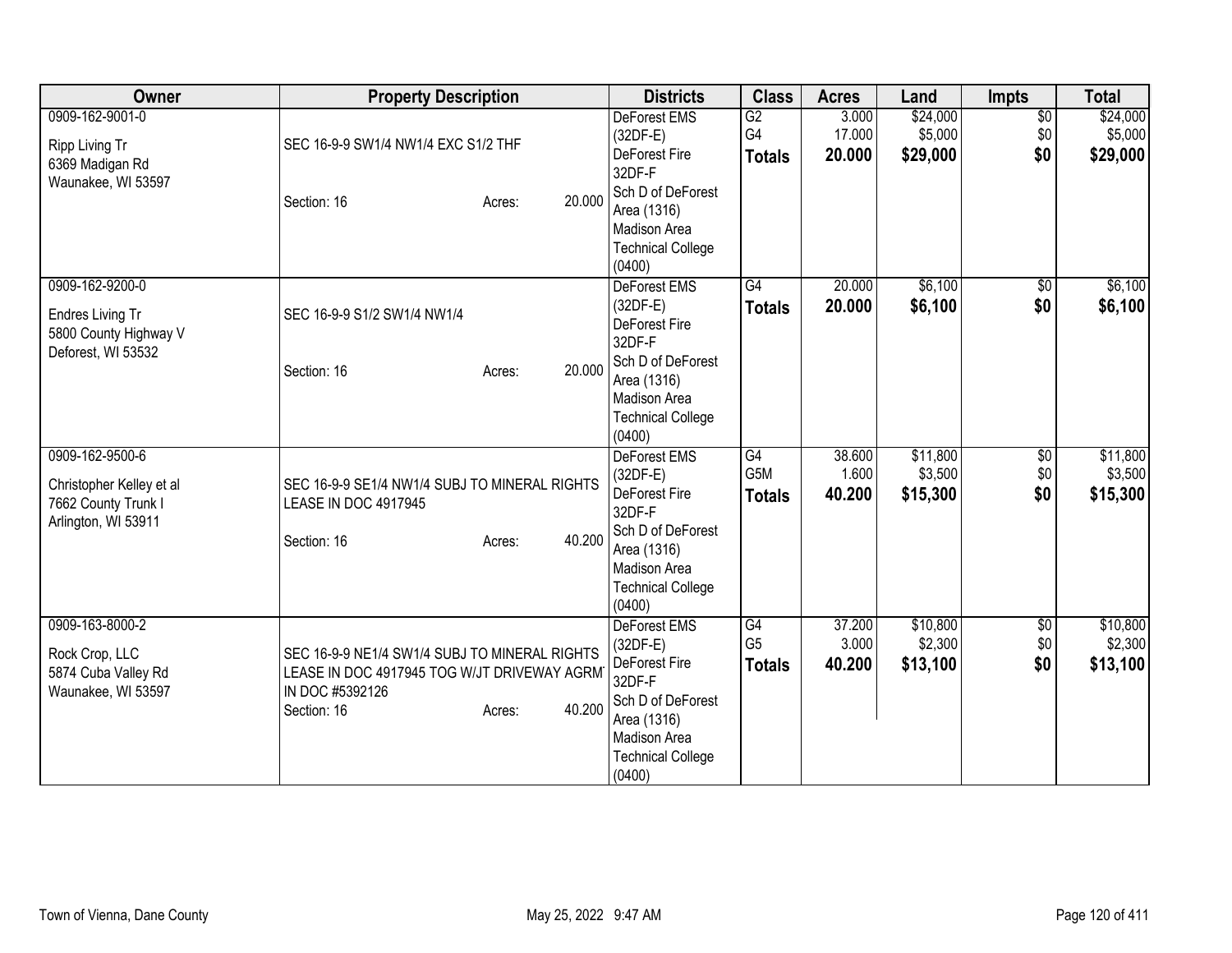| Owner                                                                                                      | <b>Property Description</b>                                                                                                                                                                        | <b>Districts</b>                                                                                                                                                                  | <b>Class</b>                     | <b>Acres</b>              | Land                           | Impts                    | <b>Total</b>                   |
|------------------------------------------------------------------------------------------------------------|----------------------------------------------------------------------------------------------------------------------------------------------------------------------------------------------------|-----------------------------------------------------------------------------------------------------------------------------------------------------------------------------------|----------------------------------|---------------------------|--------------------------------|--------------------------|--------------------------------|
| 0909-163-8500-7<br>Endres Living Tr<br>5800 County Highway V<br>Deforest, WI 53532                         | SEC 16-9-9 NW1/4 SW1/4<br>40.300<br>Section: 16<br>Acres:                                                                                                                                          | <b>DeForest EMS</b><br>$(32DF-E)$<br>DeForest Fire<br>32DF-F<br>Sch D of DeForest<br>Area (1316)<br>Madison Area<br><b>Technical College</b><br>(0400)                            | G4<br><b>Totals</b>              | 40.300<br>40.300          | \$12,200<br>\$12,200           | $\overline{50}$<br>\$0   | \$12,200<br>\$12,200           |
| 0909-163-9000-0<br>Endres Living Tr<br>5800 County Highway V<br>Deforest, WI 53532                         | SEC 16-9-9 SW1/4 SW1/4 EXC COM SW COR SEC 16<br>TH S89DEG36'E ALG S LN SD SEC 841.7 FT TH N<br>75.0 FT TO N LN CTH V & POB TH CONT N 480.0 FT<br>32.300<br>Section: 16<br>Acres:                   | DeForest EMS<br>$(32DF-E)$<br>DeForest Fire<br>32DF-F<br>Sch D of DeForest<br>Area (1316)<br>Madison Area<br><b>Technical College</b><br>(0400)                                   | G4<br>G5M<br><b>Totals</b>       | 31.430<br>0.870<br>32.300 | \$9,800<br>\$1,900<br>\$11,700 | $\sqrt{6}$<br>\$0<br>\$0 | \$9,800<br>\$1,900<br>\$11,700 |
| 0909-163-9330-1<br>Steven C. Richardson<br>Cindy Richardson<br>5754 County Highway V<br>Deforest, WI 53532 | 5754 County Rd V<br>SEC 16-9-9 PRT SW1/4SW1/4 COM SW COR SEC 16<br>TH S89DEG36'E ALG S LN SD SEC 841.7 FT TH N<br>75.0 FT TO N LN CTH V & POB TH CONT N 480.0 FT<br>0.000<br>Section: 16<br>Acres: | <b>DeForest EMS</b><br>$(32DF-E)$<br>DeForest Fire<br>32DF-F<br>Trash P/U 01<br>(3201N)<br>Sch D of DeForest<br>Area (1316)<br>Madison Area<br><b>Technical College</b><br>(0400) | $\overline{G1}$<br><b>Totals</b> | 5.280<br>5.280            | \$162,900<br>\$162,900         | \$256,200<br>\$256,200   | \$419,100<br>\$419,100         |
| 0909-163-9500-5<br>Rock Crop, LLC<br>5874 Cuba Valley Rd<br>Waunakee, WI 53597                             | SEC 16-9-9 SE1/4SW1/4 EXC W 693 FT OF S 330 FT<br>LYG N OF CTH V N R/W LN & EXC CSM 5170 TOG<br>W/JT DRIVEWAY AGRMT IN DOC #5392126<br>29.000<br>Section: 16<br>Acres:                             | DeForest EMS<br>$(32DF-E)$<br>DeForest Fire<br>32DF-F<br>Sch D of DeForest<br>Area (1316)<br>Madison Area<br><b>Technical College</b><br>(0400)                                   | G4<br><b>Totals</b>              | 29.000<br>29,000          | \$8,900<br>\$8,900             | $\overline{50}$<br>\$0   | \$8,900<br>\$8,900             |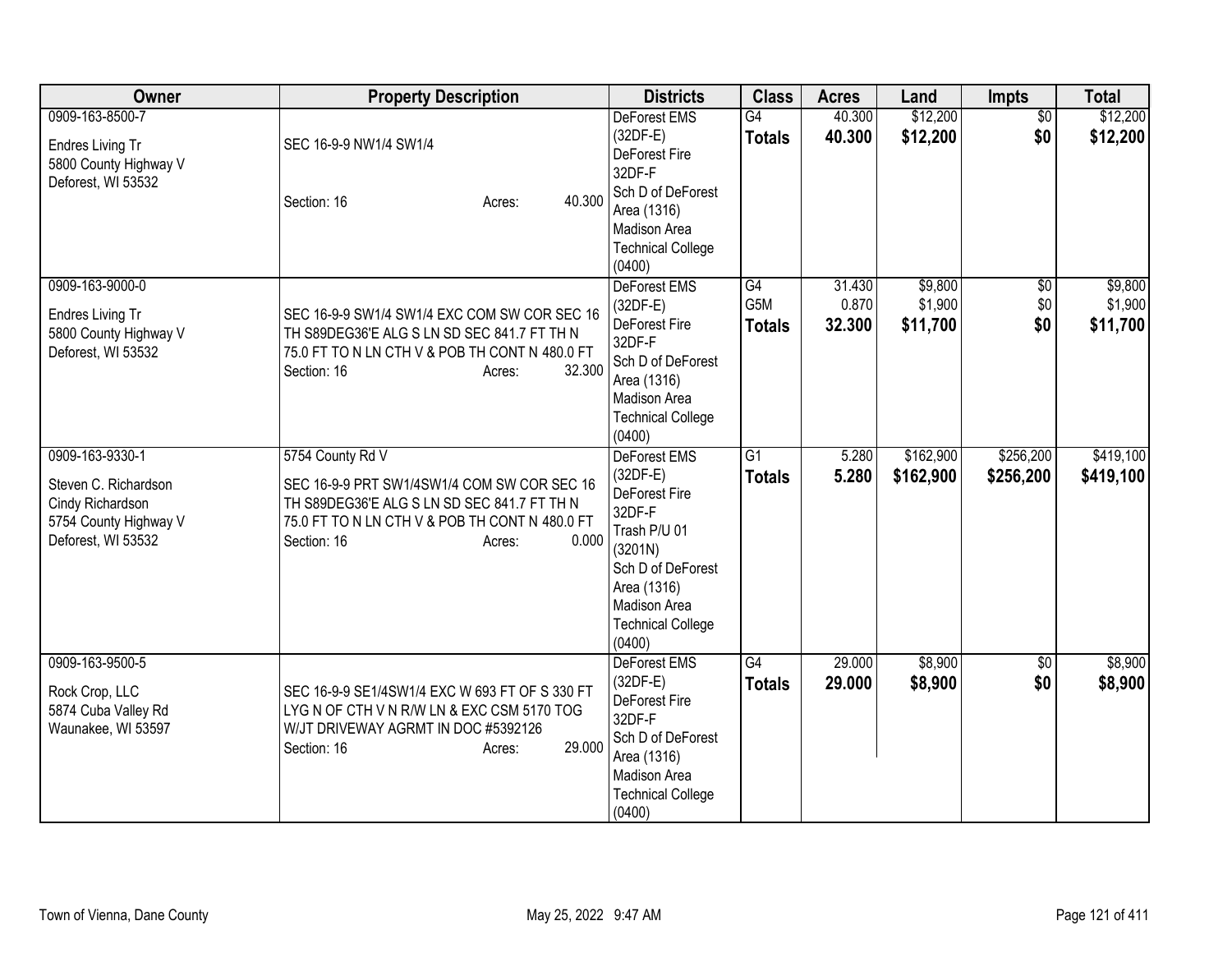| Owner                                                                                                     | <b>Property Description</b>                                                                                                                                                       | <b>Districts</b>                                                                                                                                                           | <b>Class</b>                     | <b>Acres</b>               | Land                              | <b>Impts</b>                            | <b>Total</b>                      |
|-----------------------------------------------------------------------------------------------------------|-----------------------------------------------------------------------------------------------------------------------------------------------------------------------------------|----------------------------------------------------------------------------------------------------------------------------------------------------------------------------|----------------------------------|----------------------------|-----------------------------------|-----------------------------------------|-----------------------------------|
| 0909-163-9721-8                                                                                           | 5710 County Rd V                                                                                                                                                                  | DeForest EMS                                                                                                                                                               | $\overline{G1}$                  | 5.000                      | \$161,500                         | \$188,300                               | \$349,800                         |
| Lonnie D. Breggeman<br>5710 County Highway V<br>Deforest, WI 53532                                        | SEC 16-9-9 PRT SE1/4SW1/4 COM INTERS W LN SD<br>1/41/4 & N LN CTH V TH E 693 FT TH N 330 FT TH W<br>693 FT TO W LN SD 1/41/4 TH S 330 FT TO POB<br>5.000<br>Section: 16<br>Acres: | $(32DF-E)$<br>DeForest Fire<br>32DF-F<br>Trash P/U 01<br>(3201N)<br>Sch D of DeForest<br>Area (1316)<br>Madison Area<br><b>Technical College</b><br>(0400)                 | <b>Totals</b>                    | 5.000                      | \$161,500                         | \$188,300                               | \$349,800                         |
| 0909-163-9820-8<br>Dale A. Breggeman<br>Debra K. Breggeman<br>5680 County Highway V<br>Deforest, WI 53532 | 5680 County Rd V<br>LOT 1 CSM 5170 CS23/229-2/6/87 DESCR AS SEC<br>16-9-9 PRT SW1/4SE1/4 & PRT SE1/4SW1/4<br>217,699.76 SQ FT<br>5.000<br>Section: 16<br>Acres:                   | DeForest EMS<br>$(32DF-E)$<br>DeForest Fire<br>32DF-F<br>Trash P/U 01<br>(3201N)<br>Sch D of DeForest<br>Area (1316)<br>Madison Area<br><b>Technical College</b><br>(0400) | $\overline{G1}$<br><b>Totals</b> | 5.000<br>5.000             | \$161,500<br>\$161,500            | \$259,100<br>\$259,100                  | \$420,600<br>\$420,600            |
| 0909-164-8500-6<br>Rock Crop, LLC<br>5874 Cuba Valley Rd<br>Waunakee, WI 53597                            | SEC 16-9-9 NW1/4 SE1/4 TOG W/JT DRIVEWAY<br><b>AGRMT IN DOC #5392126</b><br>40.100<br>Section: 16<br>Acres:                                                                       | <b>DeForest EMS</b><br>$(32DF-E)$<br>DeForest Fire<br>32DF-F<br>Sch D of DeForest<br>Area (1316)<br>Madison Area<br><b>Technical College</b><br>(0400)                     | G2<br>G4<br><b>Totals</b>        | 15.400<br>24.700<br>40.100 | \$107,000<br>\$7,700<br>\$114,700 | \$0<br>\$0<br>\$0                       | \$107,000<br>\$7,700<br>\$114,700 |
| 0909-164-9001-8<br>Rock Crop, LLC<br>5874 Cuba Valley Rd<br>Waunakee, WI 53597                            | SEC 16-9-9 SW1/4 SE1/4 EXC R2885/56 EXC CSM<br>6092 TOG W/JT DRIVEWAY AGRMT IN DOC #5392126<br>19.500<br>Section: 16<br>Acres:                                                    | <b>DeForest EMS</b><br>$(32DF-E)$<br>DeForest Fire<br>32DF-F<br>Sch D of DeForest<br>Area (1316)<br>Madison Area<br><b>Technical College</b><br>(0400)                     | G4<br>G7<br><b>Totals</b>        | 19.500<br>0.000<br>19.500  | \$6,100<br>\$0<br>\$6,100         | $\overline{50}$<br>\$13,500<br>\$13,500 | \$6,100<br>\$13,500<br>\$19,600   |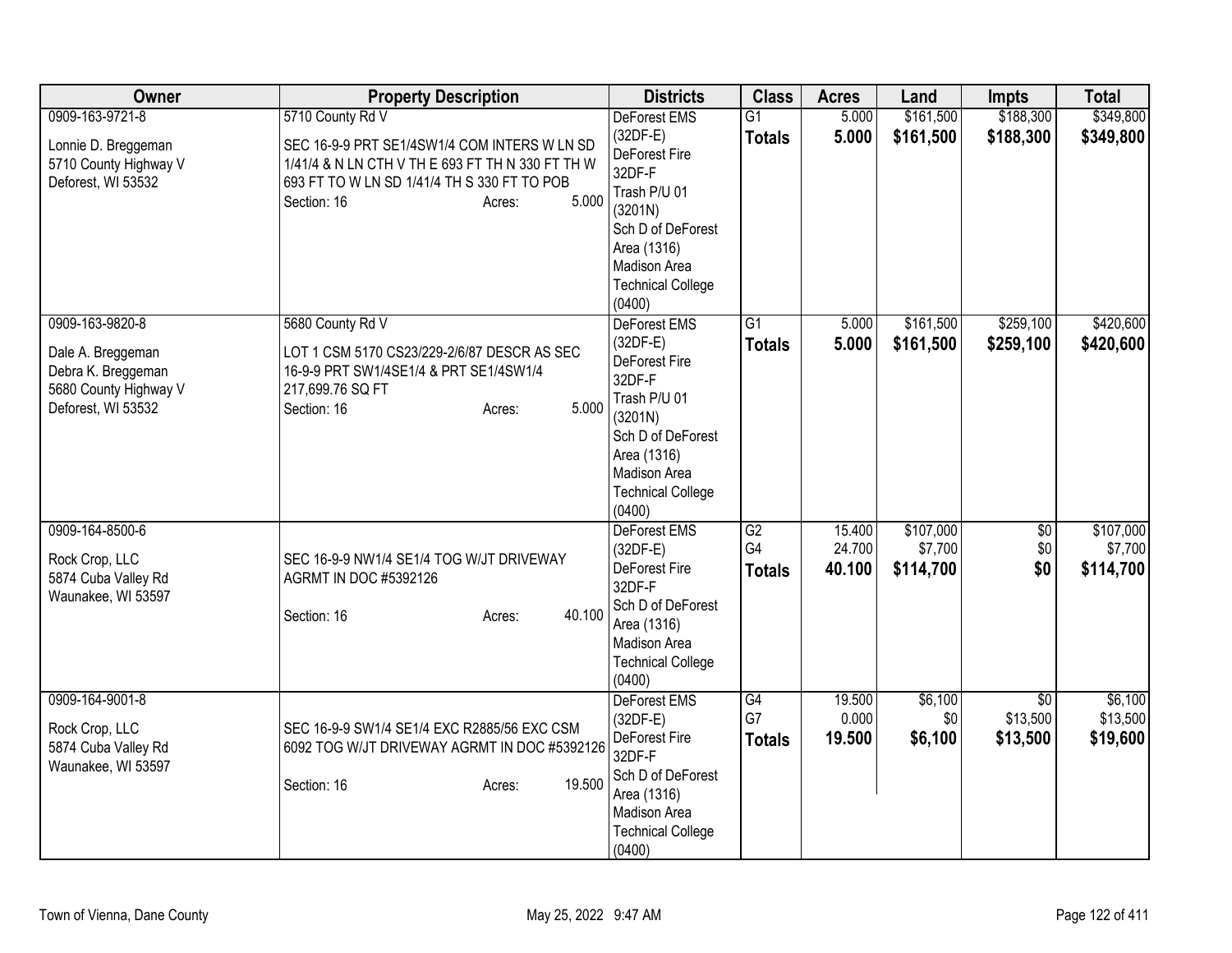| Owner                                                       | <b>Property Description</b>                                                                                                         | <b>Districts</b>                                                                                                         | <b>Class</b>                    | <b>Acres</b>     | Land                | Impts                  | <b>Total</b>        |
|-------------------------------------------------------------|-------------------------------------------------------------------------------------------------------------------------------------|--------------------------------------------------------------------------------------------------------------------------|---------------------------------|------------------|---------------------|------------------------|---------------------|
| 0909-164-9193-0                                             | County Highway V                                                                                                                    | <b>DeForest EMS</b><br>$(32DF-E)$                                                                                        | G4<br>G7                        | 8.070<br>1.000   | \$2,500<br>\$11,000 | $\overline{50}$<br>\$0 | \$2,500<br>\$11,000 |
| Rock Crop, LLC<br>5874 Cuba Valley Rd<br>Waunakee, WI 53597 | SEC 16-9-9 PRT SW1SE1/4 S1/2 EXC CSM 5170 &<br>EXC CSM 6092 & EXC CSM 15749                                                         | DeForest Fire<br>32DF-F                                                                                                  | <b>Totals</b>                   | 9.070            | \$13,500            | \$0                    | \$13,500            |
|                                                             | 0.000<br>Section: 16<br>Acres:                                                                                                      | Sch D of DeForest<br>Area (1316)<br>Madison Area<br><b>Technical College</b><br>(0400)                                   |                                 |                  |                     |                        |                     |
| 0909-164-9320-2                                             | 5626 County Rd V                                                                                                                    | DeForest EMS                                                                                                             | G4                              | 3.110            | \$800               | $\overline{50}$        | \$800               |
| Rock Crop, LLC<br>5874 Cuba Valley Rd<br>Waunakee, WI 53597 | LOT 1 CSM 6092 CS29/121&123-4/27/90 DESCR AS<br>SEC 16-9-9 PRT SW1/4SE1/4 (5.11 ACRES) SUBJ TO<br>JT DRIVEWAY AGRMT IN DOC #5392126 | $(32DF-E)$<br>DeForest Fire<br>32DF-F<br>Sch D of DeForest                                                               | G <sub>5</sub><br>Totals        | 2.000<br>5.110   | \$6,500<br>\$7,300  | \$0<br>\$0             | \$6,500<br>\$7,300  |
|                                                             | 5.110<br>Section: 16<br>Acres:                                                                                                      | Area (1316)<br>Madison Area<br><b>Technical College</b><br>(0400)                                                        |                                 |                  |                     |                        |                     |
| 0909-164-9420-0                                             |                                                                                                                                     | <b>DeForest EMS</b><br>$(32DF-E)$                                                                                        | G4<br><b>Totals</b>             | 4.130<br>4.130   | \$1,100<br>\$1,100  | \$0<br>\$0             | \$1,100<br>\$1,100  |
| Rock Crop, LLC<br>5874 Cuba Valley Rd<br>Waunakee, WI 53597 | LOT 1 CSM 15749 CS114/292&295-7/2/2021 DESCR<br>AS SEC 16-9-9 PRT SW1/4SE1/4 (4.13 ACRES)                                           | DeForest Fire<br>32DF-F                                                                                                  |                                 |                  |                     |                        |                     |
|                                                             | 4.130<br>Section: 16<br>Acres:                                                                                                      | Sch D of DeForest<br>Area (1316)<br>Madison Area<br><b>Technical College</b><br>(0400)                                   |                                 |                  |                     |                        |                     |
| 0909-164-9510-0                                             | County Highway V                                                                                                                    | DeForest EMS                                                                                                             | G4                              | 20.500           | \$5,700             | $\overline{50}$        | \$5,700             |
| Hahn Living Tr<br>5758 Hahn Rd<br>Deforest, WI 53532        | LOT 1 CSM 15631 CS113/128&131-3/4/2021 DESCR<br>AS SEC 16-9-9 PRT SE1/4SE1/4 (31.980 ACRES)                                         | $(32DF-E)$<br>DeForest Fire<br>32DF-F                                                                                    | G <sub>5</sub><br><b>Totals</b> | 11.480<br>31.980 | \$7,600<br>\$13,300 | \$0<br>\$0             | \$7,600<br>\$13,300 |
|                                                             | 31.980<br>Section: 16<br>Acres:                                                                                                     | Trash P/U 01<br>(3201N)<br>Sch D of DeForest<br>Area (1316)<br><b>Madison Area</b><br><b>Technical College</b><br>(0400) |                                 |                  |                     |                        |                     |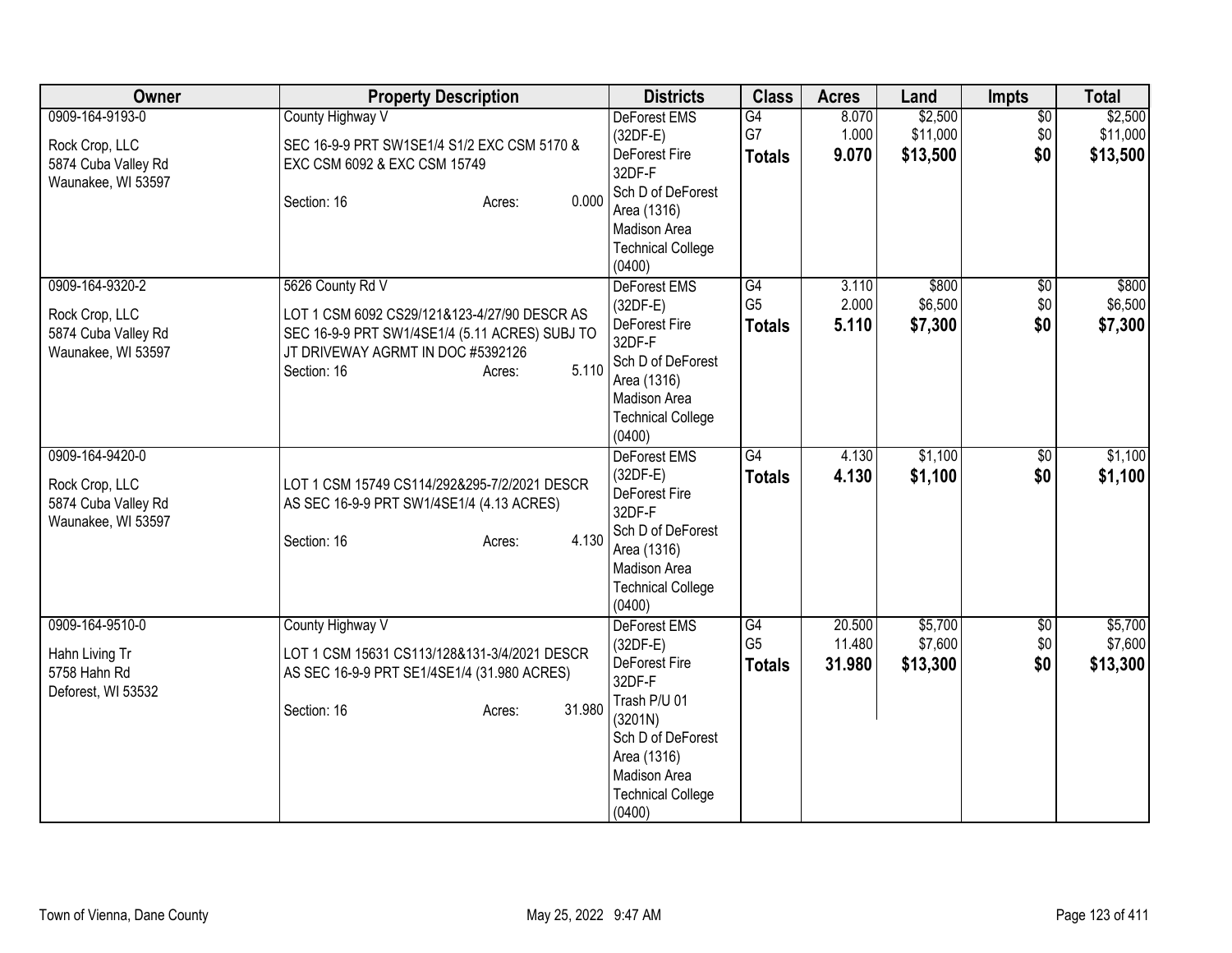| Owner                        | <b>Property Description</b>                   |                  | <b>Districts</b>                         | <b>Class</b>          | <b>Acres</b>     | Land                     | <b>Impts</b>           | <b>Total</b>       |
|------------------------------|-----------------------------------------------|------------------|------------------------------------------|-----------------------|------------------|--------------------------|------------------------|--------------------|
| 0909-164-9520-0              | 7205 Patton Rd                                |                  | <b>DeForest EMS</b><br>$(32DF-E)$        | $\overline{G1}$<br>G4 | 0.000<br>2.620   | $\overline{50}$<br>\$700 | $\overline{50}$<br>\$0 | \$0<br>\$700       |
| Jeff A. Elzinga et al        | LOT 2 CSM 15631 CS113/128&131-3/4/2021 DESCR  |                  | DeForest Fire                            | G <sub>5</sub>        | 1.020            | \$500                    | \$0                    | \$500              |
| 7205 Patton Rd               | AS SEC 16-9-9 PRT SE1/4SE1/4 (5.640 ACRES)    |                  | 32DF-F                                   | G7                    | 2.000            | \$0                      | \$21,700               | \$21,700           |
| Deforest, WI 53532           |                                               |                  | Trash P/U 01                             | <b>Totals</b>         | 5.640            | \$1,200                  | \$21,700               | \$22,900           |
|                              | Section: 16                                   | 5.640<br>Acres:  | (3201N)                                  |                       |                  |                          |                        |                    |
|                              |                                               |                  | Sch D of DeForest                        |                       |                  |                          |                        |                    |
|                              |                                               |                  | Area (1316)                              |                       |                  |                          |                        |                    |
|                              |                                               |                  | <b>Madison Area</b>                      |                       |                  |                          |                        |                    |
|                              |                                               |                  | <b>Technical College</b>                 |                       |                  |                          |                        |                    |
|                              |                                               |                  | (0400)                                   |                       |                  |                          |                        |                    |
| 0909-171-8000-2              |                                               |                  | <b>Waunakee EMS</b>                      | G4<br>G <sub>5</sub>  | 25.800<br>10.100 | \$7,800                  | $\sqrt{$0}$            | \$7,800<br>\$6,200 |
| Ripp Irrev Tr, Roger & Helen | SEC 17-9-9 NE1/4 NE1/4 SUBJ TO MINERAL RIGHTS |                  | $(32WA-E)$<br>Dane Fire 32DA-F           | G5M                   | 5.400            | \$6,200<br>\$10,000      | \$0<br>\$0             | \$10,000           |
| 6970 Madigan Rd              | LEASE IN DOC 4917945                          |                  | Sch D of DeForest                        | <b>Totals</b>         | 41.300           | \$24,000                 | \$0                    | \$24,000           |
| Waunakee, WI 53597           |                                               |                  | Area (1316)                              |                       |                  |                          |                        |                    |
|                              | Section: 17                                   | 41.300<br>Acres: | Madison Area                             |                       |                  |                          |                        |                    |
|                              |                                               |                  | <b>Technical College</b>                 |                       |                  |                          |                        |                    |
|                              |                                               |                  | (0400)                                   |                       |                  |                          |                        |                    |
| 0909-171-8500-7              | 6051 Hahn Rd                                  |                  | <b>Waunakee EMS</b>                      | G4                    | 25.000           | \$7,700                  | $\overline{50}$        | \$7,700            |
| Kelley Tr                    | SEC 17-9-9 NW1/4 NE1/4                        |                  | (32WA-E)                                 | G <sub>5</sub>        | 7.300            | \$3,600                  | \$0                    | \$3,600            |
| 7662 County Highway I        |                                               |                  | Dane Fire 32DA-F                         | G5M                   | 7.900            | \$17,400                 | \$0                    | \$17,400           |
| Arlington, WI 53911          |                                               |                  | School D of Lodi                         | <b>Totals</b>         | 40.200           | \$28,700                 | \$0                    | \$28,700           |
|                              | Section: 17                                   | 40.200<br>Acres: | (3150)                                   |                       |                  |                          |                        |                    |
|                              |                                               |                  | Madison Area<br><b>Technical College</b> |                       |                  |                          |                        |                    |
|                              |                                               |                  | (0400)                                   |                       |                  |                          |                        |                    |
| 0909-171-9000-0              |                                               |                  | <b>Waunakee EMS</b>                      | G4                    | 37.600           | \$11,700                 | $\overline{50}$        | \$11,700           |
|                              |                                               |                  | (32WA-E)                                 | G <sub>5</sub>        | 1.000            | \$100                    | \$0                    | \$100              |
| Kelley Tr                    | SEC 17-9-9 SW1/4 NE1/4                        |                  | Dane Fire 32DA-F                         | G <sub>5</sub> M      | 1.600            | \$3,500                  | \$0                    | \$3,500            |
| 7662 County Highway I        |                                               |                  | School D of Lodi                         | <b>Totals</b>         | 40.200           | \$15,300                 | \$0                    | \$15,300           |
| Arlington, WI 53911          | Section: 17                                   | 40.200<br>Acres: | (3150)                                   |                       |                  |                          |                        |                    |
|                              |                                               |                  | Madison Area                             |                       |                  |                          |                        |                    |
|                              |                                               |                  | <b>Technical College</b>                 |                       |                  |                          |                        |                    |
|                              |                                               |                  | (0400)                                   |                       |                  |                          |                        |                    |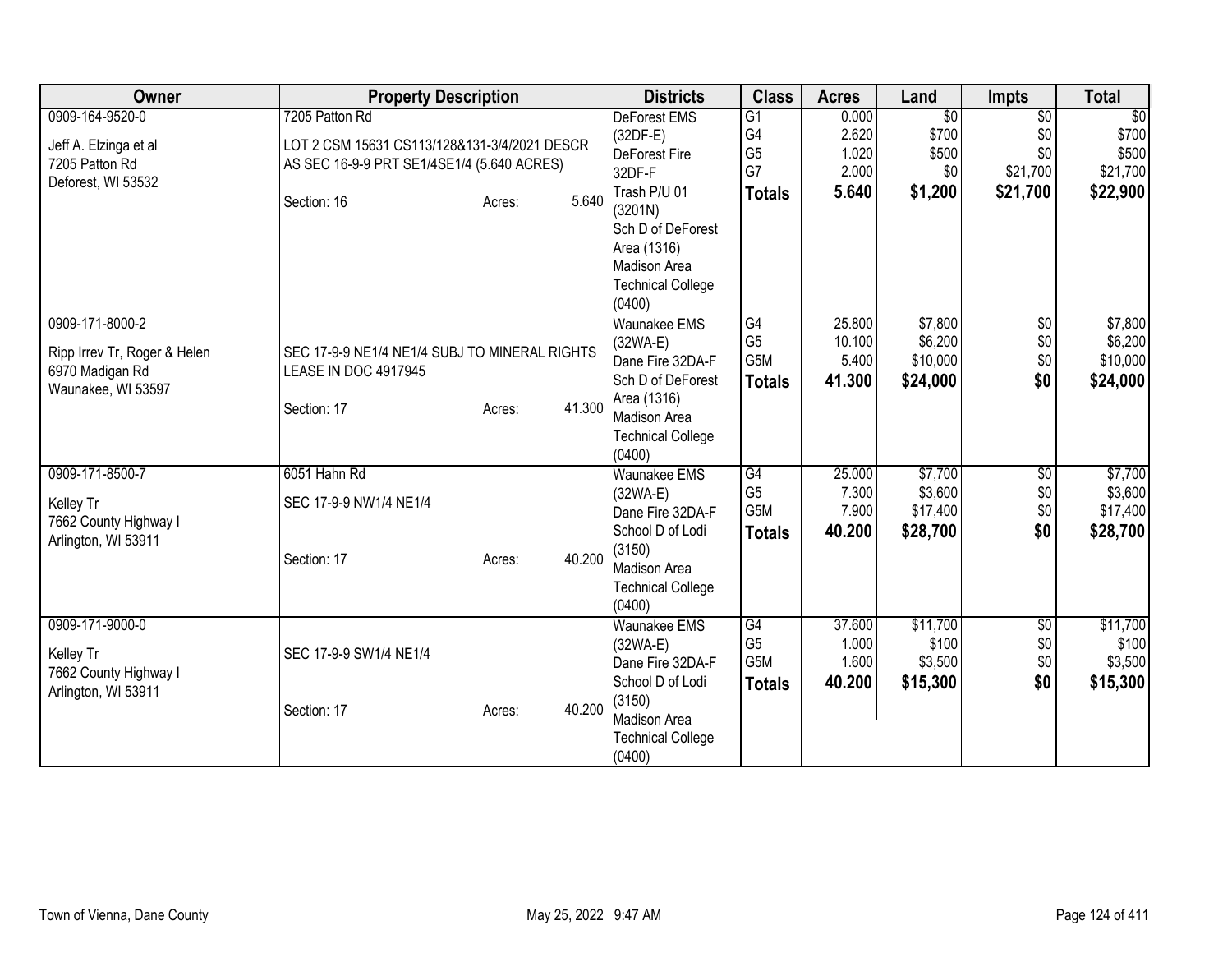| Owner                                                                                    | <b>Property Description</b>                                                                       |        |        | <b>Districts</b>                                                                                                                                       | <b>Class</b>                          | <b>Acres</b>              | Land                            | Impts                  | <b>Total</b>                    |
|------------------------------------------------------------------------------------------|---------------------------------------------------------------------------------------------------|--------|--------|--------------------------------------------------------------------------------------------------------------------------------------------------------|---------------------------------------|---------------------------|---------------------------------|------------------------|---------------------------------|
| 0909-171-9501-0<br>Ripp Irrev Tr, Roger & Helen<br>6970 Madigan Rd<br>Waunakee, WI 53597 | SEC 17-9-9 SE1/4 NE1/4 EXC S1/2 THF SUBJ TO<br>MINERAL RIGHTS LEASE IN DOC 4917945<br>Section: 17 | Acres: | 20.000 | <b>Waunakee EMS</b><br>$(32WA-E)$<br>Dane Fire 32DA-F<br>Sch D of DeForest<br>Area (1316)<br><b>Madison Area</b><br><b>Technical College</b><br>(0400) | G4<br><b>Totals</b>                   | 20.000<br>20.000          | \$5,900<br>\$5,900              | $\overline{50}$<br>\$0 | \$5,900<br>\$5,900              |
| 0909-171-9700-0<br>Endres Living Tr<br>5800 County Highway V<br>Deforest, WI 53532       | SEC 17-9-9 S1/2 SE1/4 NE1/4<br>Section: 17                                                        | Acres: | 20.000 | <b>Waunakee EMS</b><br>$(32WA-E)$<br>Dane Fire 32DA-F<br>Sch D of DeForest<br>Area (1316)<br><b>Madison Area</b><br><b>Technical College</b><br>(0400) | G4<br><b>Totals</b>                   | 20.000<br>20.000          | \$6,300<br>\$6,300              | $\overline{50}$<br>\$0 | \$6,300<br>\$6,300              |
| 0909-172-8000-1<br>Hahn Living Tr<br>5758 Hahn Rd<br>Deforest, WI 53532                  | SEC 17-9-9 NE1/4 NW1/4<br>Section: 17                                                             | Acres: | 40.200 | <b>Waunakee EMS</b><br>(32WA-E)<br>Dane Fire 32DA-F<br>School D of Lodi<br>(3150)<br>Madison Area<br><b>Technical College</b><br>(0400)                | G4<br>G <sub>5</sub><br><b>Totals</b> | 36.600<br>3.600<br>40.200 | \$10,700<br>\$1,300<br>\$12,000 | \$0<br>\$0<br>\$0      | \$10,700<br>\$1,300<br>\$12,000 |
| 0909-172-8501-0<br>Joseph R. Ripp et al<br>6756 Old 113 Rd<br>Dane, WI 53529             | SEC 17-9-9 NW1/4 NW1/4 EXC CSM 13627<br>Section: 17                                               | Acres: | 38.050 | <b>Waunakee EMS</b><br>(32WA-E)<br>Dane Fire 32DA-F<br>School D of Lodi<br>(3150)<br>Madison Area<br><b>Technical College</b><br>(0400)                | G4<br>G <sub>5</sub><br><b>Totals</b> | 37.300<br>0.750<br>38.050 | \$11,300<br>\$100<br>\$11,400   | \$0<br>\$0<br>\$0      | \$11,300<br>\$100<br>\$11,400   |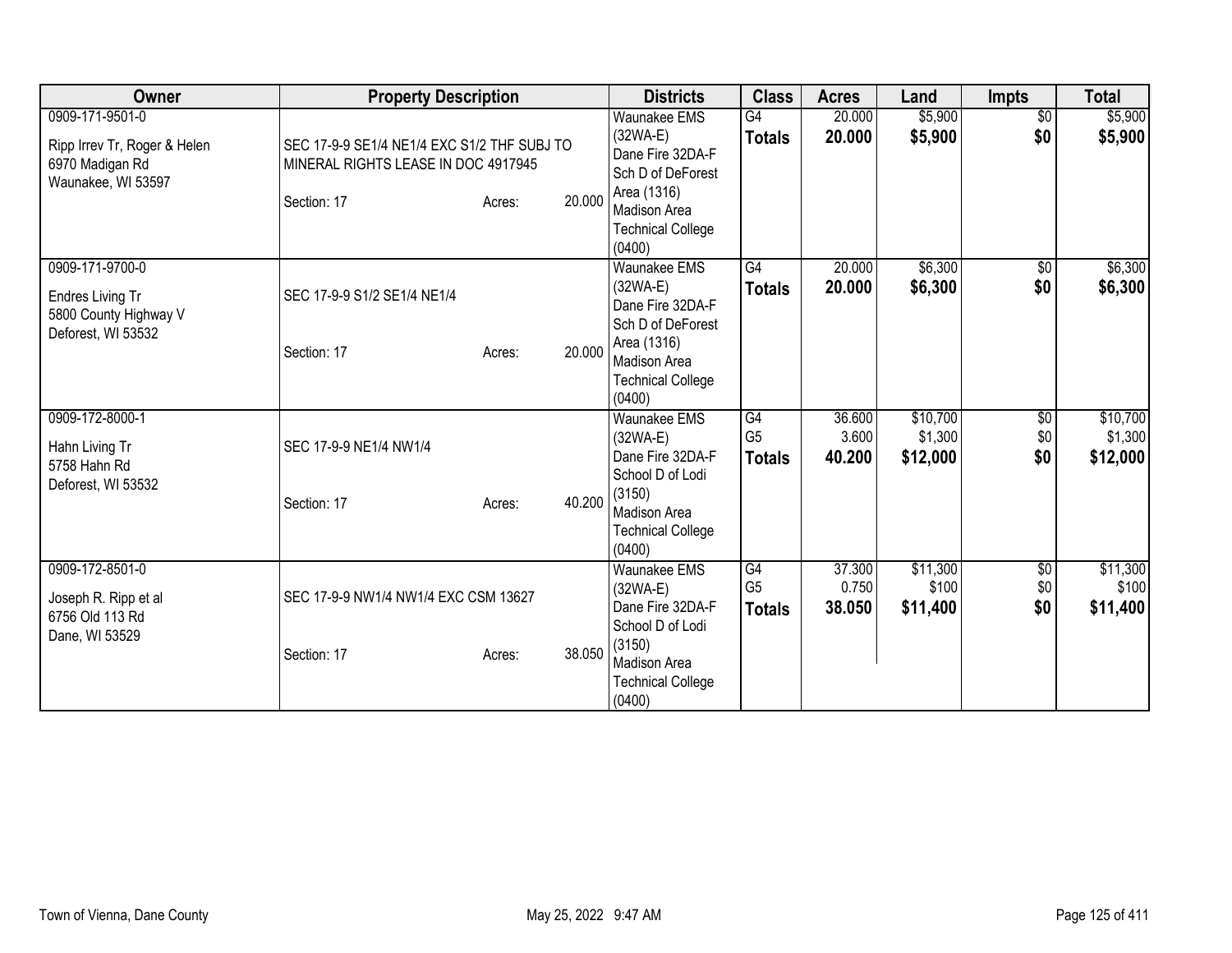| Owner                                                                                      | <b>Property Description</b>                                                                                                                                | <b>Districts</b>                                                                                                                                                     | <b>Class</b>                                 | <b>Acres</b>                       | Land                                       | <b>Impts</b>                    | <b>Total</b>                               |
|--------------------------------------------------------------------------------------------|------------------------------------------------------------------------------------------------------------------------------------------------------------|----------------------------------------------------------------------------------------------------------------------------------------------------------------------|----------------------------------------------|------------------------------------|--------------------------------------------|---------------------------------|--------------------------------------------|
| 0909-172-8580-0<br>William O. Crary<br>6051 Hahn Rd<br>Dane, WI 53529                      | 6051 Hahn Rd<br>LOT 1 CSM 13627 CS89/191&193-12/9/2013 DESCR<br>AS SEC 17-9-9 PRT NW1/4NW1/4 (2.32 ACRES INCL<br>$R/W$ )<br>2.320<br>Section: 17<br>Acres: | <b>Waunakee EMS</b><br>$(32WA-E)$<br>Dane Fire 32DA-F<br>Trash P/U 01<br>(3201N)<br>School D of Lodi<br>(3150)<br>Madison Area<br><b>Technical College</b><br>(0400) | G1<br><b>Totals</b>                          | 2.320<br>2.320                     | \$144,700<br>\$144,700                     | \$285,000<br>\$285,000          | \$429,700<br>\$429,700                     |
| 0909-172-9000-9<br>Hahn Living Tr<br>5758 Hahn Rd<br>Deforest, WI 53532                    | SEC 17-9-9 SW1/4 NW1/4<br>40.100<br>Section: 17<br>Acres:                                                                                                  | <b>Waunakee EMS</b><br>$(32WA-E)$<br>Dane Fire 32DA-F<br>School D of Lodi<br>(3150)<br>Madison Area<br><b>Technical College</b><br>(0400)                            | G4<br>G <sub>5</sub><br>G5M<br><b>Totals</b> | 37.200<br>1.400<br>1.500<br>40.100 | \$10,300<br>\$1,100<br>\$3,300<br>\$14,700 | $\sqrt{6}$<br>\$0<br>\$0<br>\$0 | \$10,300<br>\$1,100<br>\$3,300<br>\$14,700 |
| 0909-172-9500-4<br>Hahn Living Tr<br>5758 Hahn Rd<br>Deforest, WI 53532                    | SEC 17-9-9 SE1/4 NW1/4<br>40.200<br>Section: 17<br>Acres:                                                                                                  | Waunakee EMS<br>$(32WA-E)$<br>Dane Fire 32DA-F<br>School D of Lodi<br>(3150)<br>Madison Area<br><b>Technical College</b><br>(0400)                                   | G4<br>G <sub>5</sub><br>G5M<br>Totals        | 37.200<br>1.000<br>2.000<br>40.200 | \$10,600<br>\$100<br>\$4,400<br>\$15,100   | \$0<br>\$0<br>\$0<br>\$0        | \$10,600<br>\$100<br>\$4,400<br>\$15,100   |
| 0909-173-8130-3<br>James C. Koch<br>Janine Shepel<br>7260 Madigan Rd<br>Deforest, WI 53532 | SEC 17-9-9 NE1/4SW1/4 EXC E 33 FT THF USED AS<br>R/W<br>39.200<br>Section: 17<br>Acres:                                                                    | <b>Waunakee EMS</b><br>$(32WA-E)$<br>Dane Fire 32DA-F<br>Sch D of Waunakee<br>Community (6181)<br>Madison Area<br><b>Technical College</b><br>(0400)                 | G4<br>G <sub>5</sub><br><b>Totals</b>        | 38.200<br>1.000<br>39.200          | \$11,600<br>\$100<br>\$11,700              | $\overline{50}$<br>\$0<br>\$0   | \$11,600<br>\$100<br>\$11,700              |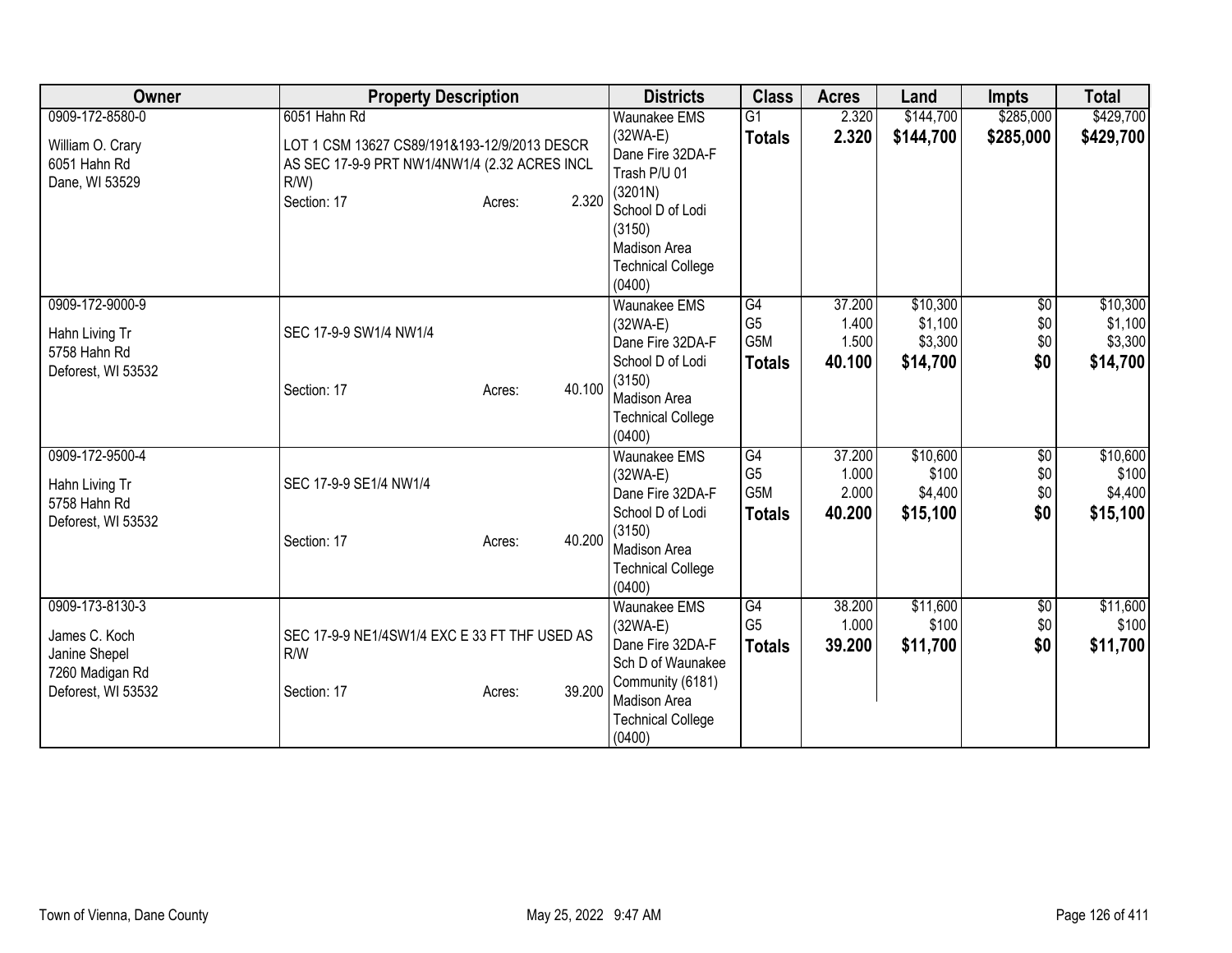| Owner                                                                                               | <b>Property Description</b>                                                               |        |        | <b>Districts</b>                                                                                              | <b>Class</b>                                 | <b>Acres</b>                       | Land                                          | <b>Impts</b>                                     | <b>Total</b>                                  |
|-----------------------------------------------------------------------------------------------------|-------------------------------------------------------------------------------------------|--------|--------|---------------------------------------------------------------------------------------------------------------|----------------------------------------------|------------------------------------|-----------------------------------------------|--------------------------------------------------|-----------------------------------------------|
| 0909-173-8500-5<br>James C. Koch<br>Janine Shepel                                                   | SEC 17-9-9 NW1/4SW1/4                                                                     |        |        | <b>Waunakee EMS</b><br>$(32WA-E)$<br>Dane Fire 32DA-F                                                         | G4<br>G5M<br><b>Totals</b>                   | 38.900<br>1.200<br>40.100          | \$11,100<br>\$2,700<br>\$13,800               | $\overline{60}$<br>\$0<br>\$0                    | \$11,100<br>\$2,700<br>\$13,800               |
| 7260 Madigan Rd<br>Deforest, WI 53532                                                               | Section: 17                                                                               | Acres: | 40.100 | Sch D of Waunakee<br>Community (6181)<br>Madison Area<br><b>Technical College</b><br>(0400)                   |                                              |                                    |                                               |                                                  |                                               |
| 0909-173-9000-8<br>Meier Living Tr, Kenneth J & Marian J<br>7364 County Highway K<br>Lodi, WI 53555 | SEC 17-9-9 SW1/4SW1/4 EXC TO DOT IN DOC<br>3225044                                        |        |        | <b>Waunakee EMS</b><br>$(32WA-E)$<br>Dane Fire 32DA-F<br>Sch D of Waunakee<br>Community (6181)                | G4<br>G <sub>5</sub><br>G5M<br><b>Totals</b> | 37.200<br>1.000<br>0.500<br>38.700 | \$10,200<br>\$100<br>\$1,100<br>\$11,400      | $\overline{60}$<br>\$0<br>\$0<br>\$0             | \$10,200<br>\$100<br>\$1,100<br>\$11,400      |
|                                                                                                     | Section: 17                                                                               | Acres: | 38.700 | <b>Madison Area</b><br><b>Technical College</b><br>(0400)                                                     |                                              |                                    |                                               |                                                  |                                               |
| 0909-173-9500-3<br>Meier Living Tr, Kenneth J & Marian J<br>7364 County Highway K                   | SEC 17-9-9 SE1/4SW1/4                                                                     |        |        | <b>Waunakee EMS</b><br>$(32WA-E)$<br>Dane Fire 32DA-F<br>Sch D of Waunakee                                    | G4<br>G <sub>5</sub><br>G5M<br><b>Totals</b> | 36.200<br>2.000<br>1.000<br>39.200 | \$9,500<br>\$100<br>\$2,200<br>\$11,800       | \$0<br>\$0<br>\$0<br>\$0                         | \$9,500<br>\$100<br>\$2,200<br>\$11,800       |
| Lodi, WI 53555                                                                                      | Section: 17                                                                               | Acres: | 39.200 | Community (6181)<br><b>Madison Area</b><br><b>Technical College</b><br>(0400)                                 |                                              |                                    |                                               |                                                  |                                               |
| 0909-174-8000-9<br>Endres Living Tr<br>5800 County Highway V<br>Deforest, WI 53532                  | 5800 County Rd V<br>SEC 17-9-9 NE1/4 SE1/4 SUBJ TO MINERAL RIGHTS<br>LEASE IN DOC 4917945 |        |        | <b>Waunakee EMS</b><br>$(32WA-E)$<br>Dane Fire 32DA-F<br>Trash P/U 01                                         | G4<br>G <sub>6</sub><br>G7<br><b>Totals</b>  | 36.960<br>0.840<br>3.500<br>41.300 | \$11,500<br>\$3,100<br>\$103,500<br>\$118,100 | $\overline{50}$<br>\$0<br>\$288,000<br>\$288,000 | \$11,500<br>\$3,100<br>\$391,500<br>\$406,100 |
|                                                                                                     | Section: 17                                                                               | Acres: | 41.300 | (3201N)<br>Sch D of Waunakee<br>Community (6181)<br><b>Madison Area</b><br><b>Technical College</b><br>(0400) |                                              |                                    |                                               |                                                  |                                               |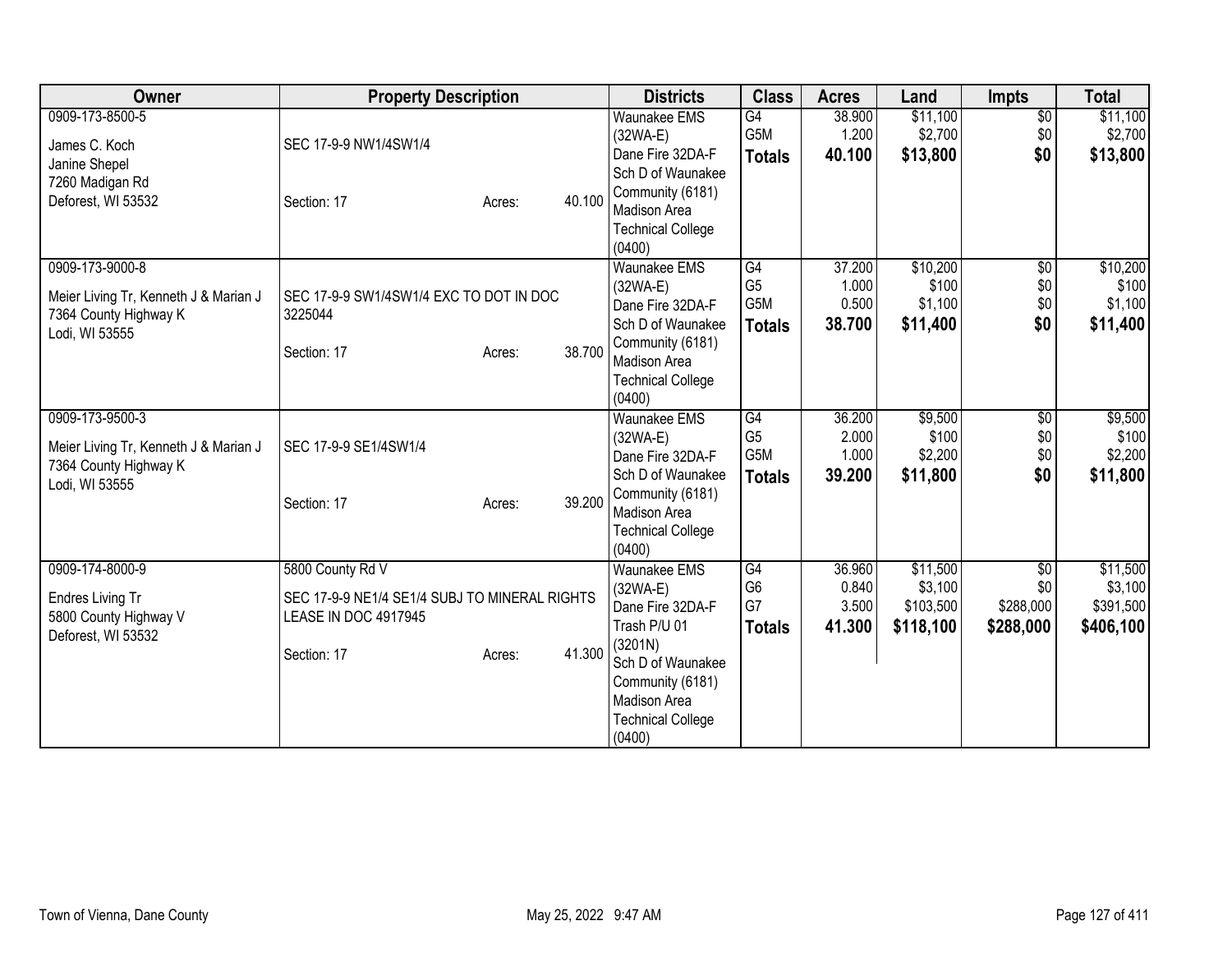| Owner                                                        | <b>Property Description</b>              |        |        | <b>Districts</b>                                                                                   | <b>Class</b>                            | <b>Acres</b>              | Land                           | <b>Impts</b>                        | <b>Total</b>                   |
|--------------------------------------------------------------|------------------------------------------|--------|--------|----------------------------------------------------------------------------------------------------|-----------------------------------------|---------------------------|--------------------------------|-------------------------------------|--------------------------------|
| 0909-174-8500-4<br>James C. Koch                             | 7260 Madigan Rd<br>SEC 17-9-9 NW1/4SE1/4 |        |        | Waunakee EMS<br>$(32WA-E)$<br>Dane Fire 32DA-F                                                     | $\overline{G4}$<br>G <sub>5</sub><br>G7 | 35.200<br>1.000<br>4.000  | \$10,700<br>\$100<br>\$111,000 | $\overline{50}$<br>\$0<br>\$337,800 | \$10,700<br>\$100<br>\$448,800 |
| Janine Shepel<br>7260 Madigan Rd<br>Deforest, WI 53532       |                                          |        | 40.200 | Trash P/U 01<br>(3201N)                                                                            | <b>Totals</b>                           | 40.200                    | \$121,800                      | \$337,800                           | \$459,600                      |
|                                                              | Section: 17                              | Acres: |        | Sch D of Waunakee<br>Community (6181)<br><b>Madison Area</b><br><b>Technical College</b><br>(0400) |                                         |                           |                                |                                     |                                |
| 0909-174-9000-7<br>James C. Koch<br>Janine Shepel            | SEC 17-9-9 SW1/4SE1/4                    |        |        | <b>Waunakee EMS</b><br>(32WA-E)<br>Dane Fire 32DA-F                                                | G4<br>G <sub>5</sub><br>G7              | 35.800<br>2.000<br>0.500  | \$10,300<br>\$100<br>\$5,500   | $\overline{60}$<br>\$0<br>\$20,500  | \$10,300<br>\$100<br>\$26,000  |
| 7260 Madigan Rd<br>Deforest, WI 53532                        | Section: 17                              | Acres: | 38.300 | Sch D of Waunakee<br>Community (6181)<br>Madison Area<br><b>Technical College</b><br>(0400)        | <b>Totals</b>                           | 38.300                    | \$15,900                       | \$20,500                            | \$36,400                       |
| 0909-174-9500-2<br>Dustin D. Kelley<br>7774 County Highway I | SEC 17-9-9 SE1/4 SE1/4                   |        |        | <b>Waunakee EMS</b><br>$(32WA-E)$<br>Dane Fire 32DA-F<br>Sch D of DeForest                         | G4<br>G <sub>5</sub><br><b>Totals</b>   | 37.300<br>1.000<br>38.300 | \$11,300<br>\$100<br>\$11,400  | \$0<br>\$0<br>\$0                   | \$11,300<br>\$100<br>\$11,400  |
| Arlington, WI 53911                                          | Section: 17                              | Acres: | 38.300 | Area (1316)<br><b>Madison Area</b><br><b>Technical College</b><br>(0400)                           |                                         |                           |                                |                                     |                                |
| 0909-181-8000-0                                              |                                          |        |        | <b>Waunakee EMS</b><br>$(32WA-E)$                                                                  | G4<br>G <sub>5</sub>                    | 39.000<br>1.000           | \$11,900<br>\$100              | $\overline{50}$<br>\$0              | \$11,900<br>\$100              |
| Clemens Dairyland, LLC<br>6185 Hahn Rd<br>Dane, WI 53529     | SEC 18-9-9 NE1/4NE1/4                    |        |        | Dane Fire 32DA-F<br>School D of Lodi                                                               | <b>Totals</b>                           | 40.000                    | \$12,000                       | \$0                                 | \$12,000                       |
|                                                              | Section: 18                              | Acres: | 40.000 | (3150)<br>Madison Area<br><b>Technical College</b><br>(0400)                                       |                                         |                           |                                |                                     |                                |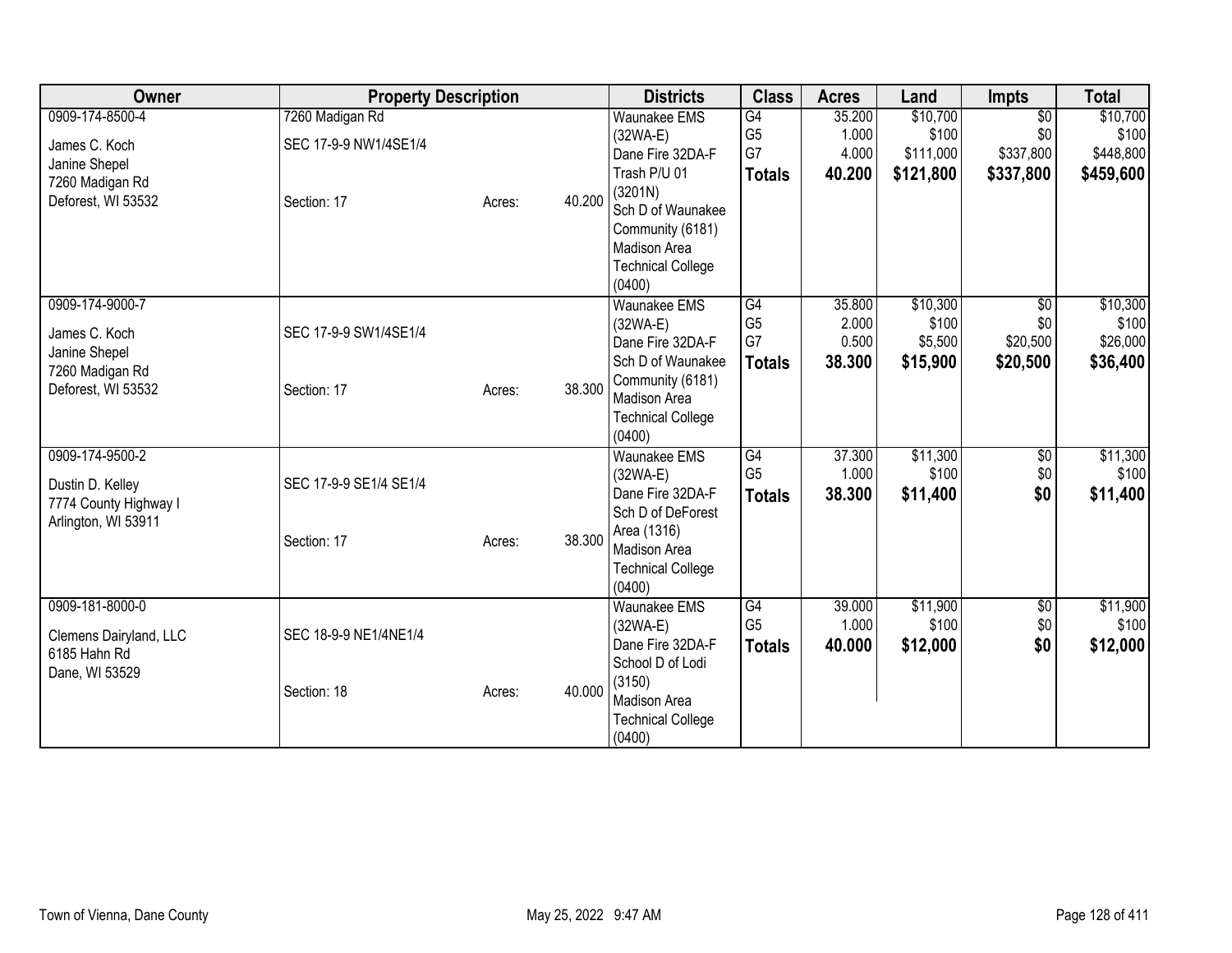| Owner                                     | <b>Property Description</b>             |                  | <b>Districts</b>                         | <b>Class</b>                      | <b>Acres</b>    | Land              | <b>Impts</b>           | <b>Total</b>      |
|-------------------------------------------|-----------------------------------------|------------------|------------------------------------------|-----------------------------------|-----------------|-------------------|------------------------|-------------------|
| 0909-181-8500-5<br>Clemens Dairyland, LLC | 6185 Hahn Rd<br>SEC 18-9-9 NW1/4NE1/4   |                  | <b>Waunakee EMS</b><br>(32WA-E)          | $\overline{G4}$<br>G <sub>5</sub> | 35.500<br>1.000 | \$10,200<br>\$100 | $\overline{50}$<br>\$0 | \$10,200<br>\$100 |
| 6185 Hahn Rd                              |                                         |                  | Dane Fire 32DA-F                         | G7                                | 3.500           | \$103,500         | \$370,100              | \$473,600         |
| Dane, WI 53529                            |                                         |                  | Trash P/U 01                             | <b>Totals</b>                     | 40.000          | \$113,800         | \$370,100              | \$483,900         |
|                                           | Section: 18                             | 40.000<br>Acres: | (3201N)<br>School D of Lodi              |                                   |                 |                   |                        |                   |
|                                           |                                         |                  | (3150)                                   |                                   |                 |                   |                        |                   |
|                                           |                                         |                  | <b>Madison Area</b>                      |                                   |                 |                   |                        |                   |
|                                           |                                         |                  | <b>Technical College</b>                 |                                   |                 |                   |                        |                   |
|                                           |                                         |                  | (0400)                                   |                                   |                 |                   |                        |                   |
| 0909-181-9000-8                           |                                         |                  | <b>Waunakee EMS</b>                      | $\overline{G4}$                   | 39.000          | \$11,600          | $\overline{50}$        | \$11,600          |
| Clemens Dairyland, LLC                    | SEC 18-9-9 SW1/4NE1/4                   |                  | (32WA-E)                                 | G <sub>5</sub> M                  | 1.000           | \$2,200           | \$0                    | \$2,200           |
| 6185 Hahn Rd                              |                                         |                  | Dane Fire 32DA-F                         | <b>Totals</b>                     | 40.000          | \$13,800          | \$0                    | \$13,800          |
| Dane, WI 53529                            |                                         |                  | School D of Lodi                         |                                   |                 |                   |                        |                   |
|                                           | Section: 18                             | 40.000<br>Acres: | (3150)<br><b>Madison Area</b>            |                                   |                 |                   |                        |                   |
|                                           |                                         |                  | <b>Technical College</b>                 |                                   |                 |                   |                        |                   |
|                                           |                                         |                  | (0400)                                   |                                   |                 |                   |                        |                   |
| 0909-181-9500-3                           |                                         |                  | <b>Waunakee EMS</b>                      | $\overline{G4}$                   | 40.000          | \$10,800          | \$0                    | \$10,800          |
| Clemens Dairyland, LLC                    | SEC 18-9-9 SE1/4NE1/4                   |                  | (32WA-E)                                 | <b>Totals</b>                     | 40.000          | \$10,800          | \$0                    | \$10,800          |
| 6185 Hahn Rd                              |                                         |                  | Dane Fire 32DA-F                         |                                   |                 |                   |                        |                   |
| Dane, WI 53529                            |                                         |                  | School D of Lodi                         |                                   |                 |                   |                        |                   |
|                                           | Section: 18                             | 40.000<br>Acres: | (3150)                                   |                                   |                 |                   |                        |                   |
|                                           |                                         |                  | Madison Area<br><b>Technical College</b> |                                   |                 |                   |                        |                   |
|                                           |                                         |                  | (0400)                                   |                                   |                 |                   |                        |                   |
| 0909-182-8001-0                           |                                         |                  | <b>Waunakee EMS</b>                      | G4                                | 19.900          | \$6,200           | $\overline{50}$        | \$6,200           |
| Larry J. Ripp                             | SEC 18-9-9 NE1/4 NW1/4 EXC DOC #4220361 |                  | $(32WA-E)$                               | G <sub>5</sub>                    | 0.500           | \$100             | \$0                    | \$100             |
| Jennifer L. Ripp                          |                                         |                  | Dane Fire 32DA-F                         | <b>Totals</b>                     | 20.400          | \$6,300           | \$0                    | \$6,300           |
| 6369 Hyslop Rd                            |                                         |                  | School D of Lodi                         |                                   |                 |                   |                        |                   |
| Waunakee, WI 53597                        | Section: 18                             | 20.400<br>Acres: | (3150)                                   |                                   |                 |                   |                        |                   |
|                                           |                                         |                  | Madison Area                             |                                   |                 |                   |                        |                   |
|                                           |                                         |                  | <b>Technical College</b><br>(0400)       |                                   |                 |                   |                        |                   |
|                                           |                                         |                  |                                          |                                   |                 |                   |                        |                   |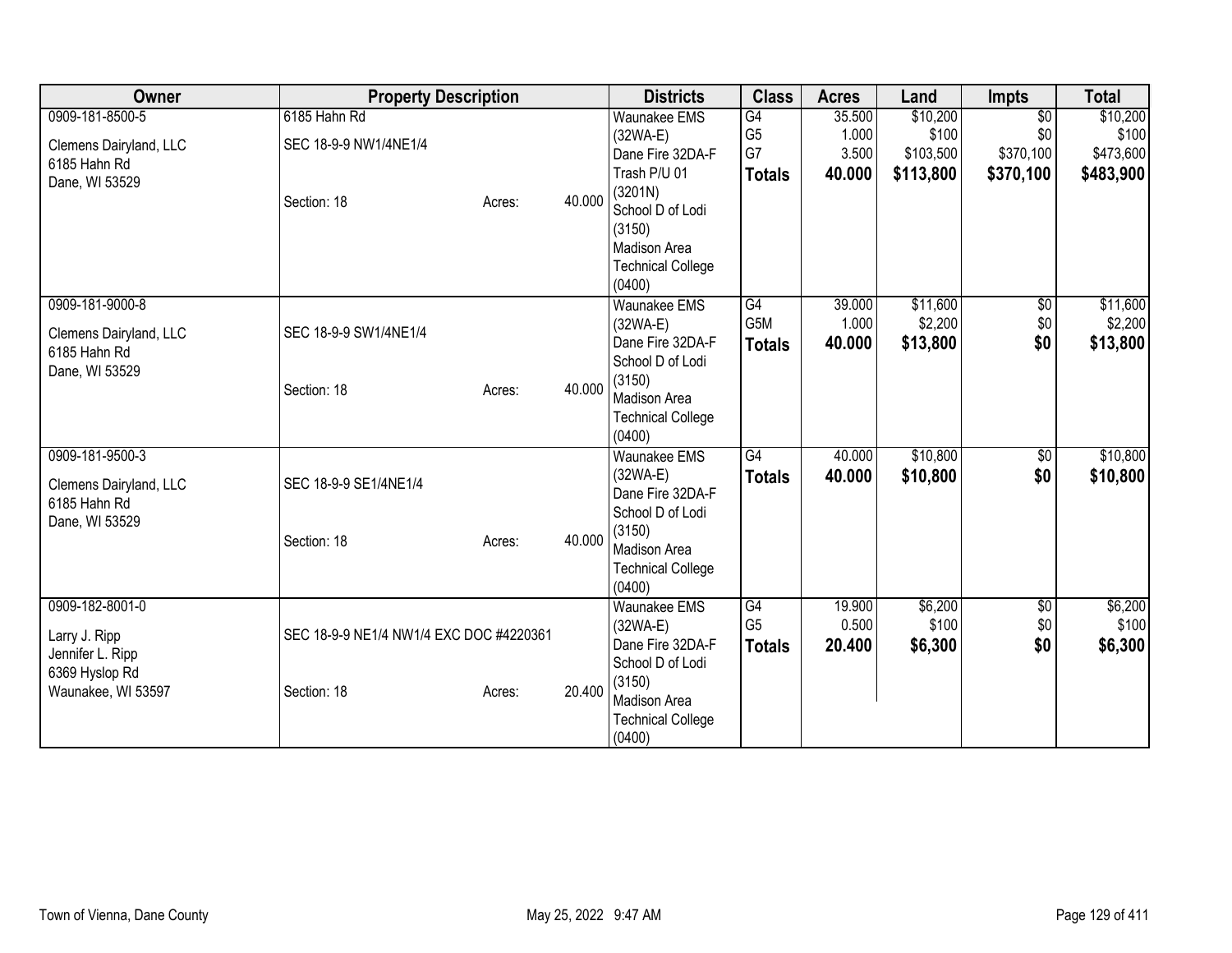| Owner                                                                                        | <b>Property Description</b>                                                                                                                                                                            | <b>Districts</b>                                                                                                                                                     | <b>Class</b>                          | <b>Acres</b>               | Land                             | <b>Impts</b>                              | <b>Total</b>                       |
|----------------------------------------------------------------------------------------------|--------------------------------------------------------------------------------------------------------------------------------------------------------------------------------------------------------|----------------------------------------------------------------------------------------------------------------------------------------------------------------------|---------------------------------------|----------------------------|----------------------------------|-------------------------------------------|------------------------------------|
| 0909-182-8505-0<br>Larry J. Ripp<br>Jennifer L. Ripp<br>6369 Hyslop Rd<br>Waunakee, WI 53597 | <b>Clemens Rd</b><br>SEC 18-9-9 PRT NW1/4 DESCR AS BEG AT W1/4 COR<br>OF SD SEC 18 TH N00DEG03'41"W 1006.26 FT TH<br>N89DEG56'19"E 330.00 FT TH N00DEG03'41"W 325.00<br>0.000<br>Section: 18<br>Acres: | <b>Waunakee EMS</b><br>$(32WA-E)$<br>Dane Fire 32DA-F<br>Trash P/U 01<br>(3201N)<br>School D of Lodi<br>(3150)<br>Madison Area<br><b>Technical College</b><br>(0400) | G4<br>G7<br><b>Totals</b>             | 99.800<br>1.800<br>101.600 | \$26,000<br>\$19,800<br>\$45,800 | $\overline{50}$<br>\$223,800<br>\$223,800 | \$26,000<br>\$243,600<br>\$269,600 |
| 0909-182-8650-0<br>Rebecca Ripp<br>7436 Clemens Rd<br>Dane, WI 53529                         | 7436 Clemens Rd<br>LOT 1 CSM 11070 CS66/258&260-5/18/2004 F/K/A LOT<br>1 CSM 10143 CS59/200&202-8/17/2001 DESCR AS<br>SEC 18-9-9 FR NW1/4 NW1/4 (2.80 ACRES)<br>2.800<br>Section: 18<br>Acres:         | <b>Waunakee EMS</b><br>$(32WA-E)$<br>Dane Fire 32DA-F<br>Trash P/U 01<br>(3201N)<br>School D of Lodi<br>(3150)<br>Madison Area<br><b>Technical College</b><br>(0400) | G1<br><b>Totals</b>                   | 2.800<br>2.800             | \$149,500<br>\$149,500           | \$319,900<br>\$319,900                    | \$469,400<br>\$469,400             |
| 0909-182-8690-0<br>Jerry A. Ripp<br>Joycelyn A. Ripp<br>7414 Clemens Rd<br>Dane, WI 53529    | 7414 Clemens Rd<br>LOT 2 CSM 11070 CS66/258&260-5/18/2004 F/K/A LOT<br>1 CSM 10143 CS59/200&202-8/17/2001 DESCR AS<br>SEC 18-9-9 FR NW1/4 NW1/4 (1.63 ACRES)<br>1.630<br>Section: 18<br>Acres:         | Waunakee EMS<br>(32WA-E)<br>Dane Fire 32DA-F<br>Trash P/U 01<br>(3201N)<br>School D of Lodi<br>(3150)<br>Madison Area<br><b>Technical College</b><br>(0400)          | G1<br>G <sub>4</sub><br><b>Totals</b> | 1.090<br>0.540<br>1.630    | \$104,700<br>\$100<br>\$104,800  | \$649,100<br>\$0<br>\$649,100             | \$753,800<br>\$100<br>\$753,900    |
| 0909-182-8730-0<br>Larry J. Ripp<br>Jennifer L. Ripp<br>6369 Hyslop Rd<br>Waunakee, WI 53597 | 7392 Clemens Rd<br>LOT 1 CSM 11738 CS72/23&25-4/25/2006 DESCR AS<br>SEC 18-9-9 PRT NW1/4NW1/4 (0.859 ACRES)<br>0.859<br>Section: 18<br>Acres:                                                          | Waunakee EMS<br>$(32WA-E)$<br>Dane Fire 32DA-F<br>Trash P/U 01<br>(3201N)<br>School D of Lodi<br>(3150)<br>Madison Area<br><b>Technical College</b><br>(0400)        | G7<br><b>Totals</b>                   | 0.859<br>0.859             | \$27,500<br>\$27,500             | \$197,700<br>\$197,700                    | \$225,200<br>\$225,200             |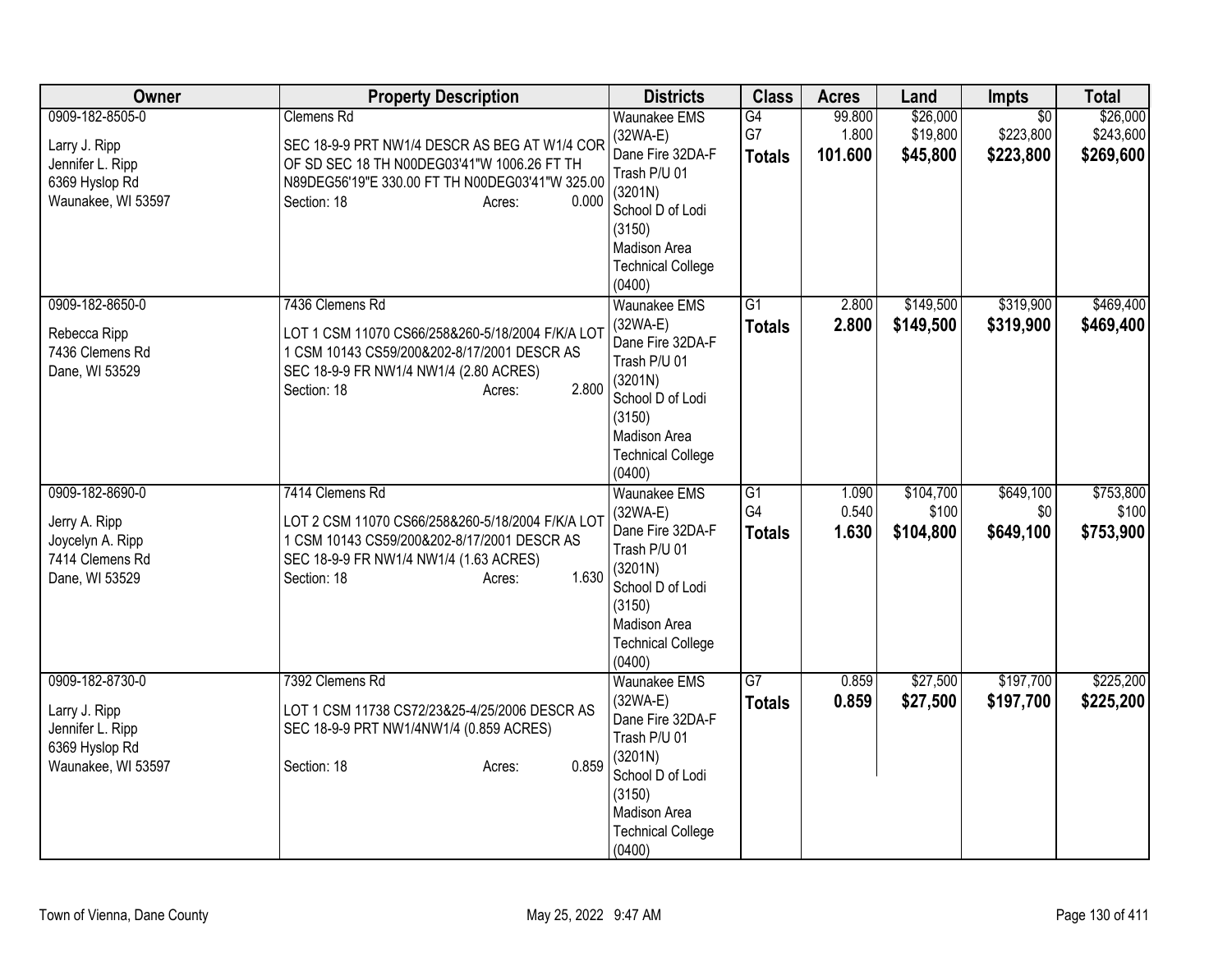| Owner                                                                                        | <b>Property Description</b>                                                                                                                                                 | <b>Districts</b>                                                                                                                                                     | <b>Class</b>              | <b>Acres</b>            | Land                            | <b>Impts</b>                  | <b>Total</b>                    |
|----------------------------------------------------------------------------------------------|-----------------------------------------------------------------------------------------------------------------------------------------------------------------------------|----------------------------------------------------------------------------------------------------------------------------------------------------------------------|---------------------------|-------------------------|---------------------------------|-------------------------------|---------------------------------|
| 0909-182-8980-0<br>Larry J. Ripp<br>Jennifer L. Ripp<br>6369 Hyslop Rd<br>Waunakee, WI 53597 | 6287 Hahn Rd<br>LOT 1 CSM 12720 CS80/178&180-7/8/2009 DESCR AS<br>SEC 18-9-9 PRT NW1/4NW1/4 (2.02 ACRES EXCL<br>$R/W$ )<br>2.020<br>Section: 18<br>Acres:                   | <b>Waunakee EMS</b><br>$(32WA-E)$<br>Dane Fire 32DA-F<br>School D of Lodi<br>(3150)<br><b>Madison Area</b><br><b>Technical College</b><br>(0400)                     | G1<br><b>Totals</b>       | 2.020<br>2.020          | \$141,700<br>\$141,700          | \$841,800<br>\$841,800        | \$983,500<br>\$983,500          |
| 0909-182-9090-0<br>Jerry A. Ripp<br>Megan D. Ripp<br>7368 Clemens Rd<br>Dane, WI 53529       | 7368 Clemens Rd<br>LOT 1 CSM 10793 CS64/179&181-6/26/2003 DESCR<br>AS SEC 18-9-9 PRT NW1/4NW1/4 & PRT SW1/4NW1/4<br>(2.69 ACRES INCL R/W)<br>2.690<br>Section: 18<br>Acres: | Waunakee EMS<br>$(32WA-E)$<br>Dane Fire 32DA-F<br>Trash P/U 01<br>(3201N)<br>School D of Lodi<br>(3150)<br><b>Madison Area</b><br><b>Technical College</b><br>(0400) | G1<br>G4<br><b>Totals</b> | 2.000<br>0.690<br>2.690 | \$113,200<br>\$200<br>\$113,400 | \$325,900<br>\$0<br>\$325,900 | \$439,100<br>\$200<br>\$439,300 |
| 0909-182-9501-0<br>Larry J. Ripp<br>Jennifer L. Ripp<br>6369 Hyslop Rd<br>Waunakee, WI 53597 | SEC 18-9-9 SE1/4 NW1/4 EXC DOC #4220361<br>19.970<br>Section: 18<br>Acres:                                                                                                  | <b>Waunakee EMS</b><br>$(32WA-E)$<br>Dane Fire 32DA-F<br>School D of Lodi<br>(3150)<br><b>Madison Area</b><br><b>Technical College</b><br>(0400)                     | G4<br><b>Totals</b>       | 19.970<br>19.970        | \$6,300<br>\$6,300              | \$0<br>\$0                    | \$6,300<br>\$6,300              |
| 0909-183-8000-8<br>Kalscheur Living Tr, James L & Kay<br>7226 Clemens Rd<br>Dane, WI 53529   | SEC 18-9-9 NE1/4SW1/4<br>40.000<br>Section: 18<br>Acres:                                                                                                                    | <b>Waunakee EMS</b><br>$(32WA-E)$<br>Dane Fire 32DA-F<br>Sch D of Waunakee<br>Community (6181)<br>Madison Area<br><b>Technical College</b><br>(0400)                 | G4<br><b>Totals</b>       | 40.000<br>40.000        | \$12,100<br>\$12,100            | $\overline{50}$<br>\$0        | \$12,100<br>\$12,100            |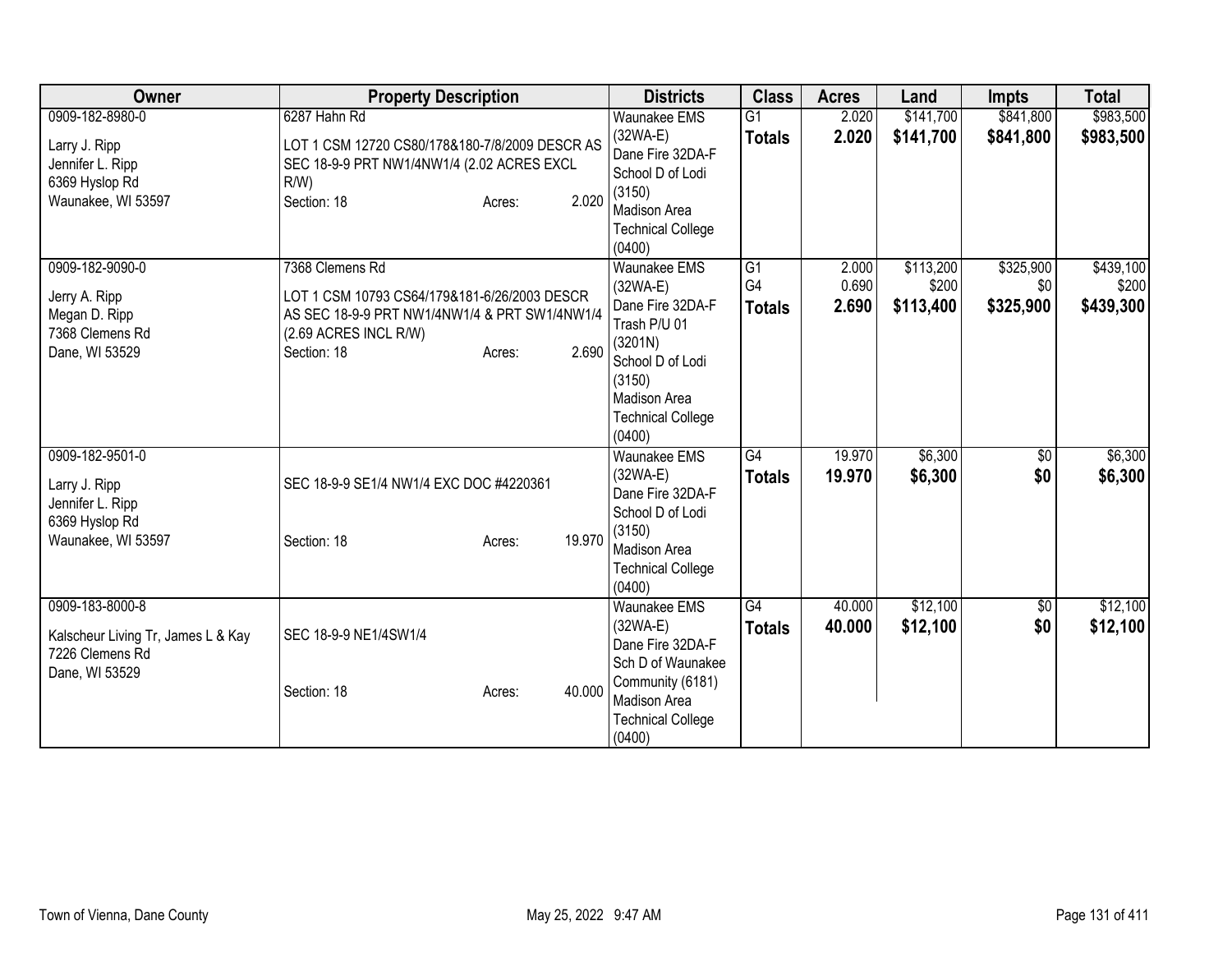| Owner                                                                                      | <b>Property Description</b>                                                                                                                                                                  | <b>Districts</b>                                                                                                                                                                       | <b>Class</b>                                | <b>Acres</b>                       | Land                                      | <b>Impts</b>                                     | <b>Total</b>                                |
|--------------------------------------------------------------------------------------------|----------------------------------------------------------------------------------------------------------------------------------------------------------------------------------------------|----------------------------------------------------------------------------------------------------------------------------------------------------------------------------------------|---------------------------------------------|------------------------------------|-------------------------------------------|--------------------------------------------------|---------------------------------------------|
| 0909-183-8500-3<br>Kalscheur Living Tr, James L & Kay<br>7226 Clemens Rd<br>Dane, WI 53529 | SEC 18-9-9 FR NW1/4SW1/4<br>37.100<br>Section: 18<br>Acres:                                                                                                                                  | <b>Waunakee EMS</b><br>$(32WA-E)$<br>Dane Fire 32DA-F<br>Trash P/U 01<br>(3201N)<br>Sch D of Waunakee<br>Community (6181)<br>Madison Area<br><b>Technical College</b>                  | G4<br>G <sub>5</sub><br>G7<br><b>Totals</b> | 33.100<br>2.000<br>2.000<br>37.100 | \$10,200<br>\$100<br>\$64,000<br>\$74,300 | $\overline{50}$<br>\$0<br>\$153,900<br>\$153,900 | \$10,200<br>\$100<br>\$217,900<br>\$228,200 |
| 0909-183-9001-0<br>Kalscheur Living Tr, James L & Kay<br>7226 Clemens Rd<br>Dane, WI 53529 | 7236 Clemens Rd<br>SEC 18-9-9 FR SW1/4SW1/4 EXC TO DANE COUNTY<br>HWY V DESCR IN D765/336 & EXC TO WI DOT FOR<br>RD R/W IN R30088/48 & ALSO EXC CSM 13347<br>34.700<br>Section: 18<br>Acres: | (0400)<br><b>Waunakee EMS</b><br>$(32WA-E)$<br>Dane Fire 32DA-F<br>Sch D of Waunakee<br>Community (6181)<br>Madison Area<br><b>Technical College</b><br>(0400)                         | $\overline{G4}$<br><b>Totals</b>            | 34.700<br>34.700                   | \$10,200<br>\$10,200                      | \$0<br>\$0                                       | \$10,200<br>\$10,200                        |
| 0909-183-9165-0<br>Kalscheur Living Tr, James L & Kay<br>7226 Clemens Rd<br>Dane, WI 53529 | 7226 Clemens Rd<br>LOT 1 CSM 13347 CS86/217&219-8/29/2012 DESCR<br>AS SEC 18-9-9 PRT SW1/4SW1/4 (1.50 ACRES INCL<br>$R/W$ )<br>1.500<br>Section: 18<br>Acres:                                | <b>Waunakee EMS</b><br>$(32WA-E)$<br>Dane Fire 32DA-F<br>Trash P/U 01<br>(3201N)<br>Sch D of Waunakee<br>Community (6181)<br><b>Madison Area</b><br><b>Technical College</b><br>(0400) | $\overline{G1}$<br><b>Totals</b>            | 1.500<br>1.500                     | \$126,000<br>\$126,000                    | \$342,200<br>\$342,200                           | \$468,200<br>\$468,200                      |
| 0909-183-9500-1<br>Kalscheur Living Tr, James L & Kay<br>7226 Clemens Rd<br>Dane, WI 53529 | SEC 18-9-9 SE1/4SW1/4 EXC TO DANE CTH V DESCR<br>IN D765/336<br>38.800<br>Section: 18<br>Acres:                                                                                              | <b>Waunakee EMS</b><br>$(32WA-E)$<br>Dane Fire 32DA-F<br>Sch D of Waunakee<br>Community (6181)<br>Madison Area<br><b>Technical College</b><br>(0400)                                   | G4<br>G <sub>5</sub><br><b>Totals</b>       | 37.800<br>1.000<br>38.800          | \$10,300<br>\$100<br>\$10,400             | $\overline{60}$<br>\$0<br>\$0                    | \$10,300<br>\$100<br>\$10,400               |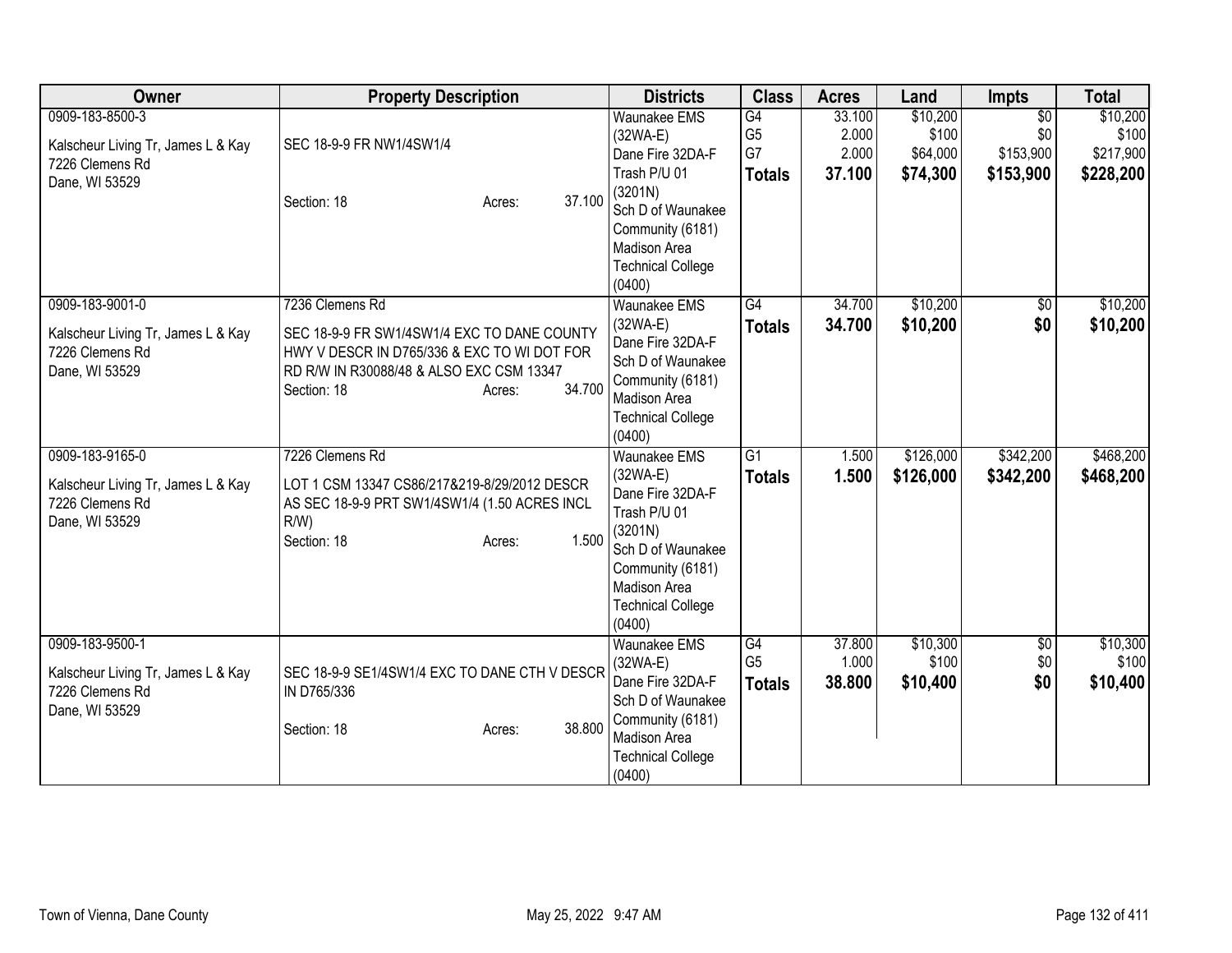| Owner                                                       | <b>Property Description</b>                                               |        |        | <b>Districts</b>                                                                                                              | <b>Class</b>               | <b>Acres</b>             | Land                         | <b>Impts</b>                        | <b>Total</b>                  |
|-------------------------------------------------------------|---------------------------------------------------------------------------|--------|--------|-------------------------------------------------------------------------------------------------------------------------------|----------------------------|--------------------------|------------------------------|-------------------------------------|-------------------------------|
| 0909-184-8000-7<br>Roman P. Meier<br>Sandra A. Meier        | SEC 18-9-9 NE1/4SE1/4                                                     |        |        | <b>Waunakee EMS</b><br>$(32WA-E)$<br>Dane Fire 32DA-F<br>Sch D of Waunakee                                                    | G4<br><b>Totals</b>        | 40.000<br>40.000         | \$11,000<br>\$11,000         | $\overline{60}$<br>\$0              | \$11,000<br>\$11,000          |
| 7176 State Highway 113<br>Dane, WI 53529                    | Section: 18                                                               | Acres: | 40.000 | Community (6181)<br><b>Madison Area</b><br><b>Technical College</b><br>(0400)                                                 |                            |                          |                              |                                     |                               |
| 0909-184-8500-2<br>Roman P. Meier                           | SEC 18-9-9 NW1/4SE1/4                                                     |        |        | <b>Waunakee EMS</b><br>$(32WA-E)$                                                                                             | G4<br><b>Totals</b>        | 40.000<br>40.000         | \$9,900<br>\$9,900           | $\sqrt{$0}$<br>\$0                  | \$9,900<br>\$9,900            |
| Sandra A. Meier<br>7176 State Highway 113<br>Dane, WI 53529 | Section: 18                                                               | Acres: | 40.000 | Dane Fire 32DA-F<br>Sch D of Waunakee<br>Community (6181)<br>Madison Area<br><b>Technical College</b><br>(0400)               |                            |                          |                              |                                     |                               |
| 0909-184-9000-5<br>Roman P. Meier                           | SEC 18-9-9 SW1/4 SE1/4                                                    |        |        | <b>Waunakee EMS</b><br>$(32WA-E)$                                                                                             | G4<br>G <sub>5</sub>       | 36.700<br>2.200          | \$10,700<br>\$1,000          | \$0<br>\$0                          | \$10,700<br>\$1,000           |
| Sandra A. Meier<br>7176 State Highway 113<br>Dane, WI 53529 | Section: 18                                                               | Acres: | 38.900 | Dane Fire 32DA-F<br>Sch D of Waunakee<br>Community (6181)<br><b>Madison Area</b><br><b>Technical College</b><br>(0400)        | <b>Totals</b>              | 38.900                   | \$11,700                     | \$0                                 | \$11,700                      |
| 0909-184-9500-0<br>Roman P. Meier                           | 7106 State Highway 113<br>SEC 18-9-9 SE1/4SE1/4 EXC TO DOT IN DOC 3225044 |        |        | <b>Waunakee EMS</b><br>$(32WA-E)$<br>Dane Fire 32DA-F                                                                         | G4<br>G <sub>5</sub><br>G7 | 34.500<br>2.300<br>2.500 | \$6,900<br>\$100<br>\$80,000 | $\overline{50}$<br>\$0<br>\$141,700 | \$6,900<br>\$100<br>\$221,700 |
| Sandra A. Meier<br>7176 State Highway 113<br>Dane, WI 53529 | Section: 18                                                               | Acres: | 39.300 | Trash P/U 01<br>(3201N)<br>Sch D of Waunakee<br>Community (6181)<br><b>Madison Area</b><br><b>Technical College</b><br>(0400) | <b>Totals</b>              | 39.300                   | \$87,000                     | \$141,700                           | \$228,700                     |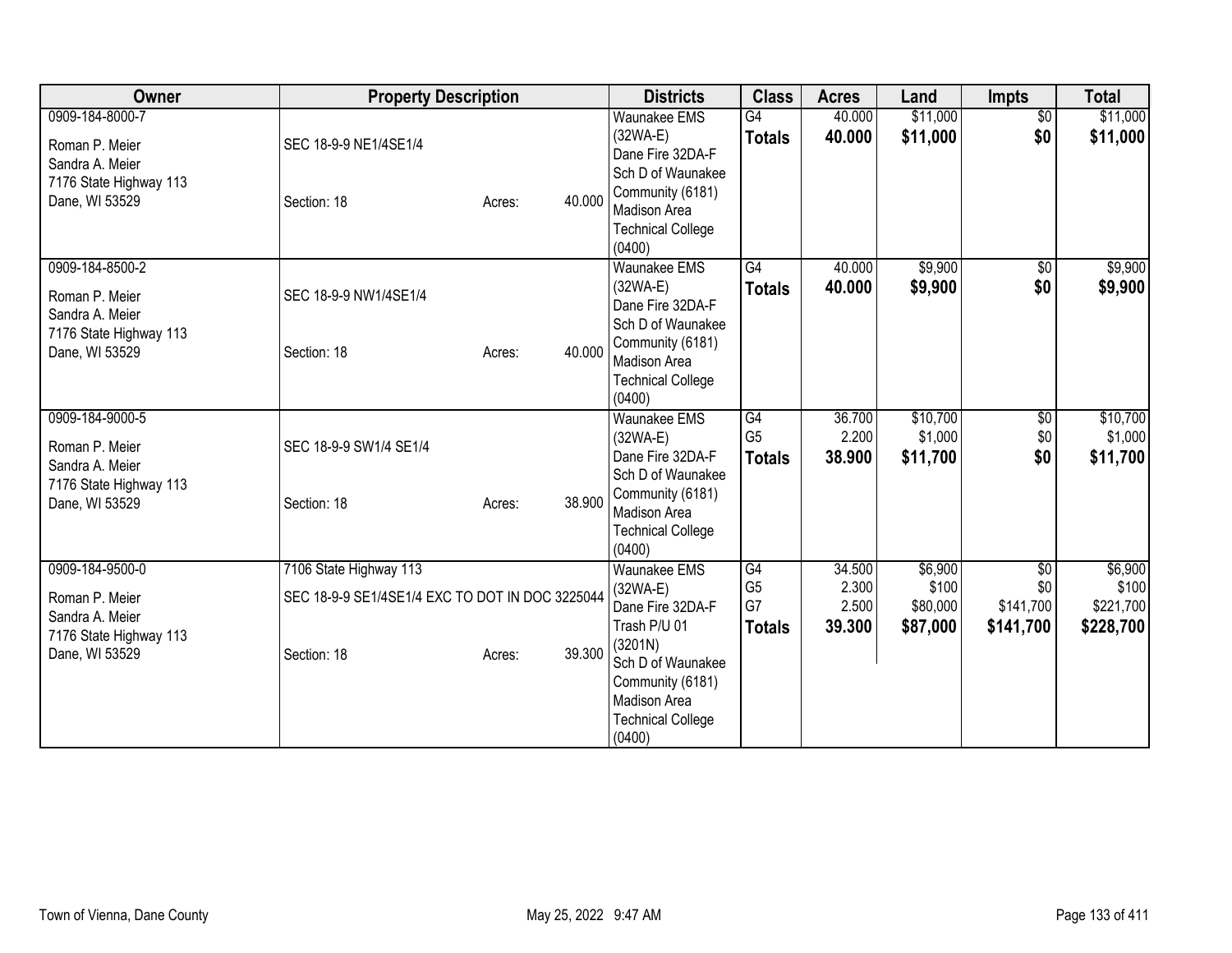| Owner                                                                                                                  | <b>Property Description</b>                                                                                                                                   | <b>Districts</b>                                                                                                                                                                | <b>Class</b>                                | <b>Acres</b>                       | Land                                       | <b>Impts</b>                                     | <b>Total</b>                                |
|------------------------------------------------------------------------------------------------------------------------|---------------------------------------------------------------------------------------------------------------------------------------------------------------|---------------------------------------------------------------------------------------------------------------------------------------------------------------------------------|---------------------------------------------|------------------------------------|--------------------------------------------|--------------------------------------------------|---------------------------------------------|
| 0909-191-8000-8<br>Pomeranke Rev Tr, Donald Charles &<br><b>Betty Jane</b><br>7115 State Highway 113<br>Dane, WI 53529 | SEC 19-9-9 NE1/4 NE1/4 EXC .212 ACRE HWY IN<br>R450/483 & ALSO EXC ADDL LANDS TO WI DOT FOR<br>RD R/W IN DOC #3256119<br>39.800<br>Section: 19<br>Acres:      | <b>Waunakee EMS</b><br>$(32WA-E)$<br>Dane Fire 32DA-F<br>Sch D of Waunakee<br>Community (6181)<br>Madison Area<br><b>Technical College</b><br>(0400)                            | G4<br>G <sub>5</sub><br><b>Totals</b>       | 38.800<br>1.000<br>39.800          | \$11,500<br>\$100<br>\$11,600              | $\overline{30}$<br>\$0<br>\$0                    | \$11,500<br>\$100<br>\$11,600               |
| 0909-191-8500-3<br>Pomeranke Rev Tr, Donald Charles &<br><b>Betty Jane</b><br>7115 State Highway 113<br>Dane, WI 53529 | 7115 State Highway 113<br>SEC 19-9-9 NW1/4 NE1/4<br>39,800<br>Section: 19<br>Acres:                                                                           | <b>Waunakee EMS</b><br>$(32WA-E)$<br>Dane Fire 32DA-F<br>Trash P/U 01<br>(3201N)<br>Sch D of Waunakee<br>Community (6181)<br>Madison Area<br><b>Technical College</b><br>(0400) | G4<br>G <sub>5</sub><br>G7<br><b>Totals</b> | 35.800<br>1.000<br>3.000<br>39.800 | \$10,900<br>\$100<br>\$96,000<br>\$107,000 | $\overline{50}$<br>\$0<br>\$183,300<br>\$183,300 | \$10,900<br>\$100<br>\$279,300<br>\$290,300 |
| 0909-191-9000-6<br>William F. Mcchesney<br>7108 University Ave<br>Middleton, WI 53562                                  | SEC 19-9-9 SW1/4NE1/4<br>40.200<br>Section: 19<br>Acres:                                                                                                      | <b>Waunakee EMS</b><br>$(32WA-E)$<br>Dane Fire 32DA-F<br>Sch D of Waunakee<br>Community (6181)<br><b>Madison Area</b><br><b>Technical College</b><br>(0400)                     | G4<br><b>Totals</b>                         | 40.200<br>40.200                   | \$12,500<br>\$12,500                       | \$0<br>\$0                                       | \$12,500<br>\$12,500                        |
| 0909-191-9501-0<br>Chad F. Nechvatal<br>Denise M. Nechvatal<br>7077 State Highway 113<br>Dane, WI 53529                | 7077 State Highway 113<br>LOT 1 CSM 5730 CS27/41&42-1/19/89 DESCR AS SEC<br>19-9-9 PRT SE1/4NE1/4 CONT 5.092 ACRES INCL R/W<br>5.092<br>Section: 19<br>Acres: | <b>Waunakee EMS</b><br>$(32WA-E)$<br>Dane Fire 32DA-F<br>Trash P/U 01<br>(3201N)<br>Sch D of Waunakee<br>Community (6181)<br>Madison Area<br><b>Technical College</b><br>(0400) | $\overline{G1}$<br><b>Totals</b>            | 5.092<br>5.092                     | \$162,000<br>\$162,000                     | \$298,900<br>\$298,900                           | \$460,900<br>\$460,900                      |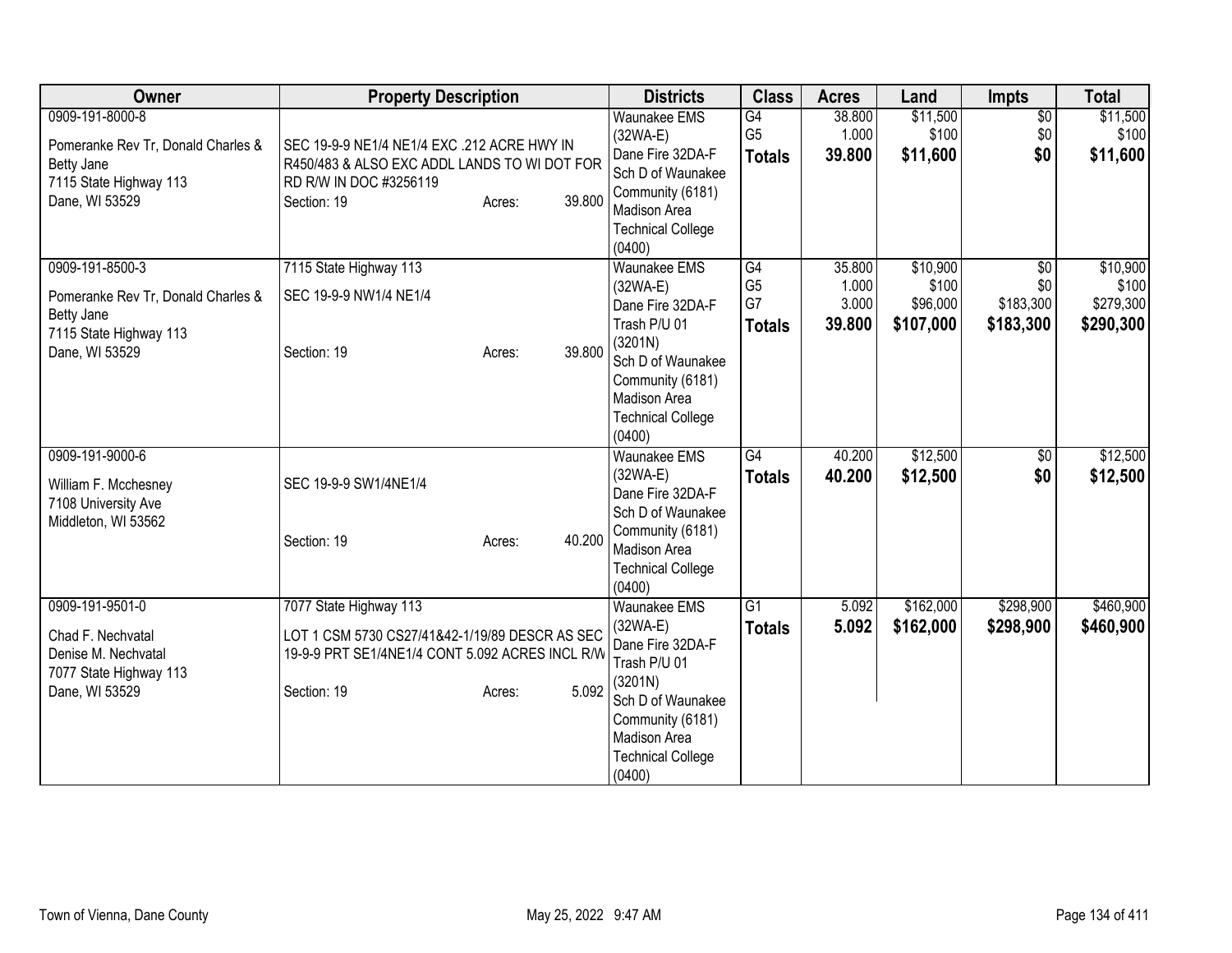| Owner                                                                                 | <b>Property Description</b>                                                                                                                   | <b>Districts</b>                                                                                                                                                                       | <b>Class</b>                          | <b>Acres</b>              | Land                          | Impts                         | <b>Total</b>                  |
|---------------------------------------------------------------------------------------|-----------------------------------------------------------------------------------------------------------------------------------------------|----------------------------------------------------------------------------------------------------------------------------------------------------------------------------------------|---------------------------------------|---------------------------|-------------------------------|-------------------------------|-------------------------------|
| 0909-191-9550-1<br>William F. Mcchesney<br>7108 University Ave<br>Middleton, WI 53562 | SEC 19-9-9 SE1/4NE1/4 EXC HWY IN R450/482 & EXC<br><b>CSM 5730</b><br>35.200<br>Section: 19<br>Acres:                                         | <b>Waunakee EMS</b><br>$(32WA-E)$<br>Dane Fire 32DA-F<br>Sch D of Waunakee<br>Community (6181)<br>Madison Area<br><b>Technical College</b><br>(0400)                                   | G4<br>G <sub>5</sub><br><b>Totals</b> | 34.450<br>0.750<br>35.200 | \$10,700<br>\$100<br>\$10,800 | $\overline{50}$<br>\$0<br>\$0 | \$10,700<br>\$100<br>\$10,800 |
| 0909-192-8000-7<br>Jake W. Carey<br>7127 State Highway 113<br>Dane, WI 53529          | 7127 State Highway 113<br>LOT 1 CSM 828 CS4/45-5/26/1972 DESCR AS SEC<br>19-9-9 PRT NE1/4NW1/4 (0.81 ACRES)<br>0.810<br>Section: 19<br>Acres: | <b>Waunakee EMS</b><br>$(32WA-E)$<br>Dane Fire 32DA-F<br>Trash P/U 01<br>(3201N)<br>Sch D of Waunakee<br>Community (6181)<br><b>Madison Area</b><br><b>Technical College</b><br>(0400) | $\overline{G1}$<br><b>Totals</b>      | 0.810<br>0.810            | \$87,800<br>\$87,800          | \$228,900<br>\$228,900        | \$316,700<br>\$316,700        |
| 0909-192-8020-3<br>Joseph R. Ripp<br>6756 Old 113 Rd<br>Dane, WI 53529                | SEC 19-9-9 NE1/4NW1/4 EXC TO COUNTY, CSM 828<br>& CSM 1235<br>37.200<br>Section: 19<br>Acres:                                                 | <b>Waunakee EMS</b><br>$(32WA-E)$<br>Dane Fire 32DA-F<br>Sch D of Waunakee<br>Community (6181)<br><b>Madison Area</b><br><b>Technical College</b><br>(0400)                            | G4<br>G <sub>5</sub><br><b>Totals</b> | 36.600<br>0.600<br>37.200 | \$11,100<br>\$100<br>\$11,200 | \$0<br>\$0<br>\$0             | \$11,100<br>\$100<br>\$11,200 |
| 0909-192-8100-6<br>Mulcahy Living Tr<br>7157 State Highway 113<br>Dane, WI 53529      | 7157 State Highway 113<br>LOT 1 CSM 1235 CS5/146-8/9/73 DESCR AS SEC<br>19-9-9 PRT NE1/4NW1/4 (1.55 ACRES)<br>1.550<br>Section: 19<br>Acres:  | <b>Waunakee EMS</b><br>(32WA-E)<br>Dane Fire 32DA-F<br>Trash P/U 01<br>(3201N)<br>Sch D of Waunakee<br>Community (6181)<br>Madison Area<br><b>Technical College</b><br>(0400)          | G <sub>1</sub><br><b>Totals</b>       | 1.550<br>1.550            | \$128,600<br>\$128,600        | \$257,900<br>\$257,900        | \$386,500<br>\$386,500        |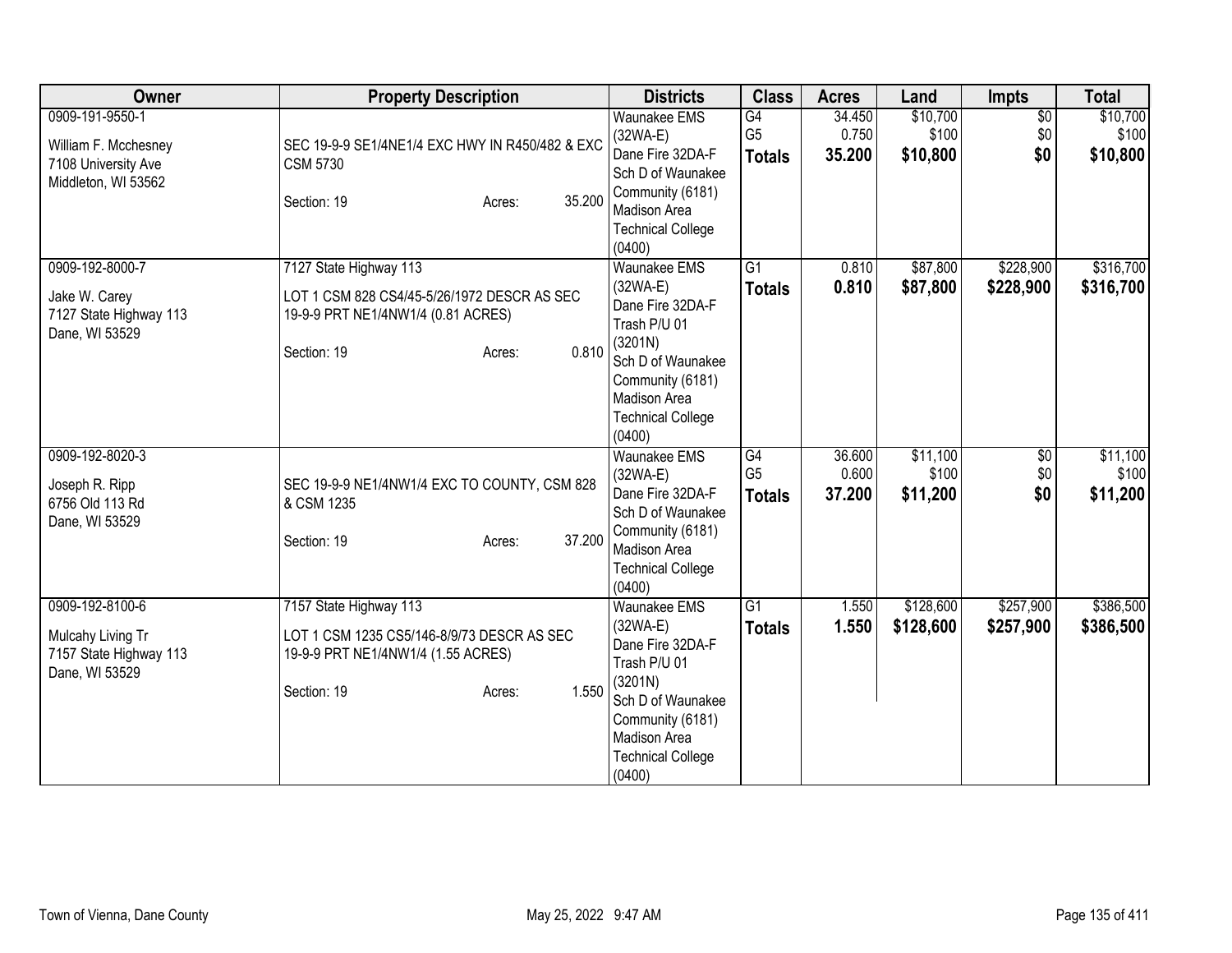| Owner                                                                                   | <b>Property Description</b>                                                                                                      | <b>Districts</b>                                                                                                                                            | <b>Class</b>                          | <b>Acres</b>              | Land                          | Impts                         | <b>Total</b>                  |
|-----------------------------------------------------------------------------------------|----------------------------------------------------------------------------------------------------------------------------------|-------------------------------------------------------------------------------------------------------------------------------------------------------------|---------------------------------------|---------------------------|-------------------------------|-------------------------------|-------------------------------|
| 0909-192-8500-2<br>Joseph R. Ripp<br>6756 Old 113 Rd<br>Dane, WI 53529                  | SEC 19-9-9 FR NW1/4NW1/4 EXC TO COUNTY & EXC<br>TO WI DOT FOR RD R/W IN R30088/45<br>37.700<br>Section: 19<br>Acres:             | <b>Waunakee EMS</b><br>$(32WA-E)$<br>Dane Fire 32DA-F<br>Sch D of Waunakee<br>Community (6181)<br><b>Madison Area</b><br><b>Technical College</b><br>(0400) | G4<br>G <sub>5</sub><br><b>Totals</b> | 35.700<br>2.000<br>37.700 | \$10,600<br>\$100<br>\$10,700 | $\overline{50}$<br>\$0<br>\$0 | \$10,600<br>\$100<br>\$10,700 |
| 0909-192-9000-5<br>Joseph R. Ripp<br>Diane M. Ripp<br>6756 Old 113 Rd<br>Dane, WI 53529 | SEC 19-9-9 FR SW1/4 NW1/4<br>38.400<br>Section: 19<br>Acres:                                                                     | <b>Waunakee EMS</b><br>$(32WA-E)$<br>Dane Fire 32DA-F<br>Sch D of Waunakee<br>Community (6181)<br>Madison Area<br><b>Technical College</b><br>(0400)        | G4<br>G <sub>5</sub><br><b>Totals</b> | 37.400<br>1.000<br>38.400 | \$11,200<br>\$100<br>\$11,300 | $\overline{50}$<br>\$0<br>\$0 | \$11,200<br>\$100<br>\$11,300 |
| 0909-192-9500-0<br>Joseph R. Ripp<br>Diane M. Ripp<br>6756 Old 113 Rd<br>Dane, WI 53529 | SEC 19-9-9 SE1/4 NW1/4<br>40.100<br>Section: 19<br>Acres:                                                                        | <b>Waunakee EMS</b><br>$(32WA-E)$<br>Dane Fire 32DA-F<br>Sch D of Waunakee<br>Community (6181)<br>Madison Area<br><b>Technical College</b><br>(0400)        | $\overline{G4}$<br><b>Totals</b>      | 40.100<br>40.100          | \$12,300<br>\$12,300          | \$0<br>\$0                    | \$12,300<br>\$12,300          |
| 0909-193-8000-6<br>Joseph R. Ripp<br>6756 Old 113 Rd<br>Dane, WI 53529                  | SEC 19-9-9 PRT NE1/4 SW1/4 COM NE COR TH S 33<br>FT NW TO PT 33 FT W OF POB TH E 33 FT TO POB<br>0.030<br>Section: 19<br>Acres:  | <b>Waunakee EMS</b><br>$(32WA-E)$<br>Dane Fire 32DA-F<br>Sch D of Waunakee<br>Community (6181)<br>Madison Area<br><b>Technical College</b><br>(0400)        | G4<br><b>Totals</b>                   | 0.030<br>0.030            | \$100<br>\$100                | $\overline{50}$<br>\$0        | \$100<br>\$100                |
| 0909-193-8010-4<br>Joseph R. Ripp<br>6756 Old 113 Rd<br>Dane, WI 53529                  | SEC 19-9-9 NE1/4SW 1/4 EXC COM NE COR TH S 33<br>FT NW TO PT 33 FT W OF POB TH E 33 FT TO POB<br>40.000<br>Section: 19<br>Acres: | Waunakee EMS<br>$(32WA-E)$<br>Dane Fire 32DA-F<br>Sch D of Waunakee<br>Community (6181)<br>Madison Area<br><b>Technical College</b><br>(0400)               | G4<br><b>Totals</b>                   | 40.000<br>40.000          | \$12,500<br>\$12,500          | $\sqrt{6}$<br>\$0             | \$12,500<br>\$12,500          |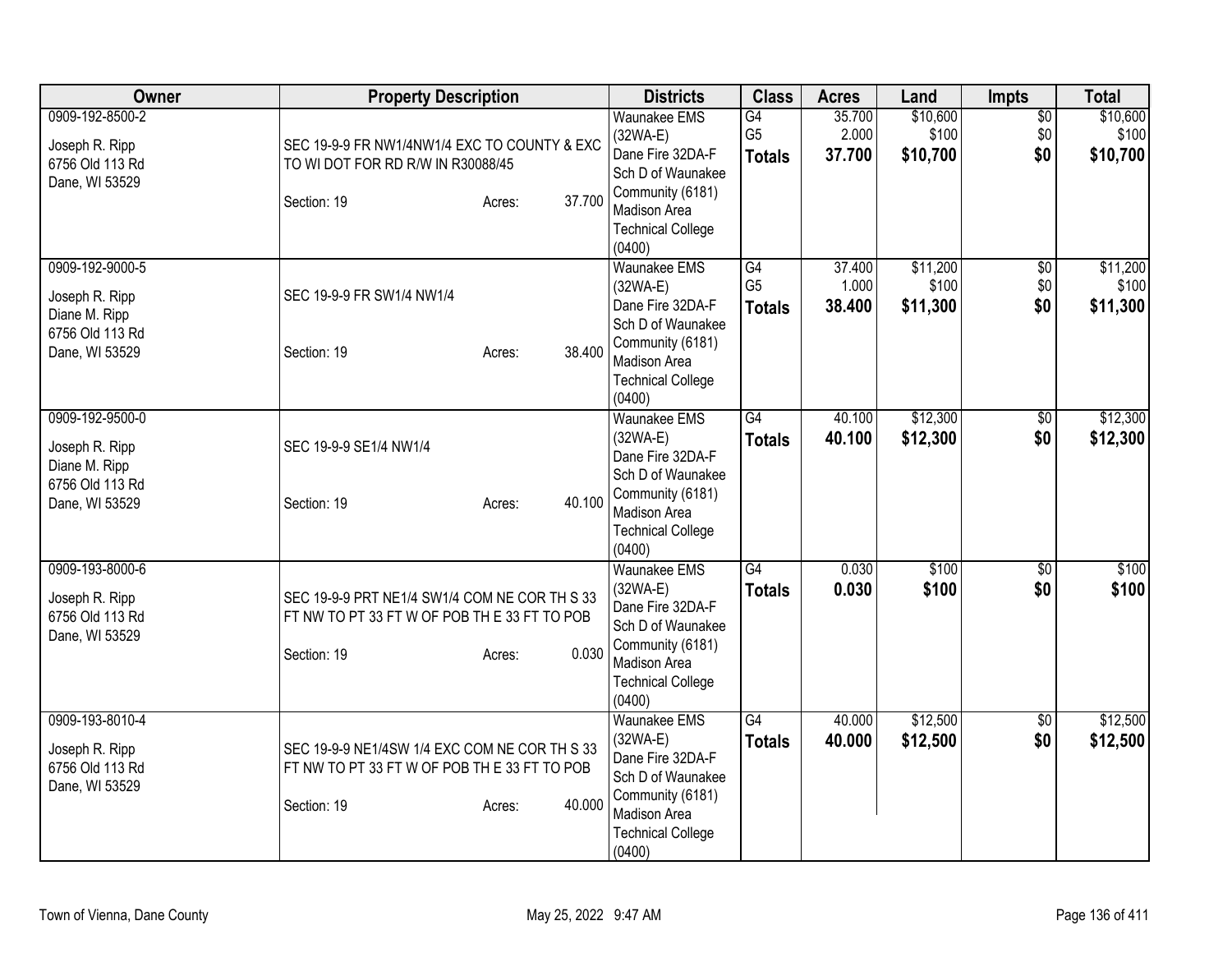| Owner                                                                                 | <b>Property Description</b>                                    |        | <b>Districts</b>                                                                                                              | <b>Class</b>                                              | <b>Acres</b>                       | Land                                   | <b>Impts</b>                          | <b>Total</b>                           |
|---------------------------------------------------------------------------------------|----------------------------------------------------------------|--------|-------------------------------------------------------------------------------------------------------------------------------|-----------------------------------------------------------|------------------------------------|----------------------------------------|---------------------------------------|----------------------------------------|
| 0909-193-8500-1<br>Joseph R. Ripp<br>6756 Old 113 Rd                                  | 7004 Old 113 Rd<br>SEC 19-9-9 FR NW1/4 SW1/4                   |        | <b>Waunakee EMS</b><br>(32WA-E)<br>Dane Fire 32DA-F                                                                           | $\overline{G4}$<br>G <sub>5</sub><br>G7                   | 23.900<br>1.000<br>14.000          | \$7,500<br>\$100<br>\$154,000          | $\overline{50}$<br>\$0<br>\$1,320,000 | \$7,500<br>\$100<br>\$1,474,000        |
| Dane, WI 53529                                                                        | Section: 19<br>Acres:                                          | 38.900 | Trash P/U 01<br>(3201N)<br>Sch D of Waunakee<br>Community (6181)<br><b>Madison Area</b><br><b>Technical College</b><br>(0400) | <b>Totals</b>                                             | 38.900                             | \$161,600                              | \$1,320,000                           | \$1,481,600                            |
| 0909-193-9000-4<br>Joseph R. Ripp<br>6756 Old 113 Rd                                  | SEC 19-9-9 FR SW1/4 SW1/4                                      |        | <b>Waunakee EMS</b><br>$(32WA-E)$<br>Dane Fire 32DA-F<br>Sch D of Waunakee                                                    | G4<br>G <sub>5</sub><br><b>Totals</b>                     | 36.900<br>2.500<br>39.400          | \$11,600<br>\$100<br>\$11,700          | $\overline{50}$<br>\$0<br>\$0         | \$11,600<br>\$100<br>\$11,700          |
| Dane, WI 53529                                                                        | Section: 19<br>Acres:                                          | 39.400 | Community (6181)<br><b>Madison Area</b><br><b>Technical College</b><br>(0400)                                                 |                                                           |                                    |                                        |                                       |                                        |
| 0909-193-9500-9<br>Joseph R. Ripp<br>6756 Old 113 Rd<br>Dane, WI 53529                | SEC 19-9-9 SE1/4 SW1/4                                         |        | Waunakee EMS<br>$(32WA-E)$<br>Dane Fire 32DA-F<br>Sch D of Waunakee                                                           | $\overline{G4}$<br>G <sub>5</sub><br><b>Totals</b>        | 38.400<br>1.000<br>39.400          | \$12,000<br>\$100<br>\$12,100          | $\overline{60}$<br>\$0<br>\$0         | \$12,000<br>\$100<br>\$12,100          |
|                                                                                       | Section: 19<br>Acres:                                          | 39.400 | Community (6181)<br>Madison Area<br><b>Technical College</b><br>(0400)                                                        |                                                           |                                    |                                        |                                       |                                        |
| 0909-194-8001-0<br>William F. Mcchesney<br>7108 University Ave<br>Middleton, WI 53562 | SEC 19-9-9 NE1/4 SE1/4 EXC HWY IN R450/482 EXC<br>DOC #4290249 |        | <b>Waunakee EMS</b><br>$(32WA-E)$<br>Dane Fire 32DA-F<br>Sch D of Waunakee                                                    | G4<br>G <sub>5</sub><br>G <sub>5</sub> M<br><b>Totals</b> | 11.200<br>0.300<br>0.500<br>12.000 | \$3,300<br>\$100<br>\$1,100<br>\$4,500 | $\overline{50}$<br>\$0<br>\$0<br>\$0  | \$3,300<br>\$100<br>\$1,100<br>\$4,500 |
|                                                                                       | Section: 19<br>Acres:                                          | 12.000 | Community (6181)<br>Madison Area<br><b>Technical College</b><br>(0400)                                                        |                                                           |                                    |                                        |                                       |                                        |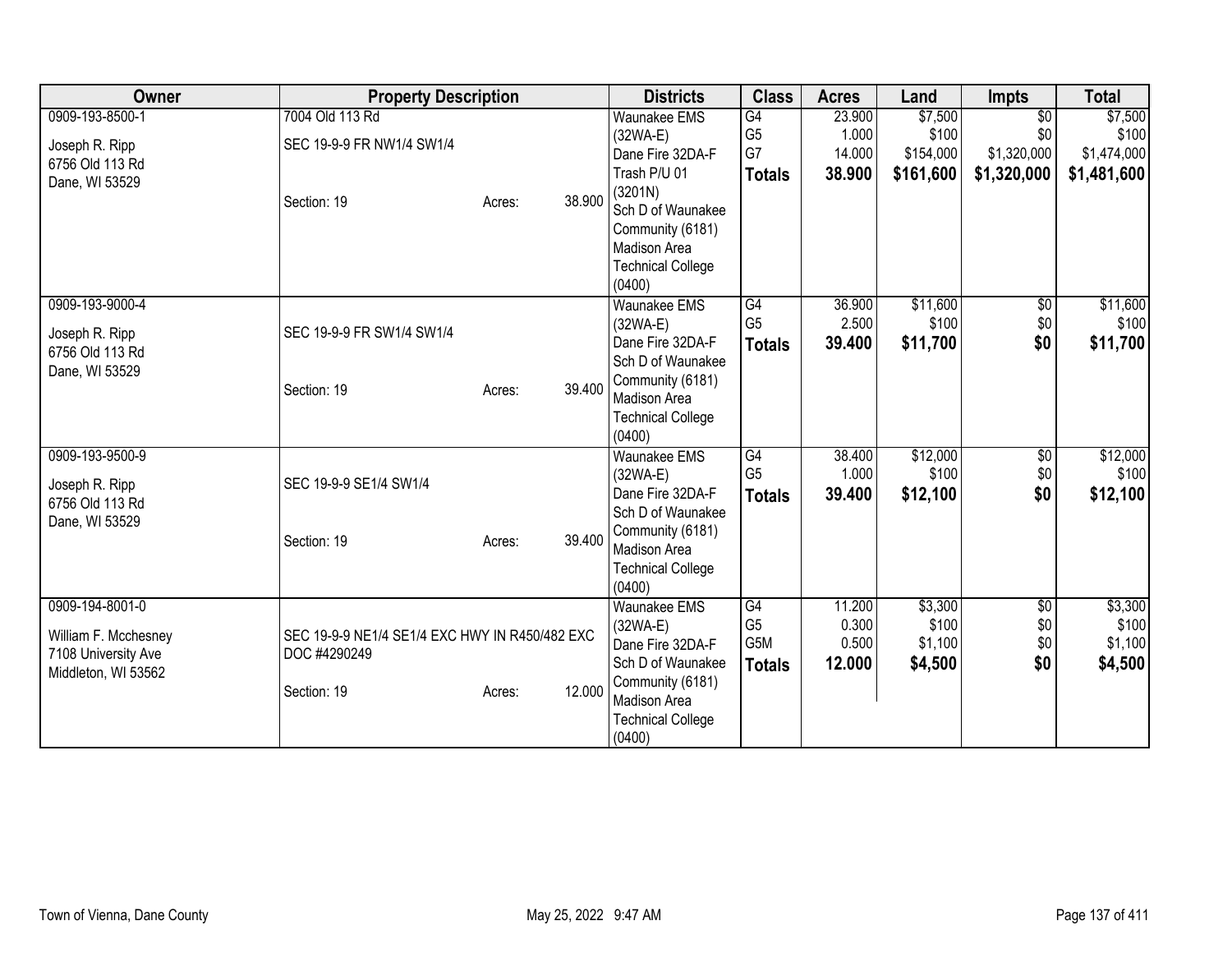| Owner                                  | <b>Property Description</b>                    |        |        | <b>Districts</b>                   | <b>Class</b>    | <b>Acres</b> | Land      | <b>Impts</b>    | <b>Total</b> |
|----------------------------------------|------------------------------------------------|--------|--------|------------------------------------|-----------------|--------------|-----------|-----------------|--------------|
| 0909-194-8300-0                        |                                                |        |        | <b>Waunakee EMS</b>                | G4              | 26.600       | \$7,700   | $\overline{60}$ | \$7,700      |
| Davis Rev Living Tr, Thomas L & Carrie | SEC 19-9-9 S 28 ACRES NE1/4 SE1/4 EXC HWY IN   |        |        | $(32WA-E)$                         | G <sub>5</sub>  | 0.600        | \$100     | \$0             | \$100        |
| A                                      | R450/482                                       |        |        | Dane Fire 32DA-F                   | G5M             | 0.800        | \$1,800   | \$0             | \$1,800      |
| 6979 Madigan Rd                        |                                                |        |        | Sch D of Waunakee                  | <b>Totals</b>   | 28.000       | \$9,600   | \$0             | \$9,600      |
| Waunakee, WI 53597                     | Section: 19                                    | Acres: | 28.000 | Community (6181)                   |                 |              |           |                 |              |
|                                        |                                                |        |        | Madison Area                       |                 |              |           |                 |              |
|                                        |                                                |        |        | <b>Technical College</b><br>(0400) |                 |              |           |                 |              |
| 0909-194-8500-0                        |                                                |        |        | <b>Waunakee EMS</b>                | G4              | 40.400       | \$12,000  | $\sqrt{6}$      | \$12,000     |
|                                        |                                                |        |        | (32WA-E)                           | <b>Totals</b>   | 40.400       | \$12,000  | \$0             | \$12,000     |
| Sarah M. Ripp                          | SEC 19-9-9 NW1/4 SE1/4                         |        |        | Dane Fire 32DA-F                   |                 |              |           |                 |              |
| Virgil A. Ripp Jr                      |                                                |        |        | Sch D of Waunakee                  |                 |              |           |                 |              |
| 6890 State Highway 113                 |                                                |        |        | Community (6181)                   |                 |              |           |                 |              |
| Dane, WI 53529                         | Section: 19                                    | Acres: | 40.400 | <b>Madison Area</b>                |                 |              |           |                 |              |
|                                        |                                                |        |        | <b>Technical College</b>           |                 |              |           |                 |              |
|                                        |                                                |        |        | (0400)                             |                 |              |           |                 |              |
| 0909-194-9000-3                        |                                                |        |        | <b>Waunakee EMS</b>                | G4              | 39.600       | \$12,200  | $\overline{60}$ | \$12,200     |
| Sarah M. Ripp                          | SEC 19-9-9 SW1/4 SE1/4                         |        |        | (32WA-E)                           | G <sub>5</sub>  | 1.000        | \$100     | \$0             | \$100        |
| Virgil A. Ripp Jr                      |                                                |        |        | Dane Fire 32DA-F                   | <b>Totals</b>   | 40.600       | \$12,300  | \$0             | \$12,300     |
| 6890 State Highway 113                 |                                                |        |        | Sch D of Waunakee                  |                 |              |           |                 |              |
| Dane, WI 53529                         | Section: 19                                    | Acres: | 40.600 | Community (6181)                   |                 |              |           |                 |              |
|                                        |                                                |        |        | <b>Madison Area</b>                |                 |              |           |                 |              |
|                                        |                                                |        |        | <b>Technical College</b>           |                 |              |           |                 |              |
|                                        |                                                |        |        | (0400)                             | $\overline{G1}$ | 2.400        | \$145,500 | \$308,600       | \$454,100    |
| 0909-194-9501-7                        | 6975 State Highway 113                         |        |        | <b>Waunakee EMS</b><br>(32WA-E)    |                 |              |           |                 |              |
| Richard G. Kessenich                   | LOT 1 CSM 6041 CS29/15&16-2/23/90 DESCR AS SEC |        |        | Dane Fire 32DA-F                   | <b>Totals</b>   | 2.400        | \$145,500 | \$308,600       | \$454,100    |
| Linda Kessenich                        | 19-9-9 PRT SE1/4SE1/4 CONT 2.40 ACRES INCL RD  |        |        | Trash P/U 01                       |                 |              |           |                 |              |
| 6975 State Highway 113                 | R/W                                            |        |        | (3201N)                            |                 |              |           |                 |              |
| Dane, WI 53529                         | Section: 19                                    | Acres: | 2.400  | Sch D of Waunakee                  |                 |              |           |                 |              |
|                                        |                                                |        |        | Community (6181)                   |                 |              |           |                 |              |
|                                        |                                                |        |        | <b>Madison Area</b>                |                 |              |           |                 |              |
|                                        |                                                |        |        | <b>Technical College</b>           |                 |              |           |                 |              |
|                                        |                                                |        |        | (0400)                             |                 |              |           |                 |              |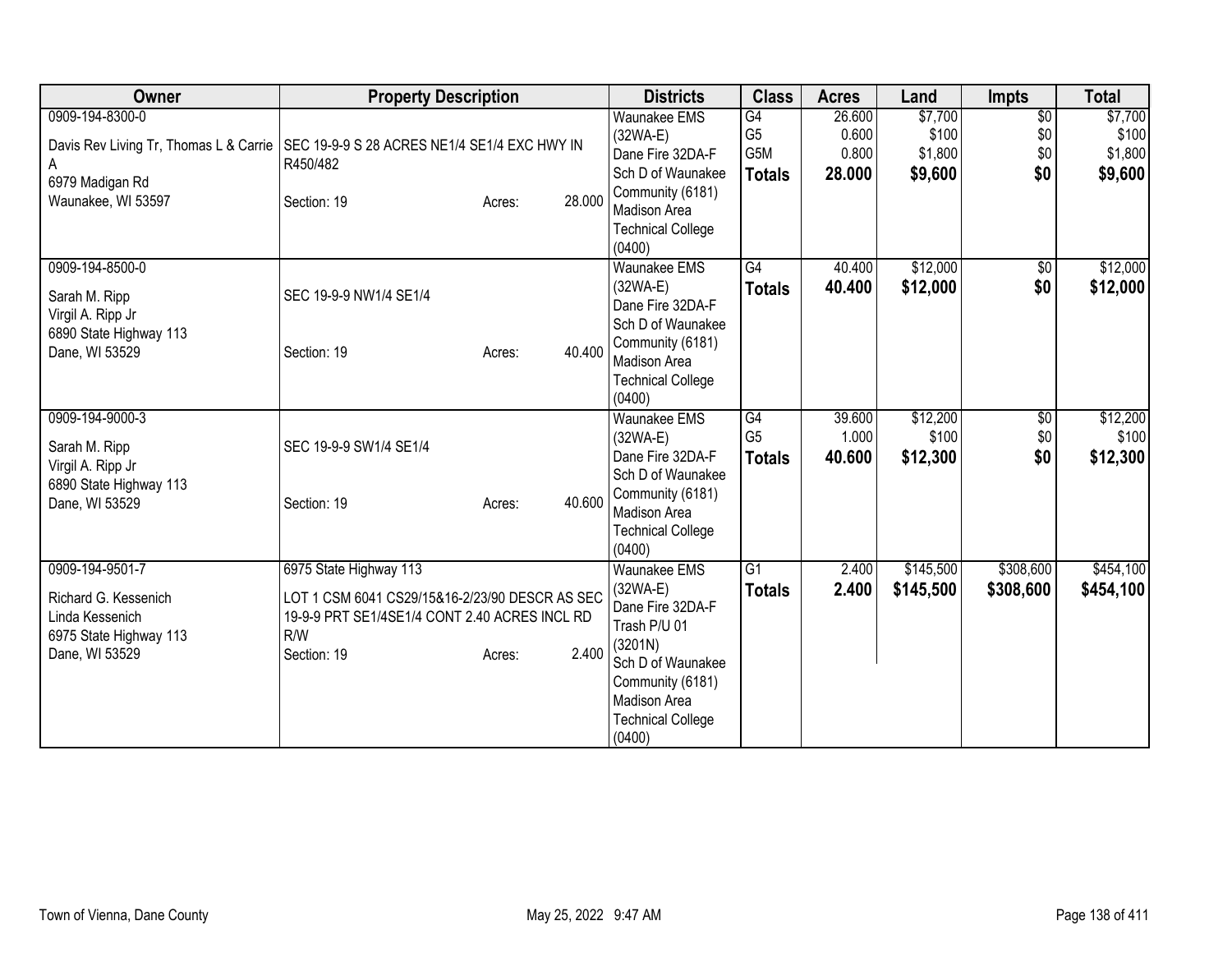| Owner                                  | <b>Property Description</b>                    |        |        | <b>Districts</b>                      | <b>Class</b>    | <b>Acres</b> | Land      | <b>Impts</b>    | <b>Total</b> |
|----------------------------------------|------------------------------------------------|--------|--------|---------------------------------------|-----------------|--------------|-----------|-----------------|--------------|
| 0909-194-9540-0                        | 6110 Ripp Ln                                   |        |        | <b>Waunakee EMS</b>                   | G4              | 32.400       | \$7,900   | $\overline{50}$ | \$7,900      |
| Gerald L. Dohm                         | SEC 19-9-9 SE1/4SE1/4 EXC HWY IN 1369733 & EXC |        |        | (32WA-E)                              | G <sub>5</sub>  | 2.000        | \$100     | \$0             | \$100        |
| 6110 Ripp Ln                           | <b>CSM 6041</b>                                |        |        | Dane Fire 32DA-F                      | G7              | 3.500        | \$103,500 | \$294,800       | \$398,300    |
| Dane, WI 53529                         |                                                |        |        | Trash P/U 01                          | <b>Totals</b>   | 37.900       | \$111,500 | \$294,800       | \$406,300    |
|                                        | Section: 19                                    | Acres: | 37.900 | (3201N)<br>Sch D of Waunakee          |                 |              |           |                 |              |
|                                        |                                                |        |        | Community (6181)                      |                 |              |           |                 |              |
|                                        |                                                |        |        | <b>Madison Area</b>                   |                 |              |           |                 |              |
|                                        |                                                |        |        | <b>Technical College</b>              |                 |              |           |                 |              |
|                                        |                                                |        |        | (0400)                                |                 |              |           |                 |              |
| 0909-201-8000-5                        |                                                |        |        | <b>Waunakee EMS</b>                   | G4              | 38.500       | \$12,000  | $\sqrt{6}$      | \$12,000     |
| Koch Family Farm, LLC                  | SEC 20-9-9 NE1/4NE1/4                          |        |        | (32WA-E)                              | G <sub>5</sub>  | 1.000        | \$100     | \$0             | \$100        |
| c/o Jim Koch                           |                                                |        |        | Dane Fire 32DA-F                      | <b>Totals</b>   | 39.500       | \$12,100  | \$0             | \$12,100     |
| 7260 Madigan Rd                        |                                                |        |        | Sch D of Waunakee                     |                 |              |           |                 |              |
| Deforest, WI 53532                     | Section: 20                                    | Acres: | 39.500 | Community (6181)<br>Madison Area      |                 |              |           |                 |              |
|                                        |                                                |        |        | <b>Technical College</b>              |                 |              |           |                 |              |
|                                        |                                                |        |        | (0400)                                |                 |              |           |                 |              |
| 0909-201-8500-0                        |                                                |        |        | Waunakee EMS                          | G4              | 37.500       | \$10,700  | \$0             | \$10,700     |
| Meier Living Tr, Kenneth J & Marian J  | SEC 20-9-9 NW1/4NE1/4                          |        |        | (32WA-E)                              | G <sub>5</sub>  | 2.000        | \$100     | \$0             | \$100        |
| 7364 County Highway K                  |                                                |        |        | Dane Fire 32DA-F                      | <b>Totals</b>   | 39.500       | \$10,800  | \$0             | \$10,800     |
| Lodi, WI 53555                         |                                                |        |        | Sch D of Waunakee                     |                 |              |           |                 |              |
|                                        | Section: 20                                    | Acres: | 39.500 | Community (6181)<br>Madison Area      |                 |              |           |                 |              |
|                                        |                                                |        |        | <b>Technical College</b>              |                 |              |           |                 |              |
|                                        |                                                |        |        | (0400)                                |                 |              |           |                 |              |
| 0909-201-9000-3                        | 7112 Madigan Rd                                |        |        | <b>Waunakee EMS</b>                   | $\overline{G4}$ | 36.300       | \$11,000  | $\overline{50}$ | \$11,000     |
| Davis Rev Living Tr, Thomas L & Carrie | SEC 20-9-9 SW1/4 NE1/4                         |        |        | (32WA-E)                              | G <sub>5</sub>  | 1.000        | \$100     | \$0             | \$100        |
| A                                      |                                                |        |        | Dane Fire 32DA-F                      | G7              | 3.000        | \$96,000  | \$207,700       | \$303,700    |
| 6979 Madigan Rd                        |                                                |        |        | Trash P/U 01                          | <b>Totals</b>   | 40.300       | \$107,100 | \$207,700       | \$314,800    |
| Waunakee, WI 53597                     | Section: 20                                    | Acres: | 40.300 | (3201N)                               |                 |              |           |                 |              |
|                                        |                                                |        |        | Sch D of Waunakee<br>Community (6181) |                 |              |           |                 |              |
|                                        |                                                |        |        | Madison Area                          |                 |              |           |                 |              |
|                                        |                                                |        |        | <b>Technical College</b>              |                 |              |           |                 |              |
|                                        |                                                |        |        | (0400)                                |                 |              |           |                 |              |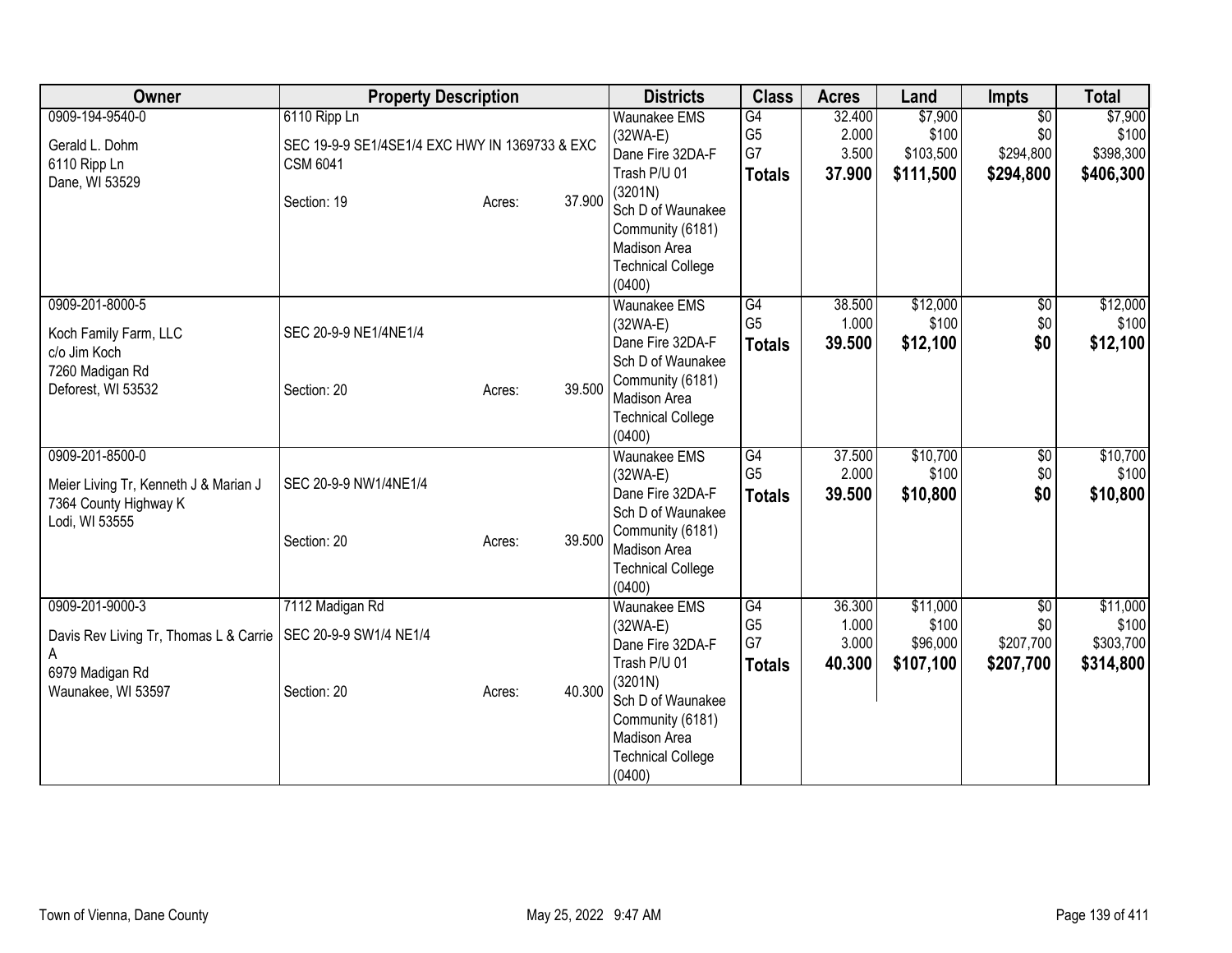| Owner                                                                                    | <b>Property Description</b>                                                                                                                                               | <b>Districts</b>                                                                                                                                                                | <b>Class</b>                            | <b>Acres</b>              | Land                            | <b>Impts</b>                  | <b>Total</b>                    |
|------------------------------------------------------------------------------------------|---------------------------------------------------------------------------------------------------------------------------------------------------------------------------|---------------------------------------------------------------------------------------------------------------------------------------------------------------------------------|-----------------------------------------|---------------------------|---------------------------------|-------------------------------|---------------------------------|
| 0909-201-9500-8<br>Dd Acres, LLC                                                         | SEC 20-9-9 SE1/4 NE1/4 SUBJ TO MINERAL LEASE IN                                                                                                                           | <b>Waunakee EMS</b><br>(32WA-E)<br>Dane Fire 32DA-F                                                                                                                             | $\overline{G2}$<br>G4<br>G <sub>5</sub> | 10.000<br>26.800<br>3.500 | \$80,000<br>\$8,400<br>\$2,700  | $\overline{50}$<br>\$0<br>\$0 | \$80,000<br>\$8,400<br>\$2,700  |
| 7085 Schumacher Rd<br>Waunakee, WI 53597                                                 | DOC #4216725<br>40.300<br>Section: 20<br>Acres:                                                                                                                           | Sch D of Waunakee<br>Community (6181)<br>Madison Area<br><b>Technical College</b><br>(0400)                                                                                     | <b>Totals</b>                           | 40.300                    | \$91,100                        | \$0                           | \$91,100                        |
| 0909-202-8000-4<br>James L. Meier<br>Beverly F. Meier<br>610 Snyder Dr<br>Dane, WI 53529 | SEC 20-9-9 NE1/4NW1/4<br>39.400<br>Section: 20<br>Acres:                                                                                                                  | <b>Waunakee EMS</b><br>$(32WA-E)$<br>Dane Fire 32DA-F<br>Sch D of Waunakee<br>Community (6181)<br><b>Madison Area</b><br><b>Technical College</b><br>(0400)                     | G4<br>G <sub>5</sub><br><b>Totals</b>   | 37.400<br>2.000<br>39.400 | \$11,100<br>\$100<br>\$11,200   | $\sqrt{$0}$<br>\$0<br>\$0     | \$11,100<br>\$100<br>\$11,200   |
| 0909-202-8515-0<br>Dale M. Ripp<br>6005 County Highway V<br>Dane, WI 53529               | 6005 County Highway V<br>LOT 1 CSM 15529 CS112/102&104-10/26/2020 DESCR<br>AS SEC 20-9-9 PRT NW1/4NW1/4 (5.01 ACRES)<br>5.010<br>Section: 20<br>Acres:                    | <b>Waunakee EMS</b><br>$(32WA-E)$<br>Dane Fire 32DA-F<br>Trash P/U 01<br>(3201N)<br>Sch D of Waunakee<br>Community (6181)<br>Madison Area<br><b>Technical College</b><br>(0400) | G1<br>G4<br><b>Totals</b>               | 2.800<br>2.210<br>5.010   | \$149,500<br>\$600<br>\$150,100 | \$105,800<br>\$0<br>\$105,800 | \$255,300<br>\$600<br>\$255,900 |
| 0909-202-8610-0<br>James L. Meier<br>Beverly F. Meier<br>610 Snyder Dr<br>Dane, WI 53529 | State Highway 113<br>SEC 20-9-9 NW1/4NW1/4 EXC .212 ACRE HWY IN<br>R450/484 & EXC TO DOT IN DOC 3225044 & ALSO<br><b>EXC CSM 15529</b><br>32.700<br>Section: 20<br>Acres: | <b>Waunakee EMS</b><br>$(32WA-E)$<br>Dane Fire 32DA-F<br>Trash P/U 01<br>(3201N)<br>Sch D of Waunakee<br>Community (6181)<br>Madison Area<br><b>Technical College</b><br>(0400) | G4<br>G <sub>5</sub><br><b>Totals</b>   | 30.700<br>2.000<br>32.700 | \$8,300<br>\$100<br>\$8,400     | $\overline{50}$<br>\$0<br>\$0 | \$8,300<br>\$100<br>\$8,400     |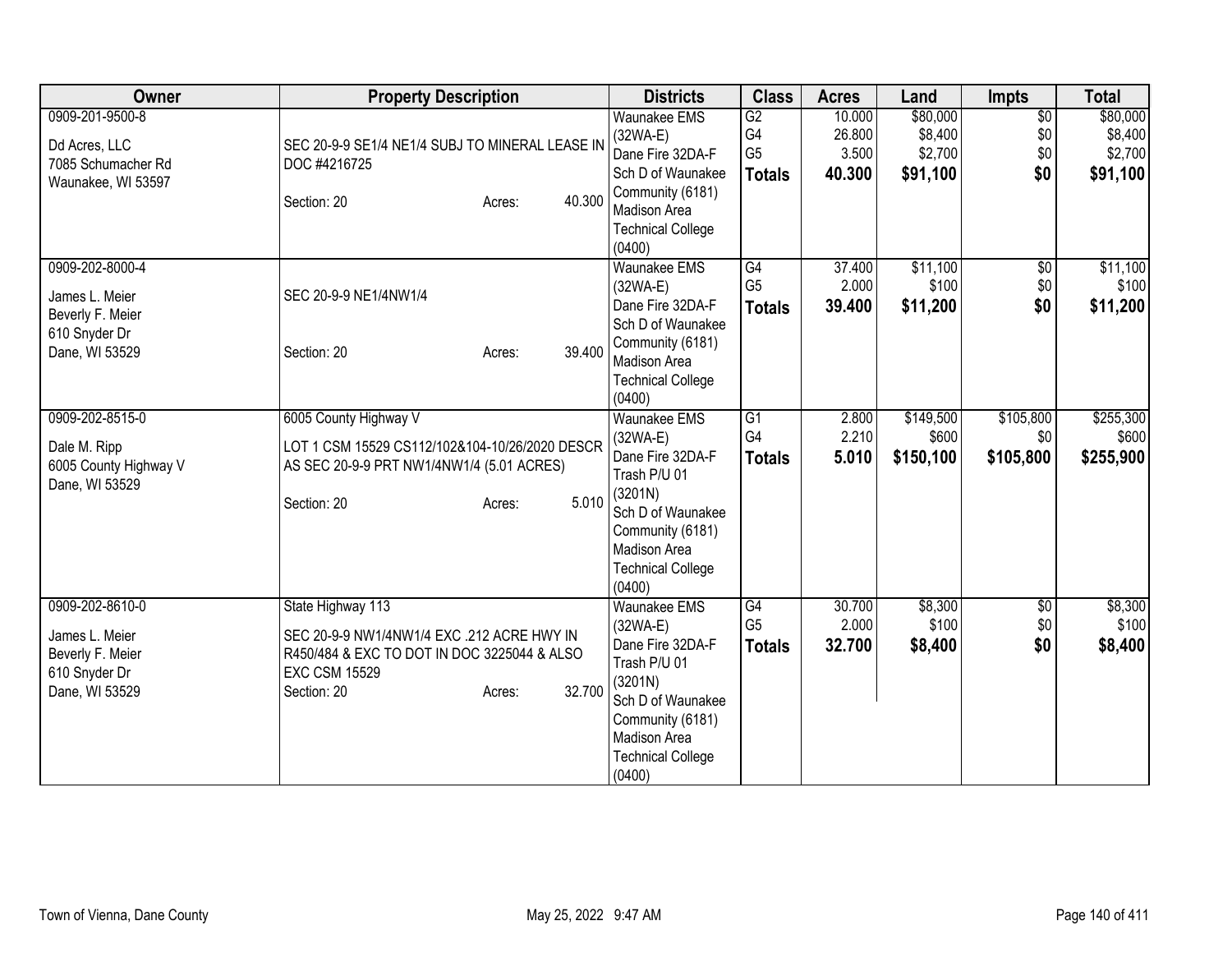| Owner                                                                                                   | <b>Property Description</b>                                                                                                                       | <b>Districts</b>                                                                                                                                                                                 | <b>Class</b>                                 | <b>Acres</b>                       | Land                                      | <b>Impts</b>                                   | <b>Total</b>                              |
|---------------------------------------------------------------------------------------------------------|---------------------------------------------------------------------------------------------------------------------------------------------------|--------------------------------------------------------------------------------------------------------------------------------------------------------------------------------------------------|----------------------------------------------|------------------------------------|-------------------------------------------|------------------------------------------------|-------------------------------------------|
| 0909-202-9000-2<br>William F. Mcchesney<br>7108 University Ave<br>Middleton, WI 53562                   | SEC 20-9-9 SW1/4 NW1/4 EXC HWY IN R450/482<br>40.000<br>Section: 20<br>Acres:                                                                     | <b>Waunakee EMS</b><br>$(32WA-E)$<br>Dane Fire 32DA-F<br>Sch D of Waunakee<br>Community (6181)<br>Madison Area<br><b>Technical College</b>                                                       | G4<br>G <sub>5</sub><br><b>Totals</b>        | 39.000<br>1.000<br>40.000          | \$12,200<br>\$100<br>\$12,300             | $\overline{50}$<br>\$0<br>\$0                  | \$12,200<br>\$100<br>\$12,300             |
| 0909-202-9500-7<br>William F. Mcchesney<br>7108 University Ave<br>Middleton, WI 53562                   | 7053 Madigan Rd<br>SEC 20-9-9 SE1/4 NW1/4<br>39.500<br>Section: 20<br>Acres:                                                                      | (0400)<br><b>Waunakee EMS</b><br>$(32WA-E)$<br>Dane Fire 32DA-F<br>Trash P/U 01<br>(3201N)<br>Sch D of Waunakee<br>Community (6181)<br><b>Madison Area</b><br><b>Technical College</b><br>(0400) | G4<br>G <sub>5</sub><br>G7<br><b>Totals</b>  | 37.500<br>1.000<br>1.000<br>39.500 | \$11,000<br>\$100<br>\$32,000<br>\$43,100 | $\overline{50}$<br>\$0<br>\$26,000<br>\$26,000 | \$11,000<br>\$100<br>\$58,000<br>\$69,100 |
| 0909-203-8001-2<br>Davis Rev Living Tr, Thomas L & Carrie<br>А<br>6979 Madigan Rd<br>Waunakee, WI 53597 | SEC 20-9-9 NE1/4SW1/4 EXC CSM 9177<br>38.170<br>Section: 20<br>Acres:                                                                             | <b>Waunakee EMS</b><br>$(32WA-E)$<br>Dane Fire 32DA-F<br>Sch D of Waunakee<br>Community (6181)<br>Madison Area<br><b>Technical College</b><br>(0400)                                             | G4<br>G <sub>5</sub><br>G5M<br><b>Totals</b> | 30.570<br>0.800<br>6.800<br>38.170 | \$9,100<br>\$100<br>\$15,000<br>\$24,200  | \$0<br>\$0<br>\$0<br>\$0                       | \$9,100<br>\$100<br>\$15,000<br>\$24,200  |
| 0909-203-8350-0<br>Davis Rev Living Tr, Thomas L & Carrie<br>А<br>6979 Madigan Rd<br>Waunakee, WI 53597 | 6979 Madigan Rd<br>LOT 1 CSM 9177 CS52/1&3-1/14/99 DESCR AS SEC<br>20-9-9 PRT NE1/4SW1/4 (2.234 ACRES INCL R/W)<br>2.234<br>Section: 20<br>Acres: | <b>Waunakee EMS</b><br>$(32WA-E)$<br>Dane Fire 32DA-F<br>Trash P/U 01<br>(3201N)<br>Sch D of Waunakee<br>Community (6181)<br>Madison Area<br><b>Technical College</b><br>(0400)                  | $\overline{G1}$<br><b>Totals</b>             | 2.234<br>2.234                     | \$143,800<br>\$143,800                    | \$236,400<br>\$236,400                         | \$380,200<br>\$380,200                    |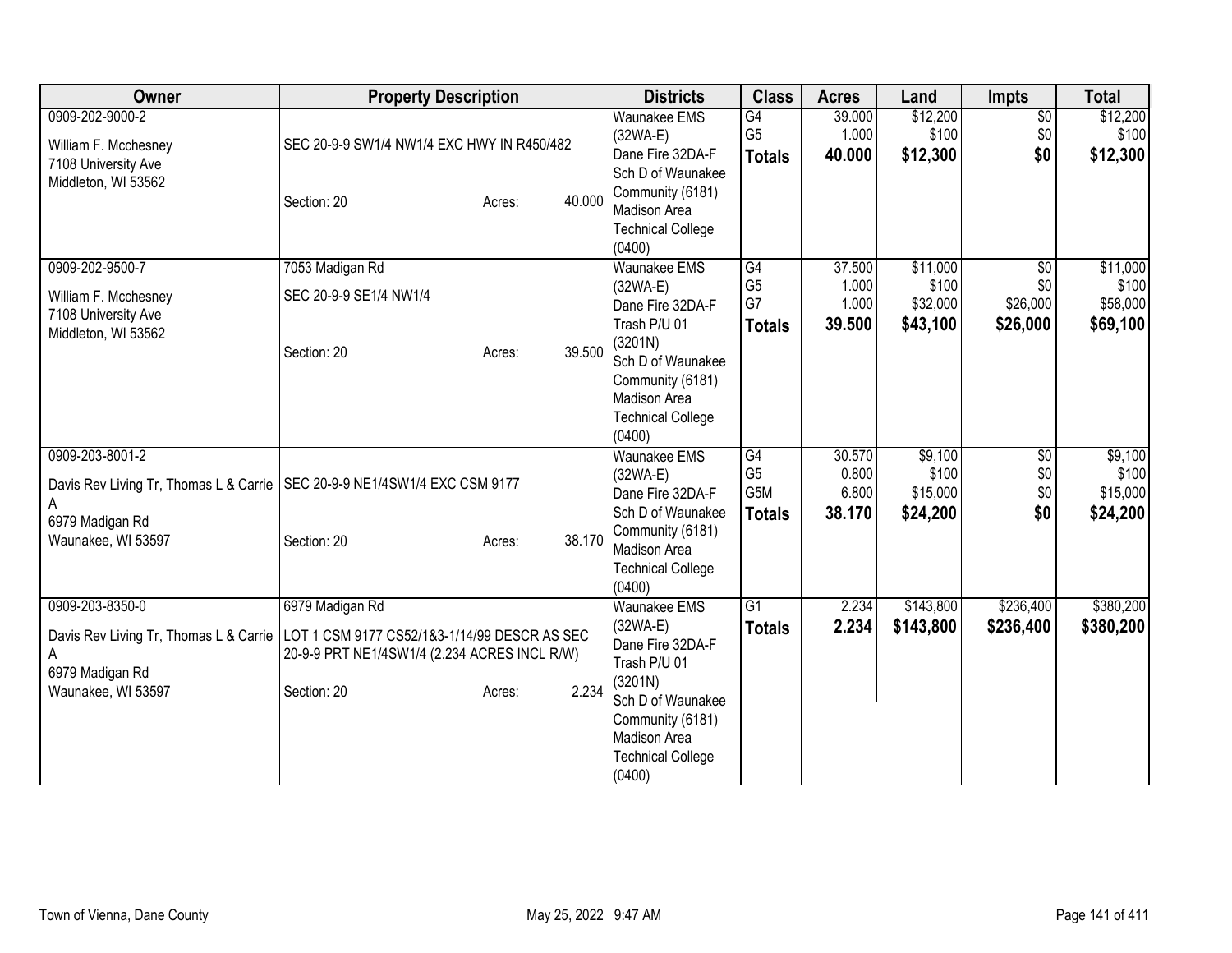| Owner                                  | <b>Property Description</b>                                     | <b>Districts</b>                         | <b>Class</b>         | <b>Acres</b>     | Land                 | <b>Impts</b>    | <b>Total</b>         |
|----------------------------------------|-----------------------------------------------------------------|------------------------------------------|----------------------|------------------|----------------------|-----------------|----------------------|
| 0909-203-8500-8                        | State Highway 113                                               | <b>Waunakee EMS</b>                      | $\overline{G4}$      | 40.000           | \$11,600             | $\overline{50}$ | \$11,600             |
| Davis Rev Living Tr, Thomas L & Carrie | SEC 20-9-9 NW1/4 SW1/4 EXC HWY IN R450/482                      | (32WA-E)                                 | <b>Totals</b>        | 40.000           | \$11,600             | \$0             | \$11,600             |
|                                        |                                                                 | Dane Fire 32DA-F<br>Sch D of Waunakee    |                      |                  |                      |                 |                      |
| 6979 Madigan Rd                        |                                                                 | Community (6181)                         |                      |                  |                      |                 |                      |
| Waunakee, WI 53597                     | 40.000<br>Section: 20<br>Acres:                                 | <b>Madison Area</b>                      |                      |                  |                      |                 |                      |
|                                        |                                                                 | <b>Technical College</b>                 |                      |                  |                      |                 |                      |
|                                        |                                                                 | (0400)                                   |                      |                  |                      |                 |                      |
| 0909-203-9721-0                        | 6939 Madigan Rd                                                 | <b>Waunakee EMS</b>                      | $\overline{G1}$      | 2.000            | \$141,500            | \$410,400       | \$551,900            |
| Ripp Living Tr                         | LOT 1 CSM 10221 CS60/38&40-10/31/2001 F/K/A LOT                 | $(32WA-E)$                               | G4<br>G <sub>5</sub> | 63.800<br>17.560 | \$18,000<br>\$13,200 | \$0<br>\$0      | \$18,000<br>\$13,200 |
| 6939 Madigan Rd                        | 1 CSM 9975 CS58/123&125-3/7/2001 F/K/A LOT 1 CSM                | Dane Fire 32DA-F<br>Trash P/U 01         | <b>Totals</b>        | 83.360           | \$172,700            | \$410,400       | \$583,100            |
| Waunakee, WI 53597                     | 5622 CS26/108-8/22/88 DESCR AS SEC 20-9-9 PRT                   | (3201N)                                  |                      |                  |                      |                 |                      |
|                                        | 83.360<br>Section: 20<br>Acres:                                 | Sch D of Waunakee                        |                      |                  |                      |                 |                      |
|                                        |                                                                 | Community (6181)                         |                      |                  |                      |                 |                      |
|                                        |                                                                 | <b>Madison Area</b>                      |                      |                  |                      |                 |                      |
|                                        |                                                                 | <b>Technical College</b><br>(0400)       |                      |                  |                      |                 |                      |
| 0909-204-8000-2                        |                                                                 | <b>Waunakee EMS</b>                      | G4                   | 33.300           | \$9,500              | \$0             | \$9,500              |
|                                        |                                                                 | $(32WA-E)$                               | G <sub>5</sub> M     | 7.000            | \$15,400             | \$0             | \$15,400             |
| Dd Acres, LLC<br>7085 Schumacher Rd    | SEC 20-9-9 NE1/4 SE1/4 SUBJ TO MINERAL LEASE IN<br>DOC #4216725 | Dane Fire 32DA-F                         | <b>Totals</b>        | 40.300           | \$24,900             | \$0             | \$24,900             |
| Waunakee, WI 53597                     |                                                                 | Sch D of Waunakee                        |                      |                  |                      |                 |                      |
|                                        | 40.300<br>Section: 20<br>Acres:                                 | Community (6181)                         |                      |                  |                      |                 |                      |
|                                        |                                                                 | Madison Area<br><b>Technical College</b> |                      |                  |                      |                 |                      |
|                                        |                                                                 | (0400)                                   |                      |                  |                      |                 |                      |
| 0909-204-8500-7                        |                                                                 | <b>Waunakee EMS</b>                      | $\overline{G2}$      | 11.500           | \$87,500             | $\overline{50}$ | \$87,500             |
| Ripp Living Tr                         | SEC 20-9-9 NW1/4SE1/4 SUBJ TO MINERAL RIGHTS                    | (32WA-E)                                 | G4                   | 26.100           | \$7,400              | \$0             | \$7,400              |
| 6939 Madigan Rd                        | LEASE IN DOC 4917944                                            | Dane Fire 32DA-F                         | G <sub>5</sub> M     | 2.700            | \$6,000              | \$0             | \$6,000              |
| Waunakee, WI 53597                     |                                                                 | Sch D of Waunakee                        | <b>Totals</b>        | 40.300           | \$100,900            | \$0             | \$100,900            |
|                                        | 40.300<br>Section: 20<br>Acres:                                 | Community (6181)<br>Madison Area         |                      |                  |                      |                 |                      |
|                                        |                                                                 | <b>Technical College</b>                 |                      |                  |                      |                 |                      |
|                                        |                                                                 | (0400)                                   |                      |                  |                      |                 |                      |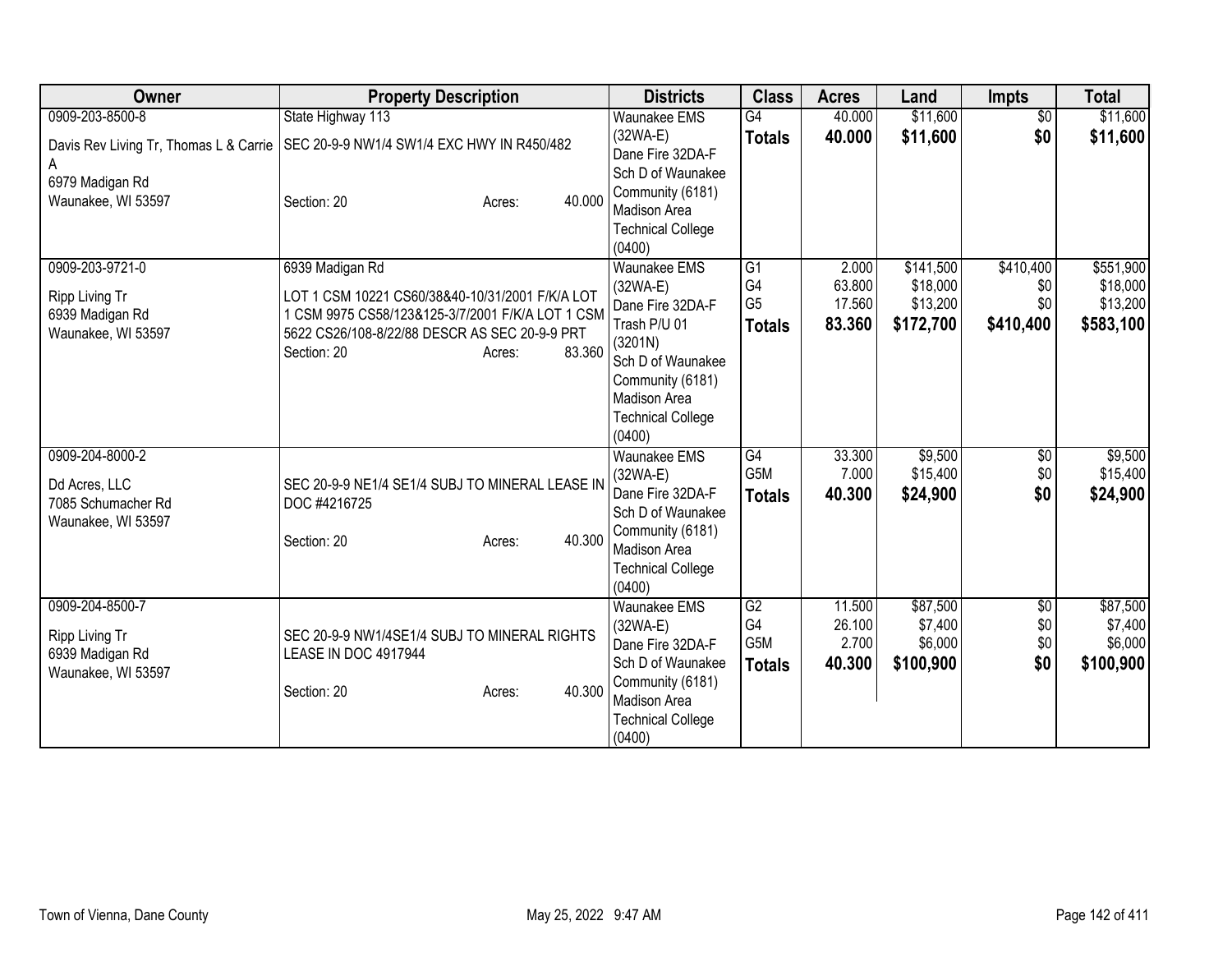| 0909-204-9001-9<br>6970 Madigan Rd<br>$\overline{G4}$<br>\$6,700<br>$\overline{50}$<br><b>Waunakee EMS</b><br>24.550<br>G <sub>5</sub><br>\$2,200<br>8.000<br>\$0<br>$(32WA-E)$<br>SEC 20-9-9 SW1/4 SE1/4 SUBJ TO MINERAL RIGHTS<br>Ripp Living Tr<br>G7<br>3.000<br>\$96,000<br>\$213,200<br>Dane Fire 32DA-F<br>6939 Madigan Rd<br>LEASE IN DOC 4917944 EXC CSM 3164 EXC CSM<br>Trash P/U 01<br>35.550<br>\$104,900<br>\$213,200<br><b>Totals</b><br>Waunakee, WI 53597<br>5622<br>(3201N)<br>35.550<br>Section: 20<br>Acres:<br>Sch D of Waunakee<br>Community (6181)<br>Madison Area<br><b>Technical College</b><br>(0400)<br>\$83,900<br>\$229,700<br>0909-204-9290-0<br>5920 Hauser Rd<br><b>Waunakee EMS</b><br>$\overline{G1}$<br>0.750<br>\$83,900<br>\$229,700<br>0.750<br>$(32WA-E)$<br><b>Totals</b><br>LOT 1 CSM 3164 CS12/220-5/7/79 & ADJ LANDS<br>Ripp Living Tr, Mary E | Owner | <b>Property Description</b> | <b>Districts</b> | <b>Class</b> | <b>Acres</b> | Land | <b>Impts</b> | <b>Total</b>        |
|------------------------------------------------------------------------------------------------------------------------------------------------------------------------------------------------------------------------------------------------------------------------------------------------------------------------------------------------------------------------------------------------------------------------------------------------------------------------------------------------------------------------------------------------------------------------------------------------------------------------------------------------------------------------------------------------------------------------------------------------------------------------------------------------------------------------------------------------------------------------------------------|-------|-----------------------------|------------------|--------------|--------------|------|--------------|---------------------|
|                                                                                                                                                                                                                                                                                                                                                                                                                                                                                                                                                                                                                                                                                                                                                                                                                                                                                          |       |                             |                  |              |              |      |              | \$6,700<br>\$2,200  |
|                                                                                                                                                                                                                                                                                                                                                                                                                                                                                                                                                                                                                                                                                                                                                                                                                                                                                          |       |                             |                  |              |              |      |              | \$309,200           |
|                                                                                                                                                                                                                                                                                                                                                                                                                                                                                                                                                                                                                                                                                                                                                                                                                                                                                          |       |                             |                  |              |              |      |              | \$318,100           |
|                                                                                                                                                                                                                                                                                                                                                                                                                                                                                                                                                                                                                                                                                                                                                                                                                                                                                          |       |                             |                  |              |              |      |              |                     |
|                                                                                                                                                                                                                                                                                                                                                                                                                                                                                                                                                                                                                                                                                                                                                                                                                                                                                          |       |                             |                  |              |              |      |              |                     |
|                                                                                                                                                                                                                                                                                                                                                                                                                                                                                                                                                                                                                                                                                                                                                                                                                                                                                          |       |                             |                  |              |              |      |              |                     |
|                                                                                                                                                                                                                                                                                                                                                                                                                                                                                                                                                                                                                                                                                                                                                                                                                                                                                          |       |                             |                  |              |              |      |              |                     |
|                                                                                                                                                                                                                                                                                                                                                                                                                                                                                                                                                                                                                                                                                                                                                                                                                                                                                          |       |                             |                  |              |              |      |              |                     |
|                                                                                                                                                                                                                                                                                                                                                                                                                                                                                                                                                                                                                                                                                                                                                                                                                                                                                          |       |                             |                  |              |              |      |              | \$313,600           |
|                                                                                                                                                                                                                                                                                                                                                                                                                                                                                                                                                                                                                                                                                                                                                                                                                                                                                          |       |                             |                  |              |              |      |              | \$313,600           |
|                                                                                                                                                                                                                                                                                                                                                                                                                                                                                                                                                                                                                                                                                                                                                                                                                                                                                          |       |                             | Dane Fire 32DA-F |              |              |      |              |                     |
| 5920 Hauser Rd<br>DESCR AS SEC 20-9-9 PRT SW1/4SE1/4 COM SEC<br>Trash P/U 01                                                                                                                                                                                                                                                                                                                                                                                                                                                                                                                                                                                                                                                                                                                                                                                                             |       |                             |                  |              |              |      |              |                     |
| S1/4 COR TH E 371.19 FT TO POB TH CONT E 180.75<br>Wauakee, WI 53597<br>(3201N)                                                                                                                                                                                                                                                                                                                                                                                                                                                                                                                                                                                                                                                                                                                                                                                                          |       |                             |                  |              |              |      |              |                     |
| 0.750<br>Section: 20<br>Acres:<br>Sch D of Waunakee                                                                                                                                                                                                                                                                                                                                                                                                                                                                                                                                                                                                                                                                                                                                                                                                                                      |       |                             |                  |              |              |      |              |                     |
| Community (6181)                                                                                                                                                                                                                                                                                                                                                                                                                                                                                                                                                                                                                                                                                                                                                                                                                                                                         |       |                             |                  |              |              |      |              |                     |
| Madison Area                                                                                                                                                                                                                                                                                                                                                                                                                                                                                                                                                                                                                                                                                                                                                                                                                                                                             |       |                             |                  |              |              |      |              |                     |
| <b>Technical College</b>                                                                                                                                                                                                                                                                                                                                                                                                                                                                                                                                                                                                                                                                                                                                                                                                                                                                 |       |                             |                  |              |              |      |              |                     |
| (0400)<br>0909-204-9500-5<br><b>Waunakee EMS</b><br>G2<br>8.000<br>\$64,000                                                                                                                                                                                                                                                                                                                                                                                                                                                                                                                                                                                                                                                                                                                                                                                                              |       |                             |                  |              |              |      |              |                     |
| $\overline{50}$<br>G4<br>32.300<br>\$9,500<br>\$0<br>$(32WA-E)$                                                                                                                                                                                                                                                                                                                                                                                                                                                                                                                                                                                                                                                                                                                                                                                                                          |       |                             |                  |              |              |      |              | \$64,000<br>\$9,500 |
| SEC 20-9-9 SE1/4 SE1/4 SUBJ TO MINERAL LEASE IN<br>Dd Acres, LLC<br>Dane Fire 32DA-F<br>40.300<br>\$73,500<br>\$0<br><b>Totals</b>                                                                                                                                                                                                                                                                                                                                                                                                                                                                                                                                                                                                                                                                                                                                                       |       |                             |                  |              |              |      |              | \$73,500            |
| 7085 Schumacher Rd<br>DOC #4216725<br>Sch D of Waunakee                                                                                                                                                                                                                                                                                                                                                                                                                                                                                                                                                                                                                                                                                                                                                                                                                                  |       |                             |                  |              |              |      |              |                     |
| Waunakee, WI 53597<br>Community (6181)                                                                                                                                                                                                                                                                                                                                                                                                                                                                                                                                                                                                                                                                                                                                                                                                                                                   |       |                             |                  |              |              |      |              |                     |
| 40.300<br>Section: 20<br>Acres:<br>Madison Area                                                                                                                                                                                                                                                                                                                                                                                                                                                                                                                                                                                                                                                                                                                                                                                                                                          |       |                             |                  |              |              |      |              |                     |
| <b>Technical College</b>                                                                                                                                                                                                                                                                                                                                                                                                                                                                                                                                                                                                                                                                                                                                                                                                                                                                 |       |                             |                  |              |              |      |              |                     |
| (0400)                                                                                                                                                                                                                                                                                                                                                                                                                                                                                                                                                                                                                                                                                                                                                                                                                                                                                   |       |                             |                  |              |              |      |              |                     |
| \$4,500<br>0909-211-8000-3<br>$\overline{G4}$<br>19.100<br><b>Waunakee EMS</b><br>$\overline{50}$                                                                                                                                                                                                                                                                                                                                                                                                                                                                                                                                                                                                                                                                                                                                                                                        |       |                             |                  |              |              |      |              | \$4,500             |
| \$6,300<br>G <sub>5</sub><br>19.500<br>\$0<br>$(32WA-E)$<br>SEC 21-9-9 NE1/4NE1/4<br>Hahn Living Tr                                                                                                                                                                                                                                                                                                                                                                                                                                                                                                                                                                                                                                                                                                                                                                                      |       |                             |                  |              |              |      |              | \$6,300             |
| Dane Fire 32DA-F<br>38.600<br>\$10,800<br>\$0<br><b>Totals</b><br>5758 Hahn Rd                                                                                                                                                                                                                                                                                                                                                                                                                                                                                                                                                                                                                                                                                                                                                                                                           |       |                             |                  |              |              |      |              | \$10,800            |
| Sch D of DeForest<br>Deforest, WI 53532                                                                                                                                                                                                                                                                                                                                                                                                                                                                                                                                                                                                                                                                                                                                                                                                                                                  |       |                             |                  |              |              |      |              |                     |
| Area (1316)<br>38.600<br>Section: 21<br>Acres:<br>Madison Area                                                                                                                                                                                                                                                                                                                                                                                                                                                                                                                                                                                                                                                                                                                                                                                                                           |       |                             |                  |              |              |      |              |                     |
| <b>Technical College</b>                                                                                                                                                                                                                                                                                                                                                                                                                                                                                                                                                                                                                                                                                                                                                                                                                                                                 |       |                             |                  |              |              |      |              |                     |
| (0400)                                                                                                                                                                                                                                                                                                                                                                                                                                                                                                                                                                                                                                                                                                                                                                                                                                                                                   |       |                             |                  |              |              |      |              |                     |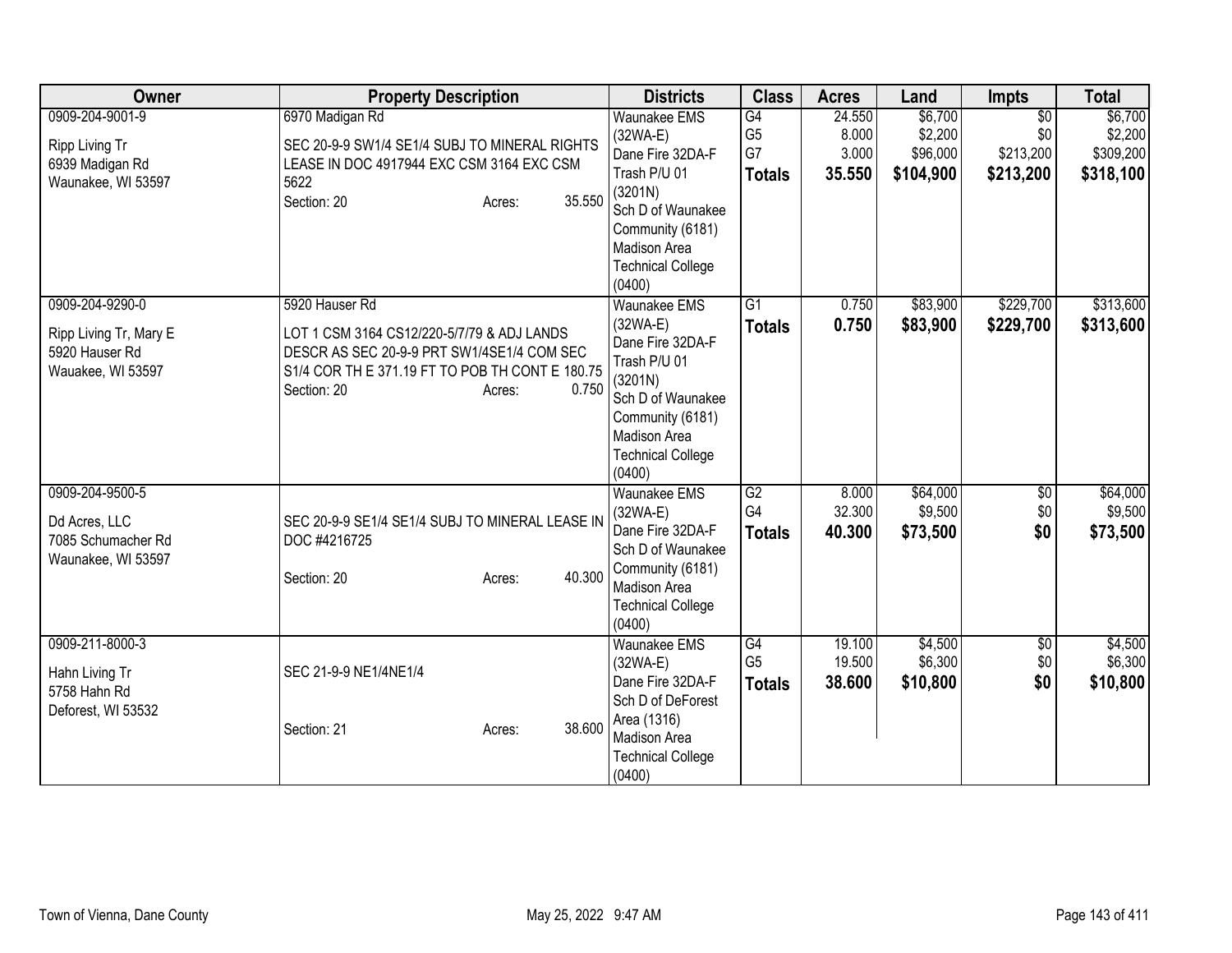| Owner                                                                                                                                           | <b>Property Description</b>                                                   |        |        | <b>Districts</b>                                                                                                                                                                | <b>Class</b>                                                    | <b>Acres</b>                                | Land                                                     | Impts                                     | <b>Total</b>                                             |
|-------------------------------------------------------------------------------------------------------------------------------------------------|-------------------------------------------------------------------------------|--------|--------|---------------------------------------------------------------------------------------------------------------------------------------------------------------------------------|-----------------------------------------------------------------|---------------------------------------------|----------------------------------------------------------|-------------------------------------------|----------------------------------------------------------|
| 0909-211-8500-8<br>Usa Fish & Wildlife Service Secretary of   SEC 21-9-9 NW1/4 NE1/4<br>Interior<br>5710 County Highway V<br>Deforest, WI 53532 | Section: 21                                                                   | Acres: | 38.900 | <b>Waunakee EMS</b><br>$(32WA-E)$<br>Dane Fire 32DA-F<br>Sch D of DeForest<br>Area (1316)<br><b>Madison Area</b><br><b>Technical College</b><br>(0400)                          | $\overline{X1}$<br><b>Totals</b>                                | 38.900<br>38.900                            | $\overline{50}$<br>\$0                                   | $\overline{50}$<br>\$0                    | $\overline{50}$<br>\$0                                   |
| 0909-211-9000-1<br>Dane County<br>5201 Fen Oak Dr #208<br>Madison, WI 53718                                                                     | SEC 21-9-9 SW1/4NE1/4<br>Section: 21                                          | Acres: | 40.300 | Waunakee EMS<br>$(32WA-E)$<br>Dane Fire 32DA-F<br>Sch D of Waunakee<br>Community (6181)<br>Madison Area<br><b>Technical College</b><br>(0400)                                   | $\overline{\text{X3}}$<br><b>Totals</b>                         | 40.300<br>40.300                            | $\sqrt{$0}$<br>\$0                                       | $\overline{50}$<br>\$0                    | $\frac{1}{6}$<br>\$0                                     |
| 0909-211-9500-6<br>David J. Lynch<br>Carol K. Lynch<br>7085 Patton Rd<br>Deforest, WI 53532                                                     | 7085 Patton Rd<br>SEC 21-9-9 SE1/4 NE1/4<br>Section: 21                       | Acres: | 40.100 | Waunakee EMS<br>$(32WA-E)$<br>Dane Fire 32DA-F<br>Trash P/U 01<br>(3201N)<br>Sch D of Waunakee<br>Community (6181)<br><b>Madison Area</b><br><b>Technical College</b><br>(0400) | $\overline{G1}$<br>G4<br>G <sub>5</sub><br>G5M<br><b>Totals</b> | 2.000<br>21.100<br>9.000<br>8.000<br>40.100 | \$141,500<br>\$6,600<br>\$6,100<br>\$17,600<br>\$171,800 | \$62,900<br>\$0<br>\$0<br>\$0<br>\$62,900 | \$204,400<br>\$6,600<br>\$6,100<br>\$17,600<br>\$234,700 |
| 0909-212-8001-0<br>Dane County<br>5201 Fen Oak Dr #208<br>Madison, WI 53718                                                                     | Schumacher Rd<br>SEC 21-9-9 PRT NE1/4NW1/4 LYG E OF C/L OF HWY<br>Section: 21 | Acres: | 31.800 | Waunakee EMS<br>$(32WA-E)$<br>Dane Fire 32DA-F<br>Sch D of Waunakee<br>Community (6181)<br><b>Madison Area</b><br><b>Technical College</b><br>(0400)                            | X3<br><b>Totals</b>                                             | 31.800<br>31.800                            | $\sqrt{$0}$<br>\$0                                       | $\overline{50}$<br>\$0                    | \$0<br>\$0                                               |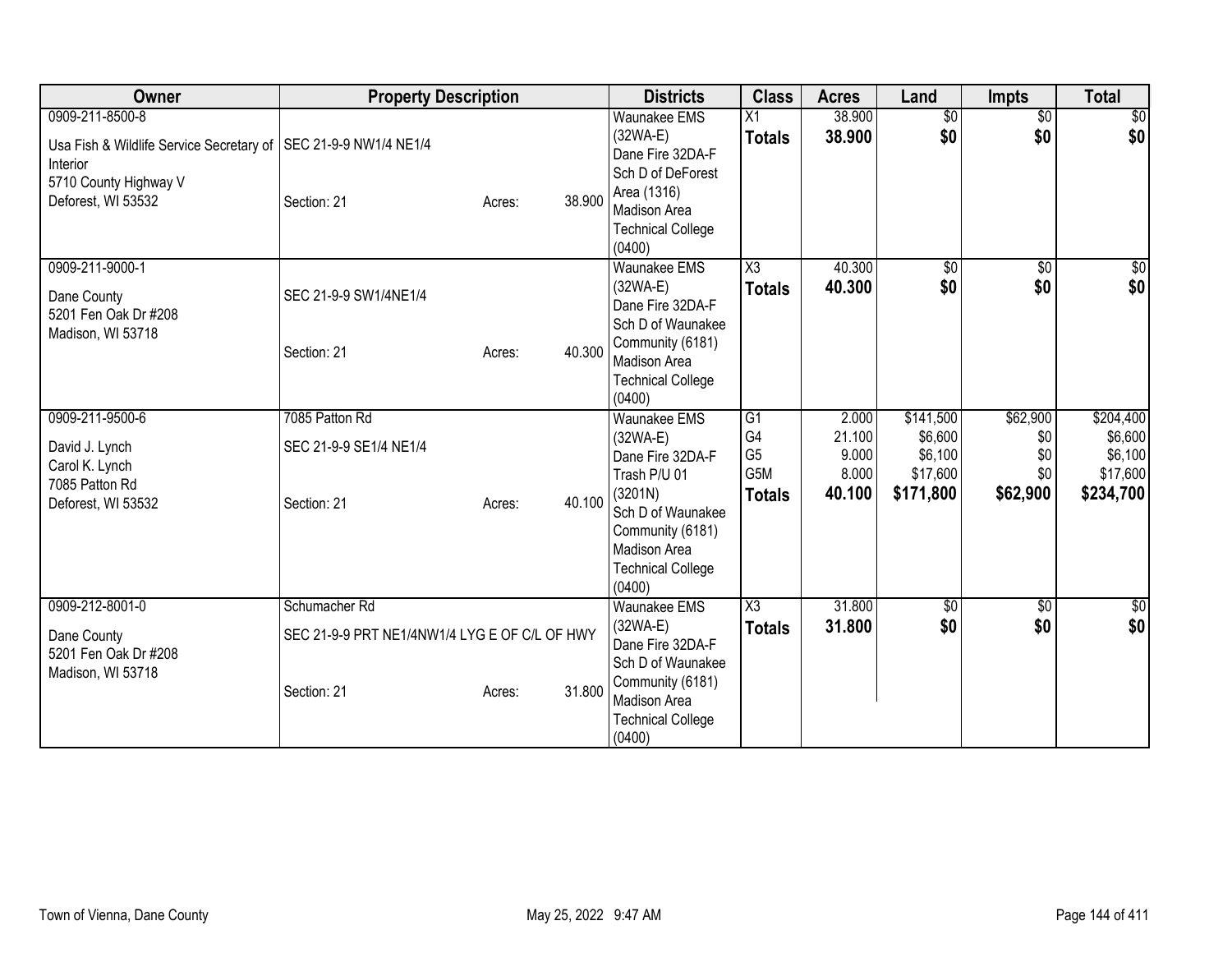| Owner                                                                                             | <b>Property Description</b>                                                               |                  | <b>Districts</b>                                                                                                                                            | <b>Class</b>                          | <b>Acres</b>               | Land                            | <b>Impts</b>                            | <b>Total</b>                     |
|---------------------------------------------------------------------------------------------------|-------------------------------------------------------------------------------------------|------------------|-------------------------------------------------------------------------------------------------------------------------------------------------------------|---------------------------------------|----------------------------|---------------------------------|-----------------------------------------|----------------------------------|
| 0909-212-8140-0<br>Koch Family Farm, LLC                                                          | 7119 Schumacher Rd<br>SEC 21-9-9 PRT NE1/4NW1/4 LYG W OF C/L OF HWY                       |                  | <b>Waunakee EMS</b><br>$(32WA-E)$<br>Dane Fire 32DA-F                                                                                                       | G4<br>G7<br><b>Totals</b>             | 6.700<br>1.000<br>7.700    | \$2,100<br>\$11,000<br>\$13,100 | $\overline{30}$<br>\$15,300<br>\$15,300 | \$2,100<br>\$26,300<br>\$28,400  |
| 7260 Madigan Rd<br>Deforest, WI 53532                                                             | Section: 21                                                                               | 7.700<br>Acres:  | Sch D of Waunakee<br>Community (6181)<br><b>Madison Area</b><br><b>Technical College</b><br>(0400)                                                          |                                       |                            |                                 |                                         |                                  |
| 0909-212-8500-7<br>Koch Family Farm, LLC<br>c/o Jim Koch<br>7260 Madigan Rd<br>Deforest, WI 53532 | SEC 21-9-9 NW1/4NW1/4<br>Section: 21                                                      | 39.200<br>Acres: | <b>Waunakee EMS</b><br>$(32WA-E)$<br>Dane Fire 32DA-F<br>Sch D of Waunakee<br>Community (6181)<br><b>Madison Area</b><br><b>Technical College</b><br>(0400) | G4<br>G <sub>5</sub><br><b>Totals</b> | 28.200<br>11.000<br>39.200 | \$8,700<br>\$2,600<br>\$11,300  | $\overline{60}$<br>\$0<br>\$0           | \$8,700<br>\$2,600<br>\$11,300   |
| 0909-212-9001-9                                                                                   | 7085 Schumacher Rd                                                                        |                  | <b>Waunakee EMS</b>                                                                                                                                         | G4                                    | 15.334                     | \$3,000                         | \$0                                     | \$3,000                          |
| Dd Acres, LLC<br>7085 Schumacher Rd<br>Waunakee, WI 53597                                         | SEC 21-9-9 SW1/4NW1/4 EXC CSM 6334 SUBJ TO<br>MINERAL LEASE IN DOC #4216725               |                  | $(32WA-E)$<br>Dane Fire 32DA-F<br>Trash P/U 01                                                                                                              | G <sub>5</sub><br>G5M<br>G7           | 2.000<br>9.000<br>13.000   | \$100<br>\$19,800<br>\$143,000  | \$0<br>\$0<br>\$996,300                 | \$100<br>\$19,800<br>\$1,139,300 |
|                                                                                                   | Section: 21                                                                               | 39.334<br>Acres: | (3201N)<br>Sch D of Waunakee<br>Community (6181)<br><b>Madison Area</b><br><b>Technical College</b><br>(0400)                                               | <b>Totals</b>                         | 39.334                     | \$165,900                       | \$996,300                               | \$1,162,200                      |
| 0909-212-9500-5<br>Dane County<br>5201 Fen Oak Dr #208<br>Madison, WI 53718                       | 7098 Schumacher Rd<br>SEC 21-9-9 PRT SE1/4 NW1/4 LYG E OF HWY C/L & N<br><b>CSM 12511</b> |                  | <b>Waunakee EMS</b><br>$(32WA-E)$<br>Dane Fire 32DA-F<br>Sch D of Waunakee                                                                                  | X3<br><b>Totals</b>                   | 12.000<br>12.000           | $\sqrt{$0}$<br>\$0              | $\overline{50}$<br>\$0                  | $\sqrt{30}$<br>\$0               |
|                                                                                                   | Section: 21                                                                               | 12.000<br>Acres: | Community (6181)<br>Madison Area<br><b>Technical College</b><br>(0400)                                                                                      |                                       |                            |                                 |                                         |                                  |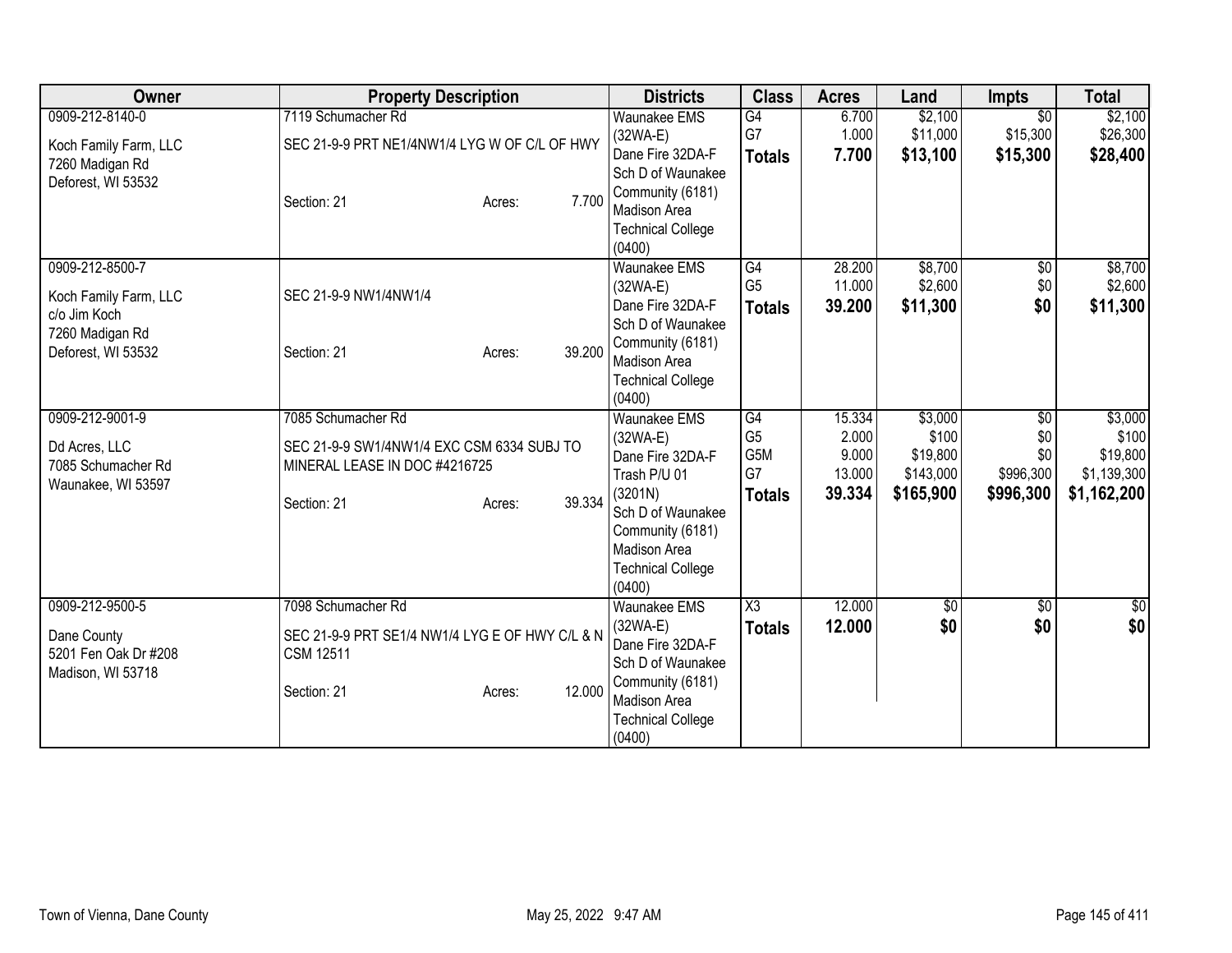| Owner                                                                                              | <b>Property Description</b>                                                                                                                                                         | <b>Districts</b>                                                                                                                                                                       | <b>Class</b>                                 | <b>Acres</b>                       | Land                                   | <b>Impts</b>                         | <b>Total</b>                           |
|----------------------------------------------------------------------------------------------------|-------------------------------------------------------------------------------------------------------------------------------------------------------------------------------------|----------------------------------------------------------------------------------------------------------------------------------------------------------------------------------------|----------------------------------------------|------------------------------------|----------------------------------------|--------------------------------------|----------------------------------------|
| 0909-212-9610-2<br>Dd Acres, LLC<br>7085 Schumacher Rd<br>Waunakee, WI 53597                       | SEC 21-9-9 PRT OF SE1/4 NW1/4 W OF HWY<br>1.000<br>Section: 21<br>Acres:                                                                                                            | <b>Waunakee EMS</b><br>(32WA-E)<br>Dane Fire 32DA-F<br>Sch D of Waunakee<br>Community (6181)<br><b>Madison Area</b><br><b>Technical College</b><br>(0400)                              | $\overline{G7}$<br><b>Totals</b>             | 1.000<br>1.000                     | \$5,500<br>\$5,500                     | $\overline{50}$<br>\$0               | \$5,500<br>\$5,500                     |
| 0909-212-9820-0<br>Maier Farms Real Estate, LLC<br>7055 Schumacher Rd<br>Waunakee, WI 53597        | 7038 Schumacher Rd<br>LOT 2 CSM 12511 CS78/155&158-8/6/2008 DESCR AS<br>SEC 21-9-9 PRT NE1/4SW1/4 & PRT SE1/4NW1/4<br>(25.454 ACRE)<br>25.450<br>Section: 21<br>Acres:              | <b>Waunakee EMS</b><br>$(32WA-E)$<br>Dane Fire 32DA-F<br>Sch D of Waunakee<br>Community (6181)<br>Madison Area<br><b>Technical College</b><br>(0400)                                   | G4<br>G5M<br><b>Totals</b>                   | 22.450<br>3.000<br>25.450          | \$6,400<br>\$6,600<br>\$13,000         | $\sqrt{6}$<br>\$0<br>\$0             | \$6,400<br>\$6,600<br>\$13,000         |
| 0909-213-8002-0<br>Maier Farms Real Estate, LLC<br>7055 Schumacher Rd<br>Waunakee, WI 53597        | SEC 21-9-9 NE1/4 SW1/4 EXC BEG AT SE COR N1/2<br>NE1/4 SW1/4, TH W 330 FT N 264 FT E 330 FT S 264<br>FT TO POB ALSO EXC S 662 FT OF E 660 FT EXC<br>19,000<br>Section: 21<br>Acres: | <b>Waunakee EMS</b><br>$(32WA-E)$<br>Dane Fire 32DA-F<br>Sch D of Waunakee<br>Community (6181)<br>Madison Area<br><b>Technical College</b><br>(0400)                                   | G4<br>G <sub>5</sub><br>G5M<br><b>Totals</b> | 15.700<br>1.000<br>2.300<br>19.000 | \$3,500<br>\$100<br>\$5,100<br>\$8,700 | $\overline{50}$<br>\$0<br>\$0<br>\$0 | \$3,500<br>\$100<br>\$5,100<br>\$8,700 |
| 0909-213-8020-0<br>Keith F. Maier<br>Laurence S. Maier<br>7055 Schumacher Rd<br>Waunakee, WI 53597 | 7038 Schumacher Rd<br>LOT 1 CSM 12511 CS78/155&158-8/6/2008 DESCR AS<br>SEC 21-9-9 PRT NE1/4SW1/4 & PRT SE1/4NW1/4<br>(6.816 ACRES)<br>6.816<br>Section: 21<br>Acres:               | <b>Waunakee EMS</b><br>$(32WA-E)$<br>Dane Fire 32DA-F<br>Trash P/U 01<br>(3201N)<br>Sch D of Waunakee<br>Community (6181)<br><b>Madison Area</b><br><b>Technical College</b><br>(0400) | G1<br><b>Totals</b>                          | 6.816<br>6.816                     | \$170,600<br>\$170,600                 | \$168,800<br>\$168,800               | \$339,400<br>\$339,400                 |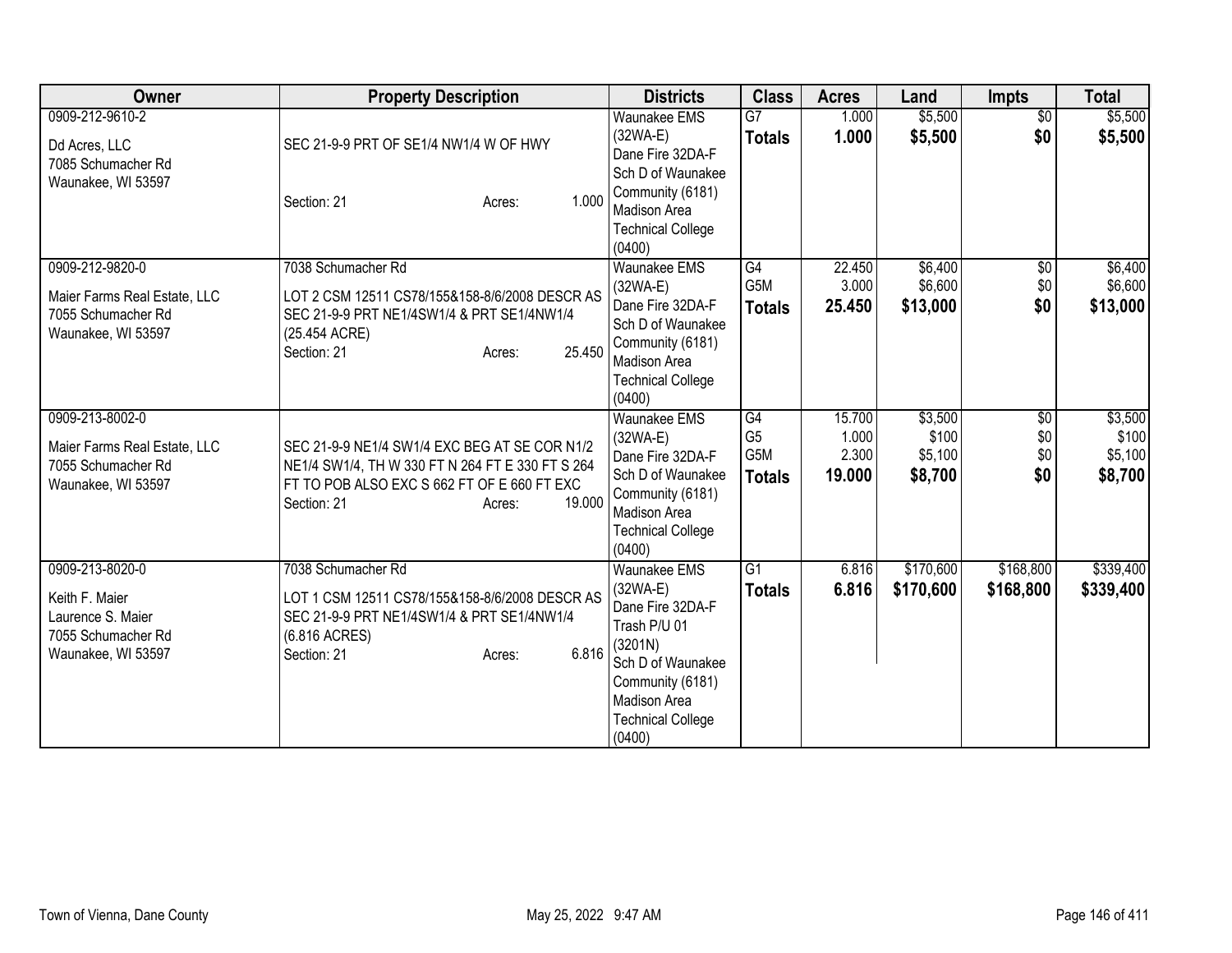| Owner                                                                                           | <b>Property Description</b>                                                                                                                                                                         | <b>Districts</b>                                                                                                                                                                | <b>Class</b>                     | <b>Acres</b>   | Land                   | <b>Impts</b>           | <b>Total</b>           |
|-------------------------------------------------------------------------------------------------|-----------------------------------------------------------------------------------------------------------------------------------------------------------------------------------------------------|---------------------------------------------------------------------------------------------------------------------------------------------------------------------------------|----------------------------------|----------------|------------------------|------------------------|------------------------|
| 0909-213-8060-9<br>Mark Weiderhaft<br>7034 Schumacher Rd<br>Waunakee, WI 53597                  | 7034 Schumacher Rd<br>LOT 1 CSM 6928 CS34/286&287-11/10/92 DESCR AS<br>SEC 21-9-9 PRT NE1/4SW1/4 & PRT SE1/4NW1/4 (6.90<br>ACRES)<br>6.900<br>Section: 21<br>Acres:                                 | <b>Waunakee EMS</b><br>$(32WA-E)$<br>Dane Fire 32DA-F<br>Trash P/U 01<br>(3201N)<br>Sch D of Waunakee<br>Community (6181)<br>Madison Area<br><b>Technical College</b><br>(0400) | $\overline{G1}$<br><b>Totals</b> | 6.900<br>6.900 | \$171,000<br>\$171,000 | \$481,400<br>\$481,400 | \$652,400<br>\$652,400 |
| 0909-213-8320-4<br>Clifton W. Mckee<br>Deborah C. Mckee<br>5700 Lovick Rd<br>Waunakee, WI 53597 | 5700 Lovick Rd<br>SEC 21-9-9 W 330 FT OF E 660 FT OF S 662 FT OF<br><b>NE1/4 SW1/4</b><br>0.000<br>Section: 21<br>Acres:                                                                            | <b>Waunakee EMS</b><br>$(32WA-E)$<br>Dane Fire 32DA-F<br>Trash P/U 01<br>(3201N)<br>Sch D of Waunakee<br>Community (6181)<br>Madison Area<br><b>Technical College</b><br>(0400) | $\overline{G1}$<br><b>Totals</b> | 5.000<br>5.000 | \$161,500<br>\$161,500 | \$237,500<br>\$237,500 | \$399,000<br>\$399,000 |
| 0909-213-8350-8<br>Michael J Lorenz<br>5686 Lovick Rd<br>Waunakee, WI 53597                     | 5668 Lovick Rd<br>SEC 21-9-9 PRT NE1/4SW1/4 DESCR AS COM AT S1/4<br>COR OF SEC 21 TH N 1324.0 FT ALG N-S 1/4 LN TO<br>POB TH CONT N 662.0 FT ALG SD N-S 1/4 LN TH<br>5.000<br>Section: 21<br>Acres: | <b>Waunakee EMS</b><br>$(32WA-E)$<br>Dane Fire 32DA-F<br>Trash P/U 01<br>(3201N)<br>Sch D of Waunakee<br>Community (6181)<br>Madison Area<br><b>Technical College</b><br>(0400) | $\overline{G1}$<br><b>Totals</b> | 5.010<br>5.010 | \$161,600<br>\$161,600 | \$513,400<br>\$513,400 | \$675,000<br>\$675,000 |
| 0909-213-8440-9<br>Nicole M. Heuer<br>5676 Lovick Rd<br>Waunakee, WI 53597                      | 5676 Lovick Rd<br>SEC 21-9-9 PRT N1/2 NE1/4 SW1/4 COM SE COR N1/2<br>TH W 330 FT N 264 FT E 330 FT S 264 FT TO POB<br>TOG W/ESMT AGRMT IN DOC #4234042<br>0.000<br>Section: 21<br>Acres:            | <b>Waunakee EMS</b><br>$(32WA-E)$<br>Dane Fire 32DA-F<br>Trash P/U 01<br>(3201N)<br>Sch D of Waunakee<br>Community (6181)<br>Madison Area<br><b>Technical College</b><br>(0400) | $\overline{G1}$<br><b>Totals</b> | 2.000<br>2.000 | \$141,500<br>\$141,500 | \$102,900<br>\$102,900 | \$244,400<br>\$244,400 |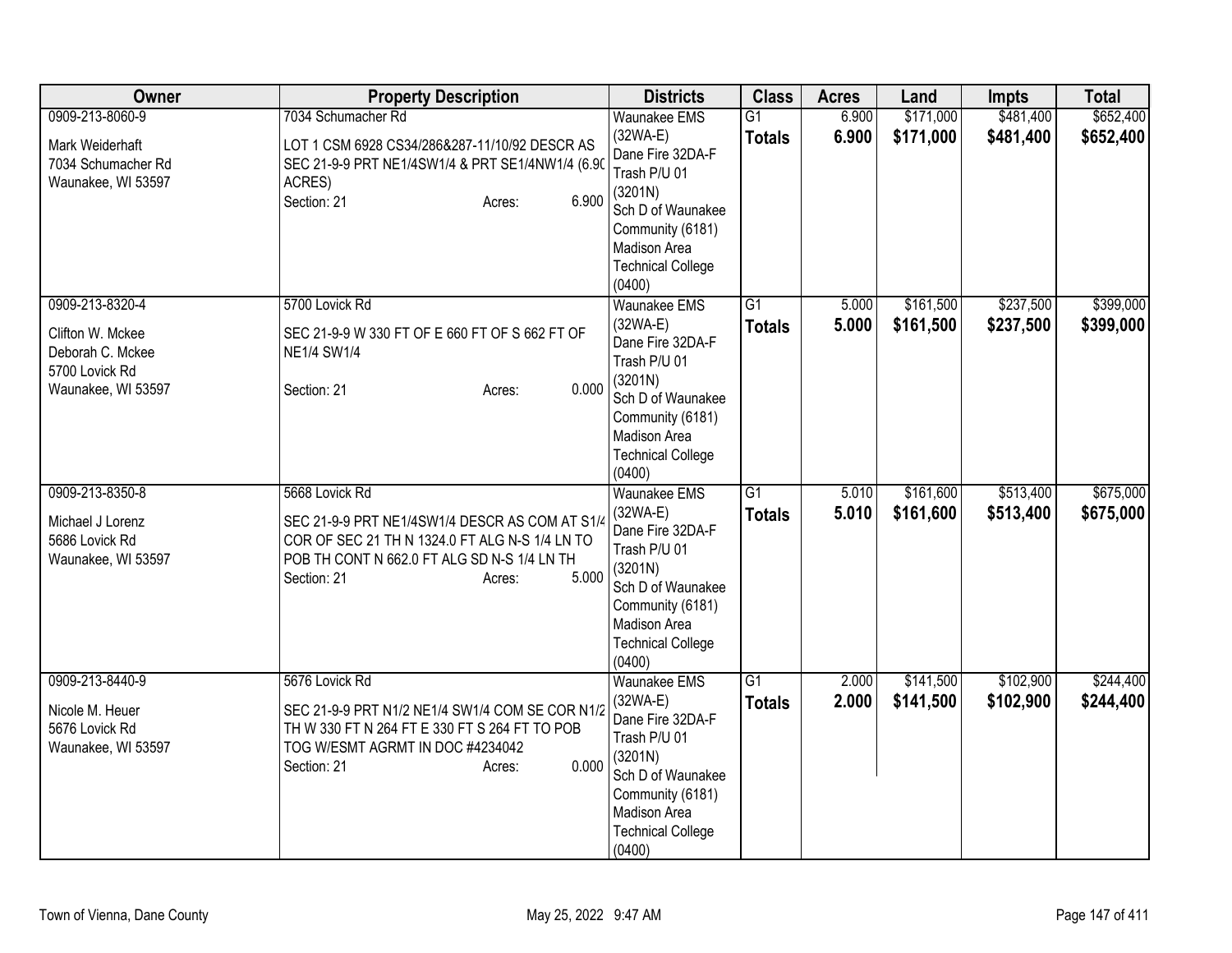| Owner                                                                                          | <b>Property Description</b>                                                                                                                                                     | <b>Districts</b>                                                                                                                                                         | <b>Class</b>                          | <b>Acres</b>              | Land                            | <b>Impts</b>              | <b>Total</b>                    |
|------------------------------------------------------------------------------------------------|---------------------------------------------------------------------------------------------------------------------------------------------------------------------------------|--------------------------------------------------------------------------------------------------------------------------------------------------------------------------|---------------------------------------|---------------------------|---------------------------------|---------------------------|---------------------------------|
| 0909-213-8501-5                                                                                | 7055 Schumacher Rd                                                                                                                                                              | <b>Waunakee EMS</b>                                                                                                                                                      | $\overline{G1}$                       | 1.130                     | \$106,800                       | \$328,400                 | \$435,200                       |
| Laurence S. Maier<br>7055 Schumacher Rd<br>Waunakee, WI 53597                                  | LOT 1 CSM 6334 CS30/325&326-3/4/91 DESCR AS<br>SEC 21-9-9 PRT SW1/4NW1/4 & PRT NW1/4SW1/4<br>CONT 1.13 ACRES INCL RD R/W<br>1.130<br>Section: 21<br>Acres:                      | $(32WA-E)$<br>Dane Fire 32DA-F<br>Trash P/U 01<br>(3201N)<br>Sch D of Waunakee<br>Community (6181)<br>Madison Area<br><b>Technical College</b><br>(0400)                 | <b>Totals</b>                         | 1.130                     | \$106,800                       | \$328,400                 | \$435,200                       |
| 0909-213-8540-8<br>Dd Acres, LLC<br>7085 Schumacher Rd<br>Waunakee, WI 53597                   | SEC 21-9-9 W1/2 NW1/4 SW1/4 ALSO COM NE COR<br>1/4 1/4 TH W 660 FT S 429 FT NELY TO E LN TO PT<br>165 FT S OF POB TH N 165 FT TO POB EXC CSM<br>Section: 21<br>20.150<br>Acres: | Waunakee EMS<br>$(32WA-E)$<br>Dane Fire 32DA-F<br>Sch D of Waunakee<br>Community (6181)<br>Madison Area<br><b>Technical College</b><br>(0400)                            | G4<br>G5M<br><b>Totals</b>            | 14.000<br>6.150<br>20.150 | \$4,100<br>\$13,600<br>\$17,700 | $\sqrt{$0}$<br>\$0<br>\$0 | \$4,100<br>\$13,600<br>\$17,700 |
| 0909-213-8820-9<br>Maier Farms Real Estate, LLC<br>7055 Schumacher Rd<br>Waunakee, WI 53597    | SEC 21-9-9 E1/2 NW1/4 SW1/4 EXC COM NE COR TH<br>W 660 FT S 429 FT NELY TO E LN TO PT 165 FT S OF<br>POB N 165 FT TO POB<br>15.500<br>Section: 21<br>Acres:                     | <b>Waunakee EMS</b><br>$(32WA-E)$<br>Dane Fire 32DA-F<br>Sch D of Waunakee<br>Community (6181)<br>Madison Area<br><b>Technical College</b><br>(0400)                     | G4<br>G <sub>5</sub><br><b>Totals</b> | 14.800<br>0.700<br>15.500 | \$4,100<br>\$100<br>\$4,200     | \$0<br>\$0<br>\$0         | \$4,100<br>\$100<br>\$4,200     |
| 0909-213-9001-8<br>Keith F. Maier<br>Lynn M. Maier<br>6985 Schumacher Rd<br>Waunakee, WI 53597 | 6985 Schumacher Rd<br>LOT 1 CSM 7597 CS39/249&250-9/19/94 DESCR AS<br>SEC 21-9-9 PRT SW1/4SW1/4 (1.184 ACRES INCL<br>$R/W$ )<br>1.184<br>Section: 21<br>Acres:                  | Waunakee EMS<br>$(32WA-E)$<br>Dane Fire 32DA-F<br>Trash P/U 01<br>(3201N)<br>Sch D of Waunakee<br>Community (6181)<br>Madison Area<br><b>Technical College</b><br>(0400) | $\overline{G1}$<br><b>Totals</b>      | 1.184<br>1.184            | \$109,600<br>\$109,600          | \$238,700<br>\$238,700    | \$348,300<br>\$348,300          |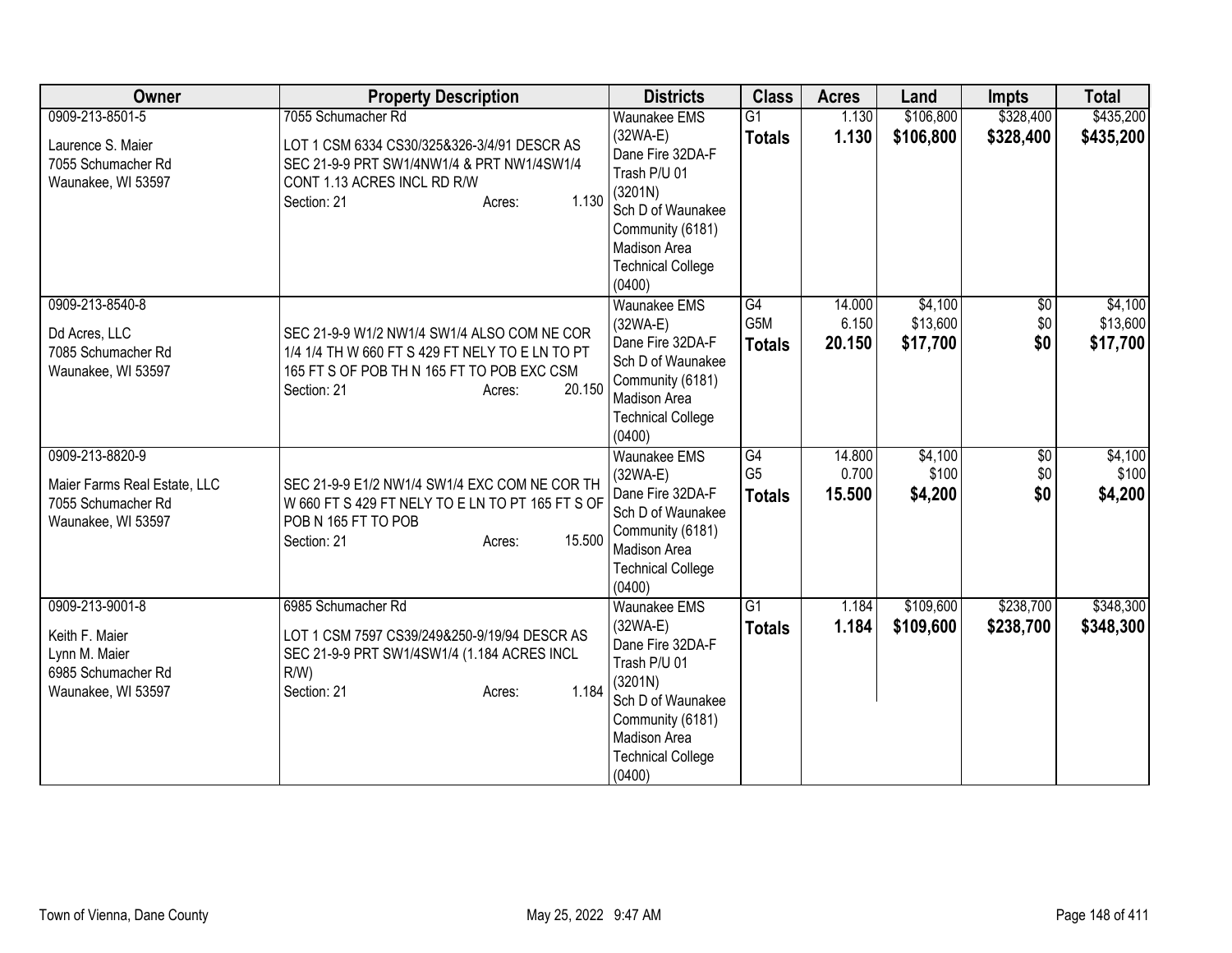| Owner                                    | <b>Property Description</b>                        | <b>Districts</b>                   | <b>Class</b>         | <b>Acres</b>    | Land                | <b>Impts</b>           | <b>Total</b>        |
|------------------------------------------|----------------------------------------------------|------------------------------------|----------------------|-----------------|---------------------|------------------------|---------------------|
| 0909-213-9051-0                          |                                                    | <b>Waunakee EMS</b><br>(32WA-E)    | G2<br>G <sub>4</sub> | 1.300<br>27.800 | \$10,400<br>\$7,800 | $\overline{50}$<br>\$0 | \$10,400<br>\$7,800 |
| Dd Acres, LLC                            | SEC 21-9-9 SW1/4SW1/4 EXC CSM 7597 & ALSO EXC      | Dane Fire 32DA-F                   | G <sub>5</sub>       | 1.600           | \$100               | \$0                    | \$100               |
| 7085 Schumacher Rd<br>Waunakee, WI 53597 | CSM 10646 SUBJ TO MINERAL LEASE IN DOC<br>#4216725 | Sch D of Waunakee                  | G5M                  | 0.600           | \$1,300             | \$0                    | \$1,300             |
|                                          | 31.300<br>Section: 21<br>Acres:                    | Community (6181)                   | <b>Totals</b>        | 31.300          | \$19,600            | \$0                    | \$19,600            |
|                                          |                                                    | Madison Area                       |                      |                 |                     |                        |                     |
|                                          |                                                    | <b>Technical College</b><br>(0400) |                      |                 |                     |                        |                     |
| 0909-213-9450-0                          |                                                    | <b>Waunakee EMS</b>                | G4                   | 3.700           | \$1,200             | $\sqrt{$0}$            | \$1,200             |
| Dd Acres, LLC                            | LOT 1 CSM 10646 CS63/137&138-1/15/2003 DESCR       | $(32WA-E)$                         | G <sub>5</sub>       | 0.250           | \$100               | \$0                    | \$100               |
| 7085 Schumacher Rd                       | AS SEC 21-9-9 PRT SW1/4SW1/4 (5.75 ACRES INCL      | Dane Fire 32DA-F                   | G5M                  | 1.800           | \$4,000             | \$0                    | \$4,000             |
| Waunakee, WI 53597                       | R/W) SUBJ TO MINERAL LEASE IN DOC #4216725         | Sch D of Waunakee                  | <b>Totals</b>        | 5.750           | \$5,300             | \$0                    | \$5,300             |
|                                          | Section: 21<br>5.750<br>Acres:                     | Community (6181)<br>Madison Area   |                      |                 |                     |                        |                     |
|                                          |                                                    | <b>Technical College</b>           |                      |                 |                     |                        |                     |
|                                          |                                                    | (0400)                             |                      |                 |                     |                        |                     |
| 0909-213-9501-0                          | 5683 Lovick Rd                                     | Waunakee EMS                       | G1                   | 0.240           | \$32,400            | \$191,700              | \$224,100           |
|                                          |                                                    | $(32WA-E)$                         | <b>Totals</b>        | 0.240           | \$32,400            | \$191,700              | \$224,100           |
| Joshua T. Gavol                          | LOT 1 CSM 12131 CS75/1&3-4/23/2007 DESCR AS        | Dane Fire 32DA-F                   |                      |                 |                     |                        |                     |
| 5683 Lovick Rd<br>Waunakee, WI 53597     | SEC 21-9-9 PRT SE1/4SW1/4 (0.24 ACRES INCL R/W)    | Trash P/U 01                       |                      |                 |                     |                        |                     |
|                                          | 0.240<br>Section: 21<br>Acres:                     | (3201N)                            |                      |                 |                     |                        |                     |
|                                          |                                                    | Sch D of Waunakee                  |                      |                 |                     |                        |                     |
|                                          |                                                    | Community (6181)                   |                      |                 |                     |                        |                     |
|                                          |                                                    | Madison Area                       |                      |                 |                     |                        |                     |
|                                          |                                                    | <b>Technical College</b><br>(0400) |                      |                 |                     |                        |                     |
| 0909-213-9510-2                          | 5685 Lovick Rd                                     | Waunakee EMS                       | G1                   | 2.260           | \$144,100           | \$190,800              | \$334,900           |
|                                          |                                                    | $(32WA-E)$                         | <b>Totals</b>        | 2.260           | \$144,100           | \$190,800              | \$334,900           |
| Gregg T. Karls                           | LOT 2 CSM 3932 CS16/176-6/25/82 DESCR AS SEC       | Dane Fire 32DA-F                   |                      |                 |                     |                        |                     |
| 5685 Lovick Rd                           | 21-9-9 PRT SE1/4SW1/4 2.26 ACRES INCL RD R/W       | Trash P/U 01                       |                      |                 |                     |                        |                     |
| Waunakee, WI 53597                       |                                                    | (3201N)                            |                      |                 |                     |                        |                     |
|                                          | 2.260<br>Section: 21<br>Acres:                     | Sch D of Waunakee                  |                      |                 |                     |                        |                     |
|                                          |                                                    | Community (6181)                   |                      |                 |                     |                        |                     |
|                                          |                                                    | Madison Area                       |                      |                 |                     |                        |                     |
|                                          |                                                    | <b>Technical College</b>           |                      |                 |                     |                        |                     |
|                                          |                                                    | (0400)                             |                      |                 |                     |                        |                     |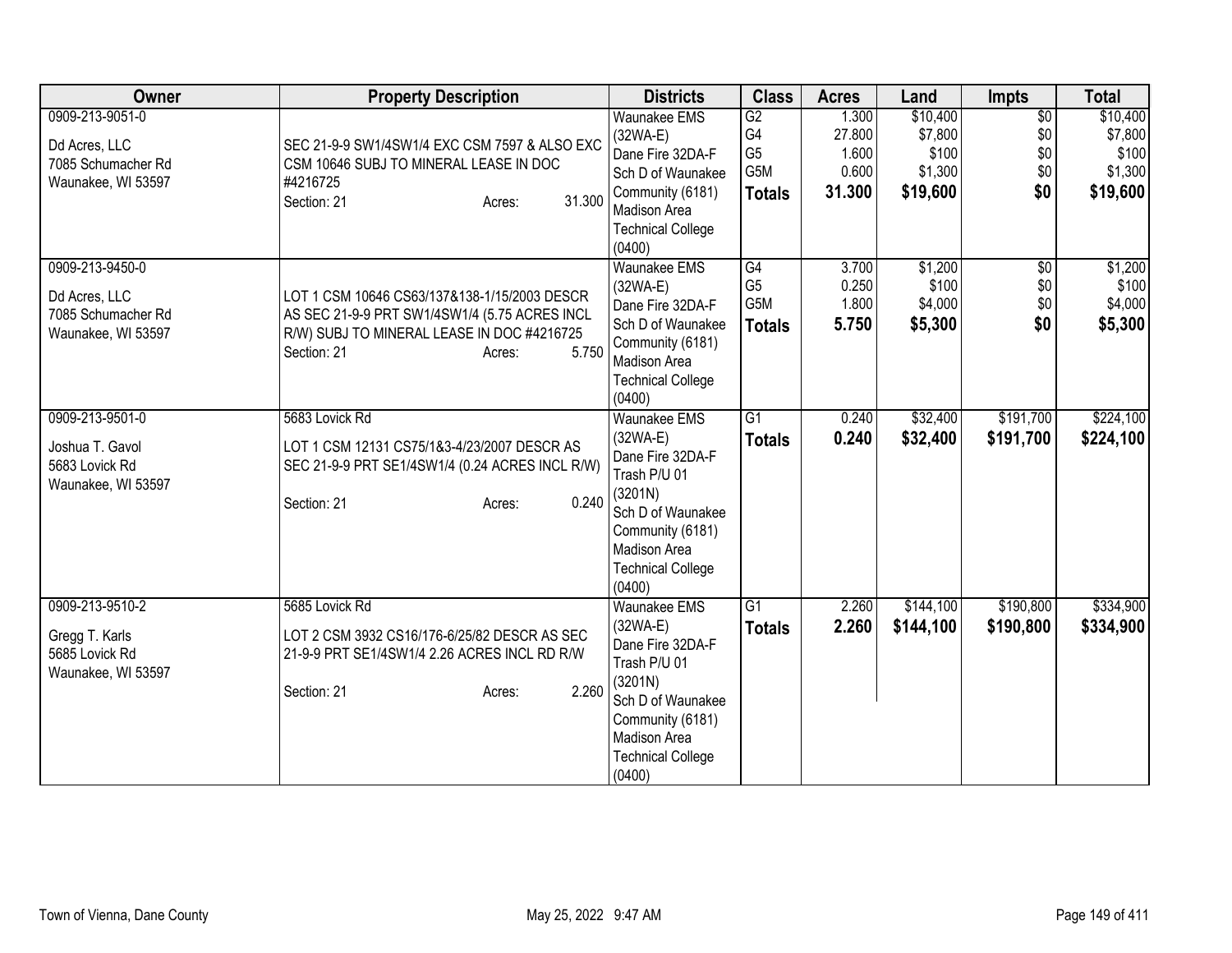| Owner                                                                                           | <b>Property Description</b>                                                                                                                        | <b>Districts</b>                                                                                                                                                                | <b>Class</b>                     | <b>Acres</b>              | Land                           | <b>Impts</b>                  | <b>Total</b>                   |
|-------------------------------------------------------------------------------------------------|----------------------------------------------------------------------------------------------------------------------------------------------------|---------------------------------------------------------------------------------------------------------------------------------------------------------------------------------|----------------------------------|---------------------------|--------------------------------|-------------------------------|--------------------------------|
| 0909-213-9520-0<br>Patricia A. Lovick<br>5687 Lovick Rd<br>Waunakee, WI 53597                   | 5687 Lovick Rd<br>LOT 1 CSM 3932 CS16/176-6/25/82 DESCR AS SEC<br>21-9-9 PRT SE1/4SW1/4 2.5 ACRES INCL R/W<br>2.500<br>Section: 21<br>Acres:       | <b>Waunakee EMS</b><br>$(32WA-E)$<br>Dane Fire 32DA-F<br>Trash P/U 01<br>(3201N)<br>Sch D of Waunakee<br>Community (6181)<br>Madison Area<br><b>Technical College</b><br>(0400) | $\overline{G1}$<br><b>Totals</b> | 2.500<br>2.500            | \$146,500<br>\$146,500         | \$96,800<br>\$96,800          | \$243,300<br>\$243,300         |
| 0909-213-9540-6<br>Maier Farms Real Estate, LLC<br>7055 Schumacher Rd<br>Waunakee, WI 53597     | SEC 21-9-9 SE1/4 SW1/4 EXC S1/2 OF SW1/4 THF,<br>EXC E 330 FT OF N 660 FT AND EXC N 467 FT OF W<br>467 FT<br>25.000<br>Section: 21<br>Acres:       | <b>Waunakee EMS</b><br>$(32WA-E)$<br>Dane Fire 32DA-F<br>Sch D of Waunakee<br>Community (6181)<br>Madison Area<br><b>Technical College</b><br>(0400)                            | G4<br>G5M<br><b>Totals</b>       | 22.300<br>2.700<br>25.000 | \$5,800<br>\$6,000<br>\$11,800 | $\overline{60}$<br>\$0<br>\$0 | \$5,800<br>\$6,000<br>\$11,800 |
| 0909-213-9581-7<br>Dennis J. Schutz<br>Angela M. Schutz<br>5721 Lovick Rd<br>Waunakee, WI 53597 | 5729 Lovick Rd<br>LOT 1 CSM 8630 CS47/215&216-7/9/97 DESCR AS<br>SEC 21-9-9 PRT SE1/4SW1/4 (2.606 ACRES INCL R/W<br>2.606<br>Section: 21<br>Acres: | Waunakee EMS<br>$(32WA-E)$<br>Dane Fire 32DA-F<br>Trash P/U 01<br>(3201N)<br>Sch D of Waunakee<br>Community (6181)<br>Madison Area<br><b>Technical College</b><br>(0400)        | $\overline{G1}$<br><b>Totals</b> | 2.060<br>2.060            | \$142,100<br>\$142,100         | \$180,400<br>\$180,400        | \$322,500<br>\$322,500         |
| 0909-213-9650-3<br>Dennis J. Schutz<br>Angela M. Schutz<br>5721 Lovick Rd<br>Waunakee, WI 53597 | 5721 Lovick Rd<br>LOT 2 CSM 8630 CS47/215&216-7/9/97 DESCR AS<br>SEC 21-9-9 PRT SE1/4SW1/4 (2.4 ACRES INCL R/W)<br>2.400<br>Section: 21<br>Acres:  | Waunakee EMS<br>$(32WA-E)$<br>Dane Fire 32DA-F<br>Trash P/U 01<br>(3201N)<br>Sch D of Waunakee<br>Community (6181)<br>Madison Area<br><b>Technical College</b><br>(0400)        | $\overline{G1}$<br><b>Totals</b> | 2.400<br>2.400            | \$145,500<br>\$145,500         | \$263,400<br>\$263,400        | \$408,900<br>\$408,900         |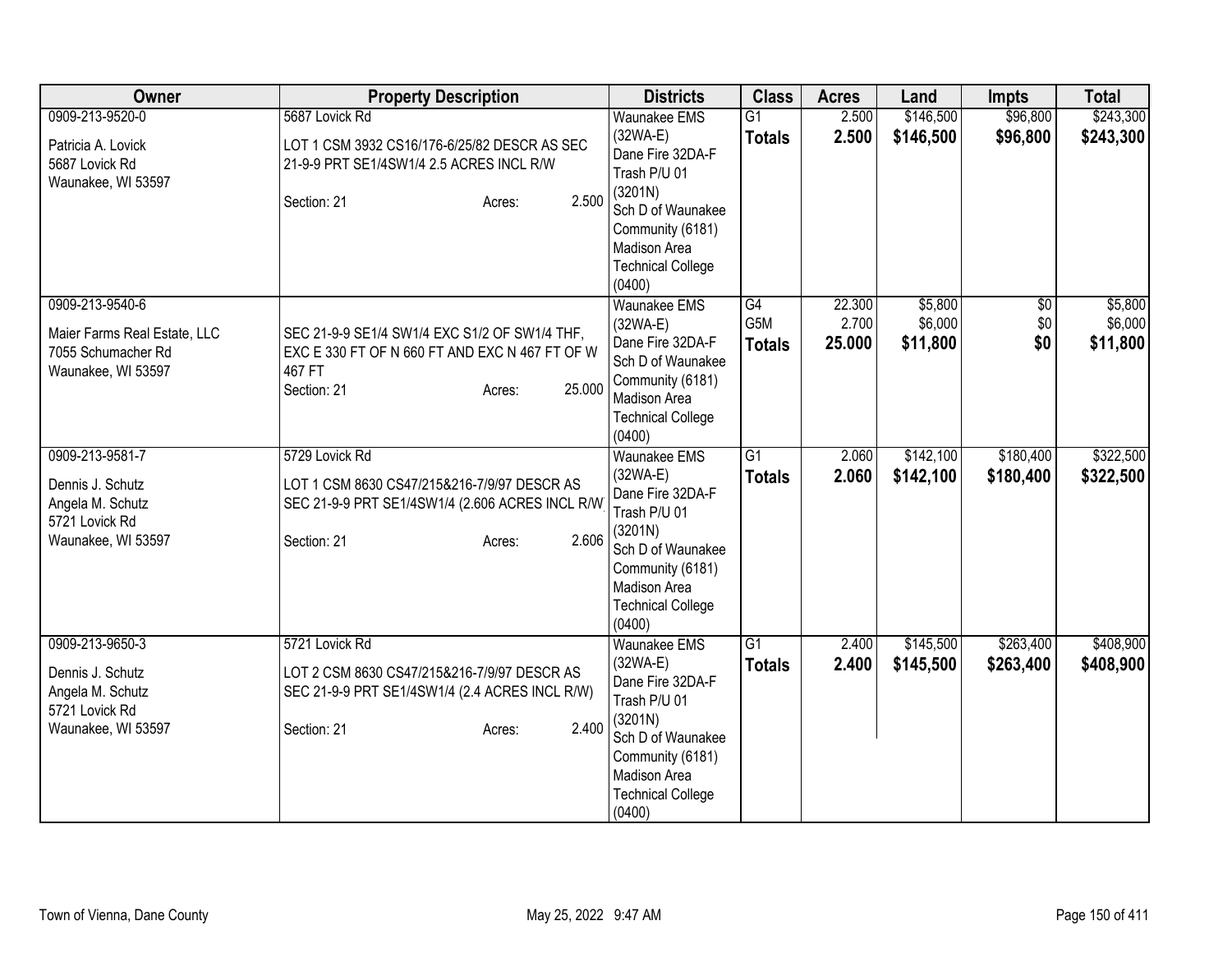| Owner                                                                                       | <b>Property Description</b>                                                                                                                |                  | <b>Districts</b>                                                                                                                                                         | <b>Class</b>                                               | <b>Acres</b>                        | Land                                          | <b>Impts</b>                         | <b>Total</b>                                  |
|---------------------------------------------------------------------------------------------|--------------------------------------------------------------------------------------------------------------------------------------------|------------------|--------------------------------------------------------------------------------------------------------------------------------------------------------------------------|------------------------------------------------------------|-------------------------------------|-----------------------------------------------|--------------------------------------|-----------------------------------------------|
| 0909-213-9720-8                                                                             | 6932 Schumacher Rd                                                                                                                         |                  | <b>Waunakee EMS</b>                                                                                                                                                      | $\overline{G1}$                                            | 5.000                               | \$161,500                                     | \$208,800                            | \$370,300                                     |
| Aetmk Tr<br>6932 Schumacher Rd                                                              | SEC 21-9-9 S1/2 SW1/4 SE1/4SW1/4                                                                                                           |                  | $(32WA-E)$<br>Dane Fire 32DA-F<br>Trash P/U 01                                                                                                                           | <b>Totals</b>                                              | 5.000                               | \$161,500                                     | \$208,800                            | \$370,300                                     |
| Waunakee, WI 53597                                                                          | Section: 21                                                                                                                                | 5.000<br>Acres:  | (3201N)<br>Sch D of Waunakee<br>Community (6181)<br>Madison Area<br><b>Technical College</b><br>(0400)                                                                   |                                                            |                                     |                                               |                                      |                                               |
| 0909-214-8000-0<br>David J. Lynch<br>Carol K. Lynch<br>7085 Patton Rd<br>Deforest, WI 53532 | SEC 21-9-9 N1/4 NE1/4 SE1/4<br>Section: 21                                                                                                 | 10.000<br>Acres: | <b>Waunakee EMS</b><br>$(32WA-E)$<br>Dane Fire 32DA-F<br>Sch D of Waunakee<br>Community (6181)<br>Madison Area                                                           | $\overline{G6}$<br><b>Totals</b>                           | 10.000<br>10.000                    | \$33,300<br>\$33,300                          | $\sqrt{6}$<br>\$0                    | \$33,300<br>\$33,300                          |
| 0909-214-8160-7<br>Keith F. Maier<br>Laurence S. Maier                                      | SEC 21-9-9 NE1/4 SE1/4 EXC N 10 ACRES THF                                                                                                  |                  | <b>Technical College</b><br>(0400)<br><b>Waunakee EMS</b><br>$(32WA-E)$<br>Dane Fire 32DA-F                                                                              | G4<br>G <sub>5</sub><br>G5M                                | 25.600<br>1.600<br>4.000            | \$7,500<br>\$100<br>\$8,800                   | \$0<br>\$0<br>\$0                    | \$7,500<br>\$100<br>\$8,800                   |
| 7055 Schumacher Rd<br>Waunakee, WI 53597                                                    | Section: 21                                                                                                                                | 31.200<br>Acres: | Sch D of Waunakee<br>Community (6181)<br>Madison Area<br><b>Technical College</b><br>(0400)                                                                              | <b>Totals</b>                                              | 31.200                              | \$16,400                                      | \$0                                  | \$16,400                                      |
| 0909-214-8501-0<br>Joyce A. Brown<br>5644 Lovick Rd<br>Waunakee, WI 53597                   | 5644 Lovick Rd<br>SEC 21-9-9 NW1/4 SE1/4 EXC R29/437 & R494/102<br>ALSO EXC CSM 10912 SUBJ TO ESMT AGRMT IN<br>DOC #4234042<br>Section: 21 | 35.880<br>Acres: | Waunakee EMS<br>$(32WA-E)$<br>Dane Fire 32DA-F<br>Trash P/U 01<br>(3201N)<br>Sch D of Waunakee<br>Community (6181)<br>Madison Area<br><b>Technical College</b><br>(0400) | $\overline{G1}$<br>G4<br>G <sub>5</sub> M<br><b>Totals</b> | 3.000<br>21.880<br>11.000<br>35.880 | \$151,500<br>\$6,900<br>\$24,200<br>\$182,600 | \$271,000<br>\$0<br>\$0<br>\$271,000 | \$422,500<br>\$6,900<br>\$24,200<br>\$453,600 |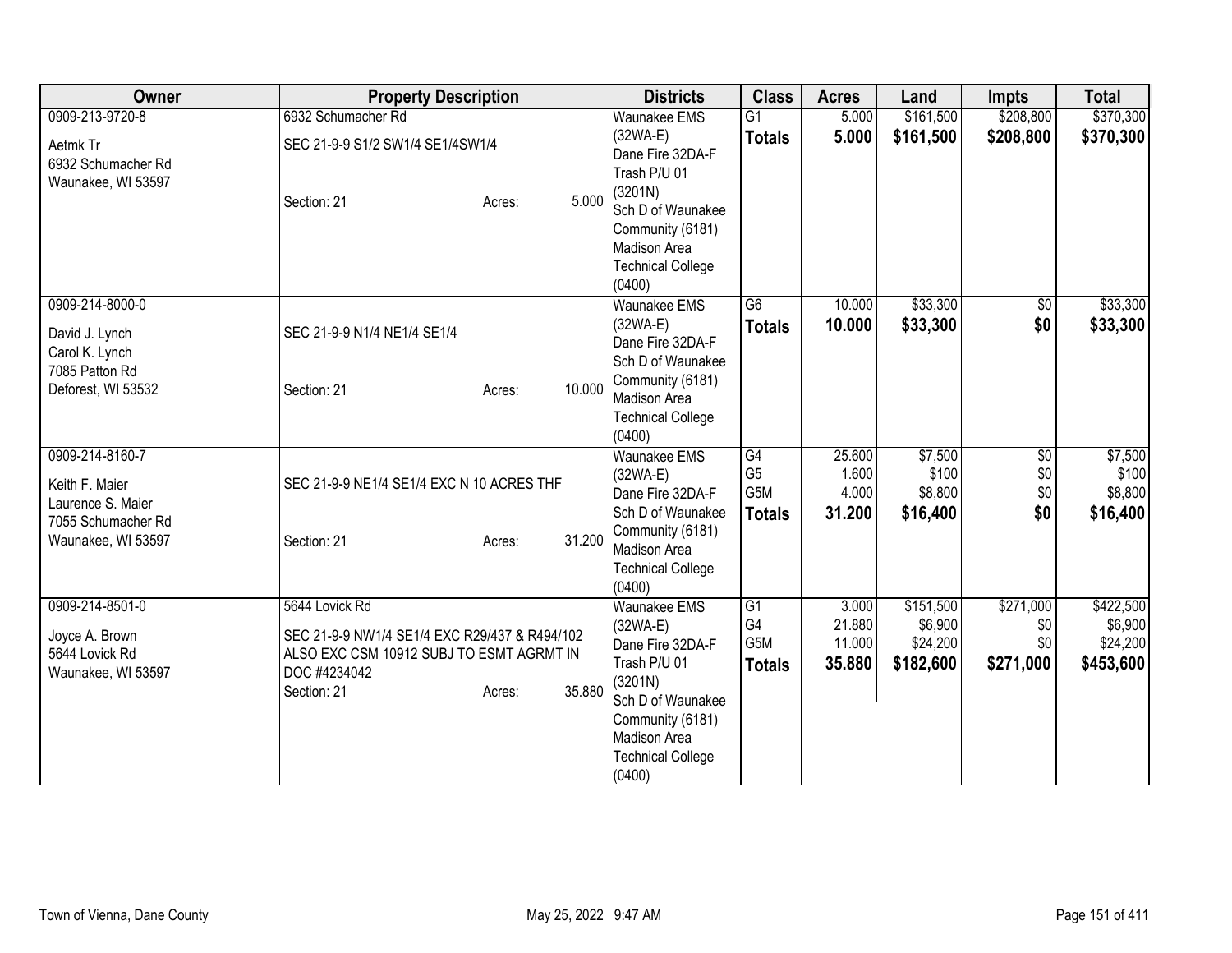| Owner                                                                                             | <b>Property Description</b>                                                                                                                                                                  | <b>Districts</b>                                                                                                                                                       | <b>Class</b>                                 | <b>Acres</b>                       | Land                                    | <b>Impts</b>                         | <b>Total</b>                            |
|---------------------------------------------------------------------------------------------------|----------------------------------------------------------------------------------------------------------------------------------------------------------------------------------------------|------------------------------------------------------------------------------------------------------------------------------------------------------------------------|----------------------------------------------|------------------------------------|-----------------------------------------|--------------------------------------|-----------------------------------------|
| 0909-214-8570-0<br>Vernon C. Brown II<br>614 6th St<br>Waunakee, WI 53597                         | LOT 1 CSM 10912 CS65/169&170-11/13/2003 DESCR<br>AS SEC 21-9-9 PRT NW1/4SE1/4 & SW1/4SE1/4 (CON<br>2.822 ACRES INCL R/W)<br>2.822<br>Section: 21<br>Acres:                                   | Waunakee EMS<br>$(32WA-E)$<br>Dane Fire 32DA-F<br>Sch D of Waunakee<br>Community (6181)<br><b>Madison Area</b><br><b>Technical College</b><br>(0400)                   | G4<br>G5M<br><b>Totals</b>                   | 1.500<br>1.322<br>2.822            | \$500<br>\$2,900<br>\$3,400             | $\overline{60}$<br>\$0<br>\$0        | \$500<br>\$2,900<br>\$3,400             |
| 0909-214-8720-9<br>Richard J. Mercier<br>Holly B. Mercier<br>5668 Lovick Rd<br>Waunakee, WI 53597 | SEC 21-9-9 PRT W1/2 SE1/4 COM SEC S1/4 COR TH<br>N2DEGW 1336.7 FT TH N80DEGE 33.2 FT TH<br>N3DEGW 250 FT TO POB TH CONT N3DEGW 70.6 FT<br>1.000<br>Section: 21<br>Acres:                     | <b>Waunakee EMS</b><br>$(32WA-E)$<br>Dane Fire 32DA-F<br>Sch D of Waunakee<br>Community (6181)<br>Madison Area<br><b>Technical College</b><br>(0400)                   | $\overline{G1}$<br><b>Totals</b>             | 1.000<br>1.000                     | \$10,000<br>\$10,000                    | $\sqrt{6}$<br>\$0                    | \$10,000<br>\$10,000                    |
| 0909-214-8730-7<br>Richard J. Mercier<br>Holly B. Mercier<br>5668 Lovick Rd<br>Waunakee, WI 53597 | 5668 Lovick Rd<br>SEC 21-9-9 PRT NW1/4 SE1/4 COM AT S1/4 COR TH<br>N2DEGW 1336.7 FT TH N80DEGE 33.2 FT TO POB TH<br>N80DEGE 140.7 FT TH S88DEGE 34.5 FT TH<br>1.000<br>Section: 21<br>Acres: | Waunakee EMS<br>(32WA-E)<br>Dane Fire 32DA-F<br>Trash P/U 01<br>(3201N)<br>Sch D of Waunakee<br>Community (6181)<br>Madison Area<br><b>Technical College</b><br>(0400) | G1<br><b>Totals</b>                          | 2.000<br>2.000                     | \$141,500<br>\$141,500                  | \$254,900<br>\$254,900               | \$396,400<br>\$396,400                  |
| 0909-214-9000-8<br>Midthun Living Tr et al<br>W7135 County Highway K<br>Arlington, WI 53911       | SEC 21-9-9 PRT SW1/4SE1/4 LYG S C/L LOVICK RD<br>39.600<br>Section: 21<br>Acres:                                                                                                             | <b>Waunakee EMS</b><br>$(32WA-E)$<br>Dane Fire 32DA-F<br>Sch D of Waunakee<br>Community (6181)<br>Madison Area<br><b>Technical College</b><br>(0400)                   | G4<br>G <sub>5</sub><br>G5M<br><b>Totals</b> | 35.600<br>1.000<br>3.000<br>39.600 | \$9,200<br>\$100<br>\$6,600<br>\$15,900 | $\overline{50}$<br>\$0<br>\$0<br>\$0 | \$9,200<br>\$100<br>\$6,600<br>\$15,900 |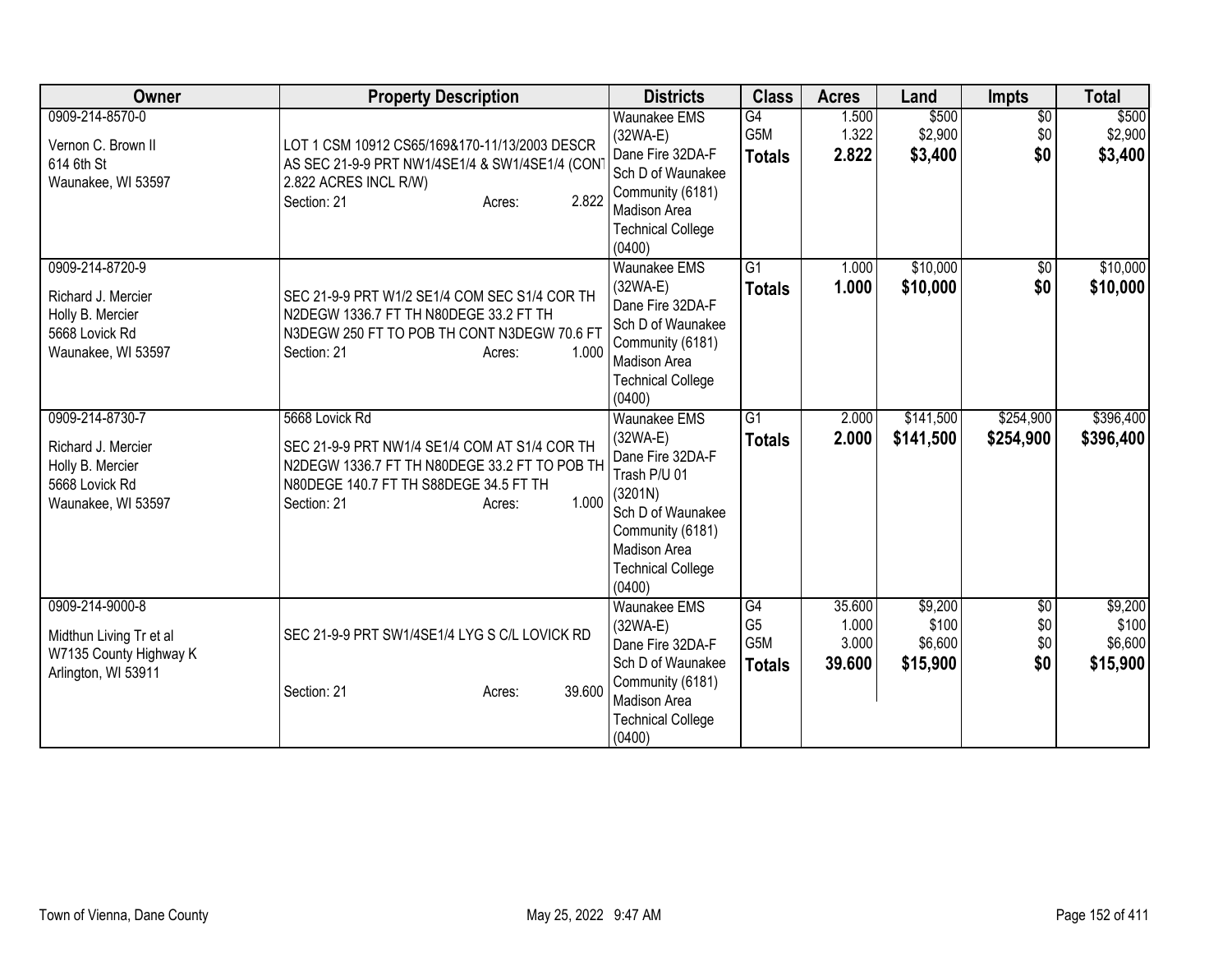| Owner                                                                                        | <b>Property Description</b>                                                                                                                                                                            | <b>Districts</b>                                                                                                                                                                         | <b>Class</b>                                 | <b>Acres</b>                       | Land                                         | <b>Impts</b>                                     | <b>Total</b>                                  |
|----------------------------------------------------------------------------------------------|--------------------------------------------------------------------------------------------------------------------------------------------------------------------------------------------------------|------------------------------------------------------------------------------------------------------------------------------------------------------------------------------------------|----------------------------------------------|------------------------------------|----------------------------------------------|--------------------------------------------------|-----------------------------------------------|
| 0909-214-9031-0<br>Joyce A. Brown<br>5644 Lovick Rd<br>Waunakee, WI 53597                    | SEC 21-9-9 PRT SW1/4SE1/4 LYG N OF LOVICK RD<br>EXC R29/437 & R494/102 & ALSO EXC CSM 10912<br>0.500<br>Section: 21<br>Acres:                                                                          | <b>Waunakee EMS</b><br>$(32WA-E)$<br>Dane Fire 32DA-F<br>Sch D of Waunakee<br>Community (6181)<br>Madison Area<br><b>Technical College</b><br>(0400)                                     | $\overline{G1}$<br><b>Totals</b>             | 0.500<br>0.500                     | \$3,400<br>\$3,400                           | $\overline{50}$<br>\$0                           | \$3,400<br>\$3,400                            |
| 0909-214-9500-3<br>Midthun Jt Rev Tr<br>6865 Patton Rd<br>Waunakee, WI 53597                 | SEC 21-9-9 SE1/4SE1/4<br>40.200<br>Section: 21<br>Acres:                                                                                                                                               | Waunakee EMS<br>$(32WA-E)$<br>Dane Fire 32DA-F<br>Sch D of Waunakee<br>Community (6181)<br>Madison Area<br><b>Technical College</b><br>(0400)                                            | G4<br>G <sub>5</sub><br>G5M<br><b>Totals</b> | 31.000<br>2.500<br>6.700<br>40.200 | \$8,000<br>\$300<br>\$14,800<br>\$23,100     | $\sqrt{$0}$<br>\$0<br>\$0<br>\$0                 | \$8,000<br>\$300<br>\$14,800<br>\$23,100      |
| 0909-221-8002-0<br>Douglas K. Midthun et al<br>W7135 County Highway K<br>Arlington, WI 53911 | 5323 Norway Grove Rd<br>SEC 22-9-9 NE1/4 NE1/4 EXC CSM 13501 ALSO DESC<br>AS THAT PRT SD 1/41/4 LYG S NORWAY GROVE RD<br>0.000<br>Section: 22<br>Acres:                                                | <b>DeForest EMS</b><br>$(32DF-E)$<br>DeForest Fire<br>32DF-F<br>Trash P/U 01<br>(3201N)<br>Sch D of DeForest<br>Area (1316)<br><b>Madison Area</b><br><b>Technical College</b><br>(0400) | G4<br>G5M<br>G7<br><b>Totals</b>             | 16.970<br>5.950<br>3.000<br>25.920 | \$4,700<br>\$13,100<br>\$96,000<br>\$113,800 | $\overline{50}$<br>\$0<br>\$120,600<br>\$120,600 | \$4,700<br>\$13,100<br>\$216,600<br>\$234,400 |
| 0909-221-8471-0<br>Vienna, Town of<br>7161 County Highway I<br>Deforest, WI 53532            | 7161 County Rd I<br>LOT 1 CSM 13501 CS88/65&67-4/18/2013 F/K/A PRT<br>LOT 1 CSM 6483 CS31/302&303-7/25/91 & ALSO INCL<br>& DESCR AS SEC 22-9-9 PRT NE1/4NE1/4 (2.000<br>2.000<br>Section: 22<br>Acres: | DeForest EMS<br>$(32DF-E)$<br>DeForest Fire<br>32DF-F<br>Sch D of DeForest<br>Area (1316)<br>Madison Area<br><b>Technical College</b><br>(0400)                                          | X4<br><b>Totals</b>                          | 2.000<br>2.000                     | \$0<br>\$0                                   | $\overline{50}$<br>\$0                           | \$0<br>\$0                                    |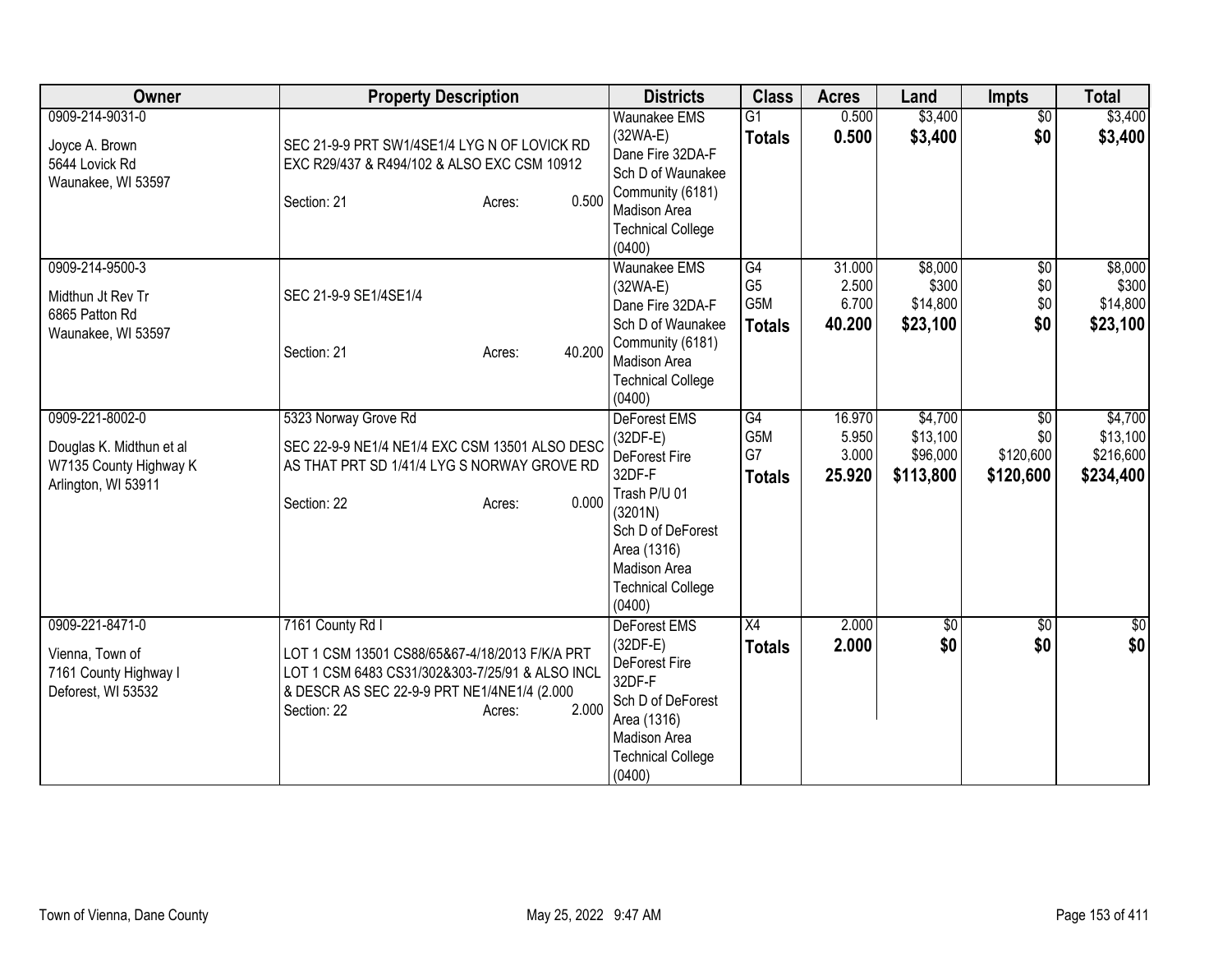| Owner                                                                                                | <b>Property Description</b>                                                                                                                                                         | <b>Districts</b>                                                                                                                                                           | <b>Class</b>                            | <b>Acres</b>              | Land                            | <b>Impts</b>                  | <b>Total</b>                    |
|------------------------------------------------------------------------------------------------------|-------------------------------------------------------------------------------------------------------------------------------------------------------------------------------------|----------------------------------------------------------------------------------------------------------------------------------------------------------------------------|-----------------------------------------|---------------------------|---------------------------------|-------------------------------|---------------------------------|
| 0909-221-8490-0<br>Douglas K. Midthun et al<br>W7135 County Highway K<br>Arlington, WI 53911         | LOT 2 CSM 13501 CS88/65&67-4/18/2013 F/K/A PRT<br>LOT 1 CSM 6483 CS31/302&303-7/25/91 & ALSO INCL<br>& DESCR AS SEC 22-9-9 PRT NE1/4NE1/4 (8.390)<br>8.390<br>Section: 22<br>Acres: | DeForest EMS<br>$(32DF-E)$<br>DeForest Fire<br>32DF-F<br>Sch D of DeForest<br>Area (1316)<br>Madison Area<br><b>Technical College</b><br>(0400)                            | G4<br>G <sub>5</sub><br><b>Totals</b>   | 7.490<br>0.900<br>8.390   | \$1,900<br>\$100<br>\$2,000     | $\overline{50}$<br>\$0<br>\$0 | \$1,900<br>\$100<br>\$2,000     |
| 0909-221-8500-6<br>Brent R. Kelley<br>Jackie R. Kelley<br>5339 Norway Grove Rd<br>Deforest, WI 53532 | LOT 1 CSM 5197 CS23/275&276-3/25/87 F/K/A PRT<br>LOT 1 CSM 4794 CS21/152&153-10/17/85 DESCR AS<br>SEC 22-9-9 PRT NW1/4NE1/4 (0.64 ACRES)<br>0.640<br>Section: 22<br>Acres:          | DeForest EMS<br>$(32DF-E)$<br>DeForest Fire<br>32DF-F<br>Sch D of DeForest<br>Area (1316)<br>Madison Area<br><b>Technical College</b><br>(0400)                            | $\overline{G1}$<br><b>Totals</b>        | 0.640<br>0.640            | \$11,500<br>\$11,500            | $\overline{50}$<br>\$0        | \$11,500<br>\$11,500            |
| 0909-221-8615-0<br>4 D Farms, LLC<br>6756 Old 113 Rd<br>Dane, WI 53529                               | 5379 County Highway V<br>LOT 1 CSM 15695 CS114/65&68-5/5/2021 DESCR AS<br>SEC 22-9-9 PRT NW1/4NE1/4 (2.96 ACRES INCL R/W)<br>2.960<br>Section: 22<br>Acres:                         | DeForest EMS<br>$(32DF-E)$<br>DeForest Fire<br>32DF-F<br>Trash P/U 02<br>(3202N)<br>Sch D of DeForest<br>Area (1316)<br>Madison Area<br><b>Technical College</b><br>(0400) | G1<br><b>Totals</b>                     | 2.960<br>2.960            | \$151,100<br>\$151,100          | \$145,400<br>\$145,400        | \$296,500<br>\$296,500          |
| 0909-221-8650-0<br>Madison Sand & Gravel, Inc.<br>5349 Norway Grove School Rd<br>Deforest, WI 53532  | County Highway V<br>LOT 2 CSM 15695 CS114/65&68-5/5/2021 DESCR AS<br>SEC 22-9-9 PRT NW1/4NE1/4 (32.56 ACRES)<br>32.560<br>Section: 22<br>Acres:                                     | DeForest EMS<br>$(32DF-E)$<br>DeForest Fire<br>32DF-F<br>Trash P/U 02<br>(3202N)<br>Sch D of DeForest<br>Area (1316)<br>Madison Area<br><b>Technical College</b><br>(0400) | G4<br>G <sub>5</sub> M<br><b>Totals</b> | 7.500<br>26.040<br>33.540 | \$1,600<br>\$48,200<br>\$49,800 | $\overline{60}$<br>\$0<br>\$0 | \$1,600<br>\$48,200<br>\$49,800 |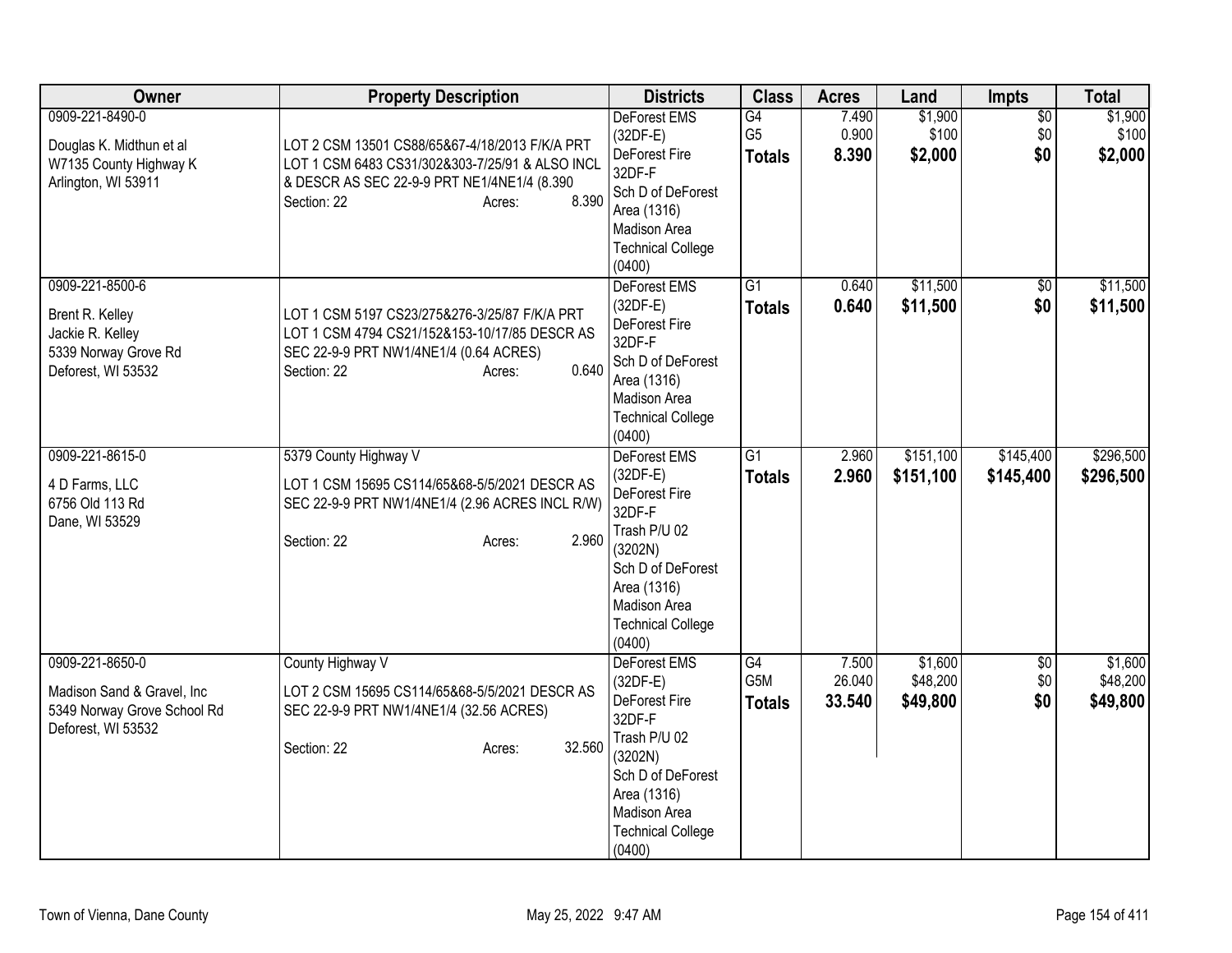| Owner                                                                                                  | <b>Property Description</b>                                                                                                                                                                  | <b>Districts</b>                                                                                                                                                           | <b>Class</b>                     | <b>Acres</b>     | Land                   | <b>Impts</b>           | <b>Total</b>           |
|--------------------------------------------------------------------------------------------------------|----------------------------------------------------------------------------------------------------------------------------------------------------------------------------------------------|----------------------------------------------------------------------------------------------------------------------------------------------------------------------------|----------------------------------|------------------|------------------------|------------------------|------------------------|
| 0909-221-8960-0<br>Brent R. Kelley<br>Jackie R. Kelley<br>5339 Norway Grove Rd<br>Deforest, WI 53532   | 5339 Norway Grove Rd<br>LOT 2 CSM 5197 CS23/275&276-3/25/87 F/K/A LOT 2<br>CSM 4794 CS21/152&153-10/17/85 DESCR AS SEC<br>22-9-9 PRT NW1/4NE1/4 0.95 ACRES<br>0.950<br>Section: 22<br>Acres: | DeForest EMS<br>$(32DF-E)$<br>DeForest Fire<br>32DF-F<br>Trash P/U 01<br>(3201N)<br>Sch D of DeForest<br>Area (1316)<br>Madison Area<br><b>Technical College</b><br>(0400) | $\overline{G1}$<br><b>Totals</b> | 0.950<br>0.950   | \$96,900<br>\$96,900   | \$199,600<br>\$199,600 | \$296,500<br>\$296,500 |
| 0909-221-9000-9<br>Madison Sand & Gravel Co, Inc.<br>5349 Norway Grove School Rd<br>Deforest, WI 53532 | SEC 22-9-9 SW1/4 NE1/4<br>0.000<br>Section: 22<br>Acres:                                                                                                                                     | DeForest EMS<br>(32DF-E)<br>DeForest Fire<br>32DF-F<br>Sch D of DeForest<br>Area (1316)<br>Madison Area<br><b>Technical College</b><br>(0400)                              | $\overline{G3}$<br><b>Totals</b> | 39.600<br>39.600 | $\sqrt{50}$<br>\$0     | $\sqrt{6}$<br>\$0      | \$0<br>\$0             |
| 0909-221-9501-3<br>Lb Land Investments, Inc.<br>PO Box 620856<br>Middleton, WI 53562                   | LOT 2 CSM 8929 CS50/7&9-6/1/98 DESCR AS SEC<br>22-9-9 PRT SE1/4NE1/4 (34.778 ACRES INCL CTH I<br>$R/W$ )<br>34.780<br>Section: 22<br>Acres:                                                  | <b>DeForest EMS</b><br>$(32DF-E)$<br>DeForest Fire<br>32DF-F<br>Sch D of DeForest<br>Area (1316)<br>Madison Area<br><b>Technical College</b><br>(0400)                     | $\overline{G2}$<br><b>Totals</b> | 34.780<br>34.780 | \$203,900<br>\$203,900 | \$0<br>\$0             | \$203,900<br>\$203,900 |
| 0909-221-9710-0<br>Lb Land Investments, Inc.<br>PO Box 620856<br>Middleton, WI 53562                   | 5338 Norway Grove School Rd<br>LOT 1 CSM 8929 CS50/7&9-6/1/98 DESCR AS SEC<br>22-9-9 PRT SE1/4NE1/4 (3.849 ACRES)<br>3.849<br>Section: 22<br>Acres:                                          | DeForest EMS<br>$(32DF-E)$<br>DeForest Fire<br>32DF-F<br>Sch D of DeForest<br>Area (1316)<br>Madison Area<br><b>Technical College</b><br>(0400)                            | $\overline{G2}$<br><b>Totals</b> | 3.849<br>3.849   | \$77,000<br>\$77,000   | \$149,900<br>\$149,900 | \$226,900<br>\$226,900 |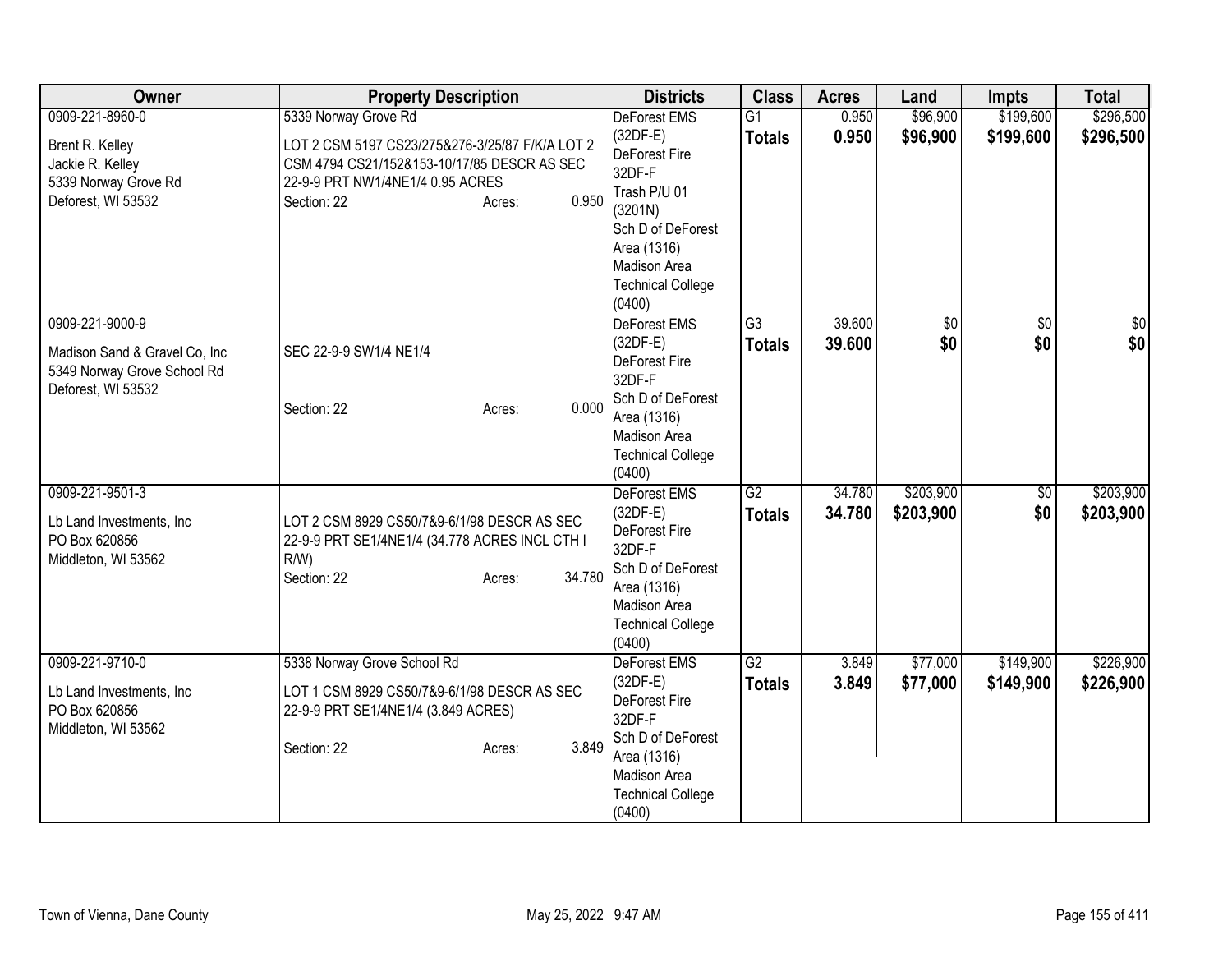| Owner                                                                                                  | <b>Property Description</b>                                                                                                                                                                          | <b>Districts</b>                                                                                                                                              | <b>Class</b>                                 | <b>Acres</b>                       | Land                                      | <b>Impts</b>                  | <b>Total</b>                              |
|--------------------------------------------------------------------------------------------------------|------------------------------------------------------------------------------------------------------------------------------------------------------------------------------------------------------|---------------------------------------------------------------------------------------------------------------------------------------------------------------|----------------------------------------------|------------------------------------|-------------------------------------------|-------------------------------|-------------------------------------------|
| 0909-222-8000-0<br>Madison Sand & Gravel Co, Inc.<br>5349 Norway Grove School Rd<br>Deforest, WI 53532 | 5439 County Rd V<br>SEC 22-9-9 NE1/4 NW1/4<br>0.000<br>Section: 22<br>Acres:                                                                                                                         | <b>DeForest EMS</b><br>$(32DF-E)$<br>DeForest Fire<br>32DF-F<br>Sch D of DeForest<br>Area (1316)<br><b>Madison Area</b><br><b>Technical College</b><br>(0400) | $\overline{G3}$<br><b>Totals</b>             | 37.700<br>37.700                   | $\overline{50}$<br>\$0                    | $\overline{50}$<br>\$0        | $\frac{1}{2}$<br>\$0                      |
| 0909-222-8501-0<br>Madison Sand & Gravel Co, Inc.<br>5349 Norway Grove School Rd<br>Deforest, WI 53532 | 7020 Patton Rd<br>SEC 22-9-9 NW1/4NW1/4 EXC TO DANE CO HWY<br>DESCR IN D761/396 EXC CSM 11724<br>34.840<br>Section: 22<br>Acres:                                                                     | DeForest EMS<br>$(32DF-E)$<br>DeForest Fire<br>32DF-F<br>Sch D of DeForest<br>Area (1316)<br><b>Madison Area</b><br><b>Technical College</b><br>(0400)        | G4<br>G <sub>5</sub><br><b>Totals</b>        | 14.000<br>20.840<br>34.840         | \$3,700<br>\$15,700<br>\$19,400           | $\overline{50}$<br>\$0<br>\$0 | \$3,700<br>\$15,700<br>\$19,400           |
| 0909-222-9002-0<br>Madison Sand & Gravel Co, Inc.<br>5349 Norway Grove School Rd<br>Deforest, WI 53532 | SEC 22-9-9 SW1/4NW1/4 EXC R367/492&493 &<br>R3704/70 & ALSO EXC DOC #4148683 & EXC CSM<br>11724 EXC CSM 13495<br>23.590<br>Section: 22<br>Acres:                                                     | <b>DeForest EMS</b><br>$(32DF-E)$<br>DeForest Fire<br>32DF-F<br>Sch D of DeForest<br>Area (1316)<br><b>Madison Area</b><br><b>Technical College</b><br>(0400) | G4<br>G <sub>5</sub><br>G5M<br><b>Totals</b> | 18.000<br>3.590<br>2.000<br>23.590 | \$5,400<br>\$6,100<br>\$4,400<br>\$15,900 | \$0<br>\$0<br>\$0<br>\$0      | \$5,400<br>\$6,100<br>\$4,400<br>\$15,900 |
| 0909-222-9101-0<br>E80 Real Estate, LLC<br>7120 Patton Rd<br>Deforest, WI 53532                        | 7120 Patton Rd<br>LOT 1 CSM 13495 CS88/43&47 04/18/2013 F/K/A LOT<br>CSM 11724 CS71/348&350-4/11/2006 DESCR AS SEC<br>22-9-9 PRT OF SW1/4 NW1/4 & PRT NW1/4 NW1/4<br>15.100<br>Section: 22<br>Acres: | <b>DeForest EMS</b><br>$(32DF-E)$<br>DeForest Fire<br>32DF-F<br>Sch D of DeForest<br>Area (1316)<br>Madison Area<br><b>Technical College</b><br>(0400)        | $\overline{G2}$<br><b>Totals</b>             | 15.010<br>15.010                   | \$276,100<br>\$276,100                    | \$1,183,400<br>\$1,183,400    | \$1,459,500<br>\$1,459,500                |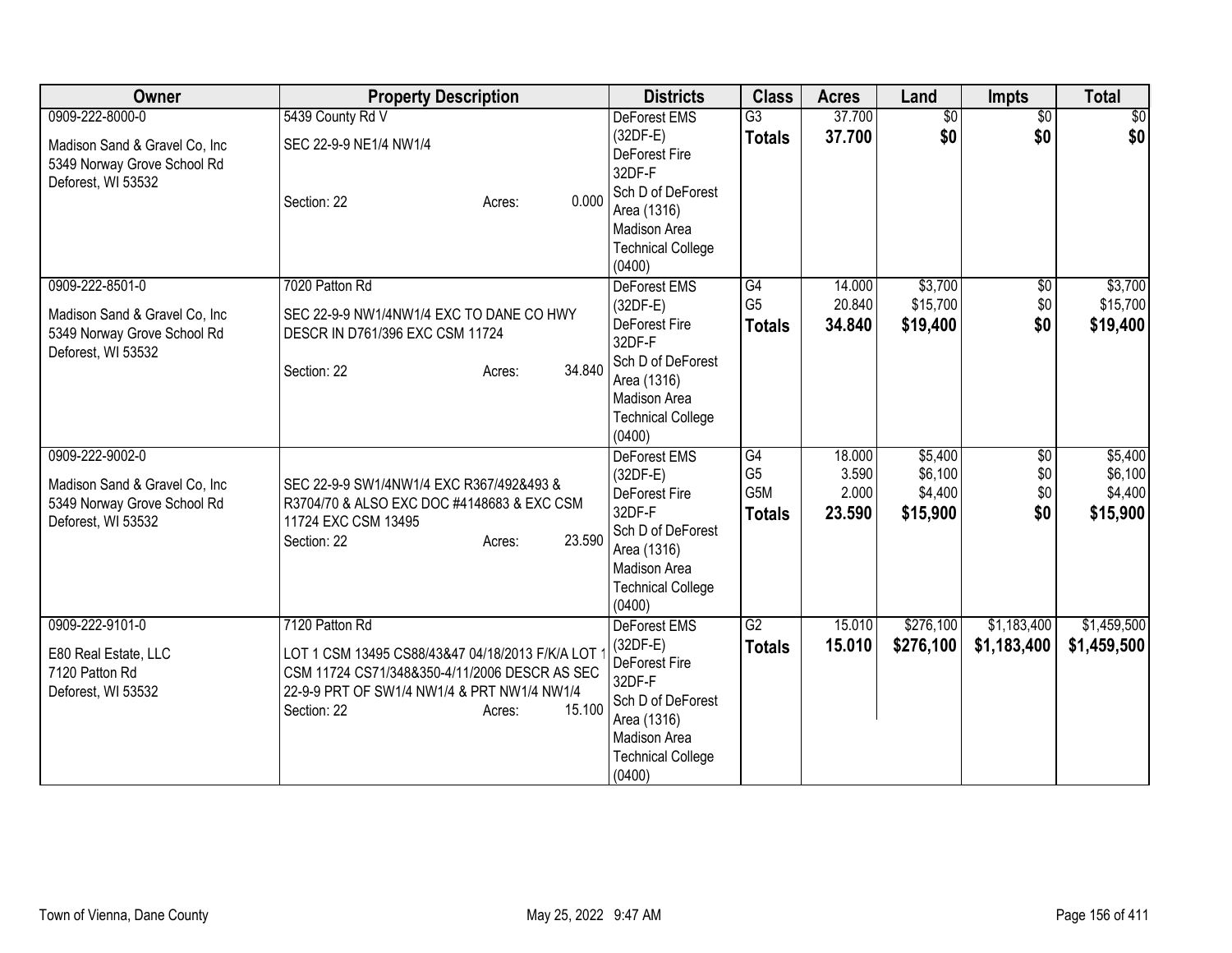| Owner                                                                                                 | <b>Property Description</b>                                                                                                                                                                           | <b>Districts</b>                                                                                                                                                           | <b>Class</b>                     | <b>Acres</b>     | Land                   | <b>Impts</b>           | <b>Total</b>           |
|-------------------------------------------------------------------------------------------------------|-------------------------------------------------------------------------------------------------------------------------------------------------------------------------------------------------------|----------------------------------------------------------------------------------------------------------------------------------------------------------------------------|----------------------------------|------------------|------------------------|------------------------|------------------------|
| 0909-222-9165-0<br>Timothy L. Brubaker<br>Roberta A. Baumann<br>7092 Patton Rd<br>Deforest, WI 53532  | SEC 22-9-9 PRT SW1/4NW1/4 COM SEC W1/4 COR TH<br>N 718.87 FT M/L TO PT 17.9 FT N OF SW COR CSM<br>13495 TH E 33 FT TH N53DEGE 126.62 FT TO POB<br>0.145<br>Section: 22<br>Acres:                      | DeForest EMS<br>$(32DF-E)$<br>DeForest Fire<br>32DF-F<br>Sch D of DeForest<br>Area (1316)<br>Madison Area<br><b>Technical College</b><br>(0400)                            | $\overline{G1}$<br><b>Totals</b> | 0.145<br>0.145   | \$19,600<br>\$19,600   | $\overline{50}$<br>\$0 | \$19,600<br>\$19,600   |
| 0909-222-9170-3<br>Timothy L. Brubaker<br>Roberta A. Baumann<br>7092 Patton Rd<br>Deforest, WI 53532  | 7092 Patton Rd<br>SEC 22-9-9 PRT SW1/4 NW1/4 COM SEC W1/4 COR<br>TH N 718.87 FT M/L TO PT 17.9 FT N OF SW COR<br>CSM 13495 TO POB TH E 33 FT TH N53DEG44'30"E<br>0.500<br>Section: 22<br>Acres:       | DeForest EMS<br>$(32DF-E)$<br>DeForest Fire<br>32DF-F<br>Trash P/U 01<br>(3201N)<br>Sch D of DeForest<br>Area (1316)<br>Madison Area<br><b>Technical College</b><br>(0400) | $\overline{G1}$<br><b>Totals</b> | 0.500<br>0.500   | \$67,500<br>\$67,500   | \$205,700<br>\$205,700 | \$273,200<br>\$273,200 |
| 0909-222-9190-9<br>Erich W. Richardson<br>7082 Patton Rd<br>Deforest, WI 53532                        | 7082 Patton Rd<br>SEC 22-9-9 PRT SW1/4NW1/4 COM SEC W1/4 COR TH<br>N 419.68 FT TO POB TH N 264 FT TO SW COR CSM<br>13495 TH E ALG S LN SD CSM 177.47 FT TH S 264 FT<br>0.000<br>Section: 22<br>Acres: | DeForest EMS<br>$(32DF-E)$<br>DeForest Fire<br>32DF-F<br>Trash P/U 01<br>(3201N)<br>Sch D of DeForest<br>Area (1316)<br>Madison Area<br><b>Technical College</b><br>(0400) | $\overline{G1}$<br><b>Totals</b> | 1.075<br>1.075   | \$103,900<br>\$103,900 | \$85,000<br>\$85,000   | \$188,900<br>\$188,900 |
| 0909-222-9500-3<br>Madison Sand & Gravel Co, Inc<br>5349 Norway Grove School Rd<br>Deforest, WI 53532 | SEC 22-9-9 E1/2 SE1/4NW1/4 EXC BEG 317.6 FT W OF<br>SE COR TH N 192.15 FT W TO W LN E1/2 SE1/4 NW1/<br>TH S 192.15 FT E TO POB<br>0.000<br>Section: 22<br>Acres:                                      | <b>DeForest EMS</b><br>$(32DF-E)$<br>DeForest Fire<br>32DF-F<br>Sch D of DeForest<br>Area (1316)<br>Madison Area<br><b>Technical College</b><br>(0400)                     | $\overline{G3}$<br><b>Totals</b> | 17.850<br>17.850 | \$0<br>\$0             | $\overline{50}$<br>\$0 | \$0<br>\$0             |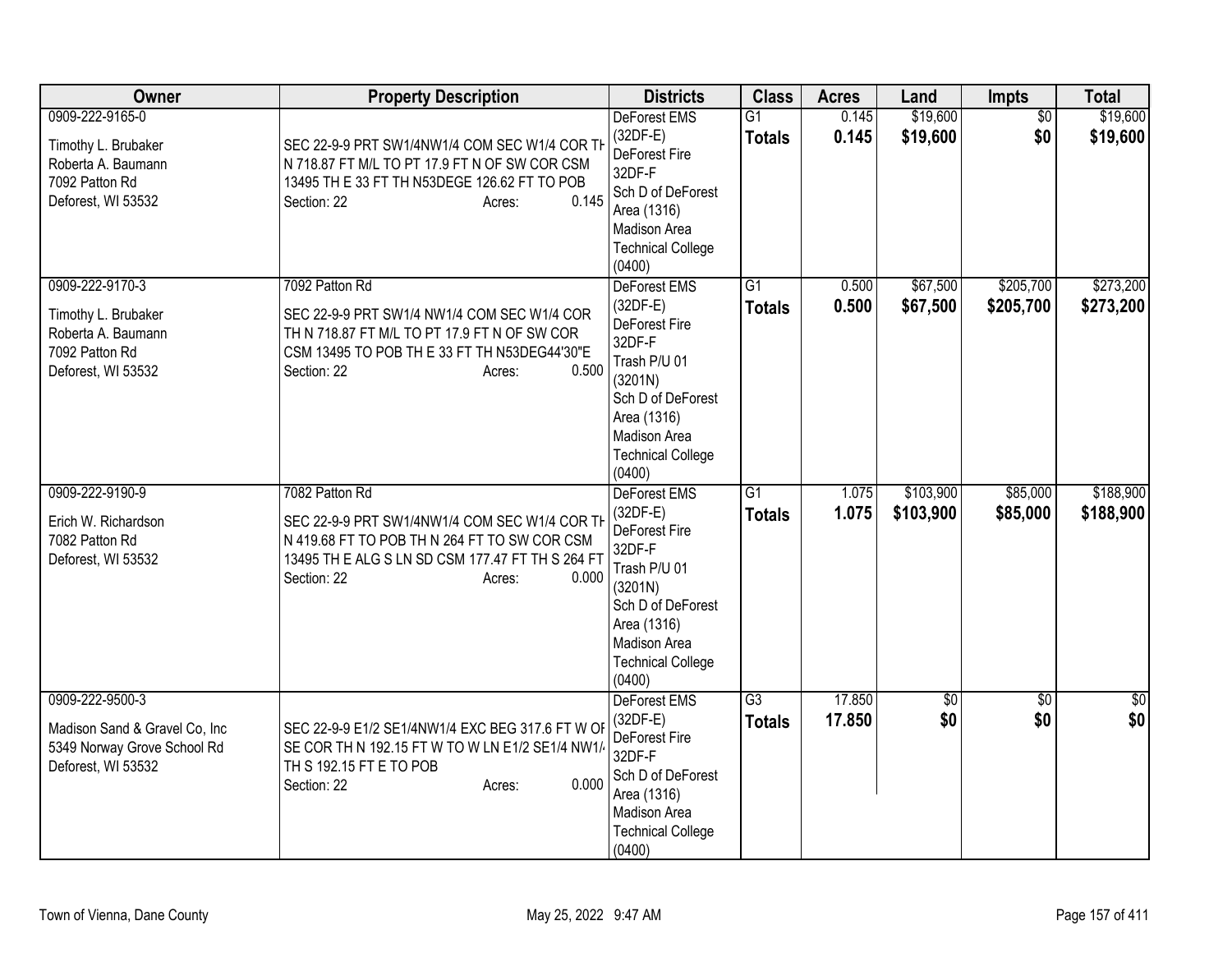| Owner                                                                                                 | <b>Property Description</b>                                                                                                                                                                                | <b>Districts</b>                                                                                                                                                                  | <b>Class</b>                                       | <b>Acres</b>                       | Land                                   | <b>Impts</b>                         | <b>Total</b>                           |
|-------------------------------------------------------------------------------------------------------|------------------------------------------------------------------------------------------------------------------------------------------------------------------------------------------------------------|-----------------------------------------------------------------------------------------------------------------------------------------------------------------------------------|----------------------------------------------------|------------------------------------|----------------------------------------|--------------------------------------|----------------------------------------|
| 0909-222-9571-0<br>Madison Sand & Gravel Co, Inc<br>5349 Norway Grove School Rd<br>Deforest, WI 53532 | 7020 Patton Rd<br>SEC 22-9-9 PRT W1/2 SE1/4NW1/4 N 14.8 ACRES THF<br>EXC DOC #4148683<br>12.490<br>Section: 22<br>Acres:                                                                                   | DeForest EMS<br>$(32DF-E)$<br>DeForest Fire<br>32DF-F<br>Sch D of DeForest<br>Area (1316)<br>Madison Area<br><b>Technical College</b><br>(0400)                                   | $\overline{G2}$<br><b>Totals</b>                   | 12.490<br>12.490                   | \$92,500<br>\$92,500                   | \$0<br>\$0                           | \$92,500<br>\$92,500                   |
| 0909-222-9721-0<br><b>Richard Diehl</b><br>N591 Pulvermacher Rd<br>Prairie Du Sac, WI 53578           | 5466 Norway Grove School Rd<br>SEC 22-9-9 PRT SE1/4 NW1/4 S 330 FT OF W 660 FT<br>THF & ALSO INCL ADDL LANDS DESCR AS PRT<br>SW1/4NW1/4 & PRT SE1/4NW1/4 COM AT W1/4 COR<br>0.000<br>Section: 22<br>Acres: | DeForest EMS<br>(32DF-E)<br>DeForest Fire<br>32DF-F<br>Trash P/U 01<br>(3201N)<br>Sch D of DeForest<br>Area (1316)<br>Madison Area<br><b>Technical College</b><br>(0400)          | $\overline{G1}$<br>G <sub>2</sub><br><b>Totals</b> | 4.000<br>3.260<br>7.260            | \$175,000<br>\$26,300<br>\$201,300     | \$129,400<br>\$30,100<br>\$159,500   | \$304,400<br>\$56,400<br>\$360,800     |
| 0909-222-9820-6<br>Joey Rabe<br>Sallie Rabe<br>8192 Emerald Ter<br>Lodi, WI 53555                     | 5430 Norway Grove School Rd Unit 1<br>SEC 22-9-9 PRT E1/2 SE1/4 NW1/4 COM 317.6 FT W<br>OF SE COR TH N 192.15 FT W TO W LN E1/2 SE1/4<br>NW1/4 S 192.15 FT E TO POB<br>0.000<br>Section: 22<br>Acres:      | <b>DeForest EMS</b><br>$(32DF-E)$<br>DeForest Fire<br>32DF-F<br>Trash P/U 02<br>(3202N)<br>Sch D of DeForest<br>Area (1316)<br>Madison Area<br><b>Technical College</b><br>(0400) | G1<br><b>Totals</b>                                | 0.848<br>0.848                     | \$90,200<br>\$90,200                   | \$209,800<br>\$209,800               | \$300,000<br>\$300,000                 |
| 0909-223-8000-9<br>Douglas K. Midthun et al<br>W7135 County Highway K<br>Arlington, WI 53911          | SEC 22-9-9 N 25 A OF NE1/4SW1/4 EXC W 26 FT<br>ALSO EXC BEG 264 FT E OF NW COR NE1/4SW1/4 TH<br>S 165 FT TH E 264 FT TH N 165 FT TH W TO POB<br>24.000<br>Section: 22<br>Acres:                            | DeForest EMS<br>$(32DF-E)$<br>DeForest Fire<br>32DF-F<br>Sch D of DeForest<br>Area (1316)<br>Madison Area<br><b>Technical College</b><br>(0400)                                   | G4<br>G <sub>5</sub><br>G5M<br><b>Totals</b>       | 21.100<br>1.600<br>1.300<br>24.000 | \$5,200<br>\$400<br>\$2,900<br>\$8,500 | $\overline{50}$<br>\$0<br>\$0<br>\$0 | \$5,200<br>\$400<br>\$2,900<br>\$8,500 |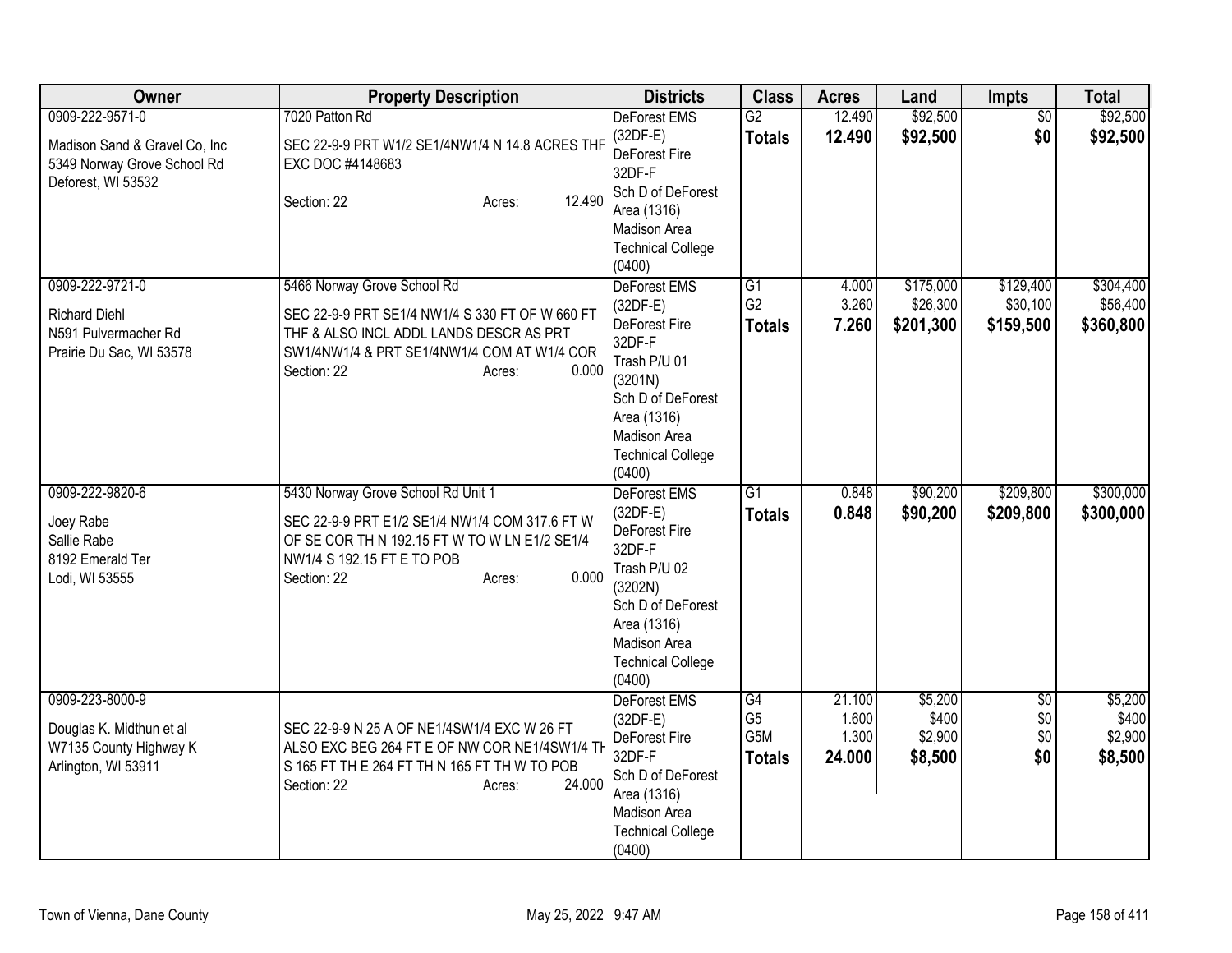| Owner                                                                                              | <b>Property Description</b>                                                                                                                                 | <b>Districts</b>                                                                                                                                                           | <b>Class</b>                                 | <b>Acres</b>                       | Land                                   | <b>Impts</b>                    | <b>Total</b>                           |
|----------------------------------------------------------------------------------------------------|-------------------------------------------------------------------------------------------------------------------------------------------------------------|----------------------------------------------------------------------------------------------------------------------------------------------------------------------------|----------------------------------------------|------------------------------------|----------------------------------------|---------------------------------|----------------------------------------|
| 0909-223-8080-3                                                                                    | 5457 Norway Grove School Rd                                                                                                                                 | <b>DeForest EMS</b>                                                                                                                                                        | $\overline{G1}$                              | 1.000                              | \$100,000                              | \$47,400                        | \$147,400                              |
| Glenn D. Vedvik<br>Mary A. Vedvik                                                                  | SEC 22-9-9 PRT NE1/4SW1/4 COM 264 FT E OF NW<br>COR THF TH S 165 FT E 264 FT N 165 FT W TO POB                                                              | $(32DF-E)$<br>DeForest Fire<br>32DF-F                                                                                                                                      | <b>Totals</b>                                | 1.000                              | \$100,000                              | \$47,400                        | \$147,400                              |
| PO Box 398<br>Deforest, WI 53532                                                                   | 0.000<br>Section: 22<br>Acres:                                                                                                                              | Trash P/U 01<br>(3201N)<br>Sch D of DeForest<br>Area (1316)<br>Madison Area<br><b>Technical College</b>                                                                    |                                              |                                    |                                        |                                 |                                        |
| 0909-223-8120-4<br>Douglas K. Midthun et al<br>W7135 County Highway K<br>Arlington, WI 53911       | SEC 22-9-9 S 15 ACRES NE1/4SW1/4 & W 26 FT OF N<br>25 ACRES SD 1/41/4<br>15.400<br>Section: 22<br>Acres:                                                    | (0400)<br>DeForest EMS<br>$(32DF-E)$<br>DeForest Fire<br>32DF-F<br>Sch D of DeForest<br>Area (1316)<br>Madison Area<br><b>Technical College</b><br>(0400)                  | G4<br>G <sub>5</sub><br>G5M<br><b>Totals</b> | 13.800<br>0.500<br>1.100<br>15.400 | \$3,700<br>\$200<br>\$2,400<br>\$6,300 | $\sqrt{6}$<br>\$0<br>\$0<br>\$0 | \$3,700<br>\$200<br>\$2,400<br>\$6,300 |
| 0909-223-8501-0<br>Keith F. Maier<br>Laurence S. Maier<br>7055 Schumacher Rd<br>Waunakee, WI 53597 | LOT 1 CSM 13107 CS84/81&84-5/27/2011 DESCR AS<br>SEC 22-9-9 PRT NW1/4SW1/4 (23.446 ACRES EXCL<br>$R/W$ )<br>23.446<br>Section: 22<br>Acres:                 | <b>DeForest EMS</b><br>$(32DF-E)$<br>DeForest Fire<br>32DF-F<br>Sch D of DeForest<br>Area (1316)<br><b>Madison Area</b><br><b>Technical College</b><br>(0400)              | $\overline{G4}$<br><b>Totals</b>             | 23.446<br>23.446                   | \$6,200<br>\$6,200                     | $\overline{50}$<br>\$0          | \$6,200<br>\$6,200                     |
| 0909-223-8680-0<br>Keith F. Maier<br>Laurence S. Maier<br>7055 Schumacher Rd<br>Waunakee, WI 53597 | 7026 Patton Rd<br>LOT 2 CSM 13107 CS84/81&84-5/27/2011 DESCR AS<br>SEC 22-9-9 PRT NW1/4SW1/4 (2.201 ACRES EXCL<br>$R/W$ )<br>2.201<br>Section: 22<br>Acres: | DeForest EMS<br>$(32DF-E)$<br>DeForest Fire<br>32DF-F<br>Trash P/U 01<br>(3201N)<br>Sch D of DeForest<br>Area (1316)<br>Madison Area<br><b>Technical College</b><br>(0400) | $\overline{G1}$<br><b>Totals</b>             | 2.201<br>2.201                     | \$143,500<br>\$143,500                 | \$98,100<br>\$98,100            | \$241,600<br>\$241,600                 |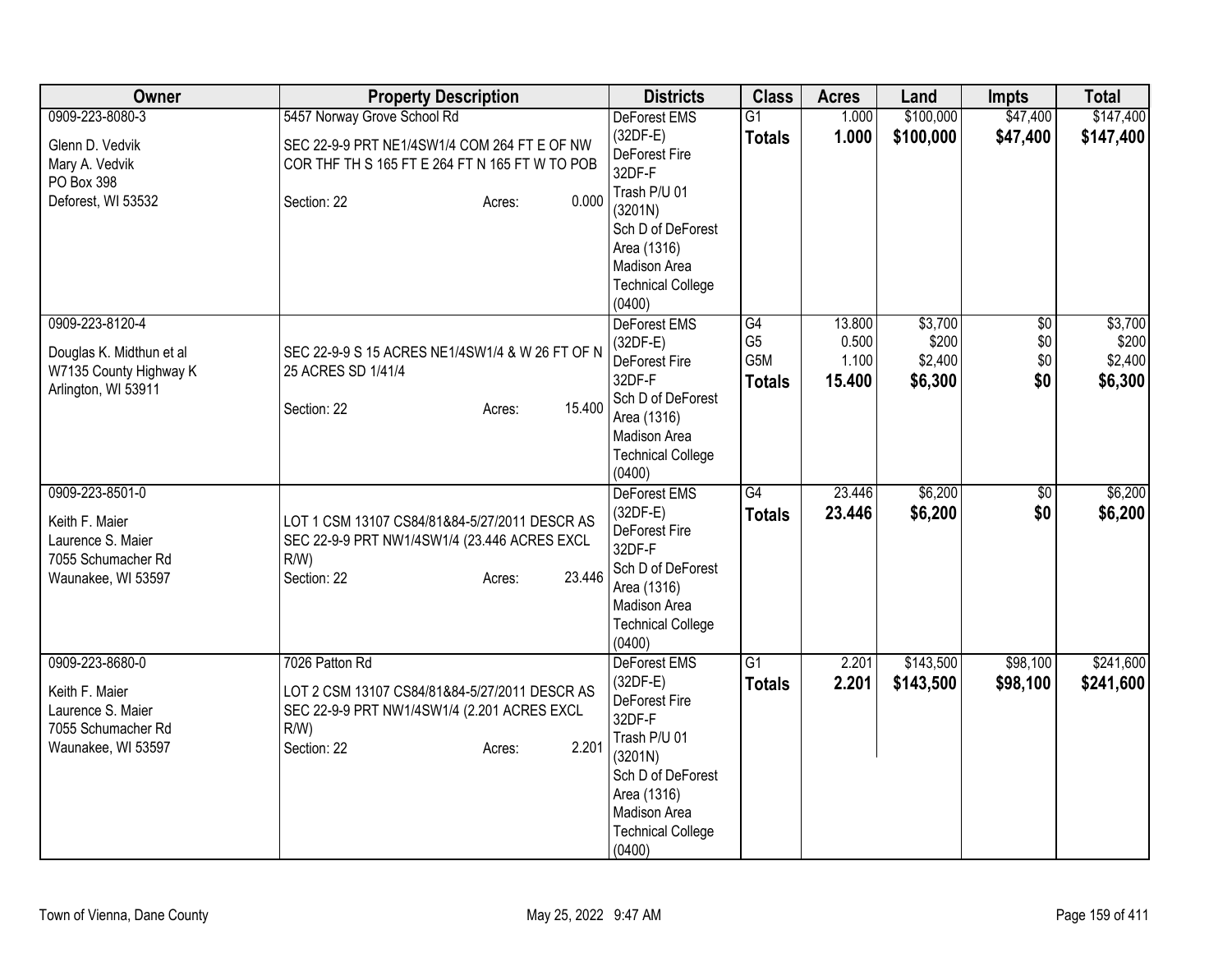| Owner                                                                                                    | <b>Property Description</b>                                                                                                                                             | <b>Districts</b>                                                                                                                                                                | <b>Class</b>                          | <b>Acres</b>            | Land                        | <b>Impts</b>             | <b>Total</b>                |
|----------------------------------------------------------------------------------------------------------|-------------------------------------------------------------------------------------------------------------------------------------------------------------------------|---------------------------------------------------------------------------------------------------------------------------------------------------------------------------------|---------------------------------------|-------------------------|-----------------------------|--------------------------|-----------------------------|
| 0909-223-8710-0<br>Bradley S. Templeton<br>Danielle M. Templeton<br>7012 Patton Rd<br>Deforest, WI 53532 | 7012 Patton Rd<br>LOT 3 CSM 13107 CS84/81&84-5/27/2011 DESCR AS<br>SEC 22-9-9 PRT NW1/4SW1/4 (2.145 ACRES EXCL<br>$R/W$ )<br>2.145<br>Section: 22<br>Acres:             | <b>DeForest EMS</b><br>(32DF-E)<br>DeForest Fire<br>32DF-F<br>Trash P/U 01<br>(3201N)<br>Sch D of DeForest<br>Area (1316)<br>Madison Area<br><b>Technical College</b><br>(0400) | $\overline{G1}$<br><b>Totals</b>      | 2.145<br>2.145          | \$143,000<br>\$143,000      | \$196,100<br>\$196,100   | \$339,100<br>\$339,100      |
| 0909-223-8720-8<br>Louis W. Voegeli<br>Debbie L. Voegeli<br>W5816 Highway 60<br>Arlington, WI 53911      | SEC 22-9-9 S10 A NW1/4 SW1/4<br>9.800<br>Section: 22<br>Acres:                                                                                                          | DeForest EMS<br>$(32DF-E)$<br>DeForest Fire<br>32DF-F<br>Sch D of DeForest<br>Area (1316)<br>Madison Area<br><b>Technical College</b><br>(0400)                                 | G4<br>G <sub>5</sub><br><b>Totals</b> | 9.600<br>0.200<br>9.800 | \$2,600<br>\$100<br>\$2,700 | $\sqrt{6}$<br>\$0<br>\$0 | \$2,600<br>\$100<br>\$2,700 |
| 0909-223-9001-6<br>Louis W. Voegeli<br>Debbie L. Voegeli<br>W5816 Highway 60<br>Arlington, WI 53911      | SEC 22-9-9 SW1/4SW1/4 EXC W1/2 SW1/4 SW1/4<br>SW1/4 (DESC IN DOC 4476852 AS W 412.5 FT OF S<br>528 FT SD 1/4 1/4) THF & EXC CSM 8823<br>32.675<br>Section: 22<br>Acres: | DeForest EMS<br>$(32DF-E)$<br>DeForest Fire<br>32DF-F<br>Sch D of DeForest<br>Area (1316)<br>Madison Area<br><b>Technical College</b><br>(0400)                                 | $\overline{G4}$<br><b>Totals</b>      | 32.675<br>32.675        | \$9,700<br>\$9,700          | \$0<br>\$0               | \$9,700<br>\$9,700          |
| 0909-223-9150-6<br>Louis W. Voegeli<br>Debbie L. Voegeli<br>W5816 Highway 60<br>Arlington, WI 53911      | 6968 Patton Rd<br>LOT 1 CSM 8823 CS49/67&69-2/17/98 DESCR AS SEC<br>22-9-9 PRT SW1/4SW1/4 (2.125 ACRES INCL R/W)<br>2.125<br>Section: 22<br>Acres:                      | <b>DeForest EMS</b><br>$(32DF-E)$<br>DeForest Fire<br>32DF-F<br>Sch D of DeForest<br>Area (1316)<br>Madison Area<br><b>Technical College</b><br>(0400)                          | G1<br><b>Totals</b>                   | 2.125<br>2.125          | \$142,800<br>\$142,800      | $\overline{60}$<br>\$0   | \$142,800<br>\$142,800      |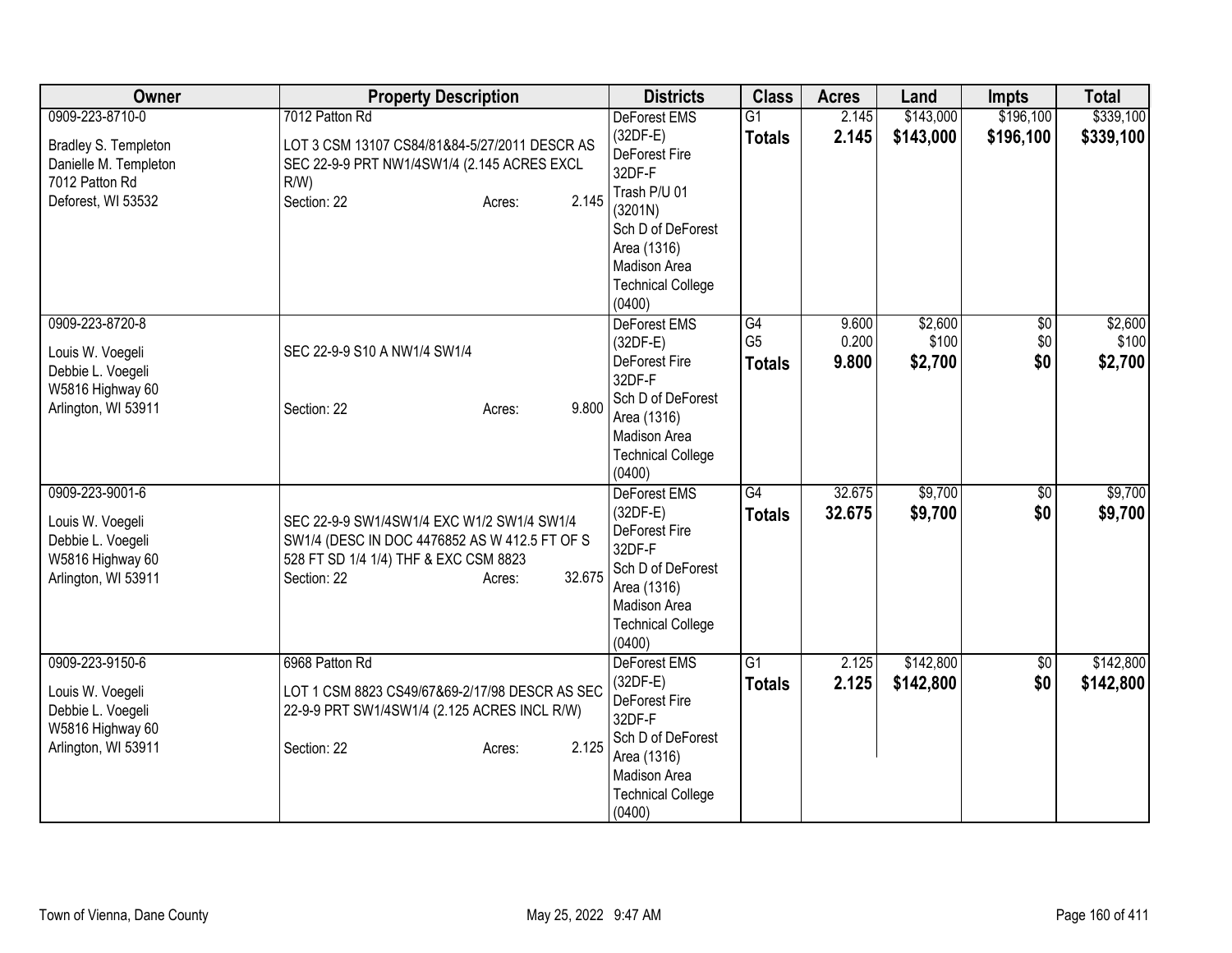| Owner                                                                                                  | <b>Property Description</b>                                                                                                                                                                                  | <b>Districts</b>                                                                                                                                                                  | <b>Class</b>               | <b>Acres</b>              | Land                              | Impts                                     | <b>Total</b>                      |
|--------------------------------------------------------------------------------------------------------|--------------------------------------------------------------------------------------------------------------------------------------------------------------------------------------------------------------|-----------------------------------------------------------------------------------------------------------------------------------------------------------------------------------|----------------------------|---------------------------|-----------------------------------|-------------------------------------------|-----------------------------------|
| 0909-223-9200-5<br>Louis W. Voegeli<br>Debbie L. Voegeli<br>W5816 Highway 60<br>Arlington, WI 53911    | SEC 22-9-9 PRT W1/2 SW1/4 SW1/4 SW1/4 THF (ALSC<br>DESC AS W 412.5 FT OF S 528 FT SD 1/4 1/4)<br>5.000<br>Section: 22<br>Acres:                                                                              | <b>DeForest EMS</b><br>$(32DF-E)$<br>DeForest Fire<br>32DF-F<br>Sch D of DeForest<br>Area (1316)<br>Madison Area<br><b>Technical College</b><br>(0400)                            | G4<br><b>Totals</b>        | 5.000<br>5.000            | \$1,500<br>\$1,500                | $\overline{50}$<br>\$0                    | \$1,500<br>\$1,500                |
| 0909-223-9500-2<br>Douglas K. Midthun et al<br>W7135 County Highway K<br>Arlington, WI 53911           | SEC 22-9-9 SE1/4 SW1/4<br>38.700<br>Section: 22<br>Acres:                                                                                                                                                    | DeForest EMS<br>$(32DF-E)$<br>DeForest Fire<br>32DF-F<br>Sch D of DeForest<br>Area (1316)<br>Madison Area<br><b>Technical College</b><br>(0400)                                   | G4<br>G5M<br><b>Totals</b> | 38.300<br>0.400<br>38.700 | \$10,300<br>\$900<br>\$11,200     | $\sqrt{6}$<br>\$0<br>\$0                  | \$10,300<br>\$900<br>\$11,200     |
| 0909-224-8010-0<br>Michael A. Koltes<br>Erin E. Koltes<br>7023 County Highway I<br>Deforest, WI 53532  | 7023 County Rd I<br>LOT 1 CSM 13348 CS86/220&222-8/29/2012 F/K/A LOT<br>1 CSM 4318 CS18/224-3/29/84 & ALSO INCL & DESCR<br>AS SEC 22-9-9 PRT NE1/4SE1/4 (21.47 ACRES EXCL<br>21.470<br>Section: 22<br>Acres: | <b>DeForest EMS</b><br>$(32DF-E)$<br>DeForest Fire<br>32DF-F<br>Trash P/U 01<br>(3201N)<br>Sch D of DeForest<br>Area (1316)<br>Madison Area<br><b>Technical College</b><br>(0400) | G4<br>G7<br><b>Totals</b>  | 17.470<br>4.000<br>21.470 | \$5,200<br>\$111,000<br>\$116,200 | $\overline{50}$<br>\$113,000<br>\$113,000 | \$5,200<br>\$224,000<br>\$229,200 |
| 0909-224-8070-0<br>Madison Sand & Gravel Co, Inc.<br>5349 Norway Grove School Rd<br>Deforest, WI 53532 | SEC 22-9-9 NE1/4SE1/4 EXC R2361/41 & CSM 4318 &<br>ALSO EXC DOC #4314280<br>17.990<br>Section: 22<br>Acres:                                                                                                  | DeForest EMS<br>$(32DF-E)$<br>DeForest Fire<br>32DF-F<br>Sch D of DeForest<br>Area (1316)<br>Madison Area<br><b>Technical College</b><br>(0400)                                   | G3<br><b>Totals</b>        | 17.990<br>17,990          | \$0 <br>\$0                       | $\overline{50}$<br>\$0                    | \$0<br>\$0                        |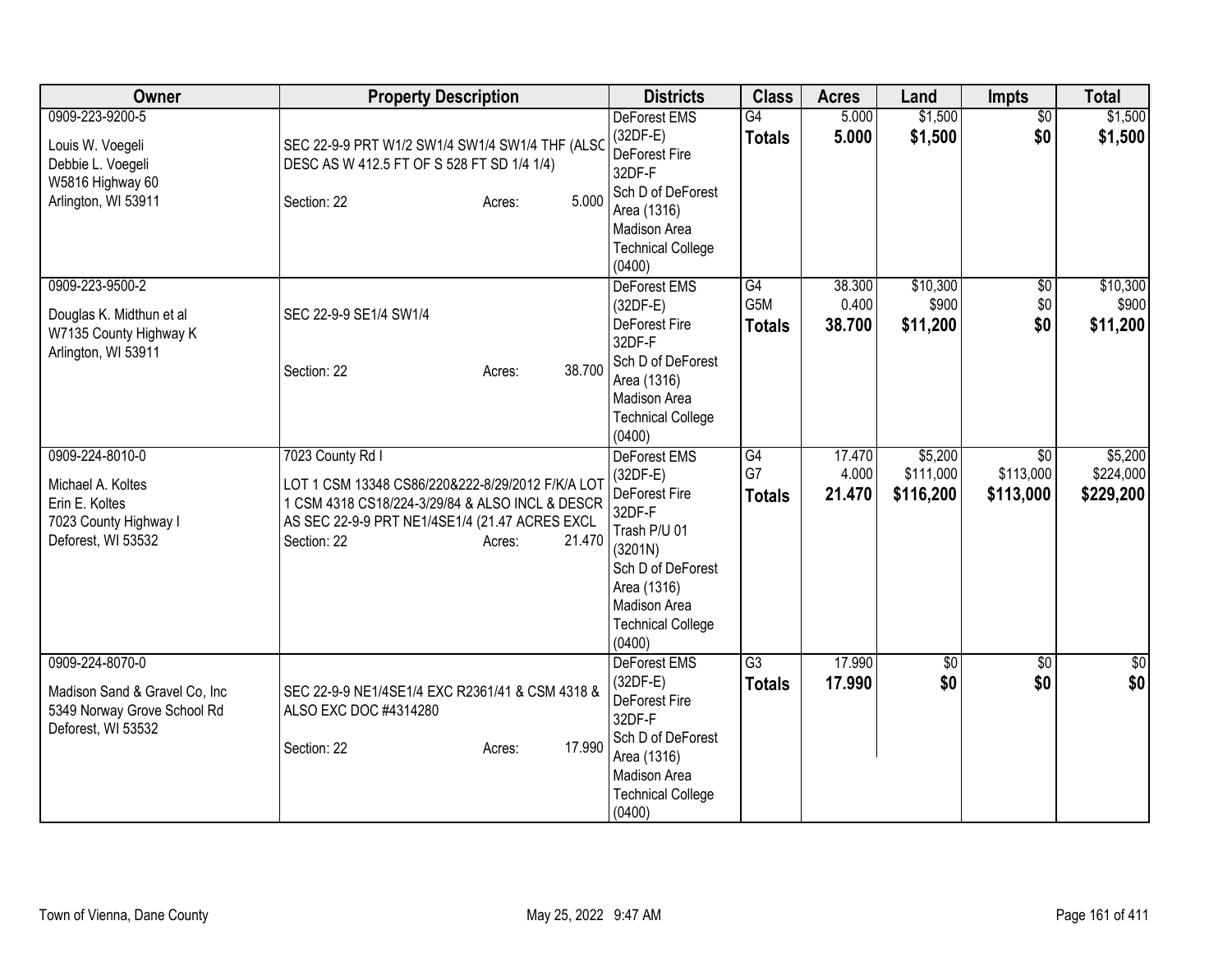| Owner                                                                                                  | <b>Property Description</b>                                                                                                                                                                              | <b>Districts</b>                                                                                                                                                                  | <b>Class</b>                          | <b>Acres</b>              | Land                                    | Impts                  | <b>Total</b>              |
|--------------------------------------------------------------------------------------------------------|----------------------------------------------------------------------------------------------------------------------------------------------------------------------------------------------------------|-----------------------------------------------------------------------------------------------------------------------------------------------------------------------------------|---------------------------------------|---------------------------|-----------------------------------------|------------------------|---------------------------|
| 0909-224-8500-3<br>Madison Sand & Gravel Co, Inc.<br>5349 Norway Grove School Rd<br>Deforest, WI 53532 | 5349 Norway Grove School Rd<br>SEC 22-9-9 PRT SE1/4 COM SEC E1/4 COR TH<br>S86?-58-17W 1186.6 FT TO POB TH S2?-40-50E<br>391.55 FT TH S86?-58-17W 267 FT TH S2?-40-50E<br>0.000<br>Section: 22<br>Acres: | <b>DeForest EMS</b><br>$(32DF-E)$<br>DeForest Fire<br>32DF-F<br>Sch D of DeForest<br>Area (1316)<br>Madison Area<br><b>Technical College</b>                                      | $\overline{G3}$<br><b>Totals</b>      | 37.379<br>37.379          | $\overline{60}$<br>\$0                  | $\overline{50}$<br>\$0 | \$0<br>\$0                |
| 0909-224-8860-8<br>Madison Sand & Gravel Co, Inc.<br>5349 Norway Grove School Rd<br>Deforest, WI 53532 | SEC 22-9-9 NW1/4 SE1/4 EXC R647/658 & EXC<br>R2361/41<br>0.000<br>Section: 22<br>Acres:                                                                                                                  | (0400)<br>DeForest EMS<br>$(32DF-E)$<br>DeForest Fire<br>32DF-F<br>Sch D of DeForest<br>Area (1316)<br>Madison Area<br><b>Technical College</b><br>(0400)                         | $\overline{G3}$<br><b>Totals</b>      | 5.000<br>5.000            | $\sqrt{50}$<br>\$0                      | $\overline{50}$<br>\$0 | $\frac{6}{3}$<br>\$0      |
| 0909-224-9000-6<br>Eugene E. Woehler<br>825 Cabot Ln<br>Madison, WI 53711                              | Daley Rd<br>SEC 22-9-9 SW1/4 SE1/4<br>39.700<br>Section: 22<br>Acres:                                                                                                                                    | <b>DeForest EMS</b><br>$(32DF-E)$<br><b>DeForest Fire</b><br>32DF-F<br>Sch D of DeForest<br>Area (1316)<br>Madison Area<br><b>Technical College</b><br>(0400)                     | G4<br>W <sub>8</sub><br><b>Totals</b> | 8.700<br>31.000<br>39.700 | \$2,700<br>$($ \$68,200) $ $<br>\$2,700 | \$0<br>\$0<br>\$0      | \$2,700<br>\$0<br>\$2,700 |
| 0909-224-9500-1<br>Nhaxiu P. Voung<br>Sheng D. Voung<br>6965 County Highway I<br>Deforest, WI 53532    | 6965 County Rd I<br>SEC 22-9-9 PRT SE1/4 SE1/4 BEG 1324.5 FT S OF<br>E1/4 COR TH S ALG C/L OF CTH I 764.9 FT TH<br>S89?-14-00W 567.2 FT TH N 772.6 FT TH E 567.2 FT<br>10.000<br>Section: 22<br>Acres:   | <b>DeForest EMS</b><br>$(32DF-E)$<br>DeForest Fire<br>32DF-F<br>Trash P/U 01<br>(3201N)<br>Sch D of DeForest<br>Area (1316)<br>Madison Area<br><b>Technical College</b><br>(0400) | G1<br><b>Totals</b>                   | 10.000<br>10.000          | \$186,500<br>\$186,500                  | \$229,000<br>\$229,000 | \$415,500<br>\$415,500    |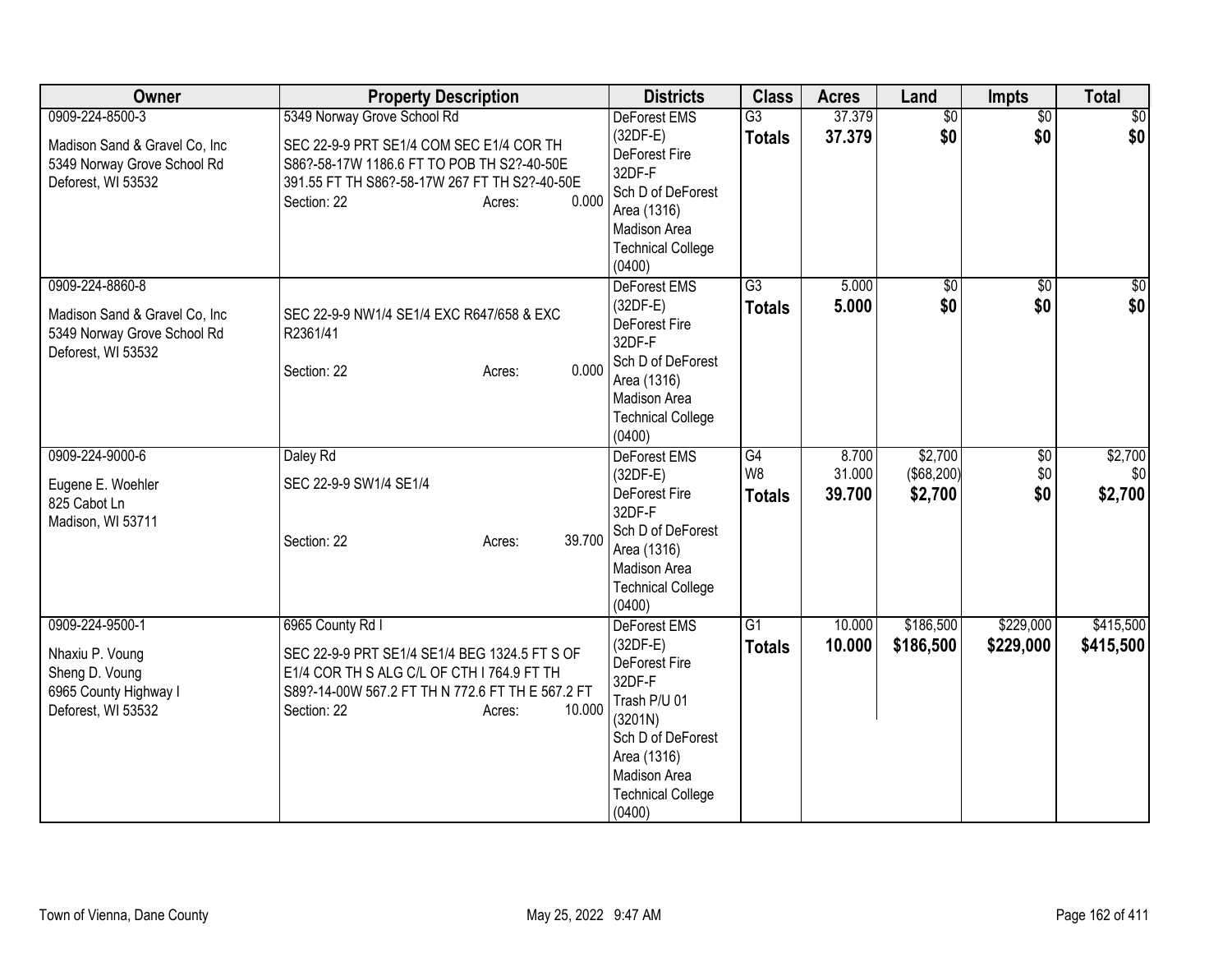| Owner                             | <b>Property Description</b>        |        | <b>Districts</b>            | <b>Class</b>   | <b>Acres</b> | Land       | <b>Impts</b>    | <b>Total</b> |
|-----------------------------------|------------------------------------|--------|-----------------------------|----------------|--------------|------------|-----------------|--------------|
| 0909-224-9560-9                   |                                    |        | DeForest EMS                | G4             | 14.600       | \$3,600    | $\overline{50}$ | \$3,600      |
| Eugene E. Woehler                 | SEC 22-9-9 SE1/4SE1/4 EXC D803/329 |        | $(32DF-E)$                  | G <sub>5</sub> | 1.400        | \$100      | \$0             | \$100        |
| 825 Cabot Ln                      |                                    |        | DeForest Fire               | G5M            | 2.000        | \$4,400    | \$0             | \$4,400      |
| Madison, WI 53711                 |                                    |        | 32DF-F                      | W8             | 12.000       | (\$26,400) | \$0             | \$0          |
|                                   | Section: 22<br>Acres:              | 30.000 | Sch D of DeForest           | <b>Totals</b>  | 30.000       | \$8,100    | \$0             | \$8,100      |
|                                   |                                    |        | Area (1316)<br>Madison Area |                |              |            |                 |              |
|                                   |                                    |        | <b>Technical College</b>    |                |              |            |                 |              |
|                                   |                                    |        | (0400)                      |                |              |            |                 |              |
| 0909-231-0101-0                   | 5008 Linde Ln Unit 1               |        | DeForest EMS                | G2             | 0.750        | \$65,000   | \$254,200       | \$319,200    |
|                                   |                                    |        | $(32DF-E)$                  | <b>Totals</b>  | 0.750        | \$65,000   | \$254,200       | \$319,200    |
| Coke Vienna, LLC                  | VIENNA OFFICE CONDOMINIUMS UNIT 1  |        | Madison Metro Sewer         |                |              |            |                 |              |
| 5008 Linde Ln Ste 100             |                                    |        | Dist (5150-M)               |                |              |            |                 |              |
| Deforest, WI 53532                |                                    |        | DeForest Fire               |                |              |            |                 |              |
|                                   | Section: 23<br>Acres:              | 0.000  | 32DF-F                      |                |              |            |                 |              |
|                                   |                                    |        | Sch D of DeForest           |                |              |            |                 |              |
|                                   |                                    |        | Area (1316)                 |                |              |            |                 |              |
|                                   |                                    |        | <b>Utility District1</b>    |                |              |            |                 |              |
|                                   |                                    |        | $(32UD-1)$                  |                |              |            |                 |              |
|                                   |                                    |        | Madison Area                |                |              |            |                 |              |
|                                   |                                    |        | <b>Technical College</b>    |                |              |            |                 |              |
|                                   |                                    |        | (0400)                      |                |              |            |                 |              |
|                                   |                                    |        | Drainage District 22        |                |              |            |                 |              |
| 0909-231-0104-0                   | 5008 Linde Ln Unit 2               |        | (DD22)<br>DeForest EMS      | G2             | 0.750        | \$65,000   | \$248,400       | \$313,400    |
|                                   |                                    |        | $(32DF-E)$                  |                | 0.750        | \$65,000   | \$248,400       | \$313,400    |
| Cornerstone Hotel Management, Inc | VIENNA OFFICE CONDOMINIUMS UNIT 2  |        | <b>Madison Metro Sewer</b>  | <b>Totals</b>  |              |            |                 |              |
| 5008 Linde Ln Ste 200             |                                    |        | Dist (5150-M)               |                |              |            |                 |              |
| Deforest, WI 53532                |                                    |        | DeForest Fire               |                |              |            |                 |              |
|                                   | Section: 23<br>Acres:              | 0.000  | 32DF-F                      |                |              |            |                 |              |
|                                   |                                    |        | Sch D of DeForest           |                |              |            |                 |              |
|                                   |                                    |        | Area (1316)                 |                |              |            |                 |              |
|                                   |                                    |        | <b>Utility District1</b>    |                |              |            |                 |              |
|                                   |                                    |        | $(32UD-1)$                  |                |              |            |                 |              |
|                                   |                                    |        | Madison Area                |                |              |            |                 |              |
|                                   |                                    |        | <b>Technical College</b>    |                |              |            |                 |              |
|                                   |                                    |        | (0400)                      |                |              |            |                 |              |
|                                   |                                    |        | Drainage District 22        |                |              |            |                 |              |
|                                   |                                    |        | (DD22)                      |                |              |            |                 |              |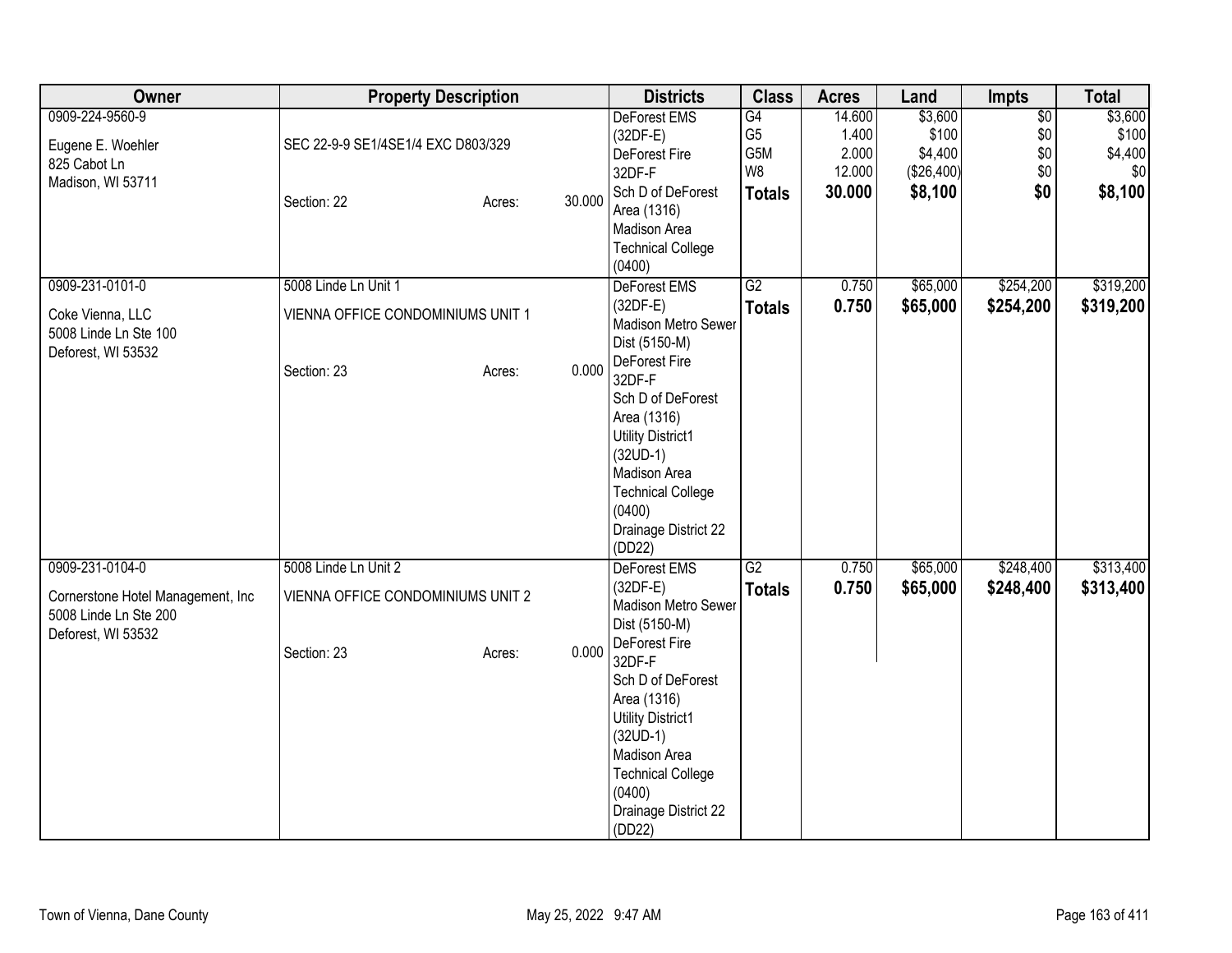| Owner                                                                                 | <b>Property Description</b>       |                 | <b>Districts</b>                                                                                                                                                                       | <b>Class</b>    | <b>Acres</b> | Land       | <b>Impts</b>    | <b>Total</b> |
|---------------------------------------------------------------------------------------|-----------------------------------|-----------------|----------------------------------------------------------------------------------------------------------------------------------------------------------------------------------------|-----------------|--------------|------------|-----------------|--------------|
| 0909-231-0107-0                                                                       | 5008 Linde Ln Unit 3              |                 | DeForest EMS                                                                                                                                                                           | X4              | 0.750        | $\sqrt{6}$ | $\overline{50}$ | $\sqrt{6}$   |
| International Harvest Ministries, Inc.<br>5008 Linde Ln Ste 300<br>Deforest, WI 53532 | VIENNA OFFICE CONDOMINIUMS UNIT 3 |                 | $(32DF-E)$<br>Madison Metro Sewer<br>Dist (5150-M)<br>DeForest Fire                                                                                                                    | <b>Totals</b>   | 0.750        | \$0        | \$0             | \$0          |
|                                                                                       | Section: 23                       | 0.000<br>Acres: | 32DF-F<br>Sch D of DeForest<br>Area (1316)<br><b>Utility District1</b><br>$(32UD-1)$<br>Madison Area<br><b>Technical College</b><br>(0400)<br>Drainage District 22<br>(DD22)           |                 |              |            |                 |              |
| 0909-231-0110-0                                                                       | 5008 Linde Ln Unit 4              |                 | DeForest EMS                                                                                                                                                                           | $\overline{G2}$ | 0.750        | \$65,000   | \$236,200       | \$301,200    |
| Coke Vienna, LLC<br>5008 Linde Ln Ste 100<br>Deforest, WI 53532                       | VIENNA OFFICE CONDOMINIUMS UNIT 4 |                 | $(32DF-E)$<br>Madison Metro Sewer<br>Dist (5150-M)                                                                                                                                     | <b>Totals</b>   | 0.750        | \$65,000   | \$236,200       | \$301,200    |
|                                                                                       | Section: 23                       | 0.000<br>Acres: | DeForest Fire<br>32DF-F<br>Sch D of DeForest<br>Area (1316)<br>Utility District1<br>$(32UD-1)$<br>Madison Area<br><b>Technical College</b><br>(0400)<br>Drainage District 22<br>(DD22) |                 |              |            |                 |              |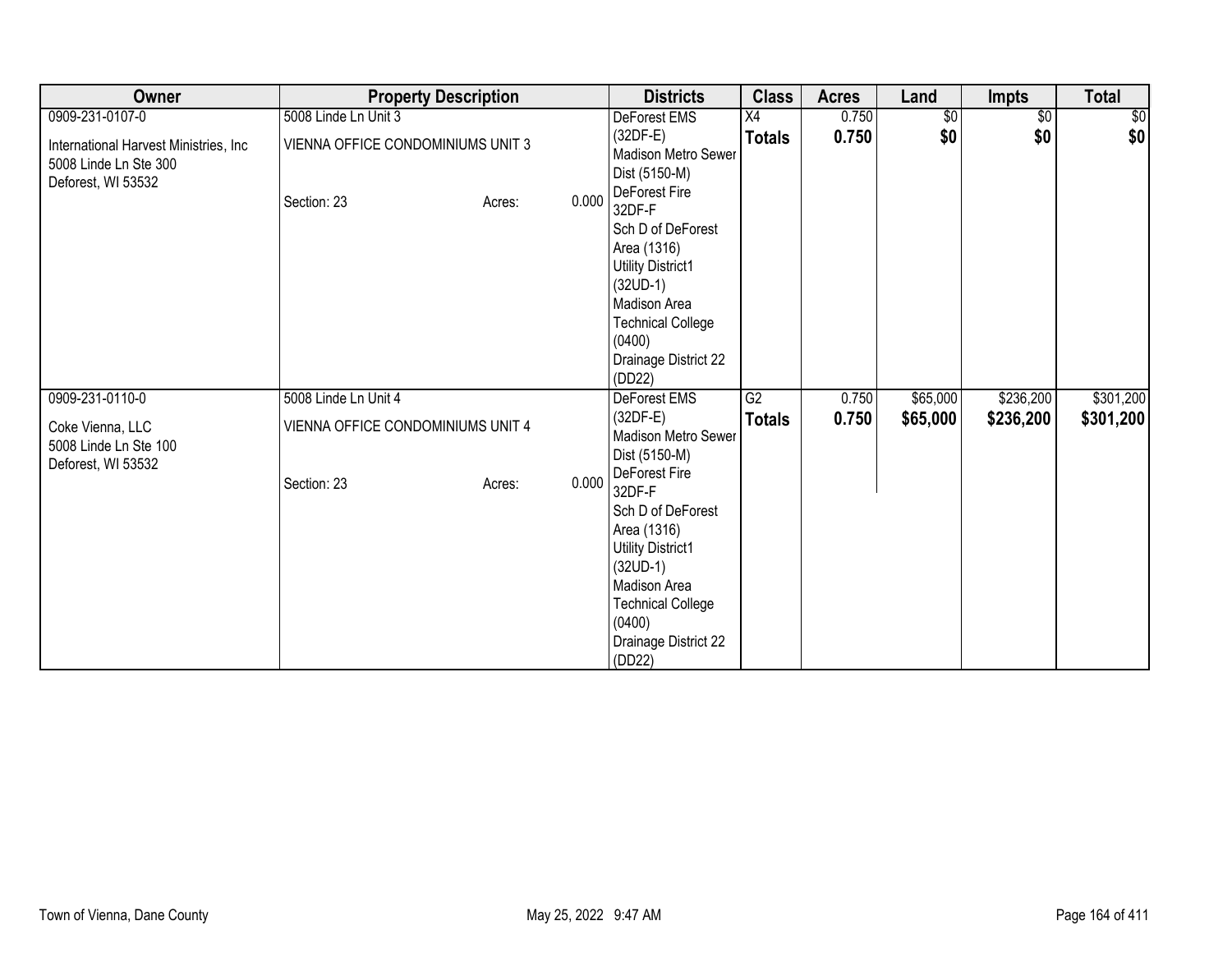| Owner                                                                            | <b>Property Description</b>       |                 | <b>Districts</b>                                                                                                                                                                       | <b>Class</b>    | <b>Acres</b> | Land    | <b>Impts</b>    | <b>Total</b> |
|----------------------------------------------------------------------------------|-----------------------------------|-----------------|----------------------------------------------------------------------------------------------------------------------------------------------------------------------------------------|-----------------|--------------|---------|-----------------|--------------|
| 0909-231-0113-0                                                                  | Linde Ln Unit 5                   |                 | DeForest EMS                                                                                                                                                                           | G2              | 0.700        | \$6,500 | $\overline{50}$ | \$6,500      |
| Cornerstone Hotel Managment, Inc.<br>5008 Linde Ln<br>Deforest, WI 53532         | VIENNA OFFICE CONDOMINIUMS UNIT 5 |                 | $(32DF-E)$<br>Madison Metro Sewer<br>Dist (5150-M)<br>DeForest Fire                                                                                                                    | <b>Totals</b>   | 0.700        | \$6,500 | \$0             | \$6,500      |
|                                                                                  | Section: 23                       | 0.700<br>Acres: | 32DF-F<br>Sch D of DeForest<br>Area (1316)<br><b>Utility District1</b><br>$(32UD-1)$<br>Madison Area<br><b>Technical College</b><br>(0400)<br>Drainage District 22<br>(DD22)           |                 |              |         |                 |              |
| 0909-231-0116-0                                                                  | Linde Ln Unit 6                   |                 | DeForest EMS                                                                                                                                                                           | $\overline{G2}$ | 0.700        | \$6,500 | $\sqrt{6}$      | \$6,500      |
| Cornerstone Hotel Management, Inc<br>5008 Linde Ln Ste 200<br>Deforest, WI 53532 | VIENNA OFFICE CONDOMINIUMS UNIT 6 |                 | $(32DF-E)$<br>Madison Metro Sewer<br>Dist (5150-M)                                                                                                                                     | <b>Totals</b>   | 0.700        | \$6,500 | \$0             | \$6,500      |
|                                                                                  | Section: 23                       | 0.000<br>Acres: | DeForest Fire<br>32DF-F<br>Sch D of DeForest<br>Area (1316)<br>Utility District1<br>$(32UD-1)$<br>Madison Area<br><b>Technical College</b><br>(0400)<br>Drainage District 22<br>(DD22) |                 |              |         |                 |              |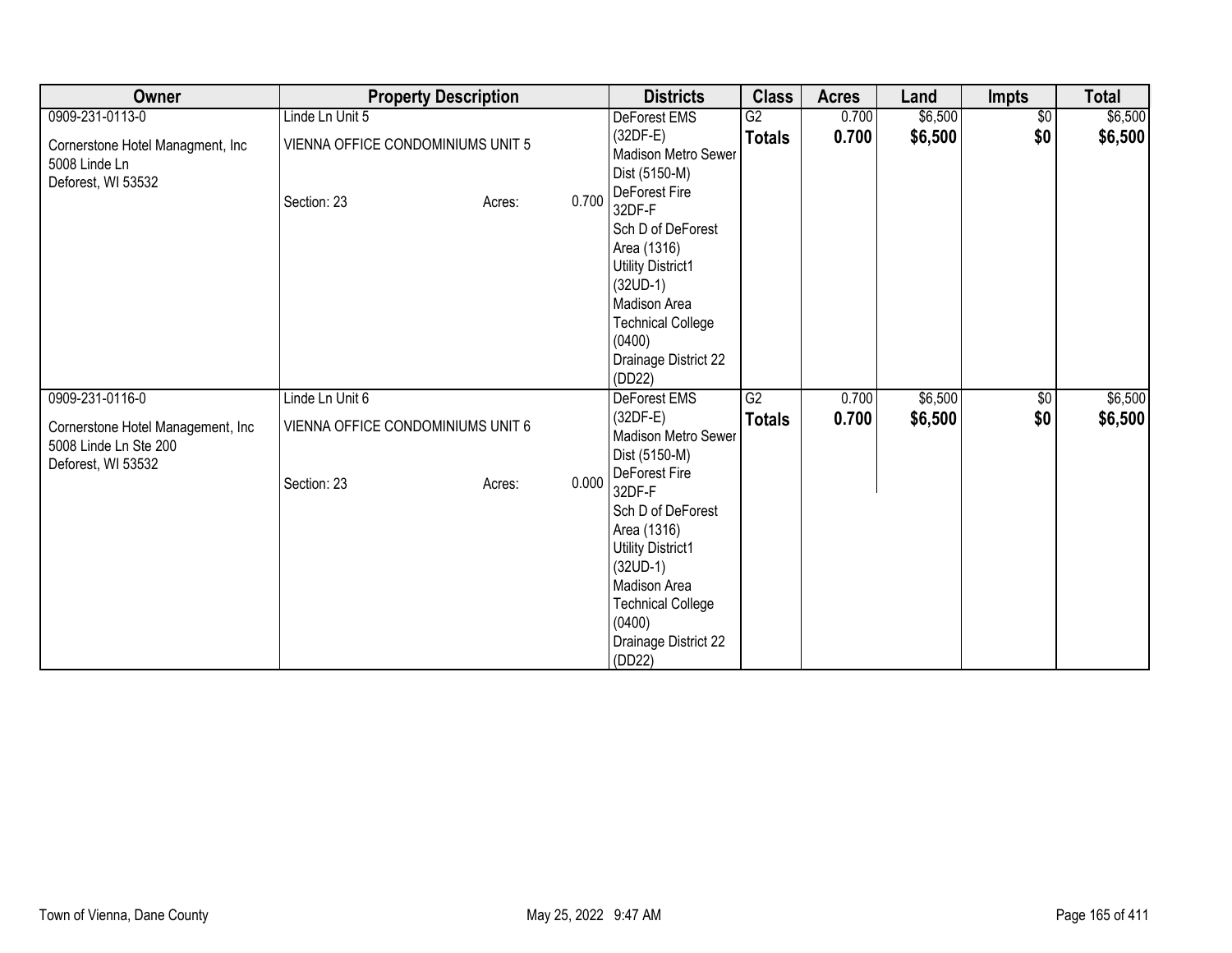| Owner                                                                            |                                                  | <b>Property Description</b> |       | <b>Districts</b>                                                                                                                                                                       | <b>Class</b>    | <b>Acres</b> | Land    | <b>Impts</b>    | <b>Total</b> |
|----------------------------------------------------------------------------------|--------------------------------------------------|-----------------------------|-------|----------------------------------------------------------------------------------------------------------------------------------------------------------------------------------------|-----------------|--------------|---------|-----------------|--------------|
| 0909-231-0119-0                                                                  | Linde Ln Unit 7                                  |                             |       | DeForest EMS                                                                                                                                                                           | G2              | 0.700        | \$6,500 | $\overline{50}$ | \$6,500      |
| Cornerstone Hotel Management, Inc<br>5008 Linde Ln Ste 200<br>Deforest, WI 53532 | VIENNA OFFICE CONDOMINIUMS UNIT 7<br>Section: 23 | Acres:                      | 0.000 | $(32DF-E)$<br>Madison Metro Sewer<br>Dist (5150-M)<br>DeForest Fire                                                                                                                    | <b>Totals</b>   | 0.700        | \$6,500 | \$0             | \$6,500      |
|                                                                                  |                                                  |                             |       | 32DF-F<br>Sch D of DeForest<br>Area (1316)<br><b>Utility District1</b><br>$(32UD-1)$<br>Madison Area<br><b>Technical College</b><br>(0400)<br>Drainage District 22<br>(DD22)           |                 |              |         |                 |              |
| 0909-231-0122-0                                                                  | Linde Ln Unit 8                                  |                             |       | DeForest EMS                                                                                                                                                                           | $\overline{G2}$ | 0.700        | \$6,500 | $\sqrt{6}$      | \$6,500      |
| Cornerstone Hotel Management, Inc<br>5008 Linde Ln Ste 200<br>Deforest, WI 53532 | VIENNA OFFICE CONDOMINIUMS UNIT 8                |                             |       | $(32DF-E)$<br>Madison Metro Sewer<br>Dist (5150-M)                                                                                                                                     | <b>Totals</b>   | 0.700        | \$6,500 | \$0             | \$6,500      |
|                                                                                  | Section: 23                                      | Acres:                      | 0.000 | DeForest Fire<br>32DF-F<br>Sch D of DeForest<br>Area (1316)<br>Utility District1<br>$(32UD-1)$<br>Madison Area<br><b>Technical College</b><br>(0400)<br>Drainage District 22<br>(DD22) |                 |              |         |                 |              |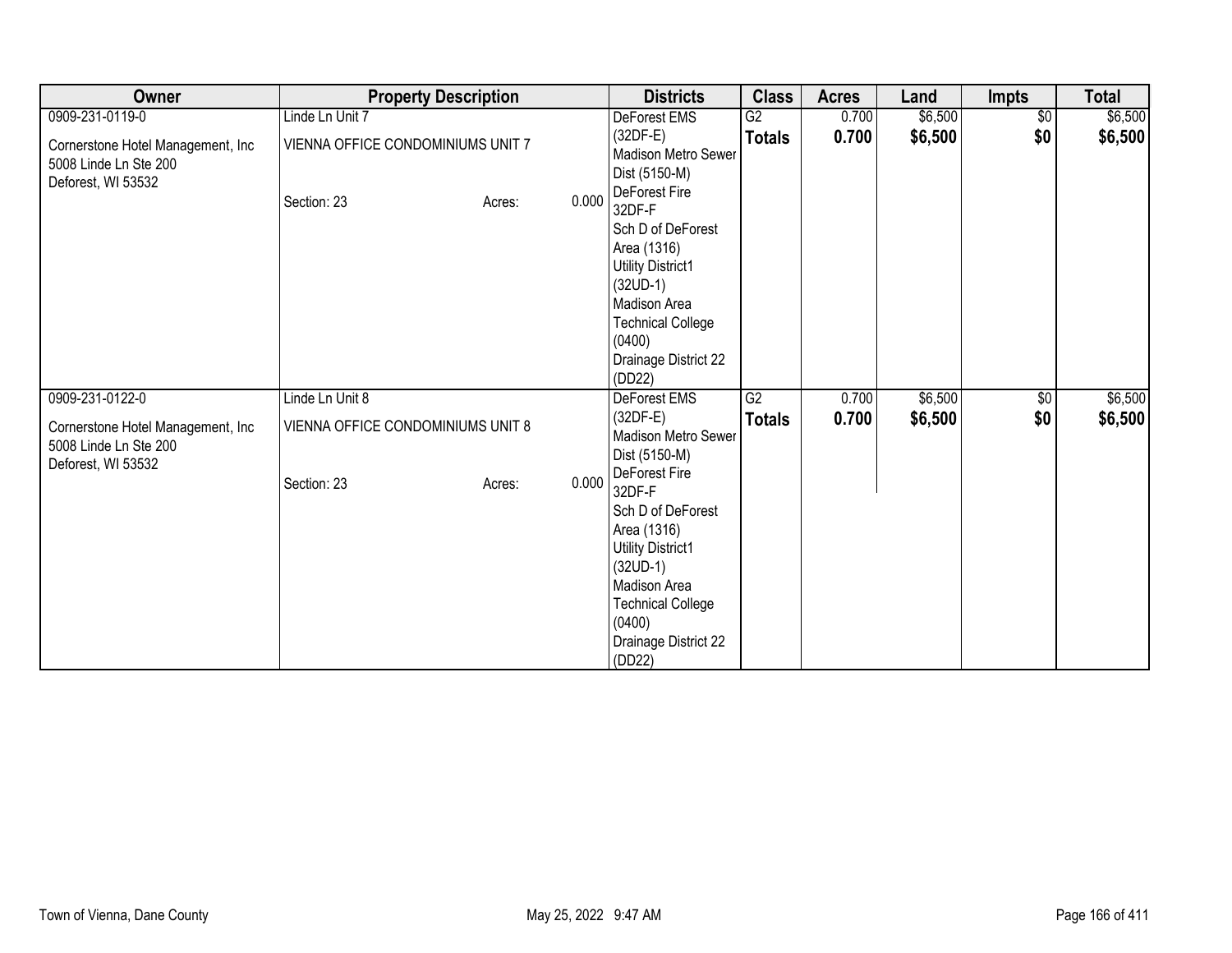| Owner                                                                             | <b>Property Description</b>                                                                                               | <b>Districts</b>                                                                                                                                                             | <b>Class</b>    | <b>Acres</b> | Land      | <b>Impts</b> | <b>Total</b> |
|-----------------------------------------------------------------------------------|---------------------------------------------------------------------------------------------------------------------------|------------------------------------------------------------------------------------------------------------------------------------------------------------------------------|-----------------|--------------|-----------|--------------|--------------|
| 0909-231-8030-0                                                                   | 5025 County Rd V                                                                                                          | DeForest EMS                                                                                                                                                                 | $\overline{G2}$ | 3.250        | \$437,800 | \$2,616,700  | \$3,054,500  |
| Vienna Hospitality Investment, LLC<br>5008 Linde Ln Ste 200<br>Deforest, WI 53532 | LOT 1 CSM 11362 CS69/29&31-3/30/2005 DESCR AS<br>SEC 23-9-9 PRT E1/2 NE1/4 (3.25 ACRES)<br>3.250<br>Section: 23<br>Acres: | $(32DF-E)$<br><b>Madison Metro Sewer</b><br>Dist (5150-M)<br>DeForest Fire                                                                                                   | <b>Totals</b>   | 3.250        | \$437,800 | \$2,616,700  | \$3,054,500  |
|                                                                                   |                                                                                                                           | 32DF-F<br>Sch D of DeForest<br>Area (1316)<br><b>Utility District1</b><br>$(32UD-1)$<br>Madison Area<br><b>Technical College</b><br>(0400)<br>Drainage District 22<br>(DD22) |                 |              |           |              |              |
| 0909-231-8045-0                                                                   |                                                                                                                           | DeForest EMS                                                                                                                                                                 | G2              | 2.030        | \$287,200 | $\sqrt{6}$   | \$287,200    |
| Cornerstone Hotel Management, Inc<br>5008 Linde Ln Ste 200<br>Deforest, WI 53532  | LOT 2 CSM 11362 CS69/29&31-3/30/2005 DESCR AS<br>SEC 23-9-9 PRT E1/2 NE1/4 (2.03 ACRES)                                   | $(32DF-E)$<br><b>Madison Metro Sewer</b><br>Dist (5150-M)                                                                                                                    | <b>Totals</b>   | 2.030        | \$287,200 | \$0          | \$287,200    |
|                                                                                   | 2.030<br>Section: 23<br>Acres:                                                                                            | DeForest Fire<br>32DF-F                                                                                                                                                      |                 |              |           |              |              |
|                                                                                   |                                                                                                                           | Sch D of DeForest<br>Area (1316)<br><b>Utility District1</b><br>$(32UD-1)$                                                                                                   |                 |              |           |              |              |
|                                                                                   |                                                                                                                           | Madison Area                                                                                                                                                                 |                 |              |           |              |              |
|                                                                                   |                                                                                                                           | <b>Technical College</b><br>(0400)                                                                                                                                           |                 |              |           |              |              |
|                                                                                   |                                                                                                                           | Drainage District 22<br>(DD22)                                                                                                                                               |                 |              |           |              |              |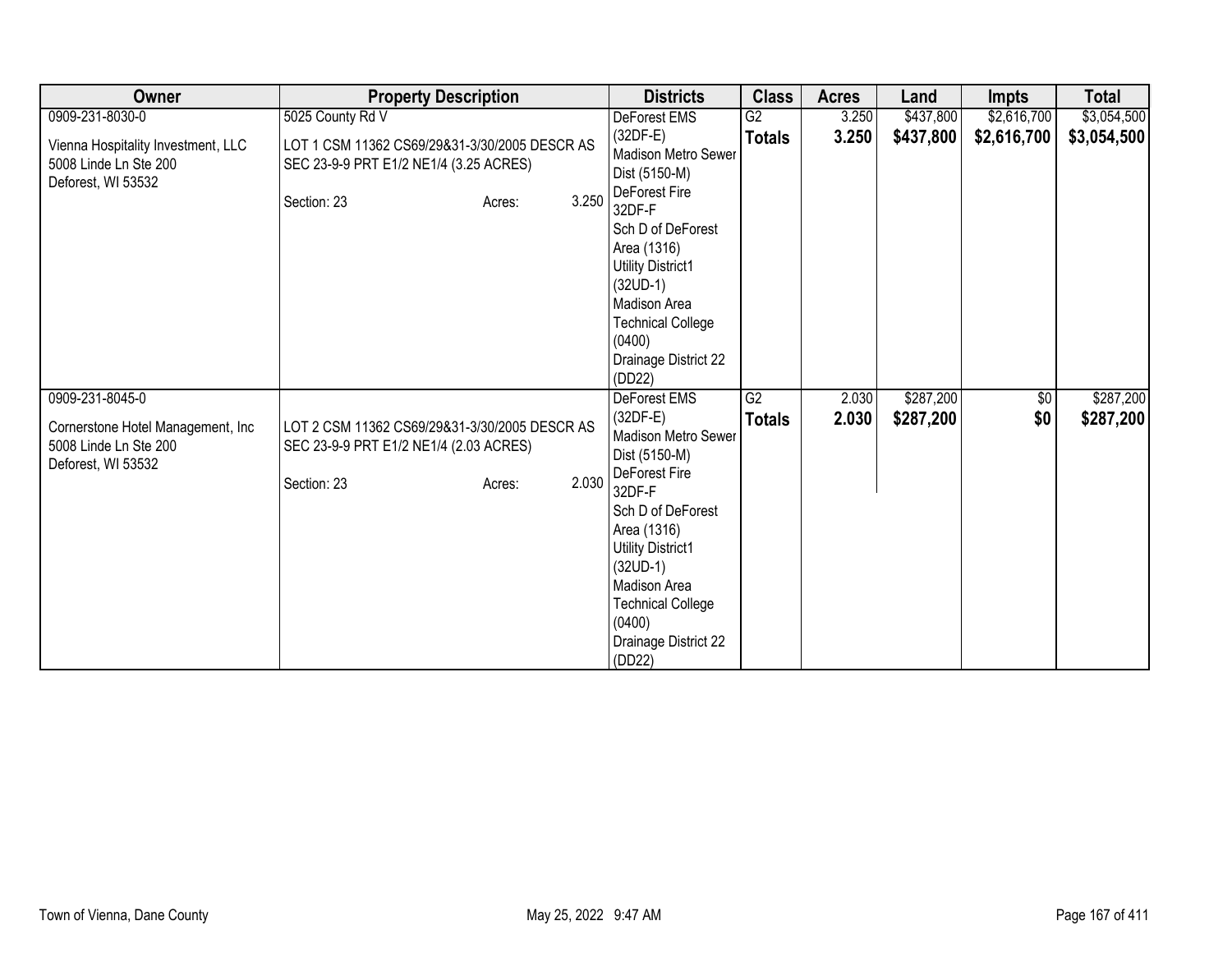| Owner                                                                    | <b>Property Description</b>                                                              |        |        | <b>Districts</b>                                                                                                                                    | <b>Class</b>                                  | <b>Acres</b>                       | Land                                     | <b>Impts</b>                         | <b>Total</b>                             |
|--------------------------------------------------------------------------|------------------------------------------------------------------------------------------|--------|--------|-----------------------------------------------------------------------------------------------------------------------------------------------------|-----------------------------------------------|------------------------------------|------------------------------------------|--------------------------------------|------------------------------------------|
| 0909-231-8075-0                                                          | 5051 County Rd V                                                                         |        |        | DeForest EMS                                                                                                                                        | G4                                            | 65.590                             | \$20,300                                 | $\overline{50}$                      | \$20,300                                 |
| Research Products Corp<br>PO Box 1467                                    | LOT 4 CSM 11362 CS69/29&31-3/30/2005 DESCR AS<br>SEC 23-9-9 PRT E1/2 NE1/4 (66.09 ACRES) |        |        | $(32DF-E)$<br>Madison Metro Sewer   Totals<br>Dist (5150-M)                                                                                         | G <sub>5</sub>                                | 0.500<br>66.090                    | \$200<br>\$20,500                        | \$0<br>\$0                           | \$200<br>\$20,500                        |
| Madison, WI 53701                                                        | Section: 23                                                                              | Acres: | 66.090 | DeForest Fire<br>32DF-F<br>Sch D of DeForest<br>Area (1316)<br><b>Utility District1</b><br>$(32UD-1)$<br>Madison Area<br><b>Technical College</b>   |                                               |                                    |                                          |                                      |                                          |
|                                                                          |                                                                                          |        |        | (0400)<br>Drainage District 22<br>(DD22)                                                                                                            |                                               |                                    |                                          |                                      |                                          |
| 0909-231-8500-4                                                          | 5137 County Rd V                                                                         |        |        | DeForest EMS                                                                                                                                        | $\overline{G4}$                               | 36.600                             | \$11,100                                 | $\overline{50}$                      | \$11,100                                 |
| Stewart L. Harris<br>Cheryl A. Harris<br>4921 Hahn Rd                    | SEC 23-9-9 NW1/4 NE1/4                                                                   |        |        | $(32DF-E)$<br>DeForest Fire<br>32DF-F                                                                                                               | G <sub>5</sub><br>G7<br><b>Totals</b>         | 1.000<br>2.000<br>39.600           | \$100<br>\$64,000<br>\$75,200            | \$0<br>\$170,200<br>\$170,200        | \$100<br>\$234,200<br>\$245,400          |
| Deforest, WI 53532                                                       | Section: 23                                                                              | Acres: | 39.600 | Trash P/U 01<br>(3201N)<br>Sch D of DeForest<br>Area (1316)<br>Madison Area<br><b>Technical College</b><br>(0400)<br>Drainage District 22<br>(DD22) |                                               |                                    |                                          |                                      |                                          |
| 0909-231-9000-7<br>Stewart L. Harris<br>Cheryl A. Harris<br>4921 Hahn Rd | SEC 23-9-9 SW1/4 NE1/4                                                                   |        |        | <b>DeForest EMS</b><br>$(32DF-E)$<br>DeForest Fire<br>32DF-F<br>Sch D of DeForest                                                                   | G4<br>G <sub>5</sub> M<br>G7<br><b>Totals</b> | 38.600<br>0.300<br>0.700<br>39.600 | \$12,100<br>\$700<br>\$7,700<br>\$20,500 | $\overline{50}$<br>\$0<br>\$0<br>\$0 | \$12,100<br>\$700<br>\$7,700<br>\$20,500 |
| Deforest, WI 53532                                                       | Section: 23                                                                              | Acres: | 39.600 | Area (1316)<br>Madison Area<br><b>Technical College</b><br>(0400)                                                                                   |                                               |                                    |                                          |                                      |                                          |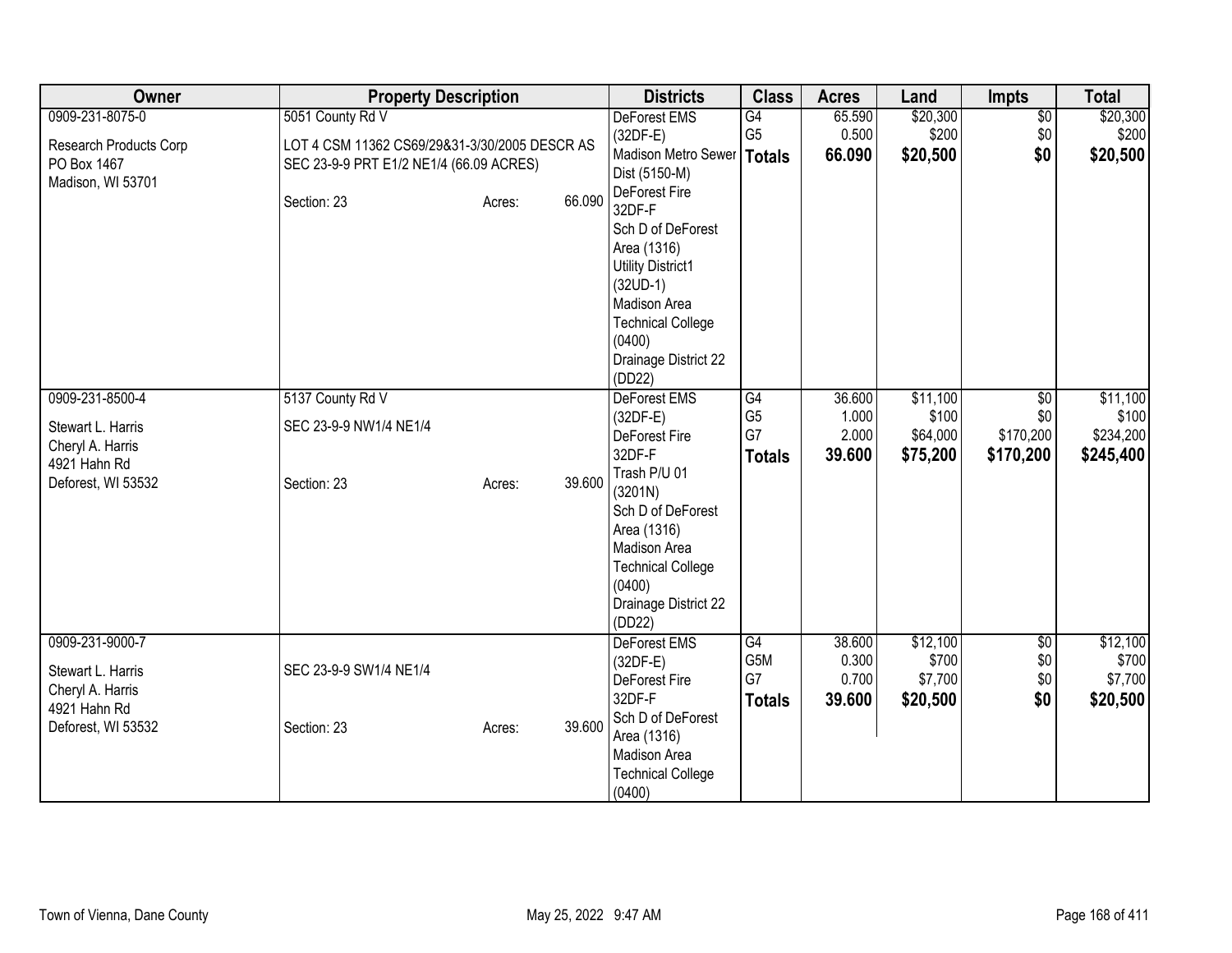| Owner                                                                                              | <b>Property Description</b>                                                                                                                                                                               | <b>Districts</b>                                                                                                                                                                  | <b>Class</b>                                | <b>Acres</b>                       | Land                                        | <b>Impts</b>                                     | <b>Total</b>                                  |
|----------------------------------------------------------------------------------------------------|-----------------------------------------------------------------------------------------------------------------------------------------------------------------------------------------------------------|-----------------------------------------------------------------------------------------------------------------------------------------------------------------------------------|---------------------------------------------|------------------------------------|---------------------------------------------|--------------------------------------------------|-----------------------------------------------|
| 0909-232-8020-4                                                                                    | 5163 County Rd V                                                                                                                                                                                          | DeForest EMS                                                                                                                                                                      | $\overline{G1}$                             | 1.680                              | \$135,400                                   | \$165,600                                        | \$301,000                                     |
| Christopher J. Moore<br>Abigail A. Moore<br>5163 County Highway V<br>Deforest, WI 53532            | SEC 23-9-9 PRT NE1/4NW1/4 BEG 217.4 FT W OF SEO<br>N1/4 COR TH W 278.1 FT TH S6?-02-00W 273.8 FT TH<br>N80?-19-00E 150.5 FT TH N54?-38-00E 88.4 FT TH<br>0.000<br>Section: 23<br>Acres:                   | $(32DF-E)$<br>DeForest Fire<br>32DF-F<br>Trash P/U 01<br>(3201N)<br>Sch D of DeForest<br>Area (1316)<br><b>Madison Area</b><br><b>Technical College</b>                           | <b>Totals</b>                               | 1.680                              | \$135,400                                   | \$165,600                                        | \$301,000                                     |
| 0909-232-8375-0<br>Stewart L. Harris<br>Cheryl A. Harris<br>4921 Hahn Rd<br>Deforest, WI 53532     | SEC 23-9-9 NE1/4 NW1/4 EXC R125/279 & EXC CSM<br>12965<br>0.000<br>Section: 23<br>Acres:                                                                                                                  | (0400)<br>DeForest EMS<br>$(32DF-E)$<br>DeForest Fire<br>32DF-F<br>Sch D of DeForest<br>Area (1316)<br>Madison Area<br><b>Technical College</b><br>(0400)                         | G4<br>G <sub>5</sub><br>G7<br><b>Totals</b> | 16.000<br>8.500<br>1.500<br>26.000 | \$3,100<br>\$21,300<br>\$16,500<br>\$40,900 | $\overline{50}$<br>\$0<br>\$536,600<br>\$536,600 | \$3,100<br>\$21,300<br>\$553,100<br>\$577,500 |
| 0909-232-8530-7<br>Andrew F. Kingsland<br>5263 County Highway V<br>Deforest, WI 53532              | 5263 County Rd V<br>SEC 23-9-9 PRT NW1/4 NW1/4 BEG 248 FT S OF SEC<br>NW COR TH E 300 FT TH S 241.3 FT TO C/L HWY TH<br>NELY ALG SD C/L TO C/L CTH V TH W ALG SD C/L TO<br>0.000<br>Section: 23<br>Acres: | DeForest EMS<br>$(32DF-E)$<br><b>DeForest Fire</b><br>32DF-F<br>Trash P/U 01<br>(3201N)<br>Sch D of DeForest<br>Area (1316)<br>Madison Area<br><b>Technical College</b><br>(0400) | $\overline{G1}$<br><b>Totals</b>            | 4.300<br>4.300                     | \$126,400<br>\$126,400                      | \$187,500<br>\$187,500                           | \$313,900<br>\$313,900                        |
| 0909-232-8650-2<br>Andrew Kingsland<br>Caitlin Kingsland<br>5263 County Rd V<br>Deforest, WI 53532 | SEC 23-9-9 PRT NW1/4 NW1/4 COM 248 FT S OF NW<br>COR THE 300 FT S 241.3 FT TO C/L HWY SWLY ALG<br>S C/L 320.3 FT TO W LN N 340.5 FT TO POB EXC CSM<br>0.344<br>Section: 23<br>Acres:                      | <b>DeForest EMS</b><br>(32DF-E)<br>DeForest Fire<br>32DF-F<br>Sch D of DeForest<br>Area (1316)<br>Madison Area<br><b>Technical College</b><br>(0400)                              | $\overline{G1}$<br><b>Totals</b>            | 0.344<br>0.344                     | \$18,600<br>\$18,600                        | \$0<br>\$0                                       | \$18,600<br>\$18,600                          |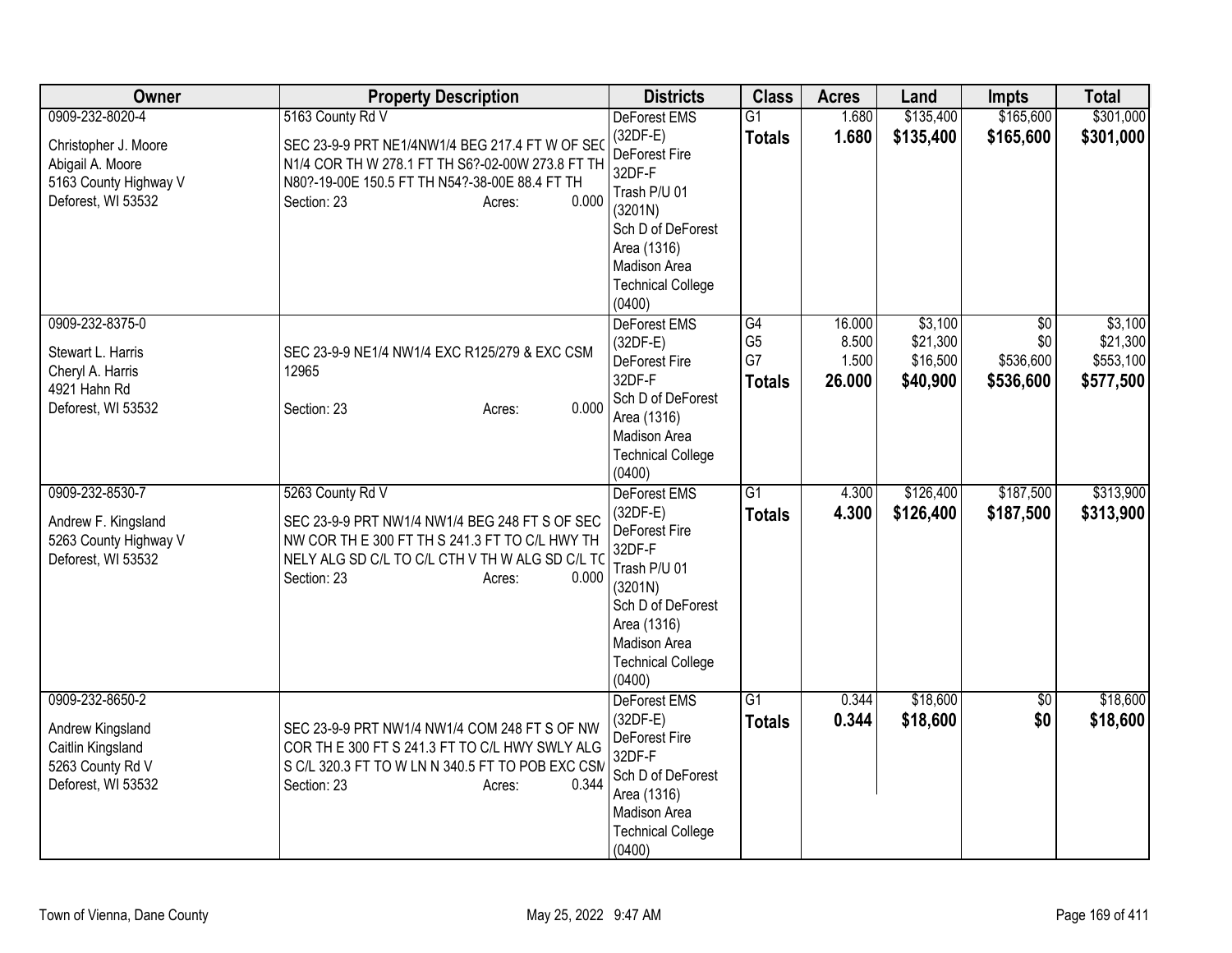| Owner                                                                                                            | <b>Property Description</b>                                                                                                                                                                           | <b>Districts</b>                                                                                                                                                                  | <b>Class</b>                     | <b>Acres</b>   | Land                   | Impts                  | <b>Total</b>           |
|------------------------------------------------------------------------------------------------------------------|-------------------------------------------------------------------------------------------------------------------------------------------------------------------------------------------------------|-----------------------------------------------------------------------------------------------------------------------------------------------------------------------------------|----------------------------------|----------------|------------------------|------------------------|------------------------|
| 0909-232-8663-0<br>Lavern J. Wipperfurth<br>Mary L. Wipperfurth<br>5270 Norway Grove Rd<br>Deforest, WI 53532    | 5270 Norway Grove Rd<br>LOT 1 CSM 15498 CS111/309&311-9/21/2020 F/K/A<br>LOTS 1 & 2 CSM 1982 CS8/126-4/26/76 DESCR AS<br>SEC 23-9-9 PRT NW1/4NW1/4 (1.12 ACRES EXCL<br>1.120<br>Section: 23<br>Acres: | DeForest EMS<br>$(32DF-E)$<br>DeForest Fire<br>32DF-F<br>Trash P/U 01<br>(3201N)<br>Sch D of DeForest<br>Area (1316)<br>Madison Area<br><b>Technical College</b><br>(0400)        | $\overline{G1}$<br><b>Totals</b> | 1.120<br>1.120 | \$106,200<br>\$106,200 | \$200,500<br>\$200,500 | \$306,700<br>\$306,700 |
| 0909-232-8675-3<br>Steven M. Leatherberry<br>Vicki S. Leatherberry<br>5249 Norway Grove Rd<br>Deforest, WI 53532 | 5249 Norway Grove Rd<br>SEC 23-9-9 PRT NW1/4NW1/4 COM AT NW COR SD<br>SEC TH S 577.5 FT TH N72DEGE 163.3 FT TH<br>N64DEGE 242.15 FT TO POB TH N64DEGE 242 FT TH<br>0.000<br>Section: 23<br>Acres:     | DeForest EMS<br>$(32DF-E)$<br>DeForest Fire<br>32DF-F<br>Trash P/U 01<br>(3201N)<br>Sch D of DeForest<br>Area (1316)<br><b>Madison Area</b><br><b>Technical College</b><br>(0400) | G1<br><b>Totals</b>              | 1.000<br>1.000 | \$100,000<br>\$100,000 | \$216,400<br>\$216,400 | \$316,400<br>\$316,400 |
| 0909-232-8690-4<br>Judith A. Parlier<br>5271 Norway Grove Rd<br>Deforest, WI 53532                               | 5271 Norway Grove Rd<br>SEC 23-9-9 PRT NW1/4 NW1/4 BEG 577.5 FT S OF NW<br>COR TH S 264 FT TH E 99 FT TH N TO C/L HWY TH<br>SWLY ALG C/L HWY TO POB<br>0.000<br>Section: 23<br>Acres:                 | DeForest EMS<br>(32DF-E)<br>DeForest Fire<br>32DF-F<br>Trash P/U 01<br>(3201N)<br>Sch D of DeForest<br>Area (1316)<br>Madison Area<br><b>Technical College</b><br>(0400)          | $\overline{G1}$<br><b>Totals</b> | 0.600<br>0.600 | \$74,100<br>\$74,100   | \$142,100<br>\$142,100 | \$216,200<br>\$216,200 |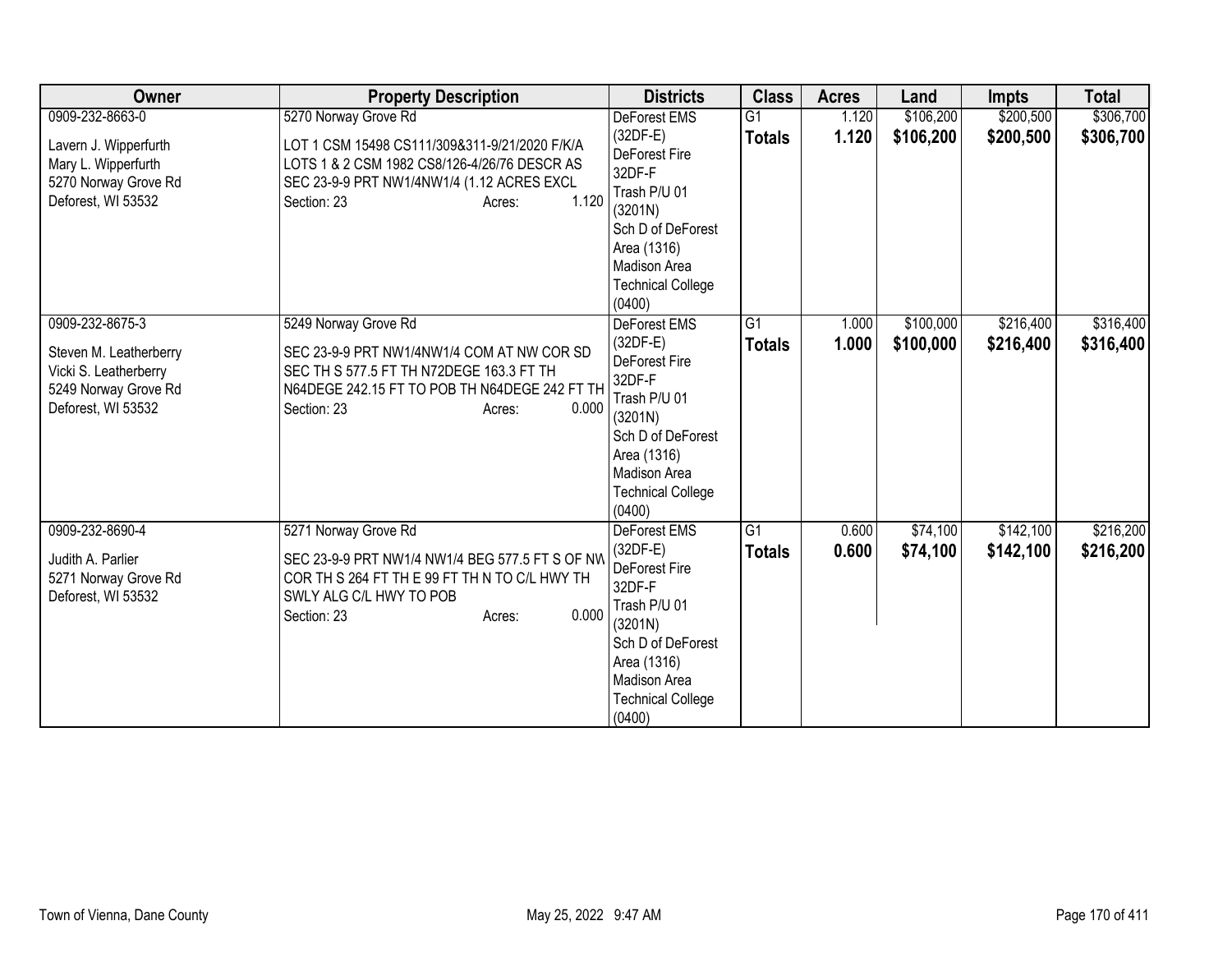| Owner                                                                                                       | <b>Property Description</b>                                                                                                                                                                              | <b>Districts</b>                                                                                                                                                                  | <b>Class</b>                                                   | <b>Acres</b>                                 | Land                                                 | <b>Impts</b>                                | <b>Total</b>                                  |
|-------------------------------------------------------------------------------------------------------------|----------------------------------------------------------------------------------------------------------------------------------------------------------------------------------------------------------|-----------------------------------------------------------------------------------------------------------------------------------------------------------------------------------|----------------------------------------------------------------|----------------------------------------------|------------------------------------------------------|---------------------------------------------|-----------------------------------------------|
| 0909-232-8715-4<br>Jay D. Long<br>H C. Long<br>5267 Norway Grove Rd<br>Deforest, WI 53532                   | 5267 Norway Grove Rd<br>LOT 1 CSM 8045 CS43/36&37-12/18/95 DESCR AS<br>SEC 23-9-9 PRT NW1/4NW1/4 (6.731 ACRES INCL<br>$R/W$ )<br>6.731<br>Section: 23<br>Acres:                                          | DeForest EMS<br>$(32DF-E)$<br>DeForest Fire<br>32DF-F<br>Trash P/U 01<br>(3201N)<br>Sch D of DeForest<br>Area (1316)<br><b>Madison Area</b><br><b>Technical College</b><br>(0400) | $\overline{G1}$<br><b>Totals</b>                               | 6.731<br>6.731                               | \$170,200<br>\$170,200                               | \$148,700<br>\$148,700                      | \$318,900<br>\$318,900                        |
| 0909-232-8730-5<br>Vienna, Town of<br>7161 County Highway I<br>Deforest, WI 53532                           | SEC 23-9-9 PRT NW1/4 NW1/4 COM ON W LN 1164 F1<br>S OF NW COR TH N87DEG30'E 305.2 FT TH<br>N66DEG59'E 96.8 FT TH N45DEG41'E 273.6 FT TH<br>2.500<br>Section: 23<br>Acres:                                | DeForest EMS<br>$(32DF-E)$<br>DeForest Fire<br>32DF-F<br>Sch D of DeForest<br>Area (1316)<br><b>Madison Area</b><br><b>Technical College</b><br>(0400)                            | X4<br><b>Totals</b>                                            | 2.500<br>2.500                               | $\sqrt{6}$<br>\$0                                    | $\sqrt{6}$<br>\$0                           | \$0<br>\$0                                    |
| 0909-232-8791-0<br>Norway Grove Park, Inc<br>c/o Tri County Paving, Inc<br>PO Box 394<br>Deforest, WI 53532 | 5241 Norway Grove Rd<br>LOT 1 CSM 12965 CS82/295&299-08/25/2010 F/K/A<br>LOT 1 CSM 11709 CS71/309&312-3/23/2006 & ALSO<br>INCL & DESCR AS SEC 23-9-9 PRT NE1/4NW1/4 &<br>28.810<br>Section: 23<br>Acres: | <b>DeForest EMS</b><br>$(32DF-E)$<br><b>DeForest Fire</b><br>32DF-F<br>Sch D of DeForest<br>Area (1316)<br>Madison Area<br><b>Technical College</b><br>(0400)                     | G5<br>G7<br><b>Totals</b>                                      | 28.310<br>0.500<br>28.810                    | \$19,100<br>\$5,500<br>\$24,600                      | \$0<br>\$3,400<br>\$3,400                   | \$19,100<br>\$8,900<br>\$28,000               |
| 0909-232-9000-6<br>Gerald O. Koltes<br>6732 County Highway I<br>Waunakee, WI 53597                          | SEC 23-9-9 SW1/4NW1/4 EXC W 585 FT OF S 300 FT<br><b>THF</b><br>36.000<br>Section: 23<br>Acres:                                                                                                          | DeForest EMS<br>$(32DF-E)$<br>DeForest Fire<br>32DF-F<br>Sch D of DeForest<br>Area (1316)<br>Madison Area<br><b>Technical College</b><br>(0400)                                   | G4<br>G <sub>5</sub><br>G5M<br>W <sub>6</sub><br><b>Totals</b> | 21.200<br>0.800<br>1.000<br>13.000<br>36.000 | \$5,400<br>\$100<br>\$2,200<br>(\$28,600)<br>\$7,700 | $\overline{50}$<br>\$0<br>\$0<br>\$0<br>\$0 | \$5,400<br>\$100<br>\$2,200<br>\$0<br>\$7,700 |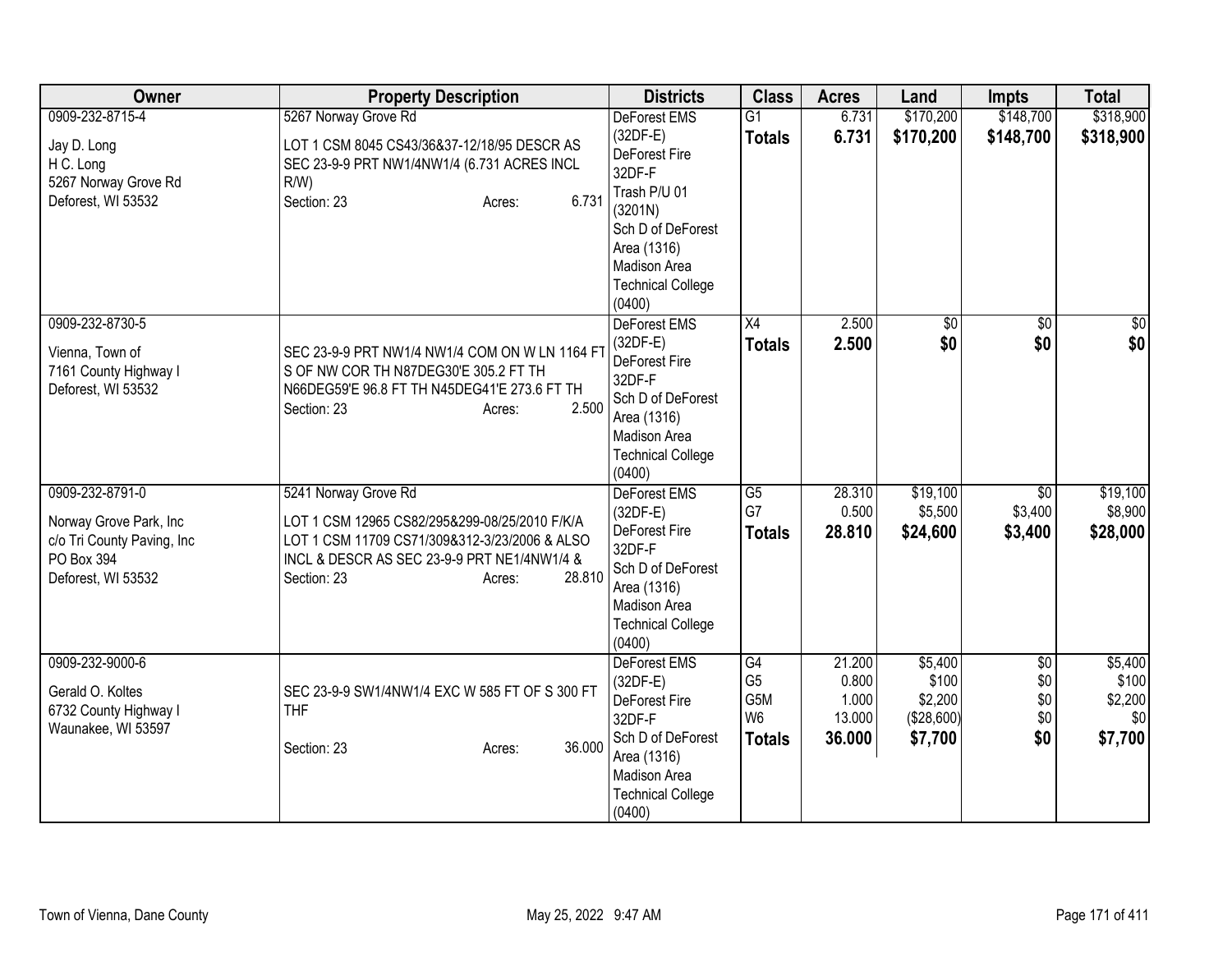| Owner                                                                                          | <b>Property Description</b>                                                                                                                              | <b>Districts</b>                                                                                                                                                           | <b>Class</b>                                         | <b>Acres</b>                     | Land                                 | <b>Impts</b>                         | <b>Total</b>                         |
|------------------------------------------------------------------------------------------------|----------------------------------------------------------------------------------------------------------------------------------------------------------|----------------------------------------------------------------------------------------------------------------------------------------------------------------------------|------------------------------------------------------|----------------------------------|--------------------------------------|--------------------------------------|--------------------------------------|
| 0909-232-9220-0<br>Gerald O. Koltes<br>6732 County Highway I<br>Waunakee, WI 53597             | SEC 23-9-9 PRT SW1/4NW1/4 BEG SEC W1/4 COR TH<br>E ALG C/L SD SEC 585 FT TH N 300 FT TH W 585 FT<br>TH S 300 FT TO POB<br>4.020<br>Section: 23<br>Acres: | <b>DeForest EMS</b><br>$(32DF-E)$<br>DeForest Fire<br>32DF-F<br>Sch D of DeForest<br>Area (1316)<br>Madison Area<br><b>Technical College</b><br>(0400)                     | G4<br>G <sub>5</sub><br>G5M<br><b>Totals</b>         | 3.500<br>0.200<br>0.320<br>4.020 | \$1,000<br>\$100<br>\$700<br>\$1,800 | $\overline{50}$<br>\$0<br>\$0<br>\$0 | \$1,000<br>\$100<br>\$700<br>\$1,800 |
| 0909-232-9500-1<br>Stewart L. Harris<br>Cheryl A. Harris<br>4921 Hahn Rd<br>Deforest, WI 53532 | SEC 23-9-9 N1/2 OF N1/2 OF SE1/4 NW1/4<br>9.900<br>Section: 23<br>Acres:                                                                                 | DeForest EMS<br>$(32DF-E)$<br>DeForest Fire<br>32DF-F<br>Sch D of DeForest<br>Area (1316)<br>Madison Area<br><b>Technical College</b><br>(0400)                            | G4<br>G5M<br><b>Totals</b>                           | 9.500<br>0.400<br>9.900          | \$2,800<br>\$900<br>\$3,700          | $\overline{50}$<br>\$0<br>\$0        | \$2,800<br>\$900<br>\$3,700          |
| 0909-232-9660-8<br>4 M Farms,, LLC<br>7502 Patton Rd<br>Deforest, WI 53532                     | SEC 23-9-9 PRT SE1/4NW1/4 S 30 ACRES THF<br>29.800<br>Section: 23<br>Acres:                                                                              | <b>DeForest EMS</b><br>$(32DF-E)$<br>DeForest Fire<br>32DF-F<br>Sch D of DeForest<br>Area (1316)<br>Madison Area<br><b>Technical College</b><br>(0400)                     | $\overline{G4}$<br>G <sub>5</sub> M<br><b>Totals</b> | 19.800<br>10.000<br>29.800       | \$5,900<br>\$22,000<br>\$27,900      | \$0<br>\$0<br>\$0                    | \$5,900<br>\$22,000<br>\$27,900      |
| 0909-233-8001-0<br>4 M Farms,, LLC<br>7502 Patton Rd<br>Deforest, WI 53532                     | SEC 23-9-9 NE1/4SW1/4 EXC CSM 15348<br>38.400<br>Section: 23<br>Acres:                                                                                   | DeForest EMS<br>$(32DF-E)$<br>DeForest Fire<br>32DF-F<br>Trash P/U 01<br>(3201N)<br>Sch D of DeForest<br>Area (1316)<br>Madison Area<br><b>Technical College</b><br>(0400) | G4<br>G <sub>5</sub><br><b>Totals</b>                | 36.350<br>2.050<br>38.400        | \$10,700<br>\$5,200<br>\$15,900      | \$0<br>\$0<br>\$0                    | \$10,700<br>\$5,200<br>\$15,900      |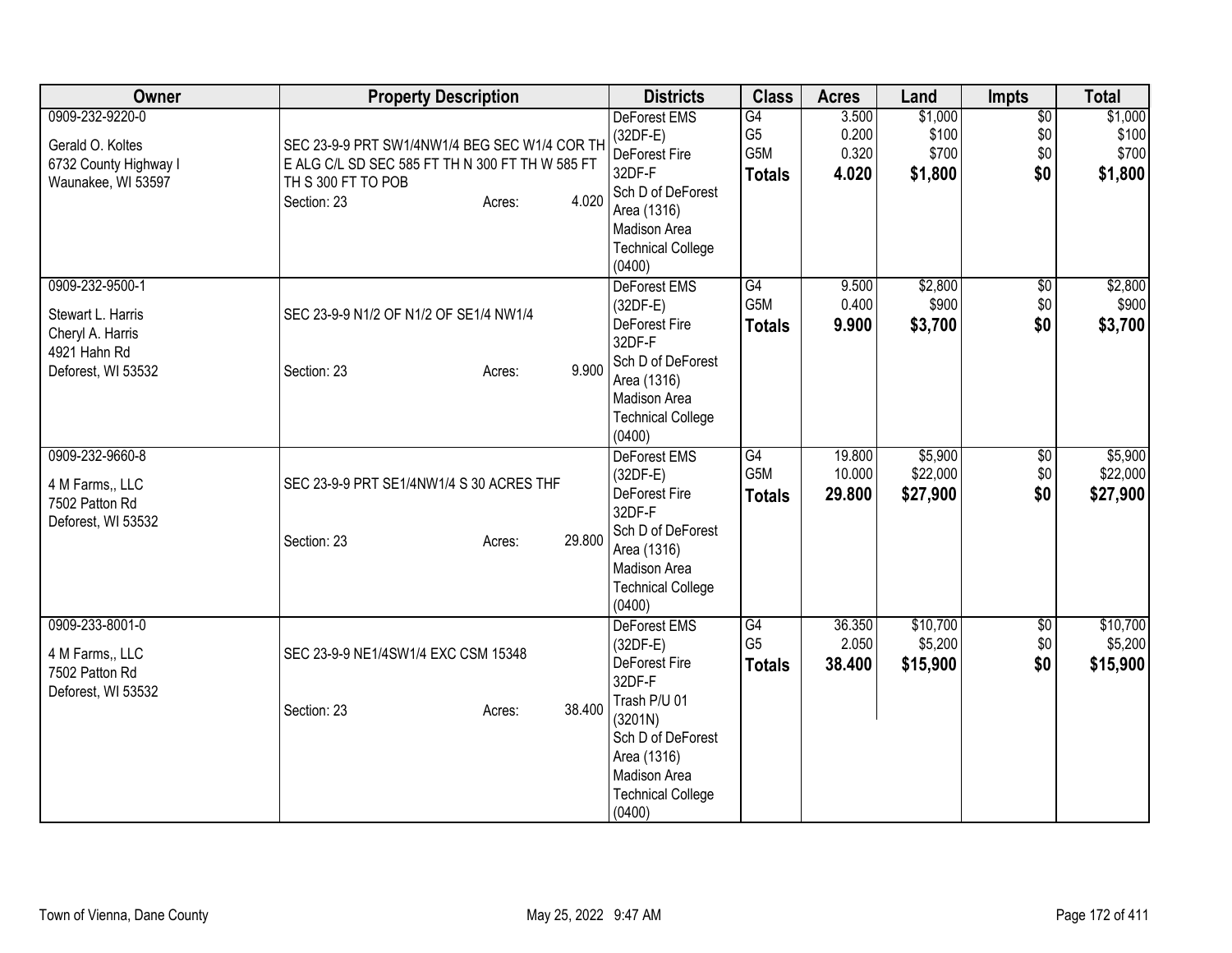| Owner                                                                                          | <b>Property Description</b>                                                                                                                                                                                 | <b>Districts</b>                                                                                                                                                                                                    | <b>Class</b>               | <b>Acres</b>              | Land                           | <b>Impts</b>                  | <b>Total</b>                   |
|------------------------------------------------------------------------------------------------|-------------------------------------------------------------------------------------------------------------------------------------------------------------------------------------------------------------|---------------------------------------------------------------------------------------------------------------------------------------------------------------------------------------------------------------------|----------------------------|---------------------------|--------------------------------|-------------------------------|--------------------------------|
| 0909-233-8501-0<br>4 M Farms,, LLC<br>7502 Patton Rd<br>Deforest, WI 53532                     | SEC 23-9-9 NW1/4SW1/4 EXC BEG INTERS SEC E&W<br>1/4 LN & CTH I E R/W LN TH E ON SD N LN 132 FT TH<br>S 198 FT TH W 132 FT TH N 198 FT TO POB & ALSO<br>34.600<br>Section: 23<br>Acres:                      | DeForest EMS<br>$(32DF-E)$<br><b>DeForest Fire</b><br>32DF-F<br>Sch D of DeForest<br>Area (1316)<br>Madison Area<br><b>Technical College</b><br>(0400)                                                              | G4<br>G5M<br><b>Totals</b> | 33.400<br>1.200<br>34.600 | \$9,600<br>\$2,700<br>\$12,300 | $\overline{50}$<br>\$0<br>\$0 | \$9,600<br>\$2,700<br>\$12,300 |
| 0909-233-8610-9<br>Norwegian Lutheran Cemetery<br>7161 County Highway I<br>Deforest, WI 53532  | SEC 23-9-9 PRT NW1/4 SW1/4 COM AT INTS OF N LN<br>& E LN HWY RNG N & S TH E ON N LN 132 FT S 198<br>FT W 132 FT N 198 FT TO POB SUBJ TO<br>0.600<br>Section: 23<br>Acres:                                   | <b>DeForest EMS</b><br>$(32DF-E)$<br>DeForest Fire<br>32DF-F<br>Sch D of DeForest<br>Area (1316)<br>Madison Area<br><b>Technical College</b><br>(0400)                                                              | X4<br><b>Totals</b>        | 0.600<br>0.600            | $\sqrt{$0}$<br>\$0             | $\overline{50}$<br>\$0        | $\frac{6}{3}$<br>\$0           |
| 0909-233-8880-0<br><b>Blue Star Dairy Farms</b><br>6996 County Highway I<br>Deforest, WI 53532 | 6996 County Highway I<br>LOT 1 CSM 15348 CS110/12&14-2/10/2020 DESCR AS<br>SEC 23-9-9 PRT NE1/4SW1/4, PRT NW1/4SW1/4, PRT<br>SW1/4SW1/4 & PRT SE1/4SW1/4 (5.20 ACRES EXCL<br>5.200<br>Section: 23<br>Acres: | DeForest EMS<br>$(32DF-E)$<br>DeForest Fire<br>32DF-F<br>Trash P/U 01<br>(3201N)<br>Sch D of DeForest<br>Area (1316)<br><b>Madison Area</b><br><b>Technical College</b><br>(0400)<br>Drainage District 29<br>(DD29) | G1<br><b>Totals</b>        | 5.200<br>5.200            | \$162,500<br>\$162,500         | \$377,800<br>\$377,800        | \$540,300<br>\$540,300         |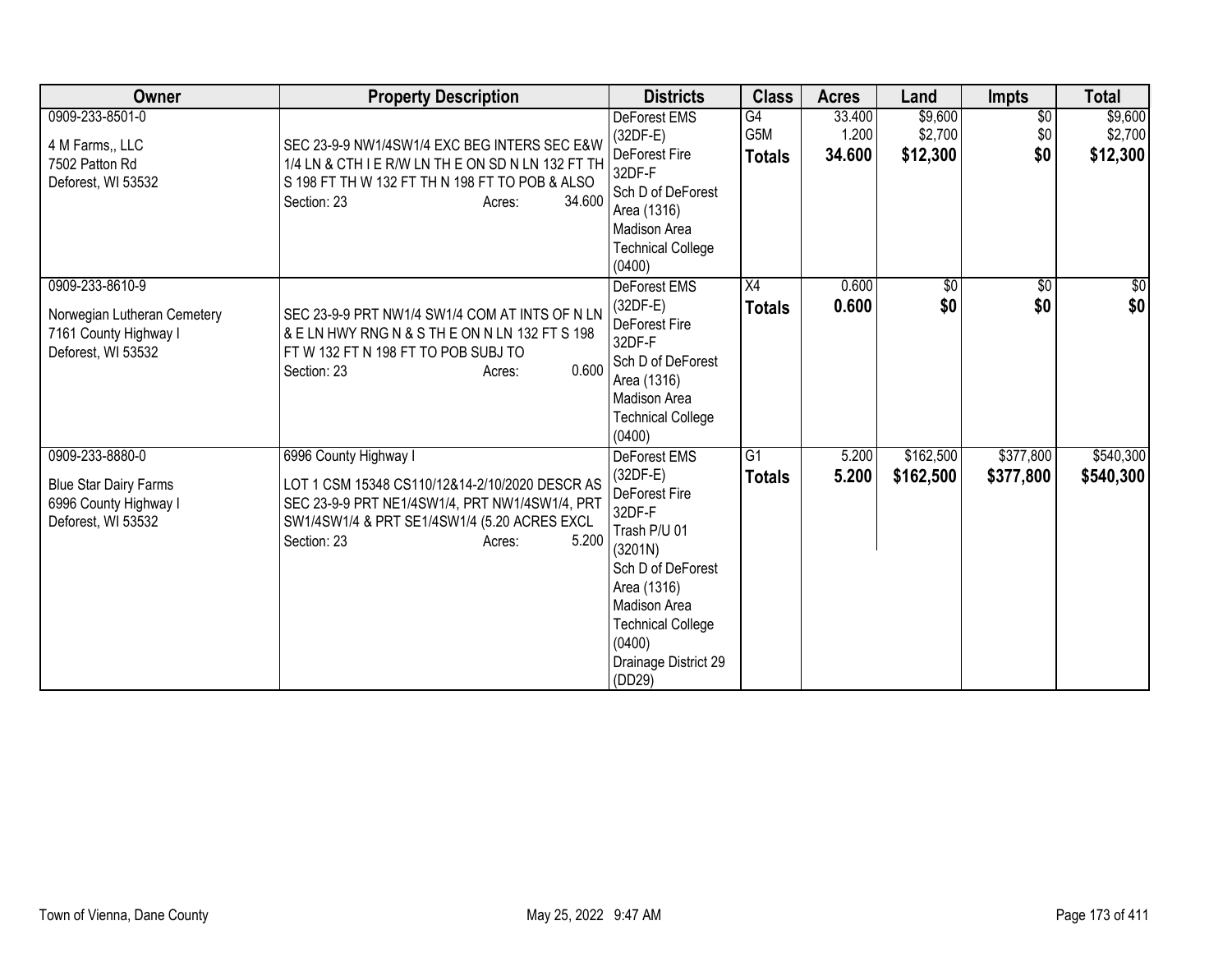| Owner                                                                                                     | <b>Property Description</b>                                                                                                                            | <b>Districts</b>                                                                                                                                                                                             | <b>Class</b>                                 | <b>Acres</b>                       | Land                                     | Impts                                | <b>Total</b>                             |
|-----------------------------------------------------------------------------------------------------------|--------------------------------------------------------------------------------------------------------------------------------------------------------|--------------------------------------------------------------------------------------------------------------------------------------------------------------------------------------------------------------|----------------------------------------------|------------------------------------|------------------------------------------|--------------------------------------|------------------------------------------|
| 0909-233-9050-0<br>4 M Farms,, LLC<br>7502 Patton Rd<br>Deforest, WI 53532                                | SEC 23-9-9 SW1/4SW1/4 EXC CSM 10752 & ALSO EX<br><b>CSM 15348</b><br>35.400<br>Section: 23<br>Acres:                                                   | <b>DeForest EMS</b><br>$(32DF-E)$<br>DeForest Fire<br>32DF-F<br>Sch D of DeForest<br>Area (1316)<br>Madison Area<br><b>Technical College</b><br>(0400)<br>Drainage District 29<br>(DD29)                     | G4<br>G <sub>5</sub><br>G5M<br><b>Totals</b> | 25.600<br>2.300<br>7.500<br>35.400 | \$7,400<br>\$300<br>\$16,500<br>\$24,200 | $\overline{60}$<br>\$0<br>\$0<br>\$0 | \$7,400<br>\$300<br>\$16,500<br>\$24,200 |
| 0909-233-9160-0<br>Brian A. Meinholz<br>Rhonda M. Meinholz<br>6964 County Highway I<br>Deforest, WI 53532 | 6964 County Rd I<br>LOT 1 CSM 10752 CS64/59&61-5/15/2003 DESCR AS<br>SEC 23-9-9 PRT SW1/4SW1/4 (2.15 ACRES INCL R/W)<br>2.150<br>Section: 23<br>Acres: | DeForest EMS<br>$(32DF-E)$<br>DeForest Fire<br>32DF-F<br>Trash P/U 01<br>(3201N)<br>Sch D of DeForest<br>Area (1316)<br>Madison Area<br><b>Technical College</b><br>(0400)<br>Drainage District 29<br>(DD29) | $\overline{G1}$<br><b>Totals</b>             | 2.150<br>2.150                     | \$143,000<br>\$143,000                   | \$410,200<br>\$410,200               | \$553,200<br>\$553,200                   |
| 0909-233-9501-0<br>4 M Farms., LLC<br>7502 Patton Rd<br>Deforest, WI 53532                                | SEC 23-9-9 SE1/4SW1/4 EXC CSM 15348<br>38.200<br>Section: 23<br>Acres:                                                                                 | <b>DeForest EMS</b><br>$(32DF-E)$<br>DeForest Fire<br>32DF-F<br>Sch D of DeForest<br>Area (1316)<br><b>Madison Area</b><br><b>Technical College</b><br>(0400)<br>Drainage District 29<br>(DD29)              | G4<br>G <sub>5</sub><br>G5M<br><b>Totals</b> | 36.000<br>2.000<br>0.200<br>38.200 | \$10,500<br>\$500<br>\$500<br>\$11,500   | \$0<br>\$0<br>\$0<br>\$0             | \$10,500<br>\$500<br>\$500<br>\$11,500   |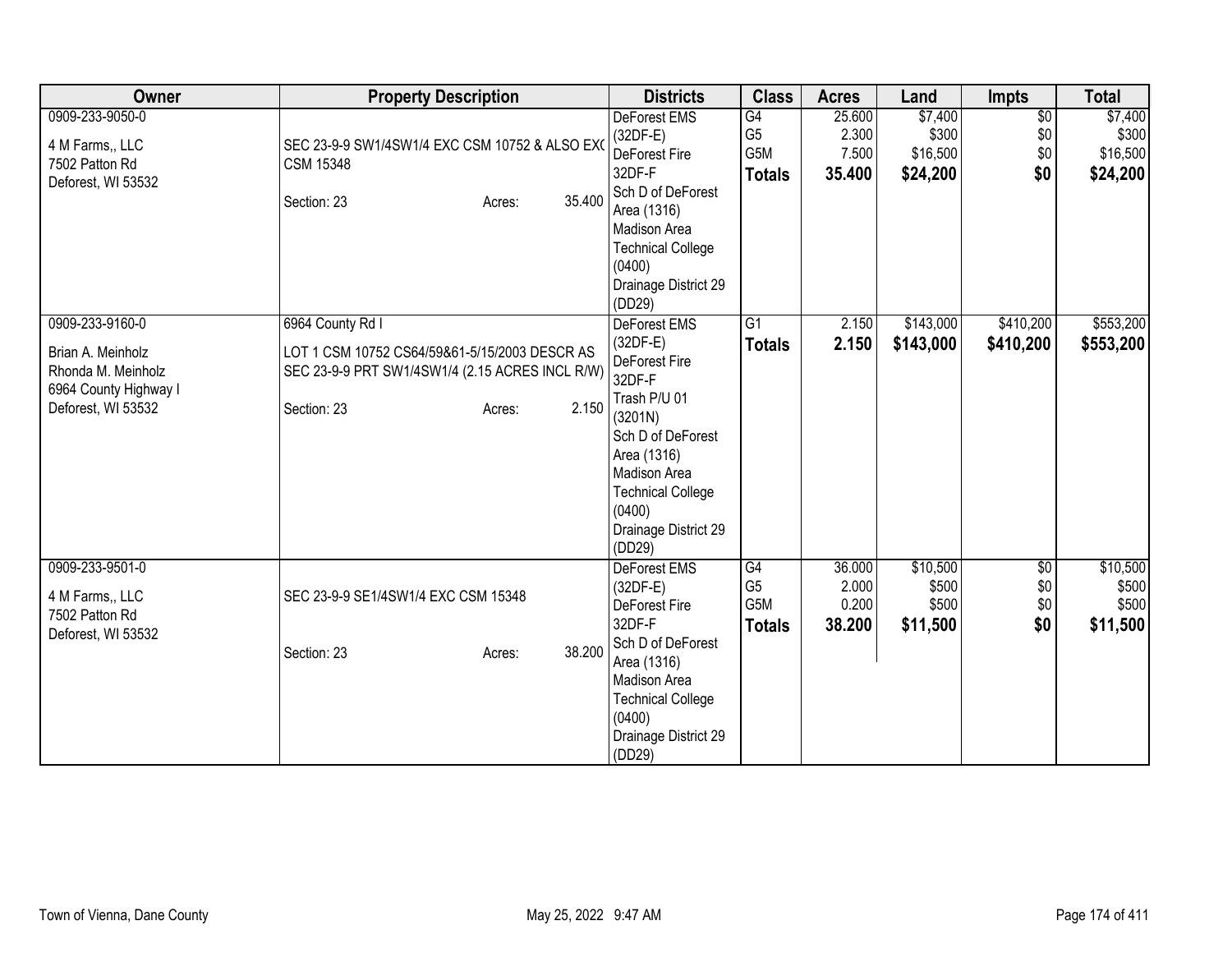| Owner                                                                      | <b>Property Description</b>          |        |        | <b>Districts</b>                                                                                                                                                                         | <b>Class</b>                                 | <b>Acres</b>                       | Land                                     | Impts                                | <b>Total</b>                             |
|----------------------------------------------------------------------------|--------------------------------------|--------|--------|------------------------------------------------------------------------------------------------------------------------------------------------------------------------------------------|----------------------------------------------|------------------------------------|------------------------------------------|--------------------------------------|------------------------------------------|
| 0909-234-8000-6<br>4 M Farms,, LLC<br>7502 Patton Rd<br>Deforest, WI 53532 | SEC 23-9-9 NE1/4SE1/4<br>Section: 23 | Acres: | 39.500 | DeForest EMS<br>$(32DF-E)$<br>DeForest Fire<br>32DF-F<br>Sch D of DeForest<br>Area (1316)<br><b>Madison Area</b><br><b>Technical College</b><br>(0400)                                   | G4<br>G <sub>5</sub><br>G5M<br><b>Totals</b> | 36.300<br>1.000<br>2.200<br>39.500 | \$10,600<br>\$100<br>\$4,900<br>\$15,600 | $\overline{50}$<br>\$0<br>\$0<br>\$0 | \$10,600<br>\$100<br>\$4,900<br>\$15,600 |
| 0909-234-8500-1<br>4 M Farms,, LLC<br>7502 Patton Rd<br>Deforest, WI 53532 | SEC 23-9-9 NW1/4SE1/4<br>Section: 23 | Acres: | 39.600 | DeForest EMS<br>$(32DF-E)$<br>DeForest Fire<br>32DF-F<br>Sch D of DeForest<br>Area (1316)<br>Madison Area<br><b>Technical College</b><br>(0400)<br>Drainage District 29<br>(DD29)        | $\overline{G4}$<br><b>Totals</b>             | 39.600<br>39.600                   | \$12,100<br>\$12,100                     | $\overline{50}$<br>\$0               | \$12,100<br>\$12,100                     |
| 0909-234-9000-4<br>4 M Farms,, LLC<br>7502 Patton Rd<br>Deforest, WI 53532 | SEC 23-9-9 SW1/4SE1/4<br>Section: 23 | Acres: | 39.600 | <b>DeForest EMS</b><br>$(32DF-E)$<br>DeForest Fire<br>32DF-F<br>Sch D of DeForest<br>Area (1316)<br>Madison Area<br><b>Technical College</b><br>(0400)<br>Drainage District 29<br>(DD29) | G4<br>G <sub>5</sub><br><b>Totals</b>        | 38.100<br>1.500<br>39.600          | \$11,700<br>\$300<br>\$12,000            | \$0<br>\$0<br>\$0                    | \$11,700<br>\$300<br>\$12,000            |
| 0909-234-9500-9<br>4 M Farms,, LLC<br>7502 Patton Rd<br>Deforest, WI 53532 | SEC 23-9-9 SE1/4SE1/4<br>Section: 23 | Acres: | 39.500 | <b>DeForest EMS</b><br>$(32DF-E)$<br>DeForest Fire<br>32DF-F<br>Sch D of DeForest<br>Area (1316)<br>Madison Area<br><b>Technical College</b><br>(0400)                                   | G4<br>G <sub>5</sub><br><b>Totals</b>        | 37.500<br>2.000<br>39.500          | \$10,900<br>\$100<br>\$11,000            | \$0<br>\$0<br>\$0                    | \$10,900<br>\$100<br>\$11,000            |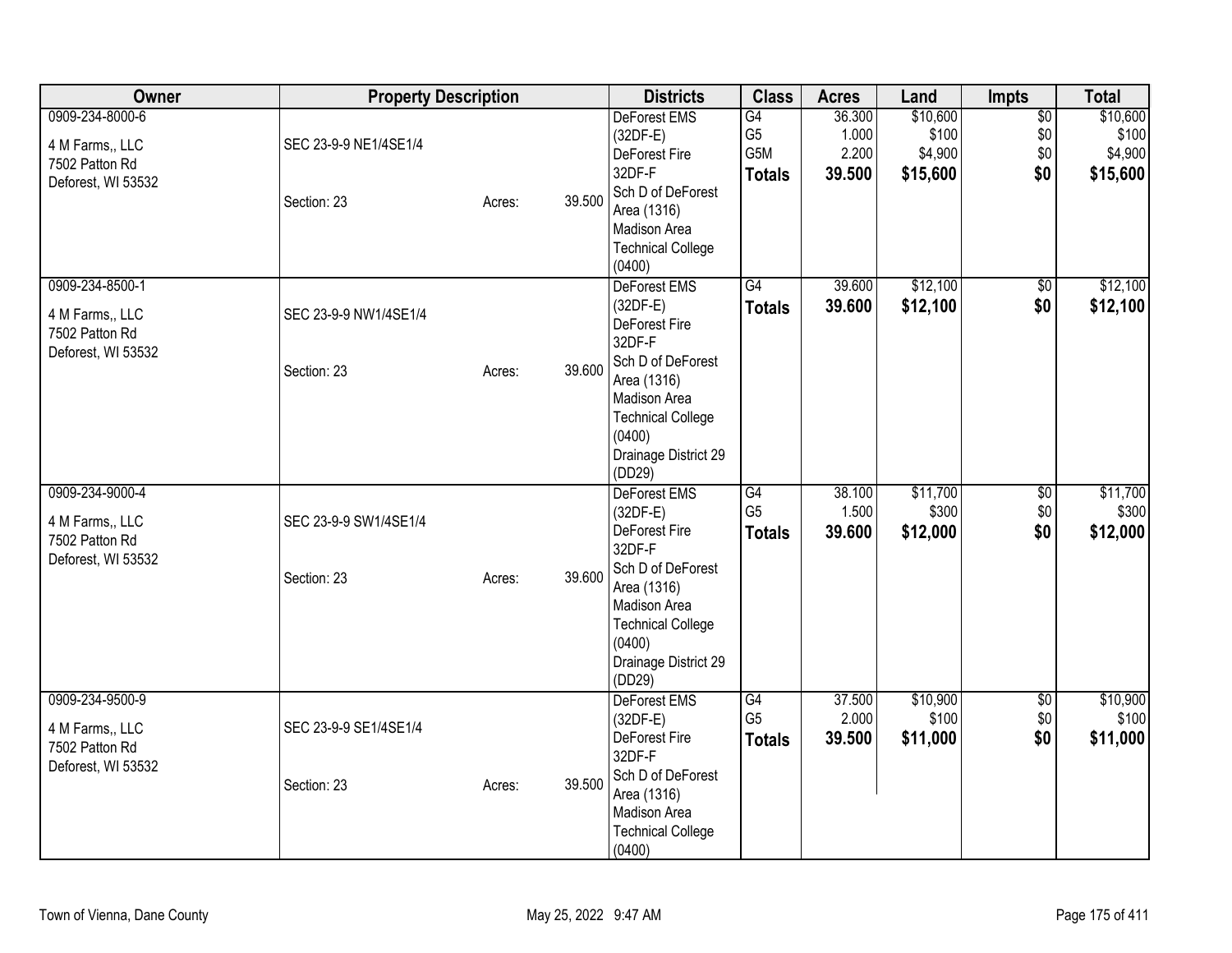| Owner                                                                                        | <b>Property Description</b>                                                                                                                                                  | <b>Districts</b>                                                                                                                                                                                                                                                                                      | <b>Class</b>        | <b>Acres</b>   | Land                 | <b>Impts</b>           | <b>Total</b>           |
|----------------------------------------------------------------------------------------------|------------------------------------------------------------------------------------------------------------------------------------------------------------------------------|-------------------------------------------------------------------------------------------------------------------------------------------------------------------------------------------------------------------------------------------------------------------------------------------------------|---------------------|----------------|----------------------|------------------------|------------------------|
| 0909-241-0402-7                                                                              | 7163 Hilltop Cir                                                                                                                                                             | DeForest EMS                                                                                                                                                                                                                                                                                          | G1                  | 1.841          | \$115,800            | \$267,600              | \$383,400              |
| Gary R. Zuelsdorf<br>Kristi K. Zuelsdorf<br>7163 Hilltop Cir<br>Deforest, WI 53532           | LOT 1 CSM 8797 CS48/313&315-1/16/98 F/K/A<br>HILLTOP LOTS 1, 2 & 3 DESCR AS SEC 24-9-9 PRT<br>NE1/4NE1/4 (1.841 ACRES)<br>1.841<br>Section: 24<br>Acres:                     | $(32DF-E)$<br>Madison Metro Sewer<br>Dist (5150-M)<br>DeForest Fire<br>32DF-F<br>Trash P/U 01<br>(3201N)<br>Sch D of DeForest<br>Area (1316)<br><b>Utility District1</b><br>$(32UD-1)$<br>Madison Area<br><b>Technical College</b><br>(0400)<br>Drainage District 22<br>(DD22)                        | <b>Totals</b>       | 1.841          | \$115,800            | \$267,600              | \$383,400              |
| 0909-241-0413-4<br>Todd J. Jones<br>Diane L. Jones<br>7157 Hilltop Cir<br>Deforest, WI 53532 | 7157 Hilltop Cir<br>LOT 2 CSM 8797 CS48/313&315-1/16/98 F/K/A<br>HILLTOP LOTS 1, 2 & 3 DESCR AS SEC 24-9-9 PRT<br>NE1/4NE1/4 (1.289 ACRES)<br>0.000<br>Section: 24<br>Acres: | DeForest EMS<br>$(32DF-E)$<br><b>Madison Metro Sewer</b><br>Dist (5150-M)<br>DeForest Fire<br>32DF-F<br>Trash P/U 01<br>(3201N)<br>Sch D of DeForest<br>Area (1316)<br><b>Utility District1</b><br>$(32UD-1)$<br>Madison Area<br><b>Technical College</b><br>(0400)<br>Drainage District 22<br>(DD22) | G1<br><b>Totals</b> | 1.289<br>1.289 | \$95,900<br>\$95,900 | \$307,500<br>\$307,500 | \$403,400<br>\$403,400 |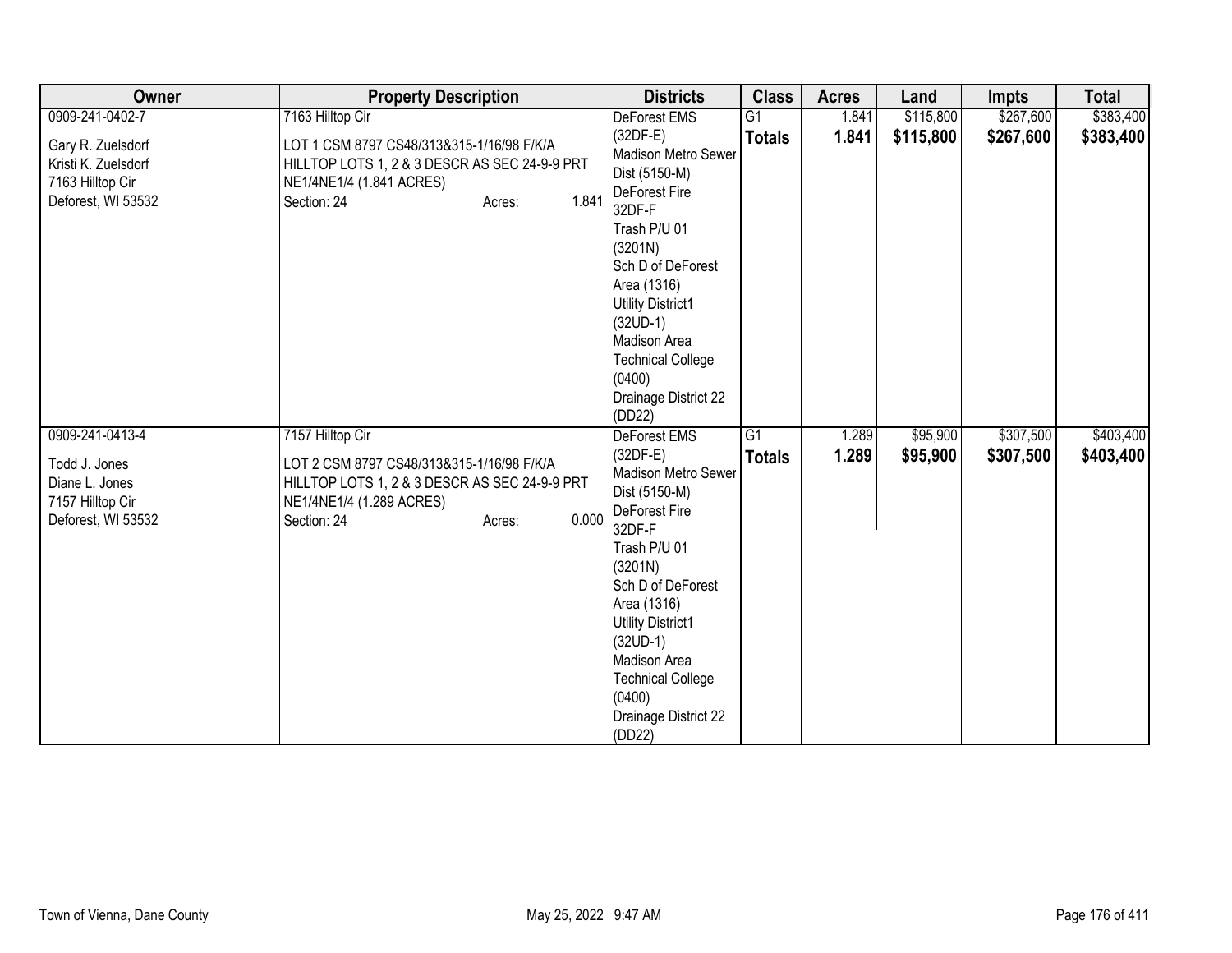| Owner                                                          | <b>Property Description</b> |                 | <b>Districts</b>                                                                                                                                                                                                         | <b>Class</b>    | <b>Acres</b> | Land     | <b>Impts</b> | <b>Total</b> |
|----------------------------------------------------------------|-----------------------------|-----------------|--------------------------------------------------------------------------------------------------------------------------------------------------------------------------------------------------------------------------|-----------------|--------------|----------|--------------|--------------|
| 0909-241-0445-6                                                | 7160 Hilltop Cir            |                 | DeForest EMS                                                                                                                                                                                                             | G1              | 0.804        | \$81,700 | \$172,400    | \$254,100    |
| Peter A. Williams<br>Amy L. Williams<br>7160 Hilltop Cir       | HILLTOP LOT 5               |                 | $(32DF-E)$<br>Madison Metro Sewer<br>Dist (5150-M)<br>DeForest Fire                                                                                                                                                      | <b>Totals</b>   | 0.804        | \$81,700 | \$172,400    | \$254,100    |
| Deforest, WI 53532                                             | Section: 24                 | 0.000<br>Acres: | 32DF-F<br>Trash P/U 01<br>(3201N)<br>Sch D of DeForest<br>Area (1316)<br><b>Utility District1</b><br>$(32UD-1)$<br>Madison Area<br><b>Technical College</b>                                                              |                 |              |          |              |              |
|                                                                |                             |                 | (0400)<br>Drainage District 22<br>(DD22)                                                                                                                                                                                 |                 |              |          |              |              |
| 0909-241-0456-3                                                | 7164 Hilltop Cir            |                 | DeForest EMS                                                                                                                                                                                                             | $\overline{G1}$ | 0.848        | \$84,400 | \$221,400    | \$305,800    |
| Moran Real Estate Tr<br>7164 Hilltop Cir<br>Deforest, WI 53532 | HILLTOP LOT 6               |                 | $(32DF-E)$<br>Madison Metro Sewer<br>Dist (5150-M)                                                                                                                                                                       | <b>Totals</b>   | 0.848        | \$84,400 | \$221,400    | \$305,800    |
|                                                                | Section: 24                 | 0.000<br>Acres: | DeForest Fire<br>32DF-F<br>Trash P/U 01<br>(3201N)<br>Sch D of DeForest<br>Area (1316)<br><b>Utility District1</b><br>$(32UD-1)$<br>Madison Area<br><b>Technical College</b><br>(0400)<br>Drainage District 22<br>(DD22) |                 |              |          |              |              |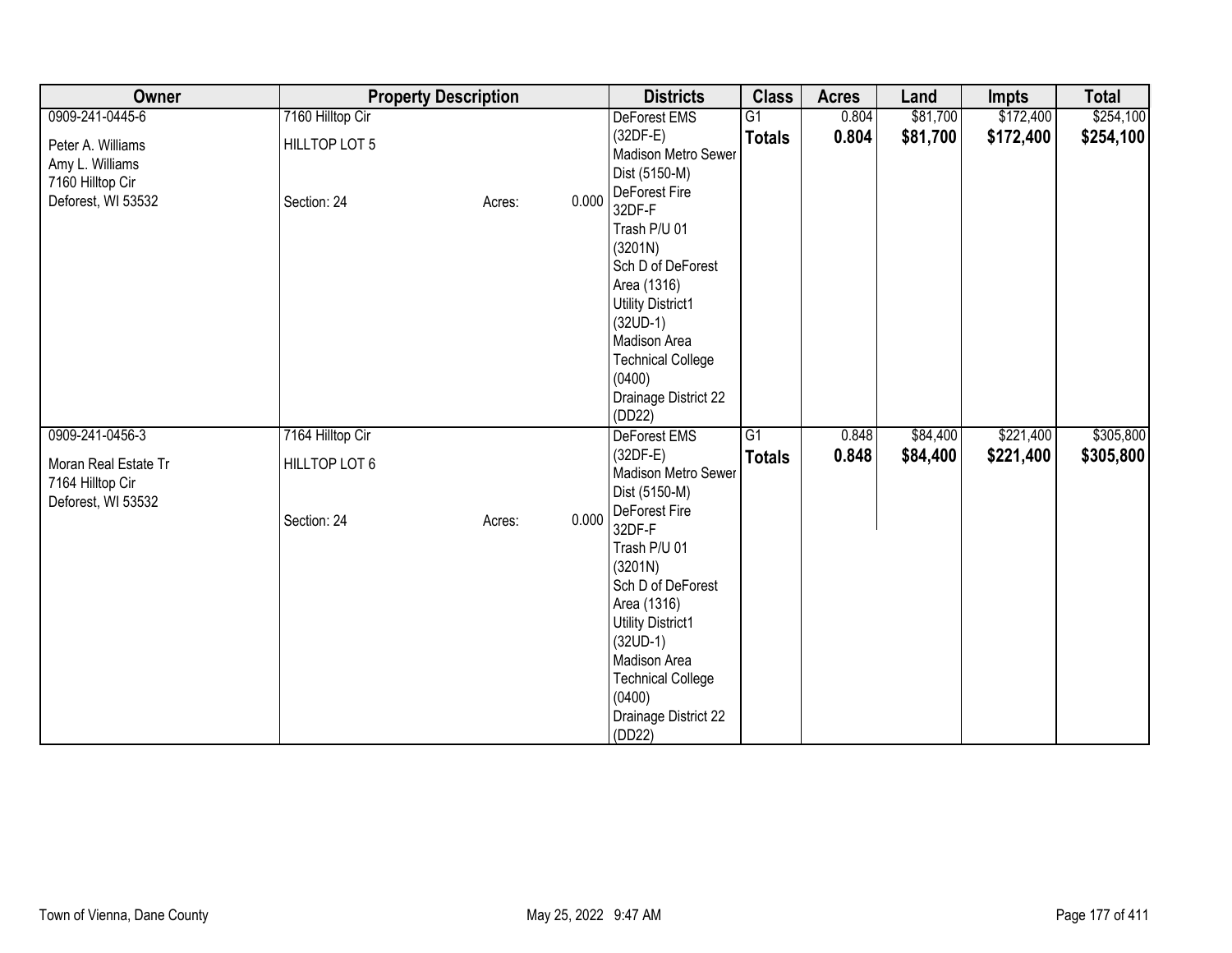| Owner                                                      | <b>Property Description</b>  |                 | <b>Districts</b>                                                                                                                                                                                                                                                       | <b>Class</b>  | <b>Acres</b> | Land     | <b>Impts</b> | <b>Total</b> |
|------------------------------------------------------------|------------------------------|-----------------|------------------------------------------------------------------------------------------------------------------------------------------------------------------------------------------------------------------------------------------------------------------------|---------------|--------------|----------|--------------|--------------|
| 0909-241-0467-0                                            | 7156 Hilltop Cir             |                 | DeForest EMS                                                                                                                                                                                                                                                           | G1            | 0.802        | \$81,600 | \$186,600    | \$268,200    |
| Maxwell S. Horne<br>7156 Hilltop Cir<br>Deforest, WI 53532 | HILLTOP LOT 7                |                 | $(32DF-E)$<br>Madison Metro Sewer<br>Dist (5150-M)                                                                                                                                                                                                                     | <b>Totals</b> | 0.802        | \$81,600 | \$186,600    | \$268,200    |
|                                                            | Section: 24                  | 0.000<br>Acres: | DeForest Fire<br>32DF-F                                                                                                                                                                                                                                                |               |              |          |              |              |
|                                                            |                              |                 | Trash P/U 01<br>(3201N)                                                                                                                                                                                                                                                |               |              |          |              |              |
|                                                            |                              |                 | Sch D of DeForest                                                                                                                                                                                                                                                      |               |              |          |              |              |
|                                                            |                              |                 | Area (1316)                                                                                                                                                                                                                                                            |               |              |          |              |              |
|                                                            |                              |                 | <b>Utility District1</b>                                                                                                                                                                                                                                               |               |              |          |              |              |
|                                                            |                              |                 | Madison Area                                                                                                                                                                                                                                                           |               |              |          |              |              |
|                                                            |                              |                 | <b>Technical College</b>                                                                                                                                                                                                                                               |               |              |          |              |              |
|                                                            |                              |                 |                                                                                                                                                                                                                                                                        |               |              |          |              |              |
|                                                            |                              |                 |                                                                                                                                                                                                                                                                        |               |              |          |              |              |
| 0909-241-0478-7                                            | 4784 Hilltop Dr              |                 | <b>DeForest EMS</b>                                                                                                                                                                                                                                                    | G1            | 0.810        | \$82,100 | \$378,900    | \$461,000    |
|                                                            |                              |                 | $(32DF-E)$                                                                                                                                                                                                                                                             | <b>Totals</b> | 0.810        | \$82,100 | \$378,900    | \$461,000    |
| 4784 Hilltop Dr                                            |                              |                 |                                                                                                                                                                                                                                                                        |               |              |          |              |              |
|                                                            |                              |                 | DeForest Fire                                                                                                                                                                                                                                                          |               |              |          |              |              |
|                                                            |                              |                 | 32DF-F                                                                                                                                                                                                                                                                 |               |              |          |              |              |
|                                                            |                              |                 |                                                                                                                                                                                                                                                                        |               |              |          |              |              |
|                                                            |                              |                 |                                                                                                                                                                                                                                                                        |               |              |          |              |              |
|                                                            |                              |                 | Area (1316)                                                                                                                                                                                                                                                            |               |              |          |              |              |
|                                                            |                              |                 |                                                                                                                                                                                                                                                                        |               |              |          |              |              |
|                                                            |                              |                 |                                                                                                                                                                                                                                                                        |               |              |          |              |              |
|                                                            |                              |                 |                                                                                                                                                                                                                                                                        |               |              |          |              |              |
|                                                            |                              |                 | (0400)                                                                                                                                                                                                                                                                 |               |              |          |              |              |
|                                                            |                              |                 |                                                                                                                                                                                                                                                                        |               |              |          |              |              |
| Paer L. Hansen<br>Deforest, WI 53532                       | HILLTOP LOT 8<br>Section: 24 | 0.000<br>Acres: | $(32UD-1)$<br>(0400)<br>Drainage District 22<br>(DD22)<br>Madison Metro Sewer<br>Dist (5150-M)<br>Trash P/U 01<br>(3201N)<br>Sch D of DeForest<br><b>Utility District1</b><br>$(32UD-1)$<br>Madison Area<br><b>Technical College</b><br>Drainage District 22<br>(DD22) |               |              |          |              |              |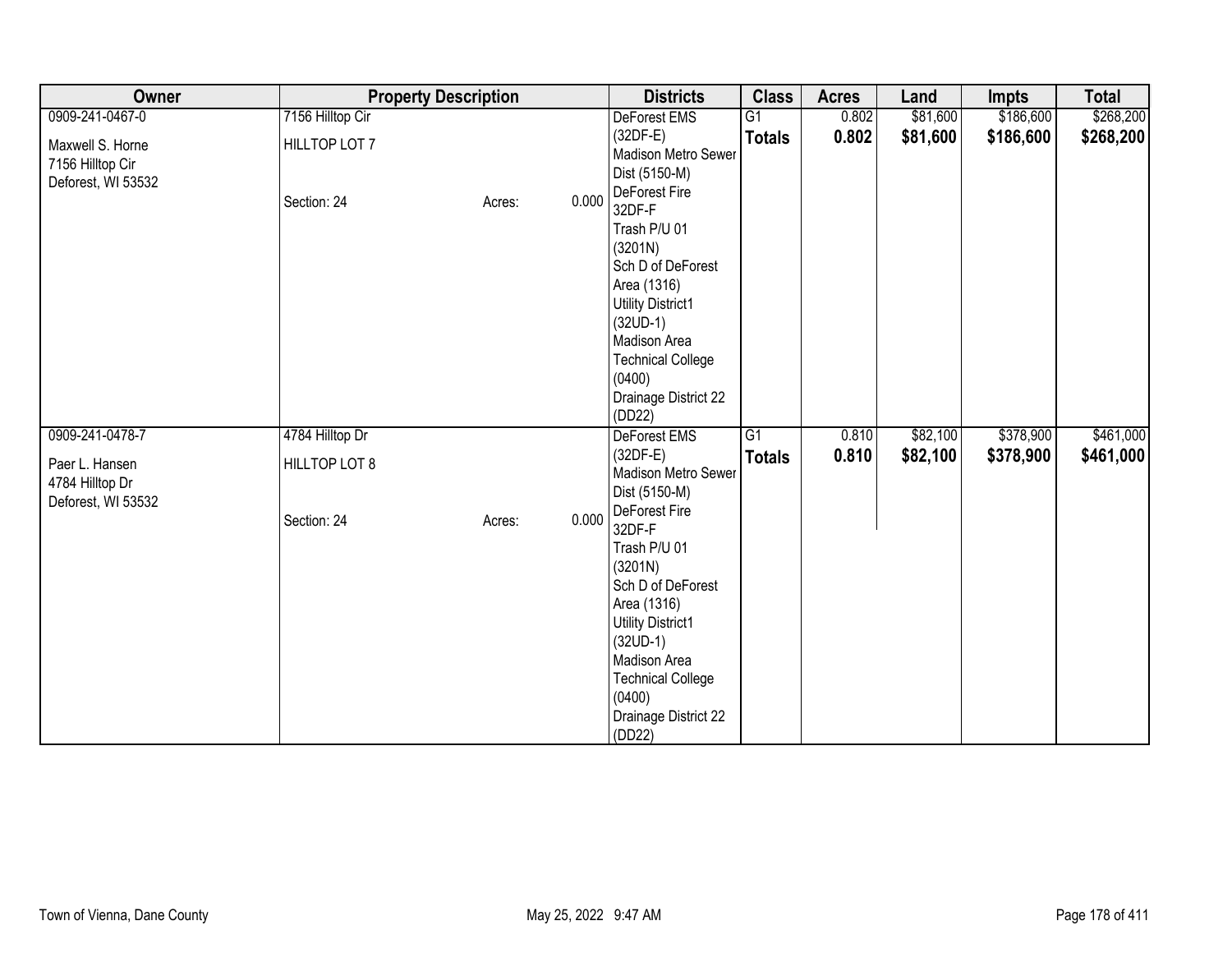| Owner                                                     | <b>Property Description</b> |        |       | <b>Districts</b>                                   | <b>Class</b>  | <b>Acres</b> | Land     | <b>Impts</b> | <b>Total</b> |
|-----------------------------------------------------------|-----------------------------|--------|-------|----------------------------------------------------|---------------|--------------|----------|--------------|--------------|
| 0909-241-0489-4                                           | 4776 Hilltop Dr             |        |       | DeForest EMS                                       | G1            | 0.807        | \$81,900 | \$295,300    | \$377,200    |
| Susan M. Collins<br>4776 Hilltop Dr<br>Deforest, WI 53532 | HILLTOP LOT 9               |        |       | $(32DF-E)$<br>Madison Metro Sewer<br>Dist (5150-M) | <b>Totals</b> | 0.807        | \$81,900 | \$295,300    | \$377,200    |
|                                                           | Section: 24                 | Acres: | 0.000 | DeForest Fire<br>32DF-F                            |               |              |          |              |              |
|                                                           |                             |        |       | Trash P/U 01<br>(3201N)                            |               |              |          |              |              |
|                                                           |                             |        |       | Sch D of DeForest                                  |               |              |          |              |              |
|                                                           |                             |        |       | Area (1316)                                        |               |              |          |              |              |
|                                                           |                             |        |       | <b>Utility District1</b><br>$(32UD-1)$             |               |              |          |              |              |
|                                                           |                             |        |       | Madison Area                                       |               |              |          |              |              |
|                                                           |                             |        |       | <b>Technical College</b>                           |               |              |          |              |              |
|                                                           |                             |        |       | (0400)                                             |               |              |          |              |              |
|                                                           |                             |        |       | Drainage District 22<br>(DD22)                     |               |              |          |              |              |
| 0909-241-0500-8                                           | 7168 Hilltop Cir            |        |       | <b>DeForest EMS</b>                                | G1            | 0.873        | \$85,900 | \$163,900    | \$249,800    |
|                                                           |                             |        |       | $(32DF-E)$                                         | <b>Totals</b> | 0.873        | \$85,900 | \$163,900    | \$249,800    |
| Garrett Moran<br>496 Tower Rd                             | HILLTOP LOT 10              |        |       | Madison Metro Sewer                                |               |              |          |              |              |
| Rio, WI 53960                                             |                             |        |       | Dist (5150-M)                                      |               |              |          |              |              |
|                                                           | Section: 24                 | Acres: | 0.000 | DeForest Fire<br>32DF-F                            |               |              |          |              |              |
|                                                           |                             |        |       | Trash P/U 01                                       |               |              |          |              |              |
|                                                           |                             |        |       | (3201N)                                            |               |              |          |              |              |
|                                                           |                             |        |       | Sch D of DeForest                                  |               |              |          |              |              |
|                                                           |                             |        |       | Area (1316)<br><b>Utility District1</b>            |               |              |          |              |              |
|                                                           |                             |        |       | $(32UD-1)$                                         |               |              |          |              |              |
|                                                           |                             |        |       | Madison Area                                       |               |              |          |              |              |
|                                                           |                             |        |       | <b>Technical College</b>                           |               |              |          |              |              |
|                                                           |                             |        |       | (0400)                                             |               |              |          |              |              |
|                                                           |                             |        |       | Drainage District 22<br>(DD22)                     |               |              |          |              |              |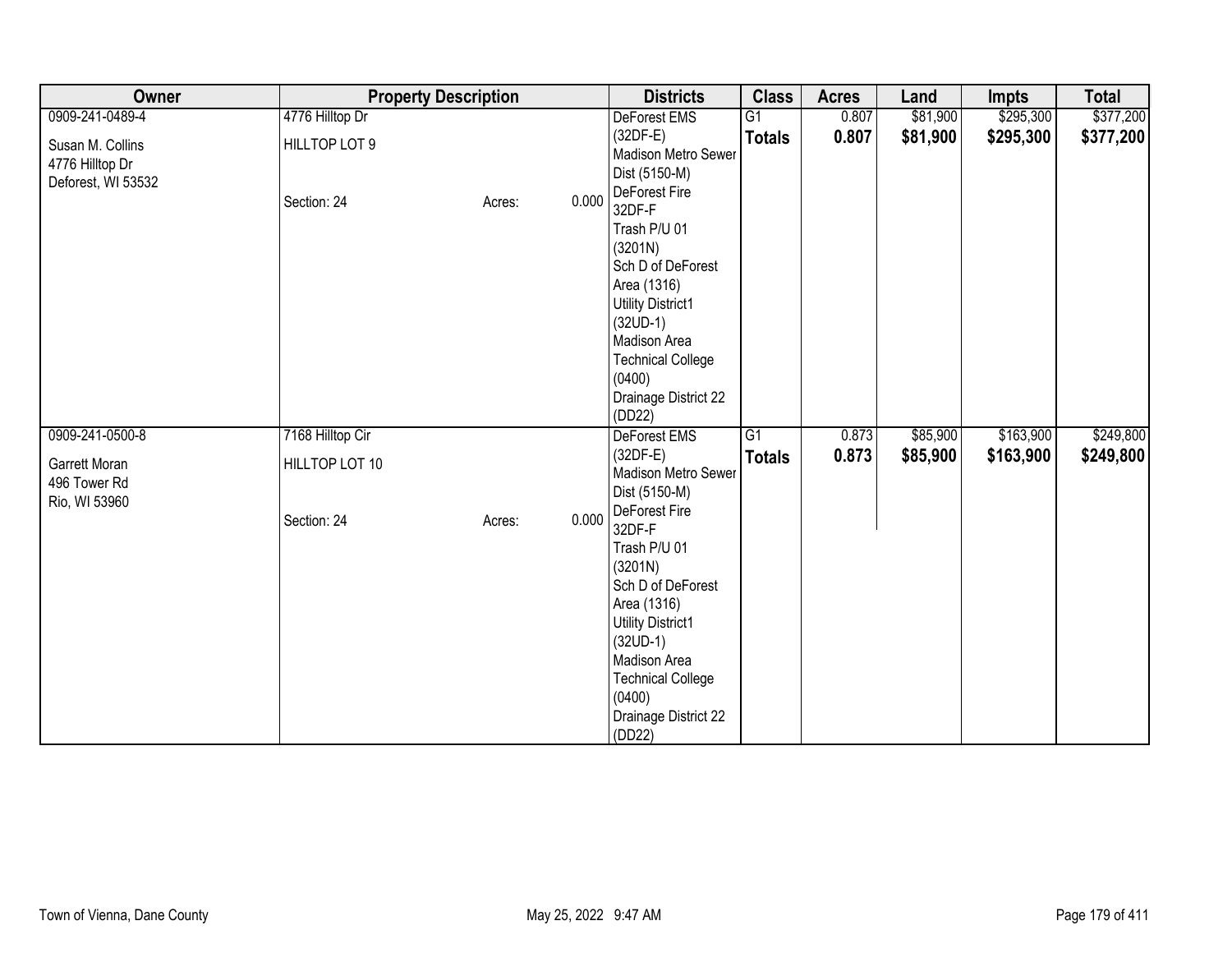| Owner                                                   | <b>Property Description</b>                                                                                                       | <b>Districts</b>                                                                                                                                                                                                                                                               | <b>Class</b>    | <b>Acres</b> | Land     | <b>Impts</b> | <b>Total</b> |
|---------------------------------------------------------|-----------------------------------------------------------------------------------------------------------------------------------|--------------------------------------------------------------------------------------------------------------------------------------------------------------------------------------------------------------------------------------------------------------------------------|-----------------|--------------|----------|--------------|--------------|
| 0909-241-0511-5                                         | 7172 Hilltop Cir                                                                                                                  | DeForest EMS                                                                                                                                                                                                                                                                   | $\overline{G1}$ | 1.025        | \$96,000 | \$205,100    | \$301,100    |
| Paul J. Roberts<br>Jane B. Roberts<br>7172 Hilltop Cir  | HILLTOP LOT 11                                                                                                                    | $(32DF-E)$<br>Madison Metro Sewer<br>Dist (5150-M)<br>DeForest Fire                                                                                                                                                                                                            | <b>Totals</b>   | 1.025        | \$96,000 | \$205,100    | \$301,100    |
| Deforest, WI 53532                                      | 0.000<br>Section: 24<br>Acres:                                                                                                    | 32DF-F<br>Trash P/U 01<br>(3201N)<br>Sch D of DeForest<br>Area (1316)<br><b>Utility District1</b><br>$(32UD-1)$<br>Madison Area<br><b>Technical College</b><br>(0400)<br>Drainage District 22<br>(DD22)                                                                        |                 |              |          |              |              |
| 0909-241-8000-7                                         | 4764 Hilltop Dr                                                                                                                   | DeForest EMS                                                                                                                                                                                                                                                                   | G <sub>1</sub>  | 0.635        | \$76,400 | \$258,300    | \$334,700    |
| Debroux Tr, Sj<br>4764 Hilltop Dr<br>Deforest, WI 53532 | SEC 24-9-9 PRT NE1/4NE1/4 BEG SEC NE COR TH W<br>247.1 FT TH S 227.1 FT TH NELY TO POB .64 ACRE<br>0.000<br>Section: 24<br>Acres: | $(32DF-E)$<br>Madison Metro Sewer<br>Dist (5150-M)<br>DeForest Fire<br>32DF-F<br>Trash P/U 01<br>(3201N)<br>Sch D of DeForest<br>Area (1316)<br><b>Utility District1</b><br>$(32UD-1)$<br>Madison Area<br><b>Technical College</b><br>(0400)<br>Drainage District 22<br>(DD22) | <b>Totals</b>   | 0.635        | \$76,400 | \$258,300    | \$334,700    |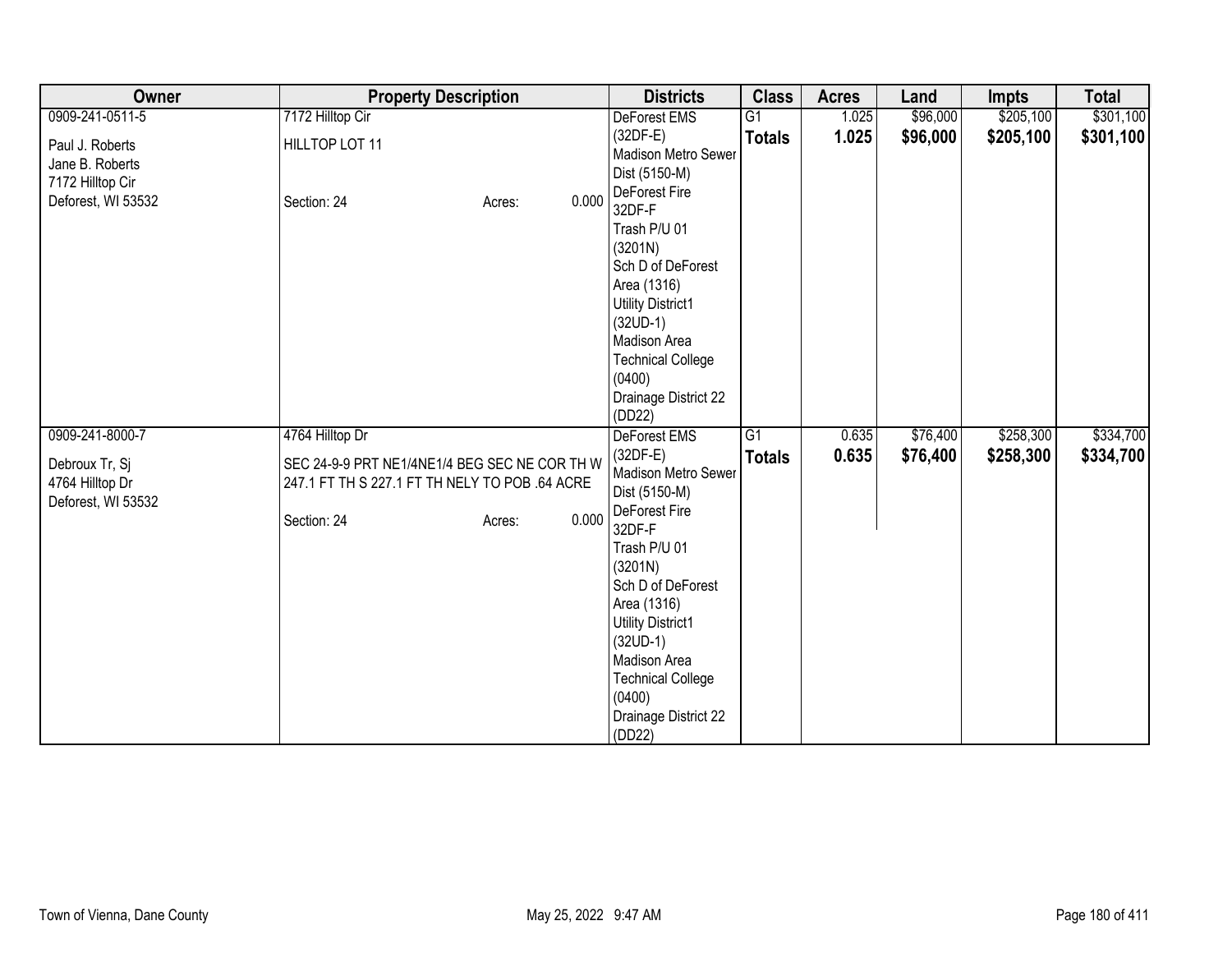| Owner                                                                                    | <b>Property Description</b>                                                                                                                                                               | <b>Districts</b>                                                                                                                                                                                                                                                                               | <b>Class</b>                     | <b>Acres</b>   | Land                 | <b>Impts</b>           | <b>Total</b>           |
|------------------------------------------------------------------------------------------|-------------------------------------------------------------------------------------------------------------------------------------------------------------------------------------------|------------------------------------------------------------------------------------------------------------------------------------------------------------------------------------------------------------------------------------------------------------------------------------------------|----------------------------------|----------------|----------------------|------------------------|------------------------|
| 0909-241-8045-4<br>Village O Deforest<br>120 S Stevenson St<br>Deforest, WI 53532        | SEC 24-9-9 PRT NE1/4NE1/4 DESCR AS BEG AT NE<br>COR OF SD SEC 24 TH W 322.10 FT TH S00DEG32'E<br>174.50 FT TH S89DEG45'W 180.00 FT TH S38DEG02'E<br>1.000<br>Section: 24<br>Acres:        | DeForest EMS<br>$(32DF-E)$<br>Madison Metro Sewer<br>Dist (5150-M)<br><b>DeForest Fire</b><br>32DF-F<br>Sch D of DeForest<br>Area (1316)<br><b>Utility District1</b><br>$(32UD-1)$<br>Madison Area<br><b>Technical College</b><br>(0400)                                                       | X4<br><b>Totals</b>              | 1.000<br>1.000 | $\sqrt{$0}$<br>\$0   | $\overline{50}$<br>\$0 | 30 <br>\$0             |
| 0909-241-8172-0<br>William A. Ohm<br>Susan M. Ohm<br>7156 River Rd<br>Deforest, WI 53532 | 7156 River Rd<br>SEC 24-9-9 PRT NE1/4NE1/4 DESCR AS COM AT NE<br>COR OF SEC 24 TH W ALG N LN OF SD SEC 24<br>1301.35 FT (REC AS 1302.1 FT) TH S0DEG02'W<br>0.000<br>Section: 24<br>Acres: | DeForest EMS<br>$(32DF-E)$<br>Madison Metro Sewer<br>Dist (5150-M)<br>DeForest Fire<br>32DF-F<br>Trash P/U 01<br>(3201N)<br>Sch D of DeForest<br>Area (1316)<br>Utility District1<br>$(32UD-1)$<br><b>Madison Area</b><br><b>Technical College</b><br>(0400)<br>Drainage District 22<br>(DD22) | $\overline{G1}$<br><b>Totals</b> | 1.000<br>1.000 | \$95,000<br>\$95,000 | \$175,400<br>\$175,400 | \$270,400<br>\$270,400 |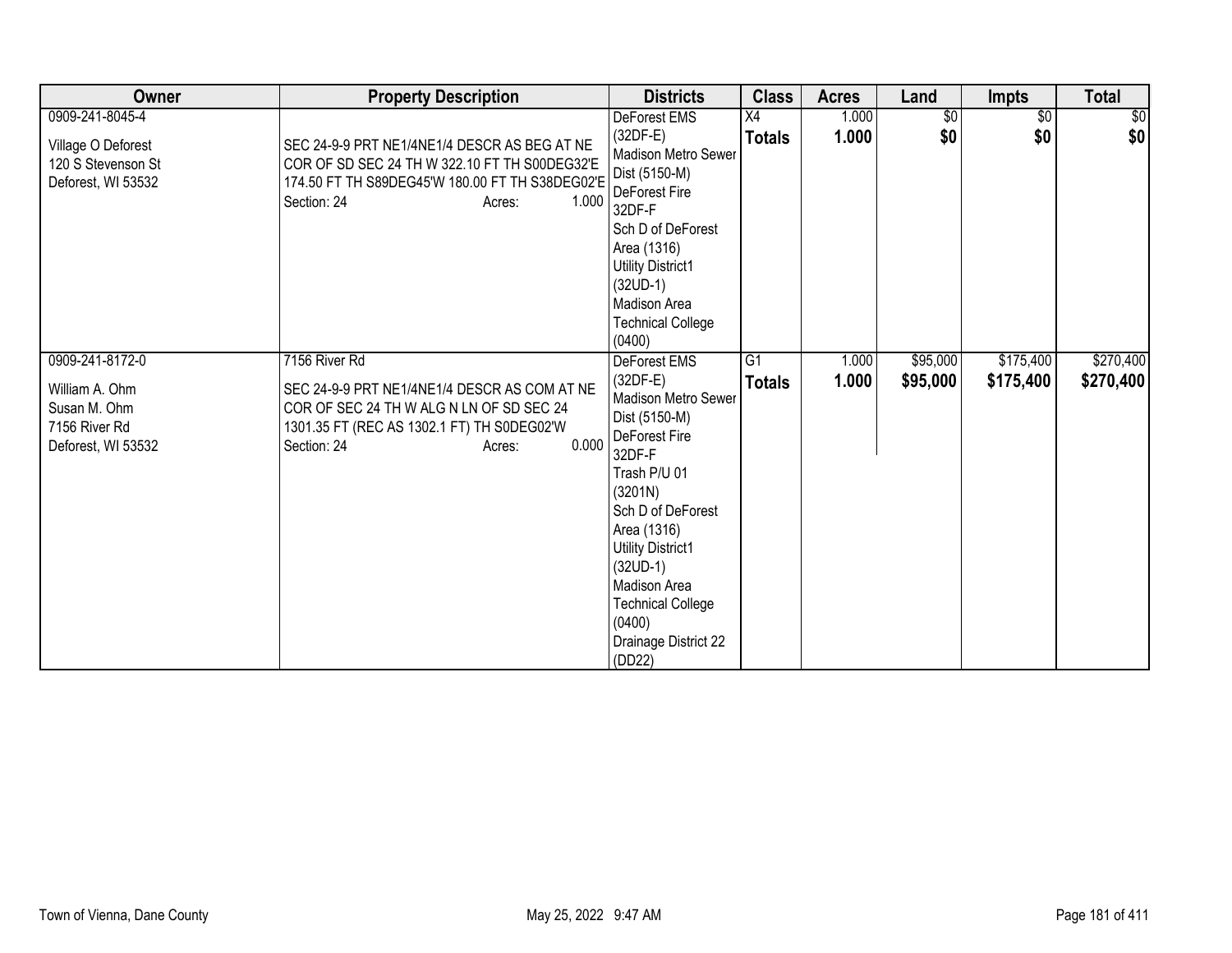| Owner                                                                                     | <b>Property Description</b>                                                                                                                                                                              | <b>Districts</b>                                                                                                                                                                                                                                                               | <b>Class</b>        | <b>Acres</b>   | Land                   | <b>Impts</b>           | <b>Total</b>           |
|-------------------------------------------------------------------------------------------|----------------------------------------------------------------------------------------------------------------------------------------------------------------------------------------------------------|--------------------------------------------------------------------------------------------------------------------------------------------------------------------------------------------------------------------------------------------------------------------------------|---------------------|----------------|------------------------|------------------------|------------------------|
| 0909-241-8190-8                                                                           | 4812 Hilltop Dr                                                                                                                                                                                          | DeForest EMS                                                                                                                                                                                                                                                                   | $\overline{G1}$     | 0.947          | \$90,400               | \$236,400              | \$326,800              |
| Richard P. Blaine<br>Cheryl A. Blaine<br>4812 Hilltop Dr<br>Deforest, WI 53532            | SEC 24-9-9 PRT NE1/4NE1/4 COM SEC NE COR TH W<br>ALG N LN SD NE1/4NE1/4 1301.35 FT TH<br>S00DEG02'W 595.00 FT TO POB TH S88DEG11'E<br>0.000<br>Section: 24<br>Acres:                                     | $(32DF-E)$<br>Madison Metro Sewer<br>Dist (5150-M)<br>DeForest Fire<br>32DF-F<br>Trash P/U 01<br>(3201N)<br>Sch D of DeForest<br>Area (1316)<br><b>Utility District1</b><br>$(32UD-1)$<br>Madison Area<br><b>Technical College</b><br>(0400)<br>Drainage District 22<br>(DD22) | <b>Totals</b>       | 0.947          | \$90,400               | \$236,400              | \$326,800              |
| 0909-241-8570-8<br>Saalsaa Brothers Real Estate, LLC<br>7935 Almor Dr<br>Verona, WI 53593 | 4867 County Rd V<br>SEC 24-9-9 PRT NW1/4NE1/4 BEG 50 FT S & 409 FT E<br>OF SEC N1/4 COR TH S89DEGE 238.2 FT TH S 200<br>FT TH N89DEGW 238.2 FT TH N 200 FT TO POB SUBJ<br>1.090<br>Section: 24<br>Acres: | <b>DeForest EMS</b><br>$(32DF-E)$<br>Madison Metro Sewer<br>Dist (5150-M)<br>DeForest Fire<br>32DF-F<br>Sch D of DeForest<br>Area (1316)<br><b>Utility District1</b><br>$(32UD-1)$<br>Madison Area<br><b>Technical College</b><br>(0400)<br>Drainage District 22<br>(DD22)     | G2<br><b>Totals</b> | 1.090<br>1.090 | \$299,800<br>\$299,800 | \$102,500<br>\$102,500 | \$402,300<br>\$402,300 |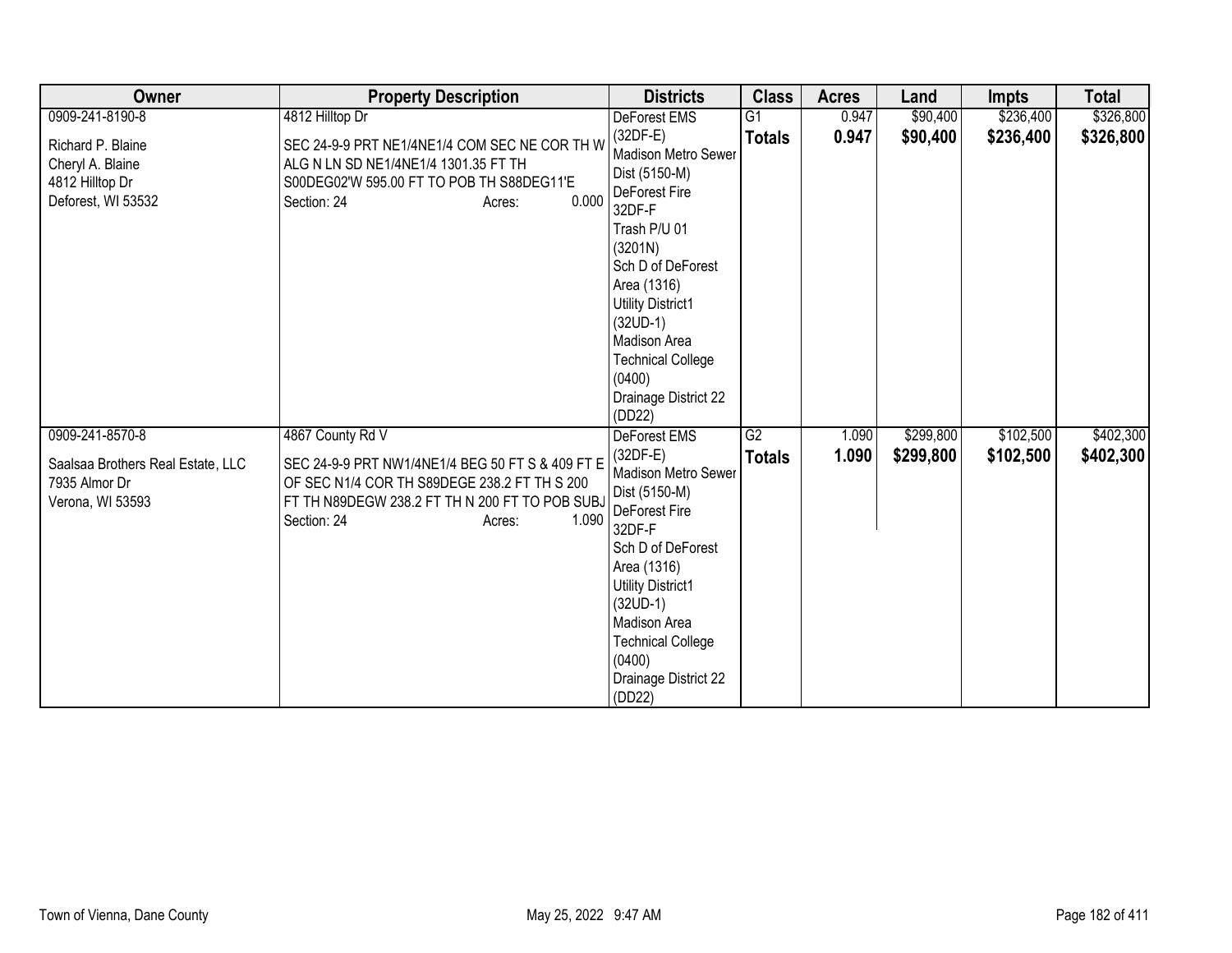| Owner                                                                                       | <b>Property Description</b>                                                                                                                                                       | <b>Districts</b>                                                                                                                                                                                                                                    | <b>Class</b>        | <b>Acres</b>   | Land                   | <b>Impts</b>           | <b>Total</b>           |
|---------------------------------------------------------------------------------------------|-----------------------------------------------------------------------------------------------------------------------------------------------------------------------------------|-----------------------------------------------------------------------------------------------------------------------------------------------------------------------------------------------------------------------------------------------------|---------------------|----------------|------------------------|------------------------|------------------------|
| 0909-241-8590-4                                                                             |                                                                                                                                                                                   | DeForest EMS                                                                                                                                                                                                                                        | G2                  | 2.000          | \$184,000              | \$0                    | \$184,000              |
| Ehlenbach Rev Tr, James a<br>4879 County Highway V<br>Deforest, WI 53532                    | SEC 24-9-9 PRT NW1/4NE1/4 COM AT INTER S LN<br>CTH V & W LN SD1/41/4 TH ELY 200 FT TO POB TH S<br>418 FT TH E 209 FT TH N 418 FT TH W 209 FT TO<br>2.000<br>Section: 24<br>Acres: | $(32DF-E)$<br>Madison Metro Sewer<br>Dist (5150-M)<br>DeForest Fire<br>32DF-F<br>Sch D of DeForest<br>Area (1316)<br><b>Utility District1</b><br>$(32UD-1)$<br>Madison Area<br><b>Technical College</b><br>(0400)<br>Drainage District 22<br>(DD22) | <b>Totals</b>       | 2.000          | \$184,000              | \$0                    | \$184,000              |
| 0909-241-8610-9<br>Ehlenbach Rev Tr, James a<br>4879 County Highway V<br>Deforest, WI 53532 | 4879 County Rd V<br>SEC 24-9-9 PRT NW1/4NE1/4 N 400 FT OF W 200 FT<br>LYG S OF CTH V S LN SUBJ TO & TOG W/JT<br>DRIVEWAY ESMT IN DOC #3411691<br>0.000<br>Section: 24<br>Acres:   | <b>DeForest EMS</b><br>$(32DF-E)$<br><b>Madison Metro Sewer</b><br>Dist (5150-M)<br>DeForest Fire<br>32DF-F<br>Sch D of DeForest<br>Area (1316)<br><b>Utility District1</b><br>$(32UD-1)$<br>Madison Area<br><b>Technical College</b><br>(0400)     | G2<br><b>Totals</b> | 1.830<br>1.830 | \$503,300<br>\$503,300 | \$290,500<br>\$290,500 | \$793,800<br>\$793,800 |
|                                                                                             |                                                                                                                                                                                   | Drainage District 22<br>(DD22)                                                                                                                                                                                                                      |                     |                |                        |                        |                        |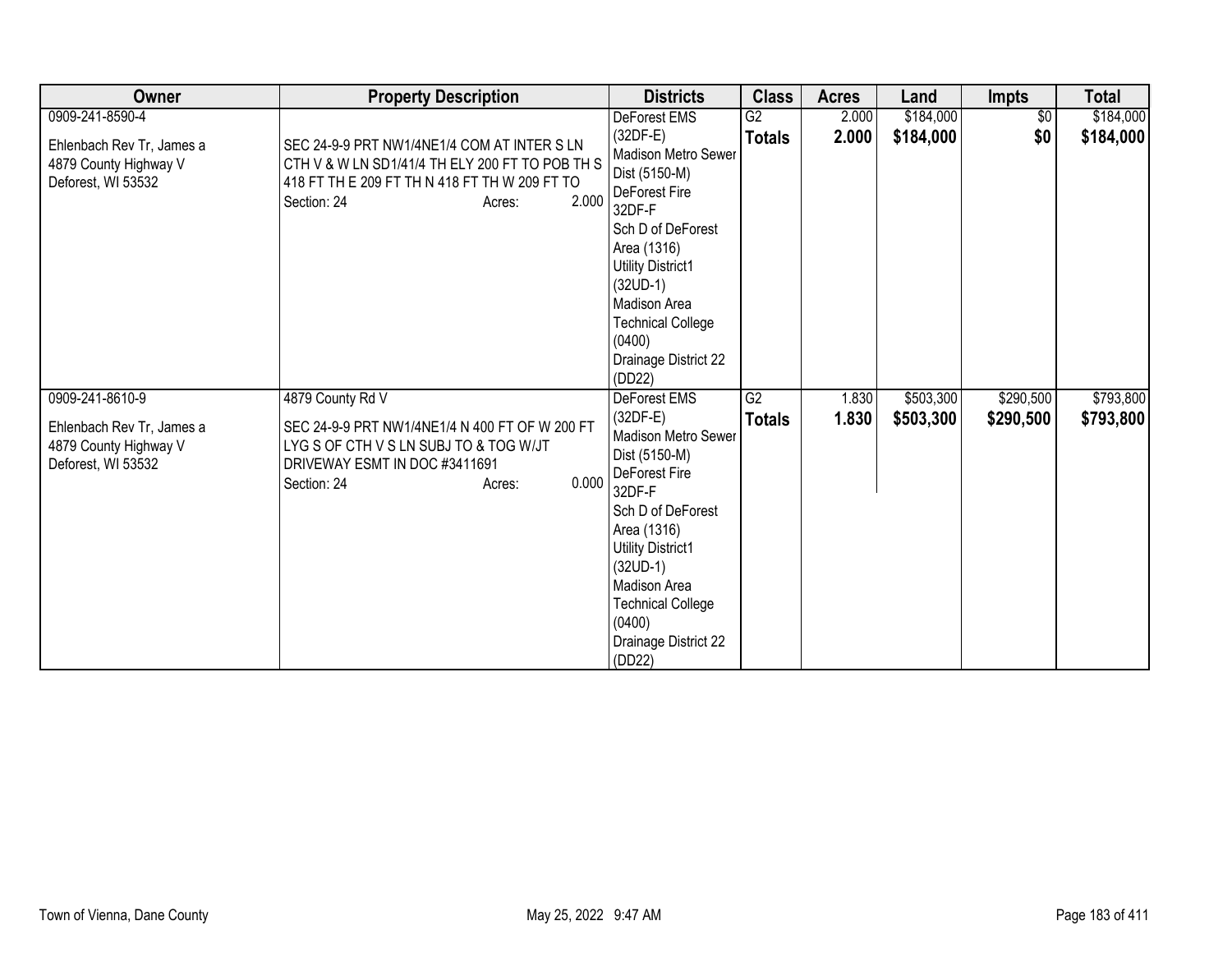| Owner                                                                    | <b>Property Description</b>                                                     |                 | <b>Districts</b>                                                                                                                                                      | <b>Class</b>        | <b>Acres</b>   | Land              | <b>Impts</b>           | <b>Total</b> |
|--------------------------------------------------------------------------|---------------------------------------------------------------------------------|-----------------|-----------------------------------------------------------------------------------------------------------------------------------------------------------------------|---------------------|----------------|-------------------|------------------------|--------------|
| 0909-241-8670-7                                                          |                                                                                 |                 | DeForest EMS                                                                                                                                                          | $\overline{G5}$     | 0.080          | \$100             | $\overline{50}$        | \$100        |
| Ehlenbach Rev Tr, James a<br>4879 County Highway V<br>Deforest, WI 53532 | SEC 24-9-9 PRT NW1/4 NE1/4 S 18 FT OF N 418 FT<br>OF W 200 FT THF (0.083 ACRES) |                 | $(32DF-E)$<br>Madison Metro Sewer<br>Dist (5150-M)<br>DeForest Fire                                                                                                   | <b>Totals</b>       | 0.080          | \$100             | \$0                    | \$100        |
|                                                                          | Section: 24                                                                     | 0.080<br>Acres: | 32DF-F<br>Sch D of DeForest<br>Area (1316)<br>Utility District1<br>$(32UD-1)$<br>Madison Area<br><b>Technical College</b><br>(0400)<br>Drainage District 22<br>(DD22) |                     |                |                   |                        |              |
| 0909-241-8870-5                                                          | 7151 River Rd                                                                   |                 | <b>DeForest EMS</b><br>$(32DF-E)$                                                                                                                                     | X4<br><b>Totals</b> | 0.000<br>0.000 | $\sqrt{6}$<br>\$0 | $\overline{60}$<br>\$0 | \$0<br>\$0   |
| Vienna, Town of<br>7161 County Highway I<br>Deforest, WI 53532           | LOT 2 CSM 1201 CS5/97-7/6/73 DESCR AS SEC<br>24-9-9 PRT NW1/4NE1/4              |                 | <b>Madison Metro Sewer</b><br>Dist (5150-M)                                                                                                                           |                     |                |                   |                        |              |
|                                                                          | Section: 24                                                                     | 0.000<br>Acres: | DeForest Fire<br>32DF-F<br>Sch D of DeForest<br>Area (1316)<br>Utility District1<br>$(32UD-1)$<br>Madison Area                                                        |                     |                |                   |                        |              |
|                                                                          |                                                                                 |                 | <b>Technical College</b><br>(0400)<br>Drainage District 22<br>(DD22)                                                                                                  |                     |                |                   |                        |              |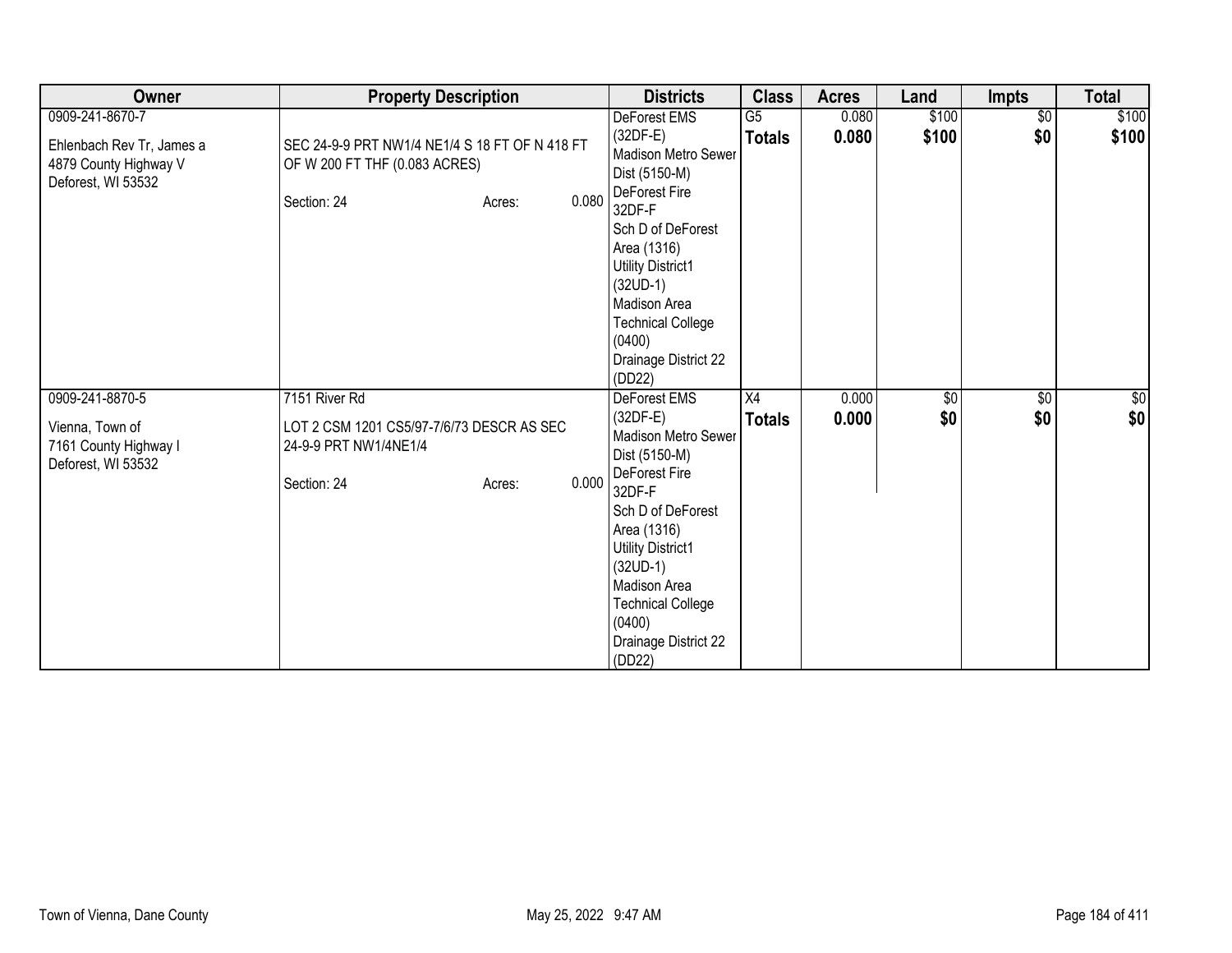| Owner                                                                           | <b>Property Description</b>                                                                                                                                                    | <b>Districts</b>                                                                                                                                                                              | <b>Class</b>  | <b>Acres</b> | Land      | <b>Impts</b> | <b>Total</b> |
|---------------------------------------------------------------------------------|--------------------------------------------------------------------------------------------------------------------------------------------------------------------------------|-----------------------------------------------------------------------------------------------------------------------------------------------------------------------------------------------|---------------|--------------|-----------|--------------|--------------|
| 0909-242-4715-0                                                                 | 5000 Cake Pkwy                                                                                                                                                                 | DeForest EMS                                                                                                                                                                                  | G2            | 17.925       | \$614,600 | \$4,997,000  | \$5,611,600  |
| Wausau Limited Partnership<br>2099 S Park Ct<br>Dubuque, IA 52003               | LOT 1 CSM 14250 CS97/30&34-5/25/2016 F/K/A<br>VIENNA BUSINESS CENTER LOTS 1, 2, 3 & PRT OF<br>OUTLOT 1 DESCR AS SEC 24-9-9 PRT SE1/4NW1/4 &<br>17.925<br>Section: 24<br>Acres: | $(32DF-E)$<br>Madison Metro Sewer<br>Dist (5150-M)<br>DeForest Fire<br>32DF-F                                                                                                                 | <b>Totals</b> | 17.925       | \$614,600 | \$4,997,000  | \$5,611,600  |
|                                                                                 |                                                                                                                                                                                | Sch D of DeForest<br>Area (1316)<br><b>Utility District1</b><br>$(32UD-1)$<br>Madison Area<br><b>Technical College</b><br>(0400)<br>Drainage District 22<br>(DD22)                            |               |              |           |              |              |
| 0909-242-4735-0                                                                 | 4951 Cake Pkwy                                                                                                                                                                 | <b>DeForest EMS</b>                                                                                                                                                                           | G2            | 5.060        | \$361,200 | \$417,300    | \$778,500    |
| Jams Holdings of Wisconsin, LLC<br>W914 County Highway Ce<br>Kaukauna, WI 54130 | <b>VIENNA BUSINESS CENTER LOT 5</b>                                                                                                                                            | $(32DF-E)$<br>Madison Metro Sewer<br>Dist (5150-M)                                                                                                                                            | <b>Totals</b> | 5.060        | \$361,200 | \$417,300    | \$778,500    |
|                                                                                 | 5.060<br>Section: 24<br>Acres:                                                                                                                                                 | DeForest Fire<br>32DF-F<br>Sch D of DeForest<br>Area (1316)<br><b>Utility District1</b><br>$(32UD-1)$<br>Madison Area<br><b>Technical College</b><br>(0400)<br>Drainage District 22<br>(DD22) |               |              |           |              |              |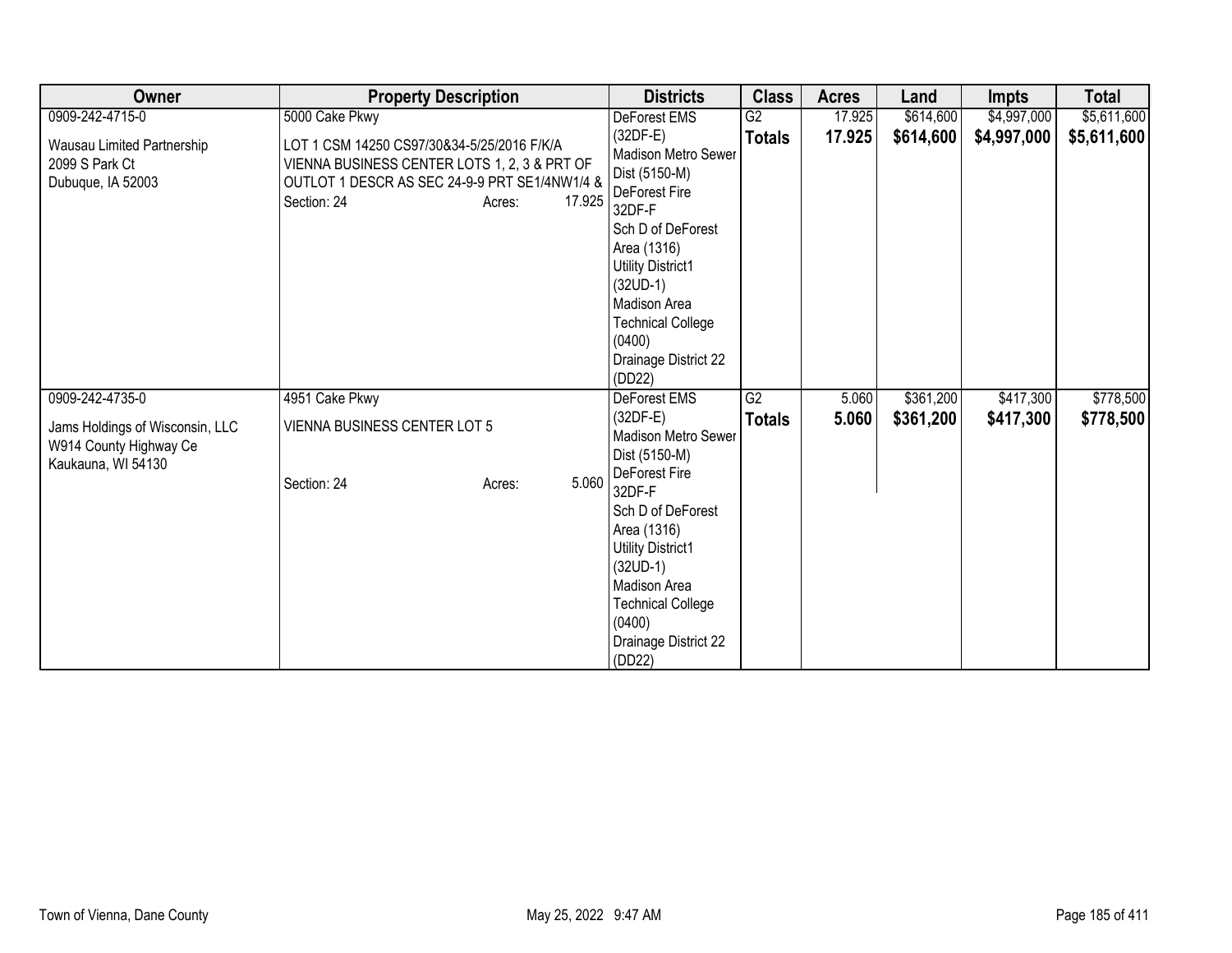| Owner                                                             | <b>Property Description</b>                                                                                                                                                  | <b>Districts</b>                                                                                                                                                                                                                                             | <b>Class</b>   | <b>Acres</b>   | Land               | Impts           | <b>Total</b>       |
|-------------------------------------------------------------------|------------------------------------------------------------------------------------------------------------------------------------------------------------------------------|--------------------------------------------------------------------------------------------------------------------------------------------------------------------------------------------------------------------------------------------------------------|----------------|----------------|--------------------|-----------------|--------------------|
| 0909-242-4749-0                                                   | 4981 Cake Pkwy                                                                                                                                                               | DeForest EMS                                                                                                                                                                                                                                                 | G2             | 4.881          | \$444,100          | \$1,703,400     | \$2,147,500        |
| Red Rock Investments, LLC<br>4981 Cake Pkwy<br>Deforest, WI 53532 | LOT 1 CSM 13816 CS91/232&234-9/22/2014 F/K/A<br>VIENNA BUSINESS CENTER LOT 6 & ALSO INCL &<br>DESCR AS SEC 24-9-9 PRT NW1/4SW1/4 & PRT<br>0.000<br>Section: 24<br>Acres:     | $(32DF-E)$<br>Madison Metro Sewer<br>Dist (5150-M)<br>DeForest Fire<br>32DF-F<br>Sch D of DeForest<br>Area (1316)<br>Utility District1<br>$(32UD-1)$<br>Madison Area<br><b>Technical College</b><br>(0400)<br>Drainage District 22<br>(DD22)                 | <b>Totals</b>  | 4.881          | \$444,100          | \$1,703,400     | \$2,147,500        |
| 0909-242-4755-0                                                   | 4981 Cake Pkwy                                                                                                                                                               | <b>DeForest EMS</b>                                                                                                                                                                                                                                          | G4             | 1.222          | \$400              | $\overline{60}$ | \$400              |
| Red Rock Investments, LLC<br>4981 Cake Pkwy<br>Deforest, WI 53532 | PRT LOT 1 CSM 13816 CS91/232&234-9/22/2014 F/K/A<br>VIENNA BUSINESS CENTER LOT 6 & ALSO INCL &<br>DESCR AS SEC 24-9-9 PRT NW1/4SW1/4 & PRT<br>5.122<br>Section: 24<br>Acres: | $(32DF-E)$<br>Madison Metro Sewer   Totals<br>Dist (5150-M)<br>DeForest Fire<br>32DF-F<br>Sch D of DeForest<br>Area (1316)<br><b>Utility District1</b><br>$(32UD-1)$<br>Madison Area<br><b>Technical College</b><br>(0400)<br>Drainage District 22<br>(DD22) | G <sub>5</sub> | 3.900<br>5.122 | \$3,000<br>\$3,400 | \$0<br>\$0      | \$3,000<br>\$3,400 |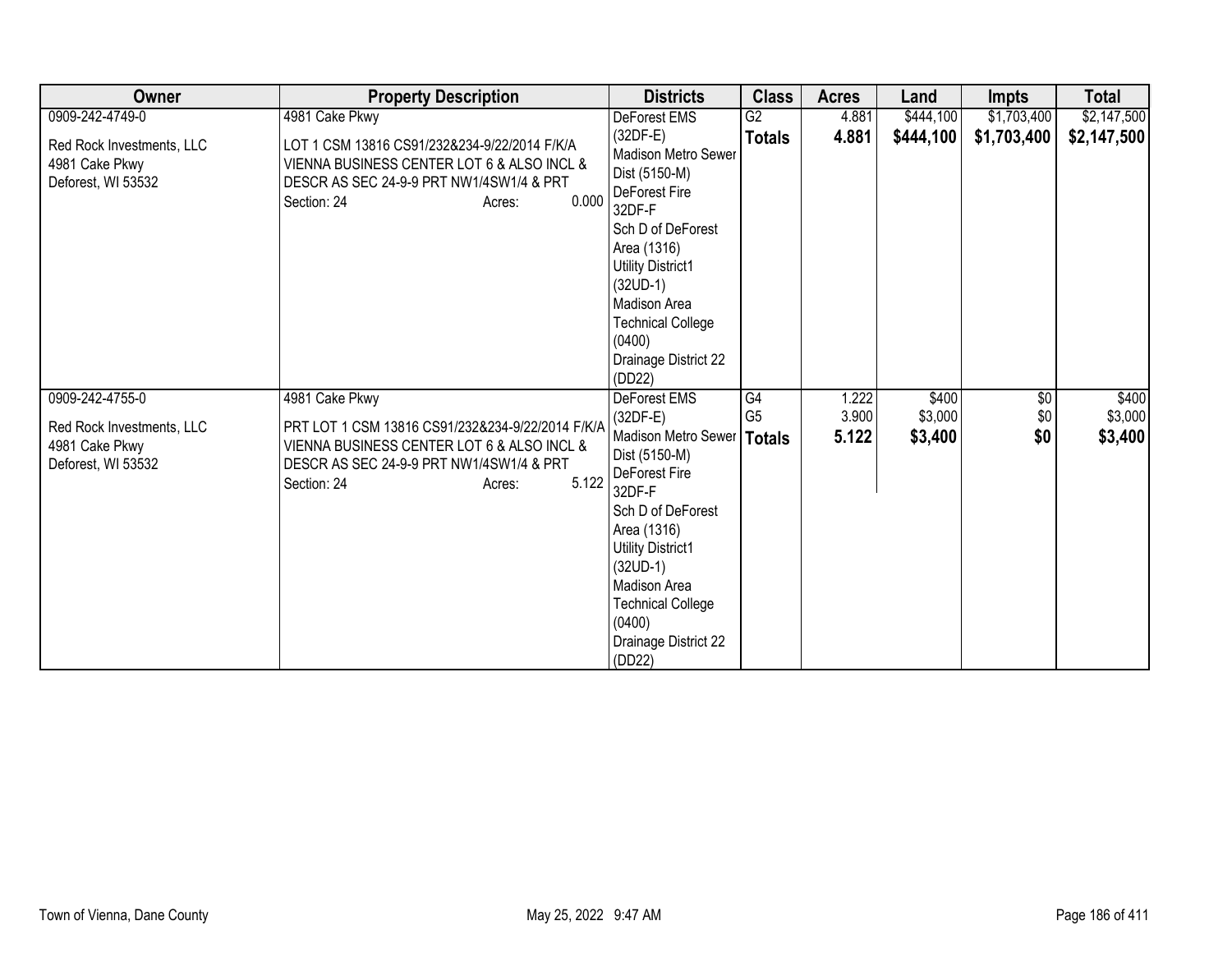| Owner                                                              | <b>Property Description</b>                                                                                                                                              | <b>Districts</b>                                                                                                                                                                       | <b>Class</b>  | <b>Acres</b> | Land      | <b>Impts</b> | <b>Total</b> |
|--------------------------------------------------------------------|--------------------------------------------------------------------------------------------------------------------------------------------------------------------------|----------------------------------------------------------------------------------------------------------------------------------------------------------------------------------------|---------------|--------------|-----------|--------------|--------------|
| 0909-242-4765-0                                                    | 5005 Cake Pkwy                                                                                                                                                           | DeForest EMS                                                                                                                                                                           | G2            | 5.712        | \$467,800 | \$1,364,400  | \$1,832,200  |
| Hickory Lane Properties, LLC<br>PO Box 912<br>Butler, WI 53007     | LOT 1 CSM 12703 CS80/120&123-6/08/2009 F/K/A<br>VIENNA BUSINESS CENTER LOT 7 & ALSO INCL &<br>DESCR AS SEC 24-9-9 PRT NW1/4SW1/4 & PRT<br>5.712<br>Section: 24<br>Acres: | $(32DF-E)$<br>Madison Metro Sewer<br>Dist (5150-M)<br>DeForest Fire<br>32DF-F                                                                                                          | <b>Totals</b> | 5.712        | \$467,800 | \$1,364,400  | \$1,832,200  |
|                                                                    |                                                                                                                                                                          | Sch D of DeForest<br>Area (1316)<br><b>Utility District1</b><br>$(32UD-1)$<br>Madison Area<br><b>Technical College</b><br>(0400)<br>Drainage District 22<br>(DD22)                     |               |              |           |              |              |
| 0909-242-7006-0                                                    |                                                                                                                                                                          | DeForest EMS                                                                                                                                                                           | G4            | 4.200        | \$1,300   | $\sqrt{6}$   | \$1,300      |
| Vienna Business Center, LLC<br>4799 Daley Rd<br>Deforest, WI 53532 | VIENNA BUSINESS CENTER LOT 4                                                                                                                                             | $(32DF-E)$<br>Madison Metro Sewer<br>Dist (5150-M)                                                                                                                                     | <b>Totals</b> | 4.200        | \$1,300   | \$0          | \$1,300      |
|                                                                    | 4.200<br>Section: 24<br>Acres:                                                                                                                                           | DeForest Fire<br>32DF-F<br>Sch D of DeForest<br>Area (1316)<br>Utility District1<br>$(32UD-1)$<br>Madison Area<br><b>Technical College</b><br>(0400)<br>Drainage District 22<br>(DD22) |               |              |           |              |              |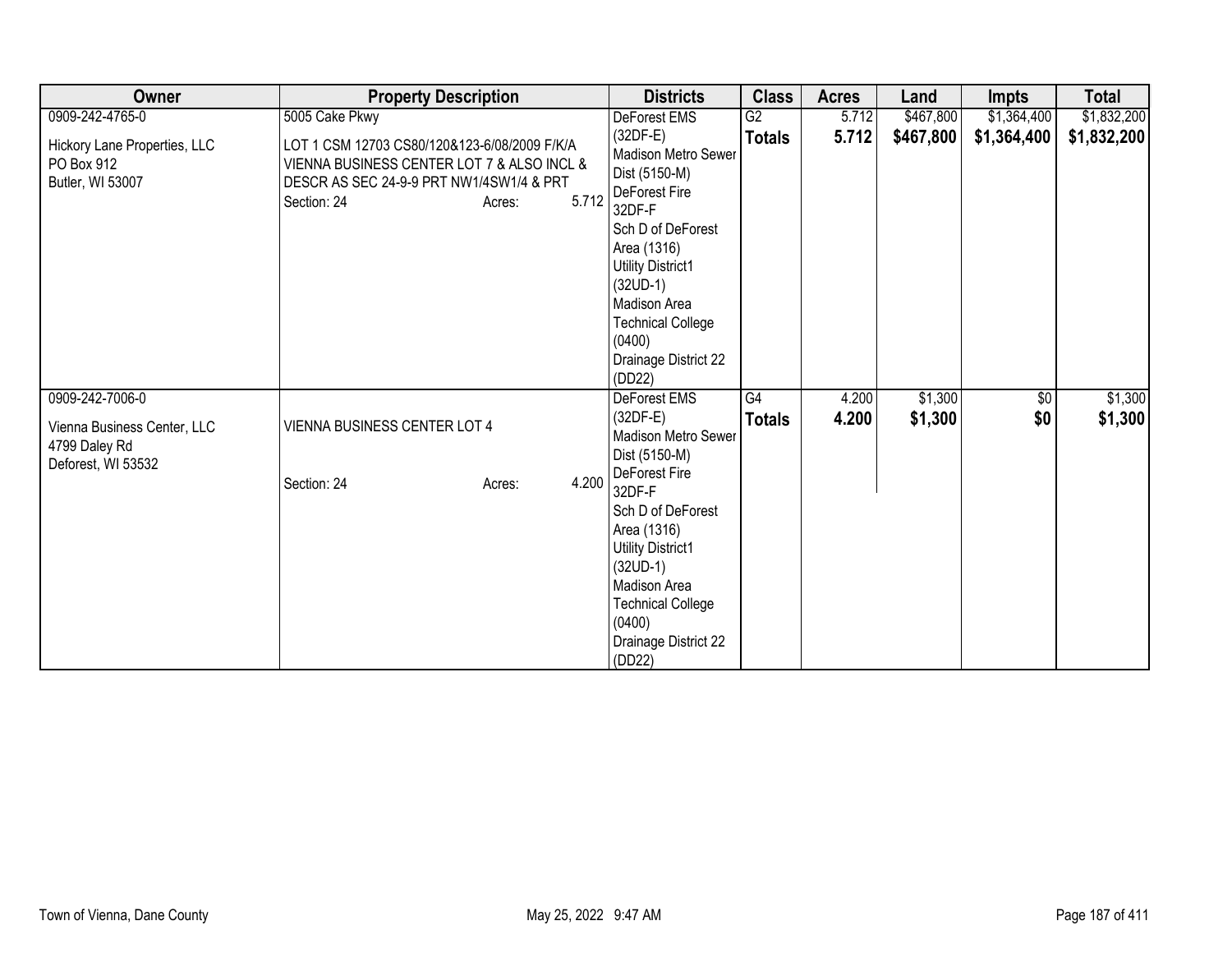| Owner                                                                             | <b>Property Description</b>                                                                                                                                                | <b>Districts</b>                                                                                                                                                                                                                                                           | <b>Class</b>        | <b>Acres</b>   | Land                   | <b>Impts</b>               | <b>Total</b>               |
|-----------------------------------------------------------------------------------|----------------------------------------------------------------------------------------------------------------------------------------------------------------------------|----------------------------------------------------------------------------------------------------------------------------------------------------------------------------------------------------------------------------------------------------------------------------|---------------------|----------------|------------------------|----------------------------|----------------------------|
| 0909-242-7026-0<br>Vienna, Town of<br>7161 County Highway I<br>Deforest, WI 53532 | VIENNA BUSINESS CENTER OUTLOT 1 EXC BEG AT<br>COMMON COR OF LOT 3, LOT 4 & OUTLOT 1 OF SD<br>VIENNA BUSINESS CENTER TH N00DEG25'01"E ALG<br>7.791<br>Section: 24<br>Acres: | DeForest EMS<br>(32DF-E)<br>Madison Metro Sewer<br>Dist (5150-M)<br><b>DeForest Fire</b><br>32DF-F<br>Sch D of DeForest<br>Area (1316)<br><b>Utility District1</b><br>$(32UD-1)$<br>Madison Area<br><b>Technical College</b><br>(0400)<br>Drainage District 22<br>(DD22)   | X4<br><b>Totals</b> | 7.791<br>7.791 | $\sqrt[6]{30}$<br>\$0  | $\overline{50}$<br>\$0     | \$0<br>\$0                 |
| 0909-242-8030-0<br>Travel Mart, Inc<br>PO Box 120<br>Wisconsin Dells, WI 53965    | 4905 County Rd V<br>LOT 2 CSM 3442 CS13/291&292-3/14/80 DESCR AS<br>SEC 24-9-9 PRT NE1/4NW1/4 1.515 ACRES<br>1.515<br>Section: 24<br>Acres:                                | DeForest EMS<br>$(32DF-E)$<br><b>Madison Metro Sewer</b><br>Dist (5150-M)<br>DeForest Fire<br>32DF-F<br>Sch D of DeForest<br>Area (1316)<br><b>Utility District1</b><br>$(32UD-1)$<br>Madison Area<br><b>Technical College</b><br>(0400)<br>Drainage District 22<br>(DD22) | G2<br><b>Totals</b> | 1.515<br>1.515 | \$416,600<br>\$416,600 | \$1,177,600<br>\$1,177,600 | \$1,594,200<br>\$1,594,200 |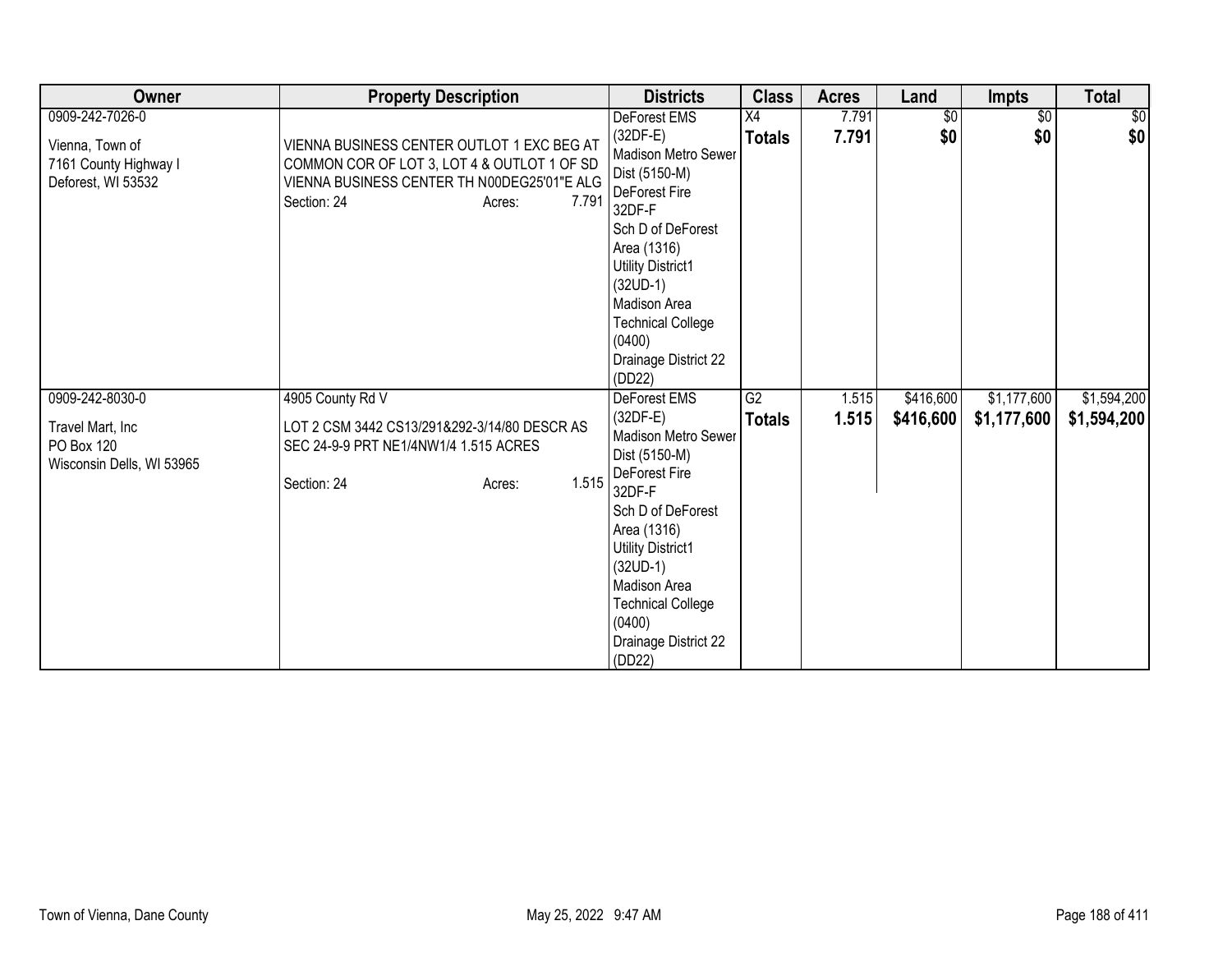| Owner                                                                     | <b>Property Description</b>                                                                                                                                                | <b>Districts</b>                                                                                                                                                                                                                                           | <b>Class</b>    | <b>Acres</b> | Land      | <b>Impts</b> | <b>Total</b> |
|---------------------------------------------------------------------------|----------------------------------------------------------------------------------------------------------------------------------------------------------------------------|------------------------------------------------------------------------------------------------------------------------------------------------------------------------------------------------------------------------------------------------------------|-----------------|--------------|-----------|--------------|--------------|
| 0909-242-8560-0                                                           | 4995 County Rd V                                                                                                                                                           | DeForest EMS                                                                                                                                                                                                                                               | $\overline{G2}$ | 0.930        | \$191,800 | \$200,500    | \$392,300    |
| Pink Elephant Investment, LLC<br>4419 Fox Bluff Ln<br>Middleton, WI 53562 | LOT 1 CSM 11327 CS68/275&277-2/10/2005 DESCR<br>AS SEC 24-9-9 PRT NW1/4NW1/4 (0.93 ACRES) SUBJ<br>TO & TOG W/INGRESS-EGRESS ESMT IN DOC<br>0.930<br>Section: 24<br>Acres:  | (32DF-E)<br>Madison Metro Sewer<br>Dist (5150-M)<br>DeForest Fire<br>32DF-F                                                                                                                                                                                | <b>Totals</b>   | 0.930        | \$191,800 | \$200,500    | \$392,300    |
|                                                                           |                                                                                                                                                                            | Sch D of DeForest<br>Area (1316)<br><b>Utility District1</b><br>$(32UD-1)$<br>Madison Area<br><b>Technical College</b><br>(0400)<br>Drainage District 22<br>(DD22)                                                                                         |                 |              |           |              |              |
| 0909-242-8585-0                                                           |                                                                                                                                                                            | DeForest EMS                                                                                                                                                                                                                                               | G2              | 1.190        | \$157,700 | $\sqrt{$0}$  | \$157,700    |
| Pink Elephant Investment, LLC<br>4419 Fox Bluff Ln<br>Middleton, WI 53562 | LOT 2 CSM 11327 CS68/275&277-2/10/2005 DESCR<br>AS SEC 24-9-9 PRT NW1/4NW1/4 (1.19 ACRES) TOG<br>W/INGRESS-EGRESS ESMT IN DOC #4370714 &<br>1.190<br>Section: 24<br>Acres: | $(32DF-E)$<br>Madison Metro Sewer<br>Dist (5150-M)<br>DeForest Fire<br>32DF-F<br>Sch D of DeForest<br>Area (1316)<br><b>Utility District1</b><br>$(32UD-1)$<br><b>Madison Area</b><br><b>Technical College</b><br>(0400)<br>Drainage District 22<br>(DD22) | <b>Totals</b>   | 1.190        | \$157,700 | \$0          | \$157,700    |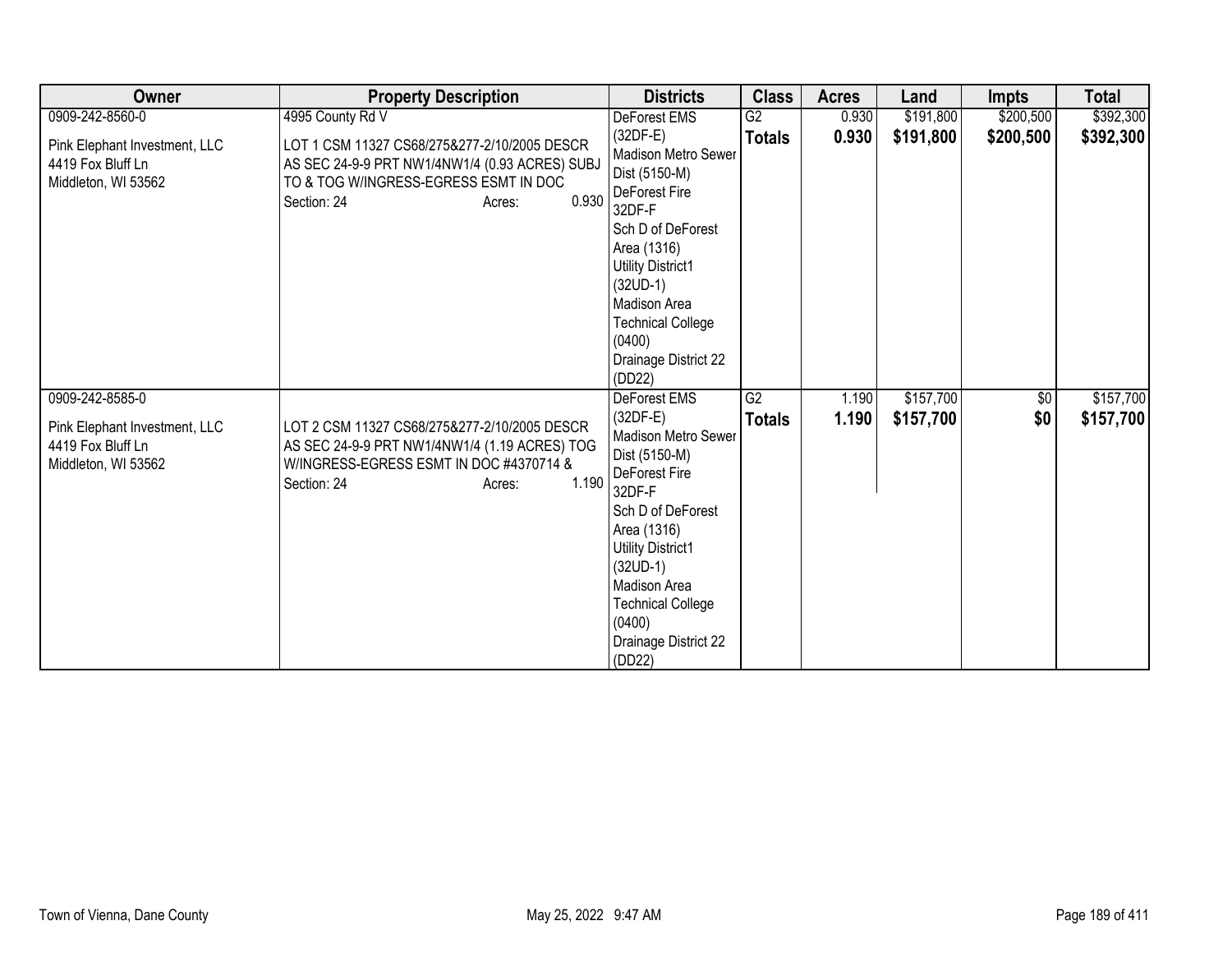| Owner                                                                   | <b>Property Description</b>                                                                                                                                 | <b>Districts</b>                                                                                                                                            | <b>Class</b>                     | <b>Acres</b>   | Land                | <b>Impts</b>           | <b>Total</b>        |
|-------------------------------------------------------------------------|-------------------------------------------------------------------------------------------------------------------------------------------------------------|-------------------------------------------------------------------------------------------------------------------------------------------------------------|----------------------------------|----------------|---------------------|------------------------|---------------------|
| 0909-242-8650-0<br><b>WI Dot</b><br>2101 Wright St<br>Madison, WI 53704 | 5012 Elephant Trl<br>ALL THAT PART OF THE FOLLOWING DESCRIPTION<br>LOCATED IN SEC 24-9-9 PRT NW1/4NW1/4 DESCR<br>AS COM NW COR SEC 24 TH S0DEG28'09"E ALG W | DeForest EMS<br>$(32DF-E)$<br>Madison Metro Sewer<br>Dist (5150-M)                                                                                          | $\overline{X2}$<br><b>Totals</b> | 2.700<br>2.700 | $\sqrt{$0}$<br>\$0  | $\overline{50}$<br>\$0 | \$0<br>\$0          |
|                                                                         | 0.000<br>Section: 24<br>Acres:                                                                                                                              | DeForest Fire<br>32DF-F<br>Sch D of DeForest<br>Area (1316)<br>Utility District1<br>$(32UD-1)$<br><b>Madison Area</b><br><b>Technical College</b><br>(0400) |                                  |                |                     |                        |                     |
| 0909-242-8670-0                                                         | 7150 Hickory Ln                                                                                                                                             | <b>DeForest EMS</b><br>$(32DF-E)$                                                                                                                           | G4<br>G <sub>5</sub>             | 5.360<br>3.880 | \$1,700<br>\$60,500 | $\sqrt{6}$<br>\$0      | \$1,700<br>\$60,500 |
| Vienna Deforest, LLC<br>1027 River Birch Rd<br>Middleton, WI 53562      | LOT 1 CSM 15029 CS106/104&107-1/18/2019 DESCR<br>AS SEC 24-9-9 PRT NW1/4NW1/4 (9.240 ACRES)                                                                 | Madison Metro Sewer   Totals<br>Dist (5150-M)                                                                                                               |                                  | 9.240          | \$62,200            | \$0                    | \$62,200            |
|                                                                         | 9.240<br>Section: 24<br>Acres:                                                                                                                              | DeForest Fire<br>32DF-F                                                                                                                                     |                                  |                |                     |                        |                     |
|                                                                         |                                                                                                                                                             | Sch D of DeForest<br>Area (1316)                                                                                                                            |                                  |                |                     |                        |                     |
|                                                                         |                                                                                                                                                             | Utility District1                                                                                                                                           |                                  |                |                     |                        |                     |
|                                                                         |                                                                                                                                                             | $(32UD-1)$<br><b>Madison Area</b>                                                                                                                           |                                  |                |                     |                        |                     |
|                                                                         |                                                                                                                                                             | <b>Technical College</b><br>(0400)                                                                                                                          |                                  |                |                     |                        |                     |
|                                                                         |                                                                                                                                                             | Drainage District 22<br>(DD22)                                                                                                                              |                                  |                |                     |                        |                     |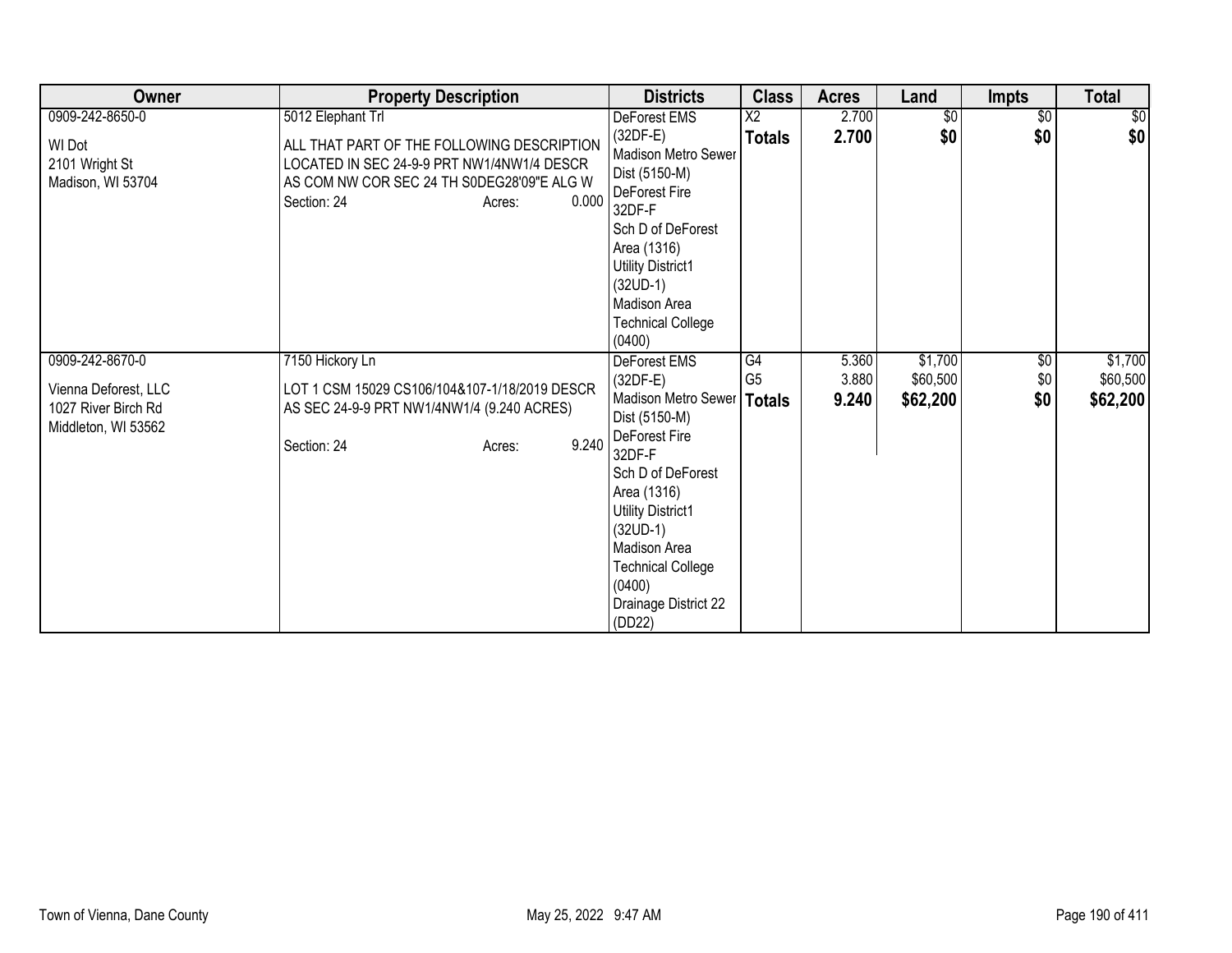| Owner                                                                                           | <b>Property Description</b>                                                                                                                                                       | <b>Districts</b>                                                                                                                                                                                                                                                           | <b>Class</b>                                 | <b>Acres</b>                       | Land                                   | <b>Impts</b>             | <b>Total</b>                           |
|-------------------------------------------------------------------------------------------------|-----------------------------------------------------------------------------------------------------------------------------------------------------------------------------------|----------------------------------------------------------------------------------------------------------------------------------------------------------------------------------------------------------------------------------------------------------------------------|----------------------------------------------|------------------------------------|----------------------------------------|--------------------------|----------------------------------------|
| 0909-242-8680-0                                                                                 | 7158 Hickory Ln                                                                                                                                                                   | DeForest EMS                                                                                                                                                                                                                                                               | G <sub>1</sub>                               | 0.370                              | \$50,000                               | \$82,100                 | \$132,100                              |
| Charles J. Linde<br>Evonne Linde<br>818 River Rd<br>Deforest, WI 53532                          | LOT 2 CSM 15029 CS106/104&107-1/18/2019 DESCR<br>AS SEC 24-9-9 PRT NW1/4NW1/4 (0.370 ACRES)<br>0.370<br>Section: 24<br>Acres:                                                     | $(32DF-E)$<br>Madison Metro Sewer<br>Dist (5150-M)<br>DeForest Fire<br>32DF-F<br>Trash P/U 01<br>(3201N)<br>Sch D of DeForest                                                                                                                                              | <b>Totals</b>                                | 0.370                              | \$50,000                               | \$82,100                 | \$132,100                              |
|                                                                                                 |                                                                                                                                                                                   | Area (1316)<br><b>Utility District1</b><br>$(32UD-1)$<br>Madison Area<br><b>Technical College</b><br>(0400)<br>Drainage District 22<br>(DD22)                                                                                                                              |                                              |                                    |                                        |                          |                                        |
| 0909-242-8780-0<br>Charles J. Linde<br>Christian W. Linde<br>818 River Rd<br>Deforest, WI 53532 | LOT 2 CSM 11050 CS66/199&201-4/28/2004 DESCR<br>AS SEC 24-9-9 PRT NW1/4NW1/4, PRT SW1/4NW1/4,<br>PRT SE1/4NW1/4 & PRT NE1/4NW1/4 (13.76 ACRES)<br>Section: 24<br>13.760<br>Acres: | <b>DeForest EMS</b><br>$(32DF-E)$<br>Madison Metro Sewer<br>Dist (5150-M)<br>DeForest Fire<br>32DF-F<br>Sch D of DeForest<br>Area (1316)<br><b>Utility District1</b><br>$(32UD-1)$<br>Madison Area<br><b>Technical College</b><br>(0400)<br>Drainage District 22<br>(DD22) | G4<br>G <sub>5</sub><br>G5M<br><b>Totals</b> | 12.000<br>0.560<br>1.200<br>13.760 | \$3,800<br>\$100<br>\$2,700<br>\$6,600 | \$0<br>\$0<br>\$0<br>\$0 | \$3,800<br>\$100<br>\$2,700<br>\$6,600 |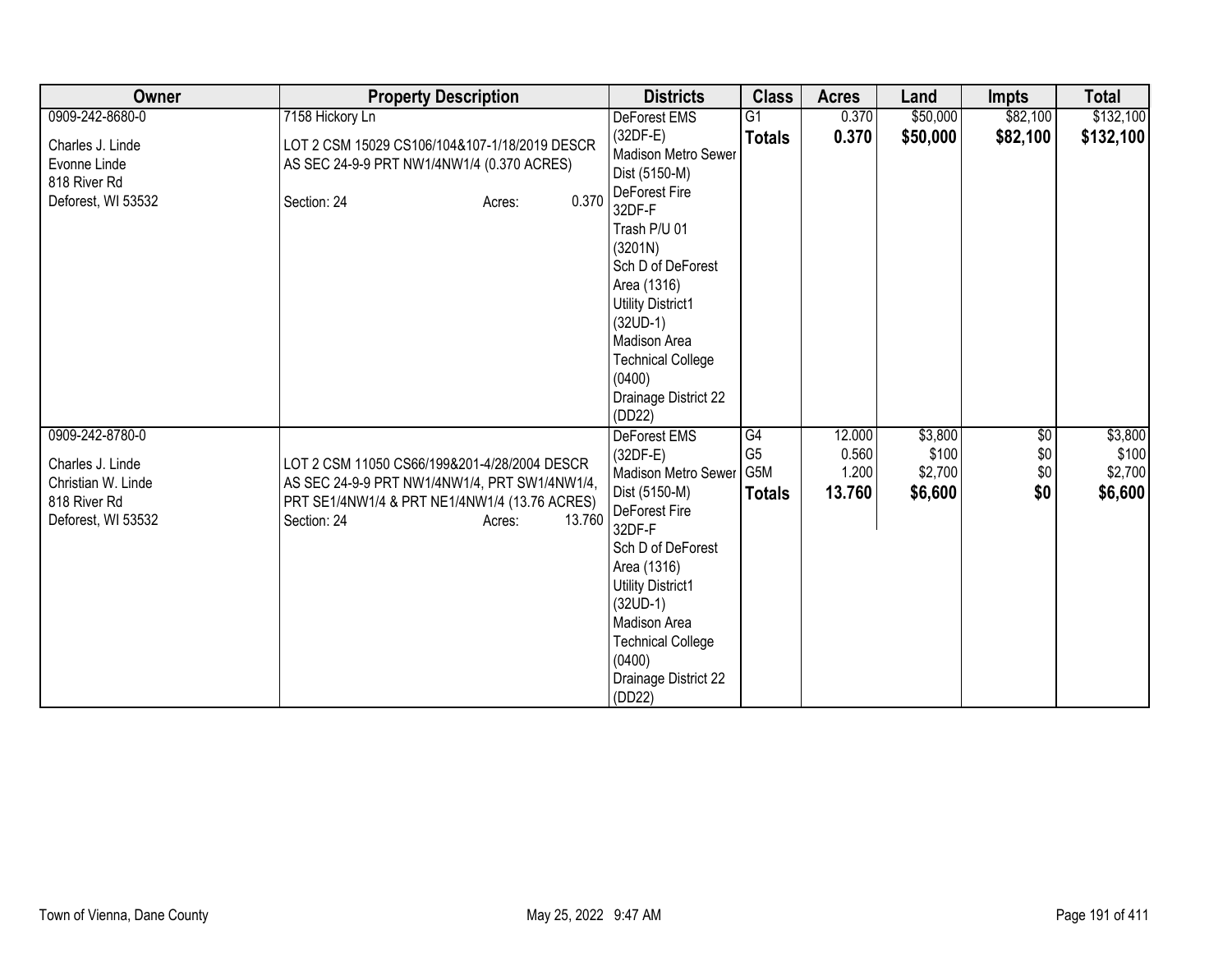| Owner                           | <b>Property Description</b>                   | <b>Districts</b>                       | <b>Class</b>    | <b>Acres</b> | Land    | <b>Impts</b>    | <b>Total</b> |
|---------------------------------|-----------------------------------------------|----------------------------------------|-----------------|--------------|---------|-----------------|--------------|
| 0909-242-8930-0                 |                                               | DeForest EMS                           | $\overline{G4}$ | 9.000        | \$2,800 | $\overline{50}$ | \$2,800      |
| Charles J. Linde                | LOT 1 CSM 11050 CS66/199&201-4/28/2004 DESCR  | $(32DF-E)$                             | G <sub>5</sub>  | 0.290        | \$200   | \$0             | \$200        |
| Christian W. Linde              | AS SEC 24-9-9 PRT NW1/4NW1/4, PRT SW1/4NW1/4, | Madison Metro Sewer   Totals           |                 | 9.290        | \$3,000 | \$0             | \$3,000      |
| 818 River Rd                    | PRT SE1/4NW1/4 & PRT NE1/4NW1/4 (9.29 ACRES)  | Dist (5150-M)                          |                 |              |         |                 |              |
| Deforest, WI 53532              | 9.290<br>Section: 24<br>Acres:                | DeForest Fire<br>32DF-F                |                 |              |         |                 |              |
|                                 |                                               | Sch D of DeForest                      |                 |              |         |                 |              |
|                                 |                                               | Area (1316)                            |                 |              |         |                 |              |
|                                 |                                               | <b>Utility District1</b>               |                 |              |         |                 |              |
|                                 |                                               | $(32UD-1)$                             |                 |              |         |                 |              |
|                                 |                                               | Madison Area                           |                 |              |         |                 |              |
|                                 |                                               | <b>Technical College</b>               |                 |              |         |                 |              |
|                                 |                                               | (0400)<br>Drainage District 22         |                 |              |         |                 |              |
|                                 |                                               | (DD22)                                 |                 |              |         |                 |              |
| 0909-242-9652-0                 |                                               | DeForest EMS                           | G4              | 6.390        | \$2,000 | $\sqrt{$0}$     | \$2,000      |
|                                 |                                               | $(32DF-E)$                             | <b>Totals</b>   | 6.390        | \$2,000 | \$0             | \$2,000      |
| Gene C. Evans                   | SEC 24-9-9 PRT SE1/4NW1/4 LYG W OF HWY EXC N  | <b>Madison Metro Sewer</b>             |                 |              |         |                 |              |
| Karen A. Evans<br>4795 Daley Rd | 165 FT EXC DOC #4006270                       | Dist (5150-M)                          |                 |              |         |                 |              |
| Deforest, WI 53532              | 6.390<br>Section: 24<br>Acres:                | DeForest Fire                          |                 |              |         |                 |              |
|                                 |                                               | 32DF-F                                 |                 |              |         |                 |              |
|                                 |                                               | Sch D of DeForest                      |                 |              |         |                 |              |
|                                 |                                               | Area (1316)                            |                 |              |         |                 |              |
|                                 |                                               | <b>Utility District1</b><br>$(32UD-1)$ |                 |              |         |                 |              |
|                                 |                                               | Madison Area                           |                 |              |         |                 |              |
|                                 |                                               | <b>Technical College</b>               |                 |              |         |                 |              |
|                                 |                                               | (0400)                                 |                 |              |         |                 |              |
|                                 |                                               | Drainage District 22                   |                 |              |         |                 |              |
|                                 |                                               | (DD22)                                 |                 |              |         |                 |              |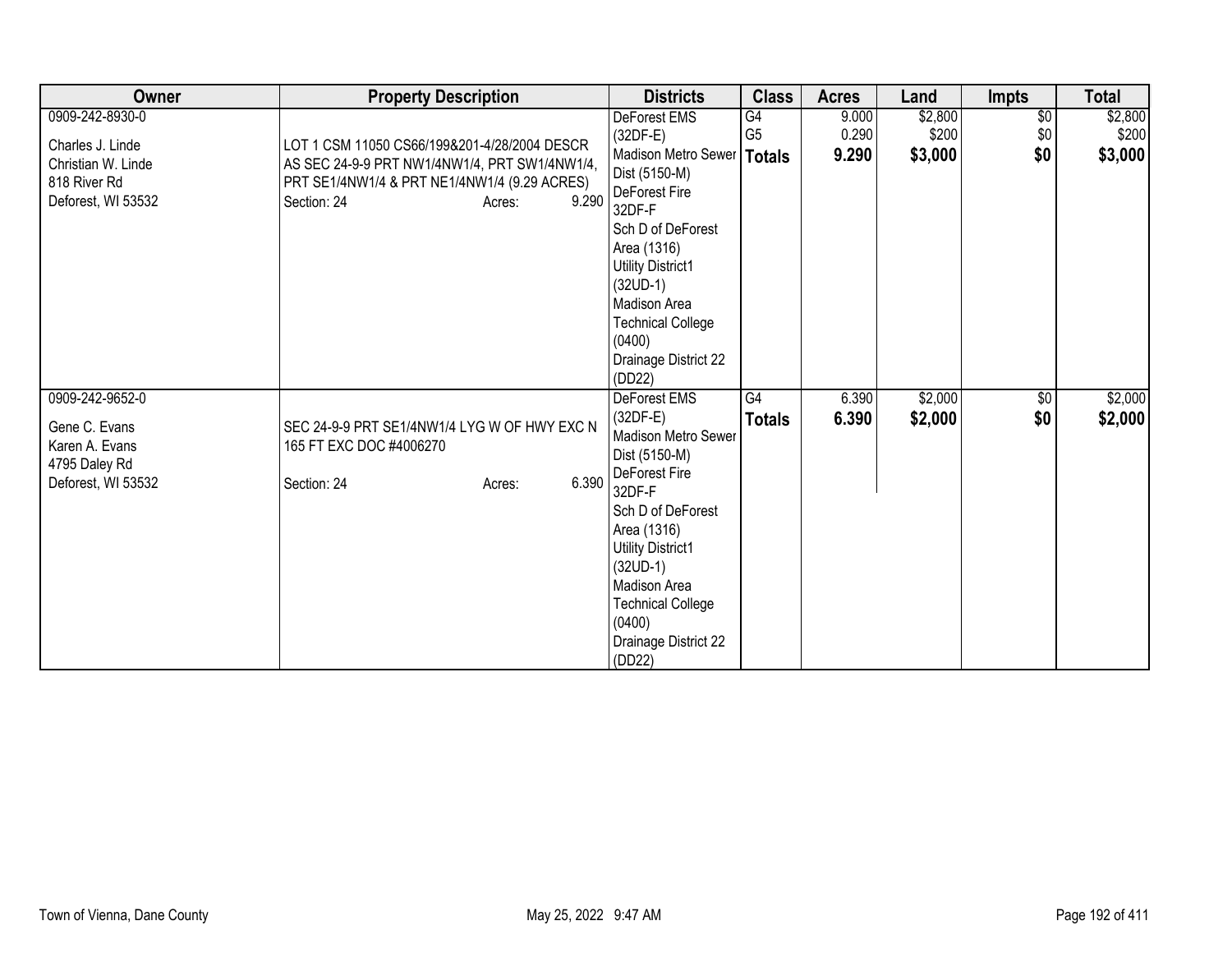| Owner                                          | <b>Property Description</b>                                                                       | <b>Districts</b>                   | <b>Class</b>  | <b>Acres</b> | Land      | <b>Impts</b> | <b>Total</b> |
|------------------------------------------------|---------------------------------------------------------------------------------------------------|------------------------------------|---------------|--------------|-----------|--------------|--------------|
| 0909-243-8061-2                                |                                                                                                   | DeForest EMS                       | G2            | 4.000        | \$32,000  | \$3,000      | \$35,000     |
| Gene C. Evans                                  | SEC 24-9-9 PRT NE1/4SW1/4 LYG W OF HWY EXC                                                        | $(32DF-E)$                         | G4            | 21.545       | \$6,700   | \$0          | \$6,700      |
| Karen A. Evans                                 | CSM 9324 TOG W/ACCESS AGRMT IN DOC #3137217                                                       | Madison Metro Sewer                | <b>Totals</b> | 25.545       | \$38,700  | \$3,000      | \$41,700     |
| 4795 Daley Rd                                  |                                                                                                   | Dist (5150-M)                      |               |              |           |              |              |
| Deforest, WI 53532                             | 25.545<br>Section: 24<br>Acres:                                                                   | DeForest Fire<br>32DF-F            |               |              |           |              |              |
|                                                |                                                                                                   | Sch D of DeForest                  |               |              |           |              |              |
|                                                |                                                                                                   | Area (1316)                        |               |              |           |              |              |
|                                                |                                                                                                   | Utility District1                  |               |              |           |              |              |
|                                                |                                                                                                   | $(32UD-1)$                         |               |              |           |              |              |
|                                                |                                                                                                   | Madison Area                       |               |              |           |              |              |
|                                                |                                                                                                   | <b>Technical College</b><br>(0400) |               |              |           |              |              |
|                                                |                                                                                                   | Drainage District 22               |               |              |           |              |              |
|                                                |                                                                                                   | (DD22)                             |               |              |           |              |              |
| 0909-243-8310-0                                | 6990 Hickory Ln                                                                                   | <b>DeForest EMS</b>                | G2            | 14.638       | \$598,200 | \$2,220,600  | \$2,818,800  |
|                                                |                                                                                                   | $(32DF-E)$                         | <b>Totals</b> | 14.638       | \$598,200 | \$2,220,600  | \$2,818,800  |
| Wise Acres, LLC                                | LOT 1 CSM 9324 CS53/20&22-6/11/99 DESCR AS SEC<br>24-9-9 PRT NE1/4SW1/4, NW1/4SW1/4, SE1/4SW1/4 & | Madison Metro Sewer                |               |              |           |              |              |
| 380 N Shady Retreat Rd<br>Doylestown, PA 18901 | NW1/4SE1/4 (14.638 ACRES) SUBJ TO ACCESS                                                          | Dist (5150-M)                      |               |              |           |              |              |
|                                                | 14.638<br>Section: 24<br>Acres:                                                                   | DeForest Fire<br>32DF-F            |               |              |           |              |              |
|                                                |                                                                                                   | Sch D of DeForest                  |               |              |           |              |              |
|                                                |                                                                                                   | Area (1316)                        |               |              |           |              |              |
|                                                |                                                                                                   | <b>Utility District1</b>           |               |              |           |              |              |
|                                                |                                                                                                   | $(32UD-1)$                         |               |              |           |              |              |
|                                                |                                                                                                   | Madison Area                       |               |              |           |              |              |
|                                                |                                                                                                   | <b>Technical College</b>           |               |              |           |              |              |
|                                                |                                                                                                   | (0400)                             |               |              |           |              |              |
|                                                |                                                                                                   | Drainage District 22               |               |              |           |              |              |
|                                                |                                                                                                   | (DD22)                             |               |              |           |              |              |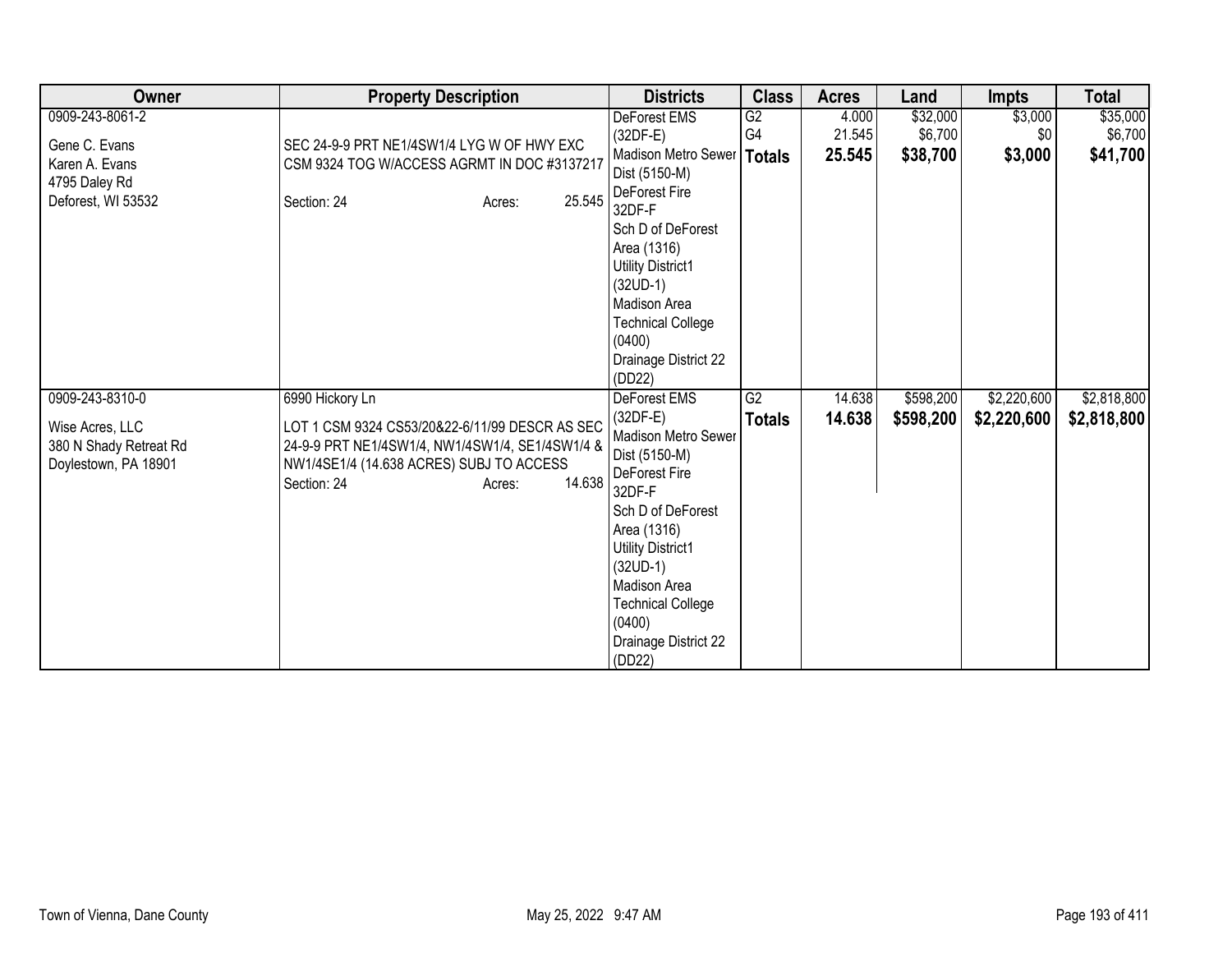| Owner                   | <b>Property Description</b>                  | <b>Districts</b>                              | <b>Class</b>         | <b>Acres</b>     | Land                 | <b>Impts</b>    | <b>Total</b>         |
|-------------------------|----------------------------------------------|-----------------------------------------------|----------------------|------------------|----------------------|-----------------|----------------------|
| 0909-243-8503-0         |                                              | <b>DeForest EMS</b><br>$(32DF-E)$             | G2<br>G4             | 13.000<br>18.135 | \$147,500<br>\$5,700 | \$5,000<br>\$0  | \$152,500<br>\$5,700 |
| Gene C. Evans           | SEC 24-9-9 NW1/4SW1/4 EXC CSM 9324 TOG       | Madison Metro Sewer   Totals                  |                      | 31.135           | \$153,200            | \$5,000         | \$158,200            |
| Karen A. Evans          | W/ACCESS AGRMT IN DOC #3137217 EXC CSM       | Dist (5150-M)                                 |                      |                  |                      |                 |                      |
| 4795 Daley Rd           | 12703 & ALSO EXC CSM 13816                   | DeForest Fire                                 |                      |                  |                      |                 |                      |
| Deforest, WI 53532      | 31.135<br>Section: 24<br>Acres:              | 32DF-F                                        |                      |                  |                      |                 |                      |
|                         |                                              | Sch D of DeForest                             |                      |                  |                      |                 |                      |
|                         |                                              | Area (1316)                                   |                      |                  |                      |                 |                      |
|                         |                                              | <b>Utility District1</b>                      |                      |                  |                      |                 |                      |
|                         |                                              | $(32UD-1)$                                    |                      |                  |                      |                 |                      |
|                         |                                              | Madison Area                                  |                      |                  |                      |                 |                      |
|                         |                                              | <b>Technical College</b>                      |                      |                  |                      |                 |                      |
|                         |                                              | (0400)                                        |                      |                  |                      |                 |                      |
| 0909-243-9001-2         |                                              | DeForest EMS                                  | G4<br>G <sub>5</sub> | 16.269<br>0.500  | \$4,800              | $\overline{50}$ | \$4,800              |
| Gene C. Evans           | SEC 24-9-9 SW1/4SW1/4 EXC CSM 9289           | $(32DF-E)$                                    |                      |                  | \$100                | \$0             | \$100                |
| Karen A. Evans          |                                              | Madison Metro Sewer   Totals<br>Dist (5150-M) |                      | 16.769           | \$4,900              | \$0             | \$4,900              |
| 4795 Daley Rd           |                                              | DeForest Fire                                 |                      |                  |                      |                 |                      |
| Deforest, WI 53532      | 16.769<br>Section: 24<br>Acres:              | 32DF-F                                        |                      |                  |                      |                 |                      |
|                         |                                              | Sch D of DeForest                             |                      |                  |                      |                 |                      |
|                         |                                              | Area (1316)                                   |                      |                  |                      |                 |                      |
|                         |                                              | <b>Utility District1</b>                      |                      |                  |                      |                 |                      |
|                         |                                              | $(32UD-1)$                                    |                      |                  |                      |                 |                      |
|                         |                                              | Madison Area                                  |                      |                  |                      |                 |                      |
|                         |                                              | <b>Technical College</b>                      |                      |                  |                      |                 |                      |
|                         |                                              | (0400)                                        |                      |                  |                      |                 |                      |
| 0909-243-9190-4         | 6938 Hickory Ln                              | DeForest EMS                                  | G2                   | 5.000            | \$252,000            | \$1,041,900     | \$1,293,900          |
| Inguran, LLC            | LOT 1 CSM 9289 CS52/272&274-5/11/99 DESCR AS | $(32DF-E)$                                    | G4                   | 17.959           | \$5,200              | \$0             | \$5,200              |
| 22575 State Highway 6 S | SEC 24-9-9 PRT SW1/4SW1/4 & PRT SE1/4SW1/4   | Madison Metro Sewer   Totals                  |                      | 22.959           | \$257,200            | \$1,041,900     | \$1,299,100          |
| Navasota, TX 77868      | (22.959 ACRES INCL DALEY RD R/W)             | Dist (5150-M)                                 |                      |                  |                      |                 |                      |
|                         | 22.000<br>Section: 24<br>Acres:              | DeForest Fire                                 |                      |                  |                      |                 |                      |
|                         |                                              | 32DF-F                                        |                      |                  |                      |                 |                      |
|                         |                                              | Sch D of DeForest<br>Area (1316)              |                      |                  |                      |                 |                      |
|                         |                                              | <b>Utility District1</b>                      |                      |                  |                      |                 |                      |
|                         |                                              | $(32UD-1)$                                    |                      |                  |                      |                 |                      |
|                         |                                              | Madison Area                                  |                      |                  |                      |                 |                      |
|                         |                                              | <b>Technical College</b>                      |                      |                  |                      |                 |                      |
|                         |                                              | (0400)                                        |                      |                  |                      |                 |                      |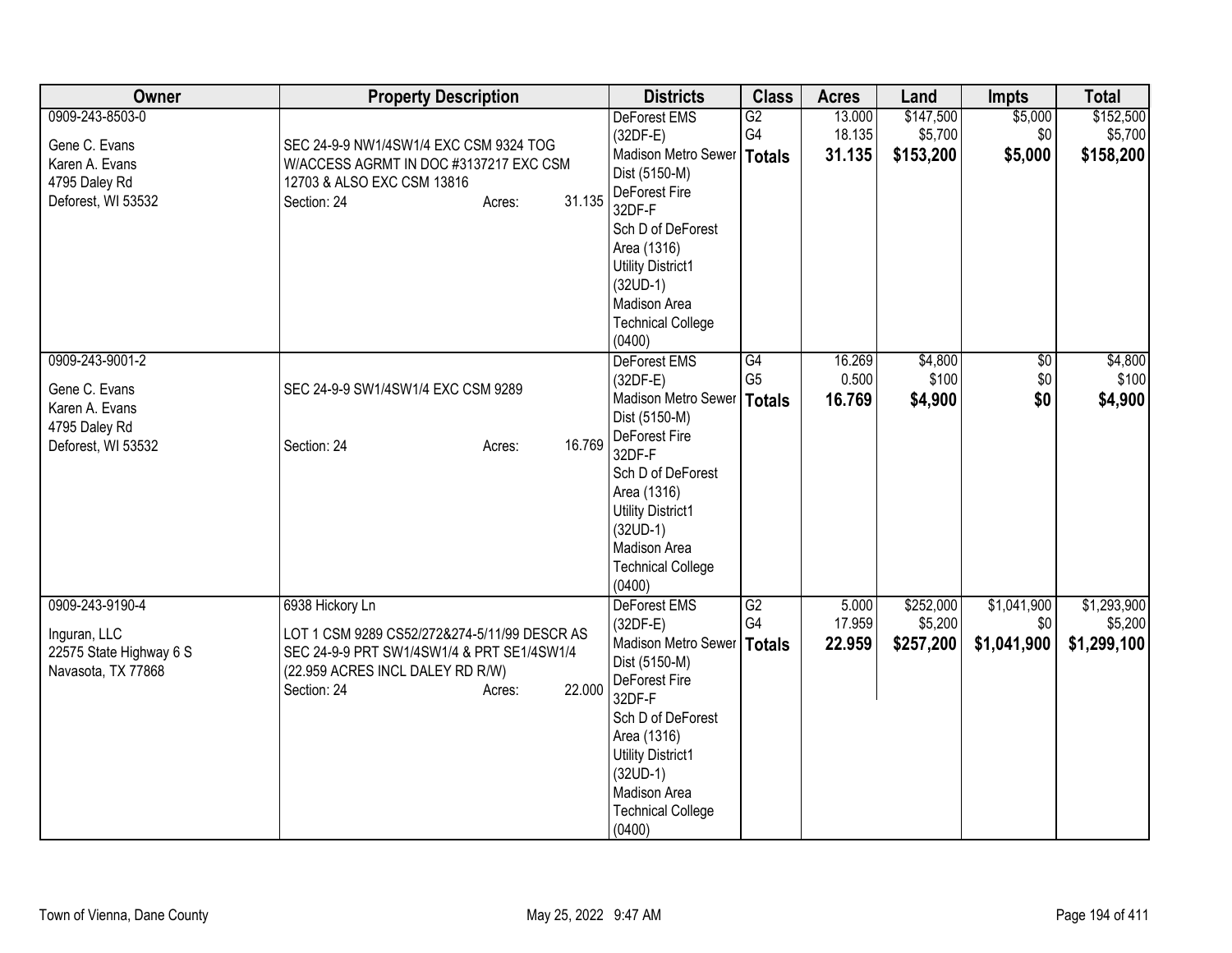| Owner                                                                                     | <b>Property Description</b>                                                                                                                                                                         | <b>Districts</b>                                                                                                                                                                                                                           | <b>Class</b>                                       | <b>Acres</b>                                  | Land                                                     | Impts                                       | <b>Total</b>                                             |
|-------------------------------------------------------------------------------------------|-----------------------------------------------------------------------------------------------------------------------------------------------------------------------------------------------------|--------------------------------------------------------------------------------------------------------------------------------------------------------------------------------------------------------------------------------------------|----------------------------------------------------|-----------------------------------------------|----------------------------------------------------------|---------------------------------------------|----------------------------------------------------------|
| 0909-243-9501-7<br>Gene C. Evans<br>Karen A. Evans<br>4795 Daley Rd<br>Deforest, WI 53532 | SEC 24-9-9 SE1/4SW1/4 EXC CSM 9289 & EXC CSM<br>9324<br>38.872<br>Section: 24<br>Acres:                                                                                                             | DeForest EMS<br>$(32DF-E)$<br>Madison Metro Sewer<br>Dist (5150-M)<br>DeForest Fire<br>32DF-F<br>Sch D of DeForest<br>Area (1316)<br><b>Utility District1</b><br>$(32UD-1)$<br>Madison Area<br><b>Technical College</b><br>(0400)          | G2<br>G4<br>G <sub>5</sub><br>G5M<br><b>Totals</b> | 8.870<br>27.602<br>1.000<br>1.400<br>38.872   | \$71,000<br>\$8,600<br>\$100<br>\$3,100<br>\$82,800      | $\overline{50}$<br>\$0<br>\$0<br>\$0<br>\$0 | \$71,000<br>\$8,600<br>\$100<br>\$3,100<br>\$82,800      |
| 0909-244-9120-0<br>Gene C. Evans<br>4795 Daley Rd<br>Deforest, WI 53532                   | SEC 24-9-9 PRT SW1/4SE1/4 LYG WLY OF W R/W LN<br>OF HWY I-90/94<br>9.200<br>Section: 24<br>Acres:                                                                                                   | DeForest EMS<br>$(32DF-E)$<br>Madison Metro Sewer<br>Dist (5150-M)<br>DeForest Fire<br>32DF-F<br>Sch D of DeForest<br>Area (1316)<br><b>Utility District1</b><br>$(32UD-1)$<br>Madison Area<br><b>Technical College</b><br>(0400)          | G4<br>G5M<br>Totals                                | 8.600<br>0.600<br>9.200                       | \$2,700<br>\$1,300<br>\$4,000                            | $\overline{50}$<br>\$0<br>\$0               | \$2,700<br>\$1,300<br>\$4,000                            |
| 0909-251-8003-1<br>Gene C. Evans<br>Karen A. Evans<br>4795 Daley Rd<br>Deforest, WI 53532 | 4799 Daley Rd<br>SEC 25-9-9 PRT E1/2 DESCR AS BEG AT E1/4 COR<br>SD SEC 25 TH N01DEG00'05"W ALG E LN SD SEC 25<br>981.41 FT TO POB TH N89DEG17'10"W 1190.27 FT TC<br>0.000<br>Section: 25<br>Acres: | DeForest EMS<br>$(32DF-E)$<br>MMSD Only (32MM2)<br>Madison Metro Sewer G7<br>Dist (5150-M)<br>DeForest Fire<br>32DF-F<br>Trash P/U 01<br>(3201N)<br>Sch D of DeForest<br>Area (1316)<br>Madison Area<br><b>Technical College</b><br>(0400) | G4<br>G <sub>5</sub><br>G5M<br><b>Totals</b>       | 12.000<br>13.100<br>17.780<br>7.500<br>50.380 | \$3,400<br>\$9,200<br>\$39,100<br>\$157,500<br>\$209,200 | \$0<br>\$0<br>\$0<br>\$286,100<br>\$286,100 | \$3,400<br>\$9,200<br>\$39,100<br>\$443,600<br>\$495,300 |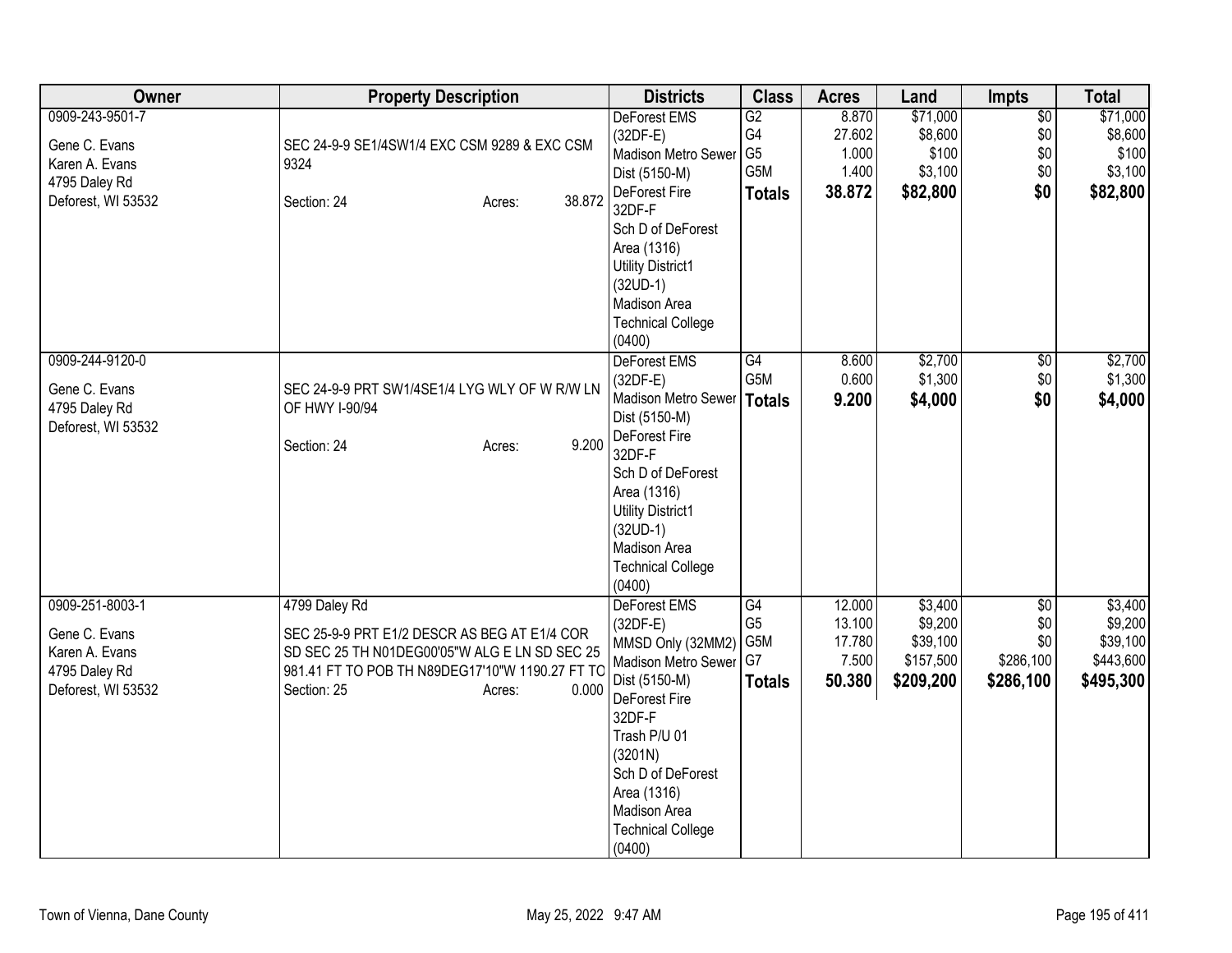| Owner                                         | <b>Property Description</b>                                                                  | <b>Districts</b>                                       | <b>Class</b>                     | <b>Acres</b>     | Land                   | <b>Impts</b>           | <b>Total</b>           |
|-----------------------------------------------|----------------------------------------------------------------------------------------------|--------------------------------------------------------|----------------------------------|------------------|------------------------|------------------------|------------------------|
| 0909-251-8050-1<br>Gene C. Evans              | 4795 Daley Rd<br>LOT 1 CSM 14506 CS100/59&61-5/2/2017 DESCR AS                               | <b>DeForest EMS</b><br>$(32DF-E)$<br>MMSD Only (32MM2) | $\overline{G1}$<br><b>Totals</b> | 2.620<br>2.620   | \$147,700<br>\$147,700 | \$777,600<br>\$777,600 | \$925,300<br>\$925,300 |
| Karen A. Evans<br>4795 Daley Rd               | SEC 25-9-9 PRT NE1/4NE1/4 (2.620 ACRES)                                                      | Madison Metro Sewer<br>Dist (5150-M)                   |                                  |                  |                        |                        |                        |
| Deforest, WI 53532                            | 2.620<br>Section: 25<br>Acres:                                                               | <b>DeForest Fire</b><br>32DF-F                         |                                  |                  |                        |                        |                        |
|                                               |                                                                                              | Trash P/U 01<br>(3201N)                                |                                  |                  |                        |                        |                        |
|                                               |                                                                                              | Sch D of DeForest<br>Area (1316)                       |                                  |                  |                        |                        |                        |
|                                               |                                                                                              | Madison Area<br><b>Technical College</b>               |                                  |                  |                        |                        |                        |
| 0909-251-8470-7                               | 7075 River Rd                                                                                | (0400)<br>DeForest EMS                                 | $\overline{G1}$                  | 0.473            | \$63,900               | \$162,300              | \$226,200              |
| Mike M. Veith<br>Ann M. Horkheimer            | SEC 25-9-9 S 125 FT OF N 309 FT OF E 165 FT OF<br><b>NE1/4 NE1/4</b>                         | $(32DF-E)$<br>MMSD Only (32MM2)<br>Madison Metro Sewer | <b>Totals</b>                    | 0.473            | \$63,900               | \$162,300              | \$226,200              |
| 7075 River Rd<br>Deforest, WI 53532           | 0.000<br>Section: 25<br>Acres:                                                               | Dist (5150-M)<br><b>DeForest Fire</b>                  |                                  |                  |                        |                        |                        |
|                                               |                                                                                              | 32DF-F<br>Trash P/U 01                                 |                                  |                  |                        |                        |                        |
|                                               |                                                                                              | (3201N)<br>Sch D of DeForest                           |                                  |                  |                        |                        |                        |
|                                               |                                                                                              | Area (1316)<br>Madison Area                            |                                  |                  |                        |                        |                        |
|                                               |                                                                                              | <b>Technical College</b><br>(0400)                     |                                  |                  |                        |                        |                        |
| 0909-251-8571-5                               | 6866 Hickory Ln                                                                              | <b>DeForest EMS</b><br>$(32DF-E)$                      | G4<br>G <sub>5</sub>             | 248.450<br>4.000 | \$77,800<br>\$200      | \$0<br>\$0             | \$77,800<br>\$200      |
| Inguran, LLC                                  | SEC 25-9-9 PRT N1/2 & PRT N1/2 SE1/4 DESCR AS<br>BEG NW COR SEC 25 TH S89DEG33'26"E ALG N LN | MMSD Only (32MM2)                                      | G7                               | 7.750            | \$160,300              | \$650,400              | \$810,700              |
| 22575 State Highway 6 S<br>Navasota, TX 77868 | SEC 25 2612.29 FT TO N1/4 COR TH S89DEG16'18"E                                               | DeForest Fire                                          | <b>Totals</b>                    | 260.200          | \$238,300              | \$650,400              | \$888,700              |
|                                               | 260.200<br>Section: 25<br>Acres:                                                             | 32DF-F<br>Trash P/U 01                                 |                                  |                  |                        |                        |                        |
|                                               |                                                                                              | (3201N)                                                |                                  |                  |                        |                        |                        |
|                                               |                                                                                              | Sch D of DeForest<br>Area (1316)                       |                                  |                  |                        |                        |                        |
|                                               |                                                                                              | Madison Area                                           |                                  |                  |                        |                        |                        |
|                                               |                                                                                              | <b>Technical College</b><br>(0400)                     |                                  |                  |                        |                        |                        |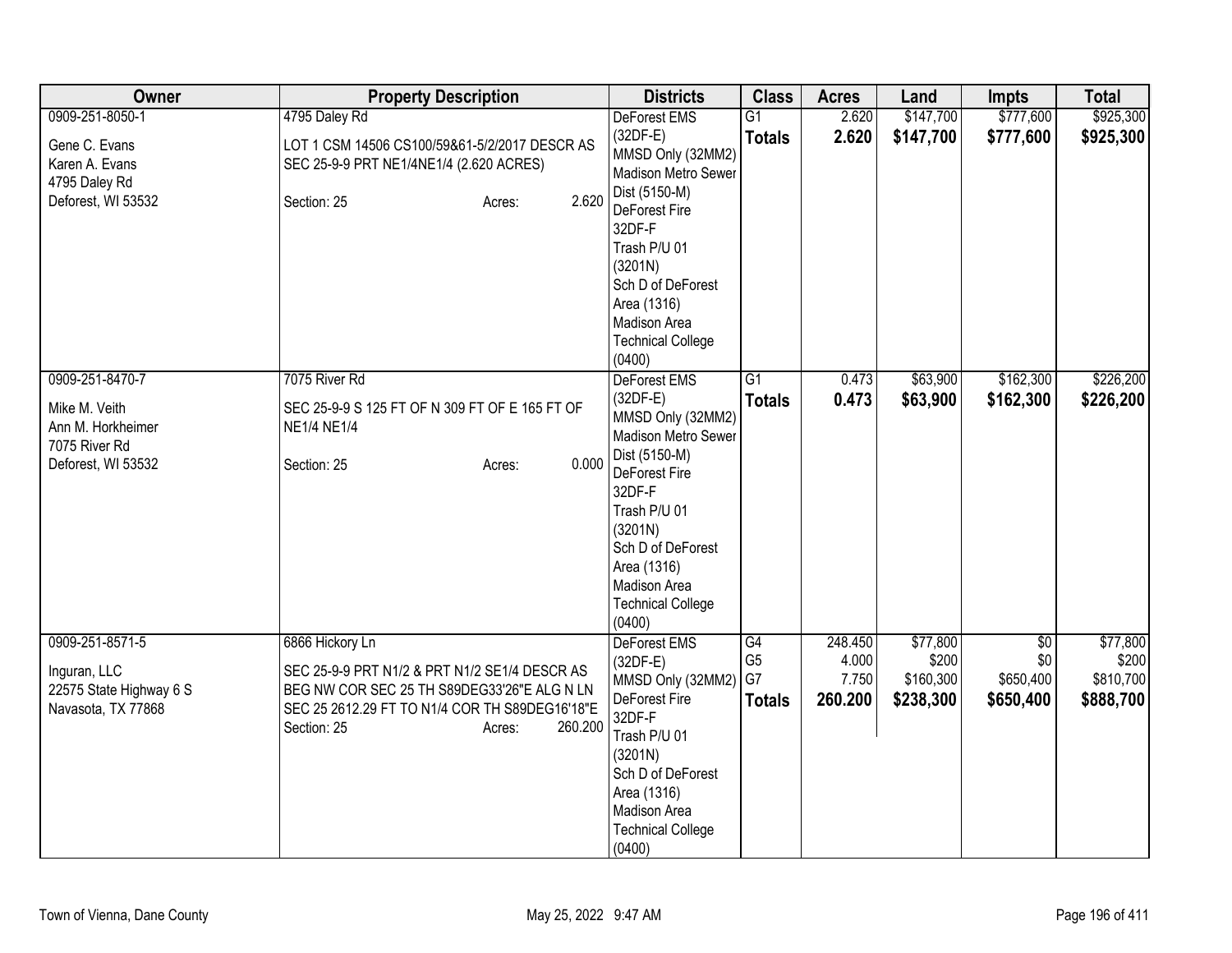| Owner                                                                 | <b>Property Description</b>                                                            | <b>Districts</b>                                                                                                                   | <b>Class</b>        | <b>Acres</b>            | Land                        | <b>Impts</b>                  | <b>Total</b>                |
|-----------------------------------------------------------------------|----------------------------------------------------------------------------------------|------------------------------------------------------------------------------------------------------------------------------------|---------------------|-------------------------|-----------------------------|-------------------------------|-----------------------------|
| 0909-251-9790-8                                                       | 6929 River Rd                                                                          | <b>DeForest EMS</b>                                                                                                                | $\overline{G1}$     | 7.430                   | \$173,700                   | \$337,300                     | \$511,000                   |
| Tyler J. Anderson<br>Amber J. Anderson<br>6400 Brandywood Trl         | LOT 3 CSM 3585 CS14/209-11/19/80 DESCR AS SEC<br>25-9-9 PRT SE1/4NE1/4 12.43 ACRES     | $(32DF-E)$<br>MMSD Only (32MM2)<br>Madison Metro Sewer                                                                             | G4<br><b>Totals</b> | 5.000<br>12.430         | \$1,300<br>\$175,000        | \$0<br>\$337,300              | \$1,300<br>\$512,300        |
| Sun Prairie, WI 53590                                                 | 12.430<br>Section: 25<br>Acres:                                                        | Dist (5150-M)<br>DeForest Fire<br>32DF-F<br>Trash P/U 01<br>(3201N)<br>Sch D of DeForest<br>Area (1316)                            |                     |                         |                             |                               |                             |
|                                                                       |                                                                                        | Madison Area<br><b>Technical College</b><br>(0400)                                                                                 |                     |                         |                             |                               |                             |
| 0909-251-9890-7<br>Wyst59, LLC<br>6959 River Rd<br>Deforest, WI 53532 | LOT 2 CSM 3585 CS14/209-11/19/80 DESCR AS SEC<br>25-9-9 PRT SE1/4NE1/4 (9.1 ACRES M/L) | DeForest EMS<br>$(32DF-E)$<br>MMSD Only (32MM2)<br>Madison Metro Sewer                                                             | G4<br>G5M<br>Totals | 5.100<br>4.000<br>9.100 | \$400<br>\$8,800<br>\$9,200 | $\overline{50}$<br>\$0<br>\$0 | \$400<br>\$8,800<br>\$9,200 |
|                                                                       | 9.100<br>Section: 25<br>Acres:                                                         | Dist (5150-M)<br>DeForest Fire<br>32DF-F<br>Sch D of DeForest<br>Area (1316)<br>Madison Area<br><b>Technical College</b><br>(0400) |                     |                         |                             |                               |                             |
| 0909-251-9920-0                                                       | 6959 River Rd                                                                          | DeForest EMS                                                                                                                       | G2                  | 1.800                   | \$144,000                   | \$615,800                     | \$759,800                   |
| Wyst59, LLC<br>6959 River Rd<br>Deforest, WI 53532                    | LOT 1 CSM 3585 CS14/209-11/19/80 DESCR AS SEC<br>25-9-9 PRT SE1/4NE1/4 (1.8 ACRES M/L) | $(32DF-E)$<br>MMSD Only (32MM2)<br>Madison Metro Sewer                                                                             | <b>Totals</b>       | 1.800                   | \$144,000                   | \$615,800                     | \$759,800                   |
|                                                                       | 1.800<br>Section: 25<br>Acres:                                                         | Dist (5150-M)<br>DeForest Fire<br>32DF-F<br>Sch D of DeForest<br>Area (1316)<br>Madison Area<br><b>Technical College</b><br>(0400) |                     |                         |                             |                               |                             |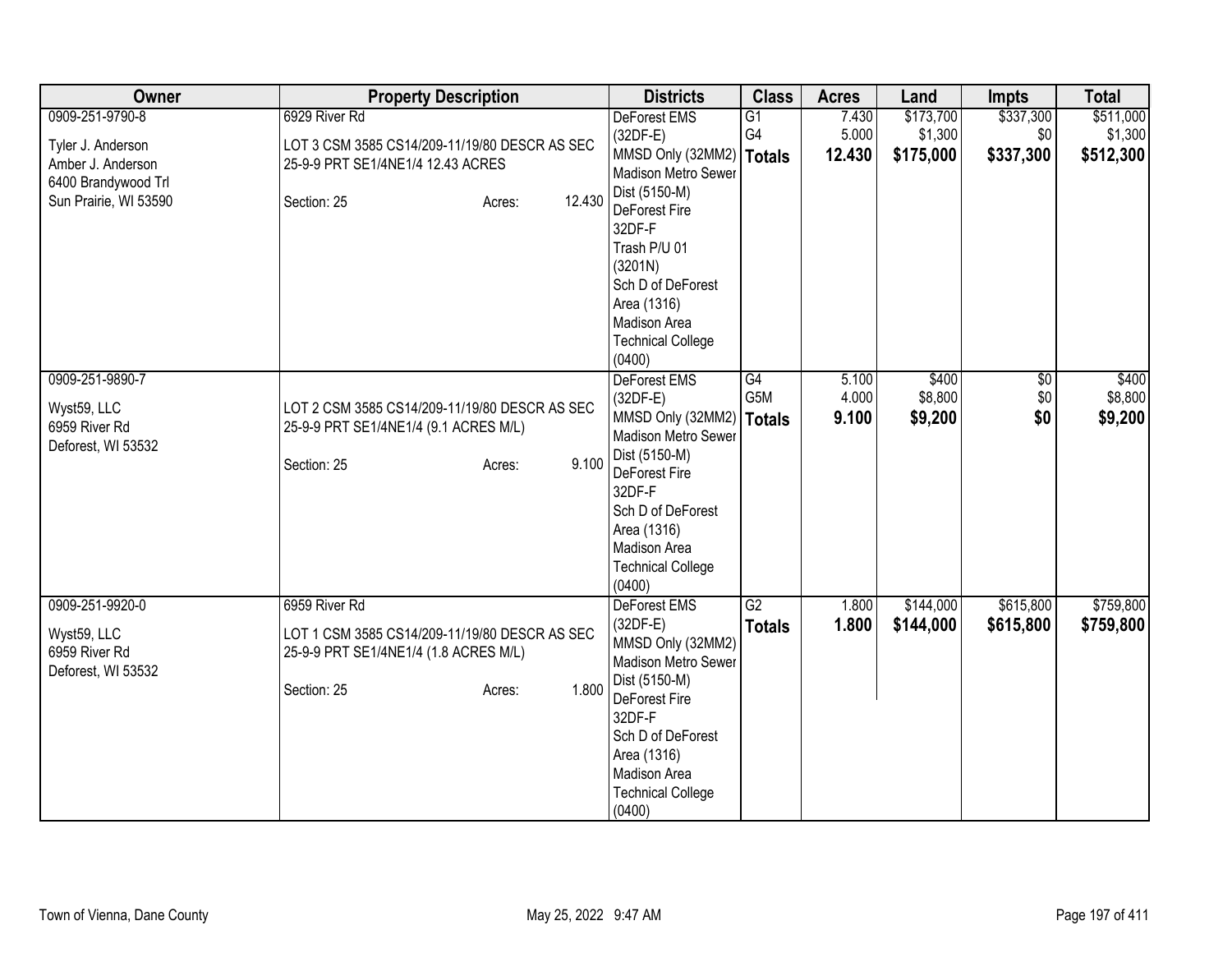| <b>Owner</b>                                                                                   | <b>Property Description</b>                                                                                                                                                                        | <b>Districts</b>                                                                                                                                                                    | <b>Class</b>                          | <b>Acres</b>              | Land                          | Impts                           | <b>Total</b>                  |
|------------------------------------------------------------------------------------------------|----------------------------------------------------------------------------------------------------------------------------------------------------------------------------------------------------|-------------------------------------------------------------------------------------------------------------------------------------------------------------------------------------|---------------------------------------|---------------------------|-------------------------------|---------------------------------|-------------------------------|
| 0909-253-8000-3<br>Rupp Farm, LLC<br>4984 Cuba Valley Rd<br>Deforest, WI 53532                 | SEC 25-9-9 NE1/4 SW1/4<br>39.800<br>Section: 25<br>Acres:                                                                                                                                          | DeForest EMS<br>$(32DF-E)$<br>DeForest Fire<br>32DF-F<br>Sch D of DeForest<br>Area (1316)<br>Madison Area<br><b>Technical College</b><br>(0400)                                     | G4<br><b>Totals</b>                   | 39.800<br>39.800          | \$12,400<br>\$12,400          | $\overline{50}$<br>\$0          | \$12,400<br>\$12,400          |
| 0909-253-8500-8<br>Rupp Farm, LLC<br>4984 Cuba Valley Rd<br>Deforest, WI 53532                 | SEC 25-9-9 NW1/4 SW1/4<br>39.800<br>Section: 25<br>Acres:                                                                                                                                          | DeForest EMS<br>$(32DF-E)$<br>DeForest Fire<br>32DF-F<br>Sch D of DeForest<br>Area (1316)<br>Madison Area<br><b>Technical College</b><br>(0400)                                     | G4<br>G <sub>5</sub><br><b>Totals</b> | 38.800<br>1.000<br>39.800 | \$11,900<br>\$100<br>\$12,000 | $\overline{50}$<br>\$0\$<br>\$0 | \$11,900<br>\$100<br>\$12,000 |
| 0909-253-9002-0<br>Rupp Farm, LLC<br>4984 Cuba Valley Rd<br>Deforest, WI 53532                 | Hickory Ln<br>SEC 25-9-9 SW1/4SW1/4 EXC CSM 15349<br>31.600<br>Section: 25<br>Acres:                                                                                                               | DeForest EMS<br>$(32DF-E)$<br>DeForest Fire<br>32DF-F<br>Trash P/U 01<br>(3201N)<br>Sch D of DeForest<br>Area (1316)<br>Madison Area<br><b>Technical College</b><br>(0400)          | G4<br>G <sub>5</sub><br><b>Totals</b> | 30.140<br>1.460<br>31.600 | \$9,300<br>\$100<br>\$9,400   | \$0<br>\$0<br>\$0               | \$9,300<br>\$100<br>\$9,400   |
| 0909-253-9290-0<br>Ronald W. Rupp<br>Juli B. Rupp<br>4984 Cuba Valley Rd<br>Deforest, WI 53532 | 4986 Cuba Valley Rd<br>LOT 1 CSM 15349 CS110/15&17-2/10/2020 F/K/A LOT<br>1 CSM 8470 CS46/135&136-1/29/97 & ALSO INCL &<br>DESCR AS SEC 25-9-9 PRT SW1/4SW1/4 (0.99 ACRES<br>Section: 25<br>Acres: | DeForest EMS<br>$(32DF-E)$<br>DeForest Fire<br>32DF-F<br>Trash P/U 01<br>0.990<br>(3201N)<br>Sch D of DeForest<br>Area (1316)<br>Madison Area<br><b>Technical College</b><br>(0400) | G1<br><b>Totals</b>                   | 0.990<br>0.990            | \$99,500<br>\$99,500          | \$141,600<br>\$141,600          | \$241,100<br>\$241,100        |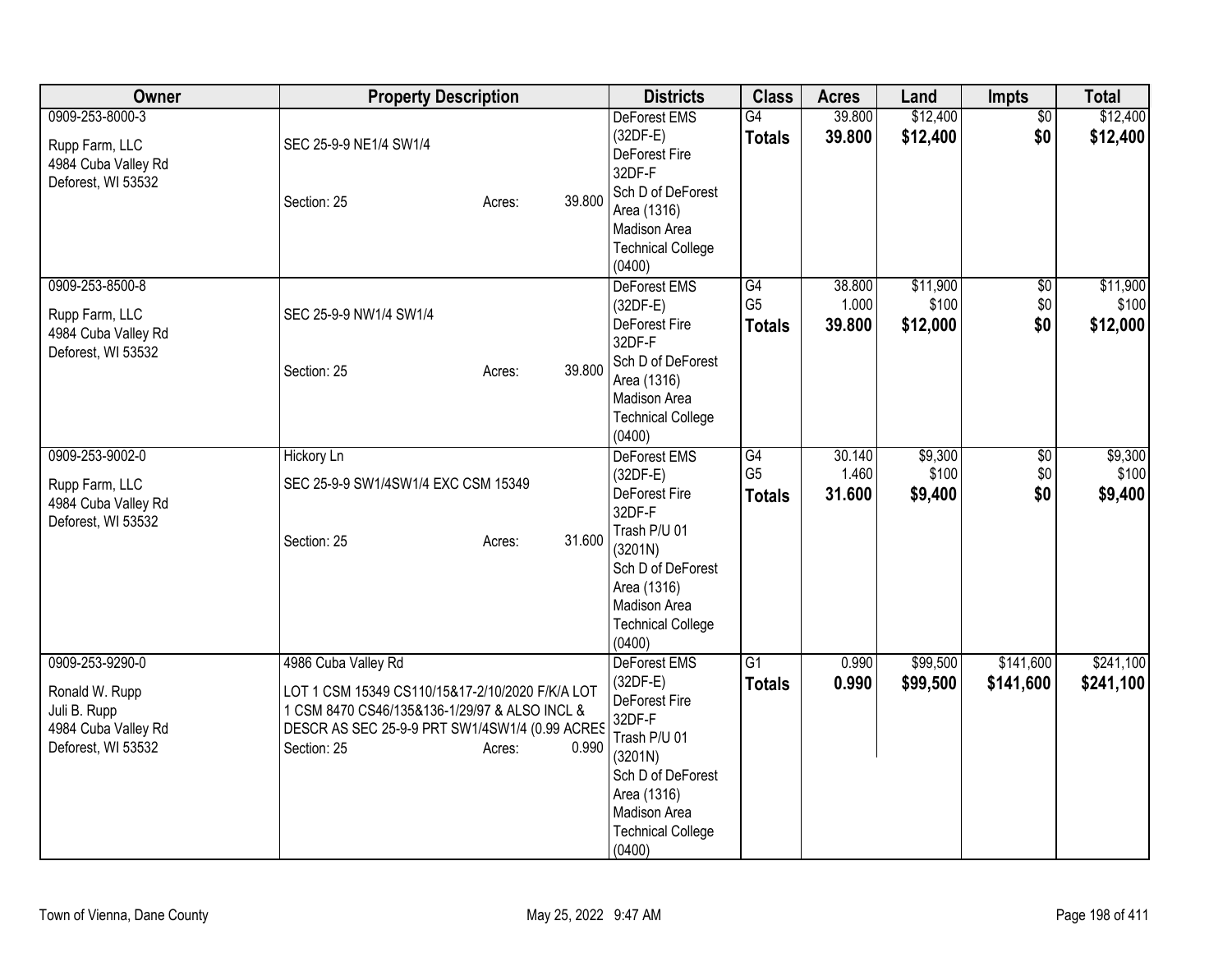| Owner                                                                                          | <b>Property Description</b>                                                                                                                                                                                 | <b>Districts</b>                                                                                                                                                                         | <b>Class</b>                                | <b>Acres</b>                       | Land                                      | <b>Impts</b>                                     | <b>Total</b>                                |
|------------------------------------------------------------------------------------------------|-------------------------------------------------------------------------------------------------------------------------------------------------------------------------------------------------------------|------------------------------------------------------------------------------------------------------------------------------------------------------------------------------------------|---------------------------------------------|------------------------------------|-------------------------------------------|--------------------------------------------------|---------------------------------------------|
| 0909-253-9315-0<br>Ronald W. Rupp<br>Juli B. Rupp<br>4986 Cuba Valley Rd<br>Deforest, WI 53532 | 4984 Cuba Valley Rd<br>LOT 2 CSM 15349 CS110/15&17-2/10/2020 F/K/A LOT<br>1 CSM 8470 CS46/135&136-1/29/97 & ALSO INCL &<br>DESCR AS SEC 25-9-9 PRT SW1/4SW1/4 (5.42 ACRES<br>Section: 25<br>5.420<br>Acres: | <b>DeForest EMS</b><br>$(32DF-E)$<br>DeForest Fire<br>32DF-F<br>Trash P/U 01<br>(3201N)<br>Sch D of DeForest<br>Area (1316)<br><b>Madison Area</b><br><b>Technical College</b>           | G4<br>G <sub>5</sub><br>G7<br><b>Totals</b> | 1.000<br>0.500<br>3.920<br>5.420   | \$300<br>\$100<br>\$109,800<br>\$110,200  | $\overline{50}$<br>\$0<br>\$325,600<br>\$325,600 | \$300<br>\$100<br>\$435,400<br>\$435,800    |
| 0909-253-9500-6<br>Rupp Farm, LLC<br>4984 Cuba Valley Rd<br>Deforest, WI 53532                 | SEC 25-9-9 SE1/4 SW1/4<br>39.900<br>Section: 25<br>Acres:                                                                                                                                                   | (0400)<br>DeForest EMS<br>$(32DF-E)$<br>DeForest Fire<br>32DF-F<br>Sch D of DeForest<br>Area (1316)<br>Madison Area<br><b>Technical College</b><br>(0400)                                | G4<br>G <sub>5</sub><br><b>Totals</b>       | 38.900<br>1.000<br>39.900          | \$12,200<br>\$100<br>\$12,300             | $\sqrt{6}$<br>$\$0$<br>\$0                       | \$12,200<br>\$100<br>\$12,300               |
| 0909-254-9000-0<br>Kyle R. Rauls<br>Jenna L. Rauls<br>6568 Hickory Ln<br>Waunakee, WI 53597    | 4836 Cuba Valley Rd<br>SEC 25-9-9 SW1/4SE1/4<br>39.800<br>Section: 25<br>Acres:                                                                                                                             | <b>DeForest EMS</b><br>$(32DF-E)$<br>DeForest Fire<br>32DF-F<br>Trash P/U 01<br>(3201N)<br>Sch D of DeForest<br>Area (1316)<br><b>Madison Area</b><br><b>Technical College</b><br>(0400) | G4<br>G <sub>5</sub><br>G7<br><b>Totals</b> | 37.300<br>1.000<br>1.500<br>39.800 | \$11,700<br>\$100<br>\$48,000<br>\$59,800 | \$0<br>\$0<br>\$95,300<br>\$95,300               | \$11,700<br>\$100<br>\$143,300<br>\$155,100 |
| 0909-254-9580-9<br>Kyle R. Rauls<br>Jenna L. Rauls<br>6568 Hickory Ln<br>Waunakee, WI 53597    | SEC 25-9-9 PRT SE1/4SE1/4 LYG W OF HWY I-90-94<br>21.400<br>Section: 25<br>Acres:                                                                                                                           | DeForest EMS<br>$(32DF-E)$<br>DeForest Fire<br>32DF-F<br>Sch D of DeForest<br>Area (1316)<br>Madison Area<br><b>Technical College</b><br>(0400)                                          | G4<br><b>Totals</b>                         | 21.400<br>21.400                   | \$6,700<br>\$6,700                        | $\sqrt{6}$<br>\$0                                | \$6,700<br>\$6,700                          |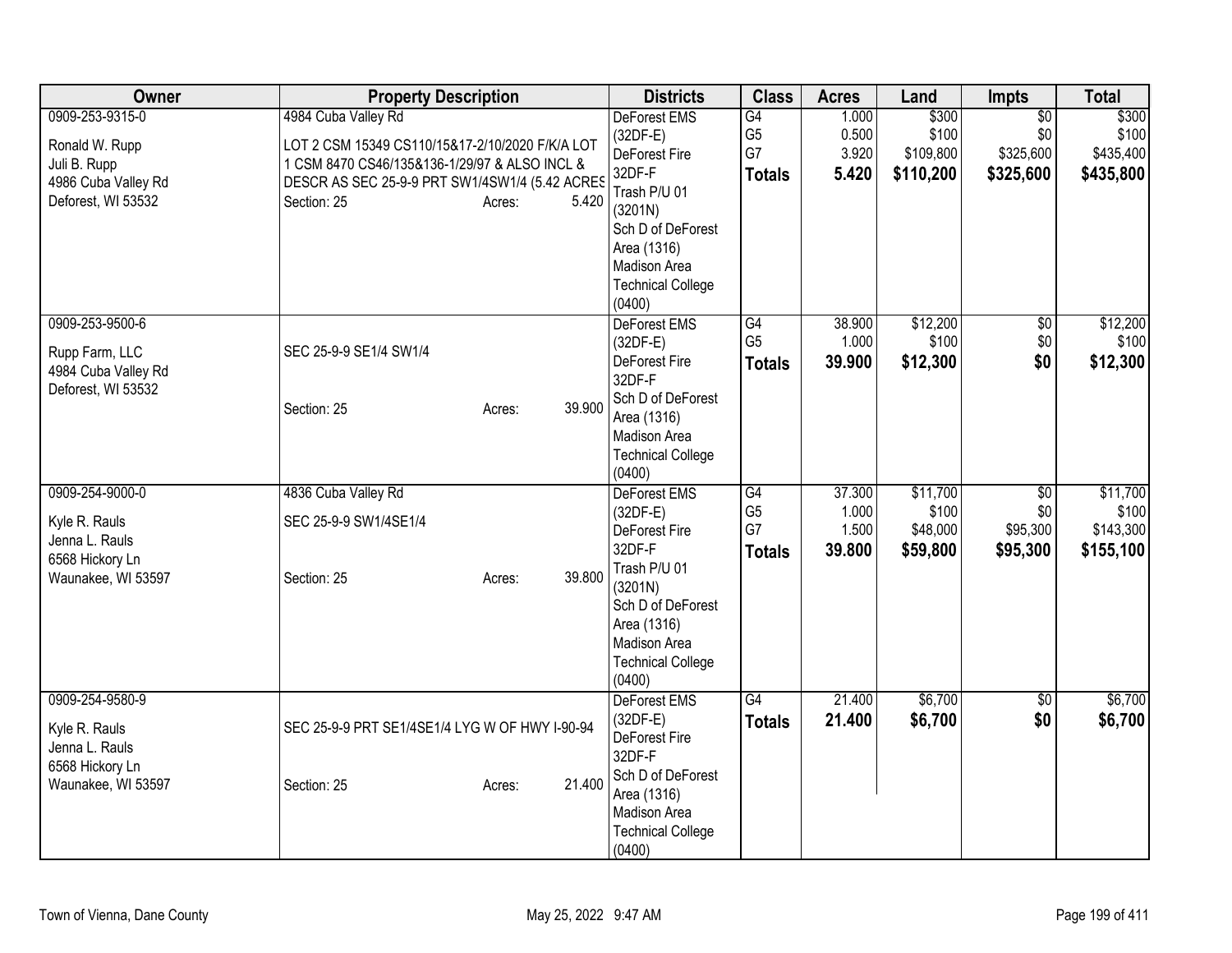| Owner                    | <b>Property Description</b>                   | <b>Districts</b>                 | <b>Class</b>    | <b>Acres</b> | Land      | <b>Impts</b>    | <b>Total</b> |
|--------------------------|-----------------------------------------------|----------------------------------|-----------------|--------------|-----------|-----------------|--------------|
| 0909-261-8002-0          |                                               | <b>DeForest EMS</b>              | G4              | 33.600       | \$10,300  | $\overline{50}$ | \$10,300     |
| Douglas K. Midthun et al | SEC 26-9-9 NE1/4 NE1/4 EXC CSM 7180 EXC CSM   | $(32DF-E)$                       | G <sub>5</sub>  | 1.640        | \$100     | \$0             | \$100        |
| W7135 County Highway K   | 11044                                         | DeForest Fire                    | <b>Totals</b>   | 35.240       | \$10,400  | \$0             | \$10,400     |
| Arlington, WI 53911      |                                               | 32DF-F                           |                 |              |           |                 |              |
|                          | 35.240<br>Section: 26<br>Acres:               | Sch D of DeForest<br>Area (1316) |                 |              |           |                 |              |
|                          |                                               | Madison Area                     |                 |              |           |                 |              |
|                          |                                               | <b>Technical College</b>         |                 |              |           |                 |              |
|                          |                                               | (0400)                           |                 |              |           |                 |              |
| 0909-261-8030-7          | 5037 Daley Rd                                 | DeForest EMS                     | $\overline{G1}$ | 3.398        | \$153,500 | \$417,700       | \$571,200    |
| Charles R. Orrick        | LOT 1 CSM 7180 CS36/224&226-7/28/93 DESCR AS  | $(32DF-E)$                       | <b>Totals</b>   | 3.398        | \$153,500 | \$417,700       | \$571,200    |
| Darlene C. Orrick        | SEC 26-9-9 PRT NE1/4NE1/4 (3.398 ACRES)       | DeForest Fire                    |                 |              |           |                 |              |
| 5037 Daley Rd            |                                               | 32DF-F                           |                 |              |           |                 |              |
| Deforest, WI 53532       | 3.398<br>Section: 26<br>Acres:                | Trash P/U 01                     |                 |              |           |                 |              |
|                          |                                               | (3201N)                          |                 |              |           |                 |              |
|                          |                                               | Sch D of DeForest                |                 |              |           |                 |              |
|                          |                                               | Area (1316)<br>Madison Area      |                 |              |           |                 |              |
|                          |                                               | <b>Technical College</b>         |                 |              |           |                 |              |
|                          |                                               | (0400)                           |                 |              |           |                 |              |
| 0909-261-8300-0          | 5083 Daley Rd                                 | <b>DeForest EMS</b>              | G4              | 1.000        | \$300     | \$0             | \$300        |
| Darrell Midthun          | LOT 1 CSM 11044 CS66/182&184-4/21/2004 DESCR  | (32DF-E)                         | G7              | 1.170        | \$37,400  | \$193,800       | \$231,200    |
| 5083 Daley Rd            | AS SEC 26-9-9 PRT NE1/4NE1/4 & NW1/4NE1/4 EXC | DeForest Fire                    | <b>Totals</b>   | 2.170        | \$37,700  | \$193,800       | \$231,500    |
| Deforest, WI 53532       | CSM 7180 (2.17 ACRE)                          | 32DF-F                           |                 |              |           |                 |              |
|                          | 2.170<br>Section: 26<br>Acres:                | Trash P/U 01                     |                 |              |           |                 |              |
|                          |                                               | (3201N)                          |                 |              |           |                 |              |
|                          |                                               | Sch D of DeForest<br>Area (1316) |                 |              |           |                 |              |
|                          |                                               | Madison Area                     |                 |              |           |                 |              |
|                          |                                               | <b>Technical College</b>         |                 |              |           |                 |              |
|                          |                                               | (0400)                           |                 |              |           |                 |              |
|                          |                                               | Drainage District 29             |                 |              |           |                 |              |
|                          |                                               | (DD29)                           |                 |              |           |                 |              |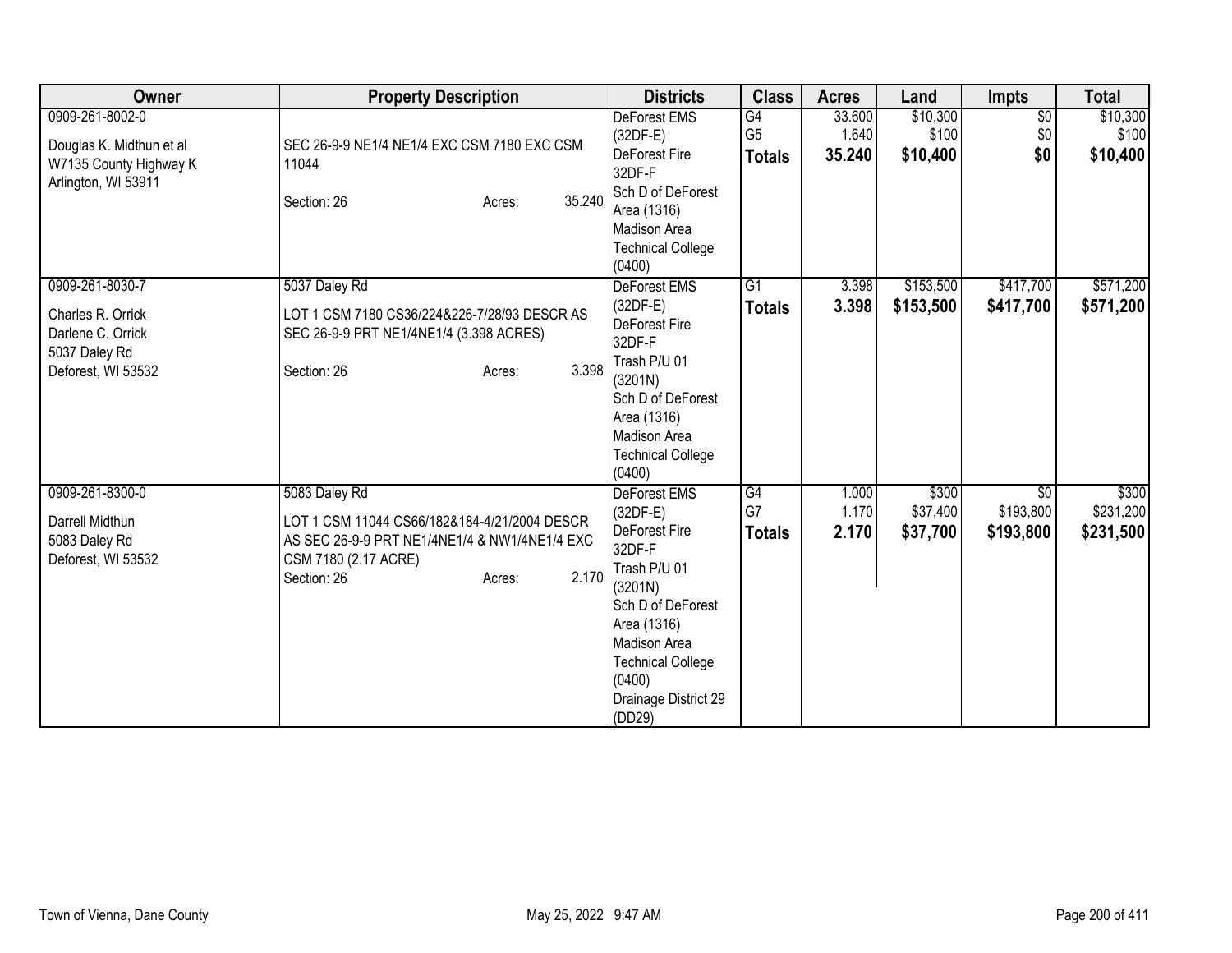| Owner                                                                                        | <b>Property Description</b>                                          |                  | <b>Districts</b>                                                                                                                                                                                                    | <b>Class</b>                                | <b>Acres</b>                       | Land                                        | <b>Impts</b>                                     | <b>Total</b>                                |
|----------------------------------------------------------------------------------------------|----------------------------------------------------------------------|------------------|---------------------------------------------------------------------------------------------------------------------------------------------------------------------------------------------------------------------|---------------------------------------------|------------------------------------|---------------------------------------------|--------------------------------------------------|---------------------------------------------|
| 0909-261-8501-0<br>Douglas K. Midthun et al<br>W7135 County Highway K<br>Arlington, WI 53911 | 5107 Daley Rd<br>SEC 26-9-9 NW1/4 NE1/4 EXC CSM 11044<br>Section: 26 | 0.000<br>Acres:  | <b>DeForest EMS</b><br>(32DF-E)<br>DeForest Fire<br>32DF-F<br>Trash P/U 01<br>(3201N)<br>Sch D of DeForest<br>Area (1316)<br>Madison Area<br><b>Technical College</b><br>(0400)                                     | G4<br>G <sub>5</sub><br>G7<br><b>Totals</b> | 33.900<br>0.750<br>4.350<br>39.000 | \$10,400<br>\$100<br>\$116,300<br>\$126,800 | $\overline{50}$<br>\$0<br>\$287,100<br>\$287,100 | \$10,400<br>\$100<br>\$403,400<br>\$413,900 |
| 0909-261-9000-1<br>Douglas K. Midthun et al<br>W7135 County Highway K<br>Arlington, WI 53911 | SEC 26-9-9 SW1/4 NE1/4<br>Section: 26                                | 39.800<br>Acres: | Drainage District 29<br>(DD29)<br>DeForest EMS<br>$(32DF-E)$<br>DeForest Fire<br>32DF-F<br>Sch D of DeForest<br>Area (1316)<br>Madison Area<br><b>Technical College</b><br>(0400)<br>Drainage District 29<br>(DD29) | G4<br><b>Totals</b>                         | 39.800<br>39.800                   | \$12,300<br>\$12,300                        | $\sqrt{6}$<br>\$0                                | \$12,300<br>\$12,300                        |
| 0909-261-9500-6<br>Douglas K. Midthun et al<br>W7135 County Highway K<br>Arlington, WI 53911 | SEC 26-9-9 SE1/4 NE1/4<br>Section: 26                                | 39.800<br>Acres: | <b>DeForest EMS</b><br>(32DF-E)<br>DeForest Fire<br>32DF-F<br>Sch D of DeForest<br>Area (1316)<br>Madison Area<br><b>Technical College</b><br>(0400)                                                                | G4<br>G <sub>5</sub><br><b>Totals</b>       | 38.800<br>1.000<br>39.800          | \$12,100<br>\$100<br>\$12,200               | \$0<br>\$0<br>\$0                                | \$12,100<br>\$100<br>\$12,200               |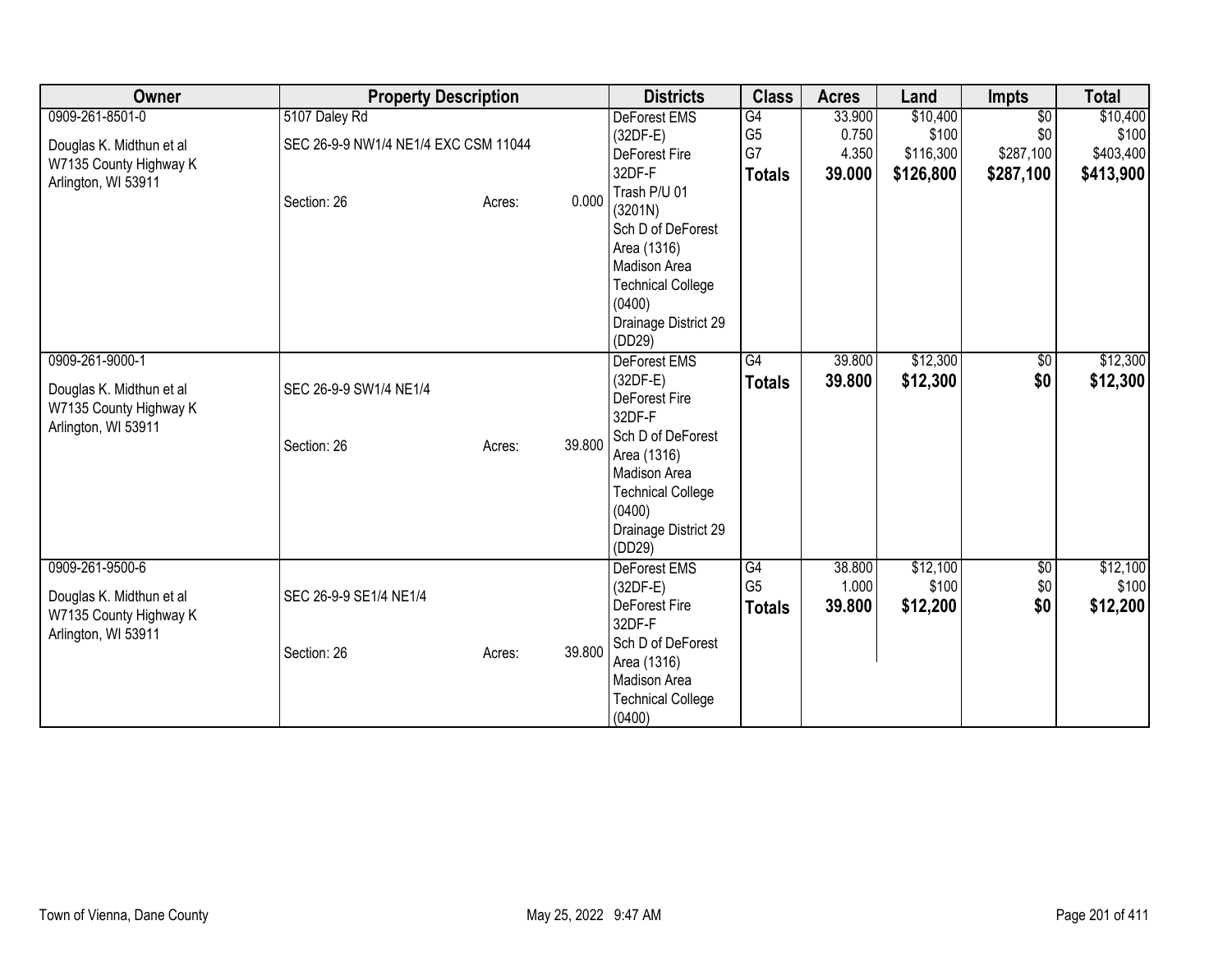| Owner                                                                                        | <b>Property Description</b>                                                                                                                                                       | <b>Districts</b>                                                                                                                                                                  | <b>Class</b>                          | <b>Acres</b>             | Land                        | <b>Impts</b>             | <b>Total</b>                |
|----------------------------------------------------------------------------------------------|-----------------------------------------------------------------------------------------------------------------------------------------------------------------------------------|-----------------------------------------------------------------------------------------------------------------------------------------------------------------------------------|---------------------------------------|--------------------------|-----------------------------|--------------------------|-----------------------------|
| 0909-262-8000-2<br>Douglas K. Midthun et al<br>W7135 County Highway K<br>Arlington, WI 53911 | SEC 26-9-9 E 10 A NE1/4 NW1/4<br>10.000<br>Section: 26<br>Acres:                                                                                                                  | <b>DeForest EMS</b><br>$(32DF-E)$<br>DeForest Fire<br>32DF-F<br>Sch D of DeForest<br>Area (1316)<br>Madison Area<br><b>Technical College</b>                                      | G4<br>G <sub>5</sub><br><b>Totals</b> | 9.550<br>0.450<br>10.000 | \$3,000<br>\$100<br>\$3,100 | $\sqrt{6}$<br>\$0<br>\$0 | \$3,000<br>\$100<br>\$3,100 |
| 0909-262-8030-6                                                                              |                                                                                                                                                                                   | (0400)<br>Drainage District 29<br>(DD29)<br><b>DeForest EMS</b>                                                                                                                   | G4                                    | 27.250                   | \$8,500                     | $\sqrt{6}$               | \$8,500                     |
| <b>Blue Star Dairy Farms</b><br>7502 Patton Rd<br>Deforest, WI 53532                         | SEC 26-9-9 W 30 ACRES NE1/4NW1/4 EXC CSM 3174<br>& EXC R1892/28<br>28.400<br>Section: 26<br>Acres:                                                                                | $(32DF-E)$<br>DeForest Fire<br>32DF-F<br>Sch D of DeForest<br>Area (1316)<br>Madison Area<br><b>Technical College</b><br>(0400)<br>Drainage District 29<br>(DD29)                 | G <sub>5</sub><br><b>Totals</b>       | 1.150<br>28.400          | \$300<br>\$8,800            | \$0<br>\$0               | \$300<br>\$8,800            |
| 0909-262-8100-1<br>Judith M. Meloy<br>Mark A. Meloy<br>5209 Daley Rd<br>Deforest, WI 53532   | SEC 26-9-9 PRT N1/2 NW1/4 BEG NE COR LOT 1 CSM<br>3174 TH E ALG C/L DALEY RD 140 FT TH S 250 FT<br>TH W 340 FT TH N TO SW COR SD LOT 1 TH E 200<br>1.000<br>Section: 26<br>Acres: | DeForest EMS<br>$(32DF-E)$<br>DeForest Fire<br>32DF-F<br>Sch D of DeForest<br>Area (1316)<br>Madison Area<br><b>Technical College</b><br>(0400)<br>Drainage District 29<br>(DD29) | G <sub>1</sub><br><b>Totals</b>       | 1.000<br>1.000           | \$48,700<br>\$48,700        | \$0<br>\$0               | \$48,700<br>\$48,700        |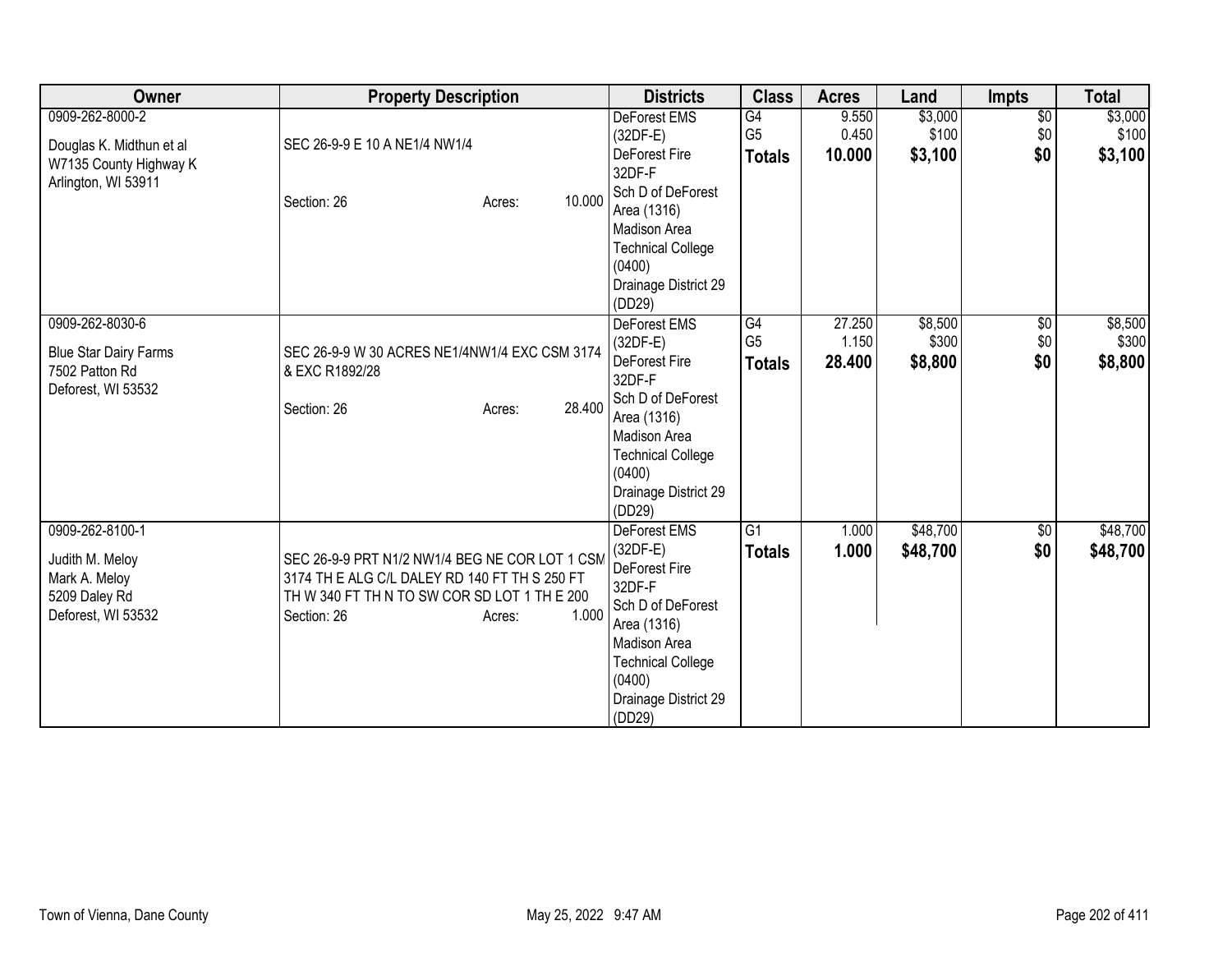| Owner                        | <b>Property Description</b>                    | <b>Districts</b>            | <b>Class</b>         | <b>Acres</b>    | Land             | <b>Impts</b> | <b>Total</b>     |
|------------------------------|------------------------------------------------|-----------------------------|----------------------|-----------------|------------------|--------------|------------------|
| 0909-262-8110-9              | 5209 Daley Rd                                  | DeForest EMS                | $\overline{G1}$      | 0.920           | \$95,000         | \$268,000    | \$363,000        |
| Judith M. Meloy              | LOT 1 CSM 3174 CS12/230-5/16/79 DESCR AS SEC   | $(32DF-E)$                  | <b>Totals</b>        | 0.920           | \$95,000         | \$268,000    | \$363,000        |
| Mark A. Meloy                | 26-9-9 PRT N1/2 NW1/4 (0.92 ACRES INCL RD R/W) | DeForest Fire               |                      |                 |                  |              |                  |
| 5209 Daley Rd                |                                                | 32DF-F                      |                      |                 |                  |              |                  |
| Deforest, WI 53532           | 0.920<br>Section: 26<br>Acres:                 | Trash P/U 01                |                      |                 |                  |              |                  |
|                              |                                                | (3201N)                     |                      |                 |                  |              |                  |
|                              |                                                | Sch D of DeForest           |                      |                 |                  |              |                  |
|                              |                                                | Area (1316)<br>Madison Area |                      |                 |                  |              |                  |
|                              |                                                | <b>Technical College</b>    |                      |                 |                  |              |                  |
|                              |                                                | (0400)                      |                      |                 |                  |              |                  |
|                              |                                                | Drainage District 29        |                      |                 |                  |              |                  |
|                              |                                                | (DD29)                      |                      |                 |                  |              |                  |
| 0909-262-8500-7              |                                                | <b>DeForest EMS</b>         | G4                   | 37.800          | \$11,700         | $\sqrt{6}$   | \$11,700         |
|                              |                                                | (32DF-E)                    | G <sub>5</sub>       | 2.000           | \$100            | \$0          | \$100            |
| <b>Blue Star Dairy Farms</b> | SEC 26-9-9 NW1/4 NW1/4 EXC CSM 3174 & R1892/28 | DeForest Fire               | <b>Totals</b>        | 39.800          | \$11,800         | \$0          | \$11,800         |
| 7502 Patton Rd               |                                                | 32DF-F                      |                      |                 |                  |              |                  |
| Deforest, WI 53532           | 39.800<br>Section: 26<br>Acres:                | Sch D of DeForest           |                      |                 |                  |              |                  |
|                              |                                                | Area (1316)                 |                      |                 |                  |              |                  |
|                              |                                                | Madison Area                |                      |                 |                  |              |                  |
|                              |                                                | <b>Technical College</b>    |                      |                 |                  |              |                  |
|                              |                                                | (0400)                      |                      |                 |                  |              |                  |
|                              |                                                | Drainage District 29        |                      |                 |                  |              |                  |
|                              |                                                | (DD29)                      |                      |                 |                  |              |                  |
| 0909-262-9002-8              |                                                | <b>DeForest EMS</b>         | G4<br>G <sub>5</sub> | 31.600<br>0.436 | \$9,700<br>\$100 | \$0<br>\$0   | \$9,700<br>\$100 |
| Midthun Brothers Farms, LLC  | SEC 26-9-9 SW1/4NW1/4 EXC CSM 8052 & CSM 9168  | $(32DF-E)$<br>DeForest Fire |                      | 32.036          |                  | \$0          |                  |
| 5107 Daley Rd                |                                                | 32DF-F                      | <b>Totals</b>        |                 | \$9,800          |              | \$9,800          |
| Deforest, WI 53532           |                                                | Sch D of DeForest           |                      |                 |                  |              |                  |
|                              | 32.036<br>Section: 26<br>Acres:                | Area (1316)                 |                      |                 |                  |              |                  |
|                              |                                                | Madison Area                |                      |                 |                  |              |                  |
|                              |                                                | <b>Technical College</b>    |                      |                 |                  |              |                  |
|                              |                                                | (0400)                      |                      |                 |                  |              |                  |
|                              |                                                | Drainage District 29        |                      |                 |                  |              |                  |
|                              |                                                | (DD29)                      |                      |                 |                  |              |                  |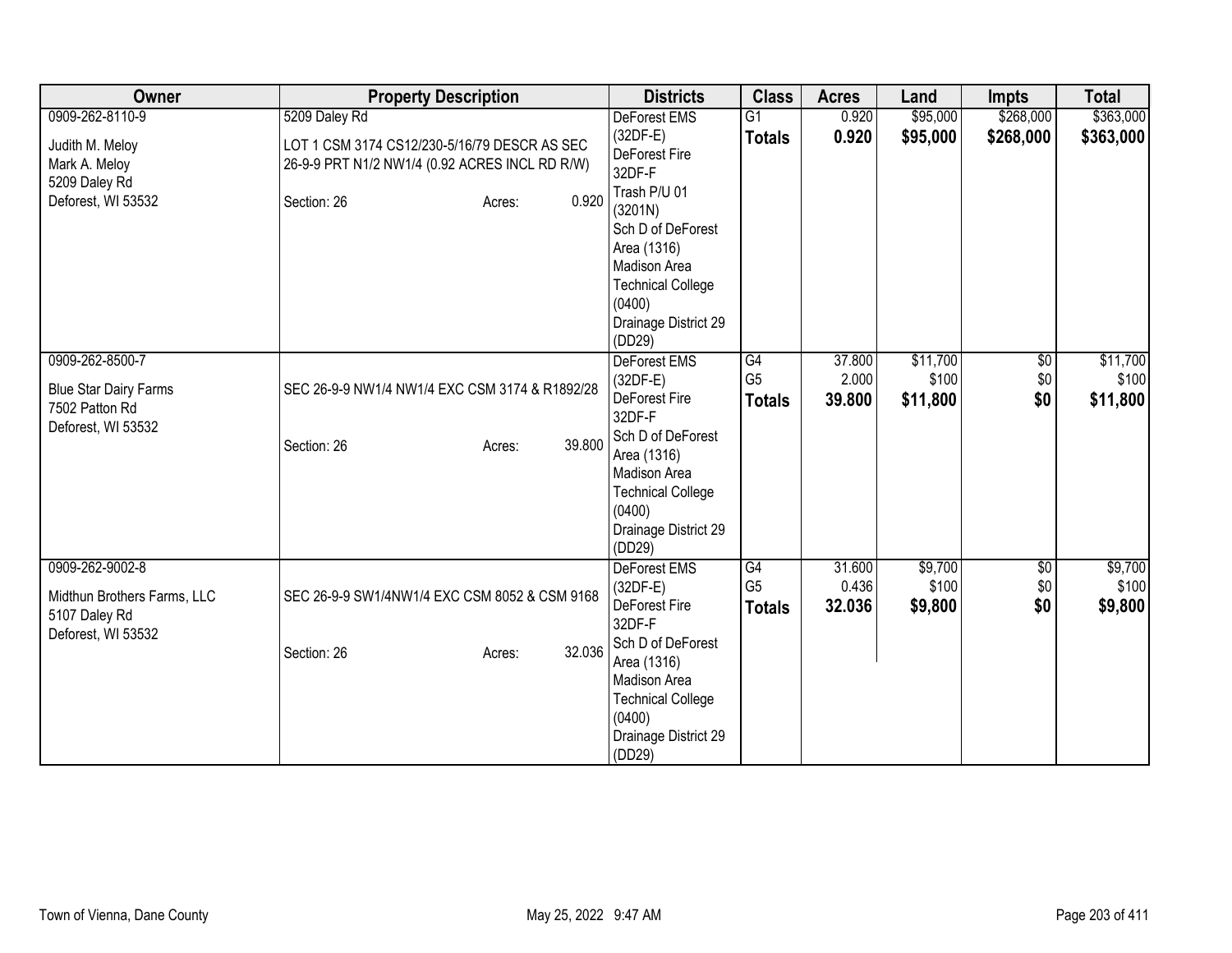| Owner                                                                                            | <b>Property Description</b>                                                                                                                                  | <b>Districts</b>                                                                                                                                                                                             | <b>Class</b>                     | <b>Acres</b>     | Land                   | <b>Impts</b>           | <b>Total</b>           |
|--------------------------------------------------------------------------------------------------|--------------------------------------------------------------------------------------------------------------------------------------------------------------|--------------------------------------------------------------------------------------------------------------------------------------------------------------------------------------------------------------|----------------------------------|------------------|------------------------|------------------------|------------------------|
| 0909-262-9190-1<br>Midthun Rev Living Tr, Carol J<br>6820 County Highway I<br>Waunakee, WI 53597 | 6820 County Rd I<br>LOT 1 CSM 9168 CS51/284&286-1/12/99 DESCR AS<br>SEC 26-9-9 PRT SW1/4NW1/4 (1.589 ACRES INCL<br>$R/W$ )<br>1.589<br>Section: 26<br>Acres: | DeForest EMS<br>$(32DF-E)$<br>DeForest Fire<br>32DF-F<br>Trash P/U 01<br>(3201N)<br>Sch D of DeForest<br>Area (1316)<br>Madison Area<br><b>Technical College</b><br>(0400)<br>Drainage District 29<br>(DD29) | G1<br><b>Totals</b>              | 1.589<br>1.589   | \$130,600<br>\$130,600 | \$333,100<br>\$333,100 | \$463,700<br>\$463,700 |
| 0909-262-9210-6<br>Stouffer-Lerch Living Tr<br>6800 County Highway I<br>Waunakee, WI 53597       | 6800 County Rd I<br>LOT 1 CSM 8052 CS43/55&56-12/26/95 DESCR AS<br>SEC 26-9-9 PRT SW1/4NW1/4 (6.374 ACRES INCL<br>$R/W$ )<br>6.374<br>Section: 26<br>Acres:  | DeForest EMS<br>$(32DF-E)$<br>DeForest Fire<br>32DF-F<br>Trash P/U 01<br>(3201N)<br>Sch D of DeForest<br>Area (1316)<br>Madison Area<br><b>Technical College</b><br>(0400)<br>Drainage District 29<br>(DD29) | $\overline{G1}$<br><b>Totals</b> | 6.374<br>6.374   | \$168,400<br>\$168,400 | \$151,700<br>\$151,700 | \$320,100<br>\$320,100 |
| 0909-262-9500-5<br>Douglas K. Midthun et al<br>W7135 County Highway K<br>Arlington, WI 53911     | SEC 26-9-9 E 10 A SE1/4 NW1/4<br>10.000<br>Section: 26<br>Acres:                                                                                             | <b>DeForest EMS</b><br>$(32DF-E)$<br>DeForest Fire<br>32DF-F<br>Sch D of DeForest<br>Area (1316)<br>Madison Area<br><b>Technical College</b><br>(0400)<br>Drainage District 29<br>(DD29)                     | $\overline{G4}$<br><b>Totals</b> | 10.000<br>10.000 | \$3,100<br>\$3,100     | \$0<br>\$0             | \$3,100<br>\$3,100     |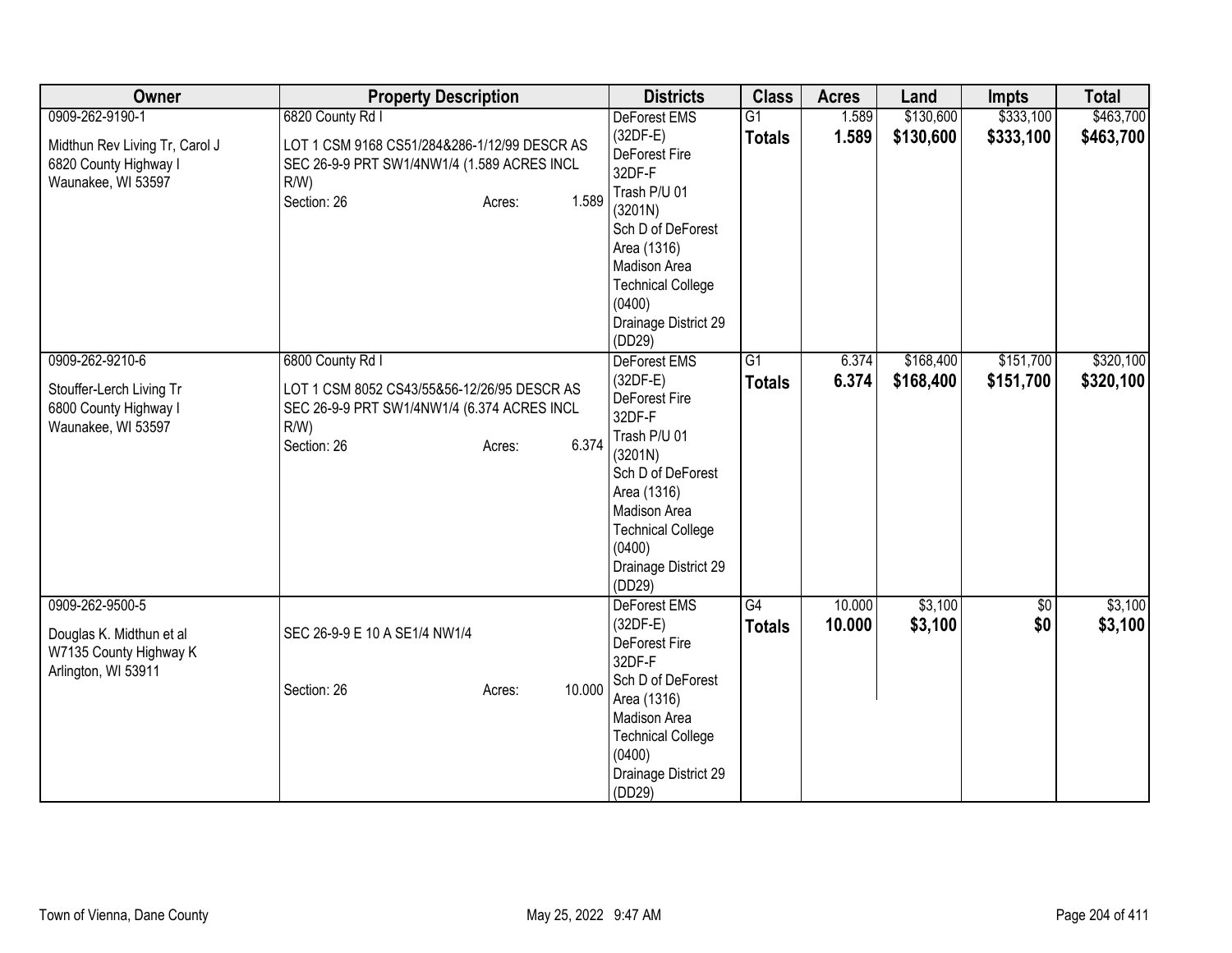| Owner                                                                                        | <b>Property Description</b>                                                                                                                                           | <b>Districts</b>                                                                                                                                                                         | <b>Class</b>                          | <b>Acres</b>              | Land                          | <b>Impts</b>             | <b>Total</b>                  |
|----------------------------------------------------------------------------------------------|-----------------------------------------------------------------------------------------------------------------------------------------------------------------------|------------------------------------------------------------------------------------------------------------------------------------------------------------------------------------------|---------------------------------------|---------------------------|-------------------------------|--------------------------|-------------------------------|
| 0909-262-9540-7<br>Midthun Brothers Farms, LLC<br>5107 Daley Rd<br>Deforest, WI 53532        | SEC 26-9-9 PRT SE1/4NW1/4 W 30 ACRES THF<br>29.900<br>Section: 26<br>Acres:                                                                                           | <b>DeForest EMS</b><br>$(32DF-E)$<br>DeForest Fire<br>32DF-F<br>Sch D of DeForest<br>Area (1316)<br>Madison Area<br><b>Technical College</b><br>(0400)<br>Drainage District 29<br>(DD29) | G4<br>G <sub>5</sub><br><b>Totals</b> | 28.900<br>1.000<br>29.900 | \$9,100<br>\$400<br>\$9,500   | $\sqrt{6}$<br>\$0<br>\$0 | \$9,100<br>\$400<br>\$9,500   |
| 0909-263-8210-0<br>Gerald O. Koltes<br>6732 County Highway I<br>Waunakee, WI 53597           | SEC 26-9-9 NE1/4SW1/4 EXC BEG AT W1/4 COR OF<br>SEC 26 TH N89DEG20'38"?E (REC AS<br>S89DEG52'17"W & N89DEG16'57"?E) 2631.44 FT ALG<br>Section: 26<br>21.200<br>Acres: | <b>DeForest EMS</b><br>$(32DF-E)$<br>DeForest Fire<br>32DF-F<br>Sch D of DeForest<br>Area (1316)<br>Madison Area<br><b>Technical College</b><br>(0400)<br>Drainage District 29<br>(DD29) | G4<br><b>Totals</b>                   | 21.200<br>21.200          | \$6,600<br>\$6,600            | $\sqrt{6}$<br>\$0        | \$6,600<br>\$6,600            |
| 0909-263-8560-0<br>Blue Star Dairy Farms Partnership<br>7502 Patton Rd<br>Deforest, WI 53532 | SEC 26-9-9 PRT NE1/4SW1/4 & PRT NW1/4SW1/4<br>DESCR AS BEG AT W1/4 COR OF SEC 26 TH<br>N89DEG20'38"E (REC AS S89DEG52'17"W &<br>36.915<br>Section: 26<br>Acres:       | DeForest EMS<br>$(32DF-E)$<br>DeForest Fire<br>32DF-F<br>Sch D of DeForest<br>Area (1316)<br>Madison Area<br><b>Technical College</b><br>(0400)<br>Drainage District 29<br>(DD29)        | G4<br>G <sub>5</sub><br><b>Totals</b> | 35.615<br>1.300<br>36.915 | \$11,200<br>\$400<br>\$11,600 | \$0<br>\$0<br>\$0        | \$11,200<br>\$400<br>\$11,600 |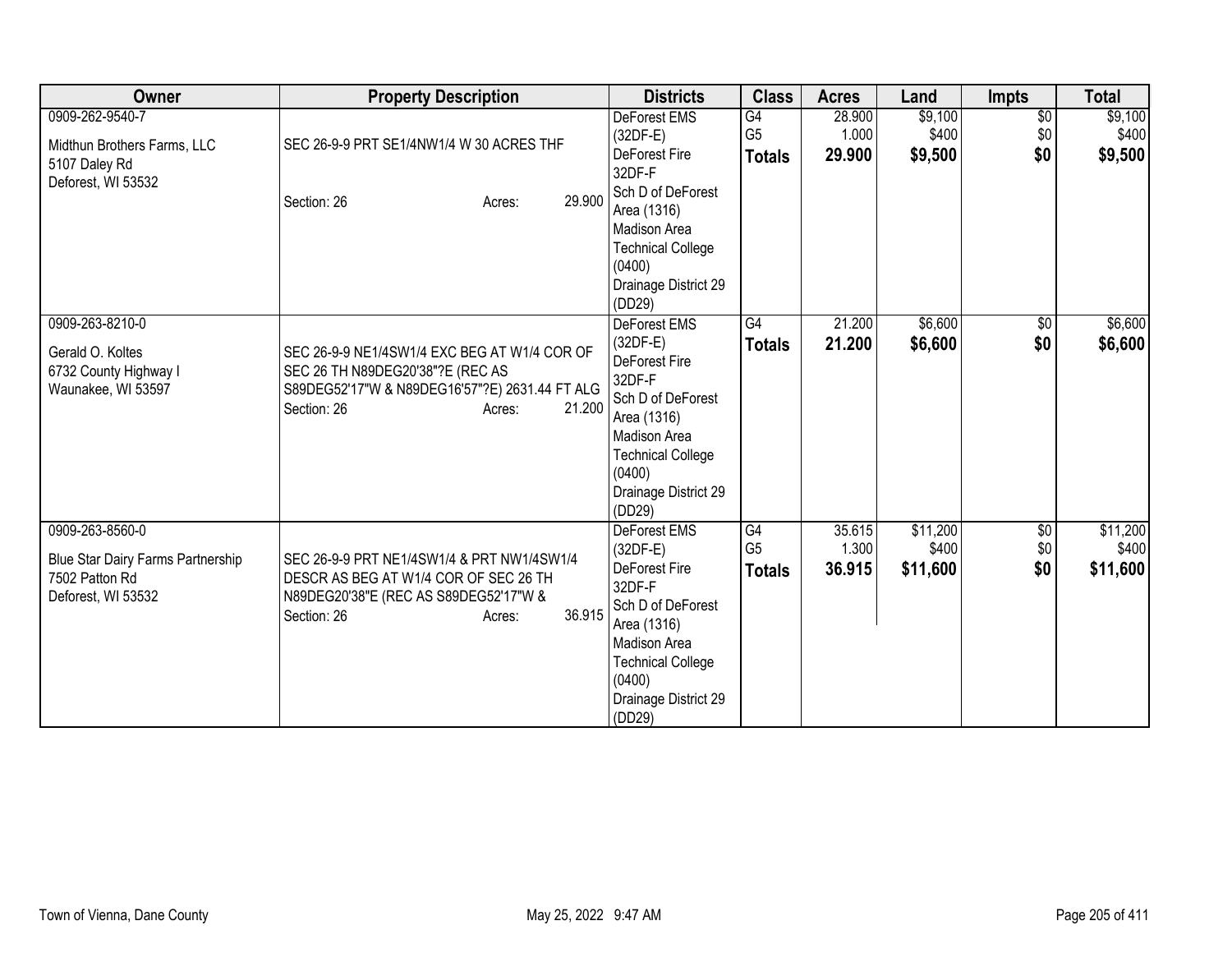| Owner                 | <b>Property Description</b>                    | <b>Districts</b>            | <b>Class</b>                      | <b>Acres</b>    | Land              | Impts                  | <b>Total</b>      |
|-----------------------|------------------------------------------------|-----------------------------|-----------------------------------|-----------------|-------------------|------------------------|-------------------|
| 0909-263-8710-0       | 6732 County Rd I                               | DeForest EMS                | $\overline{G4}$                   | 17.267          | \$4,200           | $\overline{50}$        | \$4,200           |
| Gerald O. Koltes      | SEC 26-9-9 NW1/4SW1/4 EXC BEG AT W1/4 COR OF   | $(32DF-E)$                  | G <sub>5</sub>                    | 0.600           | \$100             | \$0                    | \$100             |
| 6732 County Highway I | SEC 26 TH N89DEG20'38"E (REC AS S89DEG52'17"W  | DeForest Fire               | G7                                | 3.150           | \$98,300          | \$168,300              | \$266,600         |
| Waunakee, WI 53597    | & N89DEG16'57"E) 2631.44 FT ALG N LN OF SW1/4  | 32DF-F                      | <b>Totals</b>                     | 21.017          | \$102,600         | \$168,300              | \$270,900         |
|                       | Section: 26<br>21.017<br>Acres:                | Trash P/U 01                |                                   |                 |                   |                        |                   |
|                       |                                                | (3201N)                     |                                   |                 |                   |                        |                   |
|                       |                                                | Sch D of DeForest           |                                   |                 |                   |                        |                   |
|                       |                                                | Area (1316)                 |                                   |                 |                   |                        |                   |
|                       |                                                | Madison Area                |                                   |                 |                   |                        |                   |
|                       |                                                | <b>Technical College</b>    |                                   |                 |                   |                        |                   |
|                       |                                                | (0400)                      |                                   |                 |                   |                        |                   |
|                       |                                                | Drainage District 29        |                                   |                 |                   |                        |                   |
|                       |                                                | (DD29)                      |                                   |                 |                   |                        |                   |
| 0909-263-9000-9       |                                                | <b>DeForest EMS</b>         | $\overline{G4}$<br>G <sub>5</sub> | 37.300<br>2.000 | \$11,700<br>\$100 | $\overline{50}$<br>\$0 | \$11,700<br>\$100 |
| Gerald O. Koltes      | SEC 26-9-9 SW1/4SW1/4                          | $(32DF-E)$<br>DeForest Fire | G7                                | 0.700           | \$7,700           | \$15,200               | \$22,900          |
| 6732 County Highway I |                                                | 32DF-F                      | <b>Totals</b>                     | 40.000          | \$19,500          | \$15,200               | \$34,700          |
| Waunakee, WI 53597    |                                                | Sch D of DeForest           |                                   |                 |                   |                        |                   |
|                       | 40.000<br>Section: 26<br>Acres:                | Area (1316)                 |                                   |                 |                   |                        |                   |
|                       |                                                | Madison Area                |                                   |                 |                   |                        |                   |
|                       |                                                | <b>Technical College</b>    |                                   |                 |                   |                        |                   |
|                       |                                                | (0400)                      |                                   |                 |                   |                        |                   |
| 0909-263-9730-6       | 5228 Cuba Valley Rd                            | <b>DeForest EMS</b>         | G1                                | 1.000           | \$100,000         | \$177,500              | \$277,500         |
|                       |                                                | $(32DF-E)$                  | <b>Totals</b>                     | 1.000           | \$100,000         | \$177,500              | \$277,500         |
| Harold F. Keller      | SEC 26-9-9 S 264 FT OF W 165 FT OF SE1/4 SW1/4 | DeForest Fire               |                                   |                 |                   |                        |                   |
| Shirley A. Keller     |                                                | 32DF-F                      |                                   |                 |                   |                        |                   |
| 5228 Cuba Valley Rd   | 0.000                                          | Trash P/U 01                |                                   |                 |                   |                        |                   |
| Waunakee, WI 53597    | Section: 26<br>Acres:                          | (3201N)                     |                                   |                 |                   |                        |                   |
|                       |                                                | Sch D of DeForest           |                                   |                 |                   |                        |                   |
|                       |                                                | Area (1316)                 |                                   |                 |                   |                        |                   |
|                       |                                                | Madison Area                |                                   |                 |                   |                        |                   |
|                       |                                                | <b>Technical College</b>    |                                   |                 |                   |                        |                   |
|                       |                                                | (0400)                      |                                   |                 |                   |                        |                   |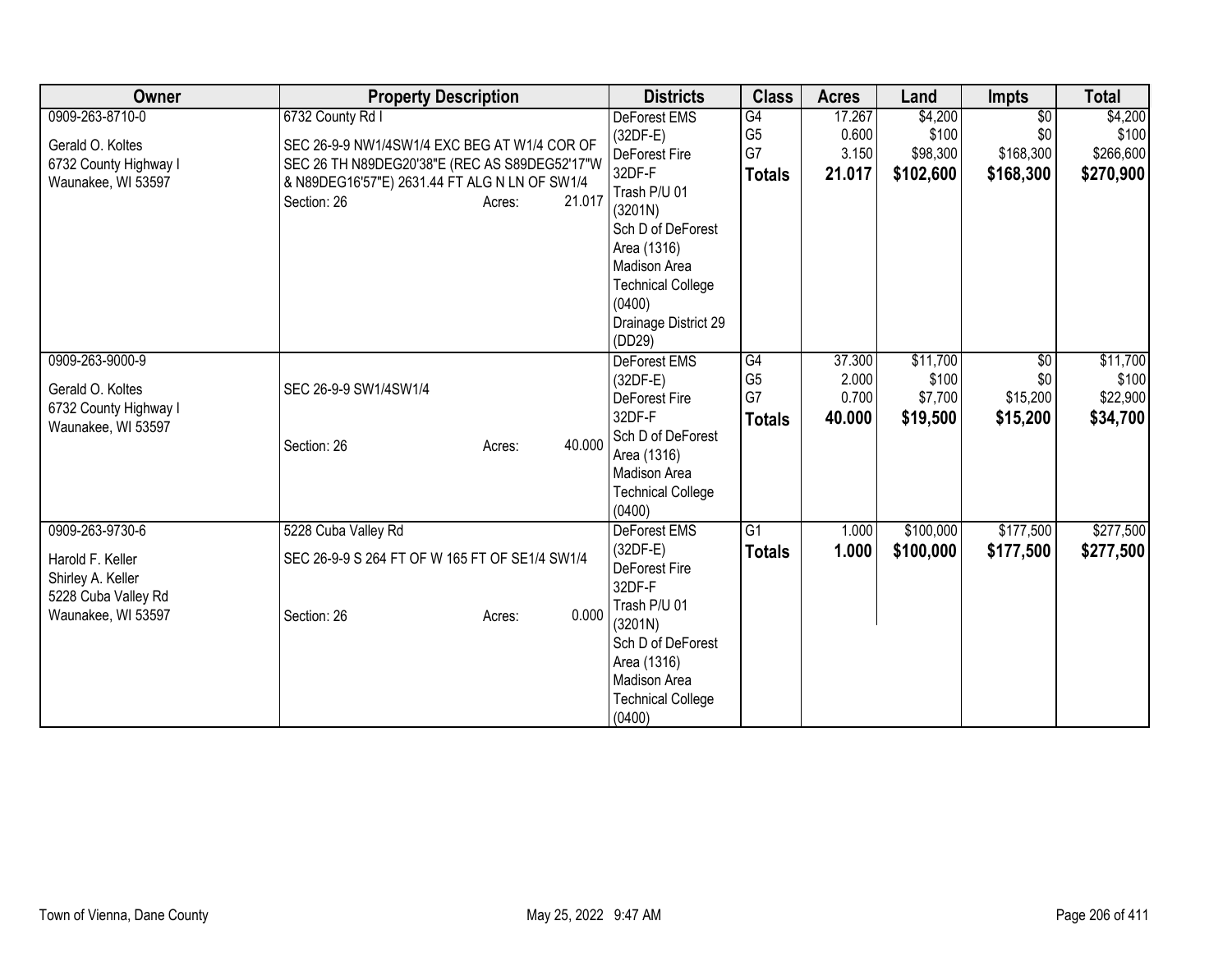| Owner                    | <b>Property Description</b>                                                     | <b>Districts</b>                   | <b>Class</b>   | <b>Acres</b> | Land      | <b>Impts</b>    | <b>Total</b> |
|--------------------------|---------------------------------------------------------------------------------|------------------------------------|----------------|--------------|-----------|-----------------|--------------|
| 0909-263-9901-0          | 5122 Cuba Valley Rd                                                             | <b>DeForest EMS</b>                | G4             | 53.850       | \$14,900  | $\overline{50}$ | \$14,900     |
| Kts, LLC                 | SEC 26-9-9 PRTS SW1/4SE1/4, NW1/4SE1/4 &                                        | (32DF-E)                           | G <sub>5</sub> | 4.500        | \$10,100  | \$0             | \$10,100     |
| 5450 Cuba Valley Rd      | SE1/4SW1/4 DESC AS BEG S1/4 COR SEC 26 TH                                       | DeForest Fire                      | G7             | 1.450        | \$46,400  | \$14,000        | \$60,400     |
| Waunakee, WI 53597       | N89DEG20'34"E 853.10 FT ALG S LN SE/14 SEC 26 TO                                | 32DF-F                             | <b>Totals</b>  | 59.800       | \$71,400  | \$14,000        | \$85,400     |
|                          | 59.800<br>Section: 26<br>Acres:                                                 | Sch D of DeForest                  |                |              |           |                 |              |
|                          |                                                                                 | Area (1316)                        |                |              |           |                 |              |
|                          |                                                                                 | Madison Area                       |                |              |           |                 |              |
|                          |                                                                                 | <b>Technical College</b><br>(0400) |                |              |           |                 |              |
|                          |                                                                                 | Drainage District 29               |                |              |           |                 |              |
|                          |                                                                                 | (DD29)                             |                |              |           |                 |              |
| 0909-264-8026-0          |                                                                                 | DeForest EMS                       | G4             | 110.507      | \$34,300  | $\sqrt{6}$      | \$34,300     |
|                          |                                                                                 | $(32DF-E)$                         | G <sub>5</sub> | 2.800        | \$2,100   | \$0             | \$2,100      |
| Ziegler Dairy Farms, Inc | SEC 26-9-9 PRT NE1/4SE1/4, PRT NW1/4SE1/4, PRT                                  | DeForest Fire                      | <b>Totals</b>  | 113.307      | \$36,400  | \$0             | \$36,400     |
| 4985 Church Rd           | SW1/4SE1/4 & PRT SE1/4SE1/4 DESCR AS COM AT                                     | 32DF-F                             |                |              |           |                 |              |
| Middleton, WI 53562      | SE COR OF SEC 26 TH N00DEG29'40"W 955.22 FT<br>113.307<br>Section: 26<br>Acres: | Sch D of DeForest                  |                |              |           |                 |              |
|                          |                                                                                 | Area (1316)                        |                |              |           |                 |              |
|                          |                                                                                 | Madison Area                       |                |              |           |                 |              |
|                          |                                                                                 | <b>Technical College</b>           |                |              |           |                 |              |
|                          |                                                                                 | (0400)                             |                |              |           |                 |              |
|                          |                                                                                 | Drainage District 29               |                |              |           |                 |              |
| 0909-264-8445-3          | 6761 Hickory Ln                                                                 | (DD29)<br>DeForest EMS             | G <sub>1</sub> | 1.113        | \$105,900 | \$169,100       | \$275,000    |
|                          |                                                                                 | $(32DF-E)$                         |                |              |           |                 |              |
| Karen L. Ruegsegger      | LOT 3 CSM 8124 CS43/240&242-3/1/96 DESCR AS                                     | DeForest Fire                      | <b>Totals</b>  | 1.113        | \$105,900 | \$169,100       | \$275,000    |
| 6761 Hickory Ln          | SEC 26-9-9 PRT NE1/4SE1/4 (1.113 ACRES INCL R/W)                                | 32DF-F                             |                |              |           |                 |              |
| Deforest, WI 53532       |                                                                                 | Trash P/U 01                       |                |              |           |                 |              |
|                          | 1.113<br>Section: 26<br>Acres:                                                  | (3201N)                            |                |              |           |                 |              |
|                          |                                                                                 | Sch D of DeForest                  |                |              |           |                 |              |
|                          |                                                                                 | Area (1316)                        |                |              |           |                 |              |
|                          |                                                                                 | Madison Area                       |                |              |           |                 |              |
|                          |                                                                                 | <b>Technical College</b>           |                |              |           |                 |              |
|                          |                                                                                 | (0400)                             |                |              |           |                 |              |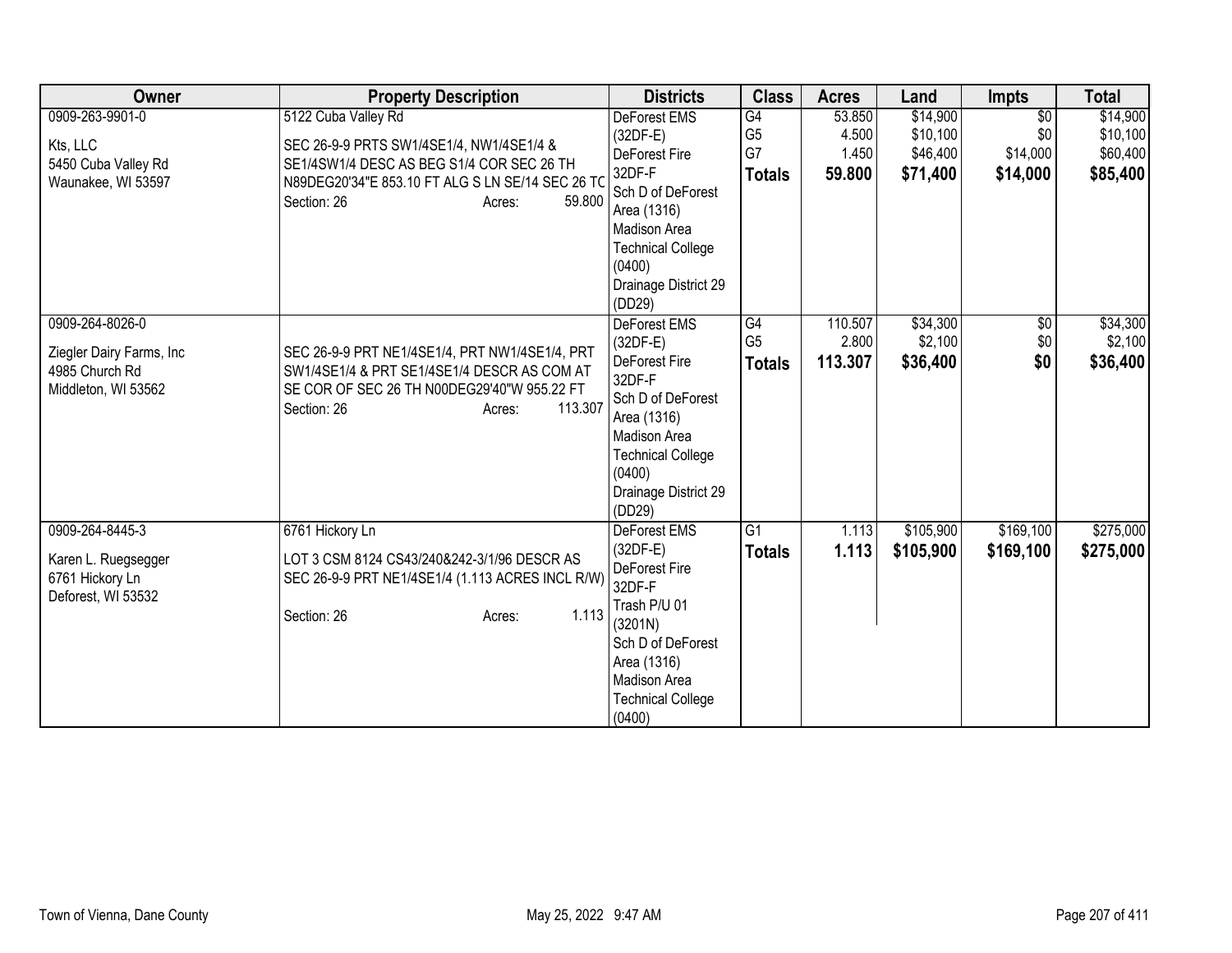| Owner                | <b>Property Description</b>                      | <b>Districts</b>                   | <b>Class</b>    | <b>Acres</b> | Land      | <b>Impts</b> | <b>Total</b> |
|----------------------|--------------------------------------------------|------------------------------------|-----------------|--------------|-----------|--------------|--------------|
| 0909-264-8460-4      | 6773 Hickory Ln                                  | <b>DeForest EMS</b>                | $\overline{G1}$ | 1.284        | \$114,800 | \$208,800    | \$323,600    |
| Mark J. Townsend     | LOT 2 CSM 8124 CS43/240&242-3/1/96 DESCR AS      | $(32DF-E)$                         | <b>Totals</b>   | 1.284        | \$114,800 | \$208,800    | \$323,600    |
| Susan A. Townsend    | SEC 26-9-9 PRT NE1/4SE1/4 (1.284 ACRES INCL R/W) | DeForest Fire                      |                 |              |           |              |              |
| 6773 Hickory Ln      |                                                  | 32DF-F                             |                 |              |           |              |              |
| Deforest, WI 53532   | 1.284<br>Section: 26<br>Acres:                   | Trash P/U 01                       |                 |              |           |              |              |
|                      |                                                  | (3201N)                            |                 |              |           |              |              |
|                      |                                                  | Sch D of DeForest                  |                 |              |           |              |              |
|                      |                                                  | Area (1316)                        |                 |              |           |              |              |
|                      |                                                  | <b>Madison Area</b>                |                 |              |           |              |              |
|                      |                                                  | <b>Technical College</b><br>(0400) |                 |              |           |              |              |
| 0909-264-8480-0      | 6777 Hickory Ln                                  | DeForest EMS                       | $\overline{G1}$ | 0.816        | \$88,100  | \$296,700    | \$384,800    |
|                      |                                                  | $(32DF-E)$                         |                 | 0.816        | \$88,100  | \$296,700    | \$384,800    |
| Steven J. Ruegsegger | LOT 1 CSM 8124 CS43/240&242-3/1/96 DESCR AS      | DeForest Fire                      | <b>Totals</b>   |              |           |              |              |
| Kathryn A. Zipperer  | SEC 26-9-9 PRT NE1/4SE1/4 (0.816 ACRES INCL R/W) | 32DF-F                             |                 |              |           |              |              |
| 6777 Hickory Ln      |                                                  | Trash P/U 01                       |                 |              |           |              |              |
| Deforest, WI 53532   | 0.816<br>Section: 26<br>Acres:                   | (3201N)                            |                 |              |           |              |              |
|                      |                                                  | Sch D of DeForest                  |                 |              |           |              |              |
|                      |                                                  | Area (1316)                        |                 |              |           |              |              |
|                      |                                                  | Madison Area                       |                 |              |           |              |              |
|                      |                                                  | <b>Technical College</b>           |                 |              |           |              |              |
|                      |                                                  | (0400)                             |                 |              |           |              |              |
| 0909-264-9330-9      | 5084 Cuba Valley Rd                              | <b>DeForest EMS</b>                | $\overline{G1}$ | 4.845        | \$160,700 | \$355,900    | \$516,600    |
| Mark T. Deboer       | LOT 1 CSM 9388 CS53/186&188-7/27/99 DESCR AS     | $(32DF-E)$                         | <b>Totals</b>   | 4.845        | \$160,700 | \$355,900    | \$516,600    |
| Barbara J. Deboer    | SEC 26-9-9 PRT SW1/4SE1/4 (4.845 ACRES INCL R/W) | DeForest Fire                      |                 |              |           |              |              |
| 5084 Cuba Valley Rd  |                                                  | 32DF-F                             |                 |              |           |              |              |
| Waunakee, WI 53597   | 4.845<br>Section: 26<br>Acres:                   | Trash P/U 01                       |                 |              |           |              |              |
|                      |                                                  | (3201N)                            |                 |              |           |              |              |
|                      |                                                  | Sch D of DeForest                  |                 |              |           |              |              |
|                      |                                                  | Area (1316)                        |                 |              |           |              |              |
|                      |                                                  | Madison Area                       |                 |              |           |              |              |
|                      |                                                  | <b>Technical College</b>           |                 |              |           |              |              |
|                      |                                                  | (0400)<br>Drainage District 29     |                 |              |           |              |              |
|                      |                                                  | (DD29)                             |                 |              |           |              |              |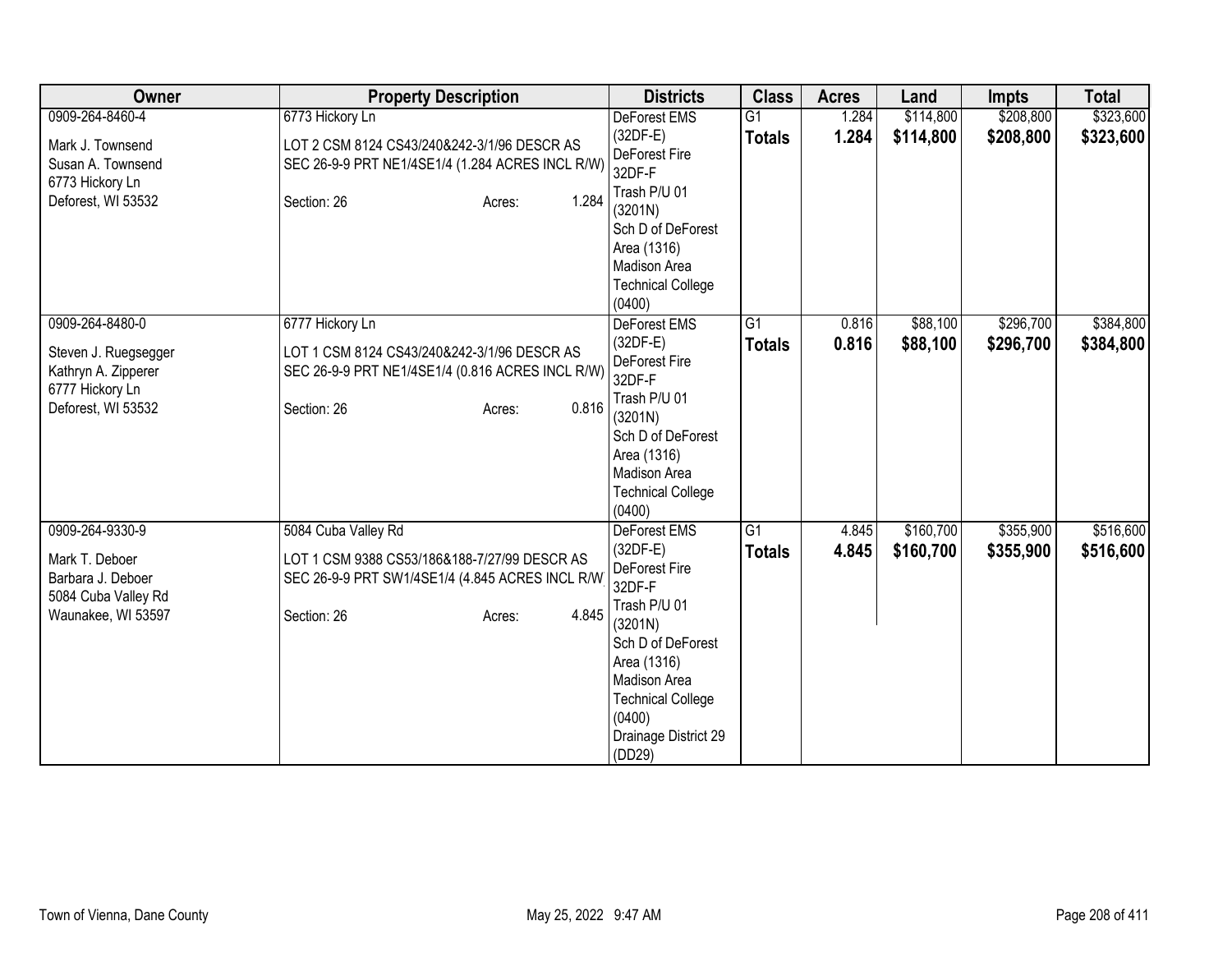| Owner                                                                                           | <b>Property Description</b>                                                                                                                                                                             | <b>Districts</b>                                                                                                                                                         | <b>Class</b>                     | <b>Acres</b>   | Land                   | <b>Impts</b>           | <b>Total</b>           |
|-------------------------------------------------------------------------------------------------|---------------------------------------------------------------------------------------------------------------------------------------------------------------------------------------------------------|--------------------------------------------------------------------------------------------------------------------------------------------------------------------------|----------------------------------|----------------|------------------------|------------------------|------------------------|
| 0909-264-9400-4<br>Daniel J. Hackett et al<br>6681 Hickory Ln<br>Deforest, WI 53532             | 6681 Hickory Ln<br>SEC 26-9-9 PRT SE1/4SE1/4 COM SEC SE COR TH N<br>236.05 FT TO POB TH CON N 205.75 FT TH S89DEGW<br>211.75FT TH S 208.75 FT TH N89DEGE 3 FT TH N 3<br>0.990<br>Section: 26<br>Acres:  | DeForest EMS<br>(32DF-E)<br>DeForest Fire<br>32DF-F<br>Trash P/U 01<br>(3201N)<br>Sch D of DeForest<br>Area (1316)<br>Madison Area<br><b>Technical College</b><br>(0400) | $\overline{G1}$<br><b>Totals</b> | 0.987<br>0.987 | \$99,400<br>\$99,400   | \$98,900<br>\$98,900   | \$198,300<br>\$198,300 |
| 0909-264-9420-0<br>Jon M. Hartwig<br>Teresa L. Hartwig<br>6695 Hickory Ln<br>Deforest, WI 53532 | 6695 Hickory Ln<br>SEC 26-9-9 PRT SE1/4 SE1/4 COM SEC E1/4 COR TH<br>S 2034.15 FT TO POB TH S 174 FT TH S89DEGW<br>208.75 FT TH N 174.8 FT TH E 208.75 FT TO POB 0.84<br>0.000<br>Section: 26<br>Acres: | DeForest EMS<br>(32DF-E)<br>DeForest Fire<br>32DF-F<br>Trash P/U 01<br>(3201N)<br>Sch D of DeForest<br>Area (1316)<br>Madison Area<br><b>Technical College</b><br>(0400) | G1<br><b>Totals</b>              | 0.840<br>0.840 | \$89,700<br>\$89,700   | \$178,800<br>\$178,800 | \$268,500<br>\$268,500 |
| 0909-264-9440-6<br>William O. Bradley<br>Pamela Bradley<br>PO Box 573<br>Deforest, WI 53532     | 6705 Hickory Ln<br>SEC 26-9-9 PRT SE1/4SE1/4 S 339.5 FT OF N 2034.15<br>FT OF E 208.75 FT OF E1/2 SE1/4<br>1.620<br>Section: 26<br>Acres:                                                               | DeForest EMS<br>(32DF-E)<br>DeForest Fire<br>32DF-F<br>Trash P/U 01<br>(3201N)<br>Sch D of DeForest<br>Area (1316)<br>Madison Area<br><b>Technical College</b><br>(0400) | $\overline{G1}$<br><b>Totals</b> | 1.621<br>1.621 | \$132,300<br>\$132,300 | \$263,500<br>\$263,500 | \$395,800<br>\$395,800 |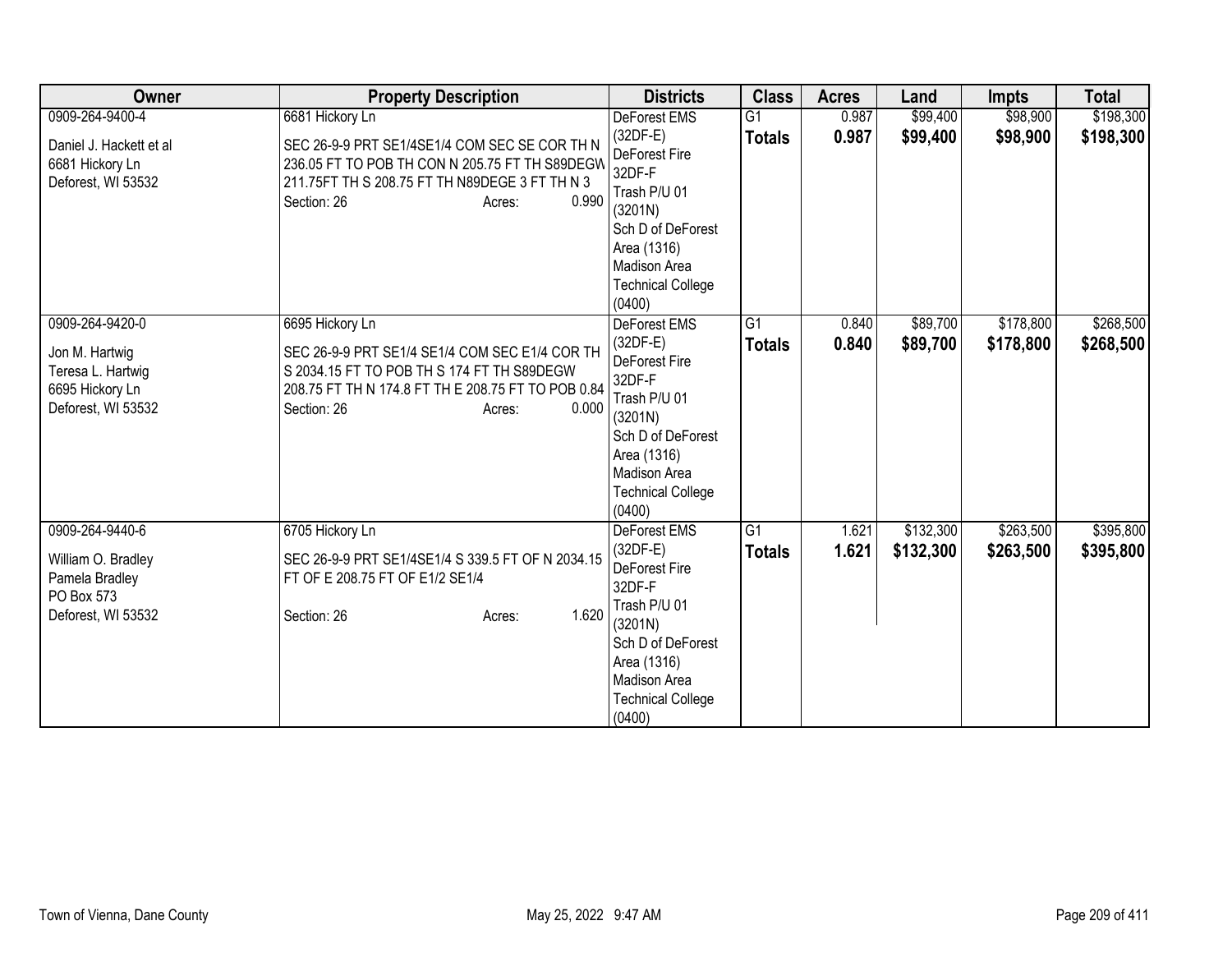| Owner                                                                                             | <b>Property Description</b>                                                                                                                                                                            | <b>Districts</b>                                                                                 | <b>Class</b>                     | <b>Acres</b>   | Land                   | <b>Impts</b>           | <b>Total</b>           |
|---------------------------------------------------------------------------------------------------|--------------------------------------------------------------------------------------------------------------------------------------------------------------------------------------------------------|--------------------------------------------------------------------------------------------------|----------------------------------|----------------|------------------------|------------------------|------------------------|
| 0909-264-9711-8                                                                                   | 5064 Cuba Valley Rd                                                                                                                                                                                    | DeForest EMS                                                                                     | $\overline{G1}$                  | 1.171          | \$108,900              | \$297,800              | \$406,700              |
| Michael J. Blau<br>5064 Cuba Valley Rd                                                            | LOT 1 CSM 8636 CS47/228&230-7/16/97 DESCR AS<br>SEC 26-9-9 PRT SE1/4SE1/4 (1.171 ACRES INCL R/W)                                                                                                       | $(32DF-E)$<br>DeForest Fire<br>32DF-F                                                            | <b>Totals</b>                    | 1.171          | \$108,900              | \$297,800              | \$406,700              |
| Waunakee, WI 53597                                                                                | 1.171<br>Section: 26<br>Acres:                                                                                                                                                                         | Trash P/U 01<br>(3201N)<br>Sch D of DeForest                                                     |                                  |                |                        |                        |                        |
|                                                                                                   |                                                                                                                                                                                                        | Area (1316)<br>Madison Area                                                                      |                                  |                |                        |                        |                        |
|                                                                                                   |                                                                                                                                                                                                        | <b>Technical College</b><br>(0400)                                                               |                                  |                |                        |                        |                        |
| 0909-264-9780-0<br>Jon A. Blau<br>335 Blackberry Ln Apt 211<br>Deforest, WI 53532                 | LOT 1 CSM 10955 CS65/286&288-12/30/2003 F/K/A<br>LOT 2 CSM 8636 CS47/228&230-7/16/97 DESCR AS<br>SEC 26-9-9 PRT SE1/4SE1/4 (1.17 ACRES INCL R/W)<br>Section: 26<br>1.170<br>Acres:                     | DeForest EMS<br>$(32DF-E)$<br>DeForest Fire<br>32DF-F<br>Sch D of DeForest<br>Area (1316)        | G4<br><b>Totals</b>              | 1.170<br>1.170 | \$400<br>\$400         | $\overline{60}$<br>\$0 | \$400<br>\$400         |
|                                                                                                   |                                                                                                                                                                                                        | Madison Area<br><b>Technical College</b><br>(0400)                                               |                                  |                |                        |                        |                        |
| 0909-264-9790-0<br>John C. Westfall<br>Kristin M. Westfall<br>721 Emerson St<br>Madison, WI 53715 | LOT 2 CSM 10955 CS65/286&288-12/30/2003 F/K/A<br>LOT 2 CSM 8636 CS47/228&230-7/16/97 DESCR AS<br>SEC 26-9-9 PRT SE1/4SE1/4 (1.17 ACRES INCL R/W)<br>1.170<br>Section: 26<br>Acres:                     | <b>DeForest EMS</b><br>$(32DF-E)$<br>DeForest Fire<br>32DF-F<br>Sch D of DeForest<br>Area (1316) | $\overline{G4}$<br><b>Totals</b> | 1.170<br>1.170 | \$400<br>\$400         | \$0<br>\$0             | \$400<br>\$400         |
|                                                                                                   |                                                                                                                                                                                                        | Madison Area<br><b>Technical College</b><br>(0400)                                               |                                  |                |                        |                        |                        |
| 0909-264-9850-0<br>Ronald V. Blau<br>Sharon L. Blau<br>6663 Hickory Ln<br>Deforest, WI 53532      | 6663 Hickory Ln<br>LOT 1 CSM 11764 CS72/102&104-5/10/2006 F/K/A LOT<br>3 CSM 10955 CS65/286&288-12/30/2003 F/K/A LOT 2<br>CSM 8636 CS47/228&230-7/16/97 DESCR AS SEC<br>1.070<br>Section: 26<br>Acres: | DeForest EMS<br>$(32DF-E)$<br>DeForest Fire<br>32DF-F<br>Trash P/U 01<br>(3201N)                 | G1<br><b>Totals</b>              | 1.070<br>1.070 | \$103,600<br>\$103,600 | \$139,400<br>\$139,400 | \$243,000<br>\$243,000 |
|                                                                                                   |                                                                                                                                                                                                        | Sch D of DeForest<br>Area (1316)<br>Madison Area<br><b>Technical College</b><br>(0400)           |                                  |                |                        |                        |                        |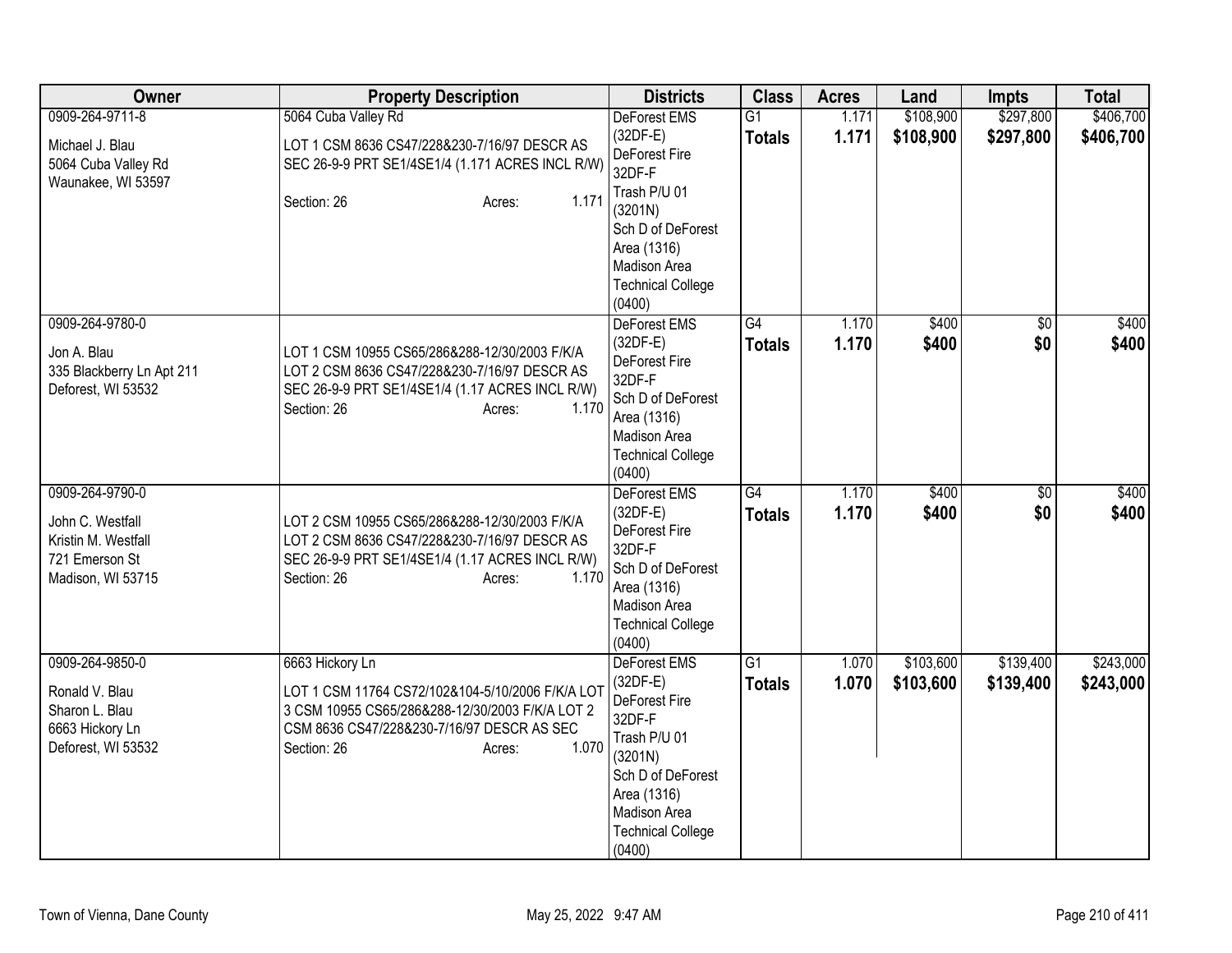| Owner                                                                                        | <b>Property Description</b>                                                                                                                                                         | <b>Districts</b>                                                                                                                                       | <b>Class</b>                                            | <b>Acres</b>                        | Land                                      | <b>Impts</b>                            | <b>Total</b>                             |
|----------------------------------------------------------------------------------------------|-------------------------------------------------------------------------------------------------------------------------------------------------------------------------------------|--------------------------------------------------------------------------------------------------------------------------------------------------------|---------------------------------------------------------|-------------------------------------|-------------------------------------------|-----------------------------------------|------------------------------------------|
| 0909-264-9910-0<br>Ronald V. Blau<br>Sharon L. Blau<br>6663 Hickory Ln<br>Deforest, WI 53532 | LOT 2 CSM 11764 CS72/102&104-5/10/2006 F/K/A LOT<br>3 CSM 10955 CS65/286&288-12/30/2003 F/K/A LOT 2<br>CSM 8636 CS47/228&230-7/16/97 DESCR AS SEC<br>7.750<br>Section: 26<br>Acres: | <b>DeForest EMS</b><br>(32DF-E)<br>DeForest Fire<br>32DF-F<br>Sch D of DeForest<br>Area (1316)<br>Madison Area<br><b>Technical College</b><br>(0400)   | G4<br>G7<br><b>Totals</b>                               | 7.000<br>0.750<br>7.750             | \$2,200<br>\$8,300<br>\$10,500            | $\overline{30}$<br>\$19,600<br>\$19,600 | \$2,200<br>\$27,900<br>\$30,100          |
| 0909-271-8000-1<br>Gerald O. Koltes<br>6732 County Highway I<br>Waunakee, WI 53597           | SEC 27-9-9 NE1/4 NE1/4<br>39.800<br>Section: 27<br>Acres:                                                                                                                           | DeForest EMS<br>$(32DF-E)$<br>DeForest Fire<br>32DF-F<br>Sch D of DeForest<br>Area (1316)<br><b>Madison Area</b><br><b>Technical College</b><br>(0400) | G4<br>G <sub>5</sub><br>W <sub>6</sub><br><b>Totals</b> | 13.800<br>2.000<br>24.000<br>39.800 | \$4,100<br>\$100<br>(\$52,800)<br>\$4,200 | $\overline{50}$<br>\$0<br>\$0<br>\$0    | \$4,100<br>\$100<br>\$0<br>\$4,200       |
| 0909-271-8500-6<br>Gerald O. Koltes<br>6732 County Highway I<br>Waunakee, WI 53597           | SEC 27-9-9 E1/2 NW1/4 NE1/4<br>19.900<br>Section: 27<br>Acres:                                                                                                                      | DeForest EMS<br>(32DF-E)<br>DeForest Fire<br>32DF-F<br>Sch D of DeForest<br>Area (1316)<br><b>Madison Area</b><br><b>Technical College</b><br>(0400)   | W <sub>6</sub><br><b>Totals</b>                         | 19.900<br>19.900                    | ( \$87,600)<br>\$0                        | $\overline{50}$<br>\$0                  | \$0<br>\$0                               |
| 0909-271-8572-0<br>Douglas K. Midthun et al<br>W7135 County Highway K<br>Arlington, WI 53911 | SEC 27-9-9 W1/2 NW1/4 NE1/4 EXC CSM 9660 & ALSO<br><b>EXC CSM 13432</b><br>18.900<br>Section: 27<br>Acres:                                                                          | DeForest EMS<br>$(32DF-E)$<br>DeForest Fire<br>32DF-F<br>Sch D of DeForest<br>Area (1316)<br>Madison Area<br><b>Technical College</b><br>(0400)        | G4<br>G <sub>5</sub><br>G5M<br><b>Totals</b>            | 11.900<br>0.500<br>6.500<br>18.900  | \$3,700<br>\$100<br>\$14,300<br>\$18,100  | $\overline{50}$<br>\$0<br>\$0<br>\$0    | \$3,700<br>\$100<br>\$14,300<br>\$18,100 |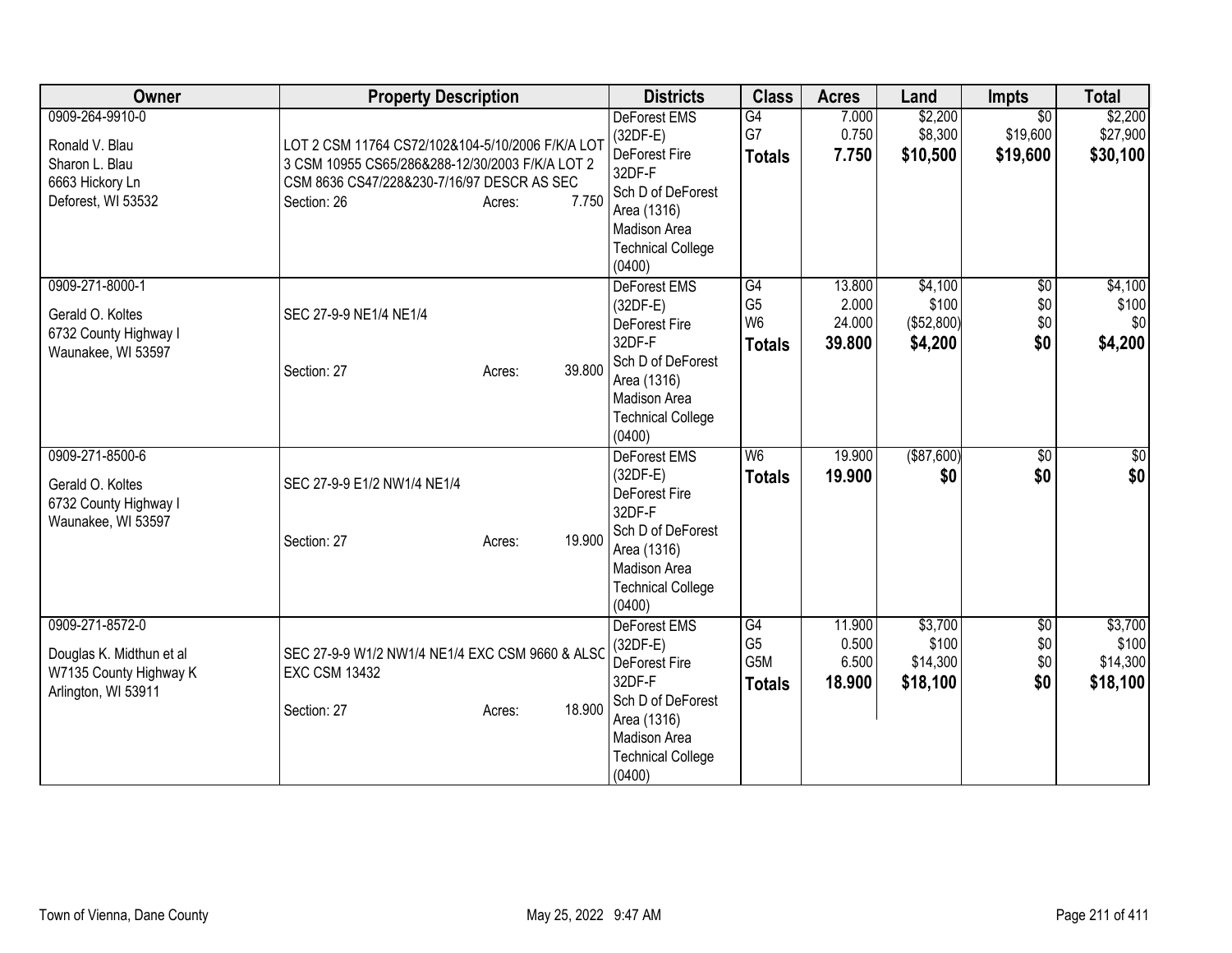| Owner                                                                                           | <b>Property Description</b>                                                                                                                                                                       | <b>Districts</b>                                                                                                                                                           | <b>Class</b>                                                         | <b>Acres</b>                       | Land                                        | Impts                                            | <b>Total</b>                               |
|-------------------------------------------------------------------------------------------------|---------------------------------------------------------------------------------------------------------------------------------------------------------------------------------------------------|----------------------------------------------------------------------------------------------------------------------------------------------------------------------------|----------------------------------------------------------------------|------------------------------------|---------------------------------------------|--------------------------------------------------|--------------------------------------------|
| 0909-271-9000-9<br>Douglas K. Midthun et al<br>W7135 County Highway K<br>Arlington, WI 53911    | SEC 27-9-9 SW1/4 NE1/4<br>39.900<br>Section: 27<br>Acres:                                                                                                                                         | <b>DeForest EMS</b><br>$(32DF-E)$<br>DeForest Fire<br>32DF-F<br>Sch D of DeForest<br>Area (1316)<br>Madison Area<br><b>Technical College</b><br>(0400)                     | G4<br>G5M<br><b>Totals</b>                                           | 38.900<br>1.000<br>39.900          | \$11,700<br>\$2,200<br>\$13,900             | $\overline{50}$<br>\$0<br>\$0                    | \$11,700<br>\$2,200<br>\$13,900            |
| 0909-271-9500-4<br>Gerald O. Koltes<br>6732 County Highway I<br>Waunakee, WI 53597              | SEC 27-9-9 SE1/4 NE1/4<br>39.800<br>Section: 27<br>Acres:                                                                                                                                         | DeForest EMS<br>$(32DF-E)$<br>DeForest Fire<br>32DF-F<br>Sch D of DeForest<br>Area (1316)<br>Madison Area<br><b>Technical College</b><br>(0400)                            | $\overline{G4}$<br>G <sub>5</sub><br>W <sub>6</sub><br><b>Totals</b> | 33.800<br>1.000<br>5.000<br>39.800 | \$10,200<br>\$100<br>(\$11,000)<br>\$10,300 | $\overline{50}$<br>\$0<br>\$0\$<br>\$0           | \$10,200<br>\$100<br>\$0<br>\$10,300       |
| 0909-272-8001-0<br>Douglas K. Midthun et al<br>W7135 County Highway K<br>Arlington, WI 53911    | 5435 Daley Rd<br>SEC 27-9-9 E 3/4 NE1/4NW1/4 EXC CSM 2484 EXC<br>CSM 1750 & ALSO EXC CSM 13432 (F/K/A CSM 9660)<br>27.790<br>Section: 27<br>Acres:                                                | DeForest EMS<br>$(32DF-E)$<br>DeForest Fire<br>32DF-F<br>Trash P/U 01<br>(3201N)<br>Sch D of DeForest<br>Area (1316)<br>Madison Area<br><b>Technical College</b><br>(0400) | $\overline{G4}$<br>G <sub>5</sub><br>G7<br><b>Totals</b>             | 25.040<br>1.000<br>1.750<br>27.790 | \$7,000<br>\$100<br>\$56,000<br>\$63,100    | $\overline{50}$<br>\$0<br>\$127,700<br>\$127,700 | \$7,000<br>\$100<br>\$183,700<br>\$190,800 |
| 0909-272-8090-2<br><b>Oscar Macias</b><br>Fatima Macias<br>543 Feather Trl<br>Nekoosa, WI 54457 | 5461 Daley Rd<br>LOT 2 CSM 2484 CS10/10-7/18/77 F/K/A LOT 2 CSM<br>1750 CS7/136-7/24/75 & ALSO INCL & DESCR AS SEC<br>27-9-9 PRT NE1/4NW1/4 5.97 ACRES INCL R/W<br>0.000<br>Section: 27<br>Acres: | DeForest EMS<br>$(32DF-E)$<br>DeForest Fire<br>32DF-F<br>Trash P/U 01<br>(3201N)<br>Sch D of DeForest<br>Area (1316)<br>Madison Area<br><b>Technical College</b><br>(0400) | G1<br><b>Totals</b>                                                  | 5.970<br>5.970                     | \$166,400<br>\$166,400                      | \$210,700<br>\$210,700                           | \$377,100<br>\$377,100                     |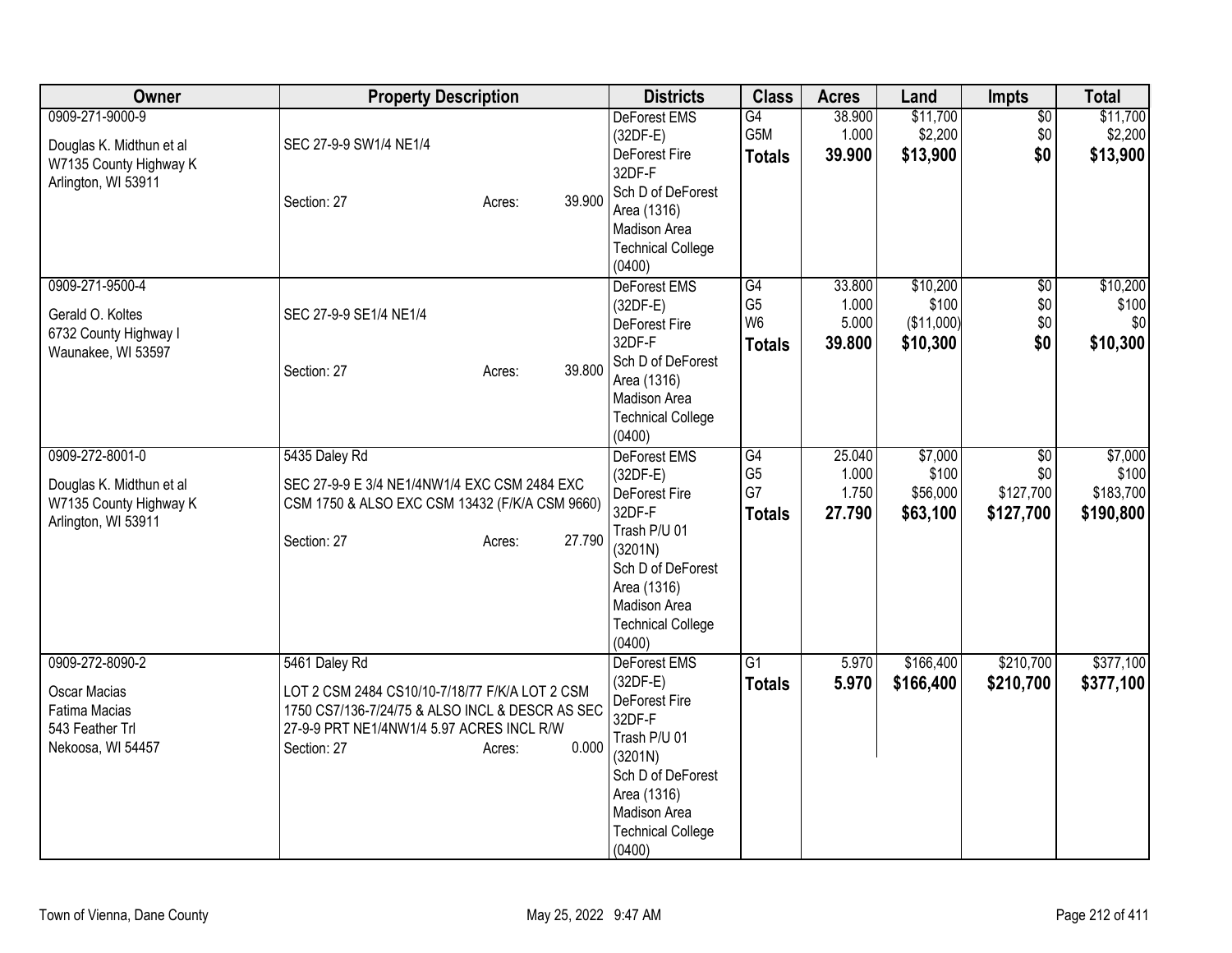| Owner                                                                                           | <b>Property Description</b>                                                                                                                                                                        | <b>Districts</b>                                                                                                                                                                  | <b>Class</b>                     | <b>Acres</b>   | Land                   | <b>Impts</b>           | <b>Total</b>           |
|-------------------------------------------------------------------------------------------------|----------------------------------------------------------------------------------------------------------------------------------------------------------------------------------------------------|-----------------------------------------------------------------------------------------------------------------------------------------------------------------------------------|----------------------------------|----------------|------------------------|------------------------|------------------------|
| 0909-272-8100-9<br>Chad M. Nelson<br>April J. Pache<br>5465 Daley Rd<br>Waunakee, WI 53597      | 5465 Daley Rd<br>LOT 1 CSM 2484 CS10/10-7/18/77 F/K/A PRT LOT 2<br>CSM 1750 CS7/136-7/24/75 DESCR AS SEC 27-9-9<br>PRT NE1/4NW1/4 1 ACRES INCL R/W<br>0.000<br>Section: 27<br>Acres:               | <b>DeForest EMS</b><br>$(32DF-E)$<br>DeForest Fire<br>32DF-F<br>Trash P/U 01<br>(3201N)<br>Sch D of DeForest<br>Area (1316)<br>Madison Area<br><b>Technical College</b><br>(0400) | $\overline{G1}$<br><b>Totals</b> | 1.000<br>1.000 | \$100,000<br>\$100,000 | \$118,200<br>\$118,200 | \$218,200<br>\$218,200 |
| 0909-272-8110-7<br>Daniel K. Muxfeld<br>Joyce L. Muxfeld<br>5473 Daley Rd<br>Waunakee, WI 53597 | 5473 Daley Rd<br>LOT 1 CSM 1750 CS7/136-7/24/75 DESCR AS SEC<br>27-9-9 PRT NE1/4 NW1/4 5 ACRES<br>0.000<br>Section: 27<br>Acres:                                                                   | DeForest EMS<br>$(32DF-E)$<br><b>DeForest Fire</b><br>32DF-F<br>Trash P/U 01<br>(3201N)<br>Sch D of DeForest<br>Area (1316)<br>Madison Area<br><b>Technical College</b><br>(0400) | G1<br><b>Totals</b>              | 5.000<br>5.000 | \$161,500<br>\$161,500 | \$233,900<br>\$233,900 | \$395,400<br>\$395,400 |
| 0909-272-8435-0<br>David M. Midthun<br>Teresa M. Midthun<br>5393 Daley Rd<br>Waunakee, WI 53597 | 5393 Daley Rd<br>LOT 1 CSM 13432 CS87/140&142-1/16/2013 F/K/A LOT<br>1 CSM 9660 CS55/266&268-4/19/2000 & ALSO INCL &<br>DESCR AS SEC 27-9-9 PRT NE1/4NW1/4 & PRT<br>2.360<br>Section: 27<br>Acres: | DeForest EMS<br>$(32DF-E)$<br>DeForest Fire<br>32DF-F<br>Trash P/U 01<br>(3201N)<br>Sch D of DeForest<br>Area (1316)<br>Madison Area<br><b>Technical College</b><br>(0400)        | $\overline{G1}$<br><b>Totals</b> | 2.360<br>2.360 | \$145,100<br>\$145,100 | \$511,200<br>\$511,200 | \$656,300<br>\$656,300 |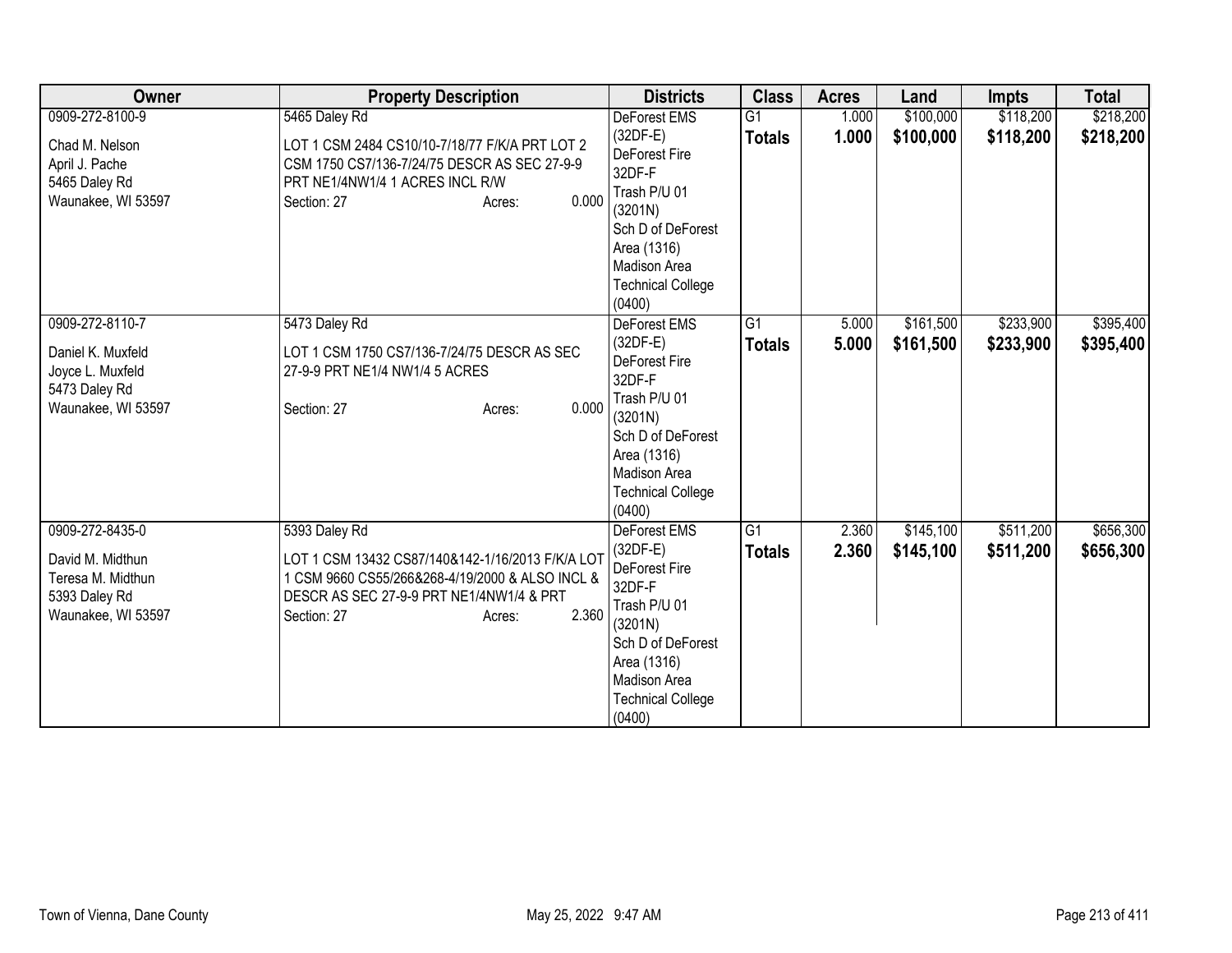| Owner                                                                                                       | <b>Property Description</b>                                                                                                                                   | <b>Districts</b>                                                                                                                                                                                | <b>Class</b>                          | <b>Acres</b>               | Land                            | <b>Impts</b>                              | <b>Total</b>                      |
|-------------------------------------------------------------------------------------------------------------|---------------------------------------------------------------------------------------------------------------------------------------------------------------|-------------------------------------------------------------------------------------------------------------------------------------------------------------------------------------------------|---------------------------------------|----------------------------|---------------------------------|-------------------------------------------|-----------------------------------|
| 0909-272-8501-0<br>al                                                                                       | Endres Jt Rev Tr, Gary D & Nancy R et   SEC 27-9-9 NW1/4 NW1/4 EXC CSM 9806                                                                                   | <b>DeForest EMS</b><br>$(32DF-E)$<br>DeForest Fire<br>32DF-F                                                                                                                                    | G4<br><b>Totals</b>                   | 28.700<br>28.700           | \$9,000<br>\$9,000              | $\overline{50}$<br>\$0                    | \$9,000<br>\$9,000                |
| 5874 Cuba Valley Rd<br>Waunakee, WI 53597                                                                   | 28.700<br>Section: 27<br>Acres:                                                                                                                               | Sch D of Waunakee<br>Community (6181)<br>Madison Area<br><b>Technical College</b><br>(0400)                                                                                                     |                                       |                            |                                 |                                           |                                   |
| 0909-272-8580-0<br>Richard F. Midthun<br>Vicki L. Midthun<br>6878 Patton Rd<br>Waunakee, WI 53597           | 6878 Patton Rd<br>LOT 1 CSM 9806 CS56/333&335-8/30/2000 DESCR AS<br>SEC 27-9-9 PRT NW1/4NW1/4 (11.00 ACRES INCL<br>$R/W$ )<br>11.000<br>Section: 27<br>Acres: | DeForest EMS<br>$(32DF-E)$<br>DeForest Fire<br>32DF-F<br>Trash P/U 01<br>(3201N)<br>Sch D of Waunakee<br>Community (6181)<br>Madison Area                                                       | G4<br>G7<br><b>Totals</b>             | 8.750<br>2.250<br>11.000   | \$2,700<br>\$72,000<br>\$74,700 | $\overline{30}$<br>\$140,900<br>\$140,900 | \$2,700<br>\$212,900<br>\$215,600 |
| 0909-272-9000-8<br>Endres Jt Rev Tr, Gary D & Nancy R et<br>al<br>5874 Cuba Valley Rd<br>Waunakee, WI 53597 | SEC 27-9-9 SW1/4 NW1/4<br>39.900<br>Section: 27<br>Acres:                                                                                                     | <b>Technical College</b><br>(0400)<br><b>DeForest EMS</b><br>(32DF-E)<br>DeForest Fire<br>32DF-F<br>Sch D of Waunakee<br>Community (6181)<br>Madison Area<br><b>Technical College</b><br>(0400) | G4<br>G <sub>5</sub><br><b>Totals</b> | 38.900<br>1.000<br>39.900  | \$11,400<br>\$100<br>\$11,500   | \$0<br>\$0<br>\$0                         | \$11,400<br>\$100<br>\$11,500     |
| 0909-272-9500-3<br>Endres Jt Rev Tr, Gary D & Nancy R et<br>al<br>5874 Cuba Valley Rd<br>Waunakee, WI 53597 | SEC 27-9-9 SE1/4 NW1/4<br>39.900<br>Section: 27<br>Acres:                                                                                                     | DeForest EMS<br>$(32DF-E)$<br>DeForest Fire<br>32DF-F<br>Sch D of Waunakee<br>Community (6181)<br>Madison Area<br><b>Technical College</b><br>(0400)                                            | G4<br>G5M<br><b>Totals</b>            | 25.900<br>14.000<br>39.900 | \$7,100<br>\$30,800<br>\$37,900 | $\overline{50}$<br>\$0<br>\$0             | \$7,100<br>\$30,800<br>\$37,900   |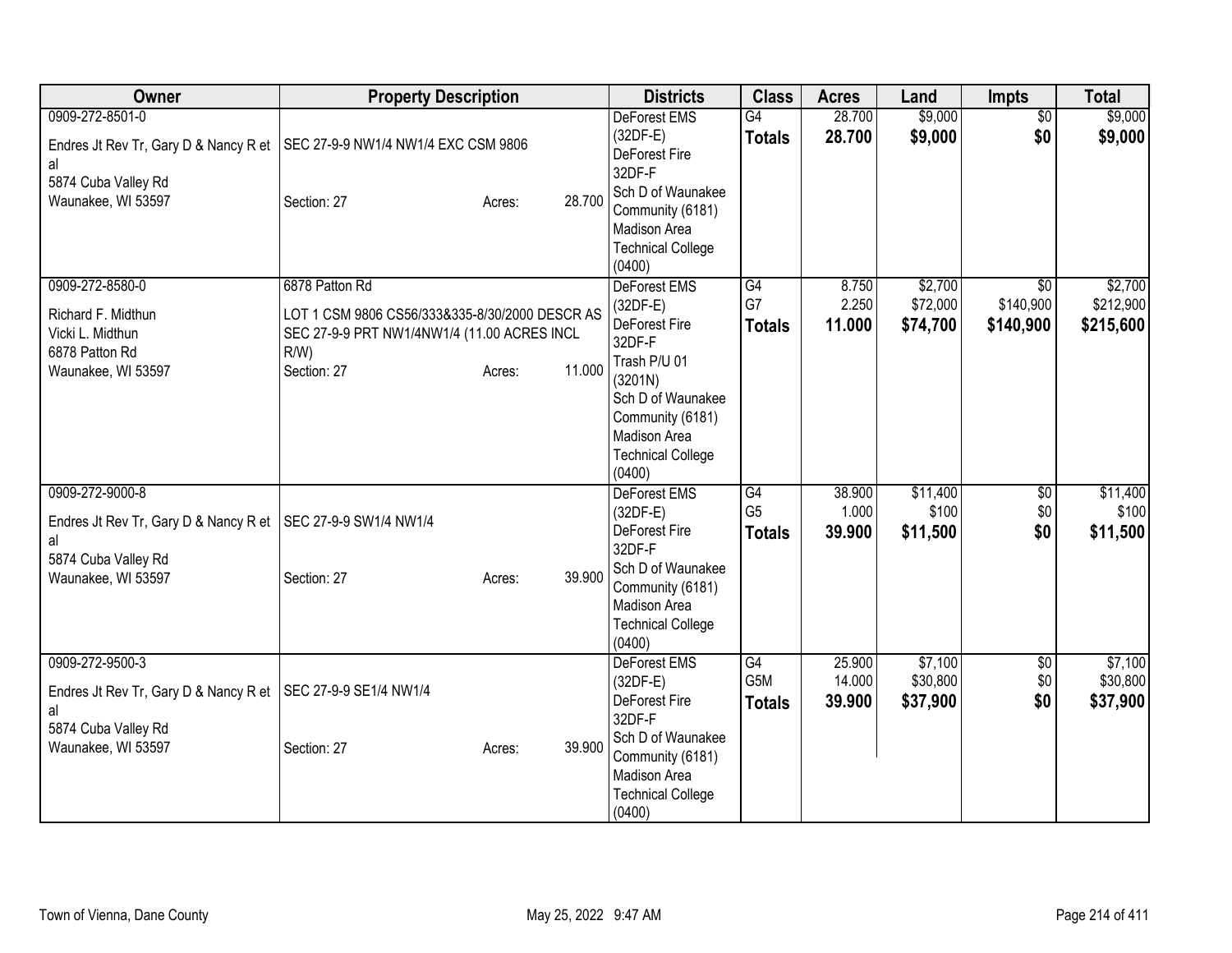| Owner                                                                                 | <b>Property Description</b>                                                                |        | <b>Districts</b>                                                                                                       | <b>Class</b>                     | <b>Acres</b>              | Land                            | Impts                         | <b>Total</b>                    |
|---------------------------------------------------------------------------------------|--------------------------------------------------------------------------------------------|--------|------------------------------------------------------------------------------------------------------------------------|----------------------------------|---------------------------|---------------------------------|-------------------------------|---------------------------------|
| 0909-273-8000-9<br>Midthun Brothers Farms, LLC                                        | SEC 27-9-9 NE1/4SW1/4                                                                      |        | <b>DeForest EMS</b><br>$(32DF-E)$<br>DeForest Fire                                                                     | G4<br>G5M<br><b>Totals</b>       | 35.000<br>5.000<br>40.000 | \$9,800<br>\$11,000<br>\$20,800 | $\overline{50}$<br>\$0<br>\$0 | \$9,800<br>\$11,000<br>\$20,800 |
| 5107 Daley Rd<br>Deforest, WI 53532                                                   | Section: 27<br>Acres:                                                                      | 40.000 | 32DF-F<br>Sch D of DeForest<br>Area (1316)<br>Madison Area<br><b>Technical College</b><br>(0400)                       |                                  |                           |                                 |                               |                                 |
| 0909-273-8500-4<br>Midthun Brothers Farms, LLC<br>5107 Daley Rd<br>Deforest, WI 53532 | SEC 27-9-9 E 66 FT NW1/4SW1/4                                                              |        | DeForest EMS<br>$(32DF-E)$<br>DeForest Fire<br>32DF-F                                                                  | $\overline{G4}$<br><b>Totals</b> | 2.000<br>2.000            | \$600<br>\$600                  | $\overline{50}$<br>\$0        | \$600<br>\$600                  |
|                                                                                       | Section: 27<br>Acres:                                                                      | 2.000  | Sch D of DeForest<br>Area (1316)<br>Madison Area<br><b>Technical College</b><br>(0400)                                 |                                  |                           |                                 |                               |                                 |
| 0909-273-8510-2                                                                       |                                                                                            |        | <b>DeForest EMS</b>                                                                                                    | G4                               | 25.920                    | \$7,800                         | \$0                           | \$7,800                         |
| Patricia L. Madden-Ripp<br>W4324 Bradley Rd<br>Rio, WI 53960                          | LOT 1 CSM 2769 CS11/72-3/27/78 DESCR AS SEC<br>27-9-9 PRT NW1/4SW1/4 26.72 ACRES INCL R/W  |        | $(32DF-E)$<br><b>DeForest Fire</b><br>32DF-F                                                                           | G <sub>5</sub><br><b>Totals</b>  | 0.800<br>26.720           | \$100<br>\$7,900                | \$0<br>\$0                    | \$100<br>\$7,900                |
|                                                                                       | Section: 27<br>Acres:                                                                      | 26.720 | Sch D of Waunakee<br>Community (6181)<br>Madison Area<br><b>Technical College</b><br>(0400)                            |                                  |                           |                                 |                               |                                 |
| 0909-273-8720-8                                                                       | 6738 Patton Rd                                                                             |        | DeForest EMS                                                                                                           | G1                               | 3.830                     | \$155,700                       | \$243,400                     | \$399,100                       |
| Kriesler Living Tr, Robert W<br>6738 Patton Rd<br>Waunakee, WI 53597                  | LOT 2 CSM 2769 CS11/72-3/27/78 DESCR AS SEC<br>27-9-9 PRT NW1/4SW1/4 (3.83 ACRES INCL R/W) |        | $(32DF-E)$<br>DeForest Fire<br>32DF-F                                                                                  | <b>Totals</b>                    | 3.830                     | \$155,700                       | \$243,400                     | \$399,100                       |
|                                                                                       | Section: 27<br>Acres:                                                                      | 3.830  | Trash P/U 01<br>(3201N)<br>Sch D of Waunakee<br>Community (6181)<br>Madison Area<br><b>Technical College</b><br>(0400) |                                  |                           |                                 |                               |                                 |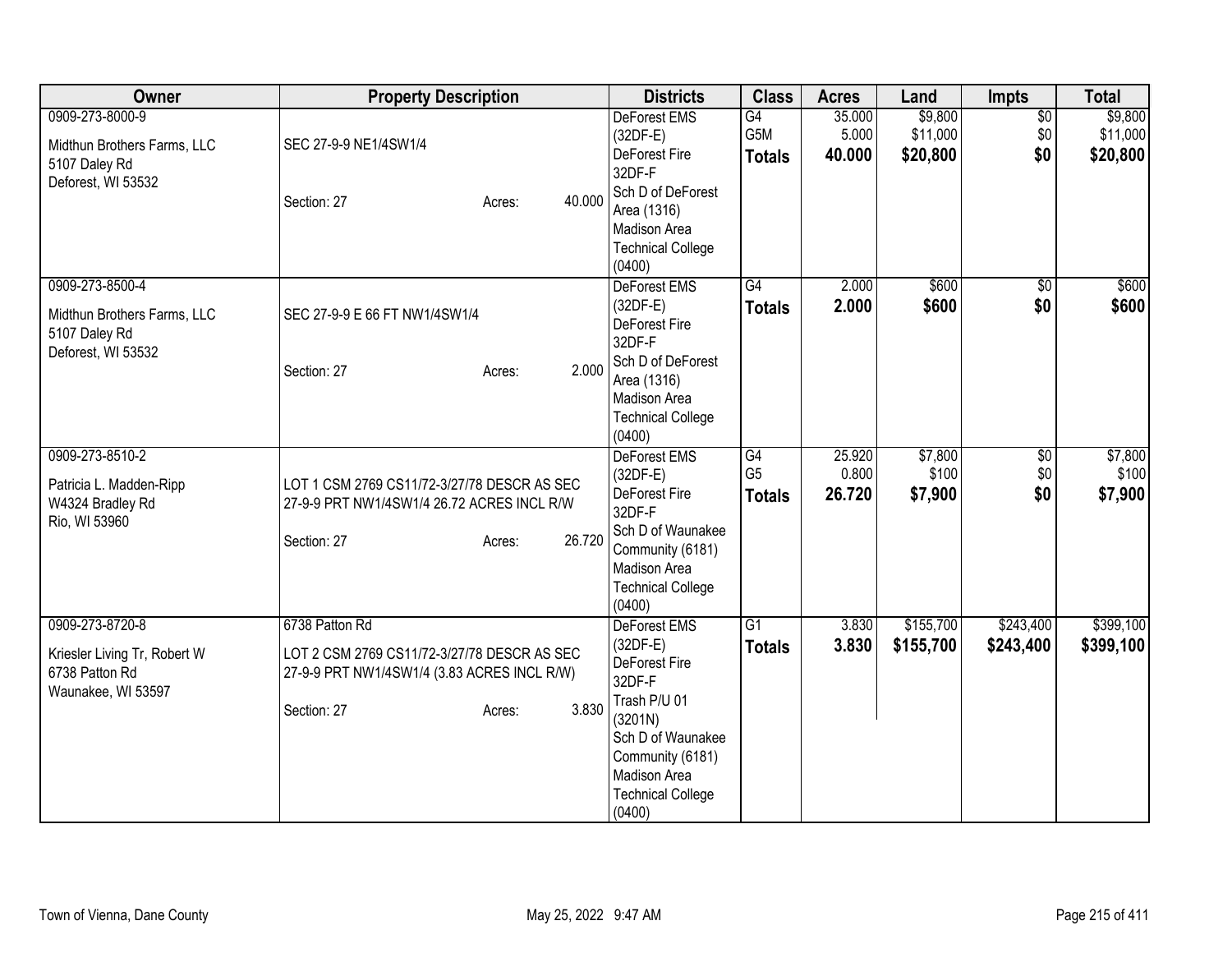| Owner                                                                                          | <b>Property Description</b>                                                                                                                                                                      | <b>Districts</b>                                                                                                                                                                       | <b>Class</b>                    | <b>Acres</b>   | Land                   | <b>Impts</b>           | <b>Total</b>           |
|------------------------------------------------------------------------------------------------|--------------------------------------------------------------------------------------------------------------------------------------------------------------------------------------------------|----------------------------------------------------------------------------------------------------------------------------------------------------------------------------------------|---------------------------------|----------------|------------------------|------------------------|------------------------|
| 0909-273-8811-8<br>Paul Simon<br>Randi Simon<br>6712 Patton Rd<br>Waunakee, WI 53597           | 6712 Patton Rd<br>SEC 27-9-9 PRT W1/2 SW1/4 DESCR AS COM AT SW<br>COR SD SEC 27 TH N 993.5 FT ALG W LN SD SEC 27<br>TH N89DEG36'50"E 600.0 FT TO POB TH CONT N<br>5.600<br>Section: 27<br>Acres: | <b>DeForest EMS</b><br>$(32DF-E)$<br>DeForest Fire<br>32DF-F<br>Trash P/U 01<br>(3201N)<br>Sch D of Waunakee<br>Community (6181)<br>Madison Area<br><b>Technical College</b><br>(0400) | G1<br><b>Totals</b>             | 5.600<br>5.600 | \$164,500<br>\$164,500 | \$416,800<br>\$416,800 | \$581,300<br>\$581,300 |
| 0909-273-9002-5<br>Anna M. Mattioli<br>6714 Patton Rd<br>Waunakee, WI 53597                    | 6714 Patton Rd<br>SEC 27-9-9 PRT W1/2SW1/4 DESCR AS COM AT SW<br>COR SD SEC 27 TH N 993.5 FT ALG W LN SD SEC 27<br>TH N89DEG36'50"E 946.00 FT TO POB TH CONT<br>5.510<br>Section: 27<br>Acres:   | DeForest EMS<br>(32DF-E)<br>DeForest Fire<br>32DF-F<br>Trash P/U 01<br>(3201N)<br>Sch D of Waunakee<br>Community (6181)<br><b>Madison Area</b><br><b>Technical College</b><br>(0400)   | G <sub>1</sub><br><b>Totals</b> | 5.510<br>5.510 | \$164,100<br>\$164,100 | \$305,000<br>\$305,000 | \$469,100<br>\$469,100 |
| 0909-273-9071-2<br>William A. Murray<br>Mary L. Murray<br>6710 Patton Rd<br>Waunakee, WI 53597 | 6710 Patton Rd<br>SEC 27-9-9 PRT W1/2 SW1/4 DESCR AS COM SW<br>COR SEC 27 TH N 993.5 FT TO POB TH CONT N<br>329.22 FT TH N89DEG24'11"E 428.18 FT TH<br>0.000<br>Section: 27<br>Acres:            | DeForest EMS<br>$(32DF-E)$<br>DeForest Fire<br>32DF-F<br>Trash P/U 01<br>(3201N)<br>Sch D of Waunakee<br>Community (6181)<br>Madison Area<br><b>Technical College</b><br>(0400)        | G1<br><b>Totals</b>             | 6.070<br>6.070 | \$166,900<br>\$166,900 | \$345,900<br>\$345,900 | \$512,800<br>\$512,800 |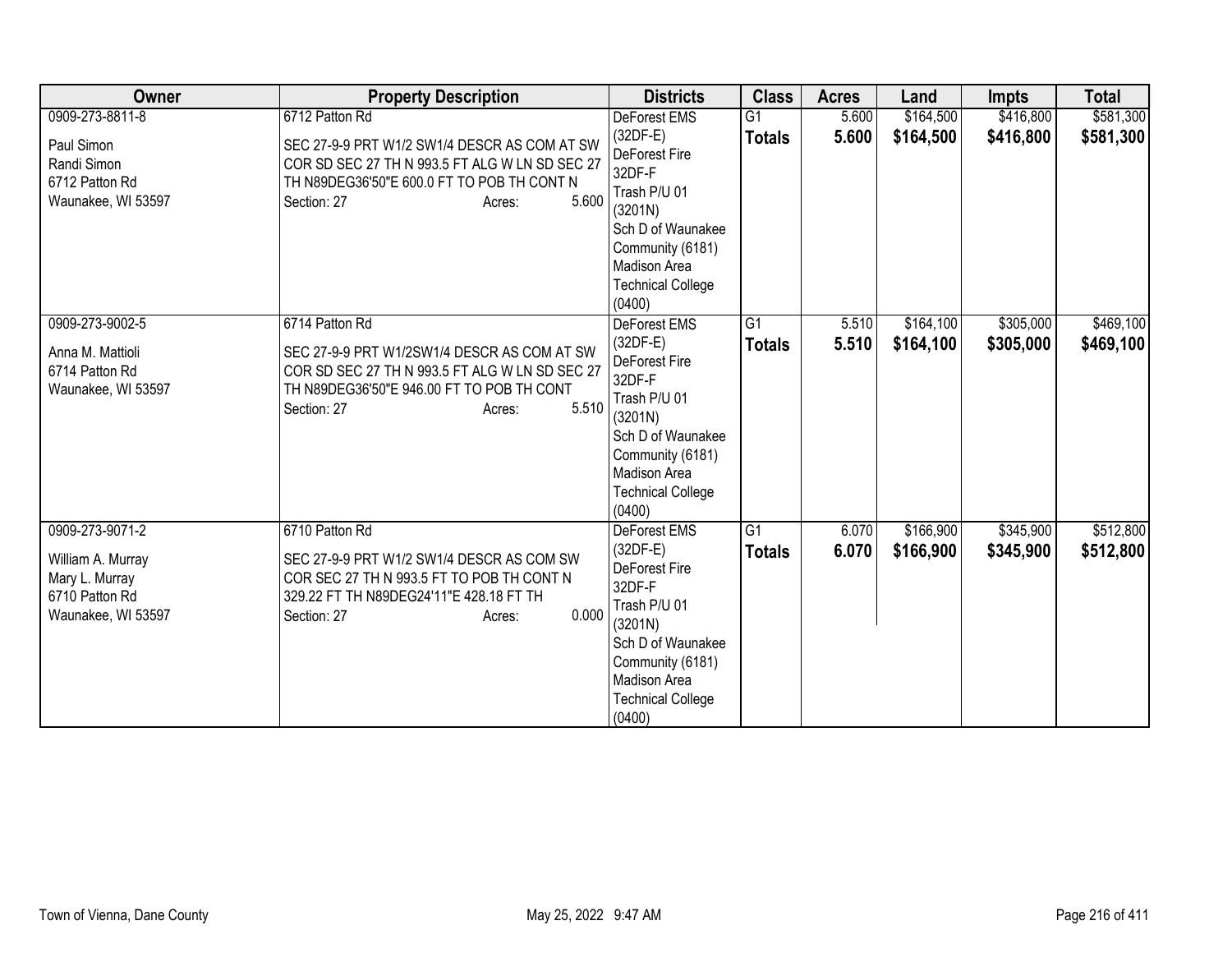| Owner                                                                                                   | <b>Property Description</b>                                                                                                                                       | <b>Districts</b>                                                                                                                                                                | <b>Class</b>                          | <b>Acres</b>              | Land                        | <b>Impts</b>              | <b>Total</b>                |
|---------------------------------------------------------------------------------------------------------|-------------------------------------------------------------------------------------------------------------------------------------------------------------------|---------------------------------------------------------------------------------------------------------------------------------------------------------------------------------|---------------------------------------|---------------------------|-----------------------------|---------------------------|-----------------------------|
| 0909-273-9161-0<br>Harder Tr<br>6702 Patton Rd<br>Waunakee, WI 53597                                    | 6702 Patton Rd<br>LOT 2 CSM 10347 CS61/44&46-3/26/2002 DESCR AS<br>SEC 27-9-9 PRT SW1/4SW1/4 (4.27 ACRES INCL R/W)                                                | DeForest EMS<br>$(32DF-E)$<br>DeForest Fire<br>32DF-F<br>Trash P/U 01                                                                                                           | $\overline{G1}$<br><b>Totals</b>      | 4.270<br>4.270            | \$157,900<br>\$157,900      | \$258,200<br>\$258,200    | \$416,100<br>\$416,100      |
|                                                                                                         | 0.000<br>Section: 27<br>Acres:                                                                                                                                    | (3201N)<br>Sch D of Waunakee<br>Community (6181)<br>Madison Area<br><b>Technical College</b><br>(0400)                                                                          |                                       |                           |                             |                           |                             |
| 0909-273-9181-0<br>Carrie L. Gruendemann<br>Hans A. Gruendemann<br>6690 Patton Rd<br>Waunakee, WI 53597 | 6690 Patton Rd<br>LOT 1 CSM 10347 CS61/44&46-3/26/2002 DESCR AS<br>SEC 27-9-9 PRT SW1/4SW1/4 (5.76 ACRES INCL R/W)<br>0.000<br>Section: 27<br>Acres:              | DeForest EMS<br>$(32DF-E)$<br>DeForest Fire<br>32DF-F<br>Trash P/U 01<br>(3201N)<br>Sch D of Waunakee<br>Community (6181)<br>Madison Area<br><b>Technical College</b><br>(0400) | $\overline{G1}$<br><b>Totals</b>      | 5.760<br>5.760            | \$165,300<br>\$165,300      | \$331,700<br>\$331,700    | \$497,000<br>\$497,000      |
| 0909-273-9190-8<br>Gerald O. Koltes<br>6732 County Highway I<br>Waunakee, WI 53597                      | SEC 27-9-9 S1/2 SW1/4 SW1/4 EXC R568/604<br>19.000<br>Section: 27<br>Acres:                                                                                       | <b>DeForest EMS</b><br>$(32DF-E)$<br>DeForest Fire<br>32DF-F<br>Sch D of Waunakee<br>Community (6181)<br>Madison Area<br><b>Technical College</b><br>(0400)                     | G4<br>G <sub>5</sub><br><b>Totals</b> | 17.500<br>1.500<br>19.000 | \$5,100<br>\$100<br>\$5,200 | $\sqrt{$0}$<br>\$0<br>\$0 | \$5,100<br>\$100<br>\$5,200 |
| 0909-273-9370-0<br>Walker Living Tr, Judith A<br>5470 Cuba Valley Rd<br>Waunakee, WI 53597              | SEC 27-9-9 PRT SW1/4SW1/4 COM SEC S1/4 COR TH<br>W 1318.6 FT TO POB TH N 661.5 FT TH W 66 FT TH S<br>661.5 FT TH E 66 FT TO POB<br>1.820<br>Section: 27<br>Acres: | DeForest EMS<br>(32DF-E)<br>DeForest Fire<br>32DF-F<br>Sch D of Waunakee<br>Community (6181)<br>Madison Area<br><b>Technical College</b><br>(0400)                              | $\overline{G1}$<br><b>Totals</b>      | 1.820<br>1.820            | \$9,100<br>\$9,100          | $\overline{50}$<br>\$0    | \$9,100<br>\$9,100          |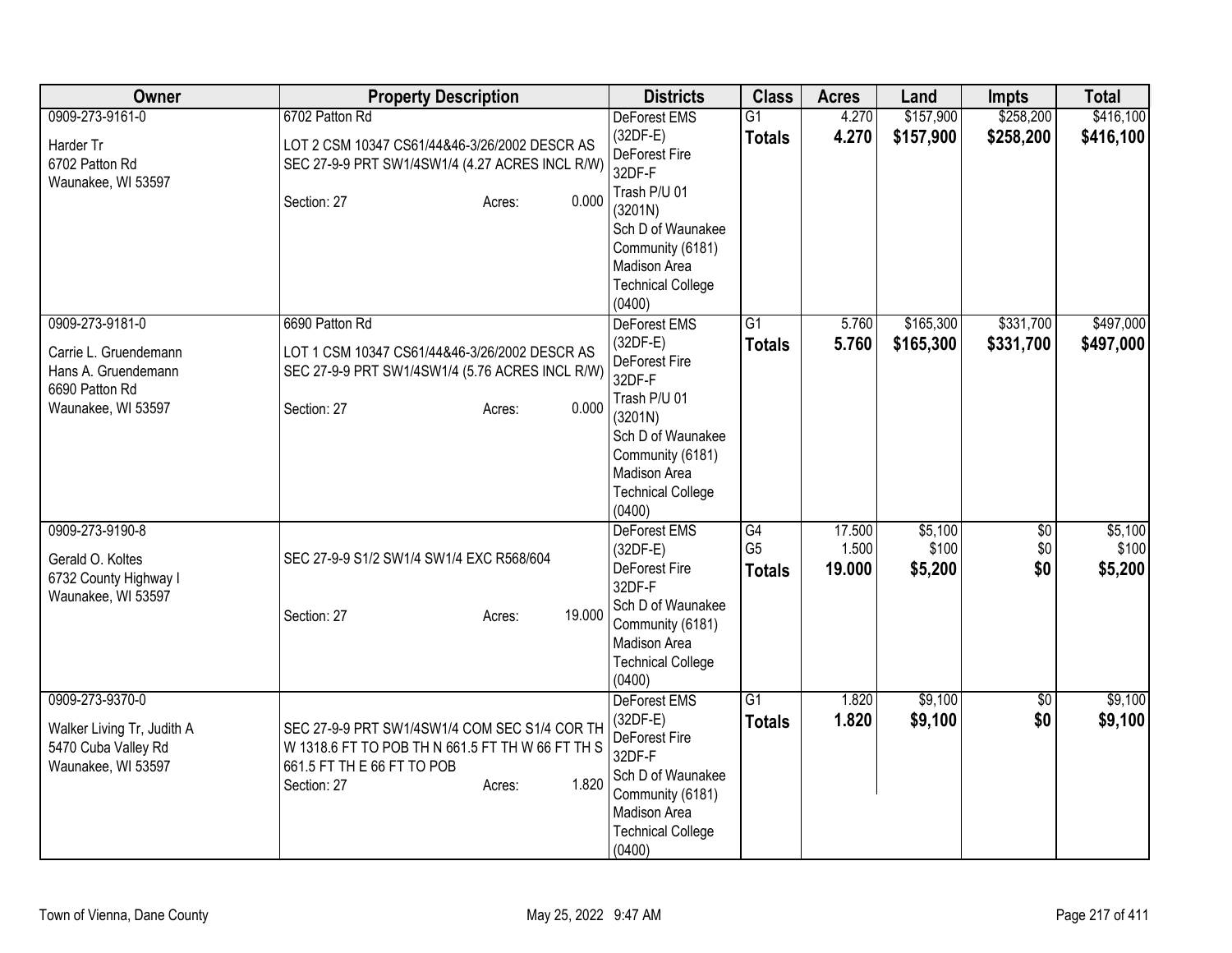| Owner                                                                                             | <b>Property Description</b>                                                                                                                             | <b>Districts</b>                                                                                                                                                                       | <b>Class</b>                          | <b>Acres</b>              | Land                        | <b>Impts</b>                  | <b>Total</b>                |
|---------------------------------------------------------------------------------------------------|---------------------------------------------------------------------------------------------------------------------------------------------------------|----------------------------------------------------------------------------------------------------------------------------------------------------------------------------------------|---------------------------------------|---------------------------|-----------------------------|-------------------------------|-----------------------------|
| 0909-273-9500-2<br>Midthun Brothers Farms, LLC<br>5107 Daley Rd<br>Deforest, WI 53532             | SEC 27-9-9 SE1/4SW1/4 EXC 4398/128&129 &<br>R401/442<br>24.000<br>Section: 27<br>Acres:                                                                 | DeForest EMS<br>(32DF-E)<br><b>DeForest Fire</b><br>32DF-F<br>Sch D of DeForest<br>Area (1316)<br>Madison Area<br><b>Technical College</b><br>(0400)<br>Drainage District 29<br>(DD29) | G4<br>G <sub>5</sub><br><b>Totals</b> | 23.500<br>0.500<br>24.000 | \$7,100<br>\$100<br>\$7,200 | $\overline{$0}$<br>\$0<br>\$0 | \$7,100<br>\$100<br>\$7,200 |
| 0909-273-9660-9<br>Walker Living Tr, Judith A<br>5470 Cuba Valley Rd<br>Waunakee, WI 53597        | 5470 Cuba Valley Rd<br>LOT 1 CSM 2399 CS9/288-5/19/77 DESCR AS SEC<br>27-9-9 PRT SE1/4 SW1/4 (4.18 ACRES INCL RD R/W)<br>0.000<br>Section: 27<br>Acres: | <b>DeForest EMS</b><br>$(32DF-E)$<br>DeForest Fire<br>32DF-F<br>Trash P/U 01<br>(3201N)<br>Sch D of DeForest<br>Area (1316)<br>Madison Area<br><b>Technical College</b><br>(0400)      | $\overline{G1}$<br><b>Totals</b>      | 4.180<br>4.180            | \$157,400<br>\$157,400      | \$216,800<br>\$216,800        | \$374,200<br>\$374,200      |
| 0909-273-9770-6<br>Danika Woods<br>Edward I. Burdett<br>5466 Cuba Valley Rd<br>Waunakee, WI 53597 | 5466 Cuba Valley Rd<br>LOT 2 CSM 2399 CS9/288-5/19/77 DESCR AS SEC<br>27-9-9 PRT SE1/4SW1/4 (4.18 ACRES INCL RD R/W)<br>4.180<br>Section: 27<br>Acres:  | <b>DeForest EMS</b><br>$(32DF-E)$<br>DeForest Fire<br>32DF-F<br>Trash P/U 01<br>(3201N)<br>Sch D of DeForest<br>Area (1316)<br>Madison Area<br><b>Technical College</b><br>(0400)      | G1<br><b>Totals</b>                   | 4.180<br>4.180            | \$157,400<br>\$157,400      | \$205,700<br>\$205,700        | \$363,100<br>\$363,100      |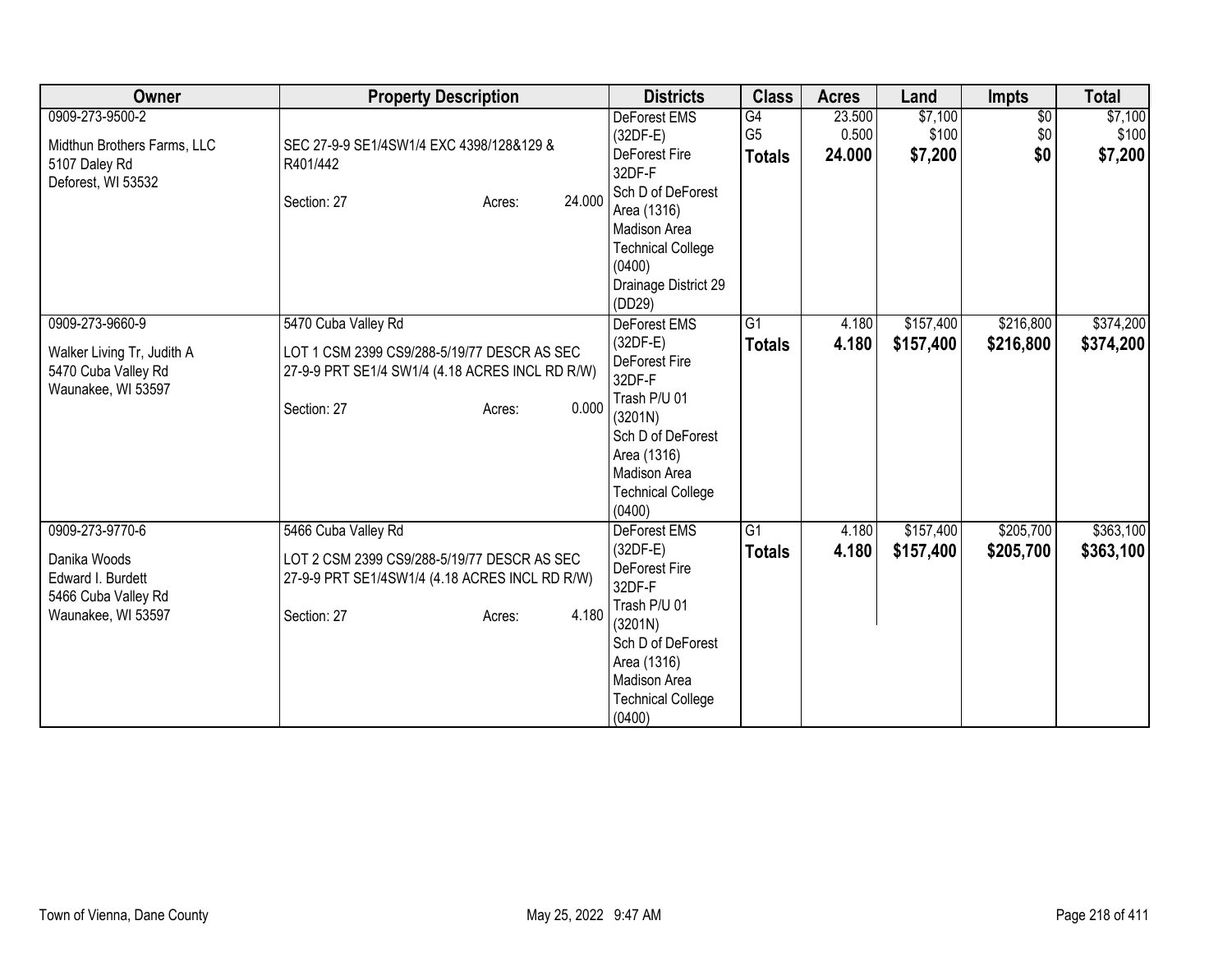| Owner                       | <b>Property Description</b>                     |                 | <b>Districts</b>                         | <b>Class</b>    | <b>Acres</b> | Land      | <b>Impts</b> | <b>Total</b> |
|-----------------------------|-------------------------------------------------|-----------------|------------------------------------------|-----------------|--------------|-----------|--------------|--------------|
| 0909-273-9790-2             | 5450 Cuba Valley Rd                             |                 | DeForest EMS                             | $\overline{G1}$ | 8.000        | \$176,500 | \$284,100    | \$460,600    |
| Mell-Nelson Living Tr       | SEC 27-9-9 PRT SE1/4SW1/4 COM SEC S1/4 COR TH   |                 | $(32DF-E)$                               | <b>Totals</b>   | 8.000        | \$176,500 | \$284,100    | \$460,600    |
| 5450 Cuba Valley Rd         | W 643.6 FT TO POB TH N 1056 FT TH W 330 FT TH S |                 | DeForest Fire                            |                 |              |           |              |              |
| Waunakee, WI 53597          | 1056 FT TO SEC S LN TH E 330 FT TO POB          |                 | 32DF-F                                   |                 |              |           |              |              |
|                             | Section: 27                                     | 8.000<br>Acres: | Trash P/U 01                             |                 |              |           |              |              |
|                             |                                                 |                 | (3201N)                                  |                 |              |           |              |              |
|                             |                                                 |                 | Sch D of DeForest                        |                 |              |           |              |              |
|                             |                                                 |                 | Area (1316)                              |                 |              |           |              |              |
|                             |                                                 |                 | Madison Area<br><b>Technical College</b> |                 |              |           |              |              |
|                             |                                                 |                 | (0400)                                   |                 |              |           |              |              |
| 0909-274-8001-0             | 6737 County Rd I                                |                 | DeForest EMS                             | G4              | 29.020       | \$9,000   | \$0          | \$9,000      |
|                             |                                                 |                 | (32DF-E)                                 | G <sub>5</sub>  | 1.000        | \$100     | \$0          | \$100        |
| Midthun Brothers Farms, LLC | SEC 27-9-9 NE1/4 SE1/4 EXC CSM 11196            |                 | DeForest Fire                            | G5M             | 3.000        | \$6,600   | \$0          | \$6,600      |
| 5107 Daley Rd               |                                                 |                 | 32DF-F                                   | G7              | 1.000        | \$11,000  | \$58,700     | \$69,700     |
| Deforest, WI 53532          |                                                 |                 | Sch D of DeForest                        | <b>Totals</b>   | 34.020       | \$26,700  | \$58,700     | \$85,400     |
|                             | Section: 27                                     | 0.000<br>Acres: | Area (1316)                              |                 |              |           |              |              |
|                             |                                                 |                 | Madison Area                             |                 |              |           |              |              |
|                             |                                                 |                 | <b>Technical College</b>                 |                 |              |           |              |              |
|                             |                                                 |                 | (0400)                                   |                 |              |           |              |              |
|                             |                                                 |                 | Drainage District 29                     |                 |              |           |              |              |
|                             |                                                 |                 | (DD29)                                   |                 |              |           |              |              |
| 0909-274-8160-0             | 6743 County Rd I                                |                 | <b>DeForest EMS</b>                      | $\overline{G7}$ | 4.870        | \$124,100 | \$173,900    | \$298,000    |
| Anthony E. Hensen           | LOT 1 CSM 11196 CS67/254&257-10/4/2004 DESCR    |                 | $(32DF-E)$                               | <b>Totals</b>   | 4.870        | \$124,100 | \$173,900    | \$298,000    |
| Angela A. Midthun-Hensen    | AS SEC 27-9-9 PRT NE1/4 SE1/4 (4.87 ACRES)      |                 | DeForest Fire                            |                 |              |           |              |              |
| 6743 County Highway I       |                                                 |                 | 32DF-F                                   |                 |              |           |              |              |
| Waunakee, WI 53597          | Section: 27                                     | 4.870<br>Acres: | Trash P/U 01                             |                 |              |           |              |              |
|                             |                                                 |                 | (3201N)                                  |                 |              |           |              |              |
|                             |                                                 |                 | Sch D of DeForest                        |                 |              |           |              |              |
|                             |                                                 |                 | Area (1316)<br>Madison Area              |                 |              |           |              |              |
|                             |                                                 |                 |                                          |                 |              |           |              |              |
|                             |                                                 |                 | <b>Technical College</b><br>(0400)       |                 |              |           |              |              |
|                             |                                                 |                 | Drainage District 29                     |                 |              |           |              |              |
|                             |                                                 |                 | (DD29)                                   |                 |              |           |              |              |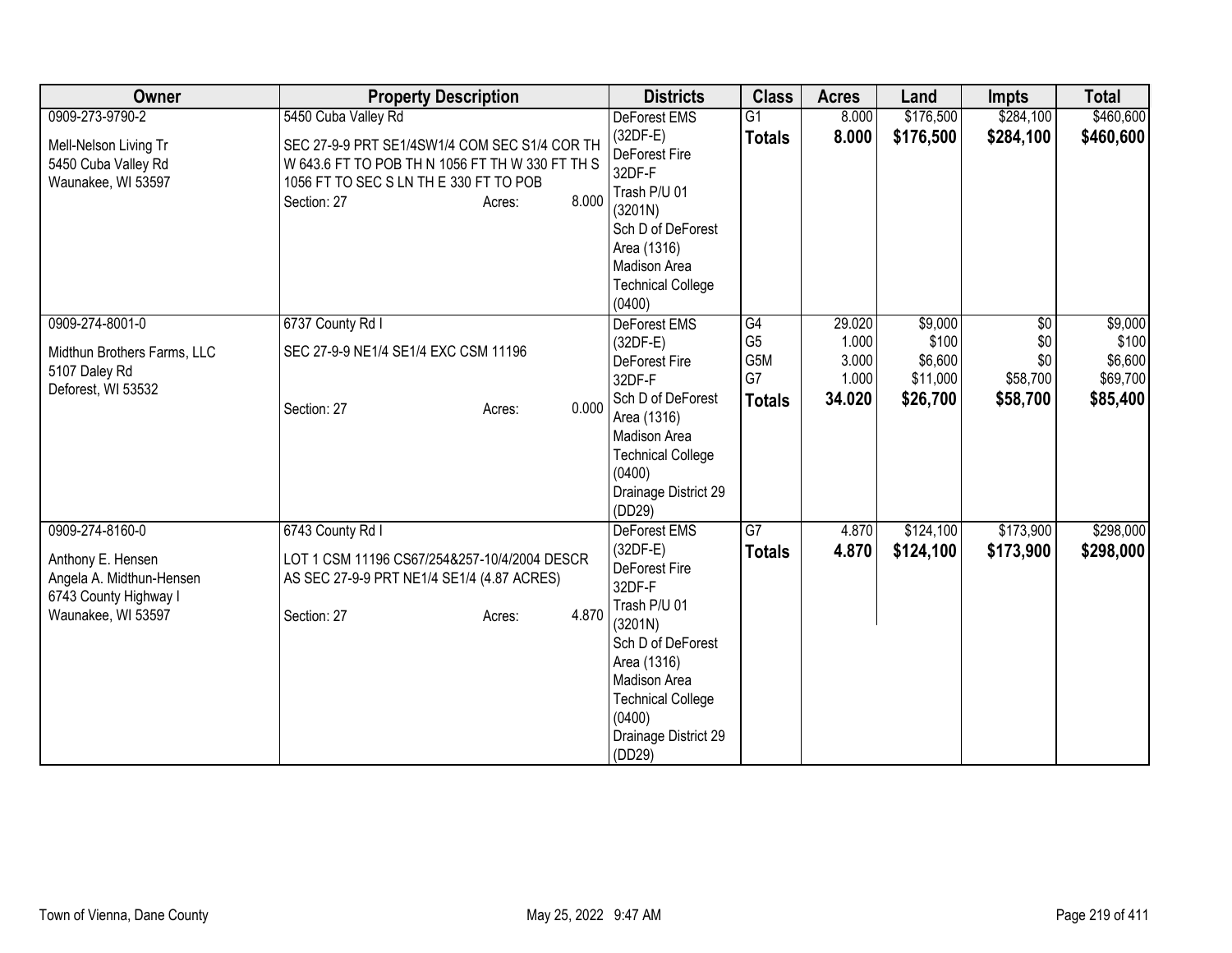| Owner                                                                                 | <b>Property Description</b>                                  |        | <b>Districts</b>                                                                                                                                                                                | <b>Class</b>                                 | <b>Acres</b>                       | Land                                     | <b>Impts</b>                         | <b>Total</b>                             |
|---------------------------------------------------------------------------------------|--------------------------------------------------------------|--------|-------------------------------------------------------------------------------------------------------------------------------------------------------------------------------------------------|----------------------------------------------|------------------------------------|------------------------------------------|--------------------------------------|------------------------------------------|
| 0909-274-8500-3<br>Midthun Brothers Farms, LLC<br>5107 Daley Rd<br>Deforest, WI 53532 | SEC 27-9-9 NW1/4 SE1/4<br>Section: 27<br>Acres:              | 39.900 | <b>DeForest EMS</b><br>$(32DF-E)$<br>DeForest Fire<br>32DF-F<br>Sch D of DeForest<br>Area (1316)<br>Madison Area<br><b>Technical College</b><br>(0400)                                          | G4<br>G5M<br><b>Totals</b>                   | 33.400<br>6.500<br>39.900          | \$9,000<br>\$14,300<br>\$23,300          | $\overline{50}$<br>\$0<br>\$0        | \$9,000<br>\$14,300<br>\$23,300          |
| 0909-274-9000-6<br>Midthun Brothers Farms, LLC<br>5107 Daley Rd<br>Deforest, WI 53532 | SEC 27-9-9 SW1/4 SE1/4<br>Section: 27<br>Acres:              | 39.800 | DeForest EMS<br>$(32DF-E)$<br>DeForest Fire<br>32DF-F<br>Sch D of DeForest<br>Area (1316)<br>Madison Area<br><b>Technical College</b><br>(0400)<br>Drainage District 29<br>(DD29)               | G4<br>G <sub>5</sub><br>G5M<br><b>Totals</b> | 34.300<br>1.000<br>4.500<br>39.800 | \$10,100<br>\$100<br>\$9,900<br>\$20,100 | $\overline{50}$<br>\$0<br>\$0<br>\$0 | \$10,100<br>\$100<br>\$9,900<br>\$20,100 |
| 0909-274-9501-0<br>Midthun Brothers Farms, LLC<br>5107 Daley Rd<br>Deforest, WI 53532 | SEC 27-9-9 SE1/4SE1/4 EXC CSM 14092<br>Section: 27<br>Acres: | 35.050 | <b>DeForest EMS</b><br>$(32DF-E)$<br>DeForest Fire<br>32DF-F<br>Sch D of DeForest<br>Area (1316)<br><b>Madison Area</b><br><b>Technical College</b><br>(0400)<br>Drainage District 29<br>(DD29) | G4<br>G <sub>5</sub><br>G5M<br><b>Totals</b> | 33.050<br>1.900<br>0.100<br>35.050 | \$9,900<br>\$100<br>\$200<br>\$10,200    | \$0<br>\$0<br>\$0<br>\$0             | \$9,900<br>\$100<br>\$200<br>\$10,200    |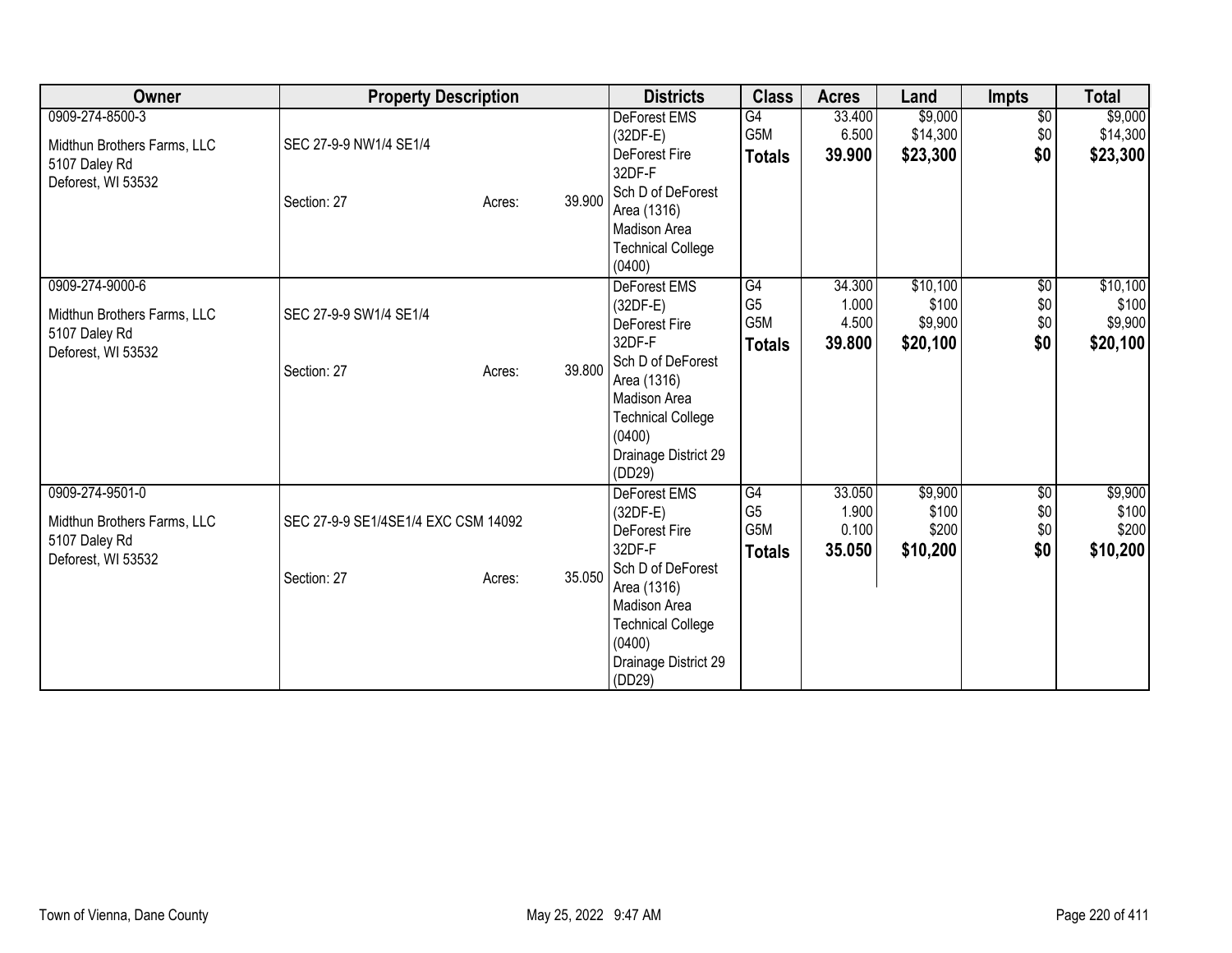| Owner                                                                        | <b>Property Description</b>                                                                              | <b>Districts</b>                                                                                                                                           | <b>Class</b>                      | <b>Acres</b>                      | Land                                    | <b>Impts</b>                          | <b>Total</b>                             |
|------------------------------------------------------------------------------|----------------------------------------------------------------------------------------------------------|------------------------------------------------------------------------------------------------------------------------------------------------------------|-----------------------------------|-----------------------------------|-----------------------------------------|---------------------------------------|------------------------------------------|
| 0909-274-9805-0                                                              | 5320 Cuba Valley Rd                                                                                      | <b>DeForest EMS</b>                                                                                                                                        | $\overline{G1}$                   | 2.950                             | \$151,000                               | \$392,200                             | \$543,200                                |
| Jack D. Wendtland<br>Jennifer L. Wendtland<br>5320 Cuba Valley Rd            | LOT 1 CSM 14092 CS94/291&293-10/8/2015 DESCR<br>AS SEC 27-9-9 PRT SE1/4SE1/4 (2.95 ACRES EXCL<br>$R/W$ ) | $(32DF-E)$<br>DeForest Fire<br>32DF-F                                                                                                                      | <b>Totals</b>                     | 2.950                             | \$151,000                               | \$392,200                             | \$543,200                                |
| Waunakee, WI 53597                                                           | 2.950<br>Section: 27<br>Acres:                                                                           | Trash P/U 01<br>(3201N)<br>Sch D of DeForest<br>Area (1316)<br>Madison Area                                                                                |                                   |                                   |                                         |                                       |                                          |
|                                                                              |                                                                                                          | <b>Technical College</b><br>(0400)<br>Drainage District 29<br>(DD29)                                                                                       |                                   |                                   |                                         |                                       |                                          |
| 0909-281-8000-9<br>Midthun Jt Rev Tr<br>6865 Patton Rd<br>Waunakee, WI 53597 | 6865 Patton Rd<br>SEC 28-9-9 NE1/4NE1/4                                                                  | <b>Waunakee EMS</b><br>$(32WA-E)$<br>Waunakee Fire<br>32WA-F                                                                                               | G4<br>G <sub>5</sub><br>G5M<br>G7 | 33.000<br>2.000<br>2.000<br>3.000 | \$9,200<br>\$900<br>\$4,400<br>\$96,000 | $\sqrt{6}$<br>\$0<br>\$0<br>\$243,000 | \$9,200<br>\$900<br>\$4,400<br>\$339,000 |
|                                                                              | 40.000<br>Section: 28<br>Acres:                                                                          | Utility District 4 WF<br>(32UD4)<br>Trash P/U 01<br>(3201N)<br>Sch D of Waunakee<br>Community (6181)<br>Madison Area<br><b>Technical College</b><br>(0400) | <b>Totals</b>                     | 40.000                            | \$110,500                               | \$243,000                             | \$353,500                                |
| 0909-281-8500-4<br>Hahn Living Tr<br>5758 Hahn Rd<br>Deforest, WI 53532      | SEC 28-9-9 NW1/4NE1/4                                                                                    | <b>Waunakee EMS</b><br>$(32WA-E)$<br>Waunakee Fire<br>32WA-F                                                                                               | G4<br><b>Totals</b>               | 40.100<br>40.100                  | \$10,700<br>\$10,700                    | \$0<br>\$0                            | \$10,700<br>\$10,700                     |
|                                                                              | 40.100<br>Section: 28<br>Acres:                                                                          | Utility District 4 WF<br>(32UD4)<br>Sch D of Waunakee<br>Community (6181)<br>Madison Area<br><b>Technical College</b><br>(0400)                            |                                   |                                   |                                         |                                       |                                          |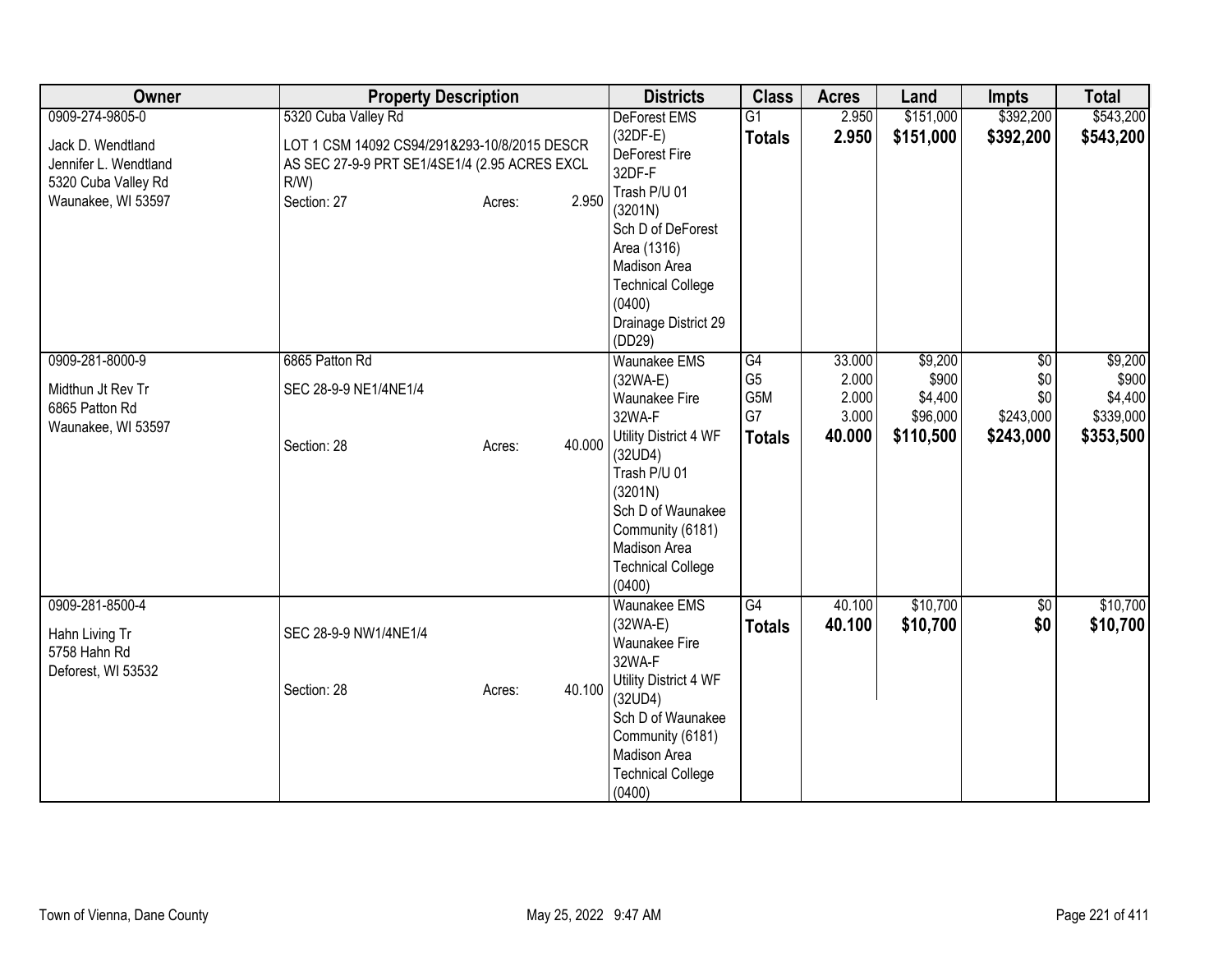| Owner                                                                        | <b>Property Description</b>          |        |        | <b>Districts</b>                                                                                                                                                                                     | <b>Class</b>                          | <b>Acres</b>              | Land                          | Impts                         | <b>Total</b>                  |
|------------------------------------------------------------------------------|--------------------------------------|--------|--------|------------------------------------------------------------------------------------------------------------------------------------------------------------------------------------------------------|---------------------------------------|---------------------------|-------------------------------|-------------------------------|-------------------------------|
| 0909-281-9000-7<br>Hahn Living Tr<br>5758 Hahn Rd<br>Deforest, WI 53532      | SEC 28-9-9 SW1/4NE1/4<br>Section: 28 | Acres: | 40.100 | <b>Waunakee EMS</b><br>(32WA-E)<br><b>Waunakee Fire</b><br>32WA-F<br>Utility District 4 WF<br>(32UD4)<br>Sch D of Waunakee<br>Community (6181)<br>Madison Area<br><b>Technical College</b><br>(0400) | G4<br><b>Totals</b>                   | 40.100<br>40.100          | \$9,500<br>\$9,500            | $\overline{60}$<br>\$0        | \$9,500<br>\$9,500            |
| 0909-281-9500-2<br>Midthun Jt Rev Tr<br>6865 Patton Rd<br>Waunakee, WI 53597 | SEC 28-9-9 SE1/4NE1/4<br>Section: 28 | Acres: | 40.000 | Waunakee EMS<br>(32WA-E)<br><b>Waunakee Fire</b><br>32WA-F<br>Utility District 4 WF<br>(32UD4)<br>Sch D of Waunakee<br>Community (6181)<br><b>Madison Area</b><br><b>Technical College</b><br>(0400) | G4<br>G <sub>5</sub><br><b>Totals</b> | 39.000<br>1.000<br>40.000 | \$11,500<br>\$100<br>\$11,600 | $\overline{60}$<br>\$0<br>\$0 | \$11,500<br>\$100<br>\$11,600 |
| 0909-282-8000-8<br>Hahn Living Tr<br>5758 Hahn Rd<br>Deforest, WI 53532      | SEC 28-9-9 NE1/4NW1/4<br>Section: 28 | Acres: | 40.300 | Waunakee EMS<br>(32WA-E)<br><b>Waunakee Fire</b><br>32WA-F<br>Utility District 4 WF<br>(32UD4)<br>Sch D of Waunakee<br>Community (6181)<br>Madison Area<br><b>Technical College</b><br>(0400)        | G4<br>G <sub>5</sub><br><b>Totals</b> | 39.300<br>1.000<br>40.300 | \$11,000<br>\$100<br>\$11,100 | \$0<br>\$0<br>\$0             | \$11,000<br>\$100<br>\$11,100 |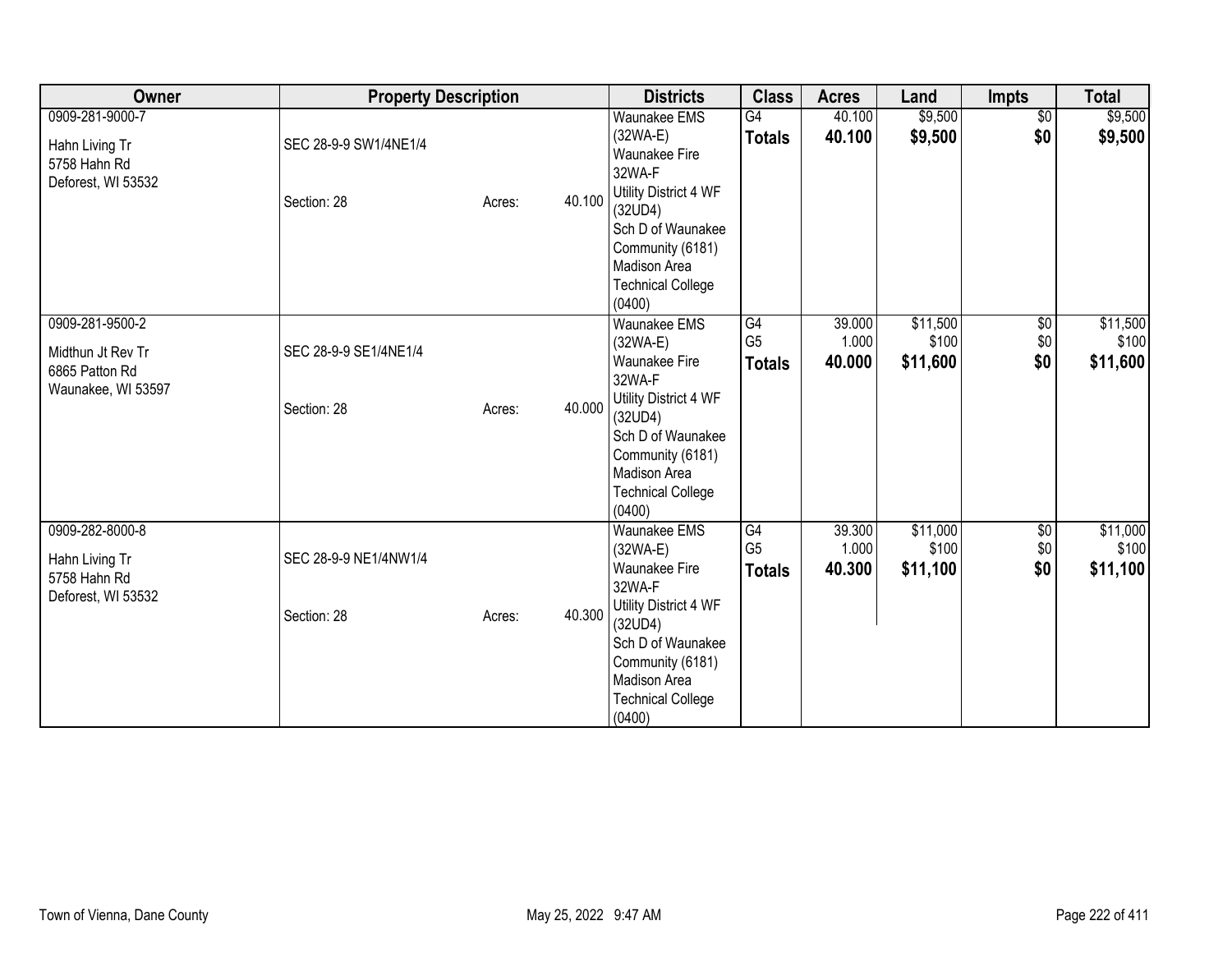| Owner                              | <b>Property Description</b>                  |        | <b>Districts</b>                 | <b>Class</b>   | <b>Acres</b> | Land      | <b>Impts</b>    | <b>Total</b> |
|------------------------------------|----------------------------------------------|--------|----------------------------------|----------------|--------------|-----------|-----------------|--------------|
| 0909-282-8830-0                    | 5769 Hauser Rd                               |        | <b>Waunakee EMS</b>              | G1             | 1.000        | \$100,000 | \$225,800       | \$325,800    |
| Michael A. Zauner                  | LOT 3 CSM 13690 CS90/88&90-4/8/2014 DESCR AS |        | $(32WA-E)$                       | G <sub>4</sub> | 21.380       | \$5,300   | \$0             | \$5,300      |
| Suzanne Zauner                     | SEC 28-9-9 PRT NW1/4NW1/4 & SEC 29-9-9 PRT   |        | <b>Waunakee Fire</b>             | G <sub>5</sub> | 1.000        | \$100     | \$0             | \$100        |
| 5769 Hauser Rd                     | NE1/4NE1/4 (23.38 ACRES EXCL R/W)            |        | 32WA-F                           | <b>Totals</b>  | 23.380       | \$105,400 | \$225,800       | \$331,200    |
| Waunakee, WI 53597                 | Section: 28<br>Acres:                        | 23.380 | Utility District 4 WF            |                |              |           |                 |              |
|                                    |                                              |        | (32UD4)<br>Trash P/U 01          |                |              |           |                 |              |
|                                    |                                              |        | (3201N)                          |                |              |           |                 |              |
|                                    |                                              |        | Sch D of Waunakee                |                |              |           |                 |              |
|                                    |                                              |        | Community (6181)                 |                |              |           |                 |              |
|                                    |                                              |        | <b>Madison Area</b>              |                |              |           |                 |              |
|                                    |                                              |        | <b>Technical College</b>         |                |              |           |                 |              |
|                                    |                                              |        | (0400)                           |                |              |           |                 |              |
| 0909-282-9000-6                    | Schumacher Rd                                |        | <b>Waunakee EMS</b>              | G4             | 39.400       | \$12,200  | $\overline{50}$ | \$12,200     |
| Endres Jt Rev Tr, Gary D & Nancy R | SEC 28-9-9 SW1/4NW1/4                        |        | $(32WA-E)$                       | G <sub>5</sub> | 1.000        | \$100     | \$0             | \$100        |
| 5874 Cuba Valley Rd                |                                              |        | <b>Waunakee Fire</b>             | <b>Totals</b>  | 40.400       | \$12,300  | \$0             | \$12,300     |
| Waunakee, WI 53597                 |                                              |        | 32WA-F                           |                |              |           |                 |              |
|                                    | Section: 28<br>Acres:                        | 40.400 | Utility District 4 WF            |                |              |           |                 |              |
|                                    |                                              |        | (32UD4)                          |                |              |           |                 |              |
|                                    |                                              |        | Sch D of Waunakee                |                |              |           |                 |              |
|                                    |                                              |        | Community (6181)<br>Madison Area |                |              |           |                 |              |
|                                    |                                              |        | <b>Technical College</b>         |                |              |           |                 |              |
|                                    |                                              |        | (0400)                           |                |              |           |                 |              |
| 0909-282-9501-0                    | Schumacher Rd                                |        | <b>Waunakee EMS</b>              | G4             | 27.850       | \$7,900   | \$0             | \$7,900      |
|                                    |                                              |        | $(32WA-E)$                       | G <sub>5</sub> | 9.550        | \$6,700   | \$0             | \$6,700      |
| Rake Survivors Tr, Diane M         | SEC 28-9-9 SE1/4NW1/4 EXC R10418/56          |        | <b>Waunakee Fire</b>             | <b>Totals</b>  | 37.400       | \$14,600  | \$0             | \$14,600     |
| 6840 Schumacher Rd                 |                                              |        | 32WA-F                           |                |              |           |                 |              |
| Waunakee, WI 53597                 | Section: 28<br>Acres:                        | 37.400 | Utility District 4 WF            |                |              |           |                 |              |
|                                    |                                              |        | (32UD4)                          |                |              |           |                 |              |
|                                    |                                              |        | Sch D of Waunakee                |                |              |           |                 |              |
|                                    |                                              |        | Community (6181)                 |                |              |           |                 |              |
|                                    |                                              |        | Madison Area                     |                |              |           |                 |              |
|                                    |                                              |        | <b>Technical College</b>         |                |              |           |                 |              |
|                                    |                                              |        | (0400)                           |                |              |           |                 |              |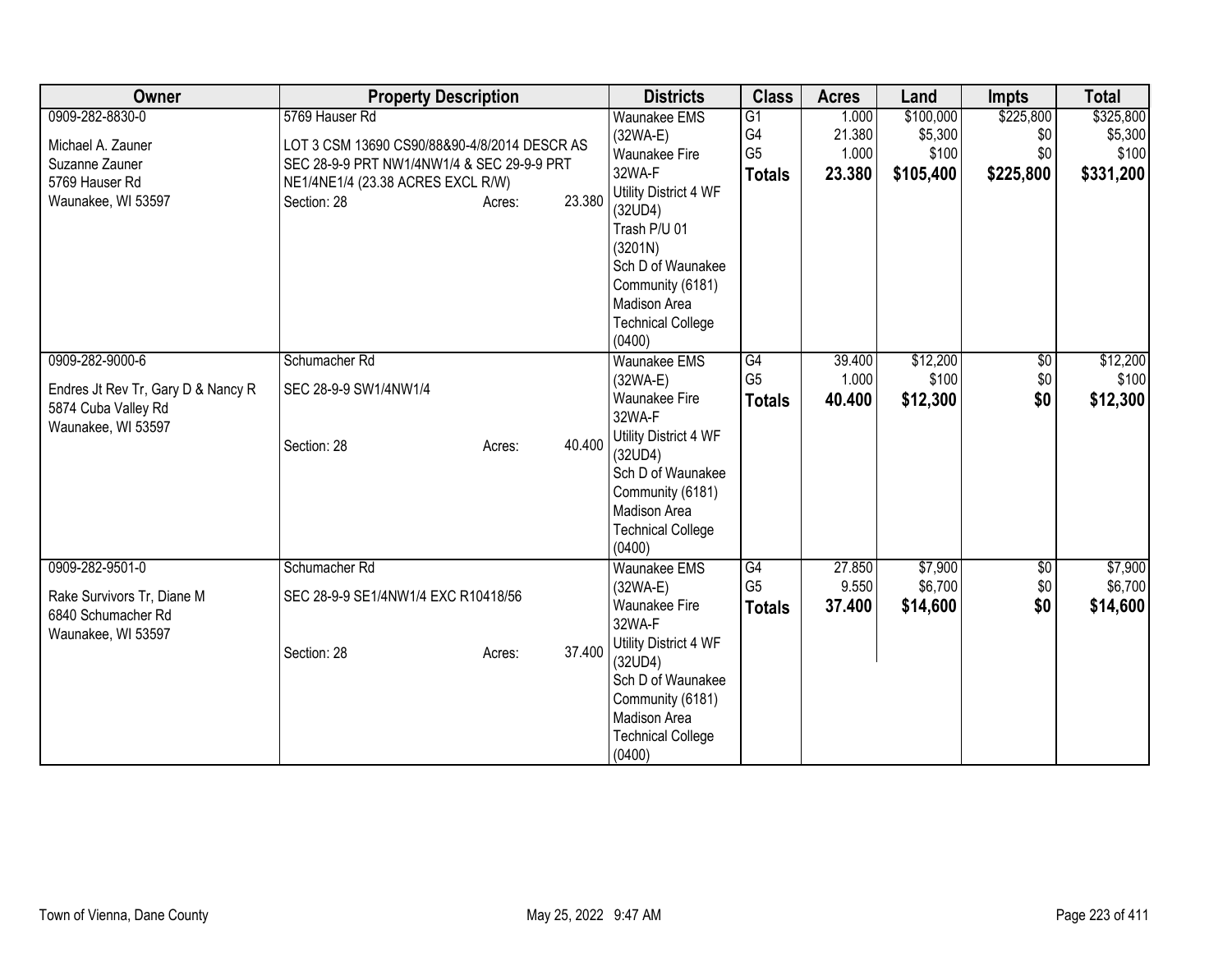| Owner                                                                           | <b>Property Description</b>                                                                                                                                             | <b>Districts</b>                                                                                                                                                                                 | <b>Class</b>                          | <b>Acres</b>             | Land                          | <b>Impts</b>                  | <b>Total</b>                    |
|---------------------------------------------------------------------------------|-------------------------------------------------------------------------------------------------------------------------------------------------------------------------|--------------------------------------------------------------------------------------------------------------------------------------------------------------------------------------------------|---------------------------------------|--------------------------|-------------------------------|-------------------------------|---------------------------------|
| 0909-282-9650-0                                                                 | 6840 Schumacher Rd                                                                                                                                                      | <b>Waunakee EMS</b>                                                                                                                                                                              | $\overline{G1}$                       | 3.000                    | \$151,500                     | \$344,200                     | \$495,700                       |
| Rake Survivors Tr, Diane M<br>6840 Schumacher Rd<br>Waunakee, WI 53597          | SEC 28-9-9 PRT SE1/4NW1/4 COM AT SW COR SD<br>SE1/4NW1/4 TH N2DEG51'32"W ALG W LN SD<br>SE1/4NW1/4 750 FT TO POB TH CONT N2DEG51'32"W<br>3.000<br>Section: 28<br>Acres: | $(32WA-E)$<br><b>Waunakee Fire</b><br>32WA-F<br>Utility District 4 WF<br>(32UD4)<br>Trash P/U 01<br>(3201N)<br>Sch D of Waunakee<br>Community (6181)<br>Madison Area<br><b>Technical College</b> | <b>Totals</b>                         | 3.000                    | \$151,500                     | \$344,200                     | \$495,700                       |
| 0909-283-8000-7                                                                 | Schumacher Rd                                                                                                                                                           | (0400)<br><b>Waunakee EMS</b>                                                                                                                                                                    | G4                                    | 37.900                   | \$11,900                      | $\overline{60}$               | \$11,900                        |
|                                                                                 |                                                                                                                                                                         | $(32WA-E)$                                                                                                                                                                                       | G <sub>5</sub>                        | 2.500                    | \$1,300                       | \$0                           | \$1,300                         |
| Craig A. Ziegler<br>Kristi L. Ziegler                                           | SEC 28-9-9 NE1/4SW1/4                                                                                                                                                   | Waunakee Fire                                                                                                                                                                                    | <b>Totals</b>                         | 40.400                   | \$13,200                      | \$0                           | \$13,200                        |
| 6917 Woodland Dr                                                                |                                                                                                                                                                         | 32WA-F                                                                                                                                                                                           |                                       |                          |                               |                               |                                 |
| Waunakee, WI 53597                                                              | 40.400<br>Section: 28<br>Acres:                                                                                                                                         | Utility District 4 WF<br>(32UD4)<br>Sch D of Waunakee<br>Community (6181)<br>Madison Area<br><b>Technical College</b><br>(0400)                                                                  |                                       |                          |                               |                               |                                 |
| 0909-283-8501-0                                                                 | Schumacher Rd                                                                                                                                                           | <b>Waunakee EMS</b>                                                                                                                                                                              | G4                                    | 35.000                   | \$10,300                      | $\overline{50}$               | \$10,300                        |
| Endres Jt Rev Tr, Gary D & Nancy R<br>5874 Cuba Valley Rd<br>Waunakee, WI 53597 | SEC 28-9-9 NW1/4SW1/4 EXC CSM 13057 SUBJ TO<br><b>ESMT IN DOC 4754658</b><br>0.000<br>Section: 28<br>Acres:                                                             | $(32WA-E)$<br>Waunakee Fire<br>32WA-F<br>Utility District 4 WF<br>(32UD4)<br>Trash P/U 01<br>(3201N)<br>Sch D of Waunakee<br>Community (6181)                                                    | G <sub>5</sub><br>G7<br><b>Totals</b> | 1.000<br>1.000<br>37.000 | \$100<br>\$11,000<br>\$21,400 | \$0<br>\$172,200<br>\$172,200 | \$100<br>\$183,200<br>\$193,600 |
|                                                                                 |                                                                                                                                                                         | Madison Area<br><b>Technical College</b><br>(0400)                                                                                                                                               |                                       |                          |                               |                               |                                 |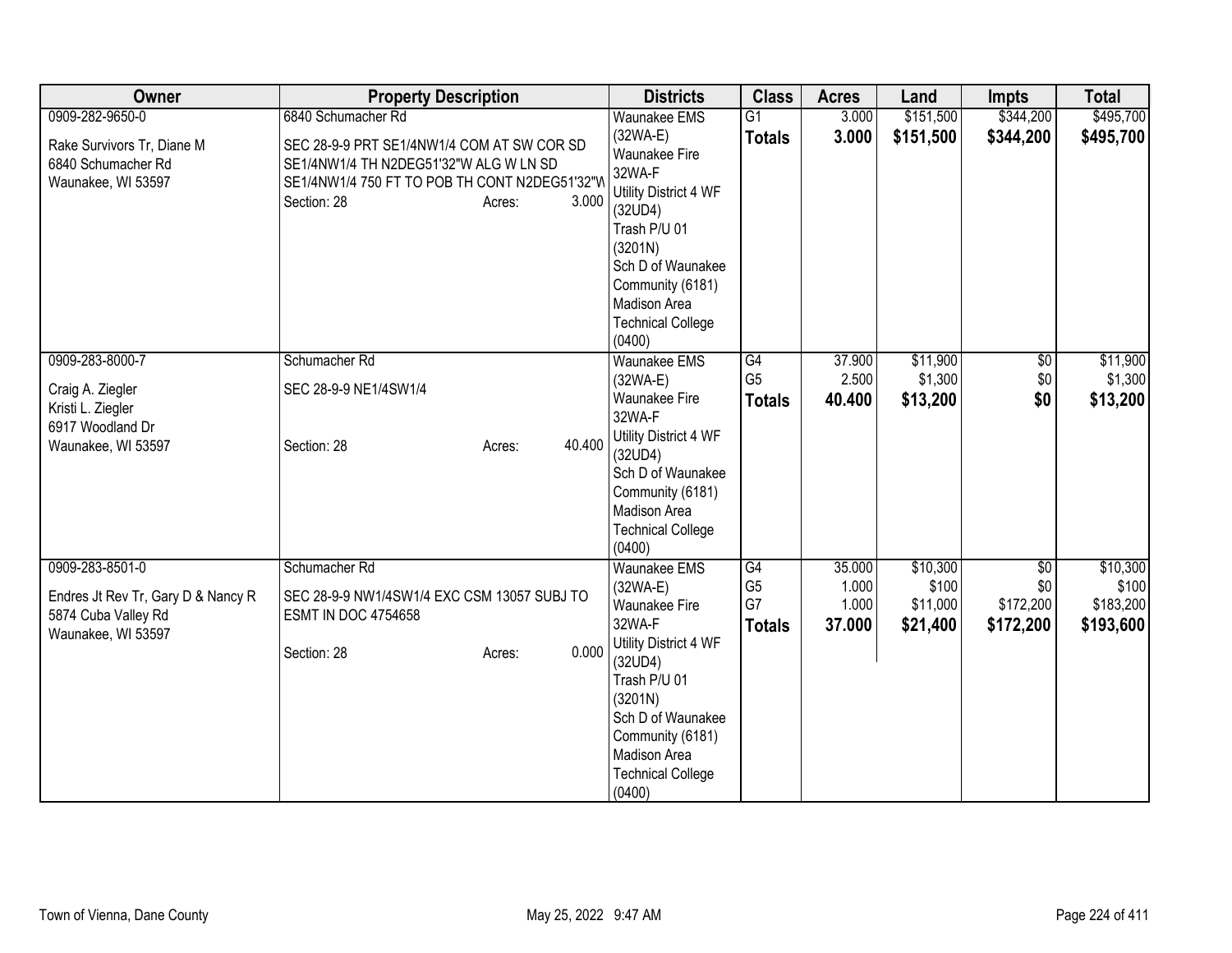| Owner                              | <b>Property Description</b>                   |        | <b>Districts</b>                        | <b>Class</b>    | <b>Acres</b> | Land      | <b>Impts</b>    | <b>Total</b> |
|------------------------------------|-----------------------------------------------|--------|-----------------------------------------|-----------------|--------------|-----------|-----------------|--------------|
| 0909-283-8960-0                    | 6761 Schumacher Rd                            |        | <b>Waunakee EMS</b>                     | $\overline{G1}$ | 3.000        | \$151,500 | \$100,500       | \$252,000    |
| Endres Jt Rev Tr, Gary D & Nancy R | LOT 1 CSM 13057 CS83/263&265-2/23/2011 DESCR  |        | $(32WA-E)$                              | <b>Totals</b>   | 3.000        | \$151,500 | \$100,500       | \$252,000    |
| 5874 Cuba Valley Rd                | AS SEC 28-9-9 PRT NW1/4SW1/4 (3.00 ACRES INCL |        | <b>Waunakee Fire</b>                    |                 |              |           |                 |              |
| Waunakee, WI 53597                 | R/W) SUBJ TO ESMT IN DOC 4754658              |        | 32WA-F                                  |                 |              |           |                 |              |
|                                    | Section: 28<br>Acres:                         | 3.000  | Utility District 4 WF                   |                 |              |           |                 |              |
|                                    |                                               |        | (32UD4)                                 |                 |              |           |                 |              |
|                                    |                                               |        | Trash P/U 01                            |                 |              |           |                 |              |
|                                    |                                               |        | (3201N)                                 |                 |              |           |                 |              |
|                                    |                                               |        | Sch D of Waunakee                       |                 |              |           |                 |              |
|                                    |                                               |        | Community (6181)<br><b>Madison Area</b> |                 |              |           |                 |              |
|                                    |                                               |        | <b>Technical College</b>                |                 |              |           |                 |              |
|                                    |                                               |        | (0400)                                  |                 |              |           |                 |              |
| 0909-283-9000-5                    |                                               |        | <b>Waunakee EMS</b>                     | G4              | 36.700       | \$11,100  | $\overline{50}$ | \$11,100     |
|                                    |                                               |        | (32WA-E)                                | G <sub>5</sub>  | 3.000        | \$1,600   | \$0             | \$1,600      |
| Endres Jt Rev Tr, Gary D & Nancy R | SEC 28-9-9 SW1/4 SW1/4                        |        | <b>Waunakee Fire</b>                    | G5M             | 0.700        | \$1,600   | \$0             | \$1,600      |
| 5874 Cuba Valley Rd                |                                               |        | 32WA-F                                  | <b>Totals</b>   | 40.400       | \$14,300  | \$0             | \$14,300     |
| Waunakee, WI 53597                 |                                               |        | Utility District 4 WF                   |                 |              |           |                 |              |
|                                    | Section: 28<br>Acres:                         | 40.400 | (32UD4)                                 |                 |              |           |                 |              |
|                                    |                                               |        | Sch D of Waunakee                       |                 |              |           |                 |              |
|                                    |                                               |        | Community (6181)                        |                 |              |           |                 |              |
|                                    |                                               |        | Madison Area                            |                 |              |           |                 |              |
|                                    |                                               |        | <b>Technical College</b>                |                 |              |           |                 |              |
|                                    |                                               |        | (0400)                                  |                 |              |           |                 |              |
| 0909-283-9500-0                    |                                               |        | <b>Waunakee EMS</b>                     | G4              | 38.400       | \$10,000  | \$0             | \$10,000     |
| Craig A. Ziegler                   | SEC 28-9-9 SE1/4SW1/4                         |        | $(32WA-E)$                              | G <sub>5</sub>  | 2.000        | \$100     | \$0             | \$100        |
| Kristi L. Ziegler                  |                                               |        | <b>Waunakee Fire</b>                    | <b>Totals</b>   | 40.400       | \$10,100  | \$0             | \$10,100     |
| 6917 Woodland Dr                   |                                               |        | 32WA-F<br>Utility District 4 WF         |                 |              |           |                 |              |
| Waunakee, WI 53597                 | Section: 28<br>Acres:                         | 40.400 | (32UD4)                                 |                 |              |           |                 |              |
|                                    |                                               |        | Sch D of Waunakee                       |                 |              |           |                 |              |
|                                    |                                               |        | Community (6181)                        |                 |              |           |                 |              |
|                                    |                                               |        | Madison Area                            |                 |              |           |                 |              |
|                                    |                                               |        | <b>Technical College</b>                |                 |              |           |                 |              |
|                                    |                                               |        | (0400)                                  |                 |              |           |                 |              |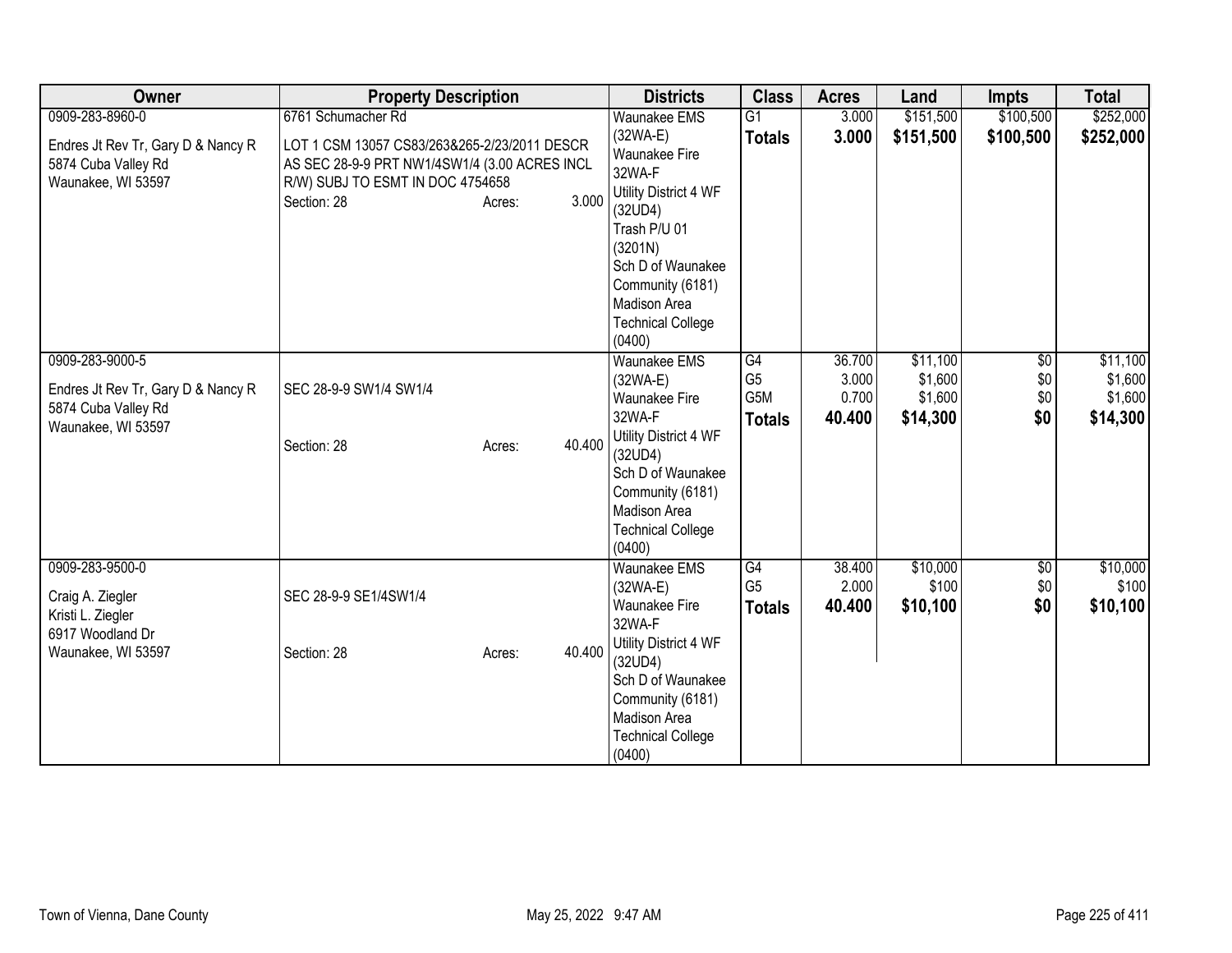| Owner                                                                                              | <b>Property Description</b>                                                                                                            | <b>Districts</b>                                                                                                                                                                                              | <b>Class</b>                                | <b>Acres</b>                       | Land                                     | <b>Impts</b>                       | <b>Total</b>                             |
|----------------------------------------------------------------------------------------------------|----------------------------------------------------------------------------------------------------------------------------------------|---------------------------------------------------------------------------------------------------------------------------------------------------------------------------------------------------------------|---------------------------------------------|------------------------------------|------------------------------------------|------------------------------------|------------------------------------------|
| 0909-284-8001-5<br>Patricia L. Madden-Ripp<br>W4324 Bradley Rd<br>Rio, WI 53960                    | Patton Rd<br>LOT 1 CSM 5501 CS25/101&102-3/17/88 DESCR AS<br>SEC 28-9-9 PRT NE1/4SE1/4 (11.8 ACRES)<br>11.800<br>Section: 28<br>Acres: | <b>Waunakee EMS</b><br>$(32WA-E)$<br><b>Waunakee Fire</b><br>32WA-F<br>Utility District 4 WF<br>(32UD4)<br>Sch D of Waunakee<br>Community (6181)<br><b>Madison Area</b><br><b>Technical College</b><br>(0400) | G4<br><b>Totals</b>                         | 11.800<br>11.800                   | \$3,700<br>\$3,700                       | $\sqrt{$0}$<br>\$0                 | \$3,700<br>\$3,700                       |
| 0909-284-8140-7<br>Endres Jt Rev Tr, Gary D & Nancy R<br>5874 Cuba Valley Rd<br>Waunakee, WI 53597 | Patton Rd<br>SEC 28-9-9 N1/2 NE1/4 SE1/4 EXC CSM 5501<br>8.200<br>Section: 28<br>Acres:                                                | Waunakee EMS<br>(32WA-E)<br>Waunakee Fire<br>32WA-F<br>Utility District 4 WF<br>(32UD4)<br>Sch D of Waunakee<br>Community (6181)<br><b>Madison Area</b><br><b>Technical College</b><br>(0400)                 | G4<br><b>Totals</b>                         | 8.200<br>8.200                     | \$2,300<br>\$2,300                       | $\sqrt{6}$<br>\$0                  | \$2,300<br>\$2,300                       |
| 0909-284-8191-6<br>Endres Jt Rev Tr, Gary D & Nancy R<br>5874 Cuba Valley Rd<br>Waunakee, WI 53597 | 6731 Patton Rd<br>SEC 28-9-9 S1/2 NE1/4 SE1/4 EXC CSM 7756 & EXC<br>R29794/24<br>19.050<br>Section: 28<br>Acres:                       | Waunakee EMS<br>$(32WA-E)$<br>Waunakee Fire<br>32WA-F<br>Utility District 4 WF<br>(32UD4)<br>Sch D of Waunakee<br>Community (6181)<br>Madison Area<br><b>Technical College</b><br>(0400)                      | G4<br>G <sub>5</sub><br>G7<br><b>Totals</b> | 17.050<br>1.000<br>1.000<br>19.050 | \$4,000<br>\$100<br>\$11,000<br>\$15,100 | \$0<br>\$0<br>\$42,700<br>\$42,700 | \$4,000<br>\$100<br>\$53,700<br>\$57,800 |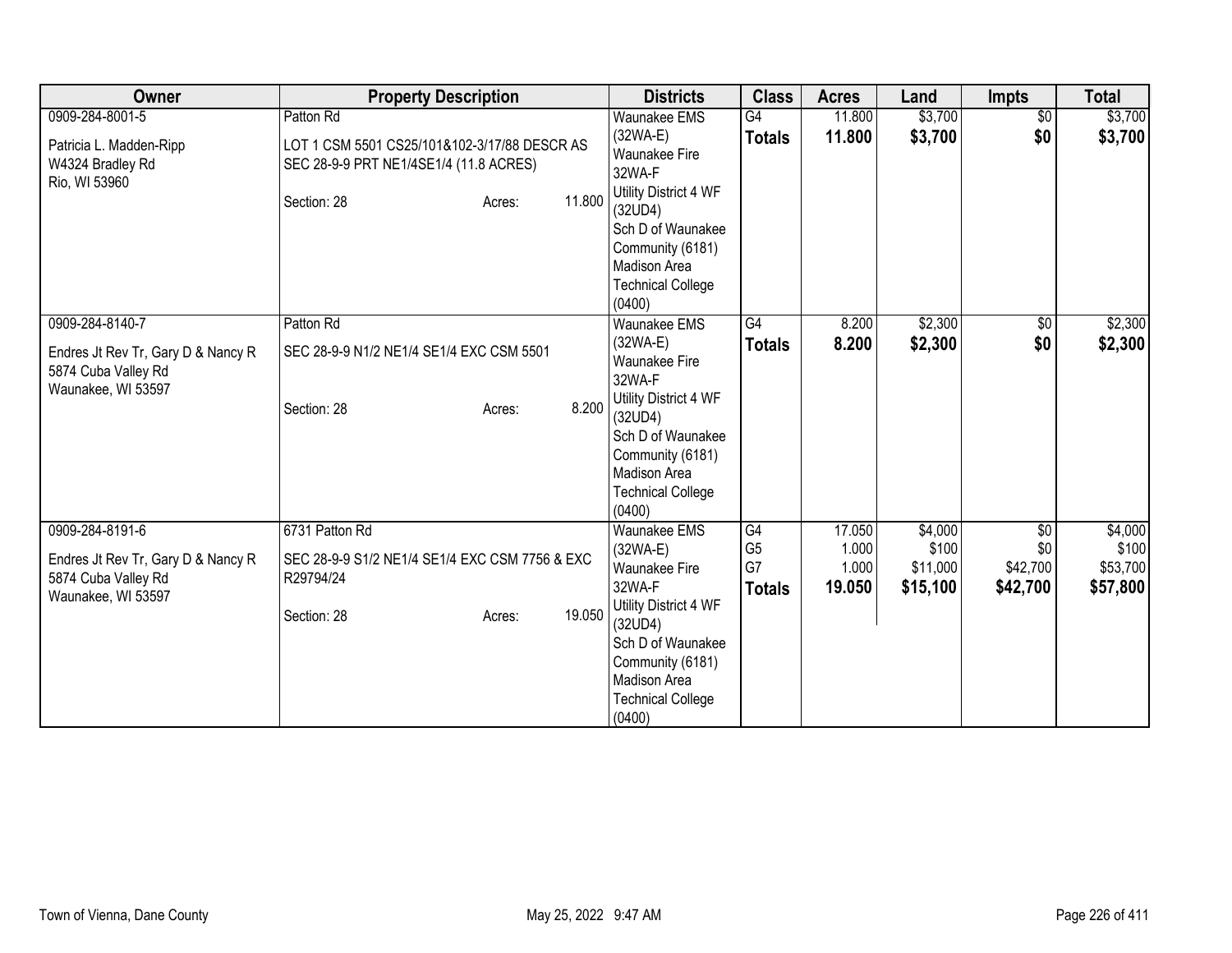| Owner                                                                                              | <b>Property Description</b>                                                                                                                                                 | <b>Districts</b>                                                                                                                                                                                | <b>Class</b>                          | <b>Acres</b>              | Land                             | <b>Impts</b>                  | <b>Total</b>                       |
|----------------------------------------------------------------------------------------------------|-----------------------------------------------------------------------------------------------------------------------------------------------------------------------------|-------------------------------------------------------------------------------------------------------------------------------------------------------------------------------------------------|---------------------------------------|---------------------------|----------------------------------|-------------------------------|------------------------------------|
| 0909-284-8501-0<br>Endres Jt Rev Tr, Gary D & Nancy R<br>5874 Cuba Valley Rd<br>Waunakee, WI 53597 | SEC 28-9-9 NW1/4SE1/4 EXC R29794/24<br>39.390<br>Section: 32<br>Acres:                                                                                                      | <b>Waunakee EMS</b><br>$(32WA-E)$<br>Waunakee Fire<br>32WA-F<br>Utility District 4 WF<br>(32UD4)<br>Sch D of Waunakee<br>Community (6181)<br>Madison Area<br><b>Technical College</b><br>(0400) | G4<br><b>Totals</b>                   | 39.390<br>39.390          | \$9,700<br>\$9,700               | $\overline{50}$<br>\$0        | \$9,700<br>\$9,700                 |
| 0909-284-9002-0<br>Endres Jt Rev Tr, Gary D & Nancy R<br>5874 Cuba Valley Rd<br>Waunakee, WI 53597 | SEC 28-9-9 SW1/4SE1/4 EXC R29794/24 & ALSO EXC<br><b>CSM 15397</b><br>1.000<br>Section: 32<br>Acres:                                                                        | <b>Waunakee EMS</b><br>$(32WA-E)$<br>Waunakee Fire<br>32WA-F<br>Sch D of Waunakee<br>Community (6181)<br>Madison Area<br><b>Technical College</b><br>(0400)                                     | G4<br><b>Totals</b>                   | 1.000<br>1.000            | \$300<br>\$300                   | \$0<br>\$0                    | \$300<br>\$300                     |
| 0909-284-9200-2<br>Lic Properties, LLC<br>6729 Patton Rd<br>Waunakee, WI 53597                     | SEC 28-9-9 PRT SE1/4 DESCR AS COM E1/4 COR<br>SEC 28 TH S02DEG68'22"E 1214.21 FT TH<br>S86DEG09'59"W 256.00 FT TO POB TH CONT<br>16.810<br>Section: 32<br>Acres:            | Waunakee EMS<br>$(32WA-E)$<br>Waunakee Fire<br>32WA-F<br>Utility District 4 WF<br>(32UD4)<br>Sch D of Waunakee<br>Community (6181)<br>Madison Area<br><b>Technical College</b><br>(0400)        | G2<br>G <sub>5</sub><br><b>Totals</b> | 0.810<br>16.000<br>16.810 | \$32,000<br>\$40,000<br>\$72,000 | \$111,400<br>\$0<br>\$111,400 | \$143,400<br>\$40,000<br>\$183,400 |
| 0909-284-9340-0<br>Endres Jt Rev Tr, Gary D & Nancy R<br>5874 Cuba Valley Rd<br>Waunakee, WI 53597 | Cuba Valley Rd<br>LOT 1 CSM 15397 CS110/213&215-5/11/2020 DESCR<br>AS SEC 28-9-9 PRT SW1/4SE1/4 & PRT SE1/4SE1/4<br>(5.32 ACRES INCL R/W)<br>5.320<br>Section: 28<br>Acres: | <b>Waunakee EMS</b><br>$(32WA-E)$<br>Waunakee Fire<br>32WA-F<br>Sch D of Waunakee<br>Community (6181)<br>Madison Area<br><b>Technical College</b><br>(0400)                                     | $\overline{G4}$<br><b>Totals</b>      | 5.320<br>5.320            | \$1,700<br>\$1,700               | $\overline{30}$<br>\$0        | \$1,700<br>\$1,700                 |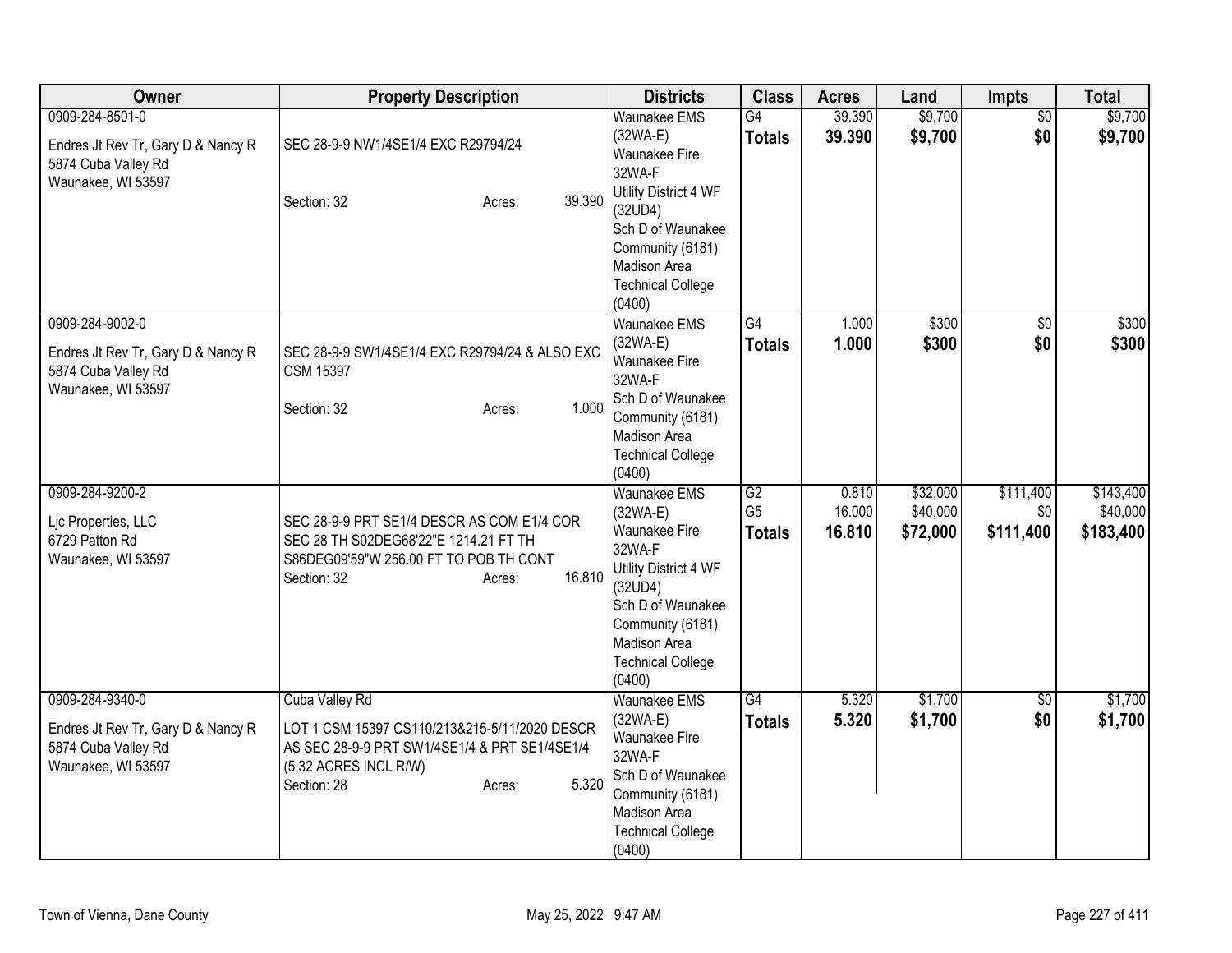| Owner                                                                                              | <b>Property Description</b>                                                                                                                                                   | <b>Districts</b>                                                                                                                                                                                                           | <b>Class</b>                     | <b>Acres</b>     | Land                   | <b>Impts</b>           | <b>Total</b>           |
|----------------------------------------------------------------------------------------------------|-------------------------------------------------------------------------------------------------------------------------------------------------------------------------------|----------------------------------------------------------------------------------------------------------------------------------------------------------------------------------------------------------------------------|----------------------------------|------------------|------------------------|------------------------|------------------------|
| 0909-284-9380-0<br>Endres Jt Rev Tr, Gary D & Nancy R<br>5874 Cuba Valley Rd<br>Waunakee, WI 53597 | Cuba Valley Rd<br>LOT 2 CSM 15397 CS110/213&213-5/11/2020 DESCR<br>AS SEC 28-9-9 PRT SW1/4SE1/4 & PRT SE1/4SE1/4<br>(25.24 ACRES INCL R/W)<br>25.240<br>Section: 28<br>Acres: | <b>Waunakee EMS</b><br>$(32WA-E)$<br>Waunakee Fire<br>32WA-F<br>Sch D of Waunakee<br>Community (6181)<br>Madison Area<br><b>Technical College</b><br>(0400)                                                                | G4<br><b>Totals</b>              | 25.240<br>25.240 | \$7,500<br>\$7,500     | $\overline{50}$<br>\$0 | \$7,500<br>\$7,500     |
| 0909-284-9420-0<br>Endres Jt Rev Tr, Gary D & Nancy R<br>5874 Cuba Valley Rd<br>Waunakee, WI 53597 | Patton Rd<br>LOT 3 CSM 15397 CS110/213&213-5/11/2020 DESCR<br>AS SEC 28-9-9 PRT SW1/4SE1/4 & PRT SE1/4SE1/4<br>(29.45 ACRES INCL R/W)<br>29.450<br>Section: 28<br>Acres:      | <b>Waunakee EMS</b><br>$(32WA-E)$<br>Waunakee Fire<br>32WA-F<br>Sch D of Waunakee<br>Community (6181)<br>Madison Area<br><b>Technical College</b><br>(0400)                                                                | G4<br><b>Totals</b>              | 29.450<br>29.450 | \$7,900<br>\$7,900     | $\overline{50}$<br>\$0 | \$7,900<br>\$7,900     |
| 0909-284-9501-8<br>Lic Properties, LLC<br>6729 Patton Rd<br>Waunakee, WI 53597                     | 6729 Patton Rd<br>LOT 1 CSM 7756 CS40/316&317-3/3/95 DESCR AS<br>SEC 28-9-9 PRT NE1/4SE1/4 & PRT SE1/4SE1/4 (1.504<br>ACRES INCL R/W)<br>1.504<br>Section: 28<br>Acres:       | <b>Waunakee EMS</b><br>$(32WA-E)$<br>Waunakee Fire<br>32WA-F<br>Utility District 4 WF<br>(32UD4)<br>Trash P/U 01<br>(3201N)<br>Sch D of Waunakee<br>Community (6181)<br>Madison Area<br><b>Technical College</b><br>(0400) | $\overline{G1}$<br><b>Totals</b> | 1.504<br>1.504   | \$126,200<br>\$126,200 | \$270,000<br>\$270,000 | \$396,200<br>\$396,200 |
| 0909-284-9535-0<br>Endres Jt Rev Tr, Gary D & Nancy R<br>5874 Cuba Valley Rd<br>Waunakee, WI 53597 | SEC 28-9-9 SE1/4 SE1/4 EXC CSM 7756 & EXC<br>R29794/24 & ALSO EXC CSM 15397<br>1.630<br>Section: 28<br>Acres:                                                                 | <b>Waunakee EMS</b><br>$(32WA-E)$<br>Waunakee Fire<br>32WA-F<br>Sch D of Waunakee<br>Community (6181)<br>Madison Area<br><b>Technical College</b><br>(0400)                                                                | G4<br><b>Totals</b>              | 1.630<br>1.630   | \$400<br>\$400         | $\overline{30}$<br>\$0 | \$400<br>\$400         |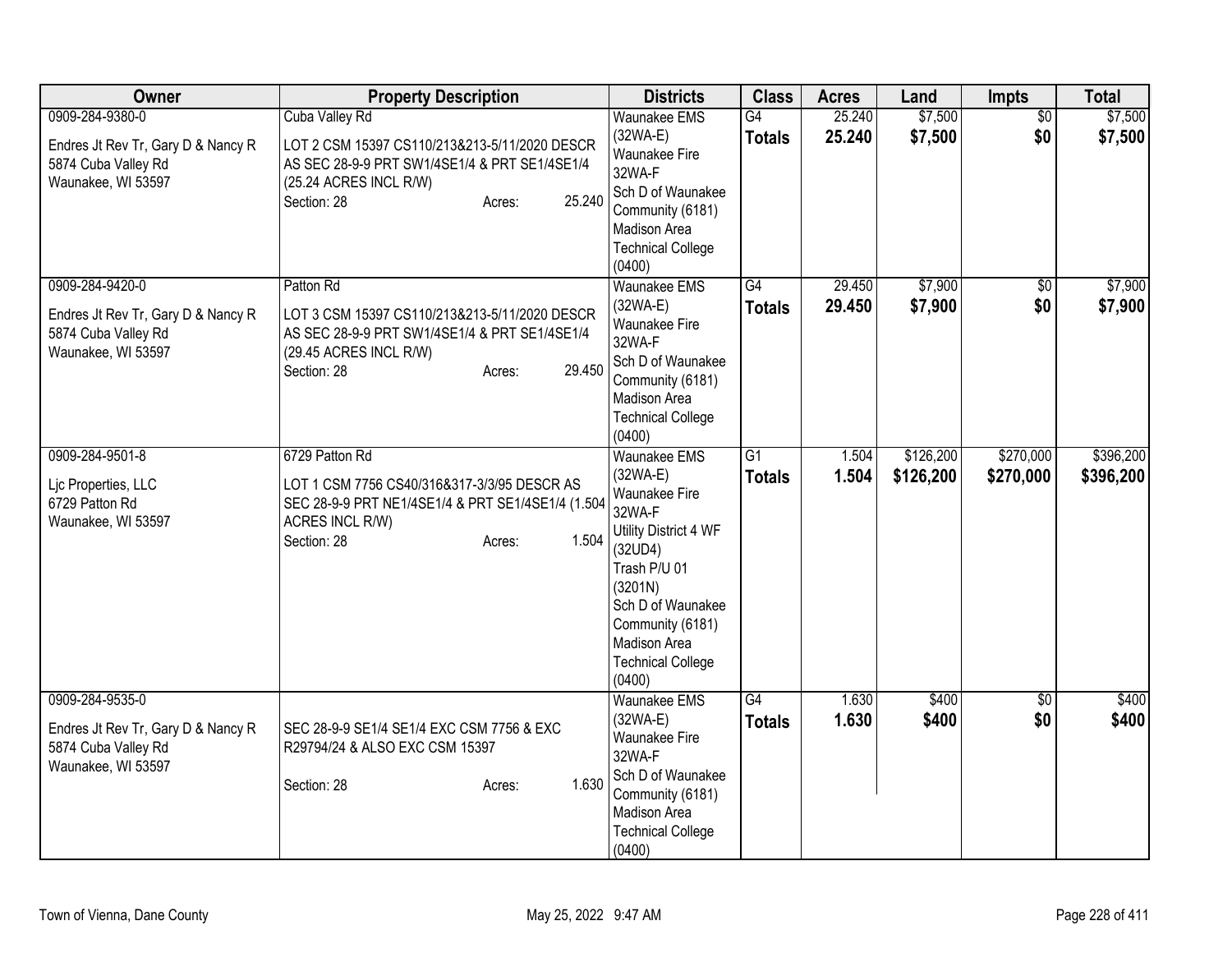| Owner                                                                                          | <b>Property Description</b>                                                                                                                                                     | <b>Districts</b>                                                                                                                                                                                       | <b>Class</b>                                 | <b>Acres</b>                       | Land                                    | <b>Impts</b>                  | <b>Total</b>                            |
|------------------------------------------------------------------------------------------------|---------------------------------------------------------------------------------------------------------------------------------------------------------------------------------|--------------------------------------------------------------------------------------------------------------------------------------------------------------------------------------------------------|----------------------------------------------|------------------------------------|-----------------------------------------|-------------------------------|-----------------------------------------|
| 0909-291-8165-0<br>Michael A. Zauner<br>Suzanne Zauner<br>5769 Hauser Rd<br>Waunakee, WI 53597 | LOT 1 CSM 13690 CS90/88&90-4/8/2014 DESCR AS<br>SEC 28-9-9 PRT NW1/4NW1/4 & SEC 29-9-9 PRT<br>NE1/4NE1/4 (9.91 ACRES EXCL R/W)<br>9.910<br>Section: 29<br>Acres:                | <b>Waunakee EMS</b><br>$(32WA-E)$<br>Waunakee Fire<br>32WA-F<br>Utility District 4 WF<br>(32UD4)<br>Sch D of Waunakee<br>Community (6181)<br><b>Madison Area</b><br><b>Technical College</b><br>(0400) | G4<br>G <sub>5</sub><br><b>Totals</b>        | 9.410<br>0.500<br>9.910            | \$2,800<br>\$100<br>\$2,900             | $\overline{60}$<br>\$0<br>\$0 | \$2,800<br>\$100<br>\$2,900             |
| 0909-291-8225-0<br>Prairie Enthusiasts, Inc.<br>PO Box 1148<br>Madison, WI 53701               | LOT 2 CSM 13690 CS90/88&90-4/8/2014 DESCR AS<br>SEC 28-9-9 PRT NW1/4NW1/4 & SEC 29-9-9 PRT<br>NE1/4NE1/4 (45.02 ACRES EXCL R/W) SUBJ TO ESMT<br>Section: 28<br>45.020<br>Acres: | <b>Waunakee EMS</b><br>$(32WA-E)$<br><b>Waunakee Fire</b><br>32WA-F<br>Utility District 4 WF<br>(32UD4)<br>Sch D of Waunakee<br>Community (6181)<br>Madison Area<br><b>Technical College</b><br>(0400) | X4<br><b>Totals</b>                          | 45.020<br>45.020                   | $\overline{50}$<br>\$0                  | $\overline{50}$<br>\$0        | $\overline{30}$<br>\$0                  |
| 0909-291-8500-2<br>Ripp Living Tr<br>6939 Madigan Rd<br>Waunakee, WI 53597                     | SEC 29-9-9 NW1/4NE1/4<br>40.300<br>Section: 29<br>Acres:                                                                                                                        | <b>Waunakee EMS</b><br>(32WA-E)<br><b>Waunakee Fire</b><br>32WA-F<br>Utility District 4 WF<br>(32UD4)<br>Sch D of Waunakee<br>Community (6181)<br>Madison Area<br><b>Technical College</b><br>(0400)   | G4<br>G <sub>5</sub><br>G5M<br><b>Totals</b> | 34.600<br>2.400<br>3.300<br>40.300 | \$9,300<br>\$400<br>\$7,300<br>\$17,000 | \$0<br>\$0<br>\$0<br>\$0      | \$9,300<br>\$400<br>\$7,300<br>\$17,000 |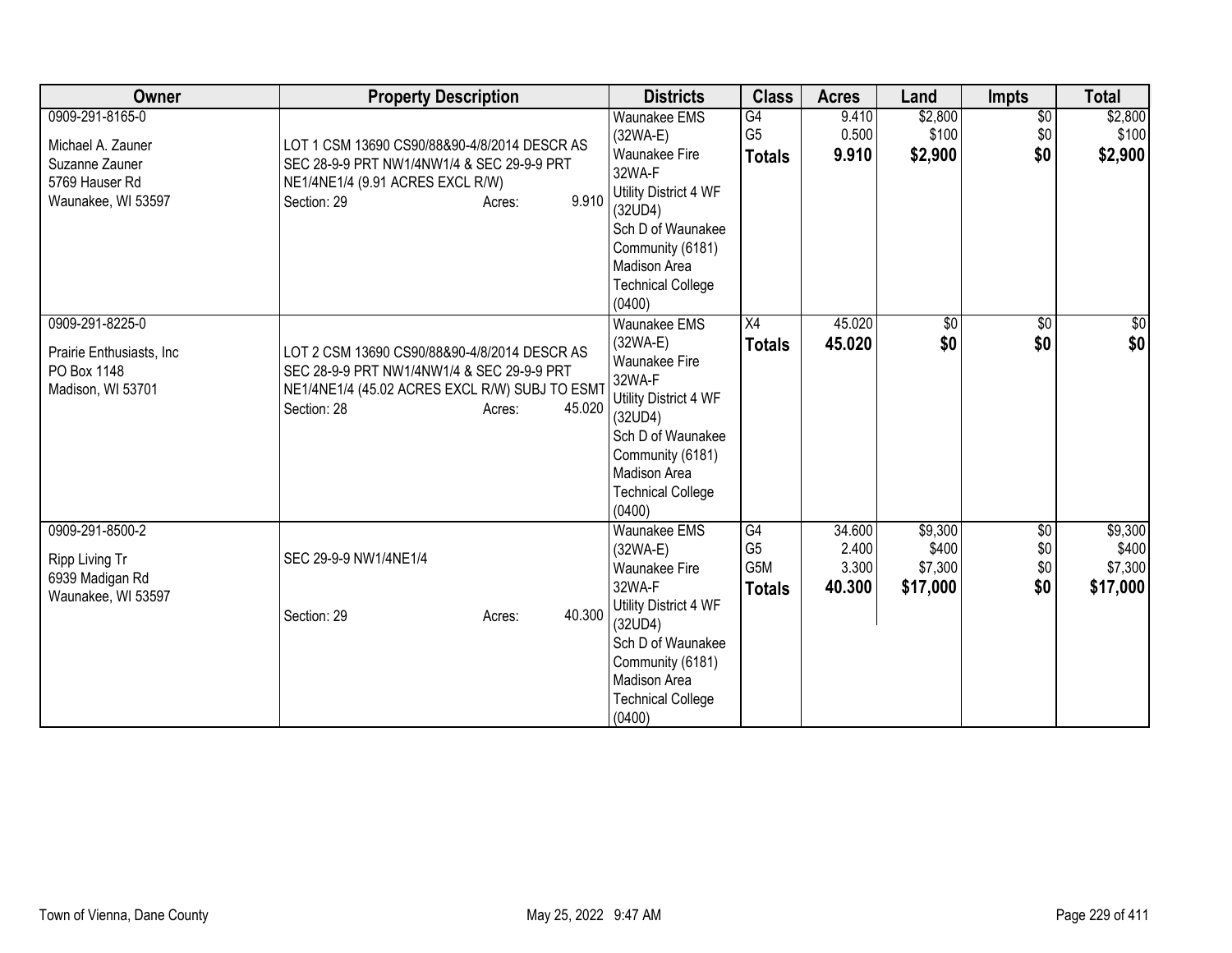| Owner                                                                                              | <b>Property Description</b>                                                   |                  | <b>Districts</b>                                                                                                                                                                                     | <b>Class</b>                                       | <b>Acres</b>                       | Land                                    | Impts                                | <b>Total</b>                            |
|----------------------------------------------------------------------------------------------------|-------------------------------------------------------------------------------|------------------|------------------------------------------------------------------------------------------------------------------------------------------------------------------------------------------------------|----------------------------------------------------|------------------------------------|-----------------------------------------|--------------------------------------|-----------------------------------------|
| 0909-291-9000-5<br>James J. Haugen<br>6804 Madigan Rd<br>Waunakee, WI 53597                        | SEC 29-9-9 SW1/4NE1/4<br>Section: 29                                          | 40.300<br>Acres: | <b>Waunakee EMS</b><br>(32WA-E)<br>Waunakee Fire<br>32WA-F<br>Utility District 4 WF<br>(32UD4)<br>Sch D of Waunakee<br>Community (6181)<br>Madison Area<br><b>Technical College</b><br>(0400)        | G4<br>G <sub>5</sub><br>G5M<br><b>Totals</b>       | 38.300<br>1.000<br>1.000<br>40.300 | \$9,500<br>\$400<br>\$2,200<br>\$12,100 | $\overline{50}$<br>\$0<br>\$0<br>\$0 | \$9,500<br>\$400<br>\$2,200<br>\$12,100 |
| 0909-291-9500-0<br>Endres Jt Rev Tr, Gary D & Nancy R<br>5874 Cuba Valley Rd<br>Waunakee, WI 53597 | SEC 29-9-9 SE1/4NE1/4<br>Section: 29                                          | 40.300<br>Acres: | Waunakee EMS<br>(32WA-E)<br>Waunakee Fire<br>32WA-F<br>Utility District 4 WF<br>(32UD4)<br>Sch D of Waunakee<br>Community (6181)<br><b>Madison Area</b><br><b>Technical College</b><br>(0400)        | G4<br><b>Totals</b>                                | 40.300<br>40.300                   | \$10,100<br>\$10,100                    | $\sqrt{6}$<br>\$0                    | \$10,100<br>\$10,100                    |
| 0909-292-8001-0<br>Virgil A. Ripp<br>Sarah M. Ripp<br>6890 State Highway 113<br>Dane, WI 53529     | 6890 State Highway 113<br>SEC 29-9-9 NE1/4 NW1/4 EXC CSM 12427<br>Section: 29 | 32.320<br>Acres: | Waunakee EMS<br>(32WA-E)<br><b>Waunakee Fire</b><br>32WA-F<br>Utility District 4 WF<br>(32UD4)<br>Sch D of Waunakee<br>Community (6181)<br><b>Madison Area</b><br><b>Technical College</b><br>(0400) | $\overline{G4}$<br>G <sub>5</sub><br><b>Totals</b> | 32.000<br>0.320<br>32.320          | \$9,300<br>\$100<br>\$9,400             | \$0<br>\$0<br>\$0                    | \$9,300<br>\$100<br>\$9,400             |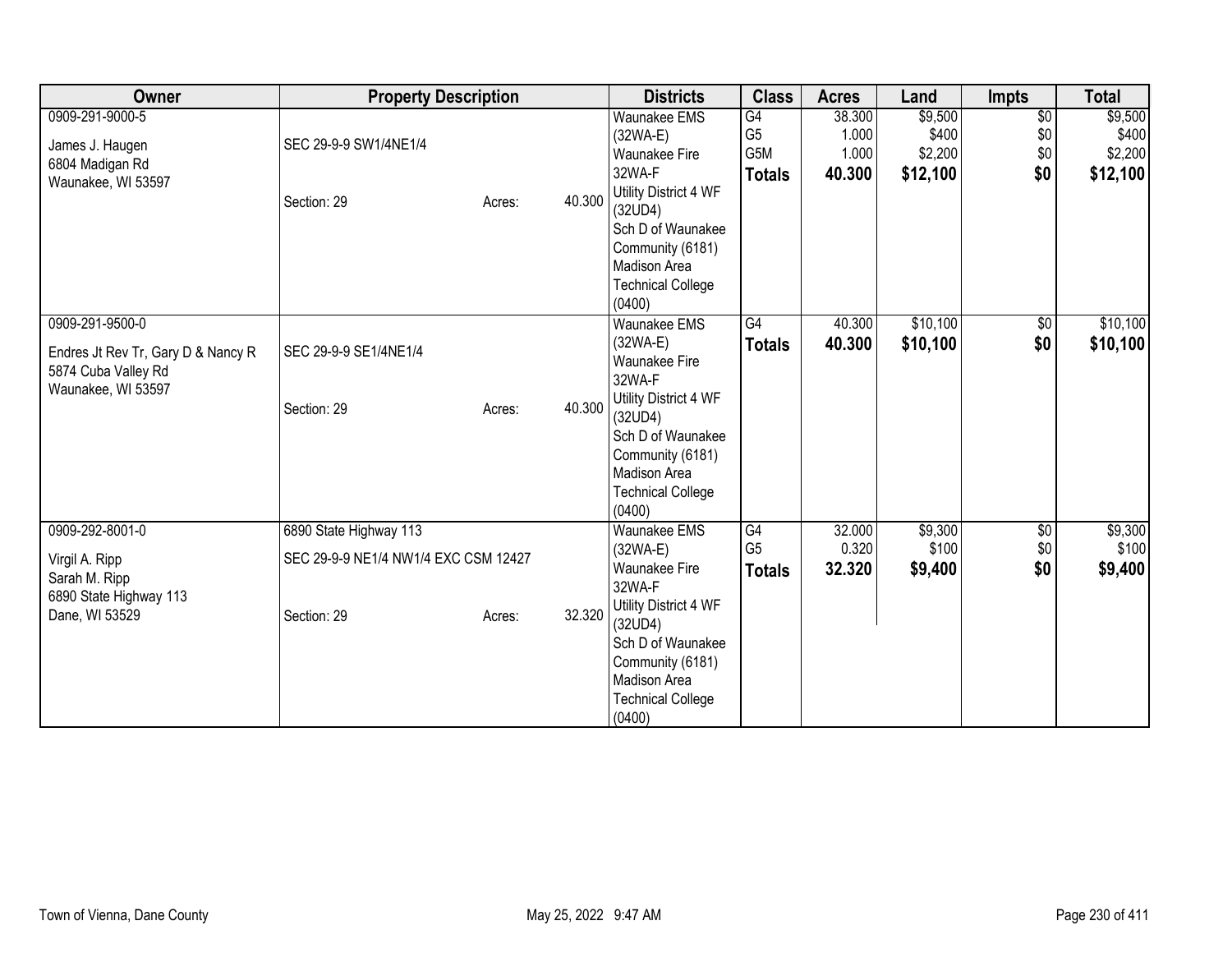| Owner                                                                                                 | <b>Property Description</b>                                                                                                          | <b>Districts</b>                                                                                                                                           | <b>Class</b>                                 | <b>Acres</b>                       | Land                                     | <b>Impts</b>                                     | <b>Total</b>                               |
|-------------------------------------------------------------------------------------------------------|--------------------------------------------------------------------------------------------------------------------------------------|------------------------------------------------------------------------------------------------------------------------------------------------------------|----------------------------------------------|------------------------------------|------------------------------------------|--------------------------------------------------|--------------------------------------------|
| 0909-292-8340-0                                                                                       | 6893 Madigan Rd                                                                                                                      | <b>Waunakee EMS</b>                                                                                                                                        | $\overline{G1}$                              | 1.000                              | \$100,000                                | \$298,600                                        | \$398,600                                  |
| Danny R. Kessenich<br>Stephanie L. Manley                                                             | LOT 1 CSM 12427 CS77/230&232-4/1/2008 DESCR AS<br>SEC 29-9-9 PRT NE1/4 NW1/4 (5.87 ACRES INCL R/W)                                   | $(32WA-E)$<br>Waunakee Fire<br>32WA-F                                                                                                                      | G4<br><b>Totals</b>                          | 4.870<br>5.870                     | \$1,300<br>\$101,300                     | \$0<br>\$298,600                                 | \$1,300<br>\$399,900                       |
| 6893 Madigan Rd<br>Waunakee, WI 53597                                                                 | 5.870<br>Section: 29<br>Acres:                                                                                                       | Utility District 4 WF<br>(32UD4)<br>Trash P/U 01<br>(3201N)                                                                                                |                                              |                                    |                                          |                                                  |                                            |
|                                                                                                       |                                                                                                                                      | Sch D of Waunakee<br>Community (6181)<br>Madison Area<br><b>Technical College</b><br>(0400)                                                                |                                              |                                    |                                          |                                                  |                                            |
| 0909-292-8360-0<br>Danny R. Kessenich<br>Stephanie L. Manley<br>6893 Madigan Rd<br>Waunakee, WI 53597 | LOT 2 CSM 12427 CS77/230&232-4/1/2008 DESCR AS<br>SEC 29-9-9 PRT NE1/4 NW1/4 (2.11 ACRES INCL R/W)<br>2.110<br>Section: 29<br>Acres: | <b>Waunakee EMS</b><br>$(32WA-E)$<br>Waunakee Fire<br>32WA-F<br>Utility District 4 WF<br>(32UD4)<br>Sch D of Waunakee                                      | G4<br>G <sub>5</sub><br>G5M<br><b>Totals</b> | 1.200<br>0.110<br>0.800<br>2.110   | \$300<br>\$100<br>\$1,800<br>\$2,200     | $\overline{60}$<br>\$0<br>\$0<br>\$0             | \$300<br>\$100<br>\$1,800<br>\$2,200       |
|                                                                                                       |                                                                                                                                      | Community (6181)<br>Madison Area<br><b>Technical College</b><br>(0400)                                                                                     |                                              |                                    |                                          |                                                  |                                            |
| 0909-292-8501-0<br>Virgil A. Ripp<br>Sarah M. Ripp<br>6890 State Highway 113                          | 6890 State Highway 113<br>SEC 29-9-9 NW1/4 NW1/4 EXC .5 A HWY IN DOC<br>1363236 (R435/195 EXC CSM 6243)                              | <b>Waunakee EMS</b><br>$(32WA-E)$<br>Waunakee Fire<br>32WA-F                                                                                               | G4<br>G <sub>5</sub><br>G7<br><b>Totals</b>  | 32.800<br>3.000<br>2.000<br>37.800 | \$9,000<br>\$900<br>\$64,000<br>\$73,900 | $\overline{50}$<br>\$0<br>\$268,600<br>\$268,600 | \$9,000<br>\$900<br>\$332,600<br>\$342,500 |
| Dane, WI 53529                                                                                        | 37.800<br>Section: 29<br>Acres:                                                                                                      | Utility District 4 WF<br>(32UD4)<br>Trash P/U 01<br>(3201N)<br>Sch D of Waunakee<br>Community (6181)<br>Madison Area<br><b>Technical College</b><br>(0400) |                                              |                                    |                                          |                                                  |                                            |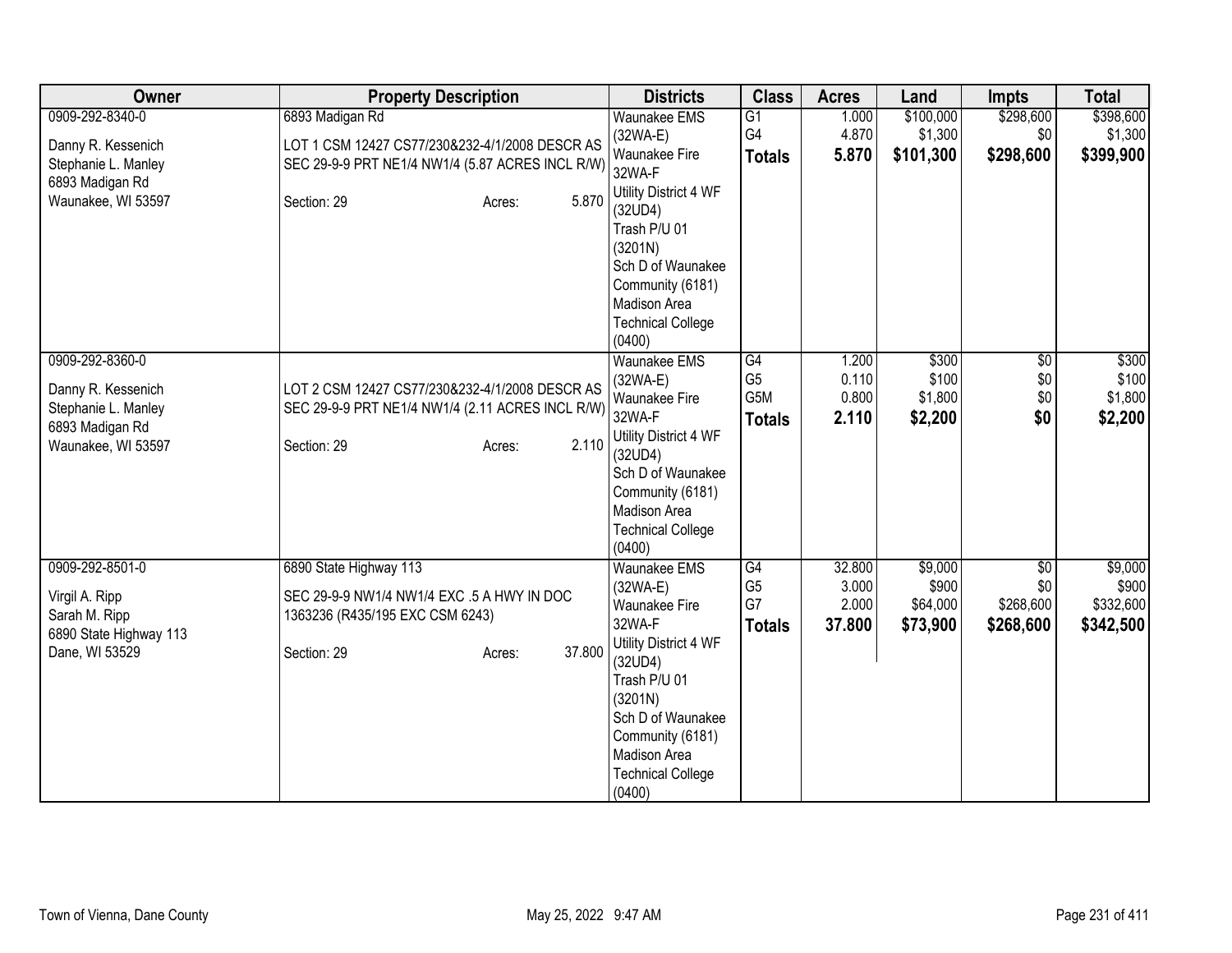| Owner                                                                          | <b>Property Description</b>                                                            | <b>Districts</b>                                                                                                                                                     | <b>Class</b>                                 | <b>Acres</b>                       | Land                                     | <b>Impts</b>                         | <b>Total</b>                            |
|--------------------------------------------------------------------------------|----------------------------------------------------------------------------------------|----------------------------------------------------------------------------------------------------------------------------------------------------------------------|----------------------------------------------|------------------------------------|------------------------------------------|--------------------------------------|-----------------------------------------|
| 0909-292-8700-9                                                                | 6862 State Highway 113                                                                 | <b>Waunakee EMS</b>                                                                                                                                                  | $\overline{G1}$                              | 2.500                              | \$146,500                                | \$333,800                            | \$480,300                               |
| Greiber Rev Tr, Gregory R & Jody R<br>6862 State Highway 113<br>Dane, WI 53529 | LOT 1 CSM 6243 CS30/118&119-10/30/90 DESCR AS<br>SEC 29-9-9 PRT NW1/4NW1/4 (2.5 ACRES) | (32WA-E)<br>Waunakee Fire<br>32WA-F                                                                                                                                  | <b>Totals</b>                                | 2.500                              | \$146,500                                | \$333,800                            | \$480,300                               |
|                                                                                | 2.500<br>Section: 29<br>Acres:                                                         | Utility District 4 WF<br>(32UD4)<br>Trash P/U 01<br>(3201N)<br>Sch D of Waunakee                                                                                     |                                              |                                    |                                          |                                      |                                         |
|                                                                                |                                                                                        | Community (6181)<br>Madison Area<br><b>Technical College</b><br>(0400)                                                                                               |                                              |                                    |                                          |                                      |                                         |
| 0909-292-9000-4<br>Jared J. Ripp et al<br>6756 Old 113 Rd<br>Dane, WI 53529    | SEC 29-9-9 SW1/4NW1/4 EXC 1.0 A HWY IN R435/197<br>& R450/478                          | <b>Waunakee EMS</b><br>$(32WA-E)$<br><b>Waunakee Fire</b><br>32WA-F                                                                                                  | G4<br>G <sub>5</sub><br>G5M<br><b>Totals</b> | 35.900<br>2.000<br>1.400<br>39.300 | \$9,800<br>\$100 <br>\$3,100<br>\$13,000 | $\overline{60}$<br>\$0<br>\$0<br>\$0 | \$9,800<br>\$100<br>\$3,100<br>\$13,000 |
|                                                                                | 39.300<br>Section: 29<br>Acres:                                                        | Utility District 4 WF<br>(32UD4)<br>Sch D of Waunakee<br>Community (6181)<br>Madison Area<br><b>Technical College</b><br>(0400)                                      |                                              |                                    |                                          |                                      |                                         |
| 0909-292-9501-0<br>James J. Haugen<br>6804 Madigan Rd                          | 6804 Madigan Rd<br>SEC 29-9-9 PRT SE1/4NW1/4 LYG E MADIGAN RD                          | <b>Waunakee EMS</b><br>$(32WA-E)$<br><b>Waunakee Fire</b>                                                                                                            | G4<br>G <sub>5</sub><br>G7                   | 14.550<br>2.000<br>2.500           | \$4,300<br>\$1,300<br>\$80,000           | \$0<br>\$0<br>\$164,200              | \$4,300<br>\$1,300<br>\$244,200         |
| Waunakee, WI 53597                                                             | 0.000<br>Section: 29<br>Acres:                                                         | 32WA-F<br>Utility District 4 WF<br>(32UD4)<br>Trash P/U 01<br>(3201N)<br>Sch D of Waunakee<br>Community (6181)<br>Madison Area<br><b>Technical College</b><br>(0400) | <b>Totals</b>                                | 19.050                             | \$85,600                                 | \$164,200                            | \$249,800                               |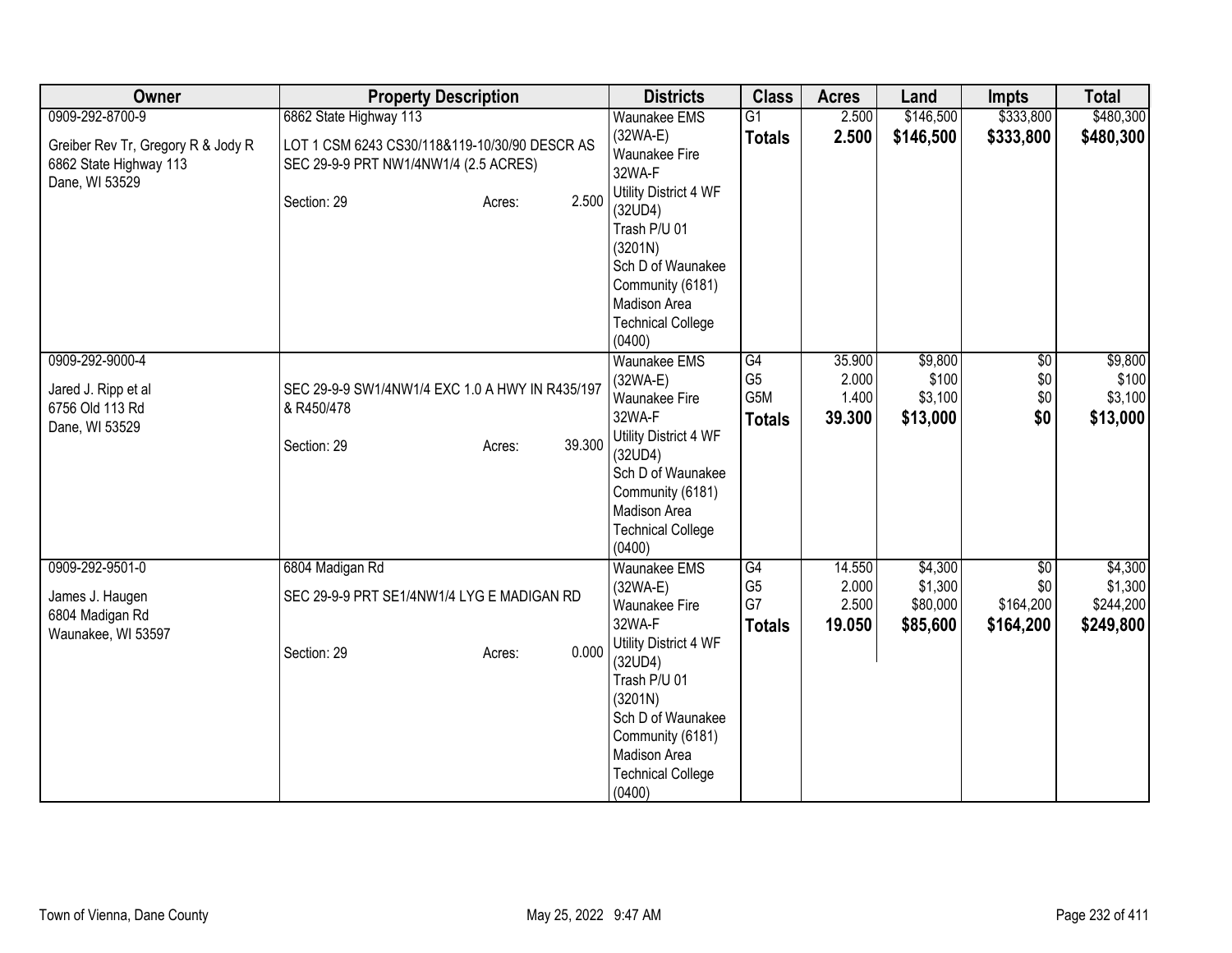| Owner                                 | <b>Property Description</b>                 |        |        | <b>Districts</b>                                             | <b>Class</b>                    | <b>Acres</b>    | Land              | <b>Impts</b>    | <b>Total</b>      |
|---------------------------------------|---------------------------------------------|--------|--------|--------------------------------------------------------------|---------------------------------|-----------------|-------------------|-----------------|-------------------|
| 0909-292-9600-0                       |                                             |        |        | <b>Waunakee EMS</b>                                          | G4                              | 19.000          | \$5,400           | $\sqrt{6}$      | \$5,400           |
| Jared J. Ripp et al                   | SEC 29-9-9 PRT SE1/4NW1/4 LYG W MADIGAN RD  |        |        | (32WA-E)<br>Waunakee Fire                                    | G <sub>5</sub><br><b>Totals</b> | 1.050<br>20.050 | \$100<br>\$5,500  | \$0<br>\$0      | \$100<br>\$5,500  |
| 6756 Old 113 Rd                       |                                             |        |        | 32WA-F                                                       |                                 |                 |                   |                 |                   |
| Dane, WI 53529                        | Section: 29                                 | Acres: | 20.050 | Utility District 4 WF<br>(32UD4)<br>Sch D of Waunakee        |                                 |                 |                   |                 |                   |
|                                       |                                             |        |        | Community (6181)<br>Madison Area<br><b>Technical College</b> |                                 |                 |                   |                 |                   |
|                                       |                                             |        |        | (0400)                                                       |                                 |                 |                   |                 |                   |
| 0909-293-8000-5                       |                                             |        |        | <b>Waunakee EMS</b>                                          | G4                              | 40.300          | \$11,200          | $\sqrt{6}$      | \$11,200          |
| Kaltenberg Survivor's Tr, Tharsella T | SEC 29-9-9 NE1/4 SW1/4                      |        |        | $(32WA-E)$<br><b>Waunakee Fire</b>                           | <b>Totals</b>                   | 40.300          | \$11,200          | \$0             | \$11,200          |
| 222 S Bristol St Rm 332               |                                             |        |        | 32WA-F                                                       |                                 |                 |                   |                 |                   |
| Sun Prairie, WI 53590                 | Section: 29                                 | Acres: | 40.300 | Utility District 4 WF<br>(32UD4)                             |                                 |                 |                   |                 |                   |
|                                       |                                             |        |        | Sch D of Waunakee                                            |                                 |                 |                   |                 |                   |
|                                       |                                             |        |        | Community (6181)<br><b>Madison Area</b>                      |                                 |                 |                   |                 |                   |
|                                       |                                             |        |        | <b>Technical College</b>                                     |                                 |                 |                   |                 |                   |
|                                       |                                             |        |        | (0400)                                                       |                                 |                 |                   |                 |                   |
| 0909-293-8501-9                       |                                             |        |        | <b>Waunakee EMS</b>                                          | G4                              | 30.400          | \$8,900           | \$0             | \$8,900           |
| Kaltenberg Survivor's Tr, Tharsella T | SEC 29-9-9 NW1/4 SW1/4 EXC CSM 2298 EXC CSM |        |        | $(32WA-E)$<br><b>Waunakee Fire</b>                           | G <sub>5</sub><br>G7            | 2.000<br>1.000  | \$100<br>\$11,000 | \$0<br>\$20,000 | \$100<br>\$31,000 |
| 222 S Bristol St Rm 332               | 6644                                        |        |        | 32WA-F                                                       | <b>Totals</b>                   | 33.400          | \$20,000          | \$20,000        | \$40,000          |
| Sun Prairie, WI 53590                 |                                             |        | 33.400 | Utility District 4 WF                                        |                                 |                 |                   |                 |                   |
|                                       | Section: 29                                 | Acres: |        | (32UD4)                                                      |                                 |                 |                   |                 |                   |
|                                       |                                             |        |        | Sch D of Waunakee                                            |                                 |                 |                   |                 |                   |
|                                       |                                             |        |        | Community (6181)<br><b>Madison Area</b>                      |                                 |                 |                   |                 |                   |
|                                       |                                             |        |        | <b>Technical College</b>                                     |                                 |                 |                   |                 |                   |
|                                       |                                             |        |        | (0400)                                                       |                                 |                 |                   |                 |                   |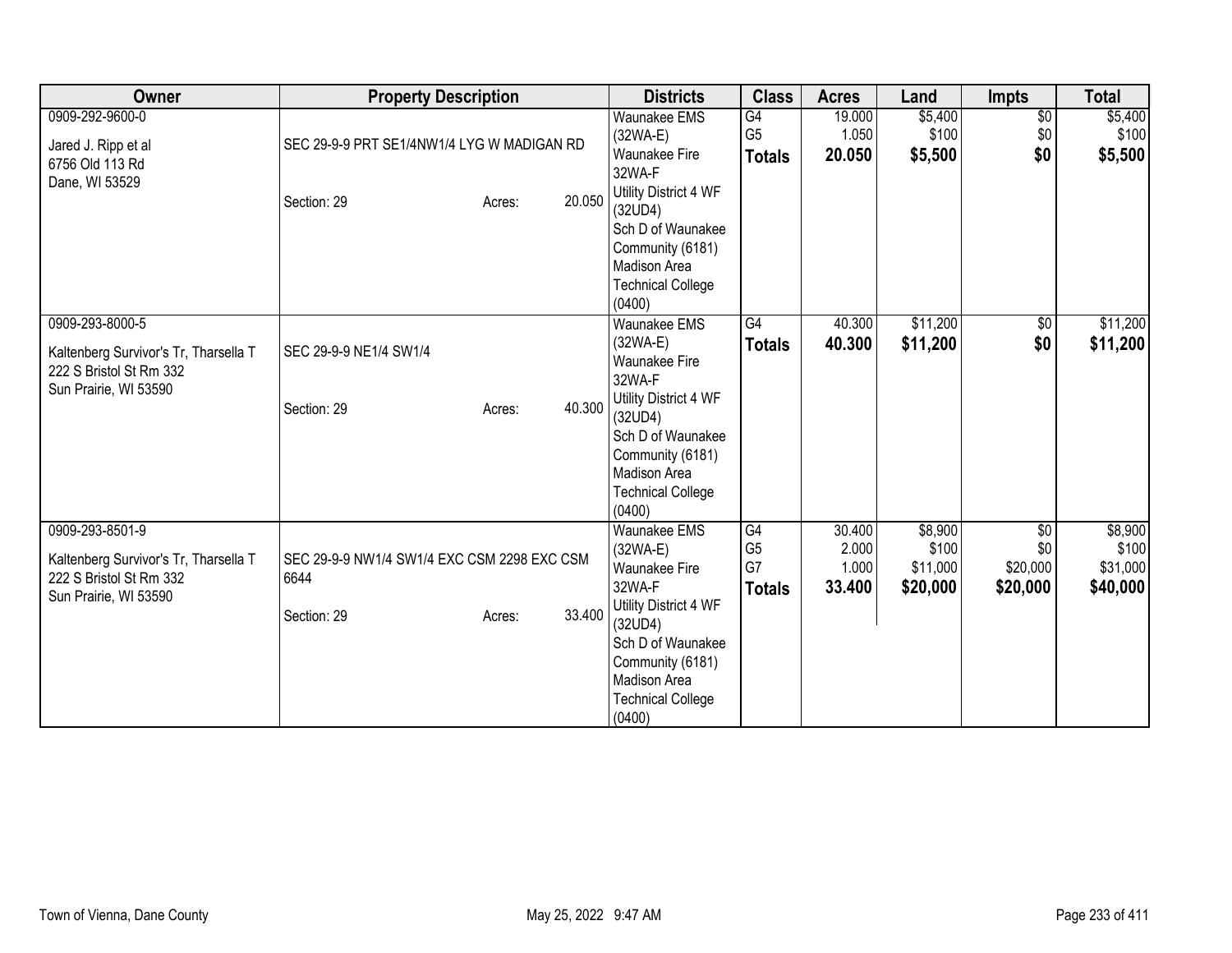| <b>Owner</b>                                                                                             | <b>Property Description</b>                                                                                                                                                            | <b>Districts</b>                                                                                                                                                                                          | <b>Class</b>                          | <b>Acres</b>              | Land                        | <b>Impts</b>           | <b>Total</b>                |
|----------------------------------------------------------------------------------------------------------|----------------------------------------------------------------------------------------------------------------------------------------------------------------------------------------|-----------------------------------------------------------------------------------------------------------------------------------------------------------------------------------------------------------|---------------------------------------|---------------------------|-----------------------------|------------------------|-----------------------------|
| 0909-293-8610-7                                                                                          | 6752 State Highway 113                                                                                                                                                                 | <b>Waunakee EMS</b>                                                                                                                                                                                       | G1                                    | 3.640                     | \$154,700                   | \$164,800              | \$319,500                   |
| Robert J. Kaltenberg<br>Faye A. Kaltenberg                                                               | LOT 1 CSM 6644 CS32/325&326-1/27/92 DESCR AS<br>SEC 29-9-9 PRT NW1/4SW1/4 (3.64 ACRES)                                                                                                 | $(32WA-E)$<br><b>Waunakee Fire</b><br>32WA-F                                                                                                                                                              | <b>Totals</b>                         | 3.640                     | \$154,700                   | \$164,800              | \$319,500                   |
| 6752 State Highway 113<br>Waunakee, WI 53597                                                             | 3.640<br>Section: 29<br>Acres:                                                                                                                                                         | Utility District 4 WF<br>(32UD4)<br>Trash P/U 02<br>(3202N)                                                                                                                                               |                                       |                           |                             |                        |                             |
|                                                                                                          |                                                                                                                                                                                        | Sch D of Waunakee<br>Community (6181)<br>Madison Area<br><b>Technical College</b><br>(0400)                                                                                                               |                                       |                           |                             |                        |                             |
| 0909-293-8740-0<br>Paul W. Roessler<br>Carol A. Roessler<br>6728 State Highway 113<br>Waunakee, WI 53597 | 6728 State Highway 113<br>LOT 1 CSM 2298 CS9/135&136-2/22/77 DESCR AS<br>SEC 29-9-9 PRT NW1/4SW1/4 (1.05 ACRES)<br>1.050<br>Section: 29<br>Acres:                                      | Waunakee EMS<br>$(32WA-E)$<br>Waunakee Fire<br>32WA-F<br>Utility District 4 WF<br>(32UD4)<br>Trash P/U 01<br>(3201N)<br>Sch D of Waunakee<br>Community (6181)<br>Madison Area<br><b>Technical College</b> | $\overline{G1}$<br><b>Totals</b>      | 1.050<br>1.050            | \$102,600<br>\$102,600      | \$200,100<br>\$200,100 | \$302,700<br>\$302,700      |
|                                                                                                          |                                                                                                                                                                                        | (0400)                                                                                                                                                                                                    |                                       |                           |                             |                        |                             |
| 0909-293-9003-0<br>Endres Jt Rev Tr, Gary D & Nancy R<br>5874 Cuba Valley Rd<br>Waunakee, WI 53597       | SEC 29-9-9 SW1/4 SW1/4 EXC E 180 FT OF W 510 FT<br>OF S 233 FT & EXC N 233 FT OF S 433 FT OF W 218<br>FT & EXC CSM 8861 & EXC DOC 3679838 & EXC DOC<br>33.248<br>Section: 29<br>Acres: | <b>Waunakee EMS</b><br>(32WA-E)<br>Waunakee Fire<br>32WA-F<br>Utility District 4 WF<br>(32UD4)<br>Sch D of Waunakee<br>Community (6181)<br>Madison Area                                                   | G4<br>G <sub>5</sub><br><b>Totals</b> | 31.748<br>1.500<br>33.248 | \$9,800<br>\$100<br>\$9,900 | \$0<br>\$0<br>\$0      | \$9,800<br>\$100<br>\$9,900 |
|                                                                                                          |                                                                                                                                                                                        | <b>Technical College</b><br>(0400)                                                                                                                                                                        |                                       |                           |                             |                        |                             |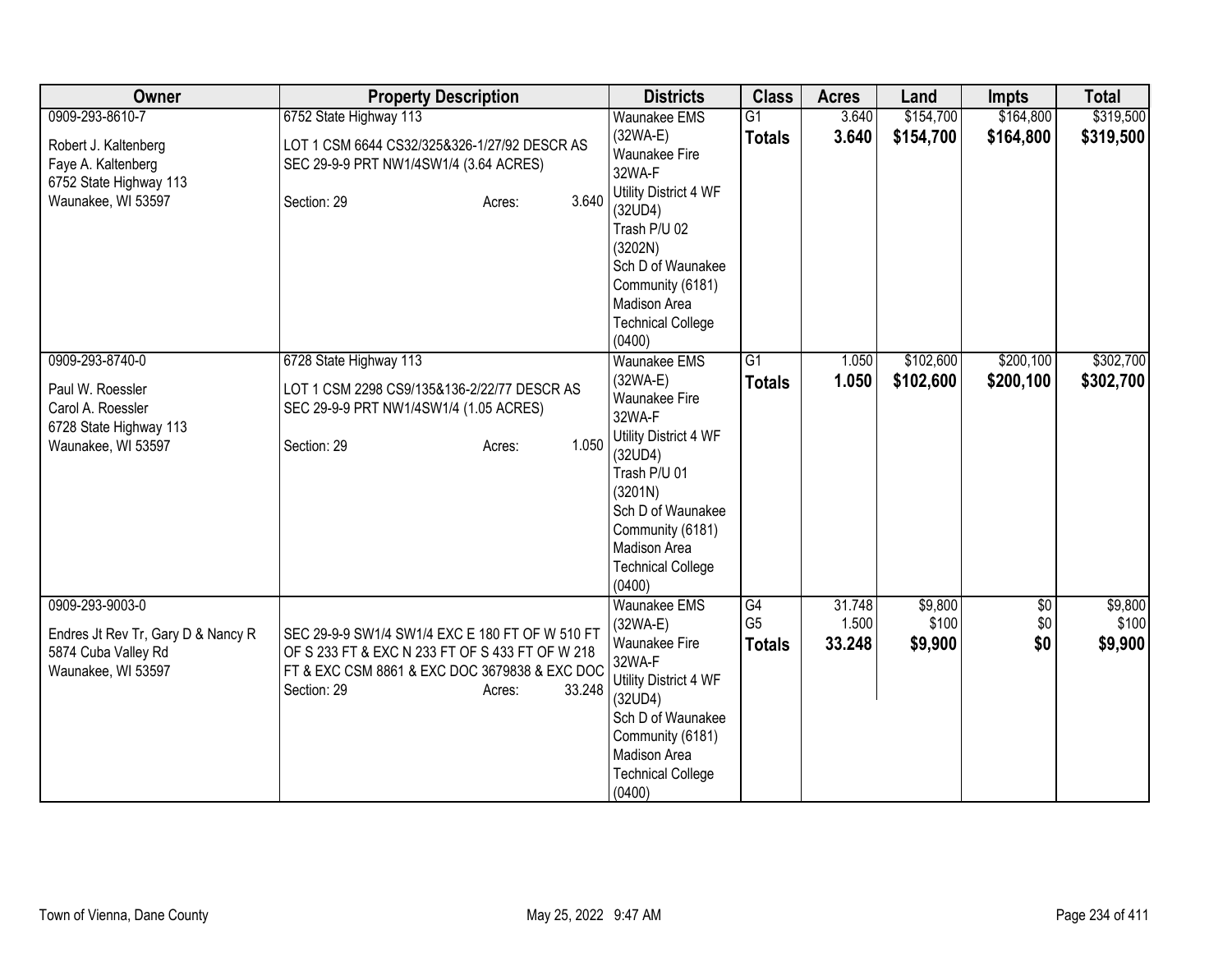| Owner                                                                               | <b>Property Description</b>                                                                                                                                                                          | <b>Districts</b>                                                                                                                                                                                                                  | <b>Class</b>        | <b>Acres</b>   | Land                   | <b>Impts</b>           | <b>Total</b>           |
|-------------------------------------------------------------------------------------|------------------------------------------------------------------------------------------------------------------------------------------------------------------------------------------------------|-----------------------------------------------------------------------------------------------------------------------------------------------------------------------------------------------------------------------------------|---------------------|----------------|------------------------|------------------------|------------------------|
| 0909-293-9210-9<br>Cynthia L. Maier<br>6672 State Highway 113<br>Waunakee, WI 53597 | 6672 State Highway 113<br>SEC 29-9-9 PRT SW1/4 SW1/4 COM 200 FT N OF SW<br>COR TH N 233 FT E 218 FT S 233 FT W 218 FT TO<br>POB EXC TO DOT IN DOC 3215693<br>1.170<br>Section: 29<br>Acres:          | <b>Waunakee EMS</b><br>$(32WA-E)$<br>Waunakee Fire<br>32WA-F<br>Utility District 4 WF<br>(32UD4)<br>Trash P/U 01<br>(3201N)<br>Sch D of Waunakee<br>Community (6181)<br>Madison Area<br><b>Technical College</b><br>(0400)        | G1<br><b>Totals</b> | 1.170<br>1.170 | \$108,800<br>\$108,800 | \$126,800<br>\$126,800 | \$235,600<br>\$235,600 |
| 0909-293-9215-0<br>Raymond C. Maier<br>6066 Cuba Valley Rd<br>Waunakee, WI 53597    | 6672 State Highway 113<br>SEC 29-9-9 PRT SW1/4SW1/4 DESCR AS COM SW<br>COR SEC 29 TH N89DEG26'42"E 222.40 FT ALG S LN<br>SD SW1/4 TO SE COR LOT 1 CSM 8861 TH<br>0.000<br>Section: 29<br>Acres:      | <b>Waunakee EMS</b><br>$(32WA-E)$<br>Waunakee Fire<br>32WA-F<br>Utility District 4 WF<br>(32UD4)<br>Sch D of Waunakee<br>Community (6181)<br>Madison Area<br><b>Technical College</b><br>(0400)                                   | G1<br><b>Totals</b> | 0.500<br>0.500 | \$9,800<br>\$9,800     | \$24,500<br>\$24,500   | \$34,300<br>\$34,300   |
| 0909-293-9230-5<br>Raymond C. Maier<br>6066 Cuba Valley Rd<br>Waunakee, WI 53597    | 6066 Cuba Valley Rd<br>LOT 1 CSM 8861 CS49/166&168-4/2/98 DESCR AS<br>SEC 29-9-9 PRT SW1/4SW1/4 (1.016 ACRES INCL<br>R/W) EXC 0.07 ADDL ACRES FOR RD R/W TO WI DOT<br>1.016<br>Section: 29<br>Acres: | <b>Waunakee EMS</b><br>$(32WA-E)$<br><b>Waunakee Fire</b><br>32WA-F<br>Utility District 4 WF<br>(32UD4)<br>Trash P/U 01<br>(3201N)<br>Sch D of Waunakee<br>Community (6181)<br>Madison Area<br><b>Technical College</b><br>(0400) | G1<br><b>Totals</b> | 1.016<br>1.016 | \$100,800<br>\$100,800 | \$175,500<br>\$175,500 | \$276,300<br>\$276,300 |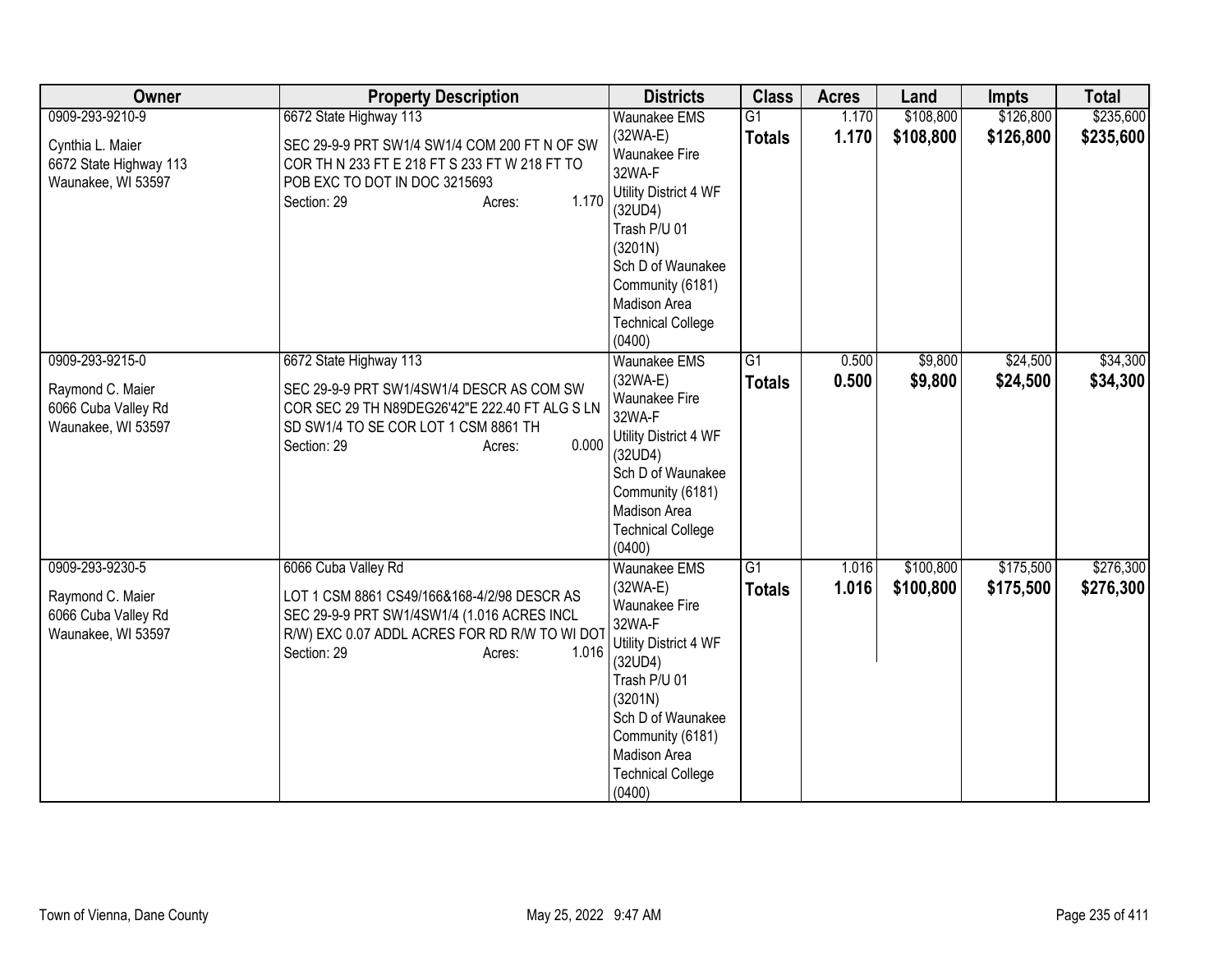| Owner                                                                                                | <b>Property Description</b>                                                                                                                                                                             | <b>Districts</b>                                                                                                                                                                                                    | <b>Class</b>                                 | <b>Acres</b>                       | Land                                   | <b>Impts</b>             | <b>Total</b>                           |
|------------------------------------------------------------------------------------------------------|---------------------------------------------------------------------------------------------------------------------------------------------------------------------------------------------------------|---------------------------------------------------------------------------------------------------------------------------------------------------------------------------------------------------------------------|----------------------------------------------|------------------------------------|----------------------------------------|--------------------------|----------------------------------------|
| 0909-293-9250-0<br>Raymond C. Maier<br>6066 Cuba Valley Rd<br>Waunakee, WI 53597                     | SEC 29-9-9 PRT SW1/4SW1/4 DESCR AS COM SW<br>COR SEC 29 TH N89DEG26'42"E 222.40 FT ALG S LN<br>SW1/4 TO SE COR LOT 1 CSM 8861 & POB TH<br>0.570<br>Section: 29<br>Acres:                                | <b>Waunakee EMS</b><br>$(32WA-E)$<br>Waunakee Fire<br>32WA-F<br>Utility District 4 WF<br>(32UD4)<br>Sch D of Waunakee<br>Community (6181)<br>Madison Area<br><b>Technical College</b><br>(0400)                     | $\overline{G1}$<br><b>Totals</b>             | 0.570<br>0.570                     | \$29,600<br>\$29,600                   | $\overline{60}$<br>\$0   | \$29,600<br>\$29,600                   |
| 0909-293-9290-3<br>Marilyn M. Niesman<br>Donna M. Grass<br>6056 Cuba Valley Rd<br>Waunakee, WI 53597 | 6056 Cuba Valley Rd<br>SEC 29-9-9 PRT SW1/4SW1/4 DESCR AS COM AT SW<br>COR OF SD SEC 29 TH E ALG S LN OF SEC 29 330<br>FT TO POB TH CONT E ALG SD S LN 150 FT TH N AT<br>0.000<br>Section: 29<br>Acres: | Waunakee EMS<br>$(32WA-E)$<br>Waunakee Fire<br>32WA-F<br>Utility District 4 WF<br>(32UD4)<br>Trash P/U 01<br>(3201N)<br>Sch D of Waunakee<br>Community (6181)<br>Madison Area<br><b>Technical College</b><br>(0400) | $\overline{G1}$<br><b>Totals</b>             | 0.963<br>0.963                     | \$97,800<br>\$97,800                   | \$199,300<br>\$199,300   | \$297,100<br>\$297,100                 |
| 0909-293-9504-0<br>Endres Jt Rev Tr, Gary D & Nancy R<br>5874 Cuba Valley Rd<br>Waunakee, WI 53597   | SEC 29-9-9 SE1/4 SW1/4 EXC CSMS 384, 1165, 1591,<br>2725, 11172 & EXC DOC #3003058 EXC CSM 12653 &<br>ALSO EXC CSM 15125<br>28.565<br>Section: 29<br>Acres:                                             | <b>Waunakee EMS</b><br>$(32WA-E)$<br>Waunakee Fire<br>32WA-F<br>Utility District 4 WF<br>(32UD4)<br>Sch D of Waunakee<br>Community (6181)<br>Madison Area<br><b>Technical College</b><br>(0400)                     | G4<br>G <sub>5</sub><br>G5M<br><b>Totals</b> | 26.442<br>1.000<br>1.123<br>28.565 | \$6,300<br>\$100<br>\$2,500<br>\$8,900 | \$0<br>\$0<br>\$0<br>\$0 | \$6,300<br>\$100<br>\$2,500<br>\$8,900 |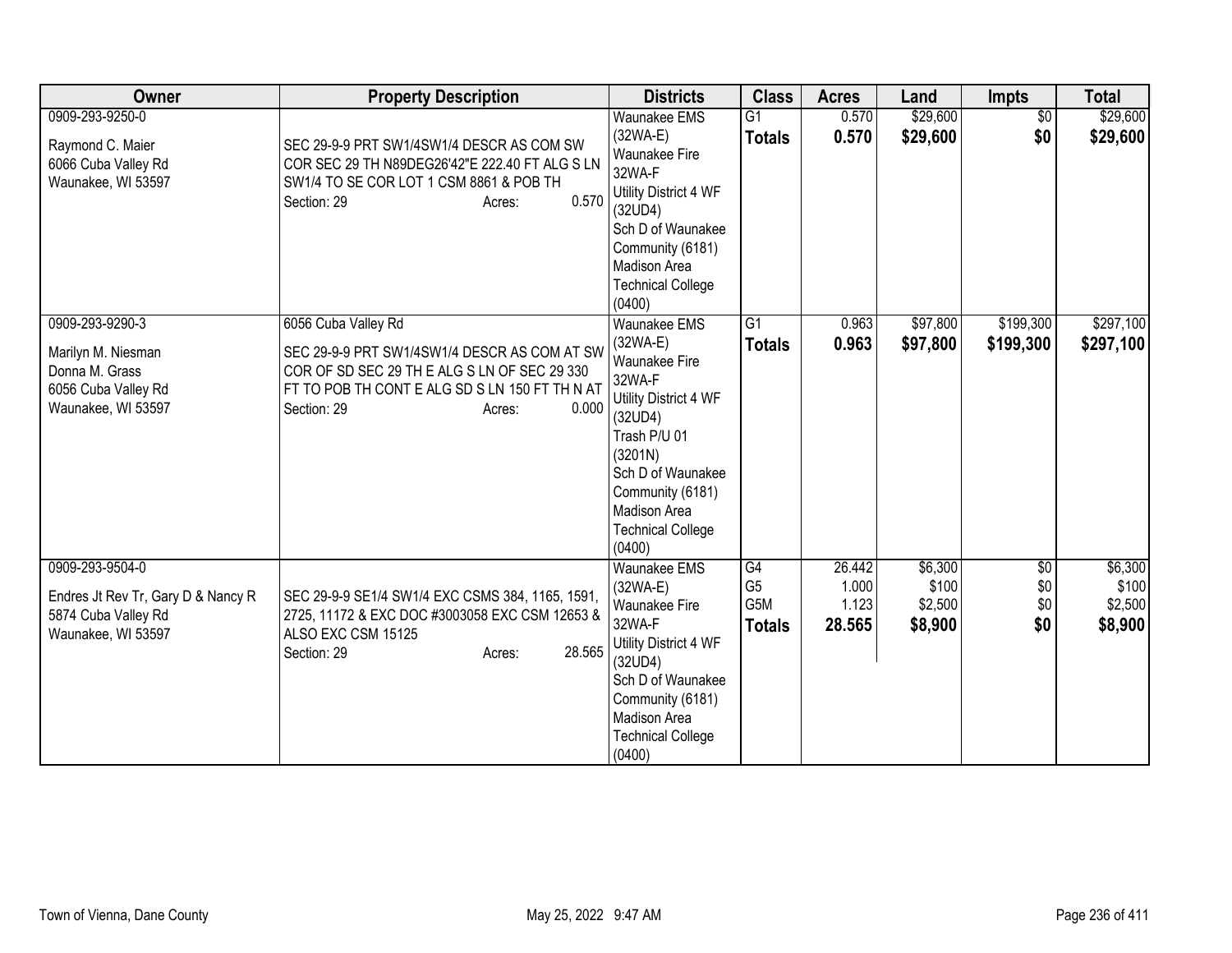| Owner                                                                                                      | <b>Property Description</b>                                                                                                                                                                        | <b>Districts</b>                                                                                                                                                                                                           | <b>Class</b>                     | <b>Acres</b>   | Land                   | <b>Impts</b>           | <b>Total</b>           |
|------------------------------------------------------------------------------------------------------------|----------------------------------------------------------------------------------------------------------------------------------------------------------------------------------------------------|----------------------------------------------------------------------------------------------------------------------------------------------------------------------------------------------------------------------------|----------------------------------|----------------|------------------------|------------------------|------------------------|
| 0909-293-9775-0                                                                                            | 5992 Cuba Valley Rd                                                                                                                                                                                | <b>Waunakee EMS</b>                                                                                                                                                                                                        | $\overline{G1}$                  | 4.377          | \$158,400              | \$229,700              | \$388,100              |
| Matthew J. Plendl<br>Shawna M. Plendl<br>5992 Cuba Valley Rd<br>Waunakee, WI 53597                         | LOT 1 CSM 15125 CS107/114&119-5/14/2019 F/K/A<br>LOT 1 CSM 1165 CS5/48-6/4/73 DESCR AS SEC<br>29-9-9 PRT SE1/4SW1/4 & PRT SW1/4 SW1/4 (4.99<br>4.377<br>Section: 29<br>Acres:                      | $(32WA-E)$<br>Waunakee Fire<br>32WA-F<br>Utility District 4 WF<br>(32UD4)<br>Trash P/U 01<br>(3201N)<br>Sch D of Waunakee<br>Community (6181)<br>Madison Area<br><b>Technical College</b><br>(0400)                        | <b>Totals</b>                    | 4.377          | \$158,400              | \$229,700              | \$388,100              |
| 0909-293-9801-0<br><b>Bradleigh Schafer</b><br>Cullen Schafer<br>5978 Cuba Valley Rd<br>Waunakee, WI 53597 | 5978 Cuba Valley Rd<br>LOT 1 CSM 10371 CS61/107&108-4/23/2002 F/K/A LOT<br>1 CSM 384 CS2/154-8/31/70 DESCR AS SEC 29-9-9<br>PRT SE1/4SW1/4 (1.000 ACRE INCL R/W)<br>0.000<br>Section: 29<br>Acres: | <b>Waunakee EMS</b><br>$(32WA-E)$<br>Waunakee Fire<br>32WA-F<br>Utility District 4 WF<br>(32UD4)<br>Trash P/U 01<br>(3201N)<br>Sch D of Waunakee<br>Community (6181)<br>Madison Area<br><b>Technical College</b><br>(0400) | $\overline{G1}$<br><b>Totals</b> | 1.000<br>1.000 | \$100,000<br>\$100,000 | \$269,500<br>\$269,500 | \$369,500<br>\$369,500 |
| 0909-293-9821-0<br>Amy M. Skolaski<br>John P. Fassbender<br>5974 Cuba Valley Rd<br>Waunakee, WI 53597      | 5974 Cuba Valley Rd<br>LOT 2 CSM 10371 CS61/107&108 4/23/2002 F/K/A LOT<br>1 CSM 384 CS2/154-8/31/70 DESCR AS SEC 29-9-9<br>PRT SE1/4SW1/4 (1.000 ACRE INCL R/W)<br>0.000<br>Section: 29<br>Acres: | Waunakee EMS<br>(32WA-E)<br>Waunakee Fire<br>32WA-F<br>Utility District 4 WF<br>(32UD4)<br>Trash P/U 01<br>(3201N)<br>Sch D of Waunakee<br>Community (6181)<br>Madison Area<br><b>Technical College</b><br>(0400)          | $\overline{G1}$<br><b>Totals</b> | 1.000<br>1.000 | \$100,000<br>\$100,000 | \$354,000<br>\$354,000 | \$454,000<br>\$454,000 |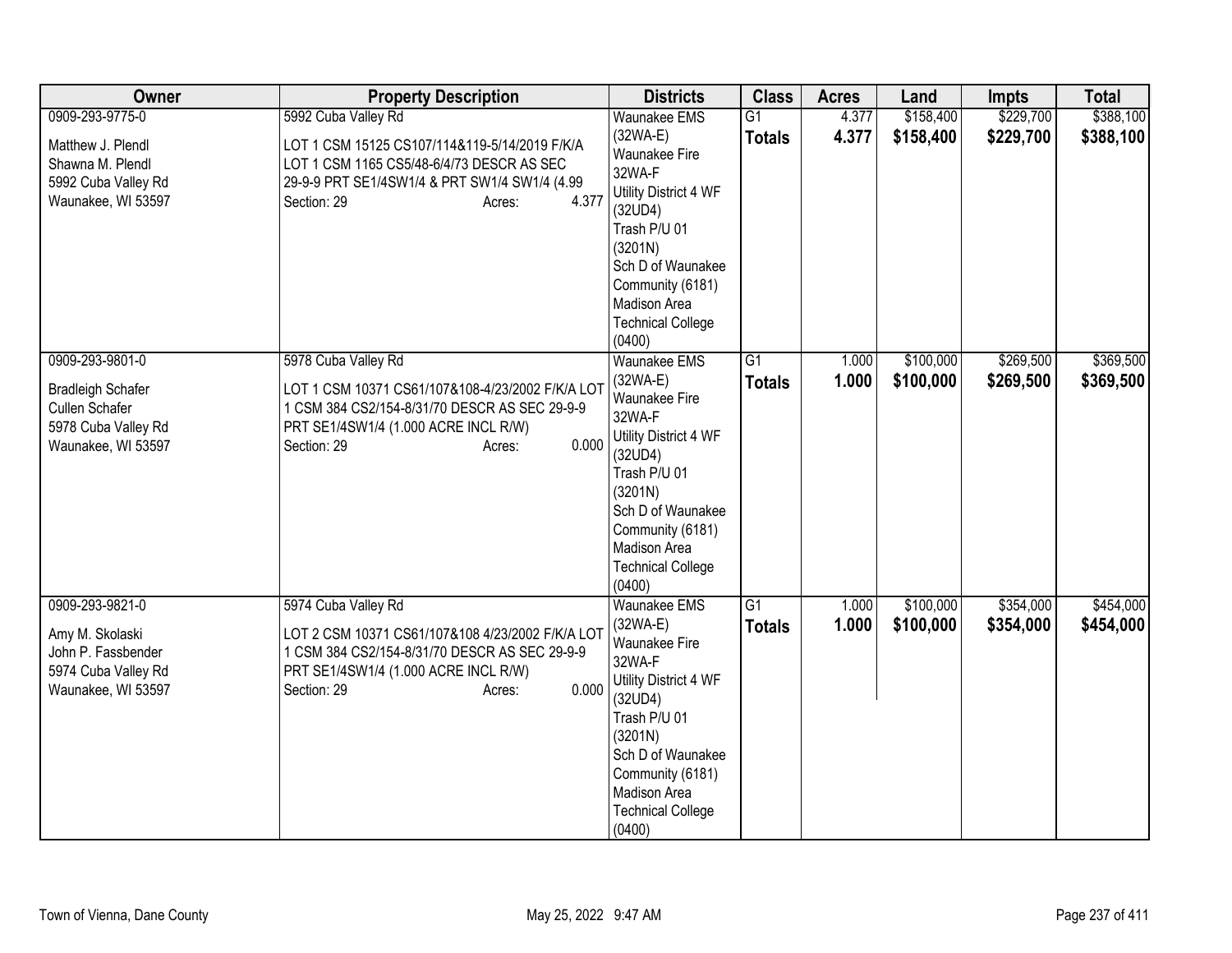| Owner                                                                                                  | <b>Property Description</b>                                                                                                                                                                            | <b>Districts</b>                                                                                                                                                                                                                | <b>Class</b>                     | <b>Acres</b>   | Land                 | <b>Impts</b>           | <b>Total</b>           |
|--------------------------------------------------------------------------------------------------------|--------------------------------------------------------------------------------------------------------------------------------------------------------------------------------------------------------|---------------------------------------------------------------------------------------------------------------------------------------------------------------------------------------------------------------------------------|----------------------------------|----------------|----------------------|------------------------|------------------------|
| 0909-293-9850-5                                                                                        | 6660 Schwoegler Dr                                                                                                                                                                                     | <b>Waunakee EMS</b>                                                                                                                                                                                                             | $\overline{G1}$                  | 0.910          | \$94,300             | \$259,800              | \$354,100              |
| Kolstad & Lippert Tr<br>6660 Schwoegler Ln<br>Waunakee, WI 53597                                       | LOT 2 CSM 1591 CS6/334&335-12/23/74 DESCR AS<br>SEC 29-9-9 PRT SE1/4SW1/4 (0.91 ACRES)<br>0.000<br>Section: 29<br>Acres:                                                                               | $(32WA-E)$<br>Waunakee Fire<br>32WA-F<br>Utility District 4 WF<br>(32UD4)<br>Trash P/U 01<br>(3201N)<br>Sch D of Waunakee                                                                                                       | <b>Totals</b>                    | 0.910          | \$94,300             | \$259,800              | \$354,100              |
|                                                                                                        |                                                                                                                                                                                                        | Community (6181)<br>Madison Area<br><b>Technical College</b><br>(0400)                                                                                                                                                          |                                  |                |                      |                        |                        |
| 0909-293-9901-3<br>Curtis W. Regali<br>Kelly K. Regali<br>6674 Schwoegler Dr<br>Waunakee, WI 53597     | 6674 Schwoegler Dr<br>LOT 1 CSM 1591 CS6/334&335-12/23/74 DESCR AS<br>SEC 29-9-9 PRT SE1/4SW1/4 (0.71 ACRES) & ALSO<br>INCL ADDL LANDS DESCR AS SEC 29-9-9 PRT<br>0.880<br>Section: 29<br>Acres:       | <b>Waunakee EMS</b><br>$(32WA-E)$<br>Waunakee Fire<br>32WA-F<br>Utility District 4 WF<br>(32UD4)<br>Trash P/U 01<br>(3201N)<br>Sch D of Waunakee<br>Community (6181)<br>Madison Area<br><b>Technical College</b><br>(0400)      | $\overline{G1}$<br><b>Totals</b> | 0.880<br>0.880 | \$92,300<br>\$92,300 | \$497,600<br>\$497,600 | \$589,900<br>\$589,900 |
| 0909-293-9920-0<br>Kenneth J. Kessenich<br>Sonya Kessenich<br>6671 Schwoegler Dr<br>Waunakee, WI 53597 | 6671 Schwoegler Dr<br>LOT 1 CSM 11172 CS67/186&188-9/9/2004 F/K/A LOT<br>1 CSM 2725 CS11/1-1/19/78 & ALSO INCL & DESCR<br>AS SEC 29-9-9 PRT SE1/4 SW1/4 (0.87 ACRES)<br>0.870<br>Section: 29<br>Acres: | <b>Waunakee EMS</b><br>(32WA-E)<br><b>Waunakee Fire</b><br>32WA-F<br>Utility District 4 WF<br>(32UD4)<br>Trash P/U 01<br>(3201N)<br>Sch D of Waunakee<br>Community (6181)<br>Madison Area<br><b>Technical College</b><br>(0400) | G1<br><b>Totals</b>              | 0.870<br>0.870 | \$91,700<br>\$91,700 | \$294,900<br>\$294,900 | \$386,600<br>\$386,600 |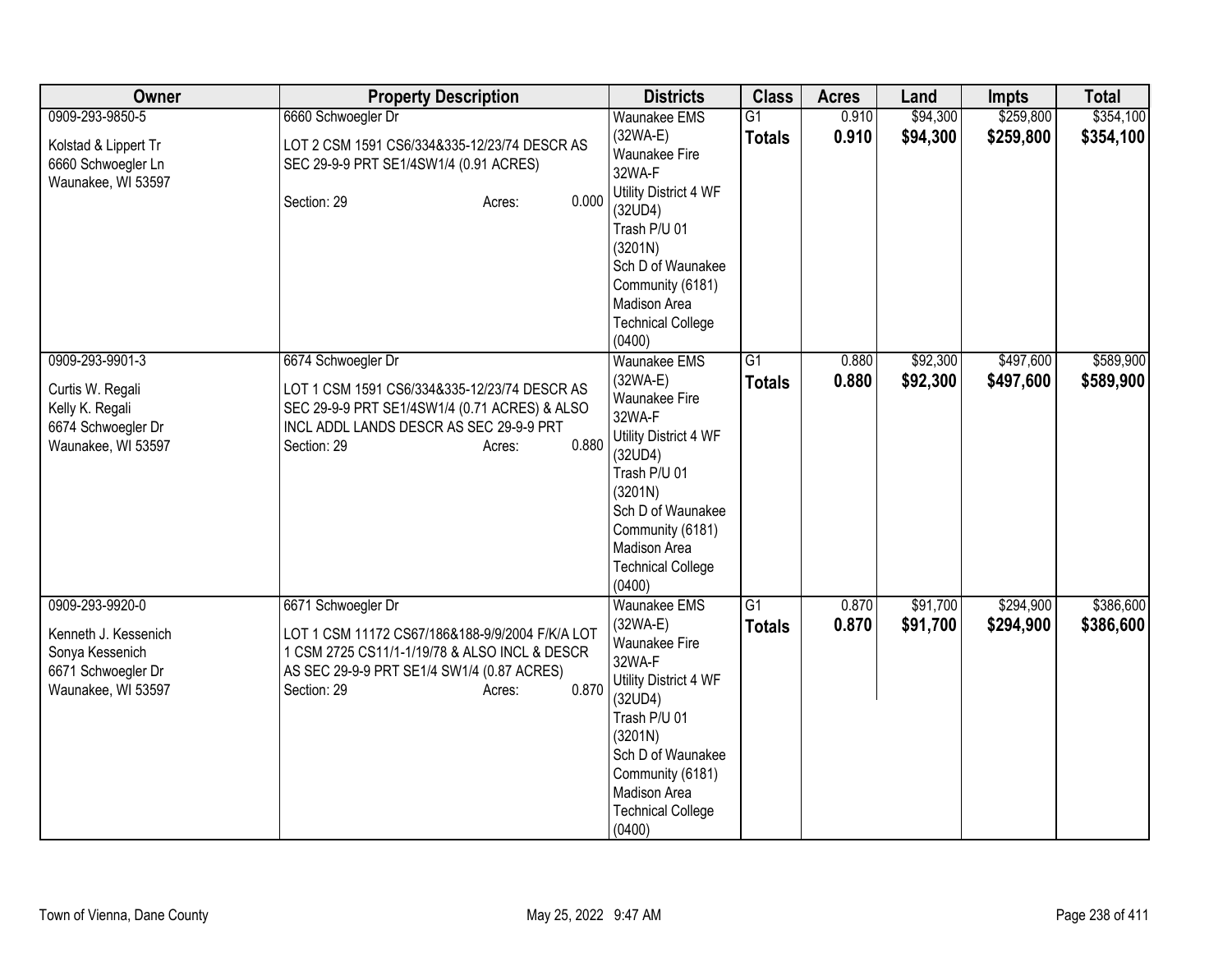| Owner              | <b>Property Description</b>                     | <b>Districts</b>                 | <b>Class</b>    | <b>Acres</b> | Land      | <b>Impts</b>    | <b>Total</b> |
|--------------------|-------------------------------------------------|----------------------------------|-----------------|--------------|-----------|-----------------|--------------|
| 0909-293-9945-0    | 6665 Schwoegler Dr                              | <b>Waunakee EMS</b>              | $\overline{G1}$ | 1.090        | \$104,700 | \$344,800       | \$449,500    |
| Gail M. Erlandson  | LOT 2 CSM 11172 CS67/186&188-9/9/2004 F/K/A LOT | $(32WA-E)$                       | <b>Totals</b>   | 1.090        | \$104,700 | \$344,800       | \$449,500    |
| 6665 Schwoegler Dr | 1 CSM 2725 CS11/1-1/19/78 & ALSO INCL & DESCR   | <b>Waunakee Fire</b>             |                 |              |           |                 |              |
| Waunakee, WI 53597 | AS SEC 29-9-9 PRT SE1/4 SW1/4 (1.09 ACRES INCL  | 32WA-F                           |                 |              |           |                 |              |
|                    | 1.090<br>Section: 29<br>Acres:                  | Utility District 4 WF            |                 |              |           |                 |              |
|                    |                                                 | (32UD4)<br>Trash P/U 01          |                 |              |           |                 |              |
|                    |                                                 | (3201N)                          |                 |              |           |                 |              |
|                    |                                                 | Sch D of Waunakee                |                 |              |           |                 |              |
|                    |                                                 | Community (6181)                 |                 |              |           |                 |              |
|                    |                                                 | <b>Madison Area</b>              |                 |              |           |                 |              |
|                    |                                                 | <b>Technical College</b>         |                 |              |           |                 |              |
|                    |                                                 | (0400)                           |                 |              |           |                 |              |
| 0909-293-9950-0    |                                                 | <b>Waunakee EMS</b>              | $\overline{G4}$ | 1.080        | \$300     | $\overline{50}$ | \$300        |
| Gail M. Erlandson  | LOT 1 CSM 12653 CS79/300&302-3/17/2009 DESCR    | $(32WA-E)$                       | <b>Totals</b>   | 1.080        | \$300     | \$0             | \$300        |
| 6665 Schwoegler Dr | AS SEC 29-9-9 PRT SE1/4SW1/4 (1.008 ACRES)      | <b>Waunakee Fire</b>             |                 |              |           |                 |              |
| Waunakee, WI 53597 |                                                 | 32WA-F                           |                 |              |           |                 |              |
|                    | 1.080<br>Section: 29<br>Acres:                  | Utility District 4 WF            |                 |              |           |                 |              |
|                    |                                                 | (32UD4)<br>Sch D of Waunakee     |                 |              |           |                 |              |
|                    |                                                 | Community (6181)                 |                 |              |           |                 |              |
|                    |                                                 | Madison Area                     |                 |              |           |                 |              |
|                    |                                                 | <b>Technical College</b>         |                 |              |           |                 |              |
|                    |                                                 | (0400)                           |                 |              |           |                 |              |
| 0909-293-9960-0    |                                                 | <b>Waunakee EMS</b>              | G4              | 0.675        | \$200     | \$0             | \$200        |
| Gail M. Erlandson  | LOT 2 CSM 12653 CS79/300&302-3/17/2009 DESCR    | $(32WA-E)$                       | G5M             | 0.400        | \$900     | \$0             | \$900        |
| 6665 Schwoegler Dr | AS SEC 29-9-9 PRT SE1/4SW1/4 (1.075 ACRES)      | <b>Waunakee Fire</b>             | <b>Totals</b>   | 1.075        | \$1,100   | \$0             | \$1,100      |
| Waunakee, WI 53597 |                                                 | 32WA-F                           |                 |              |           |                 |              |
|                    | 1.075<br>Section: 29<br>Acres:                  | Utility District 4 WF            |                 |              |           |                 |              |
|                    |                                                 | (32UD4)                          |                 |              |           |                 |              |
|                    |                                                 | Sch D of Waunakee                |                 |              |           |                 |              |
|                    |                                                 | Community (6181)<br>Madison Area |                 |              |           |                 |              |
|                    |                                                 | <b>Technical College</b>         |                 |              |           |                 |              |
|                    |                                                 | (0400)                           |                 |              |           |                 |              |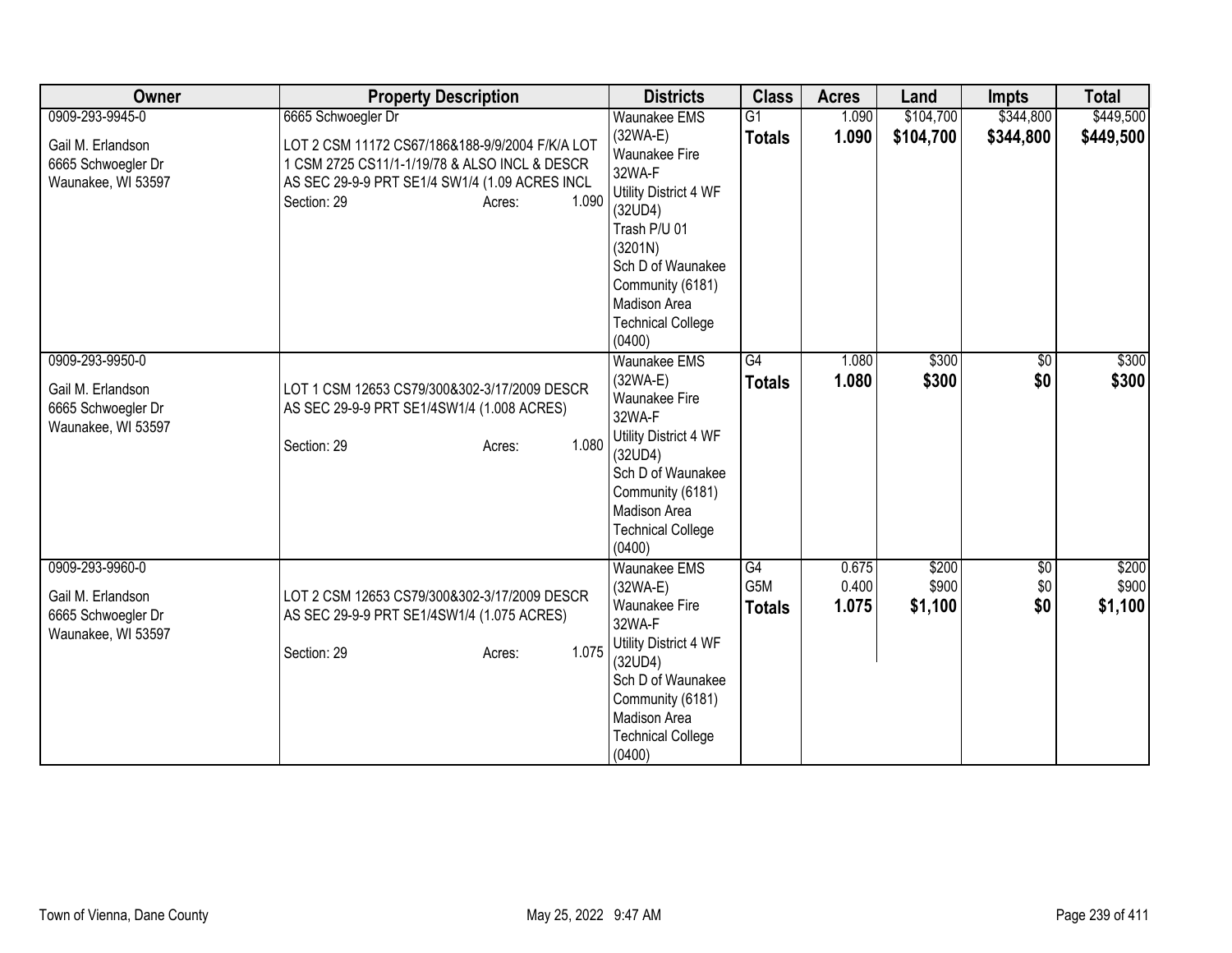| Owner                                                                                              | <b>Property Description</b>                   |        |        | <b>Districts</b>                                                                                                                                 | <b>Class</b>                                | <b>Acres</b>                        | Land                                       | <b>Impts</b>                         | <b>Total</b>                               |
|----------------------------------------------------------------------------------------------------|-----------------------------------------------|--------|--------|--------------------------------------------------------------------------------------------------------------------------------------------------|---------------------------------------------|-------------------------------------|--------------------------------------------|--------------------------------------|--------------------------------------------|
| 0909-294-8000-4<br>Endres Jt Rev Tr, Gary D & Nancy R<br>5874 Cuba Valley Rd<br>Waunakee, WI 53597 | SEC 29-9-9 NE1/4SE1/4<br>Section: 29          | Acres: | 40.300 | <b>Waunakee EMS</b><br>$(32WA-E)$<br><b>Waunakee Fire</b><br>32WA-F<br>Utility District 4 WF<br>(32UD4)<br>Sch D of Waunakee<br>Community (6181) | $\overline{G4}$<br><b>Totals</b>            | 40.300<br>40.300                    | \$10,300<br>\$10,300                       | $\sqrt{6}$<br>\$0                    | \$10,300<br>\$10,300                       |
|                                                                                                    |                                               |        |        | Madison Area<br><b>Technical College</b><br>(0400)                                                                                               |                                             |                                     |                                            |                                      |                                            |
| 0909-294-8500-9<br>Endres Jt Rev Tr, Gary D & Nancy R<br>5874 Cuba Valley Rd<br>Waunakee, WI 53597 | SEC 29-9-9 NW1/4 SE1/4<br>Section: 29         | Acres: | 40.300 | <b>Waunakee EMS</b><br>$(32WA-E)$<br>Waunakee Fire<br>32WA-F<br>Utility District 4 WF<br>(32UD4)<br>Sch D of Waunakee                            | G4<br><b>Totals</b>                         | 40.300<br>40.300                    | \$9,900<br>\$9,900                         | $\sqrt{$0}$<br>\$0                   | \$9,900<br>\$9,900                         |
|                                                                                                    |                                               |        |        | Community (6181)<br>Madison Area<br><b>Technical College</b><br>(0400)                                                                           |                                             |                                     |                                            |                                      |                                            |
| 0909-294-9000-2<br>Endres Jt Rev Tr, Gary D & Nancy R<br>5874 Cuba Valley Rd<br>Waunakee, WI 53597 | 5874 Cuba Valley Rd<br>SEC 29-9-9 SW1/4 SE1/4 |        | 40.200 | <b>Waunakee EMS</b><br>(32WA-E)<br>Waunakee Fire<br>32WA-F<br>Utility District 4 WF                                                              | G4<br>G <sub>5</sub><br>G7<br><b>Totals</b> | 29.200<br>1.000<br>10.000<br>40.200 | \$6,600<br>\$100<br>\$110,000<br>\$116,700 | \$0<br>\$0<br>\$716,100<br>\$716,100 | \$6,600<br>\$100<br>\$826,100<br>\$832,800 |
|                                                                                                    | Section: 29                                   | Acres: |        | (32UD4)<br>Trash P/U 01<br>(3201N)<br>Sch D of Waunakee<br>Community (6181)<br>Madison Area<br><b>Technical College</b><br>(0400)                |                                             |                                     |                                            |                                      |                                            |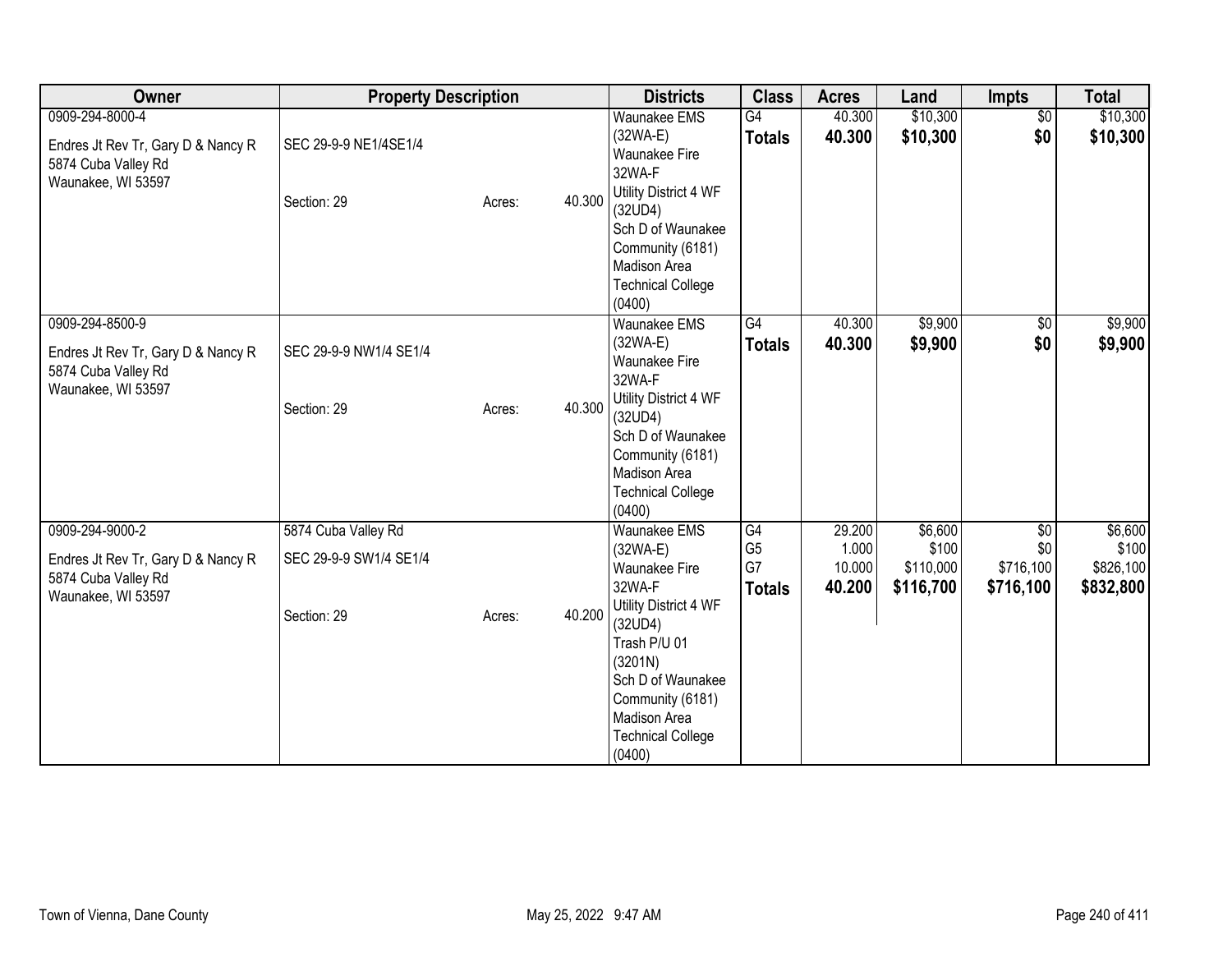| Owner                              | <b>Property Description</b>               |        |        | <b>Districts</b>                   | <b>Class</b>         | <b>Acres</b>   | Land              | Impts           | <b>Total</b>      |
|------------------------------------|-------------------------------------------|--------|--------|------------------------------------|----------------------|----------------|-------------------|-----------------|-------------------|
| 0909-294-9500-7                    |                                           |        |        | <b>Waunakee EMS</b>                | G4<br>G <sub>5</sub> | 38.200         | \$10,500<br>\$100 | $\overline{50}$ | \$10,500<br>\$100 |
| Endres Jt Rev Tr, Gary D & Nancy R | SEC 29-9-9 SE1/4 SE1/4                    |        |        | $(32WA-E)$<br><b>Waunakee Fire</b> | G7                   | 1.000<br>1.000 | \$11,000          | \$0<br>\$0      | \$11,000          |
| 5874 Cuba Valley Rd                |                                           |        |        | 32WA-F                             | <b>Totals</b>        | 40.200         | \$21,600          | \$0             | \$21,600          |
| Waunakee, WI 53597                 |                                           |        |        | Utility District 4 WF              |                      |                |                   |                 |                   |
|                                    | Section: 29                               | Acres: | 40.200 | (32UD4)                            |                      |                |                   |                 |                   |
|                                    |                                           |        |        | Sch D of Waunakee                  |                      |                |                   |                 |                   |
|                                    |                                           |        |        | Community (6181)                   |                      |                |                   |                 |                   |
|                                    |                                           |        |        | Madison Area                       |                      |                |                   |                 |                   |
|                                    |                                           |        |        | <b>Technical College</b>           |                      |                |                   |                 |                   |
|                                    |                                           |        |        | (0400)                             |                      |                |                   |                 |                   |
| 0909-301-8000-4                    |                                           |        |        | <b>Waunakee EMS</b>                | G4                   | 37.900         | \$9,200           | $\sqrt{6}$      | \$9,200           |
| Ripp Rev Tr, Virgil & Marietta     | SEC 30-9-9 NE1/4 NE1/4 EXC .5 ACRE HWY IN |        |        | $(32WA-E)$                         | G <sub>5</sub>       | 2.000          | \$100             | \$0             | \$100             |
| 6890 State Highway 113 Rd          | R435/196                                  |        |        | Dane Fire 32DA-F                   | <b>Totals</b>        | 39.900         | \$9,300           | \$0             | \$9,300           |
| Dane, WI 53529                     |                                           |        |        | Sch D of Waunakee                  |                      |                |                   |                 |                   |
|                                    | Section: 30                               | Acres: | 39.900 | Community (6181)<br>Madison Area   |                      |                |                   |                 |                   |
|                                    |                                           |        |        | <b>Technical College</b>           |                      |                |                   |                 |                   |
|                                    |                                           |        |        | (0400)                             |                      |                |                   |                 |                   |
| 0909-301-8500-9                    |                                           |        |        | <b>Waunakee EMS</b>                | G4                   | 36.000         | \$10,000          | $\overline{50}$ | \$10,000          |
| Ripp Rev Tr, Virgil & Marietta     | SEC 30-9-9 NW1/4 NE1/4                    |        |        | $(32WA-E)$                         | G <sub>5</sub>       | 4.400          | \$1,700           | \$0             | \$1,700           |
| 6890 State Highway 113 Rd          |                                           |        |        | Dane Fire 32DA-F                   | <b>Totals</b>        | 40.400         | \$11,700          | \$0             | \$11,700          |
| Dane, WI 53529                     |                                           |        |        | Sch D of Waunakee                  |                      |                |                   |                 |                   |
|                                    | Section: 30                               | Acres: | 40.400 | Community (6181)                   |                      |                |                   |                 |                   |
|                                    |                                           |        |        | Madison Area                       |                      |                |                   |                 |                   |
|                                    |                                           |        |        | <b>Technical College</b><br>(0400) |                      |                |                   |                 |                   |
| 0909-301-9000-2                    | 6828 Old 113 Rd                           |        |        | <b>Waunakee EMS</b>                | G4                   | 24.200         | \$6,800           | $\overline{50}$ | \$6,800           |
|                                    |                                           |        |        | (32WA-E)                           | G <sub>5</sub>       | 6.000          | \$12,600          | \$0             | \$12,600          |
| Ripp Rev Tr, Virgil & Marietta     | SEC 30-9-9 SW1/4 NE1/4                    |        |        | Dane Fire 32DA-F                   | G7                   | 10.000         | \$110,000         | \$998,300       | \$1,108,300       |
| 6890 State Highway 113 Rd          |                                           |        |        | Trash P/U 01                       | <b>Totals</b>        | 40.200         | \$129,400         | \$998,300       | \$1,127,700       |
| Dane, WI 53529                     |                                           |        | 40.200 | (3201N)                            |                      |                |                   |                 |                   |
|                                    | Section: 30                               | Acres: |        | Sch D of Waunakee                  |                      |                |                   |                 |                   |
|                                    |                                           |        |        | Community (6181)                   |                      |                |                   |                 |                   |
|                                    |                                           |        |        | Madison Area                       |                      |                |                   |                 |                   |
|                                    |                                           |        |        | <b>Technical College</b>           |                      |                |                   |                 |                   |
|                                    |                                           |        |        | (0400)                             |                      |                |                   |                 |                   |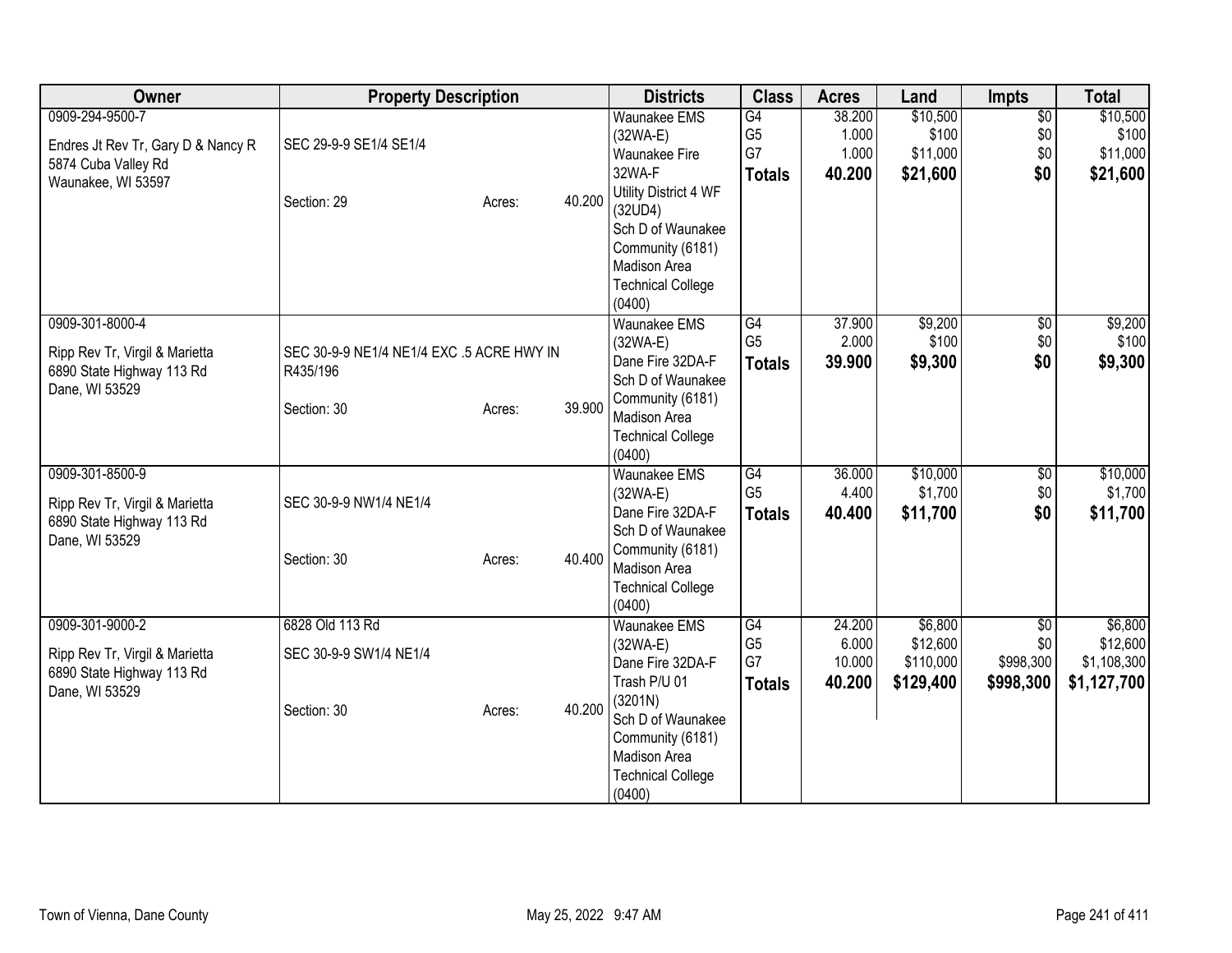| Owner                          | <b>Property Description</b>                |                  | <b>Districts</b>                   | <b>Class</b>   | <b>Acres</b> | Land     | Impts           | <b>Total</b> |
|--------------------------------|--------------------------------------------|------------------|------------------------------------|----------------|--------------|----------|-----------------|--------------|
| 0909-301-9500-7                |                                            |                  | <b>Waunakee EMS</b>                | G4             | 38.200       | \$10,300 | $\overline{60}$ | \$10,300     |
| Ripp Rev Tr, Virgil & Marietta | SEC 30-9-9 SE1/4 NE1/4 EXC 1.0 ACRE HWY IN |                  | $(32WA-E)$                         | G <sub>5</sub> | 1.000        | \$100    | \$0             | \$100        |
| 6890 State Highway 113 Rd      | R435/196 & R450/479                        |                  | Dane Fire 32DA-F                   | <b>Totals</b>  | 39.200       | \$10,400 | \$0             | \$10,400     |
| Dane, WI 53529                 |                                            |                  | Sch D of Waunakee                  |                |              |          |                 |              |
|                                | Section: 30                                | 39.200<br>Acres: | Community (6181)                   |                |              |          |                 |              |
|                                |                                            |                  | <b>Madison Area</b>                |                |              |          |                 |              |
|                                |                                            |                  | <b>Technical College</b>           |                |              |          |                 |              |
|                                |                                            |                  | (0400)                             |                |              |          |                 |              |
| 0909-302-8000-3                |                                            |                  | <b>Waunakee EMS</b>                | G4             | 38.000       | \$11,900 | $\sqrt{6}$      | \$11,900     |
| Ripp Rev Tr, Virgil & Marietta | SEC 30-9-9 NE1/4NW1/4                      |                  | $(32WA-E)$                         | G <sub>5</sub> | 2.000        | \$100    | \$0             | \$100        |
| 6890 State Highway 113 Rd      |                                            |                  | Dane Fire 32DA-F                   | <b>Totals</b>  | 40.000       | \$12,000 | \$0             | \$12,000     |
| Dane, WI 53529                 |                                            |                  | Sch D of Waunakee                  |                |              |          |                 |              |
|                                | Section: 30                                | 40.000<br>Acres: | Community (6181)                   |                |              |          |                 |              |
|                                |                                            |                  | <b>Madison Area</b>                |                |              |          |                 |              |
|                                |                                            |                  | <b>Technical College</b><br>(0400) |                |              |          |                 |              |
| 0909-302-8500-8                |                                            |                  | <b>Waunakee EMS</b>                | G4             | 36.800       | \$11,500 | \$0             | \$11,500     |
|                                |                                            |                  | $(32WA-E)$                         | G <sub>5</sub> | 2.000        | \$100    | \$0             | \$100        |
| Ripp Rev Tr, Virgil & Marietta | SEC 30-9-9 FR NW1/4NW1/4                   |                  | Dane Fire 32DA-F                   | <b>Totals</b>  | 38.800       | \$11,600 | \$0             | \$11,600     |
| 6890 State Highway 113 Rd      |                                            |                  | Sch D of Waunakee                  |                |              |          |                 |              |
| Dane, WI 53529                 |                                            |                  | Community (6181)                   |                |              |          |                 |              |
|                                | Section: 30                                | 38,800<br>Acres: | Madison Area                       |                |              |          |                 |              |
|                                |                                            |                  | <b>Technical College</b>           |                |              |          |                 |              |
|                                |                                            |                  | (0400)                             |                |              |          |                 |              |
| 0909-302-9000-1                |                                            |                  | <b>Waunakee EMS</b>                | G4             | 36.500       | \$10,800 | \$0             | \$10,800     |
|                                |                                            |                  | $(32WA-E)$                         | G <sub>5</sub> | 1.500        | \$100    | \$0             | \$100        |
| Ripp Rev Tr, Virgil & Marietta | SEC 30-9-9 FR SW1/4NW1/4                   |                  | Dane Fire 32DA-F                   | <b>Totals</b>  | 38.000       | \$10,900 | \$0             | \$10,900     |
| 6890 State Highway 113 Rd      |                                            |                  | Sch D of Waunakee                  |                |              |          |                 |              |
| Dane, WI 53529                 |                                            |                  | Community (6181)                   |                |              |          |                 |              |
|                                | Section: 30                                | 38.000<br>Acres: | Madison Area                       |                |              |          |                 |              |
|                                |                                            |                  | <b>Technical College</b>           |                |              |          |                 |              |
|                                |                                            |                  | (0400)                             |                |              |          |                 |              |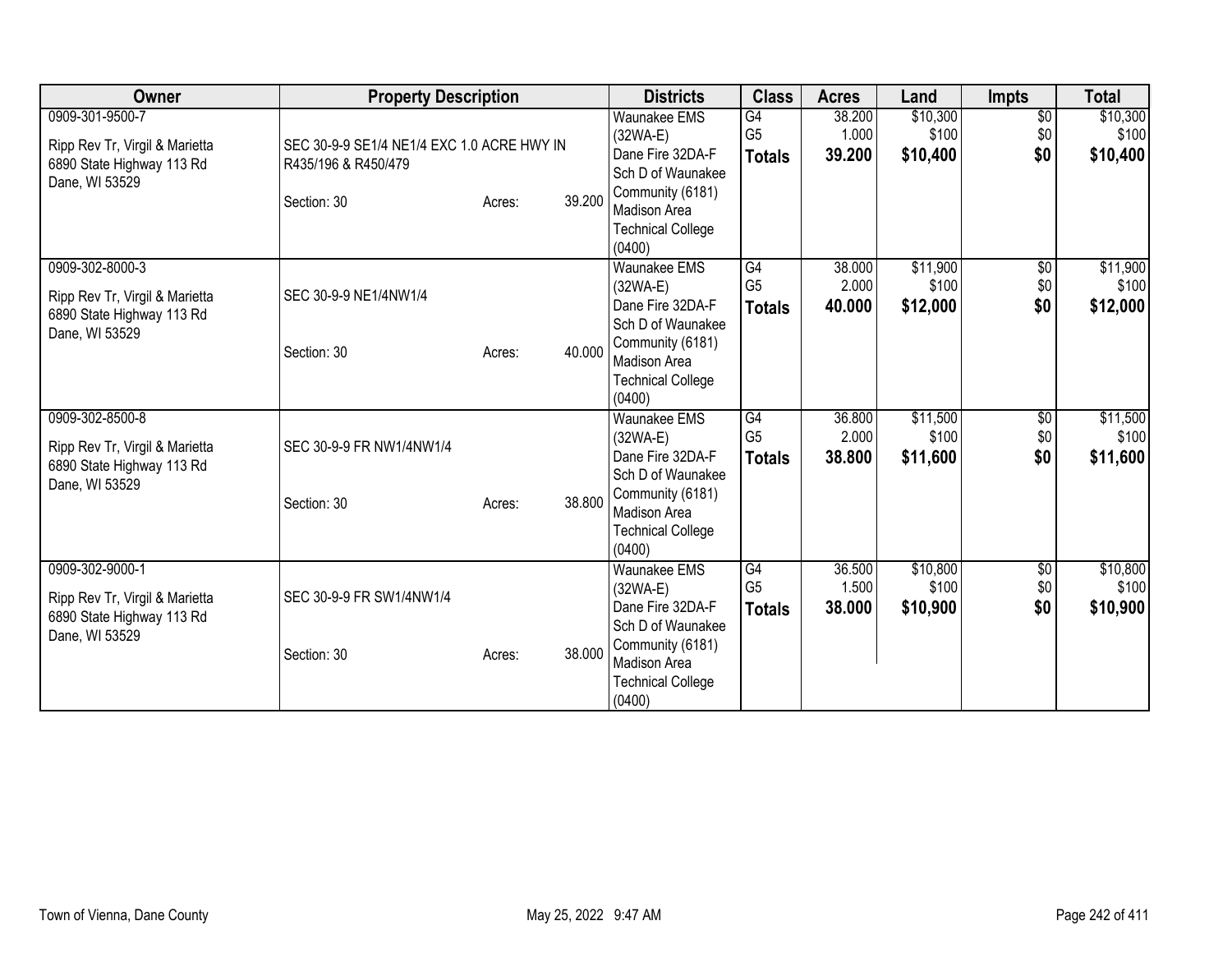| Owner                                                       | <b>Property Description</b>                   |                  | <b>Districts</b>                         | <b>Class</b>    | <b>Acres</b> | Land      | <b>Impts</b>    | <b>Total</b> |
|-------------------------------------------------------------|-----------------------------------------------|------------------|------------------------------------------|-----------------|--------------|-----------|-----------------|--------------|
| 0909-302-9500-6                                             | 6831 Old 113 Rd                               |                  | <b>Waunakee EMS</b>                      | $\overline{G4}$ | 31.000       | \$9,300   | $\overline{50}$ | \$9,300      |
|                                                             | SEC 30-9-9 SE1/4NW1/4                         |                  | $(32WA-E)$                               | G <sub>5</sub>  | 2.000        | \$100     | \$0             | \$100        |
| Ripp Rev Tr, Virgil & Marietta<br>6890 State Highway 113 Rd |                                               |                  | Dane Fire 32DA-F                         | G5M             | 4.900        | \$10,800  | \$0             | \$10,800     |
| Dane, WI 53529                                              |                                               |                  | Trash P/U 01                             | G7              | 2.000        | \$64,000  | \$473,400       | \$537,400    |
|                                                             | Section: 30                                   | 39.900<br>Acres: | (3201N)                                  | <b>Totals</b>   | 39.900       | \$84,200  | \$473,400       | \$557,600    |
|                                                             |                                               |                  | Sch D of Waunakee                        |                 |              |           |                 |              |
|                                                             |                                               |                  | Community (6181)                         |                 |              |           |                 |              |
|                                                             |                                               |                  | <b>Madison Area</b>                      |                 |              |           |                 |              |
|                                                             |                                               |                  | <b>Technical College</b>                 |                 |              |           |                 |              |
|                                                             |                                               |                  | (0400)                                   |                 |              |           |                 |              |
| 0909-303-8000-2                                             |                                               |                  | <b>Waunakee EMS</b>                      | G4              | 37.870       | \$11,200  | $\overline{50}$ | \$11,200     |
| Joseph R. Ripp                                              | SEC 30-9-9 NE1/4SW1/4 EXC CSM 4746            |                  | $(32WA-E)$                               | G <sub>5</sub>  | 0.800        | \$100     | \$0             | \$100        |
| 6756 Old 113 Rd                                             |                                               |                  | Dane Fire 32DA-F                         | <b>Totals</b>   | 38.670       | \$11,300  | \$0             | \$11,300     |
| Dane, WI 53529                                              |                                               |                  | Sch D of Waunakee                        |                 |              |           |                 |              |
|                                                             | Section: 30                                   | 38.670<br>Acres: | Community (6181)                         |                 |              |           |                 |              |
|                                                             |                                               |                  | Madison Area<br><b>Technical College</b> |                 |              |           |                 |              |
|                                                             |                                               |                  | (0400)                                   |                 |              |           |                 |              |
| 0909-303-8350-9                                             | 6733 Old 113 Rd                               |                  | <b>Waunakee EMS</b>                      | G1              | 1.330        | \$117,200 | \$72,700        | \$189,900    |
|                                                             |                                               |                  | $(32WA-E)$                               | <b>Totals</b>   | 1.330        | \$117,200 | \$72,700        | \$189,900    |
| Virgil A. Ripp                                              | LOT 1 CSM 4746 CS21/63-9/3/85 DESCR AS SEC    |                  | Dane Fire 32DA-F                         |                 |              |           |                 |              |
| Sarah M. Ripp                                               | 30-9-9 PRT NE1/4SW1/4 1.33 ACRES SUBJ TO WELL |                  | Trash P/U 01                             |                 |              |           |                 |              |
| 6890 State Rd 113                                           | <b>AGRMT IN R8324/23</b>                      |                  | (3201N)                                  |                 |              |           |                 |              |
| Dane, WI 53529                                              | Section: 30                                   | 1.330<br>Acres:  | Sch D of Waunakee                        |                 |              |           |                 |              |
|                                                             |                                               |                  | Community (6181)                         |                 |              |           |                 |              |
|                                                             |                                               |                  | <b>Madison Area</b>                      |                 |              |           |                 |              |
|                                                             |                                               |                  | <b>Technical College</b>                 |                 |              |           |                 |              |
|                                                             |                                               |                  | (0400)                                   |                 |              |           |                 |              |
| 0909-303-8500-7                                             |                                               |                  | <b>Waunakee EMS</b>                      | G4              | 14.700       | \$4,400   | $\overline{50}$ | \$4,400      |
| Joseph R. Ripp                                              | SEC 30-9-9 N 15 A NW1/4SW1/4                  |                  | (32WA-E)                                 | G <sub>5</sub>  | 0.300        | \$100     | \$0             | \$100        |
| 6756 Old 113 Rd                                             |                                               |                  | Dane Fire 32DA-F                         | <b>Totals</b>   | 15.000       | \$4,500   | \$0             | \$4,500      |
| Dane, WI 53529                                              |                                               |                  | Sch D of Waunakee                        |                 |              |           |                 |              |
|                                                             | Section: 30                                   | 15.000<br>Acres: | Community (6181)                         |                 |              |           |                 |              |
|                                                             |                                               |                  | <b>Madison Area</b>                      |                 |              |           |                 |              |
|                                                             |                                               |                  | <b>Technical College</b>                 |                 |              |           |                 |              |
|                                                             |                                               |                  | (0400)                                   |                 |              |           |                 |              |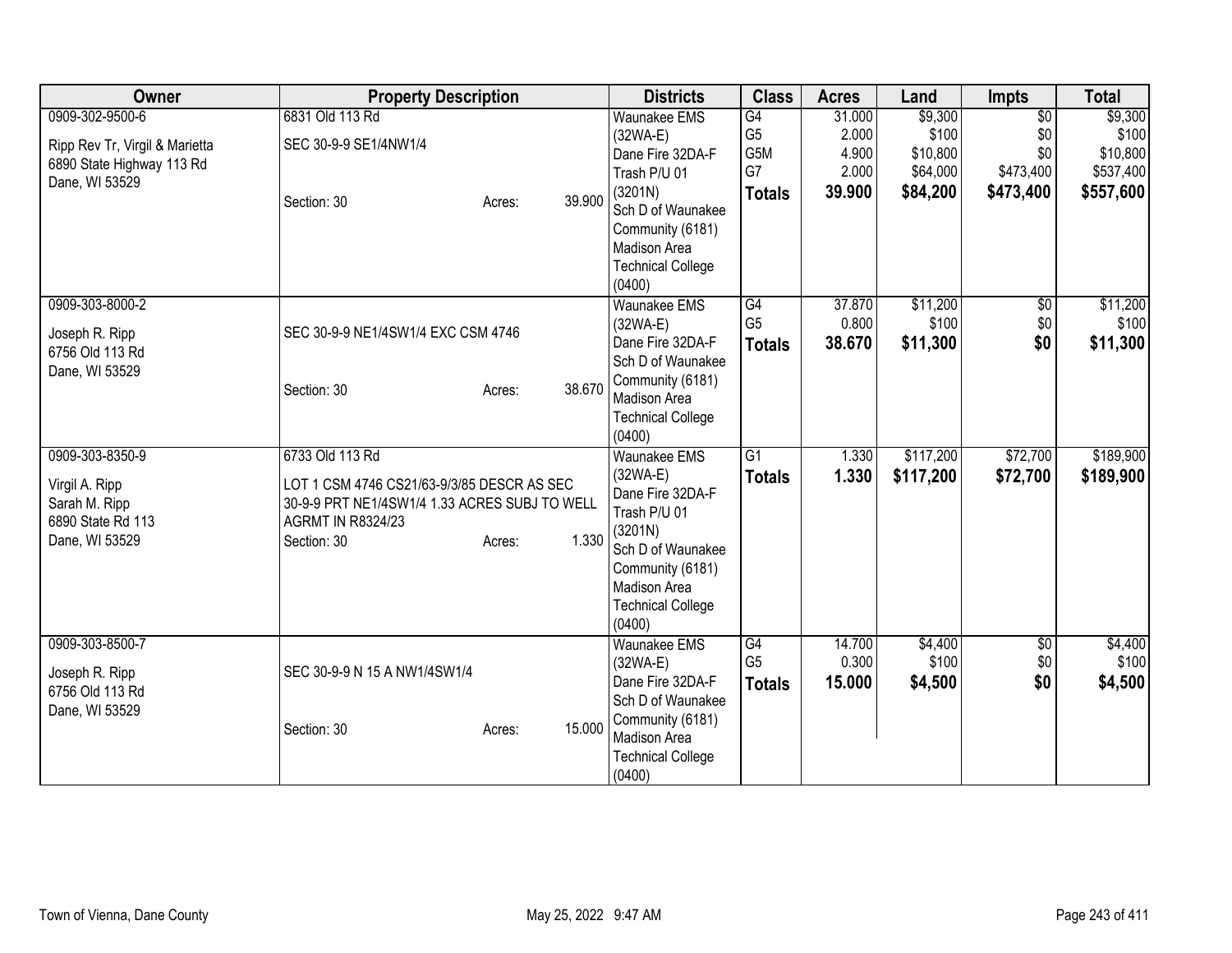| Owner                                                                                                 | <b>Property Description</b>                                                                                                                                                                        | <b>Districts</b>                                                                                                                                                                       | <b>Class</b>                          | <b>Acres</b>              | Land                          | <b>Impts</b>                  | <b>Total</b>                  |
|-------------------------------------------------------------------------------------------------------|----------------------------------------------------------------------------------------------------------------------------------------------------------------------------------------------------|----------------------------------------------------------------------------------------------------------------------------------------------------------------------------------------|---------------------------------------|---------------------------|-------------------------------|-------------------------------|-------------------------------|
| 0909-303-8680-0<br>Joe Ripp<br>Diane Ripp<br>6756 Old 113 Rd<br>Dane, WI 53529                        | SEC 30-9-9 THE S 22.5 A OF NW1/4 SW1/4<br>22.500<br>Section: 30<br>Acres:                                                                                                                          | <b>Waunakee EMS</b><br>$(32WA-E)$<br>Dane Fire 32DA-F<br>Sch D of Waunakee<br>Community (6181)<br>Madison Area<br><b>Technical College</b><br>(0400)                                   | G4<br>G <sub>5</sub><br><b>Totals</b> | 22.000<br>0.500<br>22.500 | \$6,300<br>\$100<br>\$6,400   | $\overline{60}$<br>\$0<br>\$0 | \$6,300<br>\$100<br>\$6,400   |
| 0909-303-9010-8<br>Hiawatha Gun Club, Inc<br>c/o J F. Brown<br>5406 Comanche Way<br>Madison, WI 53704 | 6680 Ripp Ln<br>SEC 30-9-9 PRT SW1/4SW1/4 BEG NW COR SD 1/41/4<br>TH S89DEGE 1237.5 FT TH S 850 FT TH N89DEGW<br>1237.5 FT TO W LN SD 1/41/4 TH N 850 FT TO POB<br>24.140<br>Section: 30<br>Acres: | Waunakee EMS<br>$(32WA-E)$<br>Dane Fire 32DA-F<br>Sch D of Waunakee<br>Community (6181)<br>Madison Area<br><b>Technical College</b><br>(0400)                                          | $\overline{G2}$<br><b>Totals</b>      | 24.140<br>24.140          | \$137,900<br>\$137,900        | \$87,200<br>\$87,200          | \$225,100<br>\$225,100        |
| 0909-303-9300-0<br>Richard R. Endres<br>6307 Cuba Valley Rd<br>Dane, WI 53529                         | LOT 1 CSM 9869 CS57/160&162-11/7/2000 DESCR AS<br>SEC 30-9-9 PRT SW1/4SW1/4 & PRT SE1/4SW1/4<br>(32.42 ACRES INCL R/W)<br>32.420<br>Section: 30<br>Acres:                                          | <b>Waunakee EMS</b><br>$(32WA-E)$<br>Dane Fire 32DA-F<br>Sch D of Waunakee<br>Community (6181)<br><b>Madison Area</b><br><b>Technical College</b><br>(0400)                            | G4<br>G5M<br><b>Totals</b>            | 31.420<br>1.000<br>32.420 | \$7,700<br>\$2,200<br>\$9,900 | $\overline{60}$<br>\$0<br>\$0 | \$7,700<br>\$2,200<br>\$9,900 |
| 0909-303-9350-0<br>Arthur S. Endres<br>Kelly J. Endres<br>6272 Cuba Valley Rd<br>Dane, WI 53529       | 6272 Cuba Valley Rd<br>LOT 2 CSM 9869 CS57/160&162-11/7/2000 DESCR AS<br>SEC 30-9-9 PRT SW1/4SW1/4 & PRT SE1/4SW1/4 (1.2<br>ACRES INCL R/W)<br>1.250<br>Section: 30<br>Acres:                      | <b>Waunakee EMS</b><br>$(32WA-E)$<br>Dane Fire 32DA-F<br>Trash P/U 01<br>(3201N)<br>Sch D of Waunakee<br>Community (6181)<br><b>Madison Area</b><br><b>Technical College</b><br>(0400) | G1<br><b>Totals</b>                   | 1.250<br>1.250            | \$113,000<br>\$113,000        | \$294,200<br>\$294,200        | \$407,200<br>\$407,200        |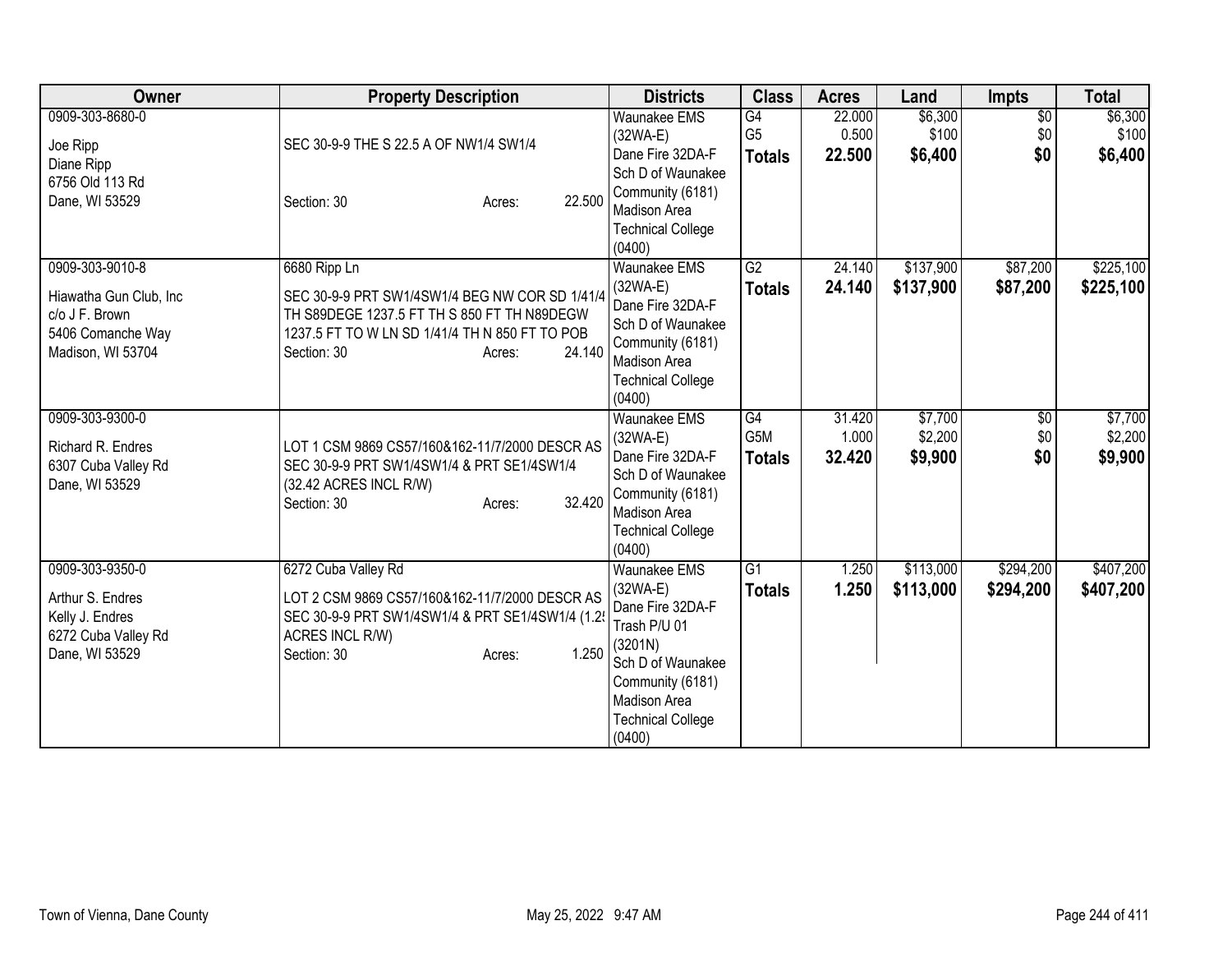| Owner                                                                                      | <b>Property Description</b>                                                                                                                                                             | <b>Districts</b>                                                                                                                                                                | <b>Class</b>                          | <b>Acres</b>             | Land                              | <b>Impts</b>                  | <b>Total</b>                      |
|--------------------------------------------------------------------------------------------|-----------------------------------------------------------------------------------------------------------------------------------------------------------------------------------------|---------------------------------------------------------------------------------------------------------------------------------------------------------------------------------|---------------------------------------|--------------------------|-----------------------------------|-------------------------------|-----------------------------------|
| 0909-303-9375-0<br>Alan R. Endres<br>Julie Endres<br>6262 Cuba Valley Rd<br>Dane, WI 53529 | SEC 30-9-9 PRT SE1/4 & SW1/4 OF THE SW1/4<br>DESCR AS COM AT S1/4 COR OF SD SEC 30 TH W<br>1319.06 FT TO SWLY COR OF LOT 1 CSM 2632 & POE<br>0.250<br>Section: 30<br>Acres:             | <b>Waunakee EMS</b><br>$(32WA-E)$<br>Dane Fire 32DA-F<br>Sch D of Waunakee<br>Community (6181)<br>Madison Area<br><b>Technical College</b><br>(0400)                            | G1<br><b>Totals</b>                   | 0.250<br>0.250           | \$13,000<br>\$13,000              | $\overline{50}$<br>\$0        | \$13,000<br>\$13,000              |
| 0909-303-9500-5<br>Viency Properties, LLC<br>6727 Old 113 Rd<br>Dane, WI 53529             | 6727 Old 113 Rd<br>SEC 30-9-9 PRT SE1/4SW1/4 COM NE COR<br>SE1/4SW1/4 TH N89DEG51'02"W 658.8 FT TH<br>S00DEG03'32"E 709.1 FT TH S89DEG32'11"E 658.81<br>10.700<br>Section: 30<br>Acres: | <b>Waunakee EMS</b><br>$(32WA-E)$<br>Dane Fire 32DA-F<br>Trash P/U 01<br>(3201N)<br>Sch D of Waunakee<br>Community (6181)<br>Madison Area<br><b>Technical College</b><br>(0400) | G1<br>G <sub>4</sub><br><b>Totals</b> | 1.700<br>9.000<br>10.700 | \$136,400<br>\$2,800<br>\$139,200 | \$382,300<br>\$0<br>\$382,300 | \$518,700<br>\$2,800<br>\$521,500 |
| 0909-303-9730-7<br>Alan R. Endres<br>Julie Endres<br>6262 Cuba Valley Rd<br>Dane, WI 53529 | 6262 Cuba Valley Rd<br>LOT 1 CSM 2632 CS10/249-10/28/77 DESCR AS SEC<br>30-9-9 PRT SE1/4SW1/4 (1.00 ACRES)<br>1.000<br>Section: 30<br>Acres:                                            | <b>Waunakee EMS</b><br>$(32WA-E)$<br>Dane Fire 32DA-F<br>Trash P/U 01<br>(3201N)<br>Sch D of Waunakee<br>Community (6181)<br>Madison Area<br><b>Technical College</b><br>(0400) | $\overline{G1}$<br><b>Totals</b>      | 1.000<br>1.000           | \$100,000<br>\$100,000            | \$242,900<br>\$242,900        | \$342,900<br>\$342,900            |
| 0909-303-9820-8<br>Lisa M. Gunderson<br>6242 Cuba Valley Rd<br>Dane, WI 53529              | 6242 Cuba Valley Rd<br>LOT 1 CSM 1122 CS4/431&432-4/19/73 DESCR AS<br>SEC 30-9-9 PRT SE1/4SW1/4 1.59 ACRES<br>1.590<br>Section: 30<br>Acres:                                            | <b>Waunakee EMS</b><br>$(32WA-E)$<br>Dane Fire 32DA-F<br>Trash P/U 01<br>(3201N)<br>Sch D of Waunakee<br>Community (6181)<br>Madison Area<br><b>Technical College</b><br>(0400) | G1<br><b>Totals</b>                   | 1.590<br>1.590           | \$130,700<br>\$130,700            | \$116,400<br>\$116,400        | \$247,100<br>\$247,100            |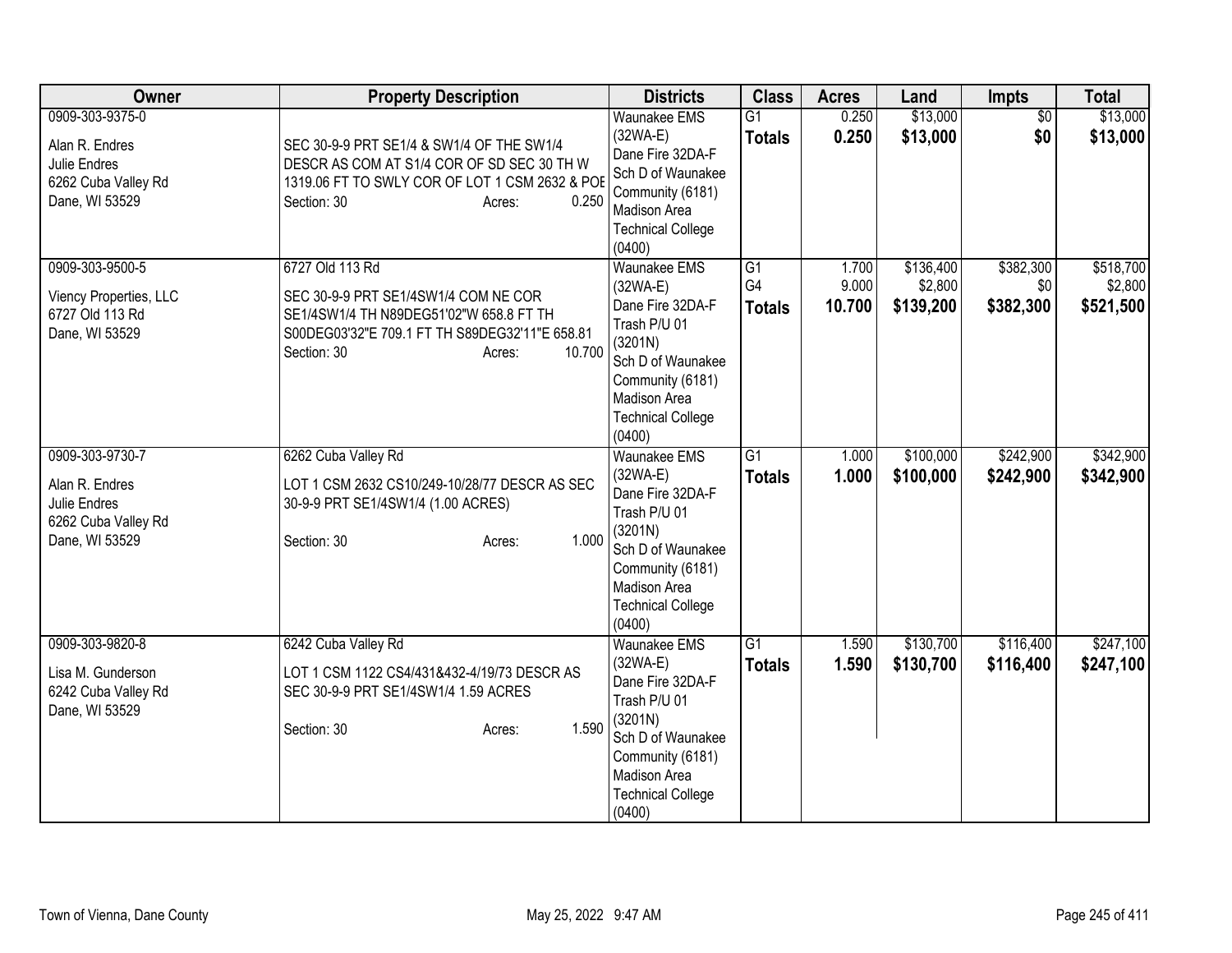| Owner                                                                                              | <b>Property Description</b>                                                                                                                                                                           | <b>Districts</b>                                                                                                                                                                | <b>Class</b>                     | <b>Acres</b>   | Land                   | <b>Impts</b>           | <b>Total</b>           |
|----------------------------------------------------------------------------------------------------|-------------------------------------------------------------------------------------------------------------------------------------------------------------------------------------------------------|---------------------------------------------------------------------------------------------------------------------------------------------------------------------------------|----------------------------------|----------------|------------------------|------------------------|------------------------|
| 0909-303-9840-0<br><b>Bradley Kerl</b><br>Jamie M. Endres<br>6226 Cuba Valley Rd<br>Dane, WI 53529 | 6226 Cuba Valley Rd<br>LOT 1 CSM 11719 CS71/335&337-4/7/2006 DESCR AS<br>SEC 30-9-9 PRT SE1/4SW1/4 (2.150 ACRES)<br>2.150<br>Section: 30<br>Acres:                                                    | <b>Waunakee EMS</b><br>$(32WA-E)$<br>Dane Fire 32DA-F<br>Trash P/U 01<br>(3201N)<br>Sch D of Waunakee<br>Community (6181)<br>Madison Area<br><b>Technical College</b><br>(0400) | $\overline{G1}$<br><b>Totals</b> | 2.150<br>2.150 | \$143,000<br>\$143,000 | \$181,200<br>\$181,200 | \$324,200<br>\$324,200 |
| 0909-303-9850-0<br>John W. Caldwell<br>6679 Old 113 Rd<br>Dane, WI 53529                           | 6679 Old 113 Rd<br>LOT 2 CSM 11719 CS71/335&337-4/7/2006 DESCR AS<br>SEC 30-9-9 PRT SE1/4SW1/4 (2.480 ACRES)<br>2.480<br>Section: 30<br>Acres:                                                        | <b>Waunakee EMS</b><br>$(32WA-E)$<br>Dane Fire 32DA-F<br>Trash P/U 01<br>(3201N)<br>Sch D of Waunakee<br>Community (6181)<br>Madison Area<br><b>Technical College</b><br>(0400) | $\overline{G1}$<br><b>Totals</b> | 2.480<br>2.480 | \$134,600<br>\$134,600 | \$274,900<br>\$274,900 | \$409,500<br>\$409,500 |
| 0909-303-9895-0<br>Mark P. Kane<br>Kerri A. Kane<br>6667 Old 113 Rd<br>Dane, WI 53529              | 6667 Old 113 Rd<br>LOT 1 CSM 13565 CS88/293&296-8/14/2013 F/K/A<br>LOTS 1 & 2 CSM 9870 CS57/163&165-11/7/2000<br>DESCR AS SEC 30-9-9 PRT SE1/4SW1/4 (1.64 ACRES<br>1.640<br>Section: 30<br>Acres:     | <b>Waunakee EMS</b><br>$(32WA-E)$<br>Dane Fire 32DA-F<br>Trash P/U 01<br>(3201N)<br>Sch D of Waunakee<br>Community (6181)<br>Madison Area<br><b>Technical College</b><br>(0400) | $\overline{G1}$<br><b>Totals</b> | 1.640<br>1.640 | \$133,300<br>\$133,300 | \$591,200<br>\$591,200 | \$724,500<br>\$724,500 |
| 0909-303-9915-0<br>Tyler J. Acker<br>Angela L. Acker<br>6214 Cuba Valley Rd<br>Dane, WI 53529      | 6214 Cuba Valley Rd<br>LOT 2 CSM 13565 CS88/293&296-8/14/2013 F/K/A<br>LOTS 1 & 2 CSM 9870 CS57/163&165-11/7/2000<br>DESCR AS SEC 30-9-9 PRT SE1/4SW1/4 (1.36 ACRES<br>1.360<br>Section: 30<br>Acres: | <b>Waunakee EMS</b><br>$(32WA-E)$<br>Dane Fire 32DA-F<br>Trash P/U 01<br>(3201N)<br>Sch D of Waunakee<br>Community (6181)<br>Madison Area<br><b>Technical College</b><br>(0400) | $\overline{G1}$<br><b>Totals</b> | 1.500<br>1.500 | \$126,000<br>\$126,000 | \$225,300<br>\$225,300 | \$351,300<br>\$351,300 |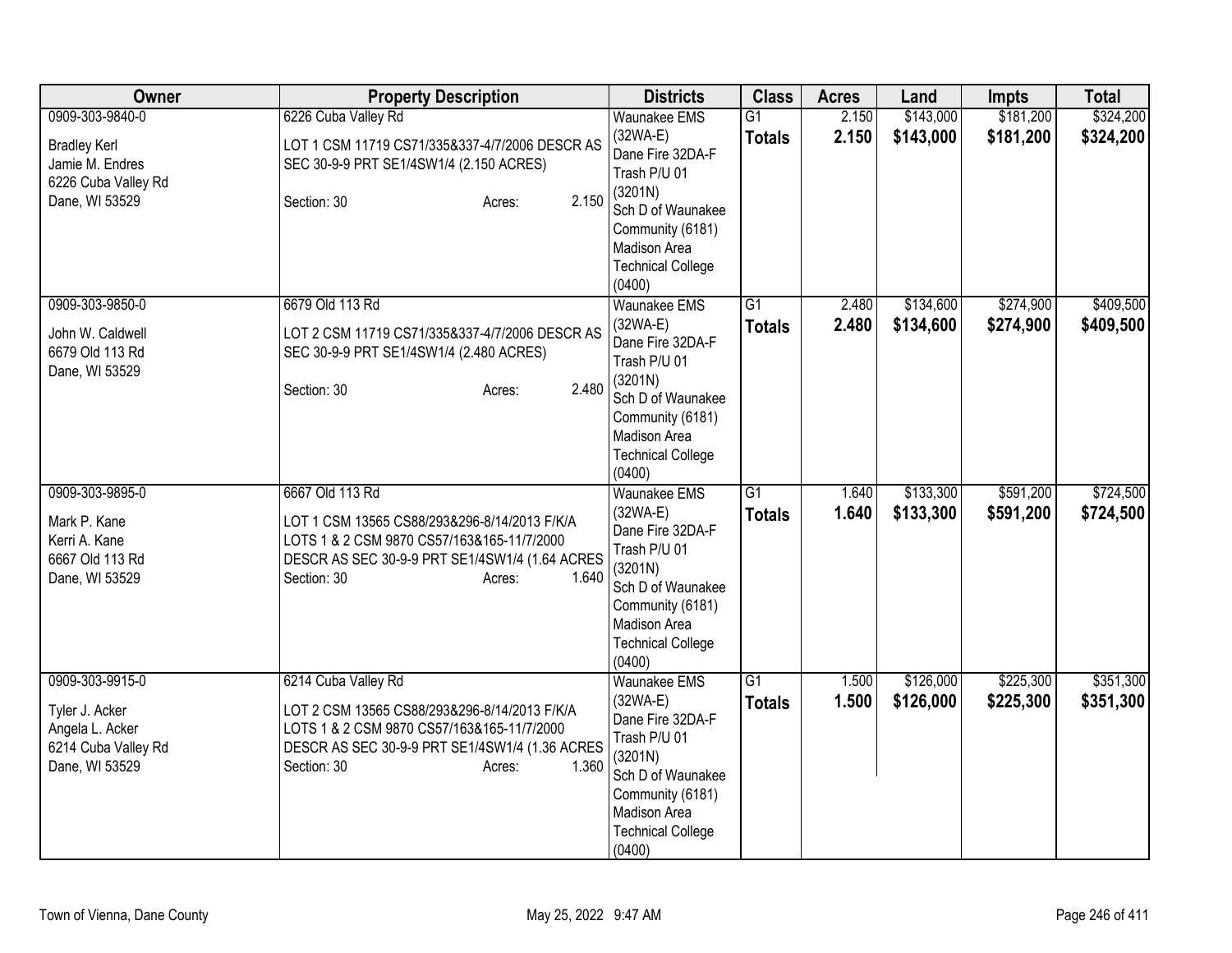| Owner                                                                                                   | <b>Property Description</b>                                                                                                                         | <b>Districts</b>                                                                                                                                                                       | <b>Class</b>                          | <b>Acres</b>              | Land                            | <b>Impts</b>                  | <b>Total</b>                    |
|---------------------------------------------------------------------------------------------------------|-----------------------------------------------------------------------------------------------------------------------------------------------------|----------------------------------------------------------------------------------------------------------------------------------------------------------------------------------------|---------------------------------------|---------------------------|---------------------------------|-------------------------------|---------------------------------|
| 0909-304-8001-0<br>Joseph R. Ripp<br>Diane M. Ripp<br>6756 Old 113 Rd<br>Dane, WI 53529                 | SEC 30-9-9 NE1/4SE1/4 EXC .37 ACRE HWY IN<br>R450/477 EXC CSM 10999<br>35.480<br>Section: 30<br>Acres:                                              | <b>Waunakee EMS</b><br>$(32WA-E)$<br>Dane Fire 32DA-F<br>Sch D of Waunakee<br>Community (6181)<br><b>Madison Area</b><br><b>Technical College</b><br>(0400)                            | G4<br><b>Totals</b>                   | 35.480<br>35.480          | \$9,800<br>\$9,800              | $\overline{50}$<br>\$0        | \$9,800<br>\$9,800              |
| 0909-304-8340-0<br>Greg A. Levenick<br>Dawn M. Levenick<br>6735 State Highway 113<br>Waunakee, WI 53597 | 6735 State Highway 113<br>LOT 2 CSM 10999 CS66/51&53-3/09/2004 DESCR AS<br>SEC 30-9-9 PRT NE1/4SE1/4 (4.52 ACRES)<br>4.520<br>Section: 30<br>Acres: | <b>Waunakee EMS</b><br>$(32WA-E)$<br>Dane Fire 32DA-F<br>Trash P/U 01<br>(3201N)<br>Sch D of Waunakee<br>Community (6181)<br><b>Madison Area</b><br><b>Technical College</b><br>(0400) | G1<br>G <sub>4</sub><br><b>Totals</b> | 3.000<br>1.520<br>4.520   | \$136,400<br>\$400<br>\$136,800 | \$390,600<br>\$0<br>\$390,600 | \$527,000<br>\$400<br>\$527,400 |
| 0909-304-8400-0<br>Greg A. Levenick<br>Dawn M. Levenick<br>6735 State Highway 113<br>Waunakee, WI 53597 | 6735 State Highway 113<br>LOT 1 CSM 10999 CS66/51&53-3/9/2004 DESCR AS<br>SEC 30-9-9 PRT NE1/4SE1/4 (1.01 ACRES)<br>1.010<br>Section: 30<br>Acres:  | <b>Waunakee EMS</b><br>$(32WA-E)$<br>Dane Fire 32DA-F<br>Trash P/U 01<br>(3201N)<br>Sch D of Waunakee<br>Community (6181)<br><b>Madison Area</b><br><b>Technical College</b><br>(0400) | G <sub>1</sub><br><b>Totals</b>       | 1.010<br>1.010            | \$5,100<br>\$5,100              | \$12,100<br>\$12,100          | \$17,200<br>\$17,200            |
| 0909-304-8501-0<br>Joseph R. Ripp<br>6756 Old 113 Rd<br>Dane, WI 53529                                  | SEC 30-9-9 NW1/4SE1/4 EXC CSM 12915<br>35.000<br>Section: 30<br>Acres:                                                                              | Waunakee EMS<br>$(32WA-E)$<br>Dane Fire 32DA-F<br>Sch D of Waunakee<br>Community (6181)<br><b>Madison Area</b><br><b>Technical College</b><br>(0400)                                   | G4<br>G <sub>5</sub><br><b>Totals</b> | 34.000<br>1.000<br>35.000 | \$9,400<br>\$100<br>\$9,500     | $\overline{50}$<br>\$0<br>\$0 | \$9,400<br>\$100<br>\$9,500     |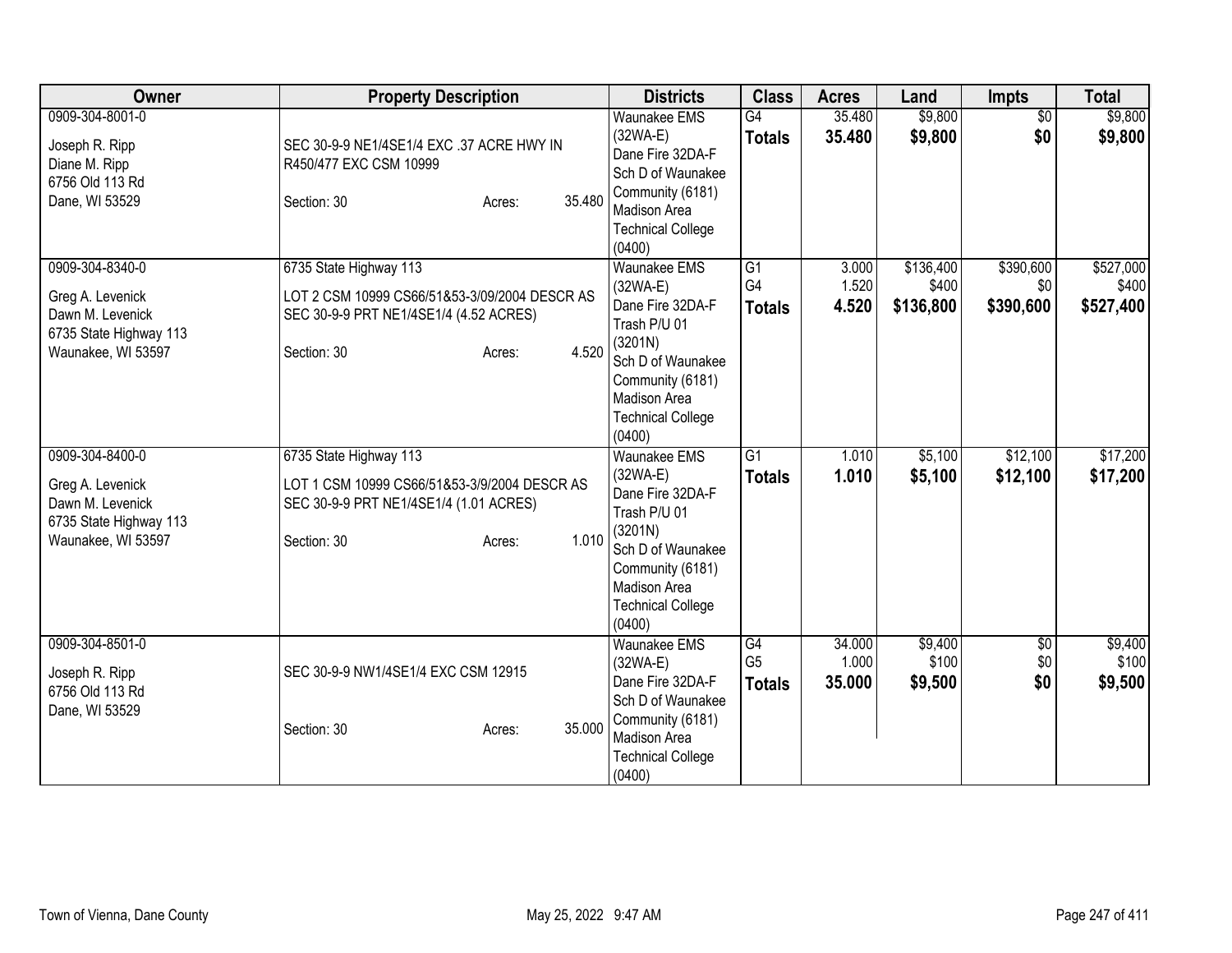| Owner                                                                                               | <b>Property Description</b>                                                                                                                                                                   | <b>Districts</b>                                                                                                                                                                | <b>Class</b>                                             | <b>Acres</b>                       | Land                                        | <b>Impts</b>                       | <b>Total</b>                                |
|-----------------------------------------------------------------------------------------------------|-----------------------------------------------------------------------------------------------------------------------------------------------------------------------------------------------|---------------------------------------------------------------------------------------------------------------------------------------------------------------------------------|----------------------------------------------------------|------------------------------------|---------------------------------------------|------------------------------------|---------------------------------------------|
| 0909-304-8680-0<br>Joseph R. Ripp<br>6756 Old 113 Rd<br>Dane, WI 53529                              | 6756 Old 113 Rd<br>LOT 1 CSM 12915 CS82/110&112-6/10/2010 DESCR<br>AS SEC 30-9-9 PRT NW1/4SE1/4 & PRT (3.496<br>ACRES)<br>3.496<br>Section: 30<br>Acres:                                      | <b>Waunakee EMS</b><br>$(32WA-E)$<br>Dane Fire 32DA-F<br>Trash P/U 01<br>(3201N)<br>Sch D of Waunakee<br>Community (6181)<br>Madison Area<br><b>Technical College</b><br>(0400) | $\overline{G1}$<br><b>Totals</b>                         | 3.496<br>3.496                     | \$154,000<br>\$154,000                      | \$634,000<br>\$634,000             | \$788,000<br>\$788,000                      |
| 0909-304-9000-9<br>Todd H. Follendorf<br>Crystal A. Follendorf<br>6648 Old 113 Rd<br>Dane, WI 53529 | 6648 Old 113 Rd<br>SEC 30-9-9 SW1/4SE1/4 EXC E 400 FT OF S 500 FT &<br>EXC E 270 FT OF W 715.32 FT OF S 300 FT THF<br>33.100<br>Section: 30<br>Acres:                                         | Waunakee EMS<br>$(32WA-E)$<br>Dane Fire 32DA-F<br>Sch D of Waunakee<br>Community (6181)<br>Madison Area<br><b>Technical College</b><br>(0400)                                   | $\overline{G4}$<br>G <sub>5</sub><br>G7<br><b>Totals</b> | 27.000<br>4.100<br>2.000<br>33.100 | \$7,800<br>\$10,300<br>\$22,000<br>\$40,100 | \$0<br>\$0<br>\$14,500<br>\$14,500 | \$7,800<br>\$10,300<br>\$36,500<br>\$54,600 |
| 0909-304-9300-6<br>Todd H. Follendorf<br>Crystal A. Follendorf<br>6648 Old 113 Rd<br>Dane, WI 53529 | 6648 Cuba Valley Rd<br>SEC 30-9-9 PRT SW1/4SE1/4 COM SEC S1/4 COR TH<br>N88DEG52'10"E 445.32 FT TO POB TH<br>N00DEG05'04"W 300.0 FT TH N88DEG52'10"E 270.00<br>1.900<br>Section: 30<br>Acres: | Waunakee EMS<br>$(32WA-E)$<br>Dane Fire 32DA-F<br>Trash P/U 01<br>(3201N)<br>Sch D of Waunakee<br>Community (6181)<br>Madison Area<br><b>Technical College</b><br>(0400)        | $\overline{G1}$<br><b>Totals</b>                         | 1.900<br>1.900                     | \$140,500<br>\$140,500                      | \$174,100<br>\$174,100             | \$314,600<br>\$314,600                      |
| 0909-304-9340-8<br>Harold C. Vos<br>Joan A. Vos<br>6640 Old 113 Rd<br>Dane, WI 53529                | 6640 Old 113 Rd<br>SEC 30-9-9 E 400 FT OF S 500 FT OF SW1/4 SE1/4<br>4.590<br>Section: 30<br>Acres:                                                                                           | Waunakee EMS<br>$(32WA-E)$<br>Dane Fire 32DA-F<br>Trash P/U 01<br>(3201N)<br>Sch D of Waunakee<br>Community (6181)<br>Madison Area<br><b>Technical College</b><br>(0400)        | $\overline{G1}$<br><b>Totals</b>                         | 4.590<br>4.590                     | \$159,500<br>\$159,500                      | \$204,900<br>\$204,900             | \$364,400<br>\$364,400                      |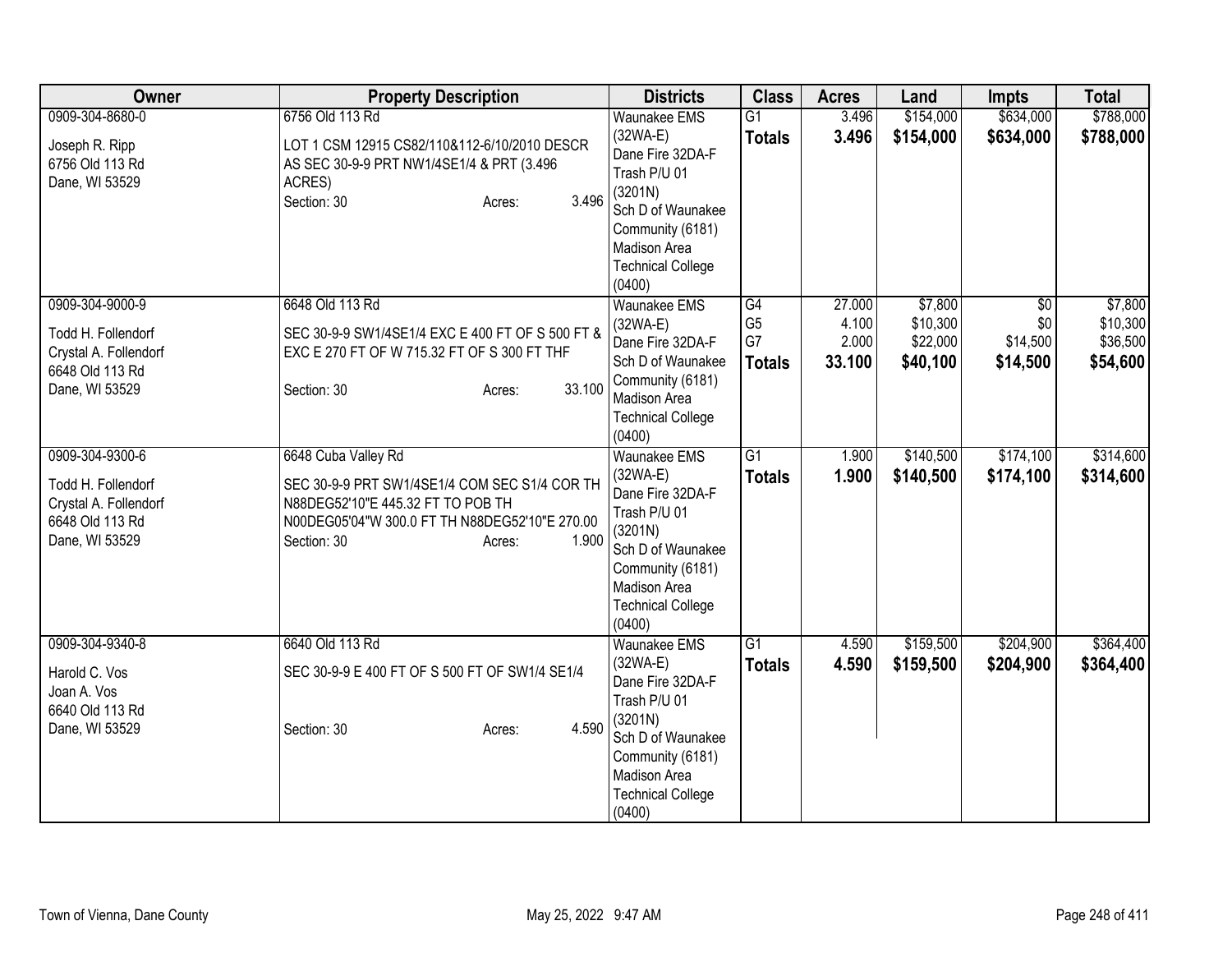| Owner                                                                                                            | <b>Property Description</b>                                                                                                                     | <b>Districts</b>                                                                                                                                                                                       | <b>Class</b>                                | <b>Acres</b>                       | Land                                        | <b>Impts</b>                                   | <b>Total</b>                                |
|------------------------------------------------------------------------------------------------------------------|-------------------------------------------------------------------------------------------------------------------------------------------------|--------------------------------------------------------------------------------------------------------------------------------------------------------------------------------------------------------|---------------------------------------------|------------------------------------|---------------------------------------------|------------------------------------------------|---------------------------------------------|
| 0909-304-9501-0<br>Maier Living Tr<br>Maier Living Tr, Gerald J & Renee L<br>6194 Maier Rd<br>Waunakee, WI 53597 | SEC 30-9-9 SE1/4 SE1/4 EXC TO WI DOT FOR RD R/W<br>IN DOC #3232402 & EXC CSM 13238<br>38.290<br>Section: 30<br>Acres:                           | <b>Waunakee EMS</b><br>$(32WA-E)$<br>Dane Fire 32DA-F<br>Sch D of Waunakee<br>Community (6181)<br>Madison Area<br><b>Technical College</b><br>(0400)                                                   | G4<br>G <sub>5</sub><br><b>Totals</b>       | 37.290<br>1.000<br>38.290          | \$11,200<br>\$100<br>\$11,300               | $\sqrt{$0}$<br>\$0<br>\$0                      | \$11,200<br>\$100<br>\$11,300               |
| 0909-304-9750-0<br>Jeffrey V. Watzke<br>6624 Old 113 Rd<br>Dane, WI 53529                                        | 6624 Old 113 Rd<br>LOT 1 CSM 13238 CS85/161&163-2/20/2012 DESCR<br>AS SEC 30-9-9 PRT SE1/4 SE1/4 (2.01 ACRES)<br>2.010<br>Section: 30<br>Acres: | <b>Waunakee EMS</b><br>$(32WA-E)$<br>Dane Fire 32DA-F<br>Trash P/U 01<br>(3201N)<br>Sch D of Waunakee<br>Community (6181)<br>Madison Area<br><b>Technical College</b><br>(0400)                        | $\overline{G1}$<br><b>Totals</b>            | 2.010<br>2.010                     | \$141,600<br>\$141,600                      | \$338,600<br>\$338,600                         | \$480,200<br>\$480,200                      |
| 0909-311-8000-2<br>Maier Living Tr<br>Maier Living Tr, Gerald J & Renee L<br>6194 Maier Rd<br>Waunakee, WI 53597 | SEC 31-9-9 NE1/4 NE1/4 EXC TO WI DOT FOR RD<br>R/W IN DOC #3232402<br>40.400<br>Section: 31<br>Acres:                                           | <b>Waunakee EMS</b><br>$(32WA-E)$<br><b>Waunakee Fire</b><br>32WA-F<br>Utility District 4 WF<br>(32UD4)<br>Sch D of Waunakee<br>Community (6181)<br>Madison Area<br><b>Technical College</b><br>(0400) | G4<br>G <sub>5</sub><br>G7<br><b>Totals</b> | 37.400<br>2.000<br>1.000<br>40.400 | \$11,600<br>\$1,500<br>\$11,000<br>\$24,100 | $\overline{50}$<br>\$0<br>\$26,400<br>\$26,400 | \$11,600<br>\$1,500<br>\$37,400<br>\$50,500 |
| 0909-311-8501-0<br>Maier Living Tr<br>Maier Living Tr, Gerald J & Renee L<br>6194 Maier Rd<br>Waunakee, WI 53597 | SEC 31-9-9 NW1/4 NE1/4 EXC TO DOT IN DOC<br>3225042 & EXC CSM 10372<br>39.200<br>Section: 31<br>Acres:                                          | <b>Waunakee EMS</b><br>$(32WA-E)$<br><b>Waunakee Fire</b><br>32WA-F<br>Utility District 4 WF<br>(32UD4)<br>Sch D of Waunakee<br>Community (6181)<br>Madison Area<br><b>Technical College</b><br>(0400) | G4<br>G <sub>5</sub><br><b>Totals</b>       | 38.400<br>0.800<br>39.200          | \$11,100<br>\$100<br>\$11,200               | $\overline{60}$<br>\$0<br>\$0                  | \$11,100<br>\$100<br>\$11,200               |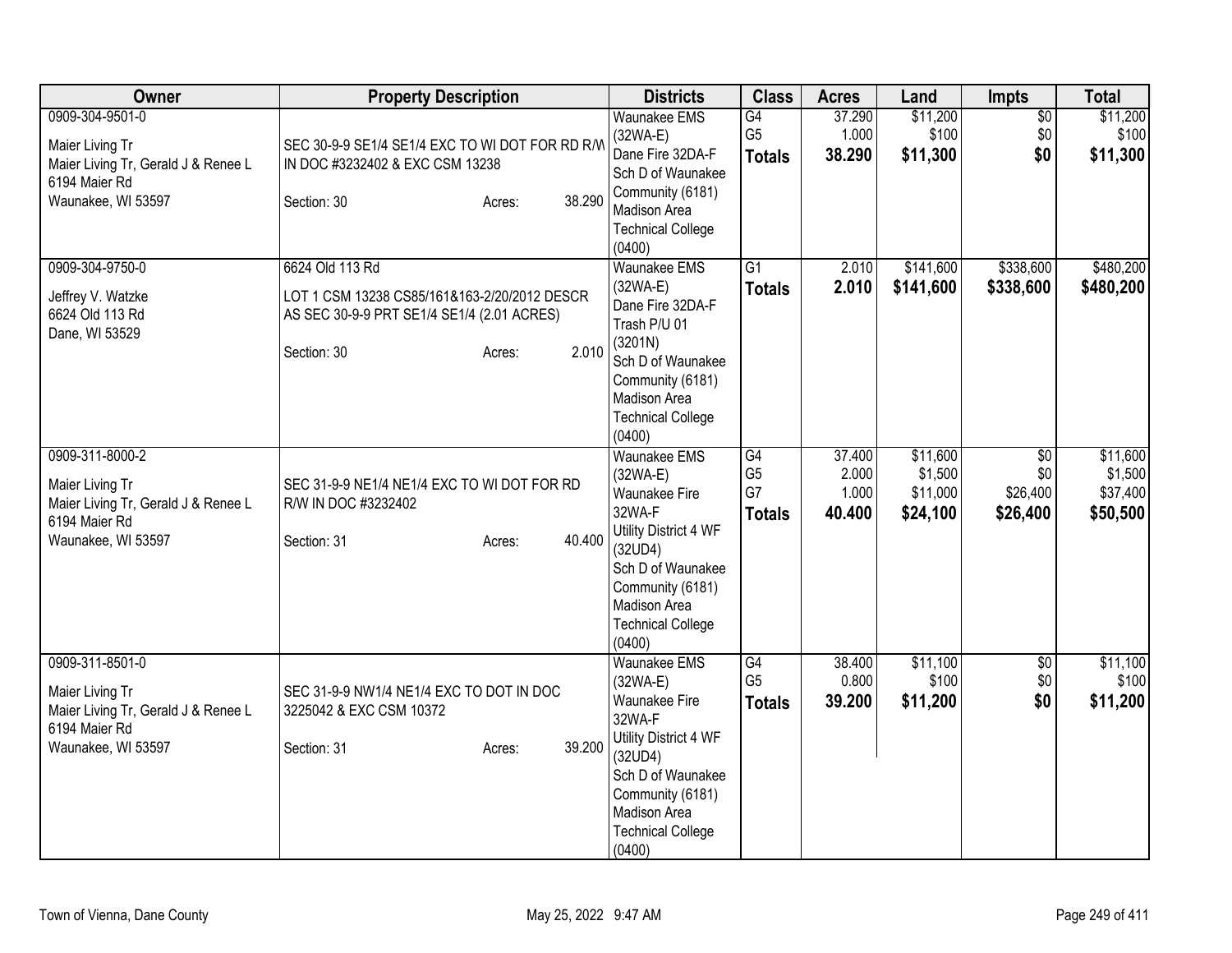| Owner                                                                                                            | <b>Property Description</b>                                                                                                                                      | <b>Districts</b>                                                                                                                                                                                                           | <b>Class</b>                                             | <b>Acres</b>                       | Land                                      | <b>Impts</b>                                     | <b>Total</b>                                |
|------------------------------------------------------------------------------------------------------------------|------------------------------------------------------------------------------------------------------------------------------------------------------------------|----------------------------------------------------------------------------------------------------------------------------------------------------------------------------------------------------------------------------|----------------------------------------------------------|------------------------------------|-------------------------------------------|--------------------------------------------------|---------------------------------------------|
| 0909-311-8600-0<br>Maier Living Tr, Gerald J & Renee L<br>6203 Cuba Valley Rd<br>Dane, WI 53529                  | 6203 Cuba Valley Rd<br>LOT 1 CSM 10372 CS61/109&111-4/23/2002 DESCR<br>AS SEC 31-9-9 PRT NW1/4NE1/4 (1.01 ACRES EXC<br>$R/W$ )<br>0.000<br>Section: 31<br>Acres: | <b>Waunakee EMS</b><br>$(32WA-E)$<br>Waunakee Fire<br>32WA-F<br>Utility District 4 WF<br>(32UD4)<br>Trash P/U 01<br>(3201N)<br>Sch D of Waunakee<br>Community (6181)<br>Madison Area<br><b>Technical College</b><br>(0400) | $\overline{G}$<br><b>Totals</b>                          | 1.010<br>1.010                     | \$56,600<br>\$56,600                      | \$387,200<br>\$387,200                           | \$443,800<br>\$443,800                      |
| 0909-311-9000-0<br>Maier Living Tr<br>Maier Living Tr, Gerald J & Renee L<br>6194 Maier Rd<br>Waunakee, WI 53597 | SEC 31-9-9 SW1/4 NE1/4 EXC S 24.75 FT THF FOR<br><b>RD</b><br>39.450<br>Section: 31<br>Acres:                                                                    | <b>Waunakee EMS</b><br>$(32WA-E)$<br>Waunakee Fire<br>32WA-F<br>Utility District 4 WF<br>(32UD4)<br>Sch D of Waunakee<br>Community (6181)<br>Madison Area<br><b>Technical College</b><br>(0400)                            | $\overline{G4}$<br><b>Totals</b>                         | 39.450<br>39.450                   | \$11,000<br>\$11,000                      | $\overline{60}$<br>\$0                           | \$11,000<br>\$11,000                        |
| 0909-311-9510-0<br>Maier Living Tr<br>Maier Living Tr, Gerald J & Renee L<br>6194 Maier Rd<br>Waunakee, WI 53597 | 6551 State Highway 113<br>SEC 31-9-9 SE1/4 NE1/4 EXC S 24.75 FT THF FOR RD<br>& ALSO EXC CSM 12844<br>0.000<br>Section: 31<br>Acres:                             | <b>Waunakee EMS</b><br>$(32WA-E)$<br>Waunakee Fire<br>32WA-F<br>Utility District 4 WF<br>(32UD4)<br>Trash P/U 01<br>(3201N)<br>Sch D of Waunakee<br>Community (6181)<br>Madison Area<br><b>Technical College</b><br>(0400) | $\overline{G4}$<br>G <sub>5</sub><br>G7<br><b>Totals</b> | 35.610<br>1.000<br>2.000<br>38.610 | \$10,800<br>\$100<br>\$64,000<br>\$74,900 | $\overline{50}$<br>\$0<br>\$164,300<br>\$164,300 | \$10,800<br>\$100<br>\$228,300<br>\$239,200 |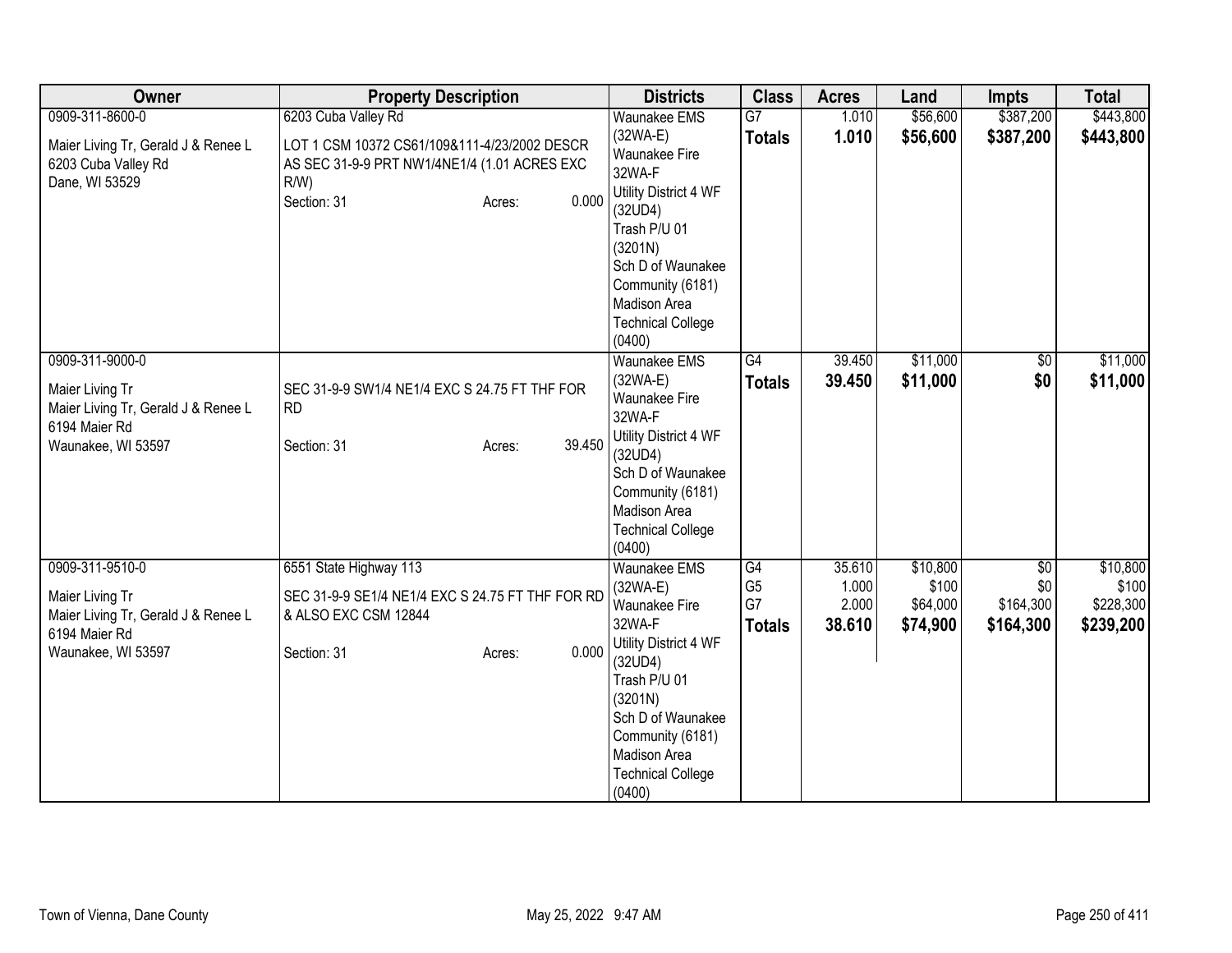| Owner                                                                         | <b>Property Description</b>                                                                                                                                  | <b>Districts</b>                                                                                                                                                                                                                  | <b>Class</b>                                | <b>Acres</b>                       | Land                                       | <b>Impts</b>                         | <b>Total</b>                                 |
|-------------------------------------------------------------------------------|--------------------------------------------------------------------------------------------------------------------------------------------------------------|-----------------------------------------------------------------------------------------------------------------------------------------------------------------------------------------------------------------------------------|---------------------------------------------|------------------------------------|--------------------------------------------|--------------------------------------|----------------------------------------------|
| 0909-311-9840-0<br>Jayme Goodwin<br>6084 Maier Rd<br>Waunakee, WI 53597       | 6084 Maier Rd<br>LOT 1 CSM 12844 CS81/228&230-1/27/2010 DESCR<br>AS SEC 31-9-9 PRT SE1/4 NE1/4 (1.39 ACRES EXCL<br>$R/W$ )<br>1.390<br>Section: 31<br>Acres: | <b>Waunakee EMS</b><br>$(32WA-E)$<br>Waunakee Fire<br>32WA-F<br>Utility District 4 WF<br>(32UD4)<br>Trash P/U 01<br>(3201N)<br>Sch D of Waunakee<br>Community (6181)<br>Madison Area<br><b>Technical College</b><br>(0400)        | $\overline{G1}$<br><b>Totals</b>            | 1.390<br>1.390                     | \$120,300<br>\$120,300                     | \$167,900<br>\$167,900               | \$288,200<br>\$288,200                       |
| 0909-312-8000-1<br>Richard R. Endres<br>6307 Cuba Valley Rd<br>Dane, WI 53529 | SEC 31-9-9 NE1/4NW1/4 EXC TO DOT IN DOC<br>3225043<br>40.100<br>Section: 31<br>Acres:                                                                        | <b>Waunakee EMS</b><br>$(32WA-E)$<br>Waunakee Fire<br>32WA-F<br>Utility District 4 WF<br>(32UD4)<br>Sch D of Waunakee<br>Community (6181)<br>Madison Area<br><b>Technical College</b><br>(0400)                                   | G4<br>G <sub>5</sub><br><b>Totals</b>       | 39.100<br>1.000<br>40.100          | \$11,100<br>\$100<br>\$11,200              | $\overline{60}$<br>\$0<br>\$0        | \$11,100<br>\$100<br>\$11,200                |
| 0909-312-8501-0<br>Richard R. Endres<br>6307 Cuba Valley Rd<br>Dane, WI 53529 | 6307 Cuba Valley Rd<br>SEC 31-9-9 FR NW1/4NW1/4 EXC CSM 12937<br>27.138<br>Section: 31<br>Acres:                                                             | <b>Waunakee EMS</b><br>$(32WA-E)$<br><b>Waunakee Fire</b><br>32WA-F<br>Utility District 4 WF<br>(32UD4)<br>Trash P/U 01<br>(3201N)<br>Sch D of Waunakee<br>Community (6181)<br>Madison Area<br><b>Technical College</b><br>(0400) | G4<br>G <sub>5</sub><br>G7<br><b>Totals</b> | 15.138<br>4.000<br>8.000<br>27.138 | \$4,100<br>\$7,600<br>\$88,000<br>\$99,700 | \$0<br>\$0<br>\$404,700<br>\$404,700 | \$4,100<br>\$7,600<br>\$492,700<br>\$504,400 |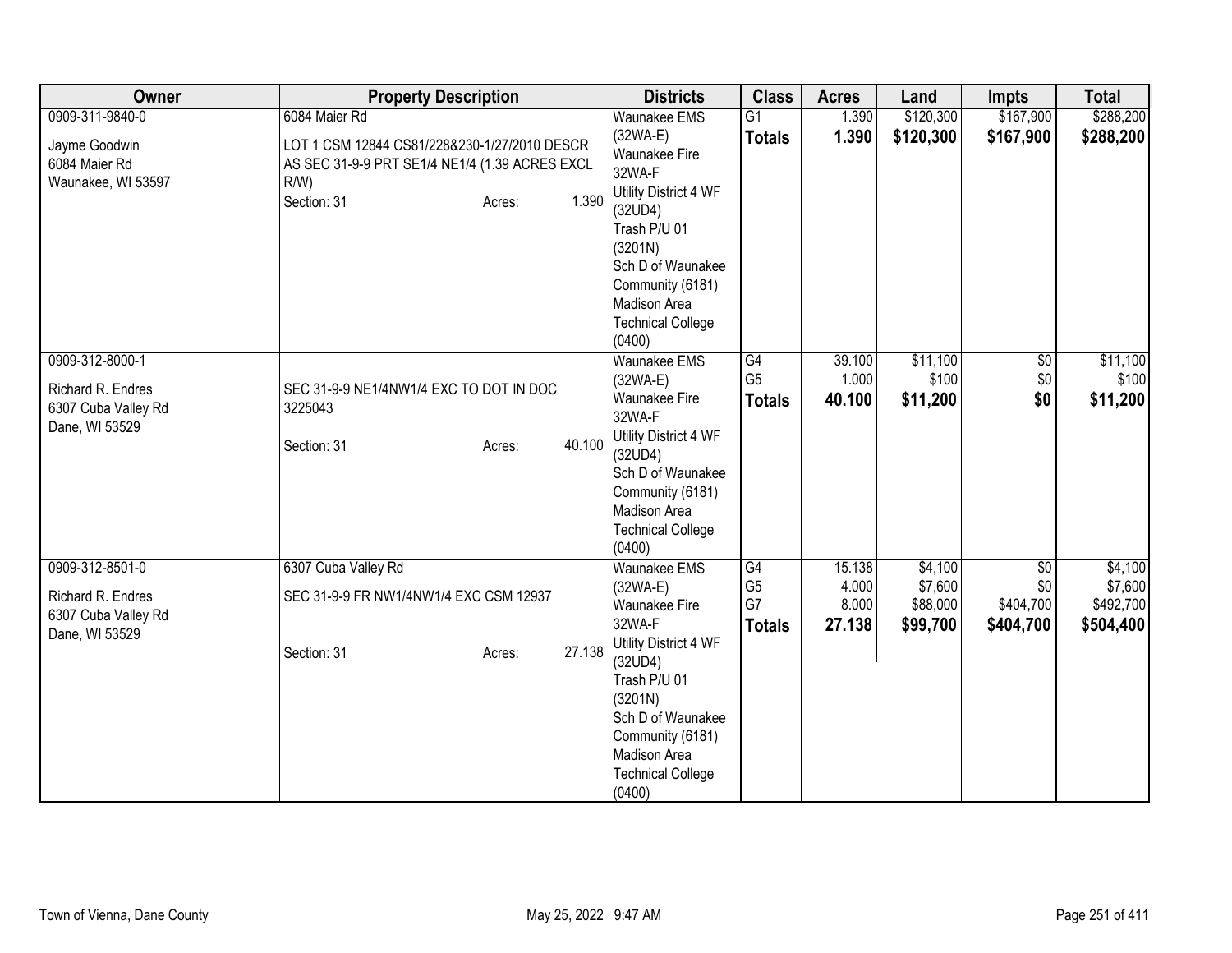| Owner                                                                         | <b>Property Description</b>                                                                                                                        | <b>Districts</b>                                                                                                                                                                              | <b>Class</b>                                 | <b>Acres</b>                      | Land                                      | <b>Impts</b>                         | <b>Total</b>                              |
|-------------------------------------------------------------------------------|----------------------------------------------------------------------------------------------------------------------------------------------------|-----------------------------------------------------------------------------------------------------------------------------------------------------------------------------------------------|----------------------------------------------|-----------------------------------|-------------------------------------------|--------------------------------------|-------------------------------------------|
| 0909-312-8600-0<br>Richard R. Endres<br>6307 Cuba Valley Rd<br>Dane, WI 53529 | LOT 1 CSM 12937 CS82/204&207-7/14/2010 DESCR<br>AS SEC 31-9-9 PRT NW1/4NW1/4 & PRT SW1/4NW1/4<br>(13.899 ACRES)<br>13.899<br>Section: 31<br>Acres: | <b>Waunakee EMS</b><br>(32WA-E)<br>Waunakee Fire<br>32WA-F<br>Utility District 4 WF<br>(32UD4)<br>Sch D of Waunakee<br>Community (6181)                                                       | G4<br>G <sub>5</sub><br>G5M<br><b>Totals</b> | 9.600<br>0.699<br>3.600<br>13.899 | \$1,800<br>\$1,800<br>\$7,900<br>\$11,500 | $\overline{50}$<br>\$0<br>\$0<br>\$0 | \$1,800<br>\$1,800<br>\$7,900<br>\$11,500 |
| 0909-312-8800-0<br>Dane County                                                | 6321 Cuba Valley Rd<br>LOT 2 CSM 12937 CS82/204&207-7/14/2010 DESCR                                                                                | Madison Area<br><b>Technical College</b><br>(0400)<br>Waunakee EMS<br>(32WA-E)                                                                                                                | $\overline{\text{X3}}$<br><b>Totals</b>      | 10.074<br>10.074                  | $\sqrt{$0}$<br>\$0                        | $\sqrt{6}$<br>\$0                    | $\sqrt{50}$<br>\$0                        |
| c/o Clean Fuel Dane, LLC<br>6321 Cuba Valley Rd<br>Dane, WI 53529             | AS SEC 31-9-9 PRT NW1/4NW1/4 & PRT SW1/4NW1/4<br>(10.074 ACRES)<br>10.074<br>Section: 31<br>Acres:                                                 | Waunakee Fire<br>32WA-F<br>Utility District 4 WF<br>(32UD4)<br>Sch D of Waunakee<br>Community (6181)<br><b>Madison Area</b><br><b>Technical College</b><br>(0400)                             |                                              |                                   |                                           |                                      |                                           |
| 0909-312-9001-0<br>Richard R. Endres<br>6307 Cuba Valley Rd<br>Dane, WI 53529 | SEC 31-9-9 N1/2 SW1/4NW1/4 EXC CSM 12937<br>5.000<br>Section: 31<br>Acres:                                                                         | Waunakee EMS<br>(32WA-E)<br><b>Waunakee Fire</b><br>32WA-F<br>Utility District 4 WF<br>(32UD4)<br>Sch D of Waunakee<br>Community (6181)<br>Madison Area<br><b>Technical College</b><br>(0400) | G4<br><b>Totals</b>                          | 5.000<br>5.000                    | \$1,300<br>\$1,300                        | \$0<br>\$0                           | \$1,300<br>\$1,300                        |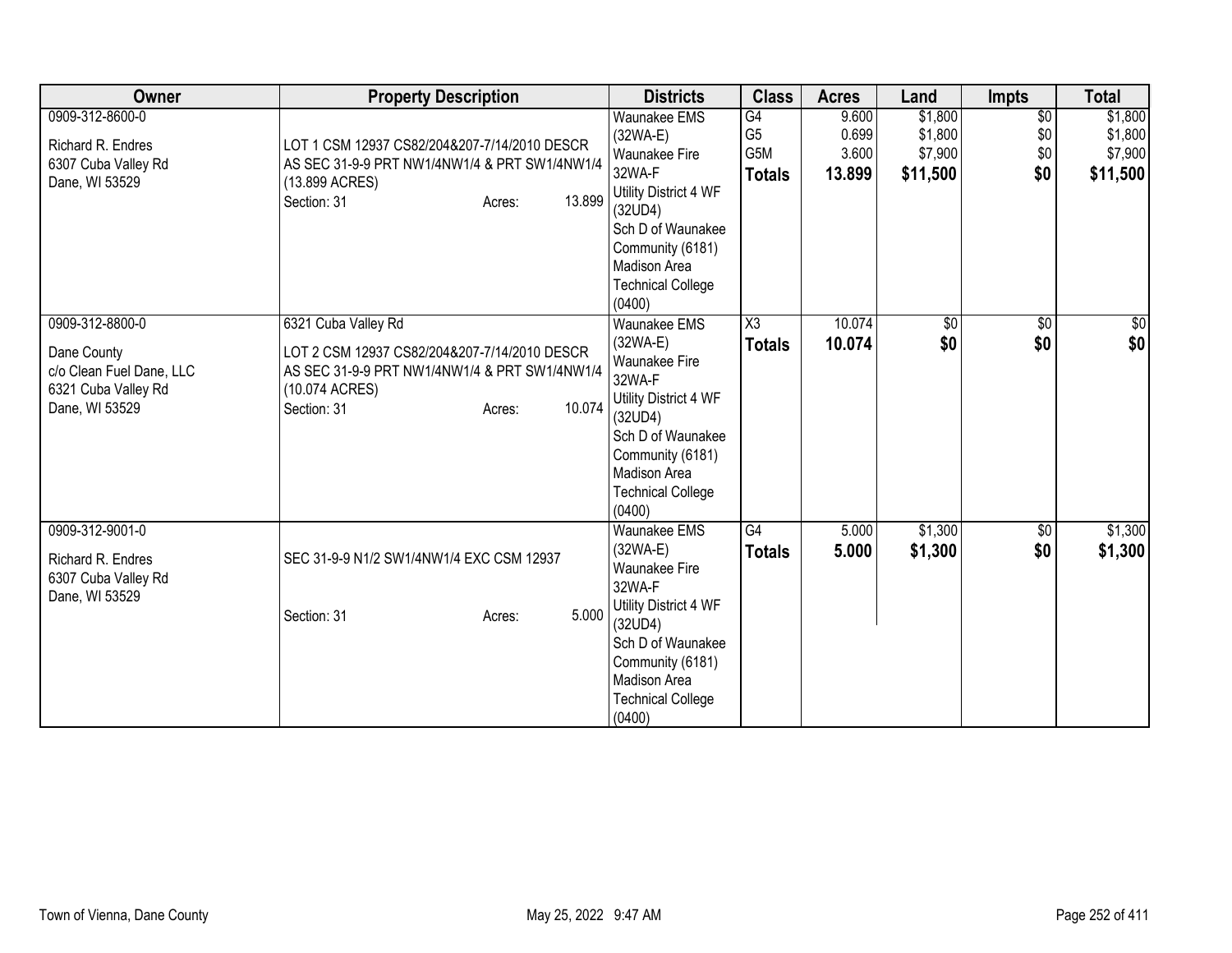| <b>Owner</b>                        | <b>Property Description</b>                    |                  | <b>Districts</b>                   | <b>Class</b>   | <b>Acres</b> | Land     | <b>Impts</b>    | <b>Total</b> |
|-------------------------------------|------------------------------------------------|------------------|------------------------------------|----------------|--------------|----------|-----------------|--------------|
| 0909-312-9190-0                     | 6200 Maier Rd                                  |                  | <b>Waunakee EMS</b>                | G4             | 12.350       | \$3,000  | $\overline{50}$ | \$3,000      |
| Maier Living Tr                     | SEC 31-9-9 S1/2 FR SW1/4 NW1/4                 |                  | $(32WA-E)$                         | G <sub>5</sub> | 1.000        | \$100    | \$0             | \$100        |
| Maier Living Tr, Gerald J & Renee L |                                                |                  | <b>Waunakee Fire</b>               | G7             | 6.000        | \$66,000 | \$391,200       | \$457,200    |
| 6194 Maier Rd                       |                                                |                  | 32WA-F                             | <b>Totals</b>  | 19.350       | \$69,100 | \$391,200       | \$460,300    |
| Waunakee, WI 53597                  | Section: 31                                    | 19.350<br>Acres: | Utility District 4 WF              |                |              |          |                 |              |
|                                     |                                                |                  | (32UD4)                            |                |              |          |                 |              |
|                                     |                                                |                  | Trash P/U 01                       |                |              |          |                 |              |
|                                     |                                                |                  | (3201N)                            |                |              |          |                 |              |
|                                     |                                                |                  | Sch D of Waunakee                  |                |              |          |                 |              |
|                                     |                                                |                  | Community (6181)                   |                |              |          |                 |              |
|                                     |                                                |                  | Madison Area                       |                |              |          |                 |              |
|                                     |                                                |                  | <b>Technical College</b><br>(0400) |                |              |          |                 |              |
| 0909-312-9500-4                     |                                                |                  | Waunakee EMS                       | G4             | 20.050       | \$5,600  |                 | \$5,600      |
|                                     |                                                |                  |                                    |                |              |          | $\sqrt{6}$      |              |
| Richard R. Endres                   | SEC 31-9-9 N1/2 SE1/4NW1/4                     |                  | $(32WA-E)$<br>Waunakee Fire        | <b>Totals</b>  | 20.050       | \$5,600  | \$0             | \$5,600      |
| 6307 Cuba Valley Rd                 |                                                |                  | 32WA-F                             |                |              |          |                 |              |
| Dane, WI 53529                      |                                                |                  | Utility District 4 WF              |                |              |          |                 |              |
|                                     | Section: 31                                    | 20.050<br>Acres: | (32UD4)                            |                |              |          |                 |              |
|                                     |                                                |                  | Sch D of Waunakee                  |                |              |          |                 |              |
|                                     |                                                |                  | Community (6181)                   |                |              |          |                 |              |
|                                     |                                                |                  | Madison Area                       |                |              |          |                 |              |
|                                     |                                                |                  | <b>Technical College</b>           |                |              |          |                 |              |
|                                     |                                                |                  | (0400)                             |                |              |          |                 |              |
| 0909-312-9691-0                     |                                                |                  | <b>Waunakee EMS</b>                | G4             | 18.780       | \$5,900  | \$0             | \$5,900      |
|                                     |                                                |                  | $(32WA-E)$                         | G7             | 0.500        | \$5,500  | \$13,300        | \$18,800     |
| Maier Living Tr                     | SEC 31-9-9 S1/2 SE1/4NW1/4 EXC CSM 4769 & ALSO |                  | <b>Waunakee Fire</b>               | <b>Totals</b>  | 19.280       | \$11,400 | \$13,300        | \$24,700     |
| Maier Living Tr, Gerald J & Renee L | EXC CSM 10848 SUBJ TO SEPTIC SYSTEM ESMT IN    |                  | 32WA-F                             |                |              |          |                 |              |
| 6194 Maier Rd                       | R7410/45                                       |                  | Utility District 4 WF              |                |              |          |                 |              |
| Waunakee, WI 53597                  | Section: 31                                    | Acres:           | 0.000<br>(32UD4)                   |                |              |          |                 |              |
|                                     |                                                |                  | Sch D of Waunakee                  |                |              |          |                 |              |
|                                     |                                                |                  | Community (6181)                   |                |              |          |                 |              |
|                                     |                                                |                  | Madison Area                       |                |              |          |                 |              |
|                                     |                                                |                  | <b>Technical College</b>           |                |              |          |                 |              |
|                                     |                                                |                  | (0400)                             |                |              |          |                 |              |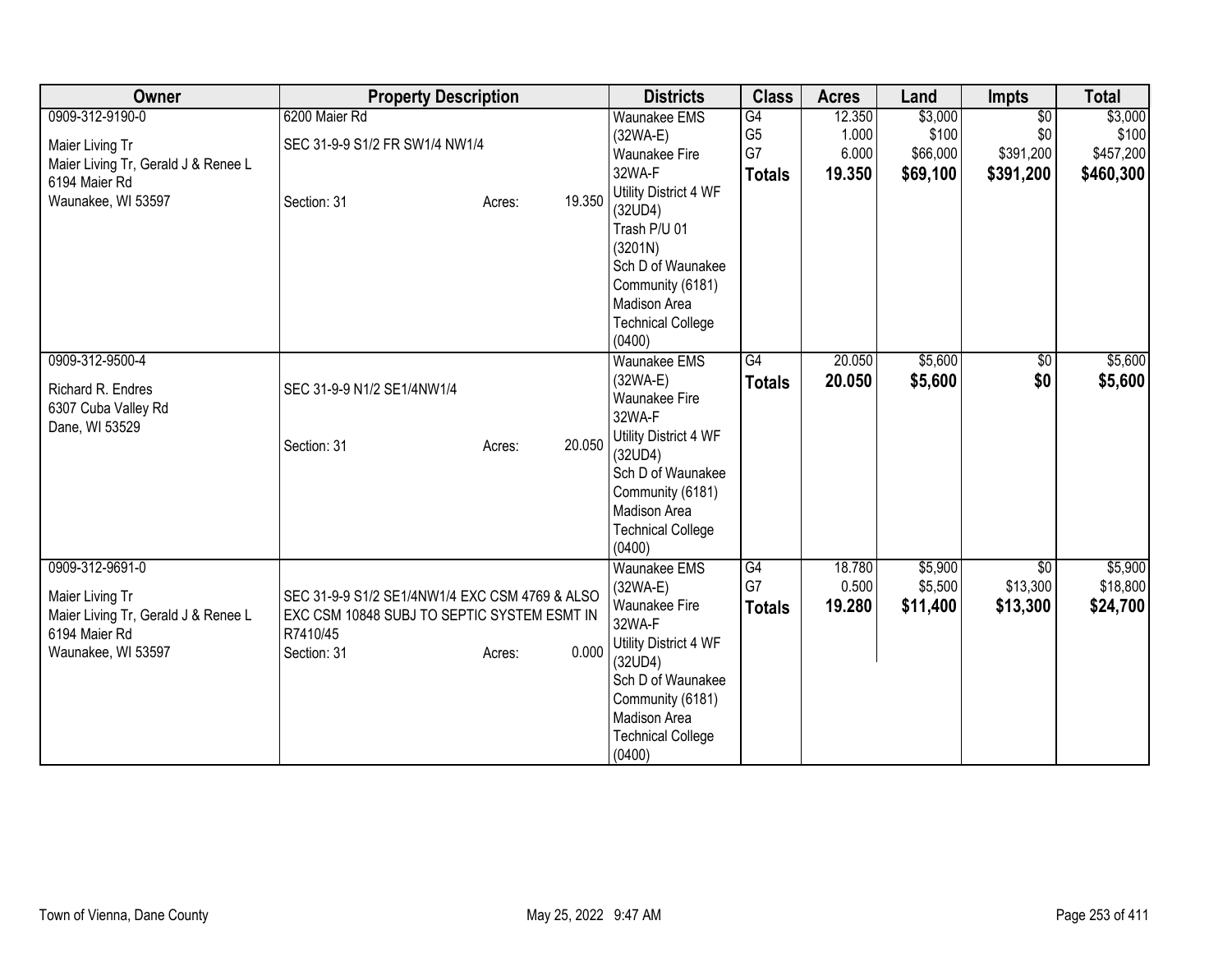| Owner                                                | <b>Property Description</b>                     | <b>Districts</b>                   | <b>Class</b>    | <b>Acres</b> | Land      | <b>Impts</b> | <b>Total</b> |
|------------------------------------------------------|-------------------------------------------------|------------------------------------|-----------------|--------------|-----------|--------------|--------------|
| 0909-312-9885-0                                      | 6194 Maier Rd                                   | <b>Waunakee EMS</b>                | $\overline{G1}$ | 0.720        | \$81,900  | \$315,900    | \$397,800    |
| Maier Living Tr                                      | LOT 1 CSM 10848 CS64/332&334-9/4/2003 F/K/A LOT | $(32WA-E)$                         | <b>Totals</b>   | 0.720        | \$81,900  | \$315,900    | \$397,800    |
| 6194 Maier Rd                                        | 1 CSM 4769 CS21/102&103-9/25/85 & ALSO INCL &   | <b>Waunakee Fire</b>               |                 |              |           |              |              |
| Waunakee, WI 53597                                   | DESCR AS SEC 31-9-9 PRT SE1/4NW1/4 (0.72        | 32WA-F                             |                 |              |           |              |              |
|                                                      | 0.720<br>Section: 31<br>Acres:                  | Utility District 4 WF              |                 |              |           |              |              |
|                                                      |                                                 | (32UD4)                            |                 |              |           |              |              |
|                                                      |                                                 | Trash P/U 01                       |                 |              |           |              |              |
|                                                      |                                                 | (3201N)<br>Sch D of Waunakee       |                 |              |           |              |              |
|                                                      |                                                 | Community (6181)                   |                 |              |           |              |              |
|                                                      |                                                 | Madison Area                       |                 |              |           |              |              |
|                                                      |                                                 | <b>Technical College</b>           |                 |              |           |              |              |
|                                                      |                                                 | (0400)                             |                 |              |           |              |              |
| 0909-313-8000-0                                      |                                                 | <b>Waunakee EMS</b>                | $\overline{G4}$ | 39.100       | \$10,600  | \$0          | \$10,600     |
|                                                      |                                                 | (32WA-E)                           | G5M             | 1.000        | \$2,200   | \$0          | \$2,200      |
| Maier Living Tr                                      | SEC 31-9-9 NE1/4SW1/4                           | Waunakee Fire                      | <b>Totals</b>   | 40.100       | \$12,800  | \$0          | \$12,800     |
| Maier Living Tr, Gerald J & Renee L<br>6194 Maier Rd |                                                 | 32WA-F                             |                 |              |           |              |              |
| Waunakee, WI 53597                                   | 40.100<br>Section: 31<br>Acres:                 | Utility District 4 WF              |                 |              |           |              |              |
|                                                      |                                                 | (32UD4)                            |                 |              |           |              |              |
|                                                      |                                                 | Sch D of Waunakee                  |                 |              |           |              |              |
|                                                      |                                                 | Community (6181)                   |                 |              |           |              |              |
|                                                      |                                                 | Madison Area                       |                 |              |           |              |              |
|                                                      |                                                 | <b>Technical College</b><br>(0400) |                 |              |           |              |              |
| 0909-313-8500-5                                      |                                                 | <b>Waunakee EMS</b>                | G4              | 22.700       | \$6,300   | \$0          | \$6,300      |
|                                                      |                                                 | $(32WA-E)$                         | G5M             | 2.000        | \$4,400   | \$0          | \$4,400      |
| Maier Living Tr                                      | SEC 31-9-9 FR NW1/4 SW1/4 EXC RR                | <b>Waunakee Fire</b>               | G7              | 12.000       | \$132,000 | \$1,083,100  | \$1,215,100  |
| Maier Living Tr, Gerald J & Renee L                  |                                                 | 32WA-F                             | <b>Totals</b>   | 36.700       | \$142,700 | \$1,083,100  | \$1,225,800  |
| 6194 Maier Rd                                        |                                                 | Utility District 4 WF              |                 |              |           |              |              |
| Waunakee, WI 53597                                   | 36.700<br>Section: 31<br>Acres:                 | (32UD4)                            |                 |              |           |              |              |
|                                                      |                                                 | Sch D of Waunakee                  |                 |              |           |              |              |
|                                                      |                                                 | Community (6181)                   |                 |              |           |              |              |
|                                                      |                                                 | Madison Area                       |                 |              |           |              |              |
|                                                      |                                                 | <b>Technical College</b>           |                 |              |           |              |              |
|                                                      |                                                 | (0400)                             |                 |              |           |              |              |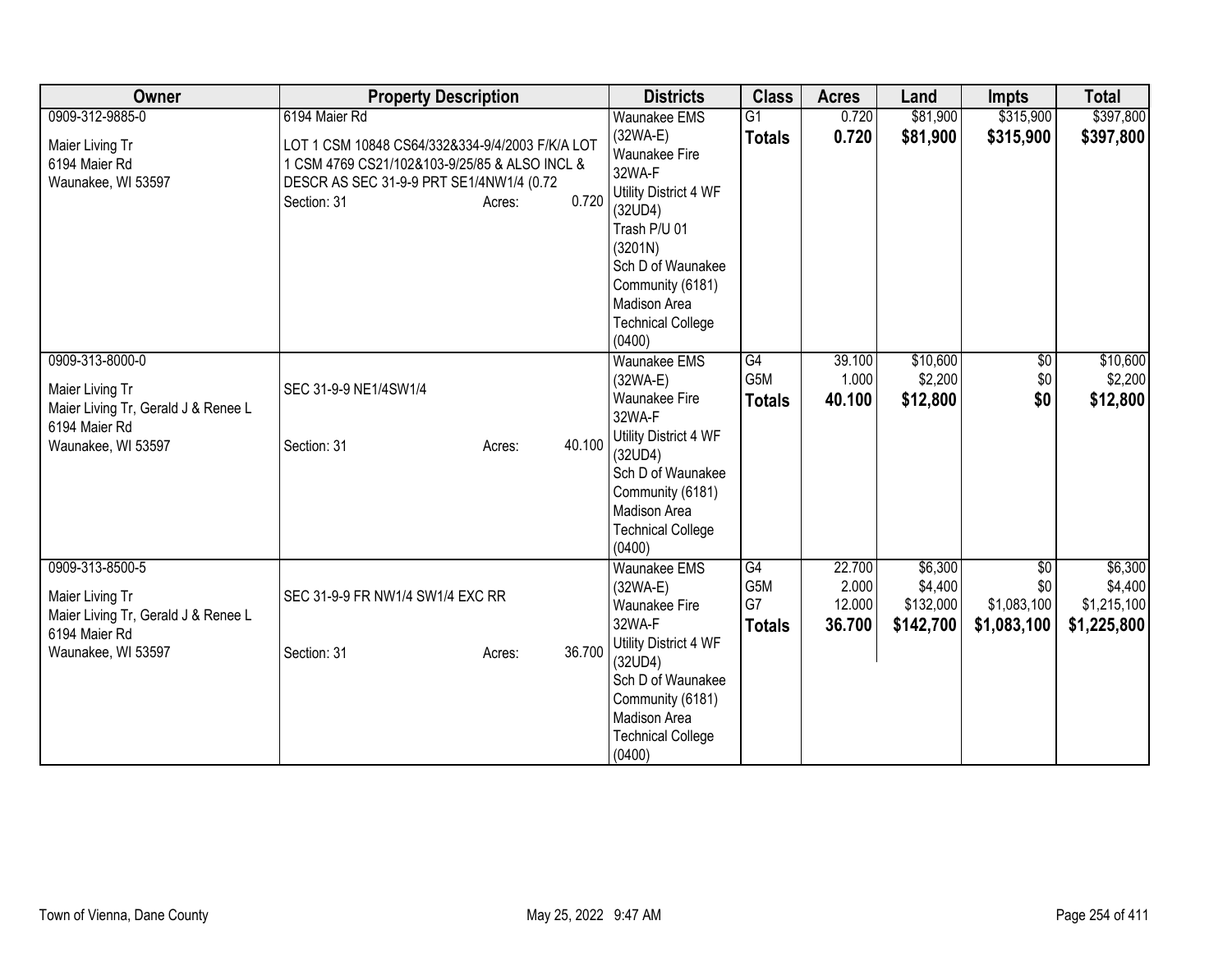| Owner                                                                                                            | <b>Property Description</b>                                                                                           | <b>Districts</b>                                                                                                                                                                                       | <b>Class</b>                            | <b>Acres</b>              | Land                            | <b>Impts</b>             | <b>Total</b>                    |
|------------------------------------------------------------------------------------------------------------------|-----------------------------------------------------------------------------------------------------------------------|--------------------------------------------------------------------------------------------------------------------------------------------------------------------------------------------------------|-----------------------------------------|---------------------------|---------------------------------|--------------------------|---------------------------------|
| 0909-313-8670-0<br><b>WI Dot</b><br>2101 Wright St<br>Madison, WI 53704                                          | SEC 31-9-9 RR R/W ACROSS FR NW1/4SW1/4 SUBJ<br>TO FREIGHT ESMT DEED IN DOC #5123698<br>2.100<br>Section: 31<br>Acres: | <b>Waunakee EMS</b><br>$(32WA-E)$<br><b>Waunakee Fire</b><br>32WA-F<br>Utility District 4 WF<br>(32UD4)<br>Sch D of Waunakee<br>Community (6181)<br>Madison Area<br><b>Technical College</b><br>(0400) | $\overline{X2}$<br><b>Totals</b>        | 2.100<br>2.100            | \$0<br>\$0                      | $\overline{50}$<br>\$0   | $\frac{1}{2}$<br>\$0            |
| 0909-313-9000-8<br>Maier Living Tr<br>Maier Living Tr, Gerald J & Renee L<br>6194 Maier Rd<br>Waunakee, WI 53597 | SEC 31-9-9 N1/2 FR SW1/4SW1/4 EXC RR R/W<br>17.900<br>Section: 31<br>Acres:                                           | <b>Waunakee EMS</b><br>(32WA-E)<br>Waunakee Fire<br>32WA-F<br>Utility District 4 WF<br>(32UD4)<br>Sch D of Waunakee<br>Community (6181)<br>Madison Area<br><b>Technical College</b><br>(0400)          | G4<br>G5M<br><b>Totals</b>              | 11.700<br>6.200<br>17.900 | \$2,900<br>\$13,700<br>\$16,600 | $\sqrt{6}$<br>\$0<br>\$0 | \$2,900<br>\$13,700<br>\$16,600 |
| 0909-313-9080-2<br>WI Dot<br>2101 Wright St<br>Madison, WI 53704                                                 | SEC 31-9-9 RR ROW THRU FR S1/2 SW1/4 SUBJ TO<br>FREIGHT ESMT DEED IN DOC #5123698<br>3.200<br>Section: 31<br>Acres:   | Waunakee EMS<br>$(32WA-E)$<br>Waunakee Fire<br>32WA-F<br>Utility District 4 WF<br>(32UD4)<br>Sch D of Waunakee<br>Community (6181)<br>Madison Area<br><b>Technical College</b><br>(0400)               | $\overline{\text{X2}}$<br><b>Totals</b> | 3.200<br>3.200            | $\overline{50}$<br>\$0          | $\overline{50}$<br>\$0   | $\sqrt{50}$<br>\$0              |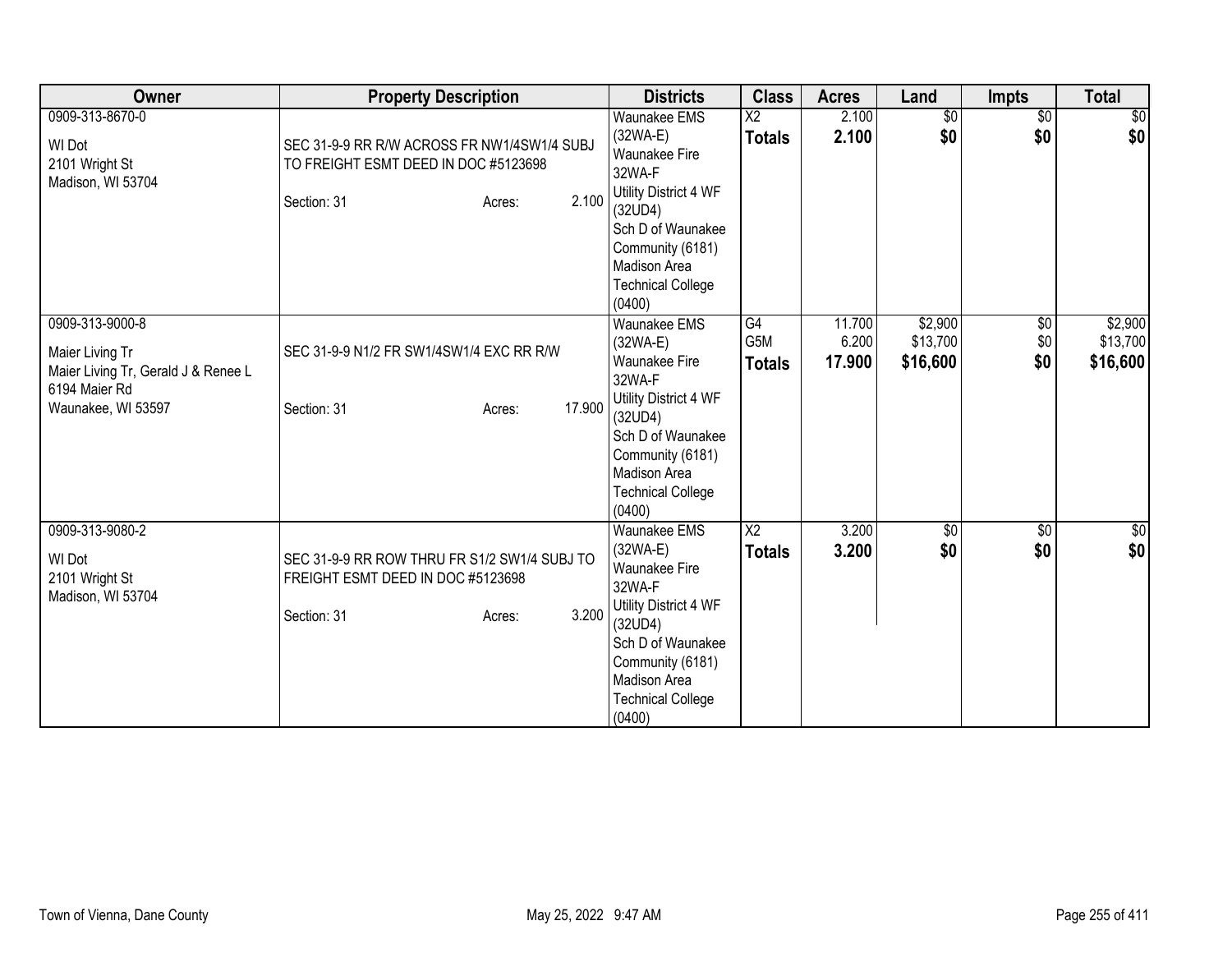| Owner                                                                                                            | <b>Property Description</b>                                                                                     | <b>Districts</b>                                                                                                                                                                                     | <b>Class</b>                          | <b>Acres</b>              | Land                            | <b>Impts</b>                  | <b>Total</b>                    |
|------------------------------------------------------------------------------------------------------------------|-----------------------------------------------------------------------------------------------------------------|------------------------------------------------------------------------------------------------------------------------------------------------------------------------------------------------------|---------------------------------------|---------------------------|---------------------------------|-------------------------------|---------------------------------|
| 0909-313-9190-9<br>Ripp Family Tr<br>Eileen I. Ripp<br>6626 Ripp Dr<br>Dane, WI 53529                            | SEC 31-9-9 S1/2 FR SW1/4 SW1/4 EXC RR<br>17.800<br>Section: 31<br>Acres:                                        | <b>Waunakee EMS</b><br>(32WA-E)<br>Waunakee Fire<br>32WA-F<br>Utility District 4 WF<br>(32UD4)<br>Sch D of Waunakee<br>Community (6181)<br>Madison Area<br><b>Technical College</b><br>(0400)        | G4<br>G <sub>5</sub><br><b>Totals</b> | 16.800<br>1.000<br>17.800 | \$4,600<br>\$800 <br>\$5,400    | $\overline{$0}$<br>\$0<br>\$0 | \$4,600<br>\$800<br>\$5,400     |
| 0909-313-9500-3<br>Ripp Family Tr<br>Eileen I. Ripp<br>6626 Ripp Dr<br>Dane, WI 53529                            | SEC 31-9-9 SE1/4 SW1/4 EXC TRIANGULAR PAR IN<br>NW COR CONT 2 RD ALSO EXC RR<br>39.500<br>Section: 31<br>Acres: | <b>Waunakee EMS</b><br>(32WA-E)<br>Waunakee Fire<br>32WA-F<br>Utility District 4 WF<br>(32UD4)<br>Sch D of Waunakee<br>Community (6181)<br>Madison Area<br><b>Technical College</b><br>(0400)        | G4<br>G5M<br><b>Totals</b>            | 32.300<br>7.200<br>39.500 | \$7,900<br>\$15,900<br>\$23,800 | $\sqrt{6}$<br>\$0<br>\$0      | \$7,900<br>\$15,900<br>\$23,800 |
| 0909-313-9620-8<br>Maier Living Tr<br>Maier Living Tr, Gerald J & Renee L<br>6194 Maier Rd<br>Waunakee, WI 53597 | SEC 31-9-9 PRT SE1/4SW1/4 TRI PCL LOC IN NW<br>COR SD 1/41/4 2 SQ RODS M/L<br>0.025<br>Section: 31<br>Acres:    | Waunakee EMS<br>(32WA-E)<br><b>Waunakee Fire</b><br>32WA-F<br>Utility District 4 WF<br>(32UD4)<br>Sch D of Waunakee<br>Community (6181)<br><b>Madison Area</b><br><b>Technical College</b><br>(0400) | $\overline{G4}$<br><b>Totals</b>      | 0.025<br>0.025            | \$100<br>\$100                  | \$0<br>\$0                    | \$100<br>\$100                  |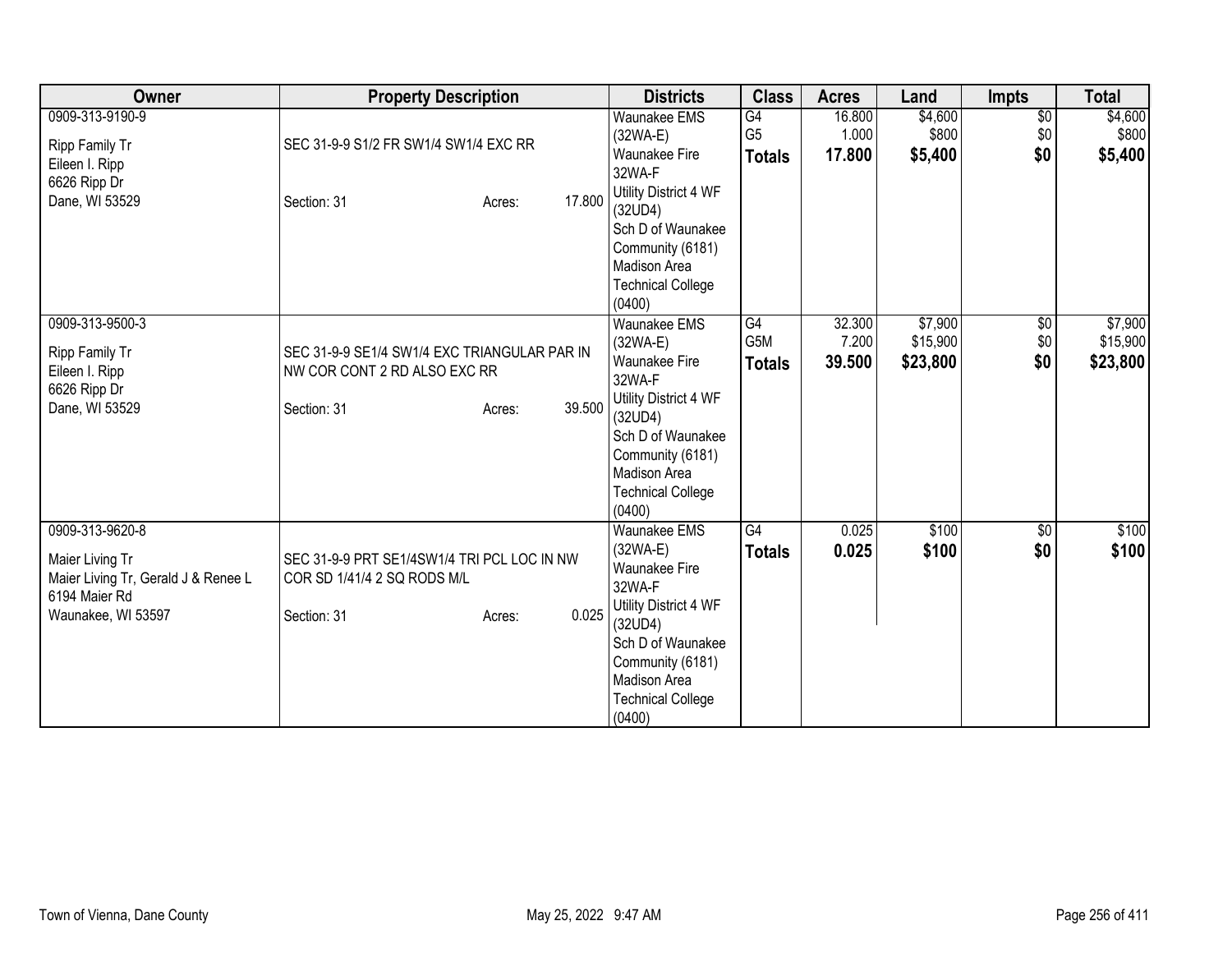| Owner                                                                                                     | <b>Property Description</b>                                                                                                                                                     | <b>Districts</b>                                                                                                                                                                                                    | <b>Class</b>                                       | <b>Acres</b>              | Land                            | Impts                         | <b>Total</b>                    |
|-----------------------------------------------------------------------------------------------------------|---------------------------------------------------------------------------------------------------------------------------------------------------------------------------------|---------------------------------------------------------------------------------------------------------------------------------------------------------------------------------------------------------------------|----------------------------------------------------|---------------------------|---------------------------------|-------------------------------|---------------------------------|
| 0909-314-8001-8<br>Richard J. Hellenbrand<br>Mary B. Hellenbrand<br>1627 Tierney Dr<br>Waunakee, WI 53597 | SEC 31-9-9 NE1/4SE1/4 EXC CSM 6020<br>35.680<br>Section: 31<br>Acres:                                                                                                           | <b>Waunakee EMS</b><br>$(32WA-E)$<br><b>Waunakee Fire</b><br>32WA-F<br>Utility District 4 WF<br>(32UD4)<br>Sch D of Waunakee<br>Community (6181)<br>Madison Area<br><b>Technical College</b><br>(0400)              | $\overline{G4}$<br>G <sub>5</sub><br><b>Totals</b> | 33.872<br>1.808<br>35.680 | \$9,800<br>\$100<br>\$9,900     | $\overline{60}$<br>\$0<br>\$0 | \$9,800<br>\$100<br>\$9,900     |
| 0909-314-8400-5<br>Daniel A. Benkert<br>Kathy A. Benkert<br>6475 State Highway 113<br>Waunakee, WI 53597  | 6475 State Highway 113<br>LOT 1 CSM 6020 CS28/321&322-1/22/90 DESCR AS<br>SEC 31-9-9 PRT NE1/4SE1/4 CONT 2.52 ACRES INCL<br>RD <sub>R/W</sub><br>2.520<br>Section: 31<br>Acres: | Waunakee EMS<br>$(32WA-E)$<br>Waunakee Fire<br>32WA-F<br>Utility District 4 WF<br>(32UD4)<br>Trash P/U 01<br>(3201N)<br>Sch D of Waunakee<br>Community (6181)<br>Madison Area<br><b>Technical College</b><br>(0400) | $\overline{G1}$<br><b>Totals</b>                   | 2.520<br>2.520            | \$146,700<br>\$146,700          | \$195,400<br>\$195,400        | \$342,100<br>\$342,100          |
| 0909-314-8500-4<br>Richard J. Hellenbrand<br>Mary B. Hellenbrand<br>1627 Tierney Dr<br>Waunakee, WI 53597 | SEC 31-9-9 NW1/4SE1/4<br>40.100<br>Section: 31<br>Acres:                                                                                                                        | <b>Waunakee EMS</b><br>(32WA-E)<br><b>Waunakee Fire</b><br>32WA-F<br>Utility District 4 WF<br>(32UD4)<br>Sch D of Waunakee<br>Community (6181)<br><b>Madison Area</b><br><b>Technical College</b><br>(0400)         | G4<br>G <sub>5</sub><br><b>Totals</b>              | 33.600<br>6.500<br>40.100 | \$10,100<br>\$3,800<br>\$13,900 | \$0<br>\$0<br>\$0             | \$10,100<br>\$3,800<br>\$13,900 |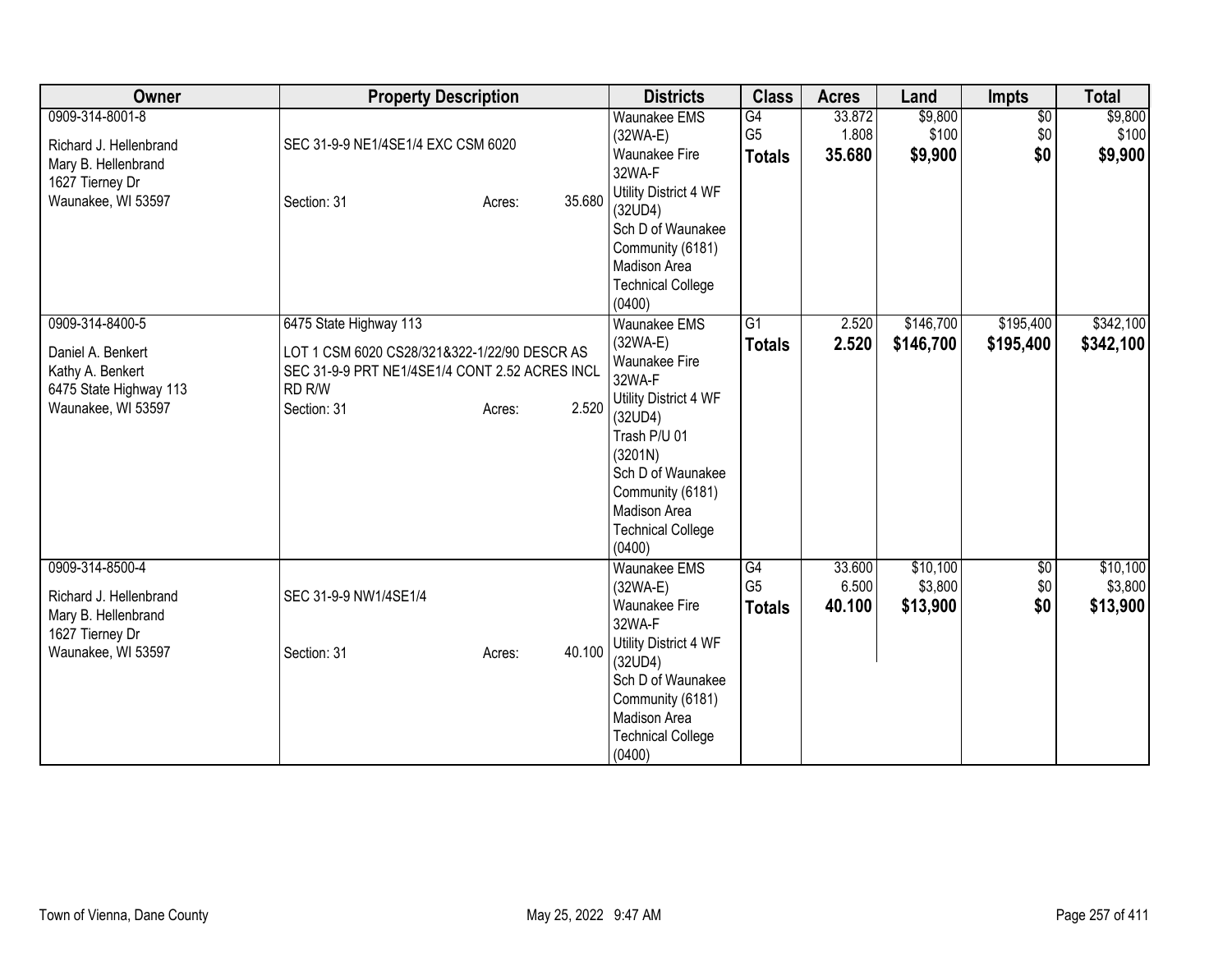| Owner                                                                                   | <b>Property Description</b>                                                                                                       |        | <b>Districts</b>                                                                                                                                                                                                    | <b>Class</b>                                       | <b>Acres</b>              | Land                          | <b>Impts</b>                  | <b>Total</b>                  |
|-----------------------------------------------------------------------------------------|-----------------------------------------------------------------------------------------------------------------------------------|--------|---------------------------------------------------------------------------------------------------------------------------------------------------------------------------------------------------------------------|----------------------------------------------------|---------------------------|-------------------------------|-------------------------------|-------------------------------|
| 0909-314-9000-7<br>Ripp Family Tr<br>Eileen I. Ripp<br>6626 Ripp Dr<br>Dane, WI 53529   | SEC 31-9-9 SW1/4SE1/4<br>Section: 31<br>Acres:                                                                                    | 40.100 | <b>Waunakee EMS</b><br>$(32WA-E)$<br><b>Waunakee Fire</b><br>32WA-F<br>Utility District 4 WF<br>(32UD4)<br>Sch D of Waunakee<br>Community (6181)<br>Madison Area<br><b>Technical College</b><br>(0400)              | $\overline{G4}$<br>G <sub>5</sub><br><b>Totals</b> | 39.100<br>1.000<br>40.100 | \$11,600<br>\$400<br>\$12,000 | $\overline{60}$<br>\$0<br>\$0 | \$11,600<br>\$400<br>\$12,000 |
| 0909-314-9500-2<br>Randy Dorn<br>David Dorn<br>600 Augusta Dr<br>Waunakee, WI 53597     | 6451 State Highway 113<br>LOT 1 CSM 1695 CS7/57-5/28/75 DESCR AS SEC<br>31-9-9 PRT SE1/4SE1/4 1.24 ACRES<br>Section: 31<br>Acres: | 0.000  | Waunakee EMS<br>$(32WA-E)$<br>Waunakee Fire<br>32WA-F<br>Utility District 4 WF<br>(32UD4)<br>Trash P/U 02<br>(3202N)<br>Sch D of Waunakee<br>Community (6181)<br>Madison Area<br><b>Technical College</b><br>(0400) | $\overline{G1}$<br><b>Totals</b>                   | 1.240<br>1.240            | \$112,500<br>\$112,500        | \$215,700<br>\$215,700        | \$328,200<br>\$328,200        |
| 0909-314-9540-4<br>Todd R. Endres<br>Sharon L. Endres<br>211 Statz Ln<br>Dane, WI 53529 | LOT 1 CSM 6636 CS32/209&310-1/21/92 DESCR AS<br>SEC 31-9-9 PRT SE1/4SE1/4 (1.91 ACRES)<br>Section: 31<br>Acres:                   | 1.910  | <b>Waunakee EMS</b><br>$(32WA-E)$<br><b>Waunakee Fire</b><br>32WA-F<br>Utility District 4 WF<br>(32UD4)<br>Sch D of Waunakee<br>Community (6181)<br>Madison Area<br><b>Technical College</b><br>(0400)              | $\overline{G1}$<br><b>Totals</b>                   | 1.910<br>1.910            | \$126,500<br>\$126,500        | \$0<br>\$0                    | \$126,500<br>\$126,500        |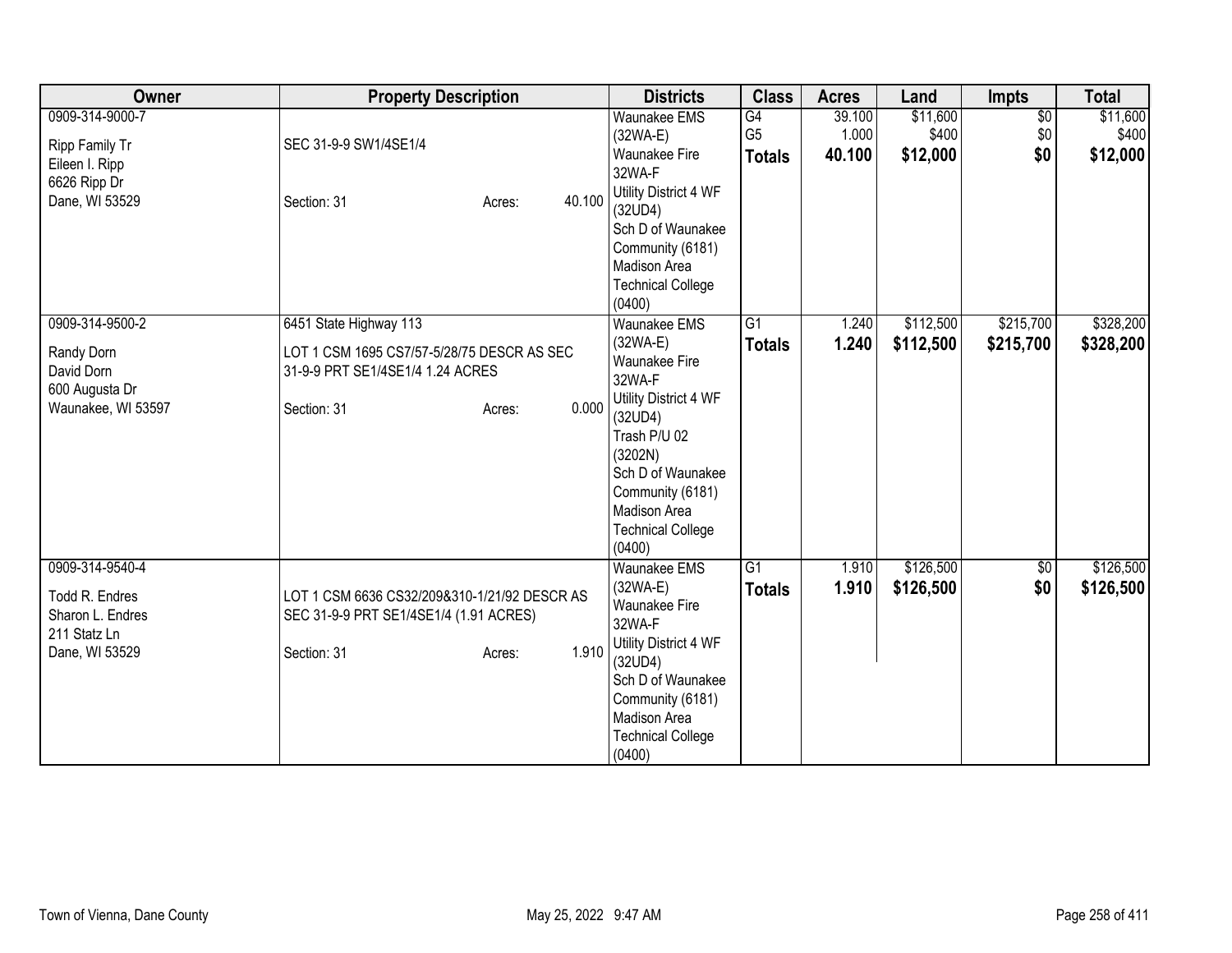| Owner                  | <b>Property Description</b>                 |                  | <b>Districts</b>             | <b>Class</b>    | <b>Acres</b> | Land      | <b>Impts</b>    | <b>Total</b> |
|------------------------|---------------------------------------------|------------------|------------------------------|-----------------|--------------|-----------|-----------------|--------------|
| 0909-314-9550-2        | 6439 State Highway 113                      |                  | <b>Waunakee EMS</b>          | G4              | 29.520       | \$8,400   | $\overline{30}$ | \$8,400      |
| Ripp Family Tr         | SEC 31-9-9 SE1/4 SE1/4 EXC CSM 1695 EXC CSM |                  | $(32WA-E)$                   | G <sub>5</sub>  | 3.000        | \$900     | \$0             | \$900        |
| Eileen I. Ripp         | 6636                                        |                  | <b>Waunakee Fire</b>         | G7              | 3.000        | \$96,000  | \$176,600       | \$272,600    |
| 6626 Ripp Dr           |                                             |                  | 32WA-F                       | <b>Totals</b>   | 35.520       | \$105,300 | \$176,600       | \$281,900    |
| Dane, WI 53529         | Section: 31                                 | 35.520<br>Acres: | Utility District 4 WF        |                 |              |           |                 |              |
|                        |                                             |                  | (32UD4)<br>Trash P/U 02      |                 |              |           |                 |              |
|                        |                                             |                  | (3202N)                      |                 |              |           |                 |              |
|                        |                                             |                  | Sch D of Waunakee            |                 |              |           |                 |              |
|                        |                                             |                  | Community (6181)             |                 |              |           |                 |              |
|                        |                                             |                  | Madison Area                 |                 |              |           |                 |              |
|                        |                                             |                  | <b>Technical College</b>     |                 |              |           |                 |              |
|                        |                                             |                  | (0400)                       |                 |              |           |                 |              |
| 0909-314-9970-4        | 6449 State Highway 113                      |                  | Waunakee EMS                 | $\overline{G1}$ | 1.240        | \$112,500 | \$316,200       | \$428,700    |
| Marty A. Cornell       | LOT 2 CSM 1695 CS7/57-5/28/75 DESCR AS SEC  |                  | $(32WA-E)$                   | <b>Totals</b>   | 1.240        | \$112,500 | \$316,200       | \$428,700    |
| Anita M. Cornell       | 31-9-9 PRT SE1/4SE1/4 (1.24 ACRES)          |                  | Waunakee Fire                |                 |              |           |                 |              |
| 6449 State Highway 113 |                                             |                  | 32WA-F                       |                 |              |           |                 |              |
| Waunakee, WI 53597     | Section: 31                                 | 0.000<br>Acres:  | Utility District 4 WF        |                 |              |           |                 |              |
|                        |                                             |                  | (32UD4)                      |                 |              |           |                 |              |
|                        |                                             |                  | Trash P/U 01<br>(3201N)      |                 |              |           |                 |              |
|                        |                                             |                  | Sch D of Waunakee            |                 |              |           |                 |              |
|                        |                                             |                  | Community (6181)             |                 |              |           |                 |              |
|                        |                                             |                  | Madison Area                 |                 |              |           |                 |              |
|                        |                                             |                  | <b>Technical College</b>     |                 |              |           |                 |              |
|                        |                                             |                  | (0400)                       |                 |              |           |                 |              |
| 0909-321-8001-0        | 5821 Cuba Valley Rd                         |                  | <b>Waunakee EMS</b>          | G4              | 35.100       | \$9,900   | \$0             | \$9,900      |
| Craig A. Ziegler       | SEC 32-9-9 NE1/4NE1/4 EXC CSM 9868          |                  | (32WA-E)                     | G <sub>5</sub>  | 2.000        | \$100     | \$0             | \$100        |
| Kristi L. Ziegler      |                                             |                  | <b>Waunakee Fire</b>         | G7              | 2.000        | \$22,000  | \$51,500        | \$73,500     |
| 6917 Woodland Dr       |                                             |                  | 32WA-F                       | <b>Totals</b>   | 39.100       | \$32,000  | \$51,500        | \$83,500     |
| Waunakee, WI 53597     | Section: 32                                 | 39.100<br>Acres: | Utility District 4 WF        |                 |              |           |                 |              |
|                        |                                             |                  | (32UD4)<br>Sch D of Waunakee |                 |              |           |                 |              |
|                        |                                             |                  | Community (6181)             |                 |              |           |                 |              |
|                        |                                             |                  | Madison Area                 |                 |              |           |                 |              |
|                        |                                             |                  | <b>Technical College</b>     |                 |              |           |                 |              |
|                        |                                             |                  | (0400)                       |                 |              |           |                 |              |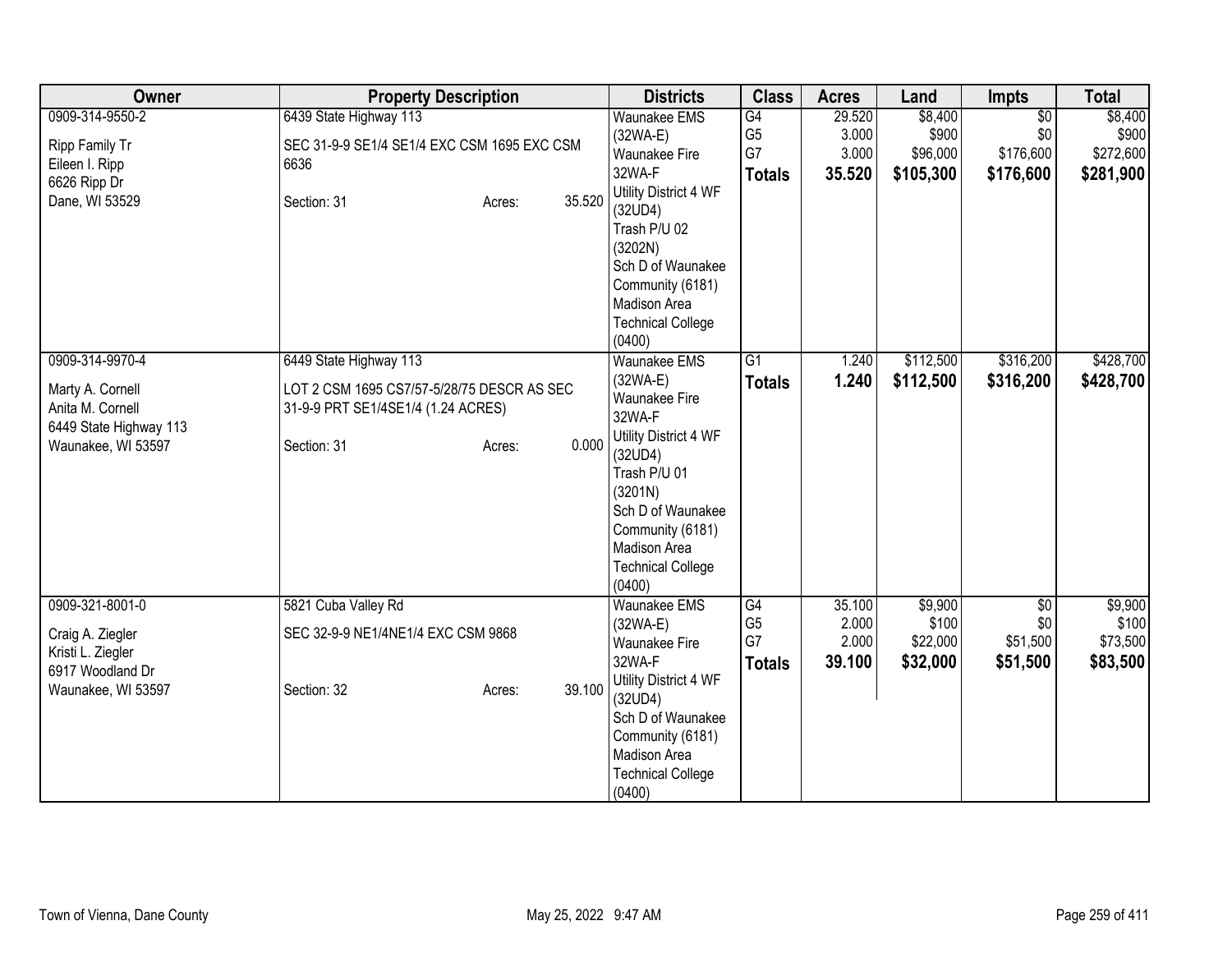| Owner                  | <b>Property Description</b>                     |                  | <b>Districts</b>                         | <b>Class</b>   | <b>Acres</b> | Land      | <b>Impts</b>    | <b>Total</b> |
|------------------------|-------------------------------------------------|------------------|------------------------------------------|----------------|--------------|-----------|-----------------|--------------|
| 0909-321-8240-0        | 6594 N Madison St                               |                  | <b>Waunakee EMS</b>                      | G1             | 1.000        | \$100,000 | \$327,000       | \$427,000    |
| Shane M. Ziegler       | LOT 1 CSM 9868 CS57/157&159-11/7/2000 DESCR AS  |                  | $(32WA-E)$                               | <b>Totals</b>  | 1.000        | \$100,000 | \$327,000       | \$427,000    |
| Bridget M. Ziegler     | SEC 32-9-9 PRT NE1/4NE1/4 (1.00 ACRES INCL R/W) |                  | Waunakee Fire                            |                |              |           |                 |              |
| 6594 N Madison St      |                                                 |                  | 32WA-F                                   |                |              |           |                 |              |
| Waunakee, WI 53597     | Section: 32                                     | 1.000<br>Acres:  | Utility District 4 WF<br>(32UD4)         |                |              |           |                 |              |
|                        |                                                 |                  | Trash P/U 01                             |                |              |           |                 |              |
|                        |                                                 |                  | (3201N)                                  |                |              |           |                 |              |
|                        |                                                 |                  | Sch D of Waunakee                        |                |              |           |                 |              |
|                        |                                                 |                  | Community (6181)                         |                |              |           |                 |              |
|                        |                                                 |                  | Madison Area                             |                |              |           |                 |              |
|                        |                                                 |                  | <b>Technical College</b>                 |                |              |           |                 |              |
|                        |                                                 |                  | (0400)                                   |                |              |           |                 |              |
| 0909-321-8501-4        | Cuba Valley Rd                                  |                  | <b>Waunakee EMS</b>                      | G4             | 37.940       | \$9,700   | $\overline{60}$ | \$9,700      |
| Alan J. Kalscheuer     | SEC 32-9-9 NW1/4NE1/4 EXC DOC #2826846          |                  | $(32WA-E)$<br>Waunakee Fire              | <b>Totals</b>  | 37.940       | \$9,700   | \$0             | \$9,700      |
| Michelle J. Kalscheuer |                                                 |                  | 32WA-F                                   |                |              |           |                 |              |
| 6551 N Madison St      |                                                 |                  | Utility District 4 WF                    |                |              |           |                 |              |
| Waunakee, WI 53597     | Section: 32                                     | 37.940<br>Acres: | (32UD4)                                  |                |              |           |                 |              |
|                        |                                                 |                  | Sch D of Waunakee                        |                |              |           |                 |              |
|                        |                                                 |                  | Community (6181)                         |                |              |           |                 |              |
|                        |                                                 |                  | Madison Area                             |                |              |           |                 |              |
|                        |                                                 |                  | <b>Technical College</b>                 |                |              |           |                 |              |
| 0909-321-9001-7        | 6551 N Madison St                               |                  | (0400)<br><b>Waunakee EMS</b>            | G4             | 33.100       | \$7,500   | $\overline{50}$ | \$7,500      |
|                        |                                                 |                  | $(32WA-E)$                               | G <sub>5</sub> | 2.000        | \$100     | \$0             | \$100        |
| Alan J. Kalscheuer     | SEC 32-9-9 SW1/4 NE1/4 EXC CSM 6747             |                  | <b>Waunakee Fire</b>                     | G7             | 3.500        | \$103,500 | \$219,500       | \$323,000    |
| Michelle J. Kalscheuer |                                                 |                  | 32WA-F                                   | <b>Totals</b>  | 38.600       | \$111,100 | \$219,500       | \$330,600    |
| 6551 N Madison St      |                                                 |                  | Utility District 4 WF                    |                |              |           |                 |              |
| Waunakee, WI 53597     | Section: 32                                     | 38.600<br>Acres: | (32UD4)                                  |                |              |           |                 |              |
|                        |                                                 |                  | Trash P/U 01                             |                |              |           |                 |              |
|                        |                                                 |                  | (3201N)                                  |                |              |           |                 |              |
|                        |                                                 |                  | Sch D of Waunakee                        |                |              |           |                 |              |
|                        |                                                 |                  | Community (6181)                         |                |              |           |                 |              |
|                        |                                                 |                  | Madison Area<br><b>Technical College</b> |                |              |           |                 |              |
|                        |                                                 |                  | (0400)                                   |                |              |           |                 |              |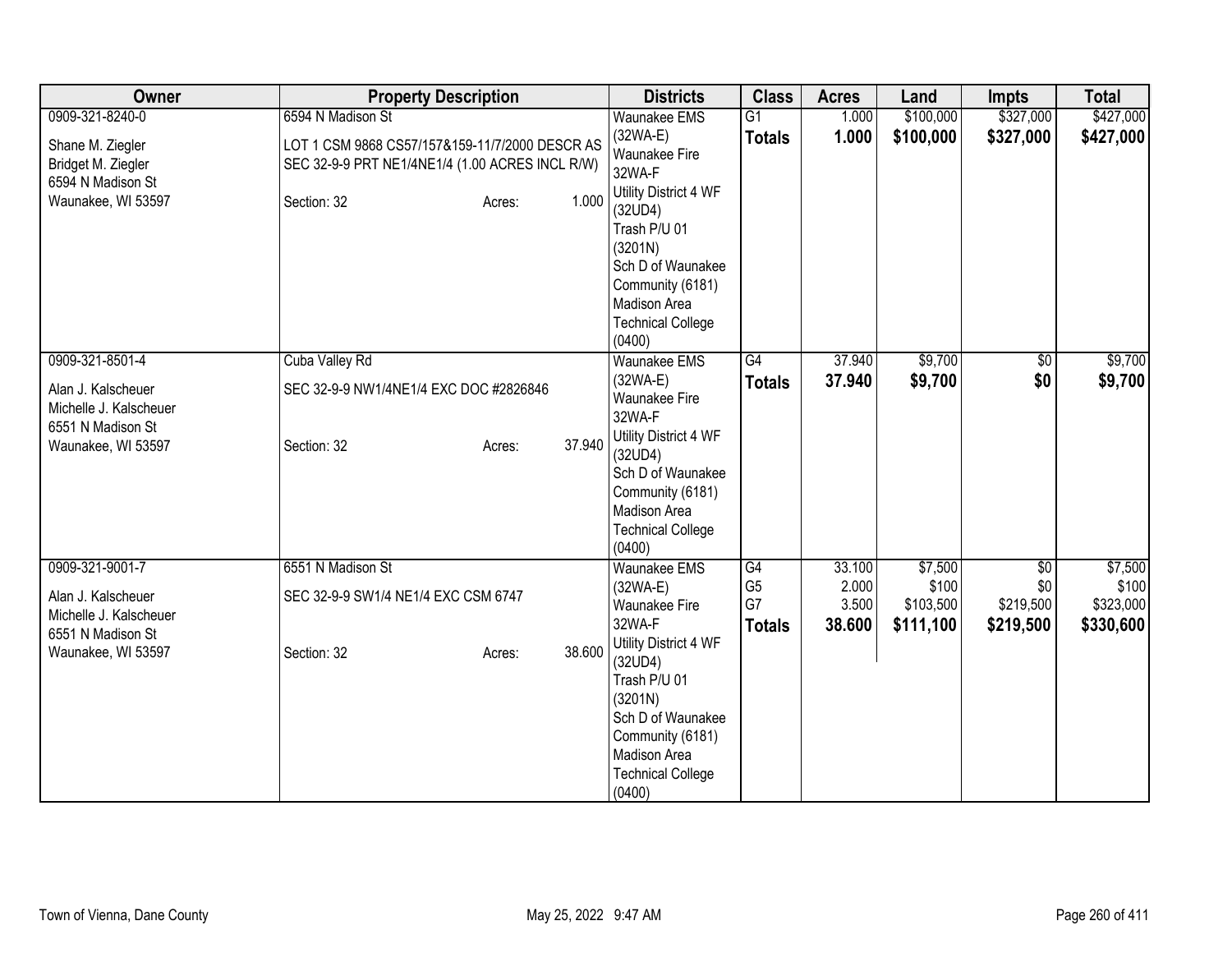| Owner                                                                                                      | <b>Property Description</b>                                                                                                                                                                    | <b>Districts</b>                                                                                                                                                                                                                  | <b>Class</b>                                 | <b>Acres</b>                       | Land                                     | <b>Impts</b>                         | <b>Total</b>                             |
|------------------------------------------------------------------------------------------------------------|------------------------------------------------------------------------------------------------------------------------------------------------------------------------------------------------|-----------------------------------------------------------------------------------------------------------------------------------------------------------------------------------------------------------------------------------|----------------------------------------------|------------------------------------|------------------------------------------|--------------------------------------|------------------------------------------|
| 0909-321-9231-0<br>Theresa K. Kalscheur<br>6535 N Madison St<br>Waunakee, WI 53597                         | 6535 N Madison St<br>LOT 1 CSM 6747 CS33/211&212-6/2/92 DESCR AS<br>SEC 32-9-9 PRT SW1/4NE1/4 EXC DOC #4133581 &<br>ALSO EXC TO TOWN OF VIENNA FOR RD R/W IN<br>0.000<br>Section: 32<br>Acres: | <b>Waunakee EMS</b><br>$(32WA-E)$<br><b>Waunakee Fire</b><br>32WA-F<br>Utility District 4 WF<br>(32UD4)<br>Trash P/U 02<br>(3202N)<br>Sch D of Waunakee<br>Community (6181)<br>Madison Area<br><b>Technical College</b><br>(0400) | $\overline{G1}$<br><b>Totals</b>             | 1.380<br>1.380                     | \$119,800<br>\$119,800                   | \$234,200<br>\$234,200               | \$354,000<br>\$354,000                   |
| 0909-321-9500-3<br>Alan J. Kalscheuer<br>Michelle J. Kalscheuer<br>6551 N Madison St<br>Waunakee, WI 53597 | SEC 32-9-9 SE1/4 NE1/4<br>40.200<br>Section: 32<br>Acres:                                                                                                                                      | Waunakee EMS<br>$(32WA-E)$<br>Waunakee Fire<br>32WA-F<br>Utility District 4 WF<br>(32UD4)<br>Sch D of Waunakee<br>Community (6181)<br>Madison Area<br><b>Technical College</b><br>(0400)                                          | G4<br>G <sub>5</sub><br>G5M<br><b>Totals</b> | 37.000<br>1.000<br>2.200<br>40.200 | \$10,800<br>\$100<br>\$4,900<br>\$15,800 | $\overline{50}$<br>\$0<br>\$0<br>\$0 | \$10,800<br>\$100<br>\$4,900<br>\$15,800 |
| 0909-322-8020-0<br>Donald J. Wesdell<br>Kathleen A. Wesdell<br>5963 Cuba Valley Rd<br>Waunakee, WI 53597   | 5963 Cuba Valley Rd<br>LOT 2 CSM 13547 CS88/223&225-7/23/2013 DESCR<br>AS SEC 32-9-9 PRT NE1/4NW1/4 & PRT NW1/4NE1/4<br>(5.980 ACRES)<br>5.980<br>Section: 32<br>Acres:                        | <b>Waunakee EMS</b><br>$(32WA-E)$<br><b>Waunakee Fire</b><br>32WA-F<br>Utility District 4 WF<br>(32UD4)<br>Trash P/U 01<br>(3201N)<br>Sch D of Waunakee<br>Community (6181)<br>Madison Area<br><b>Technical College</b><br>(0400) | $\overline{G1}$<br><b>Totals</b>             | 5.980<br>5.980                     | \$166,400<br>\$166,400                   | \$777,200<br>\$777,200               | \$943,600<br>\$943,600                   |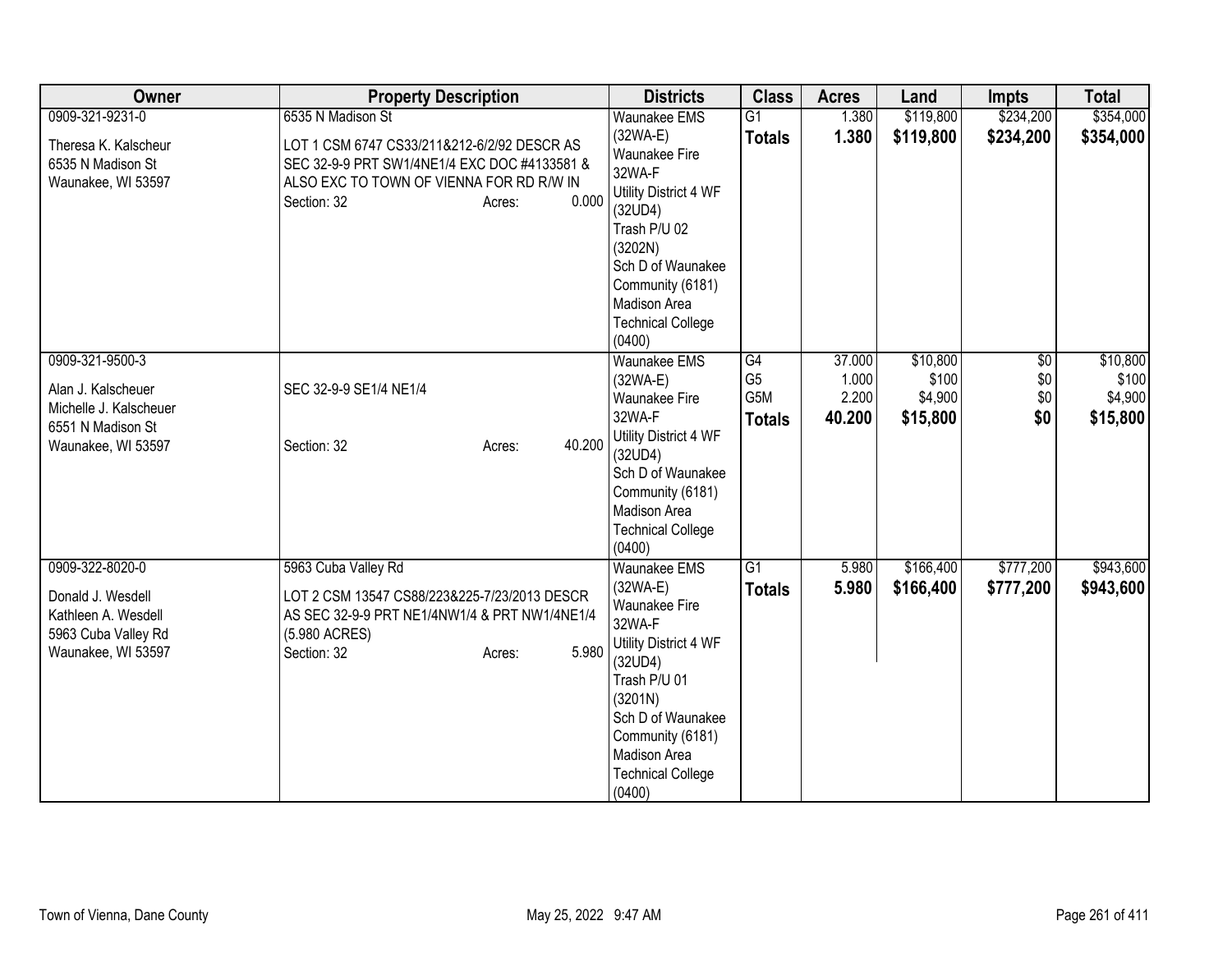| Owner                                                                                                      | <b>Property Description</b>                                                                                                                                                | <b>Districts</b>                                                                                                                                                                              | <b>Class</b>                                 | <b>Acres</b>                       | Land                                      | <b>Impts</b>                         | <b>Total</b>                              |
|------------------------------------------------------------------------------------------------------------|----------------------------------------------------------------------------------------------------------------------------------------------------------------------------|-----------------------------------------------------------------------------------------------------------------------------------------------------------------------------------------------|----------------------------------------------|------------------------------------|-------------------------------------------|--------------------------------------|-------------------------------------------|
| 0909-322-8080-0<br>Donald J. Wesdell<br>Kathleen A. Wesdell<br>5963 Cuba Valley Rd<br>Waunakee, WI 53597   | 5963 Cuba Valley Rd<br>LOT 1 CSM 13547 CS88/223&225-7/23/2013 DESCR<br>AS SEC 32-9-9 PRT NE1/4NW1/4 & PRT NW1/4NE1/4<br>(1.000 ACRES)<br>1.000<br>Section: 32<br>Acres:    | <b>Waunakee EMS</b><br>(32WA-E)<br>Waunakee Fire<br>32WA-F<br>Utility District 4 WF<br>(32UD4)<br>Sch D of Waunakee<br>Community (6181)<br>Madison Area<br><b>Technical College</b><br>(0400) | G1<br><b>Totals</b>                          | 1.000<br>1.000                     | \$41,500<br>\$41,500                      | \$41,300<br>\$41,300                 | \$82,800<br>\$82,800                      |
| 0909-322-8100-0<br>Endres Jt Rev Tr, Gary D & Nancy R<br>5874 Cuba Valley Rd<br>Waunakee, WI 53597         | LOT 3 CSM 13547 CS88/223&225-07/23/2013 DESCR<br>AS SEC 32-9-9 PRT NE1/4NW1/4 & PRT NW1/4NE1/4<br>(20.000 ACRES)<br>20.000<br>Section: 32<br>Acres:                        | <b>Waunakee EMS</b><br>(32WA-E)<br>Waunakee Fire<br>32WA-F<br>Utility District 4 WF<br>(32UD4)<br>Sch D of Waunakee<br>Community (6181)<br>Madison Area<br><b>Technical College</b><br>(0400) | G4<br>G <sub>5</sub><br>G5M<br><b>Totals</b> | 18.000<br>1.000<br>1.000<br>20.000 | \$4,800<br>\$5,500<br>\$2,200<br>\$12,500 | $\overline{50}$<br>\$0<br>\$0<br>\$0 | \$4,800<br>\$5,500<br>\$2,200<br>\$12,500 |
| 0909-322-8210-5<br>Alan J. Kalscheuer<br>Michelle J. Kalscheuer<br>6551 N Madison St<br>Waunakee, WI 53597 | SEC 32-9-9 PRT NE1/4NW1/4 DESCR AS COM AT<br>N1/4 COR SD SEC 32 TH S03DEG35'10"E 710.09 FT<br>TO POB TH CONT S03DEG35'10"E 624.65 FT TH<br>14.760<br>Section: 32<br>Acres: | Waunakee EMS<br>$(32WA-E)$<br>Waunakee Fire<br>32WA-F<br>Utility District 4 WF<br>(32UD4)<br>Sch D of Waunakee<br>Community (6181)<br>Madison Area<br><b>Technical College</b><br>(0400)      | G4<br><b>Totals</b>                          | 14.760<br>14.760                   | \$3,700<br>\$3,700                        | \$0<br>\$0                           | \$3,700<br>\$3,700                        |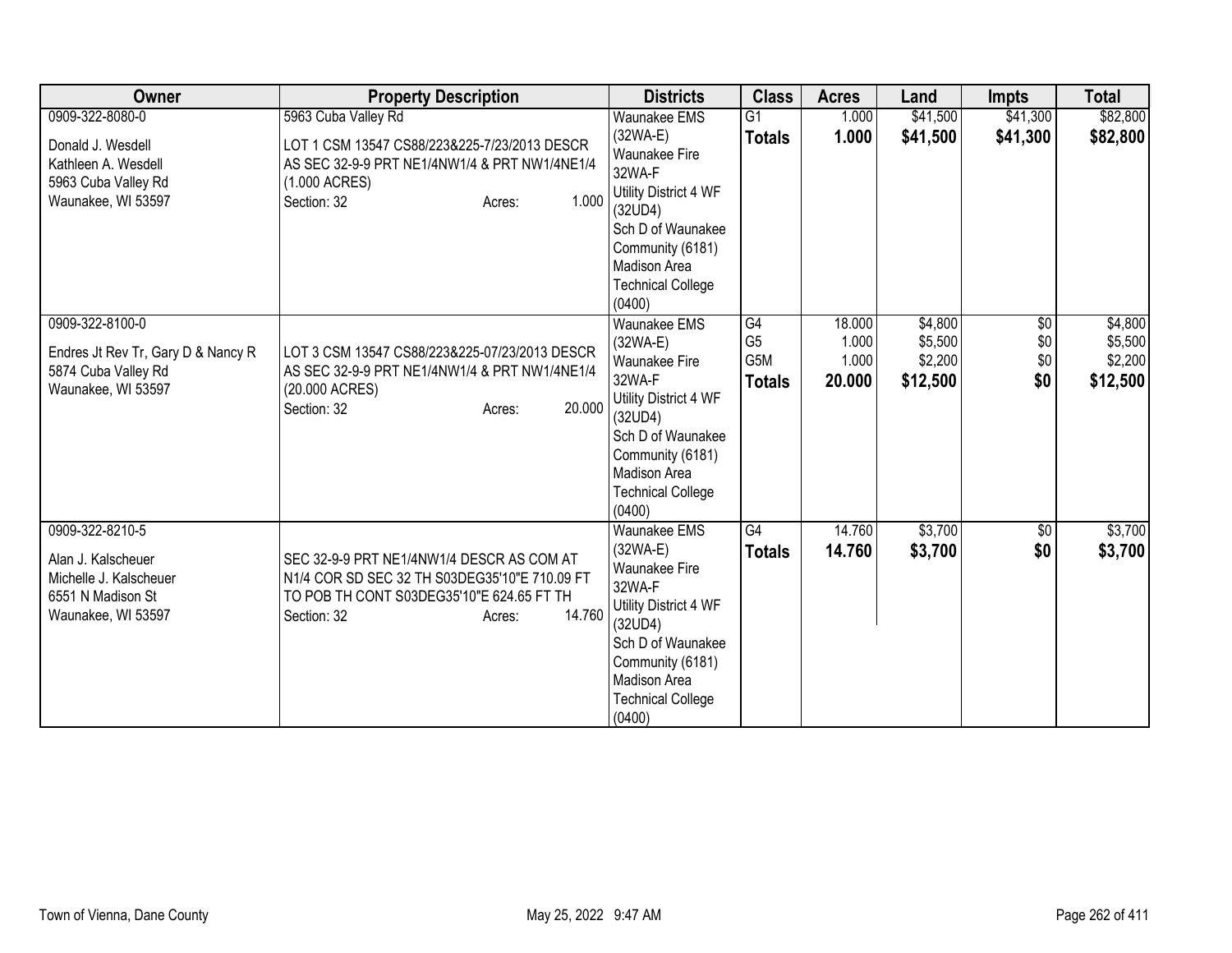| Owner                                                                                                            | <b>Property Description</b>                                                                                                                                                          | <b>Districts</b>                                                                                                                                                                                     | <b>Class</b>                          | <b>Acres</b>              | Land                            | <b>Impts</b>                            | <b>Total</b>                    |
|------------------------------------------------------------------------------------------------------------------|--------------------------------------------------------------------------------------------------------------------------------------------------------------------------------------|------------------------------------------------------------------------------------------------------------------------------------------------------------------------------------------------------|---------------------------------------|---------------------------|---------------------------------|-----------------------------------------|---------------------------------|
| 0909-322-8501-0<br>Steven C. Watzke<br>Tierney A. Watzke<br>612 5th St<br>Waunakee, WI 53597                     | 6620 State Highway 113<br>LOT 1 CSM 13239 CS85/164&167-2/20/2012 DESCR<br>AS SEC 32-9-9 PRT NW1/4NW1/4 & PRT SW1/4NW1/4<br>(31.50 ACRES INCL R/W)<br>31.500<br>Section: 32<br>Acres: | <b>Waunakee EMS</b><br>(32WA-E)<br>Waunakee Fire<br>32WA-F<br>Utility District 4 WF<br>(32UD4)<br>Sch D of Waunakee<br>Community (6181)<br>Madison Area<br><b>Technical College</b><br>(0400)        | G4<br>G7<br><b>Totals</b>             | 29.500<br>2.000<br>31.500 | \$8,300<br>\$22,000<br>\$30,300 | $\overline{50}$<br>\$48,000<br>\$48,000 | \$8,300<br>\$70,000<br>\$78,300 |
| 0909-322-8731-0<br>Vienna, Town of<br>7161 County Highway I<br>Deforest, WI 53532                                | SEC 32-9-9 PRT NW1/4 NW1/4 COM SW COR TH E<br>289.5 FT N 264 FT W 289.5 FT TO W LN S 264 FT TO<br>POB & ALSO INCL ADDL LANDS DESCR AS COM AT<br>0.000<br>Section: 32<br>Acres:       | <b>Waunakee EMS</b><br>(32WA-E)<br><b>Waunakee Fire</b><br>32WA-F<br>Utility District 4 WF<br>(32UD4)<br>Sch D of Waunakee<br>Community (6181)<br>Madison Area<br><b>Technical College</b><br>(0400) | X4<br><b>Totals</b>                   | 2.790<br>2.790            | $\sqrt{6}$<br>\$0               | $\overline{50}$<br>\$0                  | \$0<br>\$0                      |
| 0909-322-9001-0<br>Maier Living Tr<br>Maier Living Tr, Gerald J & Renee L<br>6194 Maier Rd<br>Waunakee, WI 53597 | LOT 2 CSM 13239 CS85/164&167-2/20/2012 DESCR<br>AS SEC 32-9-9 PRT NW1/4NW1/4 & PRT SW1/4NW1/4<br>(26.16 ACRES INCL R/W)<br>26.160<br>Section: 32<br>Acres:                           | Waunakee EMS<br>(32WA-E)<br><b>Waunakee Fire</b><br>32WA-F<br>Utility District 4 WF<br>(32UD4)<br>Sch D of Waunakee<br>Community (6181)<br>Madison Area<br><b>Technical College</b><br>(0400)        | G4<br>G <sub>5</sub><br><b>Totals</b> | 25.500<br>0.660<br>26.160 | \$5,500<br>\$100<br>\$5,600     | $\sqrt{$0}$<br>\$0<br>\$0               | \$5,500<br>\$100<br>\$5,600     |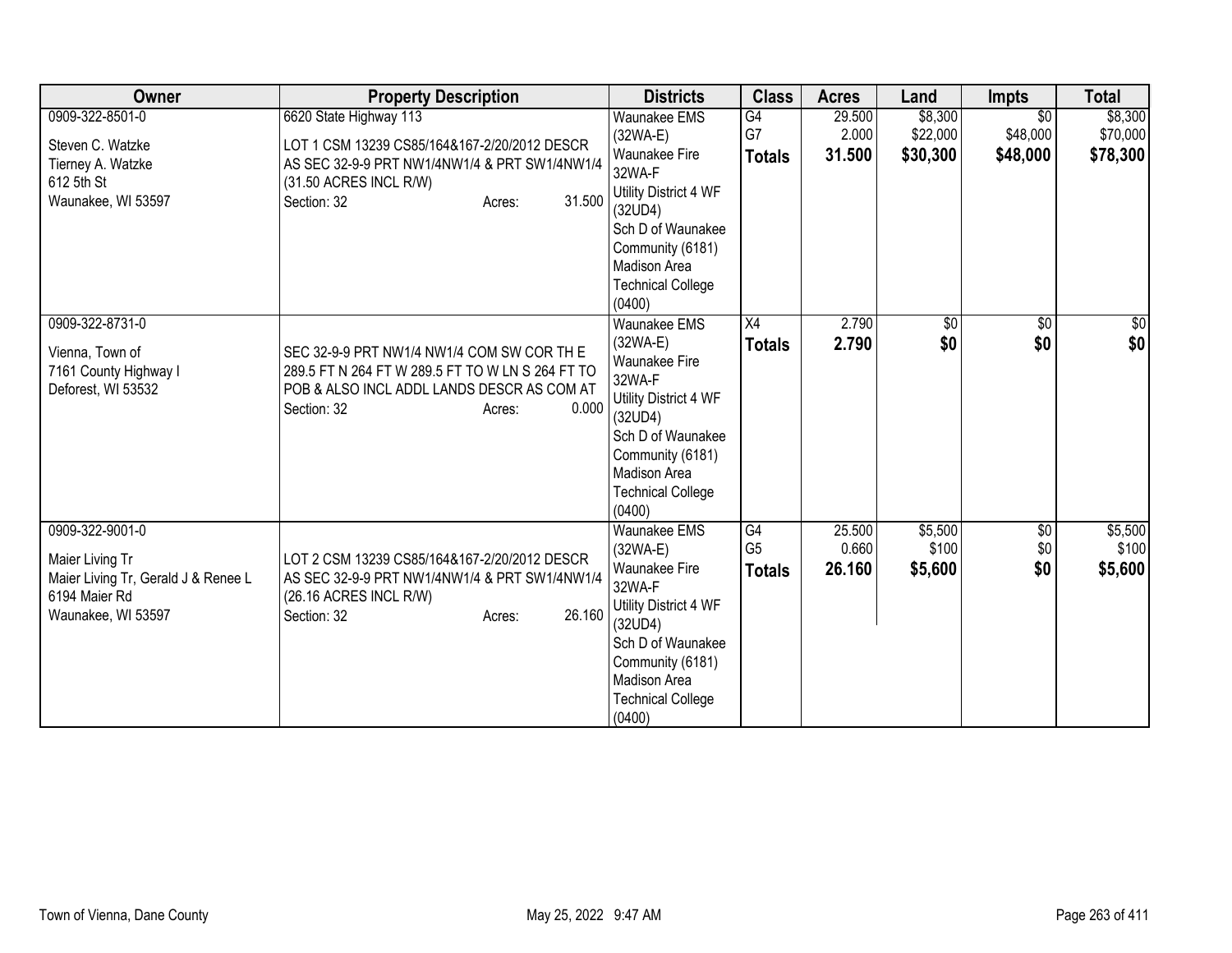| Owner                                                                                                      | <b>Property Description</b>                                                                                                                                                                            | <b>Districts</b>                                                                                                                                                                                                           | <b>Class</b>                                       | <b>Acres</b>              | Land                        | <b>Impts</b>                  | <b>Total</b>                |
|------------------------------------------------------------------------------------------------------------|--------------------------------------------------------------------------------------------------------------------------------------------------------------------------------------------------------|----------------------------------------------------------------------------------------------------------------------------------------------------------------------------------------------------------------------------|----------------------------------------------------|---------------------------|-----------------------------|-------------------------------|-----------------------------|
| 0909-322-9190-8<br>Hofer Living Tr, Glenn & Michelle<br>E13431 Grace St<br>Merrimac, WI 53561              | SEC 32-9-9 S1/2 SW1/4NW1/4<br>20.200<br>Section: 32<br>Acres:                                                                                                                                          | <b>Waunakee EMS</b><br>$(32WA-E)$<br>Waunakee Fire<br>32WA-F<br>Utility District 4 WF<br>(32UD4)<br>Sch D of Waunakee<br>Community (6181)<br><b>Madison Area</b><br><b>Technical College</b><br>(0400)                     | $\overline{G4}$<br>G <sub>5</sub><br><b>Totals</b> | 19.700<br>0.500<br>20.200 | \$4,100<br>\$100<br>\$4,200 | $\overline{60}$<br>\$0<br>\$0 | \$4,100<br>\$100<br>\$4,200 |
| 0909-322-9501-0<br>Alan J. Kalscheuer<br>Michelle J. Kalscheuer<br>6551 N Madison St<br>Waunakee, WI 53597 | SEC 32-9-9 SE1/4NW1/4 EXC E 700 FT OF S 445.5 FT<br>& ALSO EXC DOC #4133579<br>33.910<br>Section: 32<br>Acres:                                                                                         | Waunakee EMS<br>$(32WA-E)$<br>Waunakee Fire<br>32WA-F<br>Utility District 4 WF<br>(32UD4)<br>Sch D of Waunakee<br>Community (6181)<br>Madison Area<br><b>Technical College</b><br>(0400)                                   | $\overline{G4}$<br><b>Totals</b>                   | 33.910<br>33.910          | \$5,300<br>\$5,300          | \$0<br>\$0                    | \$5,300<br>\$5,300          |
| 0909-322-9811-0<br>Brian J. Joseph<br>Cari L. Thayer-Joseph<br>6525 N Madison St<br>Waunakee, WI 53597     | 6525 N Madison St<br>SEC 32-9-9 PRT SE1/4NW1/4 E 700 FT OF S 445.5 FT<br>THF EXC W 110 FT OF E 220 FT OF N 150 FT THF &<br>ALSO INCL ADDL LANDS DESCR AS COM AT N1/4<br>0.000<br>Section: 32<br>Acres: | <b>Waunakee EMS</b><br>$(32WA-E)$<br>Waunakee Fire<br>32WA-F<br>Utility District 4 WF<br>(32UD4)<br>Trash P/U 01<br>(3201N)<br>Sch D of Waunakee<br>Community (6181)<br>Madison Area<br><b>Technical College</b><br>(0400) | $\overline{G1}$<br><b>Totals</b>                   | 6.910<br>6.910            | \$171,100<br>\$171,100      | \$235,000<br>\$235,000        | \$406,100<br>\$406,100      |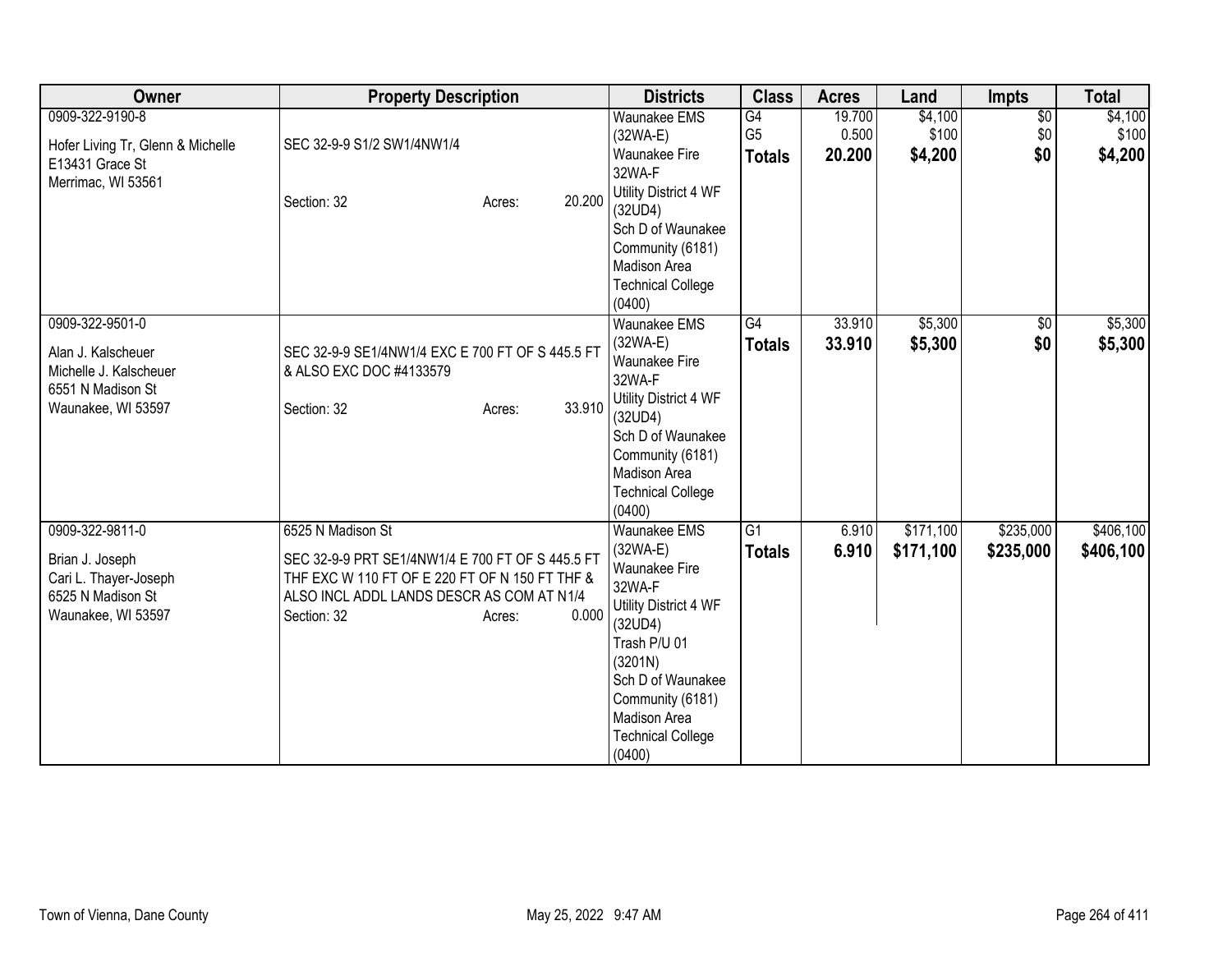| Owner                               | <b>Property Description</b>                     | <b>Districts</b>                   | <b>Class</b>    | <b>Acres</b> | Land      | <b>Impts</b>    | <b>Total</b> |
|-------------------------------------|-------------------------------------------------|------------------------------------|-----------------|--------------|-----------|-----------------|--------------|
| 0909-322-9900-8                     |                                                 | <b>Waunakee EMS</b>                | $\overline{G1}$ | 0.400        | \$2,000   | $\overline{50}$ | \$2,000      |
| Brian J. Joseph                     | SEC 32-9-9 PRT E1/2 NW1/4 W 110 FT OF E 220 FT  | $(32WA-E)$                         | <b>Totals</b>   | 0.400        | \$2,000   | \$0             | \$2,000      |
| Cari L. Thayer-Joseph               | OF N 150 FT OF S 445.5 FT THF                   | <b>Waunakee Fire</b>               |                 |              |           |                 |              |
| 6525 N Madison St                   |                                                 | 32WA-F                             |                 |              |           |                 |              |
| Waunakee, WI 53597                  | 0.400<br>Section: 32<br>Acres:                  | Utility District 4 WF              |                 |              |           |                 |              |
|                                     |                                                 | (32UD4)                            |                 |              |           |                 |              |
|                                     |                                                 | Sch D of Waunakee                  |                 |              |           |                 |              |
|                                     |                                                 | Community (6181)                   |                 |              |           |                 |              |
|                                     |                                                 | Madison Area                       |                 |              |           |                 |              |
|                                     |                                                 | <b>Technical College</b><br>(0400) |                 |              |           |                 |              |
| 0909-323-8002-0                     | 6521 N Madison St                               | <b>Waunakee EMS</b>                | $\overline{G1}$ | 1.120        | \$106,200 | \$415,000       | \$521,200    |
|                                     |                                                 | (32WA-E)                           |                 | 1.120        | \$106,200 | \$415,000       | \$521,200    |
| Patrick H. Haack                    | LOT 1 CSM 9732 CS56/144&146-7/6/2000 DESCR AS   | Waunakee Fire                      | <b>Totals</b>   |              |           |                 |              |
| Karen M. Haack                      | SEC 32-9-9 PRT NE1/4SW1/4 (1.10 ACRES INCL R/W) | 32WA-F                             |                 |              |           |                 |              |
| 6521 N Madison St                   | SUBJ TO PRV ACCESS ESMT & ALSO INCL ADDL        | Utility District 4 WF              |                 |              |           |                 |              |
| Waunakee, WI 53597                  | 0.000<br>Section: 32<br>Acres:                  | (32UD4)                            |                 |              |           |                 |              |
|                                     |                                                 | Trash P/U 01                       |                 |              |           |                 |              |
|                                     |                                                 | (3201N)                            |                 |              |           |                 |              |
|                                     |                                                 | Sch D of Waunakee                  |                 |              |           |                 |              |
|                                     |                                                 | Community (6181)                   |                 |              |           |                 |              |
|                                     |                                                 | Madison Area                       |                 |              |           |                 |              |
|                                     |                                                 | <b>Technical College</b>           |                 |              |           |                 |              |
|                                     |                                                 | (0400)                             |                 |              |           |                 |              |
| 0909-323-8026-0                     |                                                 | <b>Waunakee EMS</b>                | G4              | 38.600       | \$11,800  | \$0             | \$11,800     |
| Maier Living Tr                     | SEC 32-9-9 NE1/4 SW1/4 EXC CSM 9732 & ALSO EXC  | (32WA-E)                           | G <sub>5</sub>  | 1.320        | \$300     | \$0             | \$300        |
| Maier Living Tr, Gerald J & Renee L | DOC #4133580 & ALSO EXC TO TOWN OF VIENNA       | <b>Waunakee Fire</b>               | <b>Totals</b>   | 39.920       | \$12,100  | \$0             | \$12,100     |
| 6194 Maier Rd                       | FOR RD R/W IN DOC #4133578                      | 32WA-F                             |                 |              |           |                 |              |
| Waunakee, WI 53597                  | 39.920<br>Section: 32<br>Acres:                 | Utility District 4 WF<br>(32UD4)   |                 |              |           |                 |              |
|                                     |                                                 | Sch D of Waunakee                  |                 |              |           |                 |              |
|                                     |                                                 | Community (6181)                   |                 |              |           |                 |              |
|                                     |                                                 | Madison Area                       |                 |              |           |                 |              |
|                                     |                                                 | <b>Technical College</b>           |                 |              |           |                 |              |
|                                     |                                                 | (0400)                             |                 |              |           |                 |              |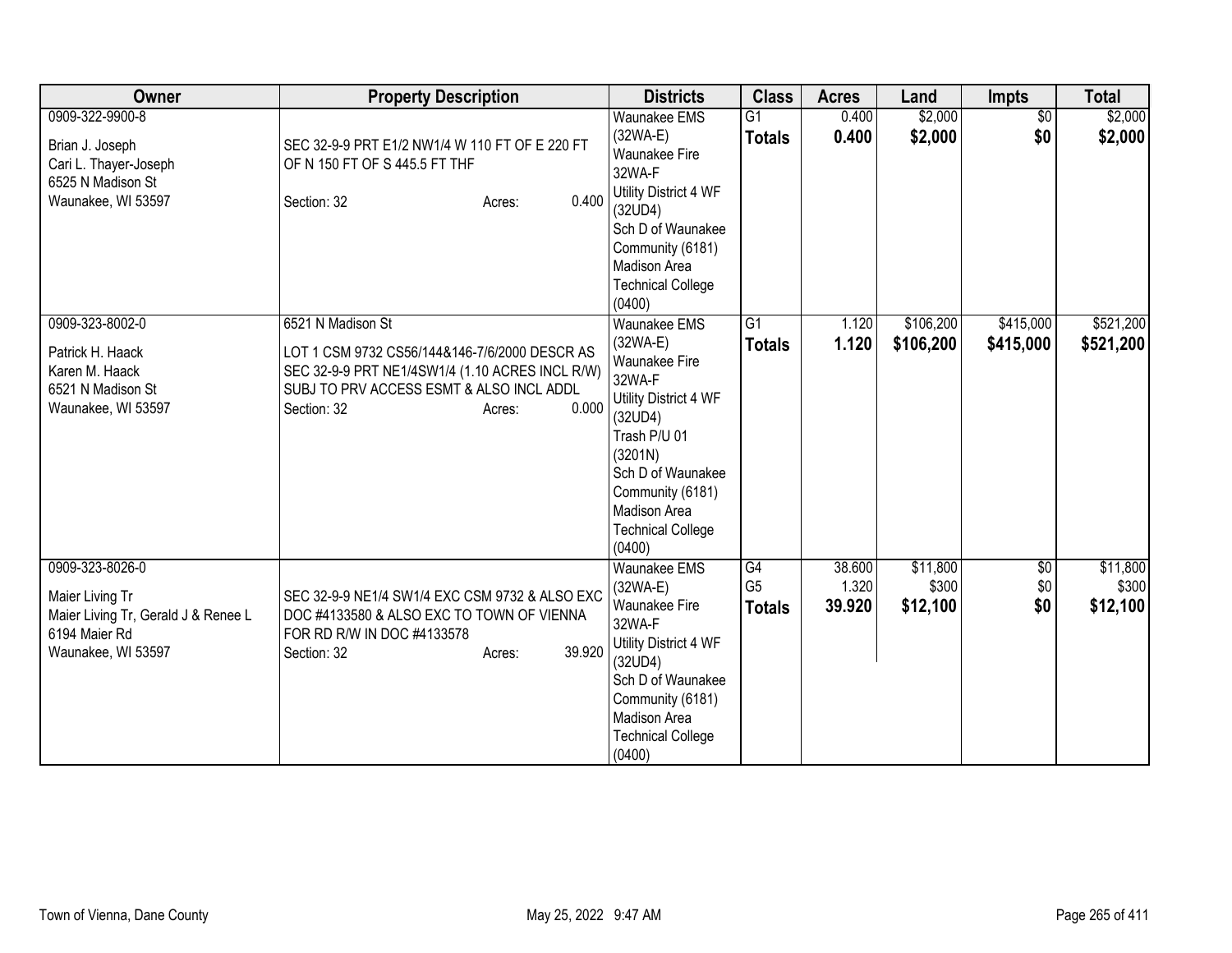| Owner                                               | <b>Property Description</b>                                                                     | <b>Districts</b>                   | <b>Class</b>        | <b>Acres</b> | Land      | <b>Impts</b>    | <b>Total</b> |
|-----------------------------------------------------|-------------------------------------------------------------------------------------------------|------------------------------------|---------------------|--------------|-----------|-----------------|--------------|
| 0909-323-8502-0                                     | 6480 State Highway 113                                                                          | Waunakee EMS                       | $\overline{G1}$     | 3.000        | \$151,500 | \$236,800       | \$388,300    |
| Hofer Living Tr, Glenn & Michelle                   | SEC 32-9-9 NW1/4SW1/4 EXC CSM 5137 & EXC CSM                                                    | $(32WA-E)$                         | G4                  | 29.540       | \$7,600   | \$0             | \$7,600      |
| E13431 Grace St                                     | 8154 & ALSO EXC CSM 12086                                                                       | <b>Waunakee Fire</b>               | G5M                 | 2.000        | \$4,400   | \$0             | \$4,400      |
| Merrimac, WI 53561                                  |                                                                                                 | 32WA-F                             | <b>Totals</b>       | 34.540       | \$163,500 | \$236,800       | \$400,300    |
|                                                     | 0.000<br>Section: 32<br>Acres:                                                                  | Utility District 4 WF<br>(32UD4)   |                     |              |           |                 |              |
|                                                     |                                                                                                 | Trash P/U 01                       |                     |              |           |                 |              |
|                                                     |                                                                                                 | (3201N)                            |                     |              |           |                 |              |
|                                                     |                                                                                                 | Sch D of Waunakee                  |                     |              |           |                 |              |
|                                                     |                                                                                                 | Community (6181)                   |                     |              |           |                 |              |
|                                                     |                                                                                                 | Madison Area                       |                     |              |           |                 |              |
|                                                     |                                                                                                 | <b>Technical College</b>           |                     |              |           |                 |              |
|                                                     |                                                                                                 | (0400)                             |                     |              |           |                 |              |
| 0909-323-8745-0                                     | 6454 State Highway 113                                                                          | <b>Waunakee EMS</b>                | G1                  | 5.330        | \$163,200 | \$259,100       | \$422,300    |
| Nancy Gundlach                                      | LOT 1 CSM 12086 CS74/263&265-3/13/2007 F/K/A PRT                                                | $(32WA-E)$<br>Waunakee Fire        | <b>Totals</b>       | 5.330        | \$163,200 | \$259,100       | \$422,300    |
| PO Box 171                                          | OF LOT 1 CSM 8154 CS43/314&315-3/25/96 F/K/A LOT                                                | 32WA-F                             |                     |              |           |                 |              |
| Waunakee, WI 53597                                  | 1 CSM 5137 CS23/162&163-12/23/86 DESCR AS SEC                                                   | Utility District 4 WF              |                     |              |           |                 |              |
|                                                     | 5.330<br>Section: 32<br>Acres:                                                                  | (32UD4)                            |                     |              |           |                 |              |
|                                                     |                                                                                                 | Trash P/U 01                       |                     |              |           |                 |              |
|                                                     |                                                                                                 | (3201N)                            |                     |              |           |                 |              |
|                                                     |                                                                                                 | Sch D of Waunakee                  |                     |              |           |                 |              |
|                                                     |                                                                                                 | Community (6181)                   |                     |              |           |                 |              |
|                                                     |                                                                                                 | Madison Area                       |                     |              |           |                 |              |
|                                                     |                                                                                                 | <b>Technical College</b><br>(0400) |                     |              |           |                 |              |
| 0909-323-9010-0                                     |                                                                                                 | <b>Waunakee EMS</b>                | $\overline{\chi_3}$ | 40.570       | \$0       | $\overline{50}$ | \$0          |
|                                                     |                                                                                                 | (32WA-E)                           | <b>Totals</b>       | 40.570       | \$0       | \$0             | \$0          |
| Dane County                                         | LOT 1 CSM 12244 CS75/321&323-8/31/2007 F/K/A PR                                                 | Waunakee Fire                      |                     |              |           |                 |              |
| 210 Martin Luther King Jr Blvd<br>Madison, WI 53703 | LOT 1 CSM 8154 CS43/314&315-3/25/96 F/K/A LOT 1<br>CSM 5137 CS23/162&163-12/23/86 & ALSO INCL & | 32WA-F                             |                     |              |           |                 |              |
|                                                     | 40.570<br>Section: 32<br>Acres:                                                                 | Utility District 4 WF              |                     |              |           |                 |              |
|                                                     |                                                                                                 | (32UD4)                            |                     |              |           |                 |              |
|                                                     |                                                                                                 | Sch D of Waunakee                  |                     |              |           |                 |              |
|                                                     |                                                                                                 | Community (6181)<br>Madison Area   |                     |              |           |                 |              |
|                                                     |                                                                                                 | <b>Technical College</b>           |                     |              |           |                 |              |
|                                                     |                                                                                                 | (0400)                             |                     |              |           |                 |              |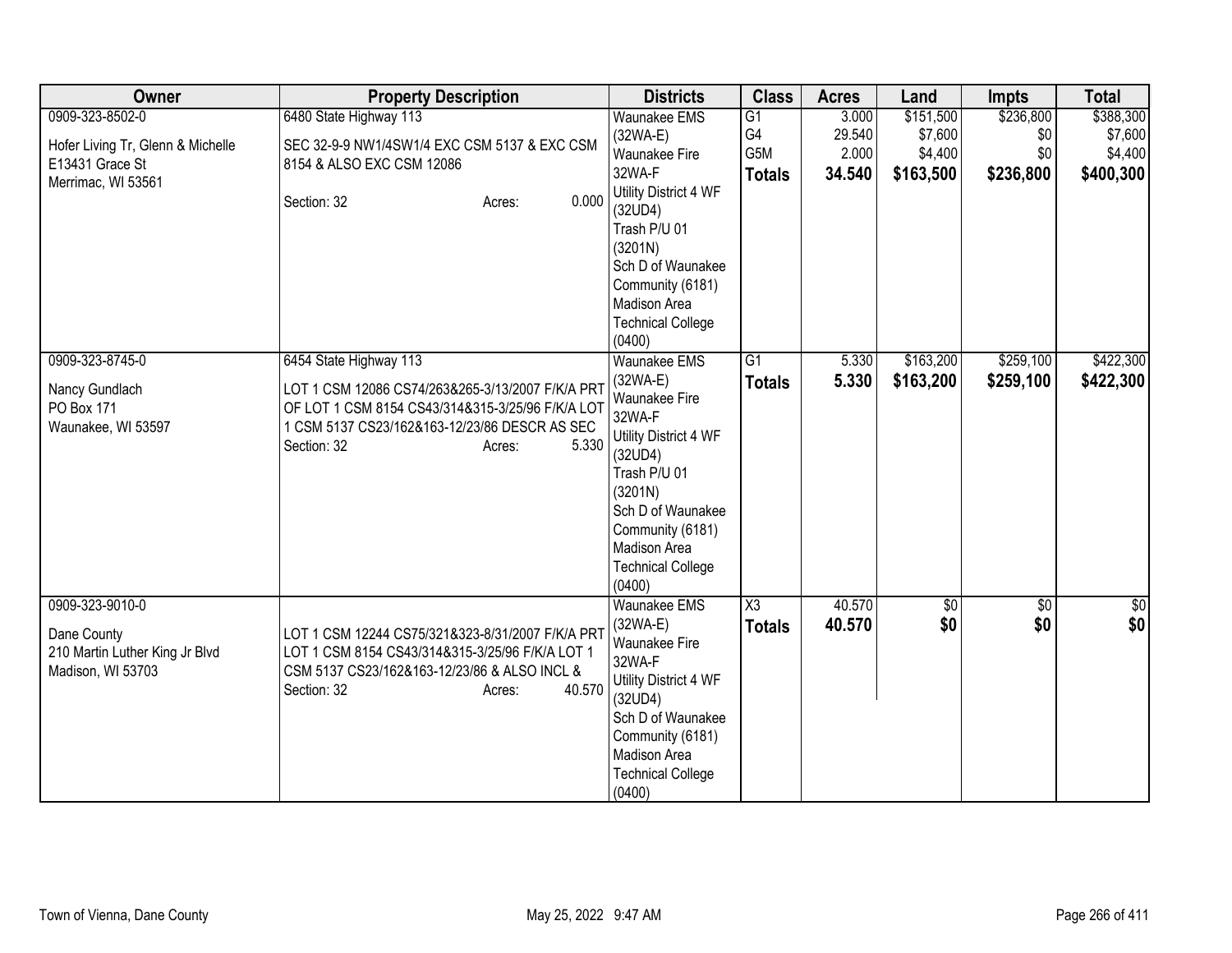| Owner                | <b>Property Description</b>                   | <b>Districts</b>                 | <b>Class</b>    | <b>Acres</b> | Land      | <b>Impts</b>    | <b>Total</b> |
|----------------------|-----------------------------------------------|----------------------------------|-----------------|--------------|-----------|-----------------|--------------|
| 0909-323-9375-4      | Easy St                                       | <b>Waunakee EMS</b>              | G1              | 1.000        | \$9,200   | $\overline{60}$ | \$9,200      |
| Michael G. Nickel    | SEC 32-9-9 PRT SW1/4SW1/4 DESCR AS BEG SE COP | $(32WA-E)$                       | <b>Totals</b>   | 1.000        | \$9,200   | \$0             | \$9,200      |
| 6016 Easy St         | SD SW1/4SW1/4 ALSO BEING THE SW COR LOT 1     | <b>Waunakee Fire</b>             |                 |              |           |                 |              |
| Waunakee, WI 53597   | CSM 5868 TH N3DEG28'15"W ALG W LN SD LOT 1    | 32WA-F                           |                 |              |           |                 |              |
|                      | 1.000<br>Section: 32<br>Acres:                | Utility District 4 WF<br>(32UD4) |                 |              |           |                 |              |
|                      |                                               | Sch D of Waunakee                |                 |              |           |                 |              |
|                      |                                               | Community (6181)                 |                 |              |           |                 |              |
|                      |                                               | Madison Area                     |                 |              |           |                 |              |
|                      |                                               | <b>Technical College</b>         |                 |              |           |                 |              |
|                      |                                               | (0400)                           |                 |              |           |                 |              |
| 0909-323-9501-0      | 5974 Easy St                                  | <b>Waunakee EMS</b>              | G4              | 23.230       | \$7,100   | $\overline{50}$ | \$7,100      |
| Tanimarah Farms, LLC | SEC 32-9-9 SE1/4SW1/4 EXC CSM 5868            | $(32WA-E)$                       | G <sub>5</sub>  | 14.600       | \$9,400   | \$0             | \$9,400      |
| 3564 Egre Rd         |                                               | Waunakee Fire                    | <b>Totals</b>   | 37.830       | \$16,500  | \$0             | \$16,500     |
| Deforest, WI 53532   |                                               | 32WA-F                           |                 |              |           |                 |              |
|                      | 37.830<br>Section: 32<br>Acres:               | Utility District 4 WF            |                 |              |           |                 |              |
|                      |                                               | (32UD4)                          |                 |              |           |                 |              |
|                      |                                               | Sch D of Waunakee                |                 |              |           |                 |              |
|                      |                                               | Community (6181)                 |                 |              |           |                 |              |
|                      |                                               | Madison Area                     |                 |              |           |                 |              |
|                      |                                               | <b>Technical College</b>         |                 |              |           |                 |              |
|                      |                                               | (0400)                           |                 |              |           |                 |              |
| 0909-323-9710-7      | 6016 Easy St                                  | <b>Waunakee EMS</b>              | $\overline{G1}$ | 2.169        | \$128,900 | \$417,800       | \$546,700    |
| Michael G. Nickel    | LOT 1 CSM 5868 CS27/334&335-6/12/89 DESCR AS  | $(32WA-E)$                       | <b>Totals</b>   | 2.169        | \$128,900 | \$417,800       | \$546,700    |
| 6016 Easy St         | SEC 32-9-9 PRT SE1/4SW1/4 CONT 94,490.6 SQ FT | <b>Waunakee Fire</b><br>32WA-F   |                 |              |           |                 |              |
| Waunakee, WI 53597   |                                               | Utility District 4 WF            |                 |              |           |                 |              |
|                      | 2.169<br>Section: 32<br>Acres:                | (32UD4)                          |                 |              |           |                 |              |
|                      |                                               | Trash P/U 01                     |                 |              |           |                 |              |
|                      |                                               | (3201N)                          |                 |              |           |                 |              |
|                      |                                               | Sch D of Waunakee                |                 |              |           |                 |              |
|                      |                                               | Community (6181)                 |                 |              |           |                 |              |
|                      |                                               | Madison Area                     |                 |              |           |                 |              |
|                      |                                               | <b>Technical College</b>         |                 |              |           |                 |              |
|                      |                                               | (0400)                           |                 |              |           |                 |              |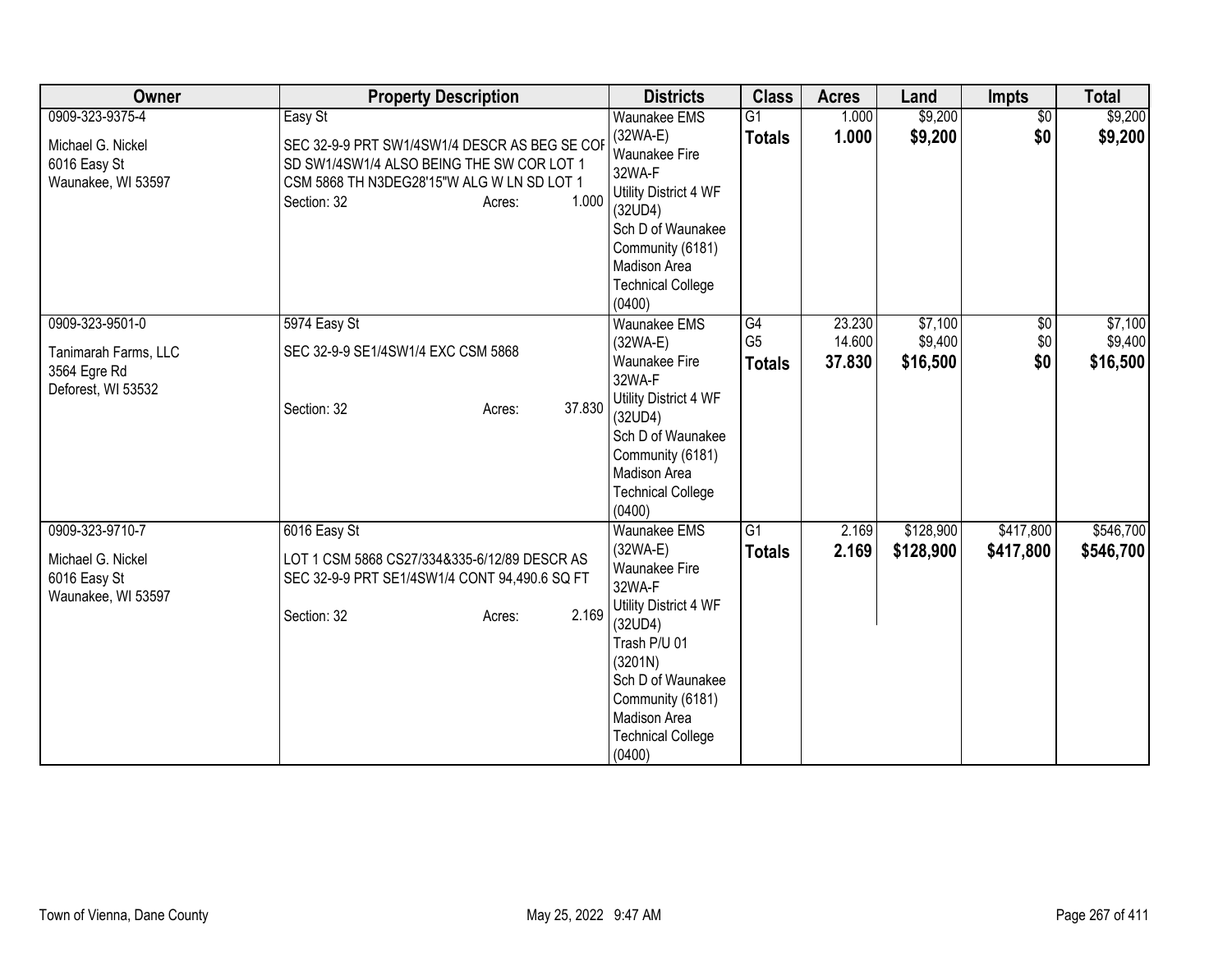| Owner                                                                               | <b>Property Description</b>                                                                                                       | <b>Districts</b>                                                                                                                                                                                     | <b>Class</b>                                | <b>Acres</b>                       | Land                                      | <b>Impts</b>                                   | <b>Total</b>                              |
|-------------------------------------------------------------------------------------|-----------------------------------------------------------------------------------------------------------------------------------|------------------------------------------------------------------------------------------------------------------------------------------------------------------------------------------------------|---------------------------------------------|------------------------------------|-------------------------------------------|------------------------------------------------|-------------------------------------------|
| 0909-324-8000-7<br>Easy Back Forty, LLC<br>5864 Easy St<br>Waunakee, WI 53597       | SEC 32-9-9 NE1/4SE1/4<br>40.200<br>Section: 32<br>Acres:                                                                          | <b>Waunakee EMS</b><br>(32WA-E)<br><b>Waunakee Fire</b><br>32WA-F<br>Utility District 4 WF<br>(32UD4)<br>Sch D of Waunakee<br>Community (6181)<br>Madison Area<br><b>Technical College</b><br>(0400) | G4<br>G5M<br><b>Totals</b>                  | 39.100<br>1.100<br>40.200          | \$11,800<br>\$2,400<br>\$14,200           | $\overline{50}$<br>\$0<br>\$0                  | \$11,800<br>\$2,400<br>\$14,200           |
| 0909-324-8500-2<br>Maunesha Meat Company, LLC<br>3564 Egre Rd<br>Deforest, WI 53532 | <b>Madison St</b><br>SEC 32-9-9 NW1/4SE1/4 EXC TO TOWN OF VIENNA<br>FOR RD R/W IN DOC #4133577<br>40.500<br>Section: 32<br>Acres: | <b>Waunakee EMS</b><br>(32WA-E)<br><b>Waunakee Fire</b><br>32WA-F<br>Utility District 4 WF<br>(32UD4)<br>Sch D of Waunakee<br>Community (6181)<br>Madison Area<br><b>Technical College</b><br>(0400) | G4<br>G <sub>5</sub><br><b>Totals</b>       | 24.600<br>15.900<br>40.500         | \$7,500<br>\$10,300<br>\$17,800           | $\overline{50}$<br>\$0<br>\$0                  | \$7,500<br>\$10,300<br>\$17,800           |
| 0909-324-9001-0<br>Maunesha Meat Company, LLC<br>3564 Egre Rd<br>Deforest, WI 53532 | SEC 32-9-9 SW1/4SE1/4 EXC CSM 4627 EXC CSM<br>4844 & ALSO EXC RD R/W IN DOC #4335844<br>0.000<br>Section: 32<br>Acres:            | Waunakee EMS<br>(32WA-E)<br><b>Waunakee Fire</b><br>32WA-F<br>Utility District 4 WF<br>(32UD4)<br>Sch D of Waunakee<br>Community (6181)<br><b>Madison Area</b><br><b>Technical College</b><br>(0400) | G4<br>G <sub>5</sub><br>G7<br><b>Totals</b> | 33.490<br>1.000<br>2.000<br>36.490 | \$10,100<br>\$800<br>\$22,000<br>\$32,900 | $\overline{50}$<br>\$0<br>\$28,200<br>\$28,200 | \$10,100<br>\$800<br>\$50,200<br>\$61,100 |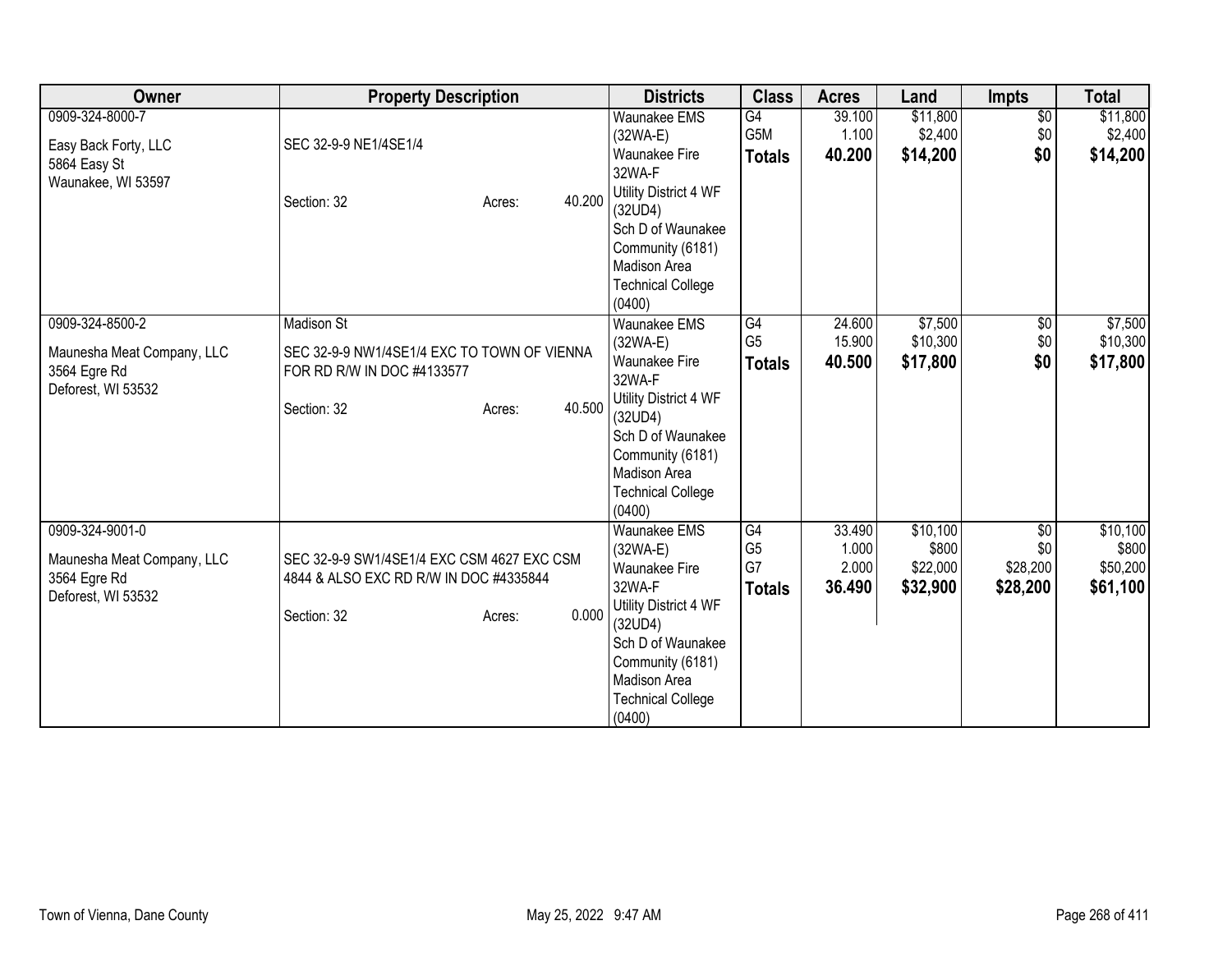| Owner                                          | <b>Property Description</b>                                                         | <b>Districts</b>                                            | <b>Class</b>                     | <b>Acres</b>   | Land                 | <b>Impts</b>           | <b>Total</b>           |
|------------------------------------------------|-------------------------------------------------------------------------------------|-------------------------------------------------------------|----------------------------------|----------------|----------------------|------------------------|------------------------|
| 0909-324-9140-6                                | 6434 N Madison St                                                                   | <b>Waunakee EMS</b>                                         | $\overline{G1}$                  | 0.710          | \$81,200             | \$149,200              | \$230,400              |
| Robert L. Bair<br>6434 N Madison St            | LOT 1 CSM 4844 CS21/239-12/17/85 DESCR AS SEC<br>32-9-9 PRT SW1/4SE1/4 (0.71 ACRES) | (32WA-E)<br><b>Waunakee Fire</b><br>32WA-F                  | <b>Totals</b>                    | 0.710          | \$81,200             | \$149,200              | \$230,400              |
| Waunakee, WI 53597                             | 0.710<br>Section: 32<br>Acres:                                                      | Utility District 4 WF<br>(32UD4)<br>Trash P/U 01<br>(3201N) |                                  |                |                      |                        |                        |
|                                                |                                                                                     | Sch D of Waunakee<br>Community (6181)<br>Madison Area       |                                  |                |                      |                        |                        |
|                                                |                                                                                     | <b>Technical College</b><br>(0400)                          |                                  |                |                      |                        |                        |
| 0909-324-9371-0<br>Interrante Watzke Living Tr | 5870 Easy St<br>LOT 1 CSM 4627 CS20/180-4/17/85 DESCR AS SEC                        | Waunakee EMS<br>$(32WA-E)$                                  | $\overline{G1}$<br><b>Totals</b> | 0.800<br>0.800 | \$87,100<br>\$87,100 | \$202,100<br>\$202,100 | \$289,200<br>\$289,200 |
| 5870 Easy St<br>Waunakee, WI 53597             | 32-9-9 PRT SW1/4SE1/4 .80 ACRE EXCL RD R/W &<br>ALSO EXC RD R/W IN DOC #4335845     | Waunakee Fire<br>32WA-F                                     |                                  |                |                      |                        |                        |
|                                                | 0.000<br>Section: 32<br>Acres:                                                      | Utility District 4 WF<br>(32UD4)                            |                                  |                |                      |                        |                        |
|                                                |                                                                                     | Trash P/U 01<br>(3201N)<br>Sch D of Waunakee                |                                  |                |                      |                        |                        |
|                                                |                                                                                     | Community (6181)<br>Madison Area                            |                                  |                |                      |                        |                        |
|                                                |                                                                                     | <b>Technical College</b><br>(0400)                          |                                  |                |                      |                        |                        |
| 0909-324-9503-7                                |                                                                                     | Waunakee EMS                                                | G4                               | 6.730          | \$2,000              | \$0                    | \$2,000                |
| Easy Back Forty, LLC<br>5864 Easy St           | SEC 32-9-9 SE1/4 SE1/4 EXC CSM 5571 & EXC CSM<br>8379 & ALSO EXC DOC #3084456       | $(32WA-E)$<br><b>Waunakee Fire</b><br>32WA-F                | <b>Totals</b>                    | 6.730          | \$2,000              | \$0                    | \$2,000                |
| Waunakee, WI 53597                             | 6.730<br>Section: 32<br>Acres:                                                      | Utility District 4 WF<br>(32UD4)                            |                                  |                |                      |                        |                        |
|                                                |                                                                                     | Sch D of Waunakee                                           |                                  |                |                      |                        |                        |
|                                                |                                                                                     | Community (6181)<br>Madison Area                            |                                  |                |                      |                        |                        |
|                                                |                                                                                     | <b>Technical College</b><br>(0400)                          |                                  |                |                      |                        |                        |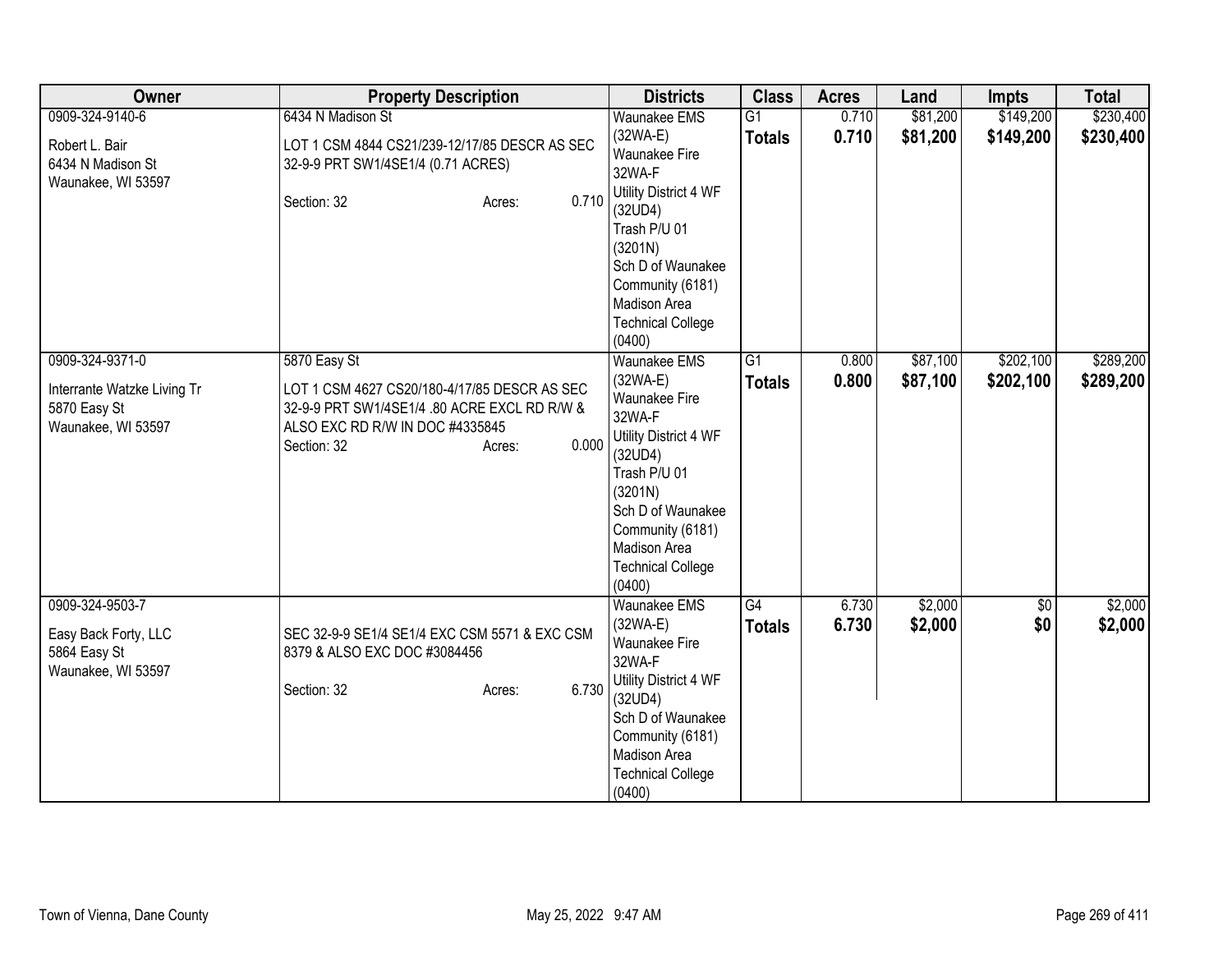| Owner                                                                                           | <b>Property Description</b>                                                                                                                                                                          | <b>Districts</b>                                                                                                                                                                                                           | <b>Class</b>                                                    | <b>Acres</b>                       | Land                                   | <b>Impts</b>                                     | <b>Total</b>                                  |
|-------------------------------------------------------------------------------------------------|------------------------------------------------------------------------------------------------------------------------------------------------------------------------------------------------------|----------------------------------------------------------------------------------------------------------------------------------------------------------------------------------------------------------------------------|-----------------------------------------------------------------|------------------------------------|----------------------------------------|--------------------------------------------------|-----------------------------------------------|
| 0909-324-9730-2                                                                                 | 5864 Easy St                                                                                                                                                                                         | <b>Waunakee EMS</b>                                                                                                                                                                                                        | $\overline{G1}$                                                 | 0.916                              | \$94,700                               | \$137,300                                        | \$232,000                                     |
| Easy Back Forty, LLC<br>5864 Easy St                                                            | LOT 1 CSM 8379 CS45/231&233-10/17/96 DESCR AS<br>SEC 32-9-9 PRT SE1/4SE1/4 (0.916 ACRES)                                                                                                             | $(32WA-E)$<br><b>Waunakee Fire</b><br>32WA-F                                                                                                                                                                               | <b>Totals</b>                                                   | 0.916                              | \$94,700                               | \$137,300                                        | \$232,000                                     |
| Waunakee, WI 53597                                                                              | 0.920<br>Section: 32<br>Acres:                                                                                                                                                                       | Utility District 4 WF<br>(32UD4)<br>Trash P/U 01<br>(3201N)<br>Sch D of Waunakee<br>Community (6181)<br>Madison Area                                                                                                       |                                                                 |                                    |                                        |                                                  |                                               |
|                                                                                                 |                                                                                                                                                                                                      | <b>Technical College</b><br>(0400)                                                                                                                                                                                         |                                                                 |                                    |                                        |                                                  |                                               |
| 0909-324-9775-0<br>Donald L. Anderson<br>Beth A. Anderson<br>5856 Easy St<br>Waunakee, WI 53597 | LOT 1 CSM 13164 CS84/266&269-9/13/2011 F/K/A LOT<br>1 CSM 5571 CS26/1-6/27/88 & ALSO INCL & DESCR<br>AS SEC 32-9-9 PRT SE1/4SE1/4 (30.36 ACRES EXCL<br>30.360<br>Section: 32<br>Acres:               | <b>Waunakee EMS</b><br>$(32WA-E)$<br>Waunakee Fire<br>32WA-F<br>Utility District 4 WF<br>(32UD4)<br>Sch D of Waunakee<br>Community (6181)<br>Madison Area<br><b>Technical College</b><br>(0400)                            | $\overline{\text{G4}}$<br>G <sub>5</sub><br>G7<br><b>Totals</b> | 9.760<br>17.600<br>3.000<br>30.360 | \$2,600<br>\$88,900<br>\$0<br>\$91,500 | $\overline{50}$<br>\$0<br>\$169,000<br>\$169,000 | \$2,600<br>\$88,900<br>\$169,000<br>\$260,500 |
| 0909-324-9790-0<br>Beth A. Anderson<br>Donald L. Anderson<br>5856 Easy St<br>Waunakee, WI 53597 | 5856 Easy St<br>LOT 2 CSM 13164 CS84/266&269-9/13/2011 F/K/A LOT<br>1 CSM 5571 CS26/1-6/27/88 & ALSO INCL & DESCR<br>AS SEC 32-9-9 PRT SE1/4SE1/4 (1.79 ACRES EXCL<br>1.790<br>Section: 32<br>Acres: | Waunakee EMS<br>$(32WA-E)$<br><b>Waunakee Fire</b><br>32WA-F<br>Utility District 4 WF<br>(32UD4)<br>Trash P/U 01<br>(3201N)<br>Sch D of Waunakee<br>Community (6181)<br>Madison Area<br><b>Technical College</b><br>(0400) | $\overline{G1}$<br><b>Totals</b>                                | 1.790<br>1.790                     | \$139,400<br>\$139,400                 | \$388,100<br>\$388,100                           | \$527,500<br>\$527,500                        |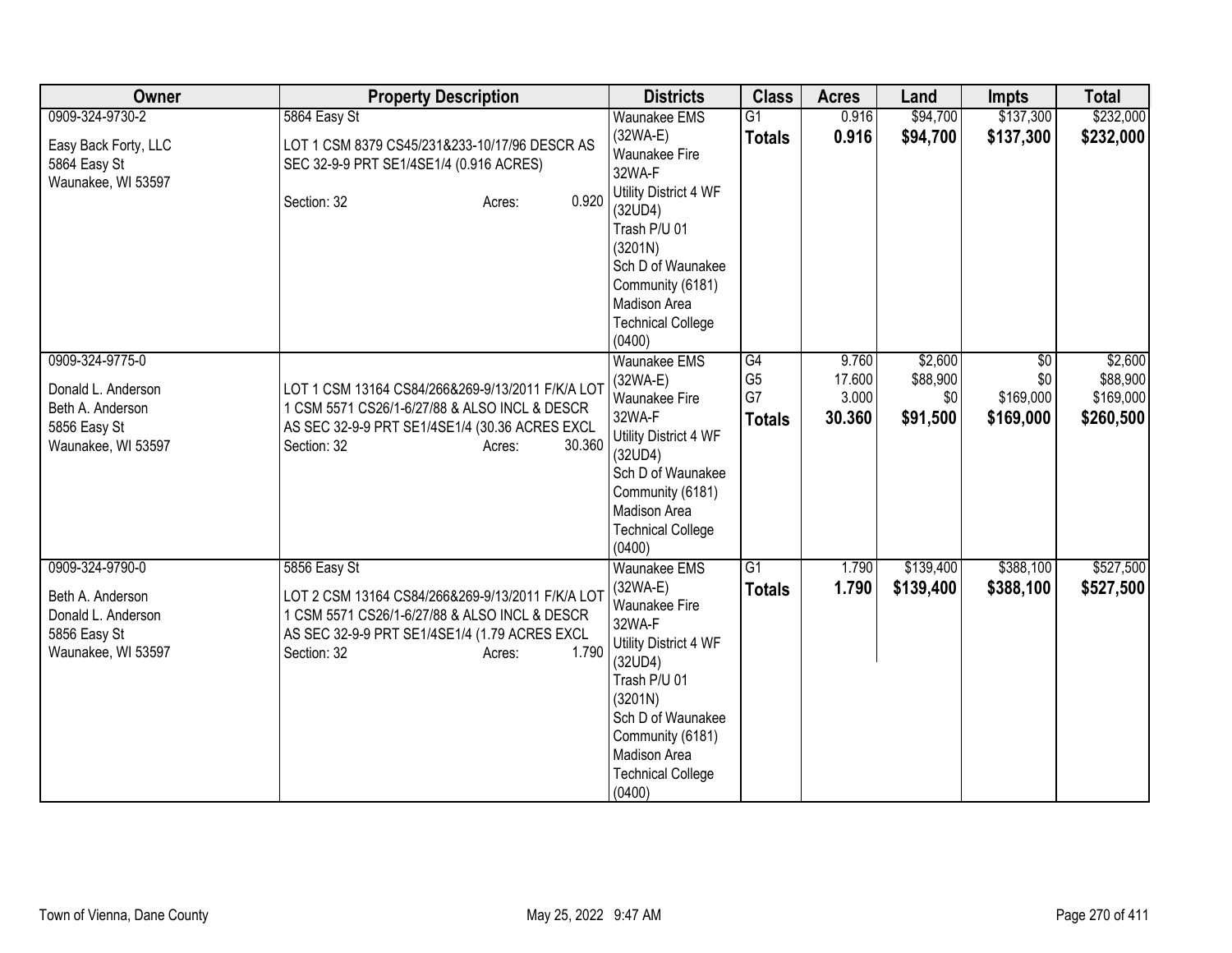| Owner                                                                                                  | <b>Property Description</b>                |                  | <b>Districts</b>                                                                                                                                                                                     | <b>Class</b>                                       | <b>Acres</b>              | Land                          | Impts                         | <b>Total</b>                  |
|--------------------------------------------------------------------------------------------------------|--------------------------------------------|------------------|------------------------------------------------------------------------------------------------------------------------------------------------------------------------------------------------------|----------------------------------------------------|---------------------------|-------------------------------|-------------------------------|-------------------------------|
| 0909-331-8000-8<br>Rodney M. Ballweg<br>203 E Main St 303<br>Waunakee, WI 53597                        | SEC 33-9-9 N1/2 NE1/4NE1/4<br>Section: 33  | 20.050<br>Acres: | <b>Waunakee EMS</b><br>(32WA-E)<br>Waunakee Fire<br>32WA-F<br>Utility District 4 WF<br>(32UD4)<br>Sch D of Waunakee<br>Community (6181)<br>Madison Area<br><b>Technical College</b><br>(0400)        | G4<br>G <sub>5</sub><br><b>Totals</b>              | 18.550<br>1.500<br>20.050 | \$4,600<br>\$100<br>\$4,700   | $\overline{60}$<br>\$0<br>\$0 | \$4,600<br>\$100<br>\$4,700   |
| 0909-331-8190-9<br>Schmidt Farm Tr<br>c/o James Steffenhagen<br>302 N Madison St<br>Waunakee, WI 53597 | SEC 33-9-9 S1/2 NE1/4 NE1/4<br>Section: 33 | 20.050<br>Acres: | Waunakee EMS<br>(32WA-E)<br><b>Waunakee Fire</b><br>32WA-F<br>Utility District 4 WF<br>(32UD4)<br>Sch D of Waunakee<br>Community (6181)<br><b>Madison Area</b><br><b>Technical College</b><br>(0400) | G6<br><b>Totals</b>                                | 20.050<br>20.050          | \$88,200<br>\$88,200          | $\sqrt{6}$<br>\$0             | \$88,200<br>\$88,200          |
| 0909-331-8500-3<br>Meffert Farm, LLC<br>5728 Easy St<br>Waunakee, WI 53597                             | SEC 33-9-9 NW1/4NE1/4<br>Section: 33       | 40.100<br>Acres: | Waunakee EMS<br>(32WA-E)<br><b>Waunakee Fire</b><br>32WA-F<br>Utility District 4 WF<br>(32UD4)<br>Sch D of Waunakee<br>Community (6181)<br><b>Madison Area</b><br><b>Technical College</b><br>(0400) | $\overline{G4}$<br>G <sub>5</sub><br><b>Totals</b> | 39.100<br>1.000<br>40.100 | \$10,700<br>\$100<br>\$10,800 | \$0<br>\$0<br>\$0             | \$10,700<br>\$100<br>\$10,800 |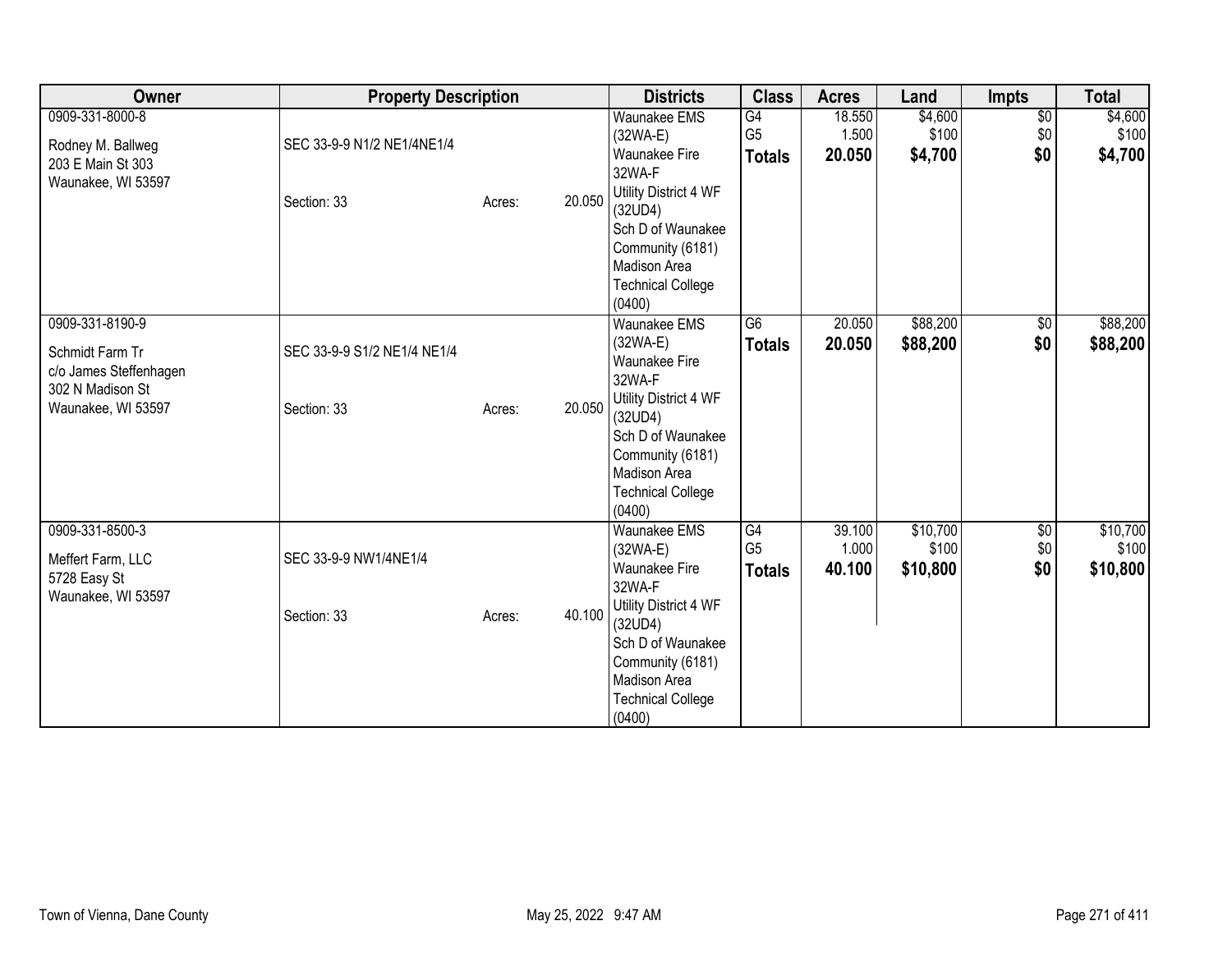| Owner                                                                                                  | <b>Property Description</b>                                                                                                                                              | <b>Districts</b>                                                                                                                                                                                       | <b>Class</b>                                                     | <b>Acres</b>                       | Land                                     | <b>Impts</b>                     | <b>Total</b>                             |
|--------------------------------------------------------------------------------------------------------|--------------------------------------------------------------------------------------------------------------------------------------------------------------------------|--------------------------------------------------------------------------------------------------------------------------------------------------------------------------------------------------------|------------------------------------------------------------------|------------------------------------|------------------------------------------|----------------------------------|------------------------------------------|
| 0909-331-9000-6<br>Meffert Farm, LLC<br>5728 Easy St<br>Waunakee, WI 53597                             | SEC 33-9-9 SW1/4 NE1/4<br>39.900<br>Section: 33<br>Acres:                                                                                                                | <b>Waunakee EMS</b><br>$(32WA-E)$<br><b>Waunakee Fire</b><br>32WA-F<br>Utility District 4 WF<br>(32UD4)<br>Sch D of Waunakee<br>Community (6181)<br>Madison Area<br><b>Technical College</b><br>(0400) | G4<br><b>Totals</b>                                              | 39.900<br>39.900                   | \$11,800<br>\$11,800                     | $\overline{60}$<br>\$0           | \$11,800<br>\$11,800                     |
| 0909-331-9501-0<br>Schmidt Farm Tr<br>c/o James Steffenhagen<br>302 N Madison St<br>Waunakee, WI 53597 | SEC 33-9-9 SE1/4 NE1/4 EXC R24899/56<br>19.500<br>Section: 33<br>Acres:                                                                                                  | <b>Waunakee EMS</b><br>$(32WA-E)$<br><b>Waunakee Fire</b><br>32WA-F<br>Utility District 4 WF<br>(32UD4)<br>Sch D of Waunakee<br>Community (6181)<br>Madison Area<br><b>Technical College</b><br>(0400) | $\overline{\text{G4}}$<br>G <sub>5</sub><br>G5M<br><b>Totals</b> | 9.000<br>0.500<br>10.000<br>19.500 | \$2,800<br>\$100<br>\$22,000<br>\$24,900 | $\sqrt{$0}$<br>\$0<br>\$0<br>\$0 | \$2,800<br>\$100<br>\$22,000<br>\$24,900 |
| 0909-331-9701-0<br>Kig Properties, LLC<br>c/o David Kruchten<br>3327 Meadow Rd<br>Verona, WI 53593     | SEC 33-9-9 PRT SE1/4NE1/4 BEG AT E1/4 COR SD<br>SEC 33 TH N0DEG54'37"E 677.43 FT TH<br>N89DEG48'58"W 1317.60 FT TH S0DEG51'59"W 678.7<br>17.690<br>Section: 33<br>Acres: | <b>Waunakee EMS</b><br>(32WA-E)<br><b>Waunakee Fire</b><br>32WA-F<br>Utility District 4 WF<br>(32UD4)<br>Sch D of Waunakee<br>Community (6181)<br>Madison Area<br><b>Technical College</b><br>(0400)   | G4<br>G <sub>5</sub><br>G <sub>5</sub> M<br><b>Totals</b>        | 16.840<br>0.250<br>0.600<br>17.690 | \$5,200<br>\$100<br>\$1,300<br>\$6,600   | $\sqrt{$0}$<br>\$0<br>\$0<br>\$0 | \$5,200<br>\$100<br>\$1,300<br>\$6,600   |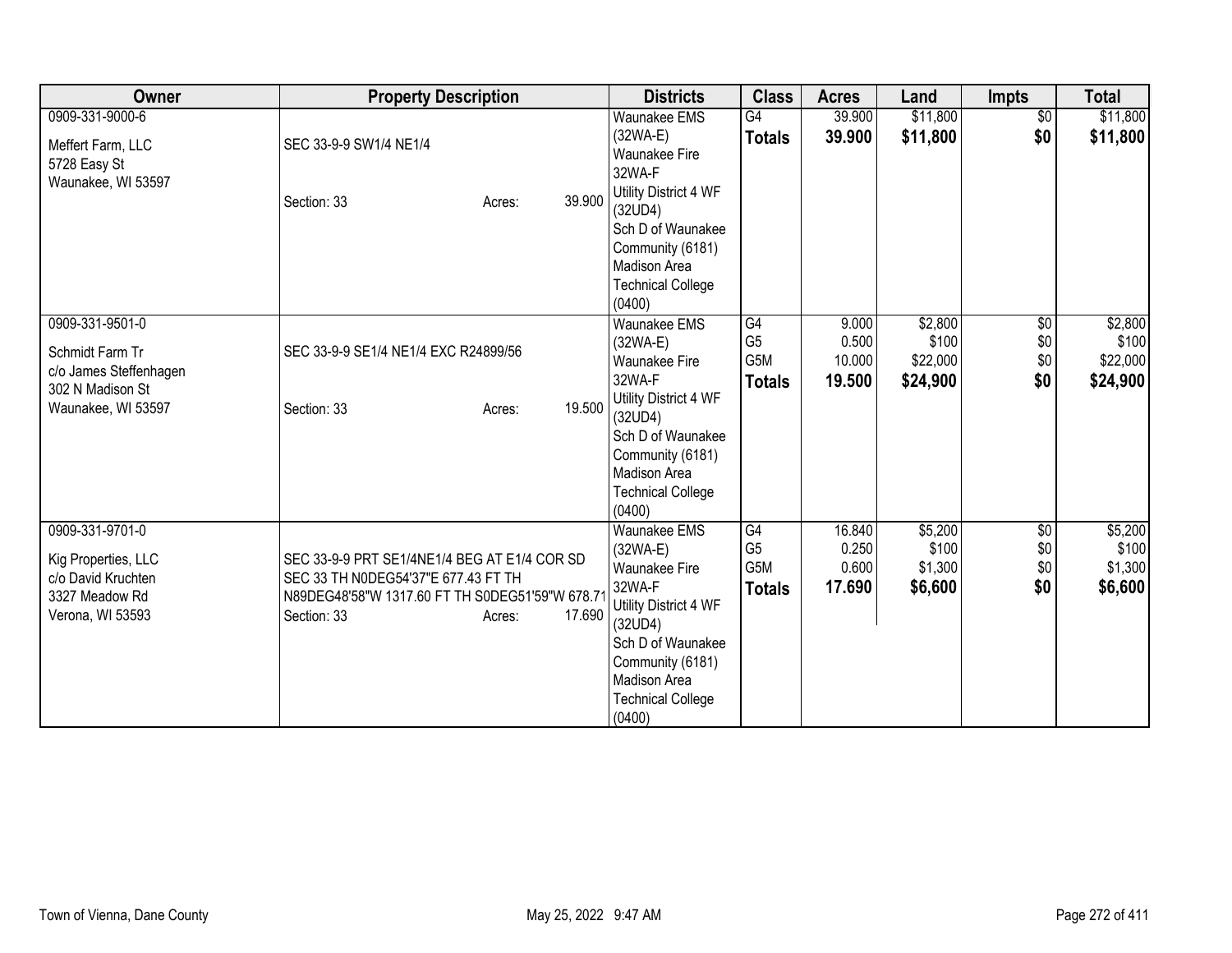| Owner                                                     | <b>Property Description</b>                                                                      | <b>Districts</b>                                                                                                                                           | <b>Class</b>                          | <b>Acres</b>             | Land                          | <b>Impts</b>                  | <b>Total</b>                    |
|-----------------------------------------------------------|--------------------------------------------------------------------------------------------------|------------------------------------------------------------------------------------------------------------------------------------------------------------|---------------------------------------|--------------------------|-------------------------------|-------------------------------|---------------------------------|
| 0909-331-9900-0                                           | 6545 Patton Rd                                                                                   | <b>Waunakee EMS</b>                                                                                                                                        | $\overline{G1}$                       | 2.810                    | \$149,600                     | \$544,200                     | \$693,800                       |
| Heimerl Living Tr<br>6545 Patton Rd                       | LOT 1 CSM 9556 CS54/301&302-12/21/99 DESCR AS<br>SEC 33-9-9 PRT SE1/4NE1/4 (2.81 ACRES INCL R/W) | $(32WA-E)$<br><b>Waunakee Fire</b><br>32WA-F                                                                                                               | <b>Totals</b>                         | 2.810                    | \$149,600                     | \$544,200                     | \$693,800                       |
| Waunakee, WI 53597                                        | 2.810<br>Section: 33<br>Acres:                                                                   | Utility District 4 WF<br>(32UD4)<br>Trash P/U 01<br>(3201N)                                                                                                |                                       |                          |                               |                               |                                 |
|                                                           |                                                                                                  | Sch D of Waunakee<br>Community (6181)<br>Madison Area                                                                                                      |                                       |                          |                               |                               |                                 |
|                                                           |                                                                                                  | <b>Technical College</b><br>(0400)                                                                                                                         |                                       |                          |                               |                               |                                 |
| 0909-332-8000-7                                           |                                                                                                  | Waunakee EMS<br>$(32WA-E)$                                                                                                                                 | G4<br>G <sub>5</sub>                  | 38.100<br>2.000          | \$10,000<br>\$100             | $\overline{50}$<br>\$0        | \$10,000<br>\$100               |
| Craig A. Ziegler<br>Kristi L. Ziegler<br>6917 Woodland Dr | SEC 33-9-9 NE1/4NW1/4                                                                            | Waunakee Fire<br>32WA-F                                                                                                                                    | <b>Totals</b>                         | 40.100                   | \$10,100                      | \$0                           | \$10,100                        |
| Waunakee, WI 53597                                        | 40.100<br>Section: 33<br>Acres:                                                                  | Utility District 4 WF<br>(32UD4)<br>Sch D of Waunakee<br>Community (6181)<br>Madison Area<br><b>Technical College</b><br>(0400)                            |                                       |                          |                               |                               |                                 |
| 0909-332-8500-2                                           | 5821 Cuba Valley Rd                                                                              | Waunakee EMS                                                                                                                                               | G4                                    | 35.000                   | \$5,700                       | $\overline{50}$               | \$5,700                         |
| Craig A. Ziegler<br>Kristi L. Ziegler<br>6917 Woodland Dr | SEC 33-9-9 NW1/4 NW1/4 EXC CSM 4148                                                              | $(32WA-E)$<br>Waunakee Fire<br>32WA-F                                                                                                                      | G <sub>5</sub><br>G7<br><b>Totals</b> | 1.900<br>2.000<br>38.900 | \$100<br>\$64,000<br>\$69,800 | \$0<br>\$182,700<br>\$182,700 | \$100<br>\$246,700<br>\$252,500 |
| Waunakee, WI 53597                                        | 38.900<br>Section: 33<br>Acres:                                                                  | Utility District 4 WF<br>(32UD4)<br>Trash P/U 01<br>(3201N)<br>Sch D of Waunakee<br>Community (6181)<br>Madison Area<br><b>Technical College</b><br>(0400) |                                       |                          |                               |                               |                                 |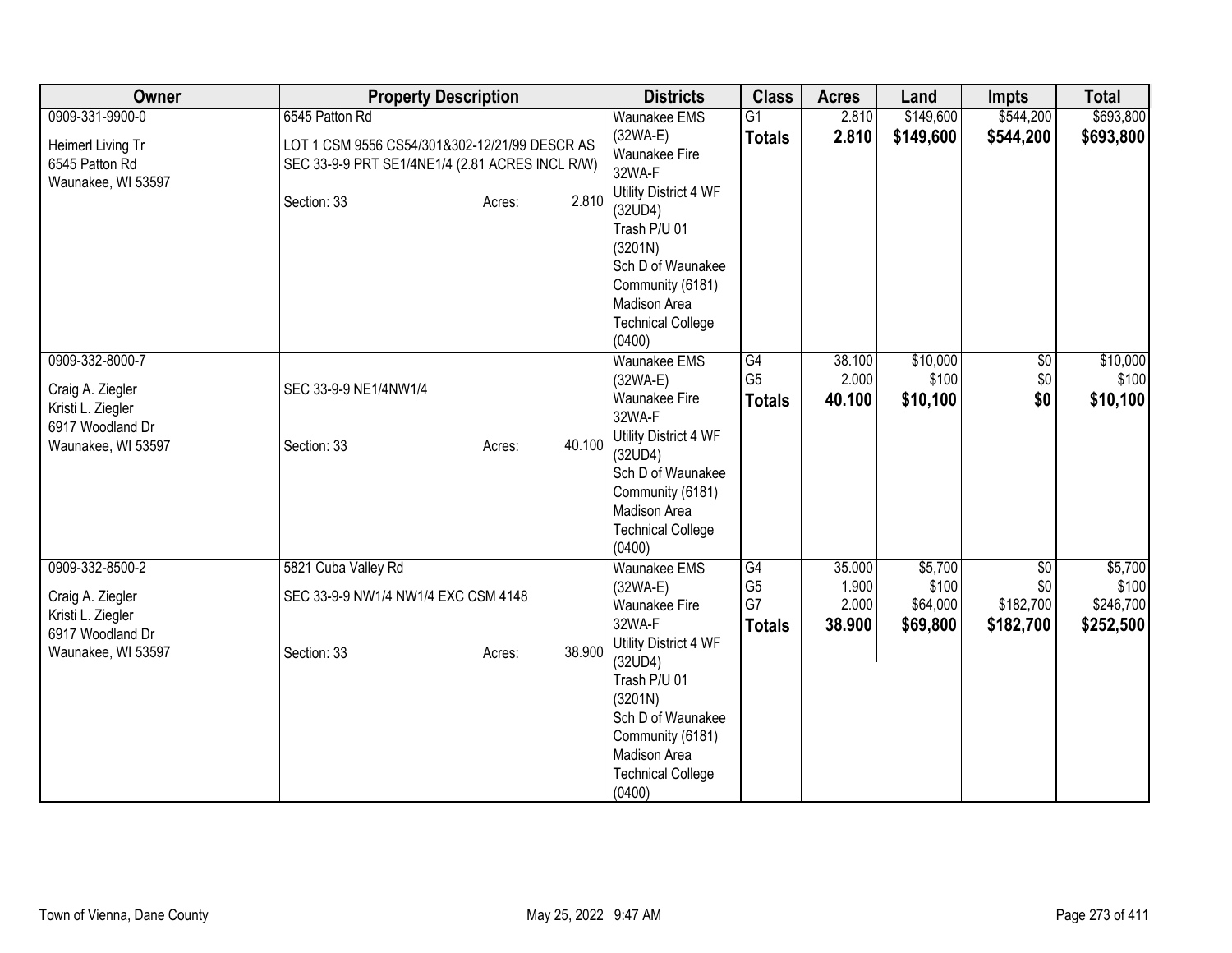| Owner                              | <b>Property Description</b>                   | <b>Districts</b>                   | <b>Class</b>    | <b>Acres</b> | Land      | <b>Impts</b>    | <b>Total</b> |
|------------------------------------|-----------------------------------------------|------------------------------------|-----------------|--------------|-----------|-----------------|--------------|
| 0909-332-8860-7                    | 6655 Schumacher Rd                            | <b>Waunakee EMS</b>                | $\overline{G1}$ | 1.220        | \$111,400 | \$265,700       | \$377,100    |
| <b>Gilles Marital Tr</b>           | LOT 1 CSM 4148 CS17/224-7/13/83 DESCR AS SEC  | $(32WA-E)$                         | <b>Totals</b>   | 1.220        | \$111,400 | \$265,700       | \$377,100    |
| 6655 Schumacher Rd                 | 33-9-9 PRT NW1/4NW1/4 SUBJ TO 33.00 FT RD R/W | Waunakee Fire                      |                 |              |           |                 |              |
| Waunakee, WI 53597                 | OVER ELY PRT 1.22 ACRES INCL R/W              | 32WA-F                             |                 |              |           |                 |              |
|                                    | 1.220<br>Section: 33<br>Acres:                | Utility District 4 WF              |                 |              |           |                 |              |
|                                    |                                               | (32UD4)                            |                 |              |           |                 |              |
|                                    |                                               | Trash P/U 01                       |                 |              |           |                 |              |
|                                    |                                               | (3201N)                            |                 |              |           |                 |              |
|                                    |                                               | Sch D of Waunakee                  |                 |              |           |                 |              |
|                                    |                                               | Community (6181)                   |                 |              |           |                 |              |
|                                    |                                               | Madison Area                       |                 |              |           |                 |              |
|                                    |                                               | <b>Technical College</b><br>(0400) |                 |              |           |                 |              |
| 0909-332-9000-5                    |                                               | <b>Waunakee EMS</b>                | G4              | 35.000       | \$8,600   | $\overline{50}$ | \$8,600      |
|                                    |                                               | $(32WA-E)$                         | G <sub>5</sub>  | 1.000        | \$100     | \$0             | \$100        |
| Alan J. Kalscheuer                 | SEC 33-9-9 SW1/4 NW1/4                        | <b>Waunakee Fire</b>               | G5M             | 3.900        | \$8,600   | \$0             | \$8,600      |
| Michelle J. Kalscheuer             |                                               | 32WA-F                             | <b>Totals</b>   | 39.900       | \$17,300  | \$0             | \$17,300     |
| 6551 N Madison St                  |                                               | Utility District 4 WF              |                 |              |           |                 |              |
| Waunakee, WI 53597                 | 39.900<br>Section: 33<br>Acres:               | (32UD4)                            |                 |              |           |                 |              |
|                                    |                                               | Sch D of Waunakee                  |                 |              |           |                 |              |
|                                    |                                               | Community (6181)                   |                 |              |           |                 |              |
|                                    |                                               | Madison Area                       |                 |              |           |                 |              |
|                                    |                                               | <b>Technical College</b>           |                 |              |           |                 |              |
|                                    |                                               | (0400)                             |                 |              |           |                 |              |
| 0909-332-9501-9                    |                                               | <b>Waunakee EMS</b>                | G4              | 34.250       | \$9,700   | \$0             | \$9,700      |
|                                    |                                               | $(32WA-E)$                         | G <sub>5</sub>  | 0.750        | \$100     | \$0             | \$100        |
| Meffert Farm, LLC                  | SEC 33-9-9 SE1/4 NW1/4 EXC CSM 5388           | <b>Waunakee Fire</b>               | Totals          | 35.000       | \$9,800   | \$0             | \$9,800      |
| 5728 Easy St<br>Waunakee, WI 53597 |                                               | 32WA-F                             |                 |              |           |                 |              |
|                                    | 35.000<br>Section: 33<br>Acres:               | Utility District 4 WF              |                 |              |           |                 |              |
|                                    |                                               | (32UD4)                            |                 |              |           |                 |              |
|                                    |                                               | Sch D of Waunakee                  |                 |              |           |                 |              |
|                                    |                                               | Community (6181)                   |                 |              |           |                 |              |
|                                    |                                               | Madison Area                       |                 |              |           |                 |              |
|                                    |                                               | <b>Technical College</b>           |                 |              |           |                 |              |
|                                    |                                               | (0400)                             |                 |              |           |                 |              |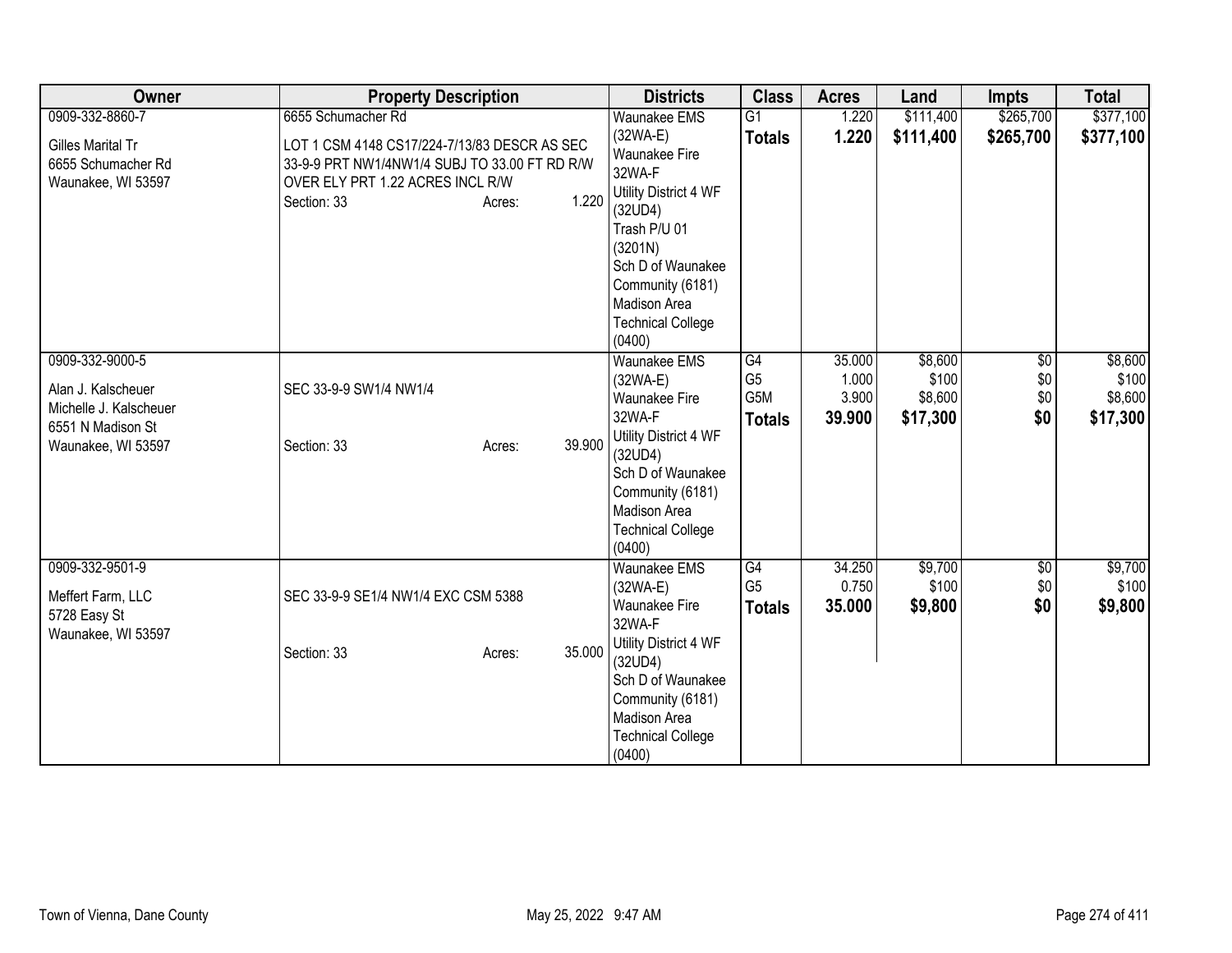| Owner                                                                         | <b>Property Description</b>                                                                                      |        | <b>Districts</b>                                                                                                                                                                                       | <b>Class</b>                                 | <b>Acres</b>                       | Land                                     | <b>Impts</b>             | <b>Total</b>                             |
|-------------------------------------------------------------------------------|------------------------------------------------------------------------------------------------------------------|--------|--------------------------------------------------------------------------------------------------------------------------------------------------------------------------------------------------------|----------------------------------------------|------------------------------------|------------------------------------------|--------------------------|------------------------------------------|
| 0909-332-9700-8<br>Timothy J. Foulker<br>6538 Schumacher Rd                   | 6538 Schumacher Rd<br>LOT 1 CSM 5388 CS24/290&291-11/3/87 DESCR AS<br>SEC 33-9-9 PRT SE1/4NW1/4 214,599.4 SQ FT. |        | <b>Waunakee EMS</b><br>$(32WA-E)$<br><b>Waunakee Fire</b><br>32WA-F                                                                                                                                    | $\overline{G1}$<br><b>Totals</b>             | 4.926<br>4.926                     | \$161,100<br>\$161,100                   | \$280,200<br>\$280,200   | \$441,300<br>\$441,300                   |
| Waunakee, WI 53597                                                            | Section: 33<br>Acres:                                                                                            | 4.920  | Utility District 4 WF<br>(32UD4)<br>Trash P/U 01<br>(3201N)<br>Sch D of Waunakee<br>Community (6181)<br>Madison Area<br><b>Technical College</b><br>(0400)                                             |                                              |                                    |                                          |                          |                                          |
| 0909-333-8000-6<br>Meffert Farm, LLC<br>5728 Easy St<br>Waunakee, WI 53597    | SEC 33-9-9 NE1/4 SW1/4<br>Section: 33<br>Acres:                                                                  | 39.900 | <b>Waunakee EMS</b><br>$(32WA-E)$<br>Waunakee Fire<br>32WA-F<br>Utility District 4 WF<br>(32UD4)<br>Sch D of Waunakee<br>Community (6181)<br>Madison Area<br><b>Technical College</b><br>(0400)        | G4<br>G <sub>5</sub><br><b>Totals</b>        | 38.900<br>1.000<br>39.900          | \$12,100<br>\$100<br>\$12,200            | $\sqrt{6}$<br>\$0<br>\$0 | \$12,100<br>\$100<br>\$12,200            |
| 0909-333-8500-1<br>Easy Back Forty, LLC<br>5864 Easy St<br>Waunakee, WI 53597 | SEC 33-9-9 NW1/4SW1/4<br>Section: 33<br>Acres:                                                                   | 39.900 | <b>Waunakee EMS</b><br>$(32WA-E)$<br><b>Waunakee Fire</b><br>32WA-F<br>Utility District 4 WF<br>(32UD4)<br>Sch D of Waunakee<br>Community (6181)<br>Madison Area<br><b>Technical College</b><br>(0400) | G4<br>G <sub>5</sub><br>G5M<br><b>Totals</b> | 36.400<br>1.400<br>2.100<br>39.900 | \$10,500<br>\$500<br>\$4,600<br>\$15,600 | \$0<br>\$0<br>\$0<br>\$0 | \$10,500<br>\$500<br>\$4,600<br>\$15,600 |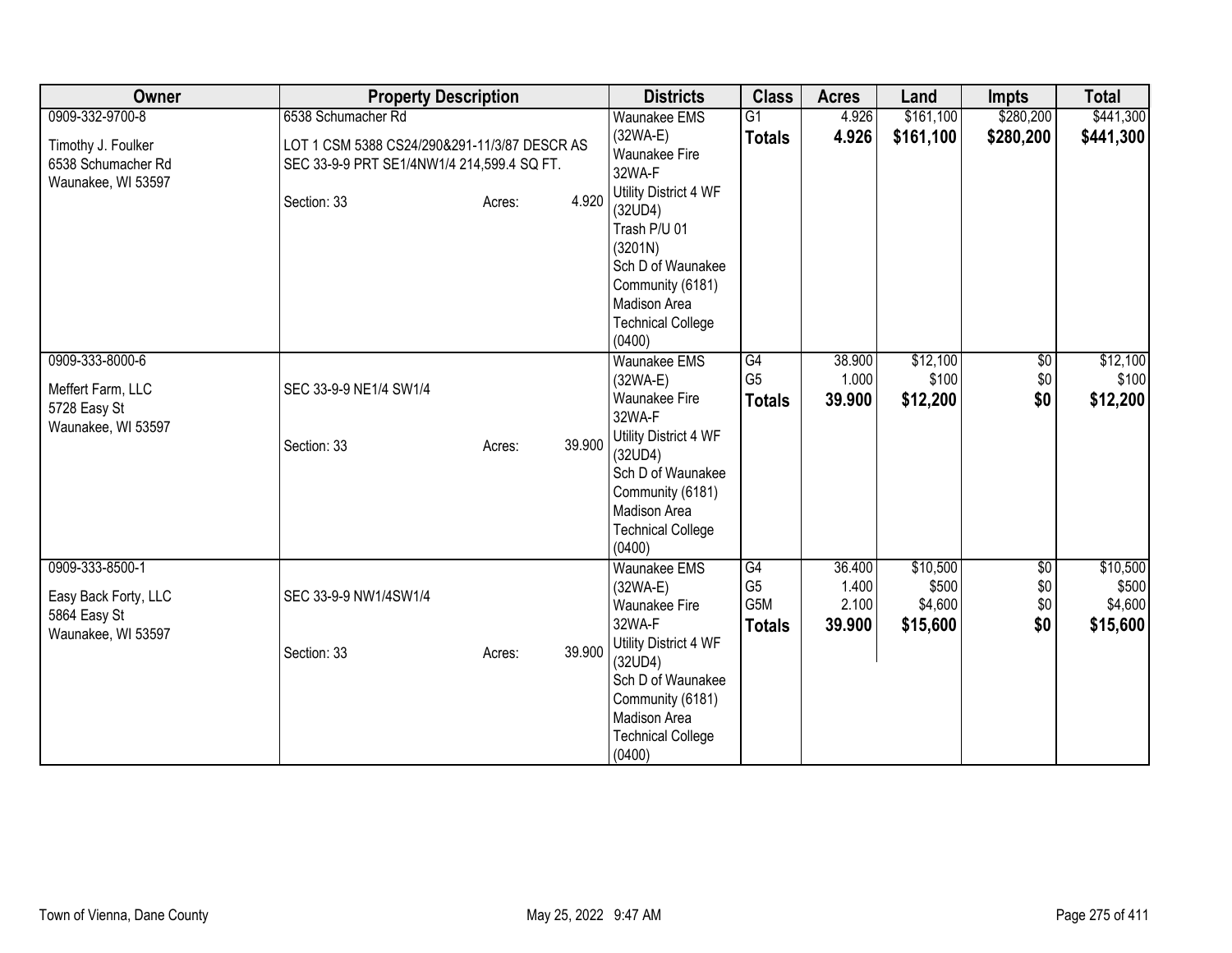| Owner                                                                      | <b>Property Description</b>                                                                          | <b>Districts</b>                                                                                                                                                                                                                  | <b>Class</b>                                | <b>Acres</b>                       | Land                                     | <b>Impts</b>                                     | <b>Total</b>                               |
|----------------------------------------------------------------------------|------------------------------------------------------------------------------------------------------|-----------------------------------------------------------------------------------------------------------------------------------------------------------------------------------------------------------------------------------|---------------------------------------------|------------------------------------|------------------------------------------|--------------------------------------------------|--------------------------------------------|
| 0909-333-9010-2                                                            | 6471 Schumacher Rd                                                                                   | Waunakee EMS                                                                                                                                                                                                                      | G1                                          | 1.440                              | \$122,900                                | \$320,900                                        | \$443,800                                  |
| John Meffert<br>Mariyn Meffert                                             | LOT 1 CSM 6081 CS29/100&101-4/23/90 DESCR AS<br>SEC 33-9-9 PRT SW1/4SW1/4 (1.44 ACRES)               | $(32WA-E)$<br>Waunakee Fire<br>32WA-F                                                                                                                                                                                             | <b>Totals</b>                               | 1.440                              | \$122,900                                | \$320,900                                        | \$443,800                                  |
| 6471 Schumacher Rd<br>Waunakee, WI 53597                                   | 1.440<br>Section: 33<br>Acres:                                                                       | Utility District 4 WF<br>(32UD4)<br>Trash P/U 01<br>(3201N)<br>Sch D of Waunakee<br>Community (6181)<br>Madison Area<br><b>Technical College</b><br>(0400)                                                                        |                                             |                                    |                                          |                                                  |                                            |
| 0909-333-9051-0<br>Meffert Farm, LLC<br>5728 Easy St<br>Waunakee, WI 53597 | SEC 33-9-9 SW1/4 SW1/4 EXC CSM 6081 EXC RD R/W<br>IN DOC #4335848<br>36.560<br>Section: 33<br>Acres: | Waunakee EMS<br>$(32WA-E)$<br>Waunakee Fire<br>32WA-F<br>Utility District 4 WF<br>(32UD4)<br>Sch D of Waunakee<br>Community (6181)<br>Madison Area<br><b>Technical College</b><br>(0400)                                          | G4<br><b>Totals</b>                         | 36.560<br>36.560                   | \$10,500<br>\$10,500                     | $\overline{60}$<br>\$0                           | \$10,500<br>\$10,500                       |
| 0909-333-9500-9<br>Meffert Farm, LLC<br>5728 Easy St<br>Waunakee, WI 53597 | 5728 Easy St<br>SEC 33-9-9 SE1/4 SW1/4<br>40.000<br>Section: 33<br>Acres:                            | <b>Waunakee EMS</b><br>$(32WA-E)$<br><b>Waunakee Fire</b><br>32WA-F<br>Utility District 4 WF<br>(32UD4)<br>Trash P/U 01<br>(3201N)<br>Sch D of Waunakee<br>Community (6181)<br>Madison Area<br><b>Technical College</b><br>(0400) | G4<br>G <sub>5</sub><br>G7<br><b>Totals</b> | 31.000<br>2.000<br>7.000<br>40.000 | \$8,600<br>\$100<br>\$77,000<br>\$85,700 | $\overline{50}$<br>\$0<br>\$491,000<br>\$491,000 | \$8,600<br>\$100<br>\$568,000<br>\$576,700 |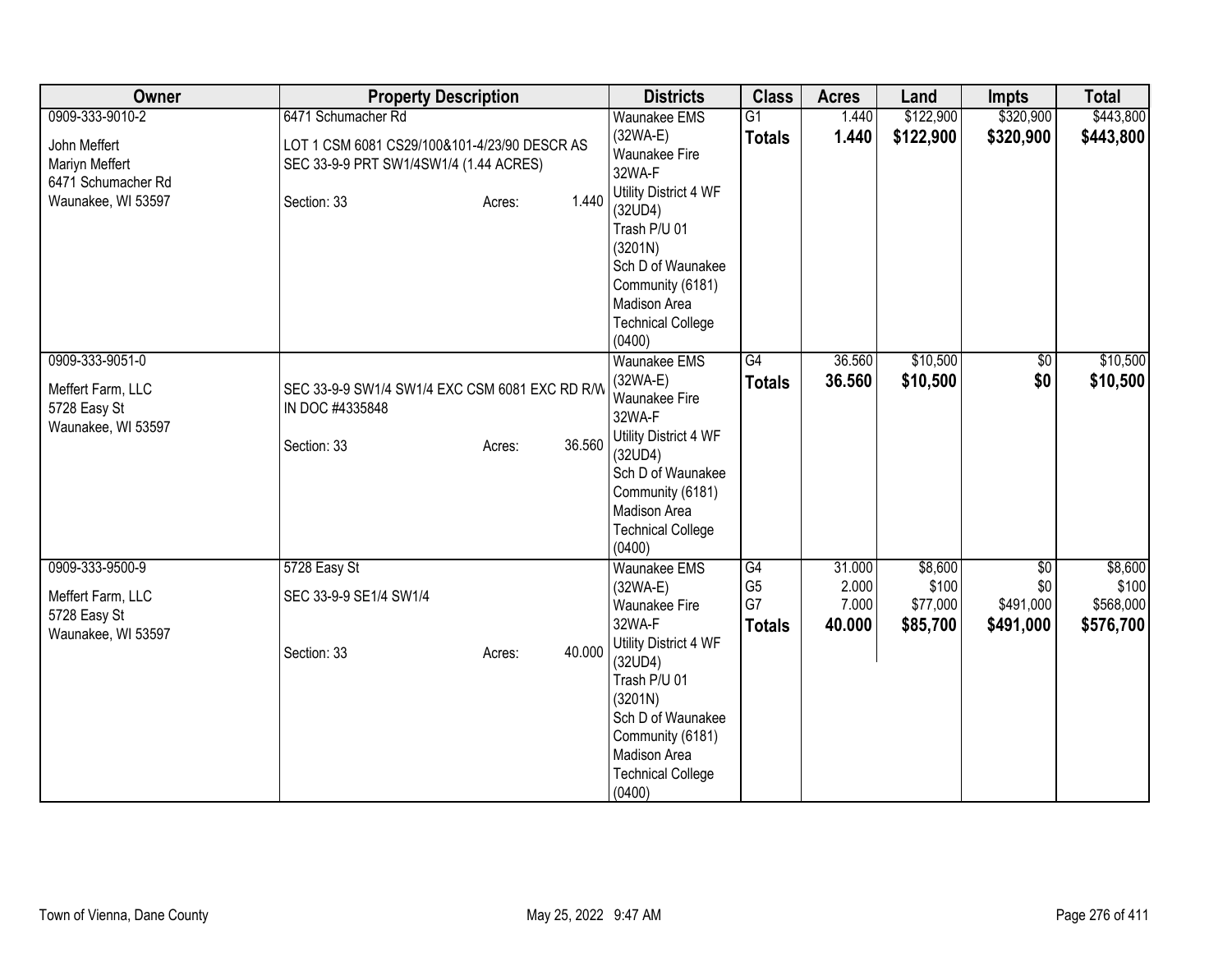| Owner               | <b>Property Description</b> |        |        | <b>Districts</b>                   | <b>Class</b>   | <b>Acres</b> | Land     | <b>Impts</b> | <b>Total</b> |
|---------------------|-----------------------------|--------|--------|------------------------------------|----------------|--------------|----------|--------------|--------------|
| 0909-334-8000-5     |                             |        |        | <b>Waunakee EMS</b>                | G4             | 38.200       | \$11,600 | \$0          | \$11,600     |
| Kig Properties, LLC | SEC 33-9-9 NE1/4 SE1/4      |        |        | $(32WA-E)$                         | G <sub>5</sub> | 1.000        | \$100    | \$0          | \$100        |
| c/o David Kruchten  |                             |        |        | <b>Waunakee Fire</b>               | G5M            | 0.700        | \$1,600  | \$0          | \$1,600      |
| 3327 Meadow Rd      |                             |        |        | 32WA-F                             | <b>Totals</b>  | 39.900       | \$13,300 | \$0          | \$13,300     |
| Verona, WI 53593    | Section: 33                 | Acres: | 39.900 | Utility District 4 WF              |                |              |          |              |              |
|                     |                             |        |        | (32UD4)                            |                |              |          |              |              |
|                     |                             |        |        | Sch D of Waunakee                  |                |              |          |              |              |
|                     |                             |        |        | Community (6181)                   |                |              |          |              |              |
|                     |                             |        |        | Madison Area                       |                |              |          |              |              |
|                     |                             |        |        | <b>Technical College</b><br>(0400) |                |              |          |              |              |
| 0909-334-8500-0     |                             |        |        | <b>Waunakee EMS</b>                | G4             | 39.400       | \$12,100 | $\sqrt{6}$   | \$12,100     |
|                     |                             |        |        | (32WA-E)                           | G5M            | 0.500        | \$1,100  | \$0          | \$1,100      |
| Kig Properties, LLC | SEC 33-9-9 NW1/4 SE1/4      |        |        | <b>Waunakee Fire</b>               |                | 39.900       |          | \$0          |              |
| c/o David Kruchten  |                             |        |        | 32WA-F                             | <b>Totals</b>  |              | \$13,200 |              | \$13,200     |
| 3327 Meadow Rd      |                             |        |        | Utility District 4 WF              |                |              |          |              |              |
| Verona, WI 53593    | Section: 33                 | Acres: | 39.900 | (32UD4)                            |                |              |          |              |              |
|                     |                             |        |        | Sch D of Waunakee                  |                |              |          |              |              |
|                     |                             |        |        | Community (6181)                   |                |              |          |              |              |
|                     |                             |        |        | <b>Madison Area</b>                |                |              |          |              |              |
|                     |                             |        |        | <b>Technical College</b>           |                |              |          |              |              |
|                     |                             |        |        | (0400)                             |                |              |          |              |              |
| 0909-334-9000-3     |                             |        |        | <b>Waunakee EMS</b>                | G4             | 37.600       | \$11,100 | \$0          | \$11,100     |
| Kig Properties, LLC | SEC 33-9-9 SW1/4 SE1/4      |        |        | (32WA-E)                           | G <sub>5</sub> | 1.000        | \$100    | \$0          | \$100        |
| c/o David Kruchten  |                             |        |        | <b>Waunakee Fire</b>               | G5M            | 1.400        | \$3,100  | \$0          | \$3,100      |
| 3327 Meadow Rd      |                             |        |        | 32WA-F                             | <b>Totals</b>  | 40.000       | \$14,300 | \$0          | \$14,300     |
| Verona, WI 53593    | Section: 33                 | Acres: | 40.000 | Utility District 4 WF              |                |              |          |              |              |
|                     |                             |        |        | (32UD4)                            |                |              |          |              |              |
|                     |                             |        |        | Sch D of Waunakee                  |                |              |          |              |              |
|                     |                             |        |        | Community (6181)                   |                |              |          |              |              |
|                     |                             |        |        | Madison Area                       |                |              |          |              |              |
|                     |                             |        |        | <b>Technical College</b>           |                |              |          |              |              |
|                     |                             |        |        | (0400)                             |                |              |          |              |              |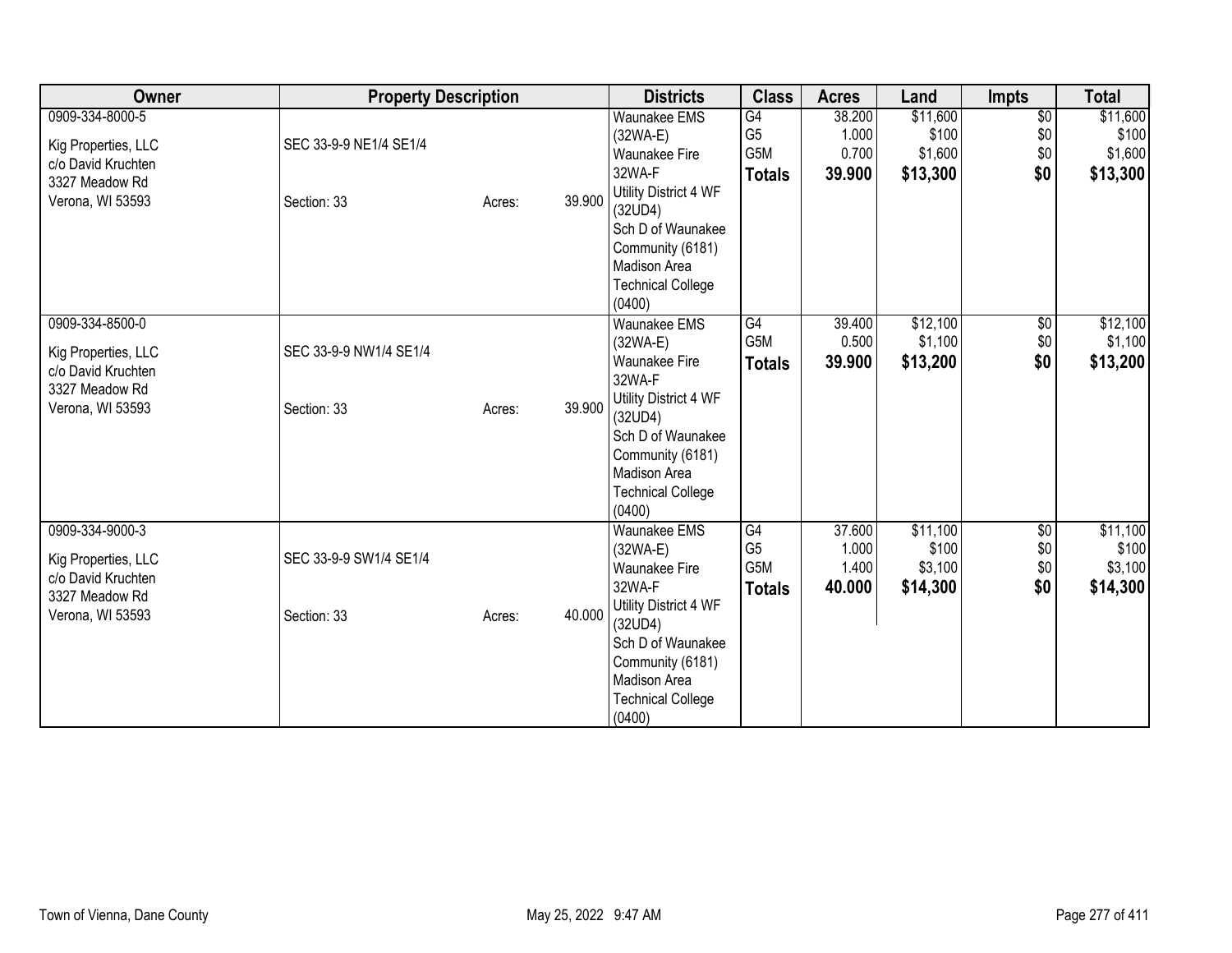| Owner                       | <b>Property Description</b>                   |                  | <b>Districts</b>                 | <b>Class</b>   | <b>Acres</b> | Land      | <b>Impts</b>    | <b>Total</b> |
|-----------------------------|-----------------------------------------------|------------------|----------------------------------|----------------|--------------|-----------|-----------------|--------------|
| 0909-334-9500-8             | 5590 Easy St                                  |                  | <b>Waunakee EMS</b>              | G4             | 34.000       | \$9,000   | $\overline{50}$ | \$9,000      |
| Robert M. Kruchten          | SEC 33-9-9 SE1/4 SE1/4                        |                  | (32WA-E)                         | G <sub>5</sub> | 2.000        | \$100     | \$0             | \$100        |
| Kristine M. Kruchten        |                                               |                  | Waunakee Fire                    | G7             | 4.000        | \$111,000 | \$504,200       | \$615,200    |
| 5590 Easy St                |                                               |                  | 32WA-F                           | <b>Totals</b>  | 40.000       | \$120,100 | \$504,200       | \$624,300    |
| Waunakee, WI 53597          | Section: 33                                   | 40.000<br>Acres: | Utility District 4 WF<br>(32UD4) |                |              |           |                 |              |
|                             |                                               |                  | Trash P/U 01                     |                |              |           |                 |              |
|                             |                                               |                  | (3201N)                          |                |              |           |                 |              |
|                             |                                               |                  | Sch D of Waunakee                |                |              |           |                 |              |
|                             |                                               |                  | Community (6181)                 |                |              |           |                 |              |
|                             |                                               |                  | Madison Area                     |                |              |           |                 |              |
|                             |                                               |                  | <b>Technical College</b>         |                |              |           |                 |              |
|                             |                                               |                  | (0400)                           |                |              |           |                 |              |
| 0909-341-8001-0             |                                               |                  | Waunakee EMS                     | G4             | 34.430       | \$10,800  | $\overline{30}$ | \$10,800     |
| Mell Land, LLC              | SEC 34-9-9 NE1/4NE1/4 EXC CSM 10259           |                  | $(32WA-E)$                       | G7             | 4.000        | \$44,000  | \$414,800       | \$458,800    |
| 6605 County Highway I       |                                               |                  | Waunakee Fire                    | <b>Totals</b>  | 38.430       | \$54,800  | \$414,800       | \$469,600    |
| Waunakee, WI 53597          |                                               |                  | 32WA-F                           |                |              |           |                 |              |
|                             | Section: 34                                   | 38.430<br>Acres: | Utility District 4 WF            |                |              |           |                 |              |
|                             |                                               |                  | (32UD4)<br>Trash P/U 01          |                |              |           |                 |              |
|                             |                                               |                  | (3201N)                          |                |              |           |                 |              |
|                             |                                               |                  | Sch D of DeForest                |                |              |           |                 |              |
|                             |                                               |                  | Area (1316)                      |                |              |           |                 |              |
|                             |                                               |                  | Madison Area                     |                |              |           |                 |              |
|                             |                                               |                  | <b>Technical College</b>         |                |              |           |                 |              |
|                             |                                               |                  | (0400)                           |                |              |           |                 |              |
| 0909-341-8420-0             | 6605 County Rd I                              |                  | Waunakee EMS                     | G4             | 0.750        | \$200     | \$0             | \$200        |
| Mell Living Tr, Todd Joseph | LOT 1 CSM 10259 CS60/134&136-12/11/2001 DESCR |                  | $(32WA-E)$                       | G7             | 1.420        | \$45,400  | \$142,600       | \$188,000    |
| 6605 County Highway I       | AS SEC 34-9-9 PRT NE1/4NE1/4 (2.17 ACRES INCL |                  | <b>Waunakee Fire</b>             | <b>Totals</b>  | 2.170        | \$45,600  | \$142,600       | \$188,200    |
| Waunakee, WI 53597          | $R/W$ )                                       |                  | 32WA-F                           |                |              |           |                 |              |
|                             | Section: 34                                   | 2.170<br>Acres:  | Utility District 4 WF            |                |              |           |                 |              |
|                             |                                               |                  | (32UD4)<br>Trash P/U 01          |                |              |           |                 |              |
|                             |                                               |                  | (3201N)                          |                |              |           |                 |              |
|                             |                                               |                  | Sch D of DeForest                |                |              |           |                 |              |
|                             |                                               |                  | Area (1316)                      |                |              |           |                 |              |
|                             |                                               |                  | Madison Area                     |                |              |           |                 |              |
|                             |                                               |                  | <b>Technical College</b>         |                |              |           |                 |              |
|                             |                                               |                  | (0400)                           |                |              |           |                 |              |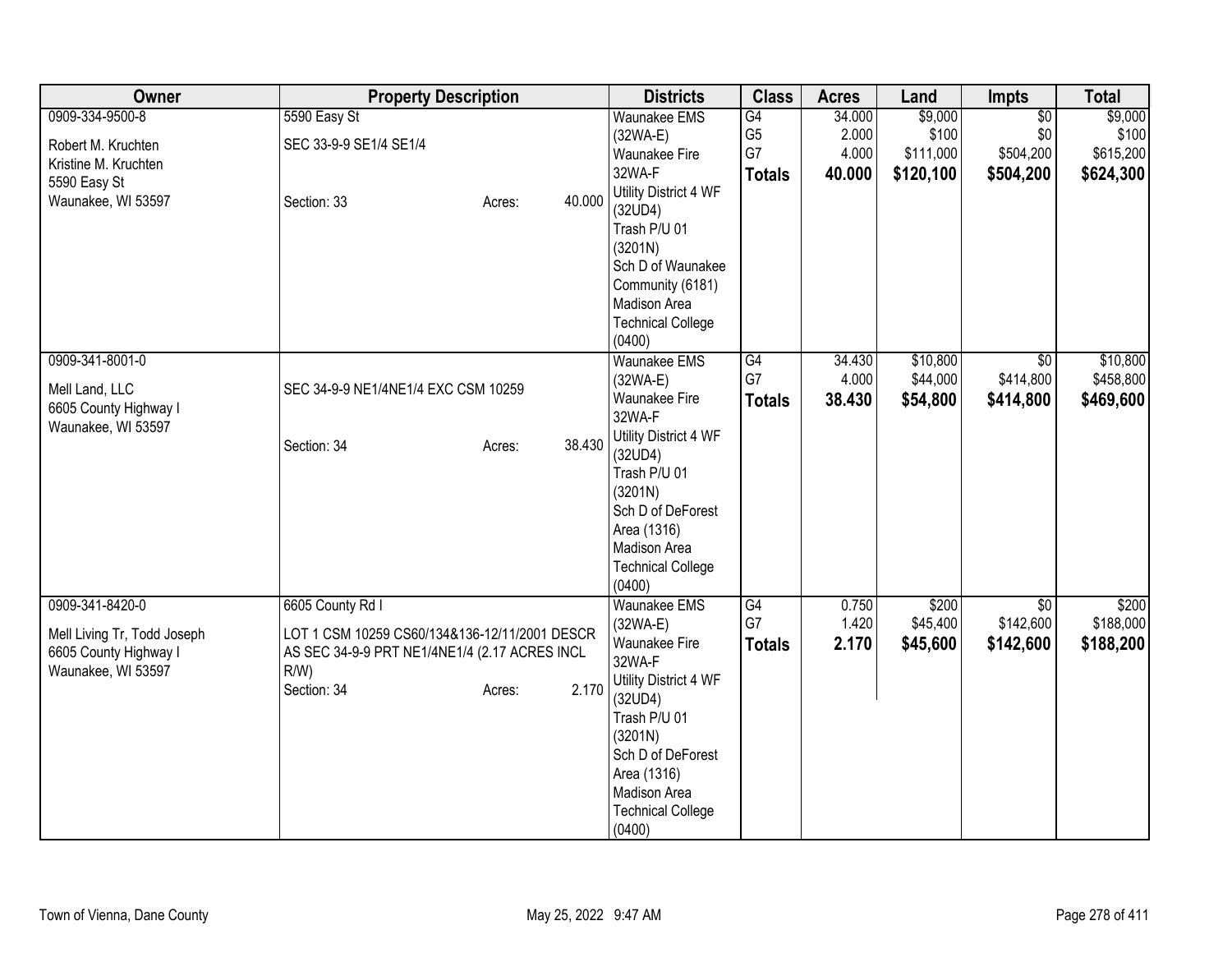| Owner                                                                            | <b>Property Description</b>                    |                  | <b>Districts</b>                                                                                                                | <b>Class</b>                                 | <b>Acres</b>                        | Land                                        | Impts                                | <b>Total</b>                                |
|----------------------------------------------------------------------------------|------------------------------------------------|------------------|---------------------------------------------------------------------------------------------------------------------------------|----------------------------------------------|-------------------------------------|---------------------------------------------|--------------------------------------|---------------------------------------------|
| 0909-341-8500-1<br>Mell Land, LLC<br>6605 County Highway I<br>Waunakee, WI 53597 | SEC 34-9-9 NW1/4NE1/4 EXC SW1/4<br>Section: 34 | 29.700<br>Acres: | <b>Waunakee EMS</b><br>(32WA-E)<br>Waunakee Fire<br>32WA-F<br>Utility District 4 WF<br>(32UD4)<br>Sch D of DeForest             | G4<br>G <sub>5</sub><br>G5M<br><b>Totals</b> | 18.200<br>1.500<br>10.000<br>29.700 | \$5,600<br>\$300<br>\$22,000<br>\$27,900    | $\overline{50}$<br>\$0<br>\$0<br>\$0 | \$5,600<br>\$300<br>\$22,000<br>\$27,900    |
| 0909-341-8690-2                                                                  |                                                |                  | Area (1316)<br>Madison Area<br><b>Technical College</b><br>(0400)                                                               | G4                                           |                                     |                                             |                                      | \$1,700                                     |
| Gerald O. Koltes<br>6732 County Highway I<br>Waunakee, WI 53597                  | SEC 34-9-9 SW1/4 NW1/4NE1/4                    |                  | Waunakee EMS<br>(32WA-E)<br><b>Waunakee Fire</b><br>32WA-F<br>Utility District 4 WF                                             | G5M<br><b>Totals</b>                         | 6.000<br>4.000<br>10.000            | \$1,700<br>\$8,800<br>\$10,500              | $\sqrt{6}$<br>\$0<br>\$0             | \$8,800<br>\$10,500                         |
|                                                                                  | Section: 34                                    | 10.000<br>Acres: | (32UD4)<br>Sch D of Waunakee<br>Community (6181)<br><b>Madison Area</b><br><b>Technical College</b><br>(0400)                   |                                              |                                     |                                             |                                      |                                             |
| 0909-341-9000-4<br>Payne & Dolan, Inc<br>PO Box 781<br>Waukesha, WI 53187        | SEC 34-9-9 SW1/4 NE1/4                         |                  | Waunakee EMS<br>(32WA-E)<br><b>Waunakee Fire</b><br>32WA-F                                                                      | G2<br>G4<br>G5M<br><b>Totals</b>             | 7.300<br>23.700<br>8.600<br>39.600  | \$58,400<br>\$6,500<br>\$18,900<br>\$83,800 | \$0<br>\$0<br>\$0<br>\$0             | \$58,400<br>\$6,500<br>\$18,900<br>\$83,800 |
|                                                                                  | Section: 34                                    | 39.600<br>Acres: | Utility District 4 WF<br>(32UD4)<br>Sch D of Waunakee<br>Community (6181)<br>Madison Area<br><b>Technical College</b><br>(0400) |                                              |                                     |                                             |                                      |                                             |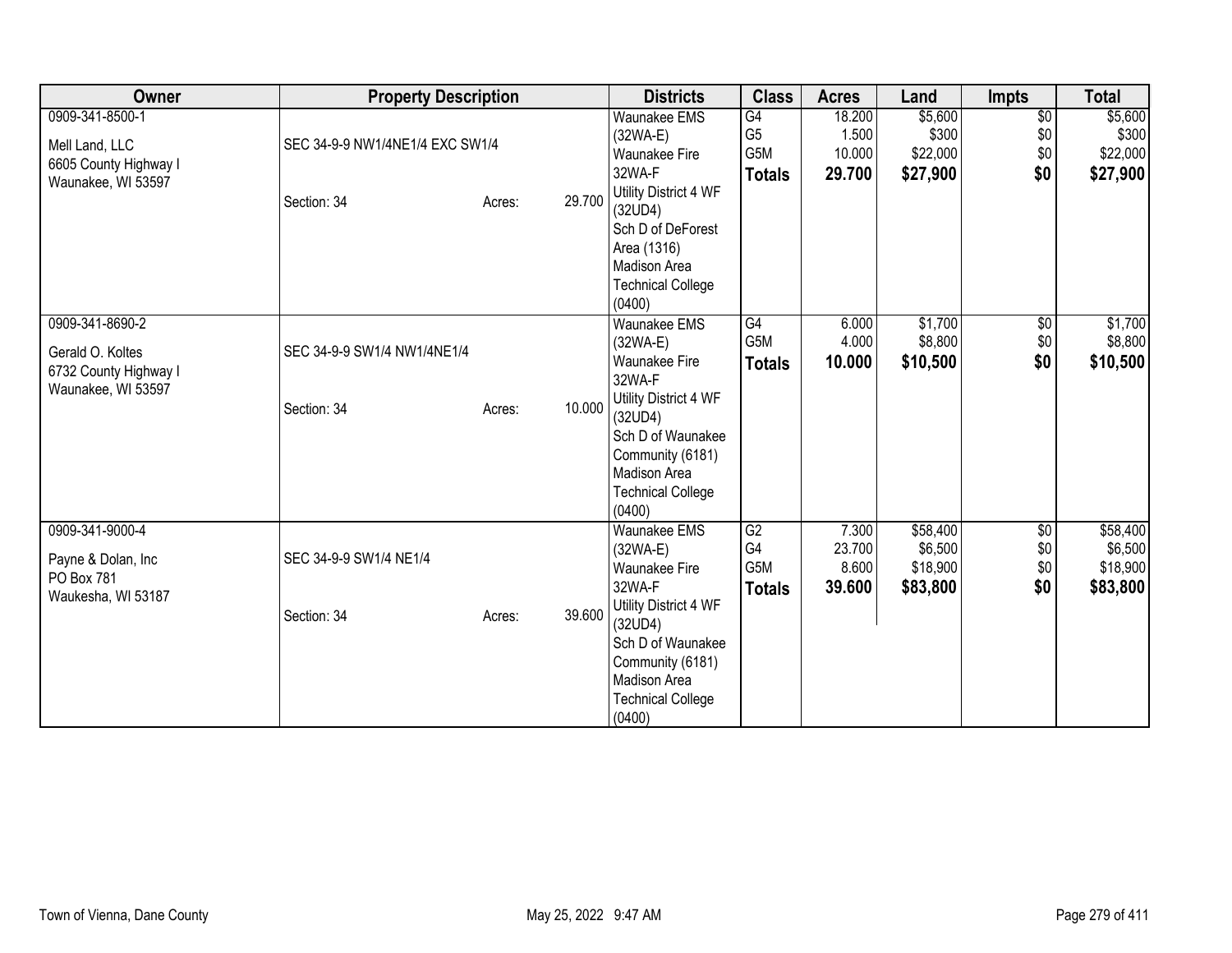| Owner                                                                              | <b>Property Description</b>                                      |        |        | <b>Districts</b>                                                                                                                                                                                                                  | <b>Class</b>                                | <b>Acres</b>                       | Land                                     | <b>Impts</b>                                     | <b>Total</b>                               |
|------------------------------------------------------------------------------------|------------------------------------------------------------------|--------|--------|-----------------------------------------------------------------------------------------------------------------------------------------------------------------------------------------------------------------------------------|---------------------------------------------|------------------------------------|------------------------------------------|--------------------------------------------------|--------------------------------------------|
| 0909-341-9500-9<br>Mell Land, LLC<br>6605 County Highway I<br>Waunakee, WI 53597   | SEC 34-9-9 SE1/4NE1/4<br>Section: 34                             | Acres: | 39.600 | <b>Waunakee EMS</b><br>$(32WA-E)$<br>Waunakee Fire<br>32WA-F<br>Utility District 4 WF<br>(32UD4)<br>Sch D of DeForest<br>Area (1316)<br>Madison Area<br><b>Technical College</b><br>(0400)                                        | G4<br><b>Totals</b>                         | 39.600<br>39.600                   | \$10,200<br>\$10,200                     | $\overline{50}$<br>\$0                           | \$10,200<br>\$10,200                       |
| 0909-342-8000-5<br>Gerald O. Koltes<br>6732 County Highway I<br>Waunakee, WI 53597 | 5439 Cuba Valley Rd<br>SEC 34-9-9 E1/2 NE1/4NW1/4<br>Section: 34 | Acres: | 19.950 | <b>Waunakee EMS</b><br>$(32WA-E)$<br><b>Waunakee Fire</b><br>32WA-F<br>Utility District 4 WF<br>(32UD4)<br>Trash P/U 01<br>(3201N)<br>Sch D of Waunakee<br>Community (6181)<br>Madison Area<br><b>Technical College</b><br>(0400) | G4<br>G <sub>5</sub><br>G7<br><b>Totals</b> | 16.950<br>0.500<br>2.500<br>19.950 | \$4,600<br>\$100<br>\$80,000<br>\$84,700 | $\overline{30}$<br>\$0<br>\$110,900<br>\$110,900 | \$4,600<br>\$100<br>\$190,900<br>\$195,600 |
| 0909-342-8070-1<br>Rodney M. Ballweg<br>203 E Main St 303<br>Waunakee, WI 53597    | SEC 34-9-9 W1/2 NE1/4NW1/4<br>Section: 34                        | Acres: | 19.950 | <b>Waunakee EMS</b><br>$(32WA-E)$<br><b>Waunakee Fire</b><br>32WA-F<br>Utility District 4 WF<br>(32UD4)<br>Sch D of Waunakee<br>Community (6181)<br>Madison Area<br><b>Technical College</b><br>(0400)                            | G4<br>G <sub>5</sub><br><b>Totals</b>       | 19.450<br>0.500<br>19.950          | \$5,000<br>\$100<br>\$5,100              | \$0<br>\$0<br>\$0                                | \$5,000<br>\$100<br>\$5,100                |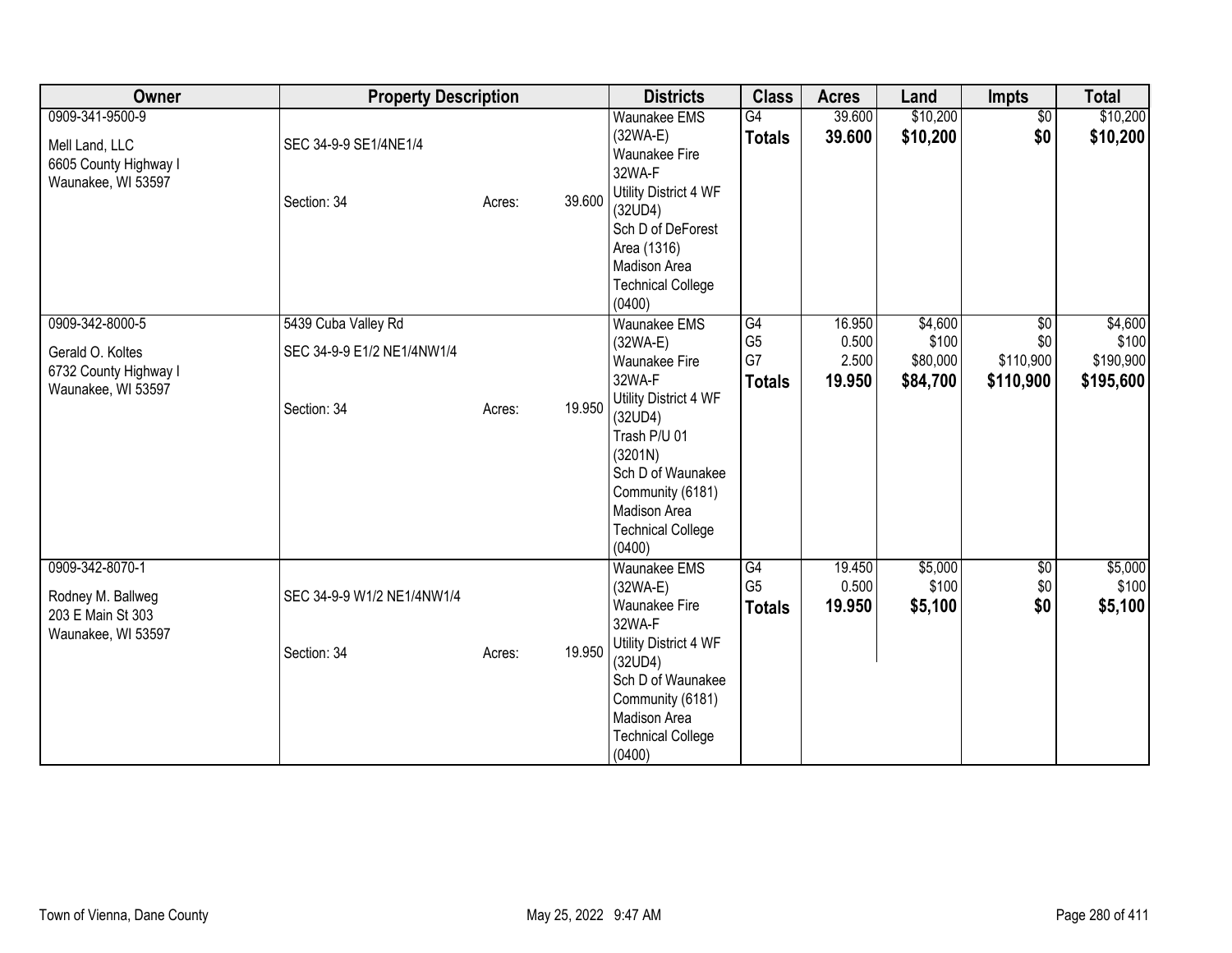| Owner                                                                                                | <b>Property Description</b>                                                                                                                          | <b>Districts</b>                                                                                                                                                                            | <b>Class</b>                          | <b>Acres</b>                     | Land                                     | <b>Impts</b>                       | <b>Total</b>                               |
|------------------------------------------------------------------------------------------------------|------------------------------------------------------------------------------------------------------------------------------------------------------|---------------------------------------------------------------------------------------------------------------------------------------------------------------------------------------------|---------------------------------------|----------------------------------|------------------------------------------|------------------------------------|--------------------------------------------|
| 0909-342-8502-0<br>Rodney M. Ballweg<br>5497 Cuba Valley Rd<br>Waunakee, WI 53597                    | Cuba Valley Rd<br>SEC 34-9-9 NW1/4NW1/4 EXC N1/2 OF SW1/4 THF &<br>EXC CSM 616 & EXC DOC 2797334 EXC CSM 15589<br>0.000<br>Section: 34<br>Acres:     | <b>Waunakee EMS</b><br>$(32WA-E)$<br>Waunakee Fire<br>32WA-F<br>Trash P/U 01<br>(3201N)<br>Sch D of Waunakee<br>Community (6181)<br>Madison Area<br><b>Technical College</b><br>(0400)      | G4<br>G <sub>5</sub><br><b>Totals</b> | 16.600<br>0.500<br>17.100        | \$4,300<br>\$100<br>\$4,400              | $\overline{$0}$<br>\$0<br>\$0      | \$4,300<br>\$100<br>\$4,400                |
| 0909-342-8510-0<br>Rodney M. Ballweg<br>5497 Cuba Valley Rd<br>Waunakee, WI 53597                    | Cuba Valley Rd<br>LOT 1 CSM 15589 CS112/322&325-1/25/2021 DESCR<br>AS SEC 34-9-9 PRT NW1/4NW1/4 (9.000 ACRES)<br>9.000<br>Section: 34<br>Acres:      | <b>Waunakee EMS</b><br>(32WA-E)<br>Waunakee Fire<br>32WA-F<br>Trash P/U 01<br>(3201N)<br>Sch D of Waunakee<br>Community (6181)<br>Madison Area<br><b>Technical College</b><br>(0400)        | G4<br>G <sub>5</sub><br><b>Totals</b> | 8.500<br>0.500<br>9.000          | \$1,600<br>\$100<br>\$1,700              | $\sqrt{6}$<br>\$0<br>\$0           | \$1,600<br>\$100<br>\$1,700                |
| 0909-342-8520-0<br>Tammy A. Reefe<br>Gerald P. Reefe Jr<br>5497 Cuba Valley Rd<br>Waunakee, WI 53597 | 5497 Cuba Valley Rd<br>LOT 2 CSM 15589 CS112/322&325-1/25/2021 DESCR<br>AS SEC 34-9-9 PRT NW1/4NW1/4 (5.900 ACRES)<br>5.900<br>Section: 34<br>Acres: | Waunakee EMS<br>(32WA-E)<br><b>Waunakee Fire</b><br>32WA-F<br>Trash P/U 01<br>(3201N)<br>Sch D of Waunakee<br>Community (6181)<br><b>Madison Area</b><br><b>Technical College</b><br>(0400) | G4<br>G5M<br>G7<br><b>Totals</b>      | 0.900<br>3.000<br>2.000<br>5.900 | \$200<br>\$6,600<br>\$64,000<br>\$70,800 | \$0<br>\$0<br>\$67,000<br>\$67,000 | \$200<br>\$6,600<br>\$131,000<br>\$137,800 |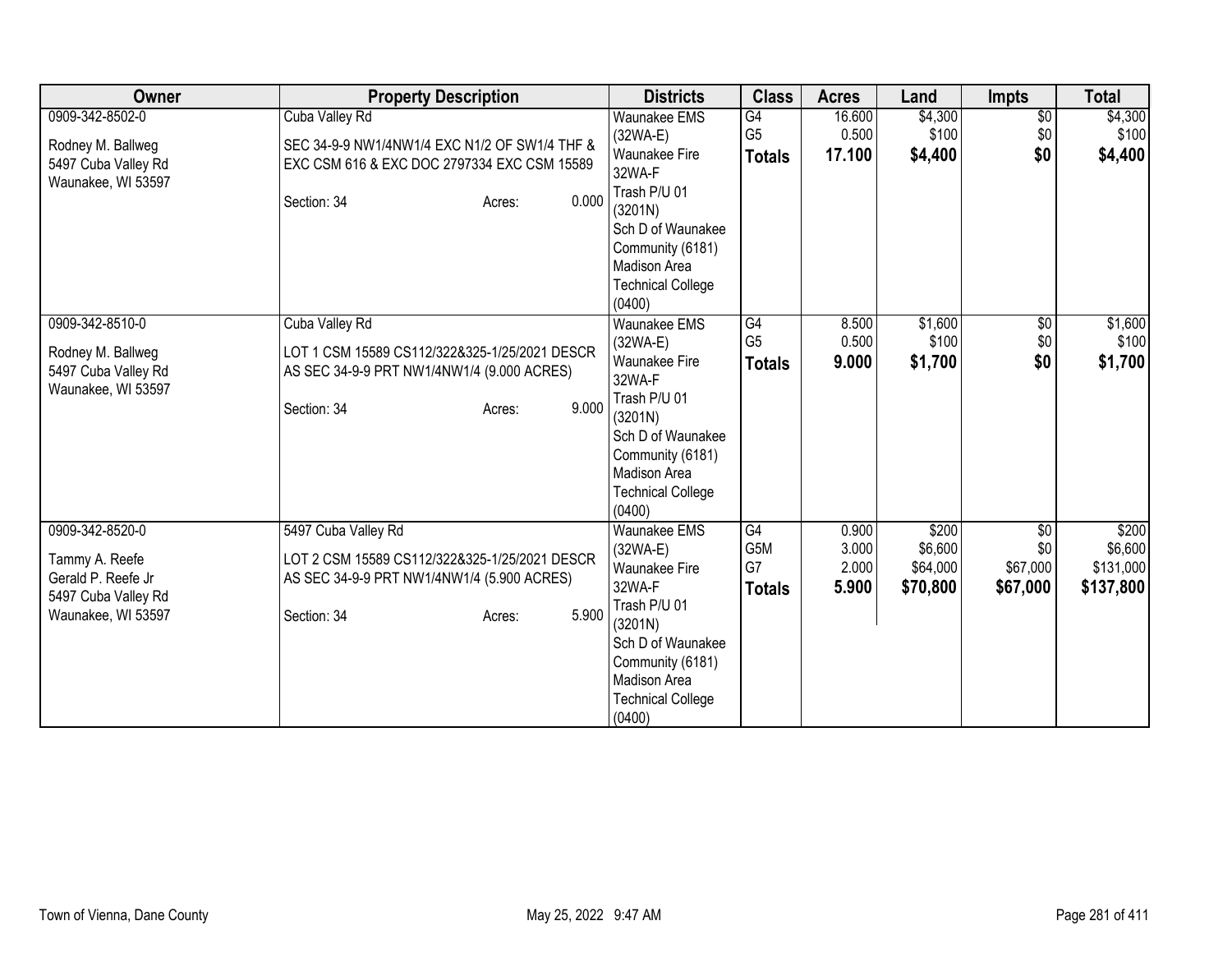| Owner                                | <b>Property Description</b>                                                              | <b>Districts</b>                                   | <b>Class</b>                     | <b>Acres</b>   | Land                 | <b>Impts</b>         | <b>Total</b>         |
|--------------------------------------|------------------------------------------------------------------------------------------|----------------------------------------------------|----------------------------------|----------------|----------------------|----------------------|----------------------|
| 0909-342-8660-7                      | 6636 Patton Rd                                                                           | <b>Waunakee EMS</b>                                | $\overline{G1}$                  | 1.000          | \$100,000            | \$214,800            | \$314,800            |
| Gary M. Richardson<br>6636 Patton Rd | LOT 1 CSM 616 CS3/130-8/16/71 DESCR AS SEC<br>34-9-9 PRT NW1/4 NW 1/4 1 ACRE INCL RD R/W | $(32WA-E)$<br><b>Waunakee Fire</b><br>32WA-F       | <b>Totals</b>                    | 1.000          | \$100,000            | \$214,800            | \$314,800            |
| Waunakee, WI 53597                   | 0.000<br>Section: 34<br>Acres:                                                           | Utility District 4 WF<br>(32UD4)<br>Trash P/U 01   |                                  |                |                      |                      |                      |
|                                      |                                                                                          | (3201N)<br>Sch D of Waunakee                       |                                  |                |                      |                      |                      |
|                                      |                                                                                          | Community (6181)<br>Madison Area                   |                                  |                |                      |                      |                      |
|                                      |                                                                                          | <b>Technical College</b><br>(0400)                 |                                  |                |                      |                      |                      |
| 0909-342-8670-5                      |                                                                                          | Waunakee EMS<br>$(32WA-E)$                         | $\overline{G1}$<br><b>Totals</b> | 0.487<br>0.487 | \$25,300<br>\$25,300 | \$30,700<br>\$30,700 | \$56,000<br>\$56,000 |
| Gary M. Richardson<br>6636 Patton Rd | SEC 34-9-9 PRT NW1/4NW1/4 DESCR AS COM NW<br>COR SEC 34 TH S 317.86 FT TO NWLY COR LOT 1 | Waunakee Fire                                      |                                  |                |                      |                      |                      |
| Waunakee, WI 53597                   | CSM 616 TH N89DEG56'10"E ALG N LN SD LOT 1<br>0.000<br>Section: 34<br>Acres:             | 32WA-F<br>Utility District 4 WF                    |                                  |                |                      |                      |                      |
|                                      |                                                                                          | (32UD4)<br>Sch D of Waunakee                       |                                  |                |                      |                      |                      |
|                                      |                                                                                          | Community (6181)                                   |                                  |                |                      |                      |                      |
|                                      |                                                                                          | Madison Area<br><b>Technical College</b><br>(0400) |                                  |                |                      |                      |                      |
| 0909-342-8690-1                      | 6612 Patton Rd                                                                           | Waunakee EMS                                       | G1                               | 5.000          | \$161,500            | \$267,300            | \$428,800            |
| Melanie A. Carpenter                 | SEC 34-9-9 N1/2 SW1/4 NW1/4 NW1/4                                                        | $(32WA-E)$<br>Waunakee Fire                        | <b>Totals</b>                    | 5.000          | \$161,500            | \$267,300            | \$428,800            |
| 6612 Patton Rd                       |                                                                                          | 32WA-F                                             |                                  |                |                      |                      |                      |
| Waunakee, WI 53597                   | 5.000<br>Section: 34<br>Acres:                                                           | Utility District 4 WF<br>(32UD4)                   |                                  |                |                      |                      |                      |
|                                      |                                                                                          | Trash P/U 01<br>(3201N)                            |                                  |                |                      |                      |                      |
|                                      |                                                                                          | Sch D of Waunakee                                  |                                  |                |                      |                      |                      |
|                                      |                                                                                          | Community (6181)                                   |                                  |                |                      |                      |                      |
|                                      |                                                                                          | Madison Area                                       |                                  |                |                      |                      |                      |
|                                      |                                                                                          | <b>Technical College</b><br>(0400)                 |                                  |                |                      |                      |                      |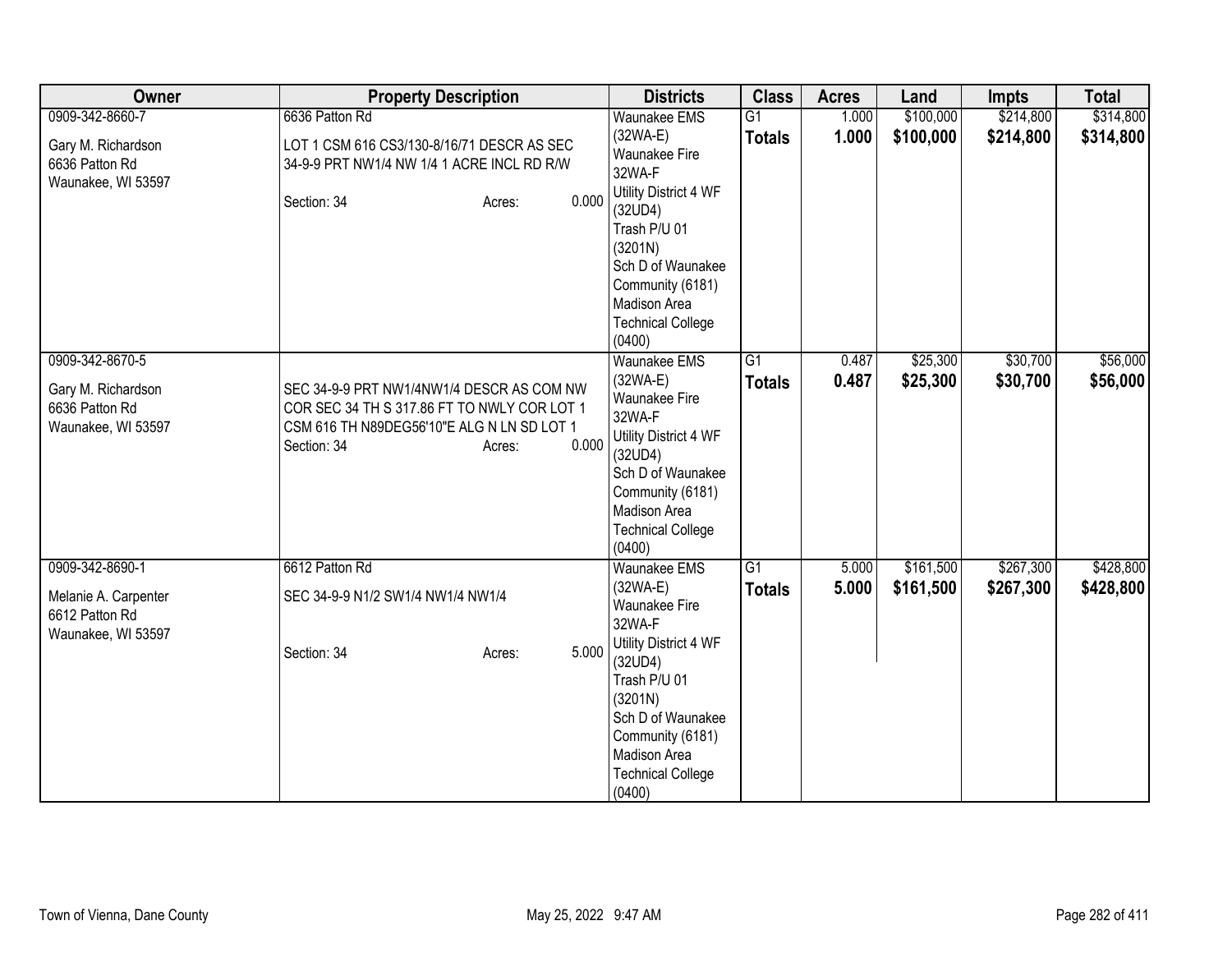| Owner                                                                                          | <b>Property Description</b>           |        |        | <b>Districts</b>                                                                                                                                                                                     | <b>Class</b>              | <b>Acres</b>               | Land                              | <b>Impts</b>             | <b>Total</b>                      |
|------------------------------------------------------------------------------------------------|---------------------------------------|--------|--------|------------------------------------------------------------------------------------------------------------------------------------------------------------------------------------------------------|---------------------------|----------------------------|-----------------------------------|--------------------------|-----------------------------------|
| 0909-342-9000-3<br>Rodney M. Ballweg<br>203 E Main St 303<br>Waunakee, WI 53597                | SEC 34-9-9 SW1/4NW1/4<br>Section: 34  | Acres: | 40.100 | <b>Waunakee EMS</b><br>(32WA-E)<br><b>Waunakee Fire</b><br>32WA-F<br>Utility District 4 WF<br>(32UD4)<br>Sch D of Waunakee<br>Community (6181)<br>Madison Area<br><b>Technical College</b><br>(0400) | G4<br><b>Totals</b>       | 40.100<br>40.100           | \$10,700<br>\$10,700              | $\overline{60}$<br>\$0   | \$10,700<br>\$10,700              |
| 0909-342-9500-8<br>Payne & Dolan, Inc<br>PO Box 781<br>Waukesha, WI 53187                      | SEC 34-9-9 SE1/4 NW1/4<br>Section: 34 | Acres: | 40.100 | Waunakee EMS<br>(32WA-E)<br><b>Waunakee Fire</b><br>32WA-F<br>Utility District 4 WF<br>(32UD4)<br>Sch D of Waunakee<br>Community (6181)<br><b>Madison Area</b><br><b>Technical College</b><br>(0400) | G2<br>G4<br><b>Totals</b> | 6.300<br>33.800<br>40.100  | \$50,400<br>\$10,100<br>\$60,500  | $\sqrt{6}$<br>\$0<br>\$0 | \$50,400<br>\$10,100<br>\$60,500  |
| 0909-343-8000-4<br>Richard D. Ziegler<br>Lori L. Ziegler<br>5464 Easy St<br>Waunakee, WI 53597 | SEC 34-9-9 NE1/4 SW1/4<br>Section: 34 | Acres: | 40.000 | Waunakee EMS<br>(32WA-E)<br><b>Waunakee Fire</b><br>32WA-F<br>Utility District 4 WF<br>(32UD4)<br>Sch D of Waunakee<br>Community (6181)<br>Madison Area<br><b>Technical College</b><br>(0400)        | G2<br>G4<br><b>Totals</b> | 28.000<br>12.000<br>40.000 | \$170,000<br>\$3,700<br>\$173,700 | \$0<br>\$0<br>\$0        | \$170,000<br>\$3,700<br>\$173,700 |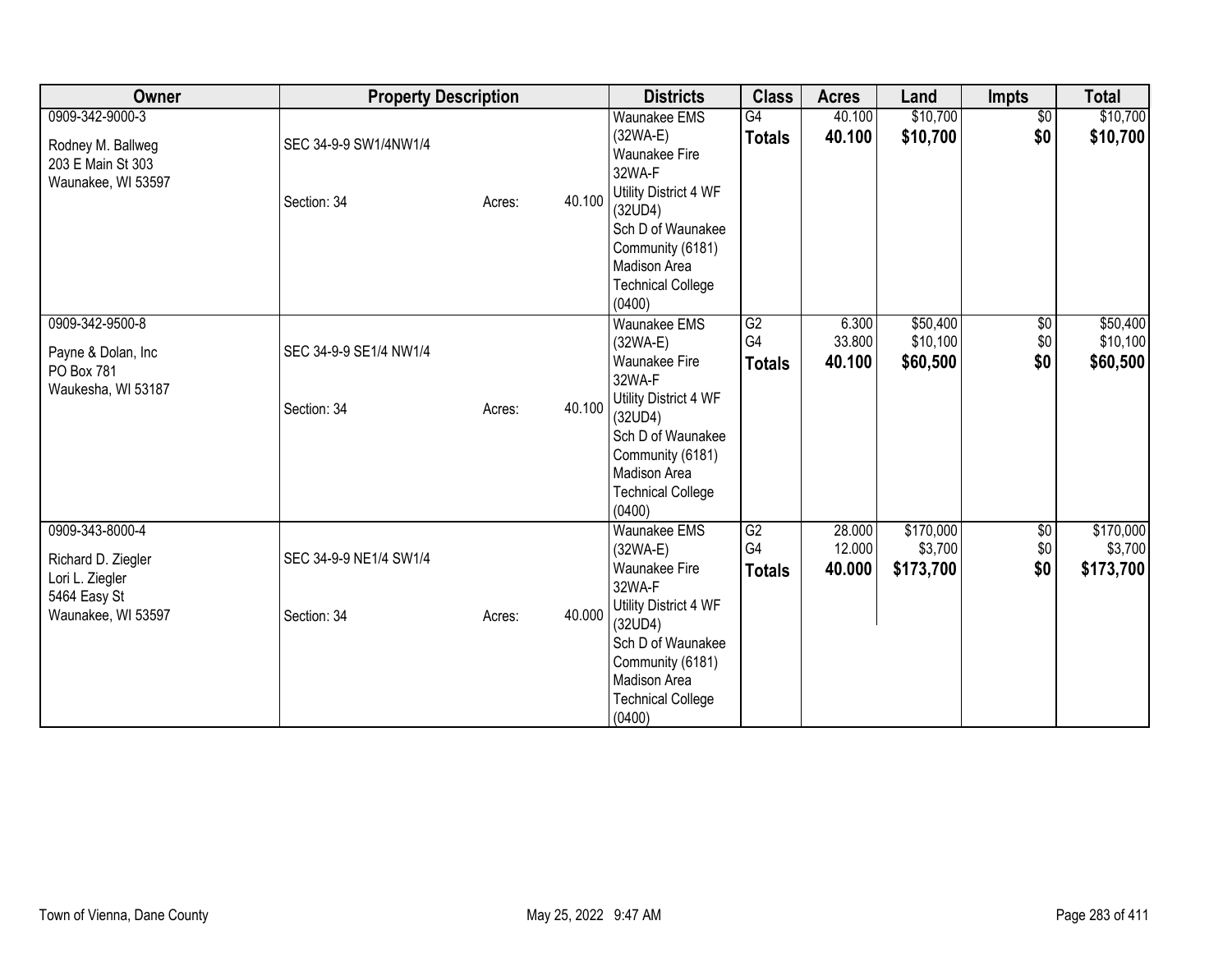| Owner                                         | <b>Property Description</b>         |        |        | <b>Districts</b>                 | <b>Class</b>   | <b>Acres</b> | Land      | <b>Impts</b>    | <b>Total</b> |
|-----------------------------------------------|-------------------------------------|--------|--------|----------------------------------|----------------|--------------|-----------|-----------------|--------------|
| 0909-343-8500-9                               |                                     |        |        | <b>Waunakee EMS</b>              | G4             | 39.200       | \$12,300  | $\sqrt{6}$      | \$12,300     |
| Daniel J. Kaltenberg                          | SEC 34-9-9 NW1/4 SW1/4              |        |        | (32WA-E)                         | G <sub>5</sub> | 1.000        | \$100     | \$0             | \$100        |
| Jacklyn K. Kaltenberg                         |                                     |        |        | Waunakee Fire                    | <b>Totals</b>  | 40.200       | \$12,400  | \$0             | \$12,400     |
| 5439 Easy St                                  |                                     |        |        | 32WA-F                           |                |              |           |                 |              |
| Waunakee, WI 53597                            | Section: 34                         | Acres: | 40.200 | Utility District 4 WF            |                |              |           |                 |              |
|                                               |                                     |        |        | (32UD4)<br>Sch D of Waunakee     |                |              |           |                 |              |
|                                               |                                     |        |        | Community (6181)                 |                |              |           |                 |              |
|                                               |                                     |        |        | Madison Area                     |                |              |           |                 |              |
|                                               |                                     |        |        | <b>Technical College</b>         |                |              |           |                 |              |
|                                               |                                     |        |        | (0400)                           |                |              |           |                 |              |
| 0909-343-9000-2                               |                                     |        |        | Waunakee EMS                     | G4             | 38.200       | \$11,700  | $\overline{60}$ | \$11,700     |
|                                               | SEC 34-9-9 SW1/4 SW1/4              |        |        | $(32WA-E)$                       | G <sub>5</sub> | 2.000        | \$100     | \$0             | \$100        |
| Daniel J. Kaltenberg<br>Jacklyn K. Kaltenberg |                                     |        |        | <b>Waunakee Fire</b>             | <b>Totals</b>  | 40.200       | \$11,800  | \$0             | \$11,800     |
| 5439 Easy St                                  |                                     |        |        | 32WA-F                           |                |              |           |                 |              |
| Waunakee, WI 53597                            | Section: 34                         | Acres: | 40.200 | Utility District 4 WF            |                |              |           |                 |              |
|                                               |                                     |        |        | (32UD4)                          |                |              |           |                 |              |
|                                               |                                     |        |        | Sch D of Waunakee                |                |              |           |                 |              |
|                                               |                                     |        |        | Community (6181)<br>Madison Area |                |              |           |                 |              |
|                                               |                                     |        |        | <b>Technical College</b>         |                |              |           |                 |              |
|                                               |                                     |        |        | (0400)                           |                |              |           |                 |              |
| 0909-343-9501-6                               | 5464 Easy St                        |        |        | <b>Waunakee EMS</b>              | G4             | 28.600       | \$8,400   | \$0             | \$8,400      |
|                                               |                                     |        |        | $(32WA-E)$                       | G <sub>5</sub> | 0.460        | \$100     | \$0             | \$100        |
| Richard D. Ziegler                            | SEC 34-9-9 SE1/4 SW1/4 EXC CSM 6849 |        |        | <b>Waunakee Fire</b>             | G7             | 10.000       | \$185,000 | \$689,100       | \$874,100    |
| Lori L. Ziegler                               |                                     |        |        | 32WA-F                           | <b>Totals</b>  | 39.060       | \$193,500 | \$689,100       | \$882,600    |
| 5464 Easy St<br>Waunakee, WI 53597            | Section: 34                         | Acres: | 39.060 | Utility District 4 WF            |                |              |           |                 |              |
|                                               |                                     |        |        | (32UD4)                          |                |              |           |                 |              |
|                                               |                                     |        |        | Trash P/U 01                     |                |              |           |                 |              |
|                                               |                                     |        |        | (3201N)                          |                |              |           |                 |              |
|                                               |                                     |        |        | Sch D of Waunakee                |                |              |           |                 |              |
|                                               |                                     |        |        | Community (6181)<br>Madison Area |                |              |           |                 |              |
|                                               |                                     |        |        | <b>Technical College</b>         |                |              |           |                 |              |
|                                               |                                     |        |        | (0400)                           |                |              |           |                 |              |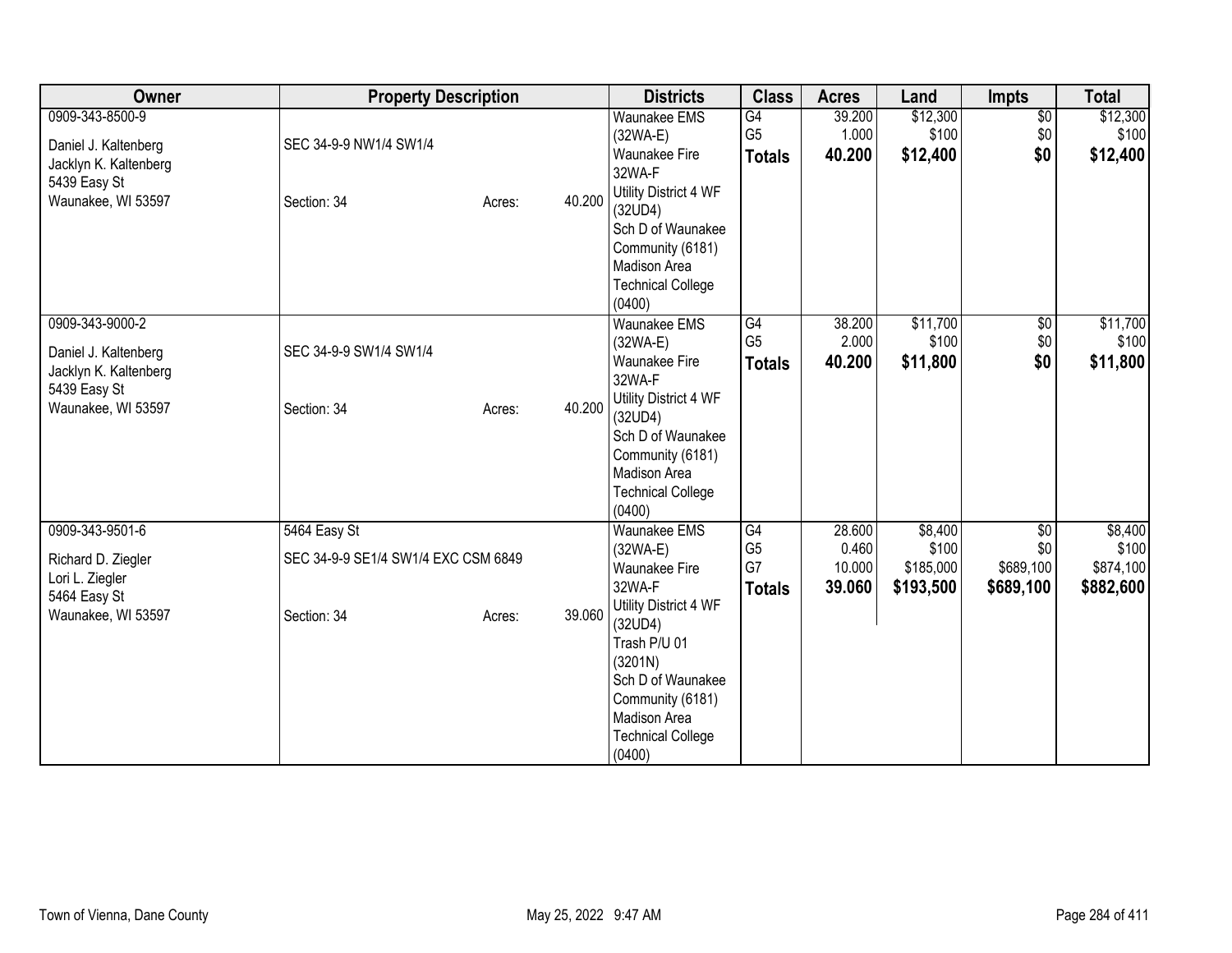| Owner                                                                                          | <b>Property Description</b>                                                                                                             | <b>Districts</b>                                                                                                                                                                                                    | <b>Class</b>                          | <b>Acres</b>              | Land                          | <b>Impts</b>                  | <b>Total</b>                  |
|------------------------------------------------------------------------------------------------|-----------------------------------------------------------------------------------------------------------------------------------------|---------------------------------------------------------------------------------------------------------------------------------------------------------------------------------------------------------------------|---------------------------------------|---------------------------|-------------------------------|-------------------------------|-------------------------------|
| 0909-343-9730-9<br>Joseph A. Ziegler<br>5468 Easy St<br>Waunakee, WI 53597                     | 5468 Easy St<br>LOT 1 CSM 6849 CS34/113&114-9/4/92 DESCR AS<br>SEC 34-9-9 PRT SE1/4SW1/4 (1.24 ACRES)<br>1.240<br>Section: 34<br>Acres: | Waunakee EMS<br>$(32WA-E)$<br>Waunakee Fire<br>32WA-F<br>Utility District 4 WF<br>(32UD4)<br>Trash P/U 01<br>(3201N)<br>Sch D of Waunakee<br>Community (6181)<br>Madison Area<br><b>Technical College</b><br>(0400) | $\overline{G1}$<br><b>Totals</b>      | 1.240<br>1.240            | \$112,500<br>\$112,500        | \$306,500<br>\$306,500        | \$419,000<br>\$419,000        |
| 0909-344-8000-3<br>Richard D. Ziegler<br>Lori L. Ziegler<br>5464 Easy St<br>Waunakee, WI 53597 | County Rd I<br>SEC 34-9-9 NE1/4SE1/4<br>39.700<br>Section: 34<br>Acres:                                                                 | <b>Waunakee EMS</b><br>$(32WA-E)$<br>Waunakee Fire<br>32WA-F<br>Utility District 4 WF<br>(32UD4)<br>Sch D of Waunakee<br>Community (6181)<br>Madison Area<br><b>Technical College</b><br>(0400)                     | G4<br>G <sub>5</sub><br><b>Totals</b> | 38.700<br>1.000<br>39.700 | \$10,700<br>\$100<br>\$10,800 | $\overline{50}$<br>\$0<br>\$0 | \$10,700<br>\$100<br>\$10,800 |
| 0909-344-8500-8<br>Payne & Dolan, Inc<br>PO Box 781<br>Waukesha, WI 53187                      | SEC 34-9-9 NW1/4 SE1/4<br>39.800<br>Section: 34<br>Acres:                                                                               | <b>Waunakee EMS</b><br>$(32WA-E)$<br><b>Waunakee Fire</b><br>32WA-F<br>Utility District 4 WF<br>(32UD4)<br>Sch D of Waunakee<br>Community (6181)<br>Madison Area<br><b>Technical College</b><br>(0400)              | $\overline{G3}$<br><b>Totals</b>      | 39.800<br>39.800          | 30 <br>\$0                    | \$0<br>\$0                    | \$0<br>\$0                    |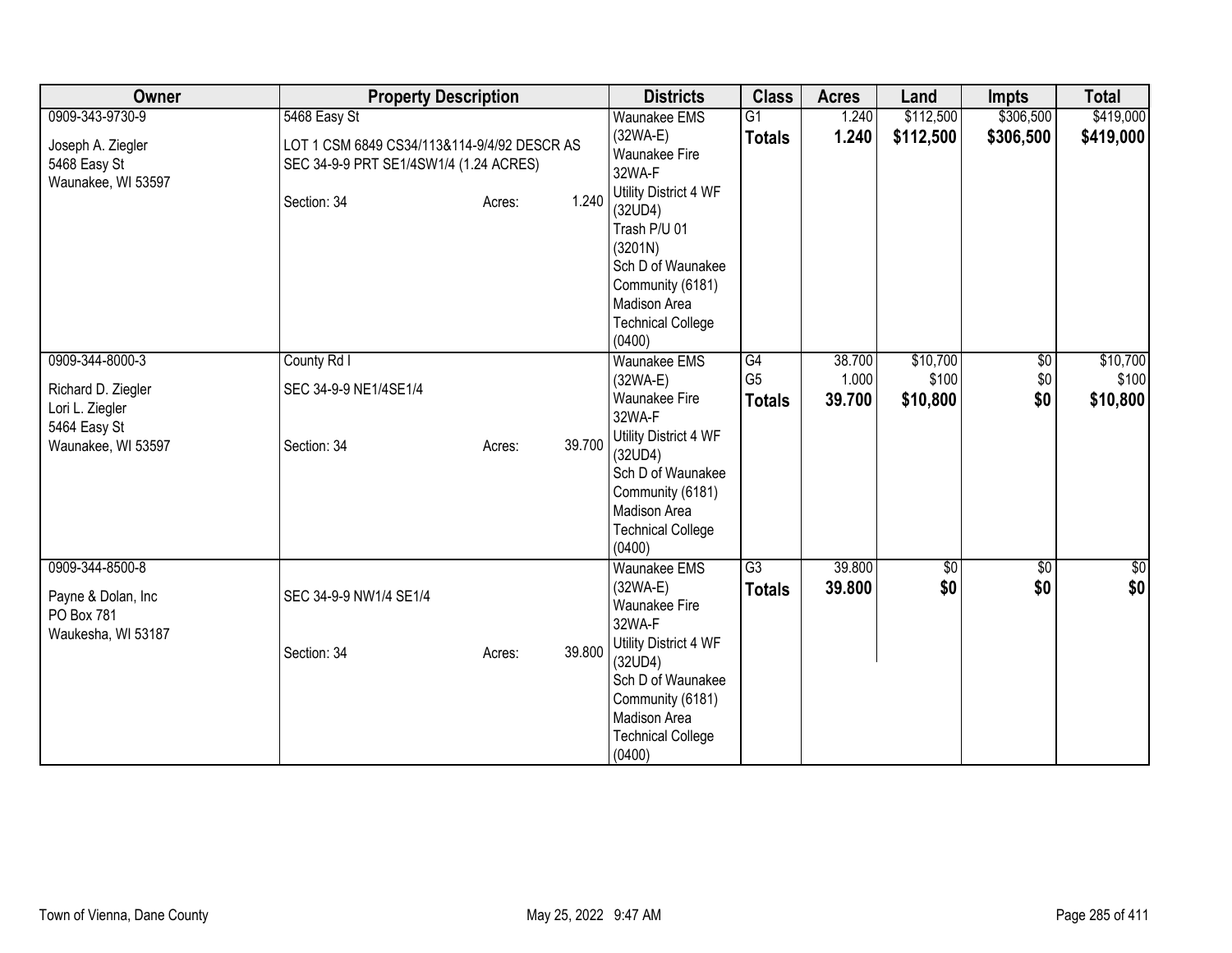| Owner                                                                                                 |                                                                                                                                  | <b>Property Description</b> |        | <b>Districts</b>                                                                                                                                                                                                           | <b>Class</b>                                             | <b>Acres</b>                       | Land                                       | <b>Impts</b>                         | <b>Total</b>                               |
|-------------------------------------------------------------------------------------------------------|----------------------------------------------------------------------------------------------------------------------------------|-----------------------------|--------|----------------------------------------------------------------------------------------------------------------------------------------------------------------------------------------------------------------------------|----------------------------------------------------------|------------------------------------|--------------------------------------------|--------------------------------------|--------------------------------------------|
| 0909-344-9000-1<br>Payne & Dolan, Inc<br>PO Box 781<br>Waukesha, WI 53187                             | 5416 Easy St<br>SEC 34-9-9 SW1/4 SE1/4 EXC R538/478<br>Section: 34                                                               | Acres:                      | 0.000  | <b>Waunakee EMS</b><br>$(32WA-E)$<br><b>Waunakee Fire</b><br>32WA-F<br>Utility District 4 WF<br>(32UD4)<br>Sch D of Waunakee<br>Community (6181)<br>Madison Area<br><b>Technical College</b><br>(0400)                     | $\overline{G3}$<br><b>Totals</b>                         | 35.000<br>35.000                   | \$0<br>\$0                                 | $\overline{50}$<br>\$0               | \$0<br>\$0                                 |
| 0909-344-9350-0<br>Matthew R. Shefchik<br>Stephanie D. Shefchik<br>5352 Easy St<br>Waunakee, WI 53597 | 5352 Easy St<br>LOT 1 CSM 11144 CS67/113&115-8/5/2004 DESCR AS<br>SEC 34-9-9 PRT SW1/4SE1/4 (4.67 ACRES EXCL R/W)<br>Section: 34 | Acres:                      | 4.670  | Waunakee EMS<br>$(32WA-E)$<br>Waunakee Fire<br>32WA-F<br>Utility District 4 WF<br>(32UD4)<br>Trash P/U 01<br>(3201N)<br>Sch D of Waunakee<br>Community (6181)<br>Madison Area<br><b>Technical College</b><br>(0400)        | $\overline{G1}$<br><b>Totals</b>                         | 4.670<br>4.670                     | \$159,900<br>\$159,900                     | \$557,800<br>\$557,800               | \$717,700<br>\$717,700                     |
| 0909-344-9500-6<br>Jerry G. Marx<br>Donna J. Marx<br>5288 Easy St<br>Waunakee, WI 53597               | 5288 Easy St<br>SEC 34-9-9 SE1/4SE1/4 EXC R726/186 & CSM 1114<br>Section: 34                                                     | Acres:                      | 36.800 | <b>Waunakee EMS</b><br>$(32WA-E)$<br>Waunakee Fire<br>32WA-F<br>Utility District 4 WF<br>(32UD4)<br>Trash P/U 01<br>(3201N)<br>Sch D of Waunakee<br>Community (6181)<br>Madison Area<br><b>Technical College</b><br>(0400) | $\overline{G1}$<br>G4<br>G <sub>5</sub><br><b>Totals</b> | 2.000<br>32.800<br>2.000<br>36.800 | \$141,500<br>\$9,400<br>\$100<br>\$151,000 | \$239,600<br>\$0<br>\$0<br>\$239,600 | \$381,100<br>\$9,400<br>\$100<br>\$390,600 |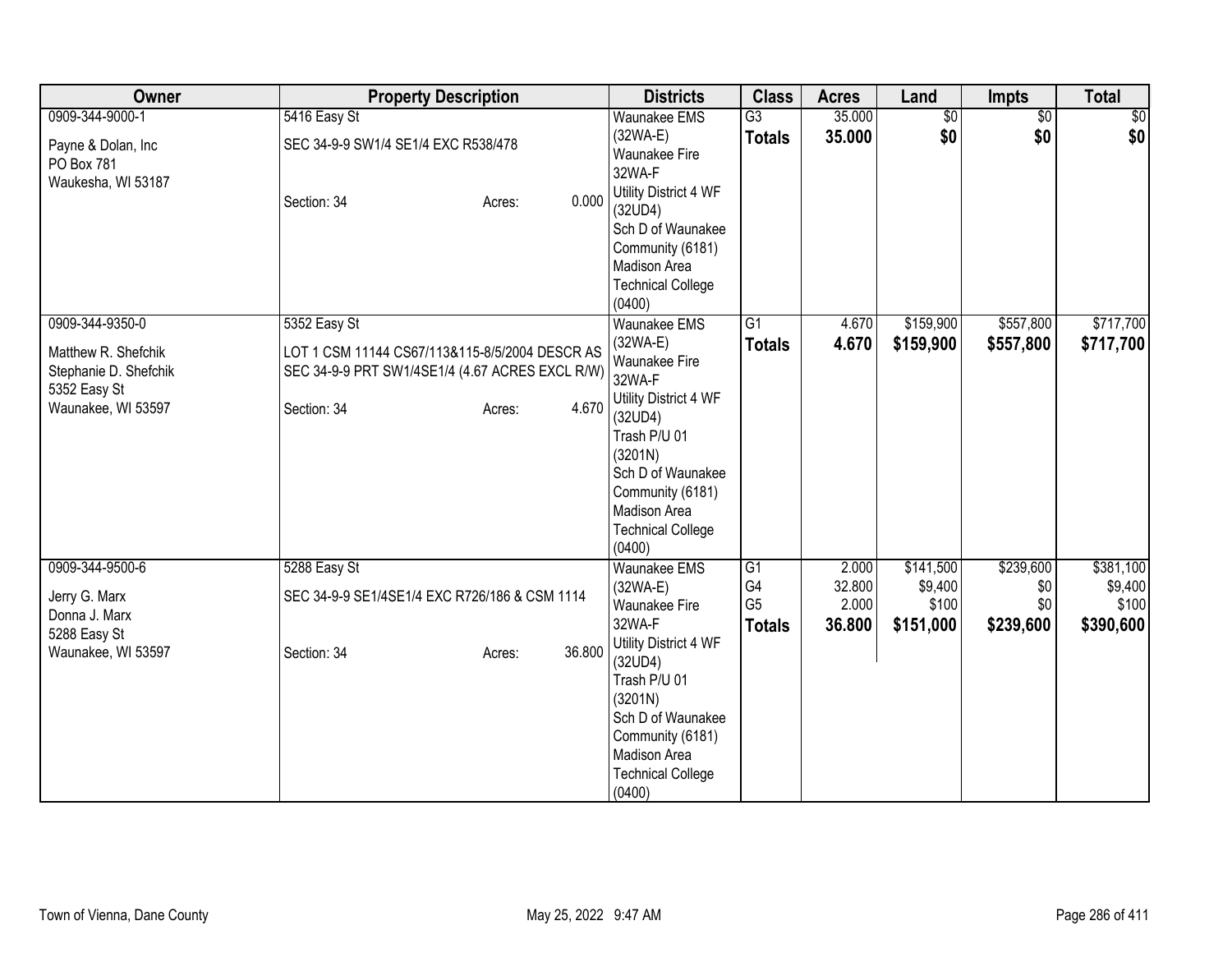| <b>Owner</b>             | <b>Property Description</b>                   | <b>Districts</b>             | <b>Class</b>    | <b>Acres</b> | Land      | <b>Impts</b> | <b>Total</b> |
|--------------------------|-----------------------------------------------|------------------------------|-----------------|--------------|-----------|--------------|--------------|
| 0909-344-9730-8          | 5340 Easy St                                  | <b>Waunakee EMS</b>          | $\overline{G1}$ | 0.600        | \$74,100  | \$99,100     | \$173,200    |
| Harris Living Tr, Mary T | SEC 34-9-9 PRT SE1/4SE1/4 BEG SW COR SD1/41/4 | $(32WA-E)$                   | <b>Totals</b>   | 0.600        | \$74,100  | \$99,100     | \$173,200    |
| 5340 Easy St             | TH E 125 FT TH N 207.25 FT TH W 125 FT TH S   | Waunakee Fire                |                 |              |           |              |              |
| Waunakee, WI 53597       | 207.25 FT TO POB .6 ACRE                      | 32WA-F                       |                 |              |           |              |              |
|                          | 0.600<br>Section: 34<br>Acres:                | Utility District 4 WF        |                 |              |           |              |              |
|                          |                                               | (32UD4)                      |                 |              |           |              |              |
|                          |                                               | Trash P/U 01                 |                 |              |           |              |              |
|                          |                                               | (3201N)<br>Sch D of Waunakee |                 |              |           |              |              |
|                          |                                               | Community (6181)             |                 |              |           |              |              |
|                          |                                               | <b>Madison Area</b>          |                 |              |           |              |              |
|                          |                                               | <b>Technical College</b>     |                 |              |           |              |              |
|                          |                                               | (0400)                       |                 |              |           |              |              |
| 0909-344-9770-0          | 5336 Easy St                                  | <b>Waunakee EMS</b>          | $\overline{G1}$ | 0.619        | \$75,300  | \$207,700    | \$283,000    |
|                          |                                               | (32WA-E)                     | <b>Totals</b>   | 0.619        | \$75,300  | \$207,700    | \$283,000    |
| Jeffrey Trotta           | LOT 1 CSM 1114 CS4/419-4/12/73 DESCR AS SEC   | Waunakee Fire                |                 |              |           |              |              |
| Nicole Trotta            | 34-9-9 PRT SE1/4SE1/4 (0.619 ACRES INCL R/W)  | 32WA-F                       |                 |              |           |              |              |
| 5336 Easy St             |                                               | Utility District 4 WF        |                 |              |           |              |              |
| Waunakee, WI 53597       | 0.619<br>Section: 34<br>Acres:                | (32UD4)                      |                 |              |           |              |              |
|                          |                                               | Trash P/U 01                 |                 |              |           |              |              |
|                          |                                               | (3201N)                      |                 |              |           |              |              |
|                          |                                               | Sch D of Waunakee            |                 |              |           |              |              |
|                          |                                               | Community (6181)             |                 |              |           |              |              |
|                          |                                               | Madison Area                 |                 |              |           |              |              |
|                          |                                               | <b>Technical College</b>     |                 |              |           |              |              |
|                          |                                               | (0400)                       |                 |              |           |              |              |
| 0909-351-8020-0          | 6649 Hickory Ln                               | <b>DeForest EMS</b>          | $\overline{G1}$ | 1.772        | \$139,200 | \$344,600    | \$483,800    |
| Jennifer L. Meza         | LOT 2 CSM 13013 CS83/119&121-11/15/2010 DESCR | $(32DF-E)$<br>DeForest Fire  | <b>Totals</b>   | 1.772        | \$139,200 | \$344,600    | \$483,800    |
| Luis F. Meza Lopez       | AS SEC 35-9-9 PRT NE1/4NE1/4 (1.772 ACRES)    | 32DF-F                       |                 |              |           |              |              |
| 6649 Hickory Ln          |                                               | Sch D of DeForest            |                 |              |           |              |              |
| Waunakee, WI 53597       | 1.772<br>Section: 35<br>Acres:                | Area (1316)                  |                 |              |           |              |              |
|                          |                                               | <b>Madison Area</b>          |                 |              |           |              |              |
|                          |                                               | <b>Technical College</b>     |                 |              |           |              |              |
|                          |                                               | (0400)                       |                 |              |           |              |              |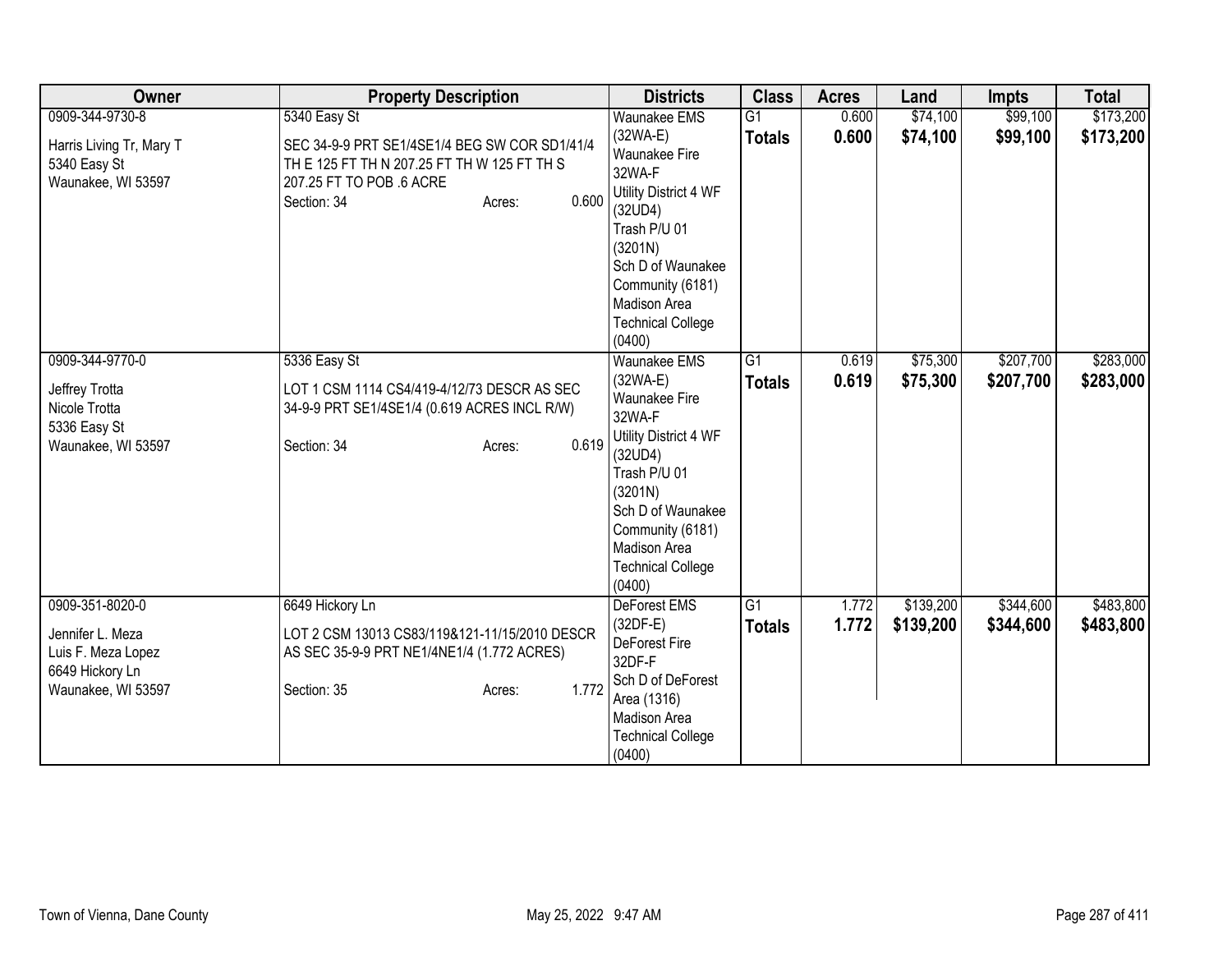| <b>Owner</b>                                          | <b>Property Description</b>                                                                 | <b>Districts</b>                                                                              | <b>Class</b>   | <b>Acres</b>     | Land                 | <b>Impts</b>    | <b>Total</b> |
|-------------------------------------------------------|---------------------------------------------------------------------------------------------|-----------------------------------------------------------------------------------------------|----------------|------------------|----------------------|-----------------|--------------|
| 0909-351-8040-0                                       | 5043 Cuba Valley Rd                                                                         | <b>DeForest EMS</b>                                                                           | G1             | 1.770            | \$139,200            | \$517,200       | \$656,400    |
| Ryan A. Maier<br>Casi J. Maier<br>5043 Cuba Valley Rd | LOT 1 CSM 13013 CS83/119&121-11/15/2010 DESCR<br>AS SEC 35-9-9 PRT NE1/4NE1/4 (1.772 ACRES) | (32DF-E)<br>DeForest Fire<br>32DF-F                                                           | <b>Totals</b>  | 1.770            | \$139,200            | \$517,200       | \$656,400    |
| Waunakee, WI 53597                                    | 1.770<br>Section: 35<br>Acres:                                                              | Sch D of DeForest<br>Area (1316)<br><b>Madison Area</b><br><b>Technical College</b><br>(0400) |                |                  |                      |                 |              |
| 0909-351-8505-0                                       |                                                                                             | DeForest EMS                                                                                  | G4             | 168.090          | \$52,400             | $\overline{50}$ | \$52,400     |
| Ziegler Dairy Farms, Inc                              | SEC 35-9-9 PRT NE1/4NE1/4, PRT NW1/4NE1/4,                                                  | $(32DF-E)$                                                                                    | G <sub>5</sub> | 11.360           | \$5,300              | \$0             | \$5,300      |
| 4985 Church Rd                                        | SW1/4NE1/4, PRT SE1/4NE1/4, NW1/4SE1/4, PRT                                                 | DeForest Fire<br>32DF-F                                                                       | G5M            | 5.800<br>185.250 | \$12,800<br>\$70,500 | \$0<br>\$0      | \$12,800     |
| Middleton, WI 53562                                   | SW1/4SE1/4 DESCR AS BEG AT N1/4 COR OF SEC 35<br>Section: 35<br>185.250<br>Acres:           | Sch D of DeForest<br>Area (1316)<br><b>Madison Area</b><br><b>Technical College</b><br>(0400) | <b>Totals</b>  |                  |                      |                 | \$70,500     |
| 0909-351-8507-0                                       |                                                                                             | DeForest EMS                                                                                  | G4             | 30.401           | \$9,100              | \$0             | \$9,100      |
| Ziegler Dairy Farms, Inc                              | SEC 35-9-9 PRT NE1/4NE1/4, PRT NW1/4NE1/4,                                                  | $(32DF-E)$                                                                                    | G <sub>5</sub> | 2.400            | \$700                | \$0             | \$700        |
| 4985 Church Rd                                        | SW1/4NE1/4, PRT SE1/4NE1/4, NW1/4SE1/4, PRT                                                 | DeForest Fire<br>32DF-F                                                                       | <b>Totals</b>  | 32.801           | \$9,800              | \$0             | \$9,800      |
| Middleton, WI 53562                                   | SW1/4SE1/4 DESCR AS BEG AT N1/4 COR OF SEC 35                                               | Sch D of Waunakee                                                                             |                |                  |                      |                 |              |
|                                                       | 0.000<br>Section: 35<br>Acres:                                                              | Community (6181)                                                                              |                |                  |                      |                 |              |
|                                                       |                                                                                             | Madison Area                                                                                  |                |                  |                      |                 |              |
|                                                       |                                                                                             | <b>Technical College</b><br>(0400)                                                            |                |                  |                      |                 |              |
| 0909-351-9940-0                                       |                                                                                             | DeForest EMS                                                                                  | G1             | 5.990            | \$12,000             | \$0             | \$12,000     |
| David J. Kaltenberg                                   | LOT 1 CSM 11434 CS69/245&247-6/23/2005 DESCR                                                | $(32DF-E)$<br>DeForest Fire                                                                   | <b>Totals</b>  | 5.990            | \$12,000             | \$0             | \$12,000     |
| Carmen Kaltenberg                                     | AS SEC 35-9-9 PRT SE1/4NE1/4 (9.19 ACRES) EXC                                               | 32DF-F                                                                                        |                |                  |                      |                 |              |
| 6547 Hickory Ln                                       | TH PRT IN THE WAUNAKEE SCHOOL DISTRICT<br>5.990                                             | Sch D of DeForest                                                                             |                |                  |                      |                 |              |
| Waunakee, WI 53597                                    | Section: 35<br>Acres:                                                                       | Area (1316)                                                                                   |                |                  |                      |                 |              |
|                                                       |                                                                                             | Madison Area                                                                                  |                |                  |                      |                 |              |
|                                                       |                                                                                             | <b>Technical College</b><br>(0400)                                                            |                |                  |                      |                 |              |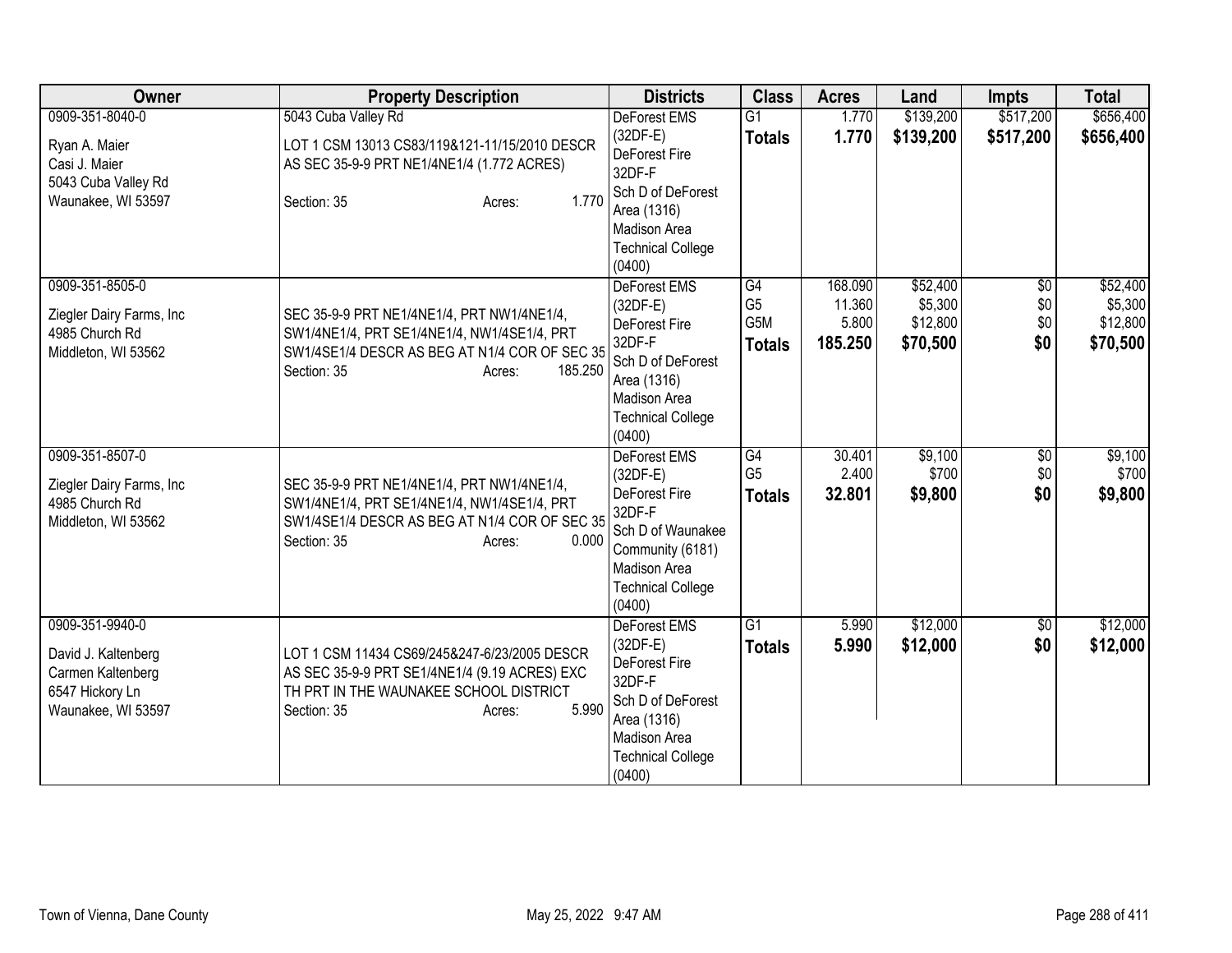| Owner                                                                                          | <b>Property Description</b>                                                                                                                                                                            | <b>Districts</b>                                                                                                                                                         | <b>Class</b>                          | <b>Acres</b>              | Land                          | <b>Impts</b>           | <b>Total</b>                  |
|------------------------------------------------------------------------------------------------|--------------------------------------------------------------------------------------------------------------------------------------------------------------------------------------------------------|--------------------------------------------------------------------------------------------------------------------------------------------------------------------------|---------------------------------------|---------------------------|-------------------------------|------------------------|-------------------------------|
| 0909-351-9960-0                                                                                | 6547 Hickory Ln                                                                                                                                                                                        | <b>DeForest EMS</b>                                                                                                                                                      | $\overline{G1}$                       | 3.200                     | \$129,600                     | \$311,400              | \$441,000                     |
| David J. Kaltenberg<br>Carmen Kaltenberg<br>6547 Hickory Ln<br>Waunakee, WI 53597              | LOT 1 CSM 11434 CS69/245&247-6/23/2005 DESCR<br>AS SEC 35-9-9 PRT SE1/4NE1/4 (9.19 ACRES) EXC<br>TH PRT IN THE DEFOREST SCHOOL DISTRICT<br>9.190<br>Section: 35<br>Acres:                              | $(32DF-E)$<br>DeForest Fire<br>32DF-F<br>Trash P/U 01<br>(3201N)<br>Sch D of Waunakee<br>Community (6181)<br>Madison Area                                                | <b>Totals</b>                         | 3.200                     | \$129,600                     | \$311,400              | \$441,000                     |
|                                                                                                |                                                                                                                                                                                                        | <b>Technical College</b><br>(0400)                                                                                                                                       |                                       |                           |                               |                        |                               |
| 0909-352-8001-0<br>Michael J. Northwood<br>5177 Cuba Valley Rd<br>Waunakee, WI 53597           | 5177 Cuba Valley Rd<br>LOT 1 CSM 9760 CS56/220&222-8/2/2000 DESCR AS<br>SEC 35-9-9 PRT NE1/4NW1/4 (2.89 ACRES INCL R/W)<br>(A SURVEY OF ADJACENT LANDS INDICATES PRT<br>Section: 35<br>2.890<br>Acres: | DeForest EMS<br>(32DF-E)<br>DeForest Fire<br>32DF-F<br>Trash P/U 01<br>(3201N)<br>Sch D of DeForest<br>Area (1316)<br>Madison Area<br><b>Technical College</b><br>(0400) | $\overline{G1}$<br><b>Totals</b>      | 2.890<br>2.890            | \$150,400<br>\$150,400        | \$397,600<br>\$397,600 | \$548,000<br>\$548,000        |
| 0909-352-8045-0<br>Ziegler Jt Rev Tr, Leo A & Carol K<br>5031 Church Rd<br>Middleton, WI 53562 | SEC 35-9-9 NE1/4 NW1/4 EXC CSM 9760<br>37.210<br>Section: 35<br>Acres:                                                                                                                                 | <b>DeForest EMS</b><br>$(32DF-E)$<br>DeForest Fire<br>32DF-F<br>Sch D of DeForest<br>Area (1316)<br>Madison Area<br><b>Technical College</b><br>(0400)                   | G4<br>G <sub>5</sub><br><b>Totals</b> | 36.460<br>0.750<br>37.210 | \$11,200<br>\$100<br>\$11,300 | \$0<br>\$0<br>\$0      | \$11,200<br>\$100<br>\$11,300 |
| 0909-352-8500-8<br>Mell Land, LLC<br>6605 County Highway I<br>Waunakee, WI 53597               | SEC 35-9-9 NW1/4 NW1/4 EXC COM 532 FT S & 33 FT<br>E OF NW COR TH E 166 FT S 262 FT W 166 FT N 262<br>FT TO POB<br>39.000<br>Section: 35<br>Acres:                                                     | DeForest EMS<br>$(32DF-E)$<br>DeForest Fire<br>32DF-F<br>Sch D of DeForest<br>Area (1316)<br>Madison Area<br><b>Technical College</b><br>(0400)                          | G4<br>G <sub>5</sub><br><b>Totals</b> | 37.200<br>1.800<br>39.000 | \$11,700<br>\$100<br>\$11,800 | \$0<br>\$0<br>\$0      | \$11,700<br>\$100<br>\$11,800 |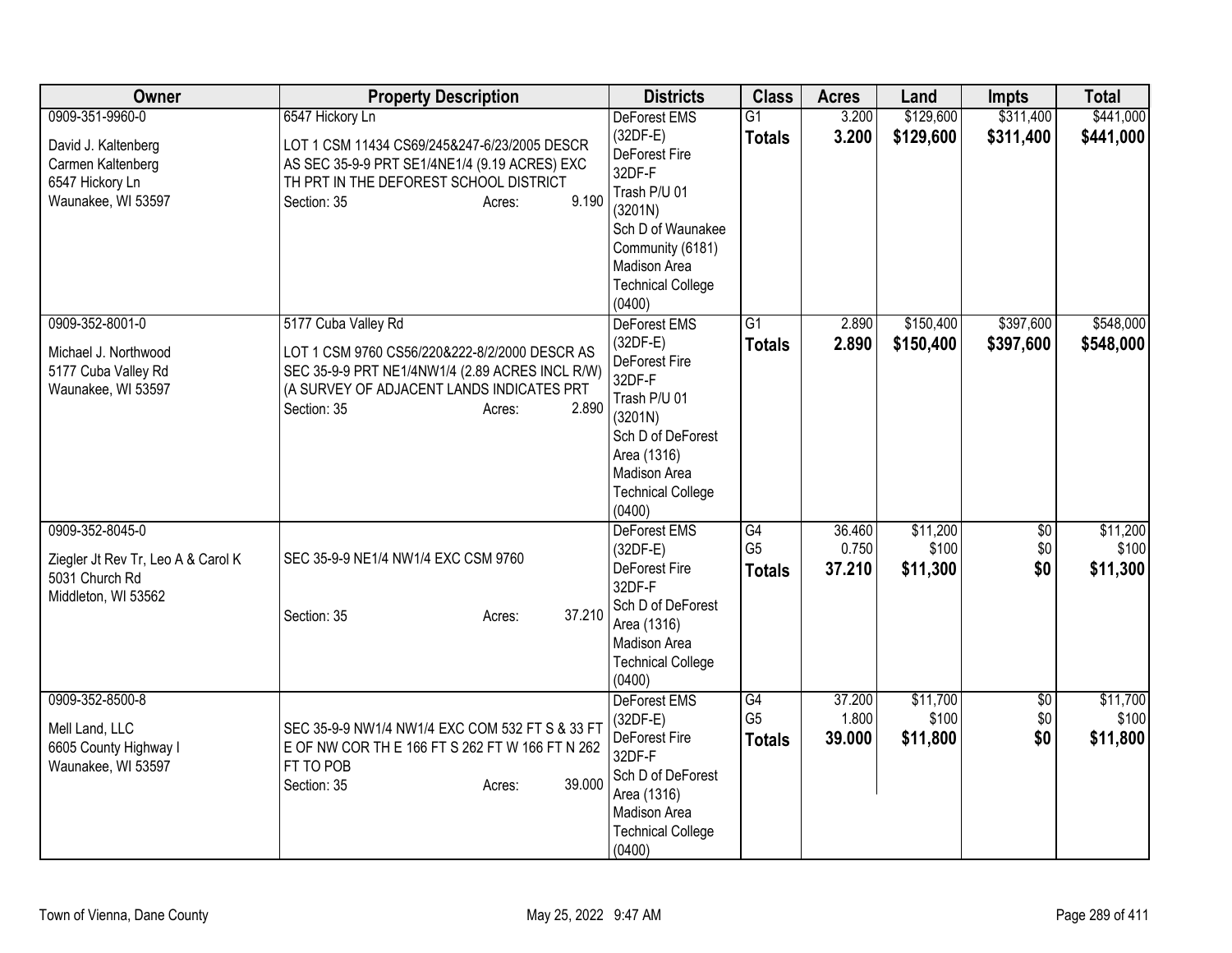| Owner                                                                                          | <b>Property Description</b>                                                                                                                                                                | <b>Districts</b>                                                                                                                                                                | <b>Class</b>                          | <b>Acres</b>              | Land                          | <b>Impts</b>                  | <b>Total</b>                  |
|------------------------------------------------------------------------------------------------|--------------------------------------------------------------------------------------------------------------------------------------------------------------------------------------------|---------------------------------------------------------------------------------------------------------------------------------------------------------------------------------|---------------------------------------|---------------------------|-------------------------------|-------------------------------|-------------------------------|
| 0909-352-8680-1<br>Horsted Rev Tr, Esther a<br>6616 County Highway I<br>Waunakee, WI 53597     | 6616 County Rd I<br>SEC 35-9-9 PRT NW1/4 NW1/4 COM 532 FT S & 33 FT<br>E OF NW COR TH E 166.16 FT TH S 262.16 FT TH W<br>166.16 FT TH N 262.16 FT TO POB<br>0.000<br>Section: 35<br>Acres: | DeForest EMS<br>(32DF-E)<br>DeForest Fire<br>32DF-F<br>Trash P/U 01<br>(3201N)<br>Sch D of DeForest<br>Area (1316)<br><b>Madison Area</b><br><b>Technical College</b><br>(0400) | $\overline{G1}$<br><b>Totals</b>      | 0.998<br>0.998            | \$100,100<br>\$100,100        | \$117,800<br>\$117,800        | \$217,900<br>\$217,900        |
| 0909-352-9000-1<br>Mell Land, LLC<br>6605 County Highway I<br>Waunakee, WI 53597               | SEC 35-9-9 SW1/4NW1/4<br>40.200<br>Section: 35<br>Acres:                                                                                                                                   | DeForest EMS<br>$(32DF-E)$<br>DeForest Fire<br>32DF-F<br>Sch D of DeForest<br>Area (1316)<br>Madison Area<br><b>Technical College</b><br>(0400)                                 | G4<br>G <sub>5</sub><br><b>Totals</b> | 39.200<br>1.000<br>40.200 | \$12,200<br>\$100<br>\$12,300 | $\overline{60}$<br>\$0<br>\$0 | \$12,200<br>\$100<br>\$12,300 |
| 0909-352-9500-6<br>Ziegler Jt Rev Tr, Leo A & Carol K<br>5031 Church Rd<br>Middleton, WI 53562 | SEC 35-9-9 SE1/4 NW1/4<br>40.200<br>Section: 35<br>Acres:                                                                                                                                  | <b>DeForest EMS</b><br>(32DF-E)<br>DeForest Fire<br>32DF-F<br>Sch D of DeForest<br>Area (1316)<br>Madison Area<br><b>Technical College</b><br>(0400)                            | $\overline{G4}$<br><b>Totals</b>      | 40.200<br>40.200          | \$12,300<br>\$12,300          | \$0<br>\$0                    | \$12,300<br>\$12,300          |
| 0909-353-8000-2<br>Kyle R. Rauls et al<br>6568 Hickory Ln<br>Waunakee, WI 53597                | SEC 35-9-9 NE1/4 SW1/4<br>40.800<br>Section: 35<br>Acres:                                                                                                                                  | DeForest EMS<br>$(32DF-E)$<br>DeForest Fire<br>32DF-F<br>Sch D of Waunakee<br>Community (6181)<br>Madison Area<br><b>Technical College</b><br>(0400)                            | $\overline{G4}$<br><b>Totals</b>      | 40.800<br>40.800          | \$12,300<br>\$12,300          | $\overline{50}$<br>\$0        | \$12,300<br>\$12,300          |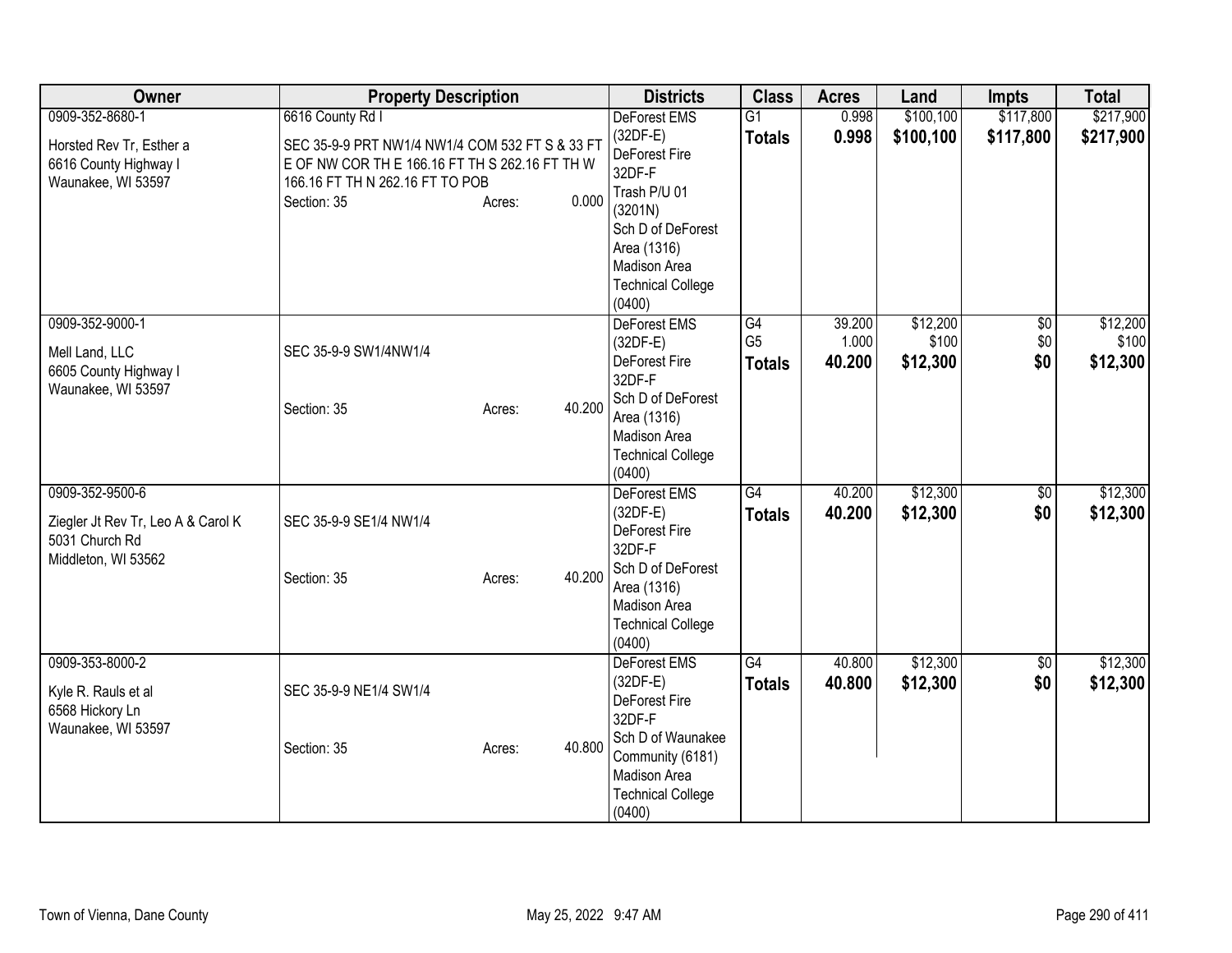| Owner                                                                           | <b>Property Description</b>                                                                                                                     | <b>Districts</b>                                                                                                                                                                | <b>Class</b>                          | <b>Acres</b>              | Land                          | Impts                    | <b>Total</b>                  |
|---------------------------------------------------------------------------------|-------------------------------------------------------------------------------------------------------------------------------------------------|---------------------------------------------------------------------------------------------------------------------------------------------------------------------------------|---------------------------------------|---------------------------|-------------------------------|--------------------------|-------------------------------|
| 0909-353-8500-7<br>Kyle R. Rauls et al<br>6568 Hickory Ln<br>Waunakee, WI 53597 | SEC 35-9-9 E 33 FT NW1/4 SW1/4<br>1.000<br>Section: 35<br>Acres:                                                                                | DeForest EMS<br>$(32DF-E)$<br>DeForest Fire<br>32DF-F<br>Sch D of Waunakee<br>Community (6181)<br>Madison Area<br><b>Technical College</b><br>(0400)                            | $\overline{G4}$<br><b>Totals</b>      | 1.000<br>1.000            | \$400<br>\$400                | $\overline{50}$<br>\$0   | \$400<br>\$400                |
| 0909-353-8511-4<br>Kyle R. Rauls et al<br>6568 Hickory Ln<br>Waunakee, WI 53597 | SEC 35-9-9 NW1/4SW1/4 EXC E 33 FT & EXC CSM<br>5828<br>38.200<br>Section: 35<br>Acres:                                                          | DeForest EMS<br>$(32DF-E)$<br>DeForest Fire<br>32DF-F<br>Sch D of Waunakee<br>Community (6181)<br>Madison Area<br><b>Technical College</b><br>(0400)                            | G4<br>G <sub>5</sub><br><b>Totals</b> | 37.350<br>0.850<br>38.200 | \$11,400<br>\$100<br>\$11,500 | $\sqrt{6}$<br>\$0<br>\$0 | \$11,400<br>\$100<br>\$11,500 |
| 0909-353-8600-6<br>Kaltenberg Tr<br>6530 County Highway I<br>Waunakee, WI 53597 | 6530 County Rd I<br>LOT 1 CSM 5828 CS27/252&253-4/25/89 DESCR AS<br>SEC 35-9-9 PRT NW1/4SW1/4 CONT 1.00 ACRES<br>1.000<br>Section: 35<br>Acres: | DeForest EMS<br>$(32DF-E)$<br>DeForest Fire<br>32DF-F<br>Trash P/U 01<br>(3201N)<br>Sch D of Waunakee<br>Community (6181)<br>Madison Area<br><b>Technical College</b><br>(0400) | $\overline{G1}$<br><b>Totals</b>      | 1.000<br>1.000            | \$100,000<br>\$100,000        | \$387,300<br>\$387,300   | \$487,300<br>\$487,300        |
| 0909-353-9001-0<br>Kyle R. Rauls et al<br>6568 Hickory Ln<br>Waunakee, WI 53597 | SEC 35-9-9 E 33 FT SW1/4 SW1/4 EXC CSM 13851<br>1.000<br>Section: 35<br>Acres:                                                                  | DeForest EMS<br>$(32DF-E)$<br>DeForest Fire<br>32DF-F<br>Sch D of Waunakee<br>Community (6181)<br>Madison Area<br><b>Technical College</b><br>(0400)                            | G4<br><b>Totals</b>                   | 1.000<br>1.000            | \$400<br>\$400                | $\overline{50}$<br>\$0   | \$400<br>\$400                |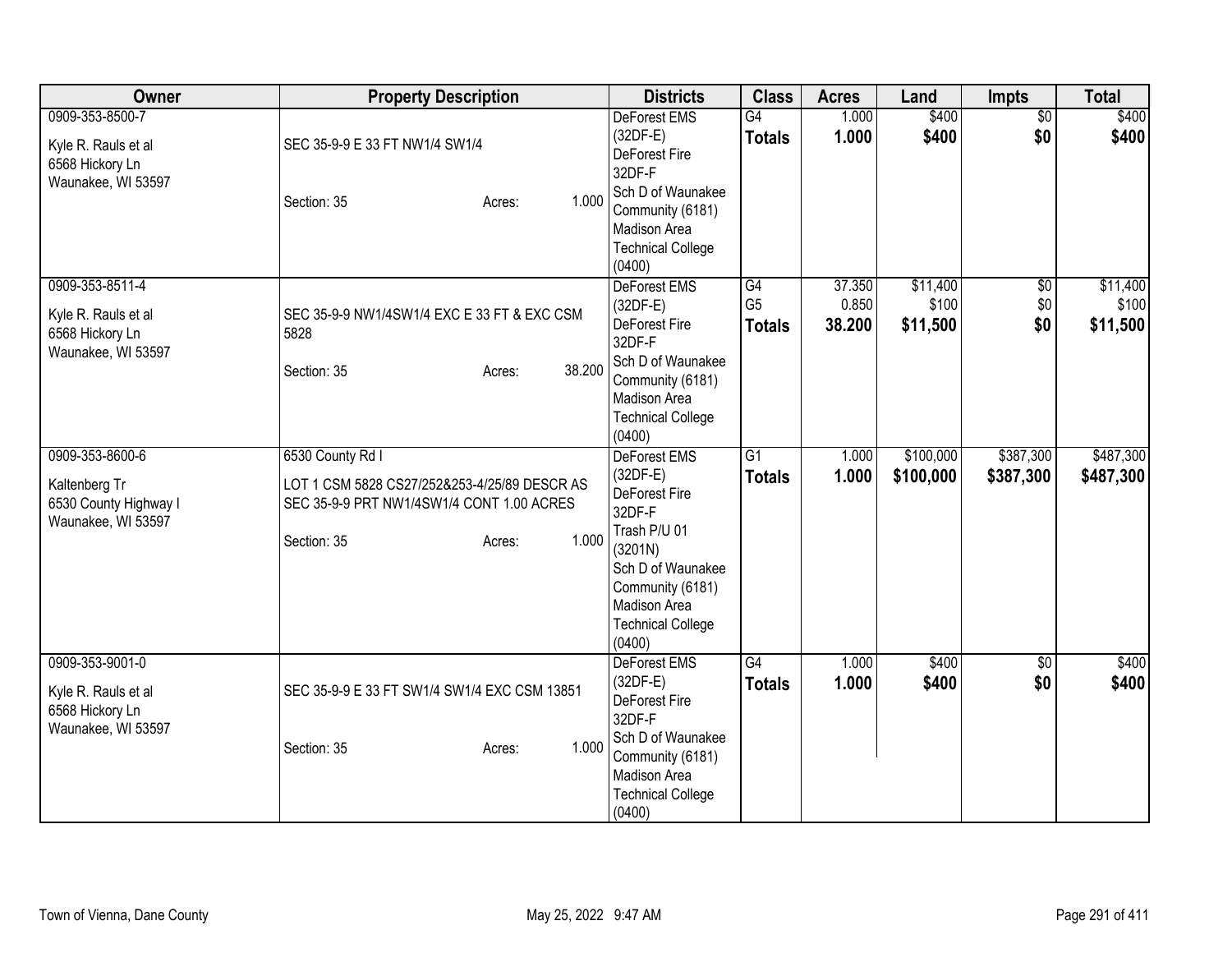| Owner                                                                                      | <b>Property Description</b>                                                                                          | <b>Districts</b>                                                                                       | <b>Class</b>                          | <b>Acres</b>              | Land                            | Impts                         | <b>Total</b>                    |
|--------------------------------------------------------------------------------------------|----------------------------------------------------------------------------------------------------------------------|--------------------------------------------------------------------------------------------------------|---------------------------------------|---------------------------|---------------------------------|-------------------------------|---------------------------------|
| 0909-353-9011-0<br>Kyle R. Rauls et al<br>6568 Hickory Ln                                  | Easy St<br>SEC 35-9-9 SW1/4 SW1/4 EXC E 33 FT & ALSO EXC<br><b>CSM 15618</b>                                         | <b>DeForest EMS</b><br>$(32DF-E)$<br>DeForest Fire<br>32DF-F                                           | G4<br>G <sub>5</sub><br><b>Totals</b> | 34.380<br>2.000<br>36.380 | \$10,600<br>\$100<br>\$10,700   | $\overline{50}$<br>\$0<br>\$0 | \$10,600<br>\$100<br>\$10,700   |
| Waunakee, WI 53597                                                                         | 0.000<br>Section: 35<br>Acres:                                                                                       | Sch D of Waunakee<br>Community (6181)<br>Madison Area<br><b>Technical College</b><br>(0400)            |                                       |                           |                                 |                               |                                 |
| 0909-353-9250-0<br>Emily J. Kaltenberg<br>Luke R. Kaltenberg<br>4365 Eagle Ridge Ln Unit 1 | 5258 Easy St<br>LOT 1 CSM 15618 CS113/78&80-2/18/2021 DESCR AS<br>SEC 35-9-9 PRT SW1/4SW1/4 (2.22 ACRES EXCL R/W     | DeForest EMS<br>(32DF-E)<br>DeForest Fire<br>32DF-F                                                    | G1<br>G4<br><b>Totals</b>             | 0.000<br>2.220<br>2.220   | $\sqrt{$0}$<br>\$600<br>\$600   | $\overline{30}$<br>\$0<br>\$0 | $\frac{1}{6}$<br>\$600<br>\$600 |
| Windsor, WI 53598                                                                          | 2.220<br>Section: 35<br>Acres:                                                                                       | Sch D of Waunakee<br>Community (6181)<br>Madison Area<br><b>Technical College</b><br>(0400)            |                                       |                           |                                 |                               |                                 |
| 0909-353-9501-0                                                                            | 5202 Easy St                                                                                                         | DeForest EMS                                                                                           | G4                                    | 32.000                    | \$10,000                        | $\overline{60}$               | \$10,000                        |
| Kyle R. Rauls et al<br>6568 Hickory Ln<br>Waunakee, WI 53597                               | SEC 35-9-9 SE1/4 SW1/4 EXC CSM 13851                                                                                 | (32DF-E)<br>DeForest Fire<br>32DF-F                                                                    | G <sub>5</sub><br><b>Totals</b>       | 0.700<br>32.700           | \$100<br>\$10,100               | \$0<br>\$0                    | \$100<br>\$10,100               |
|                                                                                            | 32.700<br>Section: 35<br>Acres:                                                                                      | Sch D of Waunakee<br>Community (6181)<br>Madison Area<br><b>Technical College</b><br>(0400)            |                                       |                           |                                 |                               |                                 |
| 0909-353-9770-0                                                                            | 5202 Easy St                                                                                                         | DeForest EMS                                                                                           | G4                                    | 4.300                     | \$800                           | $\overline{50}$               | \$800                           |
| John A. Kaltenberg<br>Nicole Kaltenberg<br>5202 Easy St                                    | LOT 1 CSM 13851 CS92/30&33-11/13/2014 DESCR AS<br>SEC 35-9-9 PRT SE1/4SW1/4 & PRT SW1/4SW1/4 (8.6<br>ACRES INCL R/W) | $(32DF-E)$<br>DeForest Fire<br>32DF-F<br>Trash P/U 01                                                  | G <sub>5</sub><br>G7<br><b>Totals</b> | 0.300<br>4.000<br>8.600   | \$100<br>\$111,000<br>\$111,900 | \$0<br>\$235,200<br>\$235,200 | \$100<br>\$346,200<br>\$347,100 |
| Waunakee, WI 53597                                                                         | 8.600<br>Section: 35<br>Acres:                                                                                       | (3201N)<br>Sch D of Waunakee<br>Community (6181)<br>Madison Area<br><b>Technical College</b><br>(0400) |                                       |                           |                                 |                               |                                 |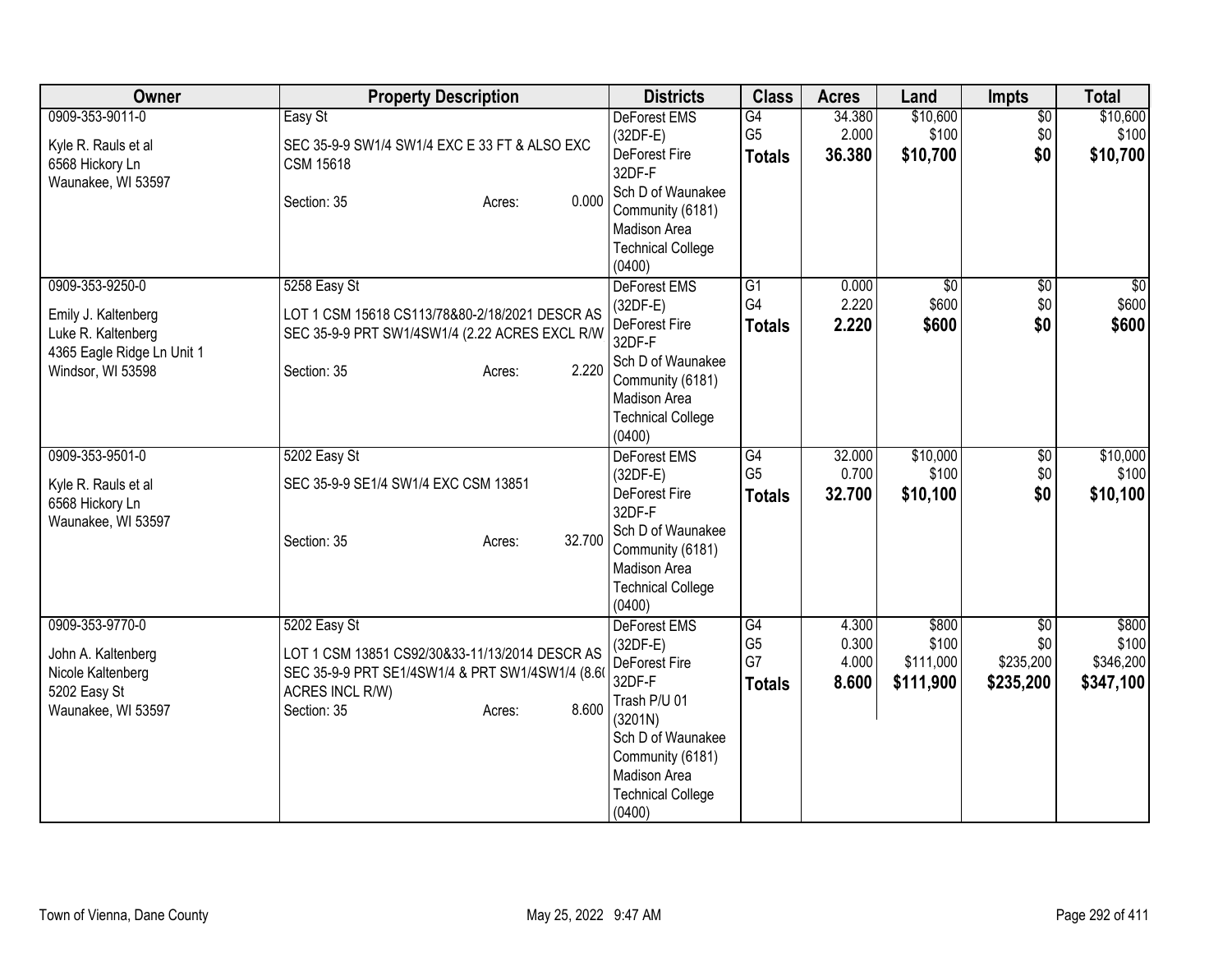| Owner                                                                        | <b>Property Description</b>                 |                 | <b>Districts</b>                                                                                                                                                                             | <b>Class</b>    | <b>Acres</b> | Land     | <b>Impts</b> | <b>Total</b> |
|------------------------------------------------------------------------------|---------------------------------------------|-----------------|----------------------------------------------------------------------------------------------------------------------------------------------------------------------------------------------|-----------------|--------------|----------|--------------|--------------|
| 0909-354-0010-5                                                              | 5059 Vienna Dr                              |                 | DeForest EMS                                                                                                                                                                                 | $\overline{G1}$ | 0.755        | \$89,000 | \$173,600    | \$262,600    |
| Duane H. Zweifel<br>Kathleen Zweifel<br>5059 Vienna Dr<br>Waunakee, WI 53597 | <b>HICKORY MEADOWS LOT 1</b><br>Section: 35 | 0.000<br>Acres: | $(32DF-E)$<br>Madison Metro Sewer<br>Dist (5150-M)<br>DeForest Fire<br>32DF-F                                                                                                                | <b>Totals</b>   | 0.755        | \$89,000 | \$173,600    | \$262,600    |
|                                                                              |                                             |                 | Trash P/U 01<br>(3201N)<br>Sch D of Waunakee<br>Community (6181)<br>Utility District 2<br>$(32UD-2)$<br>Madison Area<br><b>Technical College</b><br>(0400)                                   |                 |              |          |              |              |
| 0909-354-0020-3                                                              | 5066 Vienna Dr                              |                 | DeForest EMS                                                                                                                                                                                 | G1              | 0.706        | \$85,800 | \$230,200    | \$316,000    |
| David P. Zimmerman<br>Rebecca L. Neumaier<br>5066 Vienna Dr                  | <b>HICKORY MEADOWS LOT 2</b>                |                 | $(32DF-E)$<br>Madison Metro Sewer<br>Dist (5150-M)                                                                                                                                           | <b>Totals</b>   | 0.706        | \$85,800 | \$230,200    | \$316,000    |
| Waunakee, WI 53597                                                           | Section: 35                                 | 0.000<br>Acres: | DeForest Fire<br>32DF-F<br>Trash P/U 01<br>(3201N)<br>Sch D of Waunakee<br>Community (6181)<br><b>Utility District 2</b><br>$(32UD-2)$<br>Madison Area<br><b>Technical College</b><br>(0400) |                 |              |          |              |              |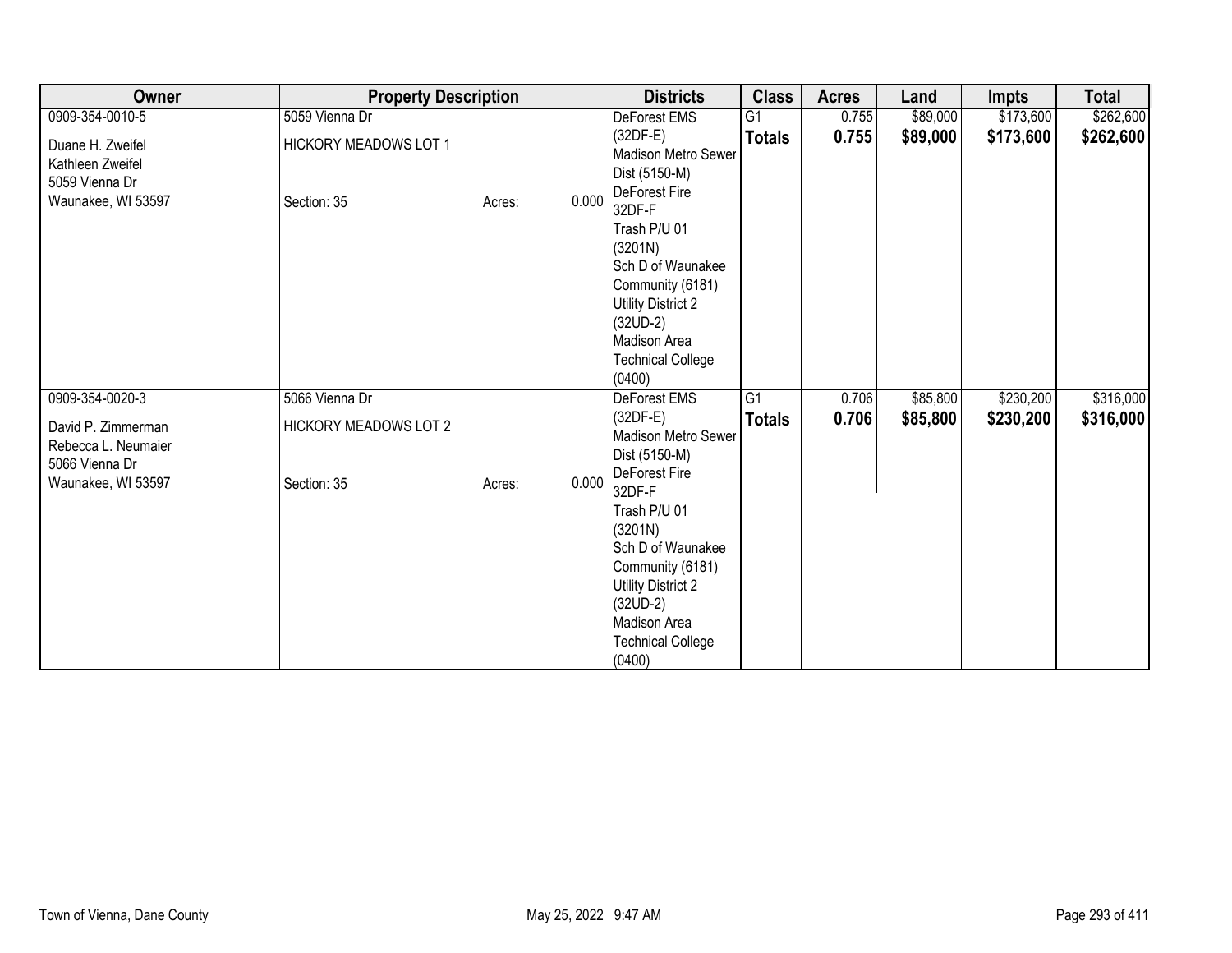| Owner                                                                         | <b>Property Description</b>                 |                 | <b>Districts</b>                                                                                                                                                                             | <b>Class</b>    | <b>Acres</b> | Land     | <b>Impts</b> | <b>Total</b> |
|-------------------------------------------------------------------------------|---------------------------------------------|-----------------|----------------------------------------------------------------------------------------------------------------------------------------------------------------------------------------------|-----------------|--------------|----------|--------------|--------------|
| 0909-354-0030-1                                                               | 5070 Vienna Dr                              |                 | DeForest EMS                                                                                                                                                                                 | $\overline{G1}$ | 0.723        | \$86,900 | \$191,000    | \$277,900    |
| James M. Amelong<br>Kristi L. Amelong<br>5070 Vienna Dr<br>Waunakee, WI 53597 | <b>HICKORY MEADOWS LOT 3</b><br>Section: 35 | 0.000<br>Acres: | $(32DF-E)$<br>Madison Metro Sewer<br>Dist (5150-M)<br>DeForest Fire<br>32DF-F                                                                                                                | <b>Totals</b>   | 0.723        | \$86,900 | \$191,000    | \$277,900    |
|                                                                               |                                             |                 | Trash P/U 01<br>(3201N)<br>Sch D of Waunakee<br>Community (6181)<br>Utility District 2<br>$(32UD-2)$<br>Madison Area<br><b>Technical College</b><br>(0400)                                   |                 |              |          |              |              |
| 0909-354-0040-9                                                               | 5074 Vienna Dr                              |                 | DeForest EMS                                                                                                                                                                                 | $\overline{G1}$ | 0.741        | \$88,100 | \$204,500    | \$292,600    |
| Woznick Living Tr<br>5074 Vienna Dr<br>Waunakee, WI 53597                     | <b>HICKORY MEADOWS LOT 4</b>                |                 | $(32DF-E)$<br>Madison Metro Sewer<br>Dist (5150-M)                                                                                                                                           | <b>Totals</b>   | 0.741        | \$88,100 | \$204,500    | \$292,600    |
|                                                                               | Section: 35                                 | 0.000<br>Acres: | DeForest Fire<br>32DF-F<br>Trash P/U 01<br>(3201N)<br>Sch D of Waunakee<br>Community (6181)<br><b>Utility District 2</b><br>$(32UD-2)$<br>Madison Area<br><b>Technical College</b><br>(0400) |                 |              |          |              |              |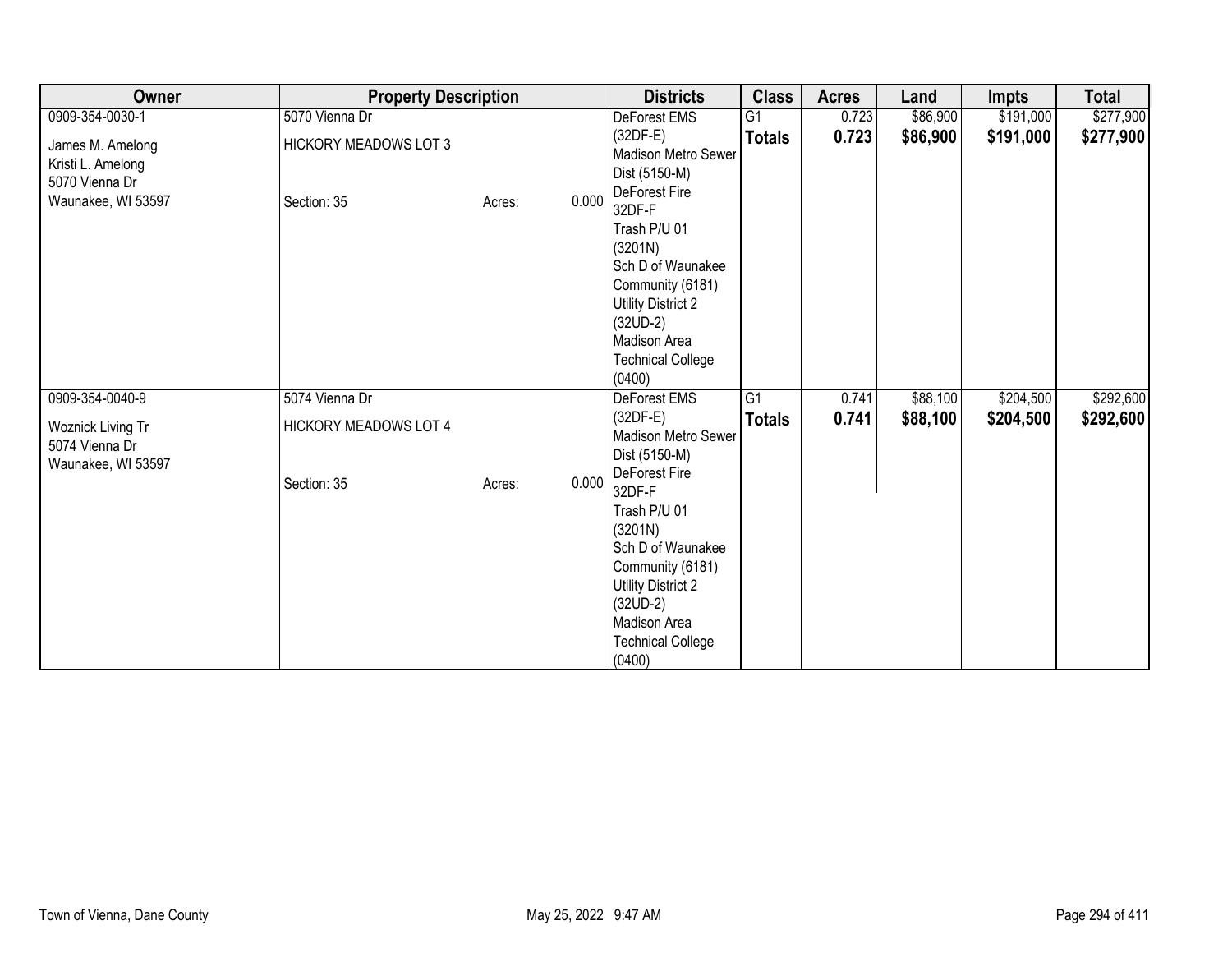| Owner                                                                           | <b>Property Description</b>                 |                 | <b>Districts</b>                                                                                                                                                                             | <b>Class</b>    | <b>Acres</b> | Land     | <b>Impts</b> | <b>Total</b> |
|---------------------------------------------------------------------------------|---------------------------------------------|-----------------|----------------------------------------------------------------------------------------------------------------------------------------------------------------------------------------------|-----------------|--------------|----------|--------------|--------------|
| 0909-354-0050-7                                                                 | 5078 Vienna Dr                              |                 | DeForest EMS                                                                                                                                                                                 | $\overline{G1}$ | 0.741        | \$88,100 | \$247,400    | \$335,500    |
| Theodore J. Maier<br>Christine L. Maier<br>5078 Vienna Dr<br>Waunakee, WI 53597 | <b>HICKORY MEADOWS LOT 5</b><br>Section: 35 | 0.000<br>Acres: | $(32DF-E)$<br>Madison Metro Sewer<br>Dist (5150-M)<br>DeForest Fire<br>32DF-F                                                                                                                | <b>Totals</b>   | 0.741        | \$88,100 | \$247,400    | \$335,500    |
|                                                                                 |                                             |                 | Trash P/U 01<br>(3201N)<br>Sch D of Waunakee<br>Community (6181)<br>Utility District 2<br>$(32UD-2)$<br>Madison Area<br><b>Technical College</b><br>(0400)                                   |                 |              |          |              |              |
| 0909-354-0060-5                                                                 | 5115 Vienna Dr                              |                 | DeForest EMS                                                                                                                                                                                 | G1              | 0.741        | \$88,100 | \$147,100    | \$235,200    |
| Damon Rev Tr, Linda T<br>5115 Vienna Dr<br>Waunakee, WI 53597                   | HICKORY MEADOWS LOT 11                      |                 | $(32DF-E)$<br>Madison Metro Sewer<br>Dist (5150-M)                                                                                                                                           | <b>Totals</b>   | 0.741        | \$88,100 | \$147,100    | \$235,200    |
|                                                                                 | Section: 35                                 | 0.000<br>Acres: | DeForest Fire<br>32DF-F<br>Trash P/U 01<br>(3201N)<br>Sch D of Waunakee<br>Community (6181)<br><b>Utility District 2</b><br>$(32UD-2)$<br>Madison Area<br><b>Technical College</b><br>(0400) |                 |              |          |              |              |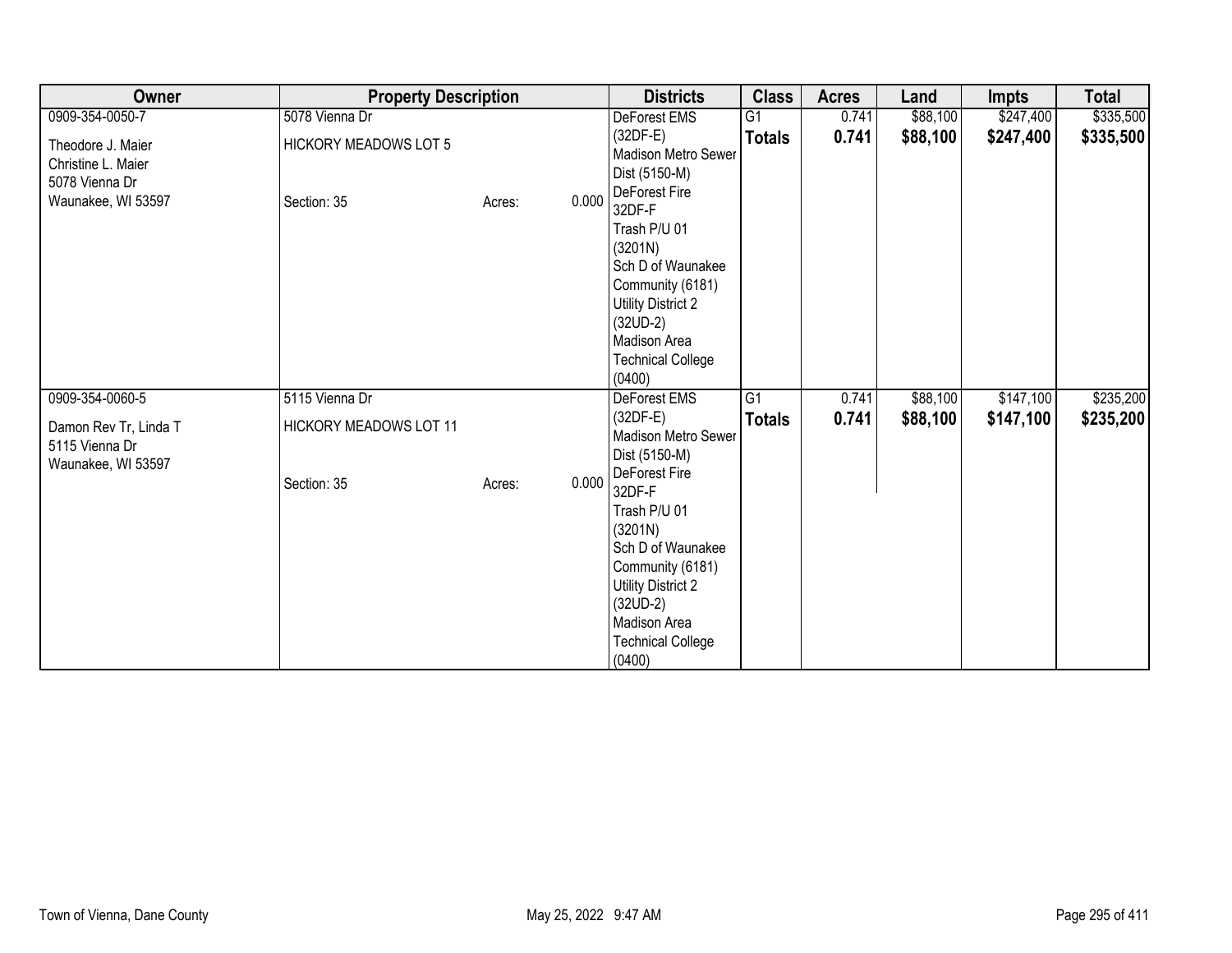| Owner                                                       | <b>Property Description</b>   |                 | <b>Districts</b>                                                                                                                                                                             | <b>Class</b>    | <b>Acres</b> | Land     | Impts     | <b>Total</b> |
|-------------------------------------------------------------|-------------------------------|-----------------|----------------------------------------------------------------------------------------------------------------------------------------------------------------------------------------------|-----------------|--------------|----------|-----------|--------------|
| 0909-354-0070-3                                             | 5043 Vienna Dr                |                 | DeForest EMS                                                                                                                                                                                 | G <sub>1</sub>  | 0.776        | \$90,300 | \$167,800 | \$258,100    |
| Karen A. Park<br>5043 Vienna Dr<br>Waunakee, WI 53597       | HICKORY MEADOWS LOT 12        |                 | $(32DF-E)$<br>Madison Metro Sewer<br>Dist (5150-M)                                                                                                                                           | <b>Totals</b>   | 0.776        | \$90,300 | \$167,800 | \$258,100    |
|                                                             | Section: 35                   | 0.000<br>Acres: | DeForest Fire<br>32DF-F<br>Trash P/U 01<br>(3201N)<br>Sch D of Waunakee<br>Community (6181)<br><b>Utility District 2</b><br>$(32UD-2)$<br>Madison Area<br><b>Technical College</b><br>(0400) |                 |              |          |           |              |
| 0909-354-0080-1                                             | 5047 Vienna Dr                |                 | DeForest EMS                                                                                                                                                                                 | $\overline{G1}$ | 0.729        | \$87,300 | \$222,500 | \$309,800    |
| Steven P. Herbrand<br>Deborah A. Herbrand<br>5047 Vienna Dr | <b>HICKORY MEADOWS LOT 13</b> |                 | $(32DF-E)$<br>Madison Metro Sewer<br>Dist (5150-M)                                                                                                                                           | <b>Totals</b>   | 0.729        | \$87,300 | \$222,500 | \$309,800    |
| Waunakee, WI 53597                                          | Section: 35                   | 0.000<br>Acres: | DeForest Fire<br>32DF-F<br>Trash P/U 01<br>(3201N)<br>Sch D of Waunakee<br>Community (6181)<br><b>Utility District 2</b><br>$(32UD-2)$<br>Madison Area<br><b>Technical College</b><br>(0400) |                 |              |          |           |              |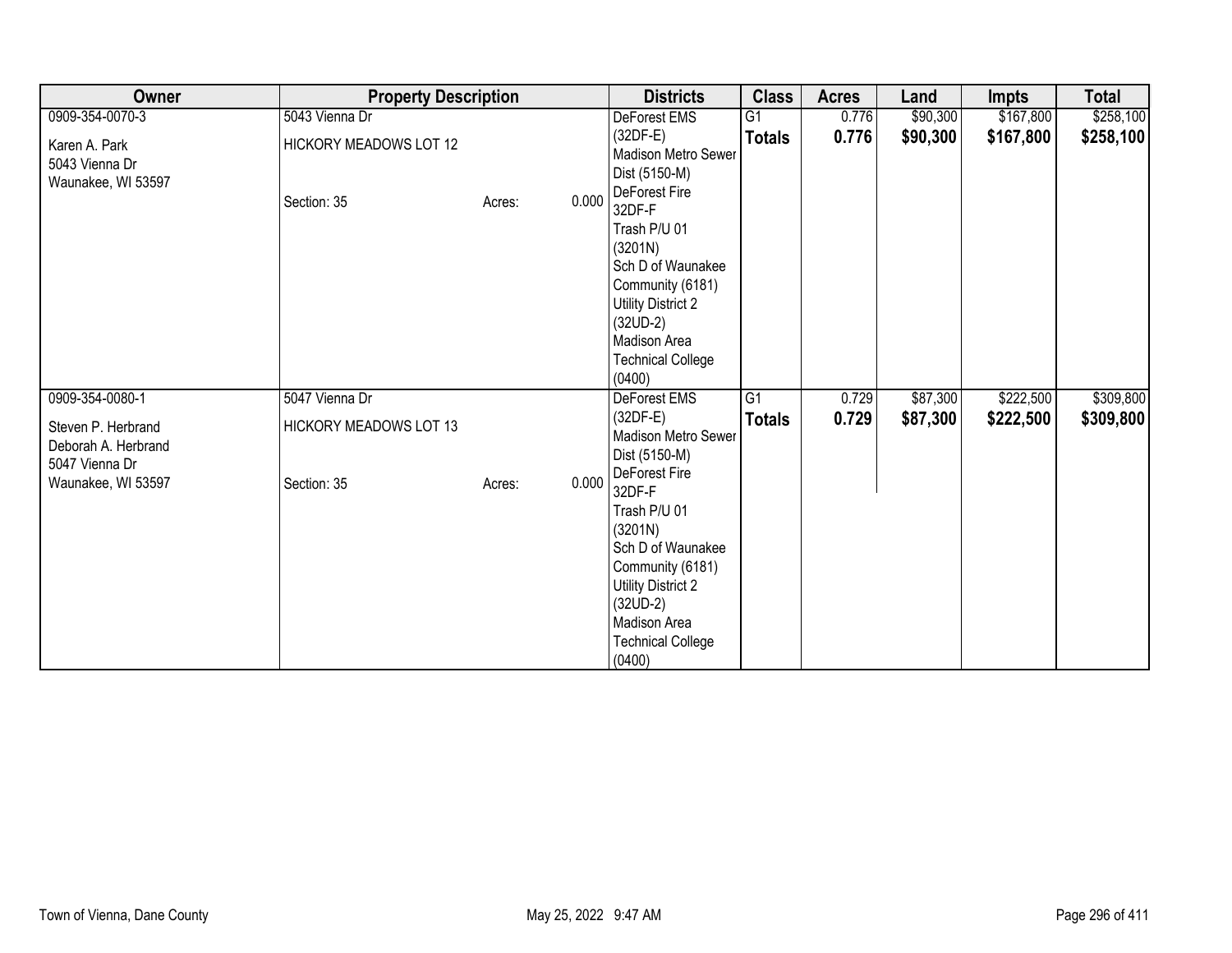| Owner                                                                      | <b>Property Description</b>                  |        |       | <b>Districts</b>                                                                                                                                                                             | <b>Class</b>    | <b>Acres</b> | Land     | <b>Impts</b> | <b>Total</b> |
|----------------------------------------------------------------------------|----------------------------------------------|--------|-------|----------------------------------------------------------------------------------------------------------------------------------------------------------------------------------------------|-----------------|--------------|----------|--------------|--------------|
| 0909-354-0090-9                                                            | 5051 Vienna Dr                               |        |       | DeForest EMS                                                                                                                                                                                 | $\overline{G1}$ | 0.725        | \$87,000 | \$337,600    | \$424,600    |
| Matthew I. Statz<br>Jonie L. Statz<br>5051 Vienna Dr<br>Waunakee, WI 53597 | <b>HICKORY MEADOWS LOT 14</b><br>Section: 35 | Acres: | 0.000 | $(32DF-E)$<br><b>Madison Metro Sewer</b><br>Dist (5150-M)<br>DeForest Fire<br>32DF-F                                                                                                         | <b>Totals</b>   | 0.725        | \$87,000 | \$337,600    | \$424,600    |
|                                                                            |                                              |        |       | Trash P/U 01<br>(3201N)<br>Sch D of Waunakee<br>Community (6181)<br>Utility District 2<br>$(32UD-2)$<br>Madison Area<br><b>Technical College</b><br>(0400)                                   |                 |              |          |              |              |
| 0909-354-0100-6                                                            | 5055 Vienna Dr                               |        |       | <b>DeForest EMS</b>                                                                                                                                                                          | $\overline{G1}$ | 0.602        | \$73,400 | \$167,700    | \$241,100    |
| Cody J. Krajco<br>5055 Vienna Dr<br>Waunakee, WI 53597                     | <b>HICKORY MEADOWS LOT 15</b>                |        |       | (32DF-E)<br>Madison Metro Sewer<br>Dist (5150-M)                                                                                                                                             | <b>Totals</b>   | 0.602        | \$73,400 | \$167,700    | \$241,100    |
|                                                                            | Section: 35                                  | Acres: | 0.000 | DeForest Fire<br>32DF-F<br>Trash P/U 01<br>(3201N)<br>Sch D of Waunakee<br>Community (6181)<br><b>Utility District 2</b><br>$(32UD-2)$<br>Madison Area<br><b>Technical College</b><br>(0400) |                 |              |          |              |              |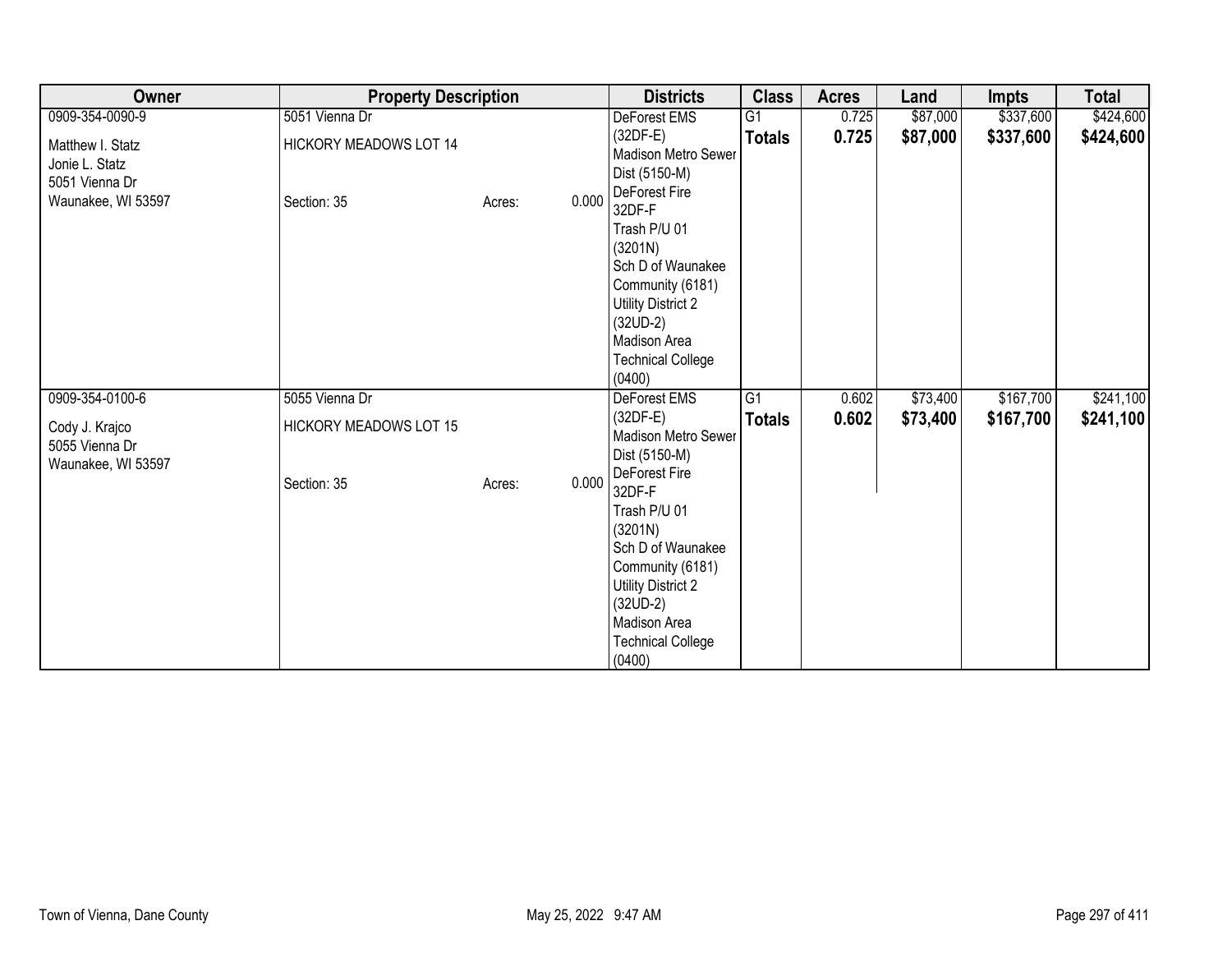| Owner                                                                      | <b>Property Description</b>                  |                 | <b>Districts</b>                                                                                                                                                                             | <b>Class</b>    | <b>Acres</b> | Land     | <b>Impts</b> | <b>Total</b> |
|----------------------------------------------------------------------------|----------------------------------------------|-----------------|----------------------------------------------------------------------------------------------------------------------------------------------------------------------------------------------|-----------------|--------------|----------|--------------|--------------|
| 0909-354-0110-4                                                            | 5075 Vienna Dr                               |                 | DeForest EMS                                                                                                                                                                                 | $\overline{G1}$ | 0.685        | \$83,600 | \$215,200    | \$298,800    |
| Richard E. Beem<br>Jessica A. Beem<br>5075 Vienna Dr<br>Waunakee, WI 53597 | <b>HICKORY MEADOWS LOT 18</b><br>Section: 35 | 0.000<br>Acres: | $(32DF-E)$<br>Madison Metro Sewer<br>Dist (5150-M)<br>DeForest Fire<br>32DF-F                                                                                                                | <b>Totals</b>   | 0.685        | \$83,600 | \$215,200    | \$298,800    |
|                                                                            |                                              |                 | Trash P/U 01<br>(3201N)<br>Sch D of Waunakee<br>Community (6181)<br>Utility District 2<br>$(32UD-2)$<br>Madison Area<br><b>Technical College</b><br>(0400)                                   |                 |              |          |              |              |
| 0909-354-0120-2                                                            | 5071 Vienna Dr                               |                 | DeForest EMS                                                                                                                                                                                 | G1              | 0.683        | \$83,300 | \$228,800    | \$312,100    |
| Kevin Capa<br>5071 Vienna Dr<br>Waunakee, WI 53597                         | <b>HICKORY MEADOWS LOT 19</b>                |                 | $(32DF-E)$<br>Madison Metro Sewer<br>Dist (5150-M)                                                                                                                                           | <b>Totals</b>   | 0.683        | \$83,300 | \$228,800    | \$312,100    |
|                                                                            | Section: 35                                  | 0.000<br>Acres: | DeForest Fire<br>32DF-F<br>Trash P/U 01<br>(3201N)<br>Sch D of Waunakee<br>Community (6181)<br><b>Utility District 2</b><br>$(32UD-2)$<br>Madison Area<br><b>Technical College</b><br>(0400) |                 |              |          |              |              |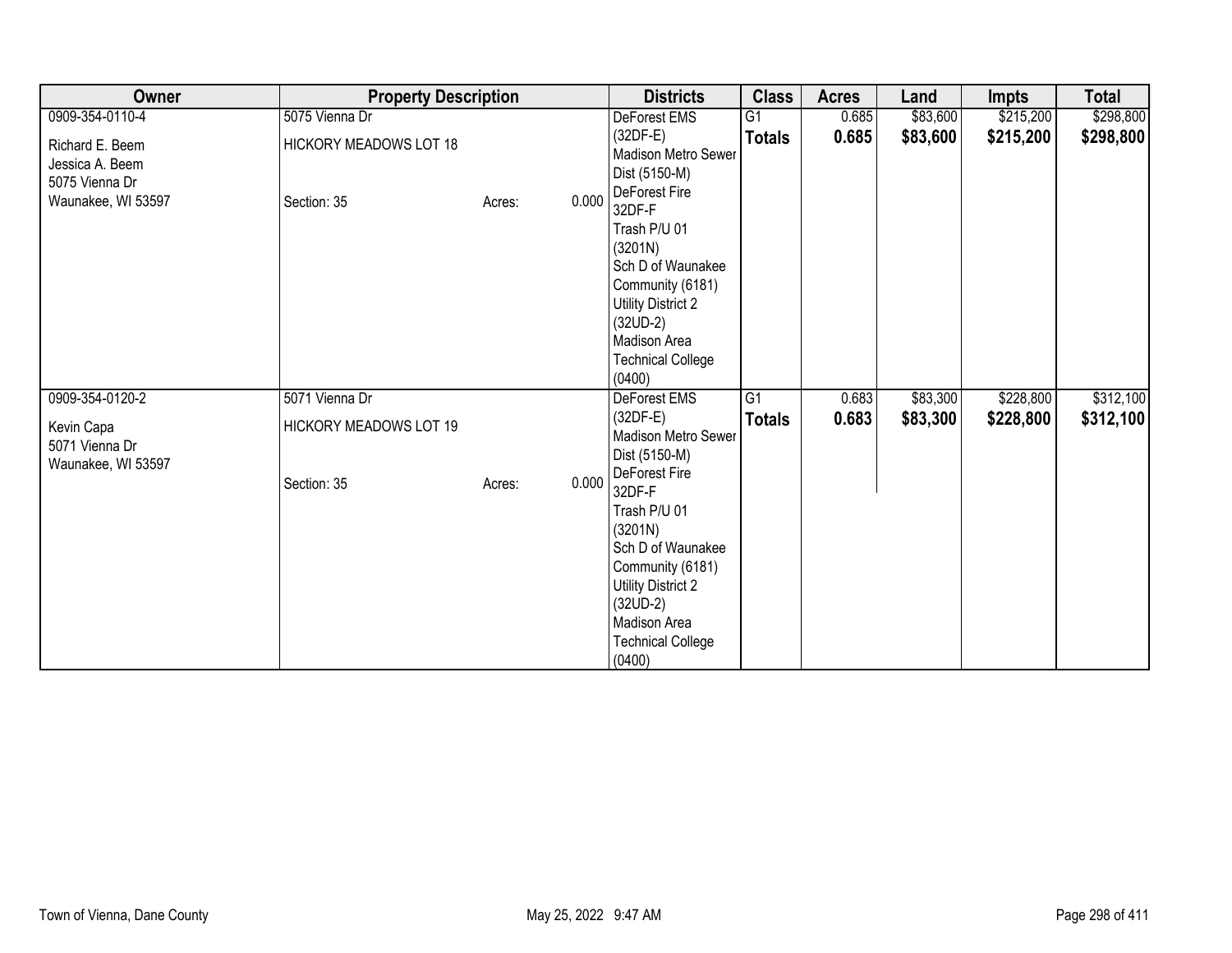| Owner                                                   | <b>Property Description</b>   |                 | <b>Districts</b>                                                                                                                                                                             | <b>Class</b>    | <b>Acres</b> | Land     | <b>Impts</b> | <b>Total</b> |
|---------------------------------------------------------|-------------------------------|-----------------|----------------------------------------------------------------------------------------------------------------------------------------------------------------------------------------------|-----------------|--------------|----------|--------------|--------------|
| 0909-354-0130-0                                         | 5067 Vienna Dr                |                 | DeForest EMS                                                                                                                                                                                 | G <sub>1</sub>  | 0.683        | \$83,200 | \$143,500    | \$226,700    |
| Thomas L. Otter<br>5067 Vienna Dr<br>Waunakee, WI 53597 | HICKORY MEADOWS LOT 20        |                 | $(32DF-E)$<br>Madison Metro Sewer<br>Dist (5150-M)                                                                                                                                           | <b>Totals</b>   | 0.683        | \$83,200 | \$143,500    | \$226,700    |
|                                                         | Section: 35                   | 0.000<br>Acres: | DeForest Fire<br>32DF-F<br>Trash P/U 01<br>(3201N)<br>Sch D of Waunakee<br>Community (6181)<br><b>Utility District 2</b><br>$(32UD-2)$<br>Madison Area<br><b>Technical College</b><br>(0400) |                 |              |          |              |              |
| 0909-354-0140-8                                         | 5063 Vienna Dr                |                 | DeForest EMS                                                                                                                                                                                 | $\overline{G1}$ | 0.682        | \$83,200 | \$150,600    | \$233,800    |
| David J. Hannon<br>Jill A. Gillis<br>5063 Vienna Dr     | <b>HICKORY MEADOWS LOT 21</b> |                 | $(32DF-E)$<br>Madison Metro Sewer<br>Dist (5150-M)                                                                                                                                           | <b>Totals</b>   | 0.682        | \$83,200 | \$150,600    | \$233,800    |
| Waunakee, WI 53597                                      | Section: 35                   | 0.000<br>Acres: | DeForest Fire<br>32DF-F<br>Trash P/U 01<br>(3201N)<br>Sch D of Waunakee<br>Community (6181)<br><b>Utility District 2</b><br>$(32UD-2)$<br>Madison Area<br><b>Technical College</b><br>(0400) |                 |              |          |              |              |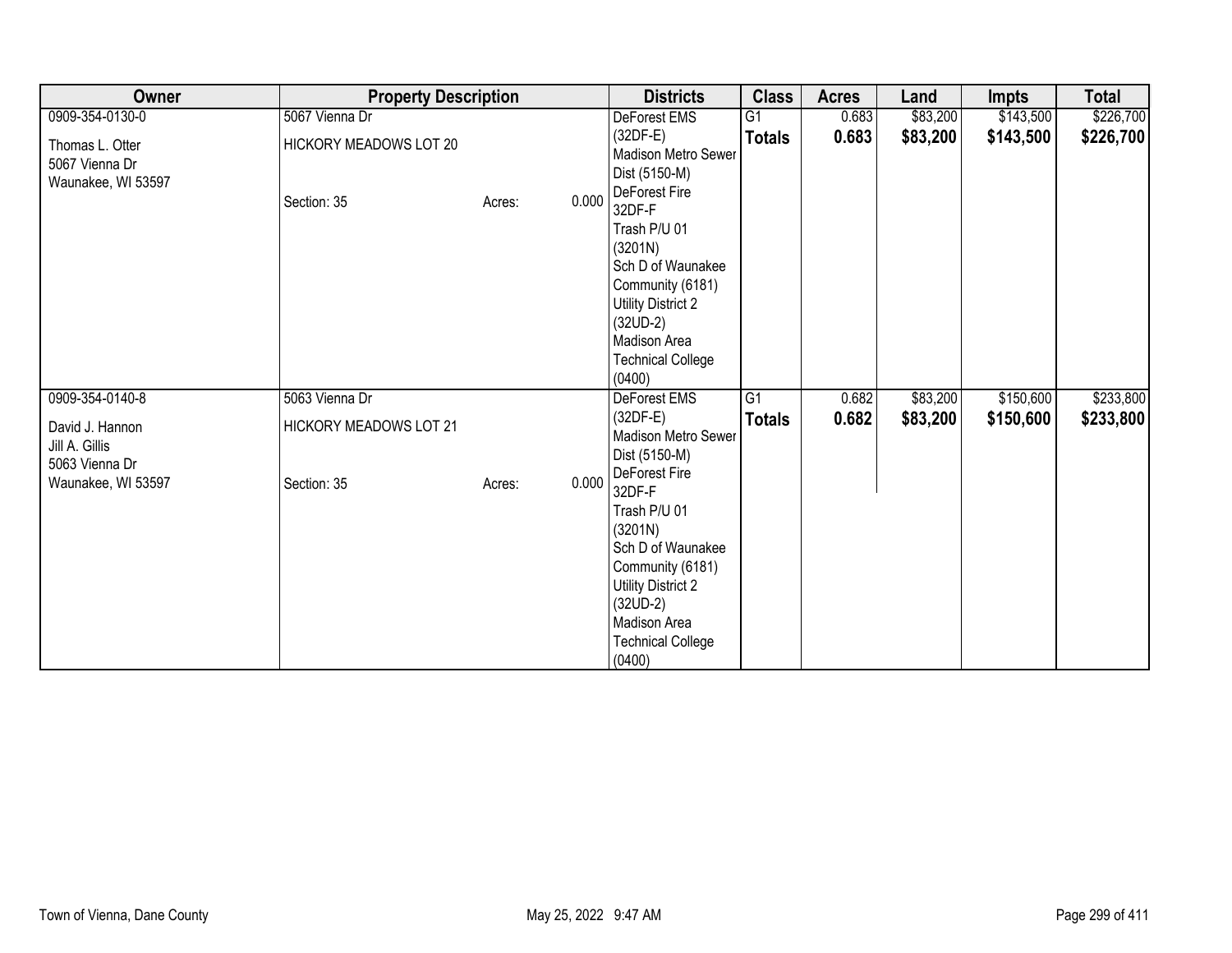| Owner                                                                     | <b>Property Description</b>                                                                                                                                                   | <b>Districts</b>                                                                                                                                                                                                                                   | <b>Class</b>    | <b>Acres</b> | Land      | <b>Impts</b> | <b>Total</b> |
|---------------------------------------------------------------------------|-------------------------------------------------------------------------------------------------------------------------------------------------------------------------------|----------------------------------------------------------------------------------------------------------------------------------------------------------------------------------------------------------------------------------------------------|-----------------|--------------|-----------|--------------|--------------|
| 0909-354-0150-6                                                           | 6495 Beech Ct                                                                                                                                                                 | DeForest EMS                                                                                                                                                                                                                                       | $\overline{G1}$ | 0.681        | \$83,000  | \$258,200    | \$341,200    |
| Scott R. Brischke<br>Jane M. Brischke<br>6495 Beech Ct                    | <b>HICKORY MEADOWS LOT 22</b>                                                                                                                                                 | $(32DF-E)$<br>Madison Metro Sewer<br>Dist (5150-M)                                                                                                                                                                                                 | <b>Totals</b>   | 0.681        | \$83,000  | \$258,200    | \$341,200    |
| Waunakee, WI 53597                                                        | 0.000<br>Section: 35<br>Acres:                                                                                                                                                | DeForest Fire<br>32DF-F<br>Trash P/U 01<br>(3201N)<br>Sch D of Waunakee<br>Community (6181)<br><b>Utility District 2</b><br>$(32UD-2)$<br>Madison Area<br><b>Technical College</b>                                                                 |                 |              |           |              |              |
| 0909-354-0163-0                                                           | 6509 Beech Ct                                                                                                                                                                 | (0400)<br>DeForest EMS                                                                                                                                                                                                                             | G1              | 1.230        | \$117,700 | \$355,600    | \$473,300    |
| Mallon Living Tr, Todd N & Diane L<br>6509 Beech Ct<br>Waunakee, WI 53597 | LOT 3 CSM 13136 CS84/176&179-7/11/2011 F/K/A<br>HICKORY MEADOWS LOTS 23, 24 & 25 DESCR AS<br>SEC 35-9-9 PRT NE1/4SE1/4 (1.23 ACRES) SUBJ TO<br>Section: 35<br>1.230<br>Acres: | $(32DF-E)$<br>Madison Metro Sewer<br>Dist (5150-M)<br>DeForest Fire<br>32DF-F<br>Trash P/U 01<br>(3201N)<br>Sch D of Waunakee<br>Community (6181)<br><b>Utility District 2</b><br>$(32UD-2)$<br>Madison Area<br><b>Technical College</b><br>(0400) | <b>Totals</b>   | 1.230        | \$117,700 | \$355,600    | \$473,300    |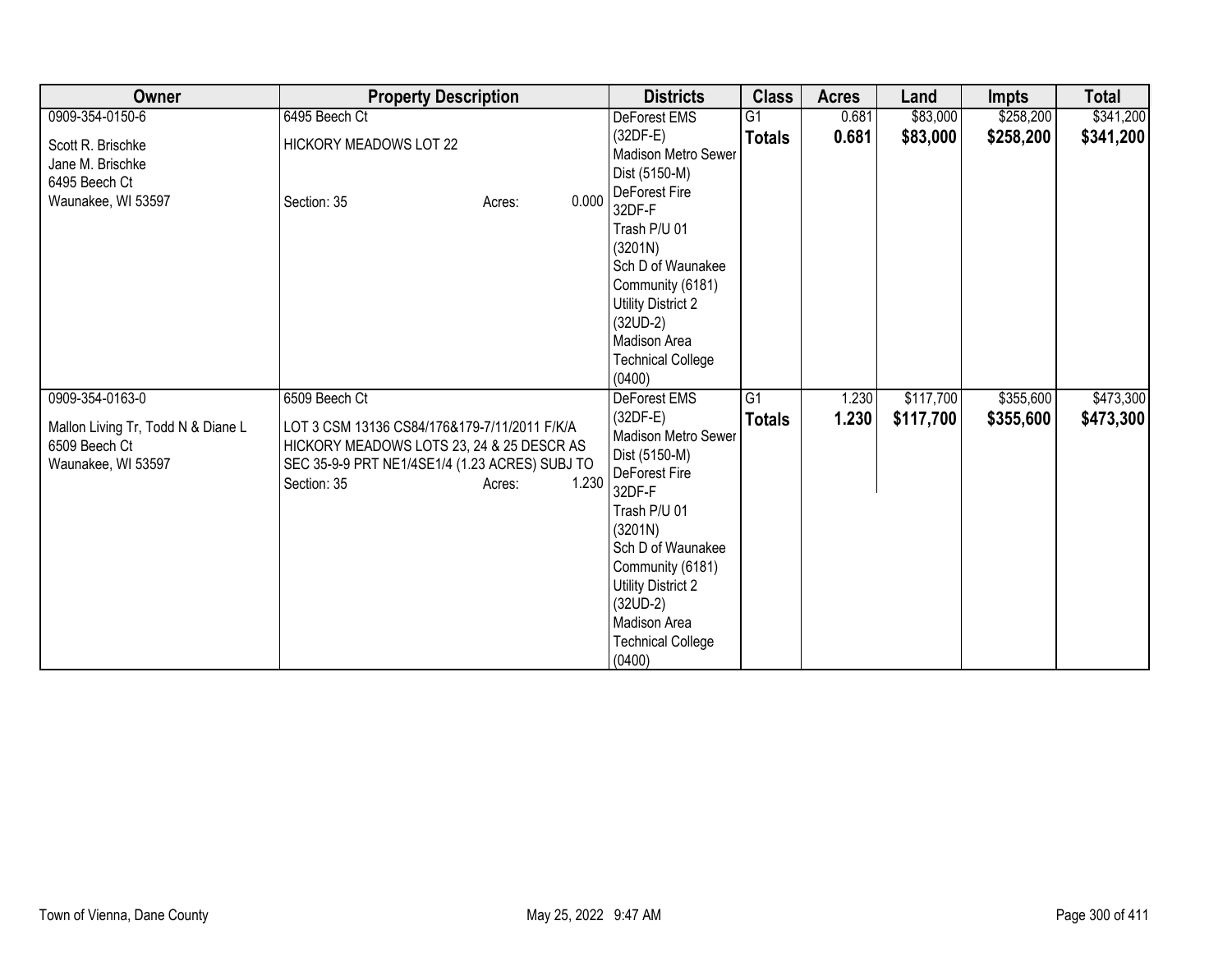| <b>Owner</b>                                                                     | <b>Property Description</b>                                                                                                                                                                    | <b>Districts</b>                                                                                                                                                                                                                                            | <b>Class</b>                     | <b>Acres</b>   | Land                 | <b>Impts</b>           | <b>Total</b>           |
|----------------------------------------------------------------------------------|------------------------------------------------------------------------------------------------------------------------------------------------------------------------------------------------|-------------------------------------------------------------------------------------------------------------------------------------------------------------------------------------------------------------------------------------------------------------|----------------------------------|----------------|----------------------|------------------------|------------------------|
| 0909-354-0172-0                                                                  |                                                                                                                                                                                                | DeForest EMS                                                                                                                                                                                                                                                | G1                               | 0.730          | \$74,200             | $\overline{50}$        | \$74,200               |
| Pulvermacher Living Tr<br>6499 Beech Ct<br>Waunakee, WI 53597                    | LOT 2 CSM 13136 CS84/176&179-7/11/2011 F/K/A<br>HICKORY MEADOWS LOTS 23, 24 & 25 DESCR AS<br>SEC 35-9-9 PRT NE1/4SE1/4 (0.73 ACRES) SUBJ TO<br>0.730<br>Section: 35<br>Acres:                  | $(32DF-E)$<br><b>Madison Metro Sewer</b><br>Dist (5150-M)<br>DeForest Fire<br>32DF-F<br>Sch D of Waunakee<br>Community (6181)<br>Utility District 2<br>$(32UD-2)$<br>Madison Area<br><b>Technical College</b><br>(0400)                                     | <b>Totals</b>                    | 0.730          | \$74,200             | \$0                    | \$74,200               |
| 0909-354-0181-0<br>Pulvermacher Living Tr<br>6499 Beech Ct<br>Waunakee, WI 53597 | 6499 Beech Ct<br>LOT 1 CSM 13136 CS84/176&179-7/11/2011 F/K/A<br>HICKORY MEADOWS LOTS 23, 24 & 25 DESCR AS<br>SEC 35-9-9 PRT NE1/4SE1/4 (0.73 ACRES) SUBJ TO<br>0.730<br>Section: 35<br>Acres: | DeForest EMS<br>$(32DF-E)$<br>Madison Metro Sewer<br>Dist (5150-M)<br>DeForest Fire<br>32DF-F<br>Trash P/U 01<br>(3201N)<br>Sch D of Waunakee<br>Community (6181)<br>Utility District 2<br>$(32UD-2)$<br>Madison Area<br><b>Technical College</b><br>(0400) | $\overline{G1}$<br><b>Totals</b> | 0.730<br>0.730 | \$87,300<br>\$87,300 | \$189,300<br>\$189,300 | \$276,600<br>\$276,600 |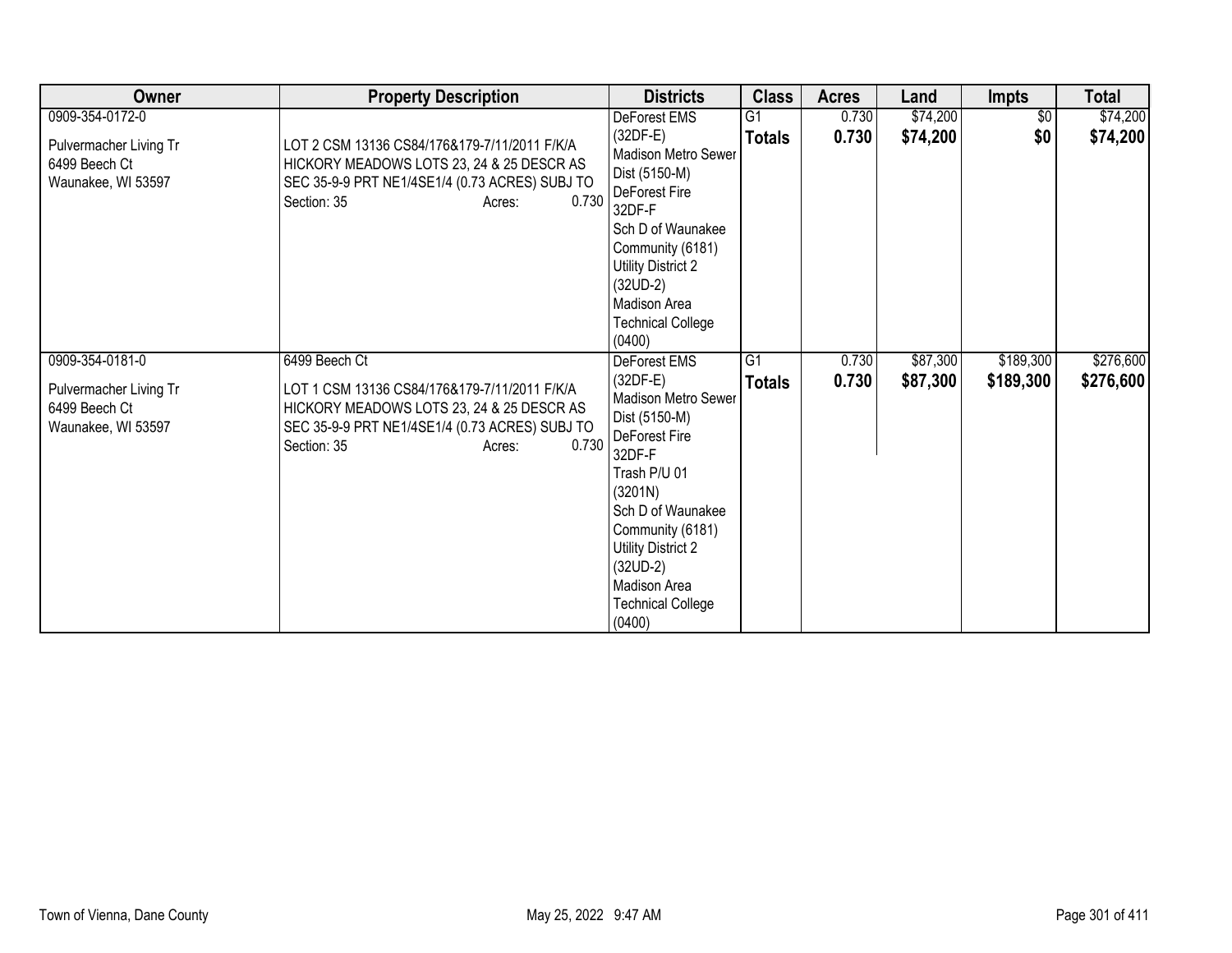| Owner                                                         | <b>Property Description</b>                  |                 | <b>Districts</b>                                                                                                                                                                             | <b>Class</b>    | <b>Acres</b> | Land      | <b>Impts</b> | <b>Total</b> |
|---------------------------------------------------------------|----------------------------------------------|-----------------|----------------------------------------------------------------------------------------------------------------------------------------------------------------------------------------------|-----------------|--------------|-----------|--------------|--------------|
| 0909-354-0190-8                                               | 6513 Beech Ct                                |                 | DeForest EMS                                                                                                                                                                                 | G1              | 0.773        | \$90,100  | \$179,100    | \$269,200    |
| Troy K. Koelzer<br>6513 Beech Ct<br>Waunakee, WI 53597        | <b>HICKORY MEADOWS LOT 26</b><br>Section: 35 | 0.000<br>Acres: | $(32DF-E)$<br>Madison Metro Sewer<br>Dist (5150-M)<br>DeForest Fire<br>32DF-F                                                                                                                | <b>Totals</b>   | 0.773        | \$90,100  | \$179,100    | \$269,200    |
|                                                               |                                              |                 | Trash P/U 01<br>(3201N)<br>Sch D of Waunakee<br>Community (6181)<br><b>Utility District 2</b><br>$(32UD-2)$<br>Madison Area<br><b>Technical College</b><br>(0400)                            |                 |              |           |              |              |
| 0909-354-0200-5                                               | 6518 Beech Ct                                |                 | DeForest EMS                                                                                                                                                                                 | $\overline{G1}$ | 1.134        | \$112,400 | \$179,200    | \$291,600    |
| Pertzborn Living Trust<br>6518 Beech Ct<br>Waunakee, WI 53597 | HICKORY MEADOWS LOT 27                       |                 | $(32DF-E)$<br>Madison Metro Sewer<br>Dist (5150-M)                                                                                                                                           | <b>Totals</b>   | 1.134        | \$112,400 | \$179,200    | \$291,600    |
|                                                               | Section: 35                                  | 0.000<br>Acres: | DeForest Fire<br>32DF-F<br>Trash P/U 01<br>(3201N)<br>Sch D of Waunakee<br>Community (6181)<br><b>Utility District 2</b><br>$(32UD-2)$<br>Madison Area<br><b>Technical College</b><br>(0400) |                 |              |           |              |              |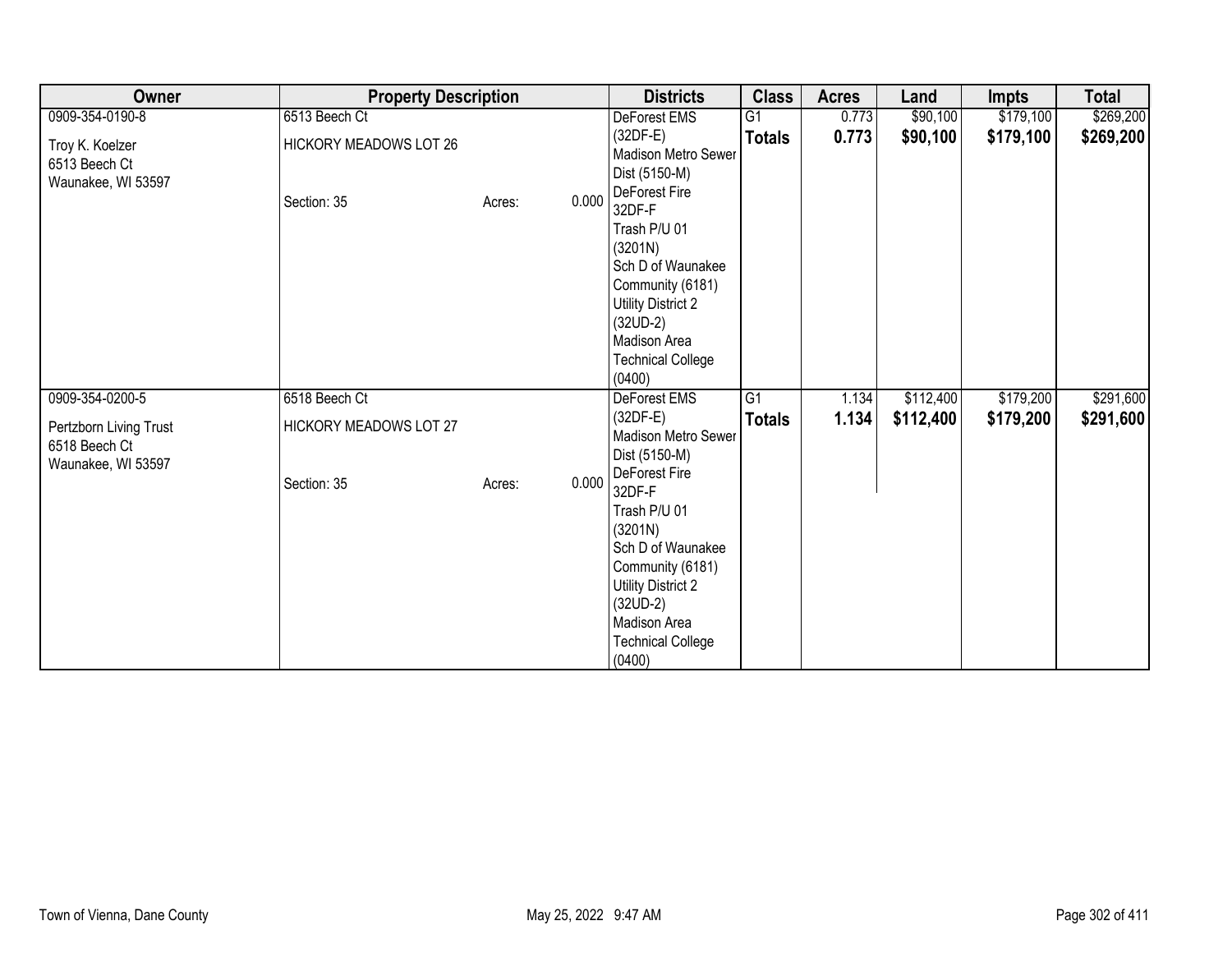| Owner                                                    | <b>Property Description</b>   |                 | <b>Districts</b>                                                                                                                                                                             | <b>Class</b>  | <b>Acres</b> | Land      | <b>Impts</b> | <b>Total</b> |
|----------------------------------------------------------|-------------------------------|-----------------|----------------------------------------------------------------------------------------------------------------------------------------------------------------------------------------------|---------------|--------------|-----------|--------------|--------------|
| 0909-354-0210-3                                          | 6516 Beech Ct                 |                 | DeForest EMS                                                                                                                                                                                 | G1            | 0.935        | \$100,700 | \$162,900    | \$263,600    |
| Beng Yeap<br>6516 Beech Ct<br>Waunakee, WI 53597         | <b>HICKORY MEADOWS LOT 28</b> |                 | $(32DF-E)$<br>Madison Metro Sewer<br>Dist (5150-M)<br>DeForest Fire                                                                                                                          | <b>Totals</b> | 0.935        | \$100,700 | \$162,900    | \$263,600    |
|                                                          | Section: 35                   | 0.000<br>Acres: | 32DF-F<br>Trash P/U 01<br>(3201N)<br>Sch D of Waunakee<br>Community (6181)<br><b>Utility District 2</b><br>$(32UD-2)$<br>Madison Area<br><b>Technical College</b><br>(0400)                  |               |              |           |              |              |
| 0909-354-0220-1                                          | 6502 Beech Ct                 |                 | DeForest EMS                                                                                                                                                                                 | G1            | 0.648        | \$79,000  | \$188,000    | \$267,000    |
| Lori A. Gallagher<br>6502 Beech Ct<br>Waunakee, WI 53597 | HICKORY MEADOWS LOT 29        |                 | $(32DF-E)$<br>Madison Metro Sewer<br>Dist (5150-M)                                                                                                                                           | <b>Totals</b> | 0.648        | \$79,000  | \$188,000    | \$267,000    |
|                                                          | Section: 35                   | 0.000<br>Acres: | DeForest Fire<br>32DF-F<br>Trash P/U 01<br>(3201N)<br>Sch D of Waunakee<br>Community (6181)<br><b>Utility District 2</b><br>$(32UD-2)$<br>Madison Area<br><b>Technical College</b><br>(0400) |               |              |           |              |              |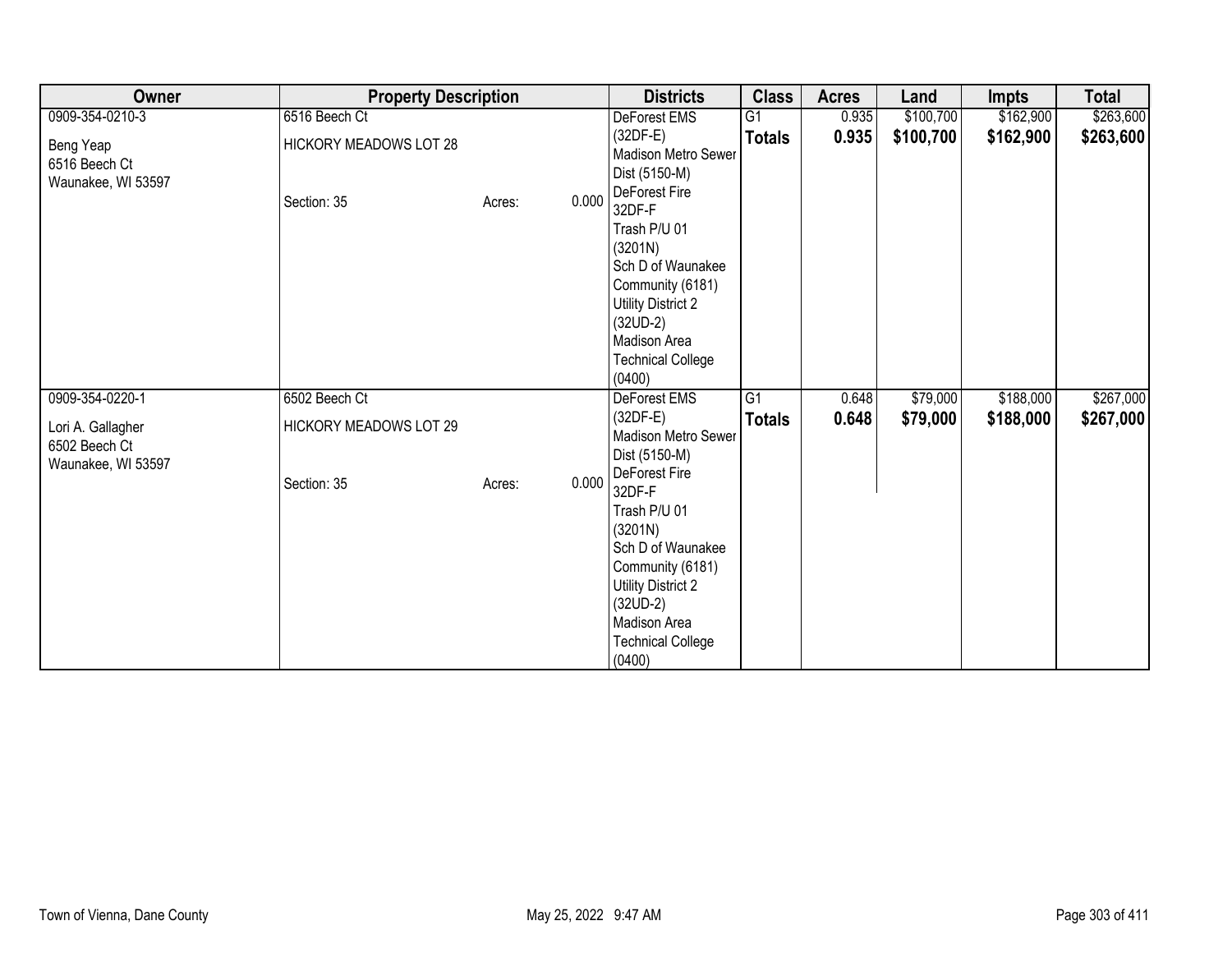| Owner                                                      | <b>Property Description</b>           |                 | <b>Districts</b>                                                                                                                                                                             | <b>Class</b>    | <b>Acres</b> | Land     | <b>Impts</b> | <b>Total</b> |
|------------------------------------------------------------|---------------------------------------|-----------------|----------------------------------------------------------------------------------------------------------------------------------------------------------------------------------------------|-----------------|--------------|----------|--------------|--------------|
| 0909-354-0230-9                                            | 5060 Vienna Dr                        |                 | DeForest EMS                                                                                                                                                                                 | G1              | 0.729        | \$87,300 | \$247,100    | \$334,400    |
| Hetzel Rev Tr<br>5060 Vienna Dr<br>Waunakee, WI 53597      | HICKORY MEADOWS LOT 30<br>Section: 35 | 0.000<br>Acres: | $(32DF-E)$<br>Madison Metro Sewer<br>Dist (5150-M)<br>DeForest Fire<br>32DF-F                                                                                                                | <b>Totals</b>   | 0.729        | \$87,300 | \$247,100    | \$334,400    |
|                                                            |                                       |                 | Trash P/U 01<br>(3201N)<br>Sch D of Waunakee<br>Community (6181)<br><b>Utility District 2</b><br>$(32UD-2)$<br>Madison Area<br><b>Technical College</b><br>(0400)                            |                 |              |          |              |              |
| 0909-354-0240-7                                            | 5056 Vienna Dr                        |                 | DeForest EMS                                                                                                                                                                                 | $\overline{G1}$ | 0.814        | \$92,800 | \$162,400    | \$255,200    |
| Dennis A. Davidson<br>5056 Vienna Dr<br>Waunakee, WI 53597 | <b>HICKORY MEADOWS LOT 31</b>         |                 | $(32DF-E)$<br>Madison Metro Sewer<br>Dist (5150-M)                                                                                                                                           | <b>Totals</b>   | 0.814        | \$92,800 | \$162,400    | \$255,200    |
|                                                            | Section: 35                           | 0.000<br>Acres: | DeForest Fire<br>32DF-F<br>Trash P/U 01<br>(3201N)<br>Sch D of Waunakee<br>Community (6181)<br><b>Utility District 2</b><br>$(32UD-2)$<br>Madison Area<br><b>Technical College</b><br>(0400) |                 |              |          |              |              |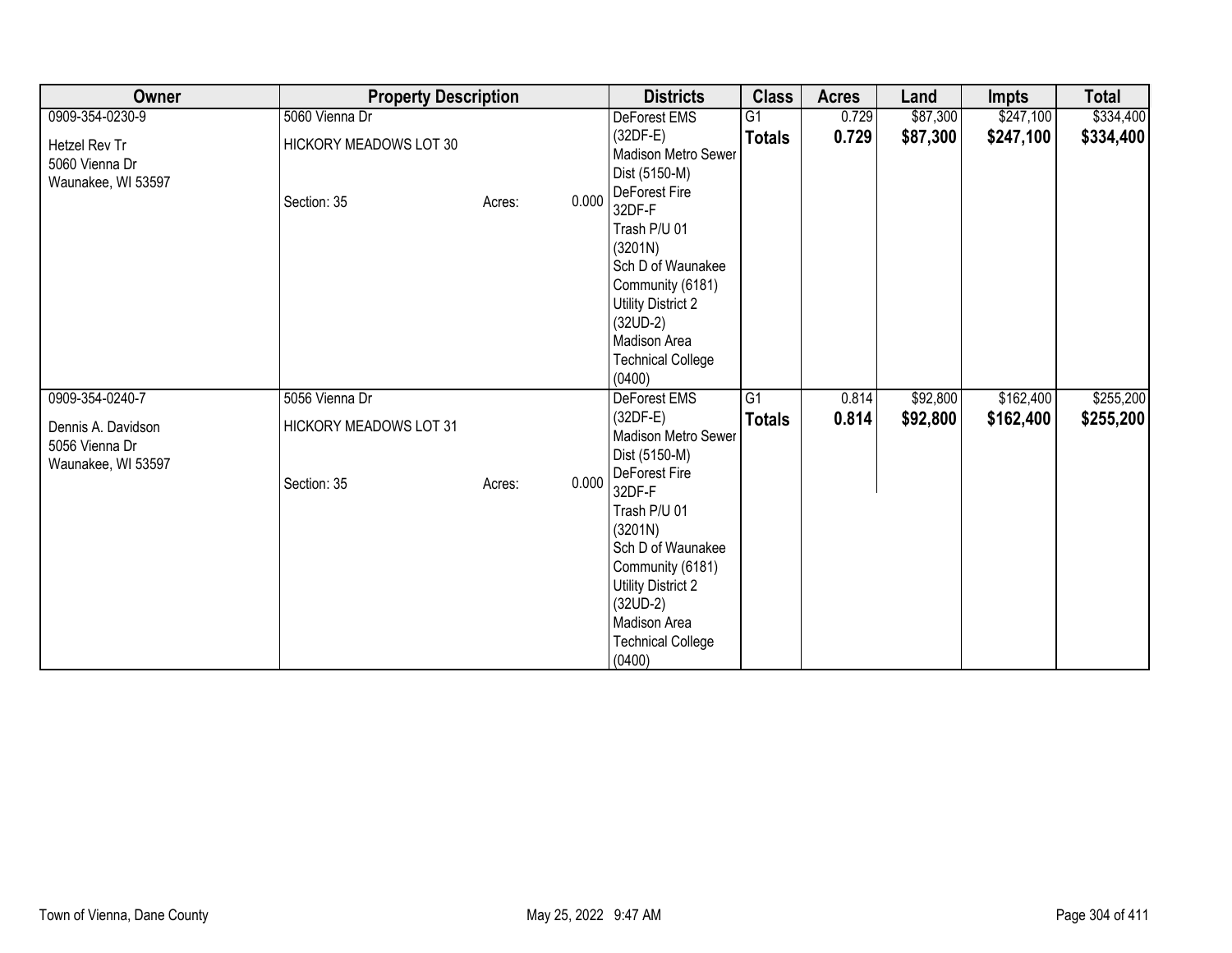| Owner                                                                    | <b>Property Description</b>                  |                 | <b>Districts</b>                                                                                                                                                                             | <b>Class</b>    | <b>Acres</b> | Land      | <b>Impts</b> | <b>Total</b> |
|--------------------------------------------------------------------------|----------------------------------------------|-----------------|----------------------------------------------------------------------------------------------------------------------------------------------------------------------------------------------|-----------------|--------------|-----------|--------------|--------------|
| 0909-354-0250-5                                                          | 6503 Aspen Ct                                |                 | DeForest EMS                                                                                                                                                                                 | G1              | 0.698        | \$85,100  | \$145,600    | \$230,700    |
| Vogt Rev Tr, Darrell & Kathleen<br>6503 Aspenct Ct<br>Waunakee, WI 53597 | <b>HICKORY MEADOWS LOT 32</b><br>Section: 35 | 0.000<br>Acres: | $(32DF-E)$<br>Madison Metro Sewer<br>Dist (5150-M)<br>DeForest Fire<br>32DF-F                                                                                                                | <b>Totals</b>   | 0.698        | \$85,100  | \$145,600    | \$230,700    |
|                                                                          |                                              |                 | Trash P/U 01<br>(3201N)<br>Sch D of Waunakee<br>Community (6181)<br><b>Utility District 2</b><br>$(32UD-2)$<br>Madison Area<br><b>Technical College</b><br>(0400)                            |                 |              |           |              |              |
| 0909-354-0260-3                                                          | 6509 Aspen Ct                                |                 | DeForest EMS                                                                                                                                                                                 | $\overline{G1}$ | 1.162        | \$113,900 | \$230,900    | \$344,800    |
| Jennifer R. Mikelson<br>Matthew L. Mikelson<br>6509 Aspen Ct             | <b>HICKORY MEADOWS LOT 33</b>                |                 | $(32DF-E)$<br>Madison Metro Sewer<br>Dist (5150-M)                                                                                                                                           | <b>Totals</b>   | 1.162        | \$113,900 | \$230,900    | \$344,800    |
| Waunakee, WI 53597                                                       | Section: 35                                  | 0.000<br>Acres: | DeForest Fire<br>32DF-F<br>Trash P/U 01<br>(3201N)<br>Sch D of Waunakee<br>Community (6181)<br><b>Utility District 2</b><br>$(32UD-2)$<br>Madison Area<br><b>Technical College</b><br>(0400) |                 |              |           |              |              |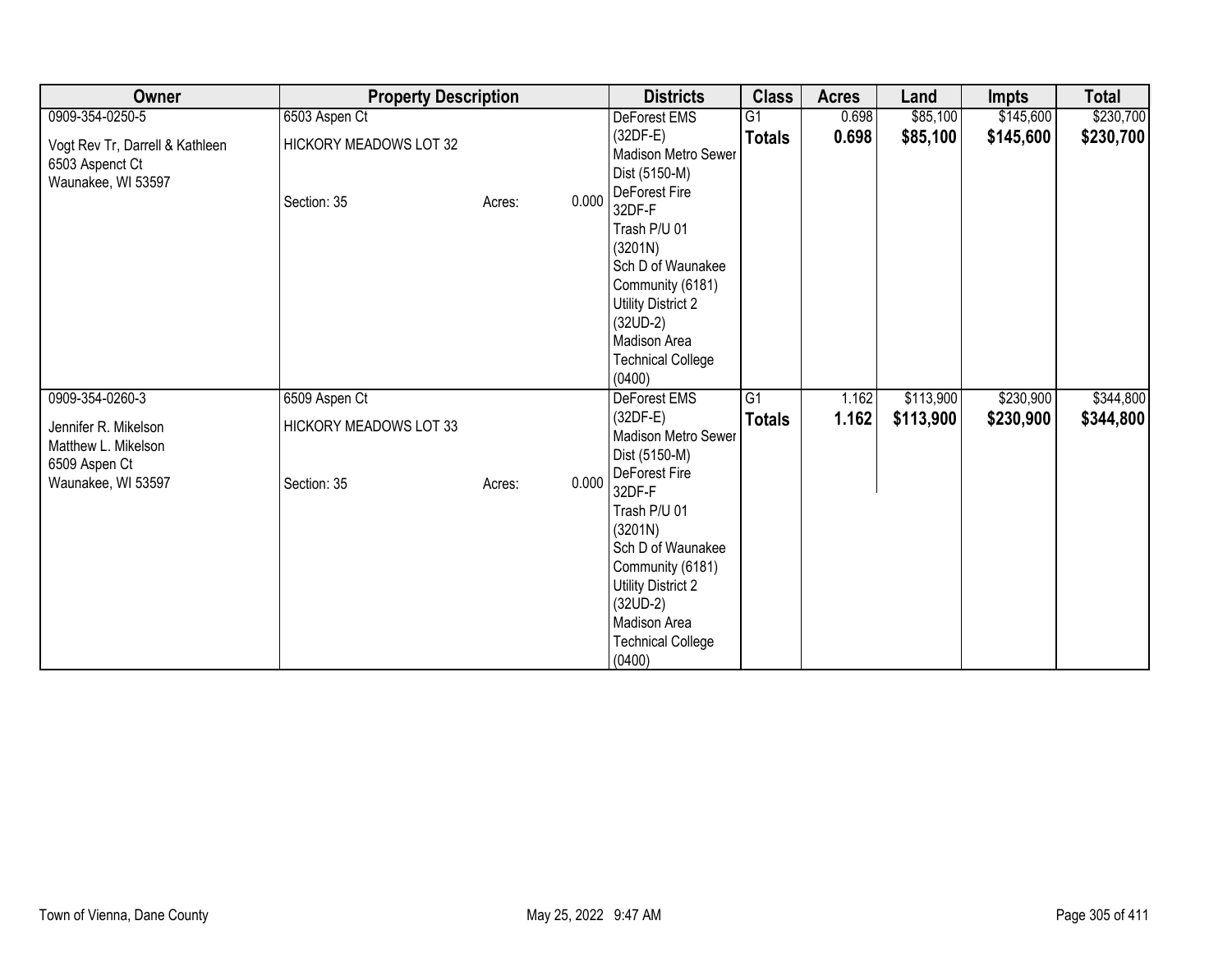| Owner                                                                                              | <b>Property Description</b>           |                 | <b>Districts</b>                                                                                                                                                                                                                        | <b>Class</b>                     | <b>Acres</b>   | Land                 | <b>Impts</b>       | <b>Total</b>         |
|----------------------------------------------------------------------------------------------------|---------------------------------------|-----------------|-----------------------------------------------------------------------------------------------------------------------------------------------------------------------------------------------------------------------------------------|----------------------------------|----------------|----------------------|--------------------|----------------------|
| 0909-354-0270-1                                                                                    | 6513 Aspen Ct                         |                 | DeForest EMS                                                                                                                                                                                                                            | $\overline{G1}$                  | 0.942          | \$101,200            | \$231,200          | \$332,400            |
| Ernest E. Hohlstein<br>Rita E. Hohlstein<br>6513 Aspen Ct                                          | <b>HICKORY MEADOWS LOT 34</b>         |                 | (32DF-E)<br><b>Madison Metro Sewer</b><br>Dist (5150-M)                                                                                                                                                                                 | <b>Totals</b>                    | 0.942          | \$101,200            | \$231,200          | \$332,400            |
| Waunakee, WI 53597                                                                                 | Section: 35                           | 0.000<br>Acres: | DeForest Fire<br>32DF-F<br>Trash P/U 01<br>(3201N)<br>Sch D of Waunakee<br>Community (6181)<br><b>Utility District 2</b><br>$(32UD-2)$<br>Madison Area<br><b>Technical College</b><br>(0400)                                            |                                  |                |                      |                    |                      |
| 0909-354-0280-9<br>Ernest E. Hohlstein<br>Rita R. Hohlstein<br>6513 Aspen Ct<br>Waunakee, WI 53597 | HICKORY MEADOWS LOT 35<br>Section: 35 | 0.000<br>Acres: | DeForest EMS<br>$(32DF-E)$<br><b>Madison Metro Sewer</b><br>Dist (5150-M)<br>DeForest Fire<br>32DF-F<br>Sch D of Waunakee<br>Community (6181)<br>Utility District 2<br>$(32UD-2)$<br>Madison Area<br><b>Technical College</b><br>(0400) | $\overline{G1}$<br><b>Totals</b> | 0.696<br>0.696 | \$84,800<br>\$84,800 | \$6,500<br>\$6,500 | \$91,300<br>\$91,300 |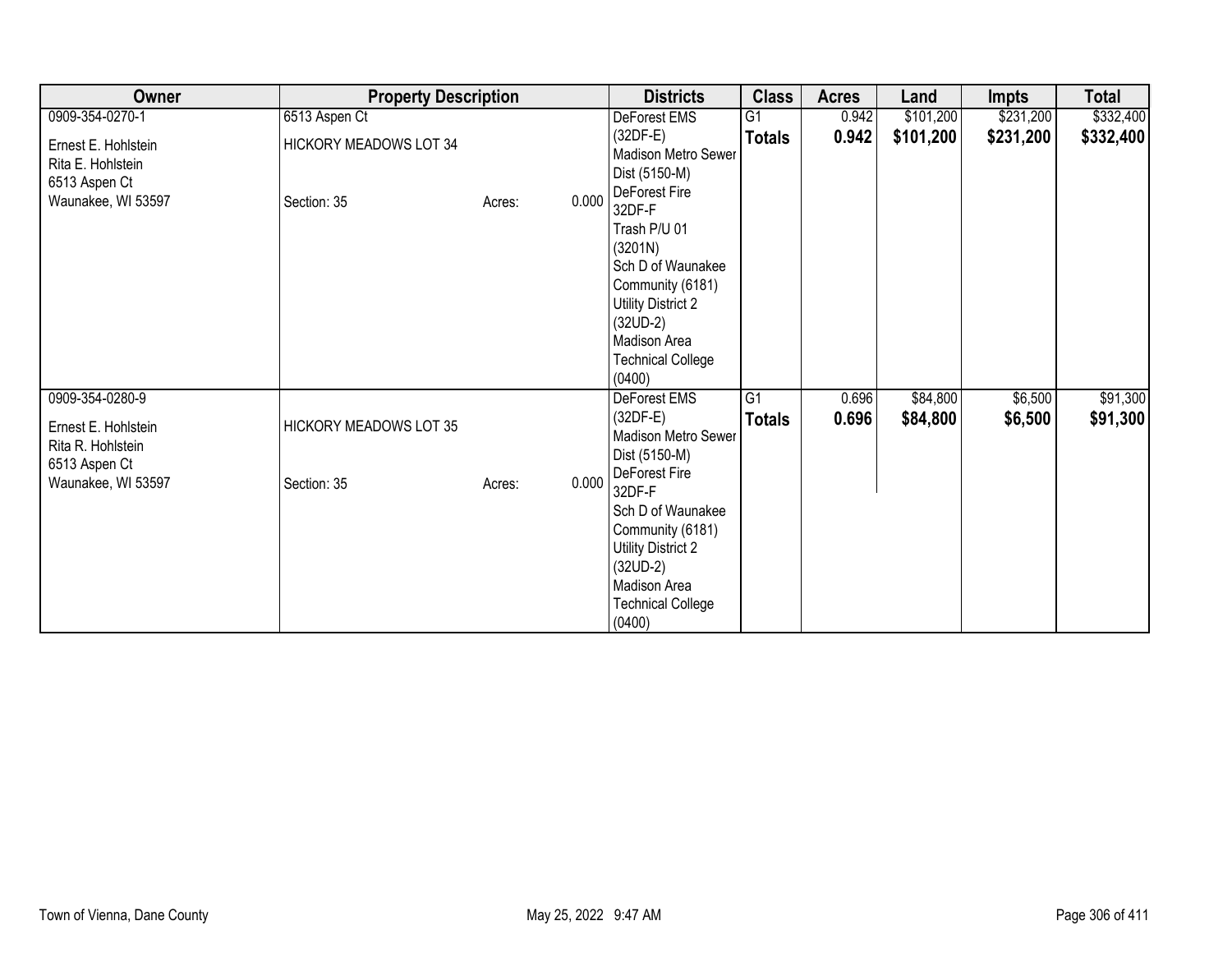| Owner                                                                                                   | <b>Property Description</b>                                                                                                                                             |       | <b>Districts</b>                                                                                                                                                                                                                                                          | <b>Class</b>        | <b>Acres</b>   | Land                 | <b>Impts</b>           | <b>Total</b>           |
|---------------------------------------------------------------------------------------------------------|-------------------------------------------------------------------------------------------------------------------------------------------------------------------------|-------|---------------------------------------------------------------------------------------------------------------------------------------------------------------------------------------------------------------------------------------------------------------------------|---------------------|----------------|----------------------|------------------------|------------------------|
| 0909-354-0290-7                                                                                         | 6506 Aspen Ct                                                                                                                                                           |       | DeForest EMS                                                                                                                                                                                                                                                              | $\overline{G1}$     | 0.802          | \$92,100             | \$222,200              | \$314,300              |
| Joan K. Chipman<br>Randall J. Chipman<br>6506 Aspen Ct                                                  | <b>HICKORY MEADOWS LOT 36</b>                                                                                                                                           |       | $(32DF-E)$<br>Madison Metro Sewer<br>Dist (5150-M)<br>DeForest Fire                                                                                                                                                                                                       | <b>Totals</b>       | 0.802          | \$92,100             | \$222,200              | \$314,300              |
| Waunakee, WI 53597-9756                                                                                 | Section: 35<br>Acres:                                                                                                                                                   | 0.000 | 32DF-F<br>Trash P/U 01<br>(3201N)<br>Sch D of Waunakee<br>Community (6181)<br><b>Utility District 2</b><br>$(32UD-2)$<br>Madison Area<br><b>Technical College</b><br>(0400)                                                                                               |                     |                |                      |                        |                        |
| 0909-354-0301-3<br>Smith Rev Living Tr, Jeffrey J & Betty<br>Ann<br>6500 Aspen Ct<br>Wauankee, WI 53597 | 6500 Aspen Ct<br>LOT 1 CSM 7566 CS39/171&173-8/29/94 F/K/A<br>HICKORY MEADOWS LOTS 37 & 38 DESCR AS SEC<br>35-9-9 PRT NE1/4SE1/4 (0.783 ACRES)<br>Section: 35<br>Acres: | 0.783 | <b>DeForest EMS</b><br>$(32DF-E)$<br>Madison Metro Sewer<br>Dist (5150-M)<br>DeForest Fire<br>32DF-F<br>Trash P/U 01<br>(3201N)<br>Sch D of Waunakee<br>Community (6181)<br><b>Utility District 2</b><br>$(32UD-2)$<br>Madison Area<br><b>Technical College</b><br>(0400) | G1<br><b>Totals</b> | 0.783<br>0.783 | \$90,800<br>\$90,800 | \$214,300<br>\$214,300 | \$305,100<br>\$305,100 |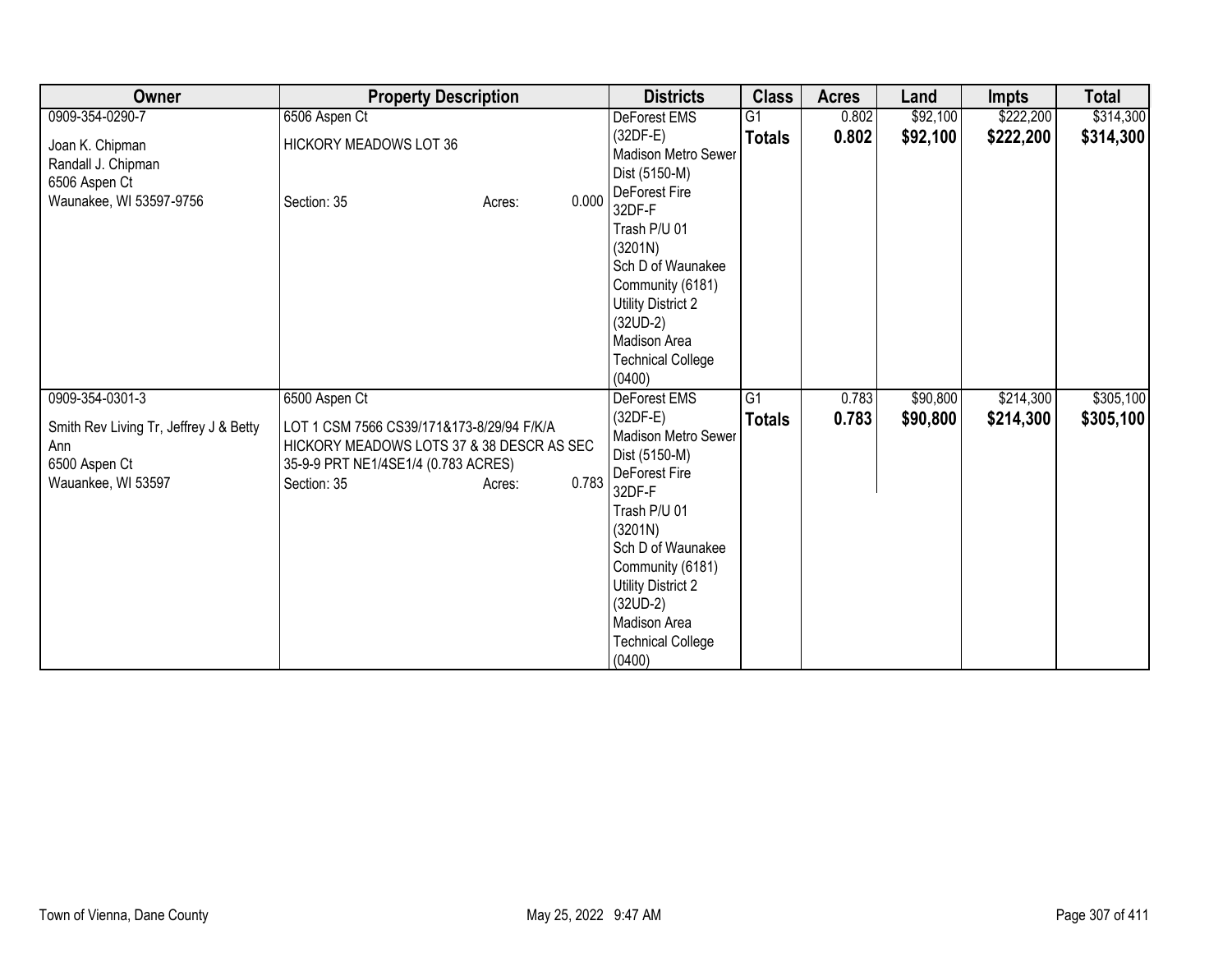| Owner                                                                 | <b>Property Description</b>                                                                                                                                     | <b>Districts</b>                                                                                                                                                  | <b>Class</b>   | <b>Acres</b> | Land     | <b>Impts</b> | <b>Total</b> |
|-----------------------------------------------------------------------|-----------------------------------------------------------------------------------------------------------------------------------------------------------------|-------------------------------------------------------------------------------------------------------------------------------------------------------------------|----------------|--------------|----------|--------------|--------------|
| 0909-354-0311-1                                                       | 6492 Aspen Ct                                                                                                                                                   | DeForest EMS                                                                                                                                                      | G <sub>1</sub> | 0.895        | \$98,100 | \$263,600    | \$361,700    |
| Yau C. Lau<br>6492 Aspen Ct<br>Waunakee, WI 53597                     | LOT 2 CSM 7566 CS39/171&173-8/29/94 F/K/A<br>HICKORY MEADOWS LOTS 37 & 38 DESCR AS SEC<br>35-9-9 PRT NE1/4SE1/4 (0.895 ACRES)<br>0.895<br>Section: 35<br>Acres: | $(32DF-E)$<br>Madison Metro Sewer<br>Dist (5150-M)<br>DeForest Fire<br>32DF-F<br>Trash P/U 01<br>(3201N)<br>Sch D of Waunakee                                     | <b>Totals</b>  | 0.895        | \$98,100 | \$263,600    | \$361,700    |
|                                                                       |                                                                                                                                                                 | Community (6181)<br>Utility District 2<br>$(32UD-2)$<br>Madison Area<br><b>Technical College</b><br>(0400)                                                        |                |              |          |              |              |
| 0909-354-0320-0                                                       | 5052 Vienna Dr                                                                                                                                                  | <b>DeForest EMS</b>                                                                                                                                               | G1             | 0.771        | \$90,000 | \$178,500    | \$268,500    |
| Caparoon Niaves Tr<br>382 E Bradstock Way<br>San Tan Valley, AZ 85140 | <b>HICKORY MEADOWS LOT 39</b><br>0.000<br>Section: 35<br>Acres:                                                                                                 | $(32DF-E)$<br><b>Madison Metro Sewer</b><br>Dist (5150-M)<br>DeForest Fire<br>32DF-F                                                                              | <b>Totals</b>  | 0.771        | \$90,000 | \$178,500    | \$268,500    |
|                                                                       |                                                                                                                                                                 | Trash P/U 01<br>(3201N)<br>Sch D of Waunakee<br>Community (6181)<br><b>Utility District 2</b><br>$(32UD-2)$<br>Madison Area<br><b>Technical College</b><br>(0400) |                |              |          |              |              |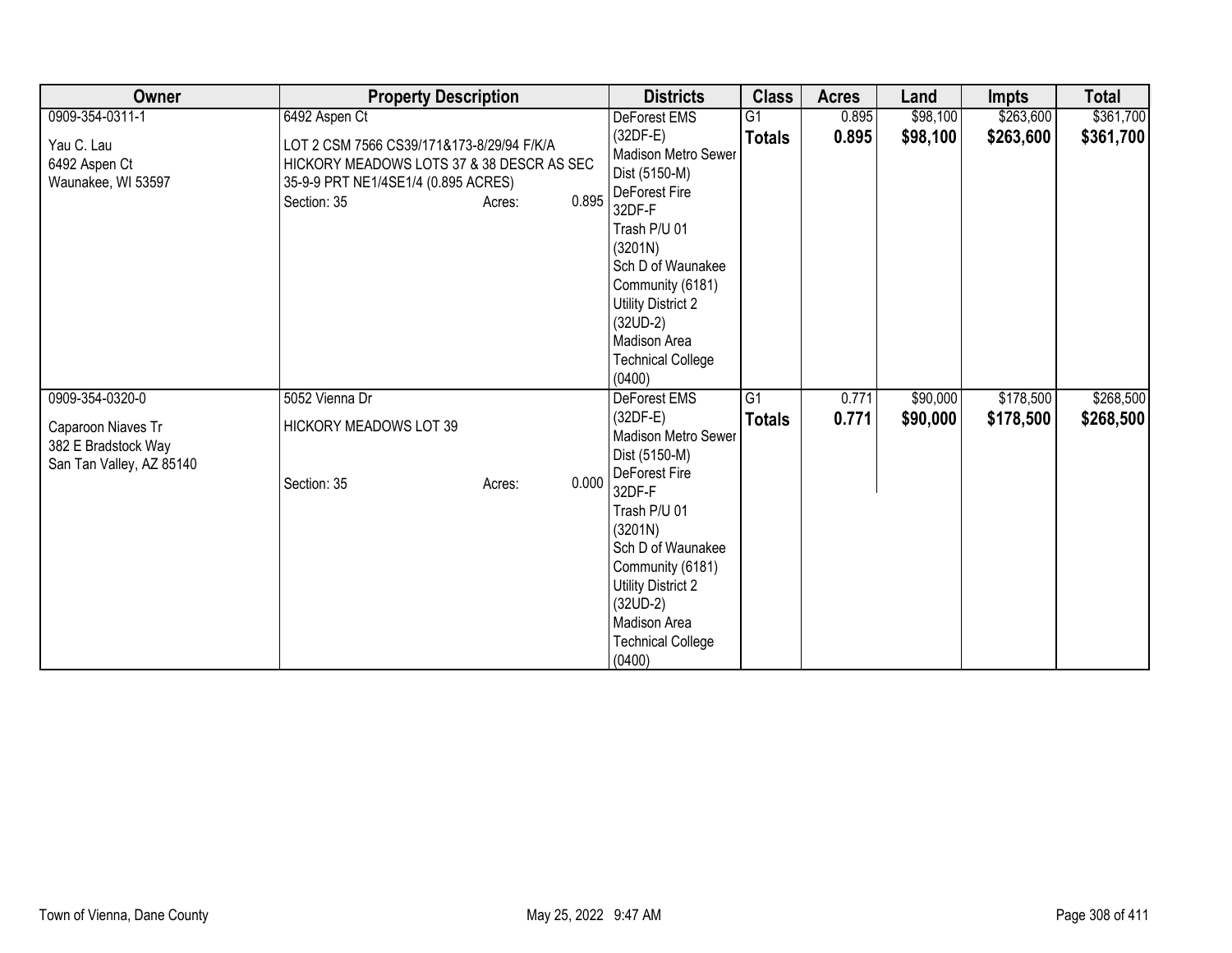| Owner                                                              | <b>Property Description</b>   |                 | <b>Districts</b>                                                                                                                                                            | <b>Class</b>                     | <b>Acres</b>   | Land                 | <b>Impts</b>      | <b>Total</b>         |
|--------------------------------------------------------------------|-------------------------------|-----------------|-----------------------------------------------------------------------------------------------------------------------------------------------------------------------------|----------------------------------|----------------|----------------------|-------------------|----------------------|
| 0909-354-0330-8                                                    | 5048 Vienna Dr                |                 | DeForest EMS                                                                                                                                                                | $\overline{G1}$                  | 1.005          | \$105,300            | \$199,700         | \$305,000            |
| Delores & Wesley Gillespie<br>5048 Vienna Dr<br>Waunakee, WI 53597 | HICKORY MEADOWS LOT 40        |                 | (32DF-E)<br><b>Madison Metro Sewer</b><br>Dist (5150-M)<br>DeForest Fire                                                                                                    | <b>Totals</b>                    | 1.005          | \$105,300            | \$199,700         | \$305,000            |
|                                                                    | Section: 35                   | 0.000<br>Acres: | 32DF-F<br>Trash P/U 01<br>(3201N)<br>Sch D of Waunakee<br>Community (6181)<br><b>Utility District 2</b><br>$(32UD-2)$<br>Madison Area<br><b>Technical College</b><br>(0400) |                                  |                |                      |                   |                      |
| 0909-354-0340-6<br>Delores & Wesley Gillespie<br>5048 Vienna Dr    | <b>HICKORY MEADOWS LOT 41</b> |                 | DeForest EMS<br>$(32DF-E)$<br><b>Madison Metro Sewer</b><br>Dist (5150-M)                                                                                                   | $\overline{G1}$<br><b>Totals</b> | 0.850<br>0.850 | \$95,200<br>\$95,200 | $\sqrt{6}$<br>\$0 | \$95,200<br>\$95,200 |
| Waunakee, WI 53597                                                 | Section: 35                   | 0.850<br>Acres: | DeForest Fire<br>32DF-F<br>Sch D of Waunakee<br>Community (6181)<br><b>Utility District 2</b><br>$(32UD-2)$<br>Madison Area<br><b>Technical College</b><br>(0400)           |                                  |                |                      |                   |                      |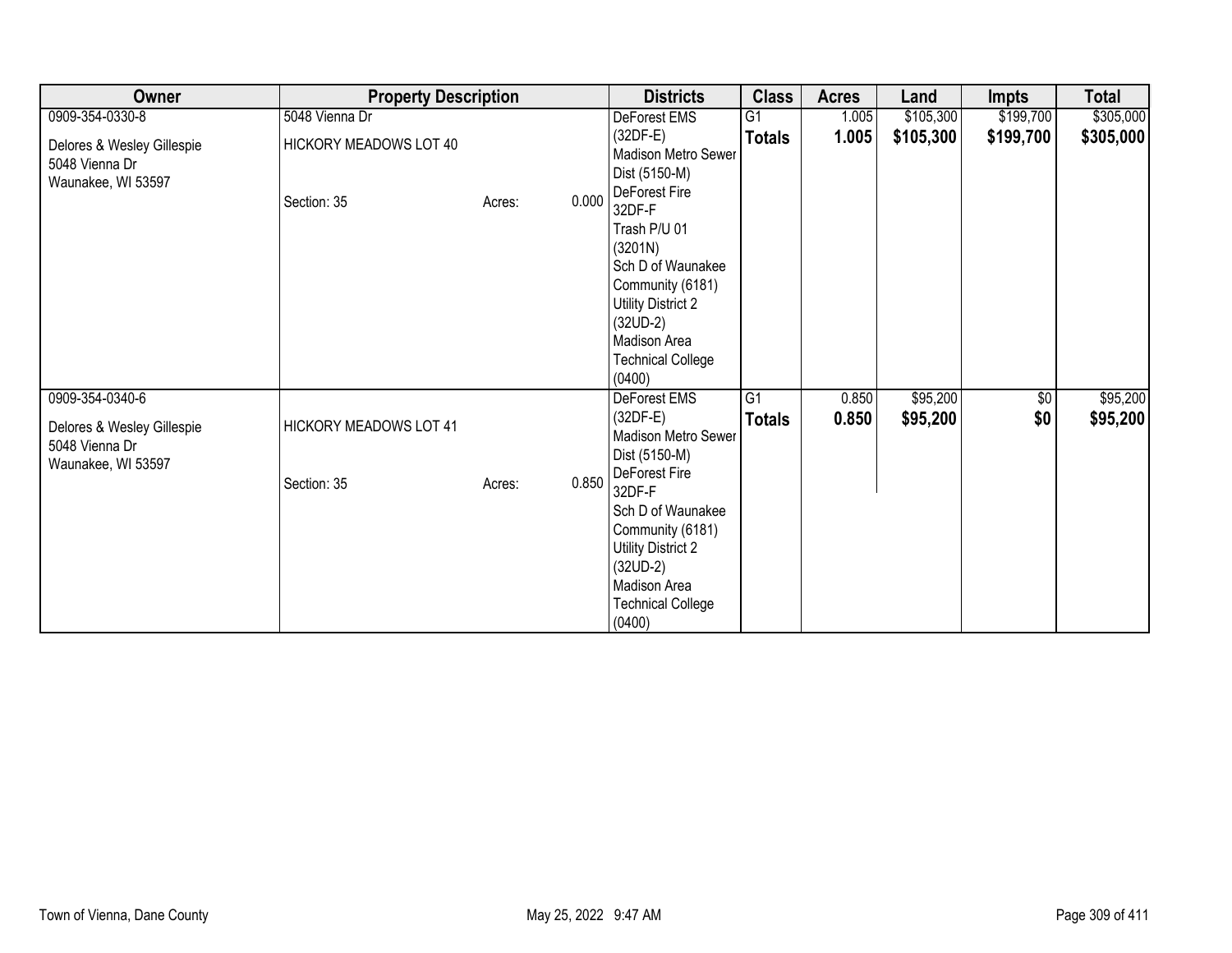| Owner                                                                        | <b>Property Description</b>           |                 | <b>Districts</b>                                                                                                                                                                             | <b>Class</b>    | <b>Acres</b> | Land     | <b>Impts</b> | <b>Total</b> |
|------------------------------------------------------------------------------|---------------------------------------|-----------------|----------------------------------------------------------------------------------------------------------------------------------------------------------------------------------------------|-----------------|--------------|----------|--------------|--------------|
| 0909-354-0350-4                                                              | 6521 Hickory Ln                       |                 | DeForest EMS                                                                                                                                                                                 | $\overline{G1}$ | 0.636        | \$77,600 | \$193,200    | \$270,800    |
| Mathew B. Savola<br>Stacy L. Savola<br>6521 Hickory Ln<br>Waunakee, WI 53597 | HICKORY MEADOWS LOT 42<br>Section: 35 | 0.000<br>Acres: | $(32DF-E)$<br>Madison Metro Sewer<br>Dist (5150-M)<br>DeForest Fire<br>32DF-F                                                                                                                | <b>Totals</b>   | 0.636        | \$77,600 | \$193,200    | \$270,800    |
|                                                                              |                                       |                 | Trash P/U 01<br>(3201N)<br>Sch D of Waunakee<br>Community (6181)<br>Utility District 2<br>$(32UD-2)$<br>Madison Area<br><b>Technical College</b><br>(0400)                                   |                 |              |          |              |              |
| 0909-354-0360-2                                                              | 6515 Hickory Ln                       |                 | DeForest EMS                                                                                                                                                                                 | $\overline{G1}$ | 0.631        | \$77,000 | \$138,400    | \$215,400    |
| James H. Smith<br>Diane Smith<br>6515 Hickory Ln                             | <b>HICKORY MEADOWS LOT 43</b>         |                 | $(32DF-E)$<br>Madison Metro Sewer<br>Dist (5150-M)                                                                                                                                           | <b>Totals</b>   | 0.631        | \$77,000 | \$138,400    | \$215,400    |
| Waunakee, WI 53597                                                           | Section: 35                           | 0.000<br>Acres: | DeForest Fire<br>32DF-F<br>Trash P/U 01<br>(3201N)<br>Sch D of Waunakee<br>Community (6181)<br><b>Utility District 2</b><br>$(32UD-2)$<br>Madison Area<br><b>Technical College</b><br>(0400) |                 |              |          |              |              |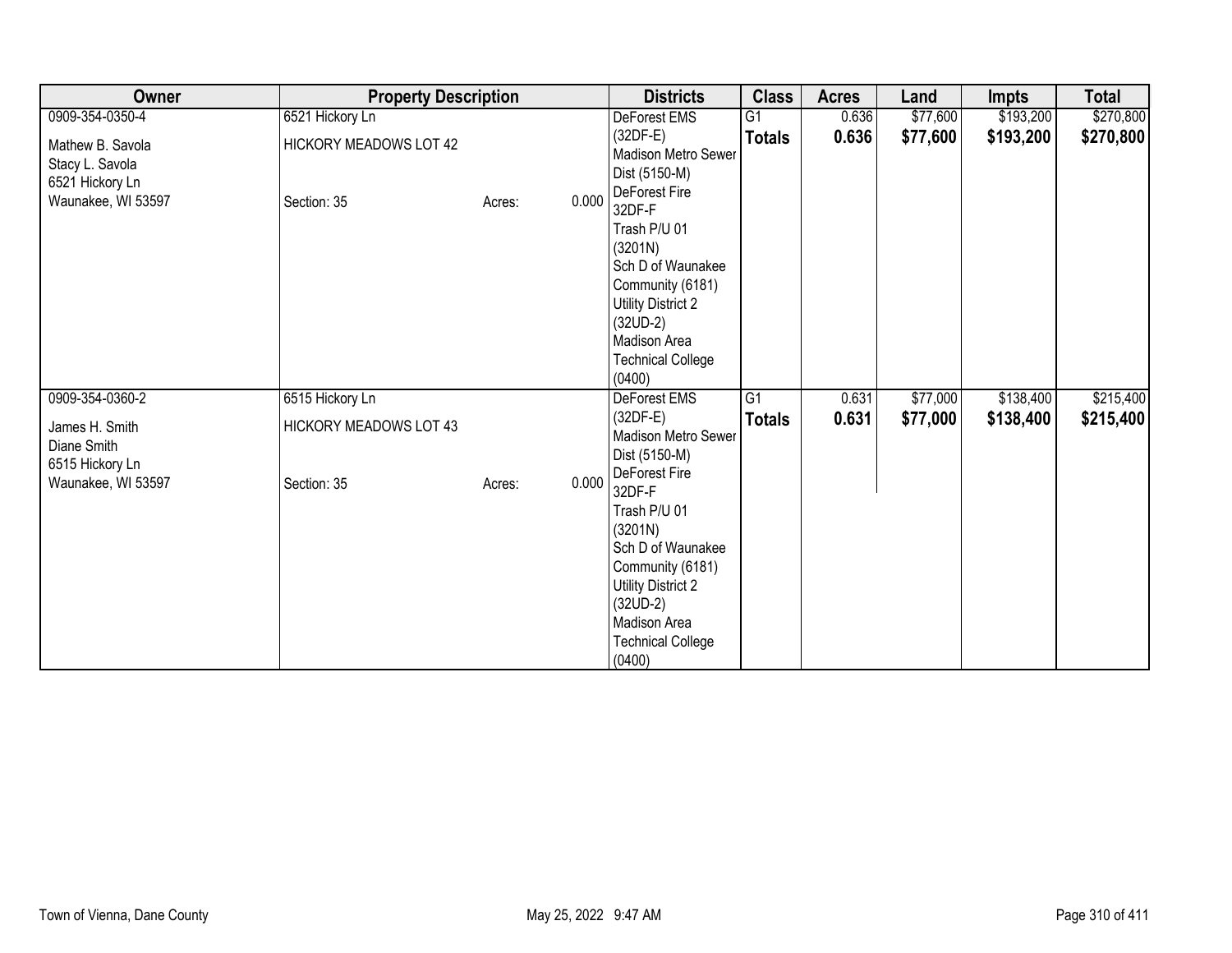| Owner                                                        | <b>Property Description</b>           |                 | <b>Districts</b>                                                                                                                                                                             | <b>Class</b>    | <b>Acres</b> | Land     | <b>Impts</b> | <b>Total</b> |
|--------------------------------------------------------------|---------------------------------------|-----------------|----------------------------------------------------------------------------------------------------------------------------------------------------------------------------------------------|-----------------|--------------|----------|--------------|--------------|
| 0909-354-0370-0                                              | 6509 Hickory Ln                       |                 | DeForest EMS                                                                                                                                                                                 | G1              | 0.631        | \$77,000 | \$205,000    | \$282,000    |
| Julie Mellum<br>6509 Hickory Ln<br>Waunakee, WI 53597        | HICKORY MEADOWS LOT 44<br>Section: 35 | 0.000<br>Acres: | $(32DF-E)$<br>Madison Metro Sewer<br>Dist (5150-M)<br>DeForest Fire<br>32DF-F                                                                                                                | <b>Totals</b>   | 0.631        | \$77,000 | \$205,000    | \$282,000    |
|                                                              |                                       |                 | Trash P/U 01<br>(3201N)<br>Sch D of Waunakee<br>Community (6181)<br><b>Utility District 2</b><br>$(32UD-2)$<br>Madison Area<br><b>Technical College</b><br>(0400)                            |                 |              |          |              |              |
| 0909-354-0382-0                                              | 6501 Hickory Ln                       |                 | DeForest EMS                                                                                                                                                                                 | $\overline{G1}$ | 0.680        | \$83,000 | \$143,700    | \$226,700    |
| Susan E. Martalock<br>Rachel A. Martalock<br>6501 Hickory Ln | HICKORY LANE CONDOMINIUM UNIT 6501    |                 | $(32DF-E)$<br>Madison Metro Sewer<br>Dist (5150-M)                                                                                                                                           | <b>Totals</b>   | 0.680        | \$83,000 | \$143,700    | \$226,700    |
| Wauankee, WI 53597                                           | Section: 35                           | 0.000<br>Acres: | DeForest Fire<br>32DF-F<br>Trash P/U 01<br>(3201N)<br>Sch D of Waunakee<br>Community (6181)<br><b>Utility District 2</b><br>$(32UD-2)$<br>Madison Area<br><b>Technical College</b><br>(0400) |                 |              |          |              |              |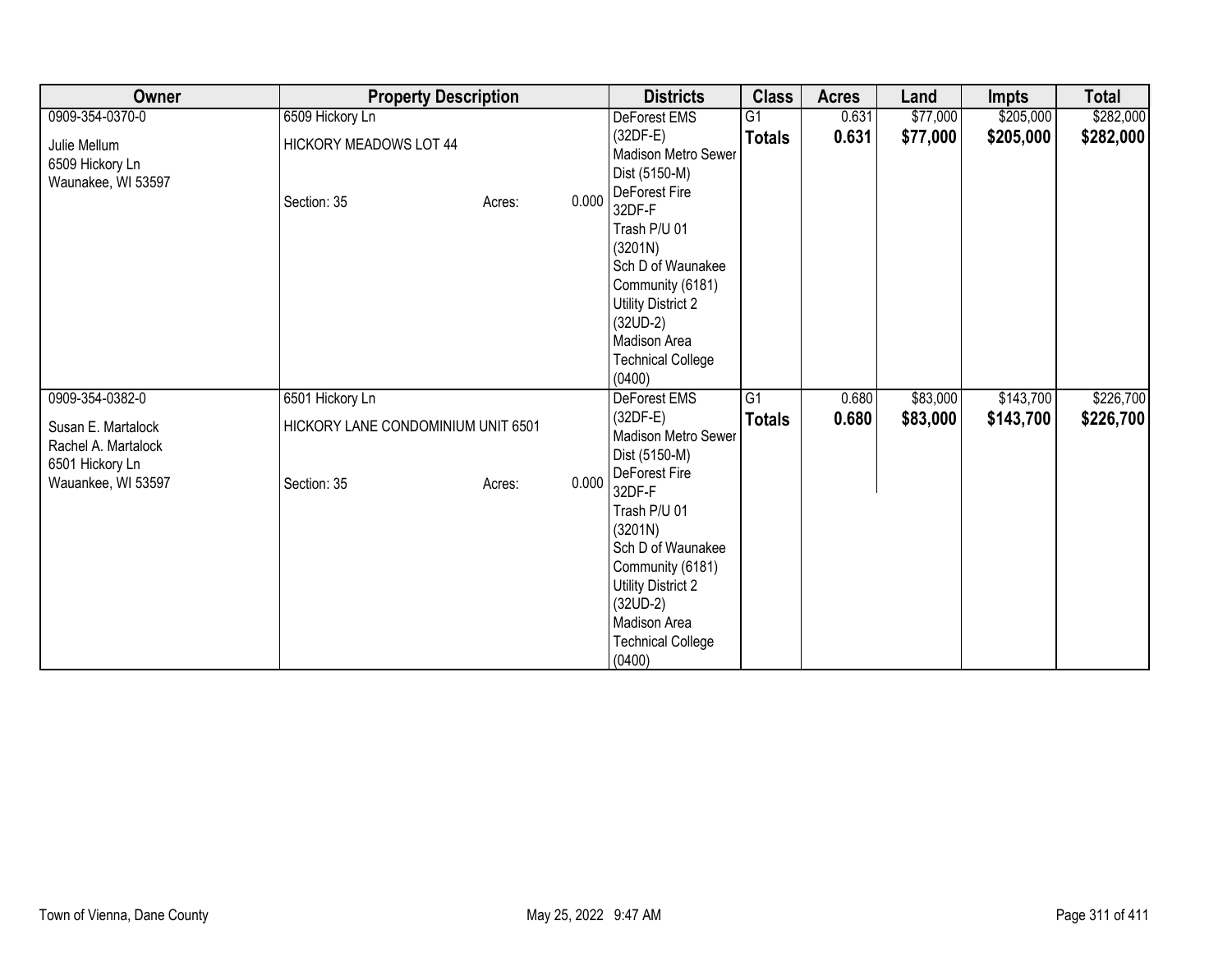| Owner                                                  | <b>Property Description</b>        |        |       | <b>Districts</b>                                                                                                                                                                             | <b>Class</b>    | <b>Acres</b> | Land     | <b>Impts</b> | <b>Total</b> |
|--------------------------------------------------------|------------------------------------|--------|-------|----------------------------------------------------------------------------------------------------------------------------------------------------------------------------------------------|-----------------|--------------|----------|--------------|--------------|
| 0909-354-0384-0                                        | 6503 Hickory Ln                    |        |       | DeForest EMS                                                                                                                                                                                 | G1              | 0.680        | \$79,300 | \$134,000    | \$213,300    |
| Mark A. Key<br>6503 Hickory Ln<br>Waunakee, WI 53597   | HICKORY LANE CONDOMINIUM UNIT 6503 |        |       | $(32DF-E)$<br>Madison Metro Sewer<br>Dist (5150-M)<br>DeForest Fire                                                                                                                          | <b>Totals</b>   | 0.680        | \$79,300 | \$134,000    | \$213,300    |
|                                                        | Section: 35                        | Acres: | 0.000 | 32DF-F<br>Trash P/U 01<br>(3201N)<br>Sch D of Waunakee<br>Community (6181)<br><b>Utility District 2</b><br>$(32UD-2)$<br>Madison Area<br><b>Technical College</b><br>(0400)                  |                 |              |          |              |              |
| 0909-354-0390-6                                        | 6497 Hickory Ln                    |        |       | DeForest EMS                                                                                                                                                                                 | $\overline{G1}$ | 0.631        | \$77,000 | \$135,200    | \$212,200    |
| Christina Strebel<br>Jeremy Strebel<br>6497 Hickory Ln | HICKORY MEADOWS LOT 46             |        |       | $(32DF-E)$<br>Madison Metro Sewer<br>Dist (5150-M)                                                                                                                                           | <b>Totals</b>   | 0.631        | \$77,000 | \$135,200    | \$212,200    |
| Waunakee, WI 53597                                     | Section: 35                        | Acres: | 0.000 | DeForest Fire<br>32DF-F<br>Trash P/U 01<br>(3201N)<br>Sch D of Waunakee<br>Community (6181)<br><b>Utility District 2</b><br>$(32UD-2)$<br>Madison Area<br><b>Technical College</b><br>(0400) |                 |              |          |              |              |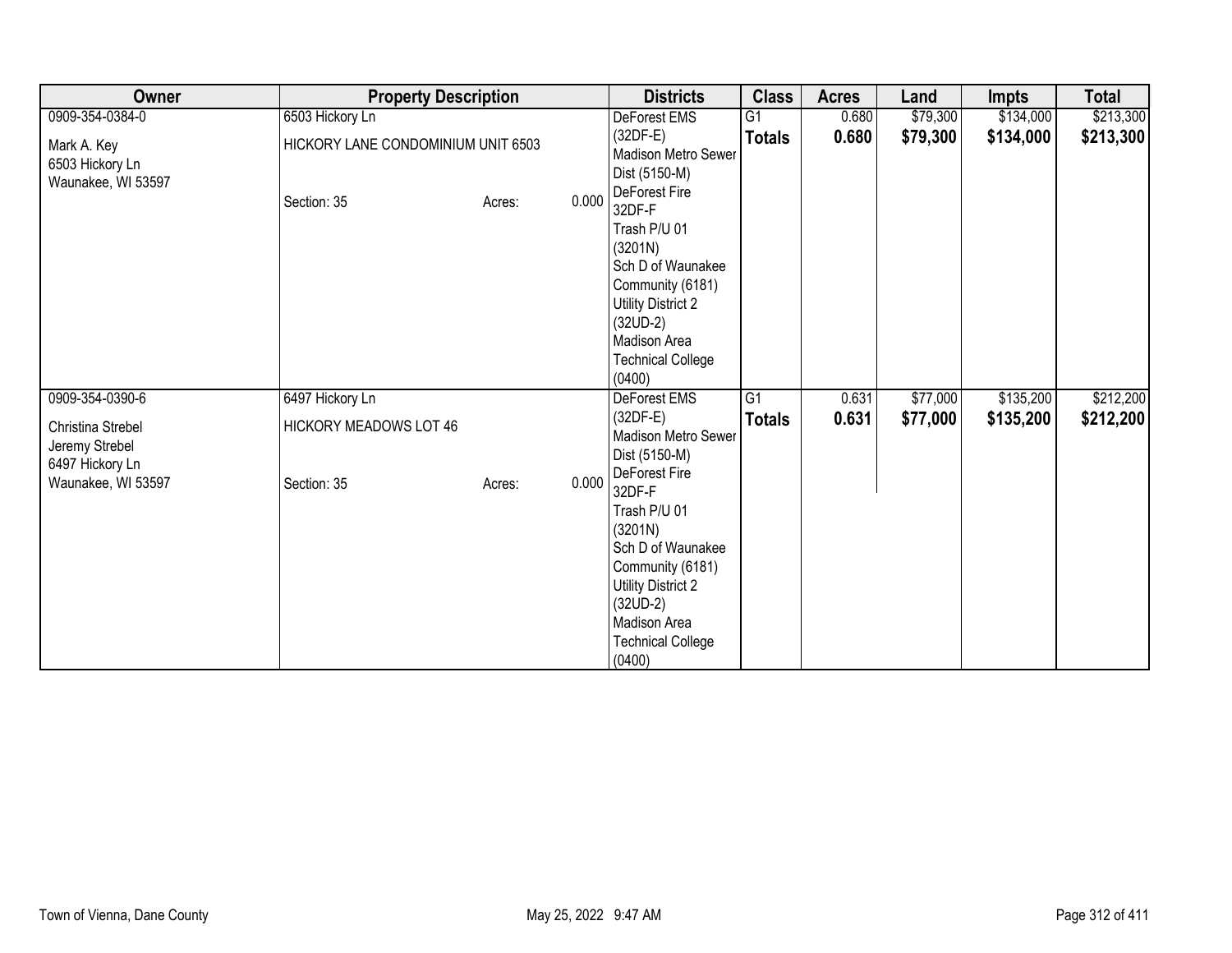| Owner                                                                           | <b>Property Description</b>           |                 | <b>Districts</b>                                                                                                                                                                             | <b>Class</b>    | <b>Acres</b> | Land     | <b>Impts</b> | <b>Total</b> |
|---------------------------------------------------------------------------------|---------------------------------------|-----------------|----------------------------------------------------------------------------------------------------------------------------------------------------------------------------------------------|-----------------|--------------|----------|--------------|--------------|
| 0909-354-0400-3                                                                 | 6489 Hickory Ln                       |                 | DeForest EMS                                                                                                                                                                                 | $\overline{G1}$ | 0.631        | \$77,000 | \$212,500    | \$289,500    |
| Robert F. Triggs<br>Kathleen M. Triggs<br>6489 Hickory Ln<br>Waunakee, WI 53597 | HICKORY MEADOWS LOT 47<br>Section: 35 | 0.000<br>Acres: | $(32DF-E)$<br>Madison Metro Sewer<br>Dist (5150-M)<br>DeForest Fire<br>32DF-F                                                                                                                | <b>Totals</b>   | 0.631        | \$77,000 | \$212,500    | \$289,500    |
|                                                                                 |                                       |                 | Trash P/U 01<br>(3201N)<br>Sch D of Waunakee<br>Community (6181)<br>Utility District 2<br>$(32UD-2)$<br>Madison Area<br><b>Technical College</b><br>(0400)                                   |                 |              |          |              |              |
| 0909-354-0410-1                                                                 | 6481 Hickory Ln                       |                 | DeForest EMS                                                                                                                                                                                 | $\overline{G1}$ | 0.631        | \$77,000 | \$213,200    | \$290,200    |
| Jeffrey A. Sharpe<br>Tamara M. Hartman-Sharpe<br>6481 Hickory Ln                | <b>HICKORY MEADOWS LOT 48</b>         |                 | $(32DF-E)$<br>Madison Metro Sewer<br>Dist (5150-M)                                                                                                                                           | <b>Totals</b>   | 0.631        | \$77,000 | \$213,200    | \$290,200    |
| Waunakee, WI 53597                                                              | Section: 35                           | 0.000<br>Acres: | DeForest Fire<br>32DF-F<br>Trash P/U 01<br>(3201N)<br>Sch D of Waunakee<br>Community (6181)<br><b>Utility District 2</b><br>$(32UD-2)$<br>Madison Area<br><b>Technical College</b><br>(0400) |                 |              |          |              |              |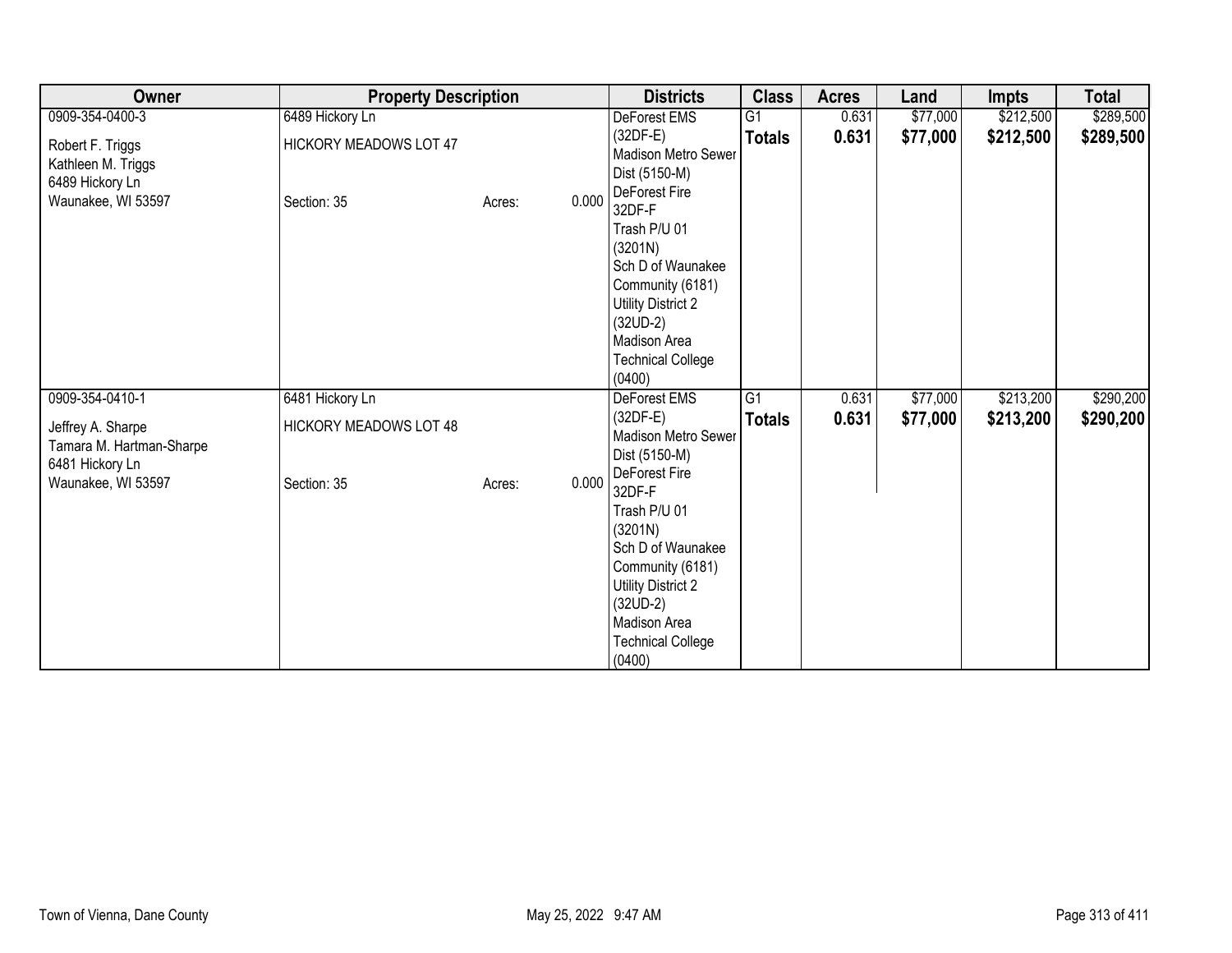| Owner                                                          | <b>Property Description</b>   |        |                                                                                                     | <b>Districts</b>                                                                               | <b>Class</b>    | <b>Acres</b> | Land     | <b>Impts</b> | <b>Total</b> |
|----------------------------------------------------------------|-------------------------------|--------|-----------------------------------------------------------------------------------------------------|------------------------------------------------------------------------------------------------|-----------------|--------------|----------|--------------|--------------|
| 0909-354-0420-9                                                | 6477 Hickory Ln               |        |                                                                                                     | DeForest EMS                                                                                   | G1              | 0.631        | \$77,000 | \$216,900    | \$293,900    |
| Colin J. Robinson<br>Emma F. Swift Robinson<br>6477 Hickory Ln | <b>HICKORY MEADOWS LOT 49</b> |        | (32DF-E)<br>Dist (5150-M)                                                                           | <b>Madison Metro Sewer</b>                                                                     | <b>Totals</b>   | 0.631        | \$77,000 | \$216,900    | \$293,900    |
| Waunakee, WI 53597                                             | Section: 35                   | Acres: | DeForest Fire<br>0.000<br>32DF-F<br>Trash P/U 01<br>(3201N)<br>$(32UD-2)$<br>Madison Area<br>(0400) | Sch D of Waunakee<br>Community (6181)<br>Utility District 2<br><b>Technical College</b>        |                 |              |          |              |              |
| 0909-354-0430-7                                                | 6469 Hickory Ln               |        |                                                                                                     | DeForest EMS                                                                                   | $\overline{G1}$ | 0.723        | \$86,900 | \$145,800    | \$232,700    |
| Sherri L. Harms<br>6469 Hickory Ln<br>Waunakee, WI 53597       | HICKORY MEADOWS LOT 50        |        | $(32DF-E)$<br>Dist (5150-M)                                                                         | Madison Metro Sewer                                                                            | <b>Totals</b>   | 0.723        | \$86,900 | \$145,800    | \$232,700    |
|                                                                | Section: 35                   | Acres: | DeForest Fire<br>0.000<br>32DF-F<br>Trash P/U 01<br>(3201N)<br>$(32UD-2)$<br>Madison Area<br>(0400) | Sch D of Waunakee<br>Community (6181)<br><b>Utility District 2</b><br><b>Technical College</b> |                 |              |          |              |              |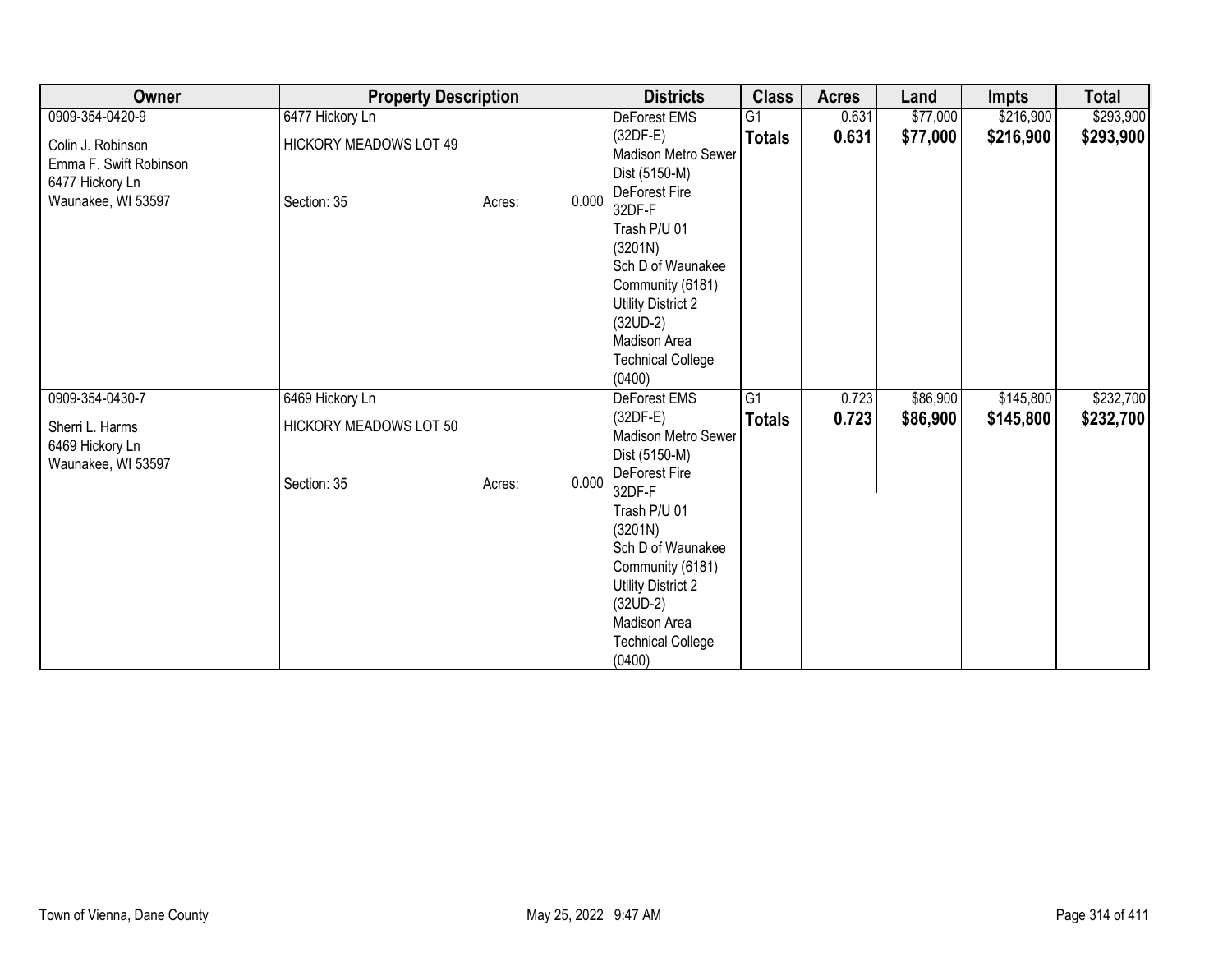| Owner                                                                         | <b>Property Description</b>                  |                 | <b>Districts</b>                                                                                                                                                                             | <b>Class</b>  | <b>Acres</b> | Land     | <b>Impts</b> | <b>Total</b> |
|-------------------------------------------------------------------------------|----------------------------------------------|-----------------|----------------------------------------------------------------------------------------------------------------------------------------------------------------------------------------------|---------------|--------------|----------|--------------|--------------|
| 0909-354-0440-5                                                               | 5026 Locust Ln                               |                 | DeForest EMS                                                                                                                                                                                 | G1            | 0.723        | \$86,900 | \$272,700    | \$359,600    |
| Efren F. Vinueza<br>Sharon L. Vinueza<br>5026 Locust Ln<br>Waunakee, WI 53597 | <b>HICKORY MEADOWS LOT 51</b><br>Section: 35 | 0.000<br>Acres: | $(32DF-E)$<br>Madison Metro Sewer<br>Dist (5150-M)<br>DeForest Fire                                                                                                                          | <b>Totals</b> | 0.723        | \$86,900 | \$272,700    | \$359,600    |
|                                                                               |                                              |                 | 32DF-F<br>Trash P/U 01<br>(3201N)<br>Sch D of Waunakee<br>Community (6181)<br><b>Utility District 2</b><br>$(32UD-2)$<br>Madison Area<br><b>Technical College</b><br>(0400)                  |               |              |          |              |              |
| 0909-354-0450-3                                                               | 5036 Locust Ln                               |                 | DeForest EMS                                                                                                                                                                                 | G1            | 0.739        | \$87,900 | \$188,500    | \$276,400    |
| Koby R. Foytik<br>Nicole E. Foytik<br>5036 Locust Ln                          | <b>HICKORY MEADOWS LOT 52</b>                |                 | $(32DF-E)$<br>Madison Metro Sewer<br>Dist (5150-M)                                                                                                                                           | <b>Totals</b> | 0.739        | \$87,900 | \$188,500    | \$276,400    |
| Waunakee, WI 53597                                                            | Section: 35                                  | 0.000<br>Acres: | DeForest Fire<br>32DF-F<br>Trash P/U 01<br>(3201N)<br>Sch D of Waunakee<br>Community (6181)<br><b>Utility District 2</b><br>$(32UD-2)$<br>Madison Area<br><b>Technical College</b><br>(0400) |               |              |          |              |              |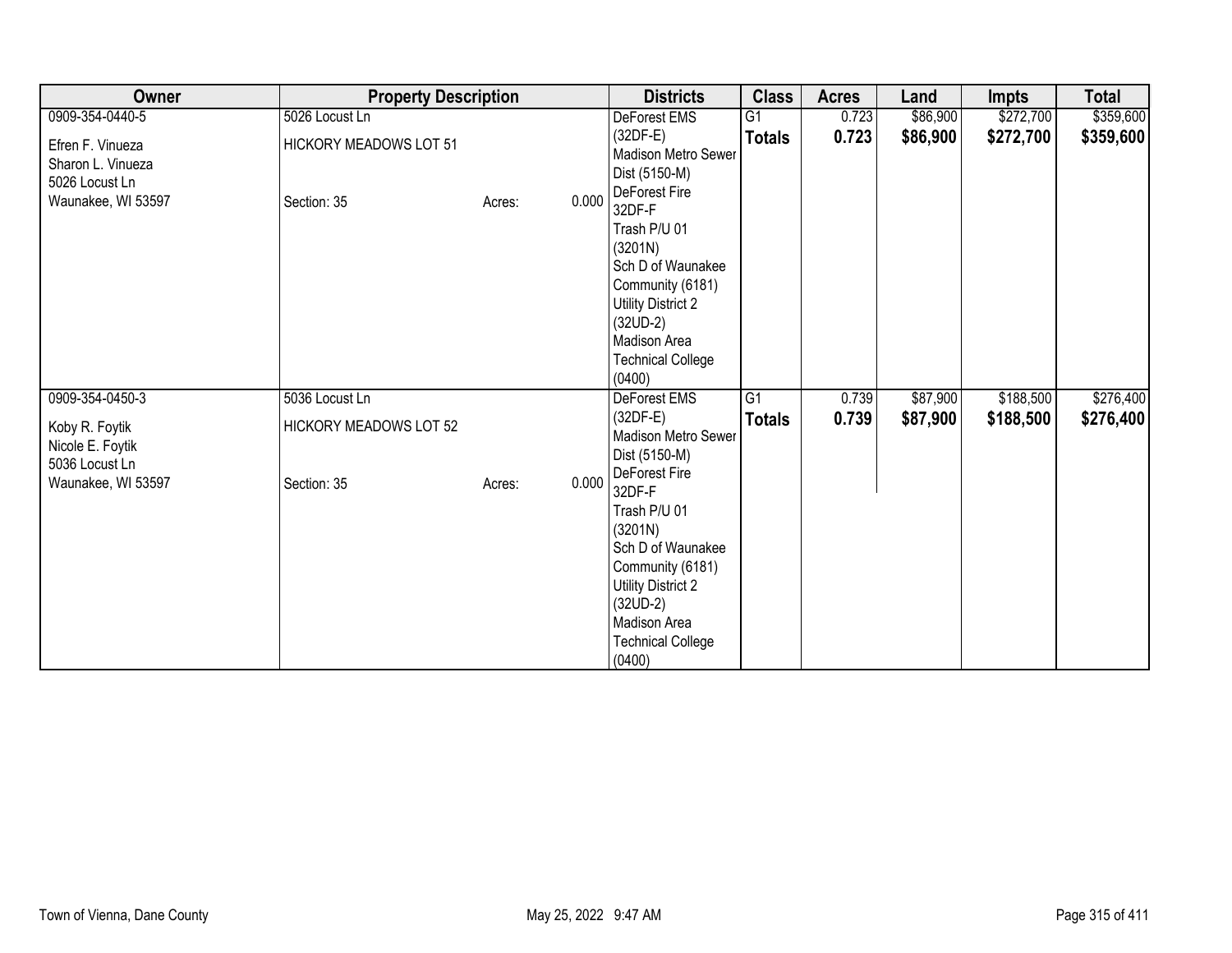| Owner                                                   | <b>Property Description</b>        |                 | <b>Districts</b>                                                   | <b>Class</b>    | <b>Acres</b> | Land        | <b>Impts</b>    | <b>Total</b>     |
|---------------------------------------------------------|------------------------------------|-----------------|--------------------------------------------------------------------|-----------------|--------------|-------------|-----------------|------------------|
| 0909-354-6010-3                                         | 5082 Vienna Dr                     |                 | DeForest EMS                                                       | $\overline{G1}$ | 0.741        | \$88,100    | \$229,500       | \$317,600        |
| Eric F. Leggett<br>5082 Vienna Dr<br>Waunakee, WI 53597 | <b>HICKORY MEADOWS LOT 6</b>       |                 | $(32DF-E)$<br>Madison Metro Sewer<br>Dist (5150-M)                 | <b>Totals</b>   | 0.741        | \$88,100    | \$229,500       | \$317,600        |
|                                                         | Section: 35                        | 0.000<br>Acres: | DeForest Fire<br>32DF-F                                            |                 |              |             |                 |                  |
|                                                         |                                    |                 | Trash P/U 01<br>(3201N)<br>Sch D of Waunakee                       |                 |              |             |                 |                  |
|                                                         |                                    |                 | Community (6181)<br><b>Utility District 2</b><br>$(32UD-2)$        |                 |              |             |                 |                  |
|                                                         |                                    |                 | Madison Area<br><b>Technical College</b>                           |                 |              |             |                 |                  |
|                                                         |                                    |                 | (0400)                                                             |                 |              |             |                 |                  |
| 0909-354-6020-1                                         |                                    |                 | DeForest EMS                                                       | X4              | 0.000        | $\sqrt{50}$ | $\overline{50}$ | $\overline{\$0}$ |
| Vienna, Town of<br>7161 County Highway I                | HICKORY MEADOWS LOT 7              |                 | $(32DF-E)$<br>Madison Metro Sewer<br>Dist (5150-M)                 | <b>Totals</b>   | 0.000        | \$0         | \$0             | \$0              |
| Deforest, WI 53532                                      | Section: 35                        | 0.000<br>Acres: | DeForest Fire<br>32DF-F                                            |                 |              |             |                 |                  |
|                                                         |                                    |                 | Sch D of Waunakee<br>Community (6181)<br><b>Utility District 2</b> |                 |              |             |                 |                  |
|                                                         |                                    |                 | $(32UD-2)$<br>Madison Area                                         |                 |              |             |                 |                  |
|                                                         |                                    |                 | <b>Technical College</b><br>(0400)                                 |                 |              |             |                 |                  |
| 0909-354-6030-9                                         | 5090 Vienna Dr                     |                 | <b>DeForest EMS</b>                                                | X4              | 0.000        | $\sqrt{50}$ | \$0             | $\sqrt{50}$      |
| Vienna, Town of<br>7161 County Highway I                | HICKORY MEADOWS LOT 8 WHEELER PARK |                 | $(32DF-E)$<br>Madison Metro Sewer<br>Dist (5150-M)                 | <b>Totals</b>   | 0.000        | \$0         | \$0             | \$0              |
| Deforest, WI 53532                                      | Section: 35                        | 0.000<br>Acres: | DeForest Fire<br>32DF-F                                            |                 |              |             |                 |                  |
|                                                         |                                    |                 | Sch D of Waunakee<br>Community (6181)                              |                 |              |             |                 |                  |
|                                                         |                                    |                 | <b>Utility District 2</b><br>$(32UD-2)$<br>Madison Area            |                 |              |             |                 |                  |
|                                                         |                                    |                 | <b>Technical College</b><br>(0400)                                 |                 |              |             |                 |                  |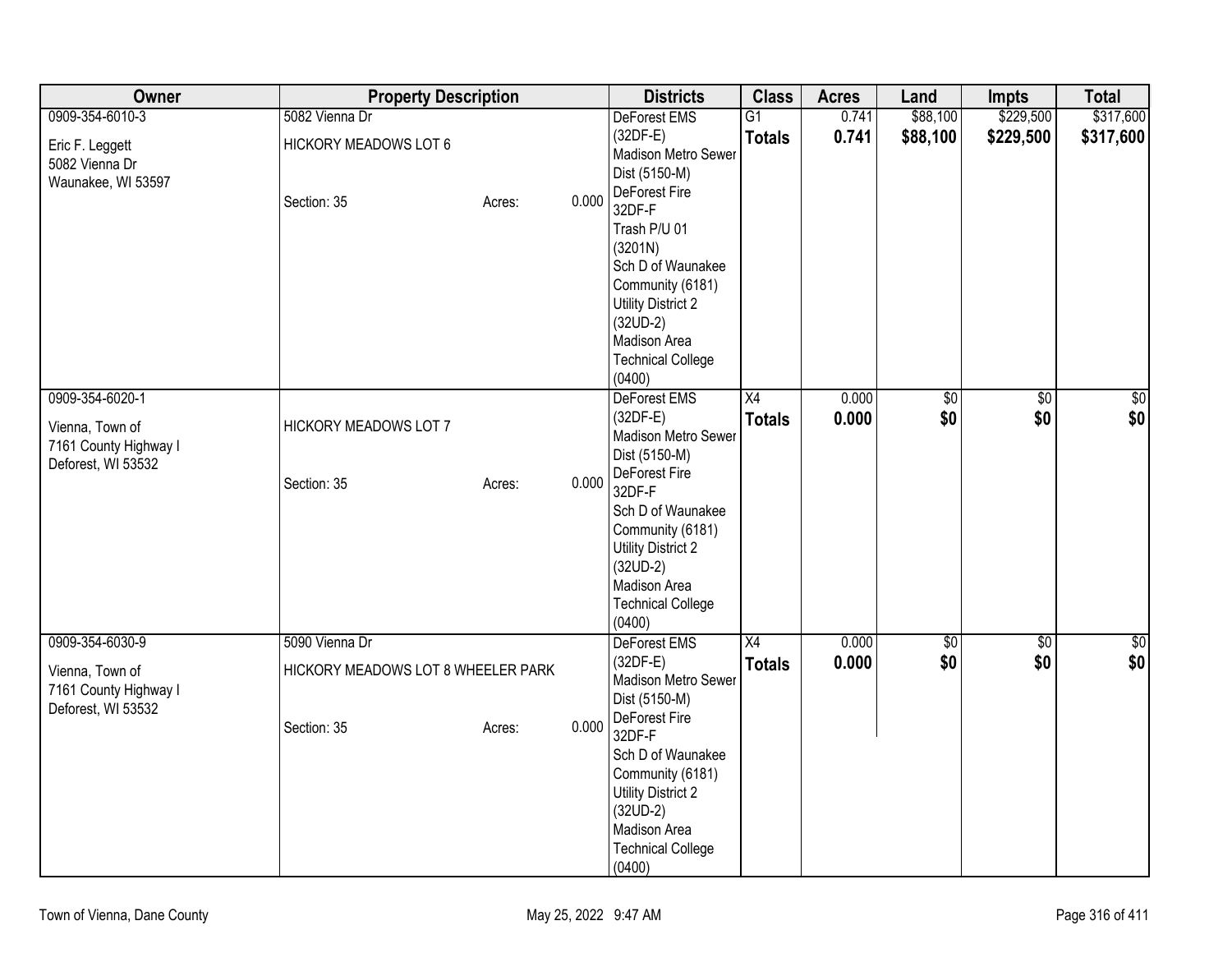| <b>Owner</b>                                                         | <b>Property Description</b>  |                 | <b>Districts</b>                                                                                                                                                                             | <b>Class</b>    | <b>Acres</b> | Land            | <b>Impts</b>    | <b>Total</b> |
|----------------------------------------------------------------------|------------------------------|-----------------|----------------------------------------------------------------------------------------------------------------------------------------------------------------------------------------------|-----------------|--------------|-----------------|-----------------|--------------|
| 0909-354-6140-6                                                      |                              |                 | DeForest EMS                                                                                                                                                                                 | X4              | 0.000        | $\overline{50}$ | $\overline{50}$ | \$0          |
| Vienna, Town of<br>7161 County Highway I<br>Deforest, WI 53532       | <b>HICKORY MEADOWS LOT 9</b> |                 | $(32DF-E)$<br>Madison Metro Sewer<br>Dist (5150-M)                                                                                                                                           | <b>Totals</b>   | 0.000        | \$0             | \$0             | \$0          |
|                                                                      | Section: 35                  | 0.000<br>Acres: | DeForest Fire<br>32DF-F<br>Sch D of Waunakee<br>Community (6181)<br><b>Utility District 2</b><br>$(32UD-2)$<br>Madison Area<br><b>Technical College</b>                                      |                 |              |                 |                 |              |
|                                                                      |                              |                 | (0400)                                                                                                                                                                                       |                 |              |                 |                 |              |
| 0909-354-6150-4                                                      | 5111 Vienna Dr               |                 | DeForest EMS                                                                                                                                                                                 | $\overline{G1}$ | 0.741        | \$88,100        | \$235,600       | \$323,700    |
| Jasper Living Tr, Kathleen J<br>5111 Vienna Dr<br>Waunakee, WI 53597 | HICKORY MEADOWS LOT 10       |                 | $(32DF-E)$<br>Madison Metro Sewer<br>Dist (5150-M)                                                                                                                                           | <b>Totals</b>   | 0.741        | \$88,100        | \$235,600       | \$323,700    |
|                                                                      | Section: 35                  | 0.000<br>Acres: | DeForest Fire<br>32DF-F<br>Trash P/U 01<br>(3201N)<br>Sch D of Waunakee<br>Community (6181)<br><b>Utility District 2</b><br>$(32UD-2)$<br>Madison Area<br><b>Technical College</b><br>(0400) |                 |              |                 |                 |              |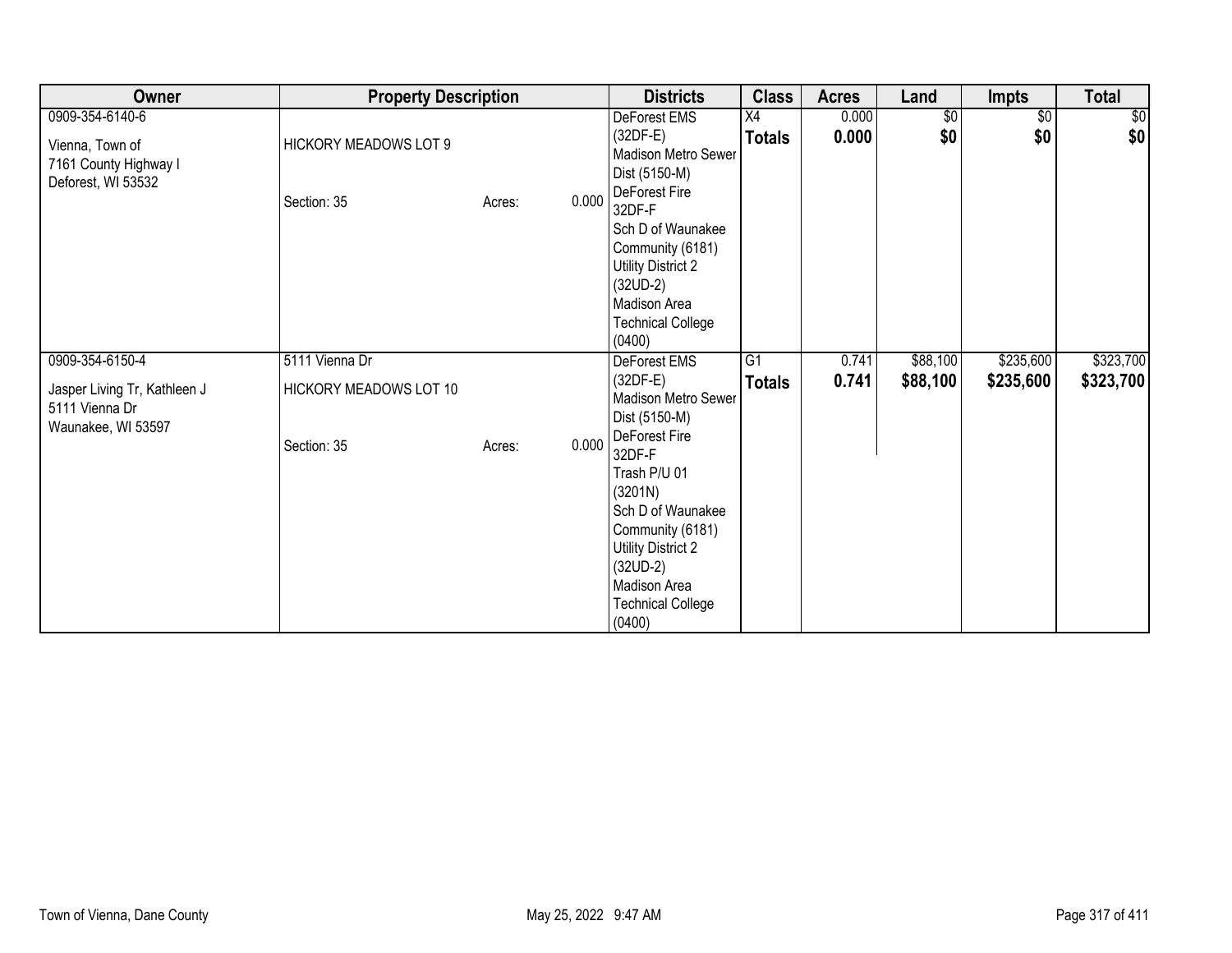| Owner                                                     | <b>Property Description</b> |        |       | <b>Districts</b>                                                                                                                                                            | <b>Class</b>    | <b>Acres</b> | Land     | Impts     | <b>Total</b> |
|-----------------------------------------------------------|-----------------------------|--------|-------|-----------------------------------------------------------------------------------------------------------------------------------------------------------------------------|-----------------|--------------|----------|-----------|--------------|
| 0909-354-6160-2                                           | 5085 Vienna Dr              |        |       | DeForest EMS                                                                                                                                                                | G <sub>1</sub>  | 0.688        | \$83,900 | \$169,700 | \$253,600    |
| Joel W. Kietzman<br>Melissa A. Kietzman<br>5085 Vienna Dr | HICKORY MEADOWS LOT 16      |        |       | $(32DF-E)$<br>Madison Metro Sewer<br>Dist (5150-M)<br>DeForest Fire                                                                                                         | <b>Totals</b>   | 0.688        | \$83,900 | \$169,700 | \$253,600    |
| Waunakee, WI 53597                                        | Section: 35                 | Acres: | 0.000 | 32DF-F<br>Trash P/U 01<br>(3201N)<br>Sch D of Waunakee<br>Community (6181)<br><b>Utility District 2</b><br>$(32UD-2)$<br>Madison Area<br><b>Technical College</b><br>(0400) |                 |              |          |           |              |
| 0909-354-6170-0                                           | 5079 Vienna Dr              |        |       | DeForest EMS                                                                                                                                                                | $\overline{G1}$ | 0.686        | \$83,700 | \$151,300 | \$235,000    |
| Robert G. Marks<br>Beth A. Marks<br>5079 Vienna Dr        | HICKORY MEADOWS LOT 17      |        |       | $(32DF-E)$<br>Madison Metro Sewer<br>Dist (5150-M)<br>DeForest Fire                                                                                                         | <b>Totals</b>   | 0.686        | \$83,700 | \$151,300 | \$235,000    |
| Waunakee, WI 53597                                        | Section: 35                 | Acres: | 0.000 | 32DF-F<br>Trash P/U 01<br>(3201N)<br>Sch D of Waunakee<br>Community (6181)<br><b>Utility District 2</b><br>$(32UD-2)$<br>Madison Area<br><b>Technical College</b><br>(0400) |                 |              |          |           |              |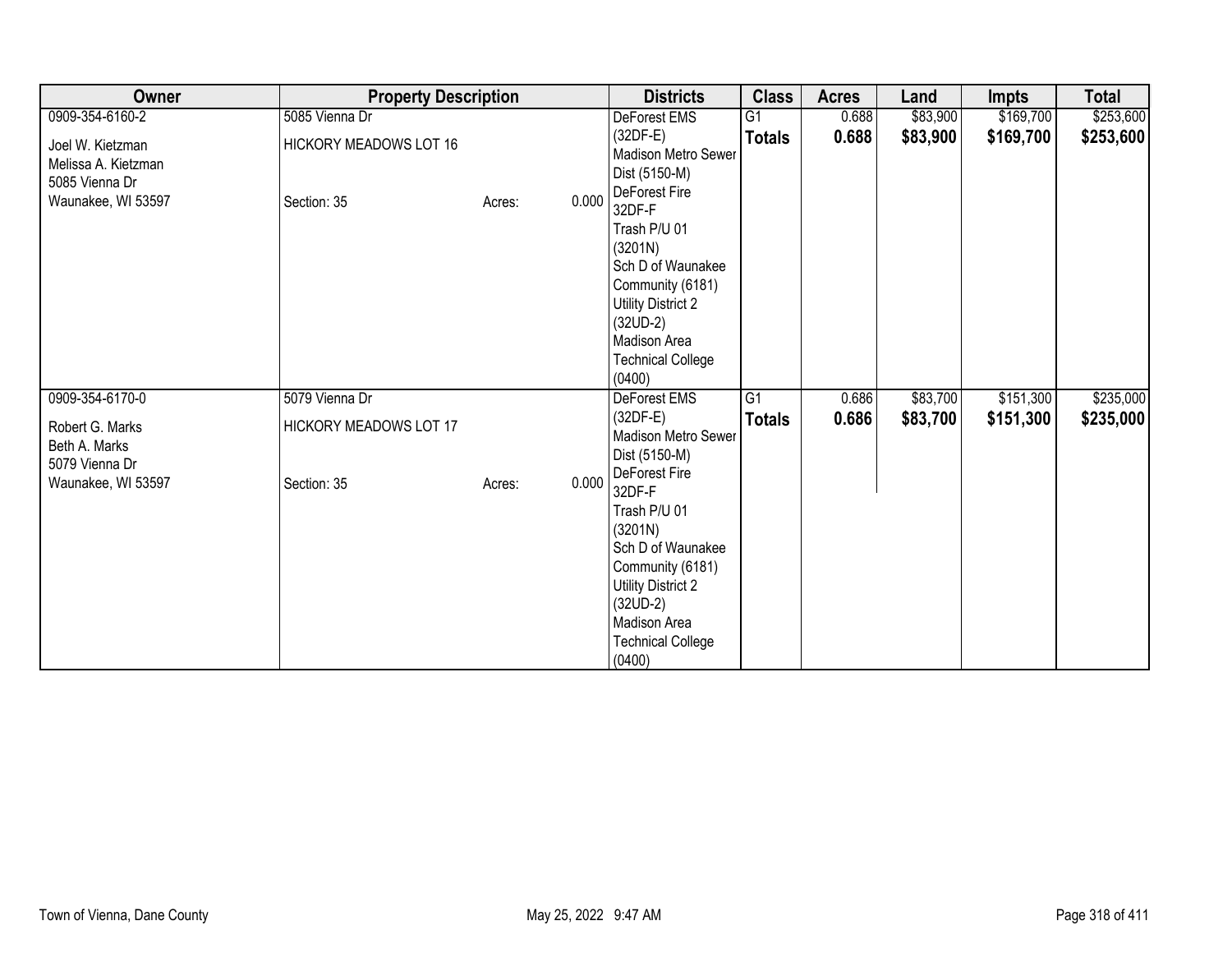| Owner                                                                      | <b>Property Description</b>                  |                 | <b>Districts</b>                                                                                                                                                                             | <b>Class</b>    | <b>Acres</b> | Land     | <b>Impts</b> | <b>Total</b> |
|----------------------------------------------------------------------------|----------------------------------------------|-----------------|----------------------------------------------------------------------------------------------------------------------------------------------------------------------------------------------|-----------------|--------------|----------|--------------|--------------|
| 0909-354-6180-8                                                            | 5110 Vienna Dr                               |                 | DeForest EMS                                                                                                                                                                                 | $\overline{G1}$ | 0.775        | \$90,300 | \$185,500    | \$275,800    |
| Jose M. Cedron<br>Ildiko S. Cedron<br>5110 Vienna Dr<br>Waunakee, WI 53597 | <b>HICKORY MEADOWS LOT 53</b><br>Section: 35 | 0.000<br>Acres: | $(32DF-E)$<br>Madison Metro Sewer<br>Dist (5150-M)<br>DeForest Fire<br>32DF-F                                                                                                                | <b>Totals</b>   | 0.775        | \$90,300 | \$185,500    | \$275,800    |
|                                                                            |                                              |                 | Trash P/U 01<br>(3201N)<br>Sch D of Waunakee<br>Community (6181)<br>Utility District 2<br>$(32UD-2)$<br>Madison Area<br><b>Technical College</b><br>(0400)                                   |                 |              |          |              |              |
| 0909-354-6190-6                                                            | 5104 Vienna Dr                               |                 | DeForest EMS                                                                                                                                                                                 | $\overline{G1}$ | 0.775        | \$81,200 | \$169,500    | \$250,700    |
| Reis Tr<br>5104 Vienna Dr<br>Waunakee, WI 53597                            | <b>HICKORY MEADOWS LOT 54</b>                |                 | $(32DF-E)$<br>Madison Metro Sewer<br>Dist (5150-M)                                                                                                                                           | <b>Totals</b>   | 0.775        | \$81,200 | \$169,500    | \$250,700    |
|                                                                            | Section: 35                                  | 0.000<br>Acres: | DeForest Fire<br>32DF-F<br>Trash P/U 01<br>(3201N)<br>Sch D of Waunakee<br>Community (6181)<br><b>Utility District 2</b><br>$(32UD-2)$<br>Madison Area<br><b>Technical College</b><br>(0400) |                 |              |          |              |              |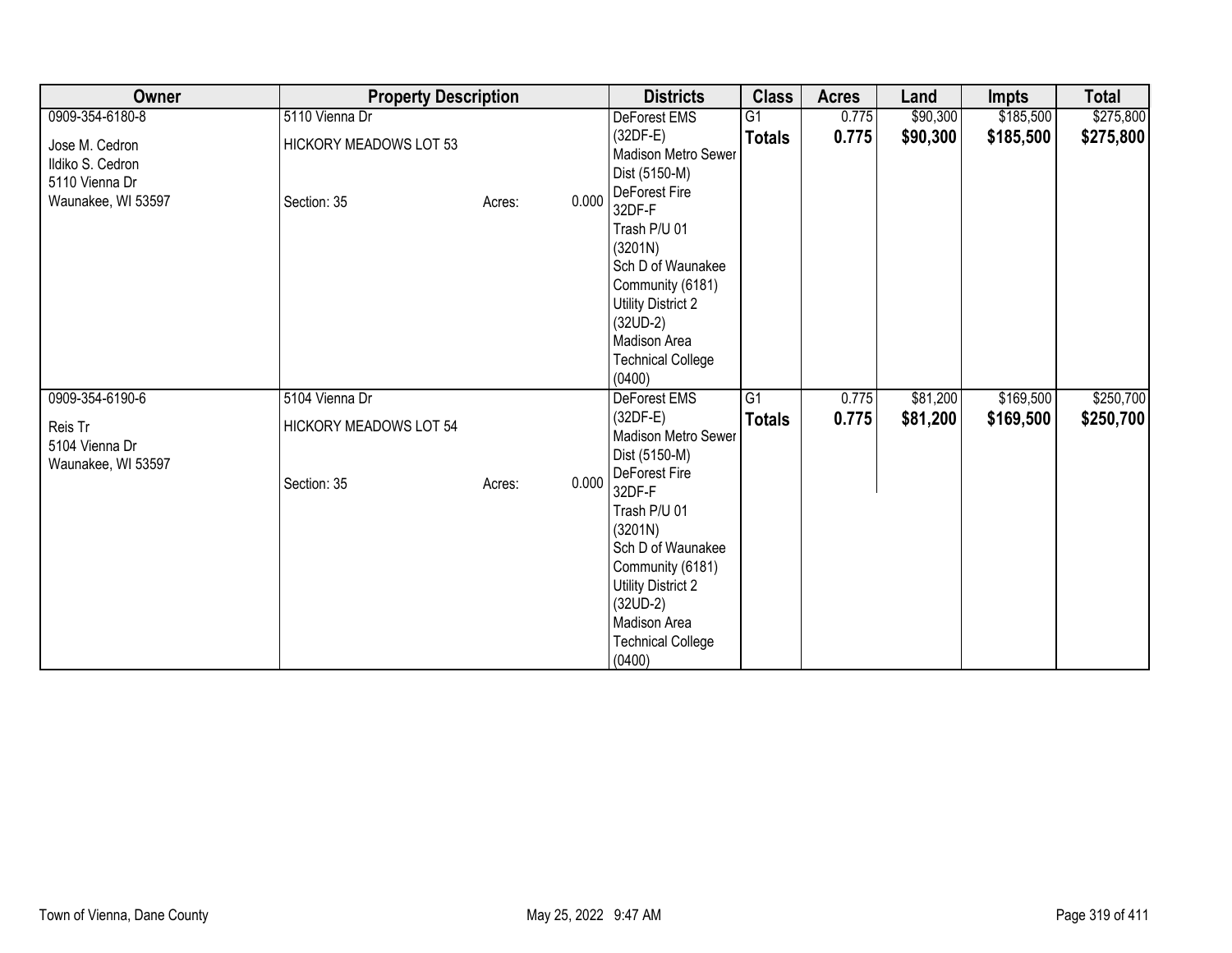| Owner                                                                   | <b>Property Description</b>   |                 | <b>Districts</b>                                                                                                                                                                             | <b>Class</b>    | <b>Acres</b> | Land      | Impts     | <b>Total</b> |
|-------------------------------------------------------------------------|-------------------------------|-----------------|----------------------------------------------------------------------------------------------------------------------------------------------------------------------------------------------|-----------------|--------------|-----------|-----------|--------------|
| 0909-354-6200-3                                                         | 5100 Vienna Dr                |                 | DeForest EMS                                                                                                                                                                                 | G <sub>1</sub>  | 1.087        | \$109,800 | \$142,200 | \$252,000    |
| George Rev Living Tr, Mary F<br>650 Old Timber pass<br>Verona, WI 53593 | <b>HICKORY MEADOWS LOT 55</b> |                 | $(32DF-E)$<br>Madison Metro Sewer<br>Dist (5150-M)                                                                                                                                           | <b>Totals</b>   | 1.087        | \$109,800 | \$142,200 | \$252,000    |
|                                                                         | Section: 35                   | 0.000<br>Acres: | DeForest Fire<br>32DF-F<br>Trash P/U 01<br>(3201N)<br>Sch D of Waunakee<br>Community (6181)<br><b>Utility District 2</b><br>$(32UD-2)$<br>Madison Area                                       |                 |              |           |           |              |
|                                                                         |                               |                 | <b>Technical College</b><br>(0400)                                                                                                                                                           |                 |              |           |           |              |
| 0909-354-6220-9                                                         | 6459 Hickory Ln               |                 | DeForest EMS                                                                                                                                                                                 | $\overline{G1}$ | 0.775        | \$90,300  | \$145,200 | \$235,500    |
| Scott M. Tatzel<br>6459 Hickory Ln<br>Waunakee, WI 53597                | <b>HICKORY MEADOWS LOT 56</b> |                 | $(32DF-E)$<br>Madison Metro Sewer<br>Dist (5150-M)                                                                                                                                           | <b>Totals</b>   | 0.775        | \$90,300  | \$145,200 | \$235,500    |
|                                                                         | Section: 35                   | 0.000<br>Acres: | DeForest Fire<br>32DF-F<br>Trash P/U 01<br>(3201N)<br>Sch D of Waunakee<br>Community (6181)<br><b>Utility District 2</b><br>$(32UD-2)$<br>Madison Area<br><b>Technical College</b><br>(0400) |                 |              |           |           |              |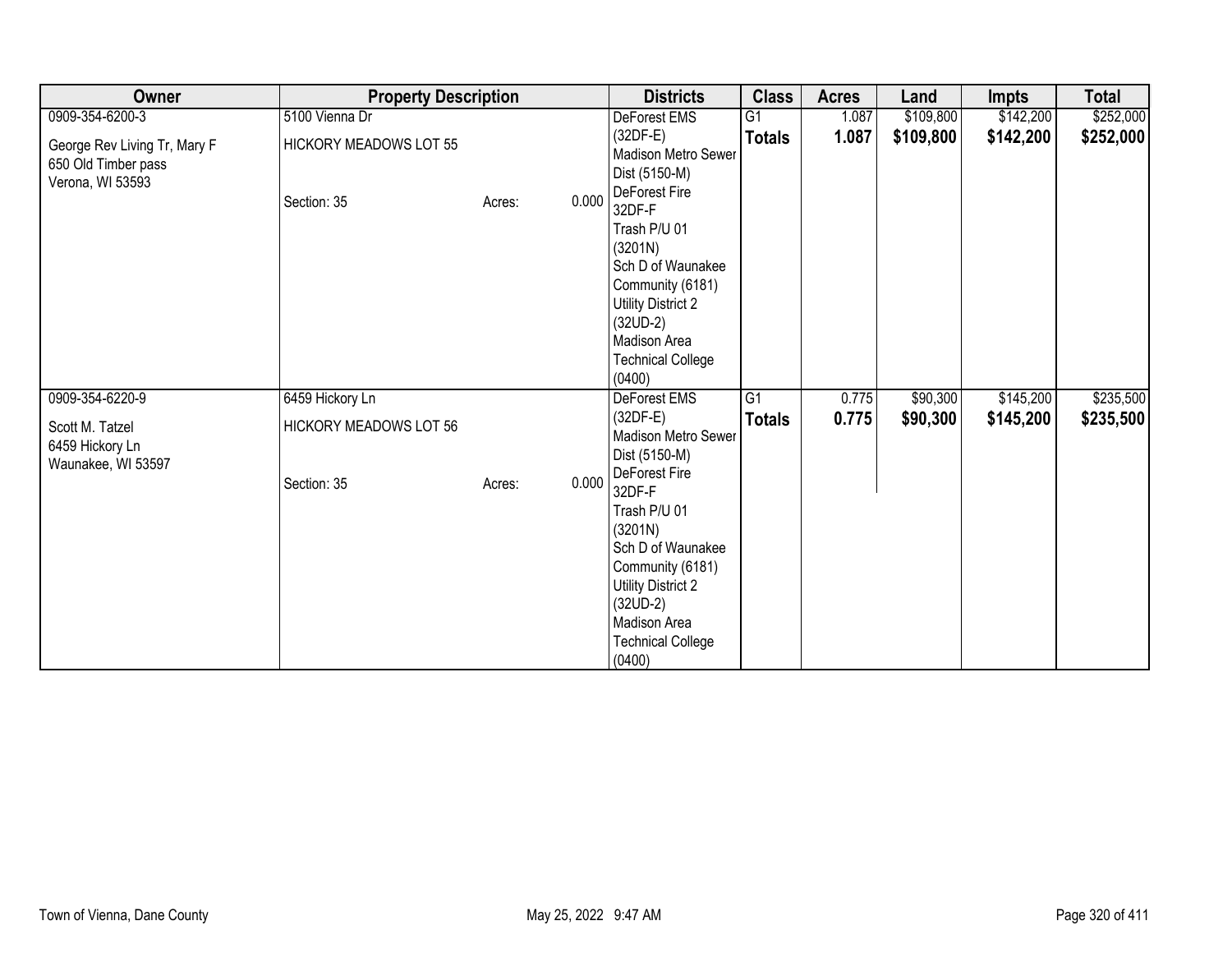| Owner                                                                          | <b>Property Description</b>                  |                 | <b>Districts</b>                                                                                                                                                                             | <b>Class</b>    | <b>Acres</b> | Land     | <b>Impts</b> | <b>Total</b> |
|--------------------------------------------------------------------------------|----------------------------------------------|-----------------|----------------------------------------------------------------------------------------------------------------------------------------------------------------------------------------------|-----------------|--------------|----------|--------------|--------------|
| 0909-354-6230-7                                                                | 6451 Hickory Ln                              |                 | DeForest EMS                                                                                                                                                                                 | $\overline{G1}$ | 0.775        | \$90,300 | \$158,400    | \$248,700    |
| Richard P. Wolff<br>Patricia M. Wolff<br>6451 Hickory Ln<br>Waunakee, WI 53597 | <b>HICKORY MEADOWS LOT 57</b><br>Section: 35 | 0.000<br>Acres: | $(32DF-E)$<br>Madison Metro Sewer<br>Dist (5150-M)<br>DeForest Fire<br>32DF-F                                                                                                                | <b>Totals</b>   | 0.775        | \$90,300 | \$158,400    | \$248,700    |
|                                                                                |                                              |                 | Trash P/U 01<br>(3201N)<br>Sch D of Waunakee<br>Community (6181)<br>Utility District 2<br>$(32UD-2)$<br>Madison Area<br><b>Technical College</b><br>(0400)                                   |                 |              |          |              |              |
| 0909-354-6240-5                                                                | 6443 Hickory Ln                              |                 | DeForest EMS                                                                                                                                                                                 | $\overline{G1}$ | 0.775        | \$90,300 | \$346,900    | \$437,200    |
| Erik W. Brown<br>Debra J. Brown<br>6443 Hickory Ln                             | <b>HICKORY MEADOWS LOT 58</b>                |                 | $(32DF-E)$<br>Madison Metro Sewer<br>Dist (5150-M)                                                                                                                                           | <b>Totals</b>   | 0.775        | \$90,300 | \$346,900    | \$437,200    |
| Waunakee, WI 53597                                                             | Section: 35                                  | 0.000<br>Acres: | DeForest Fire<br>32DF-F<br>Trash P/U 01<br>(3201N)<br>Sch D of Waunakee<br>Community (6181)<br><b>Utility District 2</b><br>$(32UD-2)$<br>Madison Area<br><b>Technical College</b><br>(0400) |                 |              |          |              |              |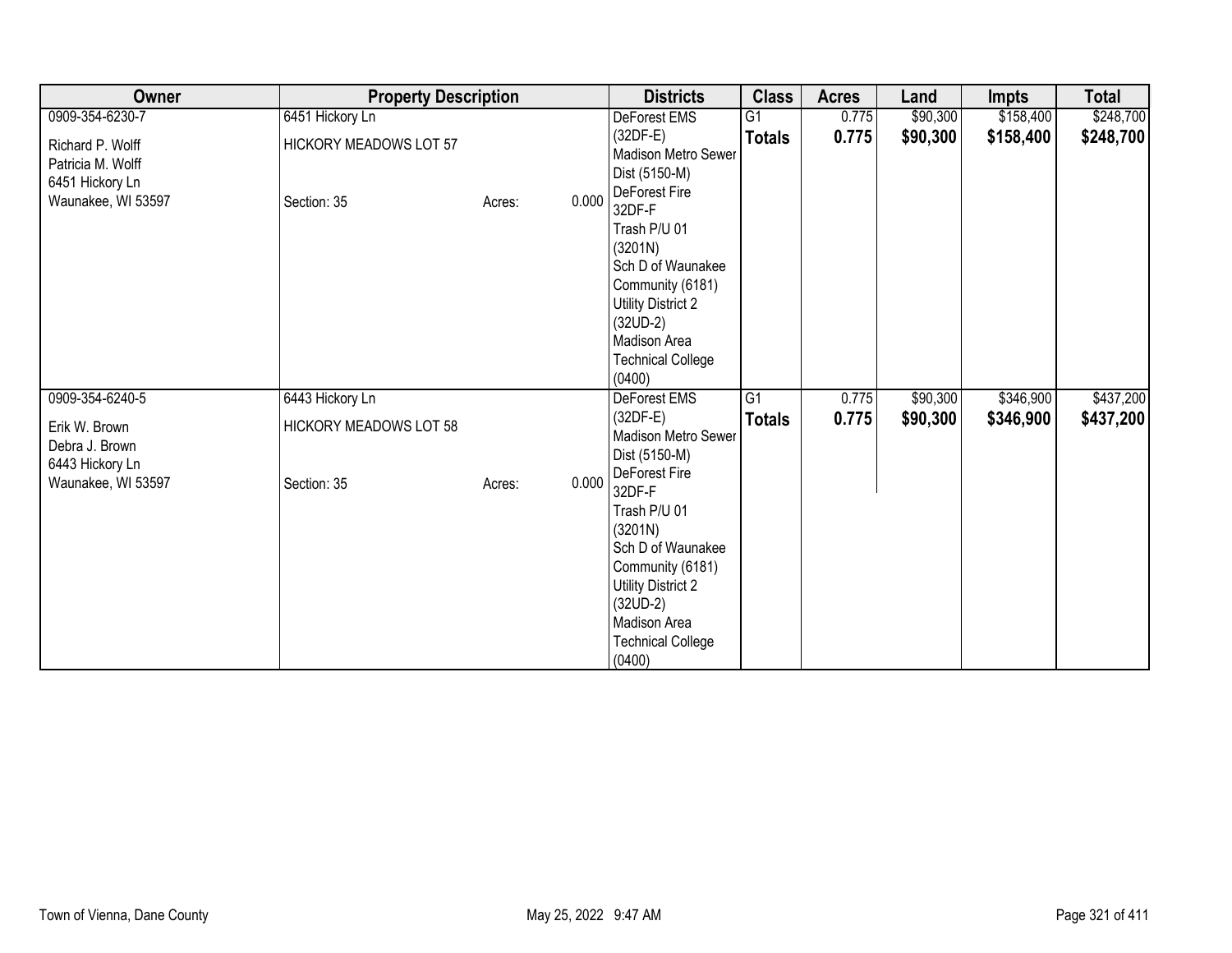| Owner                                                                                                        | <b>Property Description</b>                                                                                                                                                        | <b>Districts</b>                                                                                                                                                                                                                                                 | <b>Class</b>                     | <b>Acres</b>   | Land                   | <b>Impts</b>           | <b>Total</b>           |
|--------------------------------------------------------------------------------------------------------------|------------------------------------------------------------------------------------------------------------------------------------------------------------------------------------|------------------------------------------------------------------------------------------------------------------------------------------------------------------------------------------------------------------------------------------------------------------|----------------------------------|----------------|------------------------|------------------------|------------------------|
| 0909-354-6251-2<br>Rodney W. Von Behren<br>Jacquiline J. Von Behren<br>6429 Hickory Ln<br>Waunakee, WI 53597 | 6429 Hickory Ln<br>LOT 1 CSM 9244 CS52/162&164-3/30/99 F/K/A<br>HICKORY MEADOWS LOTS 59 & 60 DESCR AS SEC<br>35-9-9 PRT SE1/4SE1/4 (1.547 ACRES)<br>1.547<br>Section: 35<br>Acres: | DeForest EMS<br>(32DF-E)<br>Madison Metro Sewer<br>Dist (5150-M)<br>DeForest Fire<br>32DF-F<br>Trash P/U 01<br>(3201N)<br>Sch D of Waunakee<br>Community (6181)<br><b>Utility District 2</b><br>$(32UD-2)$<br>Madison Area<br><b>Technical College</b><br>(0400) | $\overline{G1}$<br><b>Totals</b> | 1.547<br>1.547 | \$135,100<br>\$135,100 | \$312,100<br>\$312,100 | \$447,200<br>\$447,200 |
| 0909-354-6270-9<br>Kyle B. Horning<br>Marisa H. Larson<br>6421 Hickory Ln<br>Waunakee, WI 53597              | 6421 Hickory Ln<br>HICKORY MEADOWS LOT 61<br>0.000<br>Section: 35<br>Acres:                                                                                                        | DeForest EMS<br>$(32DF-E)$<br>Madison Metro Sewer<br>Dist (5150-M)<br>DeForest Fire<br>32DF-F<br>Trash P/U 01<br>(3201N)<br>Sch D of Waunakee<br>Community (6181)<br>Utility District 2<br>$(32UD-2)$<br>Madison Area<br><b>Technical College</b><br>(0400)      | $\overline{G1}$<br><b>Totals</b> | 0.634<br>0.634 | \$77,400<br>\$77,400   | \$280,200<br>\$280,200 | \$357,600<br>\$357,600 |
| 0909-354-9250-0<br>Eric J. Hoffman<br>Jennifer L. Hoffman<br>5102 Saint Cyr Rd<br>Middleton, WI 53562        | LOT 1 CSM 13012 CS83/116&118-11/15/2010 DESCR<br>AS SEC 35-9-9 PRT SW1/4SE1/4 (4.95 ACRES EXCL<br>$R/W$ )<br>4.950<br>Section: 35<br>Acres:                                        | DeForest EMS<br>$(32DF-E)$<br>DeForest Fire<br>32DF-F<br>Sch D of Waunakee<br>Community (6181)<br>Madison Area<br><b>Technical College</b><br>(0400)                                                                                                             | G4<br><b>Totals</b>              | 4.950<br>4.950 | \$1,600<br>\$1,600     | $\sqrt{$0}$<br>\$0     | \$1,600<br>\$1,600     |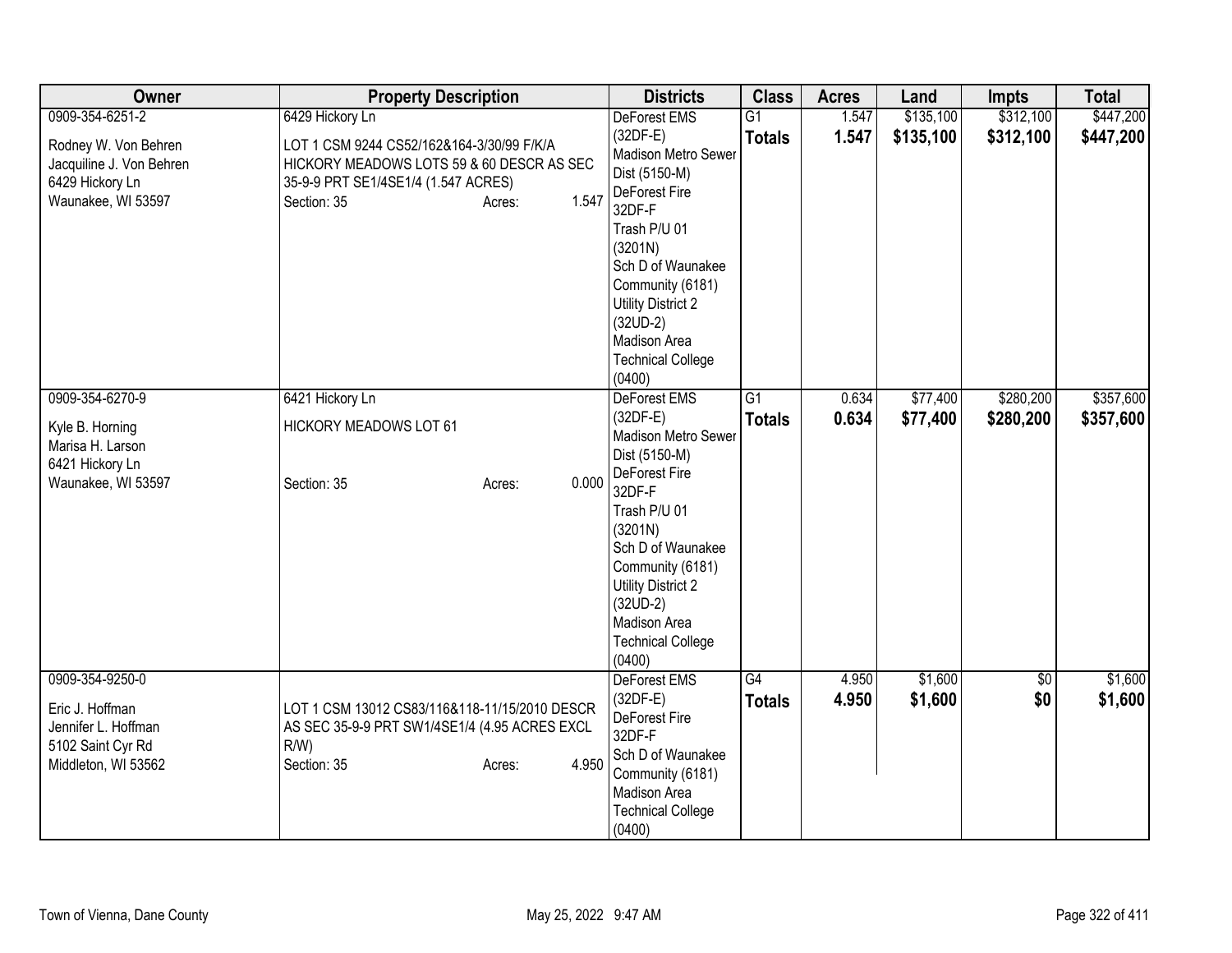| Owner                                                                                                        | <b>Property Description</b>                                                                                                                                                                          | <b>Districts</b>                                                                                                                                                                                                                      | <b>Class</b>                                                         | <b>Acres</b>                       | Land                                          | <b>Impts</b>                       | <b>Total</b>                                  |
|--------------------------------------------------------------------------------------------------------------|------------------------------------------------------------------------------------------------------------------------------------------------------------------------------------------------------|---------------------------------------------------------------------------------------------------------------------------------------------------------------------------------------------------------------------------------------|----------------------------------------------------------------------|------------------------------------|-----------------------------------------------|------------------------------------|-----------------------------------------------|
| 0909-354-9325-0<br>Anthony C. Jakacki<br>Jennifer Jakacki<br>5116 Easy St<br>Waunakee, WI 53597              | 5116 Easy St<br>LOT 1 CSM 15653 CS113/222&225-3/22/2021 F/K/A<br>LOT 1 CSM 13014 CS83/122&124-11/15/2010 & ALSO<br>INCL & DESCR AS SEC 35-9-9 PRT SW1/4SE1/4 (2.39<br>2.390<br>Section: 35<br>Acres: | DeForest EMS<br>(32DF-E)<br>DeForest Fire<br>32DF-F<br>Trash P/U 01<br>(3201N)<br>Sch D of Waunakee<br>Community (6181)<br>Madison Area<br><b>Technical College</b><br>(0400)                                                         | $\overline{G1}$<br>G4<br><b>Totals</b>                               | 1.401<br>0.989<br>2.390            | \$120,900<br>\$300<br>\$121,200               | \$610,400<br>\$0<br>\$610,400      | \$731,300<br>\$300<br>\$731,600               |
| 0909-354-9650-3<br>Rodney W. Von Behren<br>Jacquiline J. Von Behren<br>6429 Hickory Ln<br>Waunakee, WI 53597 | 5096 Vienna Dr<br>SEC 35-9-9 SE1/4SE1/4 EXC HICKORY MEADOWS<br>PLAT SUBJ TO PUBL HWY OVER E 33 FT & S 33 FT<br><b>THF</b><br>20.000<br>Section: 35<br>Acres:                                         | DeForest EMS<br>(32DF-E)<br>Madison Metro Sewer<br>Dist (5150-M)<br>DeForest Fire<br>32DF-F<br>Sch D of Waunakee<br>Community (6181)<br><b>Utility District 2</b><br>$(32UD-2)$<br>Madison Area<br><b>Technical College</b><br>(0400) | $\overline{G1}$<br>G <sub>5</sub><br>G <sub>6</sub><br><b>Totals</b> | 1.000<br>3.000<br>16.000<br>20.000 | \$105,000<br>\$2,300<br>\$70,400<br>\$177,700 | \$44,800<br>\$0<br>\$0<br>\$44,800 | \$149,800<br>\$2,300<br>\$70,400<br>\$222,500 |
| 0909-361-8070-0<br>Wisconsin Power and Light Company<br>4902 N Biltmore Ln Ste 1000<br>Madison, WI 53718     | 4795 Cuba Valley Rd<br>OUTLOT 1 CSM 11281 CS68/132&134-12/21/2004<br>DESCR AS SEC 36-9-9 PRT NE1/4NE1/4 (5.039<br>ACRES)<br>5.039<br>Section: 36<br>Acres:                                           | DeForest EMS<br>(32DF-E)<br>DeForest Fire<br>32DF-F<br>Sch D of DeForest<br>Area (1316)<br>Madison Area<br><b>Technical College</b><br>(0400)                                                                                         | X4<br><b>Totals</b>                                                  | 5.039<br>5.039                     | 30 <br>\$0                                    | \$0<br>\$0                         | \$0<br>\$0                                    |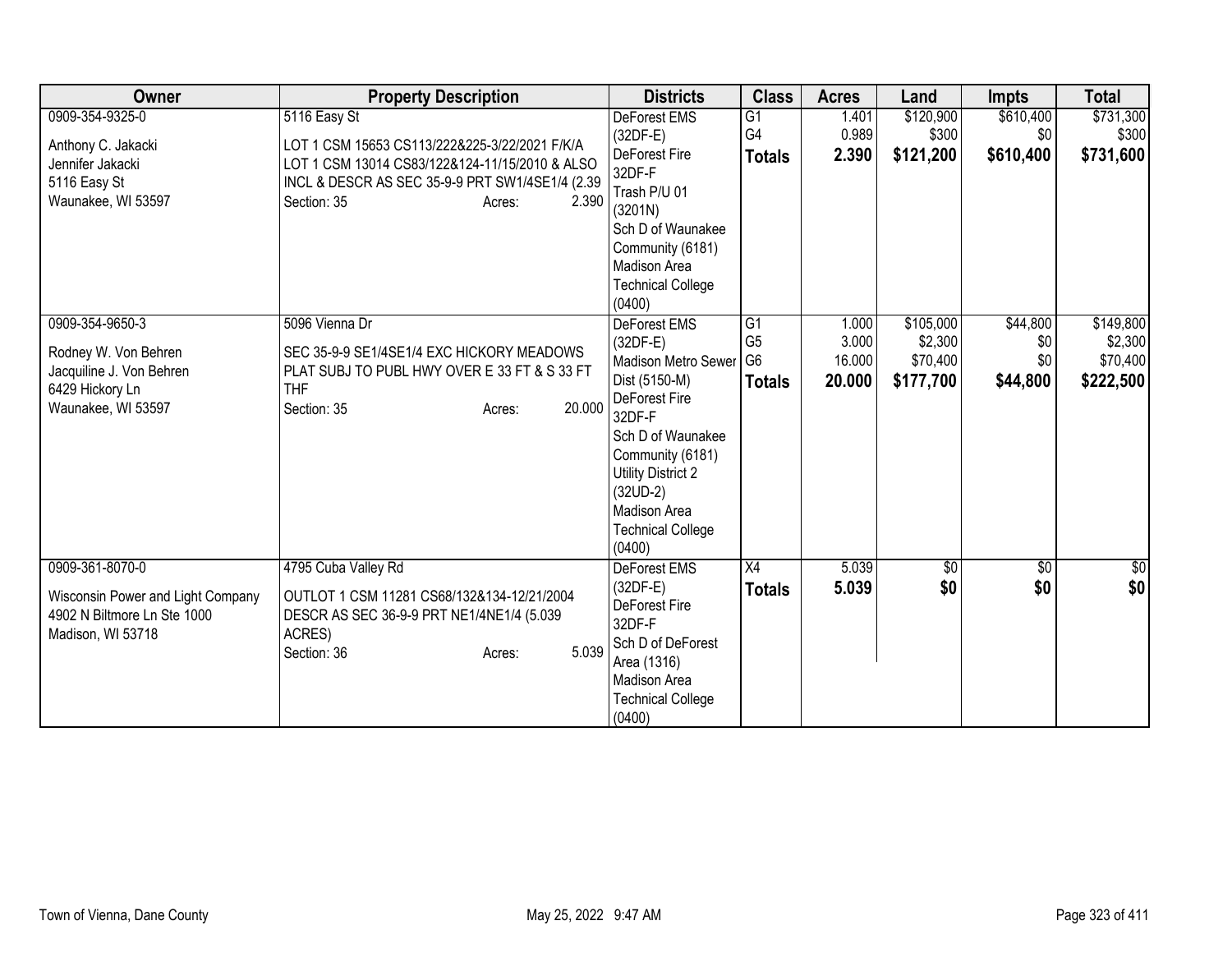| Owner                                                                                                   | <b>Property Description</b>                                                                                                                                                                              | <b>Districts</b>                                                                                                                                                                        | <b>Class</b>                          | <b>Acres</b>               | Land                           | <b>Impts</b>                  | <b>Total</b>                   |
|---------------------------------------------------------------------------------------------------------|----------------------------------------------------------------------------------------------------------------------------------------------------------------------------------------------------------|-----------------------------------------------------------------------------------------------------------------------------------------------------------------------------------------|---------------------------------------|----------------------------|--------------------------------|-------------------------------|--------------------------------|
| 0909-361-8100-0<br>Kyle R. Rauls<br>Jenna L. Rauls<br>6568 Hickory Ln<br>Waunakee, WI 53597             | SEC 36-9-9 NE1/4NE1/4 EXC BEG NE COR TH W ALG<br>N LN 503.25 FT TH S 239.25 FT TH E 503.25 FT TH N<br>239.25 FT TO POB SUBJ TO UTIL ESMT TO MG&E<br>24.210<br>Section: 36<br>Acres:                      | <b>DeForest EMS</b><br>$(32DF-E)$<br>DeForest Fire<br>32DF-F<br>Sch D of DeForest<br>Area (1316)<br>Madison Area<br><b>Technical College</b><br>(0400)                                  | G4<br>G <sub>5</sub><br><b>Totals</b> | 11.210<br>13.000<br>24.210 | \$3,500<br>\$8,800<br>\$12,300 | $\overline{50}$<br>\$0<br>\$0 | \$3,500<br>\$8,800<br>\$12,300 |
| 0909-361-8460-0<br>Louise M. Hamre<br>W7475 Second St<br>Portage, WI 53901                              | SEC 36-9-9 PRT NE1/4NE1/4 LYG E OF INTERSTATE<br>HWY I-94 EXC BEG NE COR TH W ALG N LN 503.25<br>FT TH S 239.25 FT TH E 503.25 FT TH N 239.25 FT<br>2.760<br>Section: 36<br>Acres:                       | DeForest EMS<br>$(32DF-E)$<br>Madison Metro Sewer<br>Dist (5150-M)<br>DeForest Fire<br>32DF-F<br>Sch D of DeForest<br>Area (1316)<br>Madison Area<br><b>Technical College</b><br>(0400) | G4<br><b>Totals</b>                   | 2.760<br>2.760             | \$900<br>\$900                 | $\overline{50}$<br>\$0        | \$900<br>\$900                 |
| 0909-361-8502-0<br>Kyle R. Rauls<br>Jenna L. Rauls<br>6568 Hickory Ln<br>Waunakee, WI 53597             | SEC 36-9-9 NW1/4NE1/4 EXC R1580/25, R1810/5&6 &<br>R1897/68 & ALSO EXC DOC #4145715 & ALSO EXC<br>DOC #4678035 A/K/A THAT PRT SEC 36-9-9<br>18.400<br>Section: 36<br>Acres:                              | DeForest EMS<br>$(32DF-E)$<br>DeForest Fire<br>32DF-F<br>Sch D of DeForest<br>Area (1316)<br>Madison Area<br><b>Technical College</b><br>(0400)                                         | G4<br><b>Totals</b>                   | 18.400<br>18.400           | \$5,800<br>\$5,800             | \$0<br>\$0                    | \$5,800<br>\$5,800             |
| 0909-361-8612-0<br>Carlton B. Hamre<br>Jacqueline K. Hamre<br>4875 Cuba Valley Rd<br>Deforest, WI 53532 | 4875 Cuba Valley Rd<br>LOT 1 CSM 7663 CS40/75&77-12/1/94 DESCR AS SEC<br>36-9-9 PRT NW1/4NE1/4 & PRT NE1/4NW1/4 (4.831<br>ACRES INCL R/W) & ALSO INCL ADDL LANDS DESCR<br>Section: 36<br>0.000<br>Acres: | <b>DeForest EMS</b><br>(32DF-E)<br>DeForest Fire<br>32DF-F<br>Trash P/U 01<br>(3201N)<br>Sch D of DeForest<br>Area (1316)<br>Madison Area<br><b>Technical College</b><br>(0400)         | G1<br><b>Totals</b>                   | 5.831<br>5.831             | \$165,700<br>\$165,700         | \$263,200<br>\$263,200        | \$428,900<br>\$428,900         |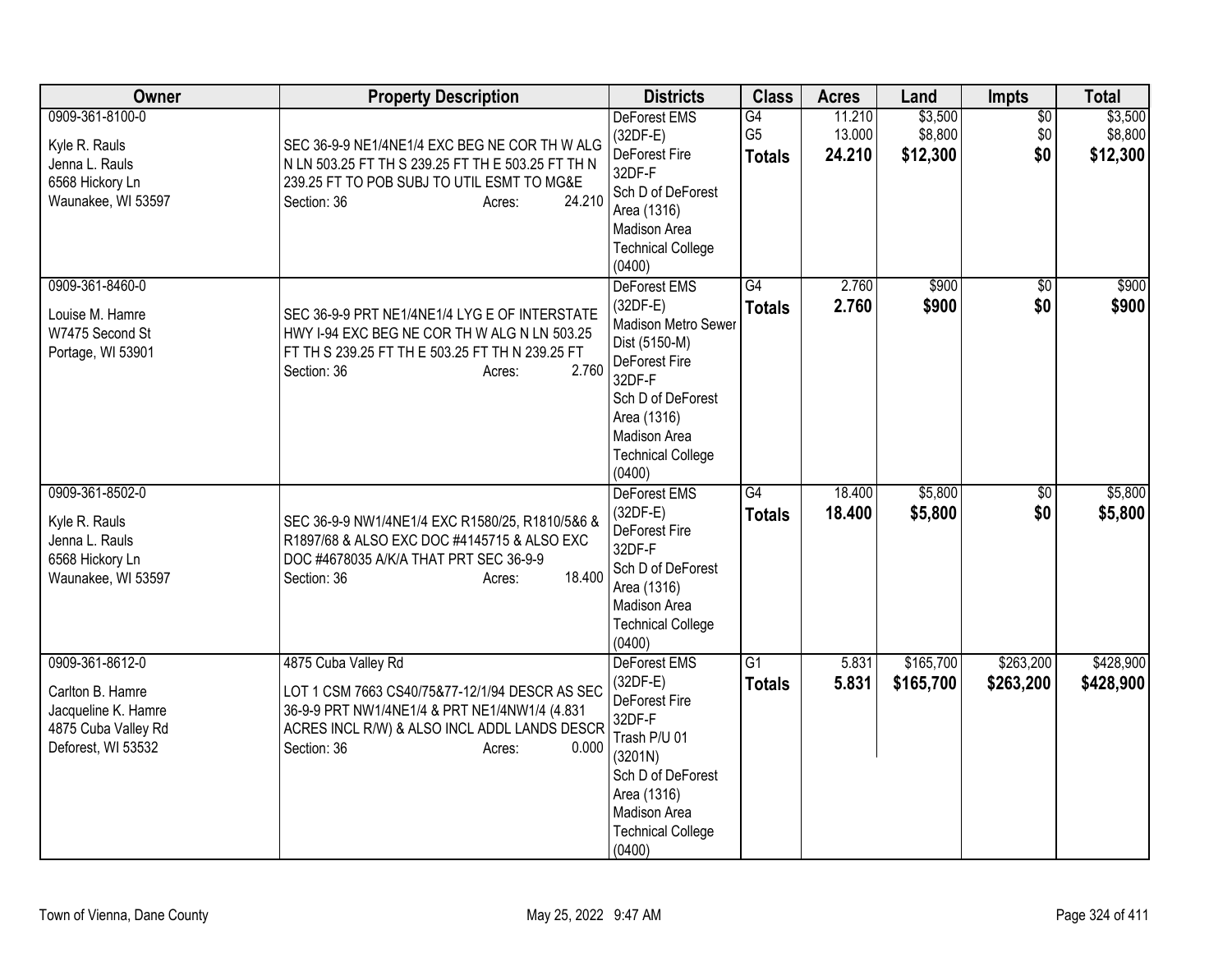| Owner                                 | <b>Property Description</b>                    | <b>Districts</b>                | <b>Class</b>   | <b>Acres</b> | Land     | <b>Impts</b> | <b>Total</b> |
|---------------------------------------|------------------------------------------------|---------------------------------|----------------|--------------|----------|--------------|--------------|
| 0909-361-8632-8                       | 4885 Cuba Valley Rd                            | DeForest EMS                    | G1             | 0.544        | \$70,400 | \$228,900    | \$299,300    |
| Brian P. Hunter                       | LOT 2 CSM 7663 CS40/75&77-12/1/94 DESCR AS SEC | $(32DF-E)$                      | <b>Totals</b>  | 0.544        | \$70,400 | \$228,900    | \$299,300    |
| Karleen K. Hunter                     | 36-9-9 PRT NW1/4NE1/4 & PRT NE1/4NW1/4 (0.544  | DeForest Fire                   |                |              |          |              |              |
| 4885 Cuba Valley Rd                   | ACRES INCL R/W)                                | 32DF-F                          |                |              |          |              |              |
| Deforest, WI 53532                    | Section: 36<br>Acres:                          | Trash P/U 01<br>0.544           |                |              |          |              |              |
|                                       |                                                | (3201N)                         |                |              |          |              |              |
|                                       |                                                | Sch D of DeForest               |                |              |          |              |              |
|                                       |                                                | Area (1316)                     |                |              |          |              |              |
|                                       |                                                | Madison Area                    |                |              |          |              |              |
|                                       |                                                | <b>Technical College</b>        |                |              |          |              |              |
|                                       |                                                | (0400)                          | G4             |              | \$12,500 |              |              |
| 0909-361-9000-0                       |                                                | DeForest EMS                    |                | 39.900       |          | \$0          | \$12,500     |
| Stanley W. Rauls et al                | SEC 36-9-9 SW1/4 NE1/4                         | $(32DF-E)$<br>MMSD Only (32MM2) | <b>Totals</b>  | 39.900       | \$12,500 | \$0          | \$12,500     |
| 6766 Portage Rd                       |                                                | Madison Metro Sewer             |                |              |          |              |              |
| Deforest, WI 53532                    |                                                | Dist (5150-M)                   |                |              |          |              |              |
|                                       | 39.900<br>Section: 36<br>Acres:                | DeForest Fire                   |                |              |          |              |              |
|                                       |                                                | 32DF-F                          |                |              |          |              |              |
|                                       |                                                | Sch D of DeForest               |                |              |          |              |              |
|                                       |                                                | Area (1316)                     |                |              |          |              |              |
|                                       |                                                | Madison Area                    |                |              |          |              |              |
|                                       |                                                | <b>Technical College</b>        |                |              |          |              |              |
|                                       |                                                | (0400)                          |                |              |          |              |              |
| 0909-361-9500-5                       |                                                | <b>DeForest EMS</b>             | G4             | 39.000       | \$12,200 | \$0          | \$12,200     |
|                                       | SEC 36-9-9 SE1/4NE1/4                          | $(32DF-E)$                      | G <sub>5</sub> | 1.000        | \$800    | \$0          | \$800        |
| Stanley W. Rauls et al                |                                                | MMSD Only (32MM2)               | <b>Totals</b>  | 40.000       | \$13,000 | \$0          | \$13,000     |
| 6766 Portage Rd<br>Deforest, WI 53532 |                                                | Madison Metro Sewer             |                |              |          |              |              |
|                                       | 40.000<br>Section: 36<br>Acres:                | Dist (5150-M)                   |                |              |          |              |              |
|                                       |                                                | DeForest Fire                   |                |              |          |              |              |
|                                       |                                                | 32DF-F                          |                |              |          |              |              |
|                                       |                                                | Sch D of DeForest               |                |              |          |              |              |
|                                       |                                                | Area (1316)                     |                |              |          |              |              |
|                                       |                                                | Madison Area                    |                |              |          |              |              |
|                                       |                                                | <b>Technical College</b>        |                |              |          |              |              |
|                                       |                                                | (0400)                          |                |              |          |              |              |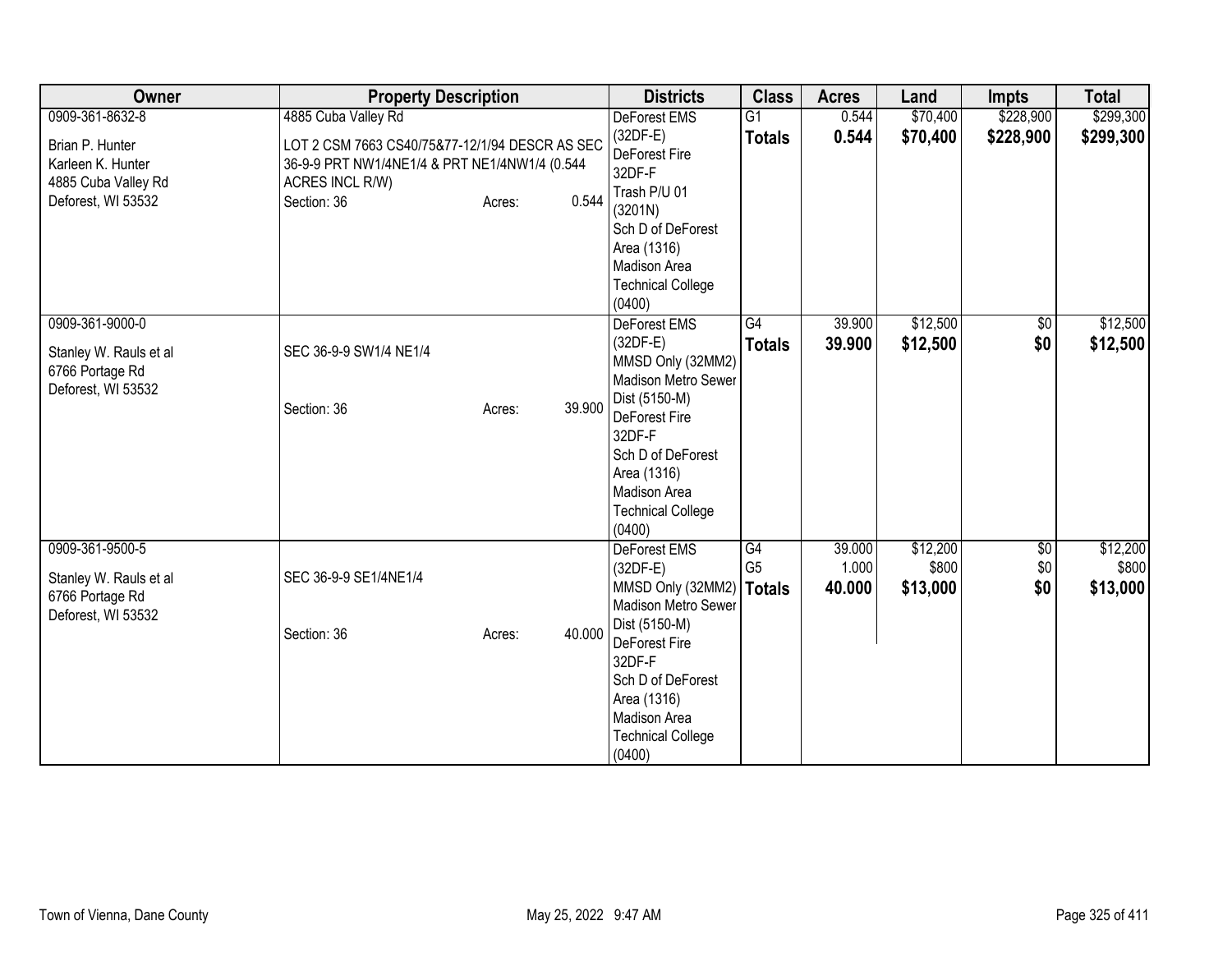| Owner                                                                                       | <b>Property Description</b>                                                                                                                                                                      | <b>Districts</b>                                                                                                                                                                  | <b>Class</b>                     | <b>Acres</b>              | Land                             | Impts                                     | <b>Total</b>                       |
|---------------------------------------------------------------------------------------------|--------------------------------------------------------------------------------------------------------------------------------------------------------------------------------------------------|-----------------------------------------------------------------------------------------------------------------------------------------------------------------------------------|----------------------------------|---------------------------|----------------------------------|-------------------------------------------|------------------------------------|
| 0909-362-8501-0<br>Hickory Lane Farm, LLC<br>6766 Portage Rd<br>Deforest, WI 53532          | SEC 36-9-9 PRT NW1/4NE1/4, NE1/4NW1/4 &<br>NW1/4NW1/4 DESCR AS BEG AT NW COR OF SEC 36<br>TH S89DEG37'32"E (REC AS EAST) 2333.61 FT ALG N<br>Section: 36<br>91.409<br>Acres:                     | DeForest EMS<br>$(32DF-E)$<br>DeForest Fire<br>32DF-F<br>Sch D of DeForest<br>Area (1316)<br>Madison Area<br><b>Technical College</b><br>(0400)                                   | G4<br><b>Totals</b>              | 91.409<br>91.409          | \$28,400<br>\$28,400             | $\overline{50}$<br>\$0                    | \$28,400<br>\$28,400               |
| 0909-362-9002-0<br>Hickory Lane Farm, LLC<br>6766 Portage Rd<br>Deforest, WI 53532          | SEC 36-9-9 PRT SW1/4NW1/4, PRT SE1/4NW1/4, PRT<br>NE1/4SW1/4, PRT SE1/4SW1/4 DESCR AS BEG AT<br>W1/4 COR OF SEC 36 TH S89DEG45'00"E (REC AS<br>73.600<br>Section: 36<br>Acres:                   | DeForest EMS<br>(32DF-E)<br>DeForest Fire<br>32DF-F<br>Sch D of DeForest<br>Area (1316)<br>Madison Area<br><b>Technical College</b><br>(0400)                                     | G4<br>G7<br><b>Totals</b>        | 70.600<br>3.000<br>73.600 | \$21,000<br>\$33,000<br>\$54,000 | $\overline{30}$<br>\$573,100<br>\$573,100 | \$21,000<br>\$606,100<br>\$627,100 |
| 0909-362-9050-0<br>Kyle R. Rauls<br>Jenna L. Rauls<br>6568 Hickory Ln<br>Waunakee, WI 53597 | 6568 Hickory Ln<br>LOT 1 CSM 12853 CS81/253&258-2/10/2010 DESCR<br>AS SEC 36-9-9 PRT SW1/4NW1/4 & PRT SE1/4NW1/4<br>(3.891 ACRES) TOG W/DRIVEWAY ESMT AGRMT IN<br>3.891<br>Section: 36<br>Acres: | <b>DeForest EMS</b><br>$(32DF-E)$<br>DeForest Fire<br>32DF-F<br>Trash P/U 01<br>(3201N)<br>Sch D of DeForest<br>Area (1316)<br>Madison Area<br><b>Technical College</b><br>(0400) | G1<br><b>Totals</b>              | 3.892<br>3.892            | \$156,000<br>\$156,000           | \$553,900<br>\$553,900                    | \$709,900<br>\$709,900             |
| 0909-362-9180-0<br>Donald J. Leonard<br>6556 Hickory Ln<br>Waunakee, WI 53597               | 6556 Hickory Ln<br>LOT 2 CSM 12853 CS81/253&258-2/10/2010 DESCR<br>AS SEC 36-9-9 PRT SW1/4NW1/4 & PRT SE1/4NW1/4<br>(1.879 ACRE) SUBJ TO ESMT IN DOC 4859840<br>1.879<br>Section: 36<br>Acres:   | <b>DeForest EMS</b><br>(32DF-E)<br>DeForest Fire<br>32DF-F<br>Trash P/U 01<br>(3201N)<br>Sch D of DeForest<br>Area (1316)<br>Madison Area<br><b>Technical College</b><br>(0400)   | $\overline{G1}$<br><b>Totals</b> | 1.879<br>1.879            | \$107,300<br>\$107,300           | \$173,700<br>\$173,700                    | \$281,000<br>\$281,000             |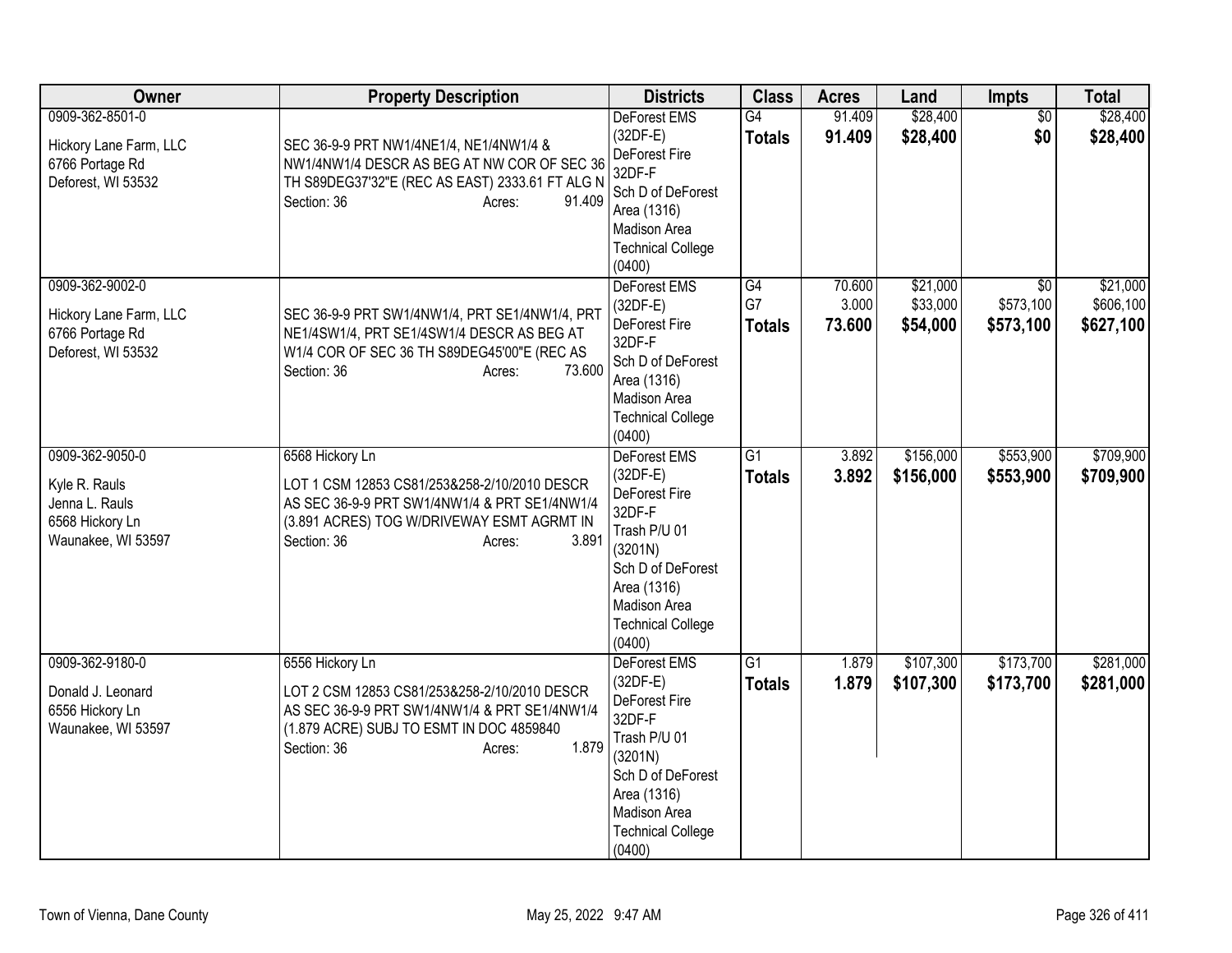| Owner                                                                                                    | <b>Property Description</b>                                                                                              | <b>Districts</b>                                                                                                                                                                                                                                                          | <b>Class</b>        | <b>Acres</b>   | Land                 | Impts                  | <b>Total</b>           |
|----------------------------------------------------------------------------------------------------------|--------------------------------------------------------------------------------------------------------------------------|---------------------------------------------------------------------------------------------------------------------------------------------------------------------------------------------------------------------------------------------------------------------------|---------------------|----------------|----------------------|------------------------|------------------------|
| 0909-363-2000-0                                                                                          | 6468 Nature Valley Dr                                                                                                    | DeForest EMS                                                                                                                                                                                                                                                              | G <sub>1</sub>      | 0.405          | \$98,600             | \$287,700              | \$386,300              |
| Stuart D. Statz<br>6468 Nature Valley Dr<br>Waunakee, WI 53597                                           | NATURE VALLEY CONSERVATION NEIGHBORHOOD<br>SUBDIVISION LOT 12<br>0.405<br>Section: 36<br>Acres:                          | $(32DF-E)$<br>Madison Metro Sewer<br>Dist (5150-M)<br>DeForest Fire<br>32DF-F<br>Trash P/U 01<br>(3201N)<br>Sch D of Waunakee<br>Community (6181)                                                                                                                         | <b>Totals</b>       | 0.405          | \$98,600             | \$287,700              | \$386,300              |
|                                                                                                          |                                                                                                                          | <b>Utility District 2</b><br>$(32UD-2)$<br>Madison Area<br><b>Technical College</b><br>(0400)                                                                                                                                                                             |                     |                |                      |                        |                        |
| 0909-363-2011-0<br>Ted L. Wadzinski<br>Maria C. Wadzinski<br>6474 Nature Valley Dr<br>Waunakee, WI 53597 | 6474 Nature Valley Dr<br>NATURE VALLEY CONSERVATION NEIGHBORHOOD<br>SUBDIVISION LOT 13<br>0.428<br>Section: 36<br>Acres: | <b>DeForest EMS</b><br>$(32DF-E)$<br>Madison Metro Sewer<br>Dist (5150-M)<br>DeForest Fire<br>32DF-F<br>Trash P/U 01<br>(3201N)<br>Sch D of Waunakee<br>Community (6181)<br><b>Utility District 2</b><br>$(32UD-2)$<br>Madison Area<br><b>Technical College</b><br>(0400) | G1<br><b>Totals</b> | 0.428<br>0.428 | \$99,200<br>\$99,200 | \$412,600<br>\$412,600 | \$511,800<br>\$511,800 |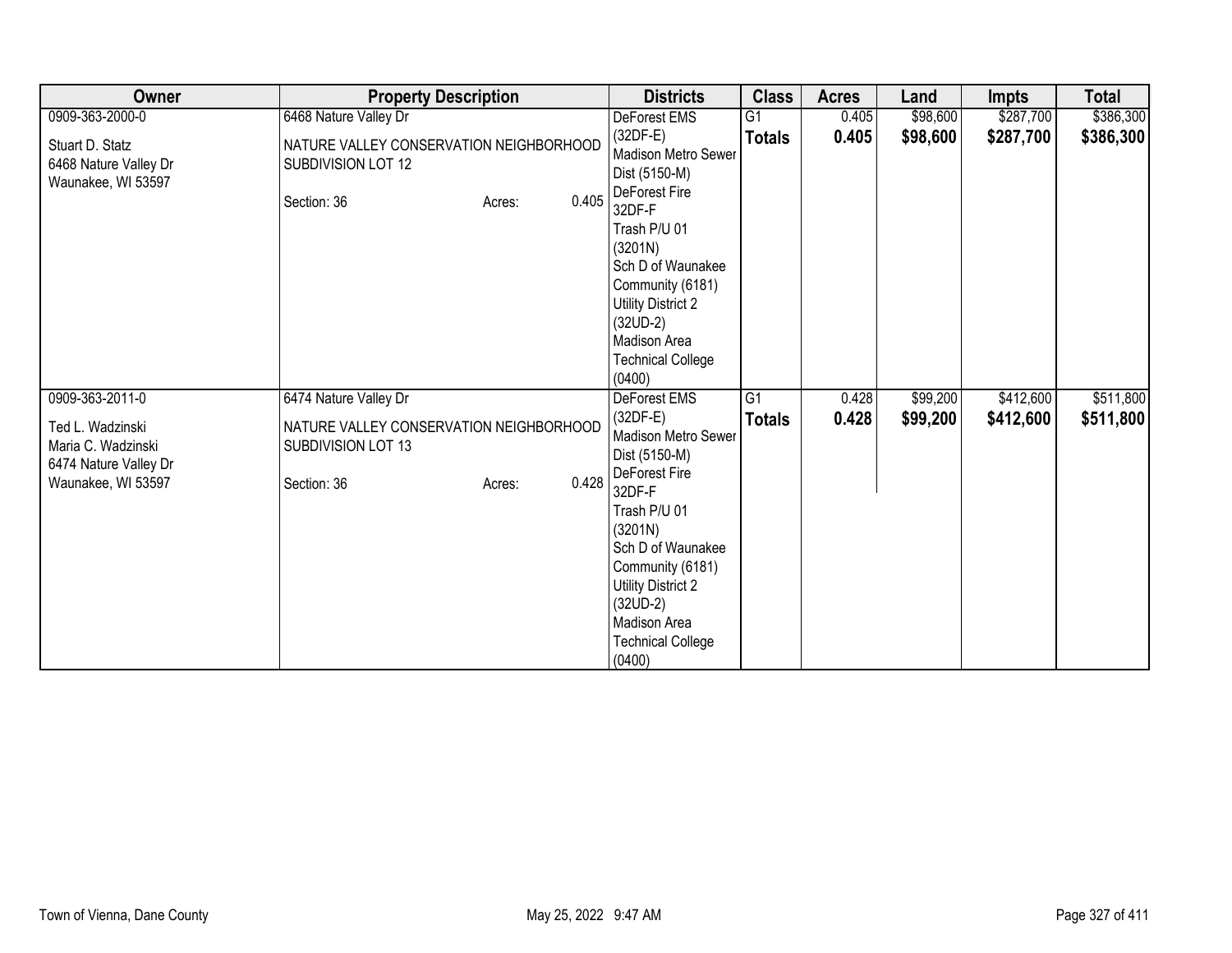| Owner                                                                             | <b>Property Description</b>                                                                     | <b>Districts</b>                                                                                                                                                            | <b>Class</b>    | <b>Acres</b> | Land     | <b>Impts</b> | <b>Total</b> |
|-----------------------------------------------------------------------------------|-------------------------------------------------------------------------------------------------|-----------------------------------------------------------------------------------------------------------------------------------------------------------------------------|-----------------|--------------|----------|--------------|--------------|
| 0909-363-2022-0                                                                   | 6480 Nature Valley Dr                                                                           | DeForest EMS                                                                                                                                                                | $\overline{G1}$ | 0.428        | \$99,200 | \$398,100    | \$497,300    |
| Donald J. Peters<br>Dawn M. Peters<br>6480 Nature Valley Dr<br>Waunakee, WI 53597 | NATURE VALLEY CONSERVATION NEIGHBORHOOD<br>SUBDIVISION LOT 14<br>0.428<br>Section: 36<br>Acres: | $(32DF-E)$<br>Madison Metro Sewer<br>Dist (5150-M)<br>DeForest Fire<br>32DF-F                                                                                               | <b>Totals</b>   | 0.428        | \$99,200 | \$398,100    | \$497,300    |
|                                                                                   |                                                                                                 | Trash P/U 01<br>(3201N)<br>Sch D of Waunakee<br>Community (6181)<br><b>Utility District 2</b><br>$(32UD-2)$<br>Madison Area<br><b>Technical College</b><br>(0400)           |                 |              |          |              |              |
| 0909-363-2033-0                                                                   | 6486 Nature Valley Dr                                                                           | <b>DeForest EMS</b>                                                                                                                                                         | G1              | 0.428        | \$99,200 | \$416,400    | \$515,600    |
| Brenda Jensema<br>6486 Nature Valley Dr<br>Waunakee, WI 53597                     | NATURE VALLEY CONSERVATION NEIGHBORHOOD<br>SUBDIVISION LOT 15<br>0.428<br>Section: 36<br>Acres: | $(32DF-E)$<br>Madison Metro Sewer<br>Dist (5150-M)<br>DeForest Fire                                                                                                         | <b>Totals</b>   | 0.428        | \$99,200 | \$416,400    | \$515,600    |
|                                                                                   |                                                                                                 | 32DF-F<br>Trash P/U 01<br>(3201N)<br>Sch D of Waunakee<br>Community (6181)<br><b>Utility District 2</b><br>$(32UD-2)$<br>Madison Area<br><b>Technical College</b><br>(0400) |                 |              |          |              |              |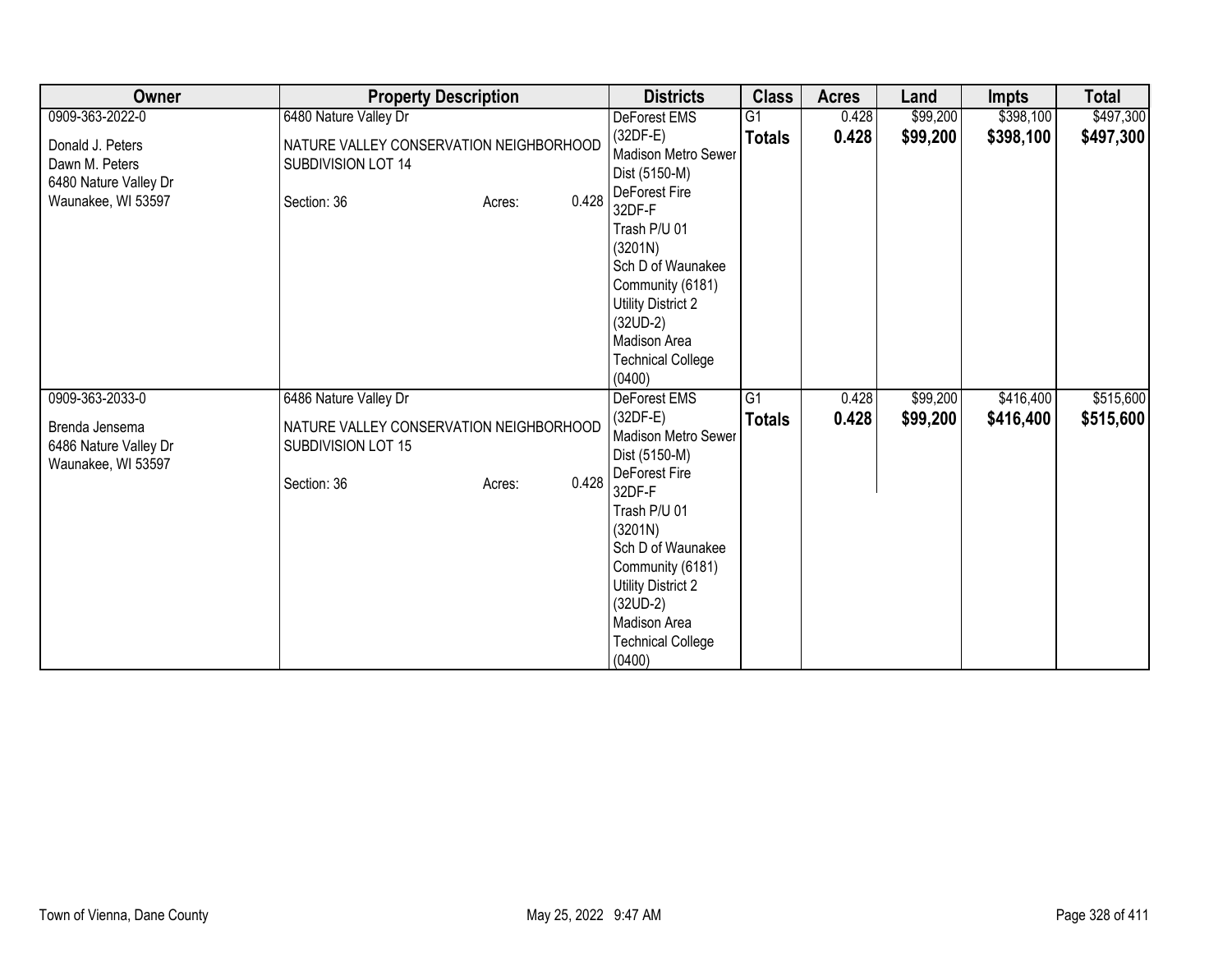| Owner                                                                                  | <b>Property Description</b>                                                                     | <b>Districts</b>                                                                                                                                                                                                                                   | <b>Class</b>    | <b>Acres</b> | Land      | <b>Impts</b> | <b>Total</b> |
|----------------------------------------------------------------------------------------|-------------------------------------------------------------------------------------------------|----------------------------------------------------------------------------------------------------------------------------------------------------------------------------------------------------------------------------------------------------|-----------------|--------------|-----------|--------------|--------------|
| 0909-363-2044-0                                                                        | 6492 Nature Valley Dr                                                                           | DeForest EMS                                                                                                                                                                                                                                       | $\overline{G1}$ | 0.388        | \$95,400  | \$346,400    | \$441,800    |
| Zachary T. Bloom<br>Courtney J. Arnoldy<br>6492 Nature Valley Dr<br>Waunakee, WI 53597 | NATURE VALLEY CONSERVATION NEIGHBORHOOD<br>SUBDIVISION LOT 16<br>0.388<br>Section: 36<br>Acres: | $(32DF-E)$<br>Madison Metro Sewer<br>Dist (5150-M)<br>DeForest Fire<br>32DF-F                                                                                                                                                                      | <b>Totals</b>   | 0.388        | \$95,400  | \$346,400    | \$441,800    |
|                                                                                        |                                                                                                 | Trash P/U 01<br>(3201N)<br>Sch D of Waunakee<br>Community (6181)<br><b>Utility District 2</b><br>$(32UD-2)$<br>Madison Area<br><b>Technical College</b><br>(0400)                                                                                  |                 |              |           |              |              |
| 0909-363-2055-0                                                                        | 6480 Harvest Moon Ct                                                                            | <b>DeForest EMS</b>                                                                                                                                                                                                                                | G1              | 0.465        | \$100,300 | \$357,700    | \$458,000    |
| Aimee Davis<br>William K. Davis<br>6480 Harvest Moon Ct<br>Waunakee, WI 53597          | NATURE VALLEY CONSERVATION NEIGHBORHOOD<br>SUBDIVISION LOT 17<br>0.465<br>Section: 36<br>Acres: | $(32DF-E)$<br>Madison Metro Sewer<br>Dist (5150-M)<br>DeForest Fire<br>32DF-F<br>Trash P/U 01<br>(3201N)<br>Sch D of Waunakee<br>Community (6181)<br><b>Utility District 2</b><br>$(32UD-2)$<br>Madison Area<br><b>Technical College</b><br>(0400) | <b>Totals</b>   | 0.465        | \$100,300 | \$357,700    | \$458,000    |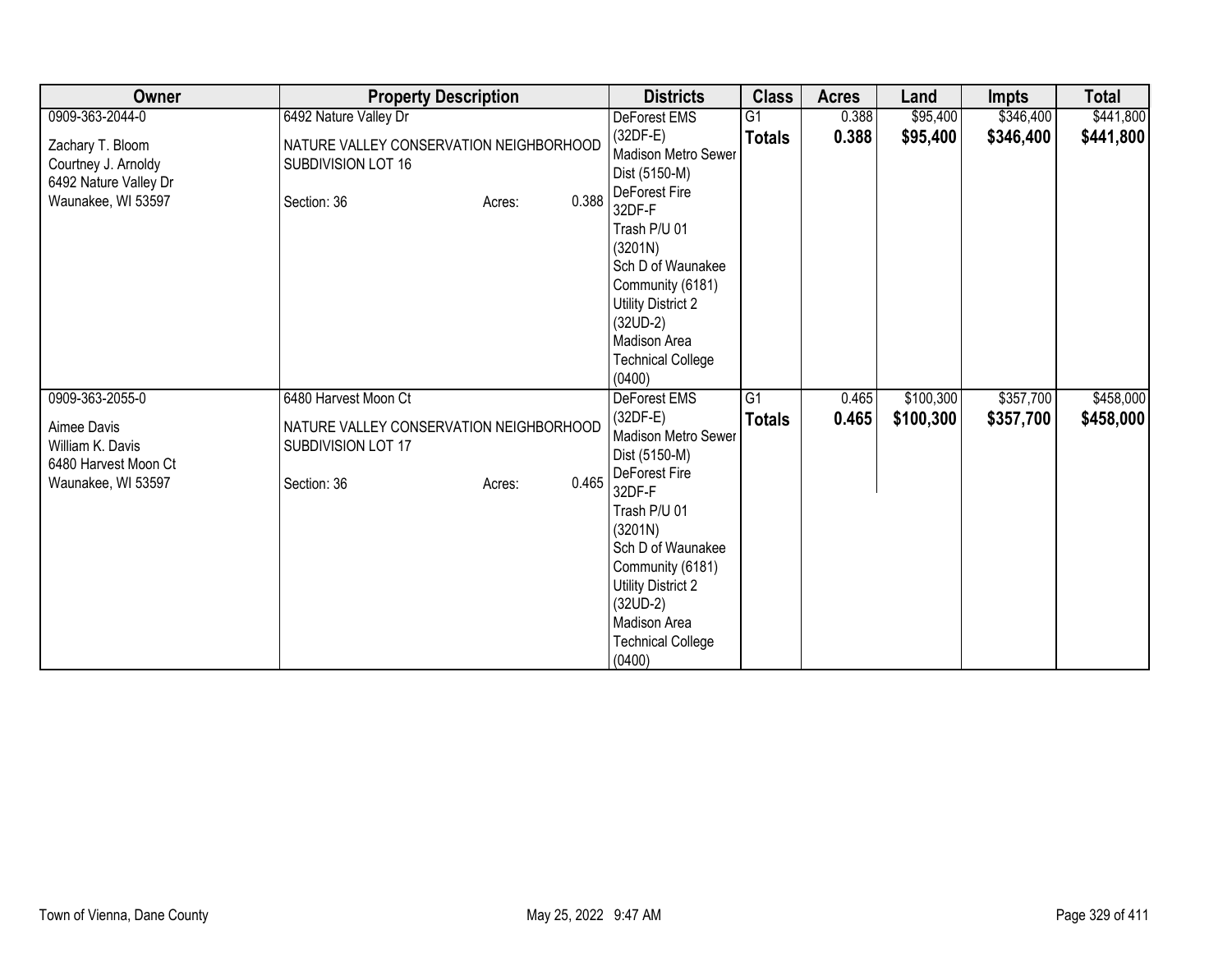| Owner                                                                                                 | <b>Property Description</b>                                                                                             | <b>Districts</b>                                                                                                                                                                                                                                                          | <b>Class</b>        | <b>Acres</b>   | Land                 | Impts                  | <b>Total</b>           |
|-------------------------------------------------------------------------------------------------------|-------------------------------------------------------------------------------------------------------------------------|---------------------------------------------------------------------------------------------------------------------------------------------------------------------------------------------------------------------------------------------------------------------------|---------------------|----------------|----------------------|------------------------|------------------------|
| 0909-363-2066-0                                                                                       | 6486 Harvest Moon Ct                                                                                                    | DeForest EMS                                                                                                                                                                                                                                                              | G <sub>1</sub>      | 0.388          | \$95,500             | \$336,900              | \$432,400              |
| Shannon J. Davis<br>Julie A. Davis<br>6486 Harvest Moon Ct<br>Waunakee, WI 53597                      | NATURE VALLEY CONSERVATION NEIGHBORHOOD<br>SUBDIVISION LOT 18<br>0.427<br>Section: 36<br>Acres:                         | $(32DF-E)$<br>Madison Metro Sewer<br>Dist (5150-M)<br>DeForest Fire<br>32DF-F<br>Trash P/U 01<br>(3201N)<br>Sch D of Waunakee<br>Community (6181)<br><b>Utility District 2</b><br>$(32UD-2)$<br>Madison Area<br><b>Technical College</b>                                  | <b>Totals</b>       | 0.388          | \$95,500             | \$336,900              | \$432,400              |
|                                                                                                       |                                                                                                                         | (0400)                                                                                                                                                                                                                                                                    |                     |                |                      |                        |                        |
| 0909-363-2077-0<br>Wade J. Hansen<br>Jennifer L. Hansen<br>6492 Harvest Moon Ct<br>Waunakee, WI 53597 | 6492 Harvest Moon Ct<br>NATURE VALLEY CONSERVATION NEIGHBORHOOD<br>SUBDIVISION LOT 19<br>0.427<br>Section: 36<br>Acres: | <b>DeForest EMS</b><br>$(32DF-E)$<br>Madison Metro Sewer<br>Dist (5150-M)<br>DeForest Fire<br>32DF-F<br>Trash P/U 01<br>(3201N)<br>Sch D of Waunakee<br>Community (6181)<br><b>Utility District 2</b><br>$(32UD-2)$<br>Madison Area<br><b>Technical College</b><br>(0400) | G1<br><b>Totals</b> | 0.427<br>0.427 | \$99,200<br>\$99,200 | \$385,800<br>\$385,800 | \$485,000<br>\$485,000 |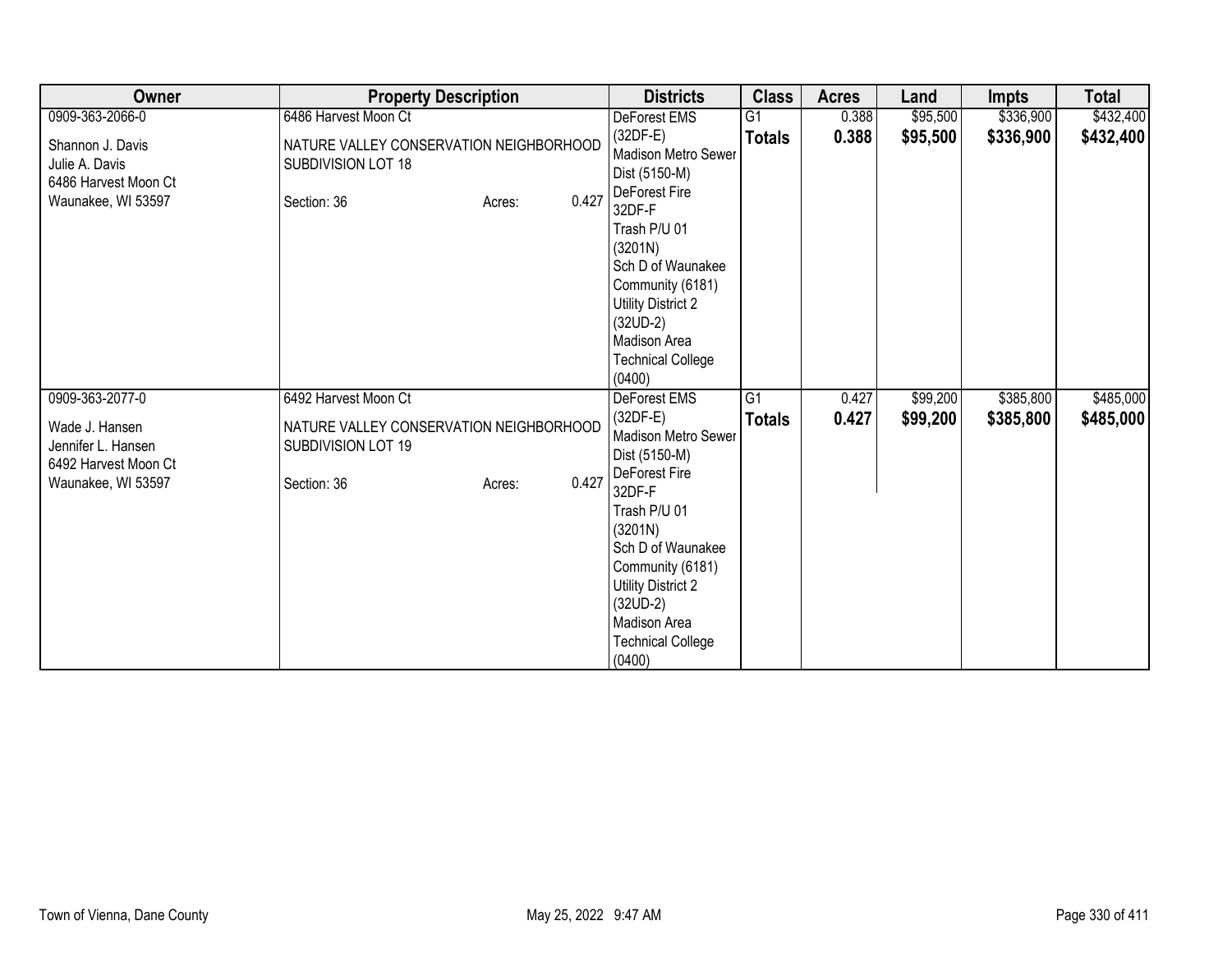| Owner                                                                             | <b>Property Description</b>                                                                     | <b>Districts</b>                                                                                                                                                                                                                                   | <b>Class</b>    | <b>Acres</b> | Land     | <b>Impts</b> | <b>Total</b> |
|-----------------------------------------------------------------------------------|-------------------------------------------------------------------------------------------------|----------------------------------------------------------------------------------------------------------------------------------------------------------------------------------------------------------------------------------------------------|-----------------|--------------|----------|--------------|--------------|
| 0909-363-2088-0                                                                   | 6498 Harvest Moon Ct                                                                            | DeForest EMS                                                                                                                                                                                                                                       | $\overline{G1}$ | 0.388        | \$95,600 | \$374,500    | \$470,100    |
| Craig M. Fahey<br>Julie M. Fahey<br>6498 Harvest Moon Ct<br>Waunakee, WI 53597    | NATURE VALLEY CONSERVATION NEIGHBORHOOD<br>SUBDIVISION LOT 20<br>0.388<br>Section: 36<br>Acres: | $(32DF-E)$<br>Madison Metro Sewer<br>Dist (5150-M)<br>DeForest Fire<br>32DF-F                                                                                                                                                                      | <b>Totals</b>   | 0.388        | \$95,600 | \$374,500    | \$470,100    |
|                                                                                   |                                                                                                 | Trash P/U 01<br>(3201N)<br>Sch D of Waunakee<br>Community (6181)<br><b>Utility District 2</b><br>$(32UD-2)$<br>Madison Area<br><b>Technical College</b><br>(0400)                                                                                  |                 |              |          |              |              |
| 0909-363-2099-0                                                                   | 6504 Harvest Moon Ct                                                                            | <b>DeForest EMS</b>                                                                                                                                                                                                                                | G1              | 0.381        | \$93,700 | \$456,000    | \$549,700    |
| Scot E. Deering<br>Cindy M. Deering<br>6504 Harvest Moon Ct<br>Waunakee, WI 53597 | NATURE VALLEY CONSERVATION NEIGHBORHOOD<br>SUBDIVISION LOT 21<br>0.381<br>Section: 36<br>Acres: | $(32DF-E)$<br>Madison Metro Sewer<br>Dist (5150-M)<br>DeForest Fire<br>32DF-F<br>Trash P/U 01<br>(3201N)<br>Sch D of Waunakee<br>Community (6181)<br><b>Utility District 2</b><br>$(32UD-2)$<br>Madison Area<br><b>Technical College</b><br>(0400) | <b>Totals</b>   | 0.381        | \$93,700 | \$456,000    | \$549,700    |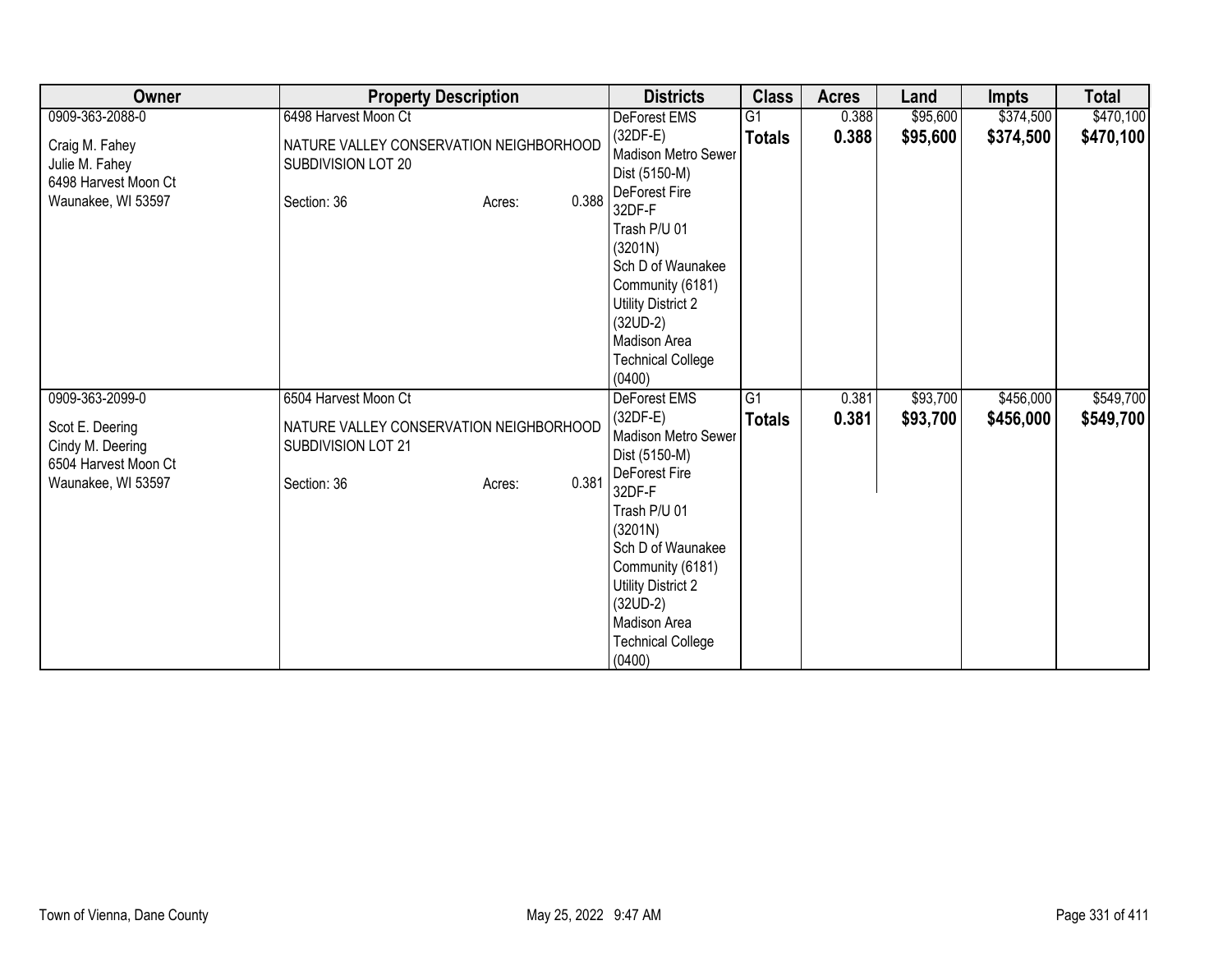| Owner                                                                           | <b>Property Description</b>                                                                     | <b>Districts</b>                                                                                                                                                                                                                                   | <b>Class</b>    | <b>Acres</b> | Land      | <b>Impts</b> | <b>Total</b> |
|---------------------------------------------------------------------------------|-------------------------------------------------------------------------------------------------|----------------------------------------------------------------------------------------------------------------------------------------------------------------------------------------------------------------------------------------------------|-----------------|--------------|-----------|--------------|--------------|
| 0909-363-2110-0                                                                 | 6510 Harvest Moon Ct                                                                            | DeForest EMS                                                                                                                                                                                                                                       | $\overline{G1}$ | 0.474        | \$100,500 | \$368,800    | \$469,300    |
| Don S. Lavold<br>Peggy J. Lavold<br>6510 Harvest Moon Ct<br>Waunakee, WI 53597  | NATURE VALLEY CONSERVATION NEIGHBORHOOD<br>SUBDIVISION LOT 22<br>0.474<br>Section: 36<br>Acres: | $(32DF-E)$<br>Madison Metro Sewer<br>Dist (5150-M)<br>DeForest Fire<br>32DF-F                                                                                                                                                                      | <b>Totals</b>   | 0.474        | \$100,500 | \$368,800    | \$469,300    |
|                                                                                 |                                                                                                 | Trash P/U 01<br>(3201N)<br>Sch D of Waunakee<br>Community (6181)<br><b>Utility District 2</b><br>$(32UD-2)$<br>Madison Area<br><b>Technical College</b><br>(0400)                                                                                  |                 |              |           |              |              |
| 0909-363-2121-0                                                                 | 6516 Harvest Moon Ct                                                                            | <b>DeForest EMS</b>                                                                                                                                                                                                                                | G1              | 0.426        | \$99,200  | \$382,500    | \$481,700    |
| Joel D. Yaeger<br>Kelly S. Yaeger<br>6516 Harvest Moon Ct<br>Waunakee, WI 53597 | NATURE VALLEY CONSERVATION NEIGHBORHOOD<br>SUBDIVISION LOT 23<br>0.426<br>Section: 36<br>Acres: | $(32DF-E)$<br>Madison Metro Sewer<br>Dist (5150-M)<br>DeForest Fire<br>32DF-F<br>Trash P/U 01<br>(3201N)<br>Sch D of Waunakee<br>Community (6181)<br><b>Utility District 2</b><br>$(32UD-2)$<br>Madison Area<br><b>Technical College</b><br>(0400) | <b>Totals</b>   | 0.426        | \$99,200  | \$382,500    | \$481,700    |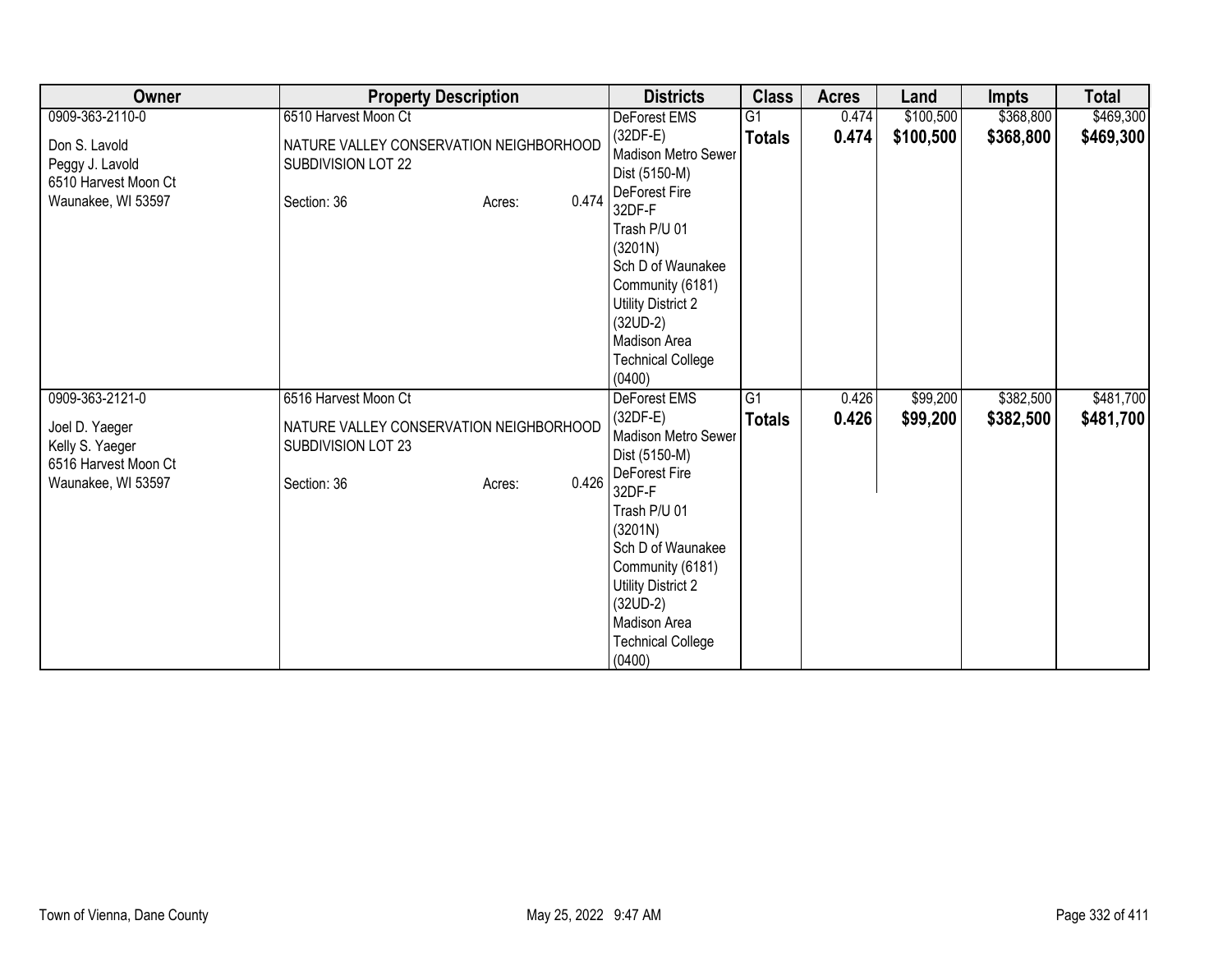| Owner                                                                              | <b>Property Description</b>                                                  |                 | <b>Districts</b>                                                                                                                                                  | <b>Class</b>    | <b>Acres</b> | Land     | <b>Impts</b> | <b>Total</b> |
|------------------------------------------------------------------------------------|------------------------------------------------------------------------------|-----------------|-------------------------------------------------------------------------------------------------------------------------------------------------------------------|-----------------|--------------|----------|--------------|--------------|
| 0909-363-2132-0                                                                    | 6522 Harvest Moon Ct                                                         |                 | DeForest EMS                                                                                                                                                      | $\overline{G1}$ | 0.430        | \$94,300 | \$432,400    | \$526,700    |
| Schmitt Living Tr, Aaron R & Shawn M<br>6522 Harvest Moon Ct<br>Waunakee, WI 53597 | NATURE VALLEY CONSERVATION NEIGHBORHOOD<br>SUBDIVISION LOT 24<br>Section: 36 | 0.423<br>Acres: | $(32DF-E)$<br><b>Madison Metro Sewer</b><br>Dist (5150-M)<br>DeForest Fire<br>32DF-F                                                                              | <b>Totals</b>   | 0.430        | \$94,300 | \$432,400    | \$526,700    |
|                                                                                    |                                                                              |                 | Trash P/U 01<br>(3201N)<br>Sch D of Waunakee<br>Community (6181)<br><b>Utility District 2</b><br>$(32UD-2)$<br>Madison Area<br><b>Technical College</b><br>(0400) |                 |              |          |              |              |
| 0909-363-2143-0                                                                    | 6525 Harvest Moon Ct                                                         |                 | <b>DeForest EMS</b>                                                                                                                                               | $\overline{G1}$ | 0.415        | \$98,900 | \$305,300    | \$404,200    |
| William F. Schlie<br>Micah C. Schlie<br>6525 Harvest Moon Ct<br>Waunakee, WI 53597 | NATURE VALLEY CONSERVATION NEIGHBORHOOD<br>SUBDIVISION LOT 25<br>Section: 36 | 0.415<br>Acres: | $(32DF-E)$<br>Madison Metro Sewer<br>Dist (5150-M)<br>DeForest Fire<br>32DF-F<br>Trash P/U 01<br>(3201N)                                                          | <b>Totals</b>   | 0.415        | \$98,900 | \$305,300    | \$404,200    |
|                                                                                    |                                                                              |                 | Sch D of Waunakee<br>Community (6181)<br><b>Utility District 2</b><br>$(32UD-2)$<br>Madison Area<br><b>Technical College</b><br>(0400)                            |                 |              |          |              |              |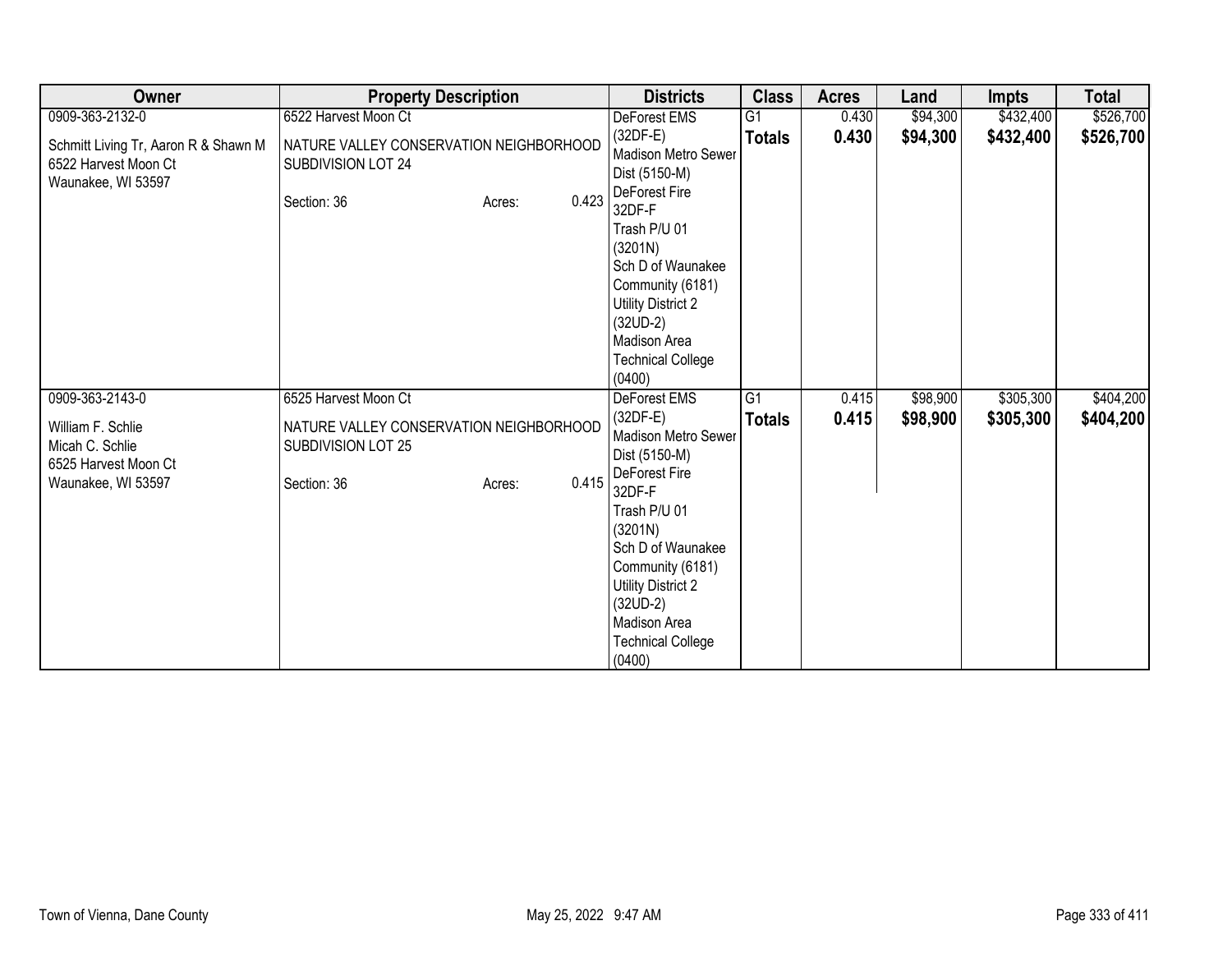| Owner                                                                                                  | <b>Property Description</b>                                                                                             | <b>Districts</b>                                                                                                                                                                                                                                                          | <b>Class</b>                     | <b>Acres</b>   | Land                   | <b>Impts</b>           | <b>Total</b>           |
|--------------------------------------------------------------------------------------------------------|-------------------------------------------------------------------------------------------------------------------------|---------------------------------------------------------------------------------------------------------------------------------------------------------------------------------------------------------------------------------------------------------------------------|----------------------------------|----------------|------------------------|------------------------|------------------------|
| 0909-363-2154-0                                                                                        | 6519 Harvest Moon Ct                                                                                                    | DeForest EMS                                                                                                                                                                                                                                                              | G1                               | 0.409          | \$98,700               | \$330,900              | \$429,600              |
| Erik E. Busse<br>Kjersten L. Busse<br>6519 Harvest Moon Ct<br>Waunakee, WI 53597                       | NATURE VALLEY CONSERVATION NEIGHBORHOOD<br>SUBDIVISION LOT 26<br>0.409<br>Section: 36<br>Acres:                         | $(32DF-E)$<br>Madison Metro Sewer<br>Dist (5150-M)<br>DeForest Fire<br>32DF-F<br>Trash P/U 01<br>(3201N)<br>Sch D of Waunakee<br>Community (6181)<br>Utility District 2<br>$(32UD-2)$<br>Madison Area                                                                     | <b>Totals</b>                    | 0.409          | \$98,700               | \$330,900              | \$429,600              |
|                                                                                                        |                                                                                                                         | <b>Technical College</b><br>(0400)                                                                                                                                                                                                                                        |                                  |                |                        |                        |                        |
| 0909-363-2165-0<br>Timothy D. Meeker<br>Sandra L. Meeker<br>6513 Harvest Moon Ct<br>Waunakee, WI 53597 | 6513 Harvest Moon Ct<br>NATURE VALLEY CONSERVATION NEIGHBORHOOD<br>SUBDIVISION LOT 27<br>0.461<br>Section: 36<br>Acres: | <b>DeForest EMS</b><br>$(32DF-E)$<br>Madison Metro Sewer<br>Dist (5150-M)<br>DeForest Fire<br>32DF-F<br>Trash P/U 01<br>(3201N)<br>Sch D of Waunakee<br>Community (6181)<br><b>Utility District 2</b><br>$(32UD-2)$<br>Madison Area<br><b>Technical College</b><br>(0400) | $\overline{G1}$<br><b>Totals</b> | 0.461<br>0.461 | \$100,200<br>\$100,200 | \$417,000<br>\$417,000 | \$517,200<br>\$517,200 |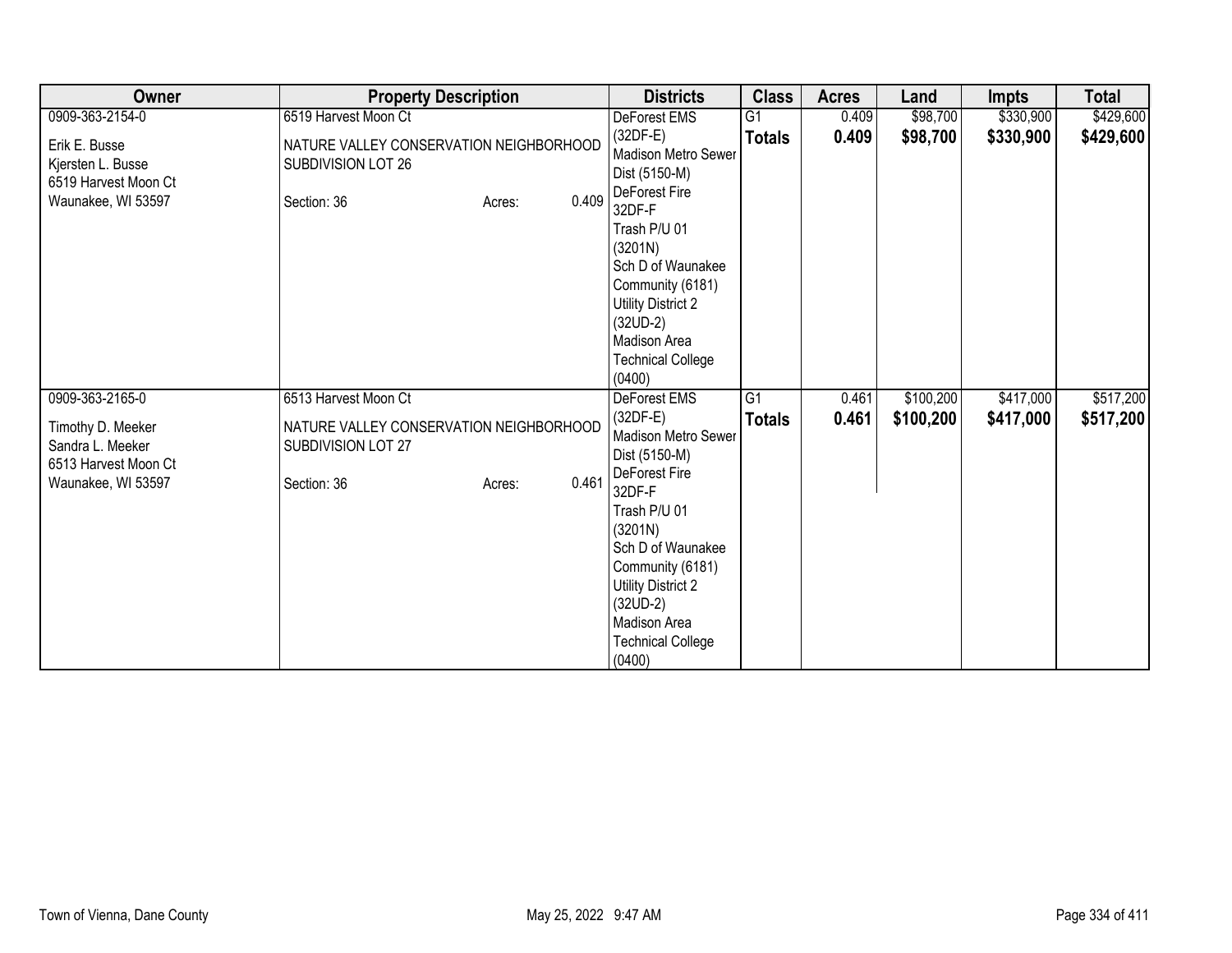| Owner                                                                                     | <b>Property Description</b>                                                                     | <b>Districts</b>                                                                                                                                                                                                                            | <b>Class</b>  | <b>Acres</b> | Land     | <b>Impts</b> | <b>Total</b> |
|-------------------------------------------------------------------------------------------|-------------------------------------------------------------------------------------------------|---------------------------------------------------------------------------------------------------------------------------------------------------------------------------------------------------------------------------------------------|---------------|--------------|----------|--------------|--------------|
| 0909-363-2176-0                                                                           | 6507 Harvest Moon Ct                                                                            | DeForest EMS                                                                                                                                                                                                                                | G1            | 0.394        | \$96,900 | \$394,700    | \$491,600    |
| Scot M. Ulrich<br>Jolanda Ulrich<br>6507 Harvest Moon Ct<br>Waunakee, WI 53597            | NATURE VALLEY CONSERVATION NEIGHBORHOOD<br>SUBDIVISION LOT 28<br>0.394<br>Section: 36<br>Acres: | $(32DF-E)$<br>Madison Metro Sewer<br>Dist (5150-M)<br>DeForest Fire                                                                                                                                                                         | <b>Totals</b> | 0.394        | \$96,900 | \$394,700    | \$491,600    |
|                                                                                           |                                                                                                 | 32DF-F<br>Trash P/U 01<br>(3201N)<br>Sch D of Waunakee<br>Community (6181)<br>Utility District 2<br>$(32UD-2)$<br>Madison Area<br><b>Technical College</b><br>(0400)                                                                        |               |              |          |              |              |
| 0909-363-2187-0                                                                           | 6501 Harvest Moon Ct                                                                            | <b>DeForest EMS</b>                                                                                                                                                                                                                         | G1            | 0.375        | \$92,200 | \$388,000    | \$480,200    |
| Travis E. Phillips<br><b>Katie Phillips</b><br>6501 Harvest Moon Ct<br>Waunakee, WI 53597 | NATURE VALLEY CONSERVATION NEIGHBORHOOD<br>SUBDIVISION LOT 29<br>0.375<br>Section: 36<br>Acres: | $(32DF-E)$<br>Madison Metro Sewer<br>Dist (5150-M)<br>DeForest Fire<br>32DF-F<br>Trash P/U 01<br>(3201N)<br>Sch D of Waunakee<br>Community (6181)<br>Utility District 2<br>$(32UD-2)$<br>Madison Area<br><b>Technical College</b><br>(0400) | <b>Totals</b> | 0.375        | \$92,200 | \$388,000    | \$480,200    |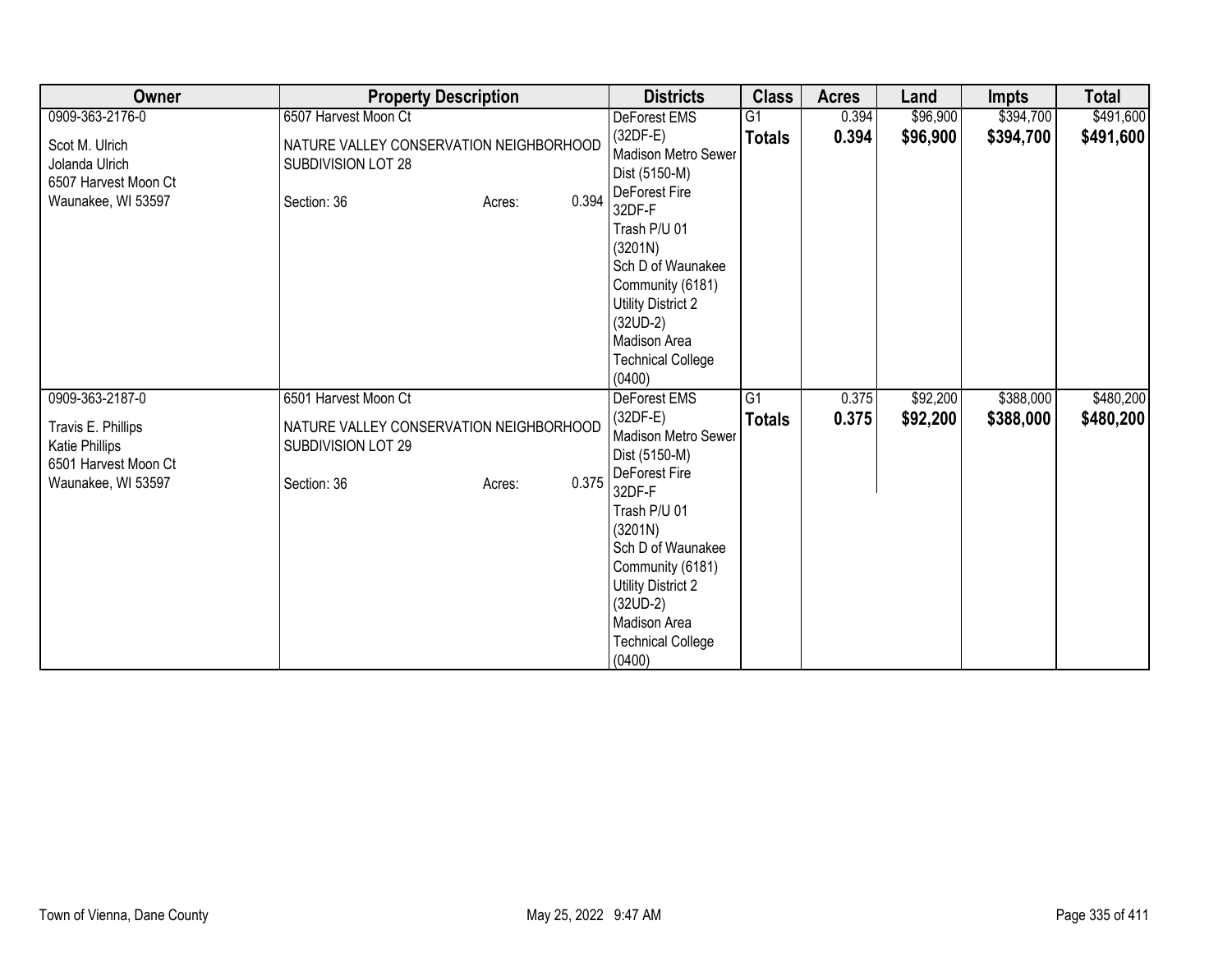| Owner                                                                                         | <b>Property Description</b>                                                                     | <b>Districts</b>                                                                                                                                                                                                                                   | <b>Class</b>   | <b>Acres</b> | Land     | Impts     | <b>Total</b> |
|-----------------------------------------------------------------------------------------------|-------------------------------------------------------------------------------------------------|----------------------------------------------------------------------------------------------------------------------------------------------------------------------------------------------------------------------------------------------------|----------------|--------------|----------|-----------|--------------|
| 0909-363-2198-0                                                                               | 6495 Harvest Moon Ct                                                                            | DeForest EMS                                                                                                                                                                                                                                       | G <sub>1</sub> | 0.389        | \$95,700 | \$397,500 | \$493,200    |
| Kevin Abercrombie<br>Kerry L. Meyer-Abercrombie<br>6495 Harvest Moon Ct<br>Waunakee, WI 53597 | NATURE VALLEY CONSERVATION NEIGHBORHOOD<br>SUBDIVISION LOT 30<br>0.389<br>Section: 36<br>Acres: | $(32DF-E)$<br>Madison Metro Sewer<br>Dist (5150-M)<br>DeForest Fire<br>32DF-F                                                                                                                                                                      | <b>Totals</b>  | 0.389        | \$95,700 | \$397,500 | \$493,200    |
|                                                                                               |                                                                                                 | Trash P/U 01<br>(3201N)<br>Sch D of Waunakee<br>Community (6181)<br><b>Utility District 2</b><br>$(32UD-2)$<br>Madison Area<br><b>Technical College</b><br>(0400)                                                                                  |                |              |          |           |              |
| 0909-363-2209-0                                                                               | 6487 Harvest Moon Ct                                                                            | <b>DeForest EMS</b>                                                                                                                                                                                                                                | G1             | 0.401        | \$98,500 | \$339,500 | \$438,000    |
| Steven P. Jones<br>Elaine Jones<br>6487 Harvest Moon Ct<br>Waunakee, WI 53597                 | NATURE VALLEY CONSERVATION NEIGHBORHOOD<br>SUBDIVISION LOT 31<br>0.401<br>Section: 36<br>Acres: | $(32DF-E)$<br>Madison Metro Sewer<br>Dist (5150-M)<br>DeForest Fire<br>32DF-F<br>Trash P/U 01<br>(3201N)<br>Sch D of Waunakee<br>Community (6181)<br><b>Utility District 2</b><br>$(32UD-2)$<br>Madison Area<br><b>Technical College</b><br>(0400) | <b>Totals</b>  | 0.401        | \$98,500 | \$339,500 | \$438,000    |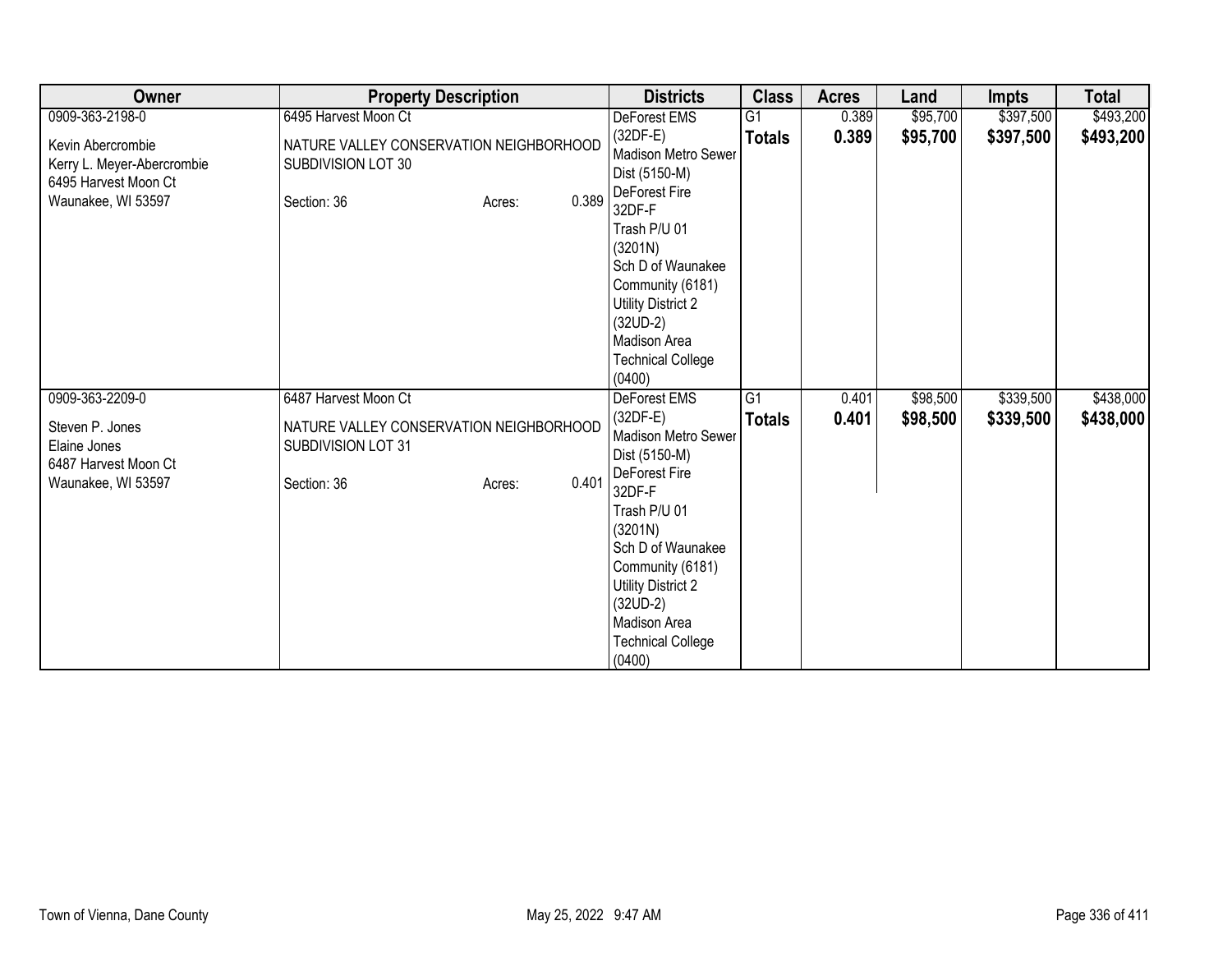| Owner                                                                           | <b>Property Description</b>                                                                     | <b>Districts</b>                                                                                                                                                     | <b>Class</b>  | <b>Acres</b> | Land     | <b>Impts</b> | <b>Total</b> |
|---------------------------------------------------------------------------------|-------------------------------------------------------------------------------------------------|----------------------------------------------------------------------------------------------------------------------------------------------------------------------|---------------|--------------|----------|--------------|--------------|
| 0909-363-2220-0                                                                 | 6479 Harvest Moon Ct                                                                            | DeForest EMS                                                                                                                                                         | G1            | 0.401        | \$98,500 | \$366,700    | \$465,200    |
| Pete O. Rauls<br>Lindsay F. Rauls<br>6479 Harvest Moon Ct<br>Waunakee, WI 53597 | NATURE VALLEY CONSERVATION NEIGHBORHOOD<br>SUBDIVISION LOT 32<br>0.401<br>Section: 36<br>Acres: | $(32DF-E)$<br>Madison Metro Sewer<br>Dist (5150-M)<br>DeForest Fire                                                                                                  | <b>Totals</b> | 0.401        | \$98,500 | \$366,700    | \$465,200    |
|                                                                                 |                                                                                                 | 32DF-F<br>Trash P/U 01<br>(3201N)<br>Sch D of Waunakee<br>Community (6181)<br>Utility District 2<br>$(32UD-2)$<br>Madison Area<br><b>Technical College</b><br>(0400) |               |              |          |              |              |
| 0909-363-2231-0                                                                 | 6471 Harvest Moon Ct                                                                            | <b>DeForest EMS</b>                                                                                                                                                  | G1            | 0.401        | \$98,500 | \$407,300    | \$505,800    |
| Justin Oneil<br>Sara M. Oneil<br>6471 Harvest Moon Ct                           | NATURE VALLEY CONSERVATION NEIGHBORHOOD<br>SUBDIVISION LOT 33                                   | $(32DF-E)$<br>Madison Metro Sewer<br>Dist (5150-M)<br>DeForest Fire                                                                                                  | <b>Totals</b> | 0.401        | \$98,500 | \$407,300    | \$505,800    |
| Waunakee, WI 53597                                                              | 0.401<br>Section: 36<br>Acres:                                                                  | 32DF-F<br>Trash P/U 01<br>(3201N)<br>Sch D of Waunakee<br>Community (6181)<br>Utility District 2<br>$(32UD-2)$<br>Madison Area<br><b>Technical College</b><br>(0400) |               |              |          |              |              |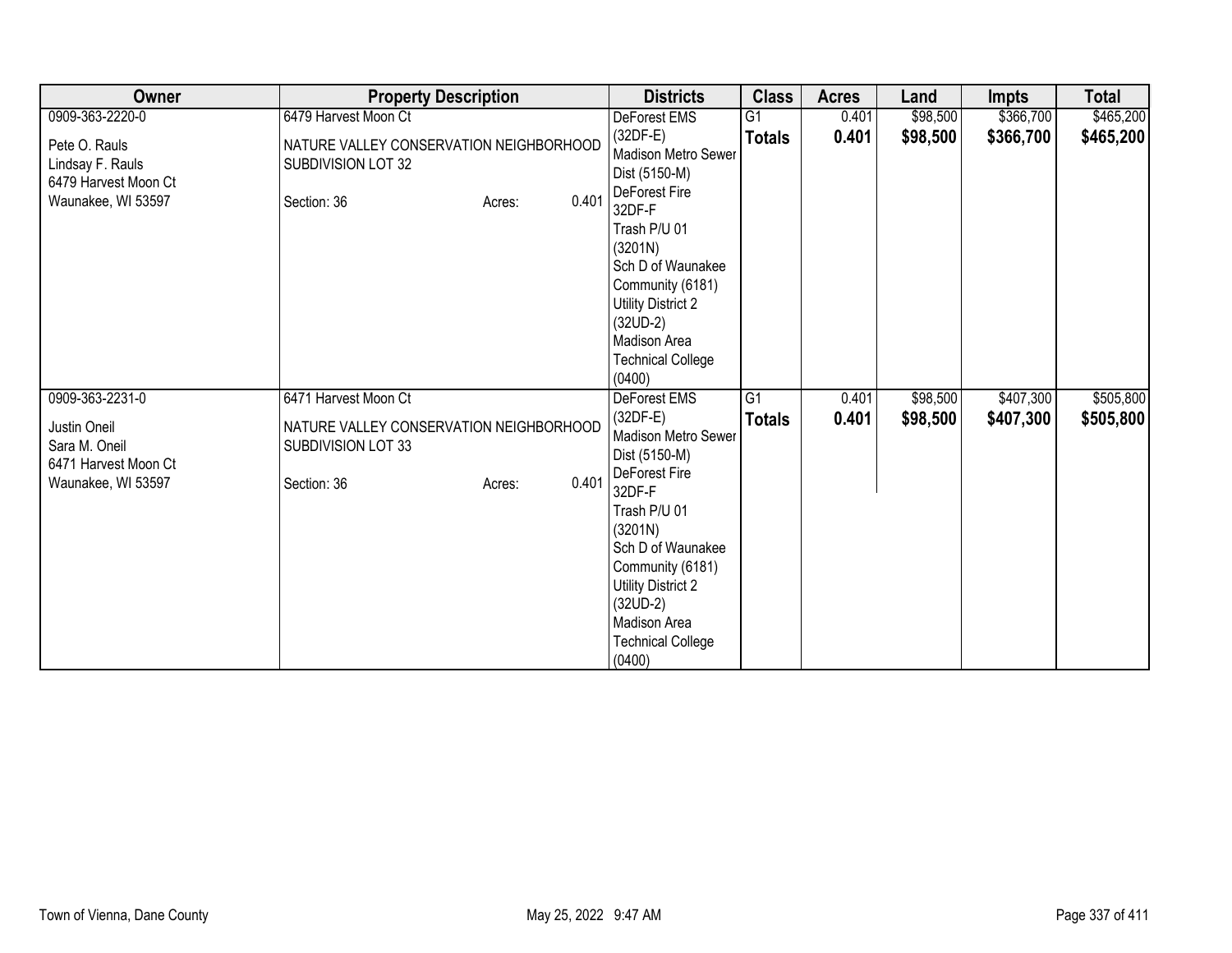| Owner                                                                        | <b>Property Description</b>                                                  |                 | <b>Districts</b>                                                                                                                                                                                                                            | <b>Class</b>   | <b>Acres</b> | Land     | Impts     | <b>Total</b> |
|------------------------------------------------------------------------------|------------------------------------------------------------------------------|-----------------|---------------------------------------------------------------------------------------------------------------------------------------------------------------------------------------------------------------------------------------------|----------------|--------------|----------|-----------|--------------|
| 0909-363-2242-0                                                              | 6463 Harvest Moon Ct                                                         |                 | DeForest EMS                                                                                                                                                                                                                                | G <sub>1</sub> | 0.401        | \$98,500 | \$383,900 | \$482,400    |
| Brent J. Eberle<br>Tanya M. Eberle<br>6463 Harvest Moon Ct                   | NATURE VALLEY CONSERVATION NEIGHBORHOOD<br>SUBDIVISION LOT 34                |                 | $(32DF-E)$<br>Madison Metro Sewer<br>Dist (5150-M)<br>DeForest Fire                                                                                                                                                                         | <b>Totals</b>  | 0.401        | \$98,500 | \$383,900 | \$482,400    |
| Waunakee, WI 53597                                                           | Section: 36                                                                  | 0.401<br>Acres: | 32DF-F<br>Trash P/U 01<br>(3201N)<br>Sch D of Waunakee<br>Community (6181)<br><b>Utility District 2</b><br>$(32UD-2)$<br>Madison Area<br><b>Technical College</b><br>(0400)                                                                 |                |              |          |           |              |
| 0909-363-2253-0                                                              | 6455 Harvest Moon Ct                                                         |                 | <b>DeForest EMS</b>                                                                                                                                                                                                                         | G1             | 0.401        | \$98,500 | \$323,100 | \$421,600    |
| Seligstein Living Tr, Judith a<br>6455 Harvest Moon Ct<br>Waunakee, WI 53597 | NATURE VALLEY CONSERVATION NEIGHBORHOOD<br>SUBDIVISION LOT 35<br>Section: 36 | 0.401<br>Acres: | $(32DF-E)$<br>Madison Metro Sewer<br>Dist (5150-M)<br>DeForest Fire<br>32DF-F<br>Trash P/U 01<br>(3201N)<br>Sch D of Waunakee<br>Community (6181)<br>Utility District 2<br>$(32UD-2)$<br>Madison Area<br><b>Technical College</b><br>(0400) | <b>Totals</b>  | 0.401        | \$98,500 | \$323,100 | \$421,600    |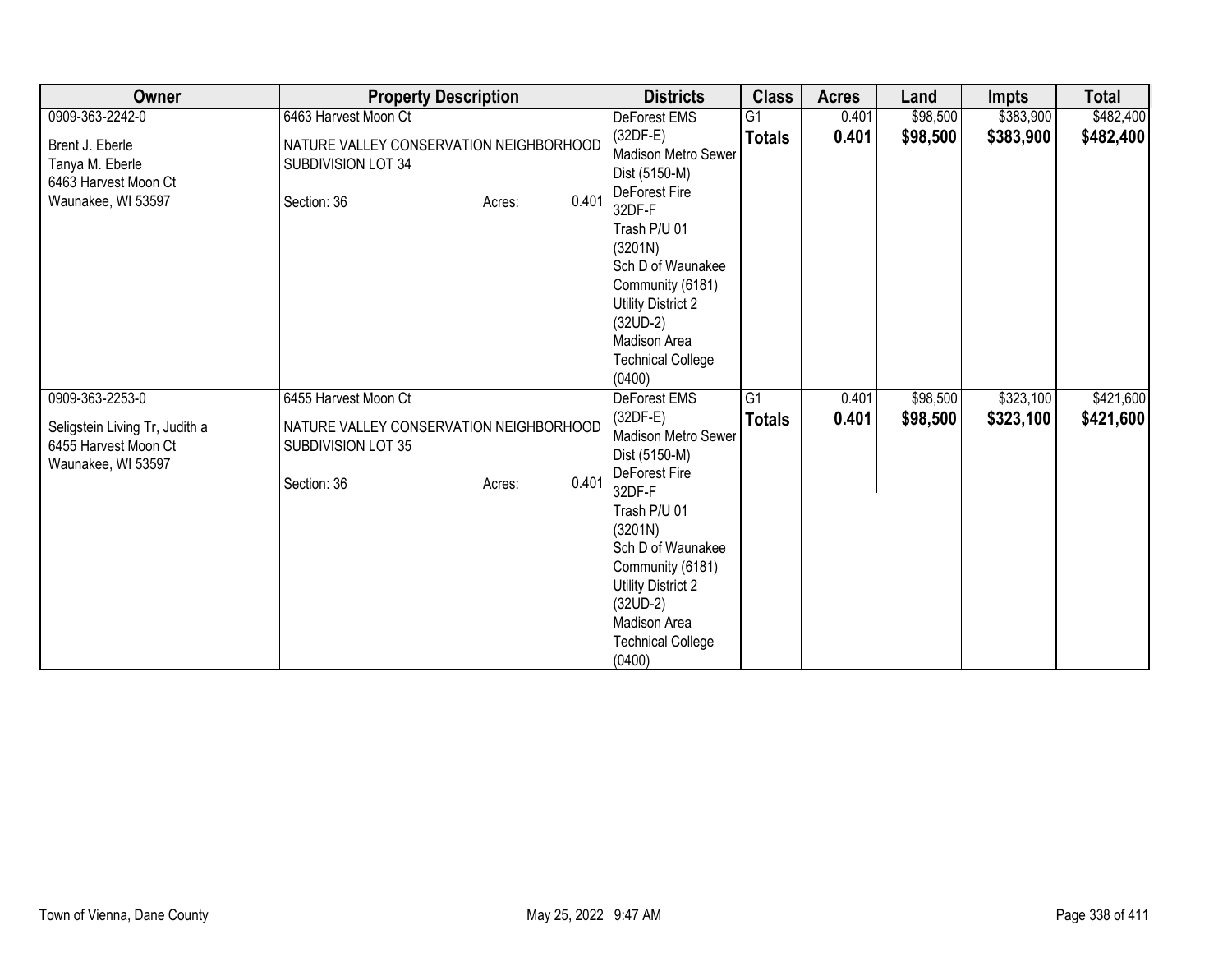| Owner                                                                                 | <b>Property Description</b>                                                                     | <b>Districts</b>                                                                                                                                                                                                                            | <b>Class</b>  | <b>Acres</b> | Land      | <b>Impts</b> | <b>Total</b> |
|---------------------------------------------------------------------------------------|-------------------------------------------------------------------------------------------------|---------------------------------------------------------------------------------------------------------------------------------------------------------------------------------------------------------------------------------------------|---------------|--------------|-----------|--------------|--------------|
| 0909-363-2264-0                                                                       | 6447 Harvest Moon Ct                                                                            | DeForest EMS                                                                                                                                                                                                                                | G1            | 0.413        | \$98,800  | \$297,400    | \$396,200    |
| Tammy M. Keller<br>Michael Freund<br>6447 Harvest Moon Ct<br>Waunakee, WI 53597       | NATURE VALLEY CONSERVATION NEIGHBORHOOD<br>SUBDIVISION LOT 36<br>0.413<br>Section: 36<br>Acres: | $(32DF-E)$<br>Madison Metro Sewer<br>Dist (5150-M)<br>DeForest Fire                                                                                                                                                                         | <b>Totals</b> | 0.413        | \$98,800  | \$297,400    | \$396,200    |
|                                                                                       |                                                                                                 | 32DF-F<br>Trash P/U 01<br>(3201N)<br>Sch D of Waunakee<br>Community (6181)<br>Utility District 2<br>$(32UD-2)$<br>Madison Area<br><b>Technical College</b><br>(0400)                                                                        |               |              |           |              |              |
| 0909-363-2275-0                                                                       | 6472 Harvest Moon Ct                                                                            | <b>DeForest EMS</b>                                                                                                                                                                                                                         | G1            | 0.466        | \$100,300 | \$335,700    | \$436,000    |
| Richard P. Zellmer<br>Cheryl M. Zellmer<br>6472 Harvest Moon Ct<br>Waunakee, WI 53597 | NATURE VALLEY CONSERVATION NEIGHBORHOOD<br>SUBDIVISION LOT 37<br>0.466<br>Section: 36<br>Acres: | $(32DF-E)$<br>Madison Metro Sewer<br>Dist (5150-M)<br>DeForest Fire<br>32DF-F<br>Trash P/U 01<br>(3201N)<br>Sch D of Waunakee<br>Community (6181)<br>Utility District 2<br>$(32UD-2)$<br>Madison Area<br><b>Technical College</b><br>(0400) | <b>Totals</b> | 0.466        | \$100,300 | \$335,700    | \$436,000    |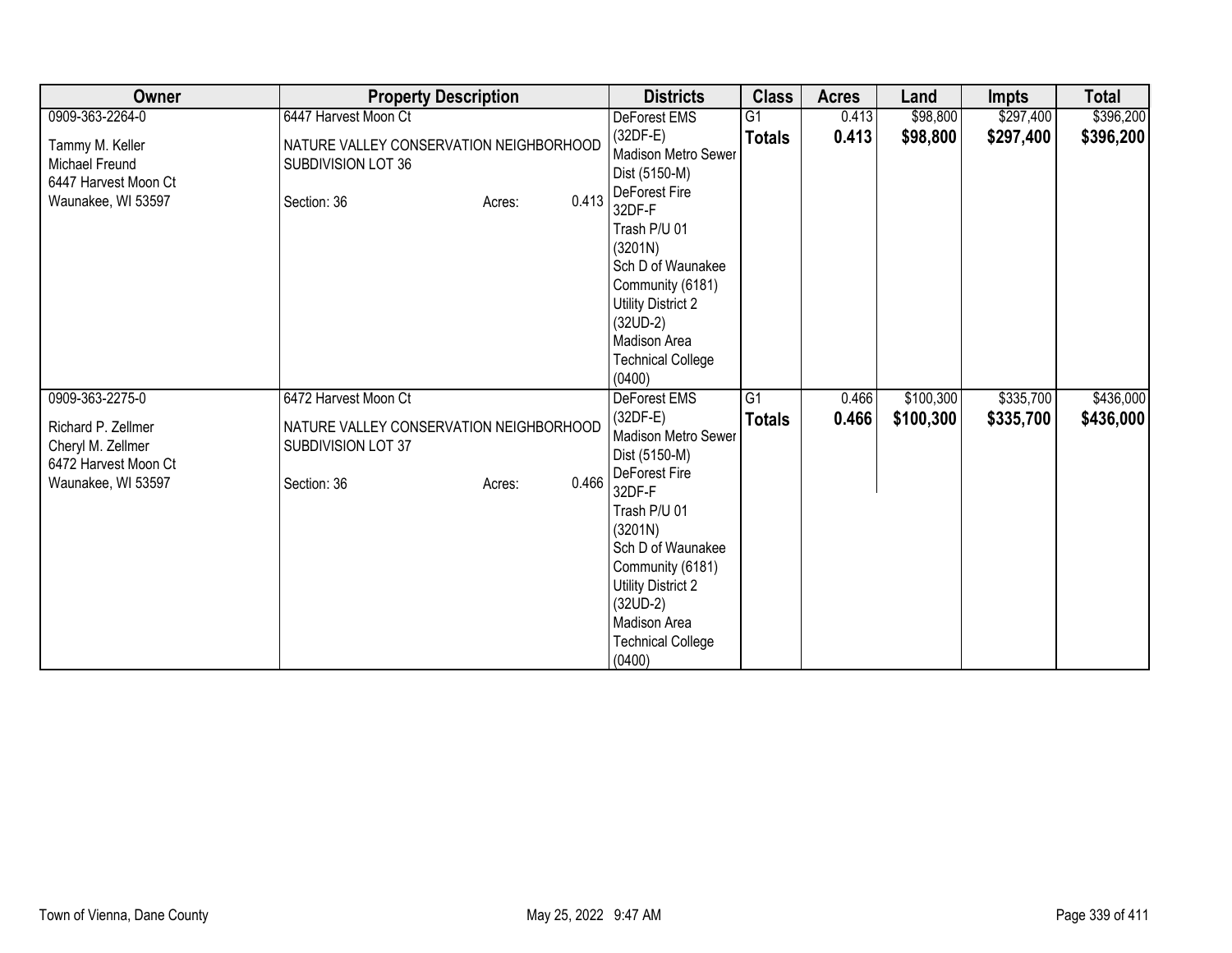| Owner                                                                                   | <b>Property Description</b>                                                                     | <b>Districts</b>                                                                                                                                                            | <b>Class</b>    | <b>Acres</b> | Land     | <b>Impts</b> | <b>Total</b> |
|-----------------------------------------------------------------------------------------|-------------------------------------------------------------------------------------------------|-----------------------------------------------------------------------------------------------------------------------------------------------------------------------------|-----------------|--------------|----------|--------------|--------------|
| 0909-363-2286-0                                                                         | 6466 Harvest Moon Ct                                                                            | DeForest EMS                                                                                                                                                                | $\overline{G1}$ | 0.390        | \$96,000 | \$495,300    | \$591,300    |
| Brian A. Robinson<br>Michelle L. Robinson<br>6466 Harvest Moon Ct<br>Waunakee, WI 53597 | NATURE VALLEY CONSERVATION NEIGHBORHOOD<br>SUBDIVISION LOT 38<br>0.390<br>Section: 36<br>Acres: | $(32DF-E)$<br>Madison Metro Sewer<br>Dist (5150-M)<br>DeForest Fire<br>32DF-F                                                                                               | <b>Totals</b>   | 0.390        | \$96,000 | \$495,300    | \$591,300    |
|                                                                                         |                                                                                                 | Trash P/U 01<br>(3201N)<br>Sch D of Waunakee<br>Community (6181)<br><b>Utility District 2</b><br>$(32UD-2)$<br>Madison Area<br><b>Technical College</b><br>(0400)           |                 |              |          |              |              |
| 0909-363-2297-0                                                                         | 6460 Harvest Moon Ct                                                                            | <b>DeForest EMS</b>                                                                                                                                                         | G1              | 0.410        | \$98,700 | \$463,900    | \$562,600    |
| Robert A. Rusch<br>6460 Harvest Moon Ct<br>Waunakee, WI 53597                           | NATURE VALLEY CONSERVATION NEIGHBORHOOD<br>SUBDIVISION LOT 39                                   | $(32DF-E)$<br>Madison Metro Sewer<br>Dist (5150-M)<br>DeForest Fire                                                                                                         | <b>Totals</b>   | 0.410        | \$98,700 | \$463,900    | \$562,600    |
|                                                                                         | 0.410<br>Section: 36<br>Acres:                                                                  | 32DF-F<br>Trash P/U 01<br>(3201N)<br>Sch D of Waunakee<br>Community (6181)<br><b>Utility District 2</b><br>$(32UD-2)$<br>Madison Area<br><b>Technical College</b><br>(0400) |                 |              |          |              |              |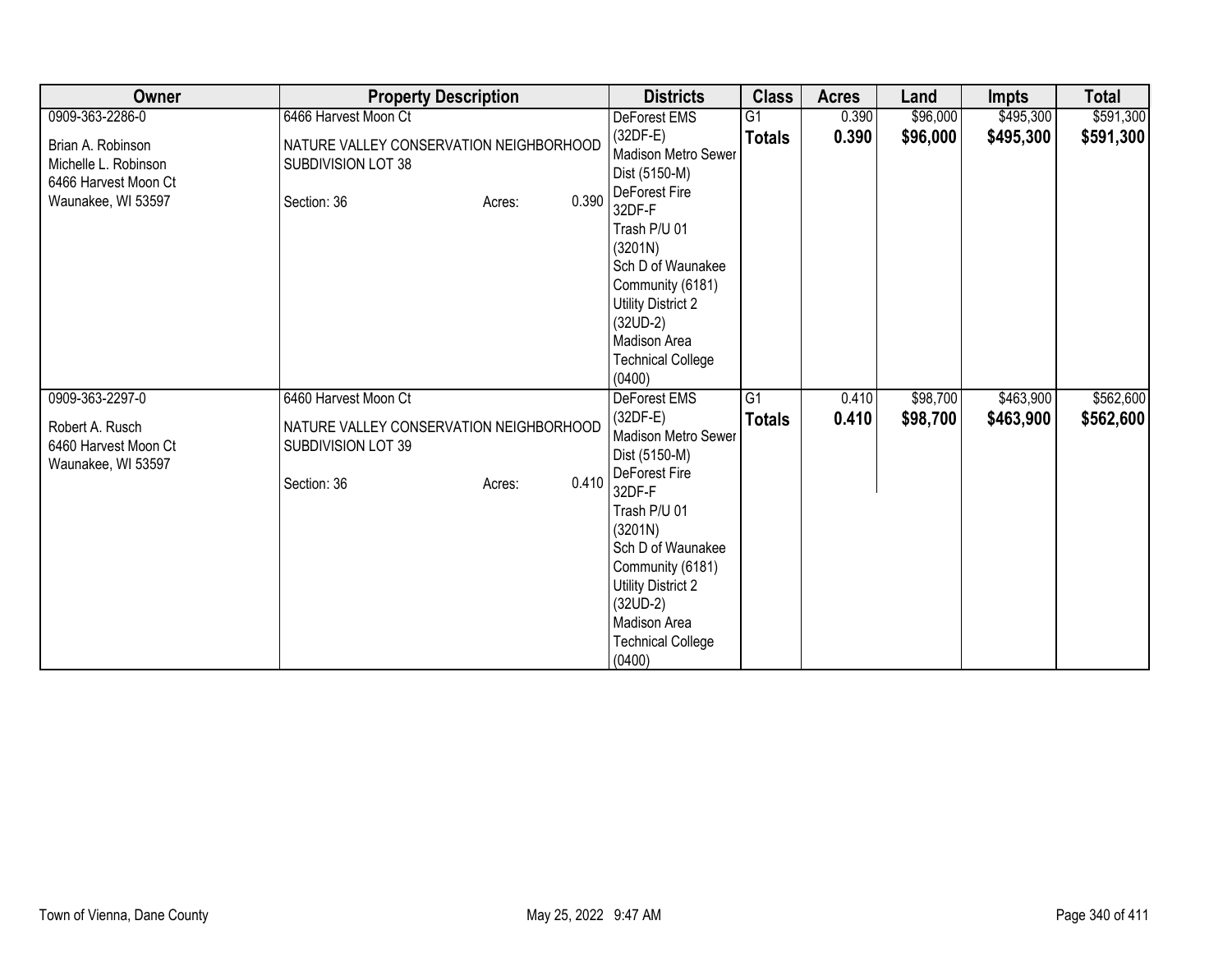| Owner                                                                               | <b>Property Description</b>                                                            |       | <b>Districts</b>                                                                                                                                                                                                                            | <b>Class</b>  | <b>Acres</b> | Land      | <b>Impts</b> | <b>Total</b> |
|-------------------------------------------------------------------------------------|----------------------------------------------------------------------------------------|-------|---------------------------------------------------------------------------------------------------------------------------------------------------------------------------------------------------------------------------------------------|---------------|--------------|-----------|--------------|--------------|
| 0909-363-2308-0                                                                     | 6454 Harvest Moon Ct                                                                   |       | DeForest EMS                                                                                                                                                                                                                                | G1            | 0.420        | \$99,000  | \$342,200    | \$441,200    |
| Hans P. Pflieger<br>Lacy J. Pflieger<br>6454 Harvest Moon Ct<br>Waunakee, WI 53597  | NATURE VALLEY CONSERVATION NEIGHBORHOOD<br>SUBDIVISION LOT 40<br>Section: 36<br>Acres: | 0.420 | $(32DF-E)$<br>Madison Metro Sewer<br>Dist (5150-M)<br>DeForest Fire                                                                                                                                                                         | <b>Totals</b> | 0.420        | \$99,000  | \$342,200    | \$441,200    |
|                                                                                     |                                                                                        |       | 32DF-F<br>Trash P/U 01<br>(3201N)<br>Sch D of Waunakee<br>Community (6181)<br>Utility District 2<br>$(32UD-2)$<br>Madison Area<br><b>Technical College</b><br>(0400)                                                                        |               |              |           |              |              |
| 0909-363-2319-0                                                                     | 6469 Nature Valley Dr                                                                  |       | <b>DeForest EMS</b>                                                                                                                                                                                                                         | G1            | 0.475        | \$100,600 | \$413,300    | \$513,900    |
| Troy A. Grindle<br>Denise L. Grindle<br>6469 Nature Valley Dr<br>Waunakee, WI 53597 | NATURE VALLEY CONSERVATION NEIGHBORHOOD<br>SUBDIVISION LOT 60<br>Section: 36<br>Acres: | 0.475 | $(32DF-E)$<br>Madison Metro Sewer<br>Dist (5150-M)<br>DeForest Fire<br>32DF-F<br>Trash P/U 01<br>(3201N)<br>Sch D of Waunakee<br>Community (6181)<br>Utility District 2<br>$(32UD-2)$<br>Madison Area<br><b>Technical College</b><br>(0400) | <b>Totals</b> | 0.475        | \$100,600 | \$413,300    | \$513,900    |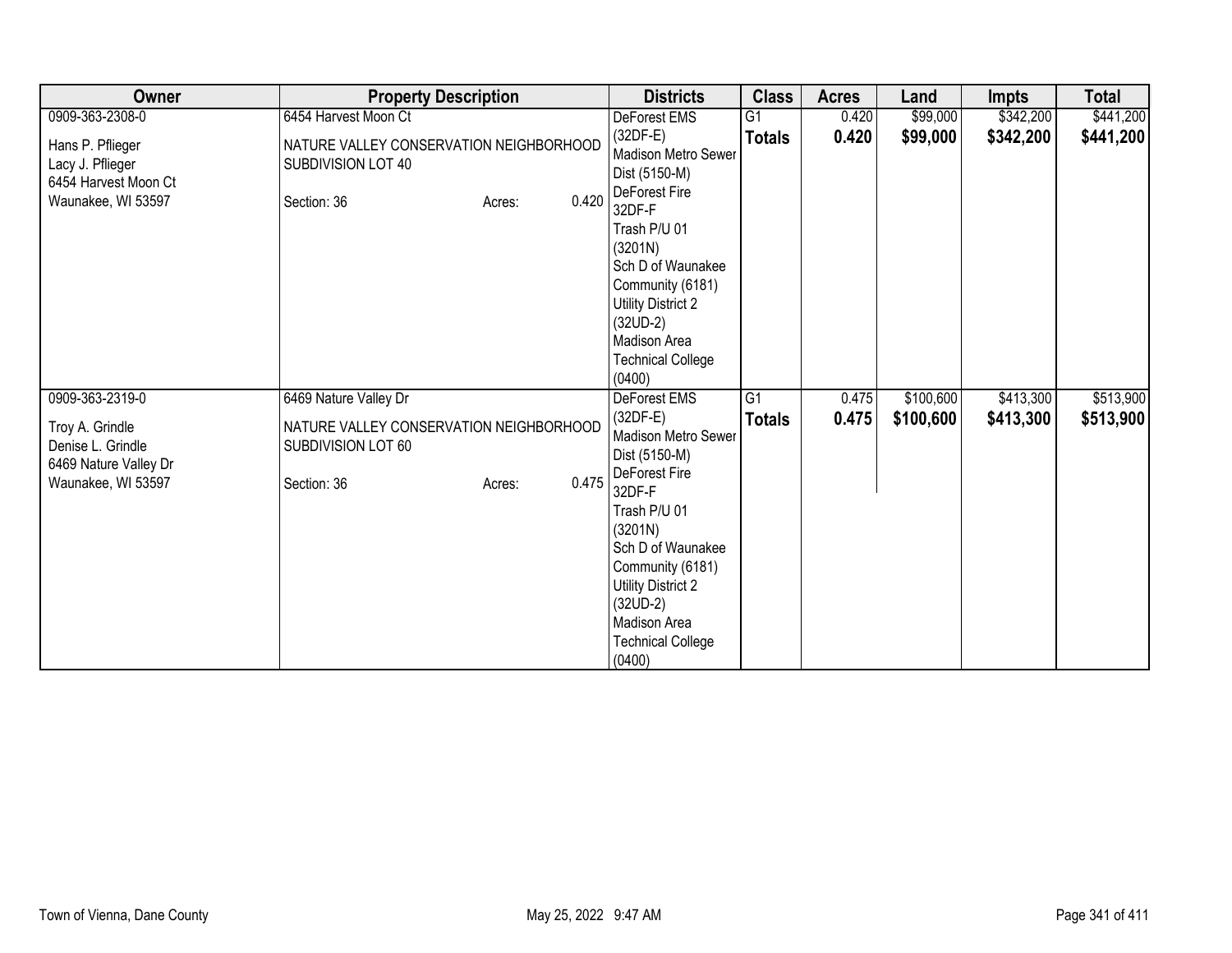| Owner                                                                                             | <b>Property Description</b>                                                                                                             | <b>Districts</b>                                                                                                                                                                                                                        | <b>Class</b>                     | <b>Acres</b>     | Land               | <b>Impts</b>           | <b>Total</b>   |
|---------------------------------------------------------------------------------------------------|-----------------------------------------------------------------------------------------------------------------------------------------|-----------------------------------------------------------------------------------------------------------------------------------------------------------------------------------------------------------------------------------------|----------------------------------|------------------|--------------------|------------------------|----------------|
| 0909-363-2330-0                                                                                   | 6477 Nature Valley Dr                                                                                                                   | DeForest EMS                                                                                                                                                                                                                            | $\overline{G1}$                  | 0.475            | \$100,600          | \$403,000              | \$503,600      |
| Nicholas R. Hanson<br>Amy J. Hanson<br>6477 Nature Valley Dr                                      | NATURE VALLEY CONSERVATION NEIGHBORHOOD<br>SUBDIVISION LOT 61                                                                           | $(32DF-E)$<br>Madison Metro Sewer<br>Dist (5150-M)<br>DeForest Fire                                                                                                                                                                     | <b>Totals</b>                    | 0.475            | \$100,600          | \$403,000              | \$503,600      |
| Waunakee, WI 53597                                                                                | 0.475<br>Section: 36<br>Acres:                                                                                                          | 32DF-F<br>Trash P/U 01<br>(3201N)<br>Sch D of Waunakee<br>Community (6181)<br><b>Utility District 2</b><br>$(32UD-2)$<br>Madison Area<br><b>Technical College</b><br>(0400)                                                             |                                  |                  |                    |                        |                |
| 0909-363-2341-0<br><b>Nature Valley Conser Ass</b><br>6492 Nature Valley Dr<br>Waunakee, WI 53597 | NATURE VALLEY CONSERVATION NEIGHBORHOOD<br>SUBDIVISION OUTLOT 2 ASSESSED WITH REST OF<br><b>LOTS</b><br>22.388<br>Section: 36<br>Acres: | DeForest EMS<br>$(32DF-E)$<br>Madison Metro Sewer<br>Dist (5150-M)<br>DeForest Fire<br>32DF-F<br>Sch D of Waunakee<br>Community (6181)<br><b>Utility District 2</b><br>$(32UD-2)$<br>Madison Area<br><b>Technical College</b><br>(0400) | $\overline{G1}$<br><b>Totals</b> | 22.388<br>22.388 | \$100<br>\$100     | $\overline{50}$<br>\$0 | \$100<br>\$100 |
| 0909-363-2352-0<br>Vienna, Town of<br>7161 County Highway I<br>Deforest, WI 53532                 | NATURE VALLEY CONSERVATION NEIGHBORHOOD<br>SUBDIVISION OUTLOT 3<br>1.568<br>Section: 36<br>Acres:                                       | DeForest EMS<br>$(32DF-E)$<br>Madison Metro Sewer<br>Dist (5150-M)<br>DeForest Fire<br>32DF-F<br>Sch D of Waunakee<br>Community (6181)<br><b>Utility District 2</b><br>$(32UD-2)$<br>Madison Area<br><b>Technical College</b><br>(0400) | $\overline{X4}$<br><b>Totals</b> | 1.568<br>1.568   | $\sqrt{50}$<br>\$0 | \$0<br>\$0             | \$0<br>\$0     |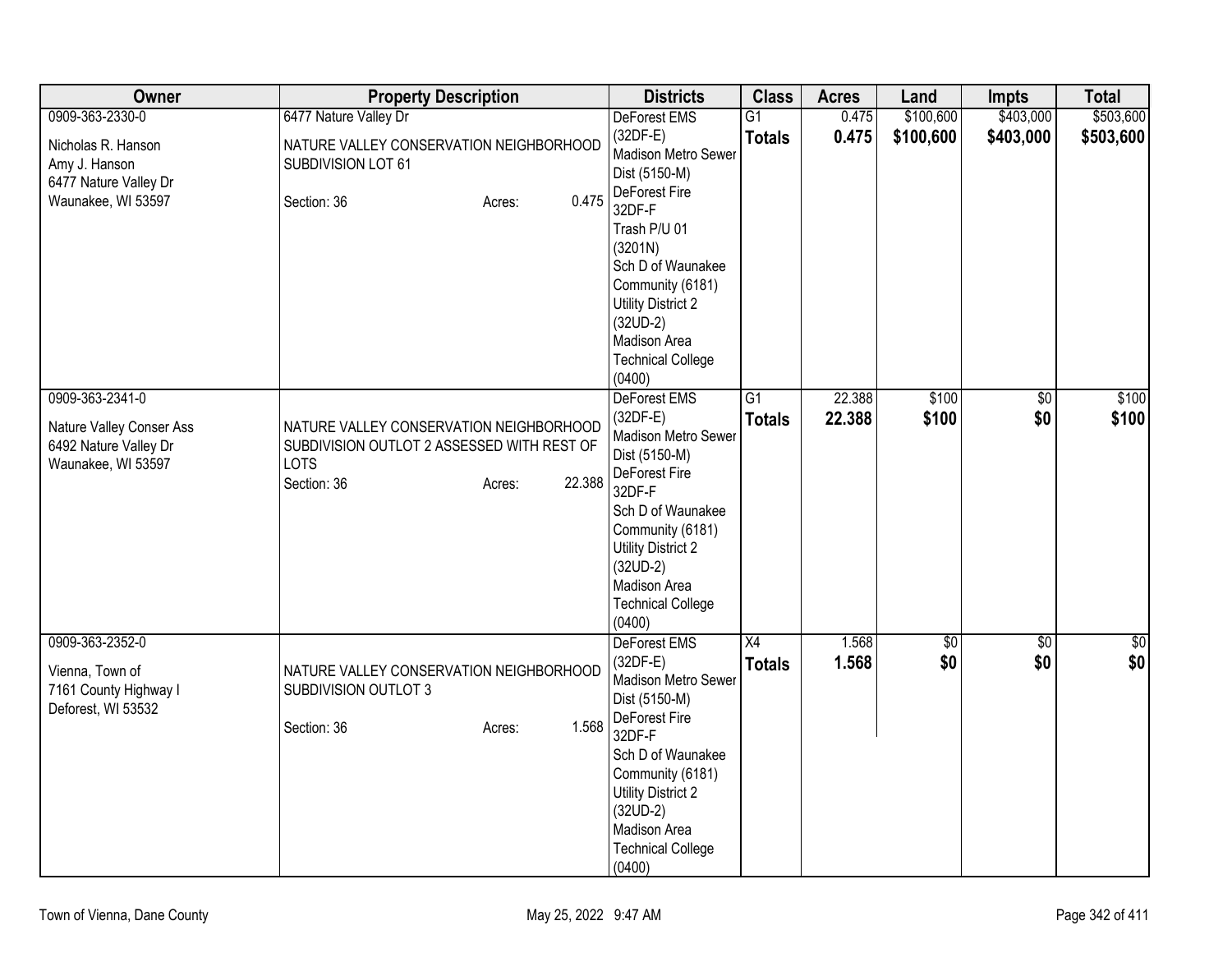| Owner                                                                                       | <b>Property Description</b>                                                                    | <b>Districts</b>                                                                                                                                                                                                                                          | <b>Class</b>    | <b>Acres</b> | Land      | <b>Impts</b> | <b>Total</b> |
|---------------------------------------------------------------------------------------------|------------------------------------------------------------------------------------------------|-----------------------------------------------------------------------------------------------------------------------------------------------------------------------------------------------------------------------------------------------------------|-----------------|--------------|-----------|--------------|--------------|
| 0909-363-4000-0                                                                             | 6400 Nature Valley Dr                                                                          | DeForest EMS                                                                                                                                                                                                                                              | $\overline{G1}$ | 0.411        | \$98,800  | \$423,600    | \$522,400    |
| Beanerschnitzel Living Tr<br>6400 Nature Valley Dr<br>Waunakee, WI 53597                    | NATURE VALLEY CONSERVATION NEIGHBORHOOD<br>SUBDIVISION LOT 1<br>0.441<br>Section: 36<br>Acres: | $(32DF-E)$<br><b>Madison Metro Sewer</b><br>Dist (5150-M)<br>DeForest Fire<br>32DF-F                                                                                                                                                                      | <b>Totals</b>   | 0.411        | \$98,800  | \$423,600    | \$522,400    |
|                                                                                             |                                                                                                | Trash P/U 01<br>(3201N)<br>Sch D of Waunakee<br>Community (6181)<br><b>Utility District 2</b><br>$(32UD-2)$<br>Madison Area<br><b>Technical College</b><br>(0400)                                                                                         |                 |              |           |              |              |
| 0909-363-4011-0                                                                             | 6406 Nature Valley Dr                                                                          | <b>DeForest EMS</b>                                                                                                                                                                                                                                       | $\overline{G1}$ | 0.464        | \$100,300 | \$287,900    | \$388,200    |
| Christopher R. Musinsky<br>Abbey L. Musinsky<br>6406 Nature Valley Dr<br>Waunakee, WI 53597 | NATURE VALLEY CONSERVATION NEIGHBORHOOD<br>SUBDIVISION LOT 2<br>0.464<br>Section: 36<br>Acres: | $(32DF-E)$<br><b>Madison Metro Sewer</b><br>Dist (5150-M)<br>DeForest Fire<br>32DF-F<br>Trash P/U 01<br>(3201N)<br>Sch D of Waunakee<br>Community (6181)<br><b>Utility District 2</b><br>$(32UD-2)$<br>Madison Area<br><b>Technical College</b><br>(0400) | <b>Totals</b>   | 0.464        | \$100,300 | \$287,900    | \$388,200    |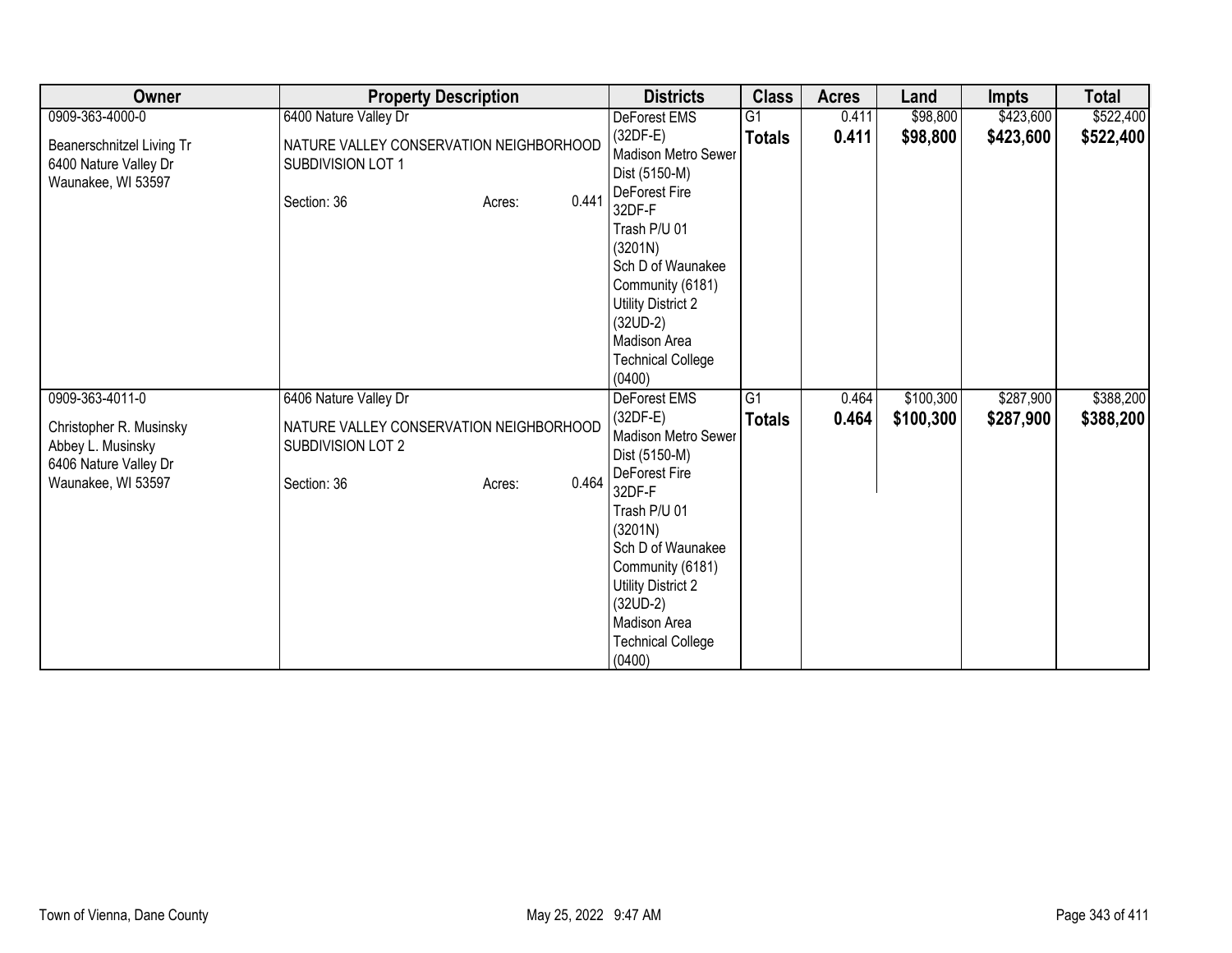| Owner                                                                                   | <b>Property Description</b>                                                                    | <b>Districts</b>                                                                                                                                                                                                                                   | <b>Class</b>    | <b>Acres</b> | Land      | <b>Impts</b> | <b>Total</b> |
|-----------------------------------------------------------------------------------------|------------------------------------------------------------------------------------------------|----------------------------------------------------------------------------------------------------------------------------------------------------------------------------------------------------------------------------------------------------|-----------------|--------------|-----------|--------------|--------------|
| 0909-363-4022-0                                                                         | 6412 Nature Valley Dr                                                                          | DeForest EMS                                                                                                                                                                                                                                       | $\overline{G1}$ | 0.511        | \$101,600 | \$371,500    | \$473,100    |
| Kevin M. Wilson<br>Christine C. Backhaus<br>6412 Nature Valley Dr<br>Waunakee, WI 53597 | NATURE VALLEY CONSERVATION NEIGHBORHOOD<br>SUBDIVISION LOT 3<br>0.511<br>Section: 36<br>Acres: | $(32DF-E)$<br><b>Madison Metro Sewer</b><br>Dist (5150-M)<br>DeForest Fire<br>32DF-F                                                                                                                                                               | <b>Totals</b>   | 0.511        | \$101,600 | \$371,500    | \$473,100    |
|                                                                                         |                                                                                                | Trash P/U 01<br>(3201N)<br>Sch D of Waunakee<br>Community (6181)<br>Utility District 2<br>$(32UD-2)$<br>Madison Area<br><b>Technical College</b><br>(0400)                                                                                         |                 |              |           |              |              |
| 0909-363-4033-0                                                                         | 6420 Nature Valley Dr                                                                          | <b>DeForest EMS</b>                                                                                                                                                                                                                                | $\overline{G1}$ | 0.431        | \$99,300  | \$259,700    | \$359,000    |
| Sean A. Nangle<br>Cindy J. Nangle<br>6420 Nature Valley Dr<br>Waunakee, WI 53597        | NATURE VALLEY CONSERVATION NEIGHBORHOOD<br>SUBDIVISION LOT 4<br>0.431<br>Section: 36<br>Acres: | $(32DF-E)$<br>Madison Metro Sewer<br>Dist (5150-M)<br>DeForest Fire<br>32DF-F<br>Trash P/U 01<br>(3201N)<br>Sch D of Waunakee<br>Community (6181)<br><b>Utility District 2</b><br>$(32UD-2)$<br>Madison Area<br><b>Technical College</b><br>(0400) | <b>Totals</b>   | 0.431        | \$99,300  | \$259,700    | \$359,000    |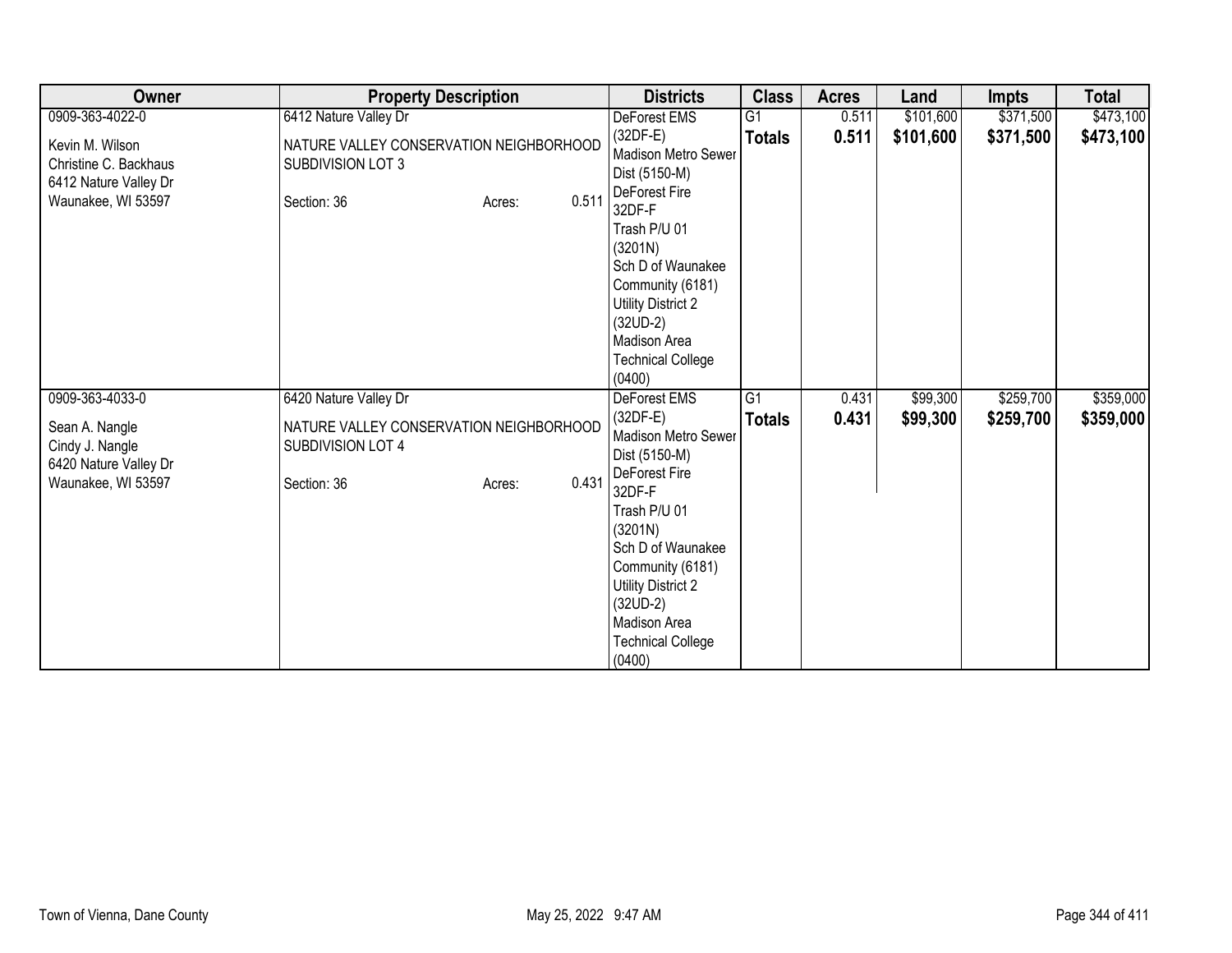| Owner                                                                                | <b>Property Description</b>                                                                    | <b>Districts</b>                                                                                                                                                                                                                                   | <b>Class</b>    | <b>Acres</b> | Land     | <b>Impts</b> | <b>Total</b> |
|--------------------------------------------------------------------------------------|------------------------------------------------------------------------------------------------|----------------------------------------------------------------------------------------------------------------------------------------------------------------------------------------------------------------------------------------------------|-----------------|--------------|----------|--------------|--------------|
| 0909-363-4044-0                                                                      | 6426 Nature Valley Dr                                                                          | DeForest EMS                                                                                                                                                                                                                                       | $\overline{G1}$ | 0.393        | \$96,700 | \$310,700    | \$407,400    |
| Stephen J. Smith<br>Lynne D. Smith<br>6426 Nature Valley Dr<br>Waunakee, WI 53597    | NATURE VALLEY CONSERVATION NEIGHBORHOOD<br>SUBDIVISION LOT 5<br>0.393<br>Section: 36<br>Acres: | $(32DF-E)$<br>Madison Metro Sewer<br>Dist (5150-M)<br>DeForest Fire<br>32DF-F                                                                                                                                                                      | <b>Totals</b>   | 0.393        | \$96,700 | \$310,700    | \$407,400    |
|                                                                                      |                                                                                                | Trash P/U 01<br>(3201N)<br>Sch D of Waunakee<br>Community (6181)<br><b>Utility District 2</b><br>$(32UD-2)$<br>Madison Area<br><b>Technical College</b><br>(0400)                                                                                  |                 |              |          |              |              |
| 0909-363-4055-0                                                                      | 6432 Nature Valley Dr                                                                          | <b>DeForest EMS</b>                                                                                                                                                                                                                                | G1              | 0.393        | \$96,700 | \$371,800    | \$468,500    |
| Brad W. Pawlitzke<br>Amy M. Pawlitzke<br>6432 Nature Valley Dr<br>Waunakee, WI 53597 | NATURE VALLEY CONSERVATION NEIGHBORHOOD<br>SUBDIVISION LOT 6<br>0.393<br>Section: 36<br>Acres: | $(32DF-E)$<br>Madison Metro Sewer<br>Dist (5150-M)<br>DeForest Fire<br>32DF-F<br>Trash P/U 01<br>(3201N)<br>Sch D of Waunakee<br>Community (6181)<br><b>Utility District 2</b><br>$(32UD-2)$<br>Madison Area<br><b>Technical College</b><br>(0400) | <b>Totals</b>   | 0.393        | \$96,700 | \$371,800    | \$468,500    |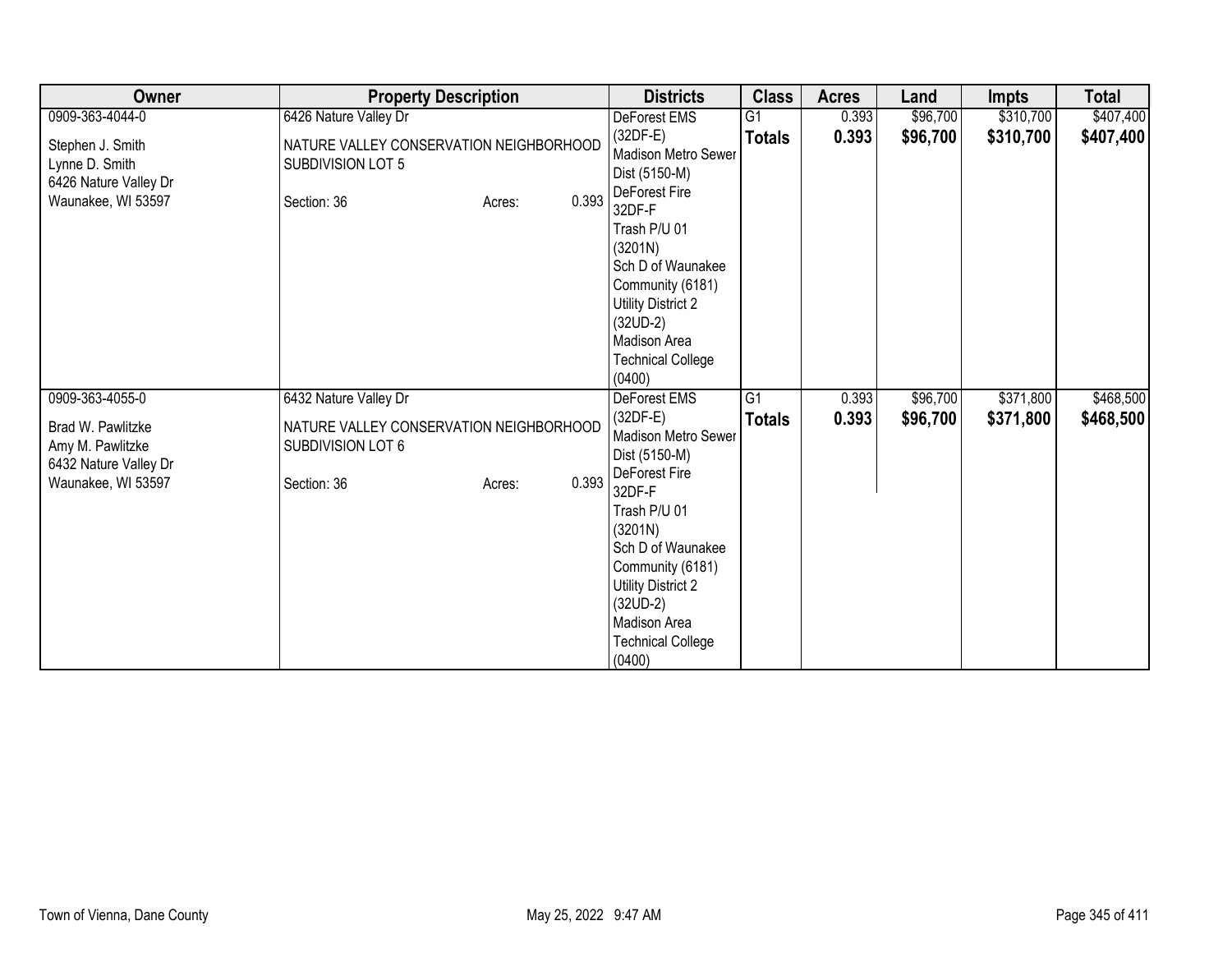| Owner                                                                                       | <b>Property Description</b>                                                           |       | <b>Districts</b>                                                                                                                                                                                      | <b>Class</b>  | <b>Acres</b> | Land     | <b>Impts</b> | <b>Total</b> |
|---------------------------------------------------------------------------------------------|---------------------------------------------------------------------------------------|-------|-------------------------------------------------------------------------------------------------------------------------------------------------------------------------------------------------------|---------------|--------------|----------|--------------|--------------|
| 0909-363-4066-0                                                                             | 6438 Nature Valley Dr                                                                 |       | DeForest EMS                                                                                                                                                                                          | G1            | 0.393        | \$96,700 | \$360,900    | \$457,600    |
| Kyle M. Potvin<br>Nicole R. Potvin<br>6438 Nature Valley Dr<br>Waunakee, WI 53597           | NATURE VALLEY CONSERVATION NEIGHBORHOOD<br>SUBDIVISION LOT 7<br>Section: 36<br>Acres: | 0.393 | $(32DF-E)$<br>Madison Metro Sewer<br>Dist (5150-M)<br>DeForest Fire                                                                                                                                   | <b>Totals</b> | 0.393        | \$96,700 | \$360,900    | \$457,600    |
|                                                                                             |                                                                                       |       | 32DF-F<br>Trash P/U 01<br>(3201N)<br>Sch D of Waunakee<br>Community (6181)<br>Utility District 2<br>$(32UD-2)$<br>Madison Area<br><b>Technical College</b><br>(0400)                                  |               |              |          |              |              |
| 0909-363-4077-0                                                                             | 6444 Nature Valley Dr                                                                 |       | <b>DeForest EMS</b>                                                                                                                                                                                   | G1            | 0.406        | \$98,600 | \$357,800    | \$456,400    |
| <b>Tanner Martin</b><br><b>Briana Martin</b><br>6444 Nature Valley Dr<br>Waunakee, WI 53597 | NATURE VALLEY CONSERVATION NEIGHBORHOOD<br>SUBDIVISION LOT 8<br>Section: 36<br>Acres: | 0.406 | $(32DF-E)$<br>Madison Metro Sewer<br>Dist (5150-M)<br>DeForest Fire<br>32DF-F<br>Trash P/U 01<br>(3201N)<br>Sch D of Waunakee<br>Community (6181)<br>Utility District 2<br>$(32UD-2)$<br>Madison Area | <b>Totals</b> | 0.406        | \$98,600 | \$357,800    | \$456,400    |
|                                                                                             |                                                                                       |       | <b>Technical College</b><br>(0400)                                                                                                                                                                    |               |              |          |              |              |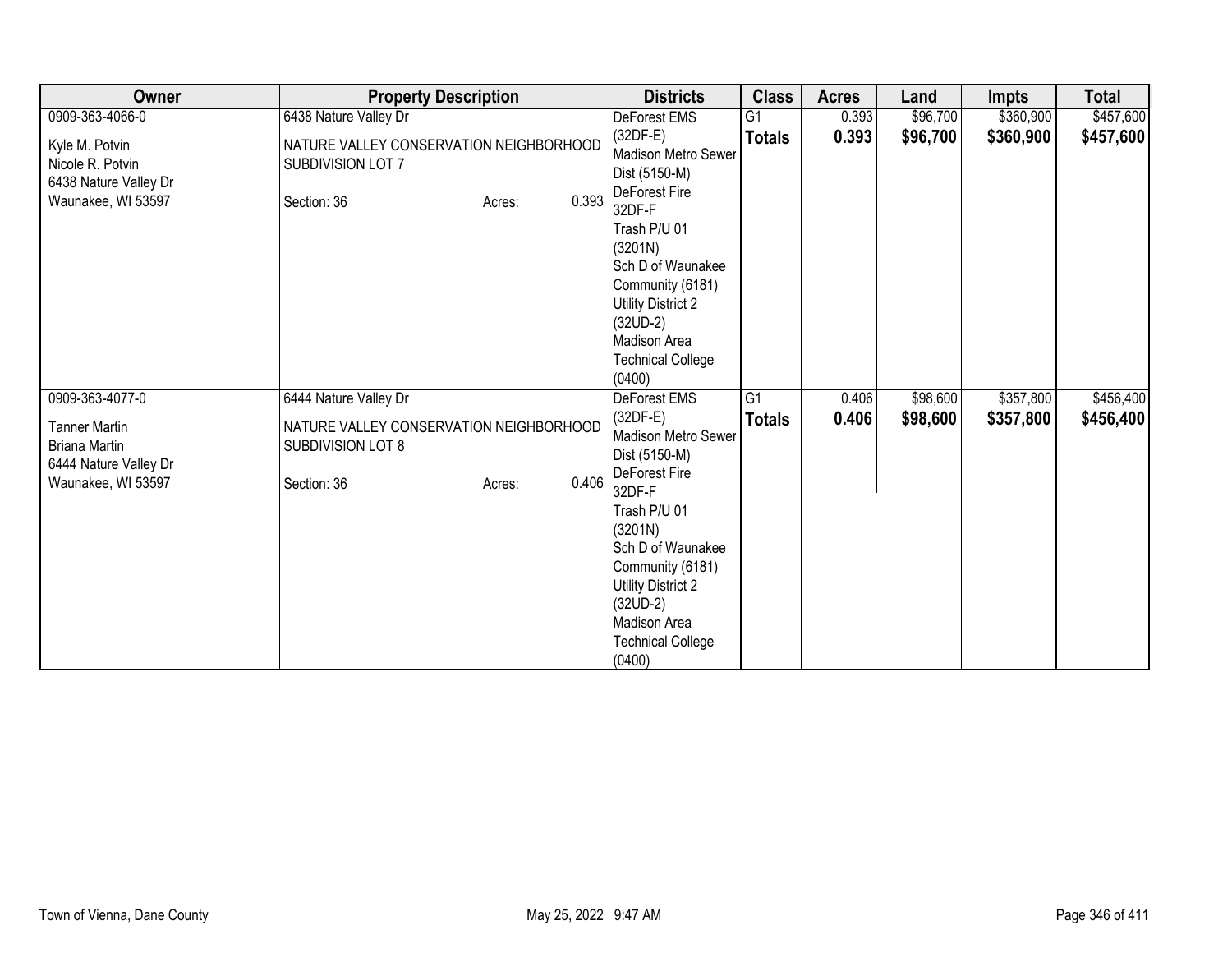| Owner                                                                                        | <b>Property Description</b>                                                                     | <b>Districts</b>                                                                                                                                                                                                                                   | <b>Class</b>    | <b>Acres</b> | Land     | <b>Impts</b> | <b>Total</b> |
|----------------------------------------------------------------------------------------------|-------------------------------------------------------------------------------------------------|----------------------------------------------------------------------------------------------------------------------------------------------------------------------------------------------------------------------------------------------------|-----------------|--------------|----------|--------------|--------------|
| 0909-363-4088-0                                                                              | 6450 Nature Valley Dr                                                                           | DeForest EMS                                                                                                                                                                                                                                       | $\overline{G1}$ | 0.411        | \$98,800 | \$414,200    | \$513,000    |
| Kevin G. Bartels<br>Amy R. Bartels<br>6450 Nature Valley Dr<br>Waunakee, WI 53597            | NATURE VALLEY CONSERVATION NEIGHBORHOOD<br>SUBDIVISION LOT 9<br>0.411<br>Section: 36<br>Acres:  | $(32DF-E)$<br>Madison Metro Sewer<br>Dist (5150-M)<br>DeForest Fire<br>32DF-F                                                                                                                                                                      | <b>Totals</b>   | 0.411        | \$98,800 | \$414,200    | \$513,000    |
|                                                                                              |                                                                                                 | Trash P/U 01<br>(3201N)<br>Sch D of Waunakee<br>Community (6181)<br><b>Utility District 2</b><br>$(32UD-2)$<br>Madison Area<br><b>Technical College</b><br>(0400)                                                                                  |                 |              |          |              |              |
| 0909-363-4099-0                                                                              | 6456 Nature Valley Dr                                                                           | <b>DeForest EMS</b>                                                                                                                                                                                                                                | G1              | 0.411        | \$98,800 | \$326,300    | \$425,100    |
| Nicholas T. Gretzinger<br>Julie A. Gretzinger<br>6456 Nature Valley Dr<br>Waunakee, WI 53597 | NATURE VALLEY CONSERVATION NEIGHBORHOOD<br>SUBDIVISION LOT 10<br>0.411<br>Section: 36<br>Acres: | $(32DF-E)$<br>Madison Metro Sewer<br>Dist (5150-M)<br>DeForest Fire<br>32DF-F<br>Trash P/U 01<br>(3201N)<br>Sch D of Waunakee<br>Community (6181)<br><b>Utility District 2</b><br>$(32UD-2)$<br>Madison Area<br><b>Technical College</b><br>(0400) | <b>Totals</b>   | 0.411        | \$98,800 | \$326,300    | \$425,100    |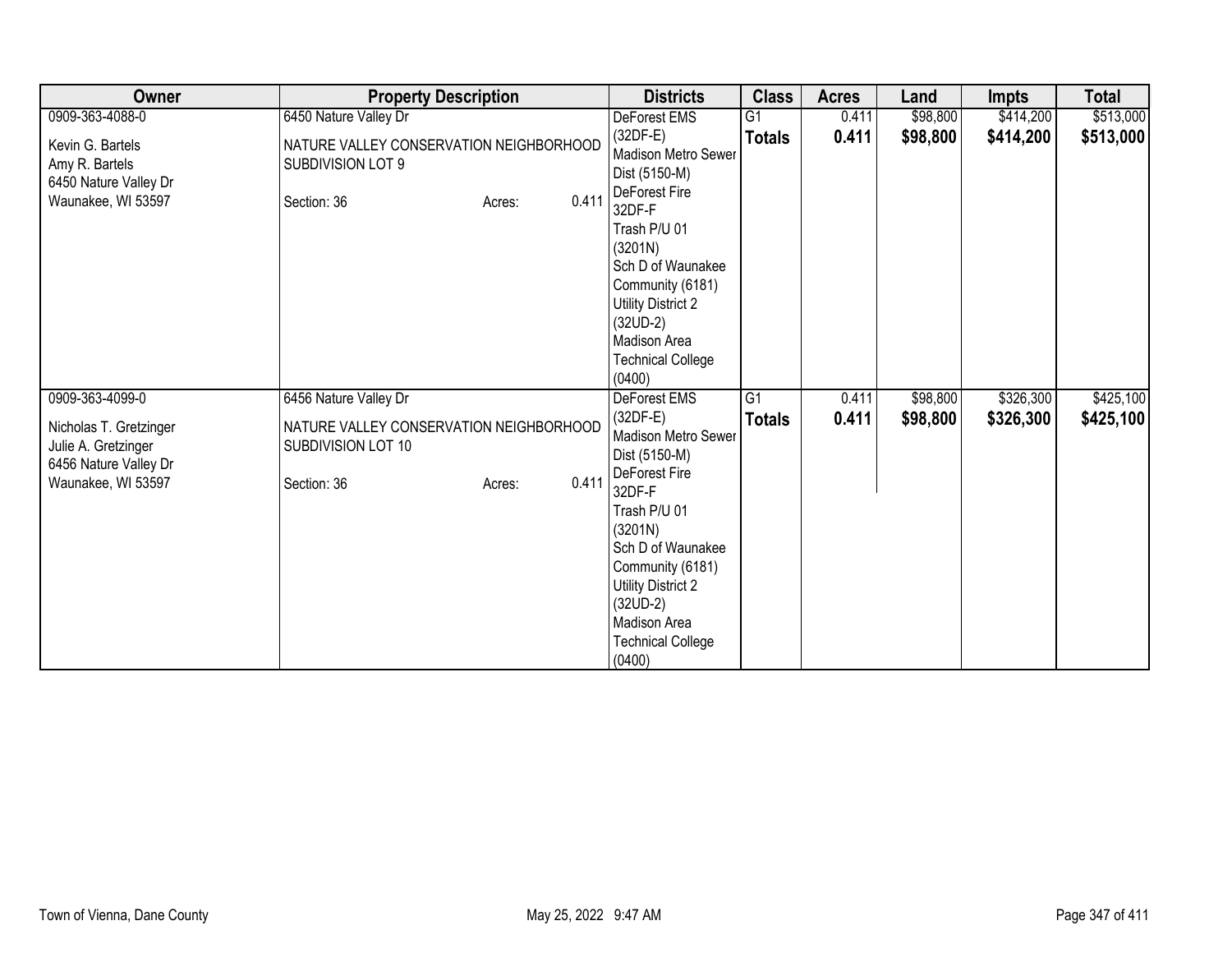| Owner                                                                                | <b>Property Description</b>                                                                     | <b>Districts</b>                                                                                                                                                                                                                            | <b>Class</b>    | <b>Acres</b> | Land     | <b>Impts</b> | <b>Total</b> |
|--------------------------------------------------------------------------------------|-------------------------------------------------------------------------------------------------|---------------------------------------------------------------------------------------------------------------------------------------------------------------------------------------------------------------------------------------------|-----------------|--------------|----------|--------------|--------------|
| 0909-363-4110-0                                                                      | 6462 Nature Valley Dr                                                                           | DeForest EMS                                                                                                                                                                                                                                | $\overline{G1}$ | 0.399        | \$98,200 | \$402,600    | \$500,800    |
| Davin C. Goodwin<br>Leslie G. Goodwin<br>6462 Nature Valley Dr<br>Waunakee, WI 53597 | NATURE VALLEY CONSERVATION NEIGHBORHOOD<br>SUBDIVISION LOT 11<br>0.399<br>Section: 36<br>Acres: | $(32DF-E)$<br>Madison Metro Sewer<br>Dist (5150-M)<br>DeForest Fire<br>32DF-F                                                                                                                                                               | <b>Totals</b>   | 0.399        | \$98,200 | \$402,600    | \$500,800    |
|                                                                                      |                                                                                                 | Trash P/U 01<br>(3201N)<br>Sch D of Waunakee<br>Community (6181)<br><b>Utility District 2</b><br>$(32UD-2)$<br>Madison Area<br><b>Technical College</b><br>(0400)                                                                           |                 |              |          |              |              |
| 0909-363-4121-0                                                                      | 5036 Meadow Side Ln                                                                             | <b>DeForest EMS</b>                                                                                                                                                                                                                         | G1              | 0.394        | \$96,900 | \$259,800    | \$356,700    |
| Jonathan C. Baker<br>Jennifer M. Baker<br>5036 Meadow Side Ln<br>Waunakee, WI 53597  | NATURE VALLEY CONSERVATION NEIGHBORHOOD<br>SUBDIVISION LOT 41<br>0.394<br>Section: 36<br>Acres: | $(32DF-E)$<br>Madison Metro Sewer<br>Dist (5150-M)<br>DeForest Fire<br>32DF-F<br>Trash P/U 01<br>(3201N)<br>Sch D of Waunakee<br>Community (6181)<br>Utility District 2<br>$(32UD-2)$<br>Madison Area<br><b>Technical College</b><br>(0400) | <b>Totals</b>   | 0.394        | \$96,900 | \$259,800    | \$356,700    |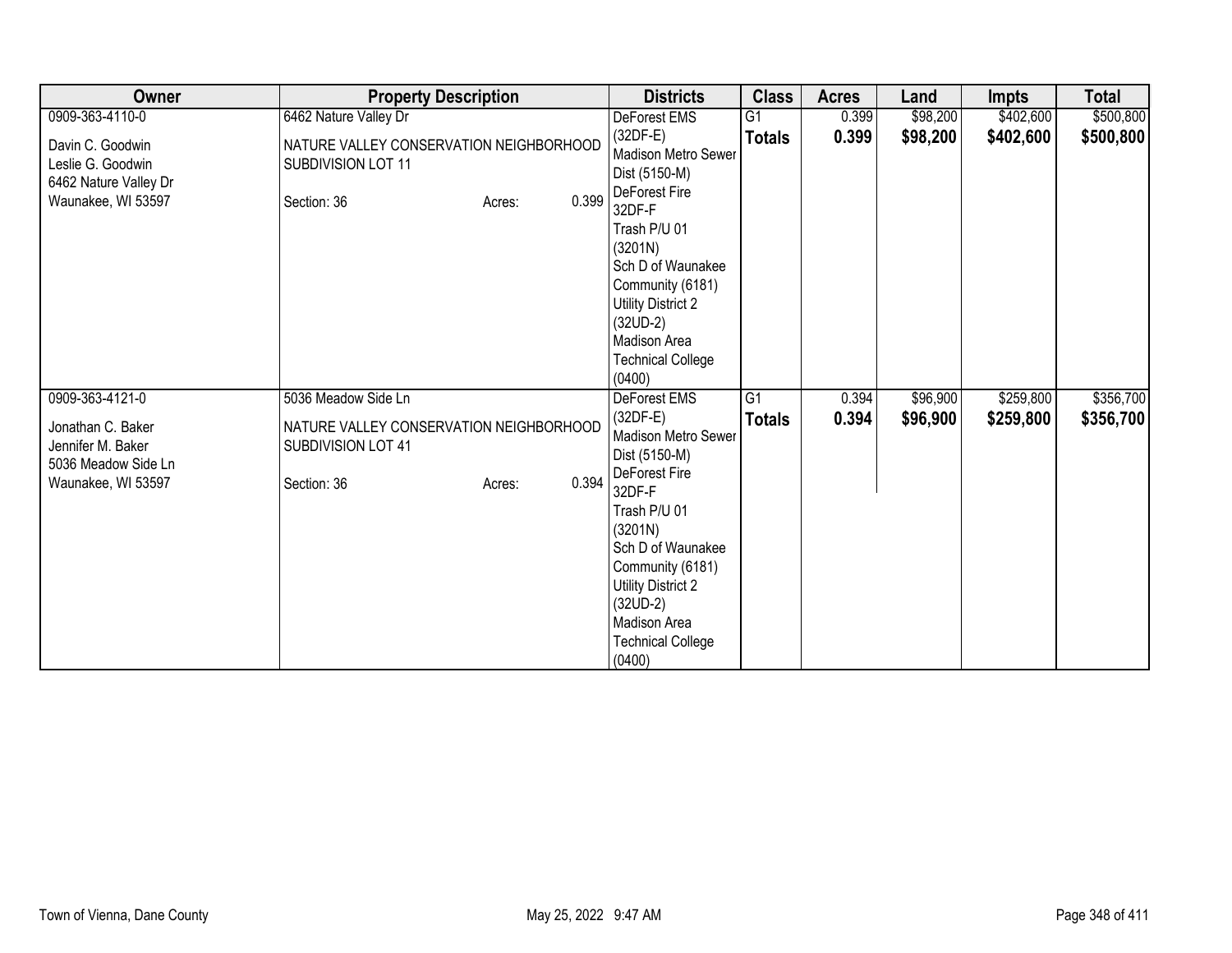| Owner                                                              | <b>Property Description</b>                                   |                 | <b>Districts</b>                                                                                                                                                                             | <b>Class</b>    | <b>Acres</b> | Land     | <b>Impts</b> | <b>Total</b> |
|--------------------------------------------------------------------|---------------------------------------------------------------|-----------------|----------------------------------------------------------------------------------------------------------------------------------------------------------------------------------------------|-----------------|--------------|----------|--------------|--------------|
| 0909-363-4132-0                                                    | 5030 Meadow Side Ln                                           |                 | DeForest EMS                                                                                                                                                                                 | G1              | 0.410        | \$98,700 | \$373,500    | \$472,200    |
| Richard A. Leggett<br>Helen M. Leggett<br>5030 Meadow Side Ln      | NATURE VALLEY CONSERVATION NEIGHBORHOOD<br>SUBDIVISION LOT 42 |                 | $(32DF-E)$<br><b>Madison Metro Sewer</b><br>Dist (5150-M)                                                                                                                                    | <b>Totals</b>   | 0.410        | \$98,700 | \$373,500    | \$472,200    |
| Waunakee, WI 53597                                                 | Section: 36                                                   | 0.411<br>Acres: | DeForest Fire<br>32DF-F<br>Trash P/U 01<br>(3201N)<br>Sch D of Waunakee<br>Community (6181)<br>Utility District 2<br>$(32UD-2)$<br>Madison Area<br><b>Technical College</b><br>(0400)        |                 |              |          |              |              |
| 0909-363-4143-0                                                    | 5024 Meadow Side Ln                                           |                 | <b>DeForest EMS</b>                                                                                                                                                                          | $\overline{G1}$ | 0.397        | \$97,600 | \$403,100    | \$500,700    |
| Dresen Jt Rev Living Tr, Brian F & Amy<br>S<br>5024 Meadow Side Ln | NATURE VALLEY CONSERVATION NEIGHBORHOOD<br>SUBDIVISION LOT 43 |                 | $(32DF-E)$<br>Madison Metro Sewer<br>Dist (5150-M)                                                                                                                                           | <b>Totals</b>   | 0.397        | \$97,600 | \$403,100    | \$500,700    |
| Waunakee, WI 53597                                                 | Section: 36                                                   | 0.397<br>Acres: | DeForest Fire<br>32DF-F<br>Trash P/U 01<br>(3201N)<br>Sch D of Waunakee<br>Community (6181)<br><b>Utility District 2</b><br>$(32UD-2)$<br>Madison Area<br><b>Technical College</b><br>(0400) |                 |              |          |              |              |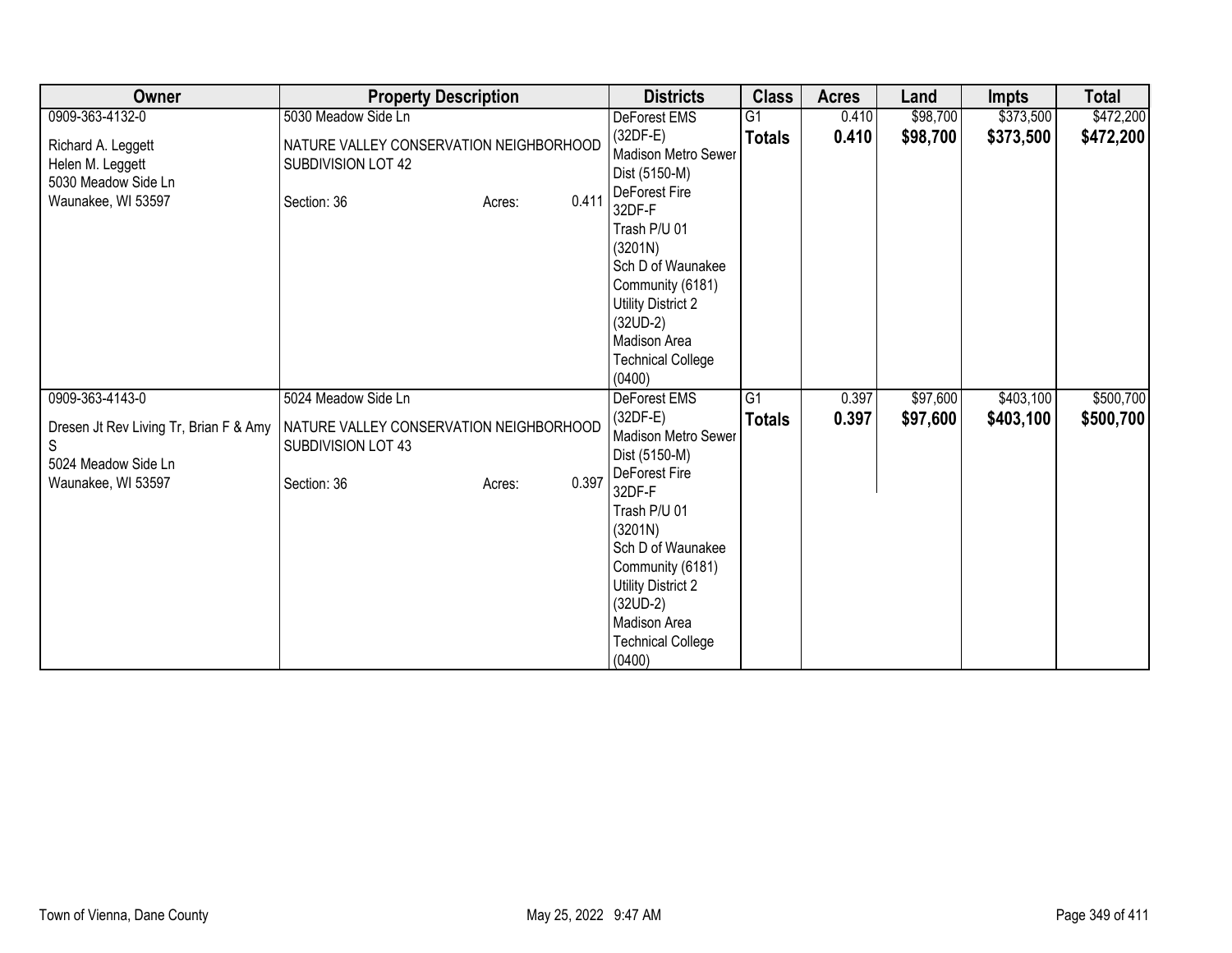| Owner                                                                                  | <b>Property Description</b>                                                                     | <b>Districts</b>                                                                                                                                                                                                                                   | <b>Class</b>    | <b>Acres</b> | Land     | <b>Impts</b> | <b>Total</b> |
|----------------------------------------------------------------------------------------|-------------------------------------------------------------------------------------------------|----------------------------------------------------------------------------------------------------------------------------------------------------------------------------------------------------------------------------------------------------|-----------------|--------------|----------|--------------|--------------|
| 0909-363-4154-0                                                                        | 5018 Meadow Side Ln                                                                             | DeForest EMS                                                                                                                                                                                                                                       | $\overline{G1}$ | 0.379        | \$93,300 | \$314,800    | \$408,100    |
| Chad E. Lensert<br>Deanne D. Lensert<br>5018 Meadow Side Ln<br>Waunakee, WI 53597      | NATURE VALLEY CONSERVATION NEIGHBORHOOD<br>SUBDIVISION LOT 44<br>0.379<br>Section: 36<br>Acres: | $(32DF-E)$<br>Madison Metro Sewer<br>Dist (5150-M)<br>DeForest Fire<br>32DF-F                                                                                                                                                                      | <b>Totals</b>   | 0.379        | \$93,300 | \$314,800    | \$408,100    |
|                                                                                        |                                                                                                 | Trash P/U 01<br>(3201N)<br>Sch D of Waunakee<br>Community (6181)<br><b>Utility District 2</b><br>$(32UD-2)$<br>Madison Area<br><b>Technical College</b><br>(0400)                                                                                  |                 |              |          |              |              |
| 0909-363-4165-0                                                                        | 5012 Meadow Side Ln                                                                             | <b>DeForest EMS</b>                                                                                                                                                                                                                                | G1              | 0.379        | \$93,300 | \$315,500    | \$408,800    |
| William M. Paradisin<br>Anne M. Paradisin<br>5012 Meadow Side Ln<br>Waunakee, WI 53597 | NATURE VALLEY CONSERVATION NEIGHBORHOOD<br>SUBDIVISION LOT 45<br>0.379<br>Section: 36<br>Acres: | $(32DF-E)$<br>Madison Metro Sewer<br>Dist (5150-M)<br>DeForest Fire<br>32DF-F<br>Trash P/U 01<br>(3201N)<br>Sch D of Waunakee<br>Community (6181)<br><b>Utility District 2</b><br>$(32UD-2)$<br>Madison Area<br><b>Technical College</b><br>(0400) | <b>Totals</b>   | 0.379        | \$93,300 | \$315,500    | \$408,800    |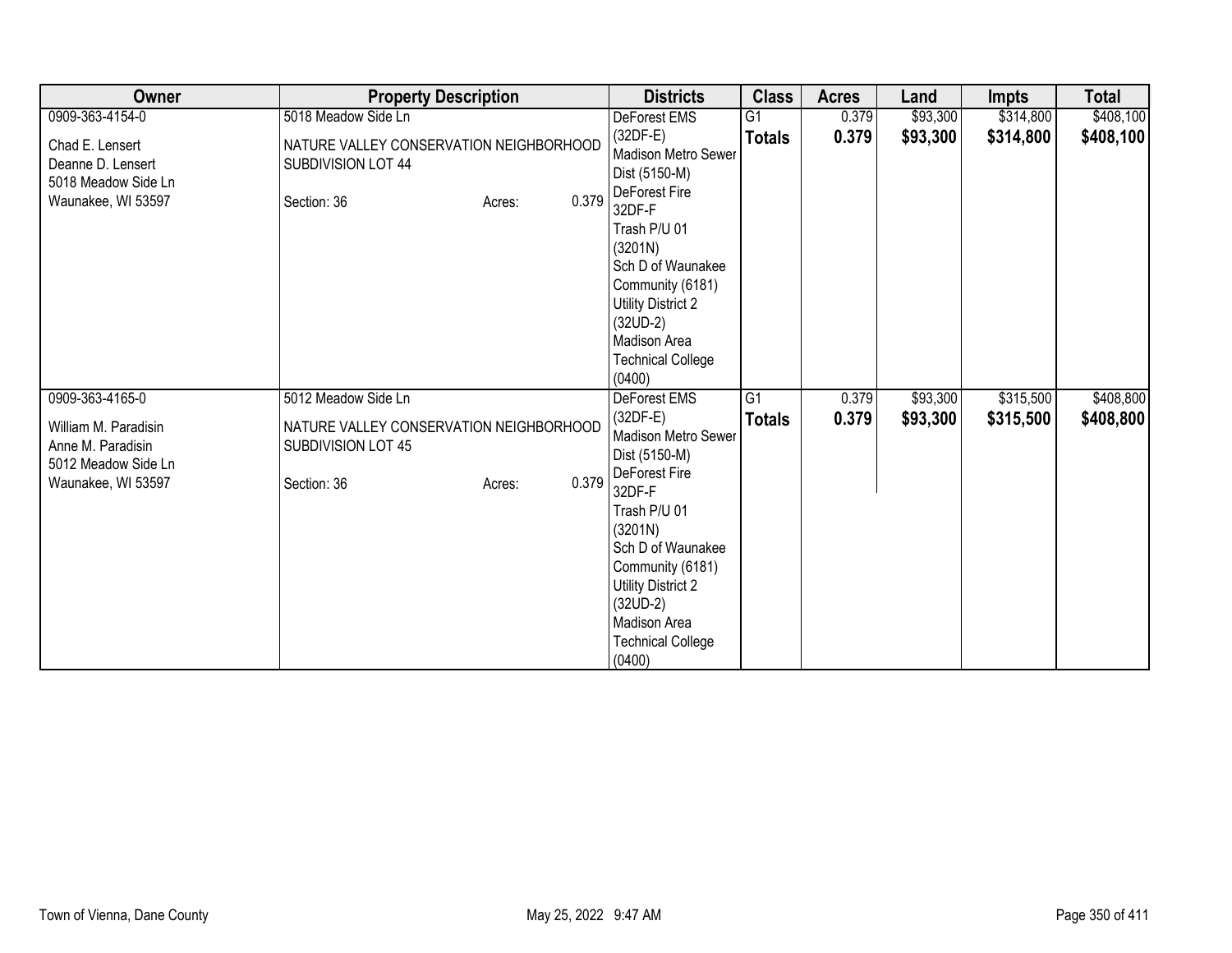| Owner                                                                            | <b>Property Description</b>                                                                     | <b>Districts</b>                                                                                                                                                                                                                                          | <b>Class</b>    | <b>Acres</b> | Land     | <b>Impts</b> | <b>Total</b> |
|----------------------------------------------------------------------------------|-------------------------------------------------------------------------------------------------|-----------------------------------------------------------------------------------------------------------------------------------------------------------------------------------------------------------------------------------------------------------|-----------------|--------------|----------|--------------|--------------|
| 0909-363-4176-0                                                                  | 5006 Meadow Side Ln                                                                             | DeForest EMS                                                                                                                                                                                                                                              | $\overline{G1}$ | 0.379        | \$93,300 | \$263,500    | \$356,800    |
| William R. Lorang<br>Tara S. Lorang<br>5006 Meadow Side Ln<br>Waunakee, WI 53597 | NATURE VALLEY CONSERVATION NEIGHBORHOOD<br>SUBDIVISION LOT 46<br>0.379<br>Section: 36<br>Acres: | $(32DF-E)$<br><b>Madison Metro Sewer</b><br>Dist (5150-M)<br>DeForest Fire<br>32DF-F                                                                                                                                                                      | <b>Totals</b>   | 0.379        | \$93,300 | \$263,500    | \$356,800    |
|                                                                                  |                                                                                                 | Trash P/U 01<br>(3201N)<br>Sch D of Waunakee<br>Community (6181)<br><b>Utility District 2</b><br>$(32UD-2)$<br>Madison Area<br><b>Technical College</b><br>(0400)                                                                                         |                 |              |          |              |              |
| 0909-363-4187-0                                                                  | 4998 Meadow Side Ln                                                                             | <b>DeForest EMS</b>                                                                                                                                                                                                                                       | $\overline{G1}$ | 0.445        | \$99,700 | \$370,900    | \$470,600    |
| Daniel Bowden<br>Margaret Bowden<br>4998 Meadow Side Ln<br>Waunakee, WI 53597    | NATURE VALLEY CONSERVATION NEIGHBORHOOD<br>SUBDIVISION LOT 47<br>0.445<br>Section: 36<br>Acres: | $(32DF-E)$<br><b>Madison Metro Sewer</b><br>Dist (5150-M)<br>DeForest Fire<br>32DF-F<br>Trash P/U 01<br>(3201N)<br>Sch D of Waunakee<br>Community (6181)<br><b>Utility District 2</b><br>$(32UD-2)$<br>Madison Area<br><b>Technical College</b><br>(0400) | <b>Totals</b>   | 0.445        | \$99,700 | \$370,900    | \$470,600    |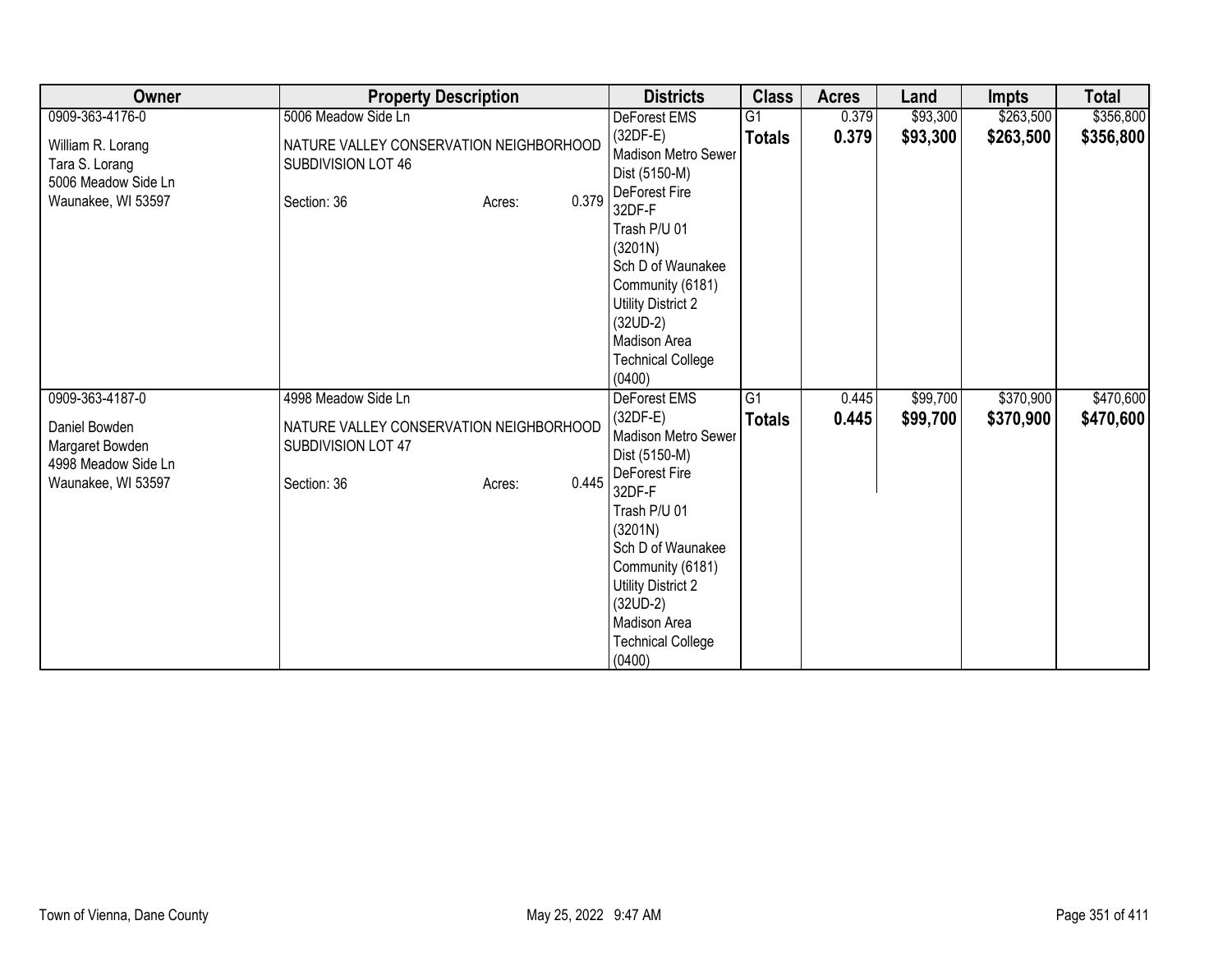| Owner                                                                                | <b>Property Description</b>                                                                     | <b>Districts</b>                                                                                                                                                                                                                                   | <b>Class</b>    | <b>Acres</b> | Land      | <b>Impts</b> | <b>Total</b> |
|--------------------------------------------------------------------------------------|-------------------------------------------------------------------------------------------------|----------------------------------------------------------------------------------------------------------------------------------------------------------------------------------------------------------------------------------------------------|-----------------|--------------|-----------|--------------|--------------|
| 0909-363-4198-0                                                                      | 4990 Meadow Side Ln                                                                             | DeForest EMS                                                                                                                                                                                                                                       | $\overline{G1}$ | 0.409        | \$98,700  | \$406,800    | \$505,500    |
| Gerald W. Frantz<br>Kathryn M. Frantz<br>4990 Meadow Side Ln<br>Waunakee, WI 53597   | NATURE VALLEY CONSERVATION NEIGHBORHOOD<br>SUBDIVISION LOT 48<br>0.409<br>Section: 36<br>Acres: | $(32DF-E)$<br>Madison Metro Sewer<br>Dist (5150-M)<br>DeForest Fire<br>32DF-F                                                                                                                                                                      | <b>Totals</b>   | 0.409        | \$98,700  | \$406,800    | \$505,500    |
|                                                                                      |                                                                                                 | Trash P/U 01<br>(3201N)<br>Sch D of Waunakee<br>Community (6181)<br><b>Utility District 2</b><br>$(32UD-2)$<br>Madison Area<br><b>Technical College</b><br>(0400)                                                                                  |                 |              |           |              |              |
| 0909-363-4209-0                                                                      | 4982 Meadow Side Ln                                                                             | <b>DeForest EMS</b>                                                                                                                                                                                                                                | G1              | 0.465        | \$100,300 | \$364,000    | \$464,300    |
| Kenneth A. Koon<br>Luanne J. Sleger-Koon<br>4982 Meadowside Ln<br>Waunakee, WI 53597 | NATURE VALLEY CONSERVATION NEIGHBORHOOD<br>SUBDIVISION LOT 49<br>0.465<br>Section: 36<br>Acres: | $(32DF-E)$<br>Madison Metro Sewer<br>Dist (5150-M)<br>DeForest Fire<br>32DF-F<br>Trash P/U 01<br>(3201N)<br>Sch D of Waunakee<br>Community (6181)<br><b>Utility District 2</b><br>$(32UD-2)$<br>Madison Area<br><b>Technical College</b><br>(0400) | <b>Totals</b>   | 0.465        | \$100,300 | \$364,000    | \$464,300    |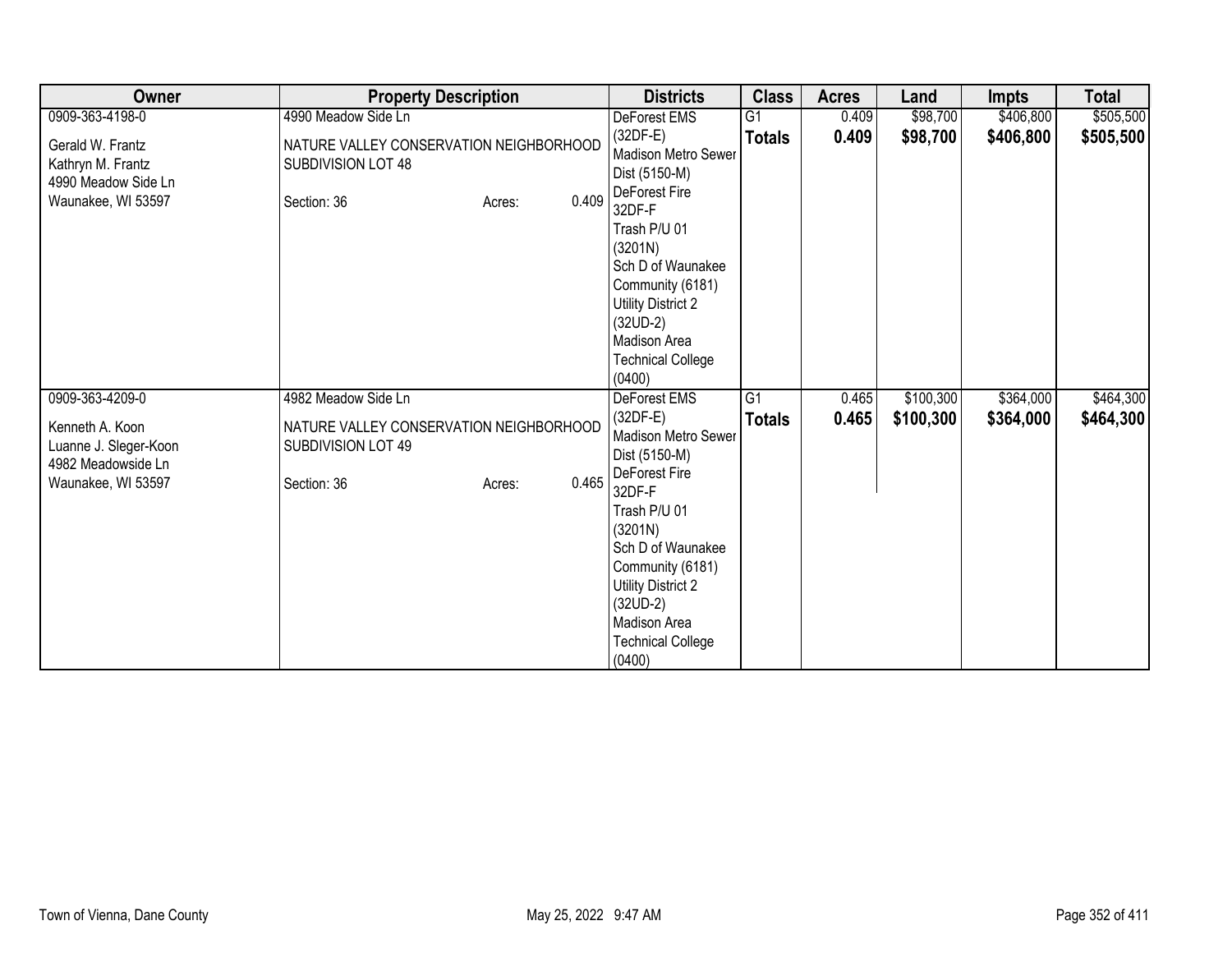| Owner                                                                              | <b>Property Description</b>                                                                     | <b>Districts</b>                                                                                                                                                                                                                                   | <b>Class</b>    | <b>Acres</b> | Land     | <b>Impts</b> | <b>Total</b> |
|------------------------------------------------------------------------------------|-------------------------------------------------------------------------------------------------|----------------------------------------------------------------------------------------------------------------------------------------------------------------------------------------------------------------------------------------------------|-----------------|--------------|----------|--------------|--------------|
| 0909-363-4220-0                                                                    | 4976 Meadow Side Ln                                                                             | DeForest EMS                                                                                                                                                                                                                                       | $\overline{G1}$ | 0.453        | \$99,900 | \$292,000    | \$391,900    |
| John P. Thomasen<br>Julie M. Thomasen<br>4976 Meadow Side Ln<br>Waunakee, WI 53597 | NATURE VALLEY CONSERVATION NEIGHBORHOOD<br>SUBDIVISION LOT 50<br>0.453<br>Section: 36<br>Acres: | $(32DF-E)$<br>Madison Metro Sewer<br>Dist (5150-M)<br>DeForest Fire<br>32DF-F                                                                                                                                                                      | <b>Totals</b>   | 0.453        | \$99,900 | \$292,000    | \$391,900    |
|                                                                                    |                                                                                                 | Trash P/U 01<br>(3201N)<br>Sch D of Waunakee<br>Community (6181)<br><b>Utility District 2</b><br>$(32UD-2)$<br>Madison Area<br><b>Technical College</b><br>(0400)                                                                                  |                 |              |          |              |              |
| 0909-363-4231-0                                                                    | 4970 Meadow Side Ln                                                                             | <b>DeForest EMS</b>                                                                                                                                                                                                                                | $\overline{G1}$ | 0.409        | \$98,700 | \$324,500    | \$423,200    |
| Ryan L. Jaeger<br>Heather M. Jaeger<br>4970 Meadow Side Ln<br>Waunakee, WI 53597   | NATURE VALLEY CONSERVATION NEIGHBORHOOD<br>SUBDIVISION LOT 51<br>0.409<br>Section: 36<br>Acres: | $(32DF-E)$<br>Madison Metro Sewer<br>Dist (5150-M)<br>DeForest Fire<br>32DF-F<br>Trash P/U 01<br>(3201N)<br>Sch D of Waunakee<br>Community (6181)<br><b>Utility District 2</b><br>$(32UD-2)$<br>Madison Area<br><b>Technical College</b><br>(0400) | <b>Totals</b>   | 0.409        | \$98,700 | \$324,500    | \$423,200    |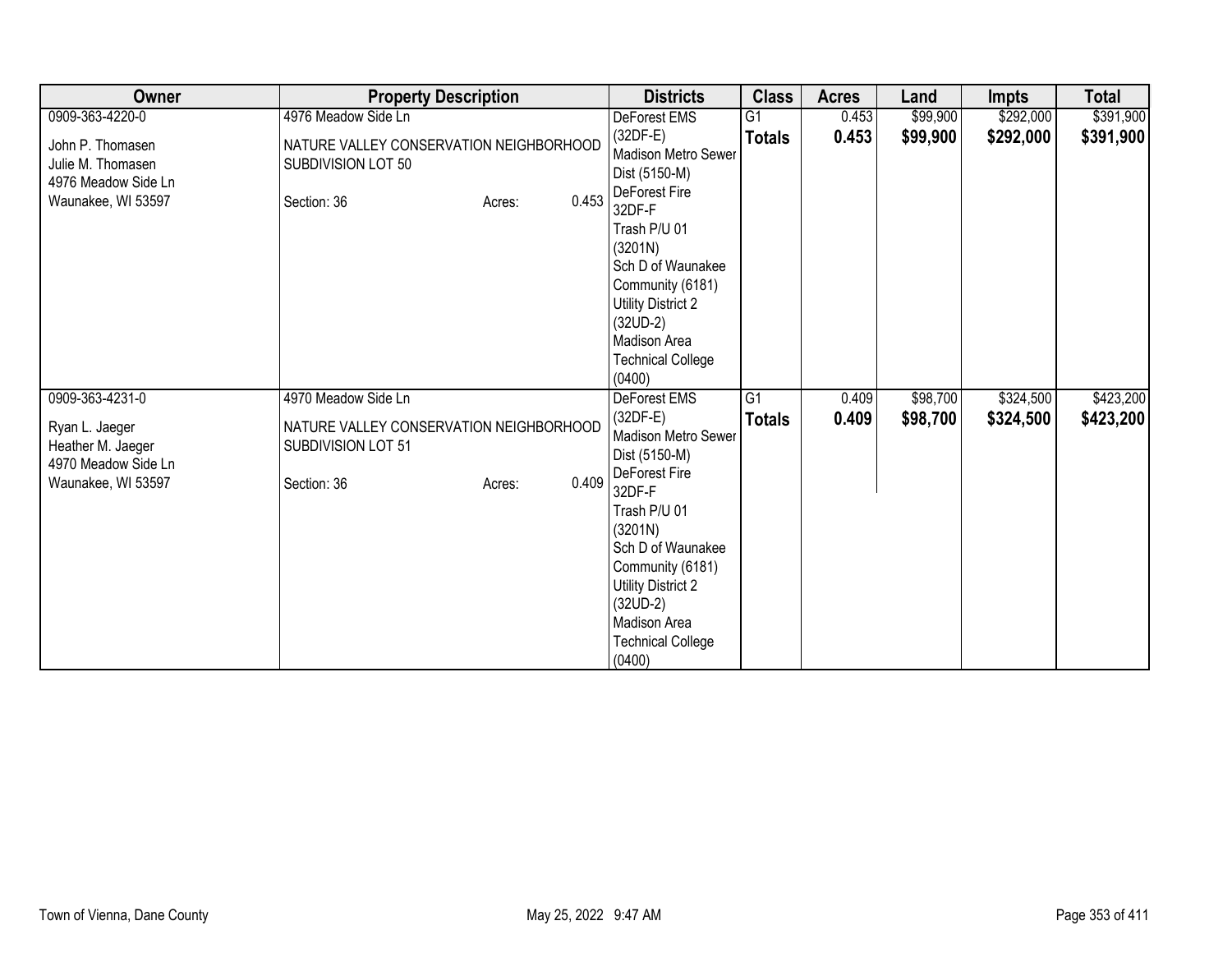| Owner                                                                                                              | <b>Property Description</b>                                                                                     |       | <b>Districts</b>                                                                                                                                                                                                                                                          | <b>Class</b>        | <b>Acres</b>   | Land                 | Impts                  | <b>Total</b>           |
|--------------------------------------------------------------------------------------------------------------------|-----------------------------------------------------------------------------------------------------------------|-------|---------------------------------------------------------------------------------------------------------------------------------------------------------------------------------------------------------------------------------------------------------------------------|---------------------|----------------|----------------------|------------------------|------------------------|
| 0909-363-4242-0                                                                                                    | 4964 Meadow Side Ln                                                                                             |       | DeForest EMS                                                                                                                                                                                                                                                              | G <sub>1</sub>      | 0.535          | \$102,300            | \$287,500              | \$389,800              |
| Ayre Living Tr<br>4964 Meadow Side Ln<br>Waunakee, WI 53597                                                        | NATURE VALLEY CONSERVATION NEIGHBORHOOD<br>SUBDIVISION LOT 52<br>Section: 36<br>Acres:                          | 0.535 | $(32DF-E)$<br>Madison Metro Sewer<br>Dist (5150-M)<br>DeForest Fire<br>32DF-F<br>Trash P/U 01                                                                                                                                                                             | <b>Totals</b>       | 0.535          | \$102,300            | \$287,500              | \$389,800              |
|                                                                                                                    |                                                                                                                 |       | (3201N)<br>Sch D of Waunakee<br>Community (6181)<br><b>Utility District 2</b><br>$(32UD-2)$<br>Madison Area<br><b>Technical College</b><br>(0400)                                                                                                                         |                     |                |                      |                        |                        |
| 0909-363-4253-0<br>Robert J. Runchey<br>Sheryl J. Schroeder-Runchey<br>6425 Nature Valley Dr<br>Waunakee, WI 53597 | 6425 Nature Valley Dr<br>NATURE VALLEY CONSERVATION NEIGHBORHOOD<br>SUBDIVISION LOT 53<br>Section: 36<br>Acres: | 0.387 | <b>DeForest EMS</b><br>$(32DF-E)$<br>Madison Metro Sewer<br>Dist (5150-M)<br>DeForest Fire<br>32DF-F<br>Trash P/U 01<br>(3201N)<br>Sch D of Waunakee<br>Community (6181)<br><b>Utility District 2</b><br>$(32UD-2)$<br>Madison Area<br><b>Technical College</b><br>(0400) | G1<br><b>Totals</b> | 0.387<br>0.387 | \$95,200<br>\$95,200 | \$345,800<br>\$345,800 | \$441,000<br>\$441,000 |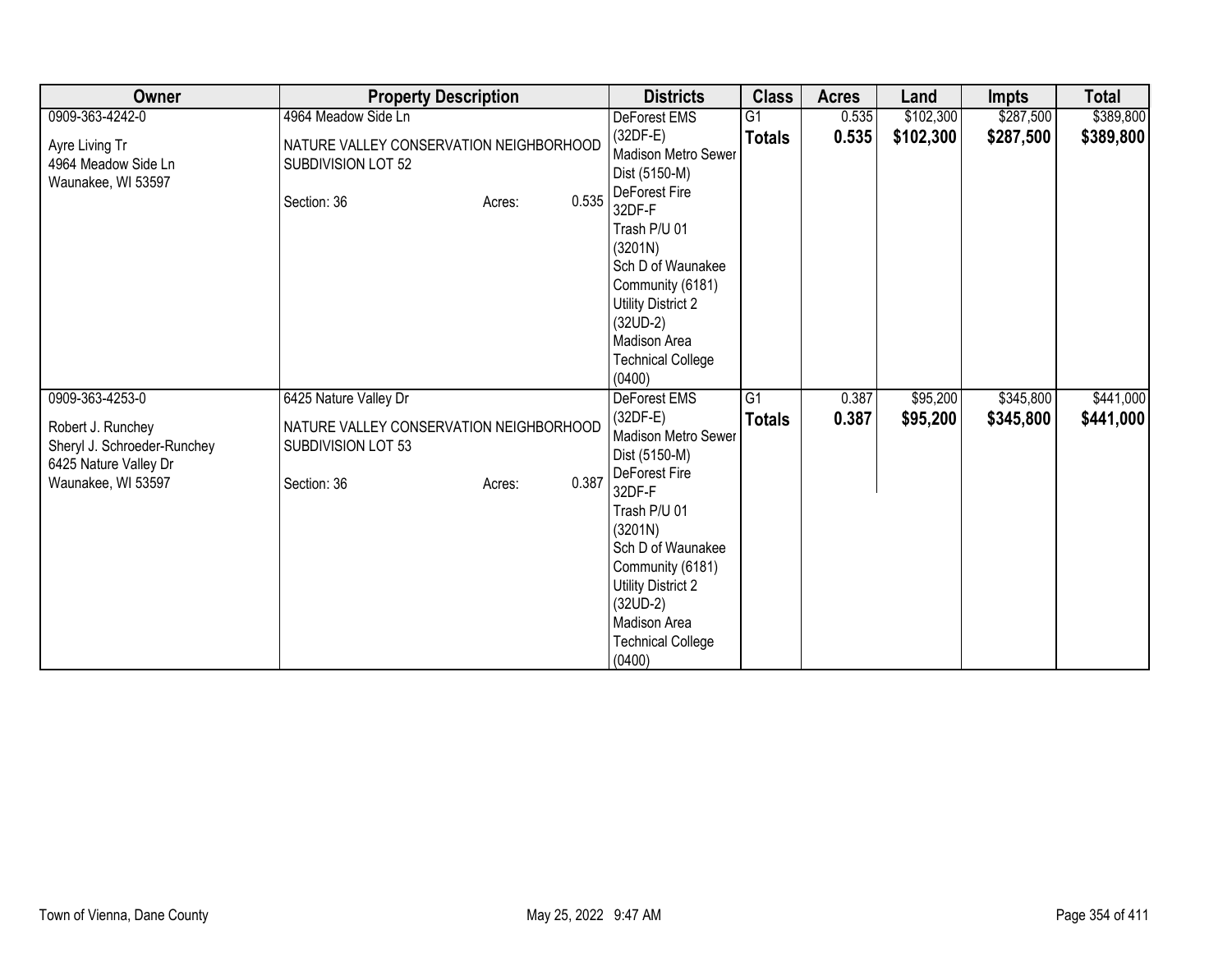| Owner                                                                               | <b>Property Description</b>                                                                     | <b>Districts</b>                                                                                                                                                                                                                                   | <b>Class</b>    | <b>Acres</b> | Land     | <b>Impts</b> | <b>Total</b> |
|-------------------------------------------------------------------------------------|-------------------------------------------------------------------------------------------------|----------------------------------------------------------------------------------------------------------------------------------------------------------------------------------------------------------------------------------------------------|-----------------|--------------|----------|--------------|--------------|
| 0909-363-4264-0                                                                     | 6433 Nature Valley Dr                                                                           | DeForest EMS                                                                                                                                                                                                                                       | $\overline{G1}$ | 0.394        | \$96,900 | \$368,500    | \$465,400    |
| Thomas S. Heinzel<br>Sara L. Heinzel<br>6433 Nature Valley Dr<br>Waunakee, WI 53597 | NATURE VALLEY CONSERVATION NEIGHBORHOOD<br>SUBDIVISION LOT 54<br>0.394<br>Section: 36<br>Acres: | $(32DF-E)$<br>Madison Metro Sewer<br>Dist (5150-M)<br>DeForest Fire<br>32DF-F                                                                                                                                                                      | <b>Totals</b>   | 0.394        | \$96,900 | \$368,500    | \$465,400    |
|                                                                                     |                                                                                                 | Trash P/U 01<br>(3201N)<br>Sch D of Waunakee<br>Community (6181)<br><b>Utility District 2</b><br>$(32UD-2)$<br>Madison Area<br><b>Technical College</b><br>(0400)                                                                                  |                 |              |          |              |              |
| 0909-363-4275-0                                                                     | 6437 Nature Valley Dr                                                                           | <b>DeForest EMS</b>                                                                                                                                                                                                                                | G1              | 0.394        | \$96,900 | \$319,300    | \$416,200    |
| Aaron M. Jerabek<br>Doreen Jerabek<br>6437 Nature Valley Dr<br>Waunakee, WI 53597   | NATURE VALLEY CONSERVATION NEIGHBORHOOD<br>SUBDIVISION LOT 55<br>0.394<br>Section: 36<br>Acres: | $(32DF-E)$<br>Madison Metro Sewer<br>Dist (5150-M)<br>DeForest Fire<br>32DF-F<br>Trash P/U 01<br>(3201N)<br>Sch D of Waunakee<br>Community (6181)<br><b>Utility District 2</b><br>$(32UD-2)$<br>Madison Area<br><b>Technical College</b><br>(0400) | <b>Totals</b>   | 0.394        | \$96,900 | \$319,300    | \$416,200    |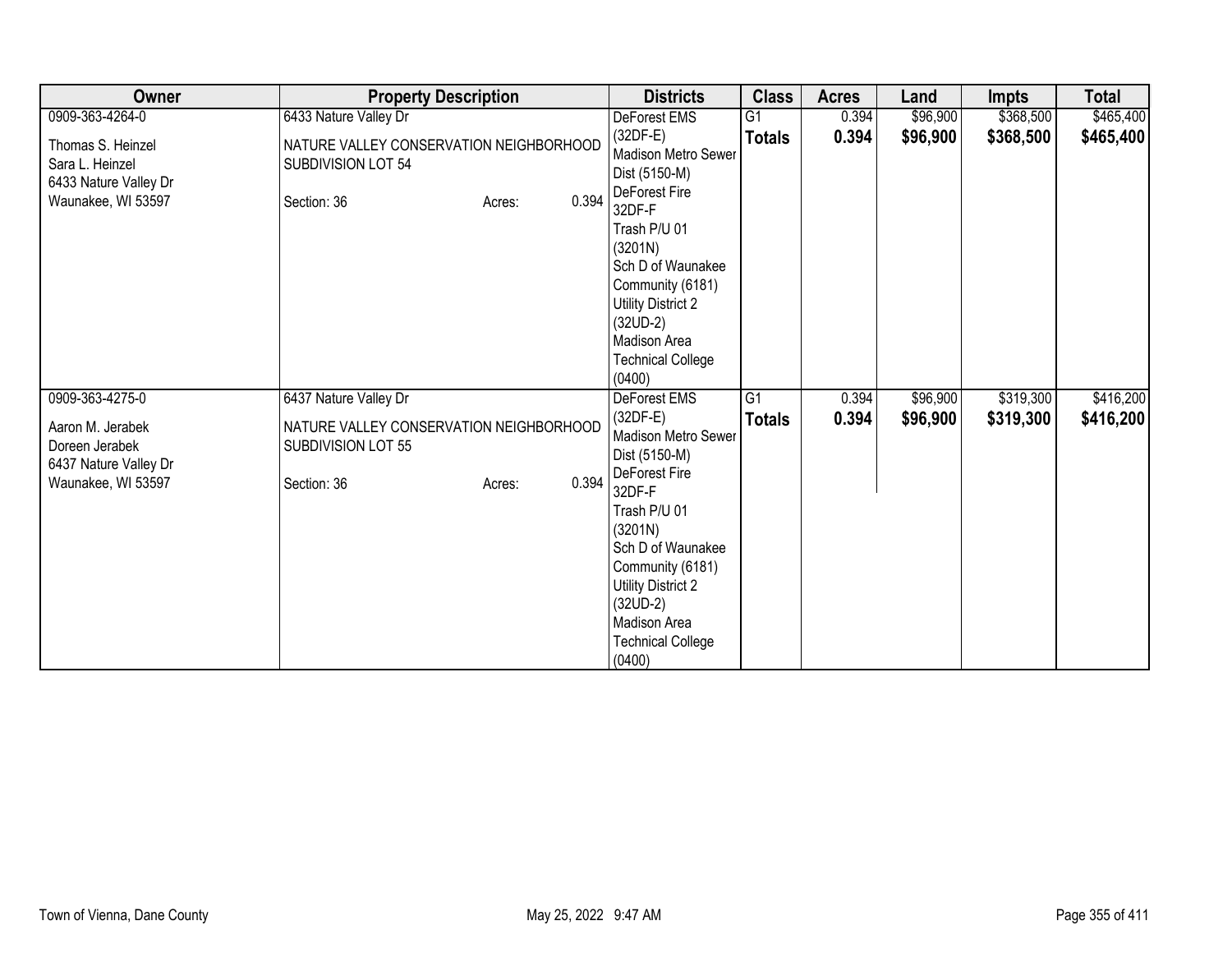| Owner                                                                                      | <b>Property Description</b>                                                            |       | <b>Districts</b>                                                                                                                                                                                                    | <b>Class</b>    | <b>Acres</b> | Land     | <b>Impts</b> | <b>Total</b> |
|--------------------------------------------------------------------------------------------|----------------------------------------------------------------------------------------|-------|---------------------------------------------------------------------------------------------------------------------------------------------------------------------------------------------------------------------|-----------------|--------------|----------|--------------|--------------|
| 0909-363-4286-0                                                                            | 6443 Nature Valley Dr                                                                  |       | DeForest EMS                                                                                                                                                                                                        | $\overline{G1}$ | 0.395        | \$97,300 | \$313,900    | \$411,200    |
| Chris M. Stuntebeck<br>Tammie A. Stuntebeck<br>6443 Nature Valley Dr<br>Waunakee, WI 53597 | NATURE VALLEY CONSERVATION NEIGHBORHOOD<br>SUBDIVISION LOT 56<br>Section: 36<br>Acres: | 0.407 | $(32DF-E)$<br><b>Madison Metro Sewer</b><br>Dist (5150-M)<br>DeForest Fire<br>32DF-F                                                                                                                                | <b>Totals</b>   | 0.395        | \$97,300 | \$313,900    | \$411,200    |
|                                                                                            |                                                                                        |       | Trash P/U 01<br>(3201N)<br>Sch D of Waunakee<br>Community (6181)<br><b>Utility District 2</b><br>$(32UD-2)$<br>Madison Area<br><b>Technical College</b><br>(0400)                                                   |                 |              |          |              |              |
| 0909-363-4297-0                                                                            | 6449 Nature Valley Dr                                                                  |       | <b>DeForest EMS</b>                                                                                                                                                                                                 | $\overline{G1}$ | 0.386        | \$94,900 | \$328,400    | \$423,300    |
| Bryan C. Personke<br>Rebecca Personke<br>6449 Nature Valley Dr<br>Waunakee, WI 53597       | NATURE VALLEY CONSERVATION NEIGHBORHOOD<br>SUBDIVISION LOT 57<br>Section: 36<br>Acres: | 0.386 | $(32DF-E)$<br><b>Madison Metro Sewer</b><br>Dist (5150-M)<br>DeForest Fire<br>32DF-F<br>Trash P/U 01<br>(3201N)<br>Sch D of Waunakee<br>Community (6181)<br><b>Utility District 2</b><br>$(32UD-2)$<br>Madison Area | <b>Totals</b>   | 0.386        | \$94,900 | \$328,400    | \$423,300    |
|                                                                                            |                                                                                        |       | <b>Technical College</b><br>(0400)                                                                                                                                                                                  |                 |              |          |              |              |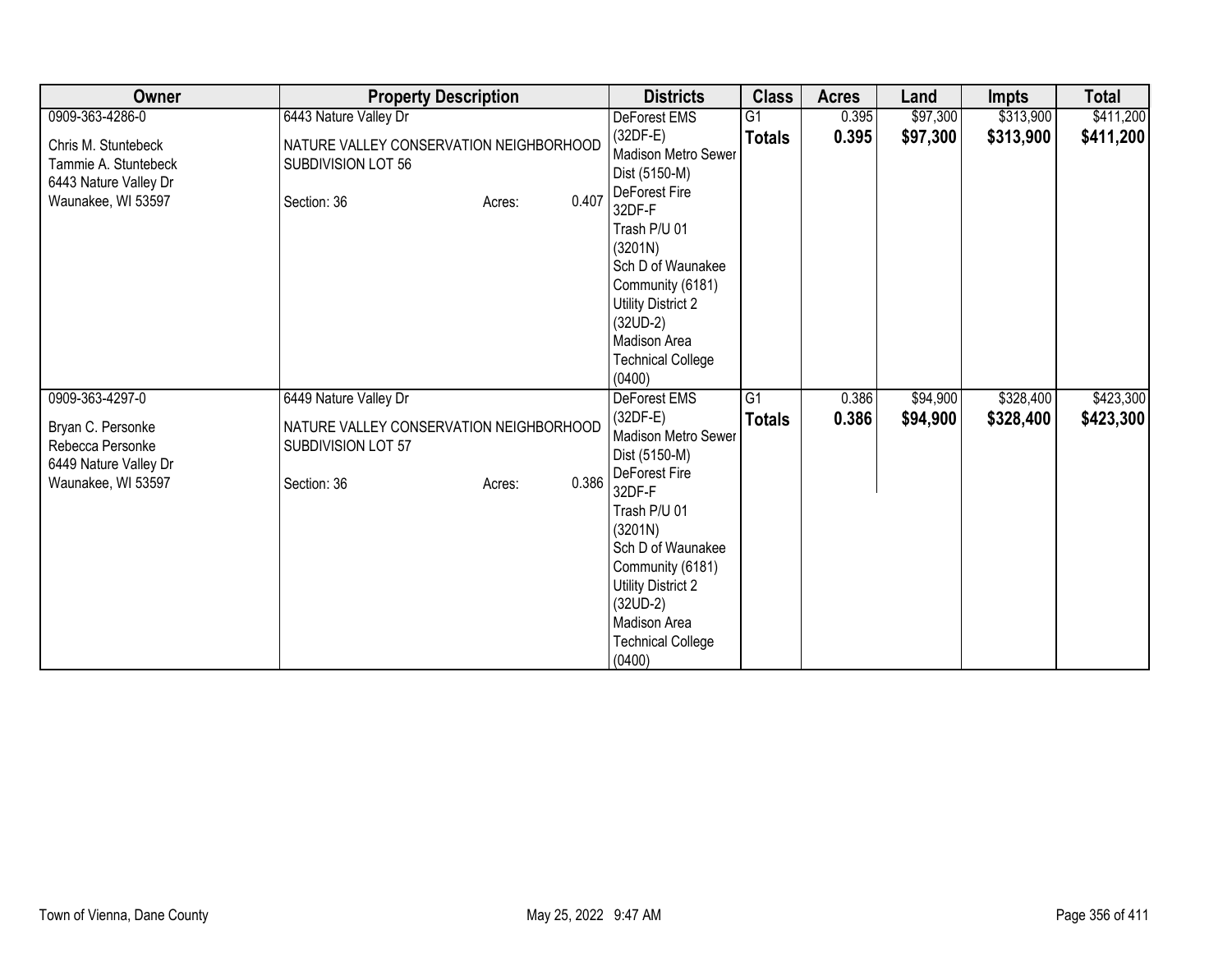| Owner                                                                              | <b>Property Description</b>                                                            |       | <b>Districts</b>                                                                                                                                                                                                    | <b>Class</b>    | <b>Acres</b> | Land     | <b>Impts</b> | <b>Total</b> |
|------------------------------------------------------------------------------------|----------------------------------------------------------------------------------------|-------|---------------------------------------------------------------------------------------------------------------------------------------------------------------------------------------------------------------------|-----------------|--------------|----------|--------------|--------------|
| 0909-363-4308-0                                                                    | 6455 Nature Valley Dr                                                                  |       | DeForest EMS                                                                                                                                                                                                        | $\overline{G1}$ | 0.386        | \$94,900 | \$396,300    | \$491,200    |
| Adam M. Lavold<br>Ann M. Lavold<br>6455 Nature Valley Dr<br>Waunakee, WI 53597     | NATURE VALLEY CONSERVATION NEIGHBORHOOD<br>SUBDIVISION LOT 58<br>Section: 36<br>Acres: | 0.386 | $(32DF-E)$<br><b>Madison Metro Sewer</b><br>Dist (5150-M)<br>DeForest Fire<br>32DF-F                                                                                                                                | <b>Totals</b>   | 0.386        | \$94,900 | \$396,300    | \$491,200    |
|                                                                                    |                                                                                        |       | Trash P/U 01<br>(3201N)<br>Sch D of Waunakee<br>Community (6181)<br>Utility District 2<br>$(32UD-2)$<br>Madison Area<br><b>Technical College</b><br>(0400)                                                          |                 |              |          |              |              |
| 0909-363-4319-0                                                                    | 6461 Nature Valley Dr                                                                  |       | <b>DeForest EMS</b>                                                                                                                                                                                                 | $\overline{G1}$ | 0.397        | \$97,700 | \$340,900    | \$438,600    |
| Corby L. Miller<br>Carrie L. Miller<br>6461 Nature Valley Dr<br>Waunakee, WI 53597 | NATURE VALLEY CONSERVATION NEIGHBORHOOD<br>SUBDIVISION LOT 59<br>Section: 36<br>Acres: | 0.397 | $(32DF-E)$<br><b>Madison Metro Sewer</b><br>Dist (5150-M)<br>DeForest Fire<br>32DF-F<br>Trash P/U 01<br>(3201N)<br>Sch D of Waunakee<br>Community (6181)<br><b>Utility District 2</b><br>$(32UD-2)$<br>Madison Area | <b>Totals</b>   | 0.397        | \$97,700 | \$340,900    | \$438,600    |
|                                                                                    |                                                                                        |       | <b>Technical College</b><br>(0400)                                                                                                                                                                                  |                 |              |          |              |              |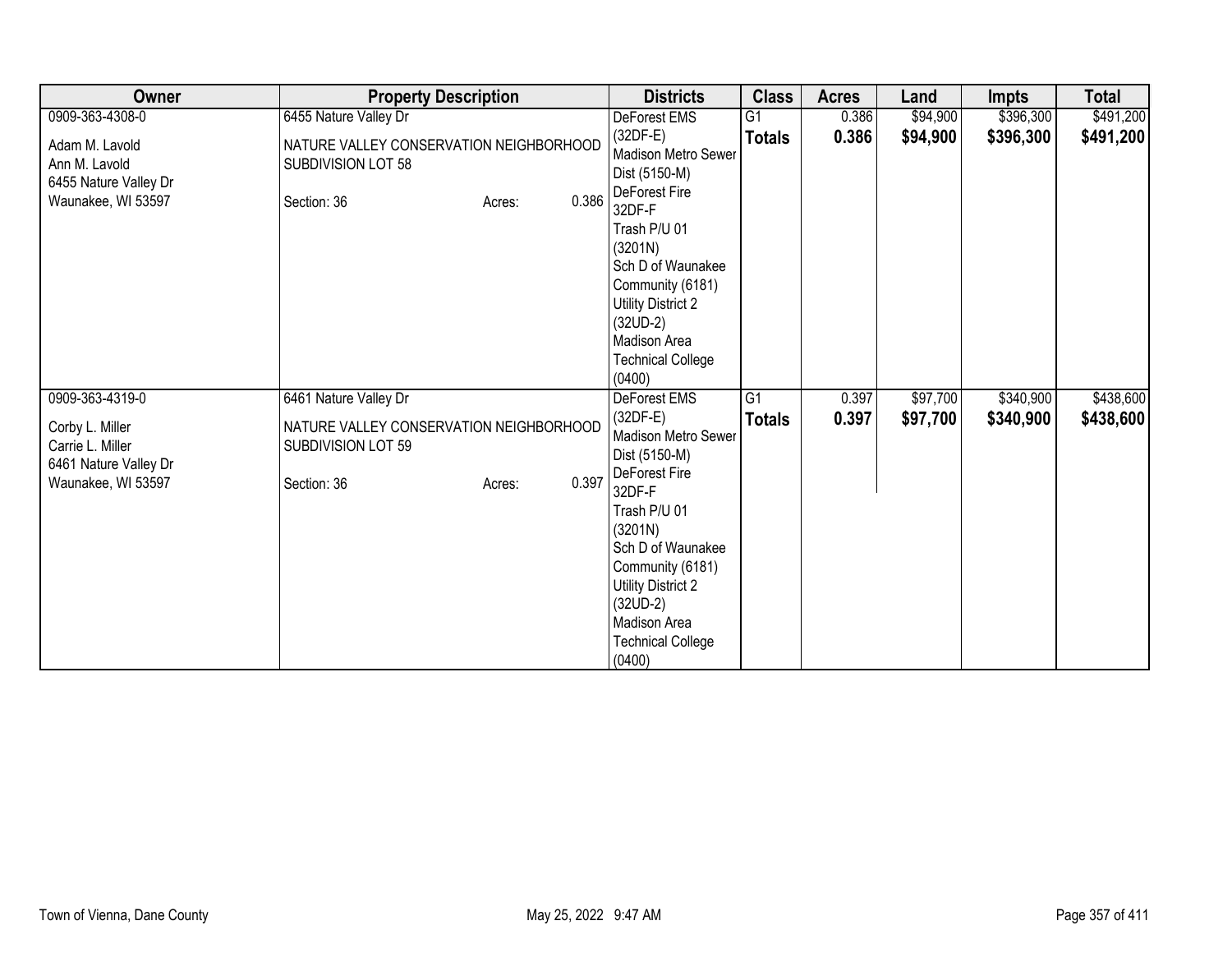| Owner                                                                          | <b>Property Description</b>                                                            |       | <b>Districts</b>                                                                                                                                                            | <b>Class</b>    | <b>Acres</b> | Land      | <b>Impts</b> | <b>Total</b> |
|--------------------------------------------------------------------------------|----------------------------------------------------------------------------------------|-------|-----------------------------------------------------------------------------------------------------------------------------------------------------------------------------|-----------------|--------------|-----------|--------------|--------------|
| 0909-363-4330-0                                                                | 5039 Meadow Side Ln                                                                    |       | DeForest EMS                                                                                                                                                                | $\overline{G1}$ | 0.499        | \$101,200 | \$380,000    | \$481,200    |
| Matthew J. Burt<br>Nicole M. Burt<br>5039 Meadow Side Ln<br>Waunakee, WI 53597 | NATURE VALLEY CONSERVATION NEIGHBORHOOD<br>SUBDIVISION LOT 62<br>Section: 36<br>Acres: | 0.499 | $(32DF-E)$<br>Madison Metro Sewer<br>Dist (5150-M)<br>DeForest Fire<br>32DF-F                                                                                               | <b>Totals</b>   | 0.499        | \$101,200 | \$380,000    | \$481,200    |
|                                                                                |                                                                                        |       | Trash P/U 01<br>(3201N)<br>Sch D of Waunakee<br>Community (6181)<br><b>Utility District 2</b><br>$(32UD-2)$<br>Madison Area<br><b>Technical College</b><br>(0400)           |                 |              |           |              |              |
| 0909-363-4341-0                                                                | 5031 Meadow Side Ln                                                                    |       | <b>DeForest EMS</b>                                                                                                                                                         | G1              | 0.566        | \$103,100 | \$312,900    | \$416,000    |
| David M. Larson<br>5031 Meadow Side Ln<br>Waunakee, WI 53597                   | NATURE VALLEY CONSERVATION NEIGHBORHOOD<br>SUBDIVISION LOT 63                          |       | $(32DF-E)$<br>Madison Metro Sewer<br>Dist (5150-M)<br>DeForest Fire                                                                                                         | <b>Totals</b>   | 0.566        | \$103,100 | \$312,900    | \$416,000    |
|                                                                                | Section: 36<br>Acres:                                                                  | 0.566 | 32DF-F<br>Trash P/U 01<br>(3201N)<br>Sch D of Waunakee<br>Community (6181)<br><b>Utility District 2</b><br>$(32UD-2)$<br>Madison Area<br><b>Technical College</b><br>(0400) |                 |              |           |              |              |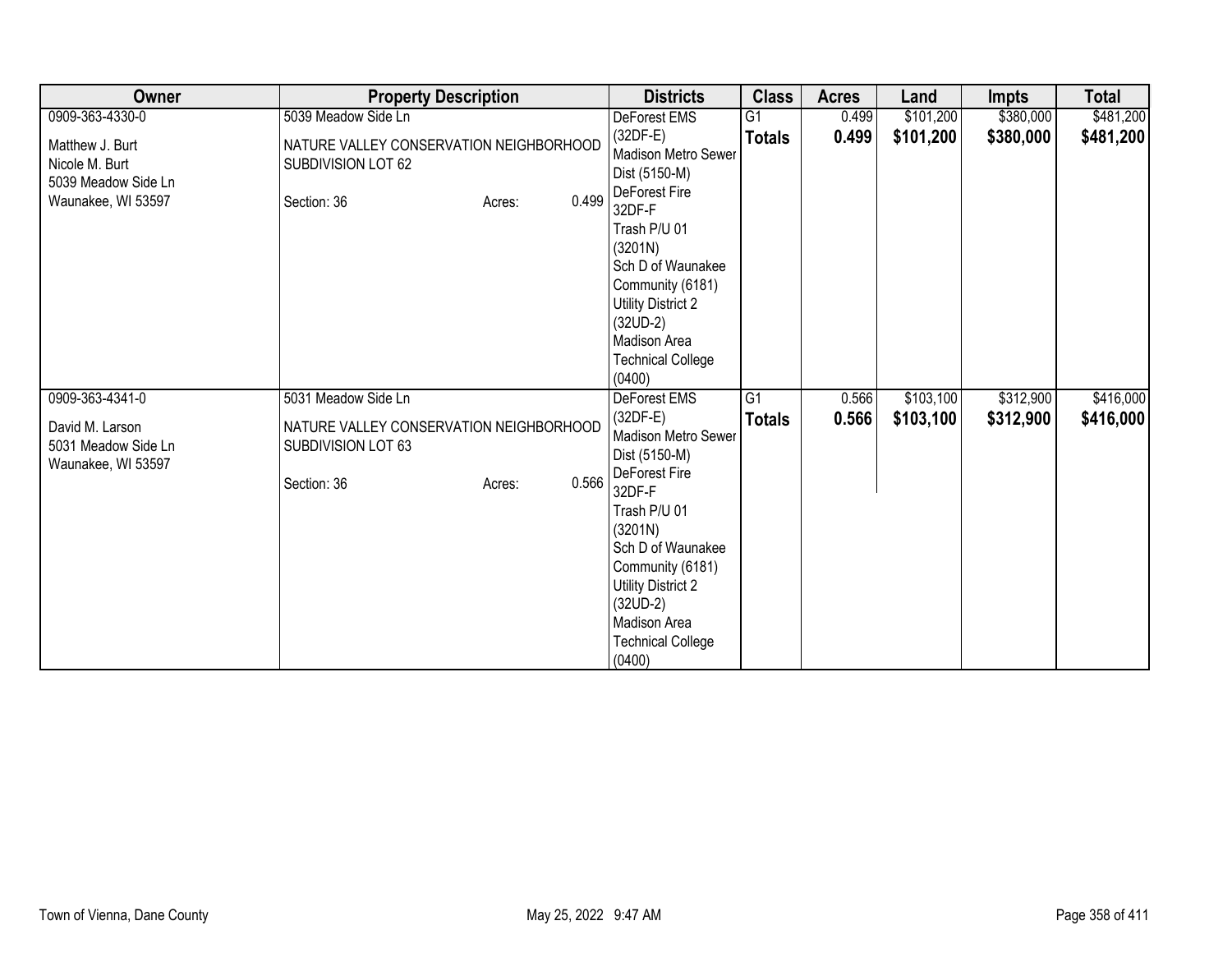| Owner                                                                           | <b>Property Description</b>                                                                     | <b>Districts</b>                                                                                                                                                                                                                                   | <b>Class</b>    | <b>Acres</b> | Land      | <b>Impts</b> | <b>Total</b> |
|---------------------------------------------------------------------------------|-------------------------------------------------------------------------------------------------|----------------------------------------------------------------------------------------------------------------------------------------------------------------------------------------------------------------------------------------------------|-----------------|--------------|-----------|--------------|--------------|
| 0909-363-4352-0                                                                 | 5023 Meadow Side Ln                                                                             | DeForest EMS                                                                                                                                                                                                                                       | $\overline{G1}$ | 0.536        | \$102,300 | \$362,500    | \$464,800    |
| Michael J. Puls<br>Angela N. Puls<br>5023 Meadowside Ln<br>Waunakee, WI 53597   | NATURE VALLEY CONSERVATION NEIGHBORHOOD<br>SUBDIVISION LOT 64<br>0.536<br>Section: 36<br>Acres: | $(32DF-E)$<br>Madison Metro Sewer<br>Dist (5150-M)<br>DeForest Fire<br>32DF-F                                                                                                                                                                      | <b>Totals</b>   | 0.536        | \$102,300 | \$362,500    | \$464,800    |
|                                                                                 |                                                                                                 | Trash P/U 01<br>(3201N)<br>Sch D of Waunakee<br>Community (6181)<br><b>Utility District 2</b><br>$(32UD-2)$<br>Madison Area<br><b>Technical College</b><br>(0400)                                                                                  |                 |              |           |              |              |
| 0909-363-4363-0                                                                 | 5015 Meadow Side Ln                                                                             | <b>DeForest EMS</b>                                                                                                                                                                                                                                | G1              | 0.580        | \$103,500 | \$425,600    | \$529,100    |
| Ashley R. French<br>Kyle W. French<br>5015 Meadow Side Ln<br>Waunakee, WI 53597 | NATURE VALLEY CONSERVATION NEIGHBORHOOD<br>SUBDIVISION LOT 65<br>0.580<br>Section: 36<br>Acres: | $(32DF-E)$<br>Madison Metro Sewer<br>Dist (5150-M)<br>DeForest Fire<br>32DF-F<br>Trash P/U 01<br>(3201N)<br>Sch D of Waunakee<br>Community (6181)<br><b>Utility District 2</b><br>$(32UD-2)$<br>Madison Area<br><b>Technical College</b><br>(0400) | <b>Totals</b>   | 0.580        | \$103,500 | \$425,600    | \$529,100    |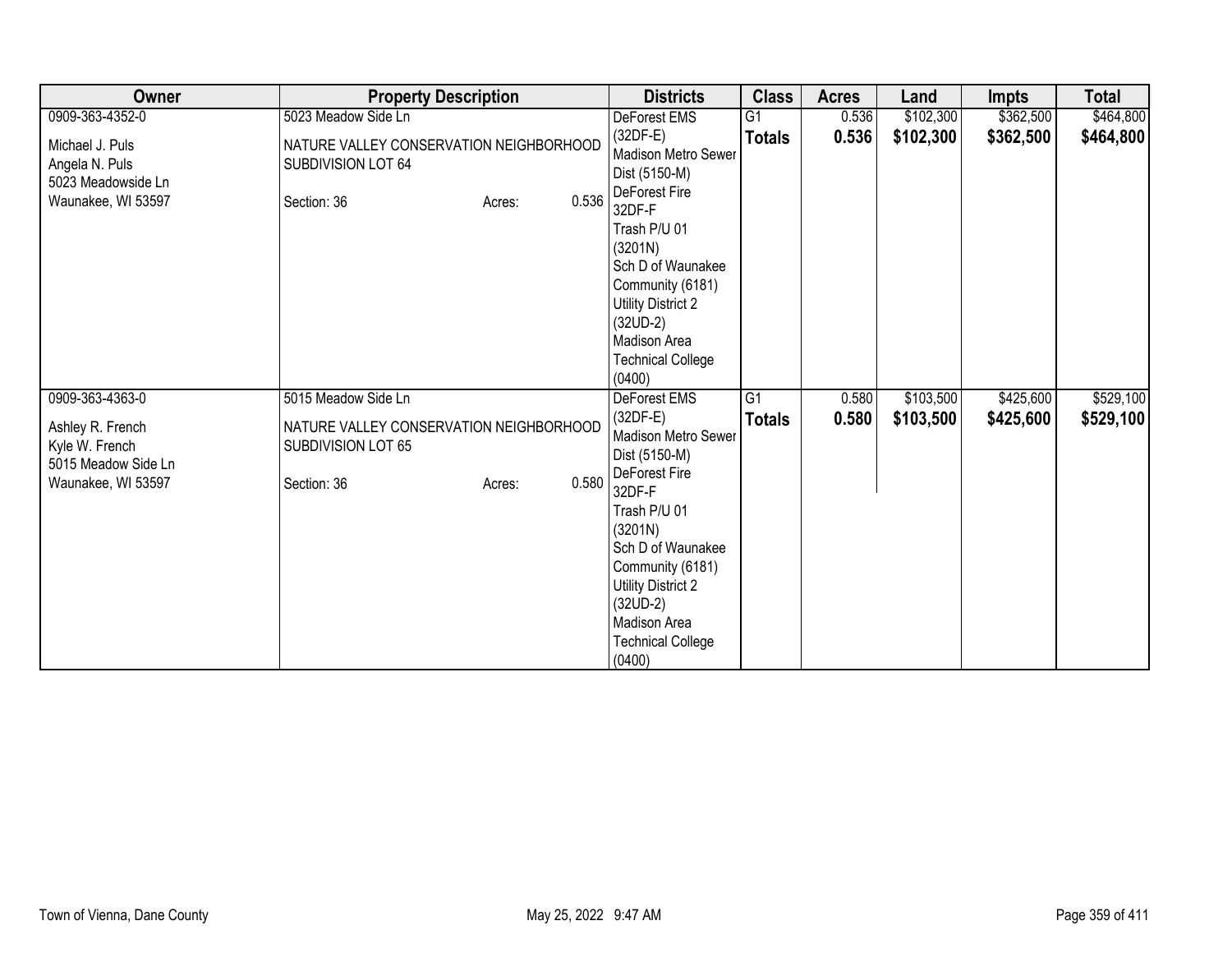| Owner                                                                                | <b>Property Description</b>                                                  |                 | <b>Districts</b>                                                                                                                                                                                                                                          | <b>Class</b>    | <b>Acres</b> | Land      | <b>Impts</b> | <b>Total</b> |
|--------------------------------------------------------------------------------------|------------------------------------------------------------------------------|-----------------|-----------------------------------------------------------------------------------------------------------------------------------------------------------------------------------------------------------------------------------------------------------|-----------------|--------------|-----------|--------------|--------------|
| 0909-363-4374-0                                                                      | 5009 Meadow Side Ln                                                          |                 | DeForest EMS                                                                                                                                                                                                                                              | $\overline{G1}$ | 0.592        | \$103,900 | \$504,300    | \$608,200    |
| Timothy D. Hoege<br>Jennifer L. Hoege<br>5009 Meadowside Ln<br>Waunakee, WI 53597    | NATURE VALLEY CONSERVATION NEIGHBORHOOD<br>SUBDIVISION LOT 66<br>Section: 36 | 0.592<br>Acres: | $(32DF-E)$<br><b>Madison Metro Sewer</b><br>Dist (5150-M)<br>DeForest Fire<br>32DF-F                                                                                                                                                                      | <b>Totals</b>   | 0.592        | \$103,900 | \$504,300    | \$608,200    |
|                                                                                      |                                                                              |                 | Trash P/U 01<br>(3201N)<br>Sch D of Waunakee<br>Community (6181)<br><b>Utility District 2</b><br>$(32UD-2)$<br>Madison Area<br><b>Technical College</b><br>(0400)                                                                                         |                 |              |           |              |              |
| 0909-363-4385-0                                                                      | 5003 Meadow Side Ln                                                          |                 | <b>DeForest EMS</b>                                                                                                                                                                                                                                       | $\overline{G1}$ | 0.631        | \$105,000 | \$386,400    | \$491,400    |
| Tyson J. Roessler<br>Nicole D. Roessler<br>5003 Meadow Side Ln<br>Waunakee, WI 53597 | NATURE VALLEY CONSERVATION NEIGHBORHOOD<br>SUBDIVISION LOT 67<br>Section: 36 | 0.631<br>Acres: | $(32DF-E)$<br><b>Madison Metro Sewer</b><br>Dist (5150-M)<br>DeForest Fire<br>32DF-F<br>Trash P/U 01<br>(3201N)<br>Sch D of Waunakee<br>Community (6181)<br><b>Utility District 2</b><br>$(32UD-2)$<br>Madison Area<br><b>Technical College</b><br>(0400) | <b>Totals</b>   | 0.631        | \$105,000 | \$386,400    | \$491,400    |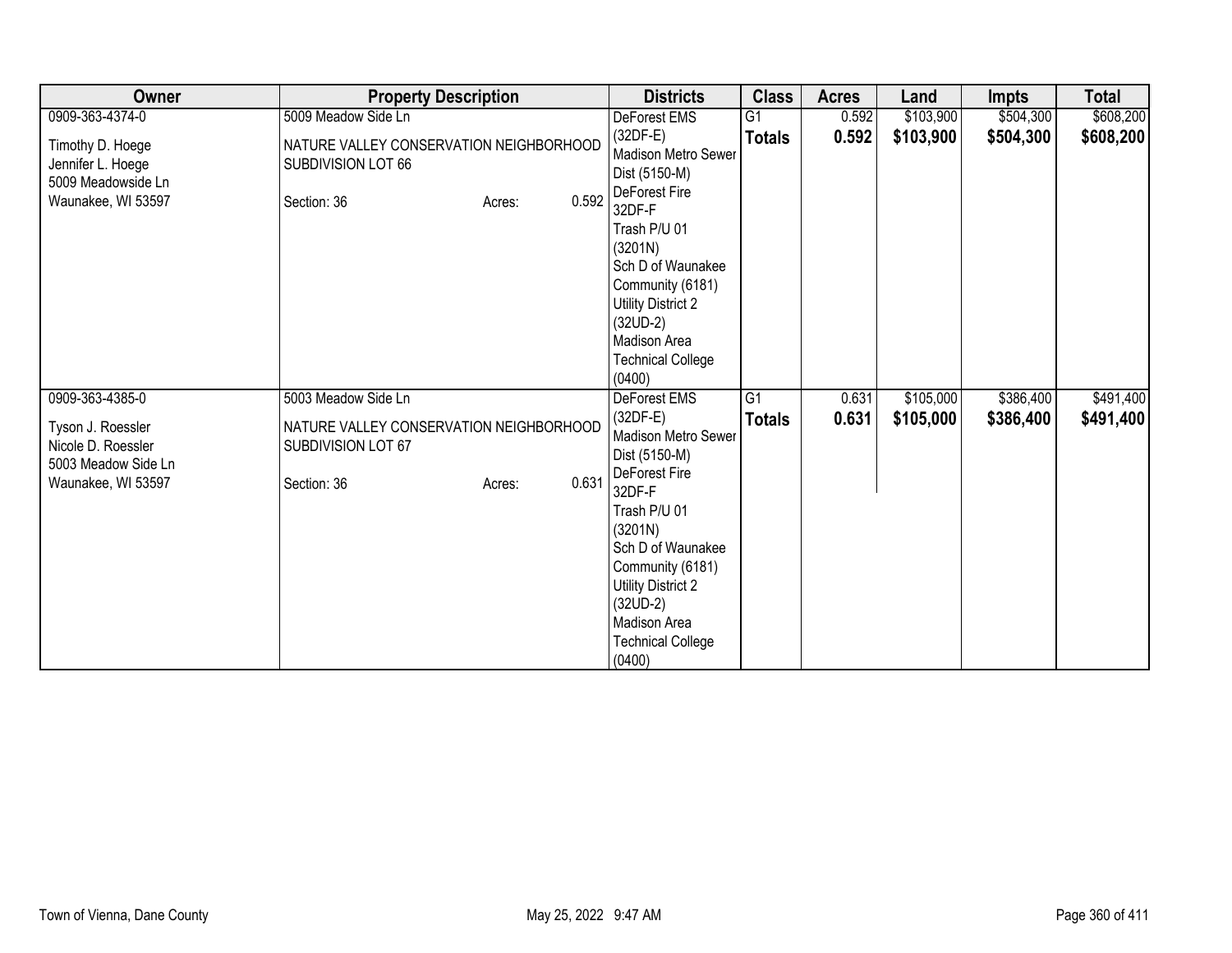| Owner                                                                                       | <b>Property Description</b>                                                                                            | <b>Districts</b>                                                                                                                                                                                                                                                                    | <b>Class</b>        | <b>Acres</b>   | Land                   | Impts                  | <b>Total</b>           |
|---------------------------------------------------------------------------------------------|------------------------------------------------------------------------------------------------------------------------|-------------------------------------------------------------------------------------------------------------------------------------------------------------------------------------------------------------------------------------------------------------------------------------|---------------------|----------------|------------------------|------------------------|------------------------|
| 0909-363-4396-0                                                                             | 4997 Meadow Side Ln                                                                                                    | DeForest EMS                                                                                                                                                                                                                                                                        | G <sub>1</sub>      | 0.489          | \$101,000              | \$340,200              | \$441,200              |
| Matthew M. Byczek<br>Lisa M. Byczek<br>4997 Meadow Side Ln<br>Waunakee, WI 53597            | NATURE VALLEY CONSERVATION NEIGHBORHOOD<br>SUBDIVISION LOT 68<br>0.489<br>Section: 36<br>Acres:                        | $(32DF-E)$<br>Madison Metro Sewer<br>Dist (5150-M)<br>DeForest Fire<br>32DF-F<br>Trash P/U 01<br>(3201N)<br>Sch D of Waunakee<br>Community (6181)<br><b>Utility District 2</b><br>$(32UD-2)$<br>Madison Area<br><b>Technical College</b>                                            | <b>Totals</b>       | 0.489          | \$101,000              | \$340,200              | \$441,200              |
| 0909-363-4407-0<br>Andrew Naylor<br>Ann Naylor<br>4991 Meadow Side Ln<br>Waunakee, WI 53597 | 4991 Meadow Side Ln<br>NATURE VALLEY CONSERVATION NEIGHBORHOOD<br>SUBDIVISION LOT 69<br>0.489<br>Section: 36<br>Acres: | (0400)<br><b>DeForest EMS</b><br>$(32DF-E)$<br>Madison Metro Sewer<br>Dist (5150-M)<br>DeForest Fire<br>32DF-F<br>Trash P/U 01<br>(3201N)<br>Sch D of Waunakee<br>Community (6181)<br><b>Utility District 2</b><br>$(32UD-2)$<br>Madison Area<br><b>Technical College</b><br>(0400) | G1<br><b>Totals</b> | 0.489<br>0.489 | \$101,000<br>\$101,000 | \$374,300<br>\$374,300 | \$475,300<br>\$475,300 |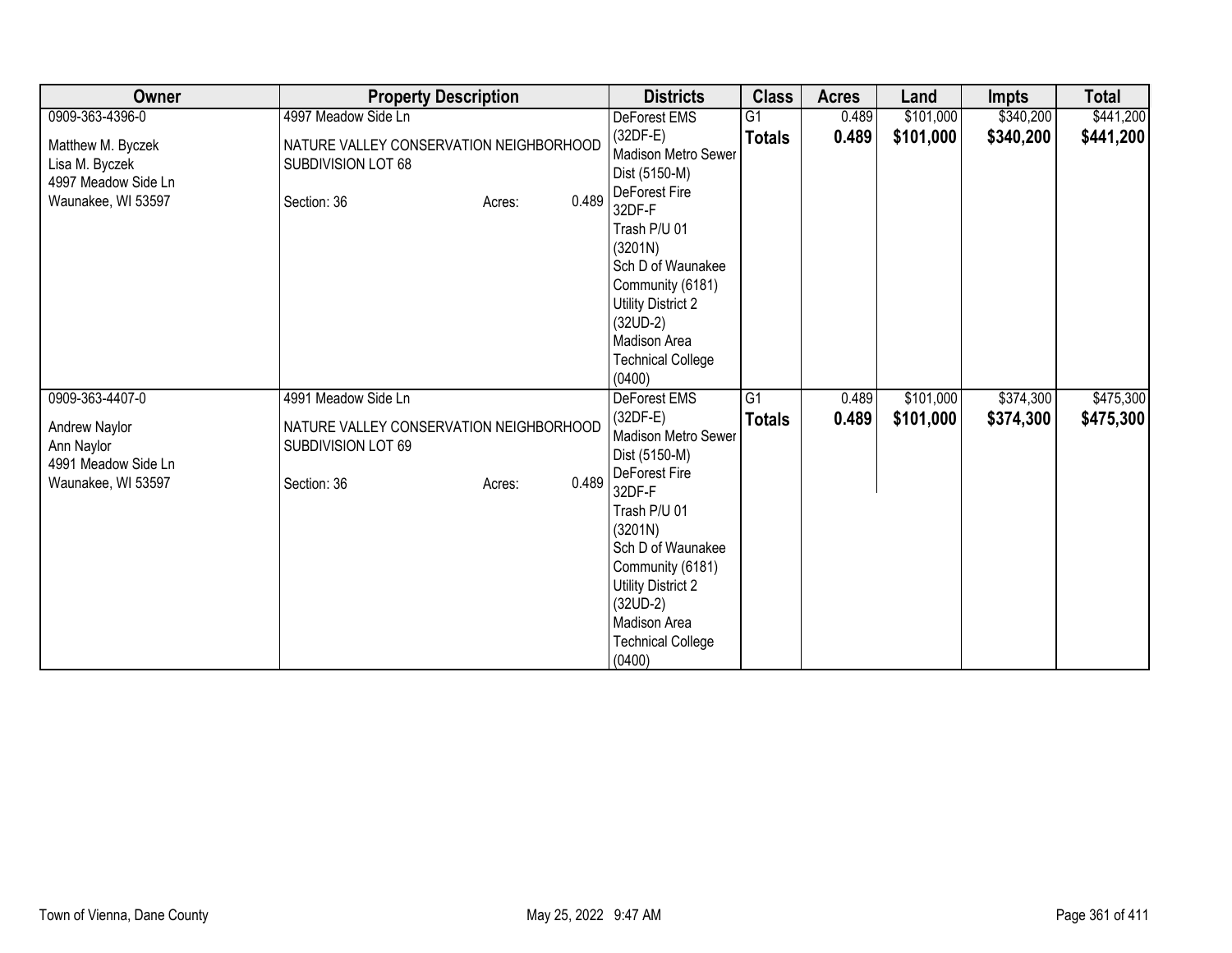| Owner                                                                                | <b>Property Description</b>                                                            |       | <b>Districts</b>                                                                                                                                                                                                                                          | <b>Class</b>    | <b>Acres</b> | Land      | <b>Impts</b> | <b>Total</b> |
|--------------------------------------------------------------------------------------|----------------------------------------------------------------------------------------|-------|-----------------------------------------------------------------------------------------------------------------------------------------------------------------------------------------------------------------------------------------------------------|-----------------|--------------|-----------|--------------|--------------|
| 0909-363-4418-0                                                                      | 4985 Meadow Side Ln                                                                    |       | DeForest EMS                                                                                                                                                                                                                                              | $\overline{G1}$ | 0.482        | \$100,800 | \$359,400    | \$460,200    |
| Christopher Bjork<br>Catherine Coy<br>4985 Meadow Side Ln<br>Waunakee, WI 53597-9284 | NATURE VALLEY CONSERVATION NEIGHBORHOOD<br>SUBDIVISION LOT 70<br>Section: 36<br>Acres: | 0.482 | $(32DF-E)$<br><b>Madison Metro Sewer</b><br>Dist (5150-M)<br>DeForest Fire<br>32DF-F                                                                                                                                                                      | <b>Totals</b>   | 0.482        | \$100,800 | \$359,400    | \$460,200    |
|                                                                                      |                                                                                        |       | Trash P/U 01<br>(3201N)<br>Sch D of Waunakee<br>Community (6181)<br><b>Utility District 2</b><br>$(32UD-2)$<br>Madison Area<br><b>Technical College</b><br>(0400)                                                                                         |                 |              |           |              |              |
| 0909-363-4429-0                                                                      | 4979 Meadow Side Ln                                                                    |       | <b>DeForest EMS</b>                                                                                                                                                                                                                                       | $\overline{G1}$ | 0.426        | \$99,200  | \$277,400    | \$376,600    |
| Timothy A. Johnson<br>Rene E. Johnson<br>4979 Meadow Side Ln<br>Waunakee, WI 53597   | NATURE VALLEY CONSERVATION NEIGHBORHOOD<br>SUBDIVISION LOT 71<br>Section: 36<br>Acres: | 0.426 | $(32DF-E)$<br><b>Madison Metro Sewer</b><br>Dist (5150-M)<br>DeForest Fire<br>32DF-F<br>Trash P/U 01<br>(3201N)<br>Sch D of Waunakee<br>Community (6181)<br><b>Utility District 2</b><br>$(32UD-2)$<br>Madison Area<br><b>Technical College</b><br>(0400) | <b>Totals</b>   | 0.426        | \$99,200  | \$277,400    | \$376,600    |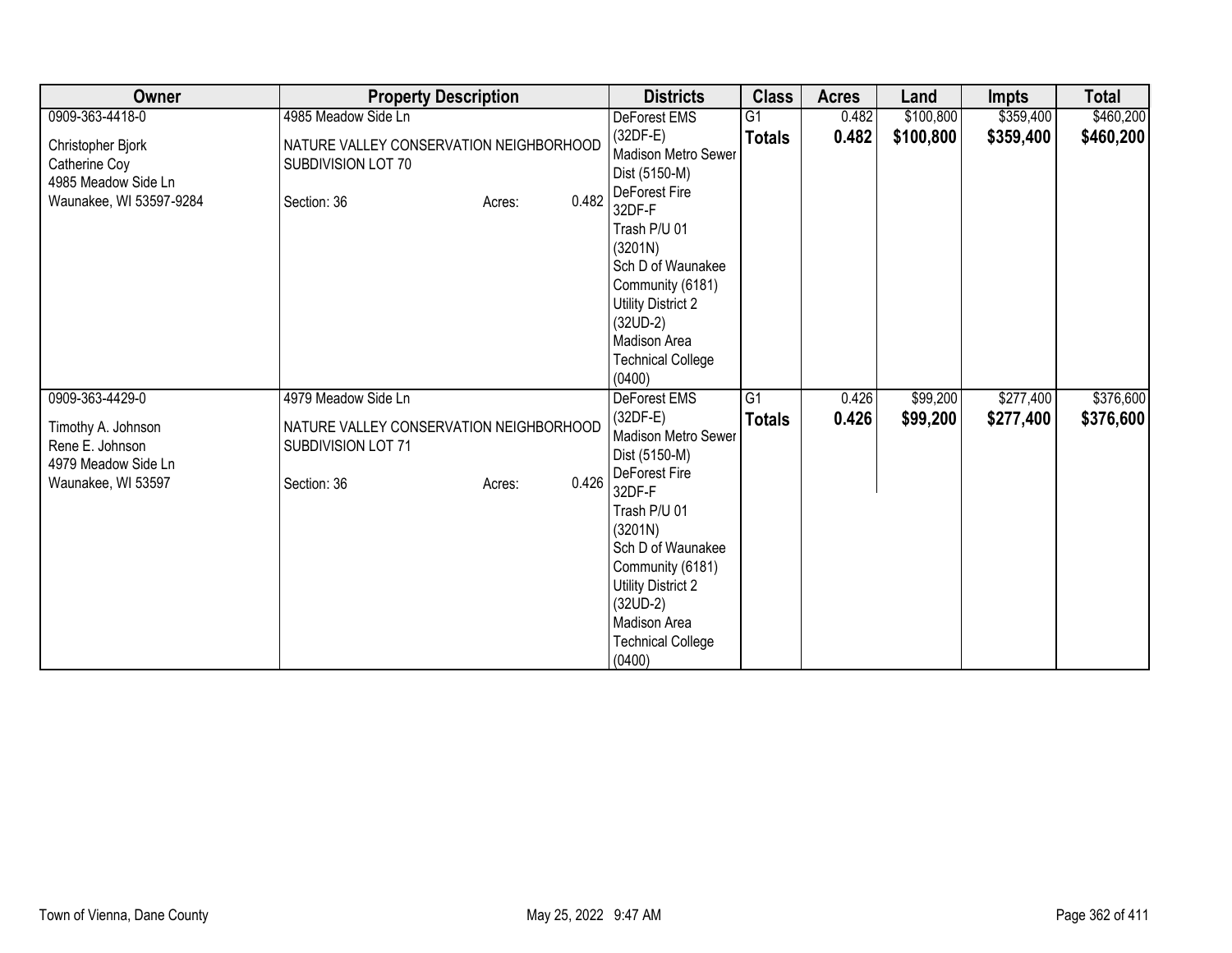| Owner                                                                            | <b>Property Description</b>                                                  |                 | <b>Districts</b>                                                                                                                     | <b>Class</b>    | <b>Acres</b> | Land      | <b>Impts</b> | <b>Total</b> |
|----------------------------------------------------------------------------------|------------------------------------------------------------------------------|-----------------|--------------------------------------------------------------------------------------------------------------------------------------|-----------------|--------------|-----------|--------------|--------------|
| 0909-363-4440-0                                                                  | 4973 Meadow Side Ln                                                          |                 | DeForest EMS                                                                                                                         | G1              | 0.468        | \$100,400 | \$305,600    | \$406,000    |
| Bradley G. Hering<br>Amie L. Hering<br>4973 Meadow Side Ln<br>Waunakee, WI 53597 | NATURE VALLEY CONSERVATION NEIGHBORHOOD<br>SUBDIVISION LOT 72<br>Section: 36 | 0.468<br>Acres: | $(32DF-E)$<br><b>Madison Metro Sewer</b><br>Dist (5150-M)<br>DeForest Fire<br>32DF-F<br>Trash P/U 01<br>(3201N)<br>Sch D of Waunakee | <b>Totals</b>   | 0.468        | \$100,400 | \$305,600    | \$406,000    |
|                                                                                  |                                                                              |                 | Community (6181)<br>Utility District 2<br>$(32UD-2)$<br>Madison Area<br><b>Technical College</b><br>(0400)                           |                 |              |           |              |              |
| 0909-363-4451-0                                                                  | 4967 Meadow Side Ln                                                          |                 | <b>DeForest EMS</b>                                                                                                                  | $\overline{G1}$ | 0.423        | \$99,100  | \$386,800    | \$485,900    |
| Steven Pilewski<br>4967 Meadow Side Ln<br>Waunakee, WI 53597                     | NATURE VALLEY CONSERVATION NEIGHBORHOOD<br>SUBDIVISION LOT 73                |                 | $(32DF-E)$<br>Madison Metro Sewer<br>Dist (5150-M)                                                                                   | <b>Totals</b>   | 0.423        | \$99,100  | \$386,800    | \$485,900    |
|                                                                                  | Section: 36                                                                  | 0.423<br>Acres: | DeForest Fire<br>32DF-F                                                                                                              |                 |              |           |              |              |
|                                                                                  |                                                                              |                 | Trash P/U 01<br>(3201N)<br>Sch D of Waunakee                                                                                         |                 |              |           |              |              |
|                                                                                  |                                                                              |                 | Community (6181)<br><b>Utility District 2</b>                                                                                        |                 |              |           |              |              |
|                                                                                  |                                                                              |                 | $(32UD-2)$                                                                                                                           |                 |              |           |              |              |
|                                                                                  |                                                                              |                 | Madison Area<br><b>Technical College</b>                                                                                             |                 |              |           |              |              |
|                                                                                  |                                                                              |                 | (0400)                                                                                                                               |                 |              |           |              |              |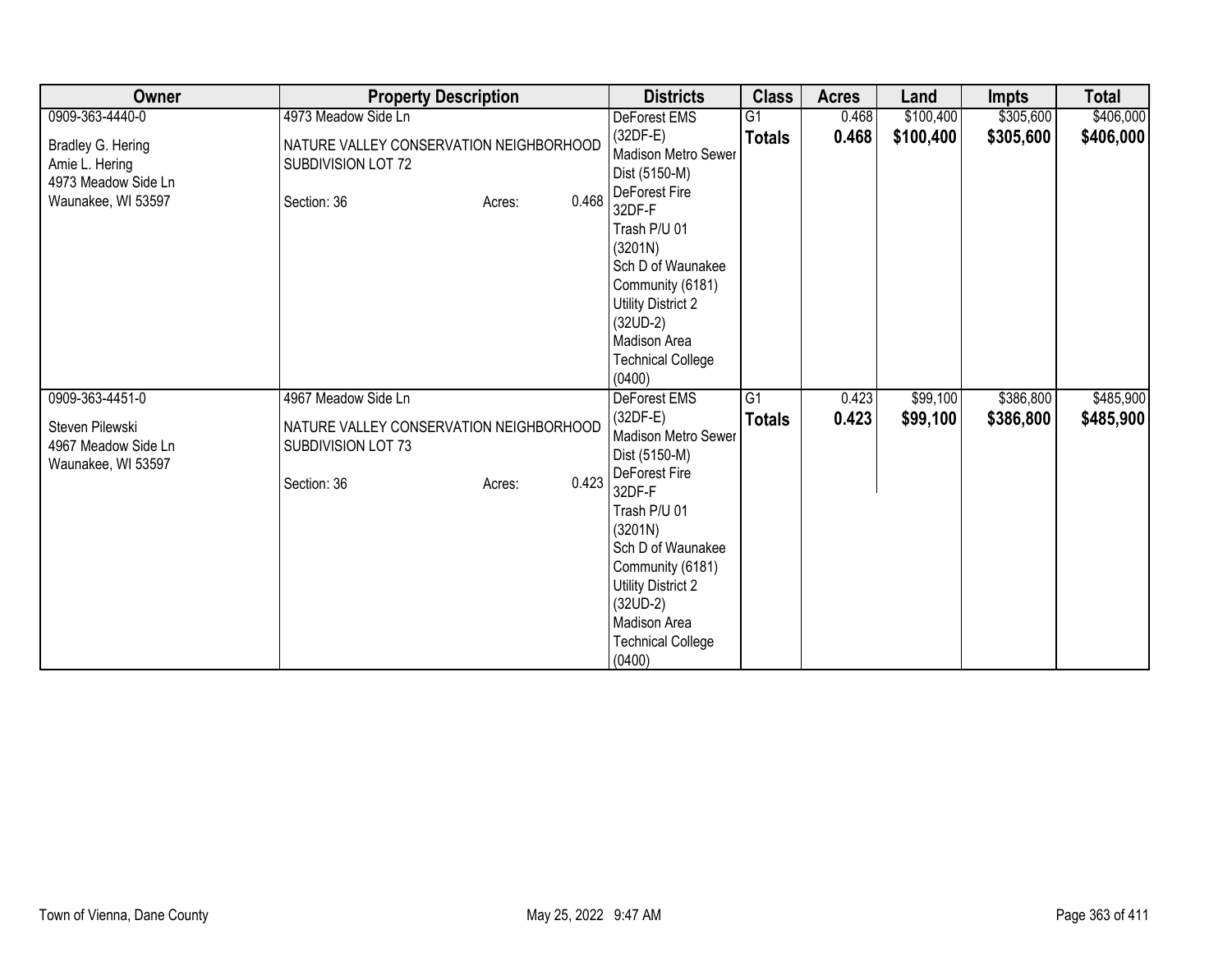| Owner                                                                                      | <b>Property Description</b>                                                                       | <b>Districts</b>                                                                                                                                                                                                                        | <b>Class</b>                     | <b>Acres</b>   | Land               | <b>Impts</b>           | <b>Total</b>   |
|--------------------------------------------------------------------------------------------|---------------------------------------------------------------------------------------------------|-----------------------------------------------------------------------------------------------------------------------------------------------------------------------------------------------------------------------------------------|----------------------------------|----------------|--------------------|------------------------|----------------|
| 0909-363-4462-0                                                                            | 4961 Meadow Side Ln                                                                               | DeForest EMS                                                                                                                                                                                                                            | $\overline{G1}$                  | 0.498          | \$101,200          | \$391,800              | \$493,000      |
| Steven M. Shepski<br>Dee A. Shepski<br>4961 Meadow Side Ln                                 | NATURE VALLEY CONSERVATION NEIGHBORHOOD<br>SUBDIVISION LOT 74                                     | $(32DF-E)$<br>Madison Metro Sewer<br>Dist (5150-M)<br>DeForest Fire                                                                                                                                                                     | <b>Totals</b>                    | 0.498          | \$101,200          | \$391,800              | \$493,000      |
| Waunakee, WI 53597                                                                         | 0.498<br>Section: 36<br>Acres:                                                                    | 32DF-F<br>Trash P/U 01<br>(3201N)<br>Sch D of Waunakee<br>Community (6181)<br><b>Utility District 2</b><br>$(32UD-2)$<br>Madison Area<br><b>Technical College</b><br>(0400)                                                             |                                  |                |                    |                        |                |
| 0909-363-4473-0<br>Nature Valley Conser Ass<br>6492 Nature Valley Dr<br>Waunakee, WI 53597 | NATURE VALLEY CONSERVATION NEIGHBORHOOD<br>SUBDIVISION OUTLOT 1<br>0.119<br>Section: 36<br>Acres: | DeForest EMS<br>$(32DF-E)$<br>Madison Metro Sewer<br>Dist (5150-M)<br>DeForest Fire<br>32DF-F<br>Sch D of Waunakee<br>Community (6181)<br><b>Utility District 2</b><br>$(32UD-2)$<br>Madison Area<br><b>Technical College</b><br>(0400) | $\overline{G1}$<br><b>Totals</b> | 0.000<br>0.000 | \$200<br>\$200     | $\overline{50}$<br>\$0 | \$200<br>\$200 |
| 0909-363-4484-0<br>Vienna, Town of<br>7161 County Highway I<br>Deforest, WI 53532          | NATURE VALLEY CONSERVATION NEIGHBORHOOD<br>SUBDIVISION OUTLOT 4<br>2.581<br>Section: 36<br>Acres: | DeForest EMS<br>$(32DF-E)$<br>Madison Metro Sewer<br>Dist (5150-M)<br>DeForest Fire<br>32DF-F<br>Sch D of Waunakee<br>Community (6181)<br><b>Utility District 2</b><br>$(32UD-2)$<br>Madison Area<br><b>Technical College</b><br>(0400) | X4<br><b>Totals</b>              | 2.581<br>2.581 | $\sqrt{50}$<br>\$0 | \$0<br>\$0             | \$0<br>\$0     |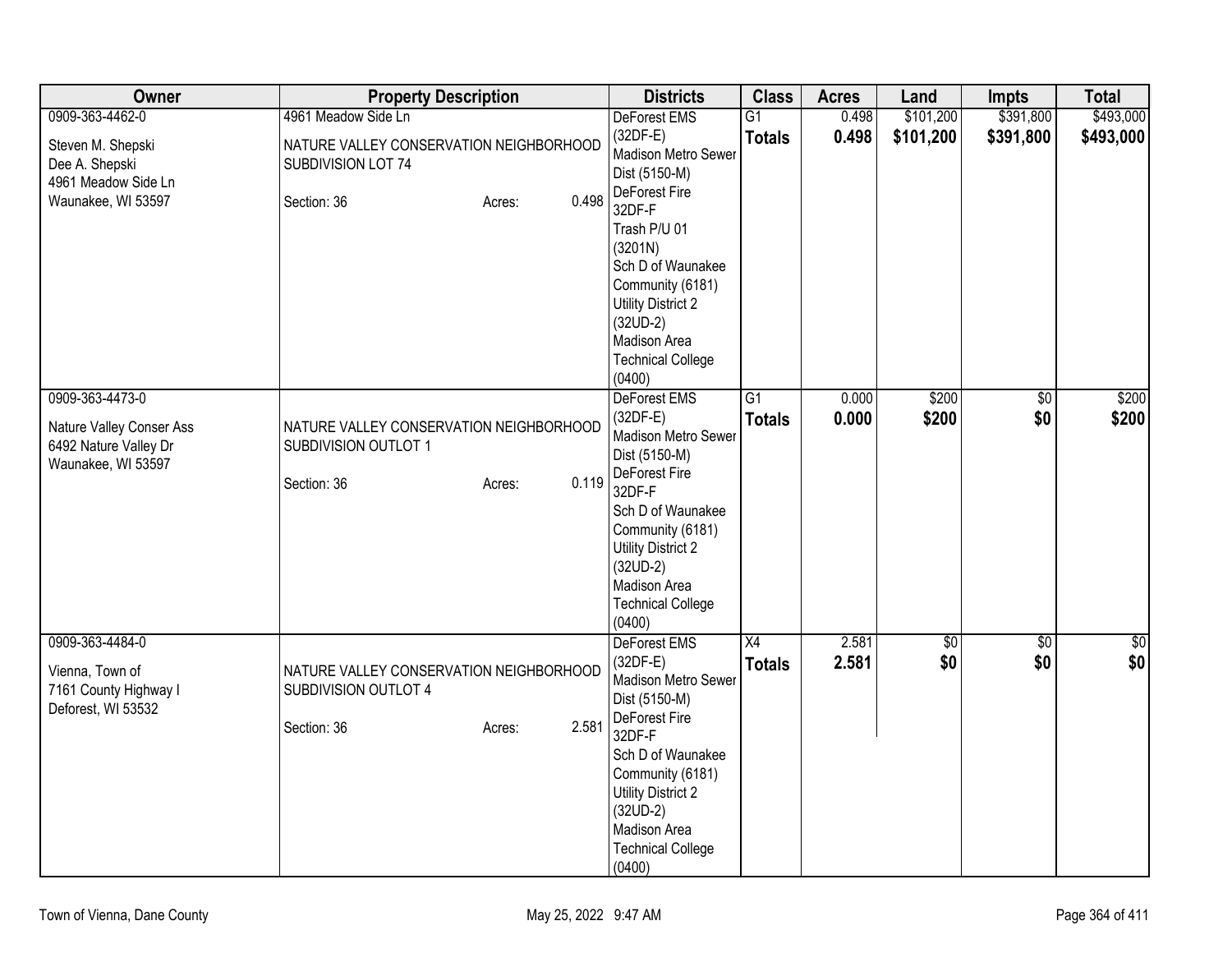| Owner                                                                                      | <b>Property Description</b>                                                                                          | <b>Districts</b>                                                                                                                                                                                                                                      | <b>Class</b>                     | <b>Acres</b>   | Land           | Impts                  | <b>Total</b>       |
|--------------------------------------------------------------------------------------------|----------------------------------------------------------------------------------------------------------------------|-------------------------------------------------------------------------------------------------------------------------------------------------------------------------------------------------------------------------------------------------------|----------------------------------|----------------|----------------|------------------------|--------------------|
| 0909-363-4495-0<br>Nature Valley Conser Ass<br>6492 Nature Valley Dr<br>Waunakee, WI 53597 | NATURE VALLEY CONSERVATION NEIGHBORHOOD<br>SUBDIVISION OUTLOT 5<br>2.967<br>Section: 36<br>Acres:                    | <b>DeForest EMS</b><br>$(32DF-E)$<br><b>Madison Metro Sewer</b><br>Dist (5150-M)<br>DeForest Fire<br>32DF-F<br>Sch D of Waunakee<br>Community (6181)<br><b>Utility District 2</b><br>$(32UD-2)$<br>Madison Area<br><b>Technical College</b><br>(0400) | $\overline{G1}$<br><b>Totals</b> | 0.000<br>0.000 | \$500<br>\$500 | $\overline{50}$<br>\$0 | \$500<br>\$500     |
| 0909-363-4506-0<br>Nature Valley Conser Ass<br>6492 Nature Valley Dr<br>Waunakee, WI 53597 | NATURE VALLEY CONSERVATION NEIGHBORHOOD<br>SUBDIVISION OUTLOT 6<br>7.634<br>Section: 36<br>Acres:                    | DeForest EMS<br>$(32DF-E)$<br>Madison Metro Sewer<br>Dist (5150-M)<br>DeForest Fire<br>32DF-F<br>Sch D of Waunakee<br>Community (6181)<br><b>Utility District 2</b><br>$(32UD-2)$<br>Madison Area<br><b>Technical College</b><br>(0400)               | $\overline{G1}$<br><b>Totals</b> | 7.634<br>7.634 | \$500<br>\$500 | $\overline{50}$<br>\$0 | \$500<br>\$500     |
| 0909-363-4517-0<br>Vienna, Town of<br>7161 County Highway I<br>Deforest, WI 53532          | 6416 Hickory Ln<br>NATURE VALLEY CONSERVATION NEIGHBORHOOD<br>SUBDIVISION OUTLOT 7<br>0.083<br>Section: 36<br>Acres: | DeForest EMS<br>$(32DF-E)$<br>Madison Metro Sewer<br>Dist (5150-M)<br>DeForest Fire<br>32DF-F<br>Sch D of Waunakee<br>Community (6181)<br><b>Utility District 2</b><br>$(32UD-2)$<br>Madison Area<br><b>Technical College</b><br>(0400)               | X4<br><b>Totals</b>              | 1.568<br>1.568 | \$0<br>\$0     | $\overline{50}$<br>\$0 | $\sqrt{50}$<br>\$0 |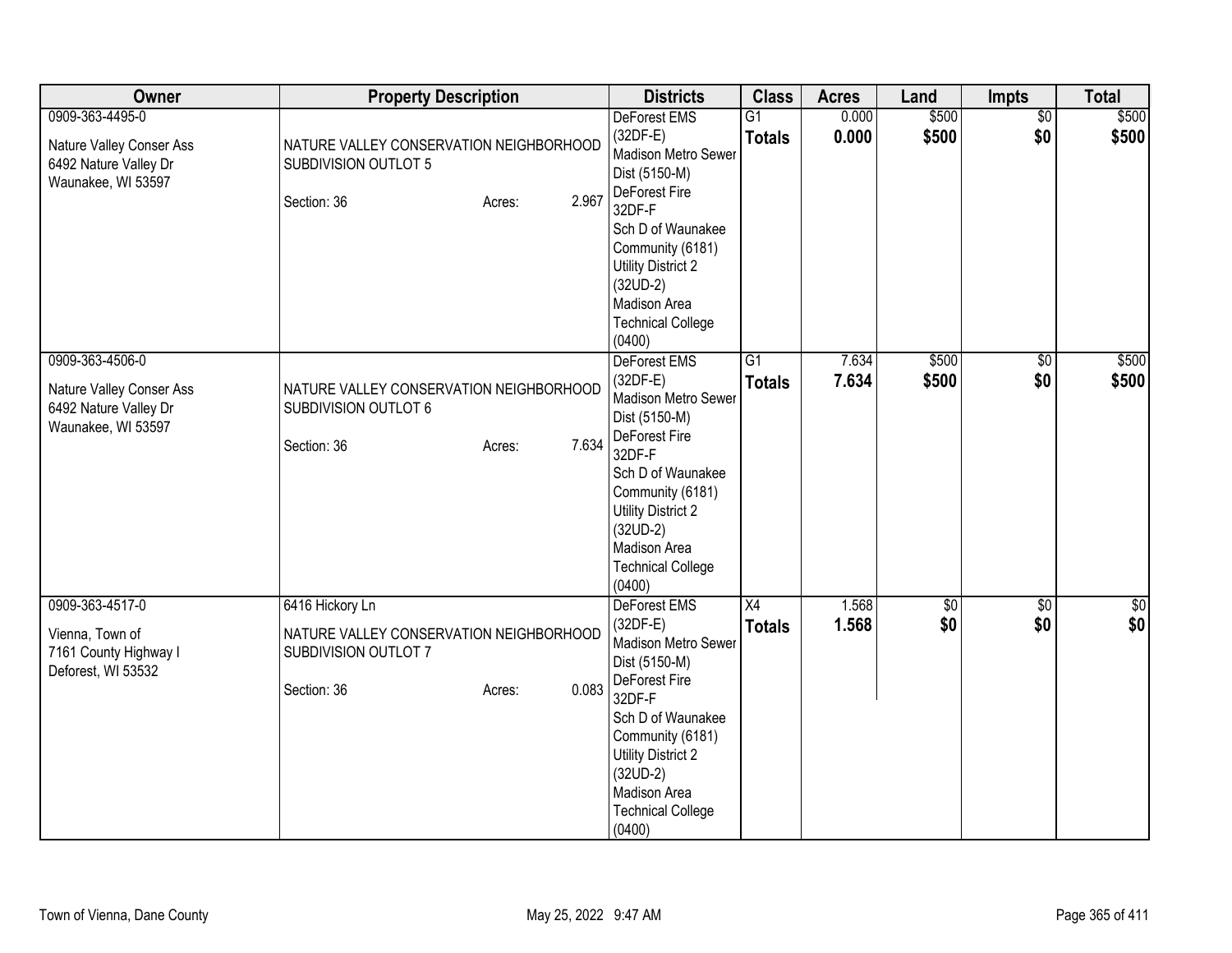| Owner                                                         | <b>Property Description</b>                                         |       | <b>Districts</b>                                                                                                                                                                             | <b>Class</b>    | <b>Acres</b> | Land      | <b>Impts</b> | <b>Total</b> |
|---------------------------------------------------------------|---------------------------------------------------------------------|-------|----------------------------------------------------------------------------------------------------------------------------------------------------------------------------------------------|-----------------|--------------|-----------|--------------|--------------|
| 0909-363-6505-0                                               | 6396 Nature Cove Trl                                                |       | DeForest EMS                                                                                                                                                                                 | $\overline{G1}$ | 0.417        | \$128,000 | \$401,500    | \$529,500    |
| Shane C. Fetters<br>Dana P. Fetters<br>6396 Nature Cove Trl   | FIRST ADDITION TO NATURE VALLEY<br>CONSERVATION NEIGHBORHOOD LOT 75 |       | $(32DF-E)$<br>Madison Metro Sewer<br>Dist (5150-M)<br>DeForest Fire                                                                                                                          | <b>Totals</b>   | 0.417        | \$128,000 | \$401,500    | \$529,500    |
| Waunakee, WI 53597                                            | Section: 36<br>Acres:                                               | 0.417 | 32DF-F<br>Sch D of Waunakee<br>Community (6181)<br>Utility District 2<br>$(32UD-2)$<br>Madison Area<br><b>Technical College</b><br>(0400)                                                    |                 |              |           |              |              |
| 0909-363-6516-0                                               | 6400 Nature Cove Trl                                                |       | DeForest EMS                                                                                                                                                                                 | $\overline{G1}$ | 0.445        | \$130,700 | \$467,500    | \$598,200    |
| Linda Arnold<br><b>Charles Arnold</b><br>6400 Nature Cove Trl | FIRST ADDITION TO NATURE VALLEY<br>CONSERVATION NEIGHBORHOOD LOT 76 |       | $(32DF-E)$<br>Madison Metro Sewer<br>Dist (5150-M)                                                                                                                                           | <b>Totals</b>   | 0.445        | \$130,700 | \$467,500    | \$598,200    |
| Waunakee, WI 53597                                            | Section: 36<br>Acres:                                               | 0.445 | DeForest Fire<br>32DF-F<br>Trash P/U 01<br>(3201N)<br>Sch D of Waunakee<br>Community (6181)<br><b>Utility District 2</b><br>$(32UD-2)$<br>Madison Area<br><b>Technical College</b><br>(0400) |                 |              |           |              |              |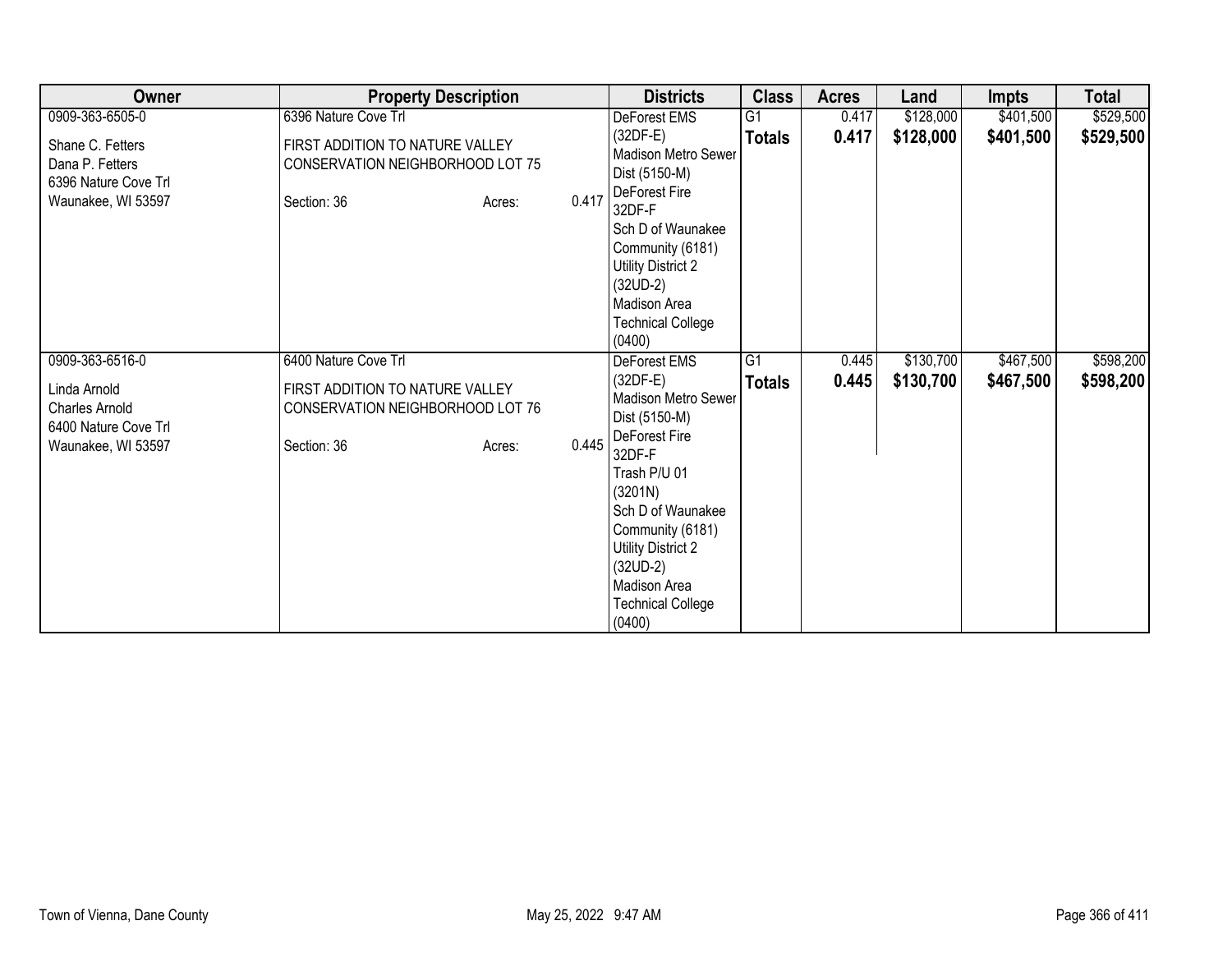| Owner                                                                         | <b>Property Description</b>                                                        |        |       | <b>Districts</b>                                                                                                                                                            | <b>Class</b>    | <b>Acres</b> | Land      | <b>Impts</b> | <b>Total</b> |
|-------------------------------------------------------------------------------|------------------------------------------------------------------------------------|--------|-------|-----------------------------------------------------------------------------------------------------------------------------------------------------------------------------|-----------------|--------------|-----------|--------------|--------------|
| 0909-363-6527-0                                                               | 6404 Nature Cove Trl                                                               |        |       | DeForest EMS                                                                                                                                                                | $\overline{G1}$ | 0.537        | \$139,800 | \$352,600    | \$492,400    |
| Gregory T. Lake<br>Jane E. Lake<br>6404 Nature Cove Trl<br>Waunakee, WI 53597 | FIRST ADDITION TO NATURE VALLEY<br>CONSERVATION NEIGHBORHOOD LOT 77<br>Section: 36 | Acres: | 0.537 | $(32DF-E)$<br><b>Madison Metro Sewer</b><br>Dist (5150-M)<br>DeForest Fire<br>32DF-F                                                                                        | <b>Totals</b>   | 0.537        | \$139,800 | \$352,600    | \$492,400    |
|                                                                               |                                                                                    |        |       | Trash P/U 01<br>(3201N)<br>Sch D of Waunakee<br>Community (6181)<br><b>Utility District 2</b><br>$(32UD-2)$<br>Madison Area<br><b>Technical College</b><br>(0400)           |                 |              |           |              |              |
| 0909-363-6538-0                                                               | 6408 Nature Cove Trl                                                               |        |       | <b>DeForest EMS</b>                                                                                                                                                         | $\overline{G1}$ | 0.564        | \$142,400 | \$303,400    | \$445,800    |
| Douglas K. Schey<br>Sherry L. Schey<br>6408 Nature Cove Trl                   | FIRST ADDITION TO NATURE VALLEY<br>CONSERVATION NEIGHBORHOOD LOT 78                |        |       | $(32DF-E)$<br><b>Madison Metro Sewer</b><br>Dist (5150-M)<br>DeForest Fire                                                                                                  | <b>Totals</b>   | 0.564        | \$142,400 | \$303,400    | \$445,800    |
| Waunakee, WI 53597                                                            | Section: 36                                                                        | Acres: | 0.564 | 32DF-F<br>Trash P/U 01<br>(3201N)<br>Sch D of Waunakee<br>Community (6181)<br><b>Utility District 2</b><br>$(32UD-2)$<br>Madison Area<br><b>Technical College</b><br>(0400) |                 |              |           |              |              |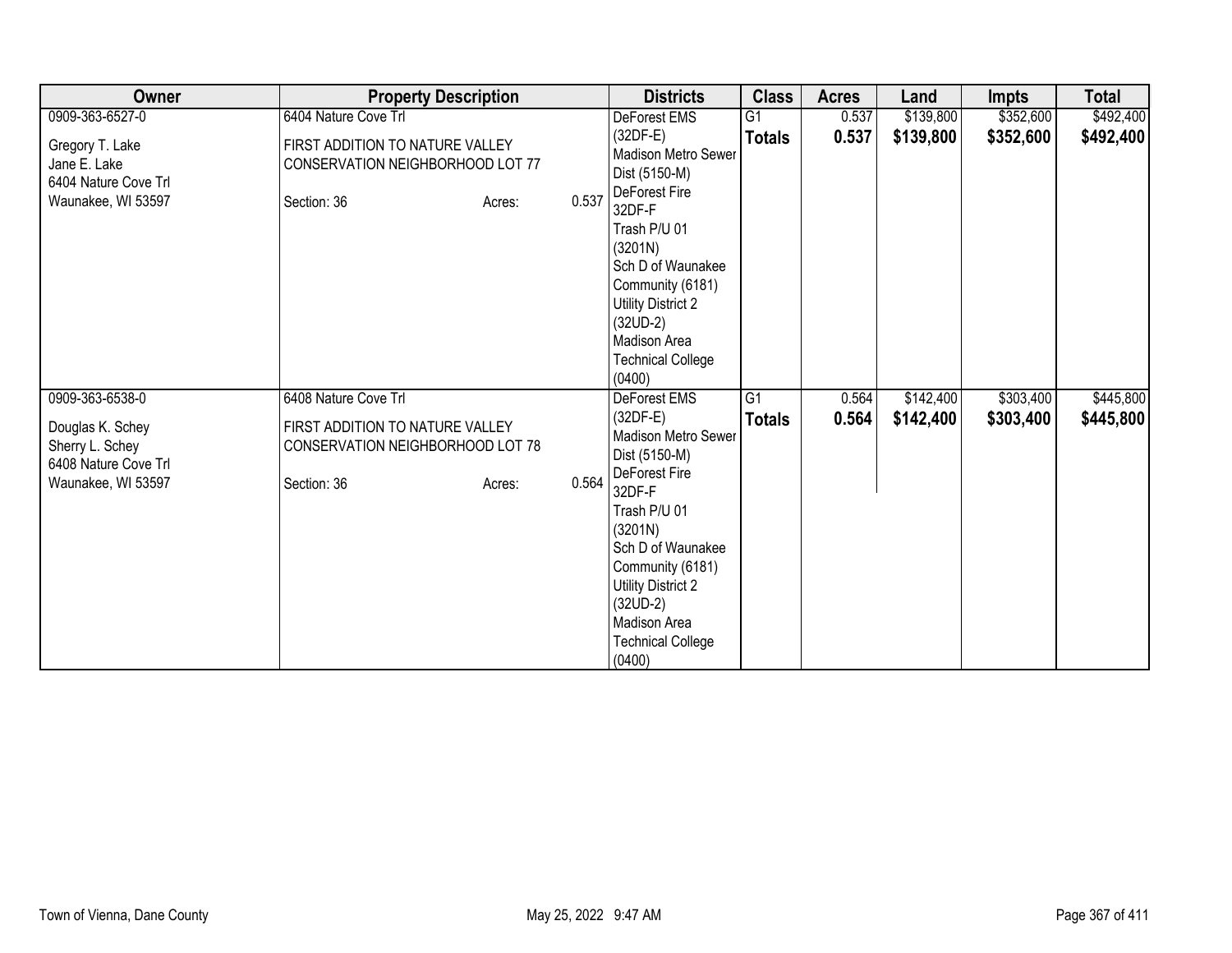| Owner                                                                                          | <b>Property Description</b>                                                        |                 | <b>Districts</b>                                                                                                                                                  | <b>Class</b>    | <b>Acres</b> | Land      | <b>Impts</b> | <b>Total</b> |
|------------------------------------------------------------------------------------------------|------------------------------------------------------------------------------------|-----------------|-------------------------------------------------------------------------------------------------------------------------------------------------------------------|-----------------|--------------|-----------|--------------|--------------|
| 0909-363-6549-0                                                                                | 6412 Nature Cove Trl                                                               |                 | DeForest EMS                                                                                                                                                      | $\overline{G1}$ | 0.548        | \$140,800 | \$432,800    | \$573,600    |
| Anna M. Hillebrandt<br><b>Brett Neve</b><br>6412 Nature Cove Trl<br>Waunakee, WI 53597         | FIRST ADDITION TO NATURE VALLEY<br>CONSERVATION NEIGHBORHOOD LOT 79<br>Section: 36 | 0.548<br>Acres: | $(32DF-E)$<br><b>Madison Metro Sewer</b><br>Dist (5150-M)<br>DeForest Fire<br>32DF-F                                                                              | <b>Totals</b>   | 0.548        | \$140,800 | \$432,800    | \$573,600    |
|                                                                                                |                                                                                    |                 | Trash P/U 01<br>(3201N)<br>Sch D of Waunakee<br>Community (6181)<br><b>Utility District 2</b><br>$(32UD-2)$<br>Madison Area<br><b>Technical College</b><br>(0400) |                 |              |           |              |              |
| 0909-363-6560-0                                                                                | 6416 Nature Cove Trl                                                               |                 | <b>DeForest EMS</b>                                                                                                                                               | $\overline{G1}$ | 0.475        | \$133,700 | \$416,200    | \$549,900    |
| <b>Trevor Carpenter</b><br><b>Kristin Grimes</b><br>6416 Nature Cove Trl<br>Waunakee, WI 53597 | FIRST ADDITION TO NATURE VALLEY<br>CONSERVATION NEIGHBORHOOD LOT 80<br>Section: 36 | 0.475<br>Acres: | $(32DF-E)$<br><b>Madison Metro Sewer</b><br>Dist (5150-M)<br>DeForest Fire<br>32DF-F                                                                              | <b>Totals</b>   | 0.475        | \$133,700 | \$416,200    | \$549,900    |
|                                                                                                |                                                                                    |                 | Trash P/U 01<br>(3201N)<br>Sch D of Waunakee<br>Community (6181)<br><b>Utility District 2</b><br>$(32UD-2)$<br>Madison Area<br><b>Technical College</b><br>(0400) |                 |              |           |              |              |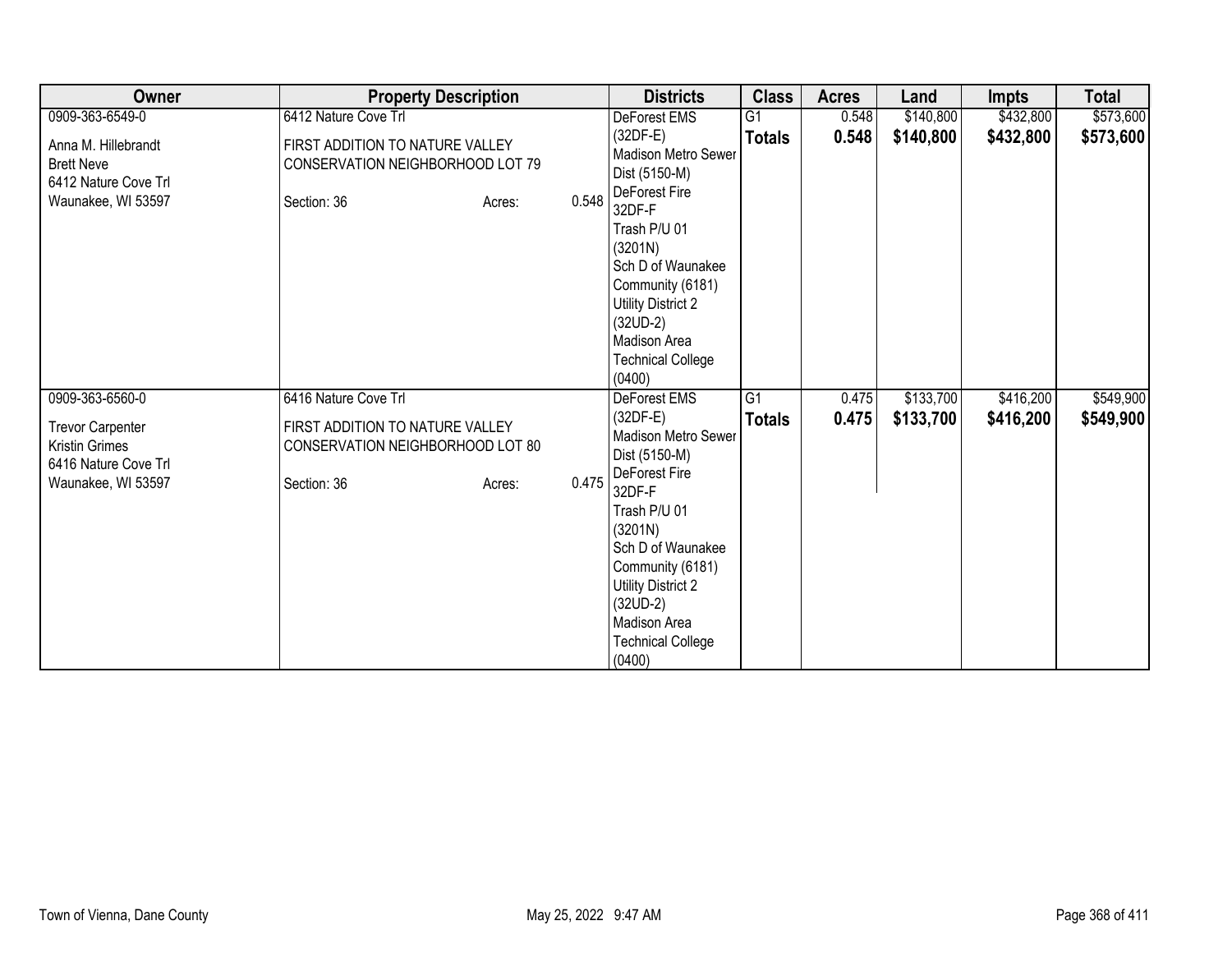| Owner                                                                         |                                                                     | <b>Property Description</b> |       | <b>Districts</b>                                   | <b>Class</b>   | <b>Acres</b>   | Land                   | Impts                  | <b>Total</b>           |
|-------------------------------------------------------------------------------|---------------------------------------------------------------------|-----------------------------|-------|----------------------------------------------------|----------------|----------------|------------------------|------------------------|------------------------|
| 0909-363-6571-0                                                               | 6420 Nature Cove Trl                                                |                             |       | DeForest EMS                                       | G <sub>1</sub> | 0.428          | \$129,100              | \$385,400              | \$514,500              |
| Weiss Jt Rev Tr, Chad E & Amy L<br>6420 Nature Cove Trl<br>Waunakee, WI 53597 | FIRST ADDITION TO NATURE VALLEY<br>CONSERVATION NEIGHBORHOOD LOT 81 |                             |       | $(32DF-E)$<br>Madison Metro Sewer<br>Dist (5150-M) | <b>Totals</b>  | 0.428          | \$129,100              | \$385,400              | \$514,500              |
|                                                                               | Section: 36                                                         | Acres:                      | 0.428 | DeForest Fire<br>32DF-F                            |                |                |                        |                        |                        |
|                                                                               |                                                                     |                             |       | Trash P/U 01<br>(3201N)                            |                |                |                        |                        |                        |
|                                                                               |                                                                     |                             |       | Sch D of Waunakee<br>Community (6181)              |                |                |                        |                        |                        |
|                                                                               |                                                                     |                             |       | <b>Utility District 2</b>                          |                |                |                        |                        |                        |
|                                                                               |                                                                     |                             |       | $(32UD-2)$<br>Madison Area                         |                |                |                        |                        |                        |
|                                                                               |                                                                     |                             |       | <b>Technical College</b>                           |                |                |                        |                        |                        |
|                                                                               |                                                                     |                             |       | (0400)                                             |                |                |                        |                        |                        |
| 0909-363-6582-0                                                               | 6424 Nature Cove Trl                                                |                             |       | <b>DeForest EMS</b><br>$(32DF-E)$                  | G1             | 0.392<br>0.392 | \$123,800<br>\$123,800 | \$337,500<br>\$337,500 | \$461,300<br>\$461,300 |
| Creighton R. Goldensoph                                                       | FIRST ADDITION TO NATURE VALLEY                                     |                             |       | Madison Metro Sewer                                | <b>Totals</b>  |                |                        |                        |                        |
| Diane R. Goldensoph                                                           | CONSERVATION NEIGHBORHOOD LOT 82                                    |                             |       | Dist (5150-M)                                      |                |                |                        |                        |                        |
| 6424 Nature Cove Trl                                                          |                                                                     |                             | 0.392 | DeForest Fire                                      |                |                |                        |                        |                        |
| Waunakee, WI 53597                                                            | Section: 36                                                         | Acres:                      |       | 32DF-F                                             |                |                |                        |                        |                        |
|                                                                               |                                                                     |                             |       | Trash P/U 01                                       |                |                |                        |                        |                        |
|                                                                               |                                                                     |                             |       | (3201N)<br>Sch D of Waunakee                       |                |                |                        |                        |                        |
|                                                                               |                                                                     |                             |       | Community (6181)                                   |                |                |                        |                        |                        |
|                                                                               |                                                                     |                             |       | <b>Utility District 2</b>                          |                |                |                        |                        |                        |
|                                                                               |                                                                     |                             |       | $(32UD-2)$                                         |                |                |                        |                        |                        |
|                                                                               |                                                                     |                             |       | Madison Area                                       |                |                |                        |                        |                        |
|                                                                               |                                                                     |                             |       | <b>Technical College</b>                           |                |                |                        |                        |                        |
|                                                                               |                                                                     |                             |       | (0400)                                             |                |                |                        |                        |                        |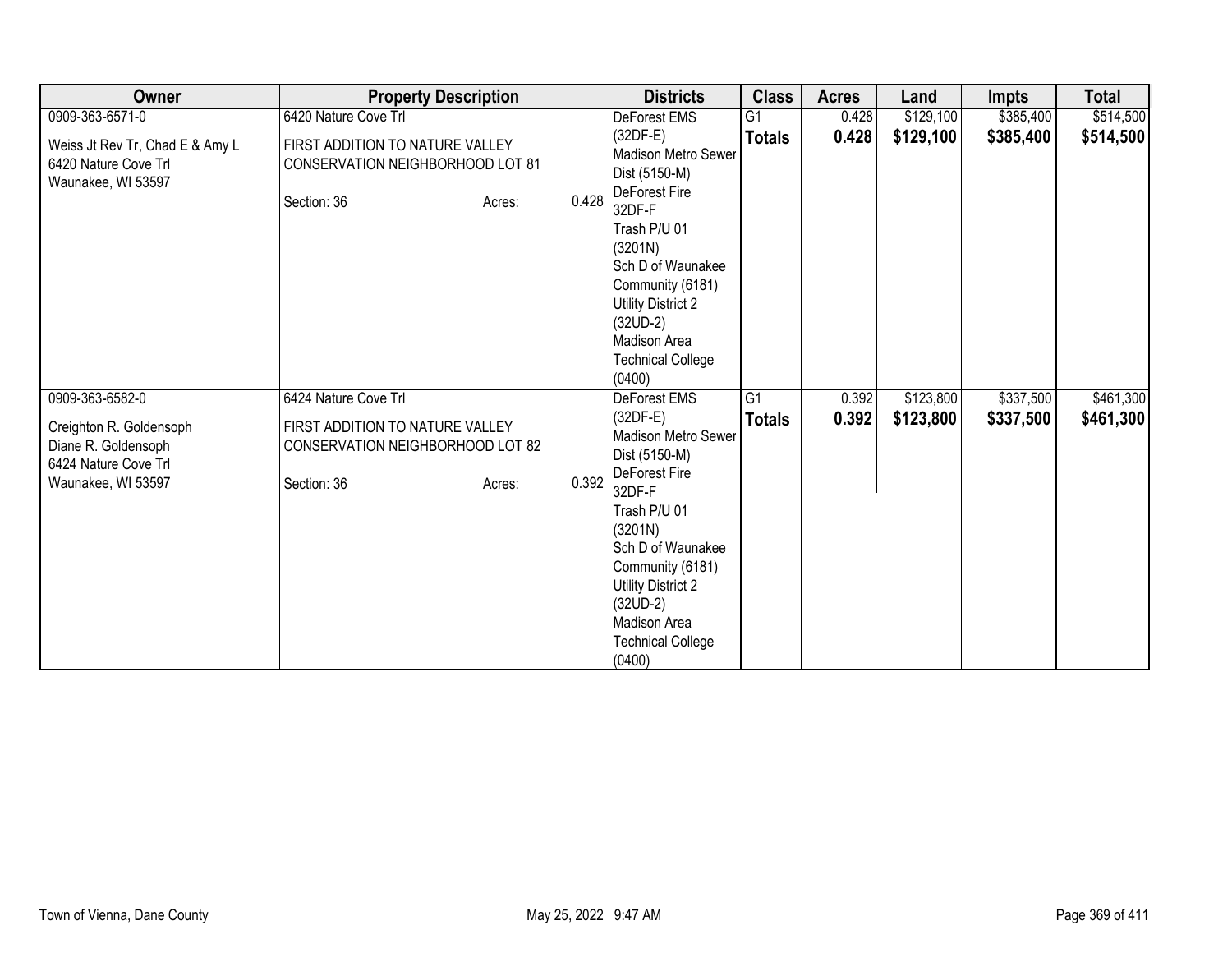| Owner                                                                                | <b>Property Description</b>                                                        |                 | <b>Districts</b>                                                                                                                                                  | <b>Class</b>    | <b>Acres</b> | Land      | <b>Impts</b> | <b>Total</b> |
|--------------------------------------------------------------------------------------|------------------------------------------------------------------------------------|-----------------|-------------------------------------------------------------------------------------------------------------------------------------------------------------------|-----------------|--------------|-----------|--------------|--------------|
| 0909-363-6593-0                                                                      | 6428 Nature Cove Trl                                                               |                 | DeForest EMS                                                                                                                                                      | $\overline{G1}$ | 0.353        | \$111,500 | \$408,400    | \$519,900    |
| Joseph D. Nett<br>Heather M. Nett<br>6428 Nature Cove Trl<br>Waunakee, WI 53597      | FIRST ADDITION TO NATURE VALLEY<br>CONSERVATION NEIGHBORHOOD LOT 83<br>Section: 36 | 0.353<br>Acres: | $(32DF-E)$<br><b>Madison Metro Sewer</b><br>Dist (5150-M)<br>DeForest Fire<br>32DF-F                                                                              | <b>Totals</b>   | 0.353        | \$111,500 | \$408,400    | \$519,900    |
|                                                                                      |                                                                                    |                 | Trash P/U 01<br>(3201N)<br>Sch D of Waunakee<br>Community (6181)<br><b>Utility District 2</b><br>$(32UD-2)$<br>Madison Area<br><b>Technical College</b><br>(0400) |                 |              |           |              |              |
| 0909-363-6604-0                                                                      | 6432 Nature Cove Trl                                                               |                 | <b>DeForest EMS</b>                                                                                                                                               | $\overline{G1}$ | 0.402        | \$117,700 | \$332,900    | \$450,600    |
| Brandon H. Buchner<br>Tonya H. Buchner<br>6432 Nature Cove Trl<br>Waunakee, WI 53597 | FIRST ADDITION TO NATURE VALLEY<br>CONSERVATION NEIGHBORHOOD LOT 84<br>Section: 36 | 0.402<br>Acres: | $(32DF-E)$<br><b>Madison Metro Sewer</b><br>Dist (5150-M)<br>DeForest Fire<br>32DF-F                                                                              | <b>Totals</b>   | 0.402        | \$117,700 | \$332,900    | \$450,600    |
|                                                                                      |                                                                                    |                 | Trash P/U 01<br>(3201N)<br>Sch D of Waunakee<br>Community (6181)<br><b>Utility District 2</b><br>$(32UD-2)$<br>Madison Area<br><b>Technical College</b><br>(0400) |                 |              |           |              |              |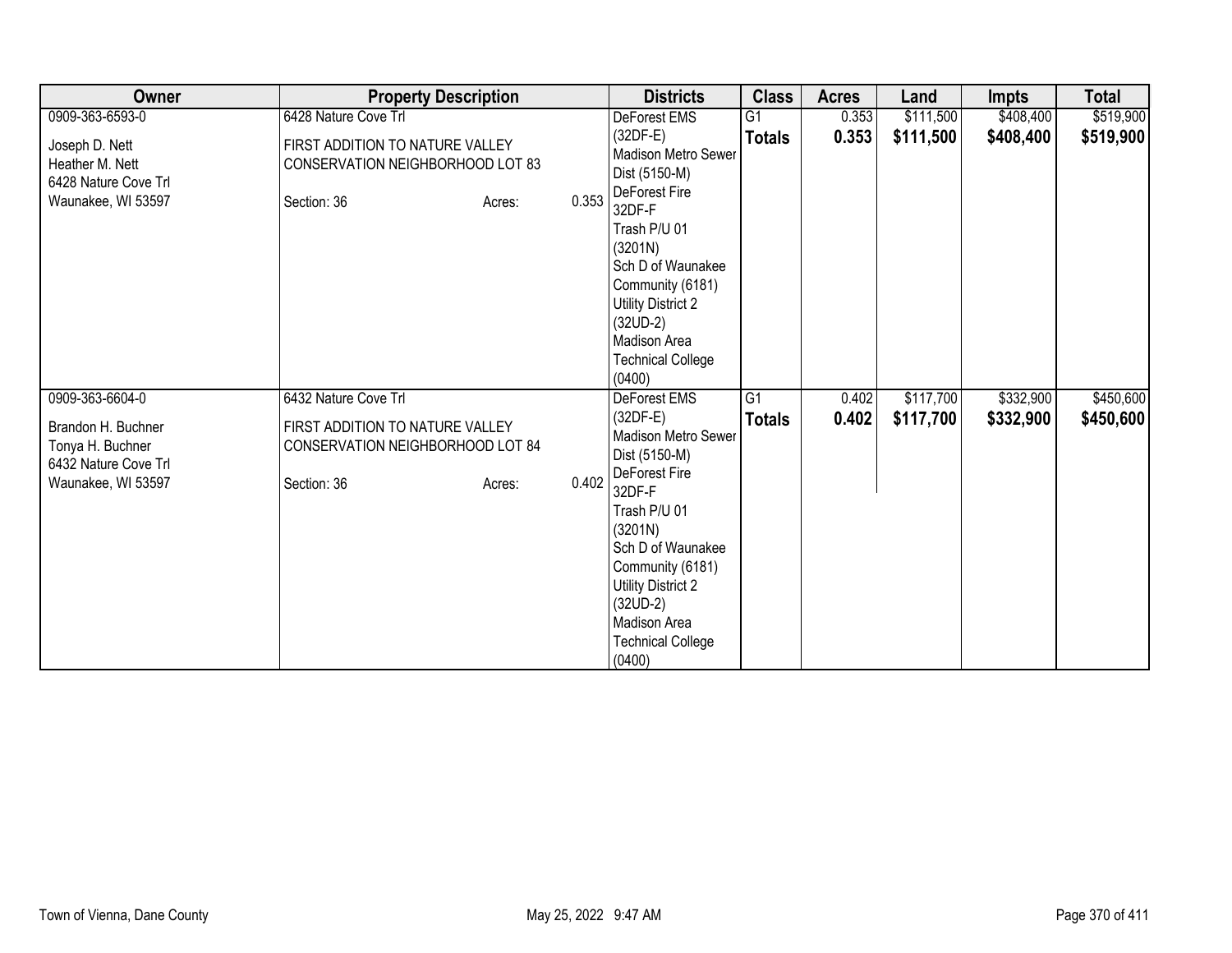| Owner                                                                                                                                         | <b>Property Description</b>                                                                             | <b>Districts</b>                                                                                                                                                                                                                                   | <b>Class</b>                     | <b>Acres</b>   | Land               | <b>Impts</b>      | <b>Total</b>       |
|-----------------------------------------------------------------------------------------------------------------------------------------------|---------------------------------------------------------------------------------------------------------|----------------------------------------------------------------------------------------------------------------------------------------------------------------------------------------------------------------------------------------------------|----------------------------------|----------------|--------------------|-------------------|--------------------|
| 0909-363-6615-0                                                                                                                               | 6447 Nature Cove Trl                                                                                    | <b>DeForest EMS</b>                                                                                                                                                                                                                                | $\overline{G1}$                  | 0.462          | \$132,400          | \$535,000         | \$667,400          |
| Kyle J. Meyers<br>Aime C. Meyers<br>6447 Nature Cove Trl<br>Waunakee, WI 53597                                                                | FIRST ADDITION TO NATURE VALLEY<br>CONSERVATION NEIGHBORHOOD LOT 85<br>0.462<br>Section: 36<br>Acres:   | $(32DF-E)$<br>Madison Metro Sewer<br>Dist (5150-M)<br>DeForest Fire<br>32DF-F<br>Trash P/U 01<br>(3201N)<br>Sch D of Waunakee<br>Community (6181)<br><b>Utility District 2</b><br>$(32UD-2)$<br>Madison Area<br><b>Technical College</b><br>(0400) | <b>Totals</b>                    | 0.462          | \$132,400          | \$535,000         | \$667,400          |
| 0909-363-6650-0<br>First Addn to Nature Valley Conservatior<br>Neighborhood H<br>c/o Brett Neve<br>6412 Nature Cove Trl<br>Waunakee, WI 53597 | FIRST ADDITION TO NATURE VALLEY<br>CONSERVATION NEIGHBORHOOD OUTLOT 8<br>1.089<br>Section: 36<br>Acres: | DeForest EMS<br>$(32DF-E)$<br>Madison Metro Sewer<br>Dist (5150-M)<br>DeForest Fire<br>32DF-F<br>Sch D of Waunakee<br>Community (6181)<br><b>Utility District 2</b><br>$(32UD-2)$<br>Madison Area<br><b>Technical College</b><br>(0400)            | $\overline{G1}$<br><b>Totals</b> | 1.089<br>1.089 | \$1,500<br>\$1,500 | $\sqrt{6}$<br>\$0 | \$1,500<br>\$1,500 |
| 0909-363-6675-0                                                                                                                               |                                                                                                         | DeForest EMS                                                                                                                                                                                                                                       | $\overline{G1}$                  | 0.345          | \$500              | \$0               | \$500              |
| First Addn to Nature Valley Conservatior<br>Neighborhood H<br>c/o Brett Neve<br>6412 Nature Cove Trl<br>Waunakee, WI 53597                    | FIRST ADDITION TO NATURE VALLEY<br>CONSERVATION NEIGHBORHOOD OUTLOT 9<br>0.345<br>Section: 36<br>Acres: | $(32DF-E)$<br>Madison Metro Sewer<br>Dist (5150-M)<br>DeForest Fire<br>32DF-F<br>Sch D of Waunakee<br>Community (6181)<br><b>Utility District 2</b><br>$(32UD-2)$<br>Madison Area<br><b>Technical College</b><br>(0400)                            | <b>Totals</b>                    | 0.345          | \$500              | \$0               | \$500              |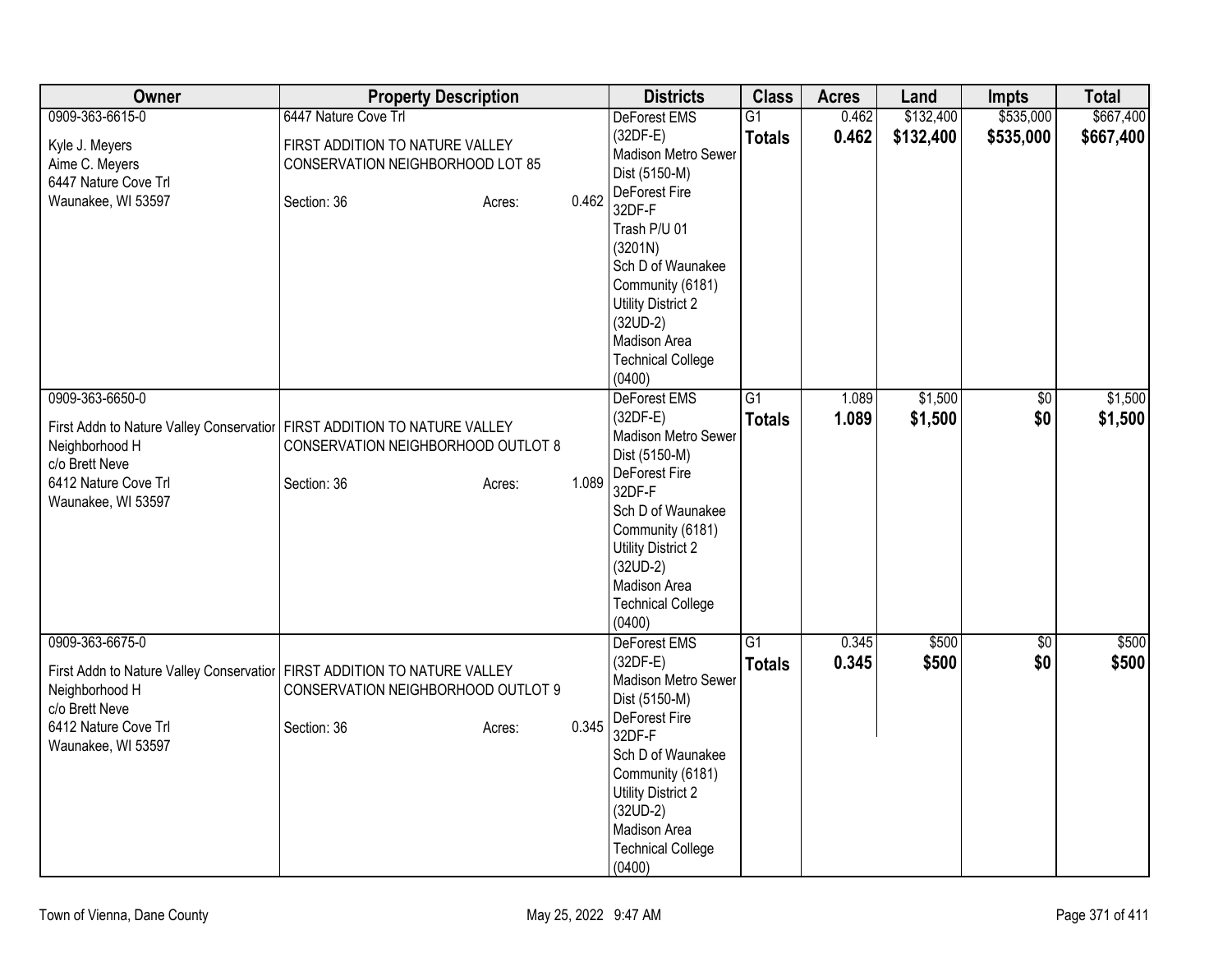| Owner                                                                                             | <b>Property Description</b>                                                                                                                         | <b>Districts</b>                                                                                                                                                                                                                               | <b>Class</b>                     | <b>Acres</b>   | Land                   | Impts                  | <b>Total</b>       |
|---------------------------------------------------------------------------------------------------|-----------------------------------------------------------------------------------------------------------------------------------------------------|------------------------------------------------------------------------------------------------------------------------------------------------------------------------------------------------------------------------------------------------|----------------------------------|----------------|------------------------|------------------------|--------------------|
| 0909-363-6700-0<br>Neighborhood H<br>c/o Brett Neve<br>6412 Nature Cove Trl<br>Waunakee, WI 53597 | First Addn to Nature Valley Conservatior   FIRST ADDITION TO NATURE VALLEY<br>CONSERVATION NEIGHBORHOOD OUTLOT 10<br>5.242<br>Section: 36<br>Acres: | <b>DeForest EMS</b><br>$(32DF-E)$<br>Madison Metro Sewer<br>Dist (5150-M)<br>DeForest Fire<br>32DF-F<br>Sch D of Waunakee<br>Community (6181)<br>Utility District 2<br>$(32UD-2)$<br>Madison Area<br><b>Technical College</b><br>(0400)        | $\overline{G1}$<br><b>Totals</b> | 5.242<br>5.242 | \$9,000<br>\$9,000     | $\overline{50}$<br>\$0 | \$9,000<br>\$9,000 |
| 0909-363-6725-0<br>Neighborhood H<br>c/o Brett Neve<br>6412 Nature Cove Trl<br>Waunakee, WI 53597 | First Addn to Nature Valley Conservatior   FIRST ADDITION TO NATURE VALLEY<br>CONSERVATION NEIGHBORHOOD OUTLOT 11<br>1.000<br>Section: 36<br>Acres: | DeForest EMS<br>$(32DF-E)$<br>Madison Metro Sewer<br>Dist (5150-M)<br>DeForest Fire<br>32DF-F<br>Sch D of Waunakee<br>Community (6181)<br>Utility District 2<br>$(32UD-2)$<br>Madison Area<br><b>Technical College</b><br>(0400)               | G1<br><b>Totals</b>              | 1.000<br>1.000 | \$200<br>\$200         | $\sqrt{6}$<br>\$0      | \$200<br>\$200     |
| 0909-363-6750-0<br>Vienna, Town of<br>102 N Holiday Dr<br>Waunakee, WI 53597                      | FIRST ADDITION TO NATURE VALLEY<br>CONSERVATION NEIGHBORHOOD 60 FT WIDE<br><b>ACCESS</b><br>0.964<br>Section: 36<br>Acres:                          | <b>DeForest EMS</b><br>$(32DF-E)$<br>Madison Metro Sewer<br>Dist (5150-M)<br>DeForest Fire<br>32DF-F<br>Sch D of Waunakee<br>Community (6181)<br><b>Utility District 2</b><br>$(32UD-2)$<br>Madison Area<br><b>Technical College</b><br>(0400) | X4<br><b>Totals</b>              | 0.964<br>0.964 | $\overline{60}$<br>\$0 | $\overline{50}$<br>\$0 | $\sqrt{50}$<br>\$0 |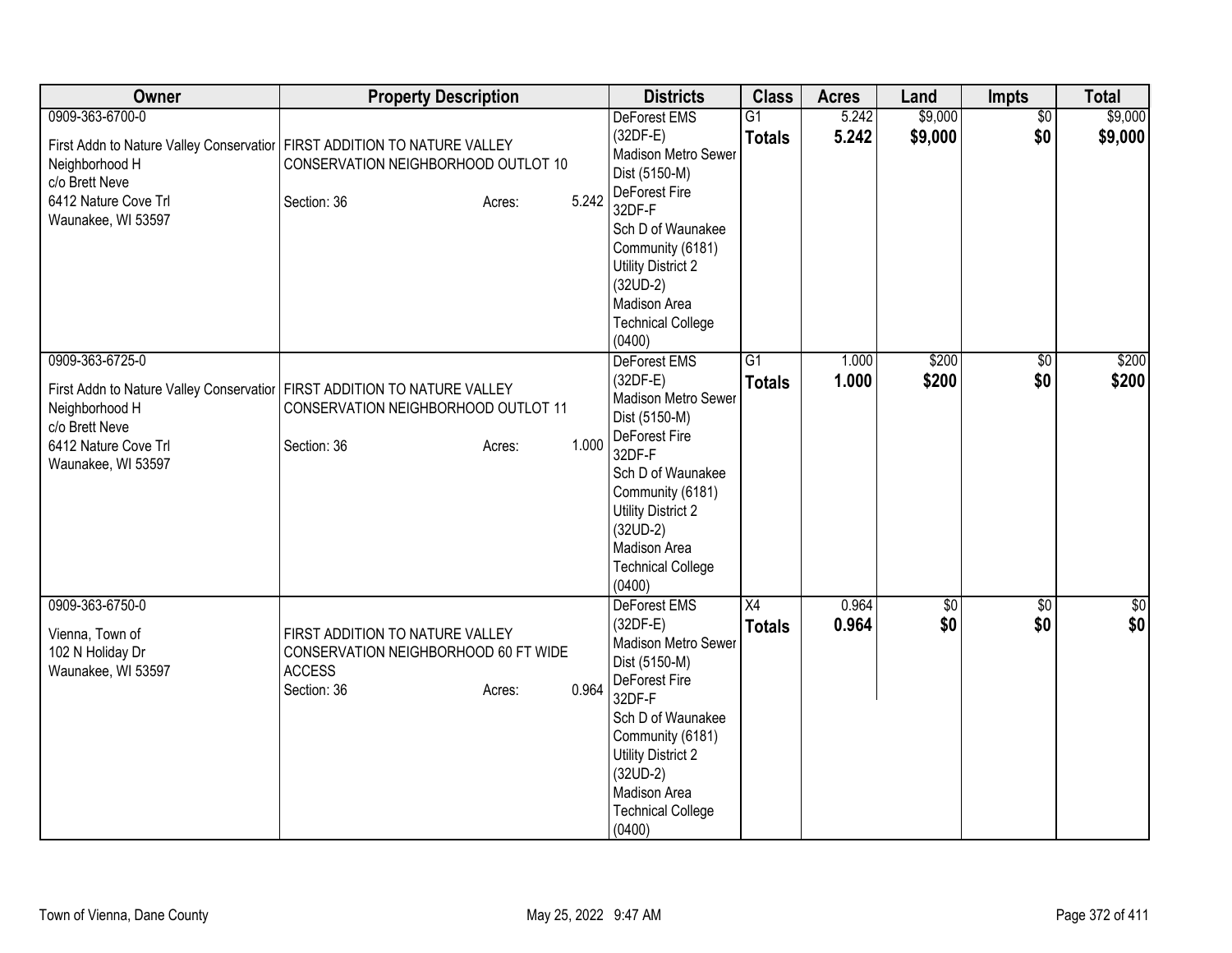| Owner                                | <b>Property Description</b>                    |                  | <b>Districts</b>                      | <b>Class</b>    | <b>Acres</b> | Land     | <b>Impts</b>    | <b>Total</b> |
|--------------------------------------|------------------------------------------------|------------------|---------------------------------------|-----------------|--------------|----------|-----------------|--------------|
| 0909-363-9650-0                      |                                                |                  | DeForest EMS                          | G4              | 34.760       | \$10,700 | $\overline{60}$ | \$10,700     |
| Hickory Lane Farm, LLC               | LOT 1 CSM 14622 CS101/185&189-10/24/2017 F/K/A |                  | $(32DF-E)$                            | G5M             | 2.100        | \$4,600  | \$0             | \$4,600      |
| Leonard Rev Tr, Alexander & Kristine | OUTLOT 1 CSM 13034 CS83/188&192-12/16/2010 &   |                  | Madison Metro Sewer                   | <b>Totals</b>   | 36.860       | \$15,300 | \$0             | \$15,300     |
| 6766 Portage Rd                      | ALSO INCL & DESCR AS SEC 36-9-9 PRT NE1/4SW1/4 |                  | Dist (5150-M)                         |                 |              |          |                 |              |
| Deforest, WI 53532                   | Section: 36                                    | 36.860<br>Acres: | DeForest Fire<br>32DF-F               |                 |              |          |                 |              |
|                                      |                                                |                  | Sch D of Waunakee                     |                 |              |          |                 |              |
|                                      |                                                |                  | Community (6181)                      |                 |              |          |                 |              |
|                                      |                                                |                  | Madison Area                          |                 |              |          |                 |              |
|                                      |                                                |                  | <b>Technical College</b>              |                 |              |          |                 |              |
|                                      |                                                |                  | (0400)                                |                 |              |          |                 |              |
| 0909-363-9670-0                      |                                                |                  | DeForest EMS                          | $\overline{G6}$ | 9.390        | \$41,300 | \$0             | \$41,300     |
| Leonard Rev Tr, Alexander & Kristine | OUTLOT 1 CSM 14622 CS101/185&189-10/24/2017    |                  | $(32DF-E)$                            | <b>Totals</b>   | 9.390        | \$41,300 | \$0             | \$41,300     |
| 3960 Julian Dr                       | F/K/A OUTLOT 1 CSM 13034                       |                  | Madison Metro Sewer                   |                 |              |          |                 |              |
| Merrill, WI 54452                    | CS83/188&192-12/16/2010 & ALSO INCL & DESCR AS |                  | Dist (5150-M)                         |                 |              |          |                 |              |
|                                      | Section: 36                                    | 9.390<br>Acres:  | DeForest Fire                         |                 |              |          |                 |              |
|                                      |                                                |                  | 32DF-F                                |                 |              |          |                 |              |
|                                      |                                                |                  | Sch D of Waunakee<br>Community (6181) |                 |              |          |                 |              |
|                                      |                                                |                  | Madison Area                          |                 |              |          |                 |              |
|                                      |                                                |                  | <b>Technical College</b>              |                 |              |          |                 |              |
|                                      |                                                |                  | (0400)                                |                 |              |          |                 |              |
| 0909-363-9710-0                      | 4918 Easy St                                   |                  | <b>DeForest EMS</b>                   | $\overline{G1}$ | 0.634        | \$3,500  | \$0             | \$3,500      |
|                                      |                                                |                  | $(32DF-E)$                            | <b>Totals</b>   | 0.634        | \$3,500  | \$0             | \$3,500      |
| Steven J. Fahlgren                   | LANTERN HOLLOW LOT 1                           |                  | <b>Madison Metro Sewer</b>            |                 |              |          |                 |              |
| Wendy S. Fahlgren                    |                                                |                  | Dist (5150-M)                         |                 |              |          |                 |              |
| 4930 Lantern Hollow Ln               |                                                |                  | DeForest Fire                         |                 |              |          |                 |              |
| Waunakee, WI 53597                   | Section: 36                                    | 0.634<br>Acres:  | 32DF-F                                |                 |              |          |                 |              |
|                                      |                                                |                  | Sch D of Waunakee                     |                 |              |          |                 |              |
|                                      |                                                |                  | Community (6181)                      |                 |              |          |                 |              |
|                                      |                                                |                  | Utility District 2                    |                 |              |          |                 |              |
|                                      |                                                |                  | $(32UD-2)$                            |                 |              |          |                 |              |
|                                      |                                                |                  | Madison Area                          |                 |              |          |                 |              |
|                                      |                                                |                  | <b>Technical College</b>              |                 |              |          |                 |              |
|                                      |                                                |                  | (0400)                                |                 |              |          |                 |              |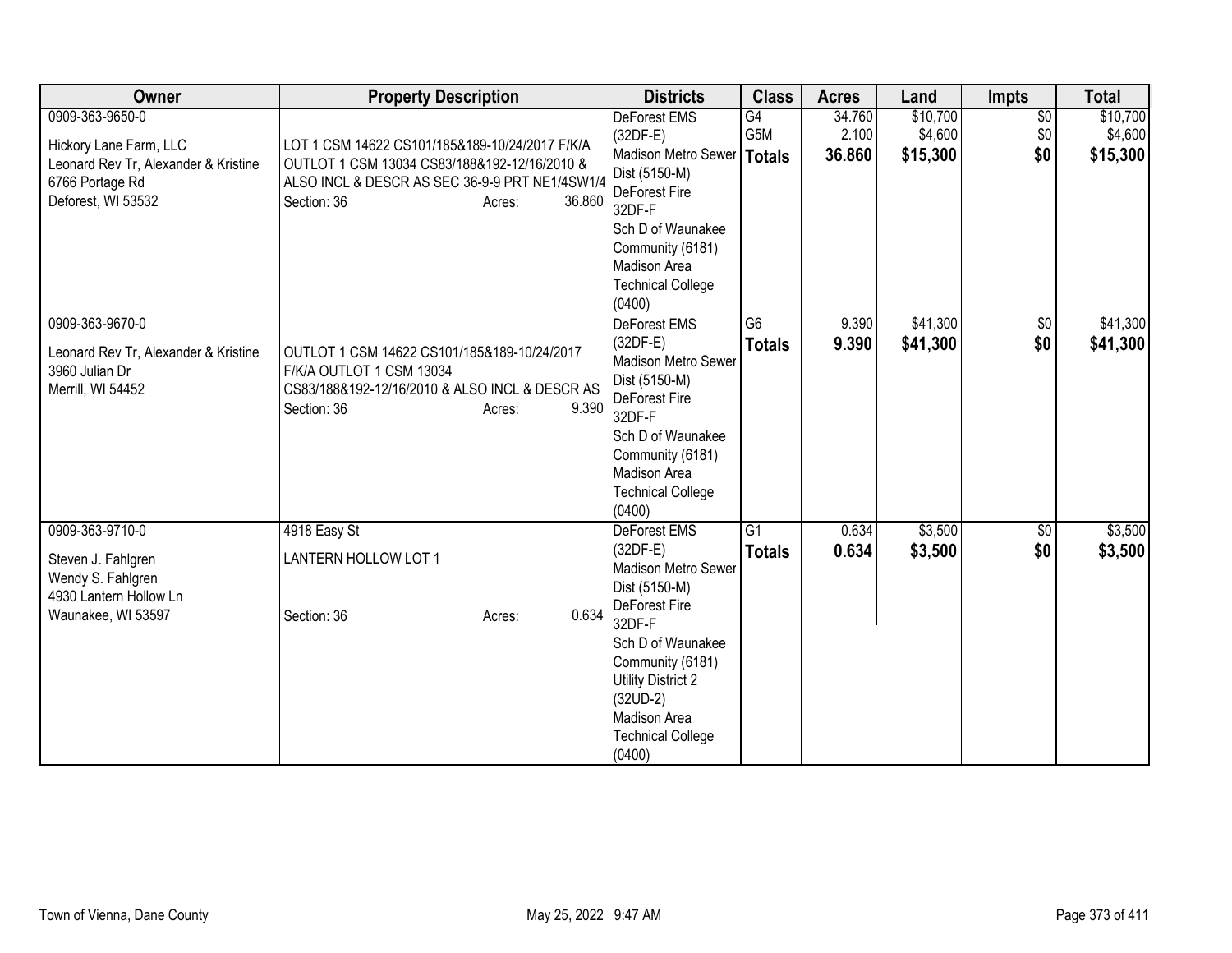| Owner                                                                 | <b>Property Description</b> |                 | <b>Districts</b>                                                                                                                                                            | <b>Class</b>    | <b>Acres</b> | Land      | Impts     | <b>Total</b> |
|-----------------------------------------------------------------------|-----------------------------|-----------------|-----------------------------------------------------------------------------------------------------------------------------------------------------------------------------|-----------------|--------------|-----------|-----------|--------------|
| 0909-363-9720-0                                                       | 4930 Lantern Hollow Ln      |                 | DeForest EMS                                                                                                                                                                | G <sub>1</sub>  | 2.121        | \$195,500 | \$290,000 | \$485,500    |
| Fahlgren Family Tr, Sw<br>4930 Lanter Hollow Ln<br>Waunakee, WI 53597 | LANTERN HOLLOW LOT 2        |                 | $(32DF-E)$<br>Madison Metro Sewer<br>Dist (5150-M)<br>DeForest Fire                                                                                                         | <b>Totals</b>   | 2.121        | \$195,500 | \$290,000 | \$485,500    |
|                                                                       | Section: 36                 | 2.121<br>Acres: | 32DF-F<br>Trash P/U 01<br>(3201N)<br>Sch D of Waunakee<br>Community (6181)<br><b>Utility District 2</b><br>$(32UD-2)$<br>Madison Area<br><b>Technical College</b><br>(0400) |                 |              |           |           |              |
| 0909-363-9730-0                                                       | 4922 Lantern Hollow Ln      |                 | DeForest EMS                                                                                                                                                                | $\overline{G1}$ | 1.309        | \$202,000 | \$441,100 | \$643,100    |
| Andrew J. Pharo<br>Claire N. Pharo<br>4922 Lantern Hollow Ln          | LANTERN HOLLOW LOT 3        |                 | $(32DF-E)$<br>Madison Metro Sewer<br>Dist (5150-M)<br>DeForest Fire                                                                                                         | <b>Totals</b>   | 1.309        | \$202,000 | \$441,100 | \$643,100    |
| Waunakee, WI 53597                                                    | Section: 36                 | 1.309<br>Acres: | 32DF-F<br>Trash P/U 01<br>(3201N)<br>Sch D of Waunakee<br>Community (6181)<br><b>Utility District 2</b><br>$(32UD-2)$<br>Madison Area<br><b>Technical College</b><br>(0400) |                 |              |           |           |              |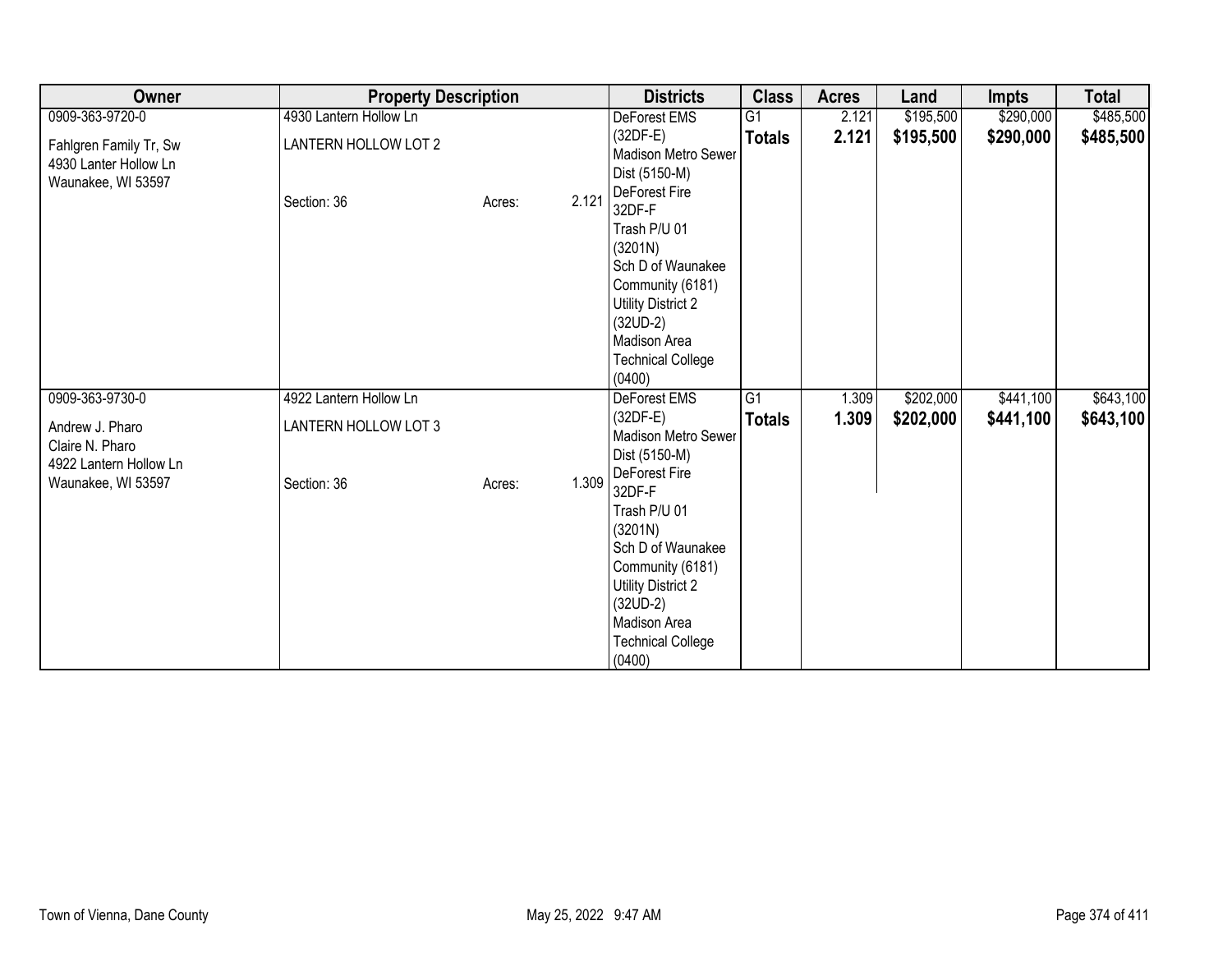| Owner                                                                                    | <b>Property Description</b>         |                 | <b>Districts</b>                                                                                                                                                            | <b>Class</b>   | <b>Acres</b> | Land      | <b>Impts</b> | <b>Total</b> |
|------------------------------------------------------------------------------------------|-------------------------------------|-----------------|-----------------------------------------------------------------------------------------------------------------------------------------------------------------------------|----------------|--------------|-----------|--------------|--------------|
| 0909-363-9740-0                                                                          | 4918 Lantern Hollow Ln              |                 | DeForest EMS                                                                                                                                                                | G <sub>1</sub> | 1.000        | \$185,000 | \$446,900    | \$631,900    |
| Matthew A. Hofeldt<br>Jadrian B. Duckart<br>4918 Lantern Hollow Ln<br>Waunakee, WI 53597 | LANTERN HOLLOW LOT 4<br>Section: 36 | 1.000<br>Acres: | $(32DF-E)$<br><b>Madison Metro Sewer</b><br>Dist (5150-M)<br>DeForest Fire                                                                                                  | <b>Totals</b>  | 1.000        | \$185,000 | \$446,900    | \$631,900    |
|                                                                                          |                                     |                 | 32DF-F<br>Trash P/U 01<br>(3201N)<br>Sch D of Waunakee<br>Community (6181)<br>Utility District 2<br>$(32UD-2)$<br>Madison Area<br><b>Technical College</b><br>(0400)        |                |              |           |              |              |
| 0909-363-9750-0                                                                          | 4912 Lantern Hollow Ln              |                 | DeForest EMS                                                                                                                                                                | G1             | 0.900        | \$175,300 | \$479,600    | \$654,900    |
| Shaun D. Trudell<br>Mandy L. Trudell<br>4912 Lantern Hollow Ln                           | LANTERN HOLLOW LOT 5                |                 | $(32DF-E)$<br>Madison Metro Sewer<br>Dist (5150-M)<br>DeForest Fire                                                                                                         | <b>Totals</b>  | 0.900        | \$175,300 | \$479,600    | \$654,900    |
| Waunakee, WI 53597                                                                       | Section: 36                         | 0.900<br>Acres: | 32DF-F<br>Trash P/U 01<br>(3201N)<br>Sch D of Waunakee<br>Community (6181)<br><b>Utility District 2</b><br>$(32UD-2)$<br>Madison Area<br><b>Technical College</b><br>(0400) |                |              |           |              |              |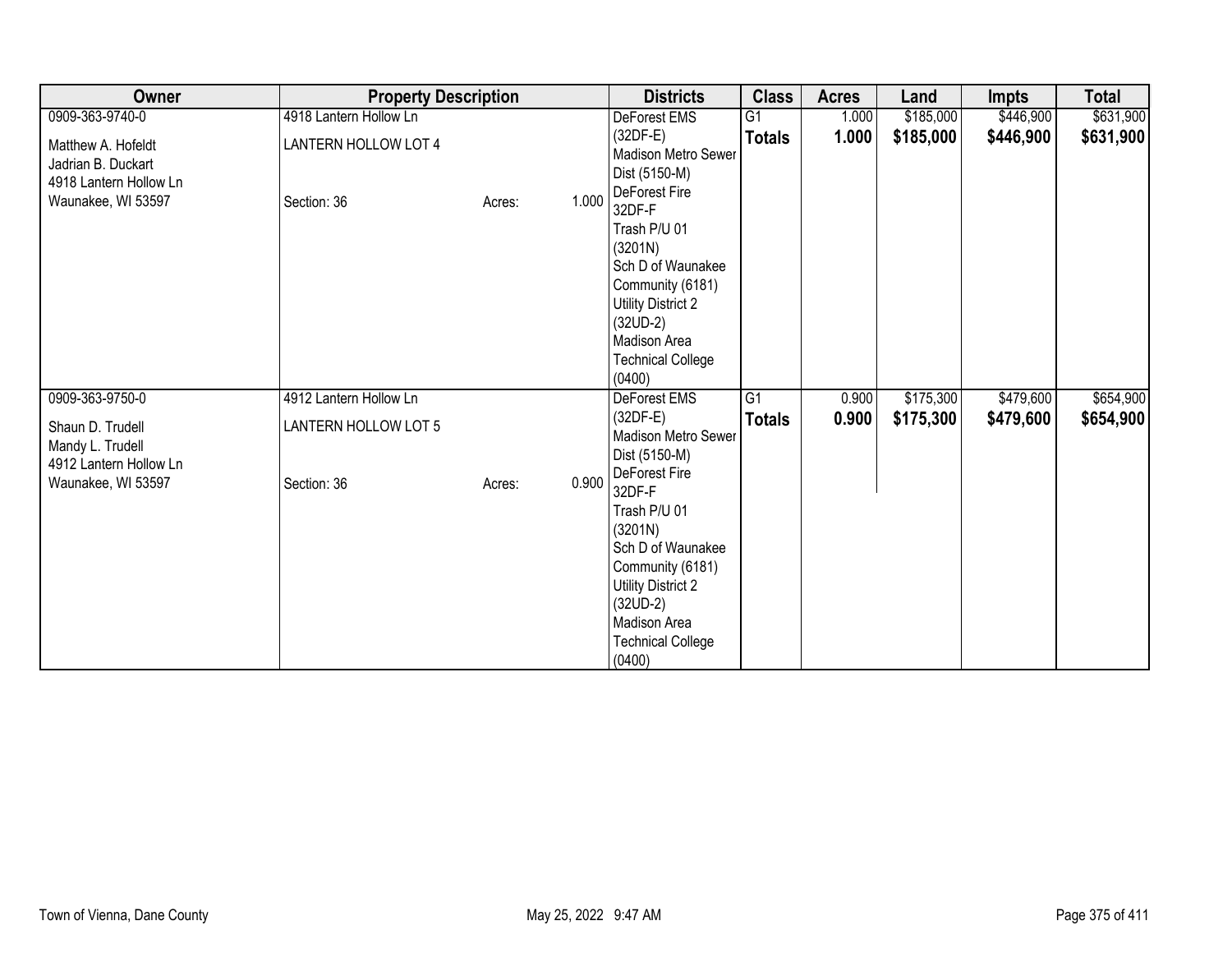| Owner                                                                                      | <b>Property Description</b>         | <b>Districts</b> | <b>Class</b>                                                                                                                                                                                 | <b>Acres</b>    | Land  | <b>Impts</b> | <b>Total</b> |           |
|--------------------------------------------------------------------------------------------|-------------------------------------|------------------|----------------------------------------------------------------------------------------------------------------------------------------------------------------------------------------------|-----------------|-------|--------------|--------------|-----------|
| 0909-363-9760-0                                                                            | 4906 Lantern Hollow Ln              |                  | DeForest EMS                                                                                                                                                                                 | $\overline{G1}$ | 0.966 | \$181,800    | \$543,700    | \$725,500 |
| David D. Langendorf<br>Tammy M. Langendorf<br>4906 Lantern Hollow Ln<br>Waunakee, WI 53597 | LANTERN HOLLOW LOT 6<br>Section: 36 | 0.966<br>Acres:  | $(32DF-E)$<br>Madison Metro Sewer<br>Dist (5150-M)<br>DeForest Fire<br>32DF-F                                                                                                                | <b>Totals</b>   | 0.966 | \$181,800    | \$543,700    | \$725,500 |
|                                                                                            |                                     |                  | Trash P/U 01<br>(3201N)<br>Sch D of Waunakee<br>Community (6181)<br><b>Utility District 2</b><br>$(32UD-2)$<br>Madison Area<br><b>Technical College</b><br>(0400)                            |                 |       |              |              |           |
| 0909-363-9770-0                                                                            | 4904 Lantern Hollow Ln              |                  | DeForest EMS                                                                                                                                                                                 | $\overline{G1}$ | 1.544 | \$182,700    | \$416,800    | \$599,500 |
| Andrew W. Slinger<br>Farrah L. Slinger<br>4904 Lantern Hollow Ln                           | LANTERN HOLLOW LOT 7                |                  | $(32DF-E)$<br>Madison Metro Sewer<br>Dist (5150-M)                                                                                                                                           | <b>Totals</b>   | 1.544 | \$182,700    | \$416,800    | \$599,500 |
| Waunakee, WI 53597                                                                         | Section: 36                         | 1.544<br>Acres:  | DeForest Fire<br>32DF-F<br>Trash P/U 01<br>(3201N)<br>Sch D of Waunakee<br>Community (6181)<br><b>Utility District 2</b><br>$(32UD-2)$<br>Madison Area<br><b>Technical College</b><br>(0400) |                 |       |              |              |           |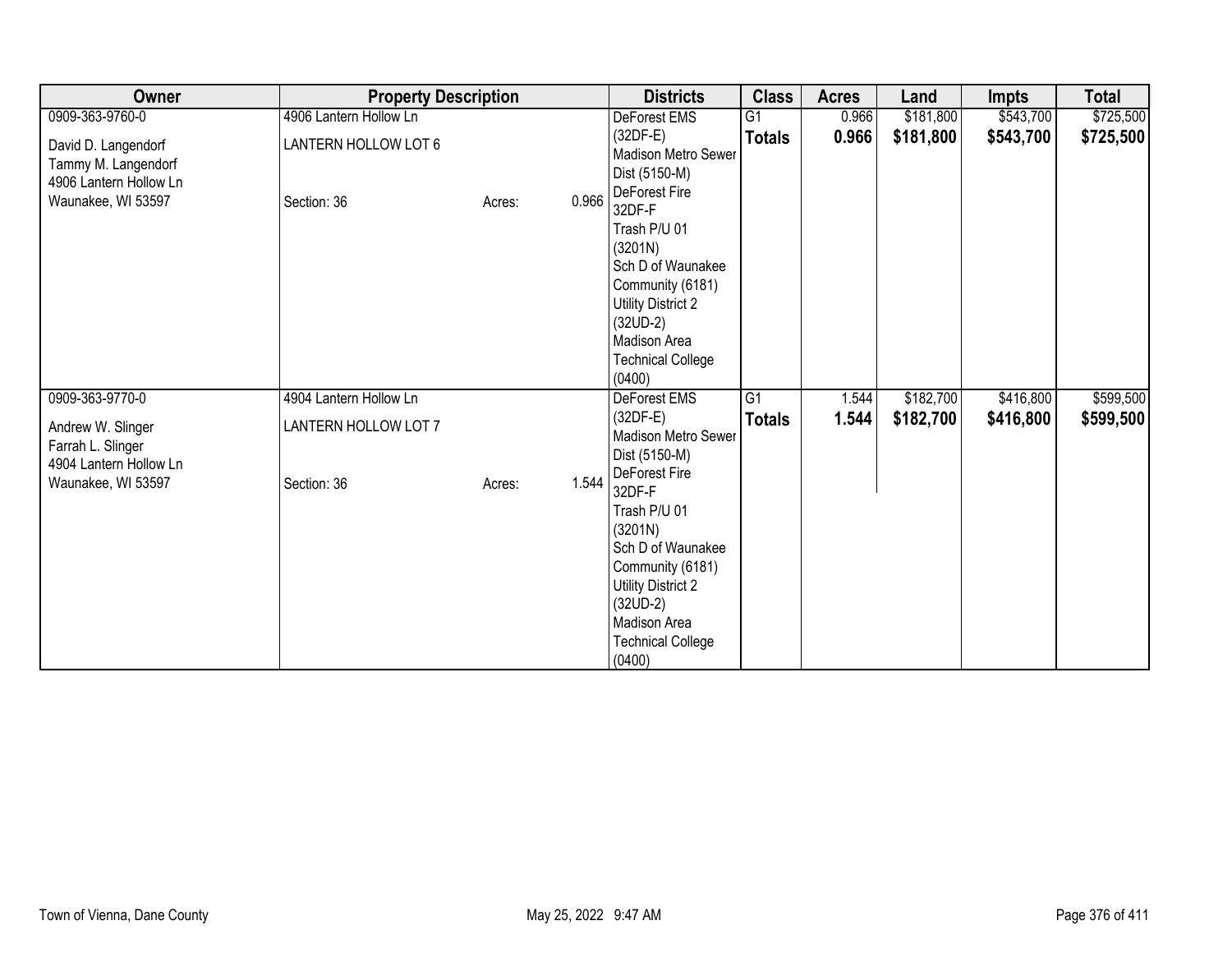| Owner                                                                 | <b>Property Description</b>                                                           | <b>Districts</b> | <b>Class</b>                                                                                                                                                                                 | Acres           | Land  | <b>Impts</b> | <b>Total</b> |           |
|-----------------------------------------------------------------------|---------------------------------------------------------------------------------------|------------------|----------------------------------------------------------------------------------------------------------------------------------------------------------------------------------------------|-----------------|-------|--------------|--------------|-----------|
| 0909-363-9780-0                                                       | 4918 Easy St                                                                          |                  | DeForest EMS                                                                                                                                                                                 | G1              | 3.030 | \$16,700     | $\sqrt{6}$   | \$16,700  |
| Fahlgren Family Tr, Sw<br>4930 Lanter Hollow Ln<br>Waunakee, WI 53597 | LANTERN HOLLOW OUTLOT 1                                                               |                  | $(32DF-E)$<br>Madison Metro Sewer<br>Dist (5150-M)                                                                                                                                           | <b>Totals</b>   | 3.030 | \$16,700     | \$0          | \$16,700  |
|                                                                       | Section: 36                                                                           | 3.030<br>Acres:  | DeForest Fire<br>32DF-F<br>Sch D of Waunakee<br>Community (6181)<br>Utility District 2<br>$(32UD-2)$<br>Madison Area<br><b>Technical College</b><br>(0400)                                   |                 |       |              |              |           |
| 0909-363-9830-4                                                       | 4907 Pine Spring Rd                                                                   |                  | DeForest EMS                                                                                                                                                                                 | $\overline{G1}$ | 3.391 | \$120,500    | \$232,300    | \$352,800 |
| Luke Doedens<br>4907 Pine Spring Rd<br>Deforest, WI 53532             | LOT 1 CSM 7921 CS42/49&51-8/15/95 DESCR AS SEC<br>36-9-9 PRT SE1/4SW1/4 (3.391 ACRES) |                  | $(32DF-E)$<br>Madison Metro Sewer<br>Dist (5150-M)                                                                                                                                           | <b>Totals</b>   | 3.391 | \$120,500    | \$232,300    | \$352,800 |
|                                                                       | Section: 36                                                                           | 3.391<br>Acres:  | <b>DeForest Fire</b><br>32DF-F<br>Trash P/U 01<br>(3201N)<br>Sch D of Waunakee<br>Community (6181)<br>Utility District 2<br>$(32UD-2)$<br>Madison Area<br><b>Technical College</b><br>(0400) |                 |       |              |              |           |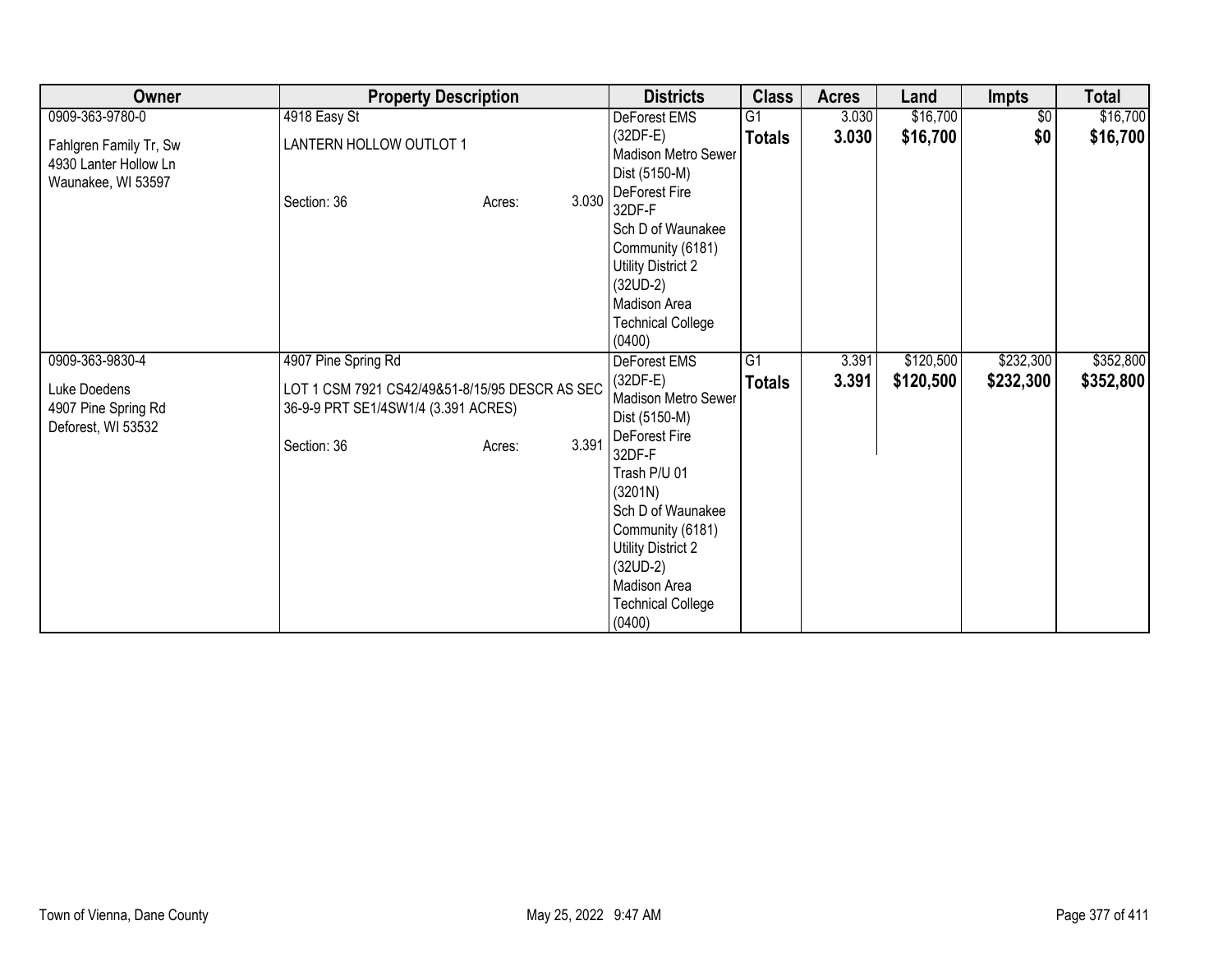| Owner                                                                            | <b>Property Description</b>                                                                                                                              | <b>Districts</b>                                                                                                                                                                                                                                   | <b>Class</b>    | <b>Acres</b> | Land      | <b>Impts</b> | <b>Total</b> |
|----------------------------------------------------------------------------------|----------------------------------------------------------------------------------------------------------------------------------------------------------|----------------------------------------------------------------------------------------------------------------------------------------------------------------------------------------------------------------------------------------------------|-----------------|--------------|-----------|--------------|--------------|
| 0909-363-9920-5                                                                  | 4897 Pine Spring Rd                                                                                                                                      | DeForest EMS                                                                                                                                                                                                                                       | G1              | 0.930        | \$100,400 | \$296,800    | \$397,200    |
| Paul A. Johnson<br>Joann V. Johnson<br>4897 Pine Spring Rd<br>Deforest, WI 53532 | LOT 2 CSM 1242 CS5/156&158-8/14/73 DESCR AS<br>SEC 36-9-9 PRT SE1/4SW1/4 (0.93 ACRES) TOG WITH<br>SEWAGE DISPOSAL ESMT<br>0.000<br>Section: 36<br>Acres: | $(32DF-E)$<br>Madison Metro Sewer<br>Dist (5150-M)<br>DeForest Fire<br>32DF-F<br>Trash P/U 01<br>(3201N)<br>Sch D of Waunakee<br>Community (6181)<br>Utility District 2<br>$(32UD-2)$<br>Madison Area<br><b>Technical College</b><br>(0400)        | <b>Totals</b>   | 0.930        | \$100,400 | \$296,800    | \$397,200    |
| 0909-363-9965-2                                                                  | 4915 Pine Spring Rd                                                                                                                                      | <b>DeForest EMS</b>                                                                                                                                                                                                                                | $\overline{G1}$ | 0.736        | \$87,700  | \$196,600    | \$284,300    |
| Catherine P. Manguson-Moore<br>4915 Pine Spring Rd<br>Deforest, WI 53532         | LOT 1 CSM 1242 CS5/156&158-8/14/73 DESCR AS<br>SEC 36-9-9 PRT SE1/4SW1/4 (0.69 ACRES)<br>0.690<br>Section: 36<br>Acres:                                  | $(32DF-E)$<br>Madison Metro Sewer<br>Dist (5150-M)<br>DeForest Fire<br>32DF-F<br>Trash P/U 01<br>(3201N)<br>Sch D of Waunakee<br>Community (6181)<br><b>Utility District 2</b><br>$(32UD-2)$<br>Madison Area<br><b>Technical College</b><br>(0400) | <b>Totals</b>   | 0.736        | \$87,700  | \$196,600    | \$284,300    |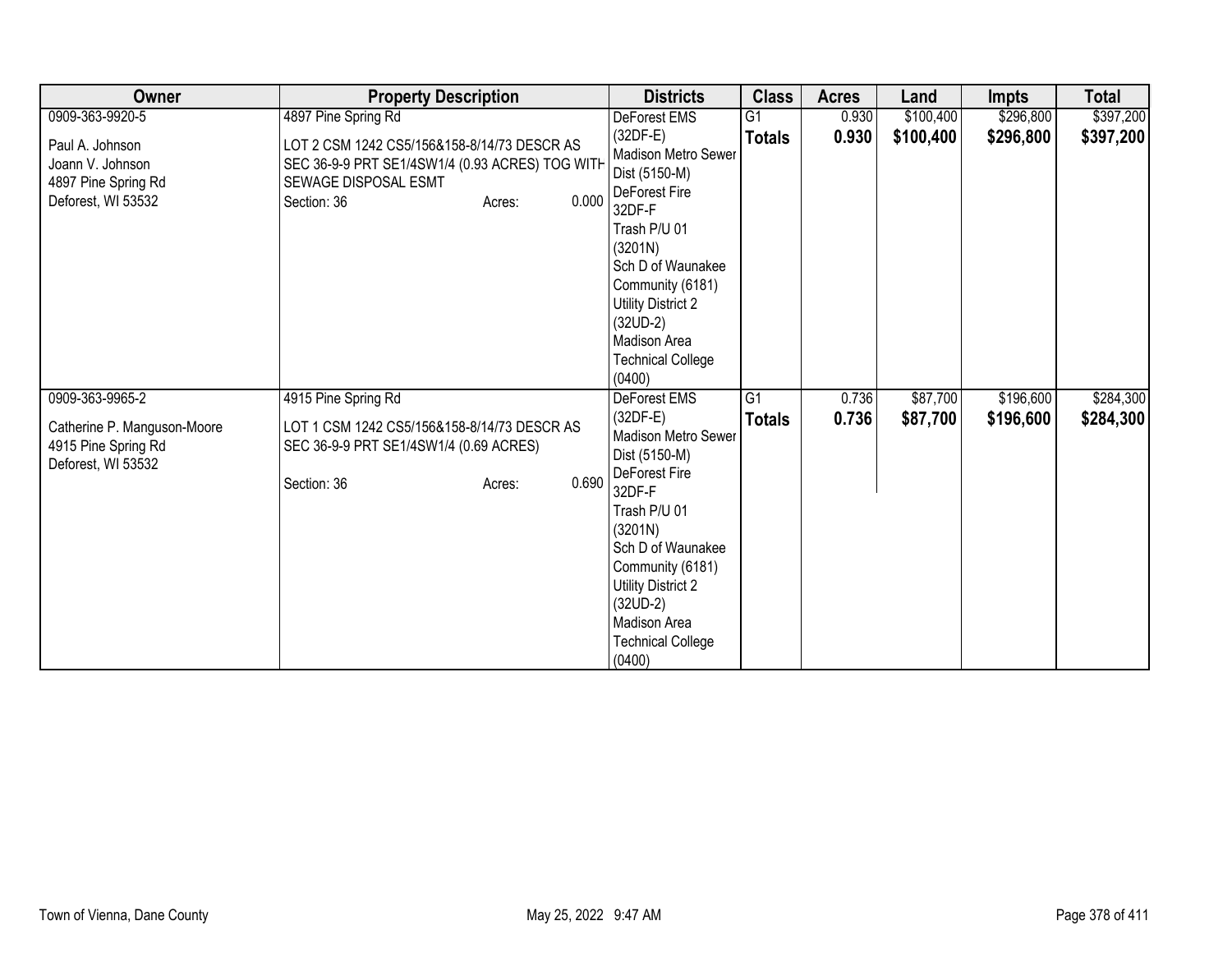| Owner                                                                          | <b>Property Description</b>  |        |       | <b>Districts</b>                                                                                                                                                                             | <b>Class</b>    | <b>Acres</b> | Land      | Impts     | <b>Total</b> |
|--------------------------------------------------------------------------------|------------------------------|--------|-------|----------------------------------------------------------------------------------------------------------------------------------------------------------------------------------------------|-----------------|--------------|-----------|-----------|--------------|
| 0909-364-0101-3                                                                | 4761 Windsor Prairie Rd      |        |       | DeForest EMS                                                                                                                                                                                 | G <sub>1</sub>  | 2.050        | \$134,300 | \$215,600 | \$349,900    |
| Wesley G. Gillespie Jr<br>Jayne Rosandick-Gillespie<br>4761 Windsor Prairie Rd | <b>WINDSOR PRAIRIE LOT 1</b> |        |       | $(32DF-E)$<br>Madison Metro Sewer<br>Dist (5150-M)<br>DeForest Fire                                                                                                                          | <b>Totals</b>   | 2.050        | \$134,300 | \$215,600 | \$349,900    |
| Deforest, WI 53532                                                             | Section: 36                  | Acres: | 0.000 | 32DF-F<br>Trash P/U 01<br>(3201N)<br>Sch D of Waunakee<br>Community (6181)<br><b>Utility District 2</b><br>$(32UD-2)$<br>Madison Area<br><b>Technical College</b><br>(0400)                  |                 |              |           |           |              |
| 0909-364-0112-0                                                                | 4765 Windsor Prairie Rd      |        |       | DeForest EMS                                                                                                                                                                                 | $\overline{G1}$ | 1.900        | \$133,000 | \$266,900 | \$399,900    |
| Steven & Faye Enterprise Tr<br>4765 Windsor Prairie Rd<br>Deforest, WI 53532   | <b>WINDSOR PRAIRIE LOT 2</b> |        |       | $(32DF-E)$<br>Madison Metro Sewer<br>Dist (5150-M)                                                                                                                                           | <b>Totals</b>   | 1.900        | \$133,000 | \$266,900 | \$399,900    |
|                                                                                | Section: 36                  | Acres: | 0.000 | DeForest Fire<br>32DF-F<br>Trash P/U 01<br>(3201N)<br>Sch D of Waunakee<br>Community (6181)<br><b>Utility District 2</b><br>$(32UD-2)$<br>Madison Area<br><b>Technical College</b><br>(0400) |                 |              |           |           |              |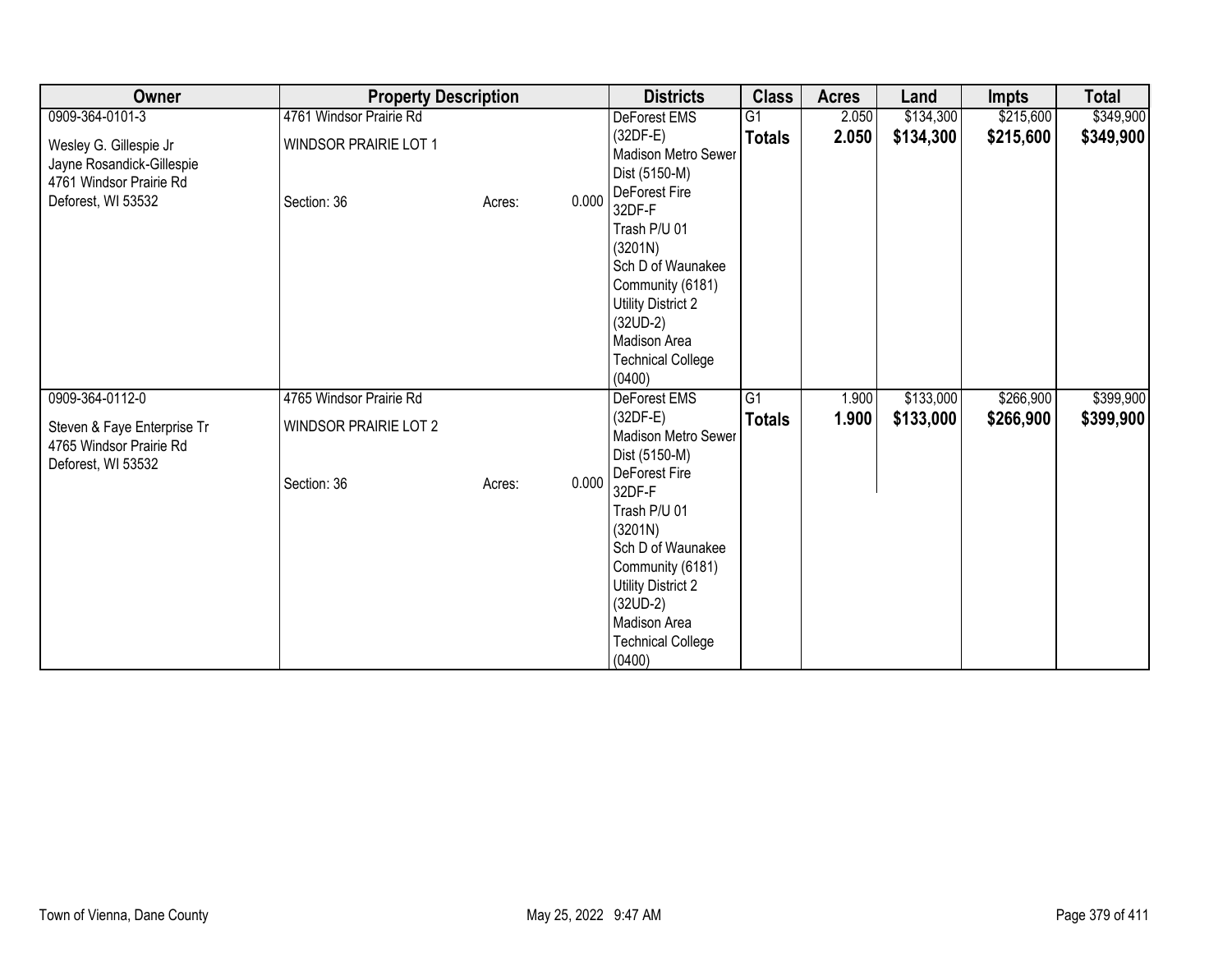| Owner                                                                                    | <b>Property Description</b>                 |        |       | <b>Districts</b>                                                                                                                                                                             | <b>Class</b>    | <b>Acres</b> | Land      | <b>Impts</b> | <b>Total</b> |
|------------------------------------------------------------------------------------------|---------------------------------------------|--------|-------|----------------------------------------------------------------------------------------------------------------------------------------------------------------------------------------------|-----------------|--------------|-----------|--------------|--------------|
| 0909-364-0123-7                                                                          | 4771 Windsor Prairie Rd                     |        |       | DeForest EMS                                                                                                                                                                                 | G1              | 1.900        | \$133,000 | \$192,300    | \$325,300    |
| Wilmar M. Schwefel<br>Daisy H. Schwefel<br>4771 Windsor Prairie Rd<br>Deforest, WI 53532 | <b>WINDSOR PRAIRIE LOT 3</b><br>Section: 36 | Acres: | 0.000 | $(32DF-E)$<br>Madison Metro Sewer<br>Dist (5150-M)<br>DeForest Fire<br>32DF-F                                                                                                                | <b>Totals</b>   | 1.900        | \$133,000 | \$192,300    | \$325,300    |
|                                                                                          |                                             |        |       | Trash P/U 01<br>(3201N)<br>Sch D of Waunakee<br>Community (6181)<br>Utility District 2<br>$(32UD-2)$<br>Madison Area<br><b>Technical College</b><br>(0400)                                   |                 |              |           |              |              |
| 0909-364-0134-4                                                                          | 4779 Windsor Prairie Rd                     |        |       | DeForest EMS                                                                                                                                                                                 | $\overline{G1}$ | 1.897        | \$132,900 | \$210,100    | \$343,000    |
| James L. Estorf Jr<br>Susan A. Estorf<br>4779 Windsor Prairie Rd                         | <b>WINDSOR PRAIRIE LOT 4</b>                |        |       | $(32DF-E)$<br>Madison Metro Sewer<br>Dist (5150-M)                                                                                                                                           | <b>Totals</b>   | 1.897        | \$132,900 | \$210,100    | \$343,000    |
| Deforest, WI 53532                                                                       | Section: 36                                 | Acres: | 0.000 | DeForest Fire<br>32DF-F<br>Trash P/U 01<br>(3201N)<br>Sch D of Waunakee<br>Community (6181)<br><b>Utility District 2</b><br>$(32UD-2)$<br>Madison Area<br><b>Technical College</b><br>(0400) |                 |              |           |              |              |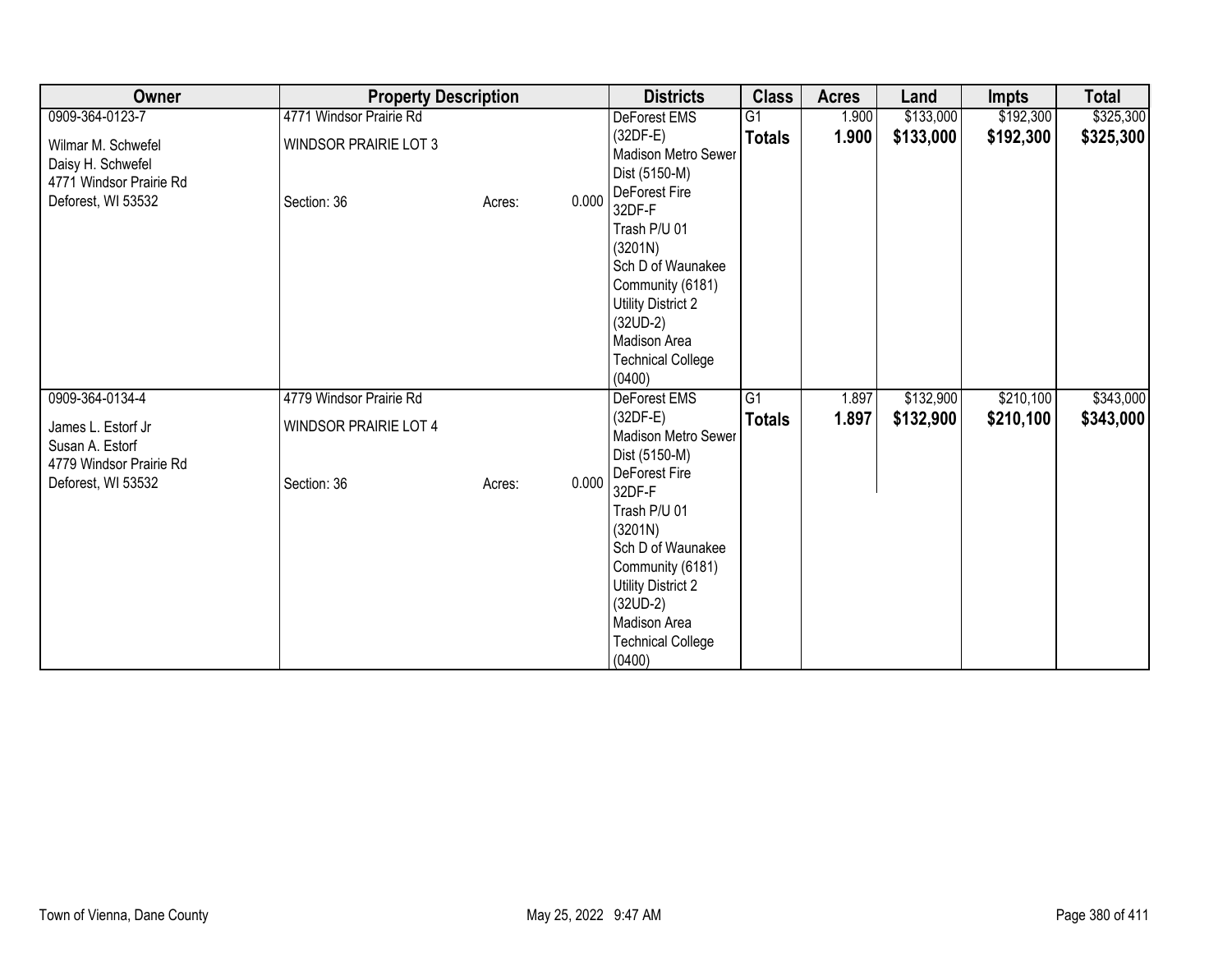| Owner                                                                                    | <b>Property Description</b>                 | <b>Districts</b> | <b>Class</b>                                                                                                                                                                                 | <b>Acres</b>    | Land  | <b>Impts</b> | <b>Total</b> |           |
|------------------------------------------------------------------------------------------|---------------------------------------------|------------------|----------------------------------------------------------------------------------------------------------------------------------------------------------------------------------------------|-----------------|-------|--------------|--------------|-----------|
| 0909-364-0145-1                                                                          | 4789 Windsor Prairie Rd                     |                  | DeForest EMS                                                                                                                                                                                 | $\overline{G1}$ | 2.406 | \$137,500    | \$138,800    | \$276,300 |
| Justin R. Bangert<br>Jessica M. Bangert<br>4789 Windsor Prairie Rd<br>Deforest, WI 53532 | <b>WINDSOR PRAIRIE LOT 5</b><br>Section: 36 | 0.000<br>Acres:  | $(32DF-E)$<br><b>Madison Metro Sewer</b><br>Dist (5150-M)<br>DeForest Fire<br>32DF-F                                                                                                         | <b>Totals</b>   | 2.406 | \$137,500    | \$138,800    | \$276,300 |
|                                                                                          |                                             |                  | Trash P/U 01<br>(3201N)<br>Sch D of Waunakee<br>Community (6181)<br>Utility District 2<br>$(32UD-2)$<br>Madison Area<br><b>Technical College</b><br>(0400)                                   |                 |       |              |              |           |
| 0909-364-0156-8                                                                          | 4801 Windsor Prairie Rd                     |                  | DeForest EMS                                                                                                                                                                                 | $\overline{G1}$ | 3.087 | \$143,300    | \$196,500    | \$339,800 |
| Bonnie M. Beckwith<br>4801 Windsor Prairie Rd<br>Deforest, WI 53532                      | <b>WINDSOR PRAIRIE LOT 6</b>                |                  | (32DF-E)<br>Madison Metro Sewer<br>Dist (5150-M)                                                                                                                                             | <b>Totals</b>   | 3.087 | \$143,300    | \$196,500    | \$339,800 |
|                                                                                          | Section: 36                                 | 0.000<br>Acres:  | DeForest Fire<br>32DF-F<br>Trash P/U 01<br>(3201N)<br>Sch D of Waunakee<br>Community (6181)<br><b>Utility District 2</b><br>$(32UD-2)$<br>Madison Area<br><b>Technical College</b><br>(0400) |                 |       |              |              |           |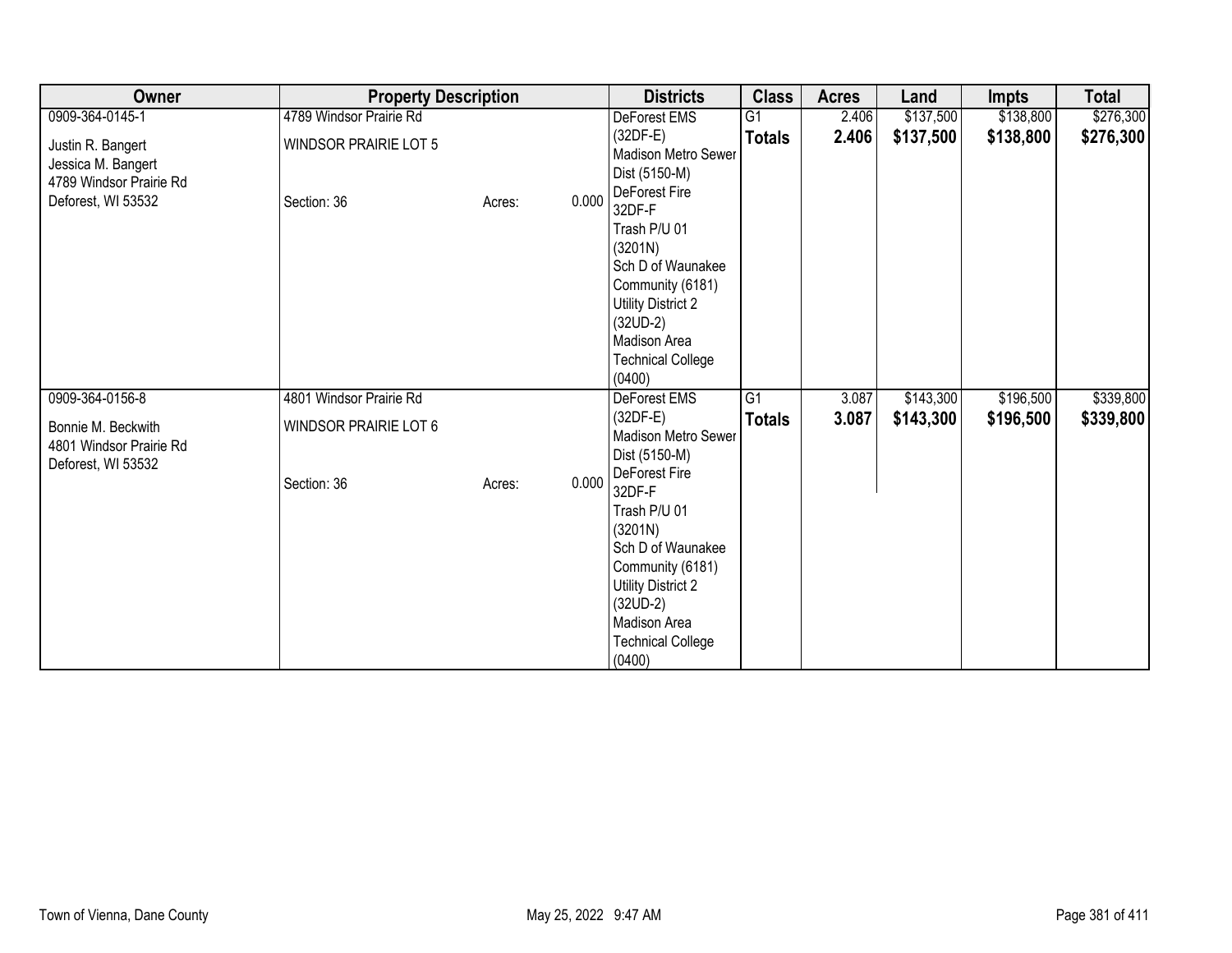| Owner                                                                                  | <b>Property Description</b>                 |        |       | <b>Districts</b>                                                                                                                                                                             | <b>Class</b>    | <b>Acres</b> | Land      | Impts     | <b>Total</b> |
|----------------------------------------------------------------------------------------|---------------------------------------------|--------|-------|----------------------------------------------------------------------------------------------------------------------------------------------------------------------------------------------|-----------------|--------------|-----------|-----------|--------------|
| 0909-364-0167-5                                                                        | 4811 Windsor Prairie Rd                     |        |       | DeForest EMS                                                                                                                                                                                 | G <sub>1</sub>  | 2.012        | \$137,000 | \$146,500 | \$283,500    |
| Stewart Le Marie<br>Michael J. Carlin<br>4811 Windsor Prairie Rd<br>Deforest, WI 53532 | <b>WINDSOR PRAIRIE LOT 7</b><br>Section: 36 | Acres: | 0.000 | $(32DF-E)$<br>Madison Metro Sewer<br>Dist (5150-M)<br>DeForest Fire                                                                                                                          | <b>Totals</b>   | 2.012        | \$137,000 | \$146,500 | \$283,500    |
|                                                                                        |                                             |        |       | 32DF-F<br>Trash P/U 01<br>(3201N)<br>Sch D of Waunakee<br>Community (6181)<br><b>Utility District 2</b><br>$(32UD-2)$<br>Madison Area<br><b>Technical College</b><br>(0400)                  |                 |              |           |           |              |
| 0909-364-0178-2                                                                        | 4817 Windsor Prairie Rd                     |        |       | DeForest EMS                                                                                                                                                                                 | $\overline{G1}$ | 1.897        | \$135,900 | \$207,400 | \$343,300    |
| Robert L. Hoffmann Jr<br>Treasure H. Hoffmann<br>4817 Windsor Prairie Rd               | <b>WINDSOR PRAIRIE LOT 8</b>                |        |       | $(32DF-E)$<br>Madison Metro Sewer<br>Dist (5150-M)                                                                                                                                           | <b>Totals</b>   | 1.897        | \$135,900 | \$207,400 | \$343,300    |
| Deforest, WI 53532                                                                     | Section: 36                                 | Acres: | 0.000 | DeForest Fire<br>32DF-F<br>Trash P/U 01<br>(3201N)<br>Sch D of Waunakee<br>Community (6181)<br><b>Utility District 2</b><br>$(32UD-2)$<br>Madison Area<br><b>Technical College</b><br>(0400) |                 |              |           |           |              |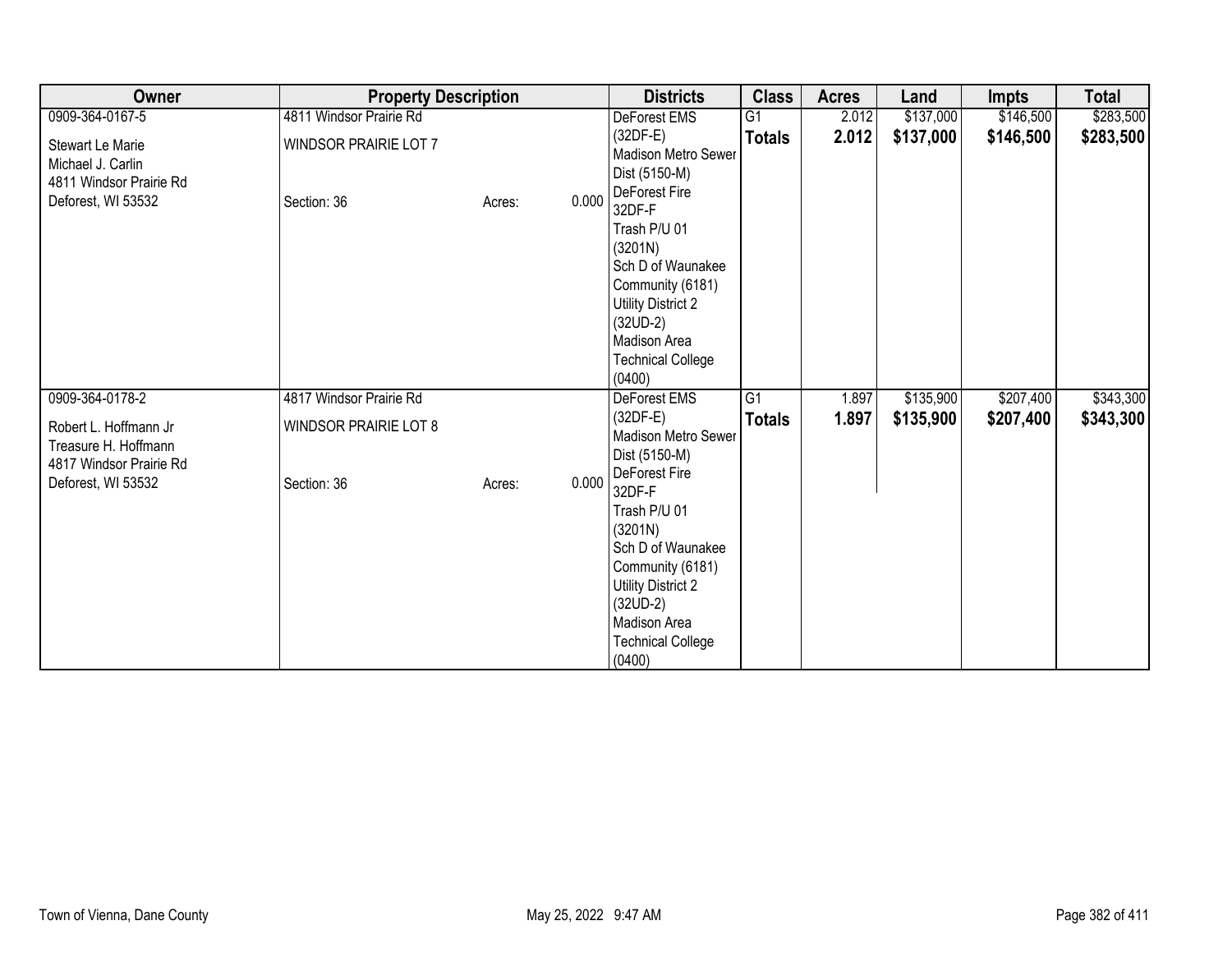| Owner                                                            | <b>Property Description</b>           | <b>Districts</b> | <b>Class</b>                                                                                                                                                                                 | <b>Acres</b>    | Land  | <b>Impts</b> | <b>Total</b> |           |
|------------------------------------------------------------------|---------------------------------------|------------------|----------------------------------------------------------------------------------------------------------------------------------------------------------------------------------------------|-----------------|-------|--------------|--------------|-----------|
| 0909-364-0217-4                                                  | 4758 Windsor Prairie Rd               |                  | DeForest EMS                                                                                                                                                                                 | G1              | 0.514 | \$62,700     | \$160,900    | \$223,600 |
| Susan K. Virnig<br>4758 Windsor Prairie Rd<br>Deforest, WI 53532 | WINDSOR PRAIRIE LOT 17<br>Section: 36 | 0.000<br>Acres:  | $(32DF-E)$<br>Madison Metro Sewer<br>Dist (5150-M)<br>DeForest Fire<br>32DF-F                                                                                                                | <b>Totals</b>   | 0.514 | \$62,700     | \$160,900    | \$223,600 |
|                                                                  |                                       |                  | Trash P/U 01<br>(3201N)<br>Sch D of Waunakee<br>Community (6181)<br>Utility District 2<br>$(32UD-2)$<br>Madison Area<br><b>Technical College</b><br>(0400)                                   |                 |       |              |              |           |
| 0909-364-0228-1                                                  | 6513 River Rd                         |                  | DeForest EMS                                                                                                                                                                                 | $\overline{G1}$ | 0.529 | \$64,500     | \$150,800    | \$215,300 |
| Dana L. Jaster<br>Janine M. Jaster<br>6513 River Rd              | <b>WINDSOR PRAIRIE LOT 18</b>         |                  | $(32DF-E)$<br>Madison Metro Sewer<br>Dist (5150-M)                                                                                                                                           | <b>Totals</b>   | 0.529 | \$64,500     | \$150,800    | \$215,300 |
| Deforest, WI 53532                                               | Section: 36                           | 0.000<br>Acres:  | DeForest Fire<br>32DF-F<br>Trash P/U 01<br>(3201N)<br>Sch D of Waunakee<br>Community (6181)<br><b>Utility District 2</b><br>$(32UD-2)$<br>Madison Area<br><b>Technical College</b><br>(0400) |                 |       |              |              |           |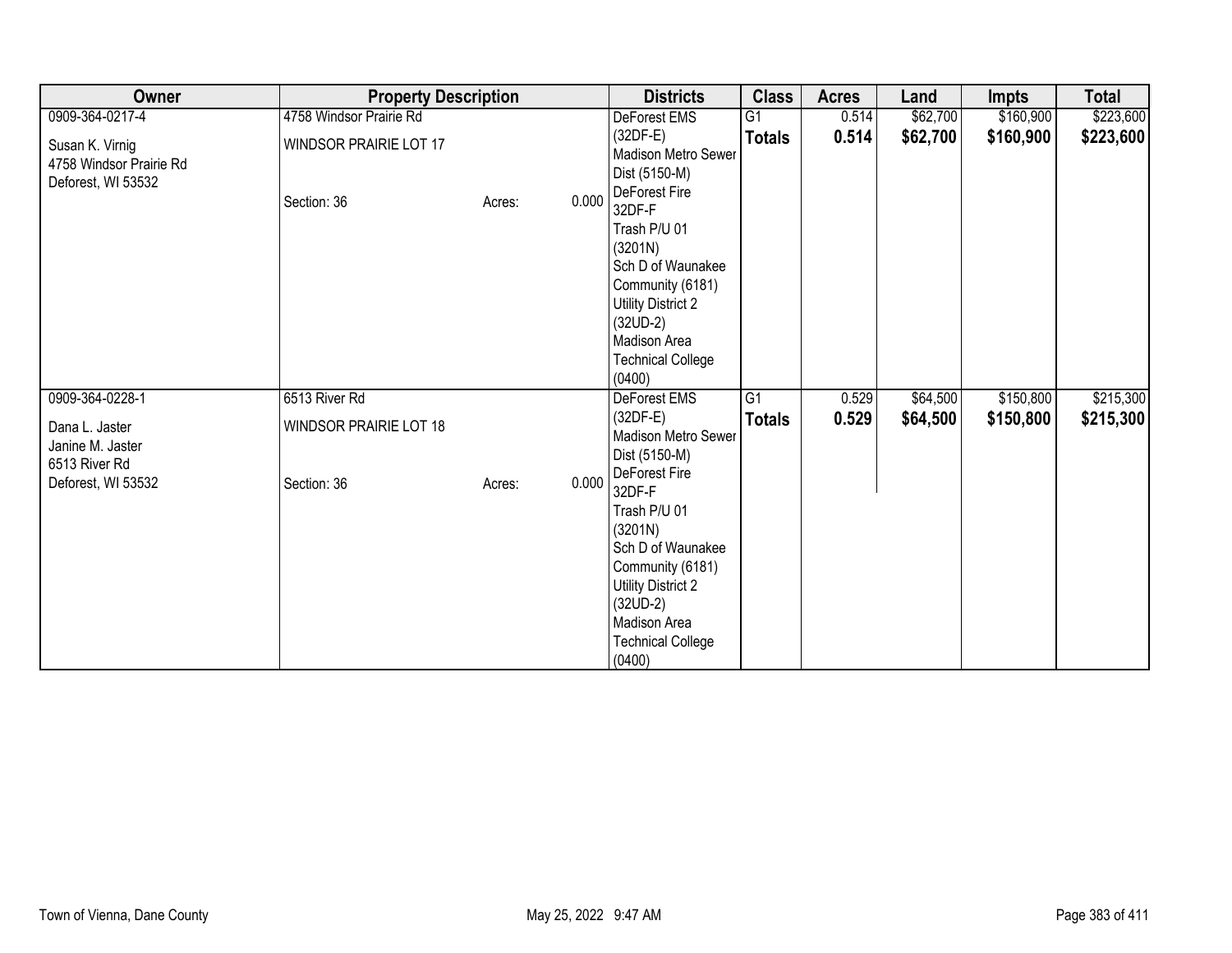| Owner                                                                 | <b>Property Description</b>                  | <b>Districts</b> | <b>Class</b>                                                                                                                                                                                 | <b>Acres</b>    | Land  | <b>Impts</b> | <b>Total</b> |           |
|-----------------------------------------------------------------------|----------------------------------------------|------------------|----------------------------------------------------------------------------------------------------------------------------------------------------------------------------------------------|-----------------|-------|--------------|--------------|-----------|
| 0909-364-0239-8                                                       | 6517 River Rd                                |                  | DeForest EMS                                                                                                                                                                                 | $\overline{G1}$ | 0.529 | \$64,500     | \$168,300    | \$232,800 |
| Gil E. Lyght<br>Dixie A. Lyght<br>6517 River Rd<br>Deforest, WI 53532 | <b>WINDSOR PRAIRIE LOT 19</b><br>Section: 36 | 0.000<br>Acres:  | $(32DF-E)$<br>Madison Metro Sewer<br>Dist (5150-M)<br>DeForest Fire<br>32DF-F                                                                                                                | <b>Totals</b>   | 0.529 | \$64,500     | \$168,300    | \$232,800 |
|                                                                       |                                              |                  | Trash P/U 01<br>(3201N)<br>Sch D of Waunakee<br>Community (6181)<br>Utility District 2<br>$(32UD-2)$<br>Madison Area<br><b>Technical College</b><br>(0400)                                   |                 |       |              |              |           |
| 0909-364-0250-3                                                       | 6521 River Rd                                |                  | DeForest EMS                                                                                                                                                                                 | G1              | 0.538 | \$65,600     | \$92,600     | \$158,200 |
| Powell Rev Tr, Denise<br>6521 River Rd<br>Deforest, WI 53532          | WINDSOR PRAIRIE LOT 20                       |                  | $(32DF-E)$<br>Madison Metro Sewer<br>Dist (5150-M)                                                                                                                                           | <b>Totals</b>   | 0.538 | \$65,600     | \$92,600     | \$158,200 |
|                                                                       | Section: 36                                  | 0.000<br>Acres:  | DeForest Fire<br>32DF-F<br>Trash P/U 01<br>(3201N)<br>Sch D of Waunakee<br>Community (6181)<br><b>Utility District 2</b><br>$(32UD-2)$<br>Madison Area<br><b>Technical College</b><br>(0400) |                 |       |              |              |           |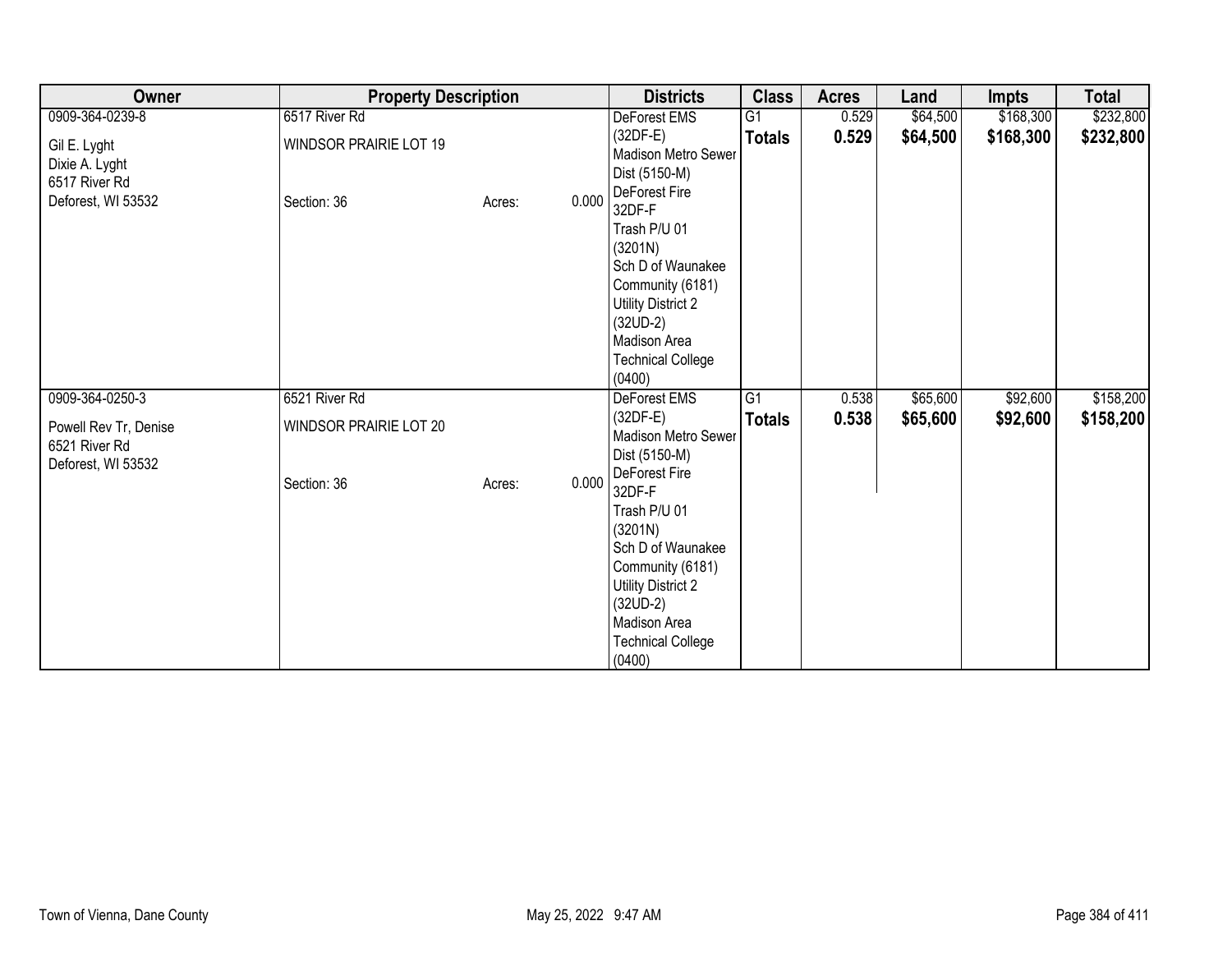| Owner                                                                                          | <b>Property Description</b>                  |                 | <b>Districts</b>                                                                                                                                                                             | <b>Class</b>    | <b>Acres</b> | Land      | <b>Impts</b> | <b>Total</b> |
|------------------------------------------------------------------------------------------------|----------------------------------------------|-----------------|----------------------------------------------------------------------------------------------------------------------------------------------------------------------------------------------|-----------------|--------------|-----------|--------------|--------------|
| 0909-364-0261-0                                                                                | 4768 Windsor Prairie Rd                      |                 | DeForest EMS                                                                                                                                                                                 | G1              | 1.827        | \$147,000 | \$206,600    | \$353,600    |
| Hicks Rev Living Tr, Norman C &<br>Kathleen M<br>4768 Windsor Prairie Rd<br>Deforest, WI 53532 | <b>WINDSOR PRAIRIE LOT 21</b><br>Section: 36 | 0.000<br>Acres: | $(32DF-E)$<br>Madison Metro Sewer<br>Dist (5150-M)<br>DeForest Fire<br>32DF-F                                                                                                                | <b>Totals</b>   | 1.827        | \$147,000 | \$206,600    | \$353,600    |
|                                                                                                |                                              |                 | Trash P/U 01<br>(3201N)<br>Sch D of Waunakee<br>Community (6181)<br>Utility District 2<br>$(32UD-2)$<br>Madison Area<br><b>Technical College</b><br>(0400)                                   |                 |              |           |              |              |
| 0909-364-0272-7                                                                                | 4776 Windsor Prairie Rd                      |                 | DeForest EMS                                                                                                                                                                                 | $\overline{G1}$ | 1.827        | \$147,000 | \$184,300    | \$331,300    |
| James G. Byrd<br>Carol A. Byrd<br>4776 Windsor Prairie Rd                                      | WINDSOR PRAIRIE LOT 22 EXC W 50 FT           |                 | $(32DF-E)$<br>Madison Metro Sewer<br>Dist (5150-M)                                                                                                                                           | <b>Totals</b>   | 1.827        | \$147,000 | \$184,300    | \$331,300    |
| Deforest, WI 53532                                                                             | Section: 36                                  | 0.000<br>Acres: | DeForest Fire<br>32DF-F<br>Trash P/U 01<br>(3201N)<br>Sch D of Waunakee<br>Community (6181)<br><b>Utility District 2</b><br>$(32UD-2)$<br>Madison Area<br><b>Technical College</b><br>(0400) |                 |              |           |              |              |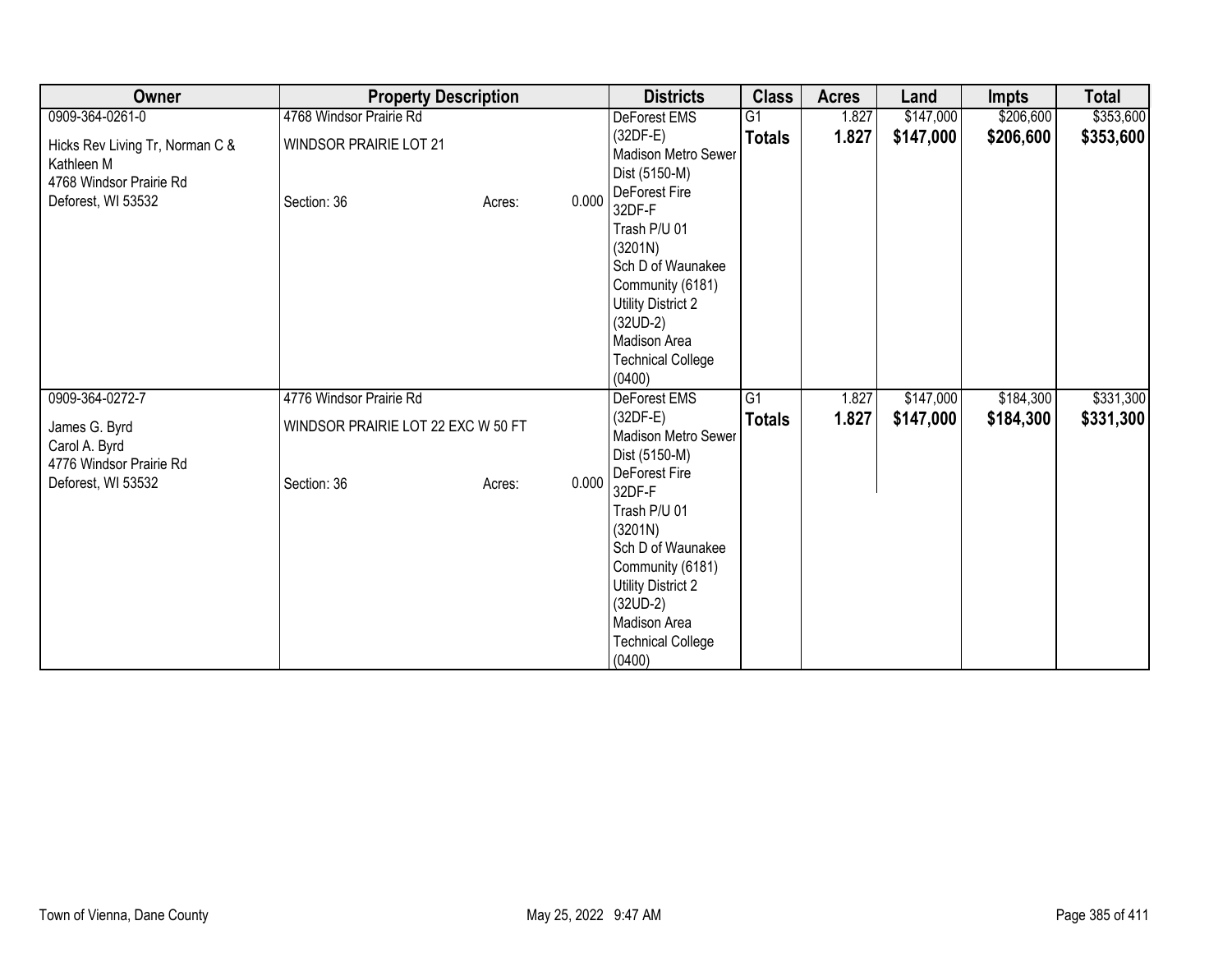| Owner                                                                                 | <b>Property Description</b>                  |                 | <b>Districts</b>                                                                                                                                           | <b>Class</b>  | <b>Acres</b> | Land      | <b>Impts</b>    | <b>Total</b> |
|---------------------------------------------------------------------------------------|----------------------------------------------|-----------------|------------------------------------------------------------------------------------------------------------------------------------------------------------|---------------|--------------|-----------|-----------------|--------------|
| 0909-364-0278-1                                                                       |                                              |                 | DeForest EMS                                                                                                                                               | G1            | 0.540        | \$5,400   | $\overline{50}$ | \$5,400      |
| Joseph R. Servick<br>Anne T. Servick<br>4786 Windsor Prairie Rd                       | WINDSOR PRAIRIE W 50 FT LOT 22               |                 | (32DF-E)<br>Madison Metro Sewer<br>Dist (5150-M)                                                                                                           | <b>Totals</b> | 0.540        | \$5,400   | \$0             | \$5,400      |
| Deforest, WI 53532                                                                    | Section: 36                                  | 0.540<br>Acres: | DeForest Fire<br>32DF-F<br>Sch D of Waunakee<br>Community (6181)<br>Utility District 2<br>$(32UD-2)$<br>Madison Area<br><b>Technical College</b><br>(0400) |               |              |           |                 |              |
| 0909-364-0283-4                                                                       | 4786 Windsor Prairie Rd                      |                 | DeForest EMS                                                                                                                                               | G1            | 1.827        | \$147,000 | \$163,700       | \$310,700    |
| Joseph R. Servick<br>Anne T. Servick<br>4786 Windsor Prairie Rd<br>Deforest, WI 53532 | <b>WINDSOR PRAIRIE LOT 23</b><br>Section: 36 | 0.000<br>Acres: | $(32DF-E)$<br>Madison Metro Sewer<br>Dist (5150-M)<br>DeForest Fire<br>32DF-F                                                                              | <b>Totals</b> | 1.827        | \$147,000 | \$163,700       | \$310,700    |
|                                                                                       |                                              |                 | Trash P/U 01<br>(3201N)<br>Sch D of Waunakee<br>Community (6181)<br>Utility District 2<br>$(32UD-2)$<br>Madison Area<br><b>Technical College</b><br>(0400) |               |              |           |                 |              |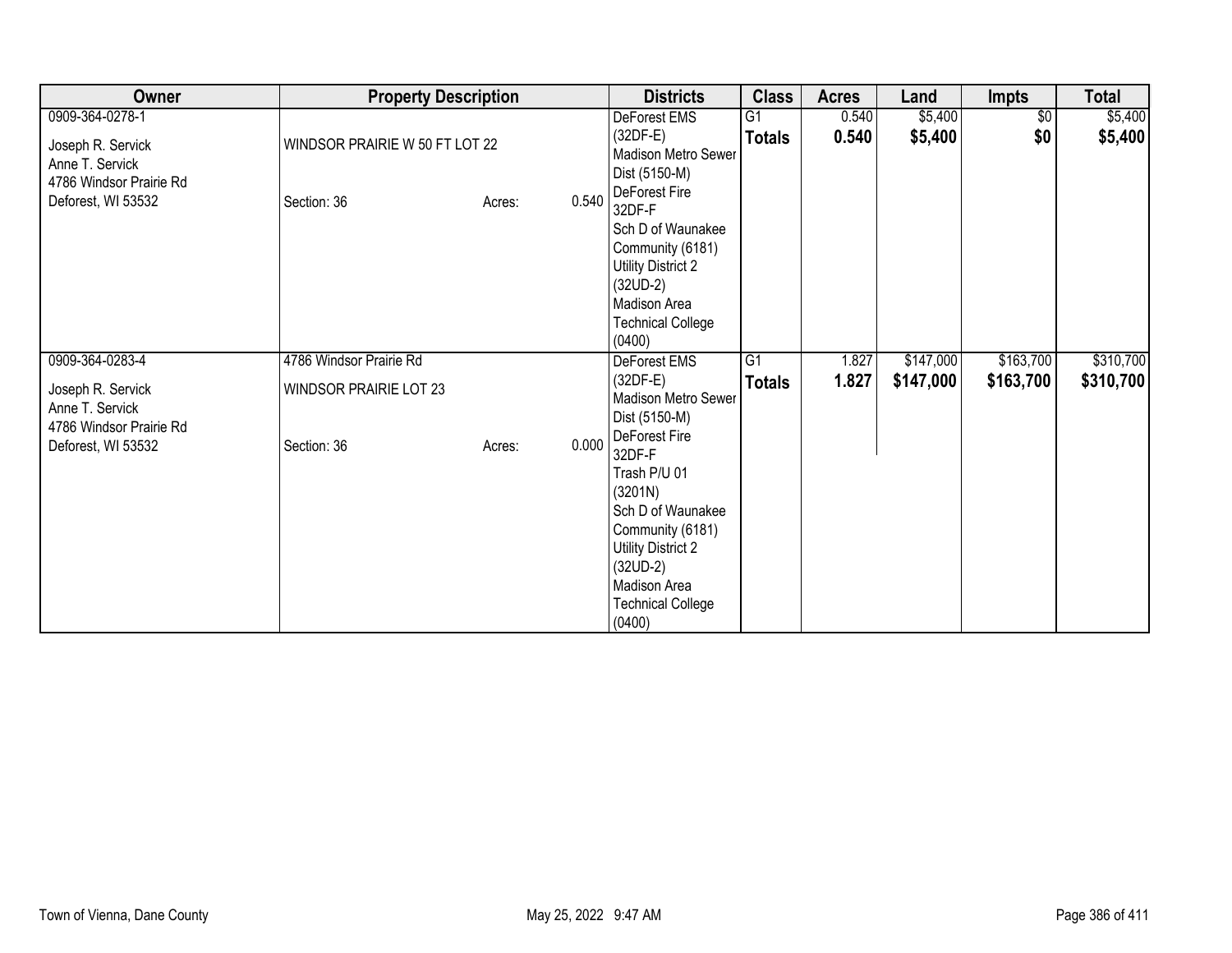| Owner                                                           | <b>Property Description</b>   |                 | <b>Districts</b>                                                                                                                                                                      | <b>Class</b>         | <b>Acres</b>   | Land           | <b>Impts</b>      | <b>Total</b>   |
|-----------------------------------------------------------------|-------------------------------|-----------------|---------------------------------------------------------------------------------------------------------------------------------------------------------------------------------------|----------------------|----------------|----------------|-------------------|----------------|
| 0909-364-0294-1                                                 | 4794 Windsor Prairie Rd       |                 | DeForest EMS                                                                                                                                                                          | G1                   | 1.827          | \$147,000      | \$204,200         | \$351,200      |
| Robert L. Weber<br>Maureen C. Weber<br>4794 Windsor Prairie Rd  | WINDSOR PRAIRIE LOT 24        |                 | $(32DF-E)$<br><b>Madison Metro Sewer</b><br>Dist (5150-M)                                                                                                                             | <b>Totals</b>        | 1.827          | \$147,000      | \$204,200         | \$351,200      |
| Deforest, WI 53532                                              | Section: 36                   | 0.000<br>Acres: | DeForest Fire<br>32DF-F<br>Trash P/U 01<br>(3201N)<br>Sch D of Waunakee<br>Community (6181)<br>Utility District 2<br>$(32UD-2)$<br>Madison Area<br><b>Technical College</b><br>(0400) |                      |                |                |                   |                |
| 0909-364-0305-7                                                 |                               |                 | DeForest EMS<br>$(32DF-E)$                                                                                                                                                            | G4<br>G <sub>5</sub> | 1.330<br>0.500 | \$400<br>\$400 | $\sqrt{6}$<br>\$0 | \$400<br>\$400 |
| Stanley W. Rauls et al<br>6766 Portage Rd<br>Deforest, WI 53532 | <b>WINDSOR PRAIRIE LOT 25</b> |                 | Madison Metro Sewer<br>Dist (5150-M)                                                                                                                                                  | Totals               | 1.830          | \$800          | \$0               | \$800          |
|                                                                 | Section: 36                   | 1.830<br>Acres: | DeForest Fire<br>32DF-F<br>Sch D of Waunakee<br>Community (6181)<br><b>Utility District 2</b><br>$(32UD-2)$<br>Madison Area<br><b>Technical College</b><br>(0400)                     |                      |                |                |                   |                |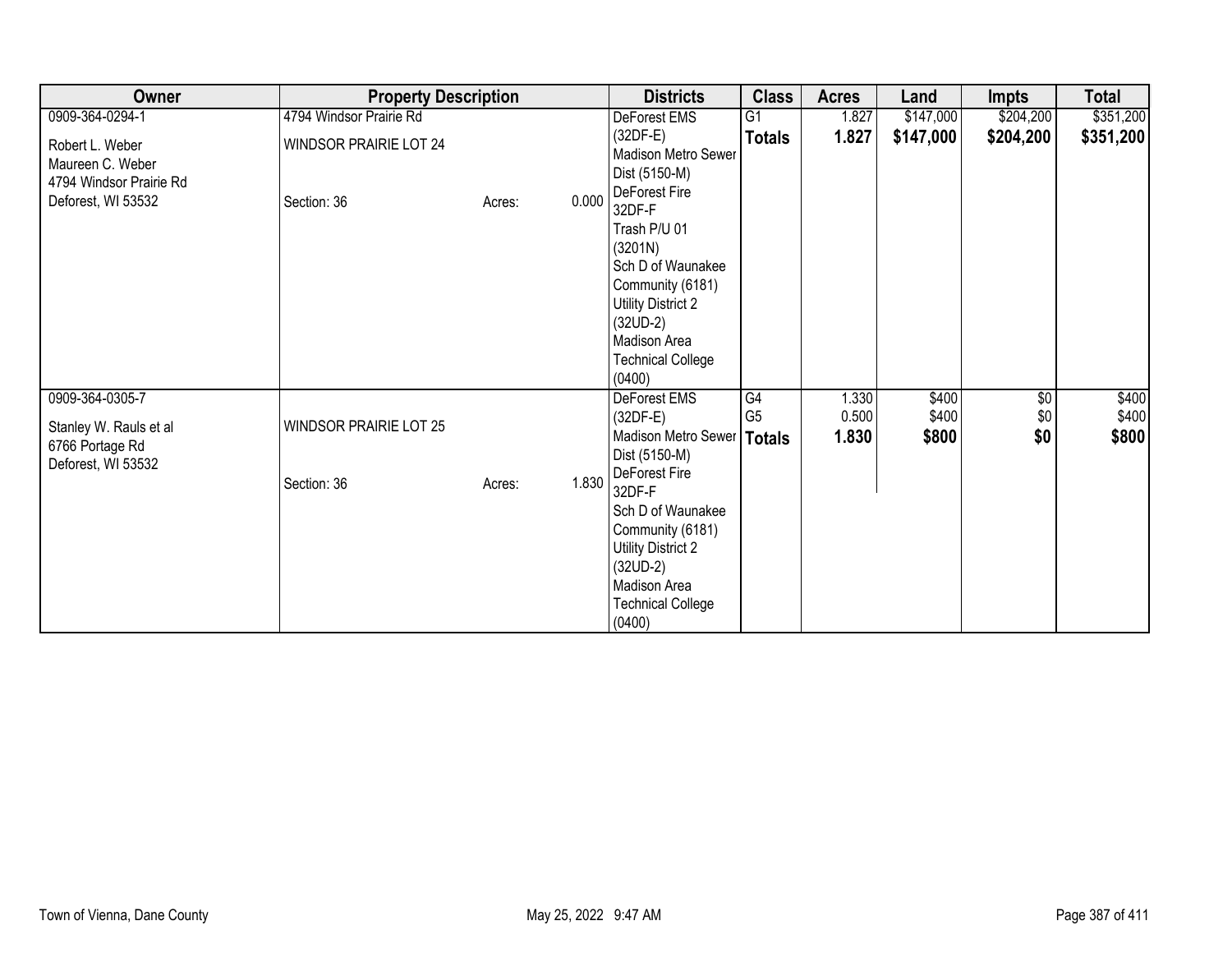| Owner                                                                                 | <b>Property Description</b>                  |                 | <b>Districts</b>                                                                                                                                                                             | <b>Class</b>    | <b>Acres</b> | Land      | <b>Impts</b> | <b>Total</b> |
|---------------------------------------------------------------------------------------|----------------------------------------------|-----------------|----------------------------------------------------------------------------------------------------------------------------------------------------------------------------------------------|-----------------|--------------|-----------|--------------|--------------|
| 0909-364-0316-4                                                                       | 4810 Windsor Prairie Rd                      |                 | DeForest EMS                                                                                                                                                                                 | $\overline{G1}$ | 1.827        | \$147,000 | \$265,000    | \$412,000    |
| William R. Mcnary<br>Donna M. Mcnary<br>4810 Windsor Prairie Rd<br>Deforest, WI 53532 | <b>WINDSOR PRAIRIE LOT 26</b><br>Section: 36 | 0.000<br>Acres: | $(32DF-E)$<br>Madison Metro Sewer<br>Dist (5150-M)<br>DeForest Fire<br>32DF-F                                                                                                                | <b>Totals</b>   | 1.827        | \$147,000 | \$265,000    | \$412,000    |
|                                                                                       |                                              |                 | Trash P/U 01<br>(3201N)<br>Sch D of Waunakee<br>Community (6181)<br>Utility District 2<br>$(32UD-2)$<br>Madison Area<br><b>Technical College</b><br>(0400)                                   |                 |              |           |              |              |
| 0909-364-2009-2                                                                       | 4823 Windsor Prairie Rd                      |                 | DeForest EMS                                                                                                                                                                                 | $\overline{G1}$ | 1.900        | \$147,800 | \$323,700    | \$471,500    |
| Allan Statz<br>Diana Statz<br>4823 Windsor Prairie                                    | <b>WINDSOR PRAIRIE LOT 9</b>                 |                 | $(32DF-E)$<br>Madison Metro Sewer<br>Dist (5150-M)                                                                                                                                           | <b>Totals</b>   | 1.900        | \$147,800 | \$323,700    | \$471,500    |
| Deforest, WI 53523                                                                    | Section: 36                                  | 0.000<br>Acres: | DeForest Fire<br>32DF-F<br>Trash P/U 01<br>(3201N)<br>Sch D of Waunakee<br>Community (6181)<br><b>Utility District 2</b><br>$(32UD-2)$<br>Madison Area<br><b>Technical College</b><br>(0400) |                 |              |           |              |              |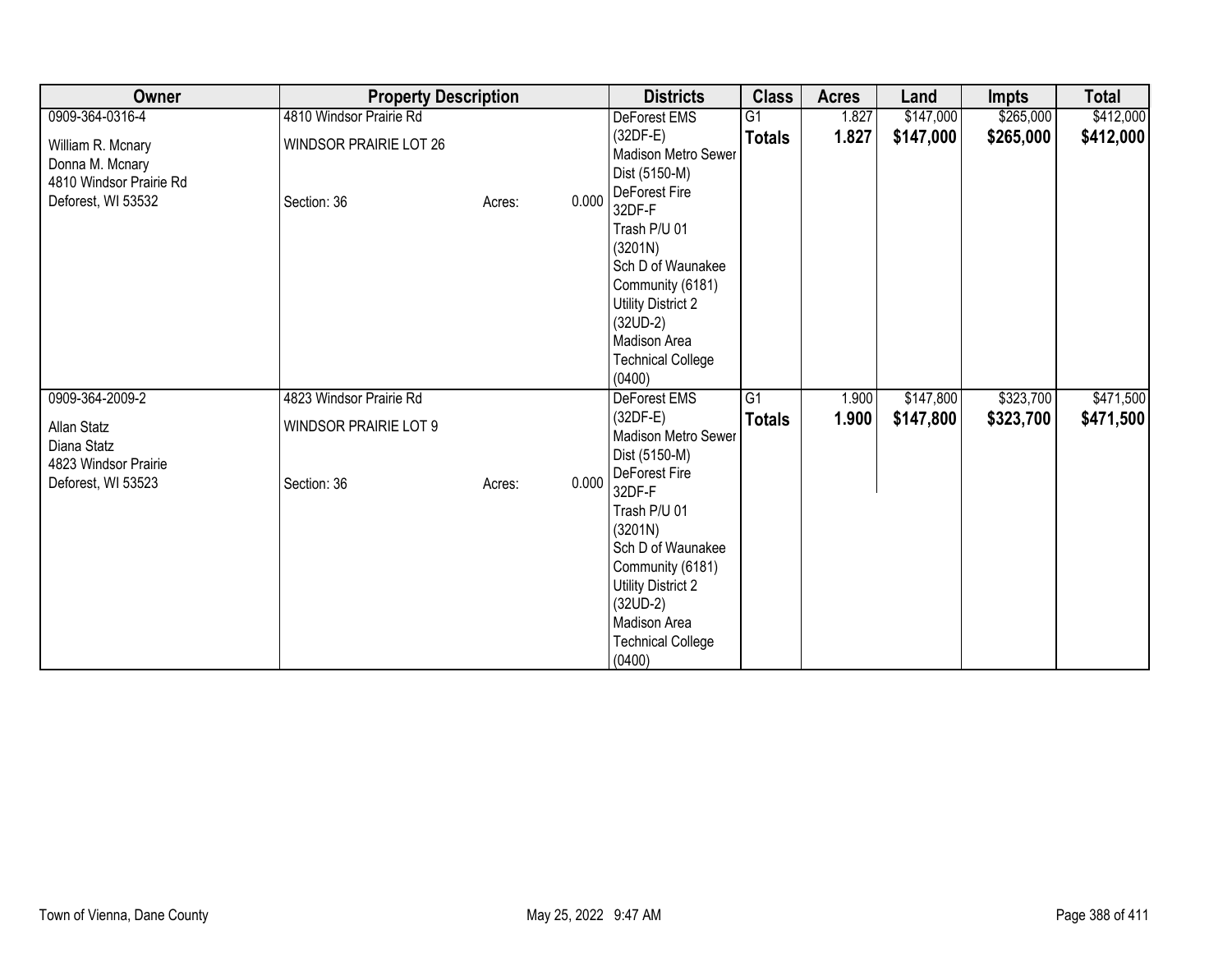| Owner                                                                                                        | <b>Property Description</b>                                                                                                                                                                               | <b>Districts</b>                                                                                                                                                                                                                                                                 | <b>Class</b>                     | <b>Acres</b>   | Land                   | <b>Impts</b>           | <b>Total</b>           |
|--------------------------------------------------------------------------------------------------------------|-----------------------------------------------------------------------------------------------------------------------------------------------------------------------------------------------------------|----------------------------------------------------------------------------------------------------------------------------------------------------------------------------------------------------------------------------------------------------------------------------------|----------------------------------|----------------|------------------------|------------------------|------------------------|
| 0909-364-2021-6                                                                                              | 4833 Windsor Prairie Rd                                                                                                                                                                                   | DeForest EMS                                                                                                                                                                                                                                                                     | G <sub>1</sub>                   | 1.152          | \$113,400              | \$295,800              | \$409,200              |
| Paul B. Fuerstenberg<br>Luann S. Fuerstenberg<br>4833 Windsor Prairie Rd<br>Deforest, WI 53532               | LOT 1 CSM 8395 CS45/273&275-11/6/96 F/K/A LOTS<br>10, 11, 12 & 13 WINDSOR PRAIRIE & ALSO INCL &<br>DESCR AS SEC 36-9-9 PRT NW1/4SE1/4 (1.151<br>0.000<br>Section: 36<br>Acres:                            | $(32DF-E)$<br>Madison Metro Sewer<br>Dist (5150-M)<br>DeForest Fire<br>32DF-F<br>Trash P/U 01<br>(3201N)<br>Sch D of Waunakee<br>Community (6181)<br>Utility District 2<br>$(32UD-2)$<br>Madison Area<br><b>Technical College</b><br>(0400)                                      | <b>Totals</b>                    | 1.152          | \$113,400              | \$295,800              | \$409,200              |
| 0909-364-2032-3<br>Gerald L. Markart<br>Kimberly A. Markart<br>4827 Windsor Prairie Rd<br>Deforest, WI 53532 | 4827 Windsor Prairie Rd<br>LOT 2 CSM 8395 CS45/273&275-11/6/96 F/K/A LOTS<br>10, 11, 12 & 13 WINDSOR PRAIRIE & ALSO INCL &<br>DESCR AS SEC 36-9-9 PRT NW1/4SE1/4 (1.151<br>0.000<br>Section: 36<br>Acres: | <b>DeForest EMS</b><br>$(32DF-E)$<br><b>Madison Metro Sewer</b><br>Dist (5150-M)<br>DeForest Fire<br>32DF-F<br>Trash P/U 01<br>(3201N)<br>Sch D of Waunakee<br>Community (6181)<br><b>Utility District 2</b><br>$(32UD-2)$<br>Madison Area<br><b>Technical College</b><br>(0400) | $\overline{G1}$<br><b>Totals</b> | 1.200<br>1.200 | \$116,000<br>\$116,000 | \$260,400<br>\$260,400 | \$376,400<br>\$376,400 |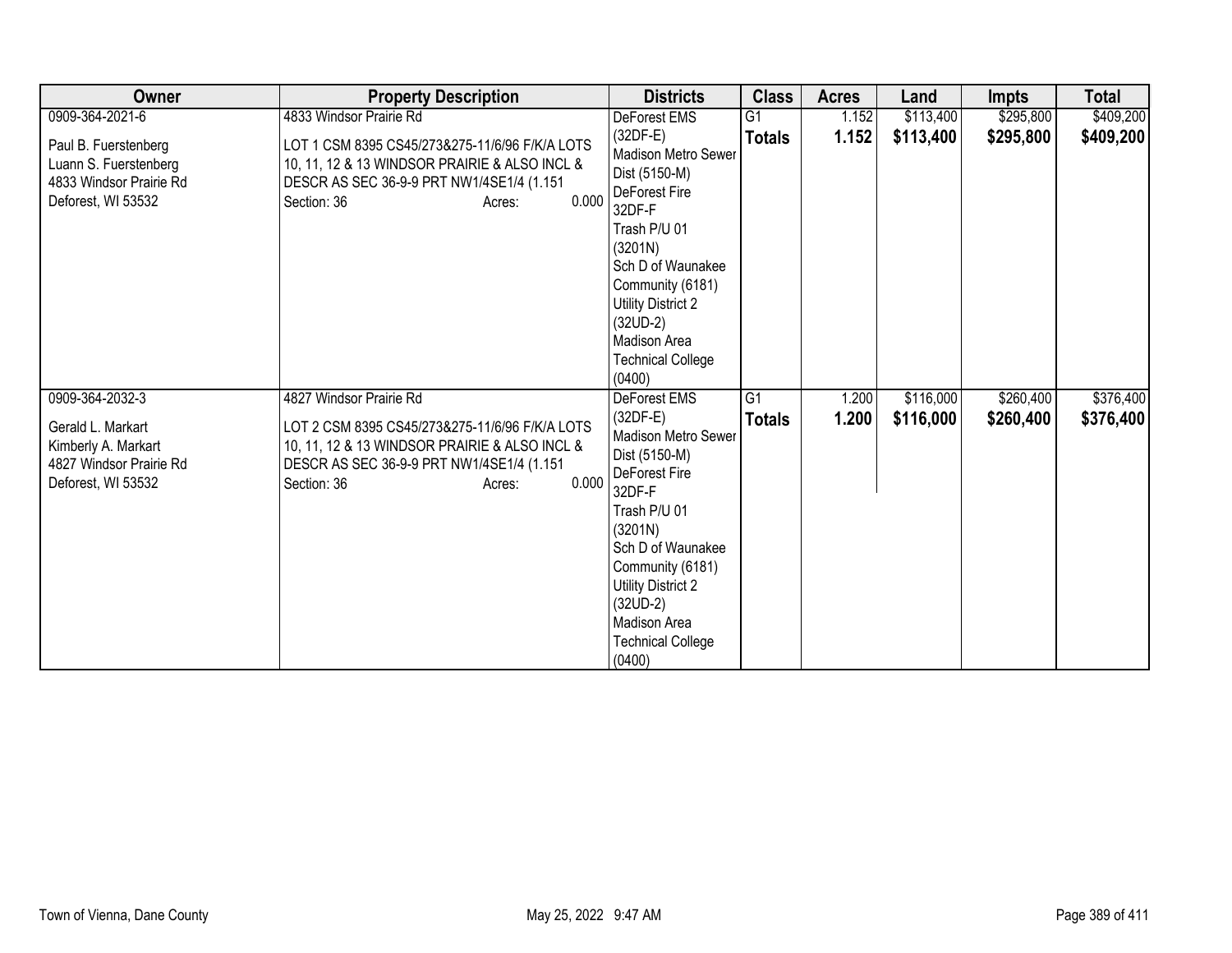| Owner                                                                                       | <b>Property Description</b>                                                                                                                                                    | <b>Districts</b>                                                                                                                                                                                                                                          | <b>Class</b>    | <b>Acres</b> | Land      | <b>Impts</b> | <b>Total</b> |
|---------------------------------------------------------------------------------------------|--------------------------------------------------------------------------------------------------------------------------------------------------------------------------------|-----------------------------------------------------------------------------------------------------------------------------------------------------------------------------------------------------------------------------------------------------------|-----------------|--------------|-----------|--------------|--------------|
| 0909-364-2043-0                                                                             | 6480 S Windsor Prairie Rd                                                                                                                                                      | DeForest EMS                                                                                                                                                                                                                                              | G1              | 1.910        | \$147,900 | \$412,900    | \$560,800    |
| Richard L. Mueller Jr<br>Beth R. Mueller<br>6480 S Windsor Prairie Rd<br>Deforest, WI 53532 | LOT 3 CSM 8395 CS45/273&275-11/6/96 F/K/A LOTS<br>10, 11, 12 & 13 WINDSOR PRAIRIE & ALSO INCL &<br>DESCR AS SEC 36-9-9 PRT NE1/4SE1/4 & PRT<br>0.000<br>Section: 36<br>Acres:  | $(32DF-E)$<br>Madison Metro Sewer<br>Dist (5150-M)<br>DeForest Fire<br>32DF-F<br>Trash P/U 01<br>(3201N)<br>Sch D of Waunakee<br>Community (6181)<br><b>Utility District 2</b><br>$(32UD-2)$<br>Madison Area<br><b>Technical College</b><br>(0400)        | <b>Totals</b>   | 1.910        | \$147,900 | \$412,900    | \$560,800    |
| 0909-364-2054-7                                                                             | 6484 S Windsor Prairie Rd                                                                                                                                                      | <b>DeForest EMS</b>                                                                                                                                                                                                                                       | $\overline{G1}$ | 0.554        | \$67,600  | \$241,600    | \$309,200    |
| Eric Jensema<br>6484 S Windsor Prairie Rd<br>Deforest, WI 53532                             | LOT 4 CSM 8395 CS45/273&275-11/6/96 F/K/A LOTS<br>10, 11, 12 & 13 WINDSOR PRAIRIE & ALSO INCL &<br>DESCR AS SEC 36-9-9 PRT NW1/4SE1/4 (0.554<br>0.554<br>Section: 36<br>Acres: | $(32DF-E)$<br><b>Madison Metro Sewer</b><br>Dist (5150-M)<br>DeForest Fire<br>32DF-F<br>Trash P/U 01<br>(3201N)<br>Sch D of Waunakee<br>Community (6181)<br><b>Utility District 2</b><br>$(32UD-2)$<br>Madison Area<br><b>Technical College</b><br>(0400) | <b>Totals</b>   | 0.554        | \$67,600  | \$241,600    | \$309,200    |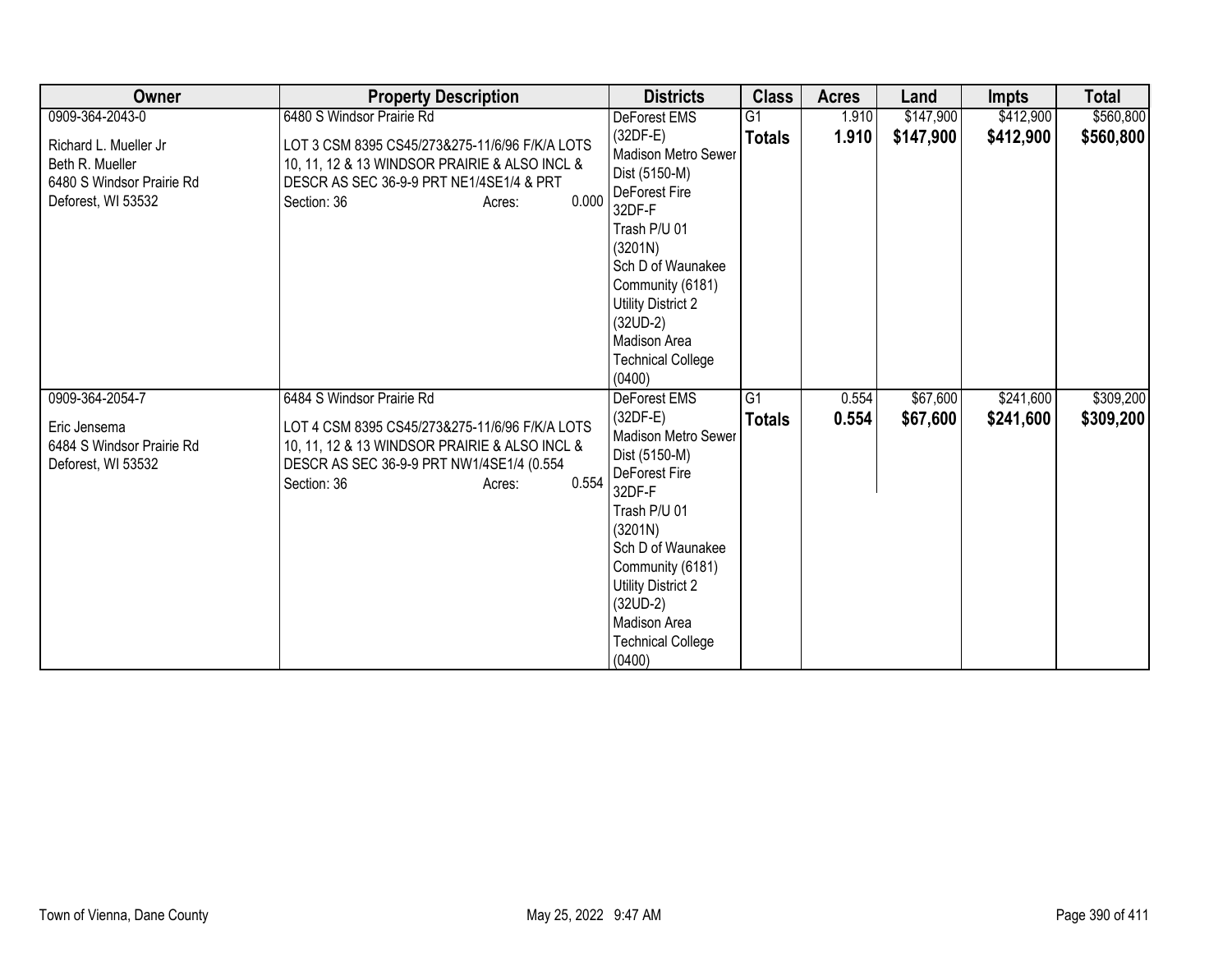| Owner                                                                   | <b>Property Description</b>   |                 | <b>Districts</b>                                                                                                                                                            | <b>Class</b>    | <b>Acres</b> | Land     | Impts     | <b>Total</b> |
|-------------------------------------------------------------------------|-------------------------------|-----------------|-----------------------------------------------------------------------------------------------------------------------------------------------------------------------------|-----------------|--------------|----------|-----------|--------------|
| 0909-364-2064-5                                                         | 6486 S Windsor Prairie Rd     |                 | DeForest EMS                                                                                                                                                                | G <sub>1</sub>  | 0.457        | \$55,700 | \$142,900 | \$198,600    |
| Alvin D. Johnson Jr<br>Marjorie M. Johnson<br>6486 S Windsor Prairie Rd | <b>WINDSOR PRAIRIE LOT 14</b> |                 | $(32DF-E)$<br>Madison Metro Sewer<br>Dist (5150-M)<br>DeForest Fire                                                                                                         | <b>Totals</b>   | 0.457        | \$55,700 | \$142,900 | \$198,600    |
| Deforest, WI 53532                                                      | Section: 36                   | 0.000<br>Acres: | 32DF-F<br>Trash P/U 01<br>(3201N)<br>Sch D of Waunakee<br>Community (6181)<br><b>Utility District 2</b><br>$(32UD-2)$<br>Madison Area<br><b>Technical College</b><br>(0400) |                 |              |          |           |              |
| 0909-364-2075-2                                                         | 6492 S Windsor Prairie Rd     |                 | DeForest EMS                                                                                                                                                                | $\overline{G1}$ | 0.457        | \$55,700 | \$243,900 | \$299,600    |
| William L. Mihlbauer<br>Joyce A. Mihlbauer<br>6492 Windsor Prairie Rd   | <b>WINDSOR PRAIRIE LOT 15</b> |                 | $(32DF-E)$<br>Madison Metro Sewer<br>Dist (5150-M)<br>DeForest Fire                                                                                                         | <b>Totals</b>   | 0.457        | \$55,700 | \$243,900 | \$299,600    |
| Deforest, WI 53532                                                      | Section: 36                   | 0.000<br>Acres: | 32DF-F<br>Trash P/U 01<br>(3201N)<br>Sch D of Waunakee<br>Community (6181)<br><b>Utility District 2</b><br>$(32UD-2)$<br>Madison Area<br><b>Technical College</b><br>(0400) |                 |              |          |           |              |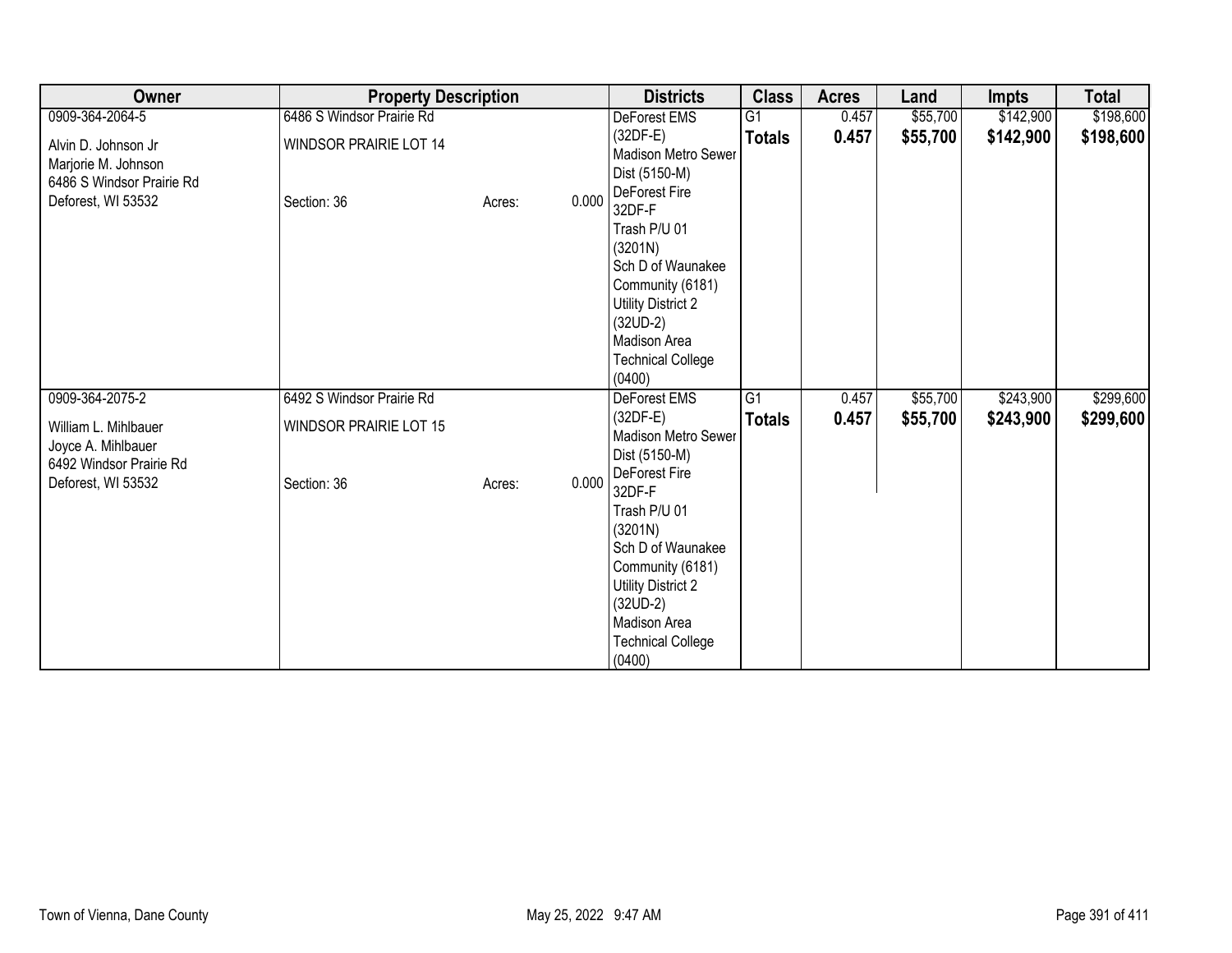| Owner                                                                 | <b>Property Description</b>                  |                 | <b>Districts</b>                                                                                                                                                     | <b>Class</b>  | <b>Acres</b> | Land      | <b>Impts</b> | <b>Total</b> |
|-----------------------------------------------------------------------|----------------------------------------------|-----------------|----------------------------------------------------------------------------------------------------------------------------------------------------------------------|---------------|--------------|-----------|--------------|--------------|
| 0909-364-2086-9                                                       |                                              |                 | DeForest EMS                                                                                                                                                         | G1            | 0.410        | \$8,100   | \$0          | \$8,100      |
| William L. Mihlbauer<br>Joyce A. Mihlbauer<br>6492 Windsor Prairie Rd | WINDSOR PRAIRIE LOT 16                       |                 | $(32DF-E)$<br>Madison Metro Sewer<br>Dist (5150-M)                                                                                                                   | <b>Totals</b> | 0.410        | \$8,100   | \$0          | \$8,100      |
| Deforest, WI 53532                                                    | Section: 36                                  | 0.410<br>Acres: | DeForest Fire<br>32DF-F<br>Sch D of Waunakee<br>Community (6181)<br>Utility District 2<br>$(32UD-2)$<br>Madison Area<br><b>Technical College</b><br>(0400)           |               |              |           |              |              |
| 0909-364-2097-6                                                       | 4820 Windsor Prairie Rd                      |                 | DeForest EMS                                                                                                                                                         | G1            | 1.827        | \$147,000 | \$119,200    | \$266,200    |
| Shannon Zitlow<br>4820 Windsor Prairie Rd<br>Deforest, WI 53532       | <b>WINDSOR PRAIRIE LOT 27</b><br>Section: 36 | 0.000<br>Acres: | $(32DF-E)$<br>Madison Metro Sewer<br>Dist (5150-M)<br>DeForest Fire                                                                                                  | <b>Totals</b> | 1.827        | \$147,000 | \$119,200    | \$266,200    |
|                                                                       |                                              |                 | 32DF-F<br>Trash P/U 01<br>(3201N)<br>Sch D of Waunakee<br>Community (6181)<br>Utility District 2<br>$(32UD-2)$<br>Madison Area<br><b>Technical College</b><br>(0400) |               |              |           |              |              |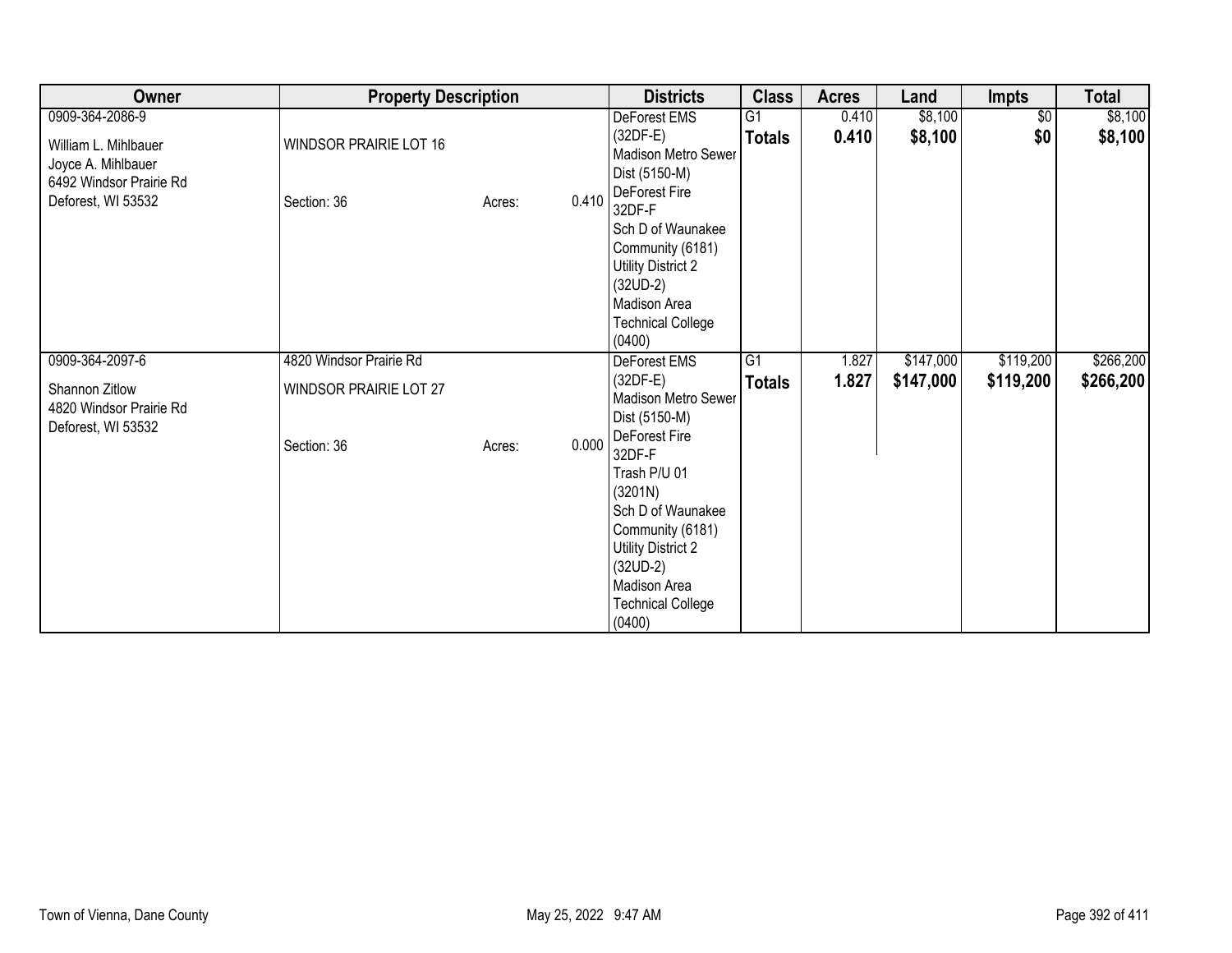| Owner                                                          | <b>Property Description</b>   |                 | <b>Districts</b>                                                                                                                                                            | <b>Class</b>    | <b>Acres</b> | Land      | Impts     | <b>Total</b> |
|----------------------------------------------------------------|-------------------------------|-----------------|-----------------------------------------------------------------------------------------------------------------------------------------------------------------------------|-----------------|--------------|-----------|-----------|--------------|
| 0909-364-2108-2                                                | 4826 Windsor Prairie Rd       |                 | DeForest EMS                                                                                                                                                                | G <sub>1</sub>  | 1.827        | \$147,000 | \$162,900 | \$309,900    |
| Robert A. Degnan<br>Linda S. Degnan<br>4826 Windsor Prairie Rd | WINDSOR PRAIRIE LOT 28        |                 | $(32DF-E)$<br>Madison Metro Sewer<br>Dist (5150-M)<br>DeForest Fire                                                                                                         | <b>Totals</b>   | 1.827        | \$147,000 | \$162,900 | \$309,900    |
| Deforest, WI 53532                                             | Section: 36                   | 0.000<br>Acres: | 32DF-F<br>Trash P/U 01<br>(3201N)<br>Sch D of Waunakee<br>Community (6181)<br><b>Utility District 2</b><br>$(32UD-2)$<br>Madison Area<br><b>Technical College</b><br>(0400) |                 |              |           |           |              |
| 0909-364-2119-9                                                | 4832 Windsor Prairie Rd       |                 | DeForest EMS                                                                                                                                                                | $\overline{G1}$ | 1.827        | \$147,000 | \$175,500 | \$322,500    |
| Joshua Marty<br>Cynthia Marty<br>4832 Windsor Prairie Rd       | <b>WINDSOR PRAIRIE LOT 29</b> |                 | $(32DF-E)$<br>Madison Metro Sewer<br>Dist (5150-M)<br>DeForest Fire                                                                                                         | <b>Totals</b>   | 1.827        | \$147,000 | \$175,500 | \$322,500    |
| Deforest, WI 53532                                             | Section: 36                   | 0.000<br>Acres: | 32DF-F<br>Trash P/U 01<br>(3201N)<br>Sch D of Waunakee<br>Community (6181)<br><b>Utility District 2</b><br>$(32UD-2)$<br>Madison Area<br><b>Technical College</b><br>(0400) |                 |              |           |           |              |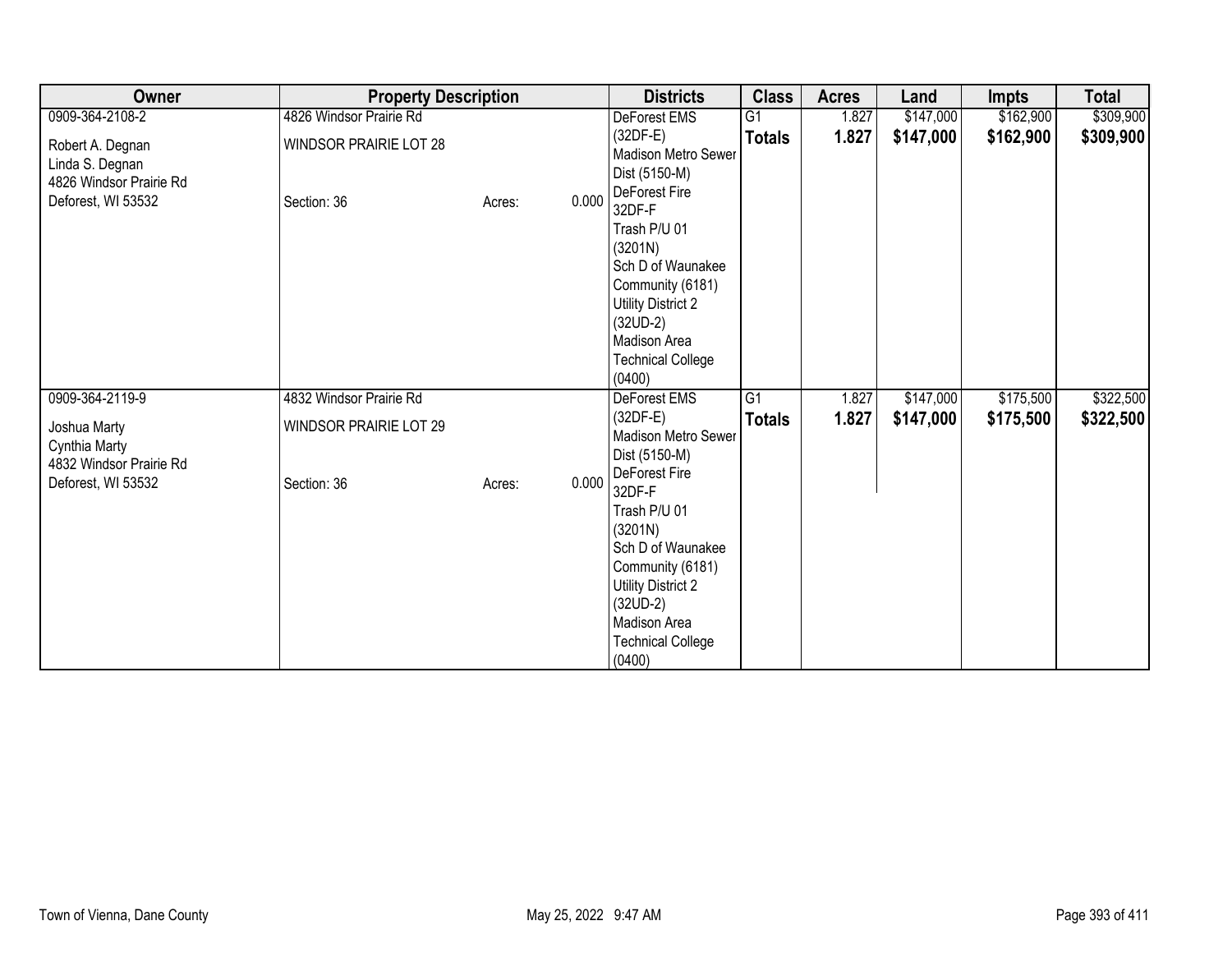| Owner                                                     | <b>Property Description</b> |        | <b>Districts</b> | <b>Class</b>                                                                                                                                                                                 | <b>Acres</b>    | Land  | <b>Impts</b> | <b>Total</b> |           |
|-----------------------------------------------------------|-----------------------------|--------|------------------|----------------------------------------------------------------------------------------------------------------------------------------------------------------------------------------------|-----------------|-------|--------------|--------------|-----------|
| 0909-364-2501-5                                           | 6499 Gina Ln                |        |                  | DeForest EMS                                                                                                                                                                                 | G1              | 0.579 | \$70,600     | \$228,600    | \$299,200 |
| Kenneth R. Koenig<br>Betty J. Koenig<br>6499 Gina Ln      | SMITHBACK PLAT LOT 1        |        |                  | (32DF-E)<br>Madison Metro Sewer<br>Dist (5150-M)                                                                                                                                             | <b>Totals</b>   | 0.579 | \$70,600     | \$228,600    | \$299,200 |
| Deforest, WI 53532                                        | Section: 36                 | Acres: | 0.000            | DeForest Fire<br>32DF-F<br>Trash P/U 01<br>(3201N)<br>Sch D of Waunakee<br>Community (6181)<br>Utility District 2<br>$(32UD-2)$<br>Madison Area<br><b>Technical College</b><br>(0400)        |                 |       |              |              |           |
| 0909-364-2512-2                                           | 6503 Gina Ln                |        |                  | DeForest EMS                                                                                                                                                                                 | $\overline{G1}$ | 0.751 | \$88,700     | \$258,800    | \$347,500 |
| Nathan Gregorius<br><b>Mignon Perkins</b><br>6503 Gina Ln | SMITHBACK PLAT LOT 2        |        |                  | $(32DF-E)$<br>Madison Metro Sewer<br>Dist (5150-M)                                                                                                                                           | <b>Totals</b>   | 0.751 | \$88,700     | \$258,800    | \$347,500 |
| Deforest, WI 53532                                        | Section: 36                 | Acres: | 0.000            | DeForest Fire<br>32DF-F<br>Trash P/U 01<br>(3201N)<br>Sch D of Waunakee<br>Community (6181)<br><b>Utility District 2</b><br>$(32UD-2)$<br>Madison Area<br><b>Technical College</b><br>(0400) |                 |       |              |              |           |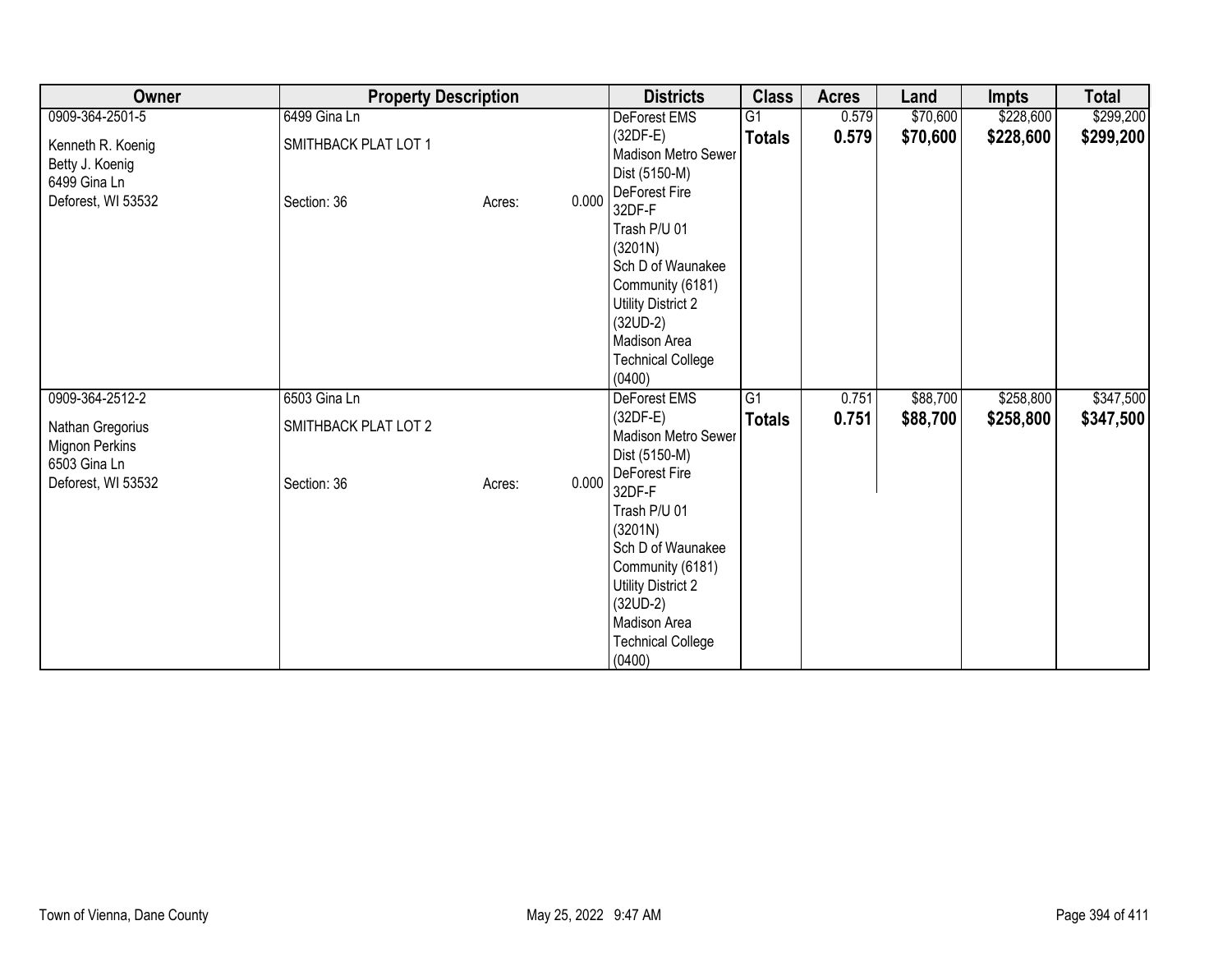| Owner                                                                                | <b>Property Description</b>         |        |       | <b>Districts</b>                                                                                                                                                                             | <b>Class</b>    | <b>Acres</b> | Land      | <b>Impts</b> | <b>Total</b> |
|--------------------------------------------------------------------------------------|-------------------------------------|--------|-------|----------------------------------------------------------------------------------------------------------------------------------------------------------------------------------------------|-----------------|--------------|-----------|--------------|--------------|
| 0909-364-2523-9                                                                      | 6507 Gina Ln                        |        |       | DeForest EMS                                                                                                                                                                                 | $\overline{G1}$ | 1.033        | \$106,800 | \$240,300    | \$347,100    |
| Hayley M. Collins-Lafevre<br>Joshua J. Lafevre<br>6507 Gina Ln<br>Deforest, WI 53532 | SMITHBACK PLAT LOT 3<br>Section: 36 | Acres: | 0.000 | $(32DF-E)$<br>Madison Metro Sewer<br>Dist (5150-M)<br>DeForest Fire<br>32DF-F                                                                                                                | <b>Totals</b>   | 1.033        | \$106,800 | \$240,300    | \$347,100    |
|                                                                                      |                                     |        |       | Trash P/U 01<br>(3201N)<br>Sch D of Waunakee<br>Community (6181)<br>Utility District 2<br>$(32UD-2)$<br>Madison Area<br><b>Technical College</b><br>(0400)                                   |                 |              |           |              |              |
| 0909-364-2534-6                                                                      | 6509 Gina Ln                        |        |       | DeForest EMS                                                                                                                                                                                 | $\overline{G1}$ | 1.051        | \$107,800 | \$201,400    | \$309,200    |
| John C. Nolan<br>Patricia A. Nolan<br>6509 Gina Ln                                   | SMITHBACK PLAT LOT 4                |        |       | $(32DF-E)$<br>Madison Metro Sewer<br>Dist (5150-M)                                                                                                                                           | <b>Totals</b>   | 1.051        | \$107,800 | \$201,400    | \$309,200    |
| Deforest, WI 53532                                                                   | Section: 36                         | Acres: | 0.000 | DeForest Fire<br>32DF-F<br>Trash P/U 01<br>(3201N)<br>Sch D of Waunakee<br>Community (6181)<br><b>Utility District 2</b><br>$(32UD-2)$<br>Madison Area<br><b>Technical College</b><br>(0400) |                 |              |           |              |              |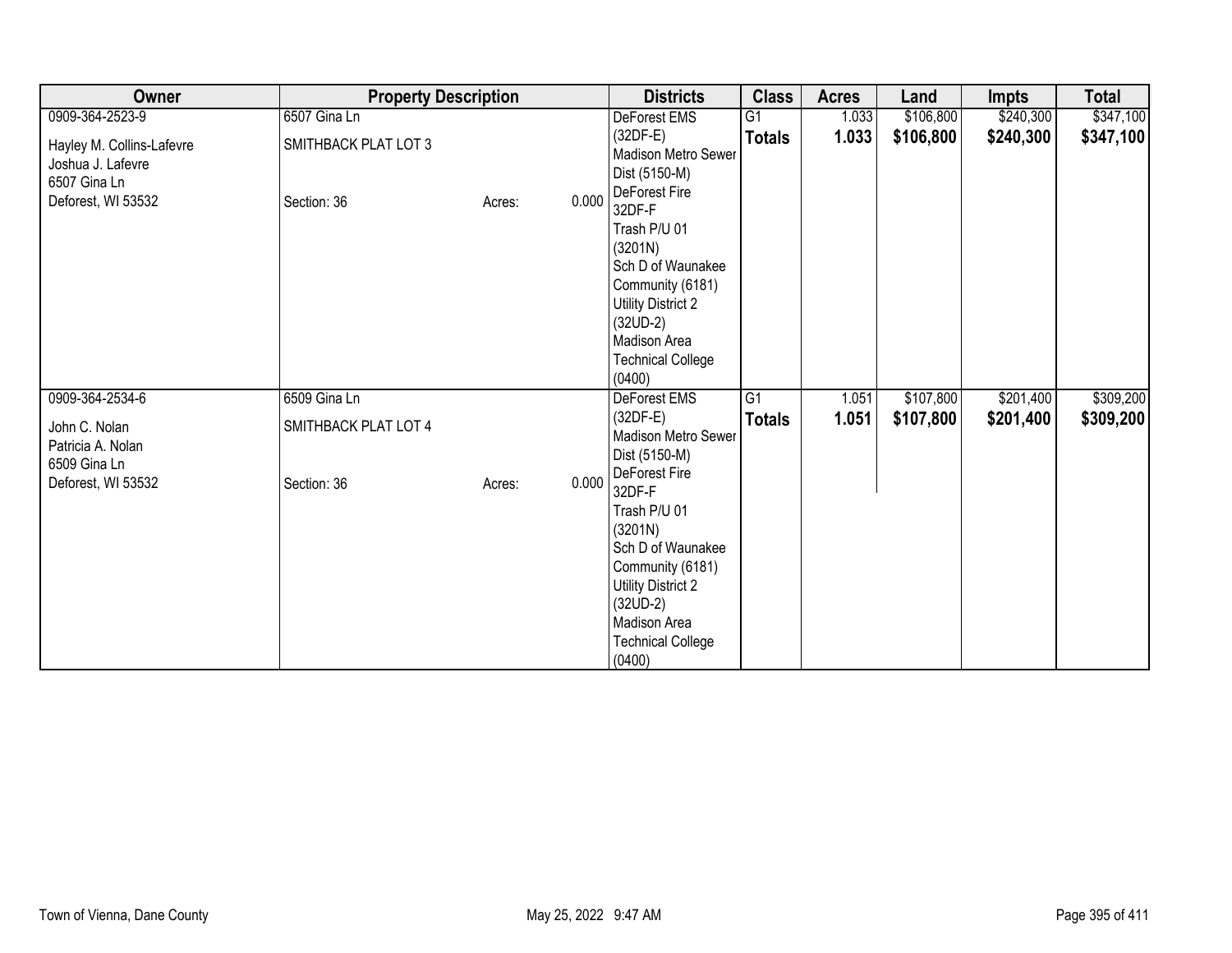| Owner                                                     | <b>Property Description</b> |        | <b>Districts</b> | <b>Class</b>                                                                                                                                                                                 | <b>Acres</b>    | Land  | <b>Impts</b> | <b>Total</b> |           |
|-----------------------------------------------------------|-----------------------------|--------|------------------|----------------------------------------------------------------------------------------------------------------------------------------------------------------------------------------------|-----------------|-------|--------------|--------------|-----------|
| 0909-364-2545-3                                           | 6513 Gina Ln                |        |                  | DeForest EMS                                                                                                                                                                                 | G <sub>1</sub>  | 0.643 | \$78,400     | \$222,900    | \$301,300 |
| Adam Marshall<br>Sarah Marshall<br>6513 Gina Ln           | SMITHBACK PLAT LOT 5        |        |                  | $(32DF-E)$<br>Madison Metro Sewer<br>Dist (5150-M)<br>DeForest Fire                                                                                                                          | <b>Totals</b>   | 0.643 | \$78,400     | \$222,900    | \$301,300 |
| Deforest, WI 53532                                        | Section: 36                 | Acres: | 0.000            | 32DF-F<br>Trash P/U 01<br>(3201N)<br>Sch D of Waunakee<br>Community (6181)<br><b>Utility District 2</b><br>$(32UD-2)$<br>Madison Area<br><b>Technical College</b><br>(0400)                  |                 |       |              |              |           |
| 0909-364-2556-0                                           | 6515 Gina Ln                |        |                  | DeForest EMS                                                                                                                                                                                 | $\overline{G1}$ | 0.643 | \$78,400     | \$234,000    | \$312,400 |
| Amanda L. Paquette<br>Michael A. Paquette<br>6515 Gina Ln | SMITHBACK PLAT LOT 6        |        |                  | $(32DF-E)$<br>Madison Metro Sewer<br>Dist (5150-M)                                                                                                                                           | <b>Totals</b>   | 0.643 | \$78,400     | \$234,000    | \$312,400 |
| Deforest, WI 53532                                        | Section: 36                 | Acres: | 0.000            | DeForest Fire<br>32DF-F<br>Trash P/U 01<br>(3201N)<br>Sch D of Waunakee<br>Community (6181)<br><b>Utility District 2</b><br>$(32UD-2)$<br>Madison Area<br><b>Technical College</b><br>(0400) |                 |       |              |              |           |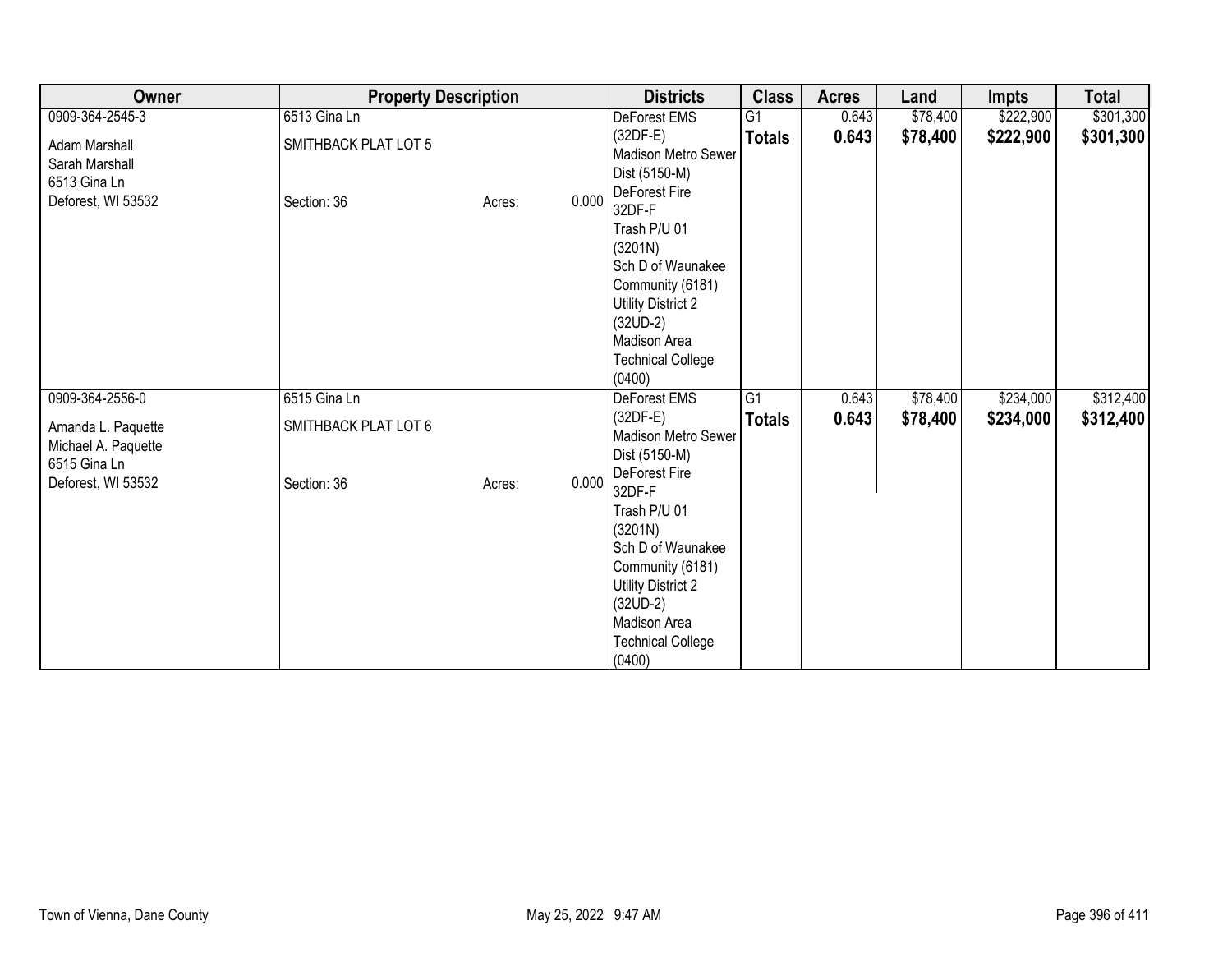| Owner                                                    | <b>Property Description</b> |        |       | <b>Districts</b>                                                                                                                                                                             | <b>Class</b>   | <b>Acres</b> | Land     | <b>Impts</b> | <b>Total</b> |
|----------------------------------------------------------|-----------------------------|--------|-------|----------------------------------------------------------------------------------------------------------------------------------------------------------------------------------------------|----------------|--------------|----------|--------------|--------------|
| 0909-364-2567-7                                          | 6519 Gina Ln                |        |       | DeForest EMS                                                                                                                                                                                 | G <sub>1</sub> | 0.643        | \$78,400 | \$313,200    | \$391,600    |
| Keith L. Ralph<br>Sarah L. Ralph<br>6519 Gina Ln         | SMITHBACK PLAT LOT 7        |        |       | $(32DF-E)$<br><b>Madison Metro Sewer</b><br>Dist (5150-M)                                                                                                                                    | <b>Totals</b>  | 0.643        | \$78,400 | \$313,200    | \$391,600    |
| Deforest, WI 53532                                       | Section: 36                 | Acres: | 0.000 | DeForest Fire<br>32DF-F<br>Trash P/U 01<br>(3201N)<br>Sch D of Waunakee<br>Community (6181)<br><b>Utility District 2</b><br>$(32UD-2)$<br>Madison Area<br><b>Technical College</b><br>(0400) |                |              |          |              |              |
| 0909-364-2578-4                                          | 6523 Gina Ln                |        |       | DeForest EMS                                                                                                                                                                                 | G1             | 0.643        | \$78,400 | \$269,500    | \$347,900    |
| Steven C. Geishirt<br>Therese A. Corbett<br>6523 Gina Ln | SMITHBACK PLAT LOT 8        |        |       | $(32DF-E)$<br>Madison Metro Sewer<br>Dist (5150-M)                                                                                                                                           | <b>Totals</b>  | 0.643        | \$78,400 | \$269,500    | \$347,900    |
| Deforest, WI 53532                                       | Section: 36                 | Acres: | 0.000 | DeForest Fire<br>32DF-F<br>Trash P/U 01<br>(3201N)<br>Sch D of Waunakee<br>Community (6181)<br><b>Utility District 2</b><br>$(32UD-2)$<br>Madison Area<br><b>Technical College</b><br>(0400) |                |              |          |              |              |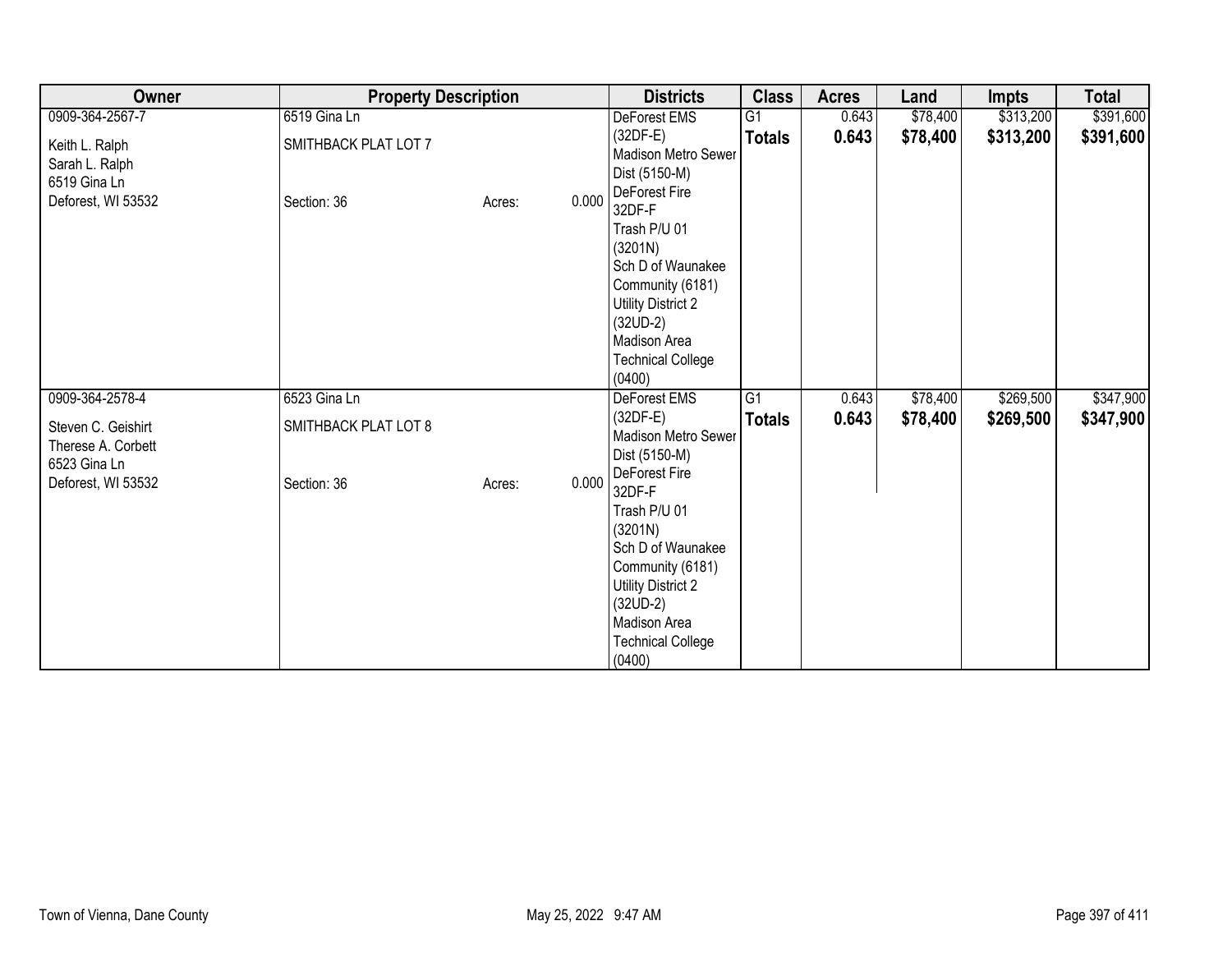| Owner                                                                    | <b>Property Description</b>         |                 | <b>Districts</b>                                                                                                                                                                             | <b>Class</b>    | <b>Acres</b> | Land     | <b>Impts</b> | <b>Total</b> |
|--------------------------------------------------------------------------|-------------------------------------|-----------------|----------------------------------------------------------------------------------------------------------------------------------------------------------------------------------------------|-----------------|--------------|----------|--------------|--------------|
| 0909-364-2589-1                                                          | 6520 Gina Ln                        |                 | DeForest EMS                                                                                                                                                                                 | $\overline{G1}$ | 0.771        | \$90,000 | \$222,500    | \$312,500    |
| Rolland L. Truehl<br>Anna M. Kuehl<br>6520 Gina Ln<br>Deforest, WI 53532 | SMITHBACK PLAT LOT 9<br>Section: 36 | 0.000<br>Acres: | $(32DF-E)$<br>Madison Metro Sewer<br>Dist (5150-M)<br>DeForest Fire<br>32DF-F                                                                                                                | <b>Totals</b>   | 0.771        | \$90,000 | \$222,500    | \$312,500    |
|                                                                          |                                     |                 | Trash P/U 01<br>(3201N)<br>Sch D of Waunakee<br>Community (6181)<br>Utility District 2<br>$(32UD-2)$<br>Madison Area<br><b>Technical College</b><br>(0400)                                   |                 |              |          |              |              |
| 0909-364-2600-5                                                          | 6516 Gina Ln                        |                 | DeForest EMS                                                                                                                                                                                 | G1              | 0.643        | \$78,400 | \$240,300    | \$318,700    |
| Betsy J. Nelson<br>6516 Gina Ln<br>Deforest, WI 53532                    | SMITHBACK PLAT LOT 10               |                 | $(32DF-E)$<br>Madison Metro Sewer<br>Dist (5150-M)                                                                                                                                           | <b>Totals</b>   | 0.643        | \$78,400 | \$240,300    | \$318,700    |
|                                                                          | Section: 36                         | 0.000<br>Acres: | DeForest Fire<br>32DF-F<br>Trash P/U 01<br>(3201N)<br>Sch D of Waunakee<br>Community (6181)<br><b>Utility District 2</b><br>$(32UD-2)$<br>Madison Area<br><b>Technical College</b><br>(0400) |                 |              |          |              |              |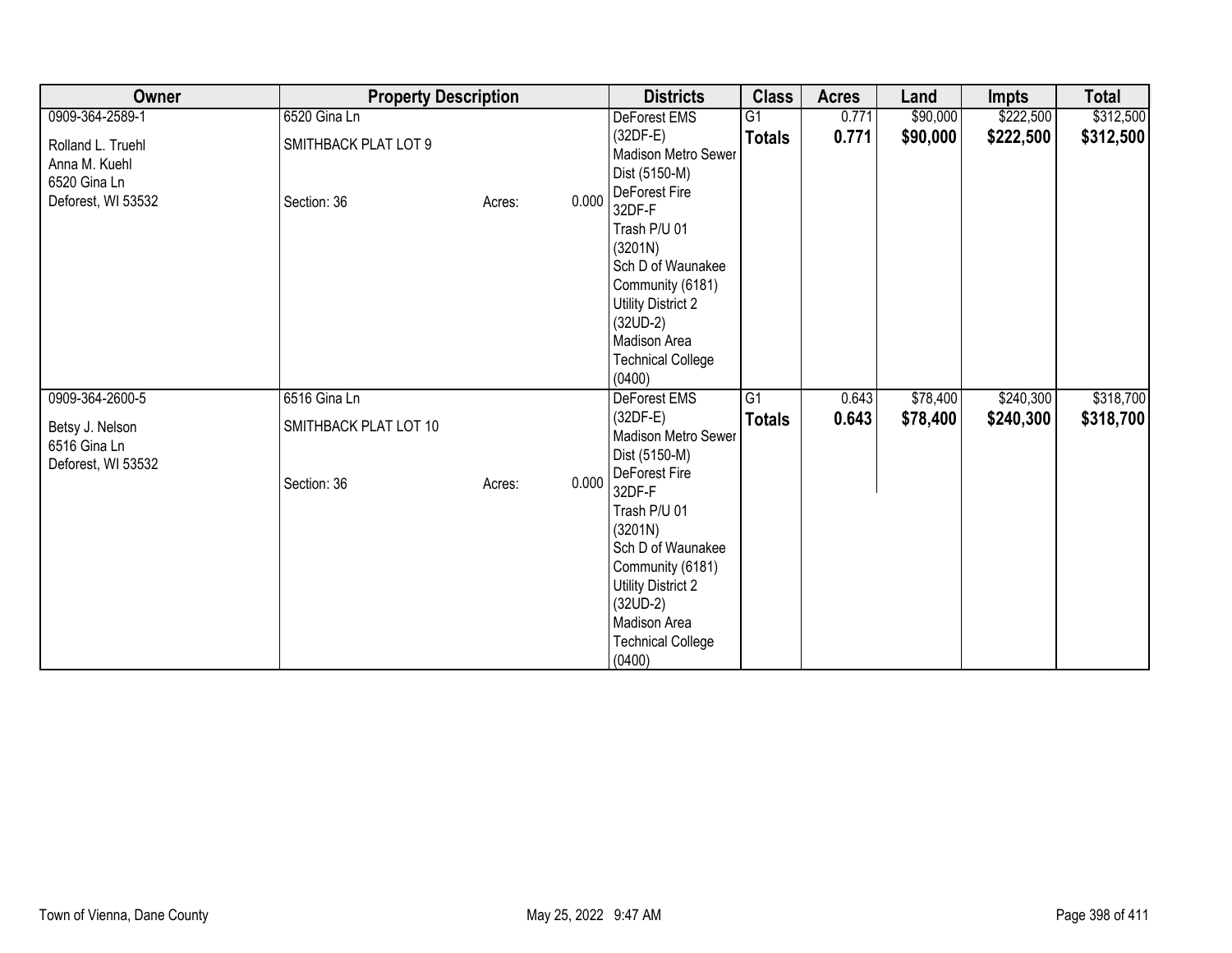| Owner                                                                   | <b>Property Description</b>          |                 | <b>Districts</b>                                                                                                                                                                             | <b>Class</b>    | <b>Acres</b> | Land     | <b>Impts</b> | <b>Total</b> |
|-------------------------------------------------------------------------|--------------------------------------|-----------------|----------------------------------------------------------------------------------------------------------------------------------------------------------------------------------------------|-----------------|--------------|----------|--------------|--------------|
| 0909-364-2611-2                                                         | 6512 Gina Ln                         |                 | DeForest EMS                                                                                                                                                                                 | G1              | 0.643        | \$78,400 | \$200,100    | \$278,500    |
| Aaron M. Vacho<br>Connie J. Vacho<br>6512 Gina Ln<br>Deforest, WI 53532 | SMITHBACK PLAT LOT 11<br>Section: 36 | 0.000<br>Acres: | $(32DF-E)$<br>Madison Metro Sewer<br>Dist (5150-M)<br>DeForest Fire<br>32DF-F                                                                                                                | <b>Totals</b>   | 0.643        | \$78,400 | \$200,100    | \$278,500    |
|                                                                         |                                      |                 | Trash P/U 01<br>(3201N)<br>Sch D of Waunakee<br>Community (6181)<br>Utility District 2<br>$(32UD-2)$<br>Madison Area<br><b>Technical College</b><br>(0400)                                   |                 |              |          |              |              |
| 0909-364-2622-9                                                         | 6496 Gina Ln                         |                 | DeForest EMS                                                                                                                                                                                 | $\overline{G1}$ | 0.537        | \$65,500 | \$171,500    | \$237,000    |
| Kelly W. Kueffer<br>Trisha Bena-Kueffer<br>6496 Gina Ln                 | SMITHBACK PLAT LOT 12                |                 | $(32DF-E)$<br>Madison Metro Sewer<br>Dist (5150-M)                                                                                                                                           | <b>Totals</b>   | 0.537        | \$65,500 | \$171,500    | \$237,000    |
| Deforest, WI 53532                                                      | Section: 36                          | 0.000<br>Acres: | DeForest Fire<br>32DF-F<br>Trash P/U 01<br>(3201N)<br>Sch D of Waunakee<br>Community (6181)<br><b>Utility District 2</b><br>$(32UD-2)$<br>Madison Area<br><b>Technical College</b><br>(0400) |                 |              |          |              |              |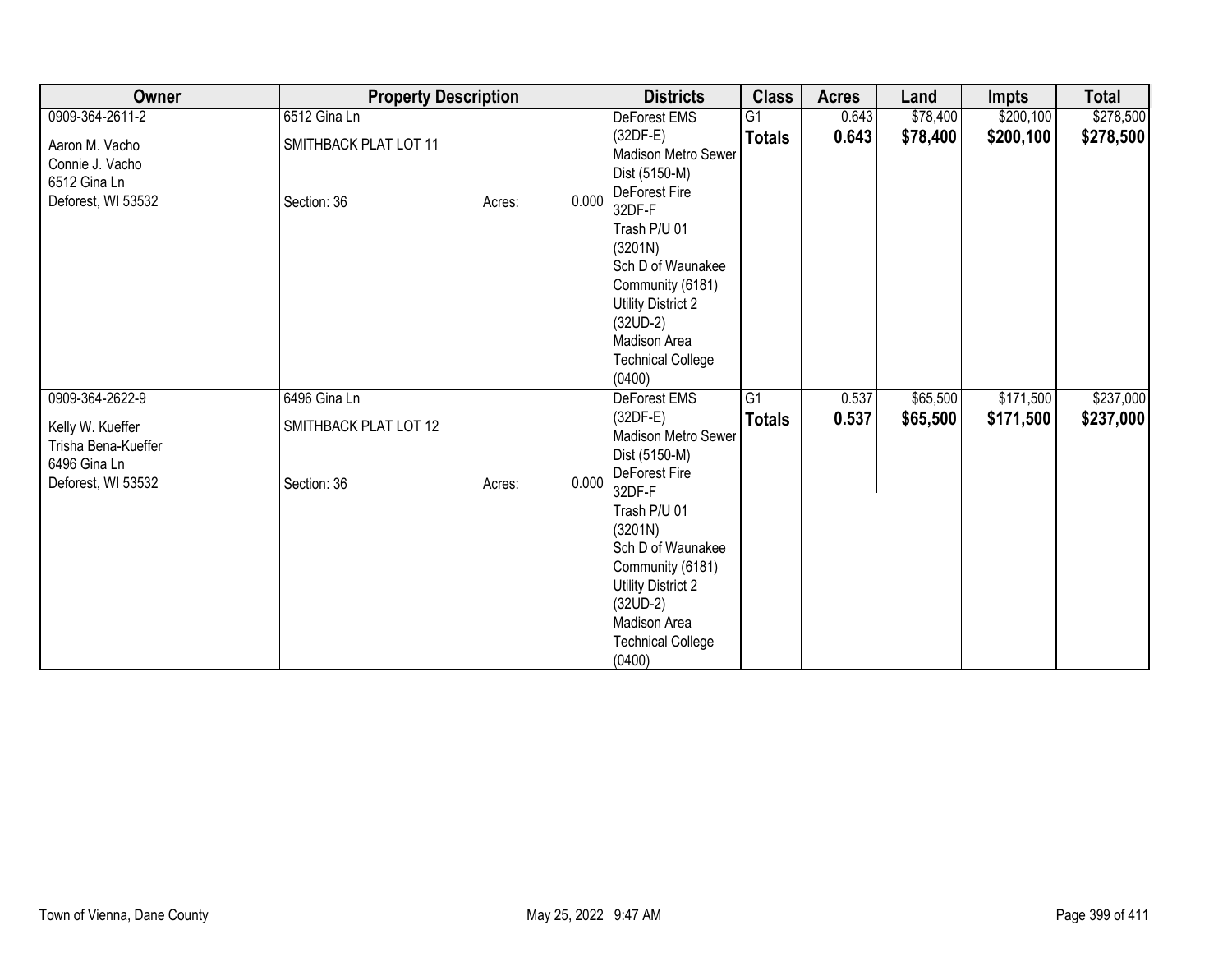| Owner                                                                 | <b>Property Description</b>          |                 | <b>Districts</b>                                                                                                                                                                                            | <b>Class</b>         | <b>Acres</b>   | Land             | <b>Impts</b>      | <b>Total</b>     |
|-----------------------------------------------------------------------|--------------------------------------|-----------------|-------------------------------------------------------------------------------------------------------------------------------------------------------------------------------------------------------------|----------------------|----------------|------------------|-------------------|------------------|
| 0909-364-2633-6                                                       | 6502 Gina Ln                         |                 | DeForest EMS                                                                                                                                                                                                | $\overline{G1}$      | 0.374          | \$45,600         | \$197,300         | \$242,900        |
| James H. Kazda<br>Mary L. Kazda<br>6502 Gina Ln<br>Deforest, WI 53532 | SMITHBACK PLAT LOT 13<br>Section: 36 | 0.000<br>Acres: | $(32DF-E)$<br>Madison Metro Sewer<br>Dist (5150-M)<br>DeForest Fire<br>32DF-F<br>Trash P/U 01<br>(3201N)<br>Sch D of Waunakee<br>Community (6181)<br>Utility District 2<br>$(32UD-2)$<br>Madison Area       | <b>Totals</b>        | 0.374          | \$45,600         | \$197,300         | \$242,900        |
| 0909-364-8230-1<br>Spahn Irrev Tr                                     | SEC 36-9-9 S 215 FT NE1/4 SE1/4      |                 | <b>Technical College</b><br>(0400)<br>DeForest EMS<br>$(32DF-E)$                                                                                                                                            | G4<br>G <sub>5</sub> | 5.800<br>0.700 | \$1,800<br>\$600 | $\sqrt{6}$<br>\$0 | \$1,800<br>\$600 |
| 6420 River Rd<br>Deforest, WI 53532                                   | Section: 36                          | 6.500<br>Acres: | Madison Metro Sewer   Totals<br>Dist (5150-M)<br>DeForest Fire<br>32DF-F<br>Sch D of Waunakee<br>Community (6181)<br>Utility District 2<br>$(32UD-2)$<br>Madison Area<br><b>Technical College</b><br>(0400) |                      | 6.500          | \$2,400          | \$0               | \$2,400          |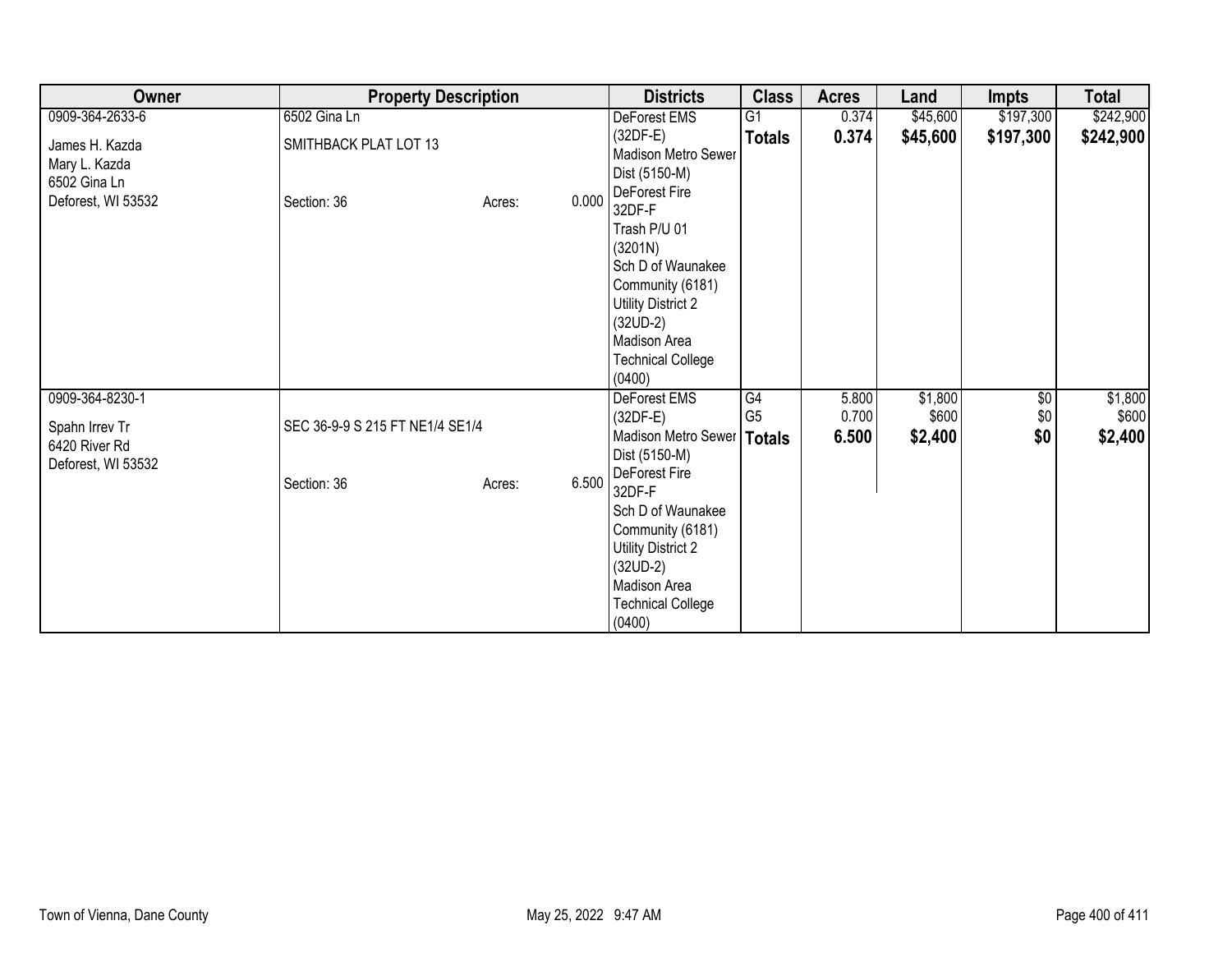| Owner                                                                                           | <b>Property Description</b>                                                                                                                            | <b>Districts</b>                                                                                                                                                                                                                                   | <b>Class</b>    | <b>Acres</b> | Land      | <b>Impts</b> | <b>Total</b> |
|-------------------------------------------------------------------------------------------------|--------------------------------------------------------------------------------------------------------------------------------------------------------|----------------------------------------------------------------------------------------------------------------------------------------------------------------------------------------------------------------------------------------------------|-----------------|--------------|-----------|--------------|--------------|
| 0909-364-8550-4                                                                                 | 4838 Windsor Prairie Rd                                                                                                                                | DeForest EMS                                                                                                                                                                                                                                       | $\overline{G1}$ | 2.894        | \$157,700 | \$408,300    | \$566,000    |
| Matthew J. Groothousen<br>Angie L. Groothousen<br>4838 Windsor Prairie Rd<br>Deforest, WI 53532 | SEC 36-9-9 PRT NW1/4 SE1/4 COM 620 FT E OF NW<br>COR TH E 260 FT S 468 FT W TO PT 620 FT E OF W<br>LN SE1/4 N TO POB<br>0.000<br>Section: 36<br>Acres: | $(32DF-E)$<br>Madison Metro Sewer<br>Dist (5150-M)<br>DeForest Fire<br>32DF-F                                                                                                                                                                      | <b>Totals</b>   | 2.894        | \$157,700 | \$408,300    | \$566,000    |
|                                                                                                 |                                                                                                                                                        | Trash P/U 01<br>(3201N)<br>Sch D of Waunakee<br>Community (6181)<br><b>Utility District 2</b><br>$(32UD-2)$<br>Madison Area<br><b>Technical College</b><br>(0400)                                                                                  |                 |              |           |              |              |
| 0909-364-8700-2                                                                                 | 6487 S Windsor Prairie Rd                                                                                                                              | DeForest EMS                                                                                                                                                                                                                                       | G1              | 2.495        | \$153,700 | \$207,200    | \$360,900    |
| Vernon A Gilles<br>Wanda S. Gilles<br>6487 Windsor Prairie Rd<br>Deforest, WI 53532             | LOT 1 CSM 1533 CS6/252-9/26/74 DESCR AS SEC<br>36-9-9 PRT NW1/4SE1/4 2.49 ACRES M/L<br>2.490<br>Section: 36<br>Acres:                                  | $(32DF-E)$<br>Madison Metro Sewer<br>Dist (5150-M)<br>DeForest Fire<br>32DF-F<br>Trash P/U 01<br>(3201N)<br>Sch D of Waunakee<br>Community (6181)<br><b>Utility District 2</b><br>$(32UD-2)$<br>Madison Area<br><b>Technical College</b><br>(0400) | <b>Totals</b>   | 2.495        | \$153,700 | \$207,200    | \$360,900    |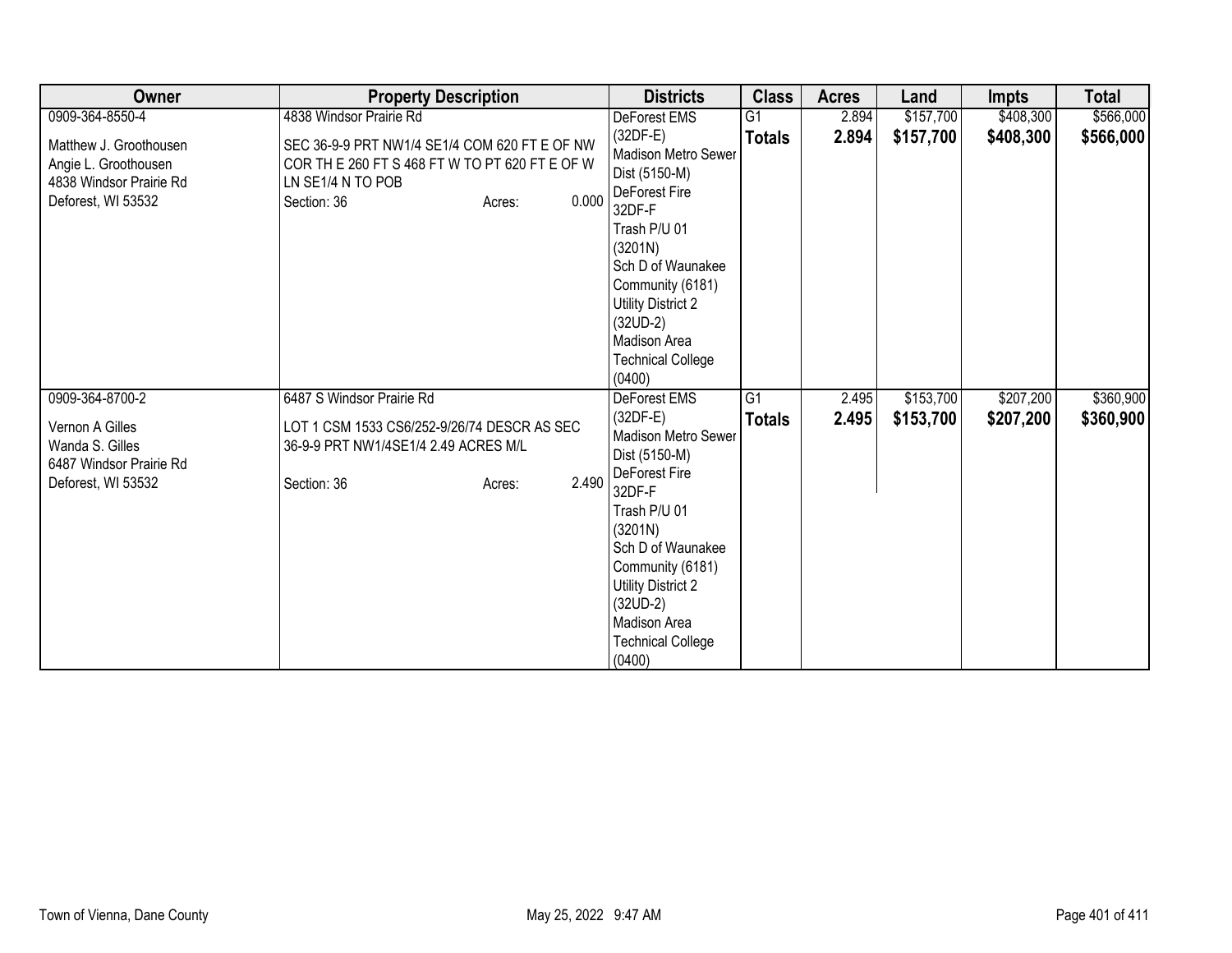| Owner                                                                          | <b>Property Description</b>                                                                                                                                                          | <b>Districts</b>                                                                                                                                                                                                                                   | <b>Class</b>    | <b>Acres</b> | Land      | <b>Impts</b>    | <b>Total</b> |
|--------------------------------------------------------------------------------|--------------------------------------------------------------------------------------------------------------------------------------------------------------------------------------|----------------------------------------------------------------------------------------------------------------------------------------------------------------------------------------------------------------------------------------------------|-----------------|--------------|-----------|-----------------|--------------|
| 0909-364-8720-8                                                                | 6463 S Windsor Prairie Rd                                                                                                                                                            | <b>DeForest EMS</b>                                                                                                                                                                                                                                | $\overline{G1}$ | 6.780        | \$177,700 | \$410,400       | \$588,100    |
| Leavitt Tr, Daniel & Patricia<br>6463 Windsor Prairie Rd<br>Deforest, WI 53532 | SEC 36-9-9 PRT W1/2SE1/4 COM SEC S1/4 COR TH N<br>1254.8 FT TO POB TH CONT N 475 FT TH E 621.4 FT<br>TO C/L WINDSOR PRAIRIE RD TH S ALG SD C/L 475<br>Section: 36<br>6.780<br>Acres: | $(32DF-E)$<br>Madison Metro Sewer<br>Dist (5150-M)<br>DeForest Fire<br>32DF-F<br>Trash P/U 01<br>(3201N)<br>Sch D of Waunakee<br>Community (6181)<br><b>Utility District 2</b><br>$(32UD-2)$<br>Madison Area<br><b>Technical College</b><br>(0400) | <b>Totals</b>   | 6.780        | \$177,700 | \$410,400       | \$588,100    |
| 0909-364-8825-0                                                                | 6462 Windsor Prairie Rd                                                                                                                                                              | DeForest EMS                                                                                                                                                                                                                                       | $\overline{G1}$ | 1.000        | \$105,000 | \$351,300       | \$456,300    |
| Steven Spahn<br>Linda Spahn<br>6462 Windsor Prairie Rd<br>Deforest, WI 53532   | LOT 1 CSM 14875 CS104/203&205-8/6/2018 DESCR<br>AS SEC 36-9-9 PRT NW1/4SE1/4 (1.000 ACRES EXCL<br>$R/W$ )<br>1.000<br>Section: 36<br>Acres:                                          | $(32DF-E)$<br>Madison Metro Sewer<br>Dist (5150-M)<br>DeForest Fire<br>32DF-F<br>Sch D of Waunakee<br>Community (6181)<br><b>Utility District 2</b><br>$(32UD-2)$<br>Madison Area<br><b>Technical College</b><br>(0400)                            | <b>Totals</b>   | 1.000        | \$105,000 | \$351,300       | \$456,300    |
| 0909-364-8840-0                                                                |                                                                                                                                                                                      | DeForest EMS                                                                                                                                                                                                                                       | G4              | 2.200        | \$700     | $\overline{50}$ | \$700        |
| Spahn Irrev Tr<br>6420 River Rd<br>Deforest, WI 53532                          | SEC 36-9-9 E 630 FT OF S 215 FT OF NW1/4 SE1/4<br>EXC DOC #2808845 & ALSO EXC CSM 14875<br>0.000<br>Section: 36<br>Acres:                                                            | $(32DF-E)$<br>Madison Metro Sewer<br>Dist (5150-M)<br>DeForest Fire<br>32DF-F<br>Sch D of Waunakee<br>Community (6181)<br><b>Utility District 2</b><br>$(32UD-2)$<br>Madison Area<br><b>Technical College</b><br>(0400)                            | <b>Totals</b>   | 2.200        | \$700     | \$0             | \$700        |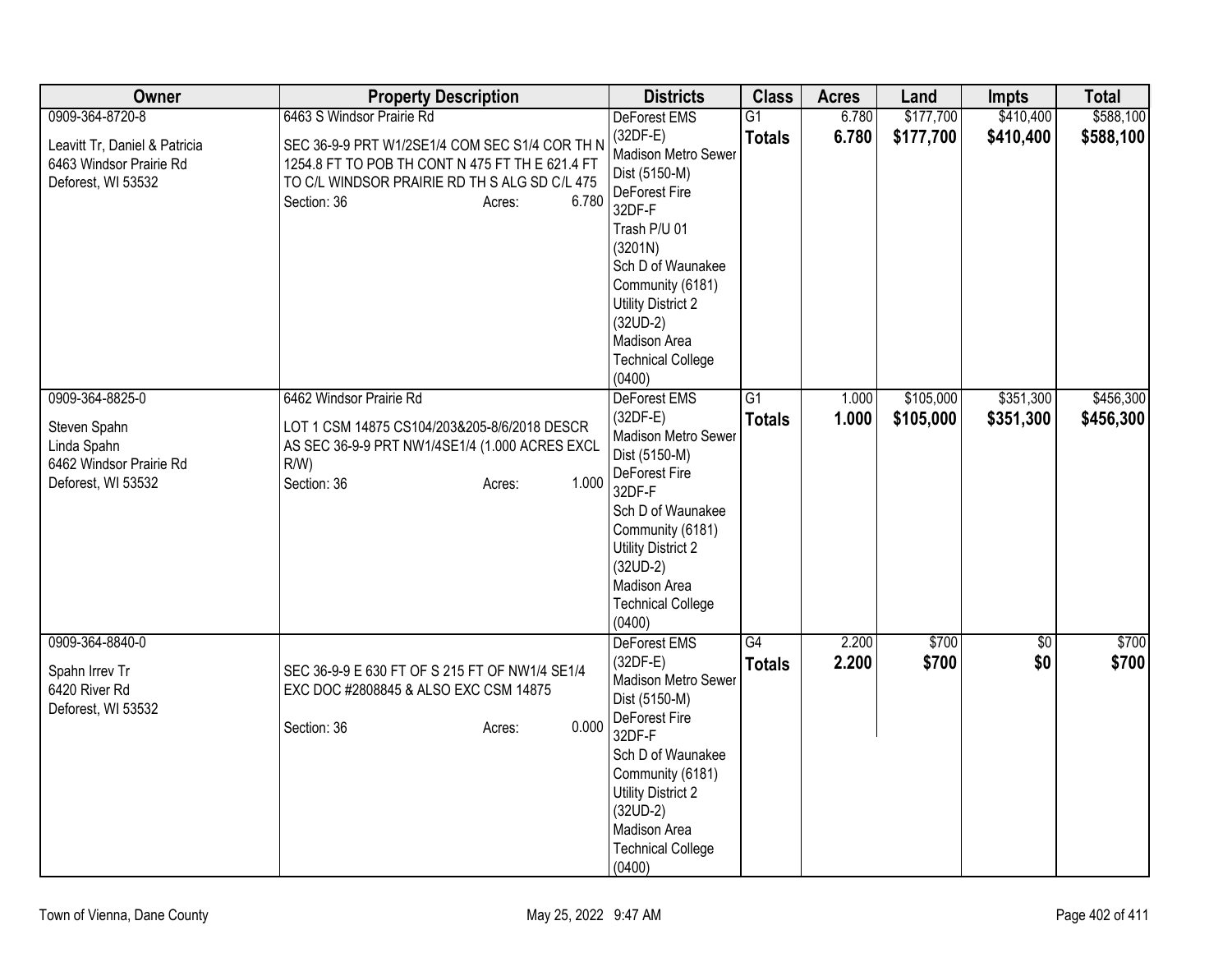| Owner                                                                                                   | <b>Property Description</b>                                                                                                                                                                                 | <b>Districts</b>                                                                                                                                                                                                                                                      | <b>Class</b>                     | <b>Acres</b>   | Land                 | <b>Impts</b>           | <b>Total</b>           |
|---------------------------------------------------------------------------------------------------------|-------------------------------------------------------------------------------------------------------------------------------------------------------------------------------------------------------------|-----------------------------------------------------------------------------------------------------------------------------------------------------------------------------------------------------------------------------------------------------------------------|----------------------------------|----------------|----------------------|------------------------|------------------------|
| 0909-364-9001-6                                                                                         |                                                                                                                                                                                                             | DeForest EMS                                                                                                                                                                                                                                                          | G4                               | 16.626         | \$5,100              | \$0                    | \$5,100                |
| Spahn Irrev Tr<br>6420 River Rd<br>Deforest, WI 53532                                                   | SEC 36-9-9 E 21 ACRES OF SW1/4 SE1/4 EXC 3.3 A IN<br>SE COR DESCR IN M436/521 & EXC CSM 7443<br>16.626<br>Section: 36<br>Acres:                                                                             | $(32DF-E)$<br><b>Madison Metro Sewer</b><br>Dist (5150-M)<br>DeForest Fire<br>32DF-F<br>Sch D of Waunakee<br>Community (6181)<br>Utility District 2<br>$(32UD-2)$<br>Madison Area<br><b>Technical College</b>                                                         | <b>Totals</b>                    | 16.626         | \$5,100              | \$0                    | \$5,100                |
| 0909-364-9070-3<br>Dale J. Seldal<br>Gayle A. Seldal<br>6453 S Windsor Prairie Rd<br>Deforest, WI 53532 | 6453 S Windsor Prairie Rd<br>LOT 1 CSM 1853 CS7/289-11/11/75 F/K/A LOT 1 CSM<br>1811 CS7/223-9/24/75 & ALSO INCL & DESCR AS SEC<br>36-9-9 PRT SW1/4SE1/4 CONT 0.528 ACRES<br>0.000<br>Section: 36<br>Acres: | (0400)<br>DeForest EMS<br>$(32DF-E)$<br>Madison Metro Sewer<br>Dist (5150-M)<br>DeForest Fire<br>32DF-F<br>Trash P/U 01<br>(3201N)<br>Sch D of Waunakee<br>Community (6181)<br>Utility District 2<br>$(32UD-2)$<br>Madison Area<br><b>Technical College</b><br>(0400) | $\overline{G1}$<br><b>Totals</b> | 0.523<br>0.523 | \$63,800<br>\$63,800 | \$162,100<br>\$162,100 | \$225,900<br>\$225,900 |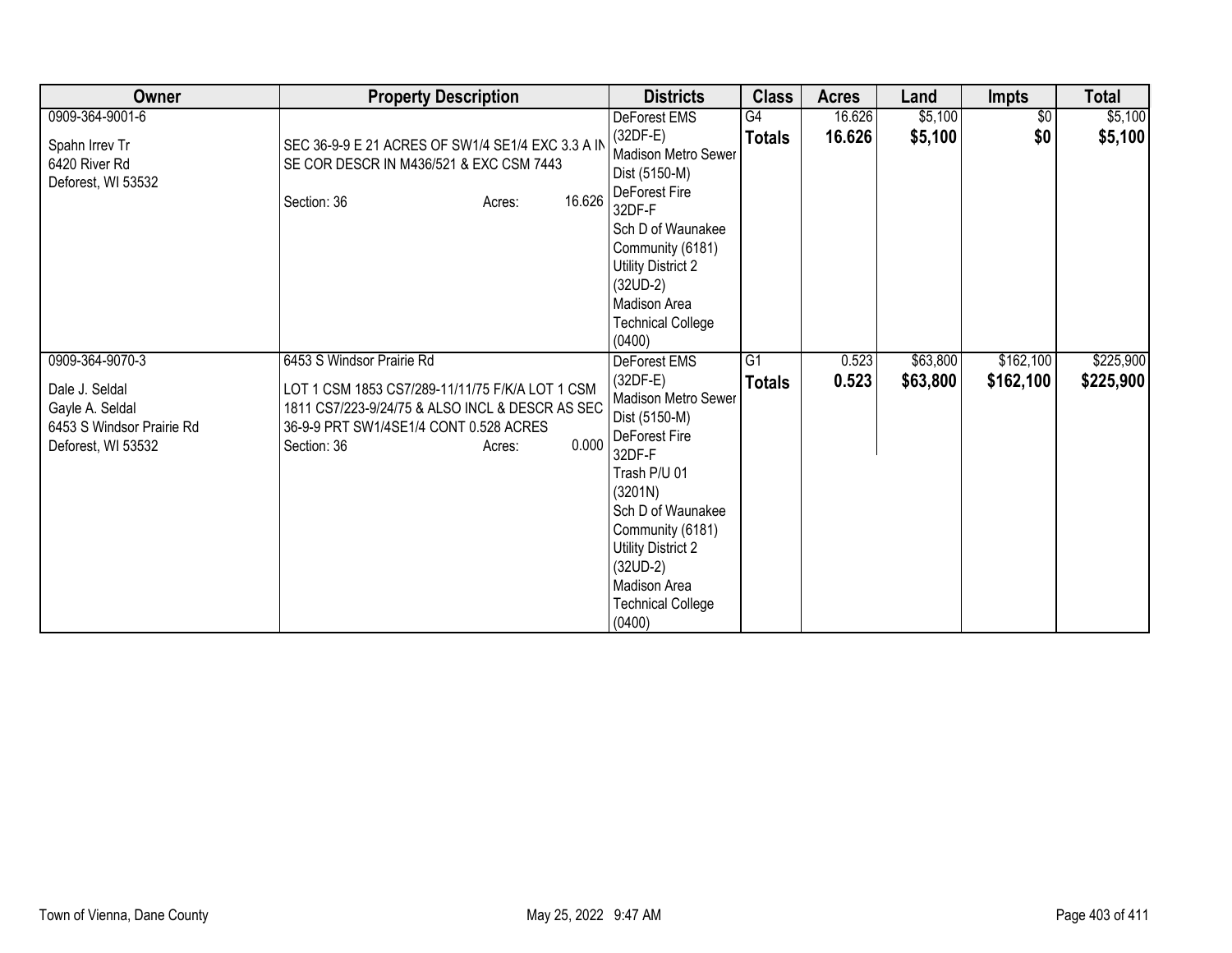| Owner                                                                                             | <b>Property Description</b>                                                                                                                                                   | <b>Districts</b>                                                                                                                                                                                                                                        | <b>Class</b>        | <b>Acres</b>   | Land                 | <b>Impts</b>       | <b>Total</b>         |
|---------------------------------------------------------------------------------------------------|-------------------------------------------------------------------------------------------------------------------------------------------------------------------------------|---------------------------------------------------------------------------------------------------------------------------------------------------------------------------------------------------------------------------------------------------------|---------------------|----------------|----------------------|--------------------|----------------------|
| 0909-364-9085-6                                                                                   | 6445 S Windsor Prairie Rd                                                                                                                                                     | DeForest EMS                                                                                                                                                                                                                                            | G1                  | 0.528          | \$64,400             | \$171,200          | \$235,600            |
| Gregory A. Smithback<br>Linda J. Smithback<br>6445 S Windsor Prairie Rd<br>Deforest, WI 53532     | LOT 2 CSM 1853 CS7/289-11/11/75 F/K/A PRT LOT 1<br>CSM 1811 CS7/223-9/24/75 DESCR AS SEC 36-9-9<br>PRT SW1/4SE1/4 (0.528 ACRES)<br>0.528<br>Section: 36<br>Acres:             | (32DF-E)<br><b>Madison Metro Sewer</b><br>Dist (5150-M)<br>DeForest Fire<br>32DF-F<br>Trash P/U 01<br>(3201N)<br>Sch D of Waunakee<br>Community (6181)<br>Utility District 2<br>$(32UD-2)$<br><b>Madison Area</b><br><b>Technical College</b><br>(0400) | <b>Totals</b>       | 0.528          | \$64,400             | \$171,200          | \$235,600            |
| 0909-364-9140-8<br>Leavitt Tr, Daniel & Patricia<br>6463 Windsor Prairie Rd<br>Deforest, WI 53532 | SEC 36-9-9 PRT SW1/4SE1/4 COM SEC S1/4 COR TH<br>N1DEG26'W 1007.6 FT TO POB TH N87DEG30'E<br>407.65 FT TH N1DEG26'W 246.28 FT TH S87DEG40'W<br>2.300<br>Section: 36<br>Acres: | DeForest EMS<br>$(32DF-E)$<br><b>Madison Metro Sewer</b><br>Dist (5150-M)<br>DeForest Fire<br>32DF-F<br>Sch D of Waunakee<br>Community (6181)<br>Utility District 2<br>$(32UD-2)$<br>Madison Area<br><b>Technical College</b><br>(0400)                 | G1<br><b>Totals</b> | 2.300<br>2.300 | \$11,500<br>\$11,500 | $\sqrt{$0}$<br>\$0 | \$11,500<br>\$11,500 |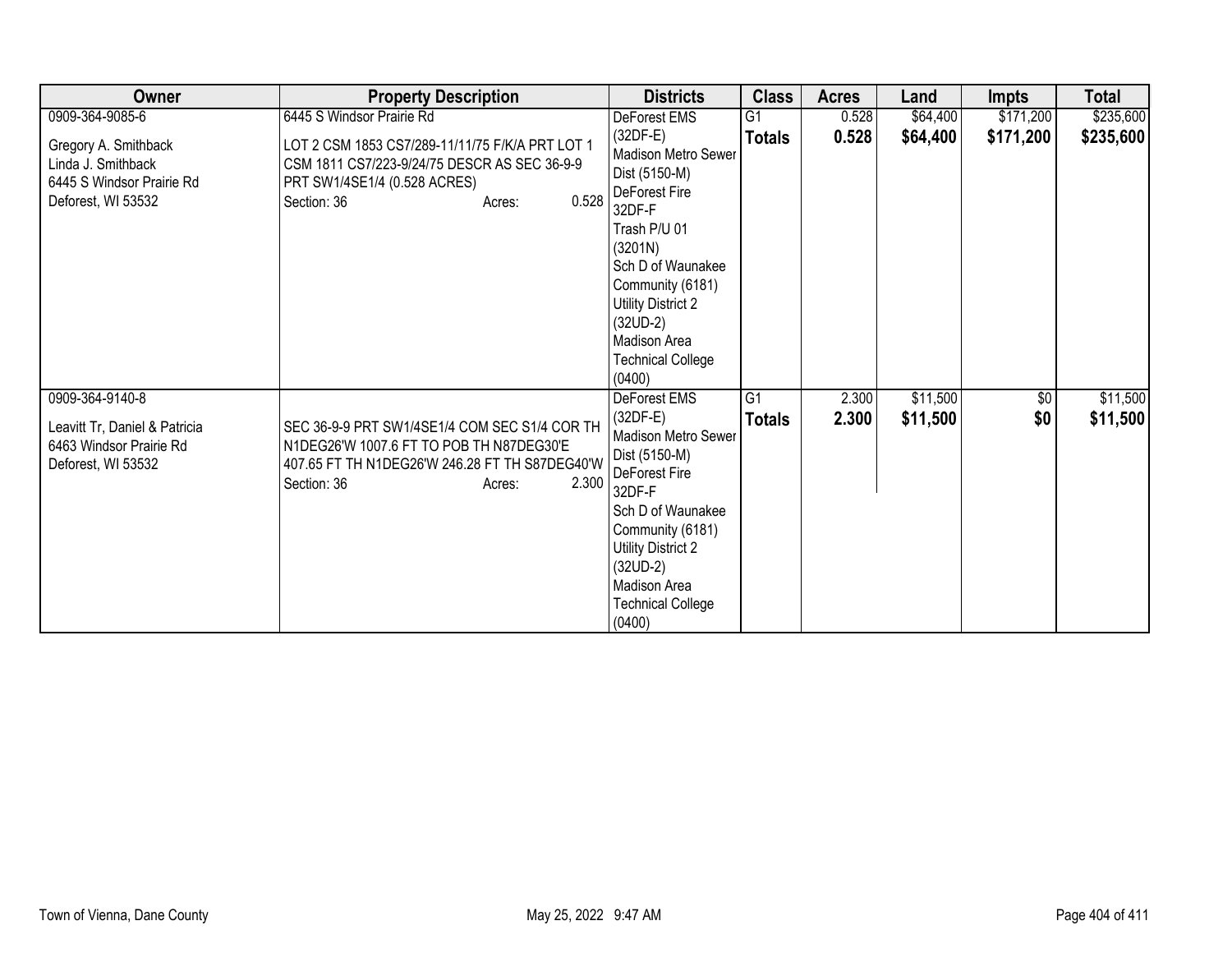| Owner                                                                                                    | <b>Property Description</b>                                                                                                                                                           | <b>Districts</b>                                                                                                                                                                                                                                                          | <b>Class</b>                     | <b>Acres</b>   | Land                 | <b>Impts</b>           | <b>Total</b>           |
|----------------------------------------------------------------------------------------------------------|---------------------------------------------------------------------------------------------------------------------------------------------------------------------------------------|---------------------------------------------------------------------------------------------------------------------------------------------------------------------------------------------------------------------------------------------------------------------------|----------------------------------|----------------|----------------------|------------------------|------------------------|
| 0909-364-9150-6                                                                                          | 4870 Pine Spring Rd                                                                                                                                                                   | DeForest EMS                                                                                                                                                                                                                                                              | G <sub>1</sub>                   | 0.965          | \$102,700            | \$258,000              | \$360,700              |
| <b>Tyler Mentink</b><br>Gesina Mentink<br>4870 Pine Spring Rd<br>Deforest, WI 53532                      | LOT 1 CSM 8568 CS47/63&65-5/9/97 F/K/A LOT A CSM<br>1534 CS6/253-9/26/74 DESCR AS SEC 36-9-9 PRT<br>SW1/4SE1/4 (0.965 ACRES)<br>0.000<br>Section: 36<br>Acres:                        | $(32DF-E)$<br><b>Madison Metro Sewer</b><br>Dist (5150-M)<br>DeForest Fire<br>32DF-F<br>Trash P/U 01<br>(3201N)<br>Sch D of Waunakee<br>Community (6181)<br>Utility District 2<br>$(32UD-2)$<br>Madison Area<br><b>Technical College</b><br>(0400)                        | <b>Totals</b>                    | 0.965          | \$102,700            | \$258,000              | \$360,700              |
| 0909-364-9161-3<br>Patricia Greiber-Kvalo<br>Corey A. Kvalo<br>4866 Pine Spring Rd<br>Deforest, WI 53532 | 4866 Pine Spring Rd<br>LOT 2 CSM 8568 CS47/63&65-5/9/97 F/K/A LOT A CSM<br>1534 CS6/253-9/26/74 DESCR AS SEC 36-9-9 PRT<br>SW1/4SE1/4 (0.785 ACRES)<br>0.000<br>Section: 36<br>Acres: | <b>DeForest EMS</b><br>$(32DF-E)$<br><b>Madison Metro Sewer</b><br>Dist (5150-M)<br>DeForest Fire<br>32DF-F<br>Trash P/U 01<br>(3201N)<br>Sch D of Waunakee<br>Community (6181)<br>Utility District 2<br>$(32UD-2)$<br>Madison Area<br><b>Technical College</b><br>(0400) | $\overline{G1}$<br><b>Totals</b> | 0.785<br>0.785 | \$90,900<br>\$90,900 | \$262,900<br>\$262,900 | \$353,800<br>\$353,800 |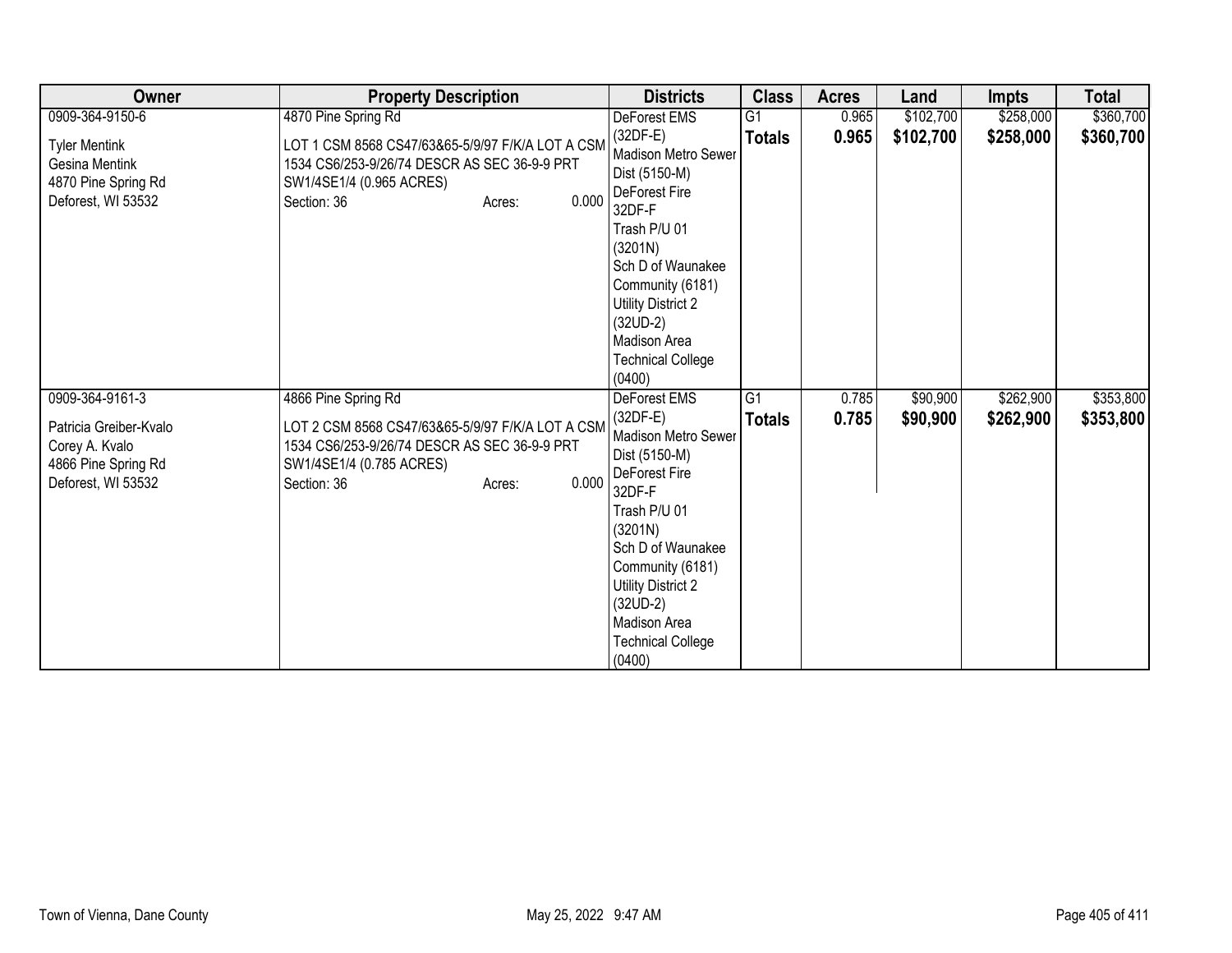| Owner                                                                                                     | <b>Property Description</b>                                                                                                                                                                        | <b>Districts</b>                                                                                                                                                                                                                                                   | <b>Class</b>                     | <b>Acres</b>   | Land                 | <b>Impts</b>           | <b>Total</b>           |
|-----------------------------------------------------------------------------------------------------------|----------------------------------------------------------------------------------------------------------------------------------------------------------------------------------------------------|--------------------------------------------------------------------------------------------------------------------------------------------------------------------------------------------------------------------------------------------------------------------|----------------------------------|----------------|----------------------|------------------------|------------------------|
| 0909-364-9170-2                                                                                           | 4864 Pine Spring Rd                                                                                                                                                                                | DeForest EMS                                                                                                                                                                                                                                                       | G1                               | 0.794          | \$91,600             | \$174,200              | \$265,800              |
| Geraldine A. Carlson Leanio<br>4864 Pine Spring Rd<br>Deforest, WI 53532                                  | LOT 1 CSM 1945 CS8/71-3/15/76 F/K/A LOT 2 CSM<br>1811 CS7/223-9/24/75 DESCR AS SEC 36-9-9 PRT<br>SW1/4SE1/4 (0.81 ACRES) SUBJ WL AGRMT IN<br>0.000<br>Section: 36<br>Acres:                        | (32DF-E)<br><b>Madison Metro Sewer</b><br>Dist (5150-M)<br>DeForest Fire<br>32DF-F<br>Trash P/U 01<br>(3201N)<br>Sch D of Waunakee<br>Community (6181)<br>Utility District 2<br>$(32UD-2)$<br>Madison Area<br><b>Technical College</b><br>(0400)                   | <b>Totals</b>                    | 0.794          | \$91,600             | \$174,200              | \$265,800              |
| 0909-364-9180-0<br>William S. Poulsen<br>Gretchen L. Poulsen<br>4860 Pine Spring Rd<br>Deforest, WI 53532 | 4860 Pine Spring Rd<br>LOT 2 CSM 1945 CS8/71-3/15/76 F/K/A LOT 2 CSM<br>1811 CS7/223-9/24/75 DESCR AS SEC 36-9-9 PRT<br>SW1/4SE1/4 (0.81 ACRES) SUBJ WL AGRMT IN<br>0.000<br>Section: 36<br>Acres: | DeForest EMS<br>$(32DF-E)$<br><b>Madison Metro Sewer</b><br>Dist (5150-M)<br>DeForest Fire<br>32DF-F<br>Trash P/U 01<br>(3201N)<br>Sch D of Waunakee<br>Community (6181)<br>Utility District 2<br>$(32UD-2)$<br>Madison Area<br><b>Technical College</b><br>(0400) | $\overline{G1}$<br><b>Totals</b> | 0.821<br>0.821 | \$93,300<br>\$93,300 | \$388,800<br>\$388,800 | \$482,100<br>\$482,100 |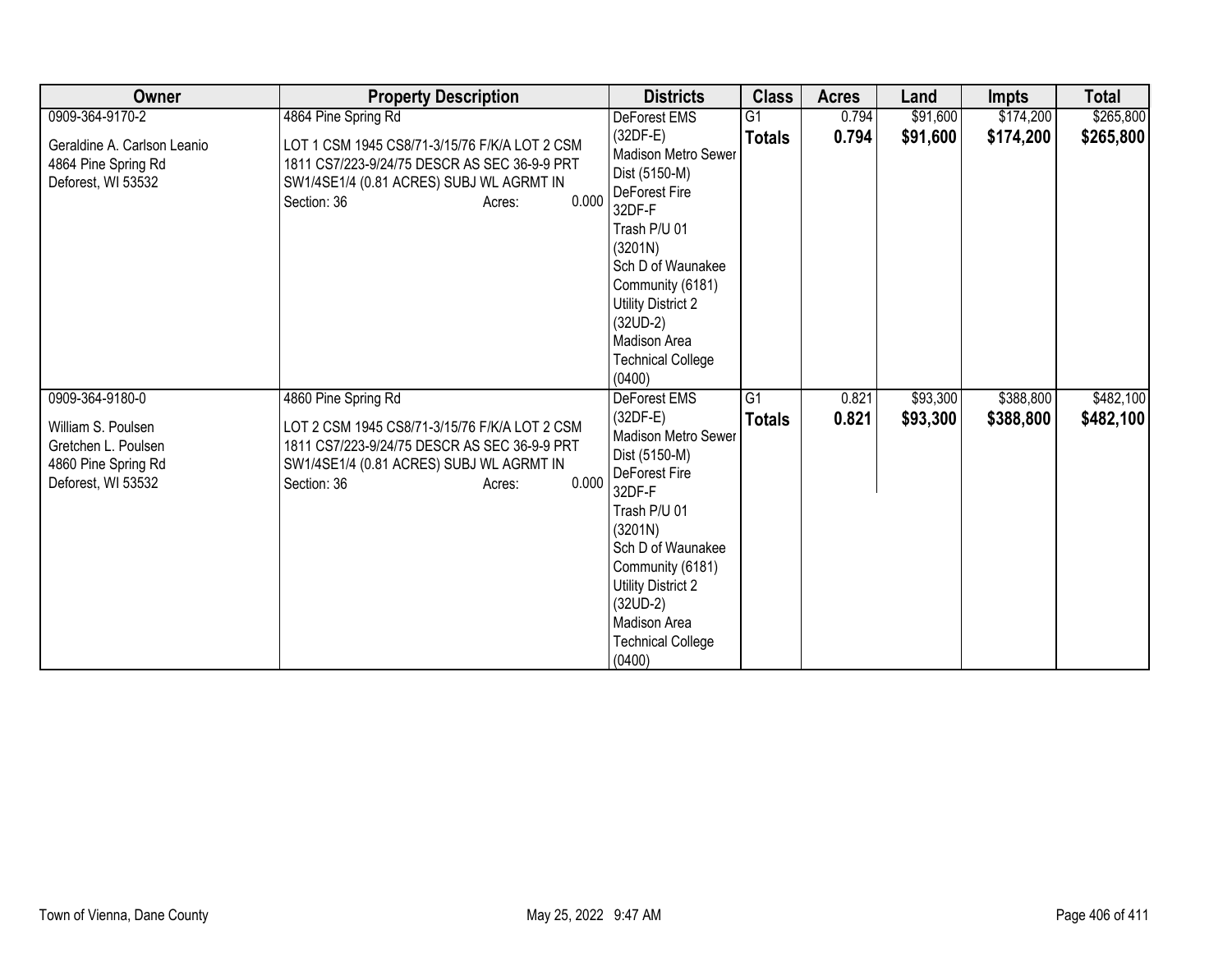| Owner                                                                                                     | <b>Property Description</b>                                                                                                                               | <b>Districts</b>                                                                                                                                                                                                                                                          | <b>Class</b>        | <b>Acres</b>   | Land                 | <b>Impts</b>           | <b>Total</b>           |
|-----------------------------------------------------------------------------------------------------------|-----------------------------------------------------------------------------------------------------------------------------------------------------------|---------------------------------------------------------------------------------------------------------------------------------------------------------------------------------------------------------------------------------------------------------------------------|---------------------|----------------|----------------------|------------------------|------------------------|
| 0909-364-9200-0                                                                                           | 4889 Pine Spring Rd                                                                                                                                       | DeForest EMS                                                                                                                                                                                                                                                              | G <sub>1</sub>      | 1.147          | \$113,100            | \$379,100              | \$492,200              |
| Michael Finley<br>Ann Finley<br>4889 Pine Spring Rd<br>Deforest, WI 53532                                 | LOT 1 CSM 13786 CS91/118&120-8/21/2014 DESCR<br>AS SEC 36-9-9 PRT SW1/4SE1/4 COM (1.147 ACRES)<br>1.147<br>Section: 36<br>Acres:                          | $(32DF-E)$<br>Madison Metro Sewer<br>Dist (5150-M)<br>DeForest Fire<br>32DF-F<br>Trash P/U 01<br>(3201N)<br>Sch D of Waunakee<br>Community (6181)<br><b>Utility District 2</b><br>$(32UD-2)$<br>Madison Area                                                              | <b>Totals</b>       | 1.147          | \$113,100            | \$379,100              | \$492,200              |
|                                                                                                           |                                                                                                                                                           | <b>Technical College</b><br>(0400)                                                                                                                                                                                                                                        |                     |                |                      |                        |                        |
| 0909-364-9215-0<br>Odin W. Thai Vang<br>Xeena X. Xiong<br>6411 S Windsor Prairie Rd<br>Waunakee, WI 53597 | 6411 S Windsor Prairie Rd<br>LOT 1 CSM 12540 CS78/243&245-9/15/2008 DESCR<br>AS SEC 36-9-9 PRT SW1/4SE1/4 (0.476 ACRES)<br>0.476<br>Section: 36<br>Acres: | <b>DeForest EMS</b><br>$(32DF-E)$<br>Madison Metro Sewer<br>Dist (5150-M)<br>DeForest Fire<br>32DF-F<br>Trash P/U 01<br>(3201N)<br>Sch D of Waunakee<br>Community (6181)<br><b>Utility District 2</b><br>$(32UD-2)$<br>Madison Area<br><b>Technical College</b><br>(0400) | G1<br><b>Totals</b> | 0.476<br>0.476 | \$58,100<br>\$58,100 | \$207,300<br>\$207,300 | \$265,400<br>\$265,400 |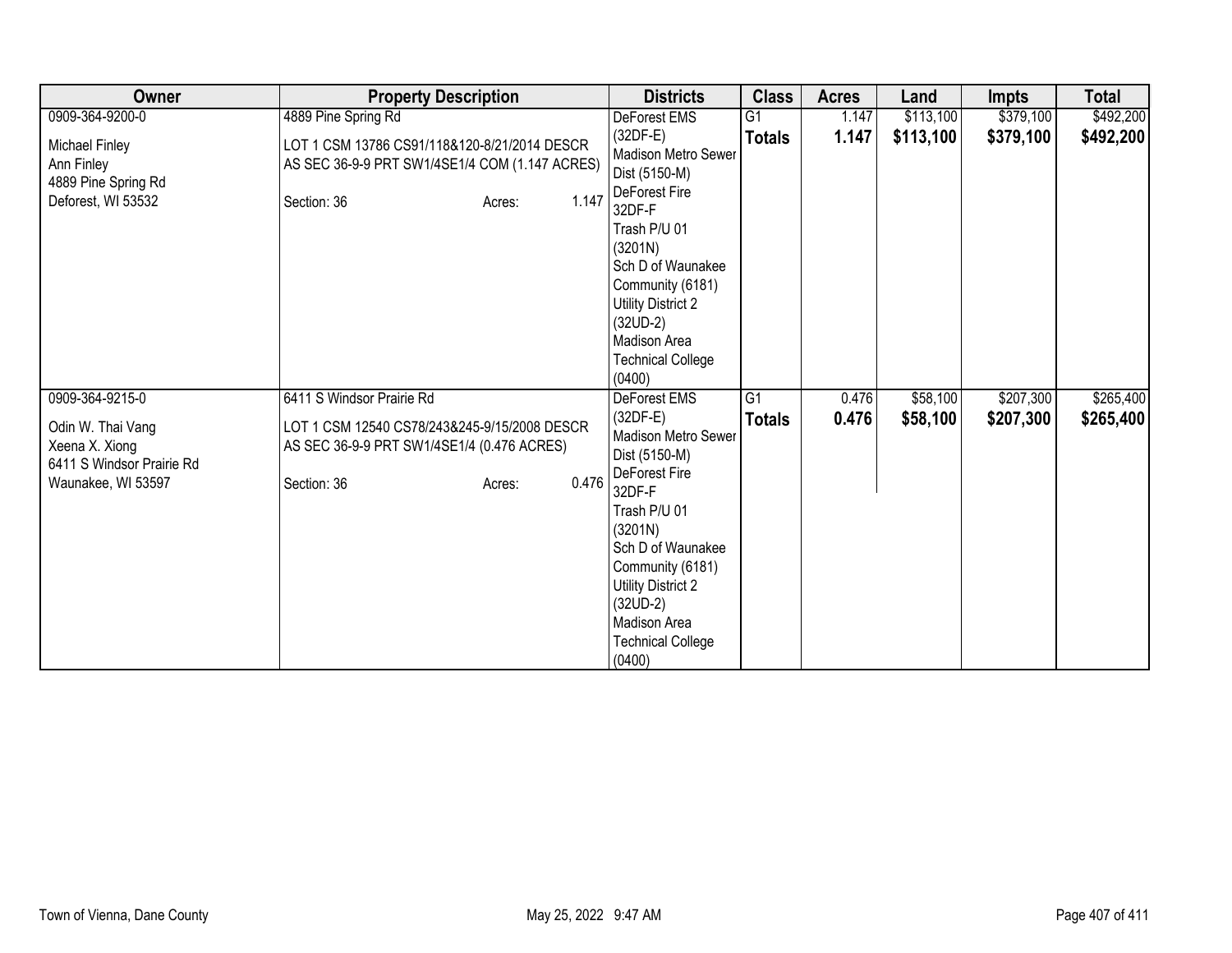| Owner                                                                                                    | <b>Property Description</b>                                                                                                                                                     | <b>Districts</b>                                                                                                                                                                                                                                          | <b>Class</b>        | <b>Acres</b>   | Land                   | <b>Impts</b>      | <b>Total</b>           |
|----------------------------------------------------------------------------------------------------------|---------------------------------------------------------------------------------------------------------------------------------------------------------------------------------|-----------------------------------------------------------------------------------------------------------------------------------------------------------------------------------------------------------------------------------------------------------|---------------------|----------------|------------------------|-------------------|------------------------|
| 0909-364-9220-0                                                                                          | 4877 Pine Spring Rd                                                                                                                                                             | DeForest EMS                                                                                                                                                                                                                                              | G1                  | 1.751          | \$146,300              | \$435,900         | \$582,200              |
| Bradley J. Hesse<br>Kathleen A. Hesse<br>4877 Pine Spring Rd<br>Deforest, WI 53532                       | LOT 2 CSM 13786 CS91/118&120-8/19/2014 DESCR<br>AS SEC 36-9-9 PRT SW1/4SE1/4 COM (1.751 ACRES)<br>1.751<br>Section: 36<br>Acres:                                                | $(32DF-E)$<br><b>Madison Metro Sewer</b><br>Dist (5150-M)<br>DeForest Fire<br>32DF-F<br>Trash P/U 01<br>(3201N)<br>Sch D of Waunakee<br>Community (6181)<br>Utility District 2<br>$(32UD-2)$<br><b>Madison Area</b><br><b>Technical College</b><br>(0400) | <b>Totals</b>       | 1.751          | \$146,300              | \$435,900         | \$582,200              |
| 0909-364-9230-0<br>Timothy D. Hoege Sr<br>Jennifer L. Hoege<br>5009 Meadow Side Ln<br>Waunakee, WI 53597 | LOT 2 CSM 12540 CS78/243&245-9/15/2008 DESCR<br>AS SEC 36-9-9 PRT SW1/4SE1/4 (2.607 ACRES) SUBJ<br>TO & TOG W/INGRESS-EGRESS ESMT DOC 5020248<br>2.610<br>Section: 36<br>Acres: | DeForest EMS<br>$(32DF-E)$<br><b>Madison Metro Sewer</b><br>Dist (5150-M)<br>DeForest Fire<br>32DF-F<br>Sch D of Waunakee<br>Community (6181)<br>Utility District 2<br>$(32UD-2)$<br>Madison Area<br><b>Technical College</b><br>(0400)                   | G1<br><b>Totals</b> | 2.610<br>2.610 | \$154,900<br>\$154,900 | $\sqrt{6}$<br>\$0 | \$154,900<br>\$154,900 |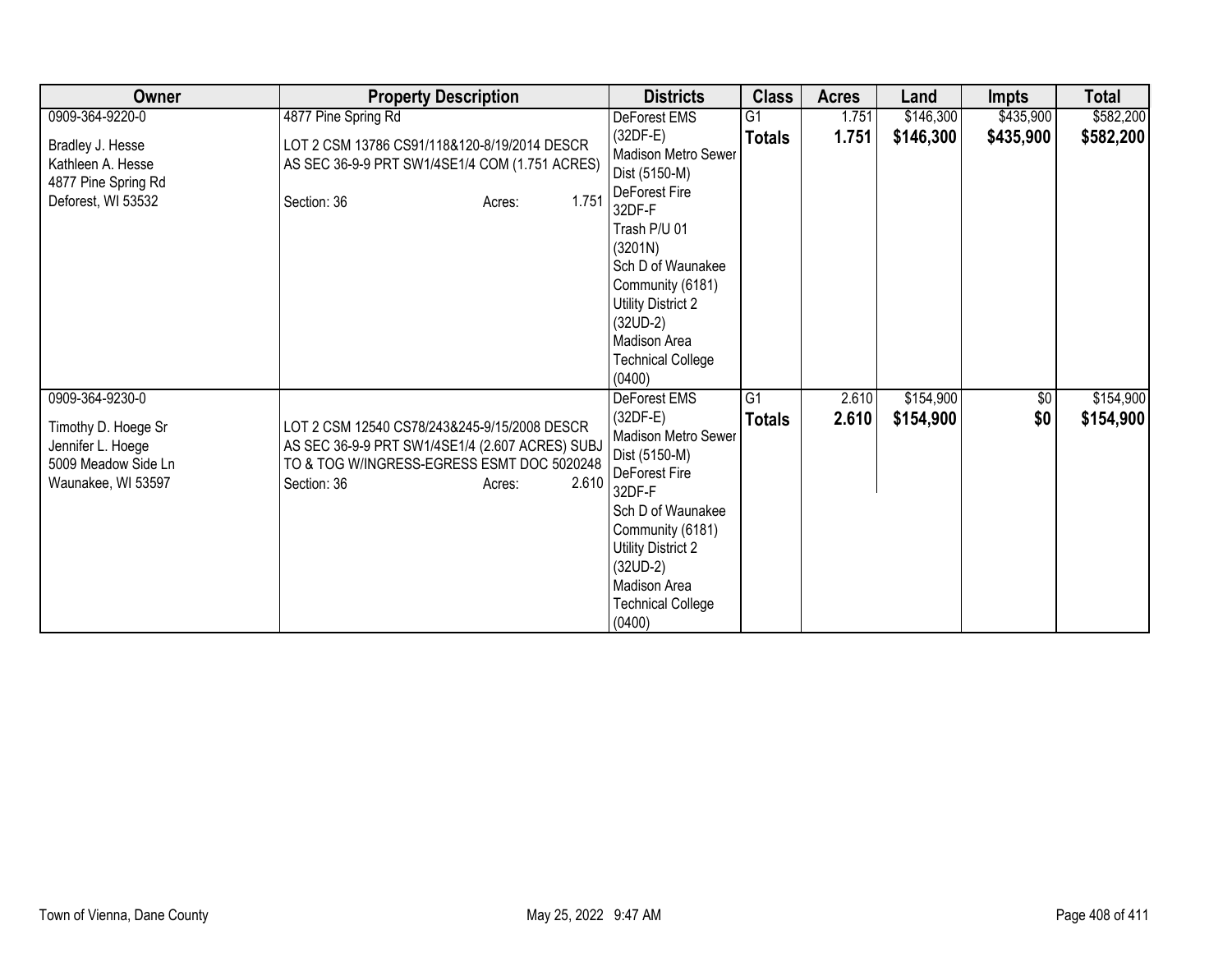| Owner                                                                                                | <b>Property Description</b>                                                                                                                                                     | <b>Districts</b>                                                                                                                                                                                                                                   | <b>Class</b>        | <b>Acres</b>   | Land                   | <b>Impts</b>           | <b>Total</b>           |
|------------------------------------------------------------------------------------------------------|---------------------------------------------------------------------------------------------------------------------------------------------------------------------------------|----------------------------------------------------------------------------------------------------------------------------------------------------------------------------------------------------------------------------------------------------|---------------------|----------------|------------------------|------------------------|------------------------|
| 0909-364-9245-0                                                                                      | 6419 Windsor Prairie Rd                                                                                                                                                         | DeForest EMS                                                                                                                                                                                                                                       | G <sub>1</sub>      | 2.000          | \$148,800              | \$528,900              | \$677,700              |
| Pothof Jt Rev Tr, Jeffrey J & Christen<br>6419 S Windsor Prairie Rd<br>Deforest, WI 53532            | LOT 3 CSM 12540 CS78/243&245-9/15/2008 DESCR<br>AS SEC 36-9-9 PRT SW1/4SE1/4 (2.000 ACRES) SUBJ<br>TO & TOG W/INGRESS-EGRESS ESMT DOC 5020248<br>2.000<br>Section: 36<br>Acres: | $(32DF-E)$<br>Madison Metro Sewer<br>Dist (5150-M)<br>DeForest Fire<br>32DF-F<br>Trash P/U 01<br>(3201N)<br>Sch D of Waunakee<br>Community (6181)<br><b>Utility District 2</b><br>$(32UD-2)$<br>Madison Area<br><b>Technical College</b><br>(0400) | <b>Totals</b>       | 2.000          | \$148,800              | \$528,900              | \$677,700              |
| 0909-364-9270-1<br>Timothy D. Hoege<br>Jennifer L. Hoege<br>5009 Meadowside Ln<br>Waunakee, WI 53597 | 4872 Easy St<br>SEC 36-9-9 PRT SW1/4SE1/4 E 396 FT OF W 594 FT<br>OF S 165 FT THF<br>0.000<br>Section: 36<br>Acres:                                                             | <b>DeForest EMS</b><br>$(32DF-E)$<br>Madison Metro Sewer<br>Dist (5150-M)<br>DeForest Fire<br>32DF-F<br>Trash P/U 01<br>(3201N)                                                                                                                    | G1<br><b>Totals</b> | 1.500<br>1.500 | \$132,500<br>\$132,500 | \$115,600<br>\$115,600 | \$248,100<br>\$248,100 |
|                                                                                                      |                                                                                                                                                                                 | Sch D of Waunakee<br>Community (6181)<br><b>Utility District 2</b><br>$(32UD-2)$<br>Madison Area<br><b>Technical College</b><br>(0400)                                                                                                             |                     |                |                        |                        |                        |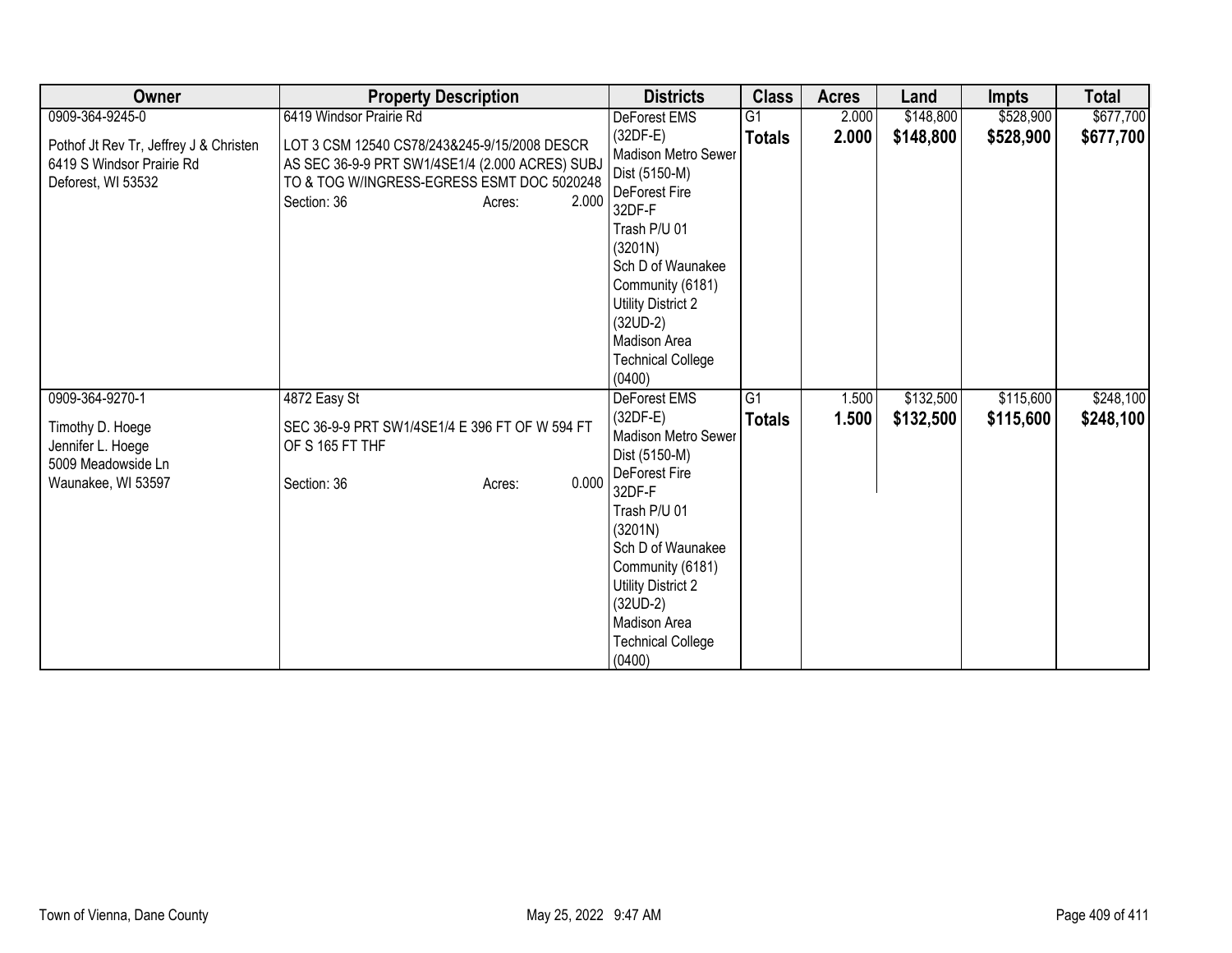| Owner                                                                                       | <b>Property Description</b>                                                                                                                                                                     | <b>Districts</b>                                                                                                                                                                                                                        | <b>Class</b>                                 | <b>Acres</b>                       | Land                                     | <b>Impts</b>                         | <b>Total</b>                             |
|---------------------------------------------------------------------------------------------|-------------------------------------------------------------------------------------------------------------------------------------------------------------------------------------------------|-----------------------------------------------------------------------------------------------------------------------------------------------------------------------------------------------------------------------------------------|----------------------------------------------|------------------------------------|------------------------------------------|--------------------------------------|------------------------------------------|
| 0909-364-9300-4                                                                             | 6400 S Windsor Prairie Rd                                                                                                                                                                       | <b>DeForest EMS</b>                                                                                                                                                                                                                     | G1                                           | 1.074                              | \$109,100                                | \$325,000                            | \$434,100                                |
| Scott L. Smith<br>Jaime L. Smith<br>6400 S Windsor Prairie Rd                               | LOT 1 CSM 7443 CS38/195&198-5/6/94 DESCR AS<br>SEC 36-9-9 PRT SW1/4SE1/4 (1.074 ACRES INCL R/W                                                                                                  | $(32DF-E)$<br>Madison Metro Sewer<br>Dist (5150-M)<br>DeForest Fire                                                                                                                                                                     | <b>Totals</b>                                | 1.074                              | \$109,100                                | \$325,000                            | \$434,100                                |
| Deforest, WI 53532                                                                          | 1.074<br>Section: 36<br>Acres:                                                                                                                                                                  | 32DF-F<br>Trash P/U 01<br>(3201N)<br>Sch D of Waunakee<br>Community (6181)<br><b>Utility District 2</b><br>$(32UD-2)$<br>Madison Area<br><b>Technical College</b><br>(0400)                                                             |                                              |                                    |                                          |                                      |                                          |
| 0909-364-9340-6<br>Mark M. Webster<br>Laura B. Webster<br>PO Box 202<br>Arlington, WI 53911 | 4830 Easy St<br>SEC 36-9-9 PRT S1/2 SE1/4 BEG 916.12 FT E OF SW<br>COR TH E 417.37 FT TH N6DEGE 519.03 FT TH<br>N87DEGW 144.29 FT TH S32DEGW 617.32 FT TO POE<br>3.358<br>Section: 36<br>Acres: | DeForest EMS<br>$(32DF-E)$<br>Madison Metro Sewer<br>Dist (5150-M)<br>DeForest Fire<br>32DF-F<br>Sch D of Waunakee<br>Community (6181)<br><b>Utility District 2</b><br>$(32UD-2)$<br>Madison Area<br><b>Technical College</b><br>(0400) | $\overline{G1}$<br><b>Totals</b>             | 3.358<br>3.358                     | \$76,600<br>\$76,600                     | \$3,300<br>\$3,300                   | \$79,900<br>\$79,900                     |
| 0909-364-9999-1<br>Spahn Irrev Tr<br>6420 River Rd<br>Deforest, WI 53532                    | SEC 36-9-9 SE1/4SE1/4 EXC R11732/73                                                                                                                                                             | DeForest EMS<br>$(32DF-E)$<br>Madison Metro Sewer<br>Dist (5150-M)<br>DeForest Fire                                                                                                                                                     | G4<br>G <sub>5</sub><br>G5M<br><b>Totals</b> | 30.100<br>0.600<br>9.000<br>39.700 | \$9,100<br>\$500<br>\$19,800<br>\$29,400 | $\overline{50}$<br>\$0<br>\$0<br>\$0 | \$9,100<br>\$500<br>\$19,800<br>\$29,400 |
|                                                                                             | 39.700<br>Section: 36<br>Acres:                                                                                                                                                                 | 32DF-F<br>Sch D of Waunakee<br>Community (6181)<br><b>Utility District 2</b><br>$(32UD-2)$<br>Madison Area<br><b>Technical College</b><br>(0400)                                                                                        |                                              |                                    |                                          |                                      |                                          |